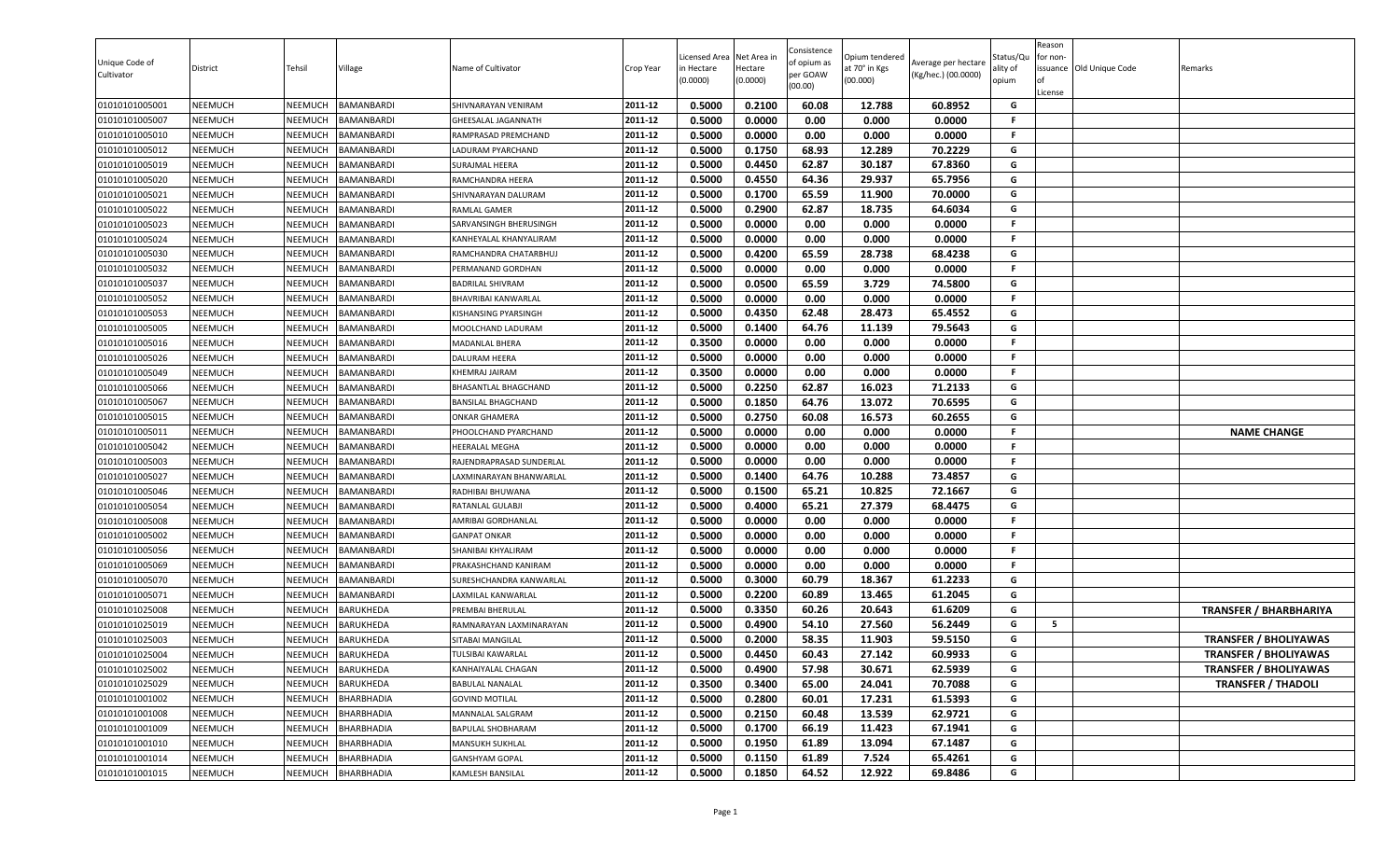| Unique Code of<br>Cultivator | District       | Tehsil         | Village           | Name of Cultivator        | Crop Year          | Licensed Area<br>in Hectare<br>(0.0000) | Net Area in<br>Hectare<br>(0.0000) | Consistence<br>of opium as<br>per GOAW<br>(00.00) | Opium tendered<br>at 70° in Kgs<br>(00.000) | Average per hectare<br>(Kg/hec.) (00.0000) | status/Qu<br>ılity of<br>opium | Reason<br>for non-<br>of<br>License | issuance Old Unique Code | Remarks            |
|------------------------------|----------------|----------------|-------------------|---------------------------|--------------------|-----------------------------------------|------------------------------------|---------------------------------------------------|---------------------------------------------|--------------------------------------------|--------------------------------|-------------------------------------|--------------------------|--------------------|
| 01010101001016               | <b>NEEMUCH</b> | NEEMUCH        | BHARBHADIA        | <b>GHANSHYAM MANGILAL</b> | 2011-12            | 0.5000                                  | 0.1500                             | 66.19                                             | 10.467                                      | 69.7800                                    | G                              |                                     |                          |                    |
| 01010101001017               | NEEMUCH        | NEEMUCH        | BHARBHADIA        | MUNNIBAI MODIRAM          | 2011-12            | 0.5000                                  | 0.2000                             | 61.89                                             | 13.421                                      | 67.1050                                    | G                              |                                     |                          |                    |
| 01010101001018               | NEEMUCH        | <b>NEEMUCH</b> | BHARBHADIA        | RAMSUKH NANDRAM           | 2011-12            | 0.5000                                  | 0.0000                             | 0.00                                              | 0.000                                       | 0.0000                                     | N                              |                                     |                          |                    |
| 01010101001019               | NEEMUCH        | NEEMUCH        | BHARBHADIA        | <b>GOVIND KANWARLAL</b>   | 2011-12            | 0.5000                                  | 0.2700                             | 61.07                                             | 18.059                                      | 66.8852                                    | G                              |                                     |                          |                    |
| 01010101001020               | NEEMUCH        | NEEMUCH        | BHARBHADIA        | MUKESH RAMKISHAN          | 2011-12            | 0.5000                                  | 0.2050                             | 59.09                                             | 12.831                                      | 62.5902                                    | G                              |                                     |                          |                    |
| 01010101001021               | <b>NEEMUCH</b> | NEEMUCH        | BHARBHADIA        | SHIVRATAN MOOLCHAND       | 2011-12            | 0.5000                                  | 0.2800                             | 64.52                                             | 19.273                                      | 68.8321                                    | G                              |                                     |                          |                    |
| 01010101001025               | <b>NEEMUCH</b> | NEEMUCH        | BHARBHADIA        | MANGILAL SHREERAM         | 2011-12            | 0.5000                                  | 0.1200                             | 67.31                                             | 9.164                                       | 76.3667                                    | G                              |                                     |                          |                    |
| 01010101001027               | <b>NEEMUCH</b> | NEEMUCH        | BHARBHADIA        | ABDULAZIZ RAHIMBAKSH      | 2011-12            | 0.5000                                  | 0.2000                             | 61.07                                             | 13.488                                      | 67.4400                                    | G                              |                                     |                          |                    |
| 01010101001028               | <b>NEEMUCH</b> | NEEMUCH        | BHARBHADIA        | NIRMLABAI RAJARAM         | 2011-12            | 0.5000                                  | 0.1200                             | 66.19                                             | 8.255                                       | 68.7917                                    | G                              |                                     |                          |                    |
| 01010101001030               | NEEMUCH        | <b>NEEMUCH</b> | BHARBHADIA        | CHINRAM KANWARLAL         | 2011-12            | 0.5000                                  | 0.0550                             | 67.02                                             | 4.270                                       | 77.6364                                    | G                              |                                     |                          |                    |
| 01010101001034               | NEEMUCH        | NEEMUCH        | BHARBHADIA        | KARULAL BADRILAL          | 2011-12            | 0.5000                                  | 0.2750                             | 59.71                                             | 17.196                                      | 62.5309                                    | G                              |                                     |                          |                    |
| 01010101001038               | NEEMUCH        | <b>NEEMUCH</b> | <b>BHARBHADIA</b> | PRAKASH AMBALAL           | 2011-12            | 0.5000                                  | 0.1500                             | 67.31                                             | 10.741                                      | 71.6067                                    | G                              |                                     |                          |                    |
| 01010101001040               | <b>NEEMUCH</b> | NEEMUCH        | BHARBHADIA        | SATAYNARAYAN MOOLCHAND    | 2011-12            | 0.5000                                  | 0.1450                             | 61.07                                             | 10.050                                      | 69.3103                                    | G                              |                                     |                          |                    |
| 01010101001041               | NEEMUCH        | NEEMUCH        | BHARBHADIA        | SAJJANBAI PREMSHANKAR     | 2011-12            | 0.5000                                  | 0.2050                             | 59.56                                             | 12.652                                      | 61.7171                                    | G                              |                                     |                          |                    |
| 01010101001045               | <b>NEEMUCH</b> | NEEMUCH        | BHARBHADIA        | BAPULAL KHANYLIRAM        | 2011-12            | 0.5000                                  | 0.1700                             | 59.56                                             | 10.644                                      | 62.6118                                    | G                              |                                     |                          |                    |
| 01010101001046               | <b>NEEMUCH</b> | NEEMUCH        | BHARBHADIA        | <b>IQBAL ABDULAZIZ</b>    | 2011-12            | 0.5000                                  | 0.2000                             | 59.56                                             | 13.146                                      | 65.7300                                    | G                              |                                     |                          |                    |
| 01010101001048               | <b>NEEMUCH</b> | NEEMUCH        | <b>BHARBHADIA</b> | RAMLAL VARDICHAND         | 2011-12            | 0.5000                                  | 0.1400                             | 69.18                                             | 9.626                                       | 68.7571                                    | G                              |                                     |                          |                    |
| 01010101001050               | NEEMUCH        | NEEMUCH        | <b>BHARBHADIA</b> | KAMALKUMAR BAPULAL        | 2011-12            | 0.5000                                  | 0.2900                             | 64.52                                             | 21.660                                      | 74.6897                                    | G                              |                                     |                          |                    |
| 01010101001052               | <b>NEEMUCH</b> | NEEMUCH        | BHARBHADIA        | SATAYNARAYAN KACHRULAL    | 2011-12            | 0.5000                                  | 0.2250                             | 61.02                                             | 14.148                                      | 62.8800                                    | G                              |                                     |                          |                    |
| 01010101001054               | NEEMUCH        | NEEMUCH        | BHARBHADIA        | <b>GOPAL AMBALAL</b>      | 2011-12            | 0.5000                                  | 0.2500                             | 66.25                                             | 18.455                                      | 73.8200                                    | G                              |                                     |                          |                    |
| 01010101001057               | NEEMUCH        | NEEMUCH        | BHARBHADIA        | <b>GOPILAL KESHURAM</b>   | 2011-12            | 0.5000                                  | 0.2750                             | 61.02                                             | 17.983                                      | 65.3927                                    | G                              |                                     |                          |                    |
| 01010101001060               | <b>NEEMUCH</b> | NEEMUCH        | BHARBHADIA        | BHANWARIBAI MOOLCHAND     | 2011-12            | 0.5000                                  | 0.2000                             | 59.09                                             | 11.970                                      | 59.8500                                    | G                              |                                     |                          |                    |
| 01010101001061               | <b>NEEMUCH</b> | NEEMUCH        | BHARBHADIA        | MODIRAM MANGILAL          | 2011-12            | 0.5000                                  | 0.2300                             | 67.02                                             | 15.692                                      | 68.2261                                    | G                              |                                     |                          |                    |
| 01010101001062               | <b>NEEMUCH</b> | NEEMUCH        | BHARBHADIA        | AMBALAL JAYKISHAN         | 2011-12            | 0.5000                                  | 0.1600                             | 67.02                                             | 11.566                                      | 72.2875                                    | G                              |                                     |                          |                    |
| 01010101001063               | <b>NEEMUCH</b> | NEEMUCH        | BHARBHADIA        | RAJKUNWARBAI PANNALAL     | 2011-12            | 0.5000                                  | 0.4900                             | 63.19                                             | 32.750                                      | 66.8367                                    | G                              |                                     |                          |                    |
| 01010101001065               | <b>NEEMUCH</b> | NEEMUCH        | BHARBHADIA        | JASKUNWAR CHATARBHUJ      | 2011-12            | 0.5000                                  | 0.4950                             | 64.35                                             | 32.671                                      | 66.0020                                    | G                              |                                     |                          |                    |
| 01010101001067               | NEEMUCH        | NEEMUCH        | BHARBHADIA        | MANGILAL PANNALAL         | 2011-12            | 0.5000                                  | 0.4550                             | 62.63                                             | 30.760                                      | 67.6044                                    | G                              |                                     |                          |                    |
| 01010101001068               | NEEMUCH        | <b>NEEMUCH</b> | BHARBHADIA        | MEGRAJ PANNALAL           | 2011-12            | 0.5000                                  | 0.3150                             | 62.63                                             | 20.981                                      | 66.6063                                    | G                              |                                     |                          |                    |
| 01010101001072               | NEEMUCH        | NEEMUCH        | BHARBHADIA        | RAMPAYRIBAI MANGILAL      | 2011-12            | 0.5000                                  | 0.4750                             | 59.59                                             | 29.293                                      | 61.6695                                    | G                              |                                     |                          |                    |
| 01010101001081               | NEEMUCH        | NEEMUCH        | BHARBHADIA        | SATAYANARAYAN ONKAR       | 2011-12            | 0.5000                                  | 0.1350                             | 62.37                                             | 8.767                                       | 64.9407                                    | G                              |                                     |                          |                    |
| 01010101001082               | <b>NEEMUCH</b> | NEEMUCH        | BHARBHADIA        | VISHULAL MANGILAL         | 2011-12            | 0.5000                                  | 0.3050                             | 61.02                                             | 20.285                                      | 66.5082                                    | G                              |                                     |                          |                    |
| 01010101001083               | <b>NEEMUCH</b> | NEEMUCH        | BHARBHADIA        | <b>GHEESHU RADHU</b>      | 2011-12            | 0.5000                                  | 0.2000                             | 62.63                                             | 13.358                                      | 66.7900                                    | G                              |                                     |                          | <b>NAME CHANGE</b> |
| 01010101001085               | <b>NEEMUCH</b> | NEEMUCH        | BHARBHADIA        | SUNDERBAI BHANWARLAL      | 2011-12            | 0.5000                                  | 0.1850                             | 58.43                                             | 12.045                                      | 65.1081                                    | G                              |                                     |                          |                    |
| 01010101001086               | NEEMUCH        | NEEMUCH        | BHARBHADIA        | BAGDIRAM GHEESHULAL       | 2011-12            | 0.3500                                  | 0.3450                             | 62.65                                             | 23.494                                      | 68.0986                                    | G                              |                                     |                          |                    |
| 01010101001089               | <b>NEEMUCH</b> | NEEMUCH        | BHARBHADIA        | CHAGANLAL DHANRAJ         | 2011-12            | 0.5000                                  | 0.1000                             | 62.65                                             | 6.256                                       | 62.5600                                    | G                              |                                     |                          |                    |
| 01010101001091               | NEEMUCH        | NEEMUCH        | BHARBHADIA        | HAZARILAL MOHANLAL        | 2011-12            | 0.5000                                  | 0.4050                             | 66.33                                             | 26.864                                      | 66.3309                                    | G<br>G                         |                                     |                          |                    |
| 01010101001093               | NEEMUCH        | NEEMUCH        | BHARBHADIA        | BHANWARLAL BHAWANIRAM     | 2011-12            | 0.5000                                  | 0.3450                             | 62.65                                             | 22.035                                      | 63.8696                                    | G                              |                                     |                          |                    |
| 01010101001094               | NEEMUCH        | NEEMUCH        | <b>BHARBHADIA</b> | <b>SUNIL JAGDISH</b>      | 2011-12<br>2011-12 | 0.5000                                  | 0.2350                             | 65.28                                             | 16.432                                      | 69.9234                                    |                                |                                     |                          |                    |
| 01010101001095               | NEEMUCH        | NEEMUCH        | <b>BHARBHADIA</b> | KANWARLAL MANGILAL        |                    | 0.5000                                  | 0.2450                             | 65.07                                             | 16.621                                      | 67.8408                                    | G<br>G                         |                                     |                          |                    |
| 01010101001096               | NEEMUCH        | NEEMUCH        | BHARBHADIA        | MANGILAL KACHRU           | 2011-12            | 0.5000                                  | 0.3800                             | 65.07                                             | 26.130                                      | 68.7632<br>63.8757                         | G                              |                                     |                          |                    |
| 01010101001097               | NEEMUCH        | NEEMUCH        | BHARBHADIA        | MOTILAL KACHRU            | 2011-12            | 0.5000                                  | 0.1850                             | 60.51                                             | 11.817                                      |                                            |                                |                                     |                          |                    |
| 01010101001109               | <b>NEEMUCH</b> | NEEMUCH        | BHARBHADIA        | JANKUNWARBAI RAMGOPAL     | 2011-12            | 0.5000                                  | 0.4000                             | 60.51                                             | 24.973                                      | 62.4325                                    | G                              |                                     |                          | <b>NAME CHANGE</b> |
| 01010101001100               | <b>NEEMUCH</b> | NEEMUCH        | BHARBHADIA        | RAMPARSAD MANGILAL        | 2011-12            | 0.5000                                  | 0.3650                             | 60.51                                             | 22.078                                      | 60.4877                                    | G                              |                                     |                          |                    |
| 01010101001102               | NEEMUCH        | NEEMUCH        | BHARBHADIA        | RADHESHYAM BHEEMA         | 2011-12            | 0.5000                                  | 0.2900                             | 60.42                                             | 17.945                                      | 61.8793                                    | G                              |                                     |                          |                    |
| 01010101001104               | <b>NEEMUCH</b> | NEEMUCH        | BHARBHADIA        | RADHESHYAM KHANYALI       | 2011-12            | 0.5000                                  | 0.1600                             | 60.42                                             | 9.995                                       | 62.4688                                    | G                              |                                     |                          |                    |
| 01010101001105               | NEEMUCH        | NEEMUCH        | <b>BHARBHADIA</b> | BAPULAL KANWARLAL         | 2011-12            | 0.5000                                  | 0.4450                             | 65.07                                             | 31.327                                      | 70.3978                                    | G                              |                                     |                          |                    |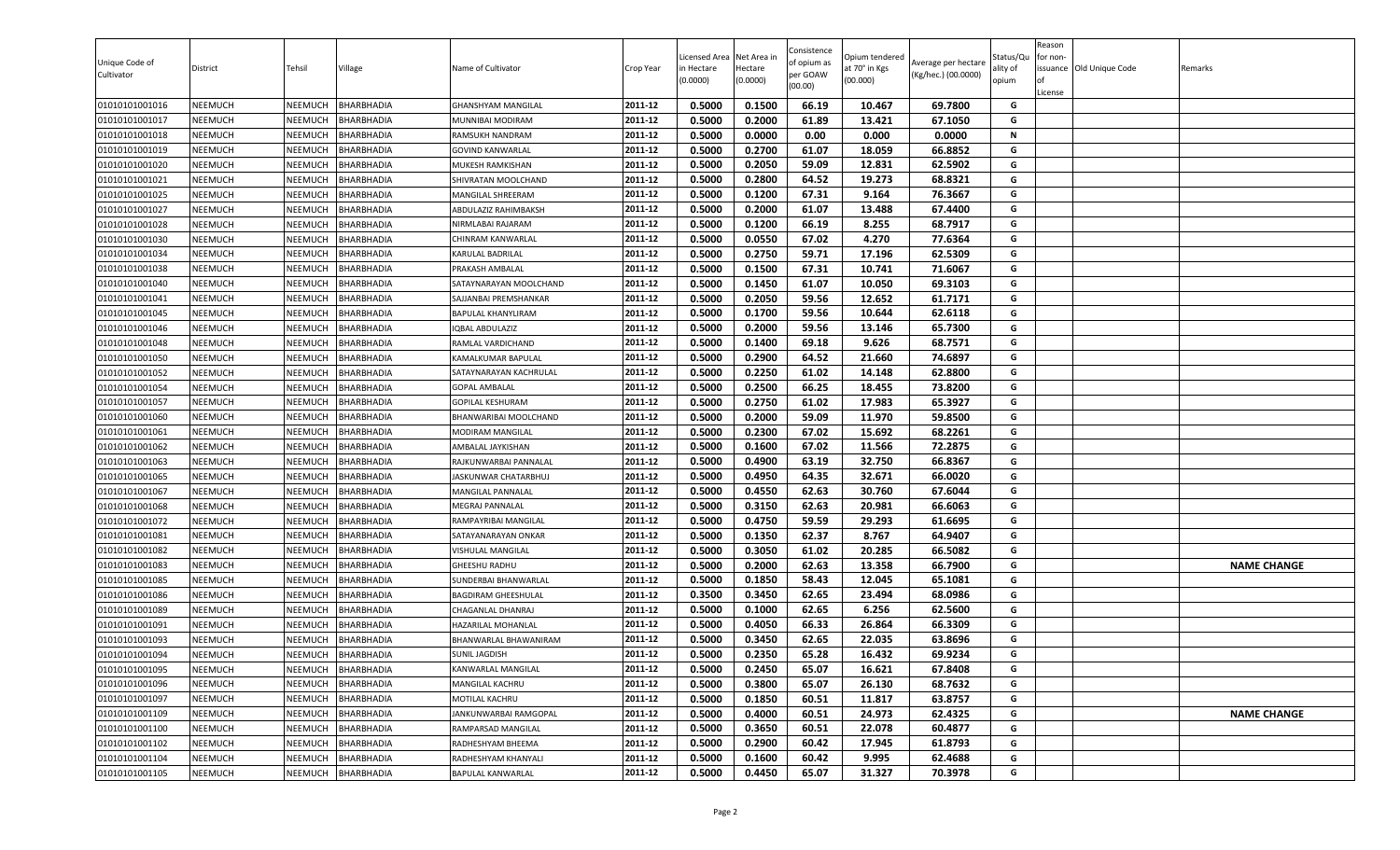| Unique Code of<br>Cultivator | District       | Tehsil         | Village           | Name of Cultivator         | Crop Year | Licensed Area<br>in Hectare<br>(0.0000) | Net Area in<br>Hectare<br>(0.0000) | Consistence<br>of opium as<br>per GOAW<br>(00.00) | )pium tendered<br>at 70° in Kgs<br>(00.000) | Average per hectare<br>(Kg/hec.) (00.0000) | Status/Qเ<br>ality of<br>opium | Reason<br>for non-<br>lof<br>License | issuance Old Unique Code | Remarks            |
|------------------------------|----------------|----------------|-------------------|----------------------------|-----------|-----------------------------------------|------------------------------------|---------------------------------------------------|---------------------------------------------|--------------------------------------------|--------------------------------|--------------------------------------|--------------------------|--------------------|
| 01010101001108               | <b>NEEMUCH</b> | NEEMUCH        | <b>BHARBHADIA</b> | <b>BANSI LALGHASHI</b>     | 2011-12   | 0.5000                                  | 0.2950                             | 64.14                                             | 19.938                                      | 67.5864                                    | G                              |                                      |                          |                    |
| 01010101001111               | <b>NEEMUCH</b> | NEEMUCH        | <b>BHARBHADIA</b> | BASANTIBAI VARDICHAND      | 2011-12   | 0.5000                                  | 0.2000                             | 60.42                                             | 13.232                                      | 66.1600                                    | G                              |                                      |                          |                    |
| 01010101001112               | NEEMUCH        | NEEMUCH        | <b>BHARBHADIA</b> | <b>CHENRAM BADRILAL</b>    | 2011-12   | 0.5000                                  | 0.3000                             | 63.67                                             | 20.420                                      | 68.0667                                    | G                              |                                      |                          |                    |
| 01010101001114               | <b>NEEMUCH</b> | NEEMUCH        | <b>BHARBHADIA</b> | NIRBHYRAM SITARAM          | 2011-12   | 0.5000                                  | 0.1900                             | 64.14                                             | 13.130                                      | 69.1053                                    | G                              |                                      |                          |                    |
| 01010101001115               | <b>NEEMUCH</b> | NEEMUCH        | <b>BHARBHADIA</b> | BHANWARLAL PRABHULAL       | 2011-12   | 0.5000                                  | 0.2850                             | 61.05                                             | 18.402                                      | 64.5684                                    | G                              |                                      |                          |                    |
| 01010101001116               | <b>NEEMUCH</b> | NEEMUCH        | <b>BHARBHADIA</b> | MANGILAL KESHURAM          | 2011-12   | 0.5000                                  | 0.2900                             | 57.10                                             | 17.709                                      | 61.0655                                    | G                              |                                      |                          |                    |
| 01010101001117               | <b>NEEMUCH</b> | NEEMUCH        | <b>BHARBHADIA</b> | JAGDISH MOTILAL            | 2011-12   | 0.5000                                  | 0.1300                             | 54.80                                             | 8.330                                       | 64.0769                                    | G                              | 5                                    |                          |                    |
| 01010101001118               | <b>NEEMUCH</b> | NEEMUCH        | <b>BHARBHADIA</b> | ISHWARLAL PRABHULAL        | 2011-12   | 0.3500                                  | 0.2500                             | 64.14                                             | 16.548                                      | 66.1920                                    | G                              |                                      |                          |                    |
| 01010101001123               | <b>NEEMUCH</b> | NEEMUCH        | <b>BHARBHADIA</b> | CHOKHILAL LAXMAN           | 2011-12   | 0.5000                                  | 0.1300                             | 61.05                                             | 9.096                                       | 69.9692                                    | G                              |                                      |                          | <b>NAME CHANGE</b> |
| 01010101001126               | <b>NEEMUCH</b> | NEEMUCH        | <b>BHARBHADIA</b> | RAMESHWAR DHANRAJ          | 2011-12   | 0.5000                                  | 0.1200                             | 68.45                                             | 8.722                                       | 72.6833                                    | G                              |                                      |                          |                    |
| 01010101001128               | NEEMUCH        | NEEMUCH        | BHARBHADIA        | GANPAT MOHANLAL            | 2011-12   | 0.5000                                  | 0.3050                             | 61.95                                             | 19.718                                      | 64.6492                                    | G                              |                                      |                          | <b>NAME CHANGE</b> |
| 01010101001129               | <b>NEEMUCH</b> | NEEMUCH        | <b>BHARBHADIA</b> | BHAGCHAND RAMPRATHAP       | 2011-12   | 0.5000                                  | 0.1550                             | 61.95                                             | 10.204                                      | 65.8323                                    | G                              |                                      |                          |                    |
| 01010101001132               | <b>NEEMUCH</b> | NEEMUCH        | BHARBHADIA        | <b>BADAMBAI HAZARILAL</b>  | 2011-12   | 0.5000                                  | 0.0600                             | 73.17                                             | 4.787                                       | 79.7833                                    | G                              |                                      |                          |                    |
| 01010101001133               | <b>NEEMUCH</b> | NEEMUCH        | <b>BHARBHADIA</b> | JAMNALAL JITMAL            | 2011-12   | 0.5000                                  | 0.2850                             | 63.09                                             | 19.161                                      | 67.2316                                    | G                              |                                      |                          |                    |
| 01010101001134               | <b>NEEMUCH</b> | NEEMUCH        | <b>BHARBHADIA</b> | SHAMBHULAL RADHU           | 2011-12   | 0.5000                                  | 0.1100                             | 56.55                                             | 7.271                                       | 66.1000                                    | G                              |                                      |                          |                    |
| 01010101001138               | <b>NEEMUCH</b> | NEEMUCH        | <b>BHARBHADIA</b> | BHAPULAL CHATARBHUJ        | 2011-12   | 0.5000                                  | 0.2600                             | 60.50                                             | 15.903                                      | 61.1654                                    | G                              |                                      |                          |                    |
| 01010101001139               | <b>NEEMUCH</b> | NEEMUCH        | <b>BHARBHADIA</b> | SHALIGRAM GANESH           | 2011-12   | 0.5000                                  | 0.4300                             | 65.35                                             | 29.379                                      | 68.3233                                    | G                              |                                      |                          |                    |
| 01010101001140               | <b>NEEMUCH</b> | NEEMUCH        | <b>BHARBHADIA</b> | RAMGOPAL MANGILAL          | 2011-12   | 0.3500                                  | 0.2300                             | 60.50                                             | 15.004                                      | 65.2348                                    | G                              |                                      |                          |                    |
| 01010101001141               | <b>NEEMUCH</b> | NEEMUCH        | <b>BHARBHADIA</b> | KACHRULAL SHOBHARAM        | 2011-12   | 0.5000                                  | 0.1400                             | 61.95                                             | 9.186                                       | 65.6143                                    | G                              |                                      |                          |                    |
| 01010101001142               | <b>NEEMUCH</b> | NEEMUCH        | <b>BHARBHADIA</b> | RAMNIVASH RAMPRATAP        | 2011-12   | 0.5000                                  | 0.1900                             | 63.22                                             | 12.879                                      | 67.7842                                    | G                              |                                      |                          |                    |
| 01010101001144               | <b>NEEMUCH</b> | NEEMUCH        | BHARBHADIA        | NATHULAL MANGILAL          | 2011-12   | 0.5000                                  | 0.0700                             | 65.35                                             | 4.668                                       | 66.6857                                    | G                              |                                      |                          |                    |
| 01010101001146               | <b>NEEMUCH</b> | <b>NEEMUCH</b> | <b>BHARBHADIA</b> | MANGILAL SITARAM           | 2011-12   | 0.5000                                  | 0.1100                             | 70.69                                             | 8.099                                       | 73.6273                                    | G                              |                                      |                          |                    |
| 01010101001147               | <b>NEEMUCH</b> | NEEMUCH        | BHARBHADIA        | <b>BHULIBAI KANHEIALAL</b> | 2011-12   | 0.5000                                  | 0.4400                             | 56.55                                             | 25.318                                      | 57.5409                                    | G                              |                                      |                          |                    |
| 01010101001149               | <b>NEEMUCH</b> | NEEMUCH        | <b>BHARBHADIA</b> | KACHRULAL BHANWARLAL       | 2011-12   | 0.3500                                  | 0.2950                             | 61.27                                             | 20.289                                      | 68.7763                                    | G                              |                                      |                          |                    |
| 01010101001150               | <b>NEEMUCH</b> | NEEMUCH        | BHARBHADIA        | BANSILAL JAYKISHAN         | 2011-12   | 0.5000                                  | 0.1000                             | 65.75                                             | 7.082                                       | 70.8200                                    | G                              |                                      |                          |                    |
| 01010101001151               | <b>NEEMUCH</b> | NEEMUCH        | <b>BHARBHADIA</b> | SITABAI KISHANLAL          | 2011-12   | 0.5000                                  | 0.2150                             | 65.75                                             | 16.447                                      | 76.4977                                    | G                              |                                      |                          |                    |
| 01010101001152               | <b>NEEMUCH</b> | NEEMUCH        | BHARBHADIA        | MADANLAL MOHANLAL          | 2011-12   | 0.5000                                  | 0.2250                             | 62.81                                             | 15.101                                      | 67.1156                                    | G                              |                                      |                          |                    |
| 01010101001154               | <b>NEEMUCH</b> | NEEMUCH        | <b>BHARBHADIA</b> | NANDLAL KANWARLAL          | 2011-12   | 0.5000                                  | 0.2950                             | 62.81                                             | 18.942                                      | 64.2102                                    | G                              |                                      |                          |                    |
| 01010101001158               | <b>NEEMUCH</b> | NEEMUCH        | <b>BHARBHADIA</b> | SANTHOSBAI BHANWARLAL      | 2011-12   | 0.5000                                  | 0.1150                             | 65.75                                             | 7.674                                       | 66.7304                                    | G                              |                                      |                          |                    |
| 01010101001160               | <b>NEEMUCH</b> | NEEMUCH        | <b>BHARBHADIA</b> | <b>GULABBAI BALU</b>       | 2011-12   | 0.5000                                  | 0.3900                             | 61.03                                             | 23.584                                      | 60.4718                                    | G                              |                                      |                          |                    |
| 01010101001161               | <b>NEEMUCH</b> | NEEMUCH        | <b>BHARBHADIA</b> | NANDLAL DHANRAJ            | 2011-12   | 0.5000                                  | 0.1100                             | 61.27                                             | 6.757                                       | 61.4273                                    | G                              |                                      |                          |                    |
| 01010101001162               | <b>NEEMUCH</b> | NEEMUCH        | <b>BHARBHADIA</b> | <b>BANSILAL ONKAR</b>      | 2011-12   | 0.5000                                  | 0.4950                             | 64.85                                             | 33.453                                      | 67.5818                                    | G                              |                                      |                          |                    |
| 01010101001163               | <b>NEEMUCH</b> | NEEMUCH        | <b>BHARBHADIA</b> | RAMNIVASH MANGILAL         | 2011-12   | 0.5000                                  | 0.1900                             | 63.58                                             | 13.670                                      | 71.9474                                    | G                              |                                      |                          |                    |
| 01010101001164               | <b>NEEMUCH</b> | NEEMUCH        | <b>BHARBHADIA</b> | MAZIDKHA NANHEKHA          | 2011-12   | 0.5000                                  | 0.2250                             | 60.01                                             | 14.831                                      | 65.9156                                    | G                              |                                      |                          |                    |
| 01010101001165               | <b>NEEMUCH</b> | NEEMUCH        | <b>BHARBHADIA</b> | RAMNIVAS SALIGRAM          | 2011-12   | 0.5000                                  | 0.0800                             | 69.02                                             | 6.675                                       | 83.4375                                    | G                              |                                      |                          |                    |
| 01010101001166               | <b>NEEMUCH</b> | NEEMUCH        | BHARBHADIA        | BHANWARIBAI ONKARLAL       | 2011-12   | 0.5000                                  | 0.3400                             | 63.51                                             | 21.838                                      | 64.2294                                    | G                              |                                      |                          |                    |
| 01010101001167               | <b>NEEMUCH</b> | NEEMUCH        | <b>BHARBHADIA</b> | <b>GOPAL MOHANLAL</b>      | 2011-12   | 0.5000                                  | 0.1300                             | 63.58                                             | 8.928                                       | 68.6769                                    | G                              |                                      |                          |                    |
| 01010101001168               | <b>NEEMUCH</b> | NEEMUCH        | <b>BHARBHADIA</b> | PARVTIBAI JANIBAI          | 2011-12   | 0.5000                                  | 0.1700                             | 60.01                                             | 11.256                                      | 66.2118                                    | G                              |                                      |                          |                    |
| 01010101001169               | <b>NEEMUCH</b> | NEEMUCH        | BHARBHADIA        | KANWARLAL PRABHULAL        | 2011-12   | 0.5000                                  | 0.4350                             | 63.58                                             | 28.665                                      | 65.8966                                    | G                              |                                      |                          |                    |
| 01010101001172               | <b>NEEMUCH</b> | NEEMUCH        | <b>BHARBHADIA</b> | <b>SURATRAM NANALAL</b>    | 2011-12   | 0.5000                                  | 0.0850                             | 65.59                                             | 6.381                                       | 75.0706                                    | G                              |                                      |                          |                    |
| 01010101001173               | <b>NEEMUCH</b> | NEEMUCH        | BHARBHADIA        | SHAMBHURAM NANALAL         | 2011-12   | 0.3500                                  | 0.2100                             | 63.62                                             | 14.969                                      | 71.2810                                    | G                              |                                      |                          |                    |
| 01010101001175               | <b>NEEMUCH</b> | NEEMUCH        | <b>BHARBHADIA</b> | SUNDERLAL SHANKARLAL       | 2011-12   | 0.5000                                  | 0.1350                             | 61.05                                             | 8.704                                       | 64.4741                                    | G                              |                                      |                          |                    |
| 01010101001176               | <b>NEEMUCH</b> | NEEMUCH        | <b>BHARBHADIA</b> | SHOKINGIR SHIVNARAYAN      | 2011-12   | 0.5000                                  | 0.2500                             | 61.77                                             | 16.351                                      | 65.4040                                    | G                              |                                      |                          |                    |
| 01010101001177               | <b>NEEMUCH</b> | NEEMUCH        | BHARBHADIA        | <b>GOPAL SHRIRAM</b>       | 2011-12   | 0.5000                                  | 0.0900                             | 66.24                                             | 6.312                                       | 70.1333                                    | G                              |                                      |                          |                    |
| 01010101001180               | <b>NEEMUCH</b> | <b>NEEMUCH</b> | <b>BHARBHADIA</b> | SHAMBHUBAI BANSIDAS        | 2011-12   | 0.5000                                  | 0.3250                             | 61.77                                             | 19.669                                      | 60.5200                                    | G                              |                                      |                          |                    |
| 01010101001181               | <b>NEEMUCH</b> | NEEMUCH        | BHARBHADIA        | BABULAL SHANKARLAL         | 2011-12   | 0.5000                                  | 0.2050                             | 64.73                                             | 13.242                                      | 64.5951                                    | G                              |                                      |                          |                    |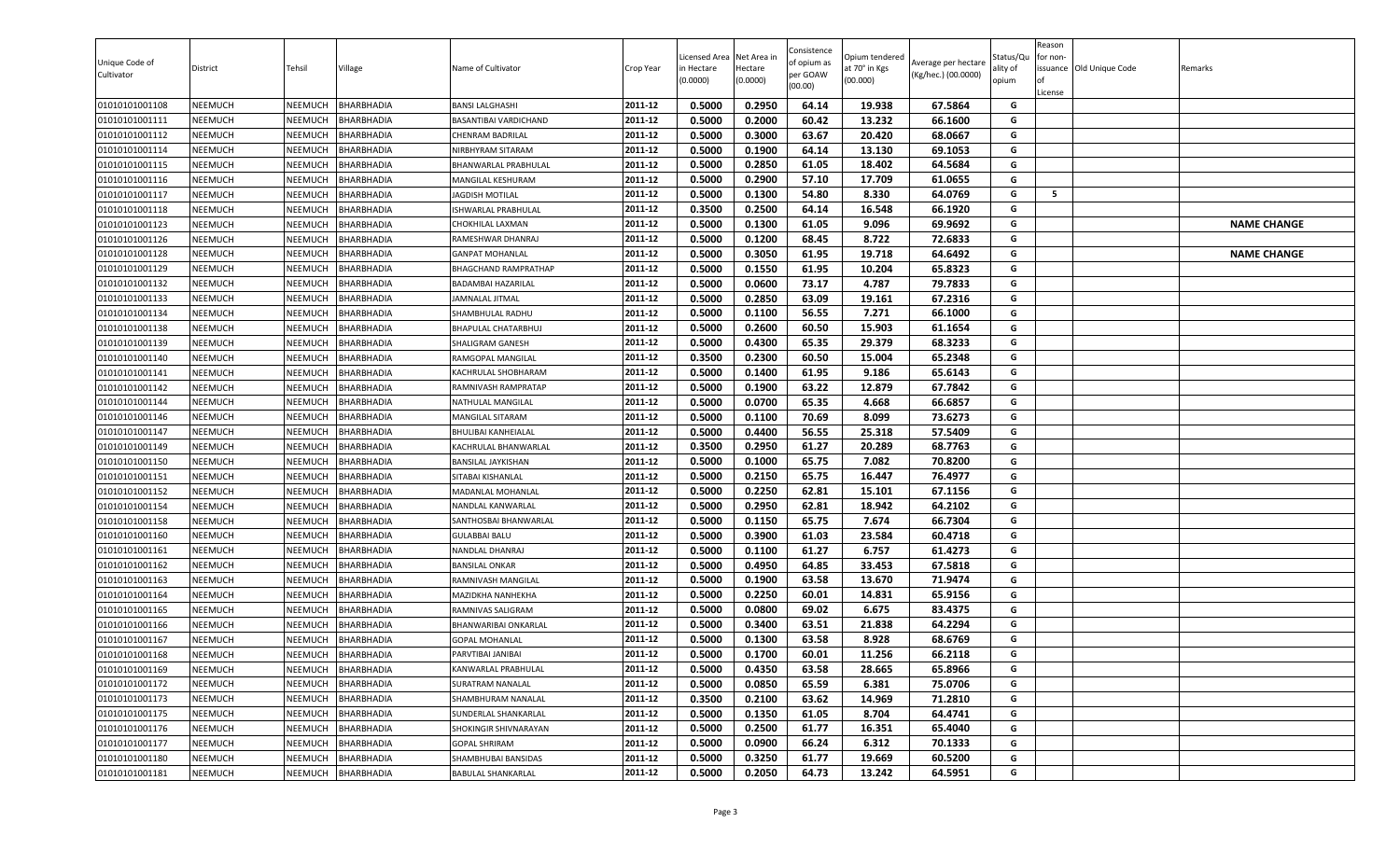| Unique Code of<br>Cultivator | District       | Tehsil         | Village           | Name of Cultivator         | Crop Year | Licensed Area<br>in Hectare<br>(0.0000) | Net Area in<br>Hectare<br>(0.0000) | Consistence<br>of opium as<br>per GOAW<br>(00.00) | Opium tendered<br>at 70° in Kgs<br>(00.000) | Average per hectare<br>(Kg/hec.) (00.0000) | Status/Qu<br>ality of<br>opium | Reason<br>for non-<br>ssuance Old Unique Code<br>License | Remarks            |
|------------------------------|----------------|----------------|-------------------|----------------------------|-----------|-----------------------------------------|------------------------------------|---------------------------------------------------|---------------------------------------------|--------------------------------------------|--------------------------------|----------------------------------------------------------|--------------------|
| 01010101001182               | <b>NEEMUCH</b> | NEEMUCH        | <b>BHARBHADIA</b> | KISHANLAL DEVA             | 2011-12   | 0.5000                                  | 0.1000                             | 63.62                                             | 6.916                                       | 69.1600                                    | G                              |                                                          |                    |
| 01010101001185               | <b>NEEMUCH</b> | NEEMUCH        | <b>BHARBHADIA</b> | BADRILAL NARULAL           | 2011-12   | 0.5000                                  | 0.1500                             | 61.77                                             | 9.910                                       | 66.0667                                    | G                              |                                                          |                    |
| 01010101001186               | <b>NEEMUCH</b> | NEEMUCH        | <b>BHARBHADIA</b> | RAMNIVAS CHOKILAL          | 2011-12   | 0.5000                                  | 0.2050                             | 62.61                                             | 13.372                                      | 65.2293                                    | G                              |                                                          |                    |
| 01010101001188               | <b>NEEMUCH</b> | NEEMUCH        | <b>BHARBHADIA</b> | SUNDERLAL HAZARILAL        | 2011-12   | 0.5000                                  | 0.2400                             | 62.61                                             | 16.144                                      | 67.2667                                    | G                              |                                                          |                    |
| 01010101001189               | <b>NEEMUCH</b> | NEEMUCH        | <b>BHARBHADIA</b> | SITABAI KANWARLAL          | 2011-12   | 0.5000                                  | 0.1900                             | 64.25                                             | 13.593                                      | 71.5421                                    | G                              |                                                          |                    |
| 01010101001190               | <b>NEEMUCH</b> | NEEMUCH        | <b>BHARBHADIA</b> | KARULAL VARDICHAND         | 2011-12   | 0.5000                                  | 0.2000                             | 62.61                                             | 13.452                                      | 67.2600                                    | G                              |                                                          |                    |
| 01010101001195               | <b>NEEMUCH</b> | NEEMUCH        | <b>BHARBHADIA</b> | RAJUBAI RAMKARAN           | 2011-12   | 0.5000                                  | 0.1000                             | 66.32                                             | 7.153                                       | 71.5300                                    | G                              |                                                          |                    |
| 01010101001196               | <b>NEEMUCH</b> | NEEMUCH        | <b>BHARBHADIA</b> | RAMESHWAR CHOKILAL         | 2011-12   | 0.5000                                  | 0.3200                             | 64.68                                             | 20.836                                      | 65.1125                                    | G                              |                                                          |                    |
| 01010101001198               | <b>NEEMUCH</b> | NEEMUCH        | <b>BHARBHADIA</b> | MANGILAL VARDICHAND        | 2011-12   | 0.5000                                  | 0.1500                             | 61.03                                             | 10.244                                      | 68.2933                                    | G                              |                                                          |                    |
| 01010101001199               | <b>NEEMUCH</b> | NEEMUCH        | <b>BHARBHADIA</b> | RAMKAILASH CHOUKILAL       | 2011-12   | 0.5000                                  | 0.1450                             | 63.62                                             | 9.861                                       | 68.0069                                    | G                              |                                                          |                    |
| 01010101001200               | <b>NEEMUCH</b> | NEEMUCH        | BHARBHADIA        | PANNALAL NARU              | 2011-12   | 0.5000                                  | 0.3350                             | 58.43                                             | 21.118                                      | 63.0388                                    | G                              |                                                          |                    |
| 01010101001202               | <b>NEEMUCH</b> | NEEMUCH        | <b>BHARBHADIA</b> | MANGILAL BALMUKAND         | 2011-12   | 0.5000                                  | 0.1050                             | 63.19                                             | 7.411                                       | 70.5810                                    | G                              |                                                          |                    |
| 01010101001204               | <b>NEEMUCH</b> | <b>NEEMUCH</b> | <b>BHARBHADIA</b> | <b>BAGATRAM MOTI</b>       | 2011-12   | 0.5000                                  | 0.3500                             | 68.46                                             | 25.633                                      | 73.2371                                    | G                              |                                                          |                    |
| 01010101001210               | <b>NEEMUCH</b> | NEEMUCH        | <b>BHARBHADIA</b> | RAMSUKH MOOLCHAND          | 2011-12   | 0.5000                                  | 0.2050                             | 63.38                                             | 13.355                                      | 65.1463                                    | G                              |                                                          |                    |
| 01010101001211               | <b>NEEMUCH</b> | NEEMUCH        | <b>BHARBHADIA</b> | RAMESHCHAND ONKARLAL       | 2011-12   | 0.5000                                  | 0.0000                             | 0.00                                              | 0.000                                       | 0.0000                                     | F.                             |                                                          |                    |
| 01010101001212               | <b>NEEMUCH</b> | NEEMUCH        | <b>BHARBHADIA</b> | KARULAL BHERULAL           | 2011-12   | 0.5000                                  | 0.3100                             | 61.03                                             | 20.271                                      | 65.3903                                    | G                              |                                                          |                    |
| 01010101001216               | <b>NEEMUCH</b> | NEEMUCH        | <b>BHARBHADIA</b> | BHANWARBAI KANHEYLAL       | 2011-12   | 0.5000                                  | 0.1900                             | 58.43                                             | 11.152                                      | 58.6947                                    | G                              |                                                          |                    |
| 01010101001155               | <b>NEEMUCH</b> | NEEMUCH        | <b>BHARBHADIA</b> | <b>SAMANBAI MANGILAL</b>   | 2011-12   | 0.5000                                  | 0.2050                             | 63.38                                             | 13.418                                      | 65.4537                                    | G                              |                                                          |                    |
| 01010101001222               | <b>NEEMUCH</b> | NEEMUCH        | <b>BHARBHADIA</b> | SHIVRATAN KANHEYALAL       | 2011-12   | 0.5000                                  | 0.3100                             | 61.07                                             | 19.979                                      | 64.4484                                    | G                              |                                                          |                    |
| 01010101001225               | <b>NEEMUCH</b> | NEEMUCH        | <b>BHARBHADIA</b> | JAMNABAI RADHESHYAM        | 2011-12   | 0.5000                                  | 0.2850                             | 61.03                                             | 17.760                                      | 62.3158                                    | G                              |                                                          |                    |
| 01010101001201               | <b>NEEMUCH</b> | NEEMUCH        | <b>BHARBHADIA</b> | RAMNARAYAN KHYALIRAM       | 2011-12   | 0.5000                                  | 0.2500                             | 61.09                                             | 16.424                                      | 65.6960                                    | G                              |                                                          |                    |
| 01010101001036               | <b>NEEMUCH</b> | NEEMUCH        | <b>BHARBHADIA</b> | BHANWARLAL MOTILAL         | 2011-12   | 0.5000                                  | 0.0950                             | 63.38                                             | 7.207                                       | 75.8632                                    | G                              |                                                          |                    |
| 01010101001143               | <b>NEEMUCH</b> | NEEMUCH        | <b>BHARBHADIA</b> | NANDLAL RATANLAL           | 2011-12   | 0.5000                                  | 0.1500                             | 61.09                                             | 10.490                                      | 69.9333                                    | G                              |                                                          |                    |
| 01010101001004               | <b>NEEMUCH</b> | NEEMUCH        | <b>BHARBHADIA</b> | GHEESALAL MAGNIRAM         | 2011-12   | 0.5000                                  | 0.2050                             | 61.09                                             | 12.803                                      | 62.4537                                    | G                              |                                                          |                    |
| 01010101001122               | <b>NEEMUCH</b> | NEEMUCH        | <b>BHARBHADIA</b> | AZIMUDHIN KHANZU           | 2011-12   | 0.5000                                  | 0.2350                             | 61.16                                             | 15.037                                      | 63.9872                                    | G                              |                                                          |                    |
| 01010101001088               | <b>NEEMUCH</b> | NEEMUCH        | <b>BHARBHADIA</b> | <b>GHISIBAI BADRILAL</b>   | 2011-12   | 0.5000                                  | 0.0900                             | 55.60                                             | 5.290                                       | 58.7778                                    | G                              |                                                          |                    |
| 01010101001233               | <b>NEEMUCH</b> | NEEMUCH        | <b>BHARBHADIA</b> | AMRATRAM CHAGANLAL         | 2011-12   | 0.5000                                  | 0.1000                             | 61.16                                             | 6.850                                       | 68.5000                                    | G                              |                                                          |                    |
| 01010101001110               | <b>NEEMUCH</b> | NEEMUCH        | <b>BHARBHADIA</b> | <b>IBRAHIM FAKHIRA</b>     | 2011-12   | 0.5000                                  | 0.2550                             | 63.47                                             | 17.327                                      | 67.9490                                    | G                              |                                                          |                    |
| 01010101001058               | <b>NEEMUCH</b> | NEEMUCH        | <b>BHARBHADIA</b> | MANGILAL RATANLAL          | 2011-12   | 0.5000                                  | 0.2900                             | 61.16                                             | 18.025                                      | 62.1552                                    | G                              |                                                          |                    |
| 01010101001071               | <b>NEEMUCH</b> | NEEMUCH        | <b>BHARBHADIA</b> | JAGDISH BHANWARLAL         | 2011-12   | 0.5000                                  | 0.2100                             | 63.47                                             | 14.154                                      | 67.4000                                    | G                              |                                                          |                    |
| 01010101001234               | <b>NEEMUCH</b> | NEEMUCH        | <b>BHARBHADIA</b> | SAMANDBAI RATANLAL         | 2011-12   | 0.5000                                  | 0.2800                             | 62.82                                             | 17.123                                      | 61.1536                                    | G                              |                                                          |                    |
| 01010101001235               | <b>NEEMUCH</b> | <b>NEEMUCH</b> | BHARBHADIA        | MOTILAL MOLCHAND           | 2011-12   | 0.5000                                  | 0.2500                             | 69.24                                             | 19.041                                      | 76.1640                                    | G                              |                                                          |                    |
| 01010101001119               | <b>NEEMUCH</b> | NEEMUCH        | <b>BHARBHADIA</b> | INDRABAI RAMNARAYAN        | 2011-12   | 0.3500                                  | 0.3500                             | 69.75                                             | 24.881                                      | 71.0886                                    | G                              |                                                          |                    |
| 01010101001207               | <b>NEEMUCH</b> | NEEMUCH        | <b>BHARBHADIA</b> | KAMLABAI RATANLAL          | 2011-12   | 0.5000                                  | 0.2050                             | 64.81                                             | 14.304                                      | 69.7756                                    | G                              |                                                          |                    |
| 01010101001178               | <b>NEEMUCH</b> | NEEMUCH        | <b>BHARBHADIA</b> | <b>BHERULAL SHANKARLAL</b> | 2011-12   | 0.5000                                  | 0.1050                             | 69.75                                             | 8.101                                       | 77.1524                                    | G                              |                                                          | <b>NAME CHANGE</b> |
| 01010101001037               | <b>NEEMUCH</b> | <b>NEEMUCH</b> | BHARBHADIA        | SHOBHARAM HAZARILAL        | 2011-12   | 0.5000                                  | 0.4800                             | 61.12                                             | 31.337                                      | 65.2854                                    | G                              |                                                          |                    |
| 01010101001005               | <b>NEEMUCH</b> | NEEMUCH        | <b>BHARBHADIA</b> | JDAILAL MANGILAL           | 2011-12   | 0.5000                                  | 0.2350                             | 61.12                                             | 15.463                                      | 65.8000                                    | G                              |                                                          |                    |
| 01010101001013               | <b>NEEMUCH</b> | NEEMUCH        | <b>BHARBHADIA</b> | RAGUVEER BANSILAL          | 2011-12   | 0.5000                                  | 0.1100                             | 61.12                                             | 7.177                                       | 65.2455                                    | G                              |                                                          |                    |
| 01010101001084               | <b>NEEMUCH</b> | NEEMUCH        | BHARBHADIA        | RAMNARAYAN BHEEMA          | 2011-12   | 0.5000                                  | 0.1500                             | 64.81                                             | 10.370                                      | 69.1333                                    | G                              |                                                          |                    |
| 01010101001087               | <b>NEEMUCH</b> | NEEMUCH        | <b>BHARBHADIA</b> | RATANLAL BHEEMA            | 2011-12   | 0.5000                                  | 0.1950                             | 54.95                                             | 11.375                                      | 58.3333                                    | G                              | 5                                                        |                    |
| 01010101001103               | <b>NEEMUCH</b> | NEEMUCH        | <b>BHARBHADIA</b> | MATHURALAL MODA            | 2011-12   | 0.5000                                  | 0.3100                             | 61.07                                             | 19.673                                      | 63.4613                                    | G                              |                                                          | <b>NAME CHANGE</b> |
| 01010101001124               | <b>NEEMUCH</b> | NEEMUCH        | <b>BHARBHADIA</b> | RATANLAL GHEESALAL         | 2011-12   | 0.5000                                  | 0.0800                             | 69.94                                             | 5.745                                       | 71.8125                                    | G                              |                                                          |                    |
| 01010101001130               | <b>NEEMUCH</b> | NEEMUCH        | <b>BHARBHADIA</b> | HAZARILAL KACHRU           | 2011-12   | 0.3500                                  | 0.3300                             | 61.07                                             | 21.462                                      | 65.0364                                    | G                              |                                                          |                    |
| 01010101001208               | <b>NEEMUCH</b> | NEEMUCH        | <b>BHARBHADIA</b> | SURAJIBAI KACHRULAL        | 2011-12   | 0.5000                                  | 0.1250                             | 64.81                                             | 8.573                                       | 68.5840                                    | G                              |                                                          |                    |
| 01010101001221               | <b>NEEMUCH</b> | <b>NEEMUCH</b> | <b>BHARBHADIA</b> | <b>BALARAM RAMPRATAP</b>   | 2011-12   | 0.5000                                  | 0.1900                             | 62.56                                             | 12.691                                      | 66.7947                                    | G                              |                                                          |                    |
| 01010101001145               | <b>NEEMUCH</b> | NEEMUCH        | <b>BHARBHADIA</b> | RADHESHYAM NANURAM         | 2011-12   | 0.5000                                  | 0.1500                             | 62.40                                             | 9.485                                       | 63.2333                                    | G                              |                                                          |                    |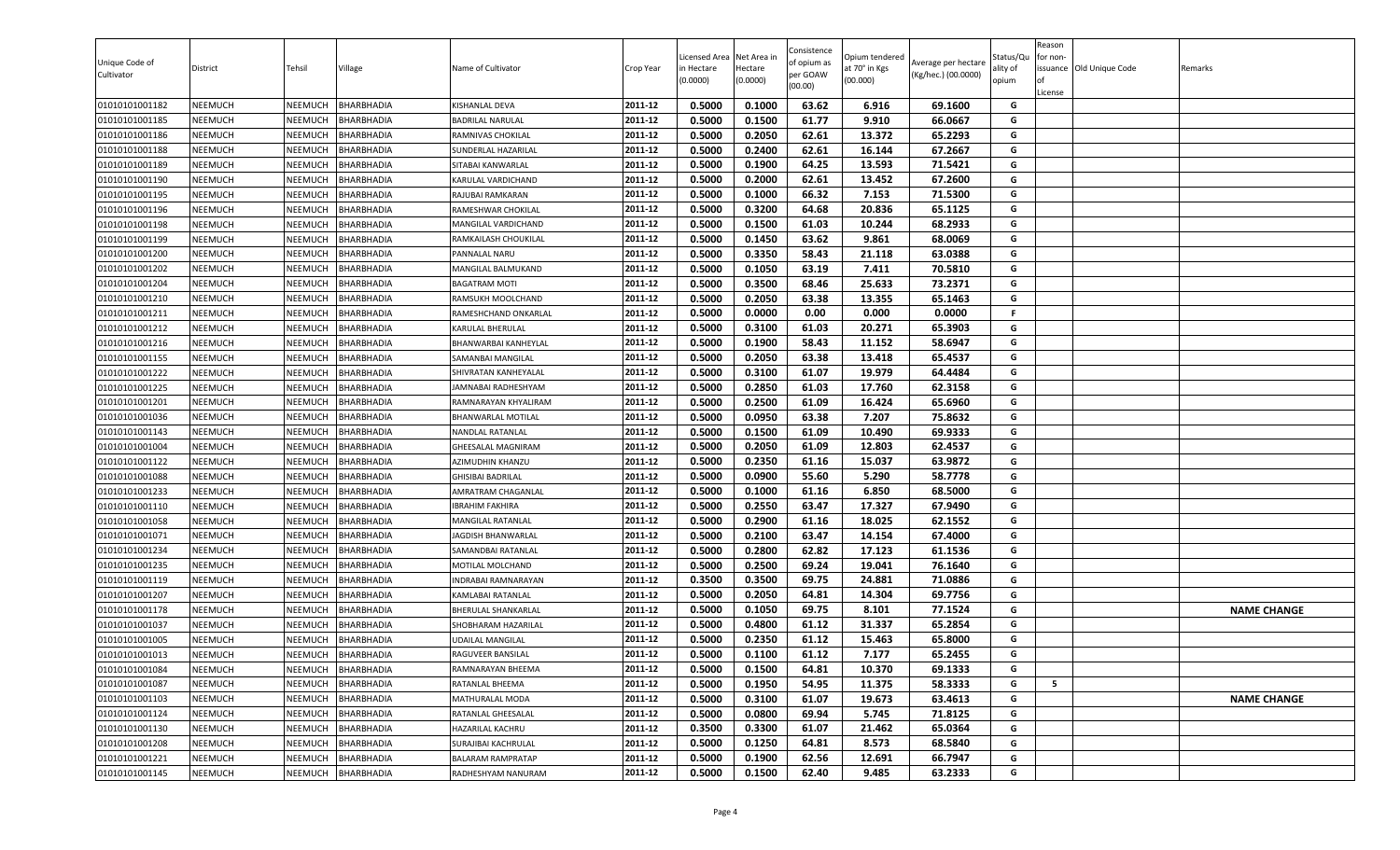| Unique Code of<br>Cultivator | District       | Tehsil         | Village              | Name of Cultivator          | Crop Year | Licensed Area<br>in Hectare<br>(0.0000) | Net Area in<br>Hectare<br>(0.0000) | Consistence<br>of opium as<br>per GOAW<br>(00.00) | )pium tendered<br>at 70° in Kgs<br>(00.000) | Average per hectare<br>(Kg/hec.) (00.0000) | Status/Qเ<br>ality of<br>opium | Reason<br>for non-<br>lof<br>License | issuance Old Unique Code | Remarks            |
|------------------------------|----------------|----------------|----------------------|-----------------------------|-----------|-----------------------------------------|------------------------------------|---------------------------------------------------|---------------------------------------------|--------------------------------------------|--------------------------------|--------------------------------------|--------------------------|--------------------|
| 01010101001157               | <b>NEEMUCH</b> | NEEMUCH        | <b>BHARBHADIA</b>    | KANWARLAL PANNALAL          | 2011-12   | 0.5000                                  | 0.1200                             | 58.88                                             | 7.730                                       | 64.4167                                    | G                              |                                      |                          |                    |
| 01010101001031               | <b>NEEMUCH</b> | NEEMUCH        | <b>BHARBHADIA</b>    | BANSILAL PRABHULAL          | 2011-12   | 0.5000                                  | 0.1250                             | 66.91                                             | 10.189                                      | 81.5120                                    | G                              |                                      |                          |                    |
| 01010101001174               | NEEMUCH        | NEEMUCH        | <b>BHARBHADIA</b>    | NARAYAN NATHU               | 2011-12   | 0.5000                                  | 0.2050                             | 61.07                                             | 14.413                                      | 70.3073                                    | G                              |                                      |                          |                    |
| 01010101001055               | NEEMUCH        | NEEMUCH        | BHARBHADIA           | LILADHAR BALURAM            | 2011-12   | 0.5000                                  | 0.2950                             | 61.07                                             | 19.132                                      | 64.8542                                    | G                              |                                      |                          |                    |
| 01010101001187               | <b>NEEMUCH</b> | NEEMUCH        | <b>BHARBHADIA</b>    | <b>BABULAL RATANLAL</b>     | 2011-12   | 0.5000                                  | 0.2750                             | 58.43                                             | 16.861                                      | 61.3127                                    | G                              |                                      |                          |                    |
| 01010101001236               | <b>NEEMUCH</b> | NEEMUCH        | <b>BHARBHADIA</b>    | BALUPARASAD DEVILAL         | 2011-12   | 0.5000                                  | 0.3150                             | 64.99                                             | 21.428                                      | 68.0254                                    | G                              |                                      |                          |                    |
| 01010101008015               | <b>NEEMUCH</b> | NEEMUCH        | <b>BHOLIWASH</b>     | <b>BABRIBAI PRABHULAL</b>   | 2011-12   | 0.5000                                  | 0.3200                             | 61.60                                             | 20.152                                      | 62.9750                                    | G                              |                                      |                          |                    |
| 01010101008017               | <b>NEEMUCH</b> | NEEMUCH        | <b>BHOLIWASH</b>     | MOHANLAL MATHURALAL         | 2011-12   | 0.5000                                  | 0.3850                             | 57.54                                             | 22.441                                      | 58.2883                                    | G                              |                                      |                          |                    |
| 01010101008018               | <b>NEEMUCH</b> | NEEMUCH        | <b>BHOLIWASH</b>     | <b>GOPAL NANDLAL</b>        | 2011-12   | 0.5000                                  | 0.2050                             | 61.60                                             | 12.971                                      | 63.2732                                    | G                              |                                      |                          |                    |
| 01010101008019               | <b>NEEMUCH</b> | NEEMUCH        | <b>BHOLIWASH</b>     | DEVILAL PYARCHAND           | 2011-12   | 0.5000                                  | 0.4950                             | 63.89                                             | 32.474                                      | 65.6040                                    | G                              |                                      |                          | <b>NAME CHANGE</b> |
| 01010101008030               | NEEMUCH        | NEEMUCH        | <b>BHOLIWASH</b>     | DHAPUBAI HEERALAL           | 2011-12   | 0.5000                                  | 0.2700                             | 59.79                                             | 16.408                                      | 60.7704                                    | G                              |                                      |                          |                    |
| 01010101008005               | <b>NEEMUCH</b> | NEEMUCH        | <b>BHOLIWASH</b>     | GANGARAM KANIRAM            | 2011-12   | 0.5000                                  | 0.2750                             | 63.89                                             | 18.647                                      | 67.8073                                    | G                              |                                      |                          |                    |
| 01010101008020               | <b>NEEMUCH</b> | NEEMUCH        | <b>BHOLIWASH</b>     | HUKMICHAND NANURAM          | 2011-12   | 0.5000                                  | 0.4250                             | 66.78                                             | 28.983                                      | 68.1953                                    | G                              |                                      |                          |                    |
| 01010101008027               | <b>NEEMUCH</b> | NEEMUCH        | <b>BHOLIWASH</b>     | NANURAM MANGILAL            | 2011-12   | 0.5000                                  | 0.4250                             | 59.79                                             | 25.471                                      | 59.9318                                    | G                              |                                      |                          |                    |
| 01010101024002               | <b>NEEMUCH</b> | NEEMUCH        | BISALWASKALAN        | HARISHKUMAR JANKILAL        | 2011-12   | 0.5000                                  | 0.2750                             | 69.56                                             | 17.837                                      | 64.8618                                    | G                              |                                      |                          |                    |
| 01010101024004               | <b>NEEMUCH</b> | NEEMUCH        | BISALWASKALAN        | PHOOLCHAND BHUWANIRAM       | 2011-12   | 0.5000                                  | 0.1200                             | 63.65                                             | 7.629                                       | 63.5750                                    | G                              |                                      |                          |                    |
| 01010101024005               | <b>NEEMUCH</b> | NEEMUCH        | BISALWASKALAN        | VISHNUPRASHAD AMRATRAM      | 2011-12   | 0.5000                                  | 0.4000                             | 59.44                                             | 25.568                                      | 63.9200                                    | G                              |                                      |                          |                    |
| 01010101024007               | <b>NEEMUCH</b> | NEEMUCH        | BISALWASKALAN        | UDAIRAM CHOTTELAL           | 2011-12   | 0.5000                                  | 0.2000                             | 70.13                                             | 13.024                                      | 65.1200                                    | G                              |                                      |                          | <b>NAME CHANGE</b> |
| 01010101024011               | <b>NEEMUCH</b> | NEEMUCH        | BISALWASKALAN        | <b>BHUWANIRAM HAZARILAL</b> | 2011-12   | 0.5000                                  | 0.1200                             | 71.01                                             | 8.724                                       | 72.7000                                    | G                              |                                      |                          |                    |
| 01010101024012               | <b>NEEMUCH</b> | NEEMUCH        | BISALWASKALAN        | RAMPRASAD VIJAYRAM          | 2011-12   | 0.5000                                  | 0.3750                             | 60.32                                             | 22.663                                      | 60.4347                                    | G                              |                                      |                          |                    |
| 01010101024014               | <b>NEEMUCH</b> | NEEMUCH        | BISALWASKALAN        | KAMLABAI NATHULAL           | 2011-12   | 0.5000                                  | 0.3150                             | 66.23                                             | 21.298                                      | 67.6127                                    | G                              |                                      |                          |                    |
| 01010101024015               | <b>NEEMUCH</b> | <b>NEEMUCH</b> | BISALWASKALAN        | RAMLAL TORIRAM              | 2011-12   | 0.5000                                  | 0.4900                             | 68.74                                             | 33.742                                      | 68.8612                                    | G                              |                                      |                          |                    |
| 01010101024019               | <b>NEEMUCH</b> | NEEMUCH        | BISALWASKALAN        | HEERALAL BHUWANIRAM         | 2011-12   | 0.5000                                  | 0.1000                             | 63.27                                             | 6.670                                       | 66.7000                                    | G                              |                                      |                          |                    |
| 01010101024023               | <b>NEEMUCH</b> | NEEMUCH        | BISALWASKALAN        | KALURAM MANGILAL            | 2011-12   | 0.5000                                  | 0.0000                             | 0.00                                              | 0.000                                       | 0.0000                                     | F.                             |                                      |                          |                    |
| 01010101024025               | <b>NEEMUCH</b> | NEEMUCH        | BISALWASKALAN        | RAMNIVASH RAMESHWAR         | 2011-12   | 0.3500                                  | 0.1950                             | 66.51                                             | 13.473                                      | 69.0923                                    | G                              |                                      |                          |                    |
| 01010101024031               | <b>NEEMUCH</b> | NEEMUCH        | BISALWASKALAN        | PARASRAM BHAGATRAM          | 2011-12   | 0.5000                                  | 0.1000                             | 68.88                                             | 6.927                                       | 69.2700                                    | - 1                            | $\overline{2}$                       |                          |                    |
| 01010101024032               | <b>NEEMUCH</b> | NEEMUCH        | BISALWASKALAN        | JAGDISHCHANDRA KESHURAM     | 2011-12   | 0.5000                                  | 0.0000                             | 0.00                                              | 0.000                                       | 0.0000                                     | F.                             |                                      |                          |                    |
| 01010101024033               | <b>NEEMUCH</b> | NEEMUCH        | BISALWASKALAN        | <b>BADRILAL MODA</b>        | 2011-12   | 0.5000                                  | 0.4450                             | 63.27                                             | 28.688                                      | 64.4674                                    | G                              |                                      |                          |                    |
| 01010101024036               | <b>NEEMUCH</b> | NEEMUCH        | BISALWASKALAN        | SAVITRIBAI MOTILAL          | 2011-12   | 0.5000                                  | 0.2650                             | 63.27                                             | 16.776                                      | 63.3057                                    | G                              |                                      |                          |                    |
| 01010101024040               | <b>NEEMUCH</b> | NEEMUCH        | BISALWASKALAN        | <b>TULSIRAM RAMLAL</b>      | 2011-12   | 0.5000                                  | 0.2950                             | 60.84                                             | 18.278                                      | 61.9593                                    | G                              |                                      |                          | <b>NAME CHANGE</b> |
| 01010101024045               | <b>NEEMUCH</b> | NEEMUCH        | BISALWASKALAN        | KANWARLALSHAN KARLAL        | 2011-12   | 0.5000                                  | 0.2700                             | 60.42                                             | 16.572                                      | 61.3778                                    | G                              |                                      |                          |                    |
| 01010101024042               | <b>NEEMUCH</b> | NEEMUCH        | BISALWASKALAN        | <b>BHERULAL SHOBHARAM</b>   | 2011-12   | 0.5000                                  | 0.2450                             | 60.08                                             | 15.003                                      | 61.2367                                    | G                              |                                      |                          |                    |
| 01010101024051               | <b>NEEMUCH</b> | NEEMUCH        | BISALWASKALAN        | <b>SURAJMAL ONKARLAL</b>    | 2011-12   | 0.5000                                  | 0.5000                             | 66.51                                             | 33.996                                      | 67.9920                                    | G                              |                                      |                          |                    |
| 01010101024055               | <b>NEEMUCH</b> | NEEMUCH        | <b>BISALWASKALAN</b> | MANGILAL MODIRAM            | 2011-12   | 0.5000                                  | 0.3750                             | 59.85                                             | 22.452                                      | 59.8720                                    | G                              |                                      |                          |                    |
| 01010101024056               | <b>NEEMUCH</b> | NEEMUCH        | BISALWASKALAN        | MANGILAL KANHEYALAL         | 2011-12   | 0.3500                                  | 0.1450                             | 62.46                                             | 9.262                                       | 63.8759                                    | G                              |                                      |                          |                    |
| 01010101024059               | <b>NEEMUCH</b> | NEEMUCH        | BISALWASKALAN        | BHANWARLAL BHAGATRAM        | 2011-12   | 0.5000                                  | 0.1950                             | 68.50                                             | 13.269                                      | 68.0462                                    | G                              |                                      |                          |                    |
| 01010101024060               | <b>NEEMUCH</b> | NEEMUCH        | BISALWASKALAN        | <b>GHEESALAL NANURAM</b>    | 2011-12   | 0.5000                                  | 0.3000                             | 63.47                                             | 19.014                                      | 63.3800                                    | G                              |                                      |                          |                    |
| 01010101024063               | <b>NEEMUCH</b> | NEEMUCH        | BISALWASKALAN        | <b>JANKILAL SALGRAM</b>     | 2011-12   | 0.5000                                  | 0.2700                             | 72.37                                             | 18.961                                      | 70.2259                                    | G                              |                                      |                          |                    |
| 01010101024064               | <b>NEEMUCH</b> | NEEMUCH        | BISALWASKALAN        | LAXMINARAYAN UDAIRAM        | 2011-12   | 0.5000                                  | 0.0000                             | 0.00                                              | 0.000                                       | 0.0000                                     | F.                             |                                      |                          |                    |
| 01010101024069               | <b>NEEMUCH</b> | NEEMUCH        | BISALWASKALAN        | DAMARLAL GANPAT             | 2011-12   | 0.5000                                  | 0.1500                             | 60.16                                             | 9.488                                       | 63.2533                                    | G                              |                                      |                          |                    |
| 01010101024076               | <b>NEEMUCH</b> | <b>NEEMUCH</b> | BISALWASKALAN        | NEHRULAL BHANWARLAL         | 2011-12   | 0.5000                                  | 0.4000                             | 62.84                                             | 25.836                                      | 64.5900                                    | G                              |                                      |                          |                    |
| 01010101024077               | <b>NEEMUCH</b> | NEEMUCH        | BISALWASKALAN        | BHERULAL SHAVRAM            | 2011-12   | 0.5000                                  | 0.1950                             | 66.51                                             | 13.359                                      | 68.5077                                    | G                              |                                      |                          |                    |
| 01010101024078               | <b>NEEMUCH</b> | NEEMUCH        | BISALWASKALAN        | RAMPRAHALAD MATHURALAL      | 2011-12   | 0.5000                                  | 0.1450                             | 63.21                                             | 9.066                                       | 62.5241                                    | G                              |                                      |                          |                    |
| 01010101024079               | <b>NEEMUCH</b> | NEEMUCH        | BISALWASKALAN        | GANGARAM SALIGRAM           | 2011-12   | 0.5000                                  | 0.0000                             | 0.00                                              | 0.000                                       | 0.0000                                     |                                |                                      |                          |                    |
| 01010101024083               | <b>NEEMUCH</b> | <b>NEEMUCH</b> | BISALWASKALAN        | MANGILAL BAGDIRAM           | 2011-12   | 0.5000                                  | 0.1000                             | 65.34                                             | 6.739                                       | 67.3900                                    | G                              |                                      |                          |                    |
| 01010101024084               | <b>NEEMUCH</b> | NEEMUCH        | BISALWASKALAN        | TULSIRAM ONKARLAL           | 2011-12   | 0.5000                                  | 0.0000                             | 0.00                                              | 0.000                                       | 0.0000                                     | F                              |                                      |                          |                    |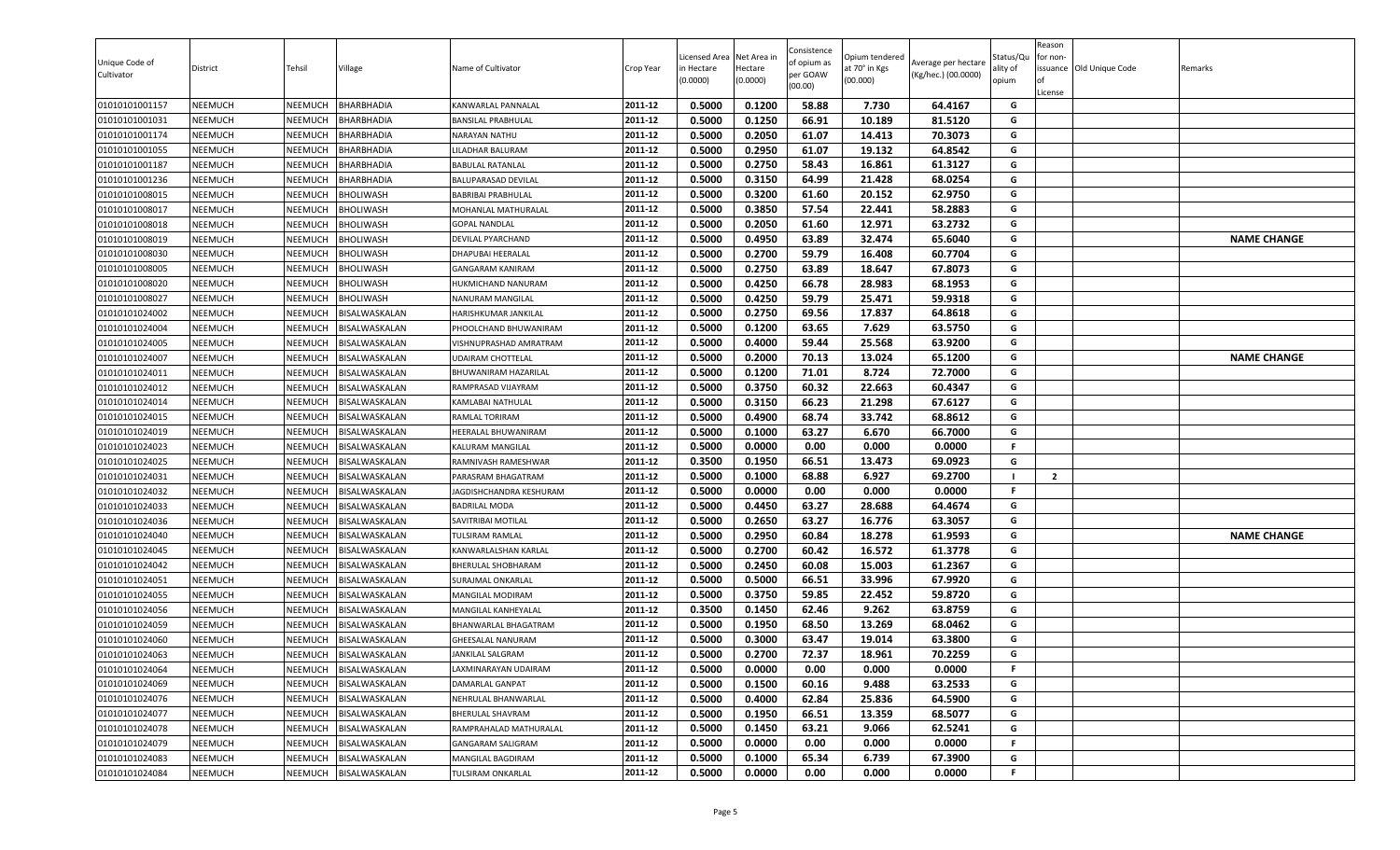| Unique Code of<br>Cultivator | District       | Tehsil         | Village              | Name of Cultivator          | Crop Year | Licensed Area<br>in Hectare<br>(0.0000) | Net Area in<br>Hectare<br>(0.0000) | Consistence<br>of opium as<br>per GOAW<br>(00.00) | )pium tendered<br>at 70° in Kgs<br>(00.000) | Average per hectare<br>(Kg/hec.) (00.0000) | Status/Qเ<br>ality of<br>opium | Reason<br>for non-<br>lof<br>License | issuance Old Unique Code | Remarks            |
|------------------------------|----------------|----------------|----------------------|-----------------------------|-----------|-----------------------------------------|------------------------------------|---------------------------------------------------|---------------------------------------------|--------------------------------------------|--------------------------------|--------------------------------------|--------------------------|--------------------|
| 01010101024085               | <b>NEEMUCH</b> | NEEMUCH        | BISALWASKALAN        | PRABHULAL LALUJI            | 2011-12   | 0.5000                                  | 0.1550                             | 69.10                                             | 10.671                                      | 68.8452                                    | G                              |                                      |                          | <b>NAME CHANGE</b> |
| 01010101024086               | <b>NEEMUCH</b> | NEEMUCH        | BISALWASKALAN        | BHANWARIBAI MATHURALAL      | 2011-12   | 0.5000                                  | 0.2050                             | 62.51                                             | 12.261                                      | 59.8098                                    | G                              |                                      |                          | <b>NAME CHANGE</b> |
| 01010101024087               | NEEMUCH        | NEEMUCH        | BISALWASKALAN        | RAMLAL DURGASHANKER         | 2011-12   | 0.5000                                  | 0.2050                             | 65.16                                             | 13.404                                      | 65.3854                                    | G                              |                                      |                          |                    |
| 01010101024088               | <b>NEEMUCH</b> | NEEMUCH        | BISALWASKALAN        | SOBHARAM ONKAR              | 2011-12   | 0.5000                                  | 0.0000                             | 0.00                                              | 0.000                                       | 0.0000                                     | F.                             |                                      |                          |                    |
| 01010101024081               | <b>NEEMUCH</b> | NEEMUCH        | BISALWASKALAN        | MODIRAM DEVRAM              | 2011-12   | 0.5000                                  | 0.0900                             | 64.64                                             | 6.252                                       | 69.4667                                    | G                              |                                      |                          |                    |
| 01010101024089               | <b>NEEMUCH</b> | NEEMUCH        | BISALWASKALAN        | KANHAIYALAL BHERULAL        | 2011-12   | 0.5000                                  | 0.0000                             | 0.00                                              | 0.000                                       | 0.0000                                     | F.                             |                                      |                          |                    |
| 01010101024090               | <b>NEEMUCH</b> | NEEMUCH        | BISALWASKALAN        | <b>BANSILAL PRITHIVIRAJ</b> | 2011-12   | 0.5000                                  | 0.0000                             | 0.00                                              | 0.000                                       | 0.0000                                     | F.                             |                                      |                          |                    |
| 01010101024047               | <b>NEEMUCH</b> | NEEMUCH        | BISALWASKALAN        | <b>SURAJBAI GUMANIRAM</b>   | 2011-12   | 0.5000                                  | 0.3600                             | 58.28                                             | 21.306                                      | 59.1833                                    | G                              |                                      |                          |                    |
| 01010101024041               | <b>NEEMUCH</b> | NEEMUCH        | BISALWASKALAN        | SOBHARAM RAMLAL             | 2011-12   | 0.5000                                  | 0.2500                             | 58.04                                             | 14.734                                      | 58.9360                                    | G                              |                                      |                          |                    |
| 01010101024049               | <b>NEEMUCH</b> | NEEMUCH        | BISALWASKALAN        | <b>BANSILAL DHANRAJ</b>     | 2011-12   | 0.5000                                  | 0.2450                             | 64.61                                             | 16.088                                      | 65.6653                                    | G                              |                                      |                          |                    |
| 01010101024073               | <b>NEEMUCH</b> | NEEMUCH        | BISALWASKALAN        | PRITHIVIRAJ MODA            | 2011-12   | 0.5000                                  | 0.3650                             | 60.16                                             | 23.033                                      | 63.1041                                    | G                              |                                      |                          |                    |
| 01010101024057               | <b>NEEMUCH</b> | NEEMUCH        | BISALWASKALAN        | BHANWARLAL MULCHAND         | 2011-12   | 0.5000                                  | 0.1150                             | 60.16                                             | 6.979                                       | 60.6870                                    | G                              |                                      |                          |                    |
| 01010101024092               | <b>NEEMUCH</b> | NEEMUCH        | BISALWASKALAN        | KISHANLAL BHERULAL          | 2011-12   | 0.5000                                  | 0.1550                             | 65.16                                             | 10.696                                      | 69.0065                                    | G                              |                                      |                          |                    |
| 01010101024093               | <b>NEEMUCH</b> | NEEMUCH        | BISALWASKALAN        | RAMKUNWARBAI RAMNARAYAN     | 2011-12   | 0.5000                                  | 0.0850                             | 65.16                                             | 6.414                                       | 75.4588                                    | G                              |                                      |                          |                    |
| 01010101024094               | <b>NEEMUCH</b> | NEEMUCH        | BISALWASKALAN        | KANHAIYALAL UDAIRAM         | 2011-12   | 0.5000                                  | 0.1550                             | 63.13                                             | 9.839                                       | 63.4774                                    | G                              |                                      |                          |                    |
| 01010101022004               | <b>NEEMUCH</b> | NEEMUCH        | BISALWASKHURD        | BHIMSHANKAR GANPATLAL       | 2011-12   | 0.5000                                  | 0.1550                             | 60.17                                             | 9.541                                       | 61.5548                                    | G                              |                                      |                          |                    |
| 01010101022009               | <b>NEEMUCH</b> | NEEMUCH        | BISALWASKHURD        | UMASHANKAR PARTHVIRAJ       | 2011-12   | 0.5000                                  | 0.2900                             | 63.23                                             | 18.924                                      | 65.2552                                    | G                              |                                      |                          |                    |
| 01010101022012               | <b>NEEMUCH</b> | NEEMUCH        | BISALWASKHURD        | NIRESHCHANDRAn PRABHULAL    | 2011-12   | 0.5000                                  | 0.2600                             | 59.56                                             | 15.945                                      | 61.3269                                    | G                              |                                      |                          |                    |
| 01010101022013               | <b>NEEMUCH</b> | NEEMUCH        | BISALWASKHURD        | <b>BANSILAL MANGILAL</b>    | 2011-12   | 0.5000                                  | 0.1200                             | 59.56                                             | 7.241                                       | 60.3417                                    | G                              |                                      |                          |                    |
| 01010101022018               | <b>NEEMUCH</b> | NEEMUCH        | BISALWASKHURD        | MUKESH VARDICHAND           | 2011-12   | 0.5000                                  | 0.1000                             | 60.01                                             | 6.232                                       | 62.3200                                    | G                              |                                      |                          |                    |
| 01010101022026               | <b>NEEMUCH</b> | NEEMUCH        | BISALWASKHURD        | KANHAIYLAL BHANWARLAL       | 2011-12   | 0.5000                                  | 0.1200                             | 67.57                                             | 8.272                                       | 68.9333                                    | G                              |                                      |                          |                    |
| 01010101022028               | <b>NEEMUCH</b> | NEEMUCH        | BISALWASKHURD        | BHANWARLAL BHUWANIRAM       | 2011-12   | 0.5000                                  | 0.3200                             | 66.08                                             | 22.496                                      | 70.3000                                    | G                              |                                      |                          |                    |
| 01010101022030               | <b>NEEMUCH</b> | NEEMUCH        | BISALWASKHURD        | <b>INDERMAL GOPILAL</b>     | 2011-12   | 0.5000                                  | 0.1750                             | 63.23                                             | 11.698                                      | 66.8457                                    | G                              |                                      |                          |                    |
| 01010101022032               | <b>NEEMUCH</b> | NEEMUCH        | BISALWASKHURD        | KAILASHCHANDRA DHANRAJ      | 2011-12   | 0.5000                                  | 0.2700                             | 63.34                                             | 17.753                                      | 65.7519                                    | G                              |                                      |                          |                    |
| 01010101022034               | <b>NEEMUCH</b> | NEEMUCH        | BISALWASKHURD        | NARAYANPRASHAD LALITSHANKAR | 2011-12   | 0.5000                                  | 0.0000                             | 0.00                                              | 0.000                                       | 0.0000                                     | F.                             |                                      |                          |                    |
| 01010101022035               | <b>NEEMUCH</b> | NEEMUCH        | BISALWASKHURD        | KAMLASHANKAR GOPILAI        | 2011-12   | 0.5000                                  | 0.0000                             | 0.00                                              | 0.000                                       | 0.0000                                     | F.                             |                                      |                          |                    |
| 01010101022037               | <b>NEEMUCH</b> | NEEMUCH        | BISALWASKHURD        | SUNDERLAL INDERMAL          | 2011-12   | 0.5000                                  | 0.2000                             | 59.56                                             | 12.303                                      | 61.5150                                    | G                              |                                      |                          |                    |
| 01010101022039               | <b>NEEMUCH</b> | NEEMUCH        | BISALWASKHURD        | SHINILAL NANDRAM            | 2011-12   | 0.5000                                  | 0.0000                             | 0.00                                              | 0.000                                       | 0.0000                                     | F                              |                                      |                          |                    |
| 01010101022040               | <b>NEEMUCH</b> | NEEMUCH        | BISALWASKHURD        | KANHAIYLAL NANDRAM          | 2011-12   | 0.5000                                  | 0.1550                             | 63.34                                             | 10.668                                      | 68.8258                                    | G                              |                                      |                          |                    |
| 01010101022044               | <b>NEEMUCH</b> | NEEMUCH        | BISALWASKHURD        | YASHWANTLAL DHANRAJ         | 2011-12   | 0.5000                                  | 0.0000                             | 0.00                                              | 0.000                                       | 0.0000                                     | F.                             |                                      |                          |                    |
| 01010101022045               | <b>NEEMUCH</b> | NEEMUCH        | BISALWASKHURD        | SHANTILAL TULSIRAM          | 2011-12   | 0.5000                                  | 0.1500                             | 57.60                                             | 10.146                                      | 67.6400                                    | G                              |                                      |                          |                    |
| 01010101022050               | <b>NEEMUCH</b> | NEEMUCH        | BISALWASKHURD        | <b>GANPATLAL TULSIRAM</b>   | 2011-12   | 0.5000                                  | 0.0000                             | 0.00                                              | 0.000                                       | 0.0000                                     | .F                             |                                      |                          |                    |
| 01010101022055               | <b>NEEMUCH</b> | NEEMUCH        | BISALWASKHURD        | VARDICHAND BHAWANIRAM       | 2011-12   | 0.3500                                  | 0.0100                             | 44.80                                             | 0.627                                       | 62.7000                                    | $\blacksquare$                 | $\overline{2}$                       |                          |                    |
| 01010101022060               | <b>NEEMUCH</b> | NEEMUCH        | BISALWASKHURD        | DURGABAI DASRATH            | 2011-12   | 0.5000                                  | 0.2950                             | 59.23                                             | 18.767                                      | 63.6169                                    | G                              |                                      |                          |                    |
| 01010101022062               | <b>NEEMUCH</b> | NEEMUCH        | BISALWASKHURD        | BHANWANIBAI NANDRAM         | 2011-12   | 0.5000                                  | 0.0000                             | 0.00                                              | 0.000                                       | 0.0000                                     | F.                             |                                      |                          |                    |
| 01010101022065               | <b>NEEMUCH</b> | NEEMUCH        | BISALWASKHURD        | PARMANAND DHANRAJ           | 2011-12   | 0.5000                                  | 0.2900                             | 63.34                                             | 19.545                                      | 67.3966                                    | G                              |                                      |                          |                    |
| 01010101022067               | <b>NEEMUCH</b> | NEEMUCH        | BISALWASKHURD        | RANGLAL PARTHVIRAJ          | 2011-12   | 0.5000                                  | 0.0000                             | 0.00                                              | 0.000                                       | 0.0000                                     | F.                             |                                      |                          |                    |
| 01010101022017               | <b>NEEMUCH</b> | NEEMUCH        | BISALWASKHURD        | <b>KAMLASHANKAR GOPILAL</b> | 2011-12   | 0.5000                                  | 0.3100                             | 59.23                                             | 19.749                                      | 63.7065                                    | G                              |                                      |                          |                    |
| 01010101022056               | <b>NEEMUCH</b> | NEEMUCH        | BISALWASKHURD        | KAMLABAI JAMNALAL           | 2011-12   | 0.5000                                  | 0.4000                             | 59.23                                             | 23.912                                      | 59.7800                                    | G                              |                                      |                          |                    |
| 01010101022027               | <b>NEEMUCH</b> | NEEMUCH        | BISALWASKHURD        | HEERALAL BHUWANIRAM         | 2011-12   | 0.5000                                  | 0.2150                             | 67.33                                             | 14.861                                      | 69.1209                                    | G                              |                                      |                          |                    |
| 01010101022069               | <b>NEEMUCH</b> | <b>NEEMUCH</b> | BISALWASKHURD        | DHYASHANKAR CHANDMAL        | 2011-12   | 0.5000                                  | 0.0000                             | 0.00                                              | 0.000                                       | 0.0000                                     | F                              |                                      |                          |                    |
| 01010101017005               | <b>NEEMUCH</b> | NEEMUCH        | <b>BORKHEDIKALAN</b> | BHANWARLAL MOOLCHAND        | 2011-12   | 0.5000                                  | 0.4500                             | 63.93                                             | 29.527                                      | 65.6156                                    | G                              |                                      |                          |                    |
| 01010101017010               | <b>NEEMUCH</b> | NEEMUCH        | BORKHEDIKALAN        | RAMNARAYAN GABRULAL         | 2011-12   | 0.3500                                  | 0.1450                             | 74.21                                             | 11.736                                      | 80.9379                                    | G                              |                                      |                          |                    |
| 01010101017020               | <b>NEEMUCH</b> | NEEMUCH        | BORKHEDIKALAN        | RUGNATH MODIRAM             | 2011-12   | 0.5000                                  | 0.1500                             | 63.36                                             | 10.110                                      | 67.4000                                    | G                              |                                      |                          |                    |
| 01010101017040               | <b>NEEMUCH</b> | <b>NEEMUCH</b> | BORKHEDIKALAN        | KAMLIBAI BHAGWAN            | 2011-12   | 0.3500                                  | 0.0900                             | 69.14                                             | 6.213                                       | 69.0333                                    | G                              |                                      |                          |                    |
| 01010101017003               | <b>NEEMUCH</b> | NEEMUCH        | BORKHEDIKALAN        | PRABHULAL MOOLCHAND         | 2011-12   | 0.5000                                  | 0.0000                             | 0.00                                              | 0.000                                       | 0.0000                                     | F                              |                                      |                          |                    |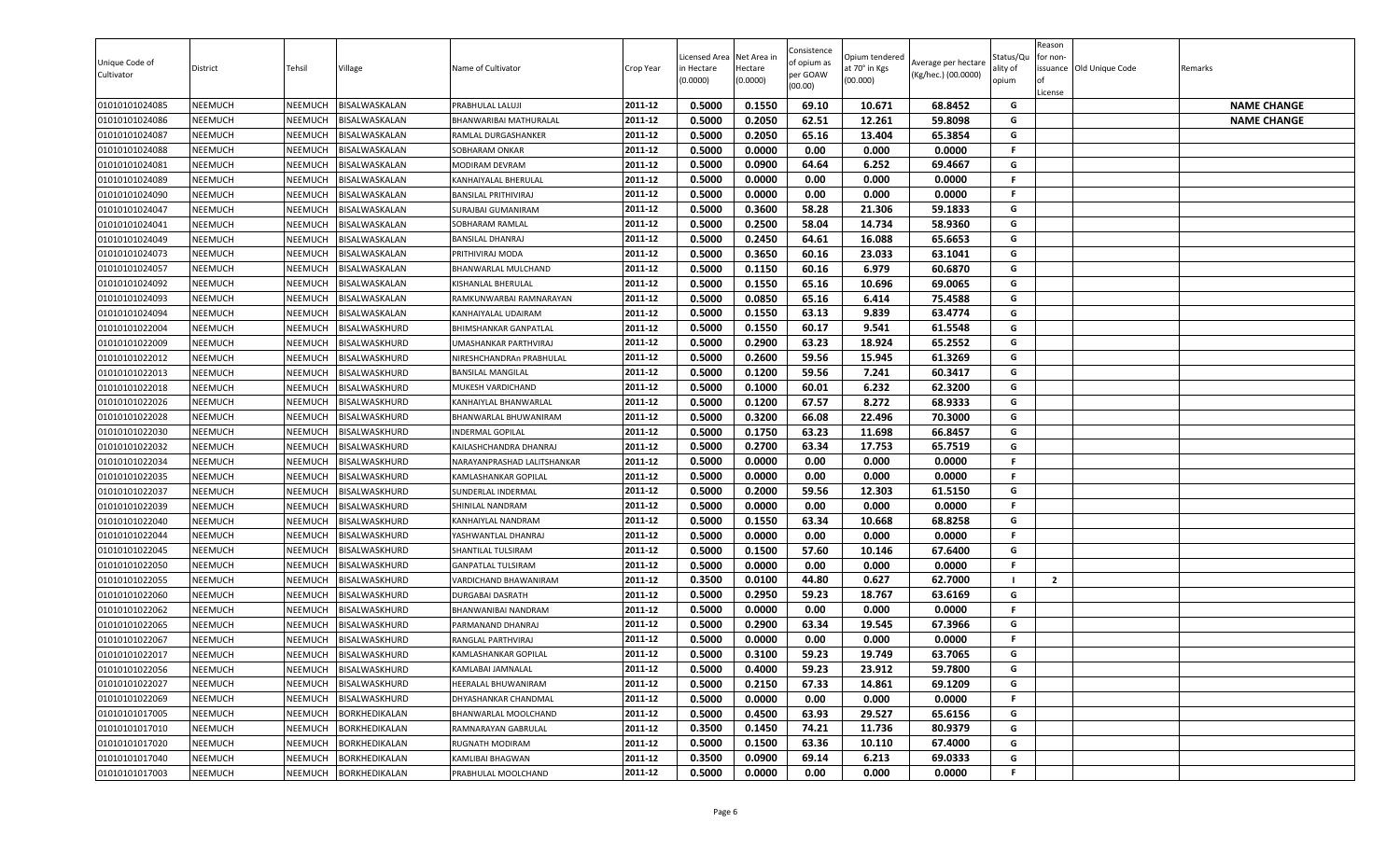| Unique Code of<br>Cultivator | District       | Tehsil         | Village              | Name of Cultivator            | Crop Year | Licensed Area<br>in Hectare<br>(0.0000) | Net Area in<br>Hectare<br>(0.0000) | Consistence<br>of opium as<br>per GOAW<br>(00.00) | Opium tendered<br>at 70° in Kgs<br>(00.000) | Average per hectare<br>(Kg/hec.) (00.0000) | Status/Qu<br>ality of<br>opium | Reason<br>for non-<br>ssuance Old Unique Code<br>License | Remarks            |
|------------------------------|----------------|----------------|----------------------|-------------------------------|-----------|-----------------------------------------|------------------------------------|---------------------------------------------------|---------------------------------------------|--------------------------------------------|--------------------------------|----------------------------------------------------------|--------------------|
| 01010101017054               | <b>NEEMUCH</b> | NEEMUCH        | <b>BORKHEDIKALAN</b> | RAMBILASH MOOLCHAND           | 2011-12   | 0.5000                                  | 0.0000                             | 0.00                                              | 0.000                                       | 0.0000                                     | -F                             |                                                          |                    |
| 01010101017013               | <b>NEEMUCH</b> | NEEMUCH        | BORKHEDIKALAN        | RADHESHYAM MOOLCHAND          | 2011-12   | 0.5000                                  | 0.0000                             | 0.00                                              | 0.000                                       | 0.0000                                     | -F                             |                                                          |                    |
| 01010101017048               | <b>NEEMUCH</b> | NEEMUCH        | <b>BORKHEDIKALAN</b> | <b>GODAVARIBAI BHERULAL</b>   | 2011-12   | 0.3500                                  | 0.0000                             | 0.00                                              | 0.000                                       | 0.0000                                     | F.                             |                                                          |                    |
| 01010101017026               | <b>NEEMUCH</b> | NEEMUCH        | <b>BORKHEDIKALAN</b> | MUNNALAL MOHANLAL             | 2011-12   | 0.5000                                  | 0.3450                             | 63.36                                             | 22.737                                      | 65.9043                                    | G                              |                                                          |                    |
| 01010101017055               | <b>NEEMUCH</b> | NEEMUCH        | <b>BORKHEDIKALAN</b> | MAGNIBAI KANHEYALAL           | 2011-12   | 0.5000                                  | 0.2100                             | 63.36                                             | 13.414                                      | 63.8762                                    | G                              |                                                          | <b>NAME CHANGE</b> |
| 01010101017056               | <b>NEEMUCH</b> | NEEMUCH        | <b>BORKHEDIKALAN</b> | <b>GISALAL RATANLAL</b>       | 2011-12   | 0.5000                                  | 0.0000                             | 0.00                                              | 0.000                                       | 0.0000                                     | F.                             |                                                          |                    |
| 01010101017028               | <b>NEEMUCH</b> | NEEMUCH        | <b>BORKHEDIKALAN</b> | PRABHULAL RAMA                | 2011-12   | 0.3500                                  | 0.2950                             | 67.21                                             | 20.125                                      | 68.2203                                    | G                              |                                                          |                    |
| 01010101017049               | <b>NEEMUCH</b> | NEEMUCH        | <b>BORKHEDIKALAN</b> | <b>KANCHANBAI RAMESHWER</b>   | 2011-12   | 0.5000                                  | 0.3000                             | 58.92                                             | 18.972                                      | 63.2400                                    | G                              |                                                          |                    |
| 01010101017059               | <b>NEEMUCH</b> | NEEMUCH        | <b>BORKHEDIKALAN</b> | <b>NONDRAM ONKAR</b>          | 2011-12   | 0.5000                                  | 0.4150                             | 58.92                                             | 24.805                                      | 59.7711                                    | G                              |                                                          |                    |
| 01010101017016               | <b>NEEMUCH</b> | NEEMUCH        | BORKHEDIKALAN        | TULSIRAM ONKAR                | 2011-12   | 0.5000                                  | 0.5000                             | 65.46                                             | 34.797                                      | 69.5940                                    | G                              |                                                          |                    |
| 01010101017023               | <b>NEEMUCH</b> | NEEMUCH        | <b>BORKHEDIKALAN</b> | KARULAL RAMA                  | 2011-12   | 0.3500                                  | 0.2000                             | 64.93                                             | 13.886                                      | 69.4300                                    | G                              |                                                          |                    |
| 01010101017057               | <b>NEEMUCH</b> | NEEMUCH        | <b>BORKHEDIKALAN</b> | KANKUBAI CHAGANLAL            | 2011-12   | 0.5000                                  | 0.3000                             | 65.33                                             | 20.971                                      | 69.9033                                    | G                              |                                                          |                    |
| 01010101017063               | <b>NEEMUCH</b> | <b>NEEMUCH</b> | <b>BORKHEDIKALAN</b> | RAJARAM ONKAR                 | 2011-12   | 0.5000                                  | 0.1000                             | 72.54                                             | 7.700                                       | 77.0000                                    | G                              |                                                          |                    |
| 01010101017064               | <b>NEEMUCH</b> | NEEMUCH        | BORKHEDIKALAN        | JAGDISH MULCHAND              | 2011-12   | 0.5000                                  | 0.0000                             | 0.00                                              | 0.000                                       | 0.0000                                     | F.                             |                                                          |                    |
| 01010101017062               | <b>NEEMUCH</b> | NEEMUCH        | <b>BORKHEDIKALAN</b> | <b>BHANWARLAL SHIVELAL</b>    | 2011-12   | 0.5000                                  | 0.3500                             | 58.37                                             | 21.930                                      | 62.6571                                    | G                              | 01010102146163                                           |                    |
| 01010101031004               | <b>NEEMUCH</b> | NEEMUCH        | CHANGERA             | RAMKUNWARBAI PRABHULAL        | 2011-12   | 0.5000                                  | 0.4950                             | 59.13                                             | 30.021                                      | 60.6485                                    | G                              |                                                          |                    |
| 01010101031005               | <b>NEEMUCH</b> | NEEMUCH        | CHANGERA             | <b>BHANWARSINGH KARNSINGH</b> | 2011-12   | 0.5000                                  | 0.2050                             | 59.13                                             | 12.527                                      | 61.1073                                    | G                              |                                                          |                    |
| 01010101031006               | <b>NEEMUCH</b> | NEEMUCH        | CHANGERA             | <b>TULSIRAM RAMLAL</b>        | 2011-12   | 0.5000                                  | 0.2850                             | 60.12                                             | 17.289                                      | 60.6632                                    | G                              |                                                          |                    |
| 01010101031007               | <b>NEEMUCH</b> | NEEMUCH        | CHANGERA             | VISHNUDAS RAJARAM             | 2011-12   | 0.5000                                  | 0.4900                             | 62.59                                             | 31.510                                      | 64.3061                                    | G                              |                                                          |                    |
| 01010101031015               | <b>NEEMUCH</b> | NEEMUCH        | CHANGERA             | UMRAVSINGH MADHOSINGH         | 2011-12   | 0.5000                                  | 0.4950                             | 63.83                                             | 33.164                                      | 66.9980                                    | G                              |                                                          |                    |
| 01010101031017               | <b>NEEMUCH</b> | NEEMUCH        | CHANGERA             | BHANWARSINGH CHATARSINGH      | 2011-12   | 0.5000                                  | 0.4600                             | 62.10                                             | 28.522                                      | 62.0043                                    | G                              |                                                          |                    |
| 01010101031018               | <b>NEEMUCH</b> | NEEMUCH        | CHANGERA             | DHAPUBAI MOHANLAL             | 2011-12   | 0.5000                                  | 0.4250                             | 61.77                                             | 26.182                                      | 61.6047                                    | G                              |                                                          |                    |
| 01010101031002               | <b>NEEMUCH</b> | NEEMUCH        | CHANGERA             | ISHWERSINGH CHATARSINGH       | 2011-12   | 0.5000                                  | 0.4900                             | 65.60                                             | 32.922                                      | 67.1878                                    | G                              |                                                          |                    |
| 01010101031021               | <b>NEEMUCH</b> | NEEMUCH        | CHANGERA             | MOHANKUNWAR KISHORESINGH      | 2011-12   | 0.5000                                  | 0.5000                             | 60.78                                             | 30.347                                      | 60.6940                                    | G                              |                                                          |                    |
| 01010101031023               | <b>NEEMUCH</b> | NEEMUCH        | CHANGERA             | SHYAMLAL TAKECHANDRA          | 2011-12   | 0.5000                                  | 0.2050                             | 62.54                                             | 13.687                                      | 66.7659                                    | G                              |                                                          |                    |
| 01010101023002               | <b>NEEMUCH</b> | NEEMUCH        | CHOUTHKHEDA          | CHOTURAM ASHARAM              | 2011-12   | 0.5000                                  | 0.4750                             | 61.43                                             | 31.505                                      | 66.3263                                    | G                              |                                                          |                    |
| 01010101023008               | <b>NEEMUCH</b> | NEEMUCH        | CHOUTHKHEDA          | MANGILAL JIVAN                | 2011-12   | 0.5000                                  | 0.3600                             | 63.58                                             | 23.116                                      | 64.2111                                    | G                              |                                                          |                    |
| 01010101023013               | <b>NEEMUCH</b> | NEEMUCH        | CHOUTHKHEDA          | HARISINGH HARDEV              | 2011-12   | 0.5000                                  | 0.0000                             | 0.00                                              | 0.000                                       | 0.0000                                     | F.                             |                                                          |                    |
| 01010101023015               | <b>NEEMUCH</b> | NEEMUCH        | CHOUTHKHEDA          | HARISINGH BHAGCHAND           | 2011-12   | 0.5000                                  | 0.4800                             | 57.66                                             | 29.884                                      | 62.2583                                    | G                              |                                                          |                    |
| 01010101023020               | <b>NEEMUCH</b> | NEEMUCH        | CHOUTHKHEDA          | RAJARAM CHOTU                 | 2011-12   | 0.5000                                  | 0.4550                             | 57.97                                             | 27.180                                      | 59.7363                                    | G                              |                                                          |                    |
| 01010101023006               | <b>NEEMUCH</b> | NEEMUCH        | <b>CHOUTHKHEDA</b>   | <b>BANSILAL SURAJMAL</b>      | 2011-12   | 0.5000                                  | 0.3700                             | 57.17                                             | 22.762                                      | 61.5189                                    | G                              |                                                          |                    |
| 01010101023042               | <b>NEEMUCH</b> | <b>NEEMUCH</b> | CHOUTHKHEDA          | RAMESHCHANDRA RAMRATAN        | 2011-12   | 0.5000                                  | 0.4250                             | 57.46                                             | 25.512                                      | 60.0282                                    | G                              |                                                          |                    |
| 01010101023017               | <b>NEEMUCH</b> | NEEMUCH        | <b>CHOUTHKHEDA</b>   | <b>BHIMSINGH KISHANSINGH</b>  | 2011-12   | 0.5000                                  | 0.4750                             | 59.21                                             | 31.034                                      | 65.3347                                    | G                              |                                                          |                    |
| 01010101023033               | <b>NEEMUCH</b> | NEEMUCH        | CHOUTHKHEDA          | MADANSINGH KHUMANSINGH        | 2011-12   | 0.5000                                  | 0.2500                             | 57.17                                             | 16.130                                      | 64.5200                                    | G                              |                                                          |                    |
| 01010101023054               | <b>NEEMUCH</b> | NEEMUCH        | CHOUTHKHEDA          | TEJKUNWAR BHAWANISINGH        | 2011-12   | 0.5000                                  | 0.0000                             | 0.00                                              | 0.000                                       | 0.0000                                     | F.                             |                                                          |                    |
| 01010101023047               | <b>NEEMUCH</b> | <b>NEEMUCH</b> | CHOUTHKHEDA          | <b>CHOTU PANNA</b>            | 2011-12   | 0.5000                                  | 0.0000                             | 0.00                                              | 0.000                                       | 0.0000                                     | F.                             |                                                          |                    |
| 01010101023045               | <b>NEEMUCH</b> | NEEMUCH        | <b>CHOUTHKHEDA</b>   | RADHAKISHAN GIRDHARI          | 2011-12   | 0.5000                                  | 0.2050                             | 67.33                                             | 14.639                                      | 71.4098                                    | G                              |                                                          |                    |
| 01010101023046               | <b>NEEMUCH</b> | NEEMUCH        | CHOUTHKHEDA          | <b>BADAMIBAI UMRAVSINGH</b>   | 2011-12   | 0.5000                                  | 0.0000                             | 0.00                                              | 0.000                                       | 0.0000                                     | F.                             |                                                          | <b>NAME CHANGE</b> |
| 01010101023038               | <b>NEEMUCH</b> |                | NEEMUCH CHOUTHKHEDA  | BANSATIBAI GYANSINGH          | 2011-12   | 0.3500                                  | 0.2900                             | 58.43                                             | 18.355                                      | 63.2931                                    | G                              |                                                          |                    |
| 01010101023011               | <b>NEEMUCH</b> | NEEMUCH        | СНОИТНКНЕДА          | MOHANLAL BHANWARLAL           | 2011-12   | 0.5000                                  | 0.0000                             | 0.00                                              | 0.000                                       | 0.0000                                     | .F                             |                                                          |                    |
| 01010101023043               | <b>NEEMUCH</b> | NEEMUCH        | СНОИТНКНЕДА          | RAMSINGH RAMCHANDRA           | 2011-12   | 0.5000                                  | 0.1600                             | 59.63                                             | 9.899                                       | 61.8688                                    | G                              |                                                          |                    |
| 01010101014001               | <b>NEEMUCH</b> | NEEMUCH        | <b>DARU</b>          | HAJARILAL MODIRAM             | 2011-12   | 0.5000                                  | 0.2800                             | 65.54                                             | 21.553                                      | 76.9750                                    | G                              |                                                          |                    |
| 01010101014004               | <b>NEEMUCH</b> | NEEMUCH        | <b>DARU</b>          | GISHAJI DHANNAJI              | 2011-12   | 0.3500                                  | 0.3350                             | 62.08                                             | 22.934                                      | 68.4597                                    | G                              |                                                          |                    |
| 01010101014007               | <b>NEEMUCH</b> | NEEMUCH        | <b>DARU</b>          | KANWARLAL DHULA               | 2011-12   | 0.5000                                  | 0.3750                             | 66.74                                             | 27.621                                      | 73.6560                                    | G                              |                                                          |                    |
| 01010101014012               | <b>NEEMUCH</b> | NEEMUCH        | <b>DARU</b>          | DOULATRAM CHOTELAL            | 2011-12   | 0.5000                                  | 0.4000                             | 62.35                                             | 27.915                                      | 69.7875                                    | G                              |                                                          |                    |
| 01010101014014               | <b>NEEMUCH</b> | NEEMUCH DARU   |                      | MODIRAM BHERULAL              | 2011-12   | 0.5000                                  | 0.2500                             | 62.20                                             | 16.412                                      | 65.6480                                    | G                              |                                                          |                    |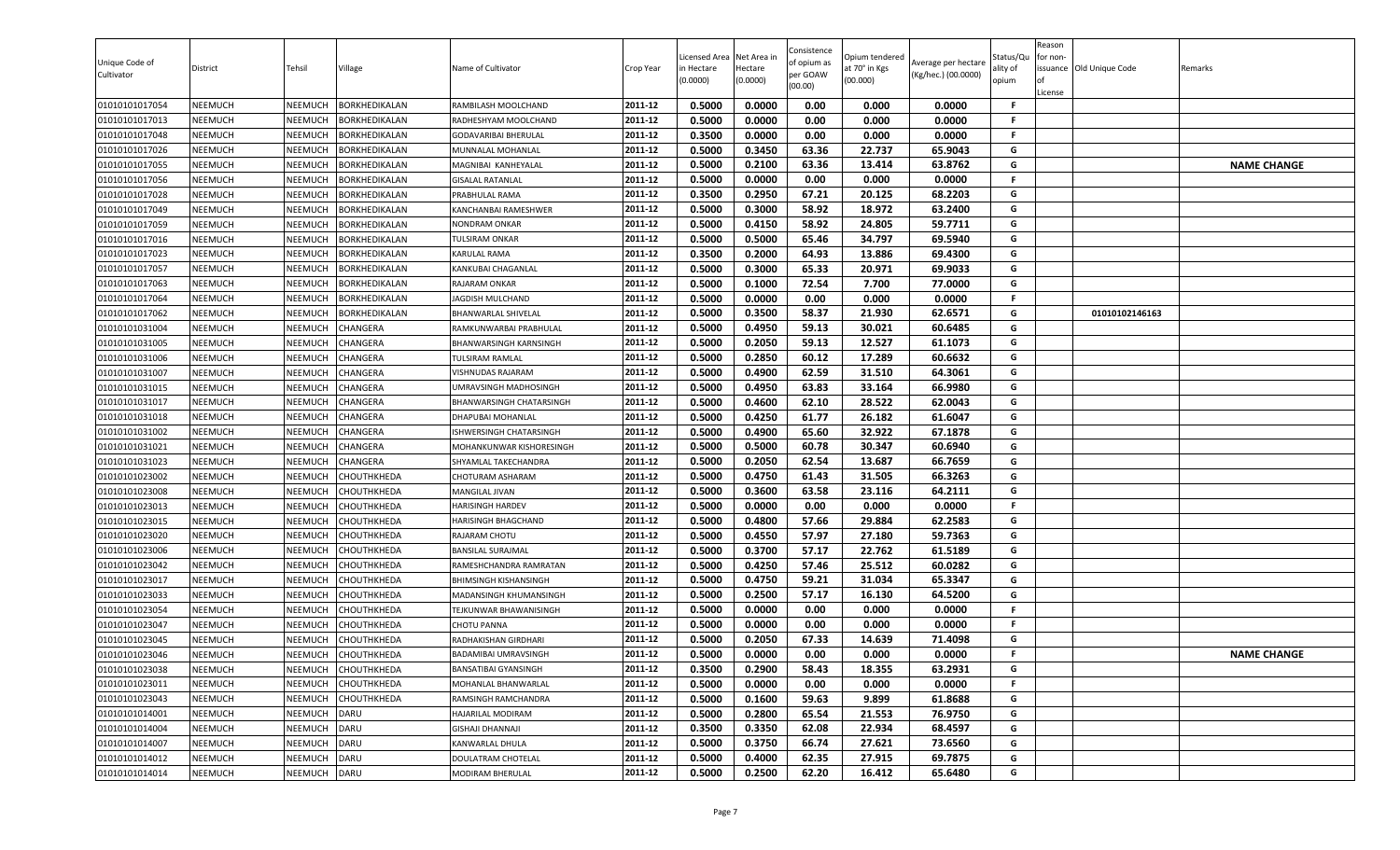| Unique Code of<br>Cultivator | District       | Tehsil         | Village        | Name of Cultivator          | Crop Year | Licensed Area<br>in Hectare<br>(0.0000) | Net Area in<br>Hectare<br>(0.0000) | Consistence<br>of opium as<br>per GOAW<br>(00.00) | Opium tendered<br>at 70° in Kgs<br>(00.000) | Average per hectare<br>(Kg/hec.) (00.0000) | აtatus/Qι<br>lity of<br>opium | Reason<br>for non-<br>lof<br>License | issuance Old Unique Code | Remarks            |
|------------------------------|----------------|----------------|----------------|-----------------------------|-----------|-----------------------------------------|------------------------------------|---------------------------------------------------|---------------------------------------------|--------------------------------------------|-------------------------------|--------------------------------------|--------------------------|--------------------|
| 01010101014017               | <b>NEEMUCH</b> | NEEMUCH        | <b>DARU</b>    | RAMCHAND CHOTELAL           | 2011-12   | 0.5000                                  | 0.1500                             | 69.22                                             | 11.837                                      | 78.9133                                    | G                             |                                      |                          | <b>NAME CHANGE</b> |
| 01010101014020               | NEEMUCH        | NEEMUCH        | DARU           | MANGILAL KISHANLAL          | 2011-12   | 0.5000                                  | 0.3750                             | 66.04                                             | 26.869                                      | 71.6507                                    | G                             |                                      |                          |                    |
| 01010101014023               | NEEMUCH        | <b>NEEMUCH</b> | <b>DARU</b>    | <b>GANGABAI KISHANLAL</b>   | 2011-12   | 0.5000                                  | 0.0000                             | 0.00                                              | 0.000                                       | 0.0000                                     | F.                            |                                      |                          |                    |
| 01010101014036               | NEEMUCH        | NEEMUCH        | DARU           | SHAMBHUSINGH MANRUPSINGH    | 2011-12   | 0.3500                                  | 0.3000                             | 62.20                                             | 20.144                                      | 67.1467                                    | G                             |                                      |                          |                    |
| 01010101014055               | NEEMUCH        | NEEMUCH        | DARU           | SHAMBHUSINGH CHATARSINGH    | 2011-12   | 0.5000                                  | 0.0700                             | 69.22                                             | 5.271                                       | 75.3000                                    | G                             |                                      |                          |                    |
| 01010101014016               | <b>NEEMUCH</b> | NEEMUCH        | DARU           | MOHANLAL LADURAM            | 2011-12   | 0.5000                                  | 0.2450                             | 62.20                                             | 17.247                                      | 70.3959                                    | G                             |                                      |                          |                    |
| 01010101014058               | <b>NEEMUCH</b> | NEEMUCH        | DARU           | SUKKHIBAI .JAGGU            | 2011-12   | 0.5000                                  | 0.3950                             | 66.04                                             | 27.897                                      | 70.6253                                    | G                             |                                      |                          |                    |
| 01010101014062               | <b>NEEMUCH</b> | NEEMUCH        | DARU           | GANPATLAL HUKMICHAND        | 2011-12   | 0.5000                                  | 0.3950                             | 66.04                                             | 28.926                                      | 73.2304                                    | G                             |                                      |                          |                    |
| 01010101014064               | <b>NEEMUCH</b> | NEEMUCH        | DARU           | VISHNULAL RAMCHANDRA        | 2011-12   | 0.5000                                  | 0.3900                             | 61.83                                             | 28.159                                      | 72.2026                                    | G                             |                                      |                          |                    |
| 01010101014079               | NEEMUCH        | <b>NEEMUCH</b> | DARU           | <b>BABULAL JAGANNATH</b>    | 2011-12   | 0.5000                                  | 0.0000                             | 0.00                                              | 0.000                                       | 0.0000                                     | F.                            |                                      |                          |                    |
| 01010101014085               | NEEMUCH        | NEEMUCH        | DARU           | <b>OMPRAKASH BANSILAL</b>   | 2011-12   | 0.5000                                  | 0.0000                             | 0.00                                              | 0.000                                       | 0.0000                                     | F.                            |                                      |                          |                    |
| 01010101014095               | NEEMUCH        | NEEMUCH        | <b>DARU</b>    | <b>RUGNATHGIR CHETANGIR</b> | 2011-12   | 0.5000                                  | 0.3450                             | 61.67                                             | 21.875                                      | 63.4058                                    | G                             |                                      |                          |                    |
| 01010101014107               | <b>NEEMUCH</b> | NEEMUCH        | DARU           | BHAGCHAND KANWARLAL         | 2011-12   | 0.5000                                  | 0.3700                             | 69.22                                             | 27.995                                      | 75.6622                                    | G                             |                                      |                          |                    |
| 01010101014015               | NEEMUCH        | NEEMUCH        | DARU           | <b>GANPATLAL CHOTELAL</b>   | 2011-12   | 0.5000                                  | 0.4550                             | 61.48                                             | 32.374                                      | 71.1516                                    | G                             |                                      |                          |                    |
| 01010101014116               | NEEMUCH        | NEEMUCH        | DARU           | AYODHYABAI BRIJLAL          | 2011-12   | 0.5000                                  | 0.0000                             | 0.00                                              | 0.000                                       | 0.0000                                     | F.                            |                                      |                          |                    |
| 01010101014057               | <b>NEEMUCH</b> | NEEMUCH        | DARU           | GORDHANBAI ASHARAM          | 2011-12   | 0.5000                                  | 0.0000                             | 0.00                                              | 0.000                                       | 0.0000                                     | F.                            |                                      |                          |                    |
| 01010101014126               | <b>NEEMUCH</b> | NEEMUCH        | DARU           | MOHANLAL JAGANNATH          | 2011-12   | 0.5000                                  | 0.0000                             | 0.00                                              | 0.000                                       | 0.0000                                     | F.                            |                                      |                          |                    |
| 01010101014065               | NEEMUCH        | NEEMUCH        | DARU           | MANGIBAI RAMCHANDRA         | 2011-12   | 0.5000                                  | 0.3450                             | 67.90                                             | 25.909                                      | 75.0986                                    | G                             |                                      |                          |                    |
| 01010101014067               | NEEMUCH        | <b>NEEMUCH</b> | DARU           | KALUSINGH GOVINDSING        | 2011-12   | 0.5000                                  | 0.4350                             | 62.44                                             | 29.668                                      | 68.2023                                    | G                             |                                      |                          |                    |
| 01010101014082               | NEEMUCH        | NEEMUCH        | DARU           | RADHESHYAM RAMCHANDRA       | 2011-12   | 0.5000                                  | 0.0000                             | 0.00                                              | 0.000                                       | 0.0000                                     | F.                            |                                      |                          |                    |
| 01010101014098               | NEEMUCH        | NEEMUCH        | <b>DARU</b>    | <b>GISALAL VARDICHAND</b>   | 2011-12   | 0.5000                                  | 0.0000                             | 0.00                                              | 0.000                                       | 0.0000                                     | F                             |                                      |                          |                    |
| 01010101014075               | <b>NEEMUCH</b> | NEEMUCH        | DARU           | PYARIBAI BHAGATRAM          | 2011-12   | 0.5000                                  | 0.1000                             | 63.47                                             | 6.954                                       | 69.5400                                    | G                             |                                      |                          |                    |
| 01010101014044               | NEEMUCH        | NEEMUCH        | DARU           | <b>BHAGWAN CHITARLAL</b>    | 2011-12   | 0.5000                                  | 0.4600                             | 57.94                                             | 28.887                                      | 62.7978                                    | G                             |                                      |                          |                    |
| 01010101014051               | <b>NEEMUCH</b> | NEEMUCH        | DARU           | HUKUMICHANDR KUKAJI         | 2011-12   | 0.5000                                  | 0.1650                             | 62.63                                             | 11.649                                      | 70.6000                                    | G                             |                                      |                          |                    |
| 01010101014066               | <b>NEEMUCH</b> | NEEMUCH        | DARU           | MOHANLAL BHAGWAN            | 2011-12   | 0.5000                                  | 0.4150                             | 62.63                                             | 29.212                                      | 70.3904                                    | G                             |                                      |                          |                    |
| 01010101014006               | NEEMUCH        | NEEMUCH        | DARU           | SHAMBHULAL HIRALAL          | 2011-12   | 0.5000                                  | 0.4900                             | 65.70                                             | 34.727                                      | 70.8714                                    | G                             |                                      |                          |                    |
| 01010101014008               | NEEMUCH        | NEEMUCH        | DARU           | CHAGNIBAI JAGANNATH         | 2011-12   | 0.5000                                  | 0.1000                             | 62.63                                             | 7.542                                       | 75.4200                                    | G                             |                                      |                          |                    |
| 01010101014032               | NEEMUCH        | <b>NEEMUCH</b> | DARU           | PURANBAI RAMNARAYAN         | 2011-12   | 0.5000                                  | 0.1500                             | 72.71                                             | 12.080                                      | 80.5333                                    | G                             |                                      |                          |                    |
| 01010101014042               | NEEMUCH        | NEEMUCH        | DARU           | <b>BABULAL RATANLAL</b>     | 2011-12   | 0.5000                                  | 0.2000                             | 66.54                                             | 14.487                                      | 72.4350                                    | G                             |                                      |                          |                    |
| 01010101014091               | NEEMUCH        | NEEMUCH        | DARU           | GOPAL SATYANARAYAN          | 2011-12   | 0.5000                                  | 0.5000                             | 66.59                                             | 35.673                                      | 71.3460                                    | G                             |                                      |                          |                    |
| 01010101014108               | NEEMUCH        | NEEMUCH        | DARU           | SHIVENARAYAN RATANLAL       | 2011-12   | 0.5000                                  | 0.2500                             | 67.90                                             | 18.702                                      | 74.8080                                    | G                             |                                      |                          |                    |
| 01010101014113               | <b>NEEMUCH</b> | NEEMUCH        | DARU           | KAMLABAI TULSIRAM           | 2011-12   | 0.5000                                  | 0.3250                             | 63.28                                             | 23.233                                      | 71.4862                                    | G                             |                                      |                          |                    |
| 01010101014114               | NEEMUCH        | NEEMUCH        | DARU           | <b>GASI SHANKAR</b>         | 2011-12   | 0.5000                                  | 0.3900                             | 64.44                                             | 27.175                                      | 69.6795                                    | G                             |                                      |                          | <b>NAME CHANGE</b> |
| 01010101014097               | <b>NEEMUCH</b> | NEEMUCH        | DARU           | RAMGIR CHATANGIR            | 2011-12   | 0.5000                                  | 0.3450                             | 63.28                                             | 23.775                                      | 68.9130                                    | G                             |                                      |                          |                    |
| 01010101014128               | NEEMUCH        | NEEMUCH        | DARU           | PRABHULAL HIRALAL           | 2011-12   | 0.5000                                  | 0.3100                             | 62.44                                             | 22.211                                      | 71.6484                                    | G                             |                                      |                          |                    |
| 01010101014019               | NEEMUCH        | NEEMUCH        | DARU           | PUSHPABAI CHAGANLAL         | 2011-12   | 0.5000                                  | 0.4600                             | 69.51                                             | 36.145                                      | 78.5761                                    | G                             |                                      |                          |                    |
| 01010101027001               | NEEMUCH        | <b>NEEMUCH</b> | DHANERIYAKALAN | RAMCHANDRIBAI RATANLAL      | 2011-12   | 0.5000                                  | 0.1500                             | 66.33                                             | 10.120                                      | 67.4667                                    | G                             |                                      |                          |                    |
| 01010101027002               | <b>NEEMUCH</b> | NEEMUCH        | DHANERIYAKALAN | DILIPKUMAR RATANLAL         | 2011-12   | 0.5000                                  | 0.0000                             | 0.00                                              | 0.000                                       | 0.0000                                     | F.                            |                                      |                          |                    |
| 01010101027006               | NEEMUCH        | NEEMUCH        | DHANERIYAKALAN | SIVENARAYAN RATANLAL        | 2011-12   | 0.3500                                  | 0.0000                             | 0.00                                              | 0.000                                       | 0.0000                                     | F.                            |                                      |                          |                    |
| 01010101027014               | NEEMUCH        | NEEMUCH        | DHANERIYAKALAN | RAMCHANDRA PRABHULAL        | 2011-12   | 0.5000                                  | 0.0000                             | 0.00                                              | 0.000                                       | 0.0000                                     | F.                            |                                      |                          |                    |
| 01010101027015               | NEEMUCH        | NEEMUCH        | DHANERIYAKALAN | VARDIBAI KASHIRAM           | 2011-12   | 0.5000                                  | 0.0000                             | 0.00                                              | 0.000                                       | 0.0000                                     | F.                            |                                      |                          |                    |
| 01010101027017               | NEEMUCH        | NEEMUCH        | DHANERIYAKALAN | RAMCHANDRIBAI MAGNIRAM      | 2011-12   | 0.5000                                  | 0.1500                             | 62.06                                             | 10.355                                      | 69.0333                                    | G                             |                                      |                          |                    |
| 01010101027021               | <b>NEEMUCH</b> | NEEMUCH        | DHANERIYAKALAN | BHANWARLAL DHANNAJI         | 2011-12   | 0.5000                                  | 0.3050                             | 61.37                                             | 18.919                                      | 62.0295                                    | G                             |                                      |                          |                    |
| 01010101027027               | NEEMUCH        | NEEMUCH        | DHANERIYAKALAN | KASHIRAM NANURAM            | 2011-12   | 0.5000                                  | 0.3000                             | 60.81                                             | 18.252                                      | 60.8400                                    | G                             |                                      |                          |                    |
| 01010101027029               | NEEMUCH        | NEEMUCH        | DHANERIYAKALAN | PANIBAI CHAGANLAL           | 2011-12   | 0.5000                                  | 0.2050                             | 66.33                                             | 13.673                                      | 66.6976                                    | G                             |                                      |                          |                    |
| 01010101027031               | NEEMUCH        | NEEMUCH        | DHANERIYAKALAN | LABHCHAND RATANLAL          | 2011-12   | 0.5000                                  | 0.2700                             | 63.38                                             | 18.163                                      | 67.2704                                    | G                             |                                      |                          |                    |
|                              |                |                |                |                             |           |                                         |                                    |                                                   |                                             |                                            |                               |                                      |                          |                    |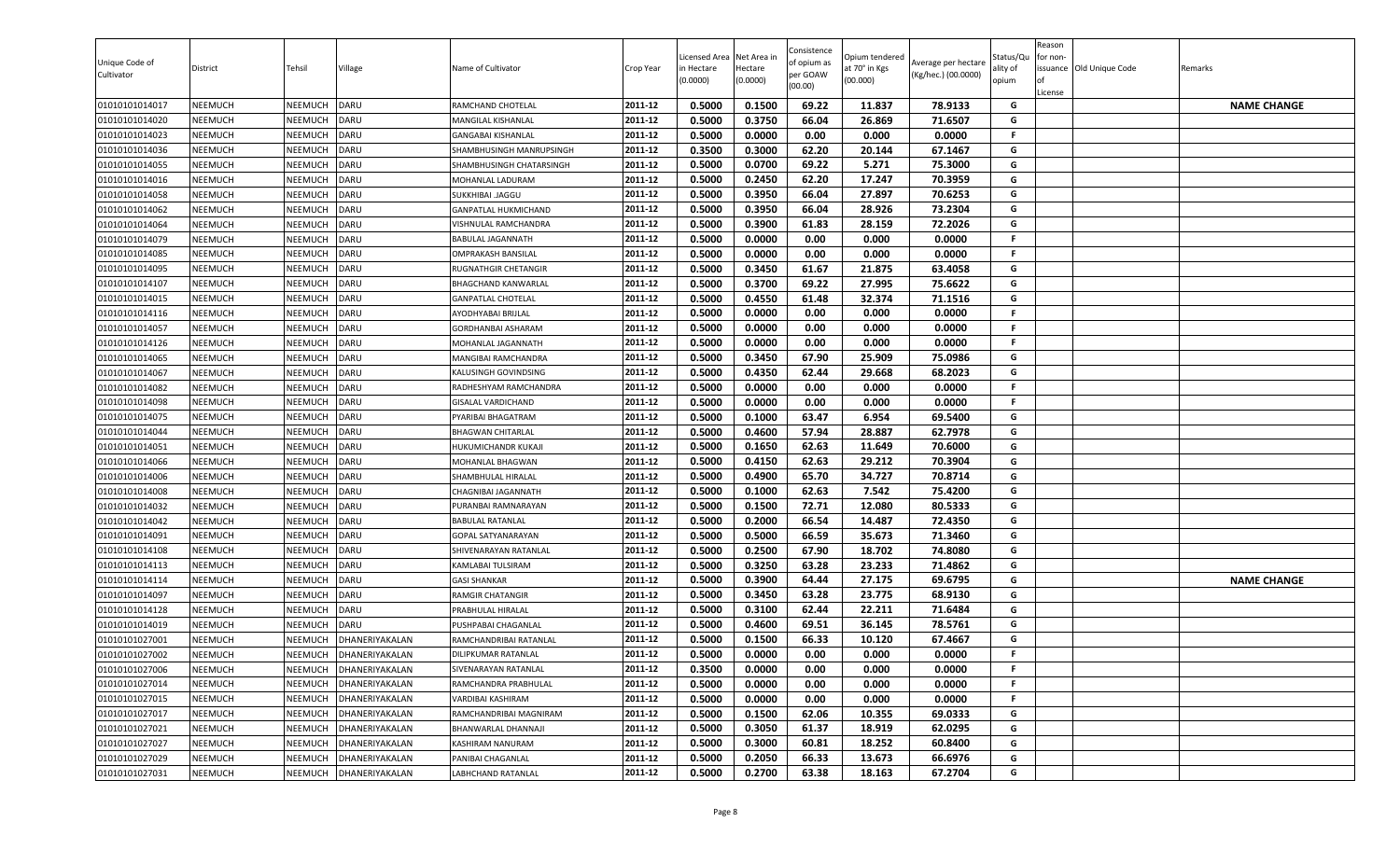| 0.5000<br>0.0000<br>0.00<br>0.0000<br><b>NEEMUCH</b><br>DHANERIYAKALAN<br>2011-12<br>0.000<br>01010101027032<br>NEEMUCH<br>HULASIBAI CHAMPALAL<br>F.<br>2011-12<br>0.5000<br>0.1000<br>63.68<br>6.978<br>69.7800<br>G<br>01010101027035<br>NEEMUCH<br>NEEMUCH<br>DHANERIYAKALAN<br>CHANDIBAI MANGILAL<br>NEEMUCH<br>2011-12<br>0.5000<br>0.0000<br>0.00<br>0.000<br>0.0000<br>F<br>01010101027037<br><b>NEEMUCH</b><br>DHANERIYAKALAN<br>CHANDMAL BHUWANIRAM<br>2011-12<br>G<br>01010101027042<br><b>NEEMUCH</b><br>NEEMUCH<br>0.5000<br>0.4050<br>63.78<br>26.359<br>65.0840<br>DHANERIYAKALAN<br>KAILASHCHANDRA PRABHULAL<br>0.3500<br>0.3400<br>2011-12<br>60.82<br>20.227<br>59.4912<br>G<br>01010101027045<br>NEEMUCH<br>NEEMUCH<br>DHANERIYAKALAN<br>RADHESHYAM GANESH<br>G<br>2011-12 |  |
|----------------------------------------------------------------------------------------------------------------------------------------------------------------------------------------------------------------------------------------------------------------------------------------------------------------------------------------------------------------------------------------------------------------------------------------------------------------------------------------------------------------------------------------------------------------------------------------------------------------------------------------------------------------------------------------------------------------------------------------------------------------------------------------------|--|
|                                                                                                                                                                                                                                                                                                                                                                                                                                                                                                                                                                                                                                                                                                                                                                                              |  |
|                                                                                                                                                                                                                                                                                                                                                                                                                                                                                                                                                                                                                                                                                                                                                                                              |  |
|                                                                                                                                                                                                                                                                                                                                                                                                                                                                                                                                                                                                                                                                                                                                                                                              |  |
|                                                                                                                                                                                                                                                                                                                                                                                                                                                                                                                                                                                                                                                                                                                                                                                              |  |
|                                                                                                                                                                                                                                                                                                                                                                                                                                                                                                                                                                                                                                                                                                                                                                                              |  |
| 0.5000<br>0.4500<br>60.82<br>28.429<br>63.1756<br>01010101027052<br><b>NEEMUCH</b><br>NEEMUCH<br>DHANERIYAKALAN<br><b>BANSHILAL RAMLAL</b>                                                                                                                                                                                                                                                                                                                                                                                                                                                                                                                                                                                                                                                   |  |
| 2011-12<br>0.5000<br>0.0000<br>0.00<br>0.000<br>0.0000<br>F<br><b>NEEMUCH</b><br>01010101027053<br>NEEMUCH<br>DHANERIYAKALAN<br>OMPRAKASH PRABHULAL                                                                                                                                                                                                                                                                                                                                                                                                                                                                                                                                                                                                                                          |  |
| 0.2950<br>G<br>01010101027054<br><b>NEEMUCH</b><br>2011-12<br>0.3500<br>60.82<br>18.263<br>61.9085<br>NEEMUCH<br>DHANERIYAKALAN<br>KANWARLAL RAMLAL                                                                                                                                                                                                                                                                                                                                                                                                                                                                                                                                                                                                                                          |  |
| 0.2550<br>64.55<br>01010101027047<br><b>NEEMUCH</b><br>0.3500<br>15.132<br>59.3412<br>NEEMUCH<br>DHANERIYAKALAN<br>2011-12<br>G<br>PRABHULAL BHAVANIRAM                                                                                                                                                                                                                                                                                                                                                                                                                                                                                                                                                                                                                                      |  |
| 01010101027041<br>NEEMUCH<br>2011-12<br>0.5000<br>0.0000<br>0.00<br>0.000<br>0.0000<br><b>NEEMUCH</b><br>DHANERIYAKALAN<br>F.<br>RANGLAL BABRU                                                                                                                                                                                                                                                                                                                                                                                                                                                                                                                                                                                                                                               |  |
| 0.5000<br>0.1500<br>60.44<br>9.705<br>64.7000<br>2011-12<br>G<br>01010101027028<br>NEEMUCH<br>NEEMUCH<br>DHANERIYAKALAN<br>MULCHAND BABRU                                                                                                                                                                                                                                                                                                                                                                                                                                                                                                                                                                                                                                                    |  |
| NEEMUCH<br>2011-12<br>0.5000<br>0.4800<br>54.66<br>29.142<br>60.7125<br>G<br>5<br>01010101026012<br>NEEMUCH<br><b>DHOLPURA</b><br>MANGILAL KISHANLAL                                                                                                                                                                                                                                                                                                                                                                                                                                                                                                                                                                                                                                         |  |
| 0.4900<br>69.6714<br>01010101026004<br><b>NEEMUCH</b><br>0.5000<br>60.73<br>34.139<br>G<br>NEEMUCH<br><b>DHOLPURA</b><br>2011-12<br>SHANKARLAL SITARAM                                                                                                                                                                                                                                                                                                                                                                                                                                                                                                                                                                                                                                       |  |
| 0.3500<br>0.3250<br>G<br>01010101026001<br>2011-12<br>57.92<br>21.977<br>67.6215<br>NEEMUCH<br>NEEMUCH<br><b>DHOLPURA</b><br>HAYAMIBAI HIRALAL                                                                                                                                                                                                                                                                                                                                                                                                                                                                                                                                                                                                                                               |  |
| 0.5000<br>0.2100<br>62.38<br>68.6190<br>G<br>01010101026007<br><b>NEEMUCH</b><br>NEEMUCH<br><b>DHOLPURA</b><br>2011-12<br>14.410<br><b>NAME CHANGE</b><br>KANHEYALAL LALURAM                                                                                                                                                                                                                                                                                                                                                                                                                                                                                                                                                                                                                 |  |
| <b>NEEMUCH</b><br>2011-12<br>0.5000<br>0.3050<br>60.43<br>66.9410<br>G<br>01010101026003<br>NEEMUCH<br><b>DHOLPURA</b><br>20.417<br>KAILASH HIRALAL                                                                                                                                                                                                                                                                                                                                                                                                                                                                                                                                                                                                                                          |  |
| 01010101026025<br>NEEMUCH<br>NEEMUCH<br><b>DHOLPURA</b><br>2011-12<br>0.5000<br>0.0000<br>0.00<br>0.000<br>0.0000<br>KRISHNABAI RAGUNATH<br>F.                                                                                                                                                                                                                                                                                                                                                                                                                                                                                                                                                                                                                                               |  |
| 01010101020001<br>NEEMUCH<br>NEEMUCH<br><b>DOORDARSHI</b><br>2011-12<br>0.5000<br>0.1700<br>68.82<br>12.624<br>74.2588<br>G<br>HAJARILAL LAKHMICHAND<br>F.                                                                                                                                                                                                                                                                                                                                                                                                                                                                                                                                                                                                                                   |  |
| 01010101020002<br><b>NEEMUCH</b><br>2011-12<br>0.5000<br>0.0000<br>0.00<br>0.000<br>0.0000<br>NEEMUCH<br><b>DOORDARSHI</b><br>KARULAL CHUNNILAL<br>0.00<br>F.                                                                                                                                                                                                                                                                                                                                                                                                                                                                                                                                                                                                                                |  |
| 0.5000<br>0.0000<br>0.000<br>0.0000<br>NEEMUCH<br>2011-12<br>NEEMUCH<br>DOORDARSHI<br>01010101020003<br><b>BHAGATRAM GISALAL</b><br>F                                                                                                                                                                                                                                                                                                                                                                                                                                                                                                                                                                                                                                                        |  |
| NEEMUCH<br>0.5000<br>0.0000<br>01010101020004<br>NEEMUCH<br><b>DOORDARSHI</b><br>2011-12<br>0.00<br>0.000<br>0.0000<br>CHAGANBAI MULCHAND<br>0.0000<br>2011-12<br>F.                                                                                                                                                                                                                                                                                                                                                                                                                                                                                                                                                                                                                         |  |
| 0.5000<br>0.00<br>0.000<br>0.0000<br>01010101020007<br><b>NEEMUCH</b><br>NEEMUCH<br><b>DOORDARSHI</b><br>SHIVENARAYAN RAMLAL                                                                                                                                                                                                                                                                                                                                                                                                                                                                                                                                                                                                                                                                 |  |
| 01010101020012<br><b>NEEMUCH</b><br>0.5000<br>0.0000<br>0.00<br>0.000<br>0.0000<br>NEEMUCH<br><b>DOORDARSHI</b><br>2011-12<br>F<br><b>BHWANIRAM BABRU</b><br>0.5000<br>G                                                                                                                                                                                                                                                                                                                                                                                                                                                                                                                                                                                                                     |  |
| 0.2900<br>58.08<br>61.3138<br>2011-12<br>17.781<br>01010101020014<br><b>NEEMUCH</b><br>NEEMUCH<br><b>DOORDARSHI</b><br><b>GULABCHAND RARAMLAL</b><br>0.3500<br><b>NEEMUCH</b><br>0.5000<br>60.70<br>22.069<br>63.0543<br>G                                                                                                                                                                                                                                                                                                                                                                                                                                                                                                                                                                   |  |
| 01010101020018<br>NEEMUCH<br><b>DOORDARSHI</b><br>2011-12<br>HUDIBAI SHRILAL<br>0.5000<br>0.5100<br>60.28<br>31.483<br>61.7314<br>NEEMUCH<br>2011-12<br>G                                                                                                                                                                                                                                                                                                                                                                                                                                                                                                                                                                                                                                    |  |
| 01010101020019<br><b>NEEMUCH</b><br><b>DOORDARSHI</b><br>DHAPUBAI NANURAM<br>0.2550<br>NEEMUCH<br>0.5000<br>65.55<br>17.689<br>69.3686<br>NEEMUCH<br>DOORDARSHI<br>2011-12<br>G                                                                                                                                                                                                                                                                                                                                                                                                                                                                                                                                                                                                              |  |
| 01010101020020<br>PHOOLCHAND HAJARILAL<br>2011-12<br>0.5000<br>0.0000<br>0.00<br>0.000<br>0.0000<br>01010101020021<br>NEEMUCH<br><b>NEEMUCH</b><br>F<br>NANDLAL MULCHAND                                                                                                                                                                                                                                                                                                                                                                                                                                                                                                                                                                                                                     |  |
| DOORDARSHI<br>NEEMUCH<br>0.5000<br>0.4300<br>60.06<br>27.576<br>64.1302<br>G<br>01010101020022<br>NEEMUCH<br>DOORDARSHI<br>2011-12<br>KANWARLAL BHAGIRATH                                                                                                                                                                                                                                                                                                                                                                                                                                                                                                                                                                                                                                    |  |
| 0.5000<br>0.2300<br>64.76<br>72.4043<br>2011-12<br>16.653<br>G<br>NEEMUCH<br>01010101020028<br>NEEMUCH<br><b>DOORDARSHI</b><br>DEVILAL HIRALAL                                                                                                                                                                                                                                                                                                                                                                                                                                                                                                                                                                                                                                               |  |
| 0.5000<br>0.0000<br>0.00<br>0.000<br>0.0000<br>01010101020033<br><b>NEEMUCH</b><br>NEEMUCH<br><b>DOORDARSHI</b><br>RAMNARAYAN BHANWARLAL<br>2011-12<br>F.                                                                                                                                                                                                                                                                                                                                                                                                                                                                                                                                                                                                                                    |  |
| 0.5000<br>0.0000<br>0.00<br>0.000<br>0.0000<br>01010101020034<br><b>NEEMUCH</b><br><b>DOORDARSHI</b><br>2011-12<br>NEEMUCH<br>LAXMINARAYAN GANESHRAM<br>F.                                                                                                                                                                                                                                                                                                                                                                                                                                                                                                                                                                                                                                   |  |
| 01010101020039<br>0.5000<br>0.0000<br>0.00<br>0.000<br>0.0000<br><b>NEEMUCH</b><br>NEEMUCH<br><b>DOORDARSHI</b><br>KANWARLAL TARACHAND<br>2011-12<br>F.                                                                                                                                                                                                                                                                                                                                                                                                                                                                                                                                                                                                                                      |  |
| 0.5000<br>0.1800<br>64.76<br>12.175<br>67.6389<br>NEEMUCH<br>2011-12<br>G<br>01010101020046<br>NEEMUCH<br><b>DOORDARSHI</b><br><b>GULABCHAND VARDA</b>                                                                                                                                                                                                                                                                                                                                                                                                                                                                                                                                                                                                                                       |  |
| 01010101020052<br><b>NEEMUCH</b><br>NEEMUCH<br>2011-12<br>0.5000<br>0.0000<br>0.00<br>0.000<br>0.0000<br>F.<br><b>DOORDARSHI</b><br>SOHANLAL LAXMINARAYAN                                                                                                                                                                                                                                                                                                                                                                                                                                                                                                                                                                                                                                    |  |
| 2011-12<br>0.5000<br>0.2000<br>64.76<br>13.664<br>68.3200<br>G<br>NEEMUCH<br><b>BHONIRAM RAMPRASAD</b><br>01010101020063<br>NEEMUCH<br>DOORDARSHI                                                                                                                                                                                                                                                                                                                                                                                                                                                                                                                                                                                                                                            |  |
| 0.5000<br>0.2000<br>70.3550<br>G<br>01010101020066<br>NEEMUCH<br>2011-12<br>65.36<br>14.071<br>NEEMUCH<br><b>DOORDARSHI</b><br>SATYANARAYAN HAJARILAL                                                                                                                                                                                                                                                                                                                                                                                                                                                                                                                                                                                                                                        |  |
| 0.5000<br>0.0000<br>0.00<br>2011-12<br>0.000<br>0.0000<br>F<br>NEEMUCH<br>NEEMUCH<br><b>DOORDARSHI</b><br><b>ONKARLAL NANDRAM</b><br>01010101020056                                                                                                                                                                                                                                                                                                                                                                                                                                                                                                                                                                                                                                          |  |
| 2011-12<br>01010101020051<br>NEEMUCH<br><b>DOORDARSHI</b><br>0.5000<br>0.0000<br>0.00<br>0.0000<br>F.<br>NEEMUCH<br>PRABHULAL VAJERAM<br>0.000                                                                                                                                                                                                                                                                                                                                                                                                                                                                                                                                                                                                                                               |  |
| 0.0000<br>0.00<br>2011-12<br>0.5000<br>0.000<br>0.0000<br>01010101020029<br>NEEMUCH<br>NEEMUCH<br><b>DOORDARSHI</b><br>LABHCHAND PRABHULAL<br>F.                                                                                                                                                                                                                                                                                                                                                                                                                                                                                                                                                                                                                                             |  |
| 01010101020059<br>2011-12<br>0.5000<br>0.0000<br>NEEMUCH<br>NEEMUCH<br><b>DOORDARSHI</b><br>0.00<br>0.000<br>0.0000<br><b>GOPAL AMBALAL</b><br>F.                                                                                                                                                                                                                                                                                                                                                                                                                                                                                                                                                                                                                                            |  |
| 01010101020009<br>2011-12<br>0.3500<br>0.3000<br>60.46<br>19.261<br>64.2033<br><b>NEEMUCH</b><br>NEEMUCH<br><b>DOORDARSHI</b><br>SHANKARLAL HUKMIJI<br>G                                                                                                                                                                                                                                                                                                                                                                                                                                                                                                                                                                                                                                     |  |
| 2011-12<br>0.00<br><b>NEEMUCH</b><br>DOORDARSHI<br>0.5000<br>0.0000<br>0.000<br>0.0000<br>F<br>01010101020050<br>NEEMUCH<br>KANHEYALAL UNKARLAL                                                                                                                                                                                                                                                                                                                                                                                                                                                                                                                                                                                                                                              |  |
| 01010101020057<br>0.00<br>NEEMUCH<br>NEEMUCH<br><b>DOORDARSHI</b><br>2011-12<br>0.5000<br>0.0000<br>0.000<br>0.0000<br><b>NAME CHANGE</b><br>PRATAPSINGH MODSINGH<br>F.                                                                                                                                                                                                                                                                                                                                                                                                                                                                                                                                                                                                                      |  |
| 2011-12<br>0.5000<br>0.3150<br>65.02<br>21.178<br>67.2317<br>G<br>01010101043006<br><b>NEEMUCH</b><br>NEEMUCH<br>DULAKHEDA<br>SALAGRAM MANGILAL                                                                                                                                                                                                                                                                                                                                                                                                                                                                                                                                                                                                                                              |  |
| 01010101043009<br>NEEMUCH<br>2011-12<br>0.5000<br>0.1950<br>70.18<br>14.838<br>76.0923<br>G<br>NEEMUCH<br>DULAKHEDA<br><b>DEUBAI GIRDHARI</b>                                                                                                                                                                                                                                                                                                                                                                                                                                                                                                                                                                                                                                                |  |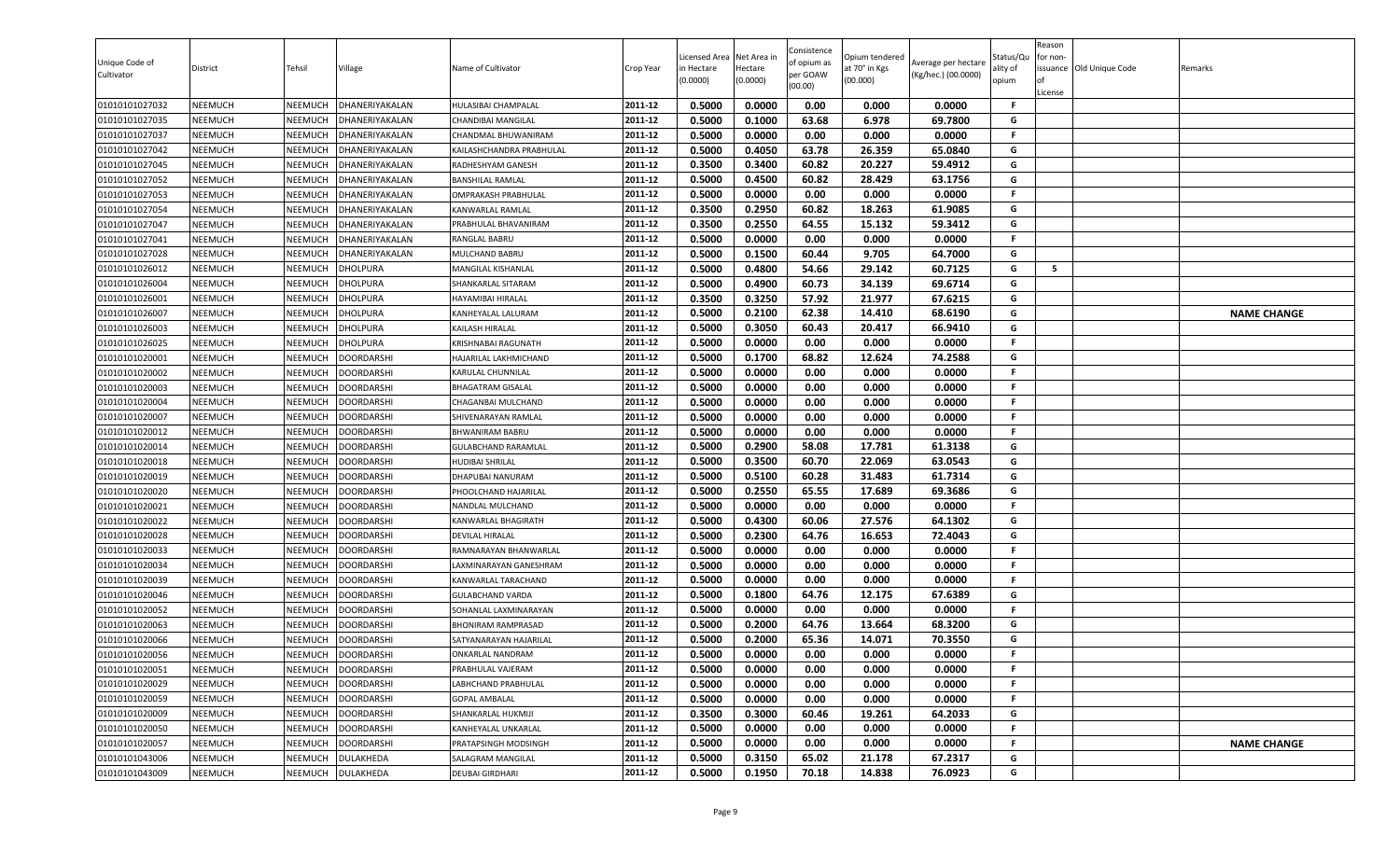| Unique Code of<br>Cultivator     | District                         | Tehsil             | Village                                        | Name of Cultivator                         | Crop Year          | Licensed Area<br>in Hectare<br>(0.0000) | Net Area in<br>Hectare<br>(0.0000) | Consistence<br>of opium as<br>per GOAW<br>(00.00) | Opium tendered<br>at 70° in Kgs<br>(00.000) | Average per hectare<br>(Kg/hec.) (00.0000) | Status/Qu<br>ality of<br>opium | Reason<br>for non-<br>lof<br>License | issuance Old Unique Code | Remarks            |
|----------------------------------|----------------------------------|--------------------|------------------------------------------------|--------------------------------------------|--------------------|-----------------------------------------|------------------------------------|---------------------------------------------------|---------------------------------------------|--------------------------------------------|--------------------------------|--------------------------------------|--------------------------|--------------------|
| 01010101043018                   | <b>NEEMUCH</b>                   | NEEMUCH            | DULAKHEDA                                      | RAMESHCHANDRA SHANKARLAL                   | 2011-12            | 0.5000                                  | 0.2150                             | 70.18                                             | 16.562                                      | 77.0326                                    | G                              |                                      |                          |                    |
| 01010101043028                   | <b>NEEMUCH</b>                   | NEEMUCH            | <b>DULAKHEDA</b>                               | IAGDISHCHANDRA LAXMINARAYAN                | 2011-12            | 0.5000                                  | 0.2450                             | 65.76                                             | 16.496                                      | 67.3306                                    | G                              |                                      |                          |                    |
| 01010101043029                   | <b>NEEMUCH</b>                   | NEEMUCH            | DULAKHEDA                                      | SURAJMAL KARULAL                           | 2011-12            | 0.5000                                  | 0.2050                             | 65.02                                             | 13.376                                      | 65.2488                                    | G                              |                                      |                          |                    |
| 01010101043033                   | <b>NEEMUCH</b>                   | NEEMUCH            | <b>DULAKHEDA</b>                               | KALABAI UDARAM                             | 2011-12            | 0.5000                                  | 0.1350                             | 66.08                                             | 8.845                                       | 65.5185                                    | G                              |                                      |                          |                    |
| 01010101043034                   | <b>NEEMUCH</b>                   | NEEMUCH            | <b>DULAKHEDA</b>                               | RAMA GHASI                                 | 2011-12            | 0.5000                                  | 0.2050                             | 60.30                                             | 14.257                                      | 69.5463                                    | G                              |                                      |                          | <b>NAME CHANGE</b> |
| 01010101019001                   | <b>NEEMUCH</b>                   | NEEMUCH            | <b>GHASUNDI BAMNI</b>                          | BAGADIRAM TORIRAM                          | 2011-12            | 0.5000                                  | 0.2200                             | 60.44                                             | 14.506                                      | 65.9364                                    | G                              |                                      |                          |                    |
| 01010101019002                   | <b>NEEMUCH</b>                   | NEEMUCH            | <b>GHASUNDI BAMNI</b>                          | CHAMPALAL BHANWARLAL                       | 2011-12            | 0.5000                                  | 0.2250                             | 63.01                                             | 15.608                                      | 69.3689                                    | G                              |                                      |                          |                    |
| 01010101019003                   | <b>NEEMUCH</b>                   | NEEMUCH            | <b>GHASUNDI BAMNI</b>                          | SHAMBHULAL RAMCHAND                        | 2011-12            | 0.3500                                  | 0.3300                             | 59.54                                             | 21.468                                      | 65.0545                                    | G                              |                                      |                          |                    |
| 01010101019004                   | <b>NEEMUCH</b>                   | NEEMUCH            | <b>GHASUNDI BAMNI</b>                          | DINESHCHANDRA NANDLAL                      | 2011-12            | 0.5000                                  | 0.1550                             | 68.73                                             | 11.635                                      | 75.0645                                    | G                              |                                      |                          |                    |
| 01010101019005                   | <b>NEEMUCH</b>                   | NEEMUCH            | <b>GHASUNDI BAMNI</b>                          | NANDLAL RAMCHANDRA                         | 2011-12            | 0.5000                                  | 0.2900                             | 60.44                                             | 19.626                                      | 67.6759                                    | G                              |                                      |                          |                    |
| 01010101019006                   | <b>NEEMUCH</b>                   | NEEMUCH            | <b>GHASUNDI BAMNI</b>                          | RAMESHCHANDRA BHANWARLAL                   | 2011-12            | 0.5000                                  | 0.3350                             | 65.15                                             | 23.407                                      | 69.8716                                    | G                              |                                      |                          |                    |
| 01010101019007                   | <b>NEEMUCH</b>                   | NEEMUCH            | <b>GHASUNDI BAMNI</b>                          | MADHULAL NANURAM                           | 2011-12            | 0.5000                                  | 0.3850                             | 64.32                                             | 26.803                                      | 69.6182                                    | G                              |                                      |                          |                    |
| 01010101019009                   | <b>NEEMUCH</b>                   | NEEMUCH            | <b>GHASUNDI BAMNI</b>                          | JAGDISHCHANDRA BHANWARLAL                  | 2011-12            | 0.5000                                  | 0.2100                             | 60.25                                             | 14.047                                      | 66.8905                                    | G                              |                                      |                          |                    |
| 01010101019010                   | <b>NEEMUCH</b>                   | NEEMUCH            | <b>GHASUNDI BAMNI</b>                          | LAXMAN BOTALLAL                            | 2011-12            | 0.5000                                  | 0.2500                             | 64.32                                             | 17.385                                      | 69.5400                                    | G                              |                                      |                          |                    |
| 01010101019012                   | <b>NEEMUCH</b>                   | NEEMUCH            | <b>GHASUNDI BAMNI</b>                          | KANHEYALAL KHYALIRAM                       | 2011-12            | 0.5000                                  | 0.0000                             | 0.00                                              | 0.000                                       | 0.0000                                     | F.                             |                                      |                          |                    |
| 01010101019013                   | <b>NEEMUCH</b>                   | NEEMUCH            | <b>GHASUNDI BAMNI</b>                          | <b>BABULAL SITARAM</b>                     | 2011-12            | 0.5000                                  | 0.4350                             | 60.25                                             | 27.947                                      | 64.2460                                    | G                              |                                      |                          |                    |
| 01010101019014                   | <b>NEEMUCH</b>                   | NEEMUCH            | <b>GHASUNDI BAMNI</b>                          | BABULAL UDAYRAM                            | 2011-12            | 0.5000                                  | 0.3750                             | 60.25                                             | 24.539                                      | 65.4373                                    | G                              |                                      |                          |                    |
| 01010101019015                   | <b>NEEMUCH</b>                   | NEEMUCH            | <b>GHASUNDI BAMNI</b>                          | MADANLAL UDAYRAM                           | 2011-12            | 0.5000                                  | 0.4100                             | 61.70                                             | 27.439                                      | 66.9244                                    | G                              |                                      |                          |                    |
| 01010101019016                   | <b>NEEMUCH</b>                   | NEEMUCH            | <b>GHASUNDI BAMNI</b>                          | RAJMAL JANKILAL                            | 2011-12            | 0.5000                                  | 0.3700                             | 61.70                                             | 24.680                                      | 66.7027                                    | G                              |                                      |                          |                    |
| 01010101019017                   | <b>NEEMUCH</b>                   | NEEMUCH            | <b>GHASUNDI BAMNI</b>                          | SHIVENARAYAN MANGILAL                      | 2011-12            | 0.5000                                  | 0.4700                             | 61.70                                             | 31.062                                      | 66.0894                                    | G                              |                                      |                          |                    |
| 01010101019018                   | <b>NEEMUCH</b>                   | NEEMUCH            | <b>GHASUNDI BAMNI</b>                          | NARAYAN JAMNALAL                           | 2011-12            | 0.5000                                  | 0.4850                             | 65.14                                             | 33.780                                      | 69.6495                                    | G                              |                                      |                          |                    |
| 01010101019019                   | <b>NEEMUCH</b>                   | <b>NEEMUCH</b>     | <b>GHASUNDI BAMNI</b>                          | <b>GYARSILAL NARAYAN</b>                   | 2011-12            | 0.5000                                  | 0.2900                             | 57.34                                             | 18.775                                      | 64.7414                                    | G                              |                                      |                          |                    |
| 01010101019020                   | <b>NEEMUCH</b>                   | NEEMUCH            | <b>GHASUNDI BAMNI</b>                          | BANSHILAL DHANNALAL                        | 2011-12            | 0.5000                                  | 0.5000                             | 56.84                                             | 28.956                                      | 57.9120                                    | G                              |                                      |                          |                    |
| 01010101019022                   | <b>NEEMUCH</b>                   | NEEMUCH            | <b>GHASUNDI BAMNI</b>                          | CHANDRALAL DAMARLAL                        | 2011-12            | 0.5000                                  | 0.2100                             | 62.66                                             | 14.653                                      | 69.7762                                    | G                              |                                      |                          |                    |
| 01010101019023                   | <b>NEEMUCH</b>                   | NEEMUCH            | <b>GHASUNDI BAMNI</b>                          | SHAMBHULAL SURAJMAL                        | 2011-12            | 0.5000                                  | 0.4400                             | 60.37                                             | 28.702                                      | 65.2318                                    | G                              |                                      |                          |                    |
| 01010101019027                   | <b>NEEMUCH</b>                   | NEEMUCH            | <b>GHASUNDI BAMNI</b>                          | MOTILAL MANGILAL                           | 2011-12            | 0.5000                                  | 0.4550                             | 57.78                                             | 29.856                                      | 65.6176                                    | G<br>G                         |                                      |                          |                    |
| 01010101019028                   | <b>NEEMUCH</b>                   | NEEMUCH            | <b>GHASUNDI BAMNI</b>                          | KAILASH MANGILAL                           | 2011-12            | 0.5000                                  | 0.4400                             | 57.16                                             | 27.878                                      | 63.3591                                    | G                              |                                      |                          |                    |
| 01010101019031                   | <b>NEEMUCH</b>                   | NEEMUCH            | <b>GHASUNDI BAMNI</b>                          | PRAVIN SHYAMLAL                            | 2011-12            | 0.5000                                  | 0.4000                             | 59.25                                             | 25.748                                      | 64.3700                                    |                                |                                      |                          |                    |
| 01010101019033                   | NEEMUCH                          | NEEMUCH            | <b>GHASUNDI BAMNI</b>                          | VINODKUMAR FATEHLAL                        | 2011-12            | 0.5000<br>0.5000                        | 0.3350<br>0.4900                   | 64.71<br>57.54                                    | 23.397                                      | 69.8418<br>61.6163                         | G<br>G                         |                                      |                          |                    |
| 01010101019038                   | <b>NEEMUCH</b>                   | NEEMUCH            | <b>GHASUNDI BAMNI</b>                          | SHAMBHULAL SESHMAL                         | 2011-12            |                                         |                                    |                                                   | 30.192                                      |                                            |                                |                                      |                          |                    |
| 01010101019041                   | <b>NEEMUCH</b>                   | NEEMUCH            | <b>GHASUNDI BAMNI</b>                          | RATANLAL SHRILAL                           | 2011-12            | 0.5000<br>0.3500                        | 0.1700<br>0.2000                   | 63.71                                             | 11.686                                      | 68.7412                                    | G                              |                                      |                          |                    |
| 01010101019043                   | <b>NEEMUCH</b>                   | NEEMUCH            | <b>GHASUNDI BAMNI</b><br><b>GHASUNDI BAMNI</b> | VISHNU RAMCHANDRA                          | 2011-12<br>2011-12 |                                         |                                    | 57.16                                             | 12.191                                      | 60.9550                                    | G                              |                                      |                          |                    |
| 01010101019046                   | <b>NEEMUCH</b><br><b>NEEMUCH</b> | NEEMUCH            |                                                | PRAKASH BHABHUTIYA                         | 2011-12            | 0.5000<br>0.5000                        | 0.4150<br>0.2000                   | 63.71<br>64.71                                    | 28.642<br>14.088                            | 69.0169<br>70.4400                         | G<br>G                         |                                      |                          |                    |
| 01010101019047<br>01010101019048 | <b>NEEMUCH</b>                   | NEEMUCH<br>NEEMUCH | <b>GHASUNDI BAMNI</b><br><b>GHASUNDI BAMNI</b> | SATYANARAYAN RAMLAL<br>MANGILAL VARDICHAND | 2011-12            | 0.5000                                  | 0.4500                             | 64.71                                             | 30.876                                      | 68.6133                                    | G                              |                                      |                          |                    |
|                                  | <b>NEEMUCH</b>                   | NEEMUCH            | <b>GHASUNDI BAMNI</b>                          | CHANDRAKAILASH KESHURAM                    | 2011-12            | 0.5000                                  | 0.0000                             | 0.00                                              | 0.000                                       | 0.0000                                     | F.                             |                                      |                          |                    |
| 01010101019049<br>01010101019052 | <b>NEEMUCH</b>                   | NEEMUCH            | <b>GHASUNDI BAMNI</b>                          | DEVILAL GANGARAM                           | 2011-12            | 0.5000                                  | 0.4750                             | 56.49                                             | 30.375                                      | 63.9474                                    | G                              |                                      |                          |                    |
| 01010101019037                   | <b>NEEMUCH</b>                   | NEEMUCH            | <b>GHASUNDI BAMNI</b>                          | GANSHYAM SESHMAL                           | 2011-12            | 0.5000                                  | 0.3150                             | 58.93                                             | 20.171                                      | 64.0349                                    | G                              |                                      |                          |                    |
| 01010101019054                   | <b>NEEMUCH</b>                   | NEEMUCH            | <b>GHASUNDI BAMNI</b>                          | BABULAL PARASRAM                           | 2011-12            | 0.5000                                  | 0.1550                             | 63.66                                             | 11.022                                      | 71.1097                                    | G                              |                                      |                          |                    |
| 01010101019055                   | <b>NEEMUCH</b>                   | NEEMUCH            | <b>GHASUNDI BAMNI</b>                          | NARMDASHANKAR PURCHAND                     | 2011-12            | 0.5000                                  | 0.3850                             | 64.48                                             | 25.083                                      | 65.1506                                    | G                              |                                      |                          |                    |
| 01010101019056                   | <b>NEEMUCH</b>                   | NEEMUCH            | <b>GHASUNDI BAMNI</b>                          | RATANLAL MANGILAL                          | 2011-12            | 0.5000                                  | 0.2000                             | 64.48                                             | 13.817                                      | 69.0850                                    | G                              |                                      |                          |                    |
| 01010101019057                   | <b>NEEMUCH</b>                   | NEEMUCH            | <b>GHASUNDI BAMNI</b>                          | KAILASHCHANDRA MANGILAL                    | 2011-12            | 0.5000                                  | 0.1950                             | 63.71                                             | 13.552                                      | 69.4974                                    | G                              |                                      |                          |                    |
| 01010101019060                   | <b>NEEMUCH</b>                   | NEEMUCH            | <b>GHASUNDI BAMNI</b>                          | DINESH CHETRAM                             | 2011-12            | 0.5000                                  | 0.4350                             | 56.59                                             | 26.872                                      | 61.7747                                    | G                              |                                      |                          |                    |
| 01010101019062                   | <b>NEEMUCH</b>                   | NEEMUCH            | <b>GHASUNDI BAMNI</b>                          | <b>GANGARAM PANNALAL</b>                   | 2011-12            | 0.5000                                  | 0.4500                             | 58.11                                             | 28.225                                      | 62.7222                                    | G                              |                                      |                          |                    |
| 01010101019067                   | <b>NEEMUCH</b>                   | <b>NEEMUCH</b>     | <b>GHASUNDI BAMNI</b>                          | JAGDISH KHYALIRAM                          | 2011-12            | 0.5000                                  | 0.2600                             | 61.43                                             | 18.148                                      | 69.8000                                    | G                              |                                      |                          |                    |
| 01010101019069                   | <b>NEEMUCH</b>                   | NEEMUCH            | <b>GHASUNDI BAMNI</b>                          | MOTILAL GANESHRAM                          | 2011-12            | 0.5000                                  | 0.3400                             | 61.43                                             | 23.194                                      | 68.2176                                    | G                              |                                      |                          |                    |
|                                  |                                  |                    |                                                |                                            |                    |                                         |                                    |                                                   |                                             |                                            |                                |                                      |                          |                    |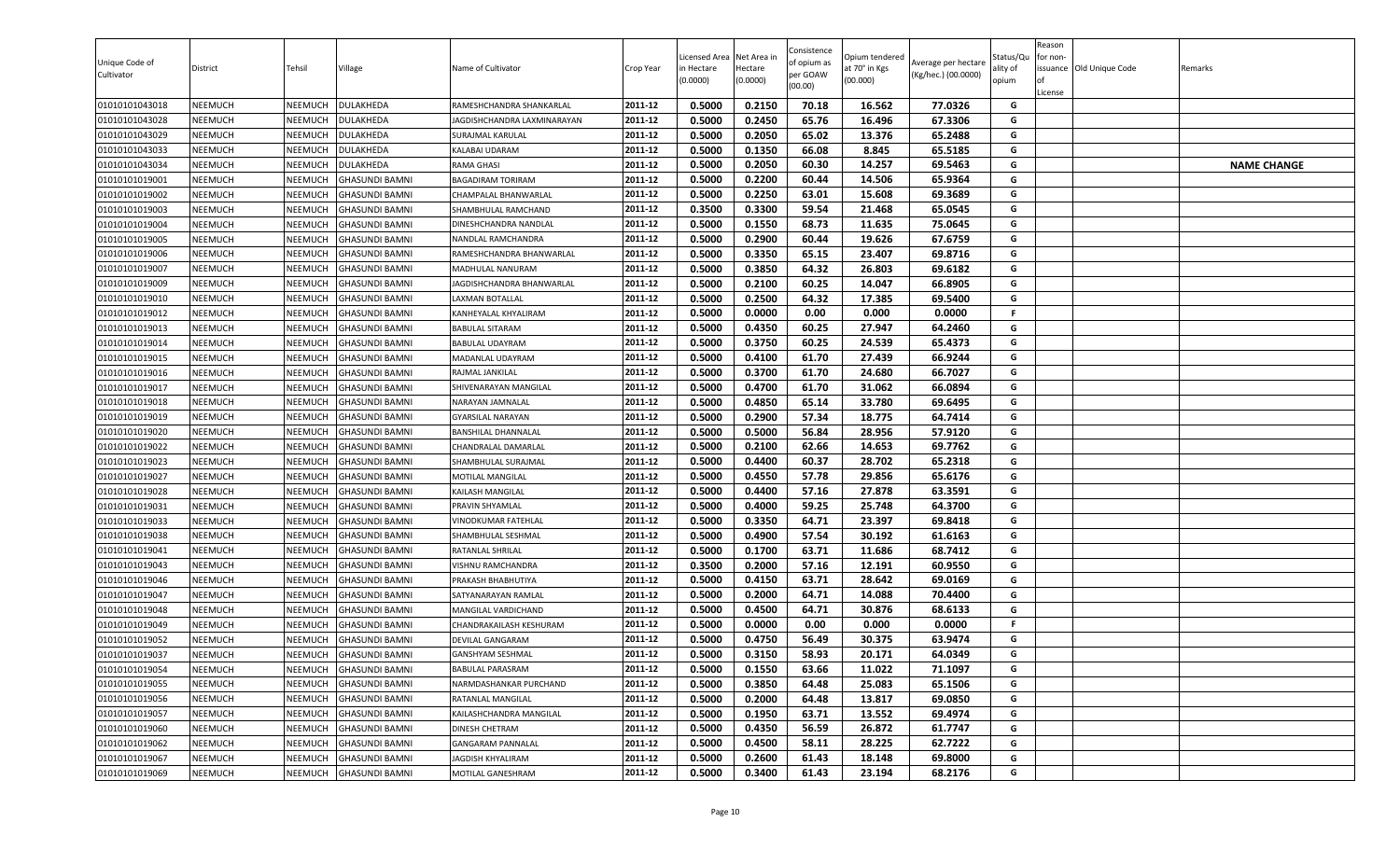| 0.5000<br>0.4150<br>58.11<br>66.5325<br><b>NEEMUCH</b><br><b>GHASUNDI BAMNI</b><br>2011-12<br>27.611<br>G<br>01010101019074<br>NEEMUCH<br>CHANDMAL GANESHRAM<br>2011-12<br>0.5000<br>0.5000<br>60.02<br>32.119<br>64.2380<br>G<br>01010101019075<br>NEEMUCH<br>NEEMUCH<br><b>GHASUNDI BAMNI</b><br>MANGILAL DHANNA<br>0.4550<br>NEEMUCH<br>2011-12<br>0.5000<br>58.03<br>28.501<br>62.6396<br>G<br><b>NEEMUCH</b><br>01010101019076<br><b>GHASUNDI BAMNI</b><br>SURAJMAL MATHRALAL<br>2011-12<br>0.3000<br>63.2533<br>G<br><b>NEEMUCH</b><br>NEEMUCH<br>0.5000<br>58.03<br>18.976<br>01010101019077<br>GHASUNDI BAMNI<br><b>BADRILAL MTHURALAL</b><br>0.2050<br>64.02<br>69.1951<br>2011-12<br>0.5000<br>14.185<br>G<br>01010101019078<br>NEEMUCH<br>NEEMUCH<br><b>GHASUNDI BAMNI</b><br>FATEHLAL BHAWANISHANKAR |                               |
|------------------------------------------------------------------------------------------------------------------------------------------------------------------------------------------------------------------------------------------------------------------------------------------------------------------------------------------------------------------------------------------------------------------------------------------------------------------------------------------------------------------------------------------------------------------------------------------------------------------------------------------------------------------------------------------------------------------------------------------------------------------------------------------------------------------|-------------------------------|
|                                                                                                                                                                                                                                                                                                                                                                                                                                                                                                                                                                                                                                                                                                                                                                                                                  |                               |
|                                                                                                                                                                                                                                                                                                                                                                                                                                                                                                                                                                                                                                                                                                                                                                                                                  |                               |
|                                                                                                                                                                                                                                                                                                                                                                                                                                                                                                                                                                                                                                                                                                                                                                                                                  |                               |
|                                                                                                                                                                                                                                                                                                                                                                                                                                                                                                                                                                                                                                                                                                                                                                                                                  |                               |
|                                                                                                                                                                                                                                                                                                                                                                                                                                                                                                                                                                                                                                                                                                                                                                                                                  |                               |
| G<br>2011-12<br>0.5000<br>0.2900<br>67.42<br>21.565<br>74.3621<br>01010101019080<br><b>NEEMUCH</b><br>NEEMUCH<br><b>GHASUNDI BAMNI</b><br>SOHANLAL NANURAM                                                                                                                                                                                                                                                                                                                                                                                                                                                                                                                                                                                                                                                       |                               |
| 0.4750<br>56.81<br>62.1579<br>2011-12<br>0.5000<br>29.525<br>G<br>NEEMUCH<br>01010101019081<br>NEEMUCH<br><b>GHASUNDI BAMNI</b><br>BHANWARLAL CHATURBHUJ                                                                                                                                                                                                                                                                                                                                                                                                                                                                                                                                                                                                                                                         |                               |
| 0.4200<br>G<br><b>NEEMUCH</b><br>2011-12<br>0.5000<br>58.06<br>26.815<br>63.8452<br>01010101019083<br>NEEMUCH<br><b>GHASUNDI BAMNI</b><br><b>BHANWARLAL BOTHLAL</b>                                                                                                                                                                                                                                                                                                                                                                                                                                                                                                                                                                                                                                              |                               |
| <b>NEEMUCH</b><br>0.5000<br>0.3150<br>58.06<br>20.736<br>65.8286<br>01010101019084<br>NEEMUCH<br><b>GHASUNDI BAMNI</b><br>2011-12<br>G<br>NANURAM GANESHRAM                                                                                                                                                                                                                                                                                                                                                                                                                                                                                                                                                                                                                                                      |                               |
| 0.4300<br>01010101019085<br>2011-12<br>0.5000<br>61.20<br>28.414<br>66.0791<br>G<br>NEEMUCH<br><b>NEEMUCH</b><br><b>GHASUNDI BAMNI</b><br>UMASHANKAR CHATURBHUJ                                                                                                                                                                                                                                                                                                                                                                                                                                                                                                                                                                                                                                                  |                               |
| 0.5000<br>0.3900<br>61.20<br>25.669<br>65.8179<br>G<br>NEEMUCH<br>NEEMUCH<br>2011-12<br>01010101019086<br>GHASUNDI BAMNI<br>SURESHCHAND RARUPLAL                                                                                                                                                                                                                                                                                                                                                                                                                                                                                                                                                                                                                                                                 |                               |
| NEEMUCH<br>2011-12<br>0.5000<br>0.4200<br>64.02<br>69.3119<br>G<br>NEEMUCH<br>29.111<br>01010101019089<br><b>GHASUNDI BAMNI</b><br>RUPLAL CHAMPALAL                                                                                                                                                                                                                                                                                                                                                                                                                                                                                                                                                                                                                                                              |                               |
| 0.4200<br>66.0929<br><b>NEEMUCH</b><br>0.5000<br>61.20<br>27.759<br>G<br>01010101019092<br>NEEMUCH<br>GHASUNDI BAMNI<br>2011-12<br><b>GENDIBAI GOVINDRAM</b>                                                                                                                                                                                                                                                                                                                                                                                                                                                                                                                                                                                                                                                     |                               |
| 2011-12<br>0.5000<br>0.4850<br>58.06<br>28.814<br>59.4103<br>G<br>01010101019093<br>NEEMUCH<br>NEEMUCH<br><b>GHASUNDI BAMNI</b><br>NAROTTAM LADURAM                                                                                                                                                                                                                                                                                                                                                                                                                                                                                                                                                                                                                                                              |                               |
| 0.5000<br>0.2900<br>61.70<br>67.4138<br>G<br>01010101019094<br><b>NEEMUCH</b><br>NEEMUCH<br><b>GHASUNDI BAMNI</b><br>2011-12<br>19.550<br><b>CHETRAM PURAN</b>                                                                                                                                                                                                                                                                                                                                                                                                                                                                                                                                                                                                                                                   |                               |
| <b>NEEMUCH</b><br>2011-12<br>0.5000<br>0.1750<br>61.70<br>11.652<br>66.5829<br>G<br>01010101019097<br>NEEMUCH<br><b>GHASUNDI BAMNI</b><br>DAMARLAL BHUWANISHANKAR                                                                                                                                                                                                                                                                                                                                                                                                                                                                                                                                                                                                                                                |                               |
| 0.1350<br>01010101019099<br>NEEMUCH<br>NEEMUCH<br>2011-12<br>0.5000<br>57.34<br>9.183<br>68.0222<br>G<br><b>GHASUNDI BAMNI</b><br>CHATARBHUJ NANDLAL                                                                                                                                                                                                                                                                                                                                                                                                                                                                                                                                                                                                                                                             |                               |
| NEEMUCH<br>NEEMUCH<br>2011-12<br>0.5000<br>0.4650<br>61.70<br>31.194<br>67.0839<br>G<br>01010101019101<br><b>GHASUNDI BAMNI</b><br><b>GANSHYAM KESHRIMAL</b>                                                                                                                                                                                                                                                                                                                                                                                                                                                                                                                                                                                                                                                     |                               |
| 01010101019102<br><b>NEEMUCH</b><br><b>GHASUNDI BAMNI</b><br>2011-12<br>0.5000<br>0.2050<br>64.02<br>14.487<br>70.6683<br>NEEMUCH<br><b>BASANTILAL NANDLAL</b><br>G                                                                                                                                                                                                                                                                                                                                                                                                                                                                                                                                                                                                                                              |                               |
| 64.2525<br>0.5000<br>0.4950<br>63.52<br>31.805<br>G<br>NEEMUCH<br>2011-12<br>NEEMUCH<br>01010101019105<br>GHASUNDI BAMNI<br>PRAHALAD NAROTTAM                                                                                                                                                                                                                                                                                                                                                                                                                                                                                                                                                                                                                                                                    |                               |
| NEEMUCH<br>0.5000<br>0.3000<br>59.76<br>19.268<br>64.2267<br>01010101019106<br>NEEMUCH<br>2011-12<br>G<br><b>GHASUNDI BAMNI</b><br>RAMESHCHANDRA NANURAM                                                                                                                                                                                                                                                                                                                                                                                                                                                                                                                                                                                                                                                         |                               |
| 0.2200<br>62.2636<br>0.5000<br>57.66<br>13.698<br>G<br>2011-12<br>01010101019107<br><b>NEEMUCH</b><br>NEEMUCH<br><b>GHASUNDI BAMNI</b><br>VISHNUPRASAD MADANLAL                                                                                                                                                                                                                                                                                                                                                                                                                                                                                                                                                                                                                                                  |                               |
| 0.3000<br>01010101019109<br><b>NEEMUCH</b><br>0.5000<br>63.52<br>69.1767<br>G<br>NEEMUCH<br><b>GHASUNDI BAMNI</b><br>2011-12<br>20.753<br>GOPAL KESHRIMALNAGDA                                                                                                                                                                                                                                                                                                                                                                                                                                                                                                                                                                                                                                                   |                               |
| 0.5000<br>0.2950<br>63.52<br>68.7797<br>2011-12<br>20.290<br>G<br>01010101019110<br><b>NEEMUCH</b><br>NEEMUCH<br><b>GHASUNDI BAMNI</b><br>KANHEYALAL GANPATLAL                                                                                                                                                                                                                                                                                                                                                                                                                                                                                                                                                                                                                                                   |                               |
| 0.2550<br><b>NEEMUCH</b><br>0.5000<br>59.76<br>16.468<br>64.5804<br>G<br>01010101019065<br>NEEMUCH<br><b>GHASUNDI BAMNI</b><br>2011-12<br>VISHNUPRASAD AMBALAL                                                                                                                                                                                                                                                                                                                                                                                                                                                                                                                                                                                                                                                   |                               |
| 2011-12<br>0.5000<br>0.3900<br>54.12<br>23.326<br>59.8103<br>01010101019066<br>NEEMUCH<br>NEEMUCH<br>G<br>5<br><b>GHASUNDI BAMNI</b><br>RADHABAI BANSHILAL                                                                                                                                                                                                                                                                                                                                                                                                                                                                                                                                                                                                                                                       |                               |
| 0.3500<br>NEEMUCH<br>0.5000<br>59.76<br>21.949<br>62.7114<br>01010101019090<br>NEEMUCH<br><b>GHASUNDI BAMNI</b><br>2011-12<br>G<br>KESHRIMAL LADURAM                                                                                                                                                                                                                                                                                                                                                                                                                                                                                                                                                                                                                                                             |                               |
| 2011-12<br>0.5000<br>0.1700<br>56.82<br>10.390<br>61.1176<br>G<br>01010101019051<br>NEEMUCH<br><b>NEEMUCH</b><br>GHASUNDI BAMNI<br>PARASMAL GANGARAM                                                                                                                                                                                                                                                                                                                                                                                                                                                                                                                                                                                                                                                             |                               |
| 0.2950<br>NEEMUCH<br>0.5000<br>65.15<br>21.137<br>71.6508<br>G<br>NEEMUCH<br>01010101019124<br>GHASUNDI BAMNI<br>LALITABAI JAGDISH<br>2011-12                                                                                                                                                                                                                                                                                                                                                                                                                                                                                                                                                                                                                                                                    |                               |
| 0.3000<br>54.51<br>60.1433<br>2011-12<br>0.5000<br>18.043<br>G<br><b>NEEMUCH</b><br>5<br>01010101019103<br>NEEMUCH<br><b>GHASUNDI BAMNI</b><br>RATANLAL PRITHVIRAJ                                                                                                                                                                                                                                                                                                                                                                                                                                                                                                                                                                                                                                               |                               |
| 0.5000<br>0.1900<br>60.44<br>13.754<br>72.3895<br>01010101019132<br><b>NEEMUCH</b><br>NEEMUCH<br>GHASUNDI BAMNI<br><b>BIHARILAL NATHULAL</b><br>2011-12<br>G                                                                                                                                                                                                                                                                                                                                                                                                                                                                                                                                                                                                                                                     |                               |
| 0.5000<br>0.1250<br>8.972<br>65.15<br>71.7760<br>01010101019133<br><b>NEEMUCH</b><br><b>KESHARBAI RANVIR</b><br>2011-12<br>G<br>NEEMUCH<br><b>GHASUNDI BAMNI</b>                                                                                                                                                                                                                                                                                                                                                                                                                                                                                                                                                                                                                                                 |                               |
| 0.5000<br>0.1450<br>59.93<br>9.272<br>63.9448<br>01010101042001<br><b>NEEMUCH</b><br>NEEMUCH<br><b>GIRDODA</b><br>2011-12<br>G<br>RAJENDRA JAYNARAYAN                                                                                                                                                                                                                                                                                                                                                                                                                                                                                                                                                                                                                                                            |                               |
| 0.5000<br>0.0000<br>0.00<br>0.000<br>0.0000<br>2011-12<br>01010101042010<br><b>NEEMUCH</b><br>NEEMUCH<br><b>GIRDODA</b><br>SHYAMLAL GISALAL<br>F.                                                                                                                                                                                                                                                                                                                                                                                                                                                                                                                                                                                                                                                                |                               |
| 01010101042012<br>NEEMUCH<br>NEEMUCH<br><b>GIRDODA</b><br>2011-12<br>0.3500<br>0.1800<br>61.25<br>11.961<br>66.4500<br>G<br>MANNALAL RAMLAL                                                                                                                                                                                                                                                                                                                                                                                                                                                                                                                                                                                                                                                                      |                               |
| 2011-12<br>0.5000<br>0.1500<br>60.85<br>9.840<br>65.6000<br>G<br>01010101042044<br>NEEMUCH<br>NEEMUCH<br>RAMLAL GORILAL<br>GIRDODA                                                                                                                                                                                                                                                                                                                                                                                                                                                                                                                                                                                                                                                                               |                               |
| 0.5000<br>0.1500<br>G<br>01010101042048<br>NEEMUCH<br>2011-12<br>62.42<br>10.014<br>66.7600<br>NEEMUCH<br>GIRDODA<br>SHANTIBAI JAYNARAYAN                                                                                                                                                                                                                                                                                                                                                                                                                                                                                                                                                                                                                                                                        |                               |
| 0.5000<br>0.1500<br>65.96<br>10.855<br>72.3667<br>2011-12<br>G<br>NEEMUCH<br>NEEMUCH<br><b>GIRDODA</b><br>DULICHAND KALURAM<br>01010101042050                                                                                                                                                                                                                                                                                                                                                                                                                                                                                                                                                                                                                                                                    |                               |
| 2011-12<br>NEEMUCH<br><b>GIRDODA</b><br>01010101042063<br>NEEMUCH<br>0.5000<br>0.0000<br>0.00<br>F.<br>FAKIRCHAND BOTHLAL<br>0.000<br>0.0000                                                                                                                                                                                                                                                                                                                                                                                                                                                                                                                                                                                                                                                                     | <b>NAME CHANGE</b>            |
| 0.0000<br>0.00<br>2011-12<br>0.3500<br>0.000<br>0.0000<br>01010101042007<br>NEEMUCH<br>NEEMUCH<br><b>GIRDODA</b><br>NARAPATSINGH GORDHANSINGH<br>F.                                                                                                                                                                                                                                                                                                                                                                                                                                                                                                                                                                                                                                                              |                               |
| 01010101042077<br><b>GIRDODA</b><br>2011-12<br>0.5000<br>0.1800<br>65.96<br>12.353<br>G<br>NEEMUCH<br>NEEMUCH<br>68.6278<br><b>GOPAL NATHULAL</b>                                                                                                                                                                                                                                                                                                                                                                                                                                                                                                                                                                                                                                                                | <b>TRANSFER / BHARBHARIYA</b> |
| 01010101042038<br>2011-12<br>0.5000<br>0.2650<br>57.73<br>16.181<br>61.0604<br><b>NEEMUCH</b><br>NEEMUCH<br><b>GIRDODA</b><br>KISHANLAL RAMCHANDRA<br>G                                                                                                                                                                                                                                                                                                                                                                                                                                                                                                                                                                                                                                                          |                               |
| 2011-12<br>0.00<br>NEEMUCH<br>NEEMUCH<br><b>GIRDODA</b><br>0.3500<br>0.0000<br>0.000<br>0.0000<br>01010101042081<br>F.<br>RAJENDRAKUMAR SUKHLAL                                                                                                                                                                                                                                                                                                                                                                                                                                                                                                                                                                                                                                                                  |                               |
| 01010101042064<br><b>GIRDODA</b><br>NEEMUCH<br>NEEMUCH<br>KANHEYALAL SHANKARLAL<br>2011-12<br>0.5000<br>0.3300<br>61.25<br>22.750<br>68.9394<br>G                                                                                                                                                                                                                                                                                                                                                                                                                                                                                                                                                                                                                                                                |                               |
| 2011-12<br>0.5000<br>0.2850<br>56.04<br>18.205<br>63.8772<br>G<br>01010101042026<br>NEEMUCH<br>NEEMUCH<br><b>GIRDODA</b><br>SHAMBHULAL KANWARLAL                                                                                                                                                                                                                                                                                                                                                                                                                                                                                                                                                                                                                                                                 |                               |
| 01010101007001<br><b>NEEMUCH</b><br>NEEMUCH<br><b>HINGORIYA</b><br>2011-12<br>0.5000<br>0.4600<br>63.05<br>29.688<br>64.5391<br>G<br>RAMRATAN ONKARLAL                                                                                                                                                                                                                                                                                                                                                                                                                                                                                                                                                                                                                                                           |                               |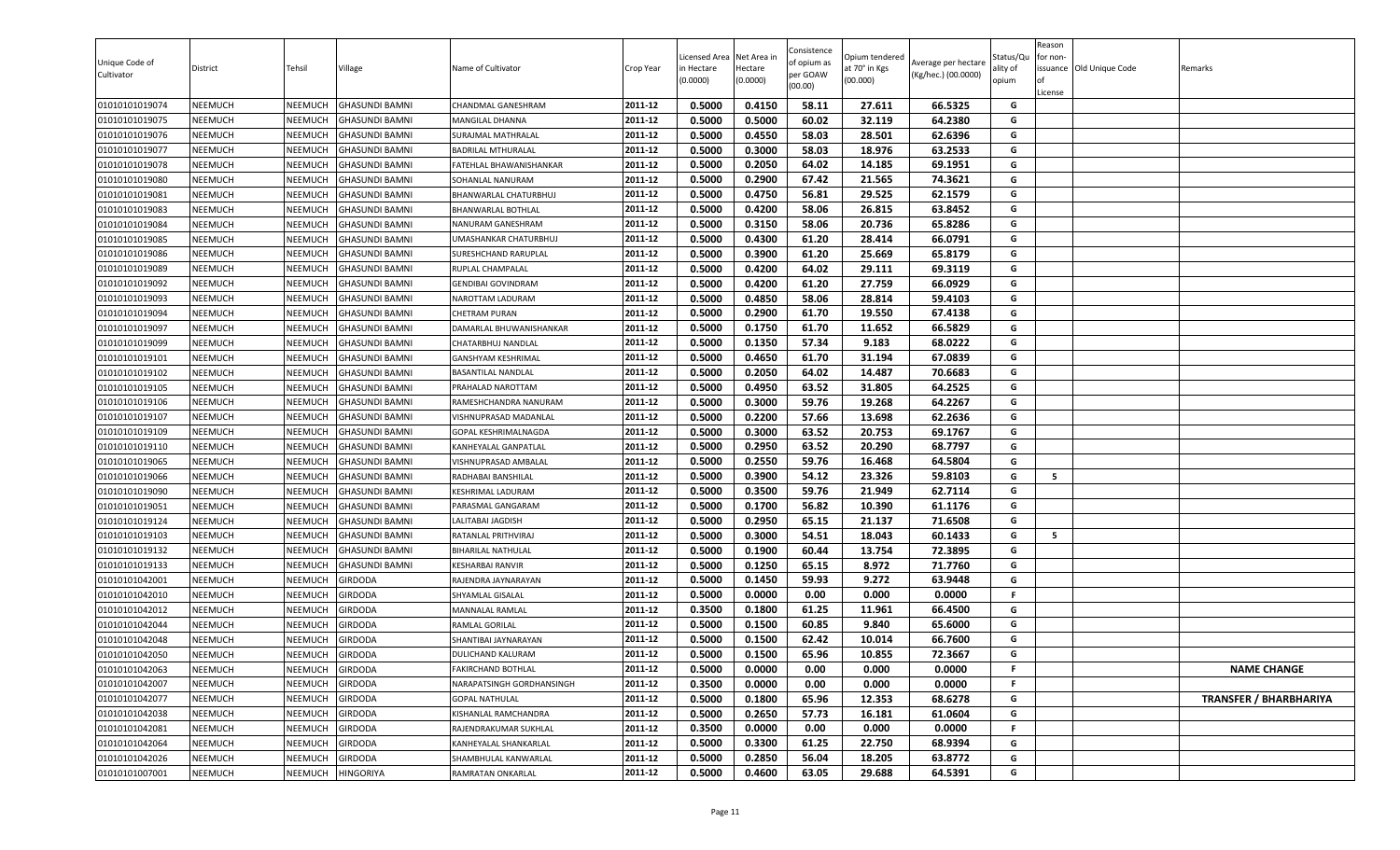| Unique Code of<br>Cultivator | District       | Tehsil         | Village               | Name of Cultivator          | Crop Year          | Licensed Area<br>in Hectare<br>(0.0000) | Net Area in<br>Hectare<br>(0.0000) | Consistence<br>of opium as<br>per GOAW<br>(00.00) | )pium tendered<br>at 70° in Kgs<br>(00.000) | Average per hectare<br>(Kg/hec.) (00.0000) | Status/Qเ<br>ality of<br>opium | Reason<br>for non-<br>lof<br>License | issuance Old Unique Code | Remarks            |
|------------------------------|----------------|----------------|-----------------------|-----------------------------|--------------------|-----------------------------------------|------------------------------------|---------------------------------------------------|---------------------------------------------|--------------------------------------------|--------------------------------|--------------------------------------|--------------------------|--------------------|
| 01010101007021               | <b>NEEMUCH</b> | NEEMUCH        | <b>HINGORIYA</b>      | KAMERIBAI BHANWARLAL        | 2011-12            | 0.5000                                  | 0.3100                             | 60.82                                             | 20.470                                      | 66.0323                                    | G                              |                                      |                          |                    |
| 01010101007022               | <b>NEEMUCH</b> | NEEMUCH        | <b>HINGORIYA</b>      | MANISHKUMAR CHANDRASHEKHANR | 2011-12            | 0.3500                                  | 0.3400                             | 60.42                                             | 21.320                                      | 62.7059                                    | G                              |                                      |                          |                    |
| 01010101007012               | <b>NEEMUCH</b> | NEEMUCH        | <b>HINGORIYA</b>      | <b>DINESH NATHULAL</b>      | 2011-12            | 0.5000                                  | 0.4800                             | 63.25                                             | 31.155                                      | 64.9063                                    | G                              |                                      |                          |                    |
| 01010101007013               | <b>NEEMUCH</b> | NEEMUCH        | <b>HINGORIYA</b>      | GOPALDAS RAMESHWERDAS       | 2011-12            | 0.5000                                  | 0.1950                             | 60.76                                             | 13.107                                      | 67.2154                                    | G                              |                                      |                          |                    |
| 01010101007038               | <b>NEEMUCH</b> | NEEMUCH        | <b>HINGORIYA</b>      | RAMBABU SHIVNARAYAN         | 2011-12            | 0.5000                                  | 0.2100                             | 54.97                                             | 12.227                                      | 58.2238                                    | G                              | 5                                    |                          |                    |
| 01010101007007               | <b>NEEMUCH</b> | NEEMUCH        | <b>HINGORIYA</b>      | <b>GOPAL MANGILAL</b>       | 2011-12            | 0.5000                                  | 0.2900                             | 63.13                                             | 18.984                                      | 65.4621                                    | G                              |                                      |                          |                    |
| 01010101007023               | <b>NEEMUCH</b> | NEEMUCH        | <b>HINGORIYA</b>      | BADRIBAI SHIVENARAYAN       | 2011-12            | 0.5000                                  | 0.3150                             | 60.95                                             | 19.913                                      | 63.2159                                    | G                              |                                      |                          |                    |
| 01010101007008               | <b>NEEMUCH</b> | NEEMUCH        | <b>HINGORIYA</b>      | MANGILAL CHAMPALAL          | 2011-12            | 0.5000                                  | 0.4100                             | 61.54                                             | 25.750                                      | 62.8049                                    | G                              |                                      |                          |                    |
| 01010101007018               | <b>NEEMUCH</b> | NEEMUCH        | <b>HINGORIYA</b>      | KAILASH NARULAL             | 2011-12            | 0.5000                                  | 0.2900                             | 58.64                                             | 18.103                                      | 62.4241                                    | G                              |                                      |                          |                    |
| 01010101007030               | <b>NEEMUCH</b> | NEEMUCH        | <b>HINGORIYA</b>      | SUMATILAL GOUTAM            | 2011-12            | 0.5000                                  | 0.2900                             | 64.32                                             | 18.763                                      | 64.7000                                    | G                              |                                      |                          |                    |
| 01010101028024               | <b>NEEMUCH</b> | NEEMUCH        | IAMUNIYA KHURD        | DABBUBAI GANPATLAL          | 2011-12            | 0.5000                                  | 0.2400                             | 62.07                                             | 16.395                                      | 68.3125                                    | G                              |                                      |                          |                    |
| 01010101028038               | <b>NEEMUCH</b> | NEEMUCH        | <b>JAMUNIYA KHURD</b> | MONABAI BHERULAL            | 2011-12            | 0.5000                                  | 0.2450                             | 56.30                                             | 15.040                                      | 61.3878                                    | G                              |                                      |                          |                    |
| 01010101028049               | <b>NEEMUCH</b> | NEEMUCH        | JAMUNIYA KHURD        | KISHORELAL SHANKARLAL       | 2011-12            | 0.5000                                  | 0.2500                             | 65.58                                             | 18.044                                      | 72.1760                                    | G                              |                                      |                          |                    |
| 01010101028050               | <b>NEEMUCH</b> | NEEMUCH        | JAMUNIYA KHURD        | <b>ONKARLAL DEVA</b>        | 2011-12            | 0.5000                                  | 0.4900                             | 62.66                                             | 28.904                                      | 58.9878                                    | G                              |                                      |                          |                    |
| 01010101028052               | <b>NEEMUCH</b> | NEEMUCH        | <b>JAMUNIYA KHURD</b> | BASANTILAL MATHURALAL       | 2011-12            | 0.5000                                  | 0.0000                             | 0.00                                              | 0.000                                       | 0.0000                                     | F.                             |                                      |                          |                    |
| 01010101028028               | <b>NEEMUCH</b> | NEEMUCH        | JAMUNIYA KHURD        | SHAMBHULAL NARSINGH         | 2011-12            | 0.5000                                  | 0.2050                             | 62.66                                             | 14.018                                      | 68.3805                                    | G                              |                                      |                          |                    |
| 01010101028027               | <b>NEEMUCH</b> | NEEMUCH        | <b>JAMUNIYA KHURD</b> | MANNALAL NARSINGH           | 2011-12            | 0.5000                                  | 0.2600                             | 55.00                                             | 15.769                                      | 60.6500                                    | G                              |                                      |                          |                    |
| 01010101028025               | <b>NEEMUCH</b> | NEEMUCH        | <b>JAMUNIYA KHURD</b> | KISHANLAL GASI              | 2011-12            | 0.5000                                  | 0.1950                             | 63.49                                             | 13.251                                      | 67.9538                                    | G                              |                                      |                          | <b>NAME CHANGE</b> |
| 01010101028008               | <b>NEEMUCH</b> | NEEMUCH        | <b>JAMUNIYA KHURD</b> | SUNDERLAL GOPAL             | 2011-12            | 0.5000                                  | 0.0000                             | 0.00                                              | 0.000                                       | 0.0000                                     | F.                             |                                      |                          |                    |
| 01010101028042               | <b>NEEMUCH</b> | NEEMUCH        | JAMUNIYA KHURD        | <b>JAGDISH KISHANLAL</b>    | 2011-12            | 0.5000                                  | 0.4200                             | 63.88                                             | 27.687                                      | 65.9214                                    | G                              |                                      |                          |                    |
| 01010101028067               | <b>NEEMUCH</b> | NEEMUCH        | JAMUNIYA KHURD        | LAXMANSINGH SHISHUPAL       | 2011-12            | 0.3500                                  | 0.2900                             | 60.71                                             | 18.300                                      | 63.1034                                    | G                              |                                      |                          |                    |
| 01010101028068               | <b>NEEMUCH</b> | <b>NEEMUCH</b> | JAMUNIYA KHURD        | TARACHAND KALURAM           | 2011-12            | 0.5000                                  | 0.2800                             | 62.67                                             | 20.108                                      | 71.8143                                    | G                              |                                      |                          |                    |
| 01010101028033               | <b>NEEMUCH</b> | NEEMUCH        | JAMUNIYA KHURD        | KASHIRAM CHITAR             | 2011-12            | 0.5000                                  | 0.4900                             | 62.66                                             | 30.882                                      | 63.0245                                    | G                              |                                      |                          |                    |
| 01010101028005               | <b>NEEMUCH</b> | NEEMUCH        | JAMUNIYA KHURD        | <b>BAPULAL MANGILAL</b>     | 2011-12            | 0.5000                                  | 0.4500                             | 62.97                                             | 30.109                                      | 66.9089                                    | G                              |                                      |                          |                    |
| 01010101028026               | <b>NEEMUCH</b> | NEEMUCH        | JAMUNIYA KHURD        | DEVIDAS NATHUDAS            | 2011-12            | 0.5000                                  | 0.4400                             | 60.65                                             | 26.253                                      | 59.6659                                    | G                              |                                      |                          |                    |
| 01010101028039               | <b>NEEMUCH</b> | NEEMUCH        | JAMUNIYA KHURD        | <b>HARLAL MODA</b>          | 2011-12            | 0.5000                                  | 0.4950                             | 60.62                                             | 32.293                                      | 65.2384                                    | G                              |                                      |                          |                    |
| 01010101028032               | <b>NEEMUCH</b> | NEEMUCH        | JAMUNIYA KHURD        | GORDHANSINGH TEJSINGH       | 2011-12            | 0.3500                                  | 0.3450                             | 58.96                                             | 19.415                                      | 56.2754                                    | G                              |                                      |                          |                    |
| 01010101028034               | <b>NEEMUCH</b> | NEEMUCH        | JAMUNIYA KHURD        | MOHANLAL HARIRAM            | 2011-12            | 0.3500                                  | 0.3500                             | 53.98                                             | 18.639                                      | 53.2543                                    | G                              | 4                                    |                          |                    |
| 01010101028069               | <b>NEEMUCH</b> | NEEMUCH        | JAMUNIYA KHURD        | NATHULAL GOUTAM             | 2011-12            | 0.5000                                  | 0.3550                             | 60.71                                             | 20.936                                      | 58.9746                                    | G                              |                                      |                          |                    |
| 01010101004002               | <b>NEEMUCH</b> | NEEMUCH        | <b>KANAKHEDA</b>      | PRABHULAL BHUWANIRAM        | 2011-12            | 0.5000                                  | 0.4650                             | 62.93                                             | 29.487                                      | 63.4129                                    | G                              |                                      |                          |                    |
| 01010101004005               | <b>NEEMUCH</b> | NEEMUCH        | KANAKHEDA             | RADHESHYAM BHUWANIRAM       | 2011-12            | 0.5000                                  | 0.1150                             | 72.62                                             | 8.403                                       | 73.0696                                    | G                              |                                      |                          |                    |
| 01010101004007               | <b>NEEMUCH</b> | NEEMUCH        | KANAKHEDA             | ASHOKEKUMAR RAMNARAYAN      | 2011-12            | 0.5000                                  | 0.3550                             | 66.30                                             | 24.228                                      | 68.2479                                    | G                              |                                      |                          |                    |
| 01010101004010               | <b>NEEMUCH</b> | NEEMUCH        | KANAKHEDA             | RAMESHCHANDRA GISALAL       | 2011-12            | 0.3500                                  | 0.1800                             | 64.19                                             | 12.719                                      | 70.6611                                    | G                              |                                      |                          |                    |
| 01010101004012               | <b>NEEMUCH</b> | NEEMUCH        | KANAKHEDA             | DURGASHANKAR TULSIRAM       | 2011-12            | 0.5000                                  | 0.3000                             | 64.19                                             | 19.330                                      | 64.4333                                    | G                              |                                      |                          |                    |
| 01010101004015               | <b>NEEMUCH</b> | NEEMUCH        | <b>KANAKHEDA</b>      | <b>BADRILAL DHANRAJ</b>     | 2011-12            | 0.5000                                  | 0.2600                             | 64.54                                             | 17.666                                      | 67.9462                                    | G                              |                                      |                          |                    |
| 01010101004016               | <b>NEEMUCH</b> | NEEMUCH        | KANAKHEDA             | GOPAL DADAMCHAND            | 2011-12<br>2011-12 | 0.5000                                  | 0.2500                             | 58.45                                             | 15.414                                      | 61.6560                                    | G<br>G                         |                                      |                          |                    |
| 01010101004017               | <b>NEEMUCH</b> | NEEMUCH        | KANAKHEDA             | SHANTILAL RAMNARAYAN        |                    | 0.5000                                  | 0.3100                             | 67.74                                             | 21.599<br>0.000                             | 69.6742                                    | F.                             |                                      |                          |                    |
| 01010101004018               | <b>NEEMUCH</b> | NEEMUCH        | <b>KANAKHEDA</b>      | VIRENDRAKUMAR NANDLAL       | 2011-12            | 0.5000                                  | 0.0000                             | 0.00                                              |                                             | 0.0000                                     |                                |                                      |                          |                    |
| 01010101004020               | <b>NEEMUCH</b> | NEEMUCH        | KANAKHEDA             | TULSIRAM BHANWARLAL         | 2011-12            | 0.5000                                  | 0.3200                             | 64.42                                             | 21.286                                      | 66.5188                                    | G<br>G                         |                                      |                          |                    |
| 01010101004023               | <b>NEEMUCH</b> | NEEMUCH        | KANAKHEDA             | BHARATLAL DALCHAND          | 2011-12            | 0.3500                                  | 0.2500                             | 58.45                                             | 15.581                                      | 62.3240                                    | G                              |                                      |                          |                    |
| 01010101004024               | <b>NEEMUCH</b> | NEEMUCH        | KANAKHEDA             | BALMUKAND TULSIRAM          | 2011-12            | 0.5000                                  | 0.3200                             | 64.54                                             | 20.791                                      | 64.9719                                    |                                |                                      |                          |                    |
| 01010101004025               | <b>NEEMUCH</b> | NEEMUCH        | KANAKHEDA             | GANESHRAM CHAMPALAL         | 2011-12<br>2011-12 | 0.5000                                  | 0.4800                             | 61.30                                             | 30.886                                      | 64.3458                                    | G<br>G                         |                                      |                          |                    |
| 01010101004032               | <b>NEEMUCH</b> | NEEMUCH        | KANAKHEDA             | JAGDISH KISHORELAL          |                    | 0.5000                                  | 0.2950                             | 68.61                                             | 21.357                                      | 72.3966                                    | G                              |                                      |                          |                    |
| 01010101004033               | <b>NEEMUCH</b> | NEEMUCH        | KANAKHEDA             | JANKILAL BHANWARLAL         | 2011-12<br>2011-12 | 0.5000                                  | 0.1950                             | 61.30                                             | 13.074                                      | 67.0462                                    | G                              |                                      |                          |                    |
| 01010101004038               | <b>NEEMUCH</b> | <b>NEEMUCH</b> | <b>KANAKHEDA</b>      | CHANDMAL BHANWARLAL         |                    | 0.5000                                  | 0.2650                             | 62.93                                             | 16.982                                      | 64.0830                                    |                                |                                      |                          |                    |
| 01010101004039               | <b>NEEMUCH</b> | NEEMUCH        | KANAKHEDA             | PYARCHAND SHANKARLAL        | 2011-12            | 0.5000                                  | 0.1400                             | 64.15                                             | 9.247                                       | 66.0500                                    | G                              |                                      |                          |                    |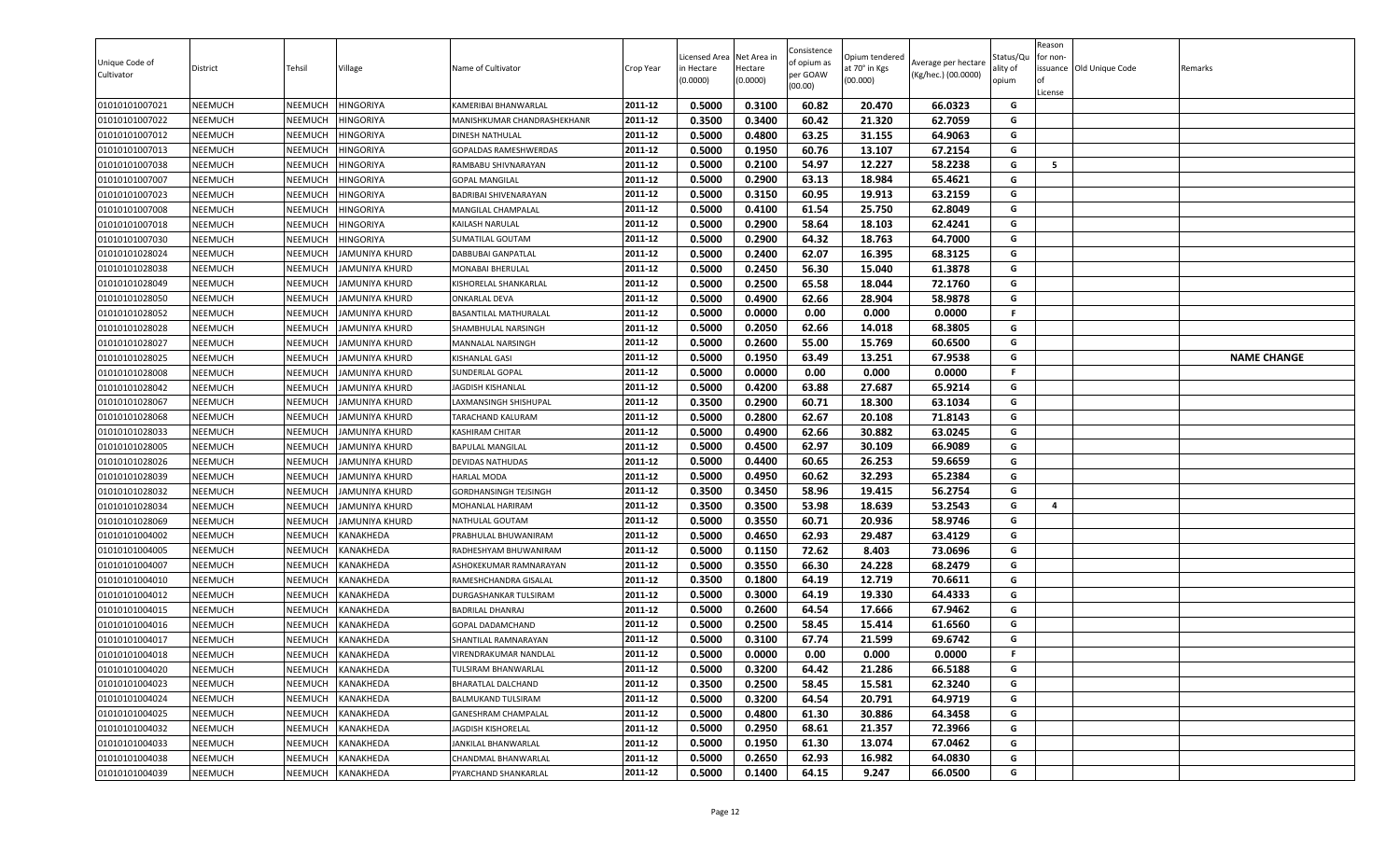| Unique Code of<br>Cultivator     | District                         | Tehsil             | Village                       | Name of Cultivator                 | Crop Year          | Licensed Area<br>in Hectare<br>(0.0000) | Net Area in<br>Hectare<br>(0.0000) | Consistence<br>of opium as<br>per GOAW<br>(00.00) | Opium tendered<br>at 70° in Kgs<br>(00.000) | Average per hectare<br>(Kg/hec.) (00.0000) | Status/Qu<br>ality of<br>opium | Reason<br>for non-<br>lof<br>License | issuance Old Unique Code | Remarks            |
|----------------------------------|----------------------------------|--------------------|-------------------------------|------------------------------------|--------------------|-----------------------------------------|------------------------------------|---------------------------------------------------|---------------------------------------------|--------------------------------------------|--------------------------------|--------------------------------------|--------------------------|--------------------|
| 01010101004040                   | <b>NEEMUCH</b>                   | NEEMUCH            | <b>KANAKHEDA</b>              | RAMESHCHANDRA KARULAL              | 2011-12            | 0.5000                                  | 0.1800                             | 62.93                                             | 13.071                                      | 72.6167                                    | G                              |                                      |                          |                    |
| 01010101004042                   | <b>NEEMUCH</b>                   | NEEMUCH            | KANAKHEDA                     | MUKESHKUMAR KARULAL                | 2011-12            | 0.5000                                  | 0.2750                             | 64.20                                             | 20.902                                      | 76.0073                                    | G                              |                                      |                          |                    |
| 01010101004043                   | <b>NEEMUCH</b>                   | NEEMUCH            | KANAKHEDA                     | BHAGAVATIBAI SALAGRAM              | 2011-12            | 0.5000                                  | 0.4200                             | 64.20                                             | 27.092                                      | 64.5048                                    | G                              |                                      |                          |                    |
| 01010101004050                   | <b>NEEMUCH</b>                   | NEEMUCH            | KANAKHEDA                     | NANURAM JAGANNATH                  | 2011-12            | 0.5000                                  | 0.1850                             | 61.35                                             | 11.718                                      | 63.3405                                    | G                              |                                      |                          |                    |
| 01010101004052                   | <b>NEEMUCH</b>                   | NEEMUCH            | KANAKHEDA                     | HARIVALLABH ONKARLAL               | 2011-12            | 0.5000                                  | 0.3750                             | 60.33                                             | 24.727                                      | 65.9387                                    | G                              |                                      |                          |                    |
| 01010101004053                   | <b>NEEMUCH</b>                   | NEEMUCH            | KANAKHEDA                     | KALURAM BOTHLAL                    | 2011-12            | 0.5000                                  | 0.1000                             | 64.20                                             | 7.429                                       | 74.2900                                    | G                              |                                      |                          |                    |
| 01010101004054                   | <b>NEEMUCH</b>                   | NEEMUCH            | KANAKHEDA                     | <b>BASANTILAL GORILAL</b>          | 2011-12            | 0.5000                                  | 0.4650                             | 60.30                                             | 32.157                                      | 69.1548                                    | G                              |                                      |                          |                    |
| 01010101004058                   | <b>NEEMUCH</b>                   | NEEMUCH            | <b>KANAKHEDA</b>              | KARULAL BHAWANIRAM                 | 2011-12            | 0.5000                                  | 0.4400                             | 66.61                                             | 29.994                                      | 68.1682                                    | G                              |                                      |                          |                    |
| 01010101004062                   | <b>NEEMUCH</b>                   | NEEMUCH            | KANAKHEDA                     | SALAGRAM KISHANLAL                 | 2011-12            | 0.5000                                  | 0.2900                             | 64.12                                             | 19.016                                      | 65.5724                                    | G                              |                                      |                          |                    |
| 01010101004064                   | <b>NEEMUCH</b>                   | NEEMUCH            | KANAKHEDA                     | KANHEYALAL GISALAL                 | 2011-12            | 0.5000                                  | 0.1400                             | 64.12                                             | 9.691                                       | 69.2214                                    | G                              |                                      |                          |                    |
| 01010101004070                   | <b>NEEMUCH</b>                   | NEEMUCH            | KANAKHEDA                     | CHUNNILAL RATANLAL                 | 2011-12            | 0.5000                                  | 0.3500                             | 64.12                                             | 23.953                                      | 68.4371                                    | G                              |                                      |                          |                    |
| 01010101004075                   | <b>NEEMUCH</b>                   | NEEMUCH            | KANAKHEDA                     | KANHEYALAL MATHURALAL              | 2011-12            | 0.5000                                  | 0.3350                             | 63.36                                             | 22.692                                      | 67.7373                                    | G                              |                                      |                          |                    |
| 01010101004079                   | <b>NEEMUCH</b>                   | NEEMUCH            | <b>KANAKHEDA</b>              | NANDLAL KARULAL                    | 2011-12            | 0.5000                                  | 0.2000                             | 66.96                                             | 14.416                                      | 72.0800                                    | G                              |                                      |                          |                    |
| 01010101004083                   | <b>NEEMUCH</b>                   | NEEMUCH            | KANAKHEDA                     | HARISHANKAR RATANLAL               | 2011-12            | 0.5000                                  | 0.2900                             | 61.05                                             | 18.158                                      | 62.6138                                    | G                              |                                      |                          |                    |
| 01010101004084                   | <b>NEEMUCH</b>                   | NEEMUCH            | KANAKHEDA                     | HIRALAL SHANKARLAL                 | 2011-12            | 0.5000                                  | 0.4200                             | 60.05                                             | 25.736                                      | 61.2762                                    | G                              |                                      |                          | <b>NAME CHANGE</b> |
| 01010101004088                   | <b>NEEMUCH</b>                   | NEEMUCH            | KANAKHEDA                     | RAMDHYAL SHANKARLAL                | 2011-12            | 0.5000                                  | 0.2100                             | 61.05                                             | 13.161                                      | 62.6714                                    | G                              |                                      |                          |                    |
| 01010101004090                   | <b>NEEMUCH</b>                   | NEEMUCH            | KANAKHEDA                     | <b>BHERULAL ONKARLAL</b>           | 2011-12            | 0.5000                                  | 0.3300                             | 61.05                                             | 21.673                                      | 65.6758                                    | G                              |                                      |                          |                    |
| 01010101004101                   | <b>NEEMUCH</b>                   | NEEMUCH            | KANAKHEDA                     | NANI BAI MATHURALAL                | 2011-12            | 0.5000                                  | 0.3200                             | 63.36                                             | 20.827                                      | 65.0844                                    | G                              |                                      |                          |                    |
| 01010101004105                   | <b>NEEMUCH</b>                   | NEEMUCH            | KANAKHEDA                     | NANDALAL NANALAL                   | 2011-12            | 0.5000                                  | 0.3800                             | 64.49                                             | 25.658                                      | 67.5211                                    | G                              |                                      |                          |                    |
| 01010101004116                   | <b>NEEMUCH</b>                   | NEEMUCH            | KANAKHEDA                     | BABULAL RAMNARAYAN                 | 2011-12            | 0.5000                                  | 0.4800                             | 57.38                                             | 28.247                                      | 58.8479                                    | G                              |                                      |                          |                    |
| 01010101004102                   | <b>NEEMUCH</b>                   | NEEMUCH            | KANAKHEDA                     | MOHANLAL RATANLAL                  | 2011-12            | 0.5000                                  | 0.3200                             | 61.38                                             | 20.817                                      | 65.0531                                    | G                              |                                      |                          |                    |
| 01010101004029                   | <b>NEEMUCH</b>                   | <b>NEEMUCH</b>     | KANAKHEDA                     | KAILASHCHANDRA KARULAL             | 2011-12            | 0.5000                                  | 0.3500                             | 63.64                                             | 23.347                                      | 66.7057                                    | G                              |                                      |                          |                    |
| 01010101004057                   | <b>NEEMUCH</b>                   | NEEMUCH            | KANAKHEDA                     | <b>BANSHILAL KALU</b>              | 2011-12            | 0.5000                                  | 0.3950                             | 63.13                                             | 26.821                                      | 67.9013                                    | G                              |                                      |                          |                    |
| 01010101004044                   | <b>NEEMUCH</b>                   | NEEMUCH            | KANAKHEDA                     | RADHESHYAM LAXMINARAYAN            | 2011-12            | 0.5000                                  | 0.2100                             | 63.33                                             | 14.973                                      | 71.3000                                    | G                              |                                      |                          |                    |
| 01010101004008                   | <b>NEEMUCH</b>                   | NEEMUCH            | <b>KANAKHEDA</b>              | OMPRAKASH RAMESHCHANDRA            | 2011-12            | 0.5000                                  | 0.1950                             | 63.64                                             | 13.246                                      | 67.9282                                    | G                              |                                      |                          |                    |
| 01010101004034                   | <b>NEEMUCH</b>                   | NEEMUCH            | KANAKHEDA                     | RAMPRASAD NANDLAL                  | 2011-12            | 0.5000                                  | 0.4400                             | 63.64                                             | 29.247                                      | 66.4705                                    | G                              |                                      |                          |                    |
| 01010101004104                   | <b>NEEMUCH</b>                   | NEEMUCH            | KANAKHEDA                     | BHANWARLAL ONKARLAL                | 2011-12            | 0.5000                                  | 0.2800                             | 64.47                                             | 18.392                                      | 65.6857                                    | G                              |                                      |                          |                    |
| 01010101004047                   | <b>NEEMUCH</b>                   | NEEMUCH            | KANAKHEDA                     | GOPAL DHULJ                        | 2011-12            | 0.5000                                  | 0.2050                             | 64.47                                             | 13.999                                      | 68.2878                                    | G                              |                                      |                          |                    |
| 01010101004115                   | <b>NEEMUCH</b>                   | NEEMUCH            | KANAKHEDA                     | PARASMAL KARULAL                   | 2011-12            | 0.5000                                  | 0.1550                             | 67.26                                             | 11.271                                      | 72.7161                                    | G                              |                                      |                          |                    |
| 01010101004123                   | <b>NEEMUCH</b>                   | NEEMUCH            | <b>KANAKHEDA</b>              | RAMESHWERLAL BHANWARLAL            | 2011-12            | 0.5000                                  | 0.2550                             | 67.26                                             | 17.497                                      | 68.6157                                    | G                              |                                      |                          |                    |
| 01010101004068                   | <b>NEEMUCH</b>                   | NEEMUCH            | KANAKHEDA                     | KACHARULAL UNKARLAL                | 2011-12            | 0.5000<br>0.5000                        | 0.4300<br>0.3300                   | 60.83                                             | 28.182<br>22.647                            | 65.5395<br>68.6273                         | G                              |                                      |                          |                    |
| 01010101004056                   | <b>NEEMUCH</b>                   | NEEMUCH            | KANAKHEDA                     | RAMESHCHANDRA PYARCHAND            | 2011-12<br>2011-12 |                                         |                                    | 64.47                                             |                                             |                                            | G                              |                                      |                          |                    |
| 01010101004021<br>01010101004082 | <b>NEEMUCH</b><br><b>NEEMUCH</b> | NEEMUCH<br>NEEMUCH | <b>KANAKHEDA</b><br>KANAKHEDA | AMBALAL SHRILAL<br>MANGILAL RAMLAL | 2011-12            | 0.5000<br>0.5000                        | 0.2000<br>0.3500                   | 67.16<br>65.51                                    | 14.660<br>24.538                            | 73.3000<br>70.1086                         | G<br>G                         |                                      |                          |                    |
| 01010101004124                   | <b>NEEMUCH</b>                   | NEEMUCH            | KANAKHEDA                     | SITABAI RATANLAL                   | 2011-12            | 0.5000                                  | 0.2400                             | 65.51                                             | 15.928                                      | 66.3667                                    | G                              |                                      |                          |                    |
| 01010101004063                   | <b>NEEMUCH</b>                   | NEEMUCH            | KANAKHEDA                     | KISHANLAL GOBARLAL                 | 2011-12            | 0.5000                                  | 0.2100                             | 66.23                                             | 14.731                                      | 70.1476                                    | G                              |                                      |                          |                    |
| 01010101004125                   | <b>NEEMUCH</b>                   | NEEMUCH            | KANAKHEDA                     | KARULAL JAYLAL                     | 2011-12            | 0.5000                                  | 0.2750                             | 64.21                                             | 18.603                                      | 67.6473                                    | G                              |                                      |                          |                    |
| 01010101004126                   | <b>NEEMUCH</b>                   | NEEMUCH            | <b>KANAKHEDA</b>              | DHAPUBAI BHANWARLAL                | 2011-12            | 0.5000                                  | 0.4100                             | 60.54                                             | 26.387                                      | 64.3585                                    | G                              |                                      |                          |                    |
| 01010101004127                   | <b>NEEMUCH</b>                   | NEEMUCH            | KANAKHEDA                     | SHYAMABAI CHAMPALAL                | 2011-12            | 0.5000                                  | 0.4900                             | 59.99                                             | 30.089                                      | 61.4061                                    | G                              |                                      |                          |                    |
| 01010101004055                   | <b>NEEMUCH</b>                   | NEEMUCH            | KANAKHEDA                     | RAMNARAYAN NANURAM                 | 2011-12            | 0.5000                                  | 0.1700                             | 66.23                                             | 12.092                                      | 71.1294                                    | G                              |                                      |                          |                    |
| 01010101004081                   | <b>NEEMUCH</b>                   | NEEMUCH            | KANAKHEDA                     | BHANWARLAL NANURAM                 | 2011-12            | 0.5000                                  | 0.3100                             | 60.06                                             | 19.099                                      | 61.6097                                    | G                              |                                      |                          |                    |
| 01010101004014                   | <b>NEEMUCH</b>                   | NEEMUCH            | KANAKHEDA                     | JAGDISHCHANDRA MOHANLAL            | 2011-12            | 0.5000                                  | 0.4500                             | 61.64                                             | 30.309                                      | 67.3533                                    | G                              |                                      |                          |                    |
| 01010101004073                   | <b>NEEMUCH</b>                   | NEEMUCH            | KANAKHEDA                     | DALCHAND RADHAKISHAN               | 2011-12            | 0.5000                                  | 0.1950                             | 61.64                                             | 12.434                                      | 63.7641                                    | G                              |                                      |                          |                    |
| 01010101004069                   | <b>NEEMUCH</b>                   | NEEMUCH            | KANAKHEDA                     | MOHANLAL HIRALAL                   | 2011-12            | 0.5000                                  | 0.3000                             | 64.21                                             | 20.575                                      | 68.5833                                    | G                              |                                      |                          |                    |
| 01010101004051                   | <b>NEEMUCH</b>                   | <b>NEEMUCH</b>     | <b>KANAKHEDA</b>              | BHAGIRATH BHANWARLAL               | 2011-12            | 0.5000                                  | 0.2850                             | 57.92                                             | 18.965                                      | 66.5439                                    | G                              |                                      |                          |                    |
| 01010101004122                   | <b>NEEMUCH</b>                   | NEEMUCH            | KANAKHEDA                     | MOHANLAL KARULAL                   | 2011-12            | 0.5000                                  | 0.1600                             | 68.97                                             | 11.311                                      | 70.6938                                    | G                              |                                      |                          |                    |
|                                  |                                  |                    |                               |                                    |                    |                                         |                                    |                                                   |                                             |                                            |                                |                                      |                          |                    |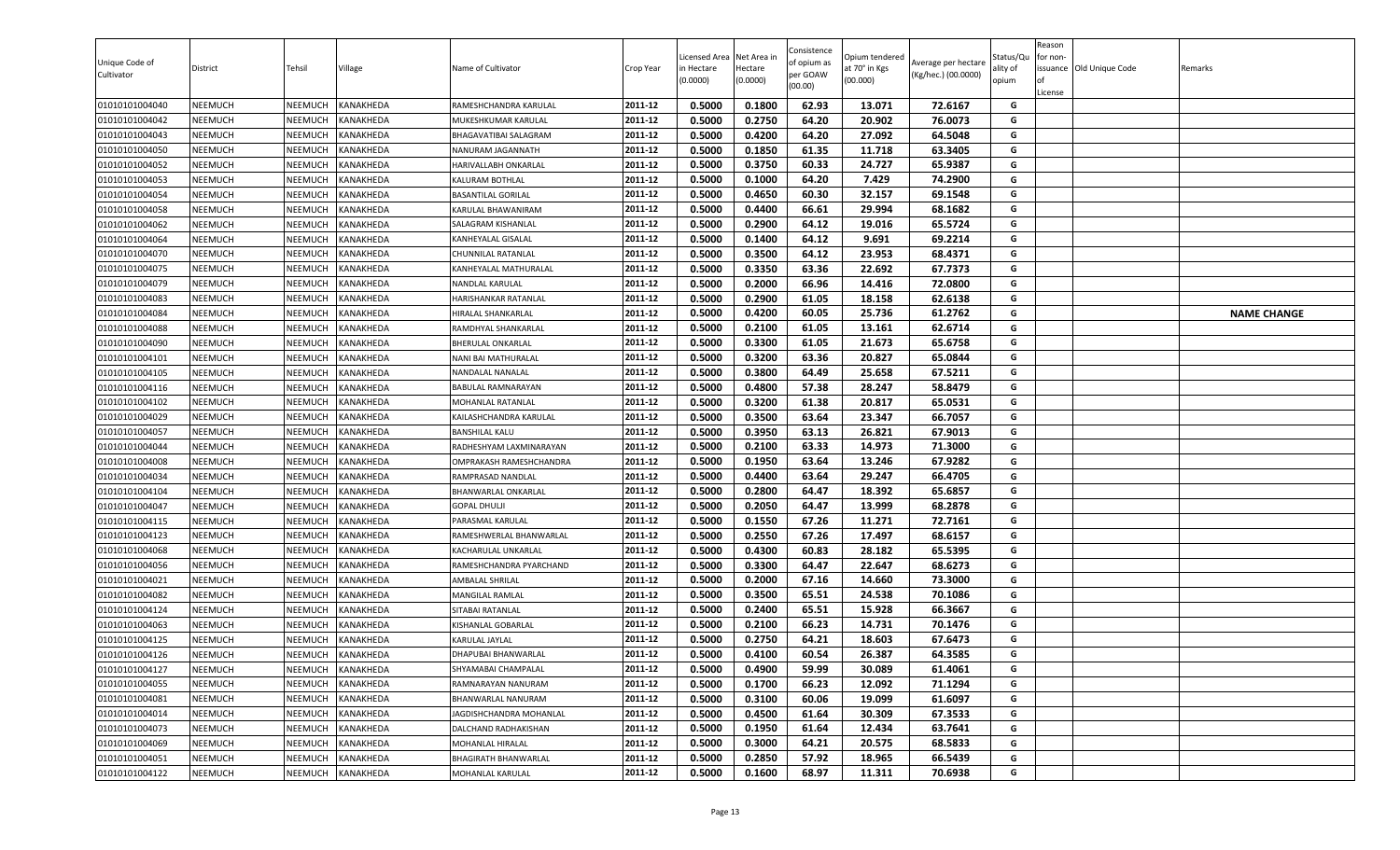| Unique Code of<br>Cultivator     | District                         | Tehsil                    | Village              | Name of Cultivator                         | Crop Year          | Licensed Area<br>in Hectare<br>(0.0000) | Net Area in<br>Hectare<br>(0.0000) | Consistence<br>of opium as<br>per GOAW<br>(00.00) | Opium tendered<br>at 70° in Kgs<br>(00.000) | Average per hectare<br>(Kg/hec.) (00.0000) | status/Qι<br>ılity of<br>opium | Reason<br>for non-<br>of<br>License | issuance Old Unique Code | Remarks            |
|----------------------------------|----------------------------------|---------------------------|----------------------|--------------------------------------------|--------------------|-----------------------------------------|------------------------------------|---------------------------------------------------|---------------------------------------------|--------------------------------------------|--------------------------------|-------------------------------------|--------------------------|--------------------|
| 01010101004114                   | <b>NEEMUCH</b>                   | NEEMUCH                   | KANAKHEDA            | PREMCHANDRA GASIRAM                        | 2011-12            | 0.5000                                  | 0.1500                             | 61.64                                             | 9.880                                       | 65.8667                                    | G                              |                                     |                          |                    |
| 01010101004089                   | NEEMUCH                          | NEEMUCH                   | KANAKHEDA            | NANAKRAM SHANKARLAL                        | 2011-12            | 0.5000                                  | 0.2350                             | 61.20                                             | 15.090                                      | 64.2128                                    | G                              |                                     |                          |                    |
| 01010101004130                   | NEEMUCH                          | <b>NEEMUCH</b>            | KANAKHEDA            | BHAGCHANDRA RAMSUKH                        | 2011-12            | 0.5000                                  | 0.4850                             | 57.99                                             | 29.070                                      | 59.9381                                    | G                              |                                     |                          |                    |
| 01010101004097                   | <b>NEEMUCH</b>                   | NEEMUCH                   | KANAKHEDA            | KAMLASHANKAR NANDLAL                       | 2011-12            | 0.5000                                  | 0.1600                             | 67.88                                             | 11.423                                      | 71.3938                                    | G                              |                                     |                          |                    |
| 01010101004065                   | NEEMUCH                          | NEEMUCH                   | KANAKHEDA            | <b>BADRILAL BHUWANA</b>                    | 2011-12            | 0.3500                                  | 0.2300                             | 61.20                                             | 14.574                                      | 63.3652                                    | G                              |                                     |                          |                    |
| 01010101004077                   | <b>NEEMUCH</b>                   | NEEMUCH                   | KANAKHEDA            | BHERULAL BHANWARLAL                        | 2011-12            | 0.5000                                  | 0.2100                             | 64.21                                             | 14.236                                      | 67.7905                                    | G                              |                                     |                          |                    |
| 01010101004071                   | <b>NEEMUCH</b>                   | NEEMUCH                   | KANAKHEDA            | KARULAL MULCHAND                           | 2011-12            | 0.5000                                  | 0.2000                             | 68.97                                             | 14.907                                      | 74.5350                                    | G                              |                                     |                          |                    |
| 01010101004035                   | <b>NEEMUCH</b>                   | NEEMUCH                   | KANAKHEDA            | RAMBABU NANDLAL                            | 2011-12            | 0.5000                                  | 0.4750                             | 61.20                                             | 31.063                                      | 65.3958                                    | G                              |                                     |                          |                    |
| 01010101004117                   | <b>NEEMUCH</b>                   | NEEMUCH                   | KANAKHEDA            | GOVINDPRASAD KACHARULAL                    | 2011-12            | 0.5000                                  | 0.2950                             | 64.42                                             | 20.854                                      | 70.6915                                    | G                              |                                     |                          |                    |
| 01010101004060                   | NEEMUCH                          | NEEMUCH                   | KANAKHEDA            | RAMCHANDRA MANGILAL                        | 2011-12            | 0.5000                                  | 0.2200                             | 57.74                                             | 14.122                                      | 64.1909                                    | G                              |                                     |                          |                    |
| 01010101004099                   | NEEMUCH                          | NEEMUCH                   | KANAKHEDA            | PARVATIBAI TUSIRAM                         | 2011-12            | 0.5000                                  | 0.1150                             | 64.42                                             | 7.620                                       | 66.2609                                    | G                              |                                     |                          |                    |
| 01010101004131                   | NEEMUCH                          | NEEMUCH                   | KANAKHEDA            | BHANWARLAL SHANKARLAL                      | 2011-12            | 0.5000                                  | 0.1300                             | 66.56                                             | 9.394                                       | 72.2615                                    | G                              |                                     | 01040209009055           |                    |
| 01010101029001                   | <b>NEEMUCH</b>                   | NEEMUCH                   | KANAWATI             | KHEMRAJ PRABHULAL                          | 2011-12            | 0.5000                                  | 0.2450                             | 64.07                                             | 16.521                                      | 67.4327                                    | G                              |                                     |                          |                    |
| 01010101029003                   | NEEMUCH                          | NEEMUCH                   | KANAWATI             | JAYCHAND DALURAM                           | 2011-12            | 0.5000                                  | 0.1000                             | 63.34                                             | 6.886                                       | 68.8600                                    | G                              |                                     |                          |                    |
| 01010101029006                   | <b>NEEMUCH</b>                   | NEEMUCH                   | KANAWATI             | <b>BADRILAL BHAWANILAL</b>                 | 2011-12            | 0.5000                                  | 0.4350                             | 63.34                                             | 29.806                                      | 68.5195                                    | G<br>G                         |                                     |                          |                    |
| 01010101029011                   | <b>NEEMUCH</b>                   | NEEMUCH<br>NEEMUCH        | KANAWATI<br>KANAWATI | RAMESHCHANDRA DEVILAL                      | 2011-12<br>2011-12 | 0.5000                                  | 0.2100<br>0.2050                   | 67.70                                             | 14.478                                      | 68.9429<br>68.6829                         | G                              |                                     |                          |                    |
| 01010101029012<br>01010101029014 | <b>NEEMUCH</b>                   |                           |                      | SITABAI BAPULAL                            | 2011-12            | 0.5000                                  |                                    | 63.34                                             | 14.080                                      |                                            | G                              |                                     |                          |                    |
|                                  | NEEMUCH                          | NEEMUCH<br><b>NEEMUCH</b> | KANAWATI<br>KANAWATI | <b>GISALAL DHURILAL</b>                    | 2011-12            | 0.5000                                  | 0.1850                             | 64.16                                             | 12.172                                      | 65.7946                                    | G                              |                                     |                          |                    |
| 01010101029015                   | <b>NEEMUCH</b>                   |                           |                      | KANIRAM KHYALIRAM                          | 2011-12            | 0.5000                                  | 0.3000                             | 71.19<br>0.00                                     | 22.547<br>0.000                             | 75.1567<br>0.0000                          | F.                             |                                     |                          |                    |
| 01010101029018                   | NEEMUCH<br>NEEMUCH               | NEEMUCH<br>NEEMUCH        | KANAWATI<br>KANAWATI | PREMBAI PRAKASHCHAND                       | 2011-12            | 0.3500<br>0.5000                        | 0.0000<br>0.3050                   | 59.78                                             | 18.515                                      | 60.7049                                    | G                              |                                     |                          |                    |
| 01010101029021                   |                                  |                           |                      | BALMUKUND KHYALIRAM<br>MANGIBAI HARIKISHAN | 2011-12            | 0.5000                                  | 0.0000                             | 0.00                                              | 0.000                                       | 0.0000                                     | F.                             |                                     |                          | <b>NAME CHANGE</b> |
| 01010101029024<br>01010101029025 | <b>NEEMUCH</b><br><b>NEEMUCH</b> | NEEMUCH                   | KANAWATI             |                                            | 2011-12            | 0.5000                                  | 0.3100                             | 64.16                                             | 20.568                                      | 66.3484                                    | G                              |                                     |                          |                    |
|                                  |                                  | NEEMUCH                   | KANAWATI             | NANDLAL KISHANLAL<br>HIRALAL BHANWARLAL    | 2011-12            | 0.5000                                  | 0.2300                             | 64.16                                             | 14.913                                      | 64.8391                                    | G                              |                                     |                          |                    |
| 01010101029030                   | <b>NEEMUCH</b><br><b>NEEMUCH</b> | NEEMUCH<br>NEEMUCH        | KANAWATI<br>KANAWATI |                                            | 2011-12            | 0.5000                                  | 0.4000                             | 61.38                                             | 25.499                                      | 63.7475                                    | G                              |                                     |                          |                    |
| 01010101029033<br>01010101029036 | NEEMUCH                          | NEEMUCH                   | KANAWATI             | RAMPRATAP JAYCHAND<br>PARASRAM KANIRAM     | 2011-12            | 0.5000                                  | 0.1500                             | 61.38                                             | 9.856                                       | 65.7067                                    | G                              |                                     |                          |                    |
| 01010101029039                   | NEEMUCH                          | NEEMUCH                   | KANAWATI             | RAMNARAYAN CHUNNILAL                       | 2011-12            | 0.5000                                  | 0.4500                             | 62.29                                             | 32.409                                      | 72.0200                                    | G                              |                                     |                          |                    |
| 01010101029040                   | NEEMUCH                          | <b>NEEMUCH</b>            | KANAWATI             | VILASCHAND PRABHULAL                       | 2011-12            | 0.5000                                  | 0.1950                             | 67.25                                             | 13.892                                      | 71.2410                                    | G                              |                                     |                          |                    |
| 01010101029044                   | NEEMUCH                          | NEEMUCH                   | KANAWATI             | RAMDYAL NANURAM                            | 2011-12            | 0.5000                                  | 0.0000                             | 0.00                                              | 0.000                                       | 0.0000                                     | F.                             |                                     |                          |                    |
| 01010101029045                   | NEEMUCH                          | NEEMUCH                   | KANAWATI             | RAMPRASAD BADRILAL                         | 2011-12            | 0.5000                                  | 0.2300                             | 65.95                                             | 16.761                                      | 72.8739                                    | G                              |                                     |                          |                    |
| 01010101029046                   | NEEMUCH                          | NEEMUCH                   | KANAWATI             | PRAKASHCHANDRA KALURAM                     | 2011-12            | 0.5000                                  | 0.3250                             | 61.38                                             | 21.009                                      | 64.6431                                    | G                              |                                     |                          |                    |
| 01010101029008                   | <b>NEEMUCH</b>                   | NEEMUCH                   | KANAWATI             | DEVILAL RADHAKISHAN                        | 2011-12            | 0.5000                                  | 0.4900                             | 62.95                                             | 32.096                                      | 65.5020                                    | G                              |                                     |                          | <b>NAME CHANGE</b> |
| 01010101029010                   | NEEMUCH                          | NEEMUCH                   | KANAWATI             | MATHRIBAI NANURAM                          | 2011-12            | 0.5000                                  | 0.1000                             | 63.06                                             | 6.783                                       | 67.8300                                    | G                              |                                     |                          | <b>NAME CHANGE</b> |
| 01010101029049                   | NEEMUCH                          | NEEMUCH                   | KANAWATI             | PRAKSHCHANDRA KACHARULAL                   | 2011-12            | 0.5000                                  | 0.3600                             | 61.95                                             | 22.240                                      | 61.7778                                    | G                              |                                     |                          |                    |
| 01010101029004                   | NEEMUCH                          | NEEMUCH                   | KANAWATI             | SHIVNARAYAN KALURAM                        | 2011-12            | 0.5000                                  | 0.3150                             | 63.06                                             | 20.242                                      | 64.2603                                    | G                              |                                     |                          |                    |
| 01010101029029                   | NEEMUCH                          | NEEMUCH                   | KANAWATI             | KANTILAL MISHRILAL                         | 2011-12            | 0.5000                                  | 0.4700                             | 53.47                                             | 29.683                                      | 63.1553                                    | G                              | 5                                   |                          |                    |
| 01010101029005                   | NEEMUCH                          | NEEMUCH                   | KANAWATI             | BHERULAL PRABHULAL                         | 2011-12            | 0.5000                                  | 0.0000                             | 0.00                                              | 0.000                                       | 0.0000                                     | F.                             |                                     |                          |                    |
| 01010101029053                   | <b>NEEMUCH</b>                   | NEEMUCH                   | KANAWATI             | JAMNALAL JHAMKUBAI                         | 2011-12            | 0.5000                                  | 0.2350                             | 67.53                                             | 15.860                                      | 67.4894                                    | G                              |                                     |                          |                    |
| 01010101035016                   | NEEMUCH                          | NEEMUCH                   | KHADAWADA            | <b>GOPALSINGH BHANWARSINGH</b>             | 2011-12            | 0.5000                                  | 0.2500                             | 62.24                                             | 16.147                                      | 64.5880                                    | G                              |                                     |                          |                    |
| 01010101035017                   | NEEMUCH                          | NEEMUCH                   | KHADAWADA            | MANOHARSINGH SHAMBHUSINGH                  | 2011-12            | 0.5000                                  | 0.5000                             | 63.75                                             | 33.013                                      | 66.0260                                    | G                              |                                     |                          |                    |
| 01010101035014                   | NEEMUCH                          | NEEMUCH                   | KHADAWADA            | DOULATSINGH BHANWARSINGH                   | 2011-12            | 0.5000                                  | 0.4000                             | 60.09                                             | 25.950                                      | 64.8750                                    | G                              |                                     |                          |                    |
| 01010101035001                   | NEEMUCH                          | NEEMUCH                   | KHADAWADA            | RASALKUNWAR SHAMBHUSINGH                   | 2011-12            | 0.5000                                  | 0.3000                             | 60.09                                             | 19.409                                      | 64.6967                                    | G                              |                                     |                          |                    |
| 01010101035018                   | <b>NEEMUCH</b>                   | NEEMUCH                   | KHADAWADA            | PRAHALADSINGH SHAMBHUSINGH                 | 2011-12            | 0.5000                                  | 0.4900                             | 63.29                                             | 32.043                                      | 65.3939                                    | G                              |                                     |                          |                    |
| 01010101035010                   | NEEMUCH                          | NEEMUCH                   | KHADAWADA            | FATEHSINGH UNKARSINGH                      | 2011-12            | 0.5000                                  | 0.4900                             | 58.68                                             | 30.606                                      | 62.4612                                    | G                              |                                     |                          |                    |
| 01010101010018                   | <b>NEEMUCH</b>                   | NEEMUCH                   | KHEDADARU            | JAGDISH PYARCHAND                          | 2011-12            | 0.5000                                  | 0.0000                             | 0.00                                              | 0.000                                       | 0.0000                                     | F.                             |                                     |                          |                    |
| 01010101010019                   | NEEMUCH                          | NEEMUCH                   | KHEDADARU            | JAGDISH JAYRAJ                             | 2011-12            | 0.5000                                  | 0.0000                             | 0.00                                              | 0.000                                       | 0.0000                                     | F                              |                                     |                          |                    |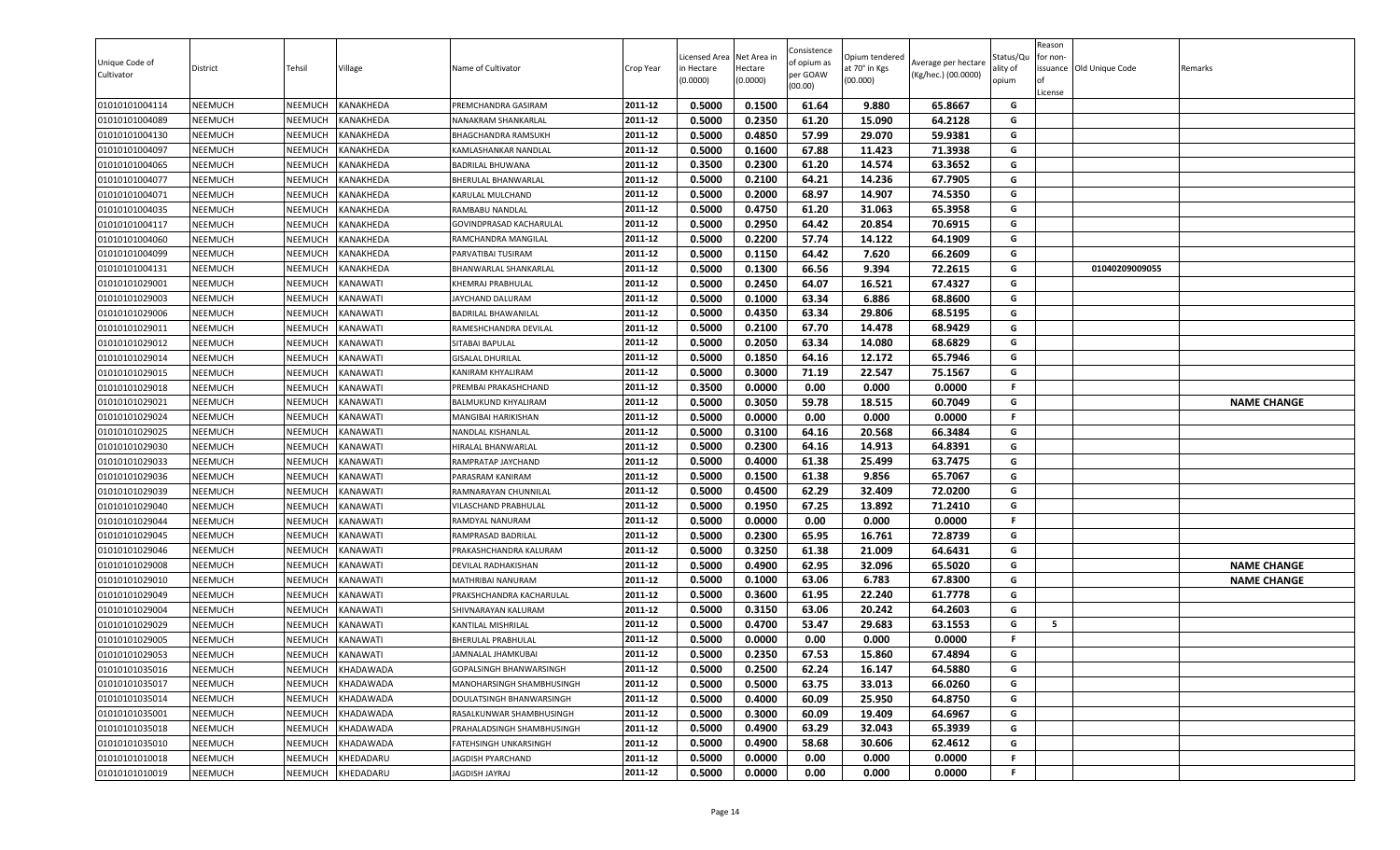| Unique Code of<br>Cultivator     | District                         | Tehsil             | Village              | Name of Cultivator                           | Crop Year          | Licensed Area<br>in Hectare<br>(0.0000) | Net Area in<br>Hectare<br>(0.0000) | Consistence<br>of opium as<br>per GOAW<br>(00.00) | )pium tendered<br>at 70° in Kgs<br>(00.000) | Average per hectare<br>(Kg/hec.) (00.0000) | Status/Qu<br>ality of<br>opium | Reason<br>for non-<br>lof<br>License | issuance Old Unique Code | Remarks |
|----------------------------------|----------------------------------|--------------------|----------------------|----------------------------------------------|--------------------|-----------------------------------------|------------------------------------|---------------------------------------------------|---------------------------------------------|--------------------------------------------|--------------------------------|--------------------------------------|--------------------------|---------|
| 01010101010020                   | <b>NEEMUCH</b>                   | NEEMUCH            | KHEDADARU            | LAXMINARAYAN MANGILAL                        | 2011-12            | 0.5000                                  | 0.0000                             | 0.00                                              | 0.000                                       | 0.0000                                     | F.                             |                                      |                          |         |
| 01010101010006                   | <b>NEEMUCH</b>                   | NEEMUCH            | KHEDADARU            | MOHANLAL NARAYAN                             | 2011-12            | 0.5000                                  | 0.3700                             | 61.06                                             | 25.192                                      | 68.0865                                    | G                              |                                      |                          |         |
| 01010101010008                   | <b>NEEMUCH</b>                   | NEEMUCH            | KHEDADARU            | RADHESHYAM RATANLAL                          | 2011-12            | 0.5000                                  | 0.0000                             | 0.00                                              | 0.000                                       | 0.0000                                     | F.                             |                                      |                          |         |
| 01010101010009                   | <b>NEEMUCH</b>                   | NEEMUCH            | KHEDADARU            | <b>BHERULAL PYARJI</b>                       | 2011-12            | 0.5000                                  | 0.0000                             | 0.00                                              | 0.000                                       | 0.0000                                     | F.                             |                                      |                          |         |
| 01010101010010                   | <b>NEEMUCH</b>                   | NEEMUCH            | KHEDADARU            | UDAYRAM MOTILAL                              | 2011-12            | 0.3500                                  | 0.0000                             | 0.00                                              | 0.000                                       | 0.0000                                     | F.                             |                                      |                          |         |
| 01010101010017                   | <b>NEEMUCH</b>                   | NEEMUCH            | KHEDADARU            | HIRALAL PYARCHAND                            | 2011-12            | 0.5000                                  | 0.0000                             | 0.00                                              | 0.000                                       | 0.0000                                     | F.                             |                                      |                          |         |
| 01010101003004                   | <b>NEEMUCH</b>                   | NEEMUCH            | MALKHEDA             | CHAGANLAL RAMLAL                             | 2011-12            | 0.5000                                  | 0.3600                             | 61.44                                             | 24.962                                      | 69.3389                                    | G                              |                                      |                          |         |
| 01010101003006                   | <b>NEEMUCH</b>                   | NEEMUCH            | MALKHEDA             | <b>BANSHIGIR RATANGIR</b>                    | 2011-12            | 0.5000                                  | 0.0000                             | 0.00                                              | 0.000                                       | 0.0000                                     | F.                             |                                      |                          |         |
| 01010101003034                   | <b>NEEMUCH</b>                   | NEEMUCH            | MALKHEDA             | SATYANARAYAN GORISHNKAR                      | 2011-12            | 0.5000                                  | 0.3650                             | 59.53                                             | 24.169                                      | 66.2164                                    | G                              |                                      |                          |         |
| 01010101003039                   | <b>NEEMUCH</b>                   | NEEMUCH            | MALKHEDA             | KESHARBAI KANHEYALAL                         | 2011-12            | 0.5000                                  | 0.1800                             | 61.44                                             | 11.867                                      | 65.9278                                    | G                              |                                      |                          |         |
| 01010101003056                   | <b>NEEMUCH</b>                   | NEEMUCH            | MALKHEDA             | IANIBAI PYARAJI                              | 2011-12            | 0.5000                                  | 0.0000                             | 0.00                                              | 0.000                                       | 0.0000                                     | F.                             |                                      |                          |         |
| 01010101003068                   | <b>NEEMUCH</b>                   | NEEMUCH            | MALKHEDA             | <b>AGDISH DEVILAL</b>                        | 2011-12            | 0.5000                                  | 0.3100                             | 65.96                                             | 21.870                                      | 70.5484                                    | G                              |                                      |                          |         |
| 01010101003081                   | <b>NEEMUCH</b>                   | NEEMUCH            | MALKHEDA             | KAMLESH BABULAL                              | 2011-12            | 0.3500                                  | 0.0000                             | 0.00                                              | 0.000                                       | 0.0000                                     | F.                             |                                      |                          |         |
| 01010101003083                   | <b>NEEMUCH</b>                   | NEEMUCH            | MALKHEDA             | RAMESHWER RAMCHANDRA                         | 2011-12            | 0.3500                                  | 0.1000                             | 57.19                                             | 5.964                                       | 59.6400                                    | G                              |                                      |                          |         |
| 01010101003104                   | <b>NEEMUCH</b>                   | NEEMUCH            | MALKHEDA             | RADHESHYAM RAMNARAYAN                        | 2011-12            | 0.5000                                  | 0.2400                             | 59.53                                             | 14.347                                      | 59.7792                                    | G                              |                                      |                          |         |
| 01010101003106                   | <b>NEEMUCH</b>                   | NEEMUCH            | MALKHEDA             | NIRBHAYRAM MOHANLAL                          | 2011-12            | 0.5000                                  | 0.2200                             | 65.41                                             | 15.362                                      | 69.8273                                    | G                              |                                      |                          |         |
| 01010101003023                   | <b>NEEMUCH</b>                   | NEEMUCH            | MALKHEDA             | RADHESHYAM BHUWAN                            | 2011-12            | 0.5000                                  | 0.2200                             | 55.84                                             | 13.234                                      | 60.1545                                    | G                              |                                      |                          |         |
| 01010101003078                   | <b>NEEMUCH</b>                   | NEEMUCH            | MALKHEDA             | CHAINRAM NARAYAN                             | 2011-12            | 0.5000                                  | 0.2050                             | 62.14                                             | 13.555                                      | 66.1220                                    | G                              |                                      |                          |         |
| 01010101003043                   | <b>NEEMUCH</b>                   | NEEMUCH            | MALKHEDA             | <b>BADAMBAI MOHANLAL</b>                     | 2011-12            | 0.5000                                  | 0.0000                             | 0.00                                              | 0.000                                       | 0.0000                                     | F.                             |                                      |                          |         |
| 01010101003070                   | <b>NEEMUCH</b>                   | NEEMUCH            | MALKHEDA             | <b>BHERULAL GOTUJI</b>                       | 2011-12            | 0.3500                                  | 0.3300                             | 57.08                                             | 20.492                                      | 62.0970                                    | G                              |                                      |                          |         |
| 01010101003112                   | <b>NEEMUCH</b>                   | NEEMUCH            | MALKHEDA             | MOTYABAI JAYRAM                              | 2011-12            | 0.5000                                  | 0.4850                             | 59.52                                             | 29.947                                      | 61.7464                                    | G                              |                                      |                          |         |
| 01010101003044                   | <b>NEEMUCH</b>                   | <b>NEEMUCH</b>     | MALKHEDA             | KHEMRAJ VARDICHAND                           | 2011-12            | 0.3500                                  | 0.3300                             | 62.14                                             | 21.545                                      | 65.2879                                    | G                              |                                      |                          |         |
| 01010101003085                   | <b>NEEMUCH</b>                   | NEEMUCH            | MALKHEDA             | MANGILAL KESHURAM                            | 2011-12            | 0.5000                                  | 0.1450                             | 65.41                                             | 10.774                                      | 74.3034                                    | G                              |                                      |                          |         |
| 01010101003052                   | <b>NEEMUCH</b>                   | NEEMUCH            | MALKHEDA             | PRABHULAL RUPAJI                             | 2011-12            | 0.5000                                  | 0.1850                             | 57.12                                             | 11.098                                      | 59.9892                                    | G                              |                                      |                          |         |
| 01010101003102                   | <b>NEEMUCH</b>                   | NEEMUCH            | MALKHEDA             | <b>RAMGIR ONKARGIR</b>                       | 2011-12            | 0.3500                                  | 0.1750                             | 59.73                                             | 10.820                                      | 61.8286                                    | G                              |                                      |                          |         |
| 01010101003048                   | <b>NEEMUCH</b>                   | NEEMUCH            | MALKHEDA             | UDAIRAM SHANKARLAL                           | 2011-12            | 0.5000                                  | 0.1350                             | 58.57                                             | 8.769                                       | 64.9556                                    | G                              |                                      |                          |         |
| 01010101003031                   | <b>NEEMUCH</b>                   | NEEMUCH            | MALKHEDA             | DUDABAI BHERULAL                             | 2011-12<br>2011-12 | 0.3500                                  | 0.0000                             | 0.00<br>0.00                                      | 0.000<br>0.000                              | 0.0000<br>0.0000                           | N<br>F                         |                                      |                          |         |
| 01010101003020                   | <b>NEEMUCH</b><br><b>NEEMUCH</b> | NEEMUCH            | MALKHEDA             | ONKARLAL DAULATRAM                           |                    | 0.5000                                  | 0.0000                             | 59.53                                             |                                             |                                            | G                              | $\mathbf{1}$                         |                          |         |
| 01010101003055                   |                                  | NEEMUCH            | MALKHEDA             | IAGDISH RUPAJI                               | 2011-12<br>2011-12 | 0.3500<br>0.5000                        | 0.1100<br>0.0000                   | 0.00                                              | 6.540<br>0.000                              | 59.4545<br>0.0000                          | F.                             |                                      |                          |         |
| 01010101003012                   | <b>NEEMUCH</b>                   | NEEMUCH            | MALKHEDA<br>MALKHEDA | MANGILAL DHANRAJ<br><b>BABULAL AMARCHAND</b> | 2011-12            | 0.5000                                  | 0.0000                             | 0.00                                              | 0.000                                       | 0.0000                                     | F.                             |                                      |                          |         |
| 01010101003027<br>01010101003114 | <b>NEEMUCH</b><br><b>NEEMUCH</b> | NEEMUCH<br>NEEMUCH | MALKHEDA             | ONKARLAL RAMCHANDRA                          | 2011-12            | 0.5000                                  | 0.3950                             | 65.41                                             | 27.360                                      | 69.2658                                    | G                              |                                      |                          |         |
| 01010101003080                   | <b>NEEMUCH</b>                   | NEEMUCH            | MALKHEDA             | BHUWANIRAM RAMCHANDRA                        | 2011-12            | 0.5000                                  | 0.2250                             | 56.73                                             | 13.964                                      | 62.0622                                    | G                              |                                      |                          |         |
| 01010101003058                   | <b>NEEMUCH</b>                   | NEEMUCH            | MALKHEDA             | <b>SHIVEGIR MANGUGIR</b>                     | 2011-12            | 0.5000                                  | 0.2000                             | 62.14                                             | 12.588                                      | 62.9400                                    | G                              |                                      |                          |         |
| 01010101003047                   | <b>NEEMUCH</b>                   | NEEMUCH            | MALKHEDA             | SHAMBHULAL BHERULAL                          | 2011-12            | 0.5000                                  | 0.4650                             | 61.08                                             | 32.495                                      | 69.8817                                    | G                              |                                      |                          |         |
| 01010101003111                   | <b>NEEMUCH</b>                   | NEEMUCH            | MALKHEDA             | CHAGANLAL RAMLAL                             | 2011-12            | 0.5000                                  | 0.4000                             | 59.69                                             | 27.312                                      | 68.2800                                    | G                              |                                      |                          |         |
| 01010101003053                   | <b>NEEMUCH</b>                   | NEEMUCH            | MALKHEDA             | RAMIBAI HARIRAM                              | 2011-12            | 0.3500                                  | 0.0650                             | 59.69                                             | 4.571                                       | 70.3231                                    | G                              |                                      |                          |         |
| 01010101003110                   | <b>NEEMUCH</b>                   | NEEMUCH            | MALKHEDA             | AMRITLAL DEVILAL                             | 2011-12            | 0.5000                                  | 0.2000                             | 59.69                                             | 12.978                                      | 64.8900                                    | G                              |                                      |                          |         |
| 01010101003057                   | <b>NEEMUCH</b>                   | NEEMUCH            | MALKHEDA             | MULCHAND VARDICHAND                          | 2011-12            | 0.5000                                  | 0.1900                             | 58.75                                             | 12.346                                      | 64.9789                                    | G                              |                                      |                          |         |
| 01010101003118                   | <b>NEEMUCH</b>                   | NEEMUCH            | MALKHEDA             | SURESH MADHU                                 | 2011-12            | 0.5000                                  | 0.1500                             | 64.72                                             | 11.502                                      | 76.6800                                    | G                              |                                      |                          |         |
| 01010101003001                   | <b>NEEMUCH</b>                   | <b>NEEMUCH</b>     | MALKHEDA             | SHANTIBAI LAXMINARAYAN                       | 2011-12            | 0.5000                                  | 0.3950                             | 64.72                                             | 29.568                                      | 74.8557                                    | G                              |                                      |                          |         |
| 01010101003026                   | <b>NEEMUCH</b>                   | NEEMUCH            | MALKHEDA             | KARULAL UDAYRAM                              | 2011-12            | 0.5000                                  | 0.2300                             | 59.42                                             | 15.432                                      | 67.0957                                    | G                              |                                      |                          |         |
| 01010101013003                   | <b>NEEMUCH</b>                   | NEEMUCH            | NAVALPURA            | KANHEYALAL BHANWARLAL                        | 2011-12            | 0.5000                                  | 0.2950                             | 60.31                                             | 19.032                                      | 64.5153                                    | G                              |                                      |                          |         |
| 01010101013013                   | <b>NEEMUCH</b>                   | NEEMUCH            | NAVALPURA            | <b>GOPILAL KARU</b>                          | 2011-12            | 0.5000                                  | 0.4900                             | 57.78                                             | 31.581                                      | 64.4510                                    | G                              |                                      |                          |         |
| 01010101013026                   | <b>NEEMUCH</b>                   | <b>NEEMUCH</b>     | NAVALPURA            | PRAKASHCHANDRA MANGILAL                      | 2011-12            | 0.5000                                  | 0.3400                             | 52.59                                             | 18.925                                      | 55.6618                                    | G                              | $\overline{4}$                       |                          |         |
| 01010101013007                   | <b>NEEMUCH</b>                   | NEEMUCH            | NAVALPURA            | BANSHILAL BHANWARLAL                         | 2011-12            | 0.5000                                  | 0.3050                             | 60.44                                             | 19.738                                      | 64.7148                                    | G                              |                                      |                          |         |
|                                  |                                  |                    |                      |                                              |                    |                                         |                                    |                                                   |                                             |                                            |                                |                                      |                          |         |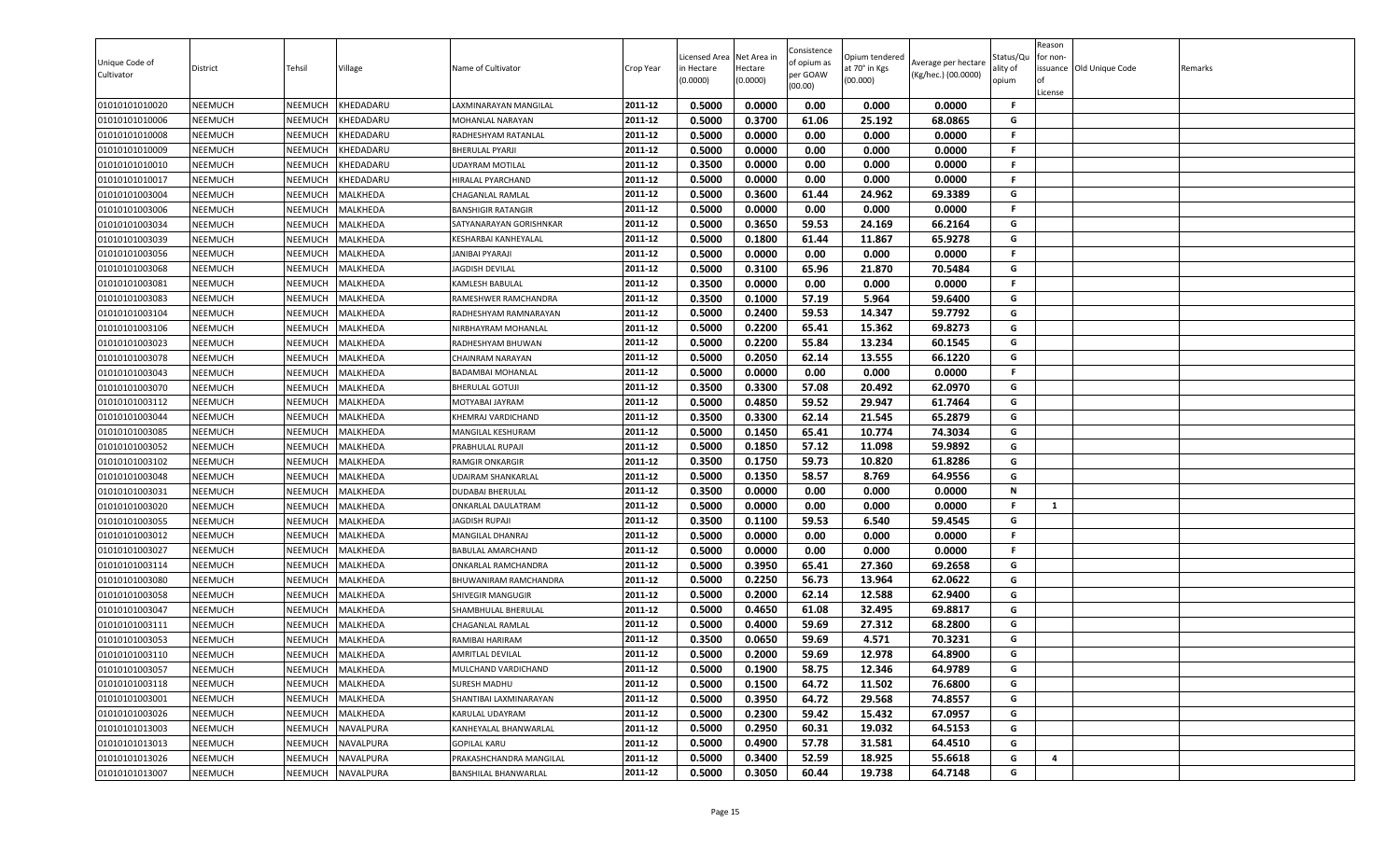| Unique Code of<br>Cultivator     | District                         | Tehsil             | Village                             | Name of Cultivator                                | Crop Year          | Licensed Area<br>in Hectare<br>(0.0000) | Net Area in<br>Hectare<br>(0.0000) | Consistence<br>of opium as<br>per GOAW<br>(00.00) | )pium tendered<br>at 70° in Kgs<br>(00.000) | Average per hectare<br>(Kg/hec.) (00.0000) | Status/Qเ<br>ality of<br>opium | Reason<br>for non-<br>lof<br>License | issuance Old Unique Code | Remarks                             |
|----------------------------------|----------------------------------|--------------------|-------------------------------------|---------------------------------------------------|--------------------|-----------------------------------------|------------------------------------|---------------------------------------------------|---------------------------------------------|--------------------------------------------|--------------------------------|--------------------------------------|--------------------------|-------------------------------------|
| 01010101013017                   | <b>NEEMUCH</b>                   | NEEMUCH            | NAVALPURA                           | SHANTILAL MOHANLAL                                | 2011-12            | 0.5000                                  | 0.2650                             | 64.55                                             | 18.295                                      | 69.0377                                    | G                              |                                      |                          |                                     |
| 01010101013018                   | <b>NEEMUCH</b>                   | NEEMUCH            | NAVALPURA                           | BADRILAL CHETRAM                                  | 2011-12            | 0.5000                                  | 0.4850                             | 57.81                                             | 30.152                                      | 62.1691                                    | G                              |                                      |                          |                                     |
| 01010101013019                   | NEEMUCH                          | NEEMUCH            | NAVALPURA                           | LAXMINARAYAN BHANWARLAL                           | 2011-12            | 0.5000                                  | 0.4900                             | 56.96                                             | 29.668                                      | 60.5469                                    | G                              |                                      |                          |                                     |
| 01010101013004                   | <b>NEEMUCH</b>                   | NEEMUCH            | NAVALPURA                           | <b>DURGAPRASAD SHRILAL</b>                        | 2011-12            | 0.5000                                  | 0.2950                             | 58.08                                             | 18.976                                      | 64.3254                                    | G                              |                                      |                          |                                     |
| 01010101013027                   | <b>NEEMUCH</b>                   | NEEMUCH            | NAVALPURA                           | RAJKUMAR MANGILAL                                 | 2011-12            | 0.5000                                  | 0.3550                             | 58.08                                             | 22.070                                      | 62.1690                                    | G                              |                                      |                          |                                     |
| 01010101013023                   | <b>NEEMUCH</b>                   | NEEMUCH            | NAVALPURA                           | <b>HUDIBAI BALUDAS</b>                            | 2011-12            | 0.5000                                  | 0.5000                             | 48.82                                             | 25.916                                      | 51.8320                                    | G                              | $\overline{4}$                       |                          |                                     |
| 01010101013063                   | <b>NEEMUCH</b>                   | NEEMUCH            | NAVALPURA                           | RAMBILAS CHANDMAL                                 | 2011-12            | 0.5000                                  | 0.2550                             | 60.44                                             | 16.751                                      | 65.6902                                    | G                              |                                      | 01010101045108           |                                     |
| 01010101015001                   | <b>NEEMUCH</b>                   | NEEMUCH            | <b>NEEMUCH CITY</b>                 | HIMMATSINGH KISHANSINGH                           | 2011-12            | 0.5000                                  | 0.2550                             | 60.85                                             | 16.829                                      | 65.9961                                    | G                              |                                      |                          |                                     |
| 01010101015005                   | <b>NEEMUCH</b>                   | NEEMUCH            | <b>NEEMUCH CITY</b>                 | BAGDIRAM LAXMINARAYAN                             | 2011-12            | 0.5000                                  | 0.4900                             | 60.67                                             | 31.990                                      | 65.2857                                    | G                              |                                      |                          |                                     |
| 01010101015006                   | <b>NEEMUCH</b>                   | NEEMUCH            | <b>NEEMUCH CITY</b>                 | RAMESHWER BHANWARLAL                              | 2011-12            | 0.3500                                  | 0.3550                             | 61.10                                             | 22.956                                      | 64.6648                                    | G                              |                                      |                          |                                     |
| 01010101015008                   | <b>NEEMUCH</b>                   | NEEMUCH            | NEEMUCH CITY                        | JAFARKHAN ISMALKHAN                               | 2011-12            | 0.3500                                  | 0.1700                             | 69.36                                             | 13.347                                      | 78.5118                                    | G                              |                                      |                          |                                     |
| 01010101015037                   | <b>NEEMUCH</b>                   | NEEMUCH            | <b>NEEMUCH CITY</b>                 | <b>GANGARAM RAMCHANDRA</b>                        | 2011-12            | 0.5000                                  | 0.2300                             | 64.30                                             | 15.404                                      | 66.9739                                    | G                              |                                      |                          | <b>NAME CHANGE</b>                  |
| 01010101015032                   | <b>NEEMUCH</b>                   | NEEMUCH            | <b>NEEMUCH CITY</b>                 | SHAMBHULAL KISHANLAL                              | 2011-12            | 0.5000                                  | 0.3500                             | 61.53                                             | 21.984                                      | 62.8114                                    | G                              |                                      |                          |                                     |
| 01010101015042                   | <b>NEEMUCH</b>                   | NEEMUCH            | NEEMUCH CITY                        | RADHIBAI MOTILAL                                  | 2011-12            | 0.3500                                  | 0.1950                             | 65.47                                             | 12.505                                      | 64.1282                                    | G                              |                                      |                          | <b>NAME CHANGE</b>                  |
| 01010101015066<br>01010101015067 | <b>NEEMUCH</b><br><b>NEEMUCH</b> | NEEMUCH<br>NEEMUCH | NEEMUCH CITY<br><b>NEEMUCH CITY</b> | <b>BAVARIBAI SHOBHARAM</b><br>BHURIBAI SHANKARLAL | 2011-12<br>2011-12 | 0.5000<br>0.5000                        | 0.2650<br>0.1200                   | 65.47<br>65.47                                    | 17.639<br>8.586                             | 66.5623<br>71.5500                         | G<br>G                         |                                      |                          | <b>TRANSFER / SAKRANI REYATWARI</b> |
| 01010101015020                   | <b>NEEMUCH</b>                   | NEEMUCH            | <b>NEEMUCH CITY</b>                 | LAXMICHANDRA MANGILAL                             | 2011-12            | 0.3500                                  | 0.3500                             | 53.95                                             | 21.534                                      | 61.5257                                    | G                              | 5                                    |                          |                                     |
| 01010101015012                   | <b>NEEMUCH</b>                   | NEEMUCH            | <b>NEEMUCH CITY</b>                 | OMPRAKASH PYARCHAND                               | 2011-12            | 0.5000                                  | 0.2800                             | 63.07                                             | 20.462                                      | 73.0786                                    | G                              |                                      |                          |                                     |
| 01010101015009                   | <b>NEEMUCH</b>                   | NEEMUCH            | <b>NEEMUCH CITY</b>                 | GANSHYAM JAGANNATH                                | 2011-12            | 0.5000                                  | 0.4850                             | 61.10                                             | 30.646                                      | 63.1876                                    | G                              |                                      |                          |                                     |
| 01010101011013                   | <b>NEEMUCH</b>                   | NEEMUCH            | <b>NEWAD</b>                        | MUNNALAL NANDLAL                                  | 2011-12            | 0.5000                                  | 0.1750                             | 58.50                                             | 11.433                                      | 65.3314                                    | G                              |                                      |                          |                                     |
| 01010101011019                   | <b>NEEMUCH</b>                   | <b>NEEMUCH</b>     | <b>NEWAD</b>                        | HIRALAL NARAYAN                                   | 2011-12            | 0.5000                                  | 0.1400                             | 63.37                                             | 10.519                                      | 75.1357                                    | G                              |                                      |                          |                                     |
| 01010101011040                   | <b>NEEMUCH</b>                   | NEEMUCH            | <b>NEWAD</b>                        | KARURAM NARAYAN                                   | 2011-12            | 0.5000                                  | 0.1850                             | 58.41                                             | 11.382                                      | 61.5243                                    | G                              |                                      |                          |                                     |
| 01010101011060                   | <b>NEEMUCH</b>                   | NEEMUCH            | <b>NEWAD</b>                        | RATANLAL VAJERAM                                  | 2011-12            | 0.5000                                  | 0.1900                             | 63.37                                             | 13.389                                      | 70.4684                                    | G                              |                                      |                          |                                     |
| 01010101011065                   | <b>NEEMUCH</b>                   | NEEMUCH            | NEWAD                               | <b>BALUDAS MODIRAM</b>                            | 2011-12            | 0.5000                                  | 0.0000                             | 0.00                                              | 0.000                                       | 0.0000                                     | F.                             |                                      |                          |                                     |
| 01010101011072                   | <b>NEEMUCH</b>                   | NEEMUCH            | NEWAD                               | <b>BANSILAL BHERA</b>                             | 2011-12            | 0.5000                                  | 0.0000                             | 0.00                                              | 0.000                                       | 0.0000                                     | F.                             |                                      |                          |                                     |
| 01010101011011                   | <b>NEEMUCH</b>                   | NEEMUCH            | NEWAD                               | <b>GANPAT MODIRAM</b>                             | 2011-12            | 0.5000                                  | 0.2650                             | 58.50                                             | 16.840                                      | 63.5472                                    | G                              |                                      |                          |                                     |
| 01010101011017                   | <b>NEEMUCH</b>                   | NEEMUCH            | NEWAD                               | SUGANABAI BAGDIRAM                                | 2011-12            | 0.5000                                  | 0.0000                             | 0.00                                              | 0.000                                       | 0.0000                                     |                                |                                      |                          |                                     |
| 01010101011055                   | <b>NEEMUCH</b>                   | NEEMUCH            | NEWAD                               | BABRU DIPCHAND                                    | 2011-12            | 0.5000                                  | 0.0000                             | 0.00                                              | 0.000                                       | 0.0000                                     | F.                             |                                      |                          |                                     |
| 01010101011008                   | <b>NEEMUCH</b>                   | NEEMUCH            | <b>NEWAD</b>                        | MOHANLAL MOTILAL                                  | 2011-12            | 0.3500                                  | 0.3550                             | 57.30                                             | 22.265                                      | 62.7183                                    | G                              |                                      |                          |                                     |
| 01010101011045                   | <b>NEEMUCH</b>                   | NEEMUCH            | <b>NEWAD</b>                        | KANKUBAI DALURAM                                  | 2011-12            | 0.5000                                  | 0.0000                             | 0.00                                              | 0.000                                       | 0.0000                                     | F.                             |                                      |                          |                                     |
| 01010101011097                   | <b>NEEMUCH</b>                   | NEEMUCH            | <b>NEWAD</b>                        | NATHULAL RATANLAL                                 | 2011-12            | 0.5000                                  | 0.0000                             | 0.00                                              | 0.000                                       | 0.0000                                     | F.                             |                                      |                          |                                     |
| 01010101011102                   | <b>NEEMUCH</b>                   | NEEMUCH            | <b>NEWAD</b>                        | MANGILAL DALURAM                                  | 2011-12            | 0.5000                                  | 0.1300                             | 51.14                                             | 10.221                                      | 78.6231                                    | G                              | 5                                    |                          |                                     |
| 01010101011106                   | <b>NEEMUCH</b>                   | NEEMUCH            | NEWAD                               | NANDUBAI GORDHANLAL                               | 2011-12            | 0.5000                                  | 0.3150                             | 58.50                                             | 20.174                                      | 64.0444                                    | G                              |                                      | 01010101021033           |                                     |
| 01010101002005                   | <b>NEEMUCH</b>                   | NEEMUCH            | PIPLAUN                             | PURSHOTTAM RAMGOPAL                               | 2011-12            | 0.5000                                  | 0.0000                             | 0.00                                              | 0.000                                       | 0.0000                                     | F.                             |                                      |                          |                                     |
| 01010101002008                   | <b>NEEMUCH</b>                   | NEEMUCH            | PIPLAUN                             | VISHNU SHANKAR                                    | 2011-12            | 0.5000                                  | 0.0000                             | 0.00                                              | 0.000                                       | 0.0000                                     | F.                             |                                      |                          |                                     |
| 01010101002012                   | <b>NEEMUCH</b>                   | NEEMUCH            | PIPLAUN                             | FATEHLAL GORILAL                                  | 2011-12            | 0.5000                                  | 0.2700                             | 62.55                                             | 17.139                                      | 63.4778                                    | G                              |                                      |                          |                                     |
| 01010101002013                   | <b>NEEMUCH</b>                   | NEEMUCH            | PIPLAUN                             | <b>BABULAL NARAYAN</b>                            | 2011-12            | 0.5000                                  | 0.2050                             | 65.25                                             | 13.330                                      | 65.0244                                    | G                              |                                      |                          |                                     |
| 01010101002015                   | <b>NEEMUCH</b>                   | NEEMUCH            | PIPLAUN                             | RADHESHYAM SHRILAL                                | 2011-12            | 0.5000                                  | 0.1500                             | 64.41                                             | 9.744                                       | 64.9600                                    | G                              |                                      |                          |                                     |
| 01010101002016                   | <b>NEEMUCH</b>                   | NEEMUCH            | PIPLAUN                             | CHAMPALAL NARAYAN                                 | 2011-12            | 0.3500                                  | 0.0850                             | 69.20                                             | 6.090                                       | 71.6471                                    | G                              |                                      |                          |                                     |
| 01010101002019                   | <b>NEEMUCH</b>                   | NEEMUCH            | PIPLAUN                             | NANDKISHORE CHAGANLAL                             | 2011-12            | 0.5000                                  | 0.1300                             | 66.23                                             | 9.679                                       | 74.4538                                    | G                              |                                      |                          |                                     |
| 01010101002025                   | <b>NEEMUCH</b>                   | NEEMUCH            | PIPLAUN                             | CHENRAM SHOBHARAM                                 | 2011-12            | 0.5000                                  | 0.0000                             | 0.00                                              | 0.000                                       | 0.0000                                     | F.                             |                                      |                          |                                     |
| 01010101002026                   | <b>NEEMUCH</b>                   | NEEMUCH            | PIPLAUN                             | RAJENDRA BHAGIRATH                                | 2011-12            | 0.5000                                  | 0.1950                             | 64.92                                             | 13.893                                      | 71.2462                                    | G                              |                                      |                          |                                     |
| 01010101002029                   | <b>NEEMUCH</b>                   | NEEMUCH            | PIPLAUN                             | <b>BALARAM BHAGWAN</b>                            | 2011-12            | 0.5000                                  | 0.0000                             | 0.00                                              | 0.000                                       | 0.0000                                     | F                              |                                      |                          |                                     |
| 01010101002030                   | <b>NEEMUCH</b>                   | <b>NEEMUCH</b>     | PIPLAUN                             | <b>GISALAL RAMCHANDRA</b>                         | 2011-12            | 0.5000                                  | 0.0950                             | 64.92                                             | 7.030                                       | 74.0000                                    | G                              |                                      |                          |                                     |
| 01010101002031                   | <b>NEEMUCH</b>                   | NEEMUCH            | PIPLAUN                             | SURATRAM CHOGALAL                                 | 2011-12            | 0.5000                                  | 0.2050                             | 68.03                                             | 14.578                                      | 71.1122                                    | G                              |                                      |                          |                                     |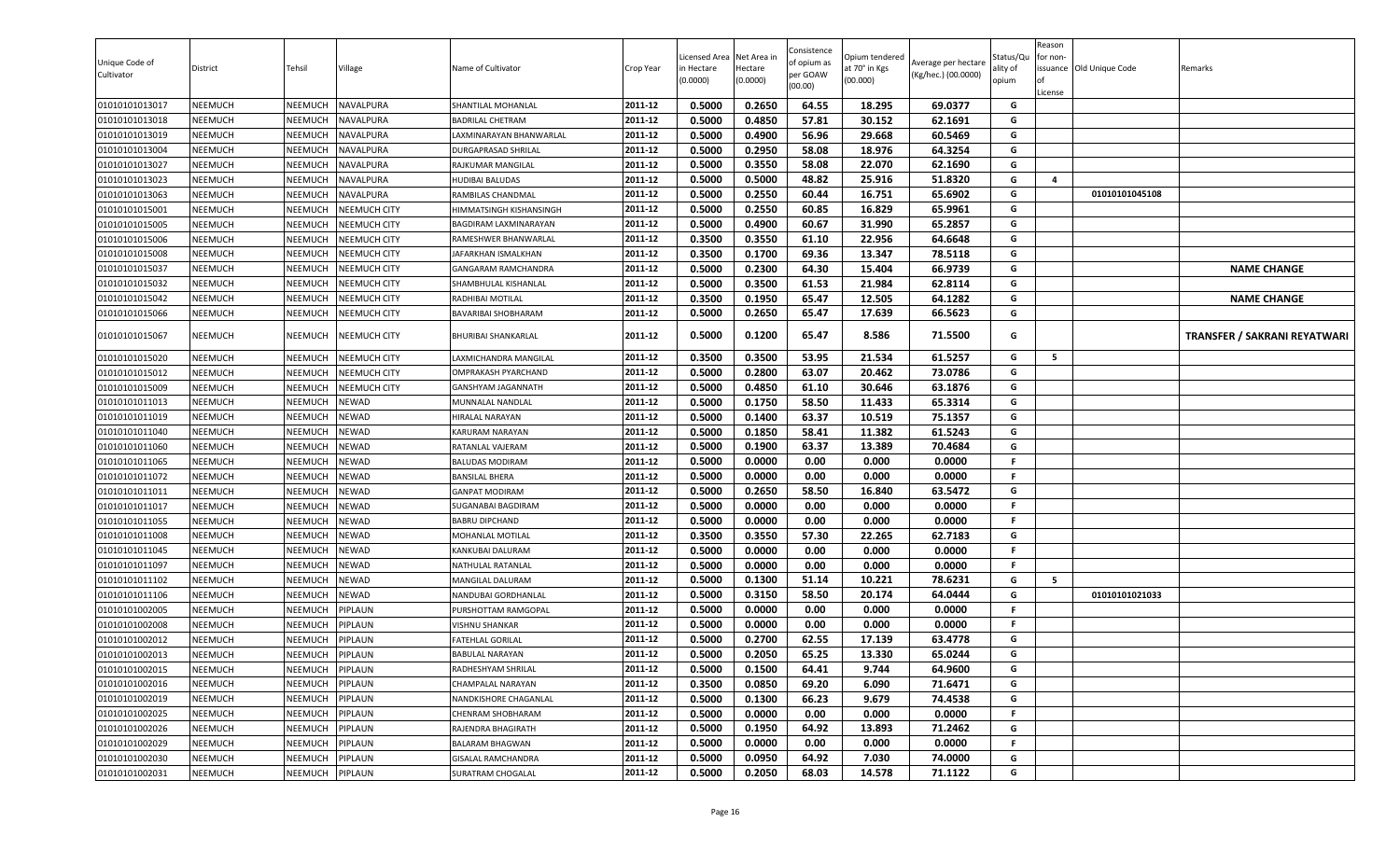| Unique Code of<br>Cultivator     | District                         | Tehsil                    | Village            | Name of Cultivator                                | Crop Year          | Licensed Area<br>in Hectare<br>(0.0000) | Net Area in<br>Hectare<br>(0.0000) | Consistence<br>of opium as<br>per GOAW<br>(00.00) | Opium tendered<br>at 70° in Kgs<br>(00.000) | Average per hectare<br>(Kg/hec.) (00.0000) | Status/Qu<br>ality of<br>opium | Reason<br>for non-<br>ssuance Old Unique Code<br>License | Remarks            |
|----------------------------------|----------------------------------|---------------------------|--------------------|---------------------------------------------------|--------------------|-----------------------------------------|------------------------------------|---------------------------------------------------|---------------------------------------------|--------------------------------------------|--------------------------------|----------------------------------------------------------|--------------------|
| 01010101002039                   | <b>NEEMUCH</b>                   | NEEMUCH                   | PIPLAUN            | <b>BAPULAL ONKARLAL</b>                           | 2011-12            | 0.5000                                  | 0.2000                             | 64.92                                             | 13.726                                      | 68.6300                                    | G                              |                                                          |                    |
| 01010101002041                   | <b>NEEMUCH</b>                   | NEEMUCH                   | PIPLAUN            | CHANDMAL UTTAMCHAND                               | 2011-12            | 0.5000                                  | 0.0550                             | 65.00                                             | 4.281                                       | 77.8364                                    | G                              |                                                          |                    |
| 01010101002055                   | <b>NEEMUCH</b>                   | NEEMUCH                   | PIPLAUN            | RAMDYAL SHANKARLAL                                | 2011-12            | 0.5000                                  | 0.0000                             | 0.00                                              | 0.000                                       | 0.0000                                     | F.                             |                                                          |                    |
| 01010101002058                   | <b>NEEMUCH</b>                   | NEEMUCH                   | PIPLAUN            | VISHNUPRASAD ONKARLAL                             | 2011-12            | 0.5000                                  | 0.0000                             | 0.00                                              | 0.000                                       | 0.0000                                     | F.                             |                                                          |                    |
| 01010101002059                   | <b>NEEMUCH</b>                   | NEEMUCH                   | PIPLAUN            | <b>GOPALGIR KALUGIR</b>                           | 2011-12            | 0.5000                                  | 0.0000                             | 0.00                                              | 0.000                                       | 0.0000                                     | F.                             |                                                          |                    |
| 01010101002061                   | <b>NEEMUCH</b>                   | NEEMUCH                   | PIPLAUN            | SUKHDEV RAMCHANDRA                                | 2011-12            | 0.5000                                  | 0.1100                             | 65.00                                             | 7.382                                       | 67.1091                                    | G                              |                                                          |                    |
| 01010101002068                   | <b>NEEMUCH</b>                   | NEEMUCH                   | PIPLAUN            | SHANTILAL DEVILAL                                 | 2011-12            | 0.5000                                  | 0.2000                             | 65.00                                             | 13.529                                      | 67.6450                                    | G                              |                                                          |                    |
| 01010101002071                   | <b>NEEMUCH</b>                   | NEEMUCH                   | PIPLAUN            | SAREKUWAR RAMESHWER                               | 2011-12            | 0.5000                                  | 0.0000                             | 0.00                                              | 0.000                                       | 0.0000                                     | F.                             |                                                          |                    |
| 01010101002072                   | <b>NEEMUCH</b>                   | NEEMUCH                   | PIPLAUN            | AMBA MOHANLAL                                     | 2011-12            | 0.5000                                  | 0.2000                             | 66.21                                             | 14.122                                      | 70.6100                                    | G                              |                                                          |                    |
| 01010101002087                   | <b>NEEMUCH</b>                   | NEEMUCH                   | PIPLAUN            | <b>GOVINDRAM MOTILAL</b>                          | 2011-12            | 0.5000                                  | 0.2300                             | 68.01                                             | 15.778                                      | 68.6000                                    | G                              |                                                          | <b>NAME CHANGE</b> |
| 01010101002099                   | <b>NEEMUCH</b>                   | NEEMUCH                   | PIPLAUN            | MOHAN CHATURBHUJ                                  | 2011-12            | 0.3500                                  | 0.1250                             | 65.25                                             | 8.100                                       | 64.8000                                    | G                              |                                                          |                    |
| 01010101002100                   | <b>NEEMUCH</b>                   | NEEMUCH                   | PIPLAUN            | <b>GANGABAI SHYAMLAL</b>                          | 2011-12            | 0.5000                                  | 0.0000                             | 0.00                                              | 0.000                                       | 0.0000                                     | F.                             |                                                          |                    |
| 01010101002102                   | <b>NEEMUCH</b>                   | <b>NEEMUCH</b>            | PIPLAUN            | NANALAL RAMNARAYAN                                | 2011-12            | 0.5000                                  | 0.1850                             | 59.13                                             | 11.463                                      | 61.9622                                    | G                              |                                                          |                    |
| 01010101002105                   | <b>NEEMUCH</b>                   | NEEMUCH                   | PIPLAUN            | SHIVENARAYAN BHANWARLAL                           | 2011-12            | 0.5000                                  | 0.0000                             | 0.00                                              | 0.000                                       | 0.0000                                     | F.                             |                                                          |                    |
| 01010101002047                   | <b>NEEMUCH</b>                   | NEEMUCH                   | PIPLAUN            | MUKESH RAMPRASAD                                  | 2011-12            | 0.5000                                  | 0.0000                             | 0.00                                              | 0.000                                       | 0.0000                                     | F.                             |                                                          |                    |
| 01010101002054                   | <b>NEEMUCH</b>                   | NEEMUCH                   | PIPLAUN            | BANSHILAL RAMCHANDRA                              | 2011-12            | 0.5000                                  | 0.0000                             | 0.00                                              | 0.000                                       | 0.0000                                     | F.                             |                                                          |                    |
| 01010101002089                   | <b>NEEMUCH</b>                   | NEEMUCH                   | PIPLAUN            | MANOHARLAL JAGANNATH                              | 2011-12            | 0.5000                                  | 0.0000                             | 0.00                                              | 0.000                                       | 0.0000                                     | .F                             |                                                          |                    |
| 01010101002037                   | <b>NEEMUCH</b>                   | NEEMUCH                   | PIPLAUN            | SHIVELAL CHOGALAL                                 | 2011-12            | 0.5000                                  | 0.1900                             | 68.01                                             | 13.641                                      | 71.7947                                    | G                              |                                                          |                    |
| 01010101002040                   | <b>NEEMUCH</b>                   | NEEMUCH                   | PIPLAUN            | SUKHDEV CHOGALAL                                  | 2011-12            | 0.5000                                  | 0.0000                             | 0.00                                              | 0.000                                       | 0.0000                                     | <b>F</b>                       |                                                          |                    |
| 01010101002062                   | <b>NEEMUCH</b>                   | NEEMUCH                   | PIPLAUN            | PRAHALAD CHOGALAL                                 | 2011-12            | 0.5000                                  | 0.0000                             | 0.00                                              | 0.000                                       | 0.0000                                     | F.                             |                                                          |                    |
| 01010101002050                   | <b>NEEMUCH</b>                   | NEEMUCH                   | PIPLAUN            | NARAYANIBAI BHAWAN                                | 2011-12            | 0.5000                                  | 0.0500                             | 65.40                                             | 3.616                                       | 72.3200                                    | G                              |                                                          |                    |
| 01010101002044                   | <b>NEEMUCH</b>                   | NEEMUCH                   | PIPLAUN            | MATHURALAL RAMLAL                                 | 2011-12            | 0.5000                                  | 0.3400                             | 68.46                                             | 24.098                                      | 70.8765                                    | G                              |                                                          |                    |
| 01010101002020                   | <b>NEEMUCH</b>                   | NEEMUCH                   | PIPLAUN            | HANSRAJ CHAGANLAL                                 | 2011-12            | 0.5000                                  | 0.0600                             | 71.89                                             | 4.344                                       | 72.4000                                    | G                              |                                                          |                    |
| 01010101002111                   | <b>NEEMUCH</b>                   | NEEMUCH                   | PIPLAUN            | AMBALAL NARAYAN                                   | 2011-12            | 0.5000                                  | 0.2950                             | 65.25                                             | 20.274                                      | 68.7254                                    | G                              |                                                          |                    |
| 01010101002113                   | <b>NEEMUCH</b>                   | NEEMUCH                   | PIPLAUN            | KAMLABAI PRABHU                                   | 2011-12            | 0.3500                                  | 0.1200                             | 67.37                                             | 8.238                                       | 68.6500                                    | G                              |                                                          |                    |
| 01010101002114                   | <b>NEEMUCH</b>                   | NEEMUCH                   | PIPLAUN            | DAKHIBAI RAMKISHAN                                | 2011-12            | 0.5000                                  | 0.1500                             | 63.16                                             | 9.429                                       | 62.8600                                    | G                              |                                                          |                    |
| 01010101002028                   | <b>NEEMUCH</b>                   | NEEMUCH                   | PIPLAUN            | PREMDAS MATHURADAS                                | 2011-12            | 0.5000                                  | 0.0000                             | 0.00                                              | 0.000                                       | 0.0000                                     | -F                             |                                                          |                    |
| 01010101002023                   | <b>NEEMUCH</b>                   | NEEMUCH                   | PIPLAUN            | NATHULAL RAMLAL                                   | 2011-12            | 0.5000                                  | 0.2300                             | 64.84                                             | 15.126                                      | 65.7652                                    | G                              |                                                          | <b>NAME CHANGE</b> |
| 01010101002038                   | <b>NEEMUCH</b>                   | NEEMUCH                   | PIPLAUN            | <b>GOPAL MATHURALAL</b>                           | 2011-12            | 0.5000                                  | 0.1150                             | 67.37                                             | 8.123                                       | 70.6348                                    | G                              |                                                          |                    |
| 01010101002045                   | <b>NEEMUCH</b>                   | NEEMUCH                   | PIPLAUN            | JAMNALAL NATHULAL                                 | 2011-12            | 0.5000                                  | 0.1850                             | 66.18                                             | 12.574                                      | 67.9676                                    | G                              |                                                          |                    |
| 01010101002021                   | <b>NEEMUCH</b>                   | NEEMUCH                   | PIPLAUN            | PYARCHAND RAMLAL                                  | 2011-12            | 0.5000                                  | 0.0850                             | 72.23                                             | 5.933                                       | 69.8000                                    | G                              |                                                          |                    |
| 01010101002042                   | <b>NEEMUCH</b>                   | <b>NEEMUCH</b>            | PIPLAUN            | PRABHULAL RAMCHANDRA                              | 2011-12            | 0.5000                                  | 0.1000                             | 59.13                                             | 6.572                                       | 65.7200                                    | G                              |                                                          |                    |
| 01010101002017                   | <b>NEEMUCH</b>                   | NEEMUCH                   | PIPLAUN            | <b>DHANRAJ SHOBHARAM</b><br><b>NARAYAN ONKAR</b>  | 2011-12            | 0.5000                                  | 0.2000                             | 63.59<br>62.13                                    | 12.709                                      | 63.5450                                    | G                              |                                                          |                    |
| 01010101002002                   | <b>NEEMUCH</b>                   | NEEMUCH                   | PIPLAUN            |                                                   | 2011-12<br>2011-12 | 0.5000                                  | 0.4400                             |                                                   | 28.056                                      | 63.7636                                    | G<br>G                         |                                                          |                    |
| 01010101002036                   | <b>NEEMUCH</b>                   | NEEMUCH                   | PIPLAUN            | <b>CHANDMAL SHRILAL</b><br>JAMNALAL RAMKISHAN     | 2011-12            | 0.5000<br>0.5000                        | 0.2000<br>0.0000                   | 64.84<br>0.00                                     | 13.385<br>0.000                             | 66.9250<br>0.0000                          | F.                             |                                                          |                    |
| 01010101002063                   | <b>NEEMUCH</b><br><b>NEEMUCH</b> | <b>NEEMUCH</b><br>NEEMUCH | PIPLAUN<br>PIPLAUN |                                                   | 2011-12            | 0.5000                                  | 0.2550                             | 64.84                                             | 17.062                                      |                                            | G                              |                                                          |                    |
| 01010101002115<br>01010101002119 | <b>NEEMUCH</b>                   |                           | PIPLAUN            | JAGDISH KISHORE<br>GORDHANSINGH KISHANSINGH       | 2011-12            | 0.5000                                  | 0.0000                             | 0.00                                              | 0.000                                       | 66.9098<br>0.0000                          | F.                             |                                                          |                    |
|                                  | <b>NEEMUCH</b>                   | NEEMUCH<br>NEEMUCH        | PIPLAUN            | NANDKISHORE NATHULAL                              | 2011-12            | 0.5000                                  | 0.0000                             | 0.00                                              | 0.000                                       | 0.0000                                     | F.                             |                                                          |                    |
| 01010101002057<br>01010101002094 | <b>NEEMUCH</b>                   | NEEMUCH                   | PIPLAUN            | KRISHNAGOPAL RAMPRATAP                            | 2011-12            | 0.5000                                  | 0.2900                             | 65.02                                             | 18.066                                      | 62.2966                                    | G                              |                                                          |                    |
| 01010101002109                   | <b>NEEMUCH</b>                   | NEEMUCH                   | PIPLAUN            |                                                   | 2011-12            | 0.5000                                  | 0.0000                             | 0.00                                              | 0.000                                       | 0.0000                                     | -F                             |                                                          |                    |
| 01010101002014                   | <b>NEEMUCH</b>                   | NEEMUCH                   | PIPLAUN            | FULABAI NIRBHAYSINGH<br>BHAGATISINGH BHANWARSINGH | 2011-12            | 0.5000                                  | 0.2700                             | 64.10                                             | 17.399                                      | 64.4407                                    | G                              |                                                          |                    |
| 01010101002117                   | <b>NEEMUCH</b>                   | NEEMUCH                   | PIPLAUN            | PADMASINGH BHURSINGH                              | 2011-12            | 0.5000                                  | 0.0000                             | 0.00                                              | 0.000                                       | 0.0000                                     | F.                             |                                                          |                    |
| 01010101002120                   | <b>NEEMUCH</b>                   | NEEMUCH                   | PIPLAUN            | JUJJARSINGH KISHORE SINGH                         | 2011-12            | 0.5000                                  | 0.0000                             | 0.00                                              | 0.000                                       | 0.0000                                     | F.                             |                                                          |                    |
| 01010101002121                   | <b>NEEMUCH</b>                   | <b>NEEMUCH</b>            | PIPLAUN            | NANUSINGH PYARSINGH                               | 2011-12            | 0.5000                                  | 0.0000                             | 0.00                                              | 0.000                                       | 0.0000                                     | F.                             | 01010101092040                                           |                    |
| 01010101040003                   | <b>NEEMUCH</b>                   | NEEMUCH                   | RAJPURIYA          | FULABAI RAMCHANDRA                                | 2011-12            | 0.5000                                  | 0.2100                             | 52.29                                             | 11.362                                      | 54.1048                                    | G                              | 4                                                        |                    |
|                                  |                                  |                           |                    |                                                   |                    |                                         |                                    |                                                   |                                             |                                            |                                |                                                          |                    |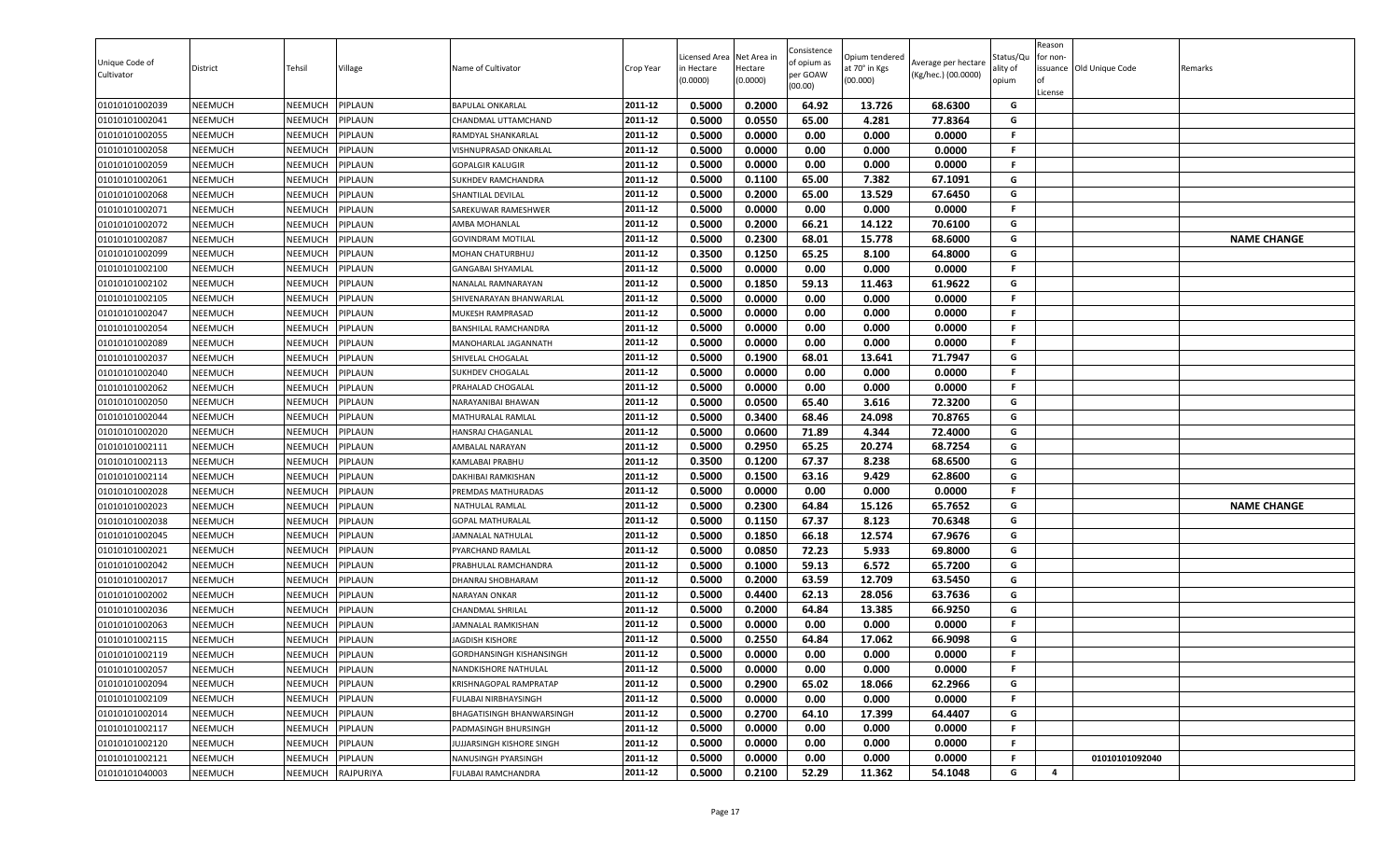| Unique Code of<br>Cultivator     | District           | Tehsil             | Village              | Name of Cultivator                                  | Crop Year          | Licensed Area<br>in Hectare<br>(0.0000) | Net Area in<br>Hectare<br>(0.0000) | Consistence<br>of opium as<br>per GOAW<br>(00.00) | Opium tendered<br>at 70° in Kgs<br>(00.000) | Average per hectare<br>(Kg/hec.) (00.0000) | Status/Qu<br>ality of<br>opium | Reason<br>for non-<br>License | ssuance Old Unique Code | Remarks            |
|----------------------------------|--------------------|--------------------|----------------------|-----------------------------------------------------|--------------------|-----------------------------------------|------------------------------------|---------------------------------------------------|---------------------------------------------|--------------------------------------------|--------------------------------|-------------------------------|-------------------------|--------------------|
| 01010101040013                   | NEEMUCH            | NEEMUCH            | RAJPURIYA            | INDRESH VISHNUPRASAD                                | 2011-12            | 0.5000                                  | 0.2000                             | 62.38                                             | 12.726                                      | 63.6300                                    | G                              |                               |                         |                    |
| 01010101040018                   | NEEMUCH            | NEEMUCH            | RAJPURIYA            | <b>GANAPATLAL MANGILAL</b>                          | 2011-12            | 0.5000                                  | 0.2950                             | 64.85                                             | 19.538                                      | 66.2305                                    | G                              |                               |                         |                    |
| 01010101040026                   | NEEMUCH            | NEEMUCH            | RAJPURIYA            | <b>BANSHILAL FATEHLAL</b>                           | 2011-12            | 0.3500                                  | 0.2450                             | 62.44                                             | 15.762                                      | 64.3347                                    | G                              |                               |                         |                    |
| 01010101040035                   | <b>NEEMUCH</b>     | NEEMUCH            | RAJPURIYA            | PRAHALAD DAYARAM                                    | 2011-12            | 0.5000                                  | 0.1500                             | 62.44                                             | 8.528                                       | 56.8533                                    | G                              |                               |                         |                    |
| 01010101040025                   | <b>NEEMUCH</b>     | NEEMUCH            | RAJPURIYA            | MANOHARLAL GORDHANLAL                               | 2011-12            | 0.5000                                  | 0.3000                             | 61.52                                             | 18.491                                      | 61.6367                                    | G                              |                               |                         |                    |
| 01010101040021                   | <b>NEEMUCH</b>     | NEEMUCH            | RAJPURIYA            | <b>GITABAI OMPRAKASH</b>                            | 2011-12            | 0.5000                                  | 0.2000                             | 68.44                                             | 13.365                                      | 66.8250                                    | G                              |                               |                         |                    |
| 01010101040019                   | <b>NEEMUCH</b>     | NEEMUCH            | RAJPURIYA            | MANGILAL GANGARAM                                   | 2011-12            | 0.5000                                  | 0.2850                             | 62.44                                             | 18.830                                      | 66.0702                                    | G<br>G                         |                               |                         |                    |
| 01010101009009                   | NEEMUCH            | NEEMUCH            | SAGARANA             | <b>GOVINDSINGH BHAWANISINGH</b>                     | 2011-12            | 0.5000                                  | 0.3650                             | 63.25                                             | 24.686                                      | 67.6329<br>62.5259                         |                                |                               |                         |                    |
| 01010101009011                   | <b>NEEMUCH</b>     | NEEMUCH            | SAGARANA             | MANOHARSINGH BHAWANISINGH                           | 2011-12<br>2011-12 | 0.5000                                  | 0.4050                             | 58.08                                             | 25.323                                      |                                            | G<br>G                         |                               |                         |                    |
| 01010101009013                   | NEEMUCH            | NEEMUCH            | SAGARANA             | UNKARLAL LADURAM                                    | 2011-12            | 0.3500<br>0.5000                        | 0.2350<br>0.4050                   | 61.82<br>63.25                                    | 16.647<br>29.303                            | 70.8383<br>72.3531                         | G                              |                               |                         |                    |
| 01010101009021<br>01010101009028 | NEEMUCH<br>NEEMUCH | NEEMUCH<br>NEEMUCH | SAGARANA<br>SAGARANA | MANGILAL BHAWANIRAM<br><b>BALLUSINGH BHERUSINGH</b> | 2011-12            | 0.5000                                  | 0.4500                             | 63.25                                             | 30.902                                      | 68.6711                                    | G                              |                               |                         |                    |
| 01010101009072                   | <b>NEEMUCH</b>     | NEEMUCH            | SAGARANA             | <b>GITABAI BAHADURSINGH</b>                         | 2011-12            | 0.5000                                  | 0.4600                             | 60.12                                             | 29.656                                      | 64.4696                                    | G                              |                               |                         |                    |
| 01010101009073                   | <b>NEEMUCH</b>     | NEEMUCH            | SAGARANA             | LAXMINARAYAN NANURAM                                | 2011-12            | 0.3500                                  | 0.0000                             | 0.00                                              | 0.000                                       | 0.0000                                     | Ν                              |                               |                         |                    |
| 01010101009074                   | <b>NEEMUCH</b>     | NEEMUCH            | SAGARANA             | HARISINGH BHANWARSINGH                              | 2011-12            | 0.3500                                  | 0.3400                             | 56.80                                             | 21.957                                      | 64.5794                                    | G                              |                               |                         |                    |
| 01010101009075                   | <b>NEEMUCH</b>     | NEEMUCH            | SAGARANA             | KISHANNATH NANDANATH                                | 2011-12            | 0.5000                                  | 0.4900                             | 55.77                                             | 29.821                                      | 60.8592                                    | G                              |                               |                         |                    |
| 01010101009089                   | NEEMUCH            | NEEMUCH            | SAGARANA             | DEVISINGH SHIVESINGH                                | 2011-12            | 0.5000                                  | 0.3500                             | 61.82                                             | 23.483                                      | 67.0943                                    | G                              |                               |                         |                    |
| 01010101009094                   | NEEMUCH            | NEEMUCH            | SAGARANA             | LONGIBAI JAVANISINGH                                | 2011-12            | 0.3500                                  | 0.3200                             | 58.96                                             | 21.790                                      | 68.0938                                    | G                              |                               |                         |                    |
| 01010101009096                   | NEEMUCH            | NEEMUCH            | SAGARANA             | SARDARBAI NAHARSINGH                                | 2011-12            | 0.5000                                  | 0.3300                             | 60.12                                             | 21.609                                      | 65.4818                                    | G                              |                               |                         |                    |
| 01010101009114                   | <b>NEEMUCH</b>     | NEEMUCH            | SAGARANA             | BAGDUNATH NANDANATH                                 | 2011-12            | 0.5000                                  | 0.4100                             | 57.02                                             | 26.311                                      | 64.1732                                    | G                              |                               |                         |                    |
| 01010101009085                   | NEEMUCH            | NEEMUCH            | SAGARANA             | NATHUSINGH DEVISINGH                                | 2011-12            | 0.5000                                  | 0.4900                             | 63.79                                             | 33.107                                      | 67.5653                                    | G                              |                               |                         | <b>NAME CHANGE</b> |
| 01010101009010                   | <b>NEEMUCH</b>     | NEEMUCH            | SAGARANA             | KACHARUSINGH UDAYSINGH                              | 2011-12            | 0.5000                                  | 0.3600                             | 57.02                                             | 21.863                                      | 60.7306                                    | G                              |                               |                         |                    |
| 01010101009052                   | <b>NEEMUCH</b>     | NEEMUCH            | SAGARANA             | KUSHALBAI NIRBHAYSINGH                              | 2011-12            | 0.5000                                  | 0.2200                             | 63.38                                             | 15.410                                      | 70.0455                                    | G                              |                               |                         |                    |
| 01010101009068                   | <b>NEEMUCH</b>     | NEEMUCH            | SAGARANA             | GORDHANSINGH JAYSINGH                               | 2011-12            | 0.3500                                  | 0.3500                             | 57.02                                             | 21.285                                      | 60.8143                                    | G                              |                               |                         |                    |
| 01010101009091                   | <b>NEEMUCH</b>     | NEEMUCH            | SAGARANA             | MEHATABBAI CHITARSINGH                              | 2011-12            | 0.5000                                  | 0.2950                             | 63.38                                             | 20.671                                      | 70.0712                                    | G                              |                               |                         |                    |
| 01010101009061                   | NEEMUCH            | NEEMUCH            | SAGARANA             | <b>HARIOM RATANLAL</b>                              | 2011-12            | 0.5000                                  | 0.3400                             | 61.82                                             | 22.900                                      | 67.3529                                    | G                              |                               |                         |                    |
| 01010101009119                   | NEEMUCH            | NEEMUCH            | SAGARANA             | <b>SURAJBAI MANSINGH</b>                            | 2011-12            | 0.5000                                  | 0.2950                             | 63.38                                             | 19.938                                      | 67.5864                                    | G                              |                               | 01010101084183          |                    |
| 01010101018008                   | NEEMUCH            | NEEMUCH            | SARJANA              | SHANTILAL PANNALAL                                  | 2011-12            | 0.5000                                  | 0.2700                             | 56.28                                             | 16.506                                      | 61.1333                                    | G                              |                               |                         |                    |
| 01010101018029                   | <b>NEEMUCH</b>     | NEEMUCH            | SARJANA              | <b>BHAGATRAM KALYAN</b>                             | 2011-12            | 0.5000                                  | 0.1450                             | 51.40                                             | 8.980                                       | 61.9310                                    | G                              | -5                            |                         |                    |
| 01010101018032                   | <b>NEEMUCH</b>     | NEEMUCH            | SARJANA              | SHYAMSHUNDER DALURAM                                | 2011-12            | 0.5000                                  | 0.2900                             | 59.13                                             | 18.685                                      | 64.4310                                    | G                              |                               |                         |                    |
| 01010101018054                   | <b>NEEMUCH</b>     | NEEMUCH            | SARJANA              | <b>BANSHILAL CHUNNILAL</b>                          | 2011-12            | 0.5000                                  | 0.4350                             | 59.13                                             | 26.777                                      | 61.5563                                    | G                              |                               |                         |                    |
| 01010101018009                   | NEEMUCH            | NEEMUCH            | SARJANA              | <b>GODAVARIBAI JAYSINGH</b>                         | 2011-12            | 0.5000                                  | 0.2050                             | 59.50                                             | 12.691                                      | 61.9073                                    | G                              |                               |                         |                    |
| 01010101018028                   | <b>NEEMUCH</b>     | NEEMUCH            | SARJANA              | <b>BHARATSINGH JAYSINGH</b>                         | 2011-12            | 0.5000                                  | 0.2050                             | 59.13                                             | 12.645                                      | 61.6829                                    | G                              |                               |                         |                    |
| 01010101018055                   | <b>NEEMUCH</b>     | NEEMUCH            | SARJANA              | <b>GOPAL SAJJANLAL</b>                              | 2011-12            | 0.5000                                  | 0.0000                             | 0.00                                              | 0.000                                       | 0.0000                                     | N                              |                               | 01010101021005          |                    |
| 01010101080007                   | NEEMUCH            | NEEMUCH            | ADMALIYA             | SHRAWANSINGH RAMSINGH                               | 2011-12            | 0.5000                                  | 0.1550                             | 63.50                                             | 10.115                                      | 65.2581                                    | G                              |                               |                         |                    |
| 01010101080009                   | <b>NEEMUCH</b>     | NEEMUCH            | ADMALIYA             | SURESHKUMAR RAMPRASAD                               | 2011-12            | 0.5000                                  | 0.0000                             | 0.00                                              | 0.000                                       | 0.0000                                     | F.                             |                               |                         |                    |
| 01010101080015                   | NEEMUCH            | NEEMUCH            | ADMALIYA             | GANSHYAMDAS RAMCHANDRA                              | 2011-12            | 0.5000                                  | 0.0000                             | 0.00                                              | 0.000                                       | 0.0000                                     | F.                             |                               |                         |                    |
| 01010101080016                   | NEEMUCH            | NEEMUCH            | ADMALIYA             | DOULATSINGH NAHARSINGH                              | 2011-12            | 0.5000                                  | 0.1850                             | 64.05                                             | 12.682                                      | 68.5514                                    | G                              |                               |                         |                    |
| 01010101080018                   | <b>NEEMUCH</b>     | NEEMUCH            | ADMALIYA             | GANSHYAM VISHWANATH                                 | 2011-12            | 0.5000                                  | 0.2100                             | 59.66                                             | 13.662                                      | 65.0571                                    | G                              |                               |                         |                    |
| 01010101080019                   | NEEMUCH            | <b>NEEMUCH</b>     | ADMALIYA             | VISHNUKUMAR AMRATRAM                                | 2011-12            | 0.5000                                  | 0.2000                             | 65.37                                             | 14.419                                      | 72.0950                                    | G                              |                               |                         |                    |
| 01010101080024                   | NEEMUCH            | <b>NEEMUCH</b>     | ADMALIYA             | RAMKUNWAR NEKSINGH                                  | 2011-12            | 0.5000                                  | 0.0000                             | 0.00                                              | 0.000                                       | 0.0000                                     | F.                             |                               |                         |                    |
| 01010101080032                   | <b>NEEMUCH</b>     | NEEMUCH            | ADMALIYA             | RADHESHYAM SHIVENARAYAN                             | 2011-12            | 0.5000                                  | 0.0000                             | 0.00                                              | 0.000                                       | 0.0000                                     | F.                             |                               |                         |                    |
| 01010101080035                   | <b>NEEMUCH</b>     | NEEMUCH            | ADMALIYA             | RAMESHCHANDRA SHIVENARAYAN                          | 2011-12            | 0.5000                                  | 0.0850                             | 63.68                                             | 5.895                                       | 69.3529                                    | G                              |                               |                         |                    |
| 01010101080036                   | <b>NEEMUCH</b>     | NEEMUCH            | ADMALIYA             | SHIVENATH SHANKARLAL                                | 2011-12            | 0.5000                                  | 0.2300                             | 61.12                                             | 14.809                                      | 64.3870                                    | G                              |                               |                         |                    |
| 01010101080054                   | <b>NEEMUCH</b>     | <b>NEEMUCH</b>     | ADMALIYA             | KISHANLAL MULCHAND                                  | 2011-12            | 0.5000                                  | 0.1050                             | 58.11                                             | 6.824                                       | 64.9905                                    | G                              |                               |                         |                    |
| 01010101080060                   | NEEMUCH            | <b>NEEMUCH</b>     | ADMALIYA             | BHANWARKUNWAR MOHANSINGH                            | 2011-12            | 0.5000                                  | 0.3500                             | 58.11                                             | 21.218                                      | 60.6229                                    | G                              |                               |                         |                    |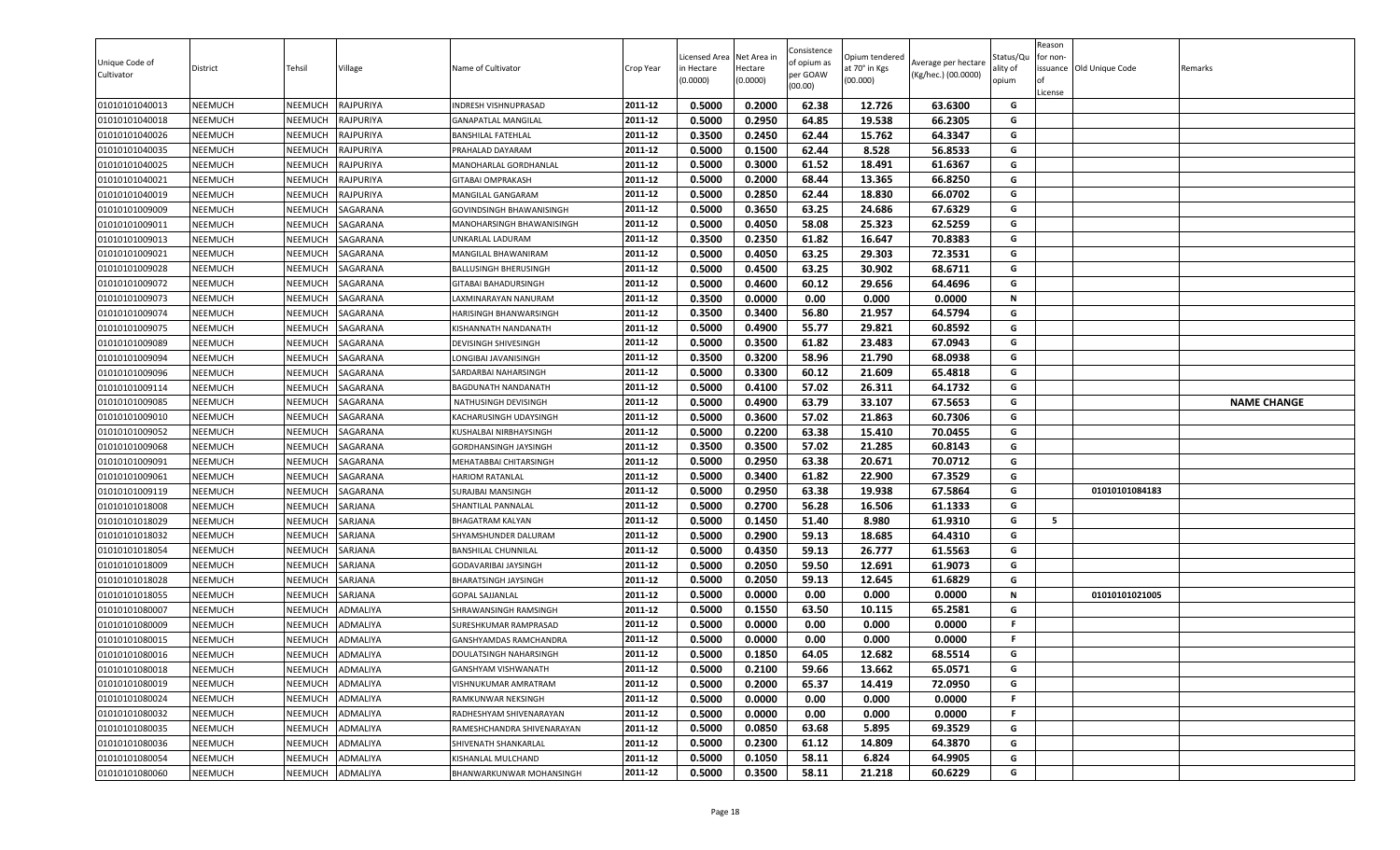| Unique Code of<br>Cultivator     | District                         | Tehsil             | Village                | Name of Cultivator                     | Crop Year          | Licensed Area<br>in Hectare<br>(0.0000) | Net Area in<br>Hectare<br>(0.0000) | Consistence<br>of opium as<br>per GOAW<br>(00.00) | Opium tendered<br>at 70° in Kgs<br>(00.000) | Average per hectare<br>(Kg/hec.) (00.0000) | Status/Qu<br>ality of<br>opium | Reason<br>for non-<br>ssuance Old Unique Code<br>License | Remarks            |
|----------------------------------|----------------------------------|--------------------|------------------------|----------------------------------------|--------------------|-----------------------------------------|------------------------------------|---------------------------------------------------|---------------------------------------------|--------------------------------------------|--------------------------------|----------------------------------------------------------|--------------------|
| 01010101080044                   | <b>NEEMUCH</b>                   | NEEMUCH            | <b>ADMALIYA</b>        | PURANSINGH GOPALSINGH                  | 2011-12            | 0.5000                                  | 0.0000                             | 0.00                                              | 0.000                                       | 0.0000                                     | -F                             |                                                          |                    |
| 01010101080056                   | <b>NEEMUCH</b>                   | NEEMUCH            | ADMALIYA               | KAMALSIGH DEVISINGH                    | 2011-12            | 0.5000                                  | 0.2100                             | 62.25                                             | 13.748                                      | 65.4667                                    | G                              |                                                          |                    |
| 01010101080052                   | <b>NEEMUCH</b>                   | NEEMUCH            | ADMALIYA               | UMASHANKAR DHANRAJ                     | 2011-12            | 0.5000                                  | 0.2500                             | 65.37                                             | 16.660                                      | 66.6400                                    | G                              |                                                          |                    |
| 01010101080003                   | <b>NEEMUCH</b>                   | NEEMUCH            | ADMALIYA               | PRAKASHCHANDRA BHERULAL                | 2011-12            | 0.5000                                  | 0.0000                             | 0.00                                              | 0.000                                       | 0.0000                                     | F.                             |                                                          |                    |
| 01010101080073                   | <b>NEEMUCH</b>                   | NEEMUCH            | ADMALIYA               | KALAWATIBAI SHANKARLAL                 | 2011-12            | 0.5000                                  | 0.0000                             | 0.00                                              | 0.000                                       | 0.0000                                     | F.                             |                                                          |                    |
| 01010101080013                   | <b>NEEMUCH</b>                   | NEEMUCH            | ADMALIYA               | <b>BHOPALSINGH GORDHANSINGH</b>        | 2011-12            | 0.5000                                  | 0.0000                             | 0.00                                              | 0.000                                       | 0.0000                                     | F.                             |                                                          |                    |
| 01010101080063                   | <b>NEEMUCH</b>                   | NEEMUCH            | <b>ADMALIYA</b>        | SURAJBAI RADHAKISHAN                   | 2011-12            | 0.3500                                  | 0.1050                             | 60.67                                             | 6.552                                       | 62.4000                                    | G                              |                                                          |                    |
| 01010101080058                   | <b>NEEMUCH</b>                   | NEEMUCH            | ADMALIYA               | SHAMBHUSINGH BHAWANISINGH              | 2011-12            | 0.5000                                  | 0.2550                             | 61.27                                             | 16.604                                      | 65.1137                                    | G                              |                                                          |                    |
| 01010101080008                   | <b>NEEMUCH</b>                   | NEEMUCH            | <b>ADMALIYA</b>        | TAMMALAL MODA                          | 2011-12            | 0.5000                                  | 0.0000                             | 0.00                                              | 0.000                                       | 0.0000                                     | F.                             |                                                          |                    |
| 01010101080012                   | <b>NEEMUCH</b>                   | NEEMUCH            | ADMALIYA               | SANGRAMSINGH GORDHANSINGH              | 2011-12            | 0.5000                                  | 0.0000                             | 0.00                                              | 0.000                                       | 0.0000                                     | F.                             |                                                          |                    |
| 01010101080038                   | <b>NEEMUCH</b>                   | NEEMUCH            | ADMALIYA               | MEHATAB KUNWAR SAJJAN SINGH            | 2011-12            | 0.5000                                  | 0.1950                             | 58.54                                             | 11.867                                      | 60.8564                                    | G                              |                                                          |                    |
| 01010101080075                   | <b>NEEMUCH</b>                   | NEEMUCH            | ADMALIYA               | MADANKUNWAR SURENDRA SINGH             | 2011-12            | 0.5000                                  | 0.2600                             | 43.94                                             | 12.492                                      | 48.0462                                    | G                              | 4                                                        |                    |
| 01010101095011                   | <b>NEEMUCH</b>                   | <b>NEEMUCH</b>     | AMLIKHEDA              | CHUNNILAL DHANNALAL                    | 2011-12<br>2011-12 | 0.3500                                  | 0.2650                             | 57.62                                             | 16.907                                      | 63.8000                                    | G<br>G                         |                                                          |                    |
| 01010101095015                   | <b>NEEMUCH</b>                   | NEEMUCH            | AMLIKHEDA              | SITABAI MOHANLAL                       |                    | 0.5000                                  | 0.3900                             | 56.13                                             | 23.663                                      | 60.6744                                    | G                              |                                                          |                    |
| 01010101095016<br>01010101095020 | <b>NEEMUCH</b>                   | NEEMUCH            | AMLIKHEDA              | KANWARLAL RATANLAL                     | 2011-12<br>2011-12 | 0.5000                                  | 0.2050                             | 56.13<br>60.03                                    | 12.645                                      | 61.6829                                    | G                              |                                                          |                    |
| 01010101095018                   | <b>NEEMUCH</b><br><b>NEEMUCH</b> | NEEMUCH<br>NEEMUCH | AMLIKHEDA<br>AMLIKHEDA | MUNNIBAI HIRALAL<br>BHANWARLAL SITARAM | 2011-12            | 0.5000<br>0.5000                        | 0.3850<br>0.4850                   | 63.39                                             | 24.990<br>33.533                            | 64.9091<br>69.1402                         | G                              |                                                          |                    |
| 01010101095003                   | <b>NEEMUCH</b>                   | NEEMUCH            | AMLIKHEDA              | SUHAGBAI DHANNAJI                      | 2011-12            | 0.5000                                  | 0.3600                             | 61.04                                             | 25.462                                      | 70.7278                                    | G                              |                                                          | <b>NAME CHANGE</b> |
| 01010103070001                   | <b>NEEMUCH</b>                   | <b>IEERAN</b>      | BAMNIYA                | <b>BHARATLAL SHANTILAL</b>             | 2011-12            | 0.5000                                  | 0.0000                             | 0.00                                              | 0.000                                       | 0.0000                                     | <b>F</b>                       |                                                          |                    |
| 01010103070002                   | <b>NEEMUCH</b>                   | IEERAN             | <b>BAMNIYA</b>         | MUNNALAL VAJERAM                       | 2011-12            | 0.5000                                  | 0.0000                             | 0.00                                              | 0.000                                       | 0.0000                                     | F.                             |                                                          |                    |
| 01010103070005                   | <b>NEEMUCH</b>                   | JEERAN             | <b>BAMNIYA</b>         | NARSINGH RODA                          | 2011-12            | 0.5000                                  | 0.0950                             | 63.45                                             | 6.544                                       | 68.8842                                    | G                              |                                                          |                    |
| 01010103070007                   | <b>NEEMUCH</b>                   | <b>IEERAN</b>      | <b>BAMNIYA</b>         | KANKUBAI HAMERCHAND                    | 2011-12            | 0.5000                                  | 0.0000                             | 0.00                                              | 0.000                                       | 0.0000                                     | F.                             |                                                          |                    |
| 01010103070010                   | <b>NEEMUCH</b>                   | <b>IEERAN</b>      | <b>BAMNIYA</b>         | MEGHRAJ NANURAM                        | 2011-12            | 0.5000                                  | 0.0000                             | 0.00                                              | 0.000                                       | 0.0000                                     | F.                             |                                                          | <b>NAME CHANGE</b> |
| 01010103070013                   | <b>NEEMUCH</b>                   | <b>IEERAN</b>      | BAMNIYA                | RAMLAL KANIRAM                         | 2011-12            | 0.5000                                  | 0.1200                             | 63.98                                             | 7.970                                       | 66.4167                                    | G                              |                                                          |                    |
| 01010103070014                   | <b>NEEMUCH</b>                   | <b>IEERAN</b>      | <b>BAMNIYA</b>         | JAIRAM FAKIRCHANDRA                    | 2011-12            | 0.5000                                  | 0.0000                             | 0.00                                              | 0.000                                       | 0.0000                                     | F.                             |                                                          |                    |
| 01010103070017                   | <b>NEEMUCH</b>                   | <b>IEERAN</b>      | <b>BAMNIYA</b>         | <b>SHANTILAL MEGHRAJ</b>               | 2011-12            | 0.5000                                  | 0.1050                             | 63.45                                             | 7.197                                       | 68.5429                                    | G                              |                                                          |                    |
| 01010103070019                   | <b>NEEMUCH</b>                   | <b>IEERAN</b>      | <b>BAMNIYA</b>         | MOHANLAL MOTILAL                       | 2011-12            | 0.5000                                  | 0.0000                             | 0.00                                              | 0.000                                       | 0.0000                                     | -F                             |                                                          |                    |
| 01010103070020                   | <b>NEEMUCH</b>                   | <b>IEERAN</b>      | <b>BAMNIYA</b>         | SALAGRAM RATANLAL                      | 2011-12            | 0.5000                                  | 0.0000                             | 0.00                                              | 0.000                                       | 0.0000                                     | .F                             |                                                          |                    |
| 01010103070024                   | <b>NEEMUCH</b>                   | <b>IEERAN</b>      | <b>BAMNIYA</b>         | RAMNARAYAN GABURCHAND                  | 2011-12            | 0.5000                                  | 0.0000                             | 0.00                                              | 0.000                                       | 0.0000                                     | F.                             |                                                          |                    |
| 01010103070027                   | <b>NEEMUCH</b>                   | <b>IEERAN</b>      | <b>BAMNIYA</b>         | SARJUBAI ONKAR                         | 2011-12            | 0.5000                                  | 0.0000                             | 0.00                                              | 0.000                                       | 0.0000                                     | F.                             |                                                          |                    |
| 01010103070035                   | <b>NEEMUCH</b>                   | <b>IEERAN</b>      | <b>BAMNIYA</b>         | BHARATLAL JAGANNATH                    | 2011-12            | 0.5000                                  | 0.0000                             | 0.00                                              | 0.000                                       | 0.0000                                     | F.                             |                                                          |                    |
| 01010103070036                   | <b>NEEMUCH</b>                   | <b>IEERAN</b>      | <b>BAMNIYA</b>         | NATHULAL NARAYAN                       | 2011-12            | 0.3500                                  | 0.0000                             | 0.00                                              | 0.000                                       | 0.0000                                     | F.                             |                                                          |                    |
| 01010103070040                   | <b>NEEMUCH</b>                   | <b>IEERAN</b>      | BAMNIYA                | <b>GANESHRAM FAKIRCHAND</b>            | 2011-12            | 0.5000                                  | 0.2400                             | 65.27                                             | 16.392                                      | 68.3000                                    |                                | $\overline{2}$                                           |                    |
| 01010103070044                   | <b>NEEMUCH</b>                   | <b>IEERAN</b>      | <b>BAMNIYA</b>         | KAMLABAI KHYALIRAM                     | 2011-12            | 0.5000                                  | 0.0000                             | 0.00                                              | 0.000                                       | 0.0000                                     | F.                             |                                                          |                    |
| 01010103070045                   | <b>NEEMUCH</b>                   | JEERAN             | <b>BAMNIYA</b>         | RAMPRASAD JAGANNATH                    | 2011-12            | 0.5000                                  | 0.0000                             | 0.00                                              | 0.000                                       | 0.0000                                     | F.                             |                                                          |                    |
| 01010103070049                   | <b>NEEMUCH</b>                   | <b>IEERAN</b>      | <b>BAMNIYA</b>         | <b>JAGDISH RAMLAL</b>                  | 2011-12            | 0.5000                                  | 0.3050                             | 63.45                                             | 19.334                                      | 63.3902                                    | G                              |                                                          |                    |
| 01010103070006                   | <b>NEEMUCH</b>                   | <b>IEERAN</b>      | BAMNIYA                | MANGILAL KACHRU                        | 2011-12            | 0.5000                                  | 0.0000                             | 0.00                                              | 0.000                                       | 0.0000                                     | F.                             |                                                          |                    |
| 01010103070050                   | <b>NEEMUCH</b>                   | JEERAN             | <b>BAMNIYA</b>         | MANGILAL BADRILAL                      | 2011-12            | 0.5000                                  | 0.0000                             | 0.00                                              | 0.000                                       | 0.0000                                     | F.                             |                                                          |                    |
| 01010103070051                   | <b>NEEMUCH</b>                   | JEERAN             | <b>BAMNIYA</b>         | TARACHAND KACHRU                       | 2011-12            | 0.5000                                  | 0.0000                             | 0.00                                              | 0.000                                       | 0.0000                                     | F.                             |                                                          |                    |
| 01010103070052                   | <b>NEEMUCH</b>                   | JEERAN             | <b>BAMNIYA</b>         | KANWARLAL RODAJI                       | 2011-12            | 0.5000                                  | 0.0000                             | 0.00                                              | 0.000                                       | 0.0000                                     | .F                             |                                                          |                    |
| 01010103070062                   | <b>NEEMUCH</b>                   | <b>IEERAN</b>      | <b>BAMNIYA</b>         | DEVILAL KANHAIYALAL                    | 2011-12            | 0.5000                                  | 0.0000                             | 0.00                                              | 0.000                                       | 0.0000                                     | -F                             |                                                          |                    |
| 01010103070030                   | <b>NEEMUCH</b>                   | <b>IEERAN</b>      | <b>BAMNIYA</b>         | <b>BADRILAL RAMLAL</b>                 | 2011-12            | 0.5000                                  | 0.0000                             | 0.00                                              | 0.000                                       | 0.0000                                     | -F                             |                                                          |                    |
| 01010103070028                   | <b>NEEMUCH</b>                   | <b>JEERAN</b>      | <b>BAMNIYA</b>         | KARU NATHU                             | 2011-12            | 0.5000                                  | 0.0000                             | 0.00                                              | 0.000                                       | 0.0000                                     | F.                             |                                                          |                    |
| 01010103070031                   | <b>NEEMUCH</b>                   | <b>IEERAN</b>      | <b>BAMNIYA</b>         | KALABAI MANGILAL                       | 2011-12            | 0.5000                                  | 0.0450                             | 64.52                                             | 3.171                                       | 70.4667                                    | G                              |                                                          |                    |
| 01010103070058                   | <b>NEEMUCH</b>                   | JEERAN             | <b>BAMNIYA</b>         | SALAGRAM FAKIRCHAND                    | 2011-12            | 0.3500                                  | 0.0000                             | 0.00                                              | 0.000                                       | 0.0000                                     | -F                             |                                                          |                    |
| 01010103070059                   | <b>NEEMUCH</b>                   | JEERAN             | <b>BAMNIYA</b>         | RAMESHWAR GIRDHARI                     | 2011-12            | 0.5000                                  | 0.0000                             | 0.00                                              | 0.000                                       | 0.0000                                     | F.                             |                                                          |                    |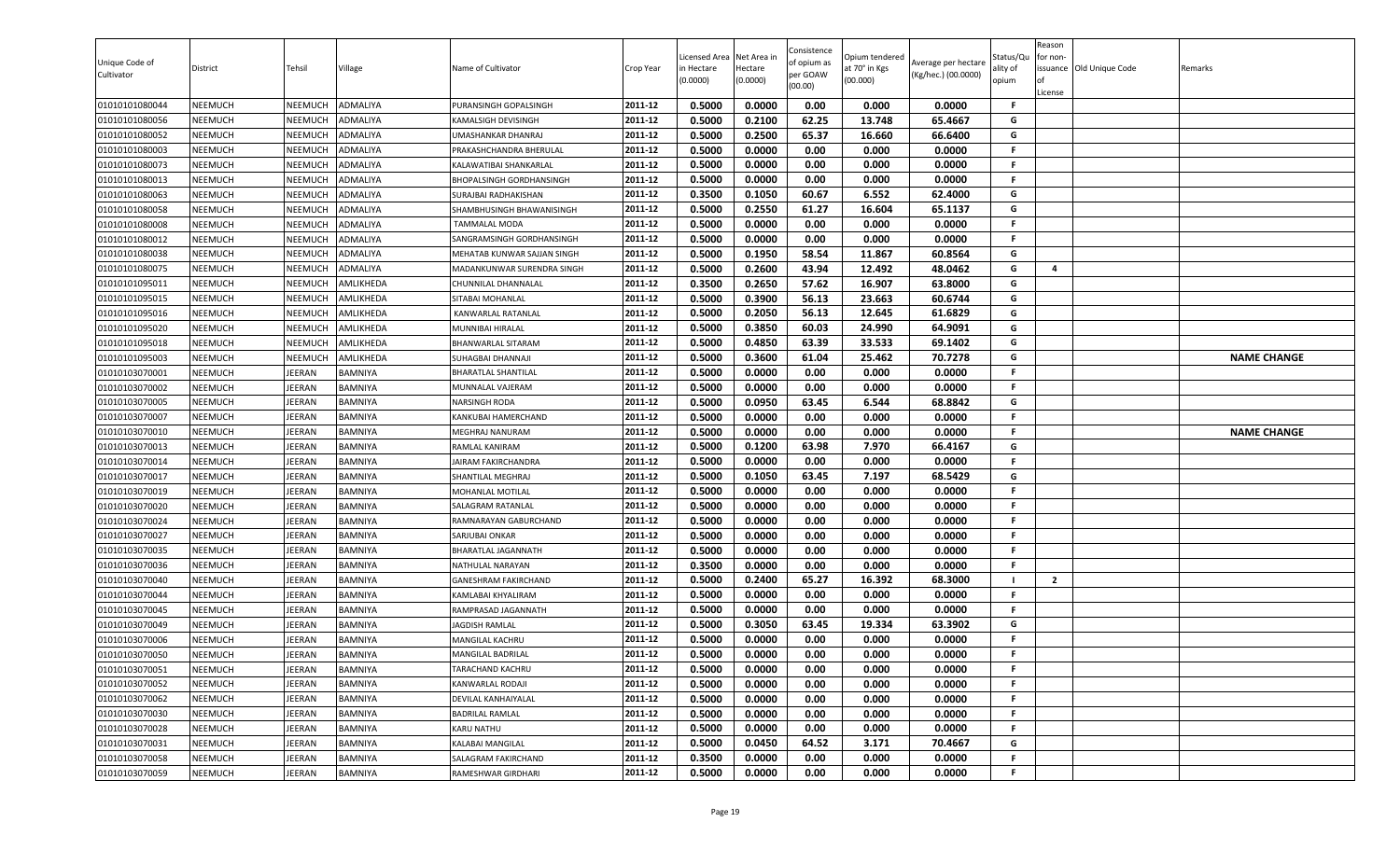| Unique Code of<br>Cultivator     | District                         | Tehsil             | Village                        | Name of Cultivator                                | Crop Year          | Licensed Area<br>in Hectare<br>(0.0000) | Net Area in<br>Hectare<br>(0.0000) | Consistence<br>of opium as<br>per GOAW<br>(00.00) | Opium tendered<br>at 70° in Kgs<br>(00.000) | Average per hectare<br>(Kg/hec.) (00.0000) | Status/Qu<br>ality of<br>opium | Reason<br>for non-<br>ssuance Old Unique Code<br>License | Remarks            |
|----------------------------------|----------------------------------|--------------------|--------------------------------|---------------------------------------------------|--------------------|-----------------------------------------|------------------------------------|---------------------------------------------------|---------------------------------------------|--------------------------------------------|--------------------------------|----------------------------------------------------------|--------------------|
| 01010103070061                   | <b>NEEMUCH</b>                   | <b>IEERAN</b>      | <b>BAMNIYA</b>                 | JAGDISH BHUWANIRAM                                | 2011-12            | 0.5000                                  | 0.0000                             | 0.00                                              | 0.000                                       | 0.0000                                     | -F                             |                                                          |                    |
| 01010103070048                   | <b>NEEMUCH</b>                   | EERAN              | <b>BAMNIYA</b>                 | ONKARLAL FAKIRCHAND                               | 2011-12            | 0.5000                                  | 0.0000                             | 0.00                                              | 0.000                                       | 0.0000                                     | -F                             |                                                          |                    |
| 01010103070065                   | <b>NEEMUCH</b>                   | JEERAN             | BAMNIYA                        | SATYANARAYAN MEGHRAJ                              | 2011-12            | 0.5000                                  | 0.0000                             | 0.00                                              | 0.000                                       | 0.0000                                     | F.                             |                                                          |                    |
| 01010103070034                   | <b>NEEMUCH</b>                   | <b>IEERAN</b>      | <b>BAMNIYA</b>                 | BALMUKUND GABURCHAND                              | 2011-12            | 0.5000                                  | 0.0000                             | 0.00                                              | 0.000                                       | 0.0000                                     | F.                             |                                                          |                    |
| 01010103070003                   | <b>NEEMUCH</b>                   | <b>IEERAN</b>      | <b>BAMNIYA</b>                 | RAMKUNWARBAI DASRATHSINGH                         | 2011-12            | 0.5000                                  | 0.0500                             | 64.52                                             | 3.309                                       | 66.1800                                    | G                              |                                                          |                    |
| 01010103070037                   | <b>NEEMUCH</b>                   | IEERAN             | <b>BAMNIYA</b>                 | RANCHOD HEERALAL                                  | 2011-12            | 0.5000                                  | 0.0000                             | 0.00                                              | 0.000                                       | 0.0000                                     | F.                             |                                                          | <b>NAME CHANGE</b> |
| 01010103070046                   | <b>NEEMUCH</b>                   | <b>IEERAN</b>      | <b>BAMNIYA</b>                 | RANGLAL KACHRULAL                                 | 2011-12            | 0.5000                                  | 0.0000                             | 0.00                                              | 0.000                                       | 0.0000                                     | F.                             |                                                          |                    |
| 01010101053004                   | <b>NEEMUCH</b>                   | NEEMUCH            | <b>BELARI</b>                  | <b>KALUSINGH DEVISINGH</b>                        | 2011-12            | 0.5000                                  | 0.4500                             | 60.04                                             | 29.806                                      | 66.2356                                    | G                              |                                                          |                    |
| 01010101053005                   | <b>NEEMUCH</b>                   | NEEMUCH            | <b>BELARI</b>                  | RUKAMANBAI GOVINDSINGH                            | 2011-12            | 0.3500                                  | 0.0000                             | 0.00                                              | 0.000                                       | 0.0000                                     | F.                             |                                                          |                    |
| 01010101053007                   | <b>NEEMUCH</b>                   | NEEMUCH            | <b>BELARI</b>                  | <b>BHOPALSINGH KALUSINGH</b>                      | 2011-12            | 0.5000                                  | 0.0000                             | 0.00                                              | 0.000                                       | 0.0000                                     | F.                             |                                                          |                    |
| 01010101053011                   | <b>NEEMUCH</b>                   | NEEMUCH            | <b>BELARI</b>                  | NAGGIBAI BHERUSINGH                               | 2011-12<br>2011-12 | 0.5000                                  | 0.3050                             | 59.67                                             | 19.819                                      | 64.9803                                    | G<br>F.                        |                                                          |                    |
| 01010101053012                   | <b>NEEMUCH</b><br><b>NEEMUCH</b> | NEEMUCH            | <b>BELARI</b><br><b>BELARI</b> | KHUMANSINGH NATHUSINGH                            | 2011-12            | 0.5000                                  | 0.0000<br>0.3800                   | 0.00<br>59.67                                     | 0.000                                       | 0.0000                                     | G                              |                                                          |                    |
| 01010101053015                   |                                  | NEEMUCH            |                                | SAJJANBAI KACHARU                                 | 2011-12            | 0.5000<br>0.5000                        |                                    |                                                   | 24.848                                      | 65.3895                                    | F.                             |                                                          |                    |
| 01010101053016                   | <b>NEEMUCH</b><br><b>NEEMUCH</b> | NEEMUCH<br>NEEMUCH | <b>BELARI</b><br><b>BELARI</b> | PRAHALADSINGH GOBARSINGH                          | 2011-12            | 0.5000                                  | 0.0000<br>0.1100                   | 0.00<br>59.67                                     | 0.000<br>7.467                              | 0.0000<br>67.8818                          | G                              |                                                          |                    |
| 01010101053018<br>01010101053019 | <b>NEEMUCH</b>                   | NEEMUCH            | <b>BELARI</b>                  | BHARATSINGH KISHANSINGH<br>GORDHANSINGH JUWANSIGH | 2011-12            | 0.5000                                  | 0.0000                             | 0.00                                              | 0.000                                       | 0.0000                                     | F.                             |                                                          |                    |
| 01010101053020                   | <b>NEEMUCH</b>                   | NEEMUCH            | <b>BELARI</b>                  | RANSINGH BHERUSINGH                               | 2011-12            | 0.3500                                  | 0.0000                             | 0.00                                              | 0.000                                       | 0.0000                                     | .F                             |                                                          |                    |
| 01010101053025                   | <b>NEEMUCH</b>                   | NEEMUCH            | <b>BELARI</b>                  | RAJIBAI KALUSINGH                                 | 2011-12            | 0.5000                                  | 0.3100                             | 61.39                                             | 20.864                                      | 67.3032                                    | G                              |                                                          |                    |
| 01010101053027                   | <b>NEEMUCH</b>                   | NEEMUCH            | <b>BELARI</b>                  | GOVINDSINGH ISHWARSINGH                           | 2011-12            | 0.5000                                  | 0.0000                             | 0.00                                              | 0.000                                       | 0.0000                                     | <b>F</b>                       |                                                          |                    |
| 01010101053029                   | <b>NEEMUCH</b>                   | NEEMUCH            | <b>BELARI</b>                  | AXMANSINGH MOTISINGH                              | 2011-12            | 0.5000                                  | 0.1100                             | 61.39                                             | 7.577                                       | 68.8818                                    | G                              |                                                          |                    |
| 01010101053030                   | <b>NEEMUCH</b>                   | NEEMUCH            | <b>BELARI</b>                  | BHANWRIBAI BHANWARSINGH                           | 2011-12            | 0.5000                                  | 0.0000                             | 0.00                                              | 0.000                                       | 0.0000                                     | F.                             |                                                          | <b>NAME CHANGE</b> |
| 01010101053031                   | <b>NEEMUCH</b>                   | NEEMUCH            | <b>BELARI</b>                  | SAJJANSINGH DHOKALSINGH                           | 2011-12            | 0.5000                                  | 0.1550                             | 64.24                                             | 10.581                                      | 68.2645                                    | G                              |                                                          | <b>NAME CHANGE</b> |
| 01010101053034                   | <b>NEEMUCH</b>                   | NEEMUCH            | <b>BELARI</b>                  | PANBAI KISHANSINGH                                | 2011-12            | 0.5000                                  | 0.2100                             | 59.81                                             | 13.594                                      | 64.7333                                    | G                              |                                                          |                    |
| 01010101053036                   | <b>NEEMUCH</b>                   | NEEMUCH            | <b>BELARI</b>                  | MOTISINGH KALUSINGH                               | 2011-12            | 0.5000                                  | 0.0000                             | 0.00                                              | 0.000                                       | 0.0000                                     | F.                             |                                                          |                    |
| 01010101053040                   | <b>NEEMUCH</b>                   | NEEMUCH            | <b>BELARI</b>                  | ANOKHDAS LALDAS                                   | 2011-12            | 0.5000                                  | 0.3800                             | 61.39                                             | 25.249                                      | 66.4447                                    | G                              |                                                          |                    |
| 01010101053002                   | <b>NEEMUCH</b>                   | NEEMUCH            | <b>BELARI</b>                  | PADAMSINGH DHULSINGH                              | 2011-12            | 0.5000                                  | 0.2800                             | 61.29                                             | 18.781                                      | 67.0750                                    | G                              |                                                          |                    |
| 01010101053055                   | <b>NEEMUCH</b>                   | NEEMUCH            | <b>BELARI</b>                  | BHERUSINGH RATANSINGH                             | 2011-12            | 0.5000                                  | 0.2050                             | 56.70                                             | 12.523                                      | 61.0878                                    | G                              |                                                          |                    |
| 01010101053021                   | <b>NEEMUCH</b>                   | NEEMUCH            | <b>BELARI</b>                  | SALAMSINGH SAJJANSINGH                            | 2011-12            | 0.5000                                  | 0.0000                             | 0.00                                              | 0.000                                       | 0.0000                                     | F.                             |                                                          |                    |
| 01010101053009                   | <b>NEEMUCH</b>                   | NEEMUCH            | <b>BELARI</b>                  | LAXMANSINGH RAYSINGH                              | 2011-12            | 0.5000                                  | 0.2500                             | 59.81                                             | 16.003                                      | 64.0120                                    | G                              |                                                          |                    |
| 01010101053060                   | <b>NEEMUCH</b>                   | NEEMUCH            | <b>BELARI</b>                  | UDAY SINGH BHUWANISINGH                           | 2011-12            | 0.5000                                  | 0.0000                             | 0.00                                              | 0.000                                       | 0.0000                                     | N                              | 8                                                        |                    |
| 01010103068001                   | <b>NEEMUCH</b>                   | IEERAN             | <b>BHANWRASA</b>               | KANHEYALAL GORDHANLAL                             | 2011-12            | 0.5000                                  | 0.0000                             | 0.00                                              | 0.000                                       | 0.0000                                     | F.                             |                                                          |                    |
| 01010103068009                   | <b>NEEMUCH</b>                   | <b>IEERAN</b>      | <b>BHANWRASA</b>               | LAXMANSINGH SWRUPSINGH                            | 2011-12            | 0.5000                                  | 0.0000                             | 0.00                                              | 0.000                                       | 0.0000                                     | F.                             |                                                          |                    |
| 01010103068010                   | <b>NEEMUCH</b>                   | <b>IEERAN</b>      | <b>BHANWRASA</b>               | <b>BHARATSINGH BAPUSINGH</b>                      | 2011-12            | 0.5000                                  | 0.0000                             | 0.00                                              | 0.000                                       | 0.0000                                     | F.                             |                                                          |                    |
| 01010103068011                   | <b>NEEMUCH</b>                   | <b>IEERAN</b>      | <b>BHANWRASA</b>               | SEETALSINGH NAHARSINGH                            | 2011-12            | 0.5000                                  | 0.2000                             | 62.10                                             | 12.828                                      | 64.1400                                    | G                              |                                                          |                    |
| 01010103068013                   | <b>NEEMUCH</b>                   | JEERAN             | <b>BHANWRASA</b>               | <b>BHOPALSINH GAMERSINH</b>                       | 2011-12            | 0.3500                                  | 0.2850                             | 59.40                                             | 17.701                                      | 62.1088                                    | G                              |                                                          |                    |
| 01010103068014                   | <b>NEEMUCH</b>                   | <b>IEERAN</b>      | <b>BHANWRASA</b>               | PAWANKUMAR KISHANLAL                              | 2011-12            | 0.5000                                  | 0.2000                             | 58.16                                             | 12.455                                      | 62.2750                                    | G                              |                                                          |                    |
| 01010103068015                   | <b>NEEMUCH</b>                   | <b>IEERAN</b>      | <b>BHANWRASA</b>               | GULABCHAND RAMKISHAN                              | 2011-12            | 0.5000                                  | 0.1250                             | 57.34                                             | 7.446                                       | 59.5680                                    | G                              |                                                          |                    |
| 01010103068019                   | <b>NEEMUCH</b>                   | JEERAN             | <b>BHANWRASA</b>               | VINODSINGH BHUWANISINGH                           | 2011-12            | 0.5000                                  | 0.2450                             | 62.10                                             | 16.944                                      | 69.1592                                    | G                              |                                                          |                    |
| 01010103068020                   | <b>NEEMUCH</b>                   | JEERAN             | <b>BHANWRASA</b>               | <b>BHERUSINGH NATHUSINGH</b>                      | 2011-12            | 0.5000                                  | 0.2050                             | 62.16                                             | 13.506                                      | 65.8829                                    | G                              |                                                          |                    |
| 01010103068021                   | <b>NEEMUCH</b>                   | JEERAN             | <b>BHANWRASA</b>               | <b>GOPAL BAPULAL</b>                              | 2011-12            | 0.5000                                  | 0.1350                             | 62.16                                             | 8.605                                       | 63.7407                                    | G                              |                                                          |                    |
| 01010103068023                   | <b>NEEMUCH</b>                   | <b>IEERAN</b>      | BHANWRASA                      | MANKUNWAR MANGILAL                                | 2011-12            | 0.5000                                  | 0.2800                             | 64.39                                             | 18.342                                      | 65.5071                                    | G                              |                                                          |                    |
| 01010103068025                   | <b>NEEMUCH</b>                   | <b>IEERAN</b>      | <b>BHANWRASA</b>               | ISHWARSINGH MEHATABSINGH                          | 2011-12            | 0.5000                                  | 0.3850                             | 62.16                                             | 24.020                                      | 62.3896                                    | G                              |                                                          |                    |
| 01010103068030                   | <b>NEEMUCH</b>                   | IEERAN             | <b>BHANWRASA</b>               | UMRAV JAWANSINGH                                  | 2011-12            | 0.5000                                  | 0.0000                             | 0.00                                              | 0.000                                       | 0.0000                                     | F.                             |                                                          |                    |
| 01010103068037                   | <b>NEEMUCH</b>                   | <b>IEERAN</b>      | <b>BHANWRASA</b>               | DHAPUBAI HARISINGH                                | 2011-12            | 0.5000                                  | 0.2200                             | 64.39                                             | 15.049                                      | 68.4045                                    | G                              |                                                          |                    |
| 01010103068038                   | <b>NEEMUCH</b>                   | JEERAN             | <b>BHANWRASA</b>               | RANJIT GAMER                                      | 2011-12            | 0.5000                                  | 0.2750                             | 64.39                                             | 18.728                                      | 68.1018                                    | G                              |                                                          |                    |
| 01010103068041                   | <b>NEEMUCH</b>                   | JEERAN             | <b>BHANWRASA</b>               | BHAVAR SINGH RAMSINGH                             | 2011-12            | 0.5000                                  | 0.1950                             | 61.30                                             | 12.759                                      | 65.4308                                    |                                | $\mathbf{2}$                                             |                    |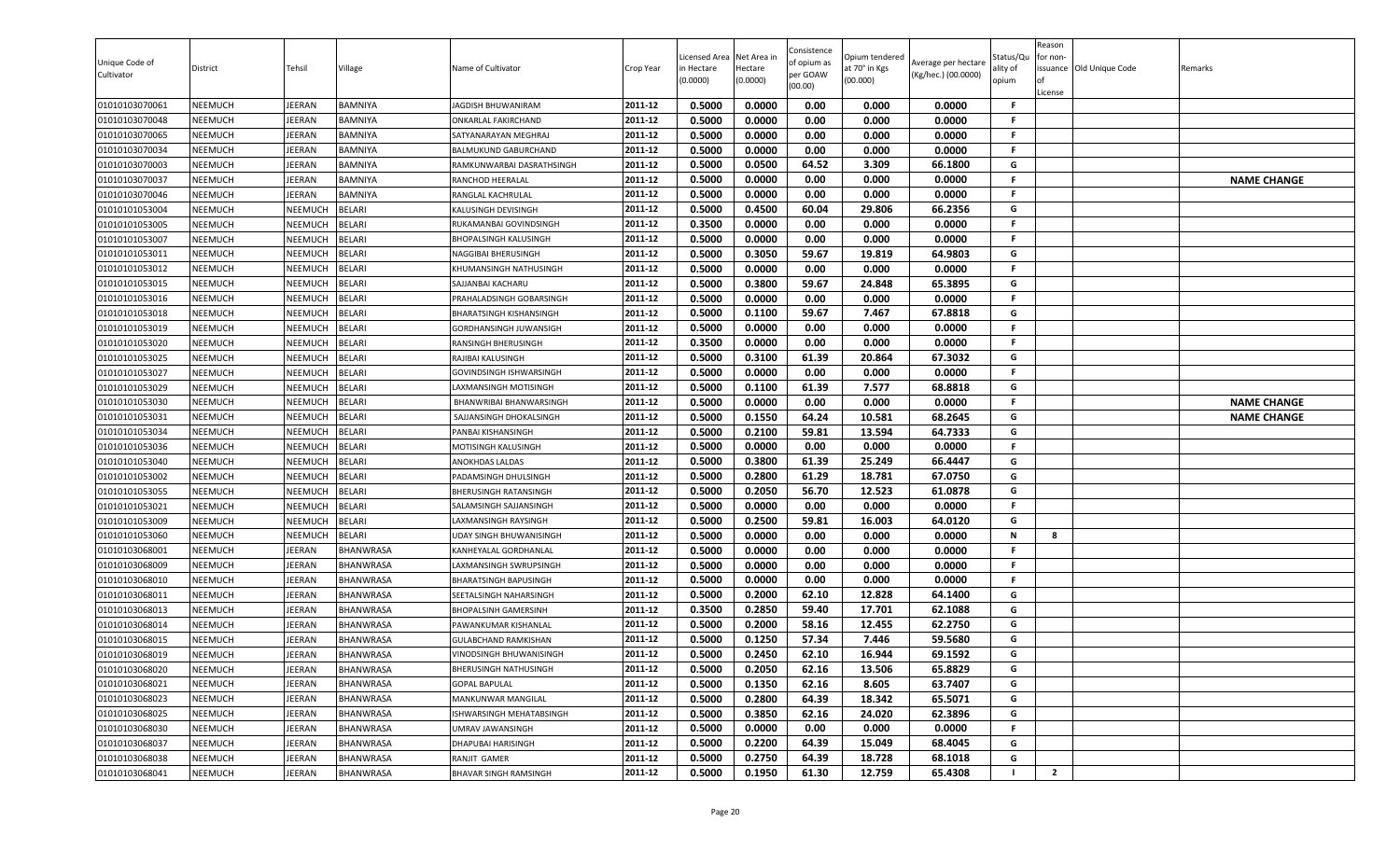| Unique Code of<br>Cultivator | District       | Tehsil         | Village                 | Name of Cultivator         | Crop Year | Licensed Area<br>in Hectare<br>(0.0000) | Net Area in<br>Hectare<br>(0.0000) | Consistence<br>of opium as<br>per GOAW<br>(00.00) | Opium tendered<br>at 70° in Kgs<br>(00.000) | Average per hectare<br>(Kg/hec.) (00.0000) | status/Qι<br>ılity of<br>opium | Reason<br>for non-<br>of<br>License | issuance Old Unique Code | Remarks                       |
|------------------------------|----------------|----------------|-------------------------|----------------------------|-----------|-----------------------------------------|------------------------------------|---------------------------------------------------|---------------------------------------------|--------------------------------------------|--------------------------------|-------------------------------------|--------------------------|-------------------------------|
| 01010103068047               | <b>NEEMUCH</b> | <b>JEERAN</b>  | BHANWRASA               | RAMSINGH JAYSINGH          | 2011-12   | 0.5000                                  | 0.1000                             | 62.30                                             | 6.604                                       | 66.0400                                    | G                              |                                     |                          |                               |
| 01010103068048               | NEEMUCH        | <b>JEERAN</b>  | BHANWRASA               | RADHESHYAM BHAGIRATH       | 2011-12   | 0.5000                                  | 0.3150                             | 67.28                                             | 21.357                                      | 67.8000                                    | G                              |                                     |                          |                               |
| 01010103068049               | NEEMUCH        | JEERAN         | BHANWRASA               | MADANSINGH BHERUSINGH      | 2011-12   | 0.5000                                  | 0.3050                             | 58.16                                             | 17.647                                      | 57.8590                                    | G                              |                                     |                          |                               |
| 01010103068053               | <b>NEEMUCH</b> | JEERAN         | BHANWRASA               | KISHORSINGH GAMERSINGH     | 2011-12   | 0.3500                                  | 0.0000                             | 0.00                                              | 0.000                                       | 0.0000                                     | F.                             |                                     |                          |                               |
| 01010103068054               | NEEMUCH        | JEERAN         | BHANWRASA               | KISHANLAL ONKARLAL         | 2011-12   | 0.5000                                  | 0.3750                             | 67.28                                             | 25.922                                      | 69.1253                                    | G                              |                                     |                          |                               |
| 01010103068055               | <b>NEEMUCH</b> | JEERAN         | BHANWRASA               | OMPRAKASH PRABHULAL        | 2011-12   | 0.3500                                  | 0.0000                             | 0.00                                              | 0.000                                       | 0.0000                                     | F.                             |                                     |                          |                               |
| 01010103068056               | <b>NEEMUCH</b> | JEERAN         | BHANWRASA               | ISHWARSINGH RAMSINGH       | 2011-12   | 0.5000                                  | 0.2000                             | 63.61                                             | 14.003                                      | 70.0150                                    | G                              |                                     |                          |                               |
| 01010103068057               | <b>NEEMUCH</b> | <b>JEERAN</b>  | BHANWRASA               | BHANWARSINGH JAWANSINGH    | 2011-12   | 0.5000                                  | 0.2400                             | 58.16                                             | 14.931                                      | 62.2125                                    | G                              |                                     |                          |                               |
| 01010103068058               | <b>NEEMUCH</b> | JEERAN         | BHANWRASA               | MANNALAL BHANWARLAL        | 2011-12   | 0.5000                                  | 0.2800                             | 66.09                                             | 18.873                                      | 67.4036                                    | G                              |                                     |                          |                               |
| 01010103068059               | NEEMUCH        | <b>JEERAN</b>  | BHANWRASA               | BAPUSINGH JAWANSINGH       | 2011-12   | 0.5000                                  | 0.4950                             | 55.61                                             | 29.299                                      | 59.1899                                    | G                              |                                     |                          |                               |
| 01010103068062               | NEEMUCH        | <b>JEERAN</b>  | BHANWRASA               | <b>BAPUSINGH PYARSINGH</b> | 2011-12   | 0.5000                                  | 0.0000                             | 0.00                                              | 0.000                                       | 0.0000                                     | F.                             |                                     |                          |                               |
| 01010103068064               | <b>NEEMUCH</b> | JEERAN         | BHANWRASA               | NAJARBAI BHOPALSINGH       | 2011-12   | 0.5000                                  | 0.0000                             | 0.00                                              | 0.000                                       | 0.0000                                     | F.                             |                                     |                          |                               |
| 01010103068065               | <b>NEEMUCH</b> | JEERAN         | BHANWRASA               | PYARSINGH RATANSINGH       | 2011-12   | 0.5000                                  | 0.0000                             | 0.00                                              | 0.000                                       | 0.0000                                     | F.                             |                                     |                          |                               |
| 01010103068067               | NEEMUCH        | JEERAN         | BHANWRASA               | KANWARBAI BHUWANISINGH     | 2011-12   | 0.5000                                  | 0.4800                             | 57.03                                             | 29.159                                      | 60.7479                                    | G                              |                                     |                          | <b>NAME CHANGE</b>            |
| 01010103068076               | <b>NEEMUCH</b> | <b>JEERAN</b>  | BHANWRASA               | NATHUSINGH RAMSINGH        | 2011-12   | 0.5000                                  | 0.0000                             | 0.00                                              | 0.000                                       | 0.0000                                     | F.                             |                                     |                          |                               |
| 01010103068061               | <b>NEEMUCH</b> | JEERAN         | BHANWRASA               | BAPUSINGH BAHADURSINGH     | 2011-12   | 0.5000                                  | 0.0000                             | 0.00                                              | 0.000                                       | 0.0000                                     | F.                             |                                     |                          |                               |
| 01010103068022               | <b>NEEMUCH</b> | JEERAN         | BHANWRASA               | <b>BAPU SWRUP</b>          | 2011-12   | 0.5000                                  | 0.0000                             | 0.00                                              | 0.000                                       | 0.0000                                     | F.                             |                                     |                          |                               |
| 01010103068026               | NEEMUCH        | <b>JEERAN</b>  | BHANWRASA               | BHARATSINGH NATHUSINGH     | 2011-12   | 0.5000                                  | 0.0000                             | 0.00                                              | 0.000                                       | 0.0000                                     | F.                             |                                     |                          |                               |
| 01010103068027               | <b>NEEMUCH</b> | <b>JEERAN</b>  | BHANWRASA               | CHANDRASEKHANR PRATHVIRAJ  | 2011-12   | 0.5000                                  | 0.1700                             | 67.91                                             | 11.768                                      | 69.2235                                    | G                              |                                     |                          |                               |
| 01010103068050               | NEEMUCH        | <b>JEERAN</b>  | BHANWRASA               | BHOPALSINGH JORAWARSINGH   | 2011-12   | 0.5000                                  | 0.2550                             | 62.99                                             | 16.314                                      | 63.9765                                    | G                              |                                     |                          |                               |
| 01010103068052               | NEEMUCH        | JEERAN         | BHANWRASA               | DEVISINGH HARISINGH        | 2011-12   | 0.5000                                  | 0.1500                             | 58.54                                             | 9.316                                       | 62.1067                                    | G                              |                                     |                          |                               |
| 01010103068051               | <b>NEEMUCH</b> | JEERAN         | BHANWRASA               | KASTURIBAI KISHANSINGH     | 2011-12   | 0.5000                                  | 0.0000                             | 0.00                                              | 0.000                                       | 0.0000                                     | F.                             |                                     |                          |                               |
| 01010103068092               | <b>NEEMUCH</b> | JEERAN         | BHANWRASA               | <b>BHULIBHAY HARLAL</b>    | 2011-12   | 0.5000                                  | 0.0000                             | 0.00                                              | 0.000                                       | 0.0000                                     | F                              |                                     |                          |                               |
| 01010103068031               | <b>NEEMUCH</b> | JEERAN         | BHANWRASA               | MADANSINGH HARISINGH       | 2011-12   | 0.3500                                  | 0.3250                             | 38.90                                             | 12.981                                      | 6.7100                                     |                                | $\overline{2}$                      |                          |                               |
| 01010101045001               | <b>NEEMUCH</b> | NEEMUCH        | <b>BIJALWAS BAMNIYA</b> | RATANLAL LABHCHAND         | 2011-12   | 0.5000                                  | 0.2700                             | 62.81                                             | 17.488                                      | 64.7704                                    | G                              |                                     |                          |                               |
| 01010101045005               | <b>NEEMUCH</b> | NEEMUCH        | <b>BIJALWAS BAMNIYA</b> | RAMBABU RAMNARAYAN         | 2011-12   | 0.5000                                  | 0.1950                             | 60.20                                             | 12.178                                      | 62.4513                                    | G                              |                                     |                          |                               |
| 01010101045008               | NEEMUCH        | NEEMUCH        | <b>BIJALWAS BAMNIYA</b> | VISHNUPRASAD NANDLAL       | 2011-12   | 0.5000                                  | 0.3950                             | 62.81                                             | 25.976                                      | 65.7620                                    | G                              |                                     |                          |                               |
| 01010101045009               | NEEMUCH        | <b>NEEMUCH</b> | <b>BIJALWAS BAMNIYA</b> | DASHARATHMAL PANNALAL      | 2011-12   | 0.5000                                  | 0.3700                             | 57.17                                             | 23.530                                      | 63.5946                                    | G                              |                                     |                          |                               |
| 01010101045012               | NEEMUCH        | NEEMUCH        | BIJALWAS BAMNIYA        | DINESH HARIVALLABH         | 2011-12   | 0.5000                                  | 0.2550                             | 67.42                                             | 18.146                                      | 71.1608                                    | G                              |                                     |                          |                               |
| 01010101045013               | NEEMUCH        | NEEMUCH        | <b>BIJALWAS BAMNIYA</b> | BHERULAL VARDICHAND        | 2011-12   | 0.5000                                  | 0.2900                             | 66.95                                             | 21.711                                      | 74.8655                                    | G                              |                                     |                          |                               |
| 01010101045014               | <b>NEEMUCH</b> | NEEMUCH        | <b>BIJALWAS BAMNIYA</b> | MANGILAL PRABHULAL         | 2011-12   | 0.5000                                  | 0.1850                             | 66.95                                             | 13.055                                      | 70.5676                                    | G                              |                                     |                          |                               |
| 01010101045016               | <b>NEEMUCH</b> | NEEMUCH        | <b>BIJALWAS BAMNIYA</b> | SESHMAL SHIVENARAYAN       | 2011-12   | 0.5000                                  | 0.2700                             | 62.81                                             | 18.574                                      | 68.7926                                    | G                              |                                     |                          |                               |
| 01010101045020               | <b>NEEMUCH</b> | NEEMUCH        | <b>BIJALWAS BAMNIYA</b> | BABULAL BHANWARLAL         | 2011-12   | 0.5000                                  | 0.2050                             | 66.95                                             | 14.136                                      | 68.9561                                    | G                              |                                     |                          |                               |
| 01010101045022               | NEEMUCH        | NEEMUCH        | <b>BIJALWAS BAMNIYA</b> | KARULAL LAXMINARAYAN       | 2011-12   | 0.5000                                  | 0.1550                             | 69.83                                             | 11.492                                      | 74.1419                                    | G                              |                                     |                          |                               |
| 01010101045026               | <b>NEEMUCH</b> | NEEMUCH        | <b>BIJALWAS BAMNIYA</b> | RAMESHWAR PANNALAL         | 2011-12   | 0.5000                                  | 0.1950                             | 66.18                                             | 13.728                                      | 70.4000                                    | G                              |                                     |                          |                               |
| 01010101045028               | NEEMUCH        | NEEMUCH        | BIJALWAS BAMNIYA        | OMPRAKASH RAMBILAS         | 2011-12   | 0.5000                                  | 0.0000                             | 0.00                                              | 0.000                                       | 0.0000                                     | F.                             |                                     |                          |                               |
| 01010101045030               | NEEMUCH        | NEEMUCH        | <b>BIJALWAS BAMNIYA</b> | KANWARLAL PRABHULAL        | 2011-12   | 0.5000                                  | 0.3950                             | 66.18                                             | 27.105                                      | 68.6203                                    | G                              |                                     |                          |                               |
| 01010101045032               | NEEMUCH        | NEEMUCH        | <b>BIJALWAS BAMNIYA</b> | PRAKASHCHAND CHATARBHUJ    | 2011-12   | 0.5000                                  | 0.2700                             | 66.11                                             | 20.296                                      | 75.1704                                    | G                              |                                     |                          |                               |
| 01010101045038               | NEEMUCH        | NEEMUCH        | <b>BIJALWAS BAMNIYA</b> | DURGASHANKAR BHANWARLAL    | 2011-12   | 0.5000                                  | 0.1950                             | 66.18                                             | 13.529                                      | 69.3795                                    | G                              |                                     |                          |                               |
| 01010101045041               | NEEMUCH        | NEEMUCH        | <b>BIJALWAS BAMNIYA</b> | KANHEYALAL NATHULAL        | 2011-12   | 0.5000                                  | 0.3550                             | 61.68                                             | 22.478                                      | 63.3183                                    | G                              |                                     |                          |                               |
| 01010101045042               | NEEMUCH        | NEEMUCH        | <b>BIJALWAS BAMNIYA</b> | DAMARLAL KISHANLAL         | 2011-12   | 0.5000                                  | 0.4000                             | 61.01                                             | 24.857                                      | 62.1425                                    | G                              |                                     |                          |                               |
| 01010101045044               | <b>NEEMUCH</b> | NEEMUCH        | <b>BIJALWAS BAMNIYA</b> | RAMESHCHAND BHANWAR        | 2011-12   | 0.5000                                  | 0.2900                             | 61.68                                             | 18.442                                      | 63.5931                                    | G                              |                                     |                          |                               |
| 01010101045045               | NEEMUCH        | NEEMUCH        | BIJALWAS BAMNIYA        | <b>BADRILAL GANAPATLAL</b> | 2011-12   | 0.5000                                  | 0.2550                             | 69.83                                             | 18.685                                      | 73.2745                                    | G                              |                                     |                          |                               |
| 01010101045046               | NEEMUCH        | NEEMUCH        | <b>BIJALWAS BAMNIYA</b> | SAMARATHMAL JAGANNATH      | 2011-12   | 0.5000                                  | 0.2300                             | 63.22                                             | 15.046                                      | 65.4174                                    | G                              |                                     |                          |                               |
| 01010101045049               | NEEMUCH        | NEEMUCH        | BIJALWAS BAMNIYA        | MADANLAL KISHANLAL         | 2011-12   | 0.5000                                  | 0.2850                             | 67.19                                             | 20.234                                      | 70.9965                                    | G                              |                                     |                          |                               |
| 01010101045051               | <b>NEEMUCH</b> | NEEMUCH        | <b>BIJALWAS BAMNIYA</b> | GOPALKRISHNA MOHANLAL      | 2011-12   | 0.5000                                  | 0.1950                             | 61.68                                             | 12.354                                      | 63.3538                                    | G                              |                                     |                          | <b>TRANSFER / REWLI DEWLI</b> |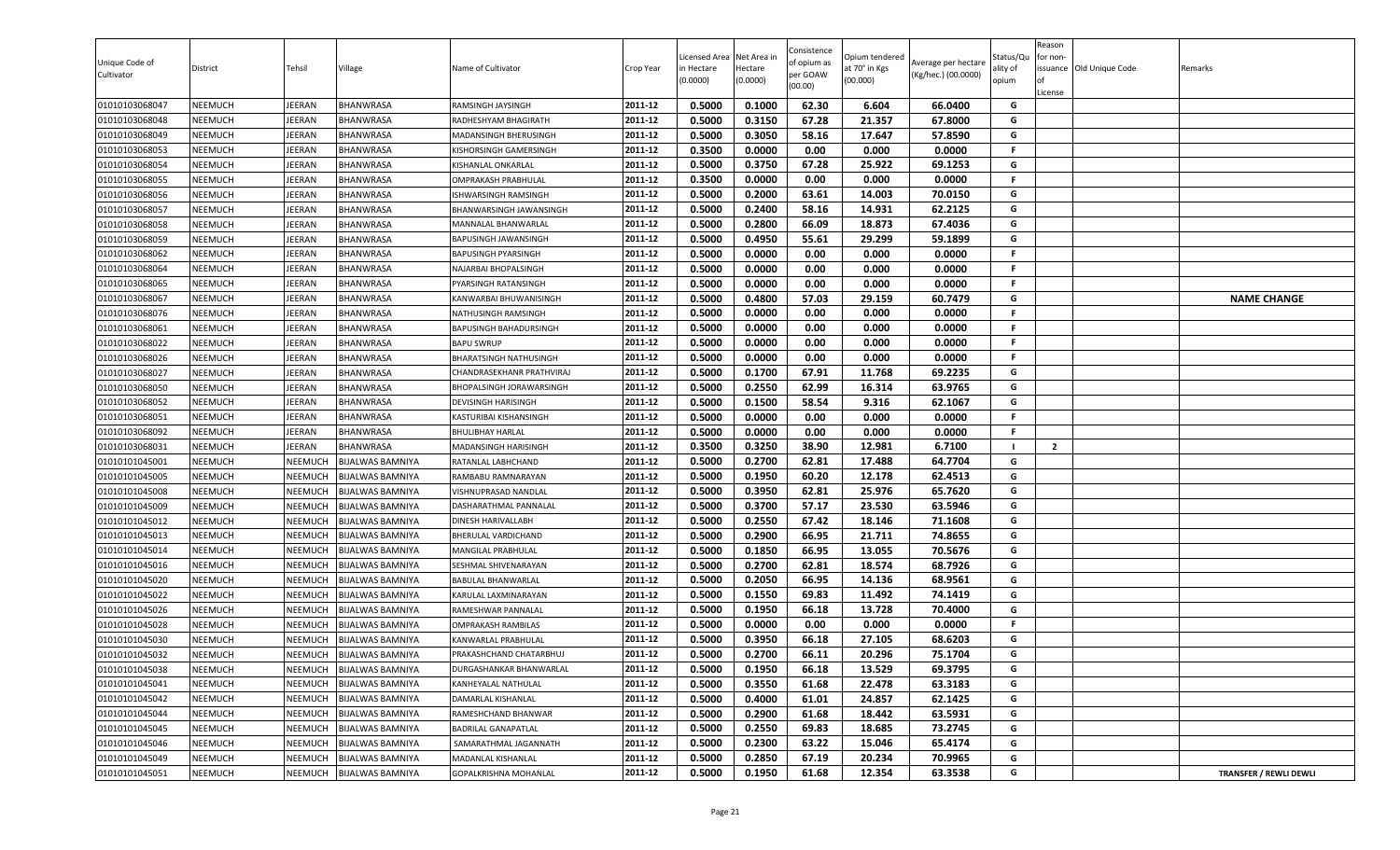| Consistence<br>Net Area in<br>Status/Qu<br>Licensed Area<br>Opium tendered<br>for non-<br>Unique Code of<br>of opium as<br>Average per hectare<br>Tehsil<br>Village<br>Name of Cultivator<br>Crop Year<br>at 70° in Kgs<br>issuance Old Unique Code<br>District<br>in Hectare<br>Hectare<br>ality of<br>Remarks<br>per GOAW<br>Cultivator<br>(Kg/hec.) (00.0000)<br>(0.0000)<br>(00.000)<br>(0.0000)<br>opium<br>(00.00)<br>License<br>2011-12<br>0.5000<br>0.4850<br>66.51<br>33.112<br>68.2722<br>01010101045055<br>NEEMUCH<br>NEEMUCH<br><b>BIJALWAS BAMNIYA</b><br>RADHESHYAM KISHANLAL<br>G<br>2011-12<br>0.5000<br>0.0000<br>0.000<br>0.0000<br>F.<br>NEEMUCH<br>0.00<br>01010101045056<br>NEEMUCH<br>BIJALWAS BAMNIYA<br><b>GOVINDRAM KISHANLAL</b><br>0.5000<br>0.3450<br>69.05<br>24.414<br>70.7652<br>2011-12<br>G<br><b>NEEMUCH</b><br>01010101045060<br>NEEMUCH<br><b>BIJALWAS BAMNIYA</b><br><b>GOPILAL JAGANNATH</b><br>G<br>2011-12<br>0.1750<br>01010101045062<br>0.5000<br>63.56<br>11.286<br>64.4914<br><b>NEEMUCH</b><br>NEEMUCH<br>BIJALWAS BAMNIYA<br>KAMLABAI BHANWARLAL<br>0.5000<br>0.2000<br>66.92<br>13.422<br>67.1100<br>2011-12<br>G<br>01010101045066<br><b>NEEMUCH</b><br>NEEMUCH<br><b>BIJALWAS BAMNIYA</b><br>CHATARBHUJ BHUWANIRAM<br>2011-12<br>G<br>01010101045069<br>NEEMUCH<br>NEEMUCH<br>0.5000<br>0.0950<br>68.17<br>6.885<br>72.4737<br><b>BIJALWAS BAMNIYA</b><br><b>GANAPATLAL SHRILAL</b><br>0.5000<br>0.0000<br>0.00<br>0.000<br>0.0000<br><b>NEEMUCH</b><br>NEEMUCH<br>2011-12<br>F.<br>01010101045070<br>BIJALWAS BAMNIYA<br><b>BABULAL CHANDMAL</b><br>2011-12<br>0.3000<br>01010101045072<br><b>NEEMUCH</b><br>NEEMUCH<br><b>BIJALWAS BAMNIYA</b><br>0.5000<br>62.20<br>20.393<br>67.9767<br>G<br>MADHULAL SHRILAL<br>0.5000<br>0.3950<br>63.22<br>26.318<br>66.6278<br>01010101045073<br><b>NEEMUCH</b><br><b>BIJALWAS BAMNIYA</b><br>2011-12<br>G<br>NEEMUCH<br>DEVILAL VARDICHAND<br>NEEMUCH<br>2011-12<br>0.5000<br>0.1950<br>60.18<br>12.681<br>65.0308<br>G<br>01010101045075<br>NEEMUCH<br>BIJALWAS BAMNIYA<br><b>NAME CHANGE</b><br>LAXMANPRASAD KEWALRAM<br>0.5000<br>0.2100<br>60.18<br>12.810<br>61.0000<br>G<br>2011-12<br>01010101045077<br><b>NEEMUCH</b><br>NEEMUCH<br>BIJALWAS BAMNIYA<br>RAMCHANDRA BHANWARLAL<br>2011-12<br>0.1850<br>60.89<br>64.6973<br>G<br><b>NEEMUCH</b><br>0.5000<br>11.969<br>01010101045078<br>NEEMUCH<br><b>BIJALWAS BAMNIYA</b><br><b>BANSHILAL AMBALAL</b><br>0.1850<br>62.9676<br>G<br>01010101045080<br><b>NEEMUCH</b><br>2011-12<br>0.5000<br>59.96<br>11.649<br>NEEMUCH<br>BIJALWAS BAMNIYA<br>MANGILAL PARMANAND<br>2011-12<br>0.1550<br>60.89<br>G<br>01010101045081<br><b>NEEMUCH</b><br>0.5000<br>9.586<br>61.8452<br>NEEMUCH<br>BIJALWAS BAMNIYA<br>KAMLABAI GISALAL<br>01010101045082<br><b>NEEMUCH</b><br><b>BIJALWAS BAMNIYA</b><br>2011-12<br>0.5000<br>0.1800<br>67.42<br>13.243<br>73.5722<br>G<br>NEEMUCH<br>ONKARLAL LAXMINARAYAN<br>2011-12<br>0.3100<br>69.19<br>23.258<br>75.0258<br>G<br>0.5000<br>01010101045083<br><b>NEEMUCH</b><br>NEEMUCH<br>BIJALWAS BAMNIYA<br>SHANTILAL KANWARLAL<br>0.2350<br>69.7404<br>01010101045090<br>NEEMUCH<br>NEEMUCH<br><b>BIJALWAS BAMNIYA</b><br>2011-12<br>0.5000<br>62.86<br>16.389<br>G<br>SHOBHARAM CHANDMAL<br>G<br>2011-12<br>0.5000<br>0.1600<br>63.54<br><b>NEEMUCH</b><br>10.493<br>65.5813<br>01010101045093<br>NEEMUCH<br>BIJALWAS BAMNIYA<br>RAMNARAYAN VARDICHAND<br>0.3500<br>0.2300<br>66.74<br>16.170<br>70.3043<br>01010101045098<br>NEEMUCH<br>NEEMUCH<br><b>BIJALWAS BAMNIYA</b><br>2011-12<br>G<br>PYARIBAI BHANWARLAL<br>0.5000<br>0.3000<br>61.83<br>63.6833<br>2011-12<br>19.105<br>G<br>01010101045101<br><b>NEEMUCH</b><br>NEEMUCH<br><b>BIJALWAS BAMNIYA</b><br>RAMBILAS MOHANLAL<br><b>TRANSFER / REWLI DEWLI</b><br>0.5000<br>0.1600<br>59.96<br>63.5500<br><b>NEEMUCH</b><br>2011-12<br>10.168<br>G<br>01010101045105<br>NEEMUCH<br><b>BIJALWAS BAMNIYA</b><br>SHANTILAL BALMUKAND<br>0.2150<br>65.3767<br>2011-12<br>0.5000<br>62.75<br>14.056<br>G<br>01010101045107<br><b>NEEMUCH</b><br>NEEMUCH<br>RAMBILAS KISHANLAL<br>BIJALWAS BAMNIYA<br>0.5000<br>0.2000<br>62.75<br>66.7850<br>01010101045017<br>NEEMUCH<br>2011-12<br>13.357<br>G<br>NEEMUCH<br><b>BIJALWAS BAMNIYA</b><br>HARISHANKAR SALAGRAM<br>0.4000<br>64.6675<br>2011-12<br>0.5000<br>64.21<br>25.867<br>01010101045095<br><b>NEEMUCH</b><br>NEEMUCH<br><b>BIJALWAS BAMNIYA</b><br>NANDKISHOR MATHURALAL<br>G<br>0.5000<br>0.3500<br>62.75<br>64.6457<br>2011-12<br>22.626<br>G<br>01010101045109<br>NEEMUCH<br>NEEMUCH<br><b>BIJALWAS BAMNIYA</b><br>KANHEYALAL NANDKISHOR<br>0.5000<br>0.2450<br>62.69<br>16.326<br>66.6367<br>NEEMUCH<br>2011-12<br>G<br>01010101045031<br>NEEMUCH<br><b>BIJALWAS BAMNIYA</b><br>PRAHALAD KEVALRAM<br>0.5000<br>0.4250<br>62.69<br>01010101045119<br><b>NEEMUCH</b><br>NEEMUCH<br>2011-12<br>28.193<br>66.3365<br>G<br><b>BIJALWAS BAMNIYA</b><br>KAMLASHANKAR BHERULAL<br>0.5000<br>0.0000<br>0.00<br>0.0000<br>2011-12<br>0.000<br>F.<br>01010101045120<br>NEEMUCH<br>NEEMUCH<br><b>BIJALWAS BAMNIYA</b><br><b>SURESHDAS JAMNADAS</b><br>01010101045043<br>2011-12<br>0.3500<br>0.2500<br>62.69<br>16.792<br>67.1680<br>G<br><b>NEEMUCH</b><br>NEEMUCH<br>BIJALWAS BAMNIYA<br>DINESH CHANDRA SHIVENARAYAN<br>0.3400<br>67.7265<br>2011-12<br>0.5000<br>63.61<br>23.027<br>G<br>01010101045112<br><b>NEEMUCH</b><br>MANGILAL JAGANNATH<br>NEEMUCH<br>BIJALWAS BAMNIYA<br>01010101045121<br><b>NEEMUCH</b><br>NEEMUCH<br><b>BIJALWAS BAMNIYA</b><br>2011-12<br>0.5000<br>0.0000<br>0.00<br>0.000<br>0.0000<br>F.<br><b>JAGDISH AMBALAL</b><br>0.2450<br>59.92<br>2011-12<br>0.5000<br>15.862<br>64.7429<br>01010101045003<br>$\overline{2}$<br>NEEMUCH<br>NEEMUCH<br>BIJALWAS BAMNIYA<br>LAKHAN JAGDISH<br>0.5000<br>0.2450<br>01010101045091<br><b>NEEMUCH</b><br>NEEMUCH<br><b>BIJALWAS BAMNIYA</b><br>2011-12<br>64.78<br>16.574<br>67.6490<br>G<br><b>NAME CHANGE</b><br>KISHANLAL MIYARAM<br>0.2950<br>2011-12<br>0.3500<br>59.96<br>18.827<br>63.8203<br>G<br>01010101045094<br><b>NEEMUCH</b><br>NEEMUCH<br>RUKAMANBAI MOTILAL<br>BIJALWAS BAMNIYA<br>NEEMUCH<br>2011-12<br>0.5000<br>0.2950<br>58.55<br>17.782<br>60.2780<br>G<br>01010101045122<br>NEEMUCH<br><b>BIJALWAS BAMNIYA</b><br>SHIVEPRASAD HARNARAYAN<br>0.3700<br>60.22<br>24.355<br>65.8243<br>G<br>2011-12<br>0.5000<br>01010101045067<br><b>NEEMUCH</b><br>NEEMUCH<br>BIJALWAS BAMNIYA<br><b>JAMNADAS MODIDAS</b><br>2011-12<br>0.5000<br>0.1250<br>65.72<br>8.788<br>G<br>01010101045110<br>NEEMUCH<br>70.3040<br>NEEMUCH<br><b>BIJALWAS BAMNIYA</b><br>RAMPRASAD KEWARLAL<br>0.5000<br>0.2750<br>65.72<br>18.711<br>G<br>2011-12<br>68.0400<br>NEEMUCH<br>NEEMUCH<br><b>BIJALWAS BAMNIYA</b><br>NARMDASHANKAR PANNALAL<br>2011-12<br>0.1200<br>G<br>NEEMUCH<br>0.3500<br>58.40<br>58.7500<br>01010101045053<br><b>NEEMUCH</b><br><b>BIJALWAS BAMNIYA</b><br><b>BHAGIRATH PRABHULAL</b><br>7.050<br>57.11<br>2011-12<br>0.5000<br>0.2450<br>16.097<br>65.7020<br>01010101045006<br><b>NEEMUCH</b><br>NEEMUCH<br><b>BIJALWAS BAMNIYA</b><br>RAMSUKH MATHURALAL<br>G<br>2011-12<br>0.3500<br>0.3300<br>G<br>01010101045061<br><b>BIJALWAS BAMNIYA</b><br>60.18<br>21.072<br>63.8545<br><b>NEEMUCH</b><br>NEEMUCH<br>PARVATIBAI MATHURALAL<br>0.5000<br>0.3650<br>2011-12<br>65.72<br>25.565<br>70.0411<br>G<br>01010101045025<br><b>NEEMUCH</b><br>NEEMUCH<br><b>BIJALWAS BAMNIYA</b><br>BHARATLAL RAMCHANDRA<br>F.<br>2011-12<br>0.5000<br>0.0000<br>0.00<br>0.000<br>0.0000<br>01010101062004<br><b>NEEMUCH</b><br>NEEMUCH<br>BISALWAS SONIGARA<br>KAMLASHANKAR GOPILAL<br>0.3100<br>62.79<br>64.8742<br>01010101062005<br><b>NEEMUCH</b><br>2011-12<br>0.5000<br>20.111<br>G<br>NEEMUCH<br><b>BISALWAS SONIGARA</b><br>DINESH JAGDISH<br>F.<br>2011-12<br>0.0000<br>0.00<br>0.0000<br><b>NEEMUCH</b><br><b>NEEMUCH</b><br><b>BISALWAS SONIGARA</b><br>RAMESHCHANDRA GOPILAL<br>0.5000<br>0.000<br>0.1450<br>2011-12<br>0.5000<br>64.31<br>9.702<br>66.9103<br>G<br><b>NEEMUCH</b><br>NEEMUCH<br><b>BISALWAS SONIGARA</b><br>DATARSINGH MADHOSINGH |                |  |  |  |  |  |        |  |
|--------------------------------------------------------------------------------------------------------------------------------------------------------------------------------------------------------------------------------------------------------------------------------------------------------------------------------------------------------------------------------------------------------------------------------------------------------------------------------------------------------------------------------------------------------------------------------------------------------------------------------------------------------------------------------------------------------------------------------------------------------------------------------------------------------------------------------------------------------------------------------------------------------------------------------------------------------------------------------------------------------------------------------------------------------------------------------------------------------------------------------------------------------------------------------------------------------------------------------------------------------------------------------------------------------------------------------------------------------------------------------------------------------------------------------------------------------------------------------------------------------------------------------------------------------------------------------------------------------------------------------------------------------------------------------------------------------------------------------------------------------------------------------------------------------------------------------------------------------------------------------------------------------------------------------------------------------------------------------------------------------------------------------------------------------------------------------------------------------------------------------------------------------------------------------------------------------------------------------------------------------------------------------------------------------------------------------------------------------------------------------------------------------------------------------------------------------------------------------------------------------------------------------------------------------------------------------------------------------------------------------------------------------------------------------------------------------------------------------------------------------------------------------------------------------------------------------------------------------------------------------------------------------------------------------------------------------------------------------------------------------------------------------------------------------------------------------------------------------------------------------------------------------------------------------------------------------------------------------------------------------------------------------------------------------------------------------------------------------------------------------------------------------------------------------------------------------------------------------------------------------------------------------------------------------------------------------------------------------------------------------------------------------------------------------------------------------------------------------------------------------------------------------------------------------------------------------------------------------------------------------------------------------------------------------------------------------------------------------------------------------------------------------------------------------------------------------------------------------------------------------------------------------------------------------------------------------------------------------------------------------------------------------------------------------------------------------------------------------------------------------------------------------------------------------------------------------------------------------------------------------------------------------------------------------------------------------------------------------------------------------------------------------------------------------------------------------------------------------------------------------------------------------------------------------------------------------------------------------------------------------------------------------------------------------------------------------------------------------------------------------------------------------------------------------------------------------------------------------------------------------------------------------------------------------------------------------------------------------------------------------------------------------------------------------------------------------------------------------------------------------------------------------------------------------------------------------------------------------------------------------------------------------------------------------------------------------------------------------------------------------------------------------------------------------------------------------------------------------------------------------------------------------------------------------------------------------------------------------------------------------------------------------------------------------------------------------------------------------------------------------------------------------------------------------------------------------------------------------------------------------------------------------------------------------------------------------------------------------------------------------------------------------------------------------------------------------------------------------------------------------------------------------------------------------------------------------------------------------------------------------------------------------------------------------------------------------------------------------------------------------------------------------------------------------------------------------------------------------------------------------------------------------------------------------------------------------------------------------------------------------------------------------------------------------------------------------------------------------------------------------------------------------------------------------------------------------------------------------------------------------------------------------------------------------------------------------------------------------------------------------------------------------------------------------------------------------------------------------------------------------------------------------------------------------------------------------------------------------------------------------------------------------------------------------------------------------------------------------------------------------------------------------------------------------------------------------------------------------------------------------------------------------------------------------------------------------------------------------------------------------------------------------------------------------------------------------------------------------------------------------------------------------------------------------------------------------------------------------------------|----------------|--|--|--|--|--|--------|--|
|                                                                                                                                                                                                                                                                                                                                                                                                                                                                                                                                                                                                                                                                                                                                                                                                                                                                                                                                                                                                                                                                                                                                                                                                                                                                                                                                                                                                                                                                                                                                                                                                                                                                                                                                                                                                                                                                                                                                                                                                                                                                                                                                                                                                                                                                                                                                                                                                                                                                                                                                                                                                                                                                                                                                                                                                                                                                                                                                                                                                                                                                                                                                                                                                                                                                                                                                                                                                                                                                                                                                                                                                                                                                                                                                                                                                                                                                                                                                                                                                                                                                                                                                                                                                                                                                                                                                                                                                                                                                                                                                                                                                                                                                                                                                                                                                                                                                                                                                                                                                                                                                                                                                                                                                                                                                                                                                                                                                                                                                                                                                                                                                                                                                                                                                                                                                                                                                                                                                                                                                                                                                                                                                                                                                                                                                                                                                                                                                                                                                                                                                                                                                                                                                                                                                                                                                                                                                                                                                                                                                                                                                                                                                                                                                                                                                                                                                                                                                                                                                                                                                                                                                                                                                                                                                                                                                                                                                                                                                                                                                                                                                                                                    |                |  |  |  |  |  | Reason |  |
|                                                                                                                                                                                                                                                                                                                                                                                                                                                                                                                                                                                                                                                                                                                                                                                                                                                                                                                                                                                                                                                                                                                                                                                                                                                                                                                                                                                                                                                                                                                                                                                                                                                                                                                                                                                                                                                                                                                                                                                                                                                                                                                                                                                                                                                                                                                                                                                                                                                                                                                                                                                                                                                                                                                                                                                                                                                                                                                                                                                                                                                                                                                                                                                                                                                                                                                                                                                                                                                                                                                                                                                                                                                                                                                                                                                                                                                                                                                                                                                                                                                                                                                                                                                                                                                                                                                                                                                                                                                                                                                                                                                                                                                                                                                                                                                                                                                                                                                                                                                                                                                                                                                                                                                                                                                                                                                                                                                                                                                                                                                                                                                                                                                                                                                                                                                                                                                                                                                                                                                                                                                                                                                                                                                                                                                                                                                                                                                                                                                                                                                                                                                                                                                                                                                                                                                                                                                                                                                                                                                                                                                                                                                                                                                                                                                                                                                                                                                                                                                                                                                                                                                                                                                                                                                                                                                                                                                                                                                                                                                                                                                                                                                    |                |  |  |  |  |  |        |  |
|                                                                                                                                                                                                                                                                                                                                                                                                                                                                                                                                                                                                                                                                                                                                                                                                                                                                                                                                                                                                                                                                                                                                                                                                                                                                                                                                                                                                                                                                                                                                                                                                                                                                                                                                                                                                                                                                                                                                                                                                                                                                                                                                                                                                                                                                                                                                                                                                                                                                                                                                                                                                                                                                                                                                                                                                                                                                                                                                                                                                                                                                                                                                                                                                                                                                                                                                                                                                                                                                                                                                                                                                                                                                                                                                                                                                                                                                                                                                                                                                                                                                                                                                                                                                                                                                                                                                                                                                                                                                                                                                                                                                                                                                                                                                                                                                                                                                                                                                                                                                                                                                                                                                                                                                                                                                                                                                                                                                                                                                                                                                                                                                                                                                                                                                                                                                                                                                                                                                                                                                                                                                                                                                                                                                                                                                                                                                                                                                                                                                                                                                                                                                                                                                                                                                                                                                                                                                                                                                                                                                                                                                                                                                                                                                                                                                                                                                                                                                                                                                                                                                                                                                                                                                                                                                                                                                                                                                                                                                                                                                                                                                                                                    |                |  |  |  |  |  |        |  |
|                                                                                                                                                                                                                                                                                                                                                                                                                                                                                                                                                                                                                                                                                                                                                                                                                                                                                                                                                                                                                                                                                                                                                                                                                                                                                                                                                                                                                                                                                                                                                                                                                                                                                                                                                                                                                                                                                                                                                                                                                                                                                                                                                                                                                                                                                                                                                                                                                                                                                                                                                                                                                                                                                                                                                                                                                                                                                                                                                                                                                                                                                                                                                                                                                                                                                                                                                                                                                                                                                                                                                                                                                                                                                                                                                                                                                                                                                                                                                                                                                                                                                                                                                                                                                                                                                                                                                                                                                                                                                                                                                                                                                                                                                                                                                                                                                                                                                                                                                                                                                                                                                                                                                                                                                                                                                                                                                                                                                                                                                                                                                                                                                                                                                                                                                                                                                                                                                                                                                                                                                                                                                                                                                                                                                                                                                                                                                                                                                                                                                                                                                                                                                                                                                                                                                                                                                                                                                                                                                                                                                                                                                                                                                                                                                                                                                                                                                                                                                                                                                                                                                                                                                                                                                                                                                                                                                                                                                                                                                                                                                                                                                                                    |                |  |  |  |  |  |        |  |
|                                                                                                                                                                                                                                                                                                                                                                                                                                                                                                                                                                                                                                                                                                                                                                                                                                                                                                                                                                                                                                                                                                                                                                                                                                                                                                                                                                                                                                                                                                                                                                                                                                                                                                                                                                                                                                                                                                                                                                                                                                                                                                                                                                                                                                                                                                                                                                                                                                                                                                                                                                                                                                                                                                                                                                                                                                                                                                                                                                                                                                                                                                                                                                                                                                                                                                                                                                                                                                                                                                                                                                                                                                                                                                                                                                                                                                                                                                                                                                                                                                                                                                                                                                                                                                                                                                                                                                                                                                                                                                                                                                                                                                                                                                                                                                                                                                                                                                                                                                                                                                                                                                                                                                                                                                                                                                                                                                                                                                                                                                                                                                                                                                                                                                                                                                                                                                                                                                                                                                                                                                                                                                                                                                                                                                                                                                                                                                                                                                                                                                                                                                                                                                                                                                                                                                                                                                                                                                                                                                                                                                                                                                                                                                                                                                                                                                                                                                                                                                                                                                                                                                                                                                                                                                                                                                                                                                                                                                                                                                                                                                                                                                                    |                |  |  |  |  |  |        |  |
|                                                                                                                                                                                                                                                                                                                                                                                                                                                                                                                                                                                                                                                                                                                                                                                                                                                                                                                                                                                                                                                                                                                                                                                                                                                                                                                                                                                                                                                                                                                                                                                                                                                                                                                                                                                                                                                                                                                                                                                                                                                                                                                                                                                                                                                                                                                                                                                                                                                                                                                                                                                                                                                                                                                                                                                                                                                                                                                                                                                                                                                                                                                                                                                                                                                                                                                                                                                                                                                                                                                                                                                                                                                                                                                                                                                                                                                                                                                                                                                                                                                                                                                                                                                                                                                                                                                                                                                                                                                                                                                                                                                                                                                                                                                                                                                                                                                                                                                                                                                                                                                                                                                                                                                                                                                                                                                                                                                                                                                                                                                                                                                                                                                                                                                                                                                                                                                                                                                                                                                                                                                                                                                                                                                                                                                                                                                                                                                                                                                                                                                                                                                                                                                                                                                                                                                                                                                                                                                                                                                                                                                                                                                                                                                                                                                                                                                                                                                                                                                                                                                                                                                                                                                                                                                                                                                                                                                                                                                                                                                                                                                                                                                    |                |  |  |  |  |  |        |  |
|                                                                                                                                                                                                                                                                                                                                                                                                                                                                                                                                                                                                                                                                                                                                                                                                                                                                                                                                                                                                                                                                                                                                                                                                                                                                                                                                                                                                                                                                                                                                                                                                                                                                                                                                                                                                                                                                                                                                                                                                                                                                                                                                                                                                                                                                                                                                                                                                                                                                                                                                                                                                                                                                                                                                                                                                                                                                                                                                                                                                                                                                                                                                                                                                                                                                                                                                                                                                                                                                                                                                                                                                                                                                                                                                                                                                                                                                                                                                                                                                                                                                                                                                                                                                                                                                                                                                                                                                                                                                                                                                                                                                                                                                                                                                                                                                                                                                                                                                                                                                                                                                                                                                                                                                                                                                                                                                                                                                                                                                                                                                                                                                                                                                                                                                                                                                                                                                                                                                                                                                                                                                                                                                                                                                                                                                                                                                                                                                                                                                                                                                                                                                                                                                                                                                                                                                                                                                                                                                                                                                                                                                                                                                                                                                                                                                                                                                                                                                                                                                                                                                                                                                                                                                                                                                                                                                                                                                                                                                                                                                                                                                                                                    |                |  |  |  |  |  |        |  |
|                                                                                                                                                                                                                                                                                                                                                                                                                                                                                                                                                                                                                                                                                                                                                                                                                                                                                                                                                                                                                                                                                                                                                                                                                                                                                                                                                                                                                                                                                                                                                                                                                                                                                                                                                                                                                                                                                                                                                                                                                                                                                                                                                                                                                                                                                                                                                                                                                                                                                                                                                                                                                                                                                                                                                                                                                                                                                                                                                                                                                                                                                                                                                                                                                                                                                                                                                                                                                                                                                                                                                                                                                                                                                                                                                                                                                                                                                                                                                                                                                                                                                                                                                                                                                                                                                                                                                                                                                                                                                                                                                                                                                                                                                                                                                                                                                                                                                                                                                                                                                                                                                                                                                                                                                                                                                                                                                                                                                                                                                                                                                                                                                                                                                                                                                                                                                                                                                                                                                                                                                                                                                                                                                                                                                                                                                                                                                                                                                                                                                                                                                                                                                                                                                                                                                                                                                                                                                                                                                                                                                                                                                                                                                                                                                                                                                                                                                                                                                                                                                                                                                                                                                                                                                                                                                                                                                                                                                                                                                                                                                                                                                                                    |                |  |  |  |  |  |        |  |
|                                                                                                                                                                                                                                                                                                                                                                                                                                                                                                                                                                                                                                                                                                                                                                                                                                                                                                                                                                                                                                                                                                                                                                                                                                                                                                                                                                                                                                                                                                                                                                                                                                                                                                                                                                                                                                                                                                                                                                                                                                                                                                                                                                                                                                                                                                                                                                                                                                                                                                                                                                                                                                                                                                                                                                                                                                                                                                                                                                                                                                                                                                                                                                                                                                                                                                                                                                                                                                                                                                                                                                                                                                                                                                                                                                                                                                                                                                                                                                                                                                                                                                                                                                                                                                                                                                                                                                                                                                                                                                                                                                                                                                                                                                                                                                                                                                                                                                                                                                                                                                                                                                                                                                                                                                                                                                                                                                                                                                                                                                                                                                                                                                                                                                                                                                                                                                                                                                                                                                                                                                                                                                                                                                                                                                                                                                                                                                                                                                                                                                                                                                                                                                                                                                                                                                                                                                                                                                                                                                                                                                                                                                                                                                                                                                                                                                                                                                                                                                                                                                                                                                                                                                                                                                                                                                                                                                                                                                                                                                                                                                                                                                                    |                |  |  |  |  |  |        |  |
|                                                                                                                                                                                                                                                                                                                                                                                                                                                                                                                                                                                                                                                                                                                                                                                                                                                                                                                                                                                                                                                                                                                                                                                                                                                                                                                                                                                                                                                                                                                                                                                                                                                                                                                                                                                                                                                                                                                                                                                                                                                                                                                                                                                                                                                                                                                                                                                                                                                                                                                                                                                                                                                                                                                                                                                                                                                                                                                                                                                                                                                                                                                                                                                                                                                                                                                                                                                                                                                                                                                                                                                                                                                                                                                                                                                                                                                                                                                                                                                                                                                                                                                                                                                                                                                                                                                                                                                                                                                                                                                                                                                                                                                                                                                                                                                                                                                                                                                                                                                                                                                                                                                                                                                                                                                                                                                                                                                                                                                                                                                                                                                                                                                                                                                                                                                                                                                                                                                                                                                                                                                                                                                                                                                                                                                                                                                                                                                                                                                                                                                                                                                                                                                                                                                                                                                                                                                                                                                                                                                                                                                                                                                                                                                                                                                                                                                                                                                                                                                                                                                                                                                                                                                                                                                                                                                                                                                                                                                                                                                                                                                                                                                    |                |  |  |  |  |  |        |  |
|                                                                                                                                                                                                                                                                                                                                                                                                                                                                                                                                                                                                                                                                                                                                                                                                                                                                                                                                                                                                                                                                                                                                                                                                                                                                                                                                                                                                                                                                                                                                                                                                                                                                                                                                                                                                                                                                                                                                                                                                                                                                                                                                                                                                                                                                                                                                                                                                                                                                                                                                                                                                                                                                                                                                                                                                                                                                                                                                                                                                                                                                                                                                                                                                                                                                                                                                                                                                                                                                                                                                                                                                                                                                                                                                                                                                                                                                                                                                                                                                                                                                                                                                                                                                                                                                                                                                                                                                                                                                                                                                                                                                                                                                                                                                                                                                                                                                                                                                                                                                                                                                                                                                                                                                                                                                                                                                                                                                                                                                                                                                                                                                                                                                                                                                                                                                                                                                                                                                                                                                                                                                                                                                                                                                                                                                                                                                                                                                                                                                                                                                                                                                                                                                                                                                                                                                                                                                                                                                                                                                                                                                                                                                                                                                                                                                                                                                                                                                                                                                                                                                                                                                                                                                                                                                                                                                                                                                                                                                                                                                                                                                                                                    |                |  |  |  |  |  |        |  |
|                                                                                                                                                                                                                                                                                                                                                                                                                                                                                                                                                                                                                                                                                                                                                                                                                                                                                                                                                                                                                                                                                                                                                                                                                                                                                                                                                                                                                                                                                                                                                                                                                                                                                                                                                                                                                                                                                                                                                                                                                                                                                                                                                                                                                                                                                                                                                                                                                                                                                                                                                                                                                                                                                                                                                                                                                                                                                                                                                                                                                                                                                                                                                                                                                                                                                                                                                                                                                                                                                                                                                                                                                                                                                                                                                                                                                                                                                                                                                                                                                                                                                                                                                                                                                                                                                                                                                                                                                                                                                                                                                                                                                                                                                                                                                                                                                                                                                                                                                                                                                                                                                                                                                                                                                                                                                                                                                                                                                                                                                                                                                                                                                                                                                                                                                                                                                                                                                                                                                                                                                                                                                                                                                                                                                                                                                                                                                                                                                                                                                                                                                                                                                                                                                                                                                                                                                                                                                                                                                                                                                                                                                                                                                                                                                                                                                                                                                                                                                                                                                                                                                                                                                                                                                                                                                                                                                                                                                                                                                                                                                                                                                                                    |                |  |  |  |  |  |        |  |
|                                                                                                                                                                                                                                                                                                                                                                                                                                                                                                                                                                                                                                                                                                                                                                                                                                                                                                                                                                                                                                                                                                                                                                                                                                                                                                                                                                                                                                                                                                                                                                                                                                                                                                                                                                                                                                                                                                                                                                                                                                                                                                                                                                                                                                                                                                                                                                                                                                                                                                                                                                                                                                                                                                                                                                                                                                                                                                                                                                                                                                                                                                                                                                                                                                                                                                                                                                                                                                                                                                                                                                                                                                                                                                                                                                                                                                                                                                                                                                                                                                                                                                                                                                                                                                                                                                                                                                                                                                                                                                                                                                                                                                                                                                                                                                                                                                                                                                                                                                                                                                                                                                                                                                                                                                                                                                                                                                                                                                                                                                                                                                                                                                                                                                                                                                                                                                                                                                                                                                                                                                                                                                                                                                                                                                                                                                                                                                                                                                                                                                                                                                                                                                                                                                                                                                                                                                                                                                                                                                                                                                                                                                                                                                                                                                                                                                                                                                                                                                                                                                                                                                                                                                                                                                                                                                                                                                                                                                                                                                                                                                                                                                                    |                |  |  |  |  |  |        |  |
|                                                                                                                                                                                                                                                                                                                                                                                                                                                                                                                                                                                                                                                                                                                                                                                                                                                                                                                                                                                                                                                                                                                                                                                                                                                                                                                                                                                                                                                                                                                                                                                                                                                                                                                                                                                                                                                                                                                                                                                                                                                                                                                                                                                                                                                                                                                                                                                                                                                                                                                                                                                                                                                                                                                                                                                                                                                                                                                                                                                                                                                                                                                                                                                                                                                                                                                                                                                                                                                                                                                                                                                                                                                                                                                                                                                                                                                                                                                                                                                                                                                                                                                                                                                                                                                                                                                                                                                                                                                                                                                                                                                                                                                                                                                                                                                                                                                                                                                                                                                                                                                                                                                                                                                                                                                                                                                                                                                                                                                                                                                                                                                                                                                                                                                                                                                                                                                                                                                                                                                                                                                                                                                                                                                                                                                                                                                                                                                                                                                                                                                                                                                                                                                                                                                                                                                                                                                                                                                                                                                                                                                                                                                                                                                                                                                                                                                                                                                                                                                                                                                                                                                                                                                                                                                                                                                                                                                                                                                                                                                                                                                                                                                    |                |  |  |  |  |  |        |  |
|                                                                                                                                                                                                                                                                                                                                                                                                                                                                                                                                                                                                                                                                                                                                                                                                                                                                                                                                                                                                                                                                                                                                                                                                                                                                                                                                                                                                                                                                                                                                                                                                                                                                                                                                                                                                                                                                                                                                                                                                                                                                                                                                                                                                                                                                                                                                                                                                                                                                                                                                                                                                                                                                                                                                                                                                                                                                                                                                                                                                                                                                                                                                                                                                                                                                                                                                                                                                                                                                                                                                                                                                                                                                                                                                                                                                                                                                                                                                                                                                                                                                                                                                                                                                                                                                                                                                                                                                                                                                                                                                                                                                                                                                                                                                                                                                                                                                                                                                                                                                                                                                                                                                                                                                                                                                                                                                                                                                                                                                                                                                                                                                                                                                                                                                                                                                                                                                                                                                                                                                                                                                                                                                                                                                                                                                                                                                                                                                                                                                                                                                                                                                                                                                                                                                                                                                                                                                                                                                                                                                                                                                                                                                                                                                                                                                                                                                                                                                                                                                                                                                                                                                                                                                                                                                                                                                                                                                                                                                                                                                                                                                                                                    |                |  |  |  |  |  |        |  |
|                                                                                                                                                                                                                                                                                                                                                                                                                                                                                                                                                                                                                                                                                                                                                                                                                                                                                                                                                                                                                                                                                                                                                                                                                                                                                                                                                                                                                                                                                                                                                                                                                                                                                                                                                                                                                                                                                                                                                                                                                                                                                                                                                                                                                                                                                                                                                                                                                                                                                                                                                                                                                                                                                                                                                                                                                                                                                                                                                                                                                                                                                                                                                                                                                                                                                                                                                                                                                                                                                                                                                                                                                                                                                                                                                                                                                                                                                                                                                                                                                                                                                                                                                                                                                                                                                                                                                                                                                                                                                                                                                                                                                                                                                                                                                                                                                                                                                                                                                                                                                                                                                                                                                                                                                                                                                                                                                                                                                                                                                                                                                                                                                                                                                                                                                                                                                                                                                                                                                                                                                                                                                                                                                                                                                                                                                                                                                                                                                                                                                                                                                                                                                                                                                                                                                                                                                                                                                                                                                                                                                                                                                                                                                                                                                                                                                                                                                                                                                                                                                                                                                                                                                                                                                                                                                                                                                                                                                                                                                                                                                                                                                                                    |                |  |  |  |  |  |        |  |
|                                                                                                                                                                                                                                                                                                                                                                                                                                                                                                                                                                                                                                                                                                                                                                                                                                                                                                                                                                                                                                                                                                                                                                                                                                                                                                                                                                                                                                                                                                                                                                                                                                                                                                                                                                                                                                                                                                                                                                                                                                                                                                                                                                                                                                                                                                                                                                                                                                                                                                                                                                                                                                                                                                                                                                                                                                                                                                                                                                                                                                                                                                                                                                                                                                                                                                                                                                                                                                                                                                                                                                                                                                                                                                                                                                                                                                                                                                                                                                                                                                                                                                                                                                                                                                                                                                                                                                                                                                                                                                                                                                                                                                                                                                                                                                                                                                                                                                                                                                                                                                                                                                                                                                                                                                                                                                                                                                                                                                                                                                                                                                                                                                                                                                                                                                                                                                                                                                                                                                                                                                                                                                                                                                                                                                                                                                                                                                                                                                                                                                                                                                                                                                                                                                                                                                                                                                                                                                                                                                                                                                                                                                                                                                                                                                                                                                                                                                                                                                                                                                                                                                                                                                                                                                                                                                                                                                                                                                                                                                                                                                                                                                                    |                |  |  |  |  |  |        |  |
|                                                                                                                                                                                                                                                                                                                                                                                                                                                                                                                                                                                                                                                                                                                                                                                                                                                                                                                                                                                                                                                                                                                                                                                                                                                                                                                                                                                                                                                                                                                                                                                                                                                                                                                                                                                                                                                                                                                                                                                                                                                                                                                                                                                                                                                                                                                                                                                                                                                                                                                                                                                                                                                                                                                                                                                                                                                                                                                                                                                                                                                                                                                                                                                                                                                                                                                                                                                                                                                                                                                                                                                                                                                                                                                                                                                                                                                                                                                                                                                                                                                                                                                                                                                                                                                                                                                                                                                                                                                                                                                                                                                                                                                                                                                                                                                                                                                                                                                                                                                                                                                                                                                                                                                                                                                                                                                                                                                                                                                                                                                                                                                                                                                                                                                                                                                                                                                                                                                                                                                                                                                                                                                                                                                                                                                                                                                                                                                                                                                                                                                                                                                                                                                                                                                                                                                                                                                                                                                                                                                                                                                                                                                                                                                                                                                                                                                                                                                                                                                                                                                                                                                                                                                                                                                                                                                                                                                                                                                                                                                                                                                                                                                    |                |  |  |  |  |  |        |  |
|                                                                                                                                                                                                                                                                                                                                                                                                                                                                                                                                                                                                                                                                                                                                                                                                                                                                                                                                                                                                                                                                                                                                                                                                                                                                                                                                                                                                                                                                                                                                                                                                                                                                                                                                                                                                                                                                                                                                                                                                                                                                                                                                                                                                                                                                                                                                                                                                                                                                                                                                                                                                                                                                                                                                                                                                                                                                                                                                                                                                                                                                                                                                                                                                                                                                                                                                                                                                                                                                                                                                                                                                                                                                                                                                                                                                                                                                                                                                                                                                                                                                                                                                                                                                                                                                                                                                                                                                                                                                                                                                                                                                                                                                                                                                                                                                                                                                                                                                                                                                                                                                                                                                                                                                                                                                                                                                                                                                                                                                                                                                                                                                                                                                                                                                                                                                                                                                                                                                                                                                                                                                                                                                                                                                                                                                                                                                                                                                                                                                                                                                                                                                                                                                                                                                                                                                                                                                                                                                                                                                                                                                                                                                                                                                                                                                                                                                                                                                                                                                                                                                                                                                                                                                                                                                                                                                                                                                                                                                                                                                                                                                                                                    |                |  |  |  |  |  |        |  |
|                                                                                                                                                                                                                                                                                                                                                                                                                                                                                                                                                                                                                                                                                                                                                                                                                                                                                                                                                                                                                                                                                                                                                                                                                                                                                                                                                                                                                                                                                                                                                                                                                                                                                                                                                                                                                                                                                                                                                                                                                                                                                                                                                                                                                                                                                                                                                                                                                                                                                                                                                                                                                                                                                                                                                                                                                                                                                                                                                                                                                                                                                                                                                                                                                                                                                                                                                                                                                                                                                                                                                                                                                                                                                                                                                                                                                                                                                                                                                                                                                                                                                                                                                                                                                                                                                                                                                                                                                                                                                                                                                                                                                                                                                                                                                                                                                                                                                                                                                                                                                                                                                                                                                                                                                                                                                                                                                                                                                                                                                                                                                                                                                                                                                                                                                                                                                                                                                                                                                                                                                                                                                                                                                                                                                                                                                                                                                                                                                                                                                                                                                                                                                                                                                                                                                                                                                                                                                                                                                                                                                                                                                                                                                                                                                                                                                                                                                                                                                                                                                                                                                                                                                                                                                                                                                                                                                                                                                                                                                                                                                                                                                                                    |                |  |  |  |  |  |        |  |
|                                                                                                                                                                                                                                                                                                                                                                                                                                                                                                                                                                                                                                                                                                                                                                                                                                                                                                                                                                                                                                                                                                                                                                                                                                                                                                                                                                                                                                                                                                                                                                                                                                                                                                                                                                                                                                                                                                                                                                                                                                                                                                                                                                                                                                                                                                                                                                                                                                                                                                                                                                                                                                                                                                                                                                                                                                                                                                                                                                                                                                                                                                                                                                                                                                                                                                                                                                                                                                                                                                                                                                                                                                                                                                                                                                                                                                                                                                                                                                                                                                                                                                                                                                                                                                                                                                                                                                                                                                                                                                                                                                                                                                                                                                                                                                                                                                                                                                                                                                                                                                                                                                                                                                                                                                                                                                                                                                                                                                                                                                                                                                                                                                                                                                                                                                                                                                                                                                                                                                                                                                                                                                                                                                                                                                                                                                                                                                                                                                                                                                                                                                                                                                                                                                                                                                                                                                                                                                                                                                                                                                                                                                                                                                                                                                                                                                                                                                                                                                                                                                                                                                                                                                                                                                                                                                                                                                                                                                                                                                                                                                                                                                                    |                |  |  |  |  |  |        |  |
|                                                                                                                                                                                                                                                                                                                                                                                                                                                                                                                                                                                                                                                                                                                                                                                                                                                                                                                                                                                                                                                                                                                                                                                                                                                                                                                                                                                                                                                                                                                                                                                                                                                                                                                                                                                                                                                                                                                                                                                                                                                                                                                                                                                                                                                                                                                                                                                                                                                                                                                                                                                                                                                                                                                                                                                                                                                                                                                                                                                                                                                                                                                                                                                                                                                                                                                                                                                                                                                                                                                                                                                                                                                                                                                                                                                                                                                                                                                                                                                                                                                                                                                                                                                                                                                                                                                                                                                                                                                                                                                                                                                                                                                                                                                                                                                                                                                                                                                                                                                                                                                                                                                                                                                                                                                                                                                                                                                                                                                                                                                                                                                                                                                                                                                                                                                                                                                                                                                                                                                                                                                                                                                                                                                                                                                                                                                                                                                                                                                                                                                                                                                                                                                                                                                                                                                                                                                                                                                                                                                                                                                                                                                                                                                                                                                                                                                                                                                                                                                                                                                                                                                                                                                                                                                                                                                                                                                                                                                                                                                                                                                                                                                    |                |  |  |  |  |  |        |  |
|                                                                                                                                                                                                                                                                                                                                                                                                                                                                                                                                                                                                                                                                                                                                                                                                                                                                                                                                                                                                                                                                                                                                                                                                                                                                                                                                                                                                                                                                                                                                                                                                                                                                                                                                                                                                                                                                                                                                                                                                                                                                                                                                                                                                                                                                                                                                                                                                                                                                                                                                                                                                                                                                                                                                                                                                                                                                                                                                                                                                                                                                                                                                                                                                                                                                                                                                                                                                                                                                                                                                                                                                                                                                                                                                                                                                                                                                                                                                                                                                                                                                                                                                                                                                                                                                                                                                                                                                                                                                                                                                                                                                                                                                                                                                                                                                                                                                                                                                                                                                                                                                                                                                                                                                                                                                                                                                                                                                                                                                                                                                                                                                                                                                                                                                                                                                                                                                                                                                                                                                                                                                                                                                                                                                                                                                                                                                                                                                                                                                                                                                                                                                                                                                                                                                                                                                                                                                                                                                                                                                                                                                                                                                                                                                                                                                                                                                                                                                                                                                                                                                                                                                                                                                                                                                                                                                                                                                                                                                                                                                                                                                                                                    |                |  |  |  |  |  |        |  |
|                                                                                                                                                                                                                                                                                                                                                                                                                                                                                                                                                                                                                                                                                                                                                                                                                                                                                                                                                                                                                                                                                                                                                                                                                                                                                                                                                                                                                                                                                                                                                                                                                                                                                                                                                                                                                                                                                                                                                                                                                                                                                                                                                                                                                                                                                                                                                                                                                                                                                                                                                                                                                                                                                                                                                                                                                                                                                                                                                                                                                                                                                                                                                                                                                                                                                                                                                                                                                                                                                                                                                                                                                                                                                                                                                                                                                                                                                                                                                                                                                                                                                                                                                                                                                                                                                                                                                                                                                                                                                                                                                                                                                                                                                                                                                                                                                                                                                                                                                                                                                                                                                                                                                                                                                                                                                                                                                                                                                                                                                                                                                                                                                                                                                                                                                                                                                                                                                                                                                                                                                                                                                                                                                                                                                                                                                                                                                                                                                                                                                                                                                                                                                                                                                                                                                                                                                                                                                                                                                                                                                                                                                                                                                                                                                                                                                                                                                                                                                                                                                                                                                                                                                                                                                                                                                                                                                                                                                                                                                                                                                                                                                                                    |                |  |  |  |  |  |        |  |
|                                                                                                                                                                                                                                                                                                                                                                                                                                                                                                                                                                                                                                                                                                                                                                                                                                                                                                                                                                                                                                                                                                                                                                                                                                                                                                                                                                                                                                                                                                                                                                                                                                                                                                                                                                                                                                                                                                                                                                                                                                                                                                                                                                                                                                                                                                                                                                                                                                                                                                                                                                                                                                                                                                                                                                                                                                                                                                                                                                                                                                                                                                                                                                                                                                                                                                                                                                                                                                                                                                                                                                                                                                                                                                                                                                                                                                                                                                                                                                                                                                                                                                                                                                                                                                                                                                                                                                                                                                                                                                                                                                                                                                                                                                                                                                                                                                                                                                                                                                                                                                                                                                                                                                                                                                                                                                                                                                                                                                                                                                                                                                                                                                                                                                                                                                                                                                                                                                                                                                                                                                                                                                                                                                                                                                                                                                                                                                                                                                                                                                                                                                                                                                                                                                                                                                                                                                                                                                                                                                                                                                                                                                                                                                                                                                                                                                                                                                                                                                                                                                                                                                                                                                                                                                                                                                                                                                                                                                                                                                                                                                                                                                                    |                |  |  |  |  |  |        |  |
|                                                                                                                                                                                                                                                                                                                                                                                                                                                                                                                                                                                                                                                                                                                                                                                                                                                                                                                                                                                                                                                                                                                                                                                                                                                                                                                                                                                                                                                                                                                                                                                                                                                                                                                                                                                                                                                                                                                                                                                                                                                                                                                                                                                                                                                                                                                                                                                                                                                                                                                                                                                                                                                                                                                                                                                                                                                                                                                                                                                                                                                                                                                                                                                                                                                                                                                                                                                                                                                                                                                                                                                                                                                                                                                                                                                                                                                                                                                                                                                                                                                                                                                                                                                                                                                                                                                                                                                                                                                                                                                                                                                                                                                                                                                                                                                                                                                                                                                                                                                                                                                                                                                                                                                                                                                                                                                                                                                                                                                                                                                                                                                                                                                                                                                                                                                                                                                                                                                                                                                                                                                                                                                                                                                                                                                                                                                                                                                                                                                                                                                                                                                                                                                                                                                                                                                                                                                                                                                                                                                                                                                                                                                                                                                                                                                                                                                                                                                                                                                                                                                                                                                                                                                                                                                                                                                                                                                                                                                                                                                                                                                                                                                    |                |  |  |  |  |  |        |  |
|                                                                                                                                                                                                                                                                                                                                                                                                                                                                                                                                                                                                                                                                                                                                                                                                                                                                                                                                                                                                                                                                                                                                                                                                                                                                                                                                                                                                                                                                                                                                                                                                                                                                                                                                                                                                                                                                                                                                                                                                                                                                                                                                                                                                                                                                                                                                                                                                                                                                                                                                                                                                                                                                                                                                                                                                                                                                                                                                                                                                                                                                                                                                                                                                                                                                                                                                                                                                                                                                                                                                                                                                                                                                                                                                                                                                                                                                                                                                                                                                                                                                                                                                                                                                                                                                                                                                                                                                                                                                                                                                                                                                                                                                                                                                                                                                                                                                                                                                                                                                                                                                                                                                                                                                                                                                                                                                                                                                                                                                                                                                                                                                                                                                                                                                                                                                                                                                                                                                                                                                                                                                                                                                                                                                                                                                                                                                                                                                                                                                                                                                                                                                                                                                                                                                                                                                                                                                                                                                                                                                                                                                                                                                                                                                                                                                                                                                                                                                                                                                                                                                                                                                                                                                                                                                                                                                                                                                                                                                                                                                                                                                                                                    |                |  |  |  |  |  |        |  |
|                                                                                                                                                                                                                                                                                                                                                                                                                                                                                                                                                                                                                                                                                                                                                                                                                                                                                                                                                                                                                                                                                                                                                                                                                                                                                                                                                                                                                                                                                                                                                                                                                                                                                                                                                                                                                                                                                                                                                                                                                                                                                                                                                                                                                                                                                                                                                                                                                                                                                                                                                                                                                                                                                                                                                                                                                                                                                                                                                                                                                                                                                                                                                                                                                                                                                                                                                                                                                                                                                                                                                                                                                                                                                                                                                                                                                                                                                                                                                                                                                                                                                                                                                                                                                                                                                                                                                                                                                                                                                                                                                                                                                                                                                                                                                                                                                                                                                                                                                                                                                                                                                                                                                                                                                                                                                                                                                                                                                                                                                                                                                                                                                                                                                                                                                                                                                                                                                                                                                                                                                                                                                                                                                                                                                                                                                                                                                                                                                                                                                                                                                                                                                                                                                                                                                                                                                                                                                                                                                                                                                                                                                                                                                                                                                                                                                                                                                                                                                                                                                                                                                                                                                                                                                                                                                                                                                                                                                                                                                                                                                                                                                                                    |                |  |  |  |  |  |        |  |
|                                                                                                                                                                                                                                                                                                                                                                                                                                                                                                                                                                                                                                                                                                                                                                                                                                                                                                                                                                                                                                                                                                                                                                                                                                                                                                                                                                                                                                                                                                                                                                                                                                                                                                                                                                                                                                                                                                                                                                                                                                                                                                                                                                                                                                                                                                                                                                                                                                                                                                                                                                                                                                                                                                                                                                                                                                                                                                                                                                                                                                                                                                                                                                                                                                                                                                                                                                                                                                                                                                                                                                                                                                                                                                                                                                                                                                                                                                                                                                                                                                                                                                                                                                                                                                                                                                                                                                                                                                                                                                                                                                                                                                                                                                                                                                                                                                                                                                                                                                                                                                                                                                                                                                                                                                                                                                                                                                                                                                                                                                                                                                                                                                                                                                                                                                                                                                                                                                                                                                                                                                                                                                                                                                                                                                                                                                                                                                                                                                                                                                                                                                                                                                                                                                                                                                                                                                                                                                                                                                                                                                                                                                                                                                                                                                                                                                                                                                                                                                                                                                                                                                                                                                                                                                                                                                                                                                                                                                                                                                                                                                                                                                                    |                |  |  |  |  |  |        |  |
|                                                                                                                                                                                                                                                                                                                                                                                                                                                                                                                                                                                                                                                                                                                                                                                                                                                                                                                                                                                                                                                                                                                                                                                                                                                                                                                                                                                                                                                                                                                                                                                                                                                                                                                                                                                                                                                                                                                                                                                                                                                                                                                                                                                                                                                                                                                                                                                                                                                                                                                                                                                                                                                                                                                                                                                                                                                                                                                                                                                                                                                                                                                                                                                                                                                                                                                                                                                                                                                                                                                                                                                                                                                                                                                                                                                                                                                                                                                                                                                                                                                                                                                                                                                                                                                                                                                                                                                                                                                                                                                                                                                                                                                                                                                                                                                                                                                                                                                                                                                                                                                                                                                                                                                                                                                                                                                                                                                                                                                                                                                                                                                                                                                                                                                                                                                                                                                                                                                                                                                                                                                                                                                                                                                                                                                                                                                                                                                                                                                                                                                                                                                                                                                                                                                                                                                                                                                                                                                                                                                                                                                                                                                                                                                                                                                                                                                                                                                                                                                                                                                                                                                                                                                                                                                                                                                                                                                                                                                                                                                                                                                                                                                    |                |  |  |  |  |  |        |  |
|                                                                                                                                                                                                                                                                                                                                                                                                                                                                                                                                                                                                                                                                                                                                                                                                                                                                                                                                                                                                                                                                                                                                                                                                                                                                                                                                                                                                                                                                                                                                                                                                                                                                                                                                                                                                                                                                                                                                                                                                                                                                                                                                                                                                                                                                                                                                                                                                                                                                                                                                                                                                                                                                                                                                                                                                                                                                                                                                                                                                                                                                                                                                                                                                                                                                                                                                                                                                                                                                                                                                                                                                                                                                                                                                                                                                                                                                                                                                                                                                                                                                                                                                                                                                                                                                                                                                                                                                                                                                                                                                                                                                                                                                                                                                                                                                                                                                                                                                                                                                                                                                                                                                                                                                                                                                                                                                                                                                                                                                                                                                                                                                                                                                                                                                                                                                                                                                                                                                                                                                                                                                                                                                                                                                                                                                                                                                                                                                                                                                                                                                                                                                                                                                                                                                                                                                                                                                                                                                                                                                                                                                                                                                                                                                                                                                                                                                                                                                                                                                                                                                                                                                                                                                                                                                                                                                                                                                                                                                                                                                                                                                                                                    |                |  |  |  |  |  |        |  |
|                                                                                                                                                                                                                                                                                                                                                                                                                                                                                                                                                                                                                                                                                                                                                                                                                                                                                                                                                                                                                                                                                                                                                                                                                                                                                                                                                                                                                                                                                                                                                                                                                                                                                                                                                                                                                                                                                                                                                                                                                                                                                                                                                                                                                                                                                                                                                                                                                                                                                                                                                                                                                                                                                                                                                                                                                                                                                                                                                                                                                                                                                                                                                                                                                                                                                                                                                                                                                                                                                                                                                                                                                                                                                                                                                                                                                                                                                                                                                                                                                                                                                                                                                                                                                                                                                                                                                                                                                                                                                                                                                                                                                                                                                                                                                                                                                                                                                                                                                                                                                                                                                                                                                                                                                                                                                                                                                                                                                                                                                                                                                                                                                                                                                                                                                                                                                                                                                                                                                                                                                                                                                                                                                                                                                                                                                                                                                                                                                                                                                                                                                                                                                                                                                                                                                                                                                                                                                                                                                                                                                                                                                                                                                                                                                                                                                                                                                                                                                                                                                                                                                                                                                                                                                                                                                                                                                                                                                                                                                                                                                                                                                                                    |                |  |  |  |  |  |        |  |
|                                                                                                                                                                                                                                                                                                                                                                                                                                                                                                                                                                                                                                                                                                                                                                                                                                                                                                                                                                                                                                                                                                                                                                                                                                                                                                                                                                                                                                                                                                                                                                                                                                                                                                                                                                                                                                                                                                                                                                                                                                                                                                                                                                                                                                                                                                                                                                                                                                                                                                                                                                                                                                                                                                                                                                                                                                                                                                                                                                                                                                                                                                                                                                                                                                                                                                                                                                                                                                                                                                                                                                                                                                                                                                                                                                                                                                                                                                                                                                                                                                                                                                                                                                                                                                                                                                                                                                                                                                                                                                                                                                                                                                                                                                                                                                                                                                                                                                                                                                                                                                                                                                                                                                                                                                                                                                                                                                                                                                                                                                                                                                                                                                                                                                                                                                                                                                                                                                                                                                                                                                                                                                                                                                                                                                                                                                                                                                                                                                                                                                                                                                                                                                                                                                                                                                                                                                                                                                                                                                                                                                                                                                                                                                                                                                                                                                                                                                                                                                                                                                                                                                                                                                                                                                                                                                                                                                                                                                                                                                                                                                                                                                                    |                |  |  |  |  |  |        |  |
|                                                                                                                                                                                                                                                                                                                                                                                                                                                                                                                                                                                                                                                                                                                                                                                                                                                                                                                                                                                                                                                                                                                                                                                                                                                                                                                                                                                                                                                                                                                                                                                                                                                                                                                                                                                                                                                                                                                                                                                                                                                                                                                                                                                                                                                                                                                                                                                                                                                                                                                                                                                                                                                                                                                                                                                                                                                                                                                                                                                                                                                                                                                                                                                                                                                                                                                                                                                                                                                                                                                                                                                                                                                                                                                                                                                                                                                                                                                                                                                                                                                                                                                                                                                                                                                                                                                                                                                                                                                                                                                                                                                                                                                                                                                                                                                                                                                                                                                                                                                                                                                                                                                                                                                                                                                                                                                                                                                                                                                                                                                                                                                                                                                                                                                                                                                                                                                                                                                                                                                                                                                                                                                                                                                                                                                                                                                                                                                                                                                                                                                                                                                                                                                                                                                                                                                                                                                                                                                                                                                                                                                                                                                                                                                                                                                                                                                                                                                                                                                                                                                                                                                                                                                                                                                                                                                                                                                                                                                                                                                                                                                                                                                    |                |  |  |  |  |  |        |  |
|                                                                                                                                                                                                                                                                                                                                                                                                                                                                                                                                                                                                                                                                                                                                                                                                                                                                                                                                                                                                                                                                                                                                                                                                                                                                                                                                                                                                                                                                                                                                                                                                                                                                                                                                                                                                                                                                                                                                                                                                                                                                                                                                                                                                                                                                                                                                                                                                                                                                                                                                                                                                                                                                                                                                                                                                                                                                                                                                                                                                                                                                                                                                                                                                                                                                                                                                                                                                                                                                                                                                                                                                                                                                                                                                                                                                                                                                                                                                                                                                                                                                                                                                                                                                                                                                                                                                                                                                                                                                                                                                                                                                                                                                                                                                                                                                                                                                                                                                                                                                                                                                                                                                                                                                                                                                                                                                                                                                                                                                                                                                                                                                                                                                                                                                                                                                                                                                                                                                                                                                                                                                                                                                                                                                                                                                                                                                                                                                                                                                                                                                                                                                                                                                                                                                                                                                                                                                                                                                                                                                                                                                                                                                                                                                                                                                                                                                                                                                                                                                                                                                                                                                                                                                                                                                                                                                                                                                                                                                                                                                                                                                                                                    |                |  |  |  |  |  |        |  |
|                                                                                                                                                                                                                                                                                                                                                                                                                                                                                                                                                                                                                                                                                                                                                                                                                                                                                                                                                                                                                                                                                                                                                                                                                                                                                                                                                                                                                                                                                                                                                                                                                                                                                                                                                                                                                                                                                                                                                                                                                                                                                                                                                                                                                                                                                                                                                                                                                                                                                                                                                                                                                                                                                                                                                                                                                                                                                                                                                                                                                                                                                                                                                                                                                                                                                                                                                                                                                                                                                                                                                                                                                                                                                                                                                                                                                                                                                                                                                                                                                                                                                                                                                                                                                                                                                                                                                                                                                                                                                                                                                                                                                                                                                                                                                                                                                                                                                                                                                                                                                                                                                                                                                                                                                                                                                                                                                                                                                                                                                                                                                                                                                                                                                                                                                                                                                                                                                                                                                                                                                                                                                                                                                                                                                                                                                                                                                                                                                                                                                                                                                                                                                                                                                                                                                                                                                                                                                                                                                                                                                                                                                                                                                                                                                                                                                                                                                                                                                                                                                                                                                                                                                                                                                                                                                                                                                                                                                                                                                                                                                                                                                                                    |                |  |  |  |  |  |        |  |
|                                                                                                                                                                                                                                                                                                                                                                                                                                                                                                                                                                                                                                                                                                                                                                                                                                                                                                                                                                                                                                                                                                                                                                                                                                                                                                                                                                                                                                                                                                                                                                                                                                                                                                                                                                                                                                                                                                                                                                                                                                                                                                                                                                                                                                                                                                                                                                                                                                                                                                                                                                                                                                                                                                                                                                                                                                                                                                                                                                                                                                                                                                                                                                                                                                                                                                                                                                                                                                                                                                                                                                                                                                                                                                                                                                                                                                                                                                                                                                                                                                                                                                                                                                                                                                                                                                                                                                                                                                                                                                                                                                                                                                                                                                                                                                                                                                                                                                                                                                                                                                                                                                                                                                                                                                                                                                                                                                                                                                                                                                                                                                                                                                                                                                                                                                                                                                                                                                                                                                                                                                                                                                                                                                                                                                                                                                                                                                                                                                                                                                                                                                                                                                                                                                                                                                                                                                                                                                                                                                                                                                                                                                                                                                                                                                                                                                                                                                                                                                                                                                                                                                                                                                                                                                                                                                                                                                                                                                                                                                                                                                                                                                                    |                |  |  |  |  |  |        |  |
|                                                                                                                                                                                                                                                                                                                                                                                                                                                                                                                                                                                                                                                                                                                                                                                                                                                                                                                                                                                                                                                                                                                                                                                                                                                                                                                                                                                                                                                                                                                                                                                                                                                                                                                                                                                                                                                                                                                                                                                                                                                                                                                                                                                                                                                                                                                                                                                                                                                                                                                                                                                                                                                                                                                                                                                                                                                                                                                                                                                                                                                                                                                                                                                                                                                                                                                                                                                                                                                                                                                                                                                                                                                                                                                                                                                                                                                                                                                                                                                                                                                                                                                                                                                                                                                                                                                                                                                                                                                                                                                                                                                                                                                                                                                                                                                                                                                                                                                                                                                                                                                                                                                                                                                                                                                                                                                                                                                                                                                                                                                                                                                                                                                                                                                                                                                                                                                                                                                                                                                                                                                                                                                                                                                                                                                                                                                                                                                                                                                                                                                                                                                                                                                                                                                                                                                                                                                                                                                                                                                                                                                                                                                                                                                                                                                                                                                                                                                                                                                                                                                                                                                                                                                                                                                                                                                                                                                                                                                                                                                                                                                                                                                    |                |  |  |  |  |  |        |  |
|                                                                                                                                                                                                                                                                                                                                                                                                                                                                                                                                                                                                                                                                                                                                                                                                                                                                                                                                                                                                                                                                                                                                                                                                                                                                                                                                                                                                                                                                                                                                                                                                                                                                                                                                                                                                                                                                                                                                                                                                                                                                                                                                                                                                                                                                                                                                                                                                                                                                                                                                                                                                                                                                                                                                                                                                                                                                                                                                                                                                                                                                                                                                                                                                                                                                                                                                                                                                                                                                                                                                                                                                                                                                                                                                                                                                                                                                                                                                                                                                                                                                                                                                                                                                                                                                                                                                                                                                                                                                                                                                                                                                                                                                                                                                                                                                                                                                                                                                                                                                                                                                                                                                                                                                                                                                                                                                                                                                                                                                                                                                                                                                                                                                                                                                                                                                                                                                                                                                                                                                                                                                                                                                                                                                                                                                                                                                                                                                                                                                                                                                                                                                                                                                                                                                                                                                                                                                                                                                                                                                                                                                                                                                                                                                                                                                                                                                                                                                                                                                                                                                                                                                                                                                                                                                                                                                                                                                                                                                                                                                                                                                                                                    |                |  |  |  |  |  |        |  |
|                                                                                                                                                                                                                                                                                                                                                                                                                                                                                                                                                                                                                                                                                                                                                                                                                                                                                                                                                                                                                                                                                                                                                                                                                                                                                                                                                                                                                                                                                                                                                                                                                                                                                                                                                                                                                                                                                                                                                                                                                                                                                                                                                                                                                                                                                                                                                                                                                                                                                                                                                                                                                                                                                                                                                                                                                                                                                                                                                                                                                                                                                                                                                                                                                                                                                                                                                                                                                                                                                                                                                                                                                                                                                                                                                                                                                                                                                                                                                                                                                                                                                                                                                                                                                                                                                                                                                                                                                                                                                                                                                                                                                                                                                                                                                                                                                                                                                                                                                                                                                                                                                                                                                                                                                                                                                                                                                                                                                                                                                                                                                                                                                                                                                                                                                                                                                                                                                                                                                                                                                                                                                                                                                                                                                                                                                                                                                                                                                                                                                                                                                                                                                                                                                                                                                                                                                                                                                                                                                                                                                                                                                                                                                                                                                                                                                                                                                                                                                                                                                                                                                                                                                                                                                                                                                                                                                                                                                                                                                                                                                                                                                                                    | 01010101045050 |  |  |  |  |  |        |  |
|                                                                                                                                                                                                                                                                                                                                                                                                                                                                                                                                                                                                                                                                                                                                                                                                                                                                                                                                                                                                                                                                                                                                                                                                                                                                                                                                                                                                                                                                                                                                                                                                                                                                                                                                                                                                                                                                                                                                                                                                                                                                                                                                                                                                                                                                                                                                                                                                                                                                                                                                                                                                                                                                                                                                                                                                                                                                                                                                                                                                                                                                                                                                                                                                                                                                                                                                                                                                                                                                                                                                                                                                                                                                                                                                                                                                                                                                                                                                                                                                                                                                                                                                                                                                                                                                                                                                                                                                                                                                                                                                                                                                                                                                                                                                                                                                                                                                                                                                                                                                                                                                                                                                                                                                                                                                                                                                                                                                                                                                                                                                                                                                                                                                                                                                                                                                                                                                                                                                                                                                                                                                                                                                                                                                                                                                                                                                                                                                                                                                                                                                                                                                                                                                                                                                                                                                                                                                                                                                                                                                                                                                                                                                                                                                                                                                                                                                                                                                                                                                                                                                                                                                                                                                                                                                                                                                                                                                                                                                                                                                                                                                                                                    |                |  |  |  |  |  |        |  |
|                                                                                                                                                                                                                                                                                                                                                                                                                                                                                                                                                                                                                                                                                                                                                                                                                                                                                                                                                                                                                                                                                                                                                                                                                                                                                                                                                                                                                                                                                                                                                                                                                                                                                                                                                                                                                                                                                                                                                                                                                                                                                                                                                                                                                                                                                                                                                                                                                                                                                                                                                                                                                                                                                                                                                                                                                                                                                                                                                                                                                                                                                                                                                                                                                                                                                                                                                                                                                                                                                                                                                                                                                                                                                                                                                                                                                                                                                                                                                                                                                                                                                                                                                                                                                                                                                                                                                                                                                                                                                                                                                                                                                                                                                                                                                                                                                                                                                                                                                                                                                                                                                                                                                                                                                                                                                                                                                                                                                                                                                                                                                                                                                                                                                                                                                                                                                                                                                                                                                                                                                                                                                                                                                                                                                                                                                                                                                                                                                                                                                                                                                                                                                                                                                                                                                                                                                                                                                                                                                                                                                                                                                                                                                                                                                                                                                                                                                                                                                                                                                                                                                                                                                                                                                                                                                                                                                                                                                                                                                                                                                                                                                                                    |                |  |  |  |  |  |        |  |
|                                                                                                                                                                                                                                                                                                                                                                                                                                                                                                                                                                                                                                                                                                                                                                                                                                                                                                                                                                                                                                                                                                                                                                                                                                                                                                                                                                                                                                                                                                                                                                                                                                                                                                                                                                                                                                                                                                                                                                                                                                                                                                                                                                                                                                                                                                                                                                                                                                                                                                                                                                                                                                                                                                                                                                                                                                                                                                                                                                                                                                                                                                                                                                                                                                                                                                                                                                                                                                                                                                                                                                                                                                                                                                                                                                                                                                                                                                                                                                                                                                                                                                                                                                                                                                                                                                                                                                                                                                                                                                                                                                                                                                                                                                                                                                                                                                                                                                                                                                                                                                                                                                                                                                                                                                                                                                                                                                                                                                                                                                                                                                                                                                                                                                                                                                                                                                                                                                                                                                                                                                                                                                                                                                                                                                                                                                                                                                                                                                                                                                                                                                                                                                                                                                                                                                                                                                                                                                                                                                                                                                                                                                                                                                                                                                                                                                                                                                                                                                                                                                                                                                                                                                                                                                                                                                                                                                                                                                                                                                                                                                                                                                                    |                |  |  |  |  |  |        |  |
|                                                                                                                                                                                                                                                                                                                                                                                                                                                                                                                                                                                                                                                                                                                                                                                                                                                                                                                                                                                                                                                                                                                                                                                                                                                                                                                                                                                                                                                                                                                                                                                                                                                                                                                                                                                                                                                                                                                                                                                                                                                                                                                                                                                                                                                                                                                                                                                                                                                                                                                                                                                                                                                                                                                                                                                                                                                                                                                                                                                                                                                                                                                                                                                                                                                                                                                                                                                                                                                                                                                                                                                                                                                                                                                                                                                                                                                                                                                                                                                                                                                                                                                                                                                                                                                                                                                                                                                                                                                                                                                                                                                                                                                                                                                                                                                                                                                                                                                                                                                                                                                                                                                                                                                                                                                                                                                                                                                                                                                                                                                                                                                                                                                                                                                                                                                                                                                                                                                                                                                                                                                                                                                                                                                                                                                                                                                                                                                                                                                                                                                                                                                                                                                                                                                                                                                                                                                                                                                                                                                                                                                                                                                                                                                                                                                                                                                                                                                                                                                                                                                                                                                                                                                                                                                                                                                                                                                                                                                                                                                                                                                                                                                    |                |  |  |  |  |  |        |  |
|                                                                                                                                                                                                                                                                                                                                                                                                                                                                                                                                                                                                                                                                                                                                                                                                                                                                                                                                                                                                                                                                                                                                                                                                                                                                                                                                                                                                                                                                                                                                                                                                                                                                                                                                                                                                                                                                                                                                                                                                                                                                                                                                                                                                                                                                                                                                                                                                                                                                                                                                                                                                                                                                                                                                                                                                                                                                                                                                                                                                                                                                                                                                                                                                                                                                                                                                                                                                                                                                                                                                                                                                                                                                                                                                                                                                                                                                                                                                                                                                                                                                                                                                                                                                                                                                                                                                                                                                                                                                                                                                                                                                                                                                                                                                                                                                                                                                                                                                                                                                                                                                                                                                                                                                                                                                                                                                                                                                                                                                                                                                                                                                                                                                                                                                                                                                                                                                                                                                                                                                                                                                                                                                                                                                                                                                                                                                                                                                                                                                                                                                                                                                                                                                                                                                                                                                                                                                                                                                                                                                                                                                                                                                                                                                                                                                                                                                                                                                                                                                                                                                                                                                                                                                                                                                                                                                                                                                                                                                                                                                                                                                                                                    |                |  |  |  |  |  |        |  |
|                                                                                                                                                                                                                                                                                                                                                                                                                                                                                                                                                                                                                                                                                                                                                                                                                                                                                                                                                                                                                                                                                                                                                                                                                                                                                                                                                                                                                                                                                                                                                                                                                                                                                                                                                                                                                                                                                                                                                                                                                                                                                                                                                                                                                                                                                                                                                                                                                                                                                                                                                                                                                                                                                                                                                                                                                                                                                                                                                                                                                                                                                                                                                                                                                                                                                                                                                                                                                                                                                                                                                                                                                                                                                                                                                                                                                                                                                                                                                                                                                                                                                                                                                                                                                                                                                                                                                                                                                                                                                                                                                                                                                                                                                                                                                                                                                                                                                                                                                                                                                                                                                                                                                                                                                                                                                                                                                                                                                                                                                                                                                                                                                                                                                                                                                                                                                                                                                                                                                                                                                                                                                                                                                                                                                                                                                                                                                                                                                                                                                                                                                                                                                                                                                                                                                                                                                                                                                                                                                                                                                                                                                                                                                                                                                                                                                                                                                                                                                                                                                                                                                                                                                                                                                                                                                                                                                                                                                                                                                                                                                                                                                                                    |                |  |  |  |  |  |        |  |
|                                                                                                                                                                                                                                                                                                                                                                                                                                                                                                                                                                                                                                                                                                                                                                                                                                                                                                                                                                                                                                                                                                                                                                                                                                                                                                                                                                                                                                                                                                                                                                                                                                                                                                                                                                                                                                                                                                                                                                                                                                                                                                                                                                                                                                                                                                                                                                                                                                                                                                                                                                                                                                                                                                                                                                                                                                                                                                                                                                                                                                                                                                                                                                                                                                                                                                                                                                                                                                                                                                                                                                                                                                                                                                                                                                                                                                                                                                                                                                                                                                                                                                                                                                                                                                                                                                                                                                                                                                                                                                                                                                                                                                                                                                                                                                                                                                                                                                                                                                                                                                                                                                                                                                                                                                                                                                                                                                                                                                                                                                                                                                                                                                                                                                                                                                                                                                                                                                                                                                                                                                                                                                                                                                                                                                                                                                                                                                                                                                                                                                                                                                                                                                                                                                                                                                                                                                                                                                                                                                                                                                                                                                                                                                                                                                                                                                                                                                                                                                                                                                                                                                                                                                                                                                                                                                                                                                                                                                                                                                                                                                                                                                                    | 01010101062006 |  |  |  |  |  |        |  |
|                                                                                                                                                                                                                                                                                                                                                                                                                                                                                                                                                                                                                                                                                                                                                                                                                                                                                                                                                                                                                                                                                                                                                                                                                                                                                                                                                                                                                                                                                                                                                                                                                                                                                                                                                                                                                                                                                                                                                                                                                                                                                                                                                                                                                                                                                                                                                                                                                                                                                                                                                                                                                                                                                                                                                                                                                                                                                                                                                                                                                                                                                                                                                                                                                                                                                                                                                                                                                                                                                                                                                                                                                                                                                                                                                                                                                                                                                                                                                                                                                                                                                                                                                                                                                                                                                                                                                                                                                                                                                                                                                                                                                                                                                                                                                                                                                                                                                                                                                                                                                                                                                                                                                                                                                                                                                                                                                                                                                                                                                                                                                                                                                                                                                                                                                                                                                                                                                                                                                                                                                                                                                                                                                                                                                                                                                                                                                                                                                                                                                                                                                                                                                                                                                                                                                                                                                                                                                                                                                                                                                                                                                                                                                                                                                                                                                                                                                                                                                                                                                                                                                                                                                                                                                                                                                                                                                                                                                                                                                                                                                                                                                                                    | 01010101062015 |  |  |  |  |  |        |  |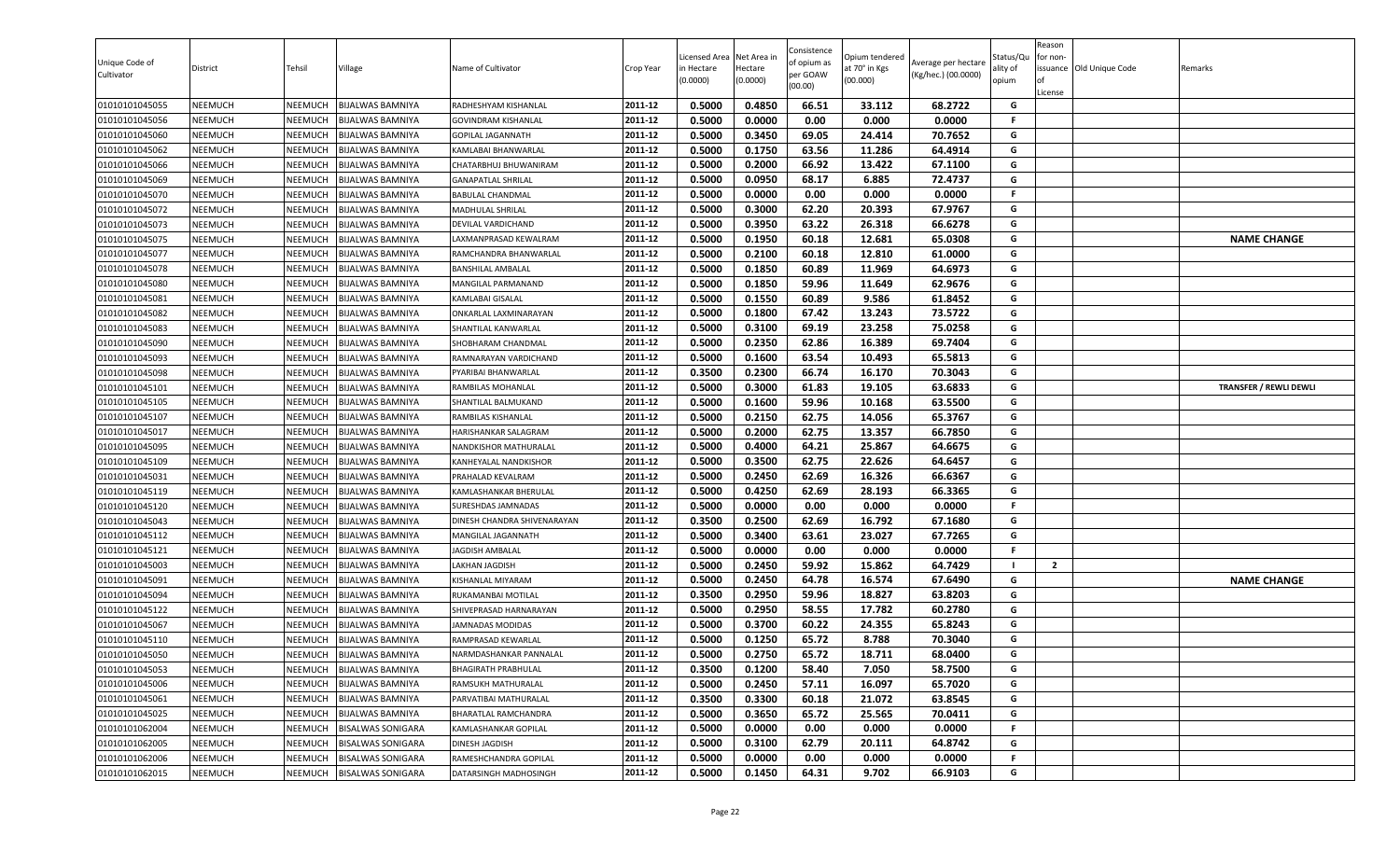| Unique Code of<br>Cultivator | District       | Tehsil         | Village                  | Name of Cultivator              | Crop Year | Licensed Area<br>in Hectare<br>(0.0000) | Net Area in<br>Hectare<br>(0.0000) | Consistence<br>of opium as<br>per GOAW<br>(00.00) | Opium tendered<br>at 70° in Kgs<br>(00.000) | Average per hectare<br>(Kg/hec.) (00.0000) | Status/Qu<br>ılity of<br>opium | Reason<br>for non-<br>License | ssuance Old Unique Code | Remarks            |
|------------------------------|----------------|----------------|--------------------------|---------------------------------|-----------|-----------------------------------------|------------------------------------|---------------------------------------------------|---------------------------------------------|--------------------------------------------|--------------------------------|-------------------------------|-------------------------|--------------------|
| 01010101062041               | NEEMUCH        | NEEMUCH        | <b>BISALWAS SONIGARA</b> | <b>BHAGWAN KHEMRAJ</b>          | 2011-12   | 0.5000                                  | 0.0800                             | 62.31                                             | 5.207                                       | 65.0875                                    | G                              |                               |                         |                    |
| 01010101062043               | NEEMUCH        | NEEMUCH        | BISALWAS SONIGARA        | CHUNNILAL KHEMRAJ               | 2011-12   | 0.5000                                  | 0.1200                             | 67.53                                             | 8.518                                       | 70.9833                                    | G                              |                               |                         |                    |
| 01010101062049               | NEEMUCH        | NEEMUCH        | BISALWAS SONIGARA        | <b>GITABAI KHEMRAJ</b>          | 2011-12   | 0.5000                                  | 0.0000                             | 0.00                                              | 0.000                                       | 0.0000                                     | F.                             |                               |                         |                    |
| 01010101062064               | <b>NEEMUCH</b> | NEEMUCH        | BISALWAS SONIGARA        | DAMARLAL KANWARLAL              | 2011-12   | 0.5000                                  | 0.0000                             | 0.00                                              | 0.000                                       | 0.0000                                     | F.                             |                               |                         |                    |
| 01010101062074               | <b>NEEMUCH</b> | NEEMUCH        | <b>BISALWAS SONIGARA</b> | FULVATIBAI JAGDISHCHANDRA       | 2011-12   | 0.5000                                  | 0.0000                             | 0.00                                              | 0.000                                       | 0.0000                                     | F.                             |                               |                         |                    |
| 01010101062046               | <b>NEEMUCH</b> | NEEMUCH        | BISALWAS SONIGARA        | DALPATDAS RAMCHANDRADAS         | 2011-12   | 0.3500                                  | 0.0650                             | 64.76                                             | 4.533                                       | 69.7385                                    | G                              |                               |                         |                    |
| 01010101062076               | <b>NEEMUCH</b> | NEEMUCH        | <b>BISALWAS SONIGARA</b> | PREMSINGH DATARSINGH            | 2011-12   | 0.5000                                  | 0.1650                             | 66.49                                             | 11.921                                      | 72.2485                                    | G                              |                               |                         |                    |
| 01010101062113               | NEEMUCH        | NEEMUCH        | <b>BISALWAS SONIGARA</b> | <b>SURESHKUMAR GOPI</b>         | 2011-12   | 0.5000                                  | 0.0000                             | 0.00                                              | 0.000                                       | 0.0000                                     | F.                             |                               |                         |                    |
| 01010101062068               | <b>NEEMUCH</b> | NEEMUCH        | <b>BISALWAS SONIGARA</b> | SATYANARAYAN MOHANLAL           | 2011-12   | 0.5000                                  | 0.0500                             | 66.49                                             | 3.287                                       | 65.7400                                    | G                              |                               |                         |                    |
| 01010101062045               | NEEMUCH        | NEEMUCH        | <b>BISALWAS SONIGARA</b> | MOHANLAL SHANKARLAL             | 2011-12   | 0.5000                                  | 0.0000                             | 0.00                                              | 0.000                                       | 0.0000                                     | .F.                            |                               |                         |                    |
| 01010101062121               | NEEMUCH        | NEEMUCH        | 3ISALWAS SONIGARA        | AMRITRAM LAXMINARAYAN           | 2011-12   | 0.5000                                  | 0.1850                             | 62.79                                             | 11.885                                      | 64.2432                                    | G                              |                               |                         |                    |
| 01010101062027               | NEEMUCH        | NEEMUCH        | BISALWAS SONIGARA        | DINESHCHANDRA BHANWARLAL        | 2011-12   | 0.5000                                  | 0.4550                             | 60.33                                             | 27.355                                      | 60.1209                                    | G                              |                               |                         |                    |
| 01010101062078               | <b>NEEMUCH</b> | NEEMUCH        | BISALWAS SONIGARA        | <b>BADRILAL VARDICHAND</b>      | 2011-12   | 0.5000                                  | 0.0000                             | 0.00                                              | 0.000                                       | 0.0000                                     | F.                             |                               |                         |                    |
| 01010101062065               | <b>NEEMUCH</b> | NEEMUCH        | BISALWAS SONIGARA        | <b>DEVILAL KHEMRAJ</b>          | 2011-12   | 0.5000                                  | 0.1800                             | 60.33                                             | 10.868                                      | 60.3778                                    | G                              |                               |                         |                    |
| 01010101062014               | <b>NEEMUCH</b> | NEEMUCH        | <b>BISALWAS SONIGARA</b> | <b>BABULAL GORILAL</b>          | 2011-12   | 0.5000                                  | 0.0000                             | 0.00                                              | 0.000                                       | 0.0000                                     | F.                             |                               |                         |                    |
| 01010101062066               | <b>NEEMUCH</b> | NEEMUCH        | <b>BISALWAS SONIGARA</b> | <b>CHAGANLAL UDA</b>            | 2011-12   | 0.5000                                  | 0.0900                             | 64.39                                             | 5.188                                       | 57.6444                                    | G                              |                               |                         |                    |
| 01010101062091               | NEEMUCH        | NEEMUCH        | BISALWAS SONIGARA        | <b>GORILAL JIVRAJ</b>           | 2011-12   | 0.5000                                  | 0.0000                             | 0.00                                              | 0.000                                       | 0.0000                                     | F.                             |                               |                         |                    |
| 01010101062075               | NEEMUCH        | NEEMUCH        | <b>BISALWAS SONIGARA</b> | SHAMBHUSINGH RUGANATHSINGH      | 2011-12   | 0.5000                                  | 0.2050                             | 62.79                                             | 13.491                                      | 65.8098                                    | G                              |                               |                         |                    |
| 01010101062053               | NEEMUCH        | NEEMUCH        | <b>BISALWAS SONIGARA</b> | <b>BHAGGA GASI</b>              | 2011-12   | 0.5000                                  | 0.0000                             | 0.00                                              | 0.000                                       | 0.0000                                     | F.                             |                               |                         |                    |
| 01010101062028               | <b>NEEMUCH</b> | NEEMUCH        | <b>BISALWAS SONIGARA</b> | <b>GOPALDAS LAXMANDAS</b>       | 2011-12   | 0.5000                                  | 0.0000                             | 0.00                                              | 0.000                                       | 0.0000                                     | F.                             |                               |                         |                    |
| 01010101062084               | NEEMUCH        | NEEMUCH        | <b>BISALWAS SONIGARA</b> | SATYANARAYAN DEVRAM             | 2011-12   | 0.5000                                  | 0.0000                             | 0.00                                              | 0.000                                       | 0.0000                                     | F.                             |                               |                         |                    |
| 01010101062050               | <b>NEEMUCH</b> | NEEMUCH        | BISALWAS SONIGARA        | KANWARLAL GANGARAM              | 2011-12   | 0.5000                                  | 0.0000                             | 0.00                                              | 0.000                                       | 0.0000                                     | F.                             |                               |                         | <b>NAME CHANGE</b> |
| 01010101062099               | <b>NEEMUCH</b> | NEEMUCH        | BISALWAS SONIGARA        | BHANWARLAL MULCHAND             | 2011-12   | 0.5000                                  | 0.4400                             | 59.13                                             | 25.679                                      | 58.3614                                    | G                              |                               |                         |                    |
| 01010101062077               | <b>NEEMUCH</b> | NEEMUCH        | BISALWAS SONIGARA        | <b>BHERUSINGH NANURAM</b>       | 2011-12   | 0.5000                                  | 0.0800                             | 63.41                                             | 5.326                                       | 66.5750                                    | G                              |                               |                         |                    |
| 01010101062132               | <b>NEEMUCH</b> | NEEMUCH        | <b>BISALWAS SONIGARA</b> | ARJUNSINGH RATANSINGH           | 2011-12   | 0.5000                                  | 0.0000                             | 0.00                                              | 0.000                                       | 0.0000                                     | F.                             |                               |                         |                    |
| 01010101062012               | NEEMUCH        | NEEMUCH        | <b>BISALWAS SONIGARA</b> | <b>BIHARI BHERA</b>             | 2011-12   | 0.5000                                  | 0.0000                             | 0.00                                              | 0.000                                       | 0.0000                                     | F.                             |                               |                         |                    |
| 01010101084052               | NEEMUCH        | NEEMUCH        | BORDIYA KALAN            | ASHOK KUMAR BHANWARLAL          | 2011-12   | 0.5000                                  | 0.4950                             | 56.29                                             | 31.144                                      | 62.9172                                    | G                              |                               |                         |                    |
| 01010101084056               | NEEMUCH        | NEEMUCH        | BORDIYA KALAN            | SAJJANSINGH DEVISINGH           | 2011-12   | 0.5000                                  | 0.2850                             | 59.01                                             | 18.302                                      | 64.2175                                    | G                              |                               |                         |                    |
| 01010101084057               | <b>NEEMUCH</b> | NEEMUCH        | BORDIYA KALAN            | NANDALAL RODA                   | 2011-12   | 0.5000                                  | 0.4150                             | 59.01                                             | 27.886                                      | 67.1952                                    | G                              |                               |                         |                    |
| 01010101084072               | <b>NEEMUCH</b> | NEEMUCH        | <b>BORDIYA KALAN</b>     | NIRMALSINGH NATHUSINGH          | 2011-12   | 0.5000                                  | 0.3450                             | 59.01                                             | 22.146                                      | 64.1913                                    | G                              |                               |                         |                    |
| 01010101084077               | <b>NEEMUCH</b> | NEEMUCH        | BORDIYA KALAN            | <b>BHANWARSINGH DEVISINGH</b>   | 2011-12   | 0.5000                                  | 0.2900                             | 57.45                                             | 17.760                                      | 61.2414                                    | G                              |                               |                         |                    |
| 01010101084081               | NEEMUCH        | NEEMUCH        | <b>BORDIYA KALAN</b>     | HARISINGH GOBARSINGH            | 2011-12   | 0.5000                                  | 0.4900                             | 56.31                                             | 30.166                                      | 61.5633                                    | G                              |                               |                         |                    |
| 01010101084083               | NEEMUCH        | NEEMUCH        | <b>BORDIYA KALAN</b>     | <b>BAPUSINGH GOBARSINGH</b>     | 2011-12   | 0.3500                                  | 0.0000                             | 0.00                                              | 0.000                                       | 0.0000                                     | F.                             |                               |                         |                    |
| 01010101084089               | <b>NEEMUCH</b> | NEEMUCH        | <b>BORDIYA KALAN</b>     | RAJENDRA KUMAR CHUNNILAL        | 2011-12   | 0.5000                                  | 0.2100                             | 53.72                                             | 13.983                                      | 66.5857                                    | G                              | 5                             |                         |                    |
| 01010101084117               | NEEMUCH        | NEEMUCH        | BORDIYA KALAN            | BHANWARSINGH KANIRAM            | 2011-12   | 0.5000                                  | 0.1500                             | 61.41                                             | 10.255                                      | 68.3667                                    | G                              |                               |                         |                    |
| 01010101084134               | <b>NEEMUCH</b> | NEEMUCH        | BORDIYA KALAN            | <b>MANOHARLAL SHANKARLAL</b>    | 2011-12   | 0.5000                                  | 0.4900                             | 60.10                                             | 32.686                                      | 66.7061                                    | G                              |                               |                         | <b>NAME CHANGE</b> |
| 01010101084145               | NEEMUCH        | NEEMUCH        | BORDIYA KALAN            | BHANWARLAL SHANKARLAL           | 2011-12   | 0.3500                                  | 0.3350                             | 59.22                                             | 21.624                                      | 64.5493                                    | G                              |                               |                         |                    |
| 01010101084154               | <b>NEEMUCH</b> | <b>NEEMUCH</b> | <b>BORDIYA KALAN</b>     | RAMSINGH DEVISINGH              | 2011-12   | 0.5000                                  | 0.2750                             | 57.79                                             | 17.436                                      | 63.4036                                    | G                              |                               |                         |                    |
| 01010101084088               | <b>NEEMUCH</b> | <b>NEEMUCH</b> | <b>BORDIYA KALAN</b>     | <b>GORDHANSINGH KISHANSINGH</b> | 2011-12   | 0.5000                                  | 0.4850                             | 57.02                                             | 30.359                                      | 62.5959                                    | G                              |                               |                         |                    |
| 01010101084008               | NEEMUCH        | <b>NEEMUCH</b> | <b>BORDIYA KALAN</b>     | DASHARATHSINGH BHUWANISINGH     | 2011-12   | 0.5000                                  | 0.3800                             | 57.83                                             | 23.405                                      | 61.5921                                    | G                              |                               |                         |                    |
| 01010101084178               | NEEMUCH        | <b>NEEMUCH</b> | <b>BORDIYA KALAN</b>     | RAMSINGH ONKARSINGH             | 2011-12   | 0.5000                                  | 0.2650                             | 57.69                                             | 15.667                                      | 59.1208                                    | G                              |                               |                         |                    |
| 01010101084079               | <b>NEEMUCH</b> | NEEMUCH        | <b>BORDIYA KALAN</b>     | GAJRAJSINGH RUPSINGH            | 2011-12   | 0.5000                                  | 0.0000                             | 0.00                                              | 0.000                                       | 0.0000                                     | F.                             |                               |                         |                    |
| 01010101084128               | <b>NEEMUCH</b> | NEEMUCH        | BORDIYA KALAN            | DHAPUBAI LALSINGH               | 2011-12   | 0.5000                                  | 0.4850                             | 57.75                                             | 30.179                                      | 62.2247                                    | G                              |                               |                         |                    |
| 01010101084012               | <b>NEEMUCH</b> | NEEMUCH        | BORDIYA KALAN            | NAHARSINGH BAPUSINGH            | 2011-12   | 0.5000                                  | 0.2000                             | 53.91                                             | 11.768                                      | 58.8400                                    | G                              | 5                             |                         |                    |
| 01010101084046               | NEEMUCH        | NEEMUCH        | BORDIYA KALAN            | <b>BHAGATSINGH RAMSINGH</b>     | 2011-12   | 0.5000                                  | 0.1050                             | 57.83                                             | 6.378                                       | 60.7429                                    | G                              |                               |                         |                    |
| 01010101084055               | <b>NEEMUCH</b> | <b>NEEMUCH</b> | <b>BORDIYA KALAN</b>     | RAMLAL PYARCHAND                | 2011-12   | 0.5000                                  | 0.4850                             | 60.47                                             | 33.639                                      | 69.3588                                    | G                              |                               |                         |                    |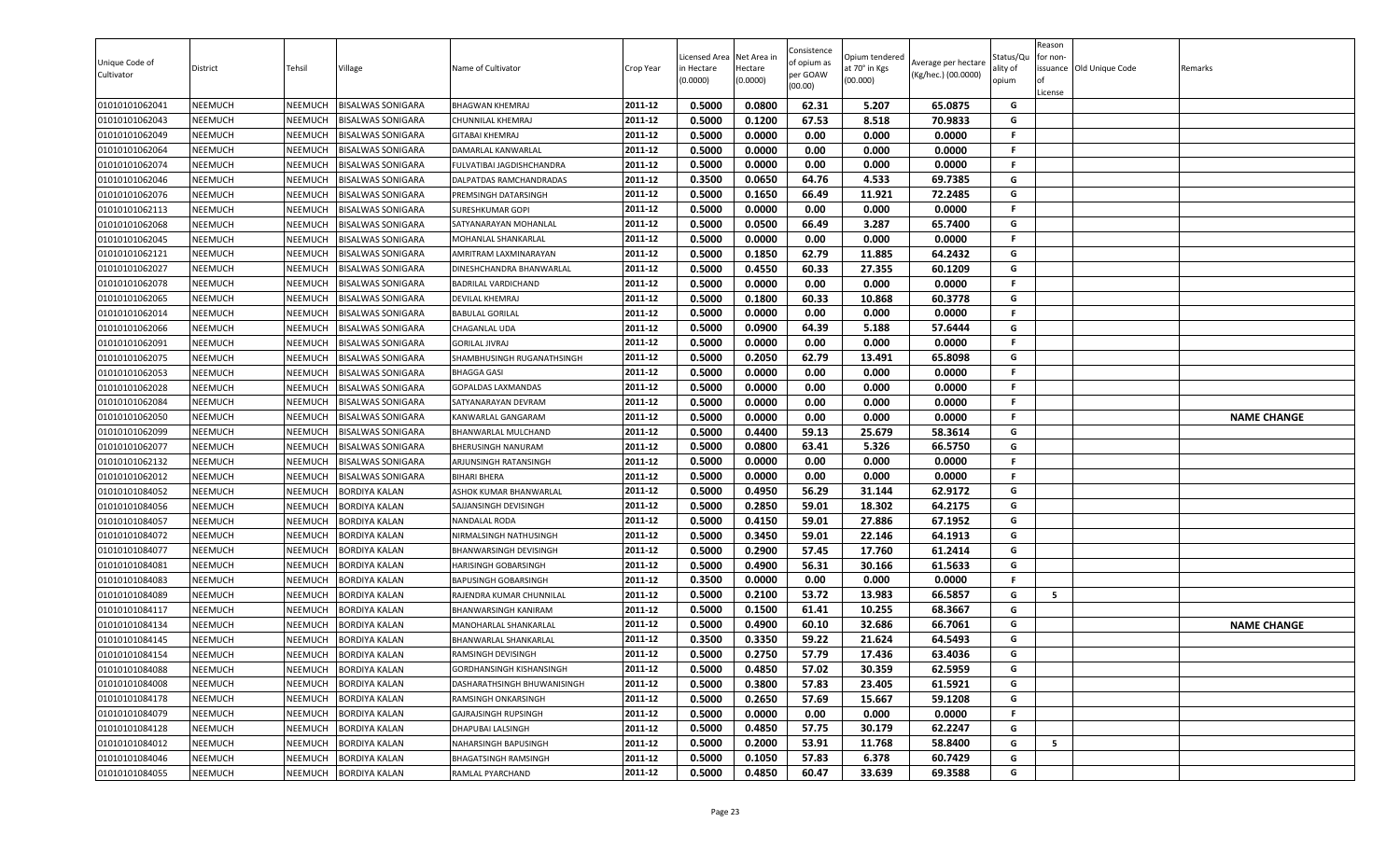| Unique Code of<br>Cultivator | District       | Tehsil         | Village              | Name of Cultivator           | Crop Year | Licensed Area<br>in Hectare<br>(0.0000) | Net Area in<br>Hectare<br>(0.0000) | Consistence<br>of opium as<br>per GOAW<br>(00.00) | Opium tendered<br>at 70° in Kgs<br>(00.000) | Average per hectare<br>(Kg/hec.) (00.0000) | Status/Qu<br>ality of<br>opium | Reason<br>for non-<br>ssuance Old Unique Code<br>License | Remarks            |
|------------------------------|----------------|----------------|----------------------|------------------------------|-----------|-----------------------------------------|------------------------------------|---------------------------------------------------|---------------------------------------------|--------------------------------------------|--------------------------------|----------------------------------------------------------|--------------------|
| 01010101084087               | <b>NEEMUCH</b> | NEEMUCH        | <b>BORDIYA KALAN</b> | RAMESHCHANDRA CHUNNILAL      | 2011-12   | 0.5000                                  | 0.0000                             | 0.00                                              | 0.000                                       | 0.0000                                     | -F                             |                                                          |                    |
| 01010101084071               | <b>NEEMUCH</b> | NEEMUCH        | <b>BORDIYA KALAN</b> | KACHRUSINGH MOTISINGH        | 2011-12   | 0.5000                                  | 0.0000                             | 0.00                                              | 0.000                                       | 0.0000                                     | -F                             |                                                          |                    |
| 01010101084126               | <b>NEEMUCH</b> | NEEMUCH        | <b>BORDIYA KALAN</b> | <b>BAPUSINGH KISHANSINGH</b> | 2011-12   | 0.5000                                  | 0.2400                             | 61.41                                             | 15.984                                      | 66.6000                                    | G                              |                                                          |                    |
| 01010101084180               | <b>NEEMUCH</b> | NEEMUCH        | <b>BORDIYA KALAN</b> | PADAMSINGH RUPSINGH          | 2011-12   | 0.5000                                  | 0.3400                             | 63.47                                             | 23.257                                      | 68.4029                                    | G                              |                                                          |                    |
| 01010101084160               | <b>NEEMUCH</b> | NEEMUCH        | <b>BORDIYA KALAN</b> | NATHULAL BADRILAL            | 2011-12   | 0.5000                                  | 0.4000                             | 56.84                                             | 24.506                                      | 61.2650                                    | G                              |                                                          |                    |
| 01010101084050               | <b>NEEMUCH</b> | NEEMUCH        | <b>BORDIYA KALAN</b> | MADAN KANHEYALAL             | 2011-12   | 0.5000                                  | 0.3950                             | 64.05                                             | 28.457                                      | 72.0430                                    | G                              |                                                          |                    |
| 01010101084092               | <b>NEEMUCH</b> | NEEMUCH        | <b>BORDIYA KALAN</b> | RADHESHYAM RUPLAL            | 2011-12   | 0.5000                                  | 0.4350                             | 65.90                                             | 29.335                                      | 67.4368                                    | G                              |                                                          |                    |
| 01010101084181               | <b>NEEMUCH</b> | NEEMUCH        | <b>BORDIYA KALAN</b> | ISHWARSINGH CHATARSINGH      | 2011-12   | 0.5000                                  | 0.3000                             | 50.57                                             | 16.507                                      | 55.0233                                    | G                              | 4                                                        |                    |
| 01010101084182               | <b>NEEMUCH</b> | NEEMUCH        | <b>BORDIYA KALAN</b> | LALSINGH RUPSINGH            | 2011-12   | 0.5000                                  | 0.3000                             | 62.18                                             | 20.022                                      | 66.7400                                    | G                              |                                                          |                    |
| 01010101084078               | <b>NEEMUCH</b> | NEEMUCH        | <b>BORDIYA KALAN</b> | HARISINGH RUPSINGH           | 2011-12   | 0.5000                                  | 0.2500                             | 57.36                                             | 14.840                                      | 59.3600                                    | G                              |                                                          |                    |
| 01010101084169               | <b>NEEMUCH</b> | NEEMUCH        | <b>BORDIYA KALAN</b> | MANGIBAI KISHORSINGH         | 2011-12   | 0.5000                                  | 0.0000                             | 0.00                                              | 0.000                                       | 0.0000                                     | F.                             |                                                          |                    |
| 01010101084066               | <b>NEEMUCH</b> | NEEMUCH        | <b>BORDIYA KALAN</b> | <b>BHURIBAI BAPUSINGH</b>    | 2011-12   | 0.5000                                  | 0.4750                             | 61.85                                             | 33.929                                      | 71.4295                                    | G                              |                                                          |                    |
| 01010101084109               | <b>NEEMUCH</b> | <b>NEEMUCH</b> | <b>BORDIYA KALAN</b> | DHANNIBAI NARAYAN            | 2011-12   | 0.5000                                  | 0.1700                             | 57.36                                             | 10.530                                      | 61.9412                                    | G                              |                                                          |                    |
| 01010101084172               | <b>NEEMUCH</b> | NEEMUCH        | <b>BORDIYA KALAN</b> | BHURSINGH NAHARSINGH         | 2011-12   | 0.5000                                  | 0.2150                             | 53.69                                             | 12.702                                      | 59.0791                                    |                                | $\overline{2}$                                           |                    |
| 01010101084011               | <b>NEEMUCH</b> | NEEMUCH        | <b>BORDIYA KALAN</b> | BAGADUSINGH BAPUSINGH        | 2011-12   | 0.5000                                  | 0.4900                             | 59.43                                             | 32.797                                      | 66.9327                                    | G                              |                                                          |                    |
| 01010101084075               | <b>NEEMUCH</b> | NEEMUCH        | <b>BORDIYA KALAN</b> | HANGAMIBAI MOTILAL           | 2011-12   | 0.5000                                  | 0.0000                             | 0.00                                              | 0.000                                       | 0.0000                                     | F.                             |                                                          | <b>NAME CHANGE</b> |
| 01010101084030               | <b>NEEMUCH</b> | NEEMUCH        | <b>BORDIYA KALAN</b> | KALUSINGH BHANWARSINGH       | 2011-12   | 0.5000                                  | 0.4200                             | 55.54                                             | 24.834                                      | 59.1286                                    | G                              |                                                          |                    |
| 01010101084027               | <b>NEEMUCH</b> | NEEMUCH        | <b>BORDIYA KALAN</b> | <b>GOVINDSINGH MANSINGH</b>  | 2011-12   | 0.5000                                  | 0.0000                             | 0.00                                              | 0.000                                       | 0.0000                                     | F.                             |                                                          |                    |
| 01010101084107               | <b>NEEMUCH</b> | NEEMUCH        | <b>BORDIYA KALAN</b> | OMPRAKASH BADRILAL           | 2011-12   | 0.5000                                  | 0.4050                             | 60.38                                             | 26.697                                      | 65.9185                                    | G                              |                                                          |                    |
| 01010101084036               | <b>NEEMUCH</b> | NEEMUCH        | <b>BORDIYA KALAN</b> | KARANSINGH DEVISINGH         | 2011-12   | 0.5000                                  | 0.2950                             | 54.33                                             | 18.216                                      | 61.7492                                    | G                              | 5                                                        |                    |
| 01010101084095               | <b>NEEMUCH</b> | NEEMUCH        | <b>BORDIYA KALAN</b> | SUGANBAI NANDRAM             | 2011-12   | 0.5000                                  | 0.1450                             | 56.28                                             | 9.423                                       | 64.9862                                    | G                              |                                                          |                    |
| 01010101084061               | <b>NEEMUCH</b> | NEEMUCH        | <b>BORDIYA KALAN</b> | BHAWARSINGH BHERUSINGH       | 2011-12   | 0.5000                                  | 0.2200                             | 53.09                                             | 12.999                                      | 59.0864                                    |                                | $\overline{2}$                                           |                    |
| 01010101084098               | <b>NEEMUCH</b> | NEEMUCH        | <b>BORDIYA KALAN</b> | JAMNALAL GHISHIBAI           | 2011-12   | 0.5000                                  | 0.3800                             | 60.38                                             | 24.670                                      | 64.9211                                    | G                              |                                                          |                    |
| 01010101084045               | <b>NEEMUCH</b> | NEEMUCH        | <b>BORDIYA KALAN</b> | BHOPALSINGH KANWARLAL        | 2011-12   | 0.5000                                  | 0.1150                             | 65.90                                             | 8.878                                       | 77.2000                                    | G                              |                                                          |                    |
| 01010101084091               | <b>NEEMUCH</b> | NEEMUCH        | <b>BORDIYA KALAN</b> | SHRILAL KANIRAM              | 2011-12   | 0.5000                                  | 0.1200                             | 63.22                                             | 8.562                                       | 71.3500                                    | G                              |                                                          |                    |
| 01010101084013               | <b>NEEMUCH</b> | NEEMUCH        | <b>BORDIYA KALAN</b> | PAWANSINGH NATHUSINGH        | 2011-12   | 0.5000                                  | 0.4200                             | 61.00                                             | 28.034                                      | 66.7476                                    | G                              |                                                          |                    |
| 01010101084111               | <b>NEEMUCH</b> | NEEMUCH        | <b>BORDIYA KALAN</b> | KANHEYALAL HIRALAL           | 2011-12   | 0.5000                                  | 0.3600                             | 62.96                                             | 25.481                                      | 70.7806                                    | G                              |                                                          |                    |
| 01010101084014               | <b>NEEMUCH</b> | NEEMUCH        | <b>BORDIYA KALAN</b> | <b>BAGDULAL AMRA</b>         | 2011-12   | 0.5000                                  | 0.2950                             | 64.64                                             | 19.734                                      | 66.8949                                    |                                | $\overline{2}$                                           |                    |
| 01010101084051               | <b>NEEMUCH</b> | NEEMUCH        | <b>BORDIYA KALAN</b> | RAJENDRA KANHEYALAL          | 2011-12   | 0.5000                                  | 0.2700                             | 62.96                                             | 18.888                                      | 69.9556                                    | G                              |                                                          |                    |
| 01010101084096               | <b>NEEMUCH</b> | NEEMUCH        | <b>BORDIYA KALAN</b> | SHIVENARAYAN BHERULAL        | 2011-12   | 0.5000                                  | 0.1000                             | 62.96                                             | 7.492                                       | 74.9200                                    | G                              |                                                          |                    |
| 01010101084002               | <b>NEEMUCH</b> | NEEMUCH        | <b>BORDIYA KALAN</b> | RAMESHCHANDRA MOTILAL        | 2011-12   | 0.5000                                  | 0.1050                             | 65.31                                             | 7.791                                       | 74.2000                                    | G                              |                                                          |                    |
| 01010101084133               | <b>NEEMUCH</b> | <b>NEEMUCH</b> | <b>BORDIYA KALAN</b> | HIRALAL NANURAM              | 2011-12   | 0.5000                                  | 0.1950                             | 62.28                                             | 13.132                                      | 67.3436                                    | G                              |                                                          |                    |
| 01010101084003               | <b>NEEMUCH</b> | NEEMUCH        | <b>BORDIYA KALAN</b> | <b>MANGILAL MOTILAL</b>      | 2011-12   | 0.5000                                  | 0.0000                             | 0.00                                              | 0.000                                       | 0.0000                                     | F.                             |                                                          |                    |
| 01010101084142               | <b>NEEMUCH</b> | NEEMUCH        | <b>BORDIYA KALAN</b> | MOTYABAI SAVA                | 2011-12   | 0.3500                                  | 0.3150                             | 56.28                                             | 17.921                                      | 56.8921                                    | G                              |                                                          | <b>NAME CHANGE</b> |
| 01010101084132               | <b>NEEMUCH</b> | NEEMUCH        | <b>BORDIYA KALAN</b> | SHEETALSINGH NAVALSINGH      | 2011-12   | 0.3500                                  | 0.1000                             | 61.41                                             | 6.860                                       | 68.6000                                    | G                              |                                                          |                    |
| 01010101084049               | <b>NEEMUCH</b> | <b>NEEMUCH</b> | <b>BORDIYA KALAN</b> | NATHUSINGH RUPSINGH          | 2011-12   | 0.5000                                  | 0.3700                             | 59.07                                             | 23.746                                      | 64.1784                                    | G                              |                                                          |                    |
| 01010101084189               | <b>NEEMUCH</b> | NEEMUCH        | <b>BORDIYA KALAN</b> | BAGDULAL KISHANLAL           | 2011-12   | 0.5000                                  | 0.2400                             | 59.02                                             | 15.472                                      | 64.4667                                    | G                              | 01040209061013                                           |                    |
| 01010101075006               | <b>NEEMUCH</b> | NEEMUCH        | <b>BORDIYA KHURD</b> | NATHUSINGH BHANWARSINGH      | 2011-12   | 0.5000                                  | 0.0000                             | 0.00                                              | 0.000                                       | 0.0000                                     | F.                             |                                                          |                    |
| 01010101075007               | <b>NEEMUCH</b> | NEEMUCH        | <b>BORDIYA KHURD</b> | GORDHANSINGH BAPUSINGH       | 2011-12   | 0.5000                                  | 0.3600                             | 64.75                                             | 25.595                                      | 71.0972                                    | G                              |                                                          |                    |
| 01010101075014               | <b>NEEMUCH</b> | NEEMUCH        | <b>BORDIYA KHURD</b> | SAJJANSINGH NIRBHAYSINGH     | 2011-12   | 0.5000                                  | 0.4800                             | 61.71                                             | 32.239                                      | 67.1646                                    | G                              |                                                          |                    |
| 01010101075017               | <b>NEEMUCH</b> | NEEMUCH        | <b>BORDIYA KHURD</b> | MANSINGH JUJJARSINGH         | 2011-12   | 0.5000                                  | 0.0000                             | 0.00                                              | 0.000                                       | 0.0000                                     | -F                             |                                                          |                    |
| 01010101075031               | <b>NEEMUCH</b> | NEEMUCH        | <b>BORDIYA KHURD</b> | NIRBHAYSINGH ONKARSINGH      | 2011-12   | 0.5000                                  | 0.2050                             | 59.54                                             | 13.082                                      | 63.8146                                    | G                              |                                                          |                    |
| 01010101075035               | <b>NEEMUCH</b> | NEEMUCH        | <b>BORDIYA KHURD</b> | NAHARSINGH BHANWARSINGH      | 2011-12   | 0.5000                                  | 0.0000                             | 0.00                                              | 0.000                                       | 0.0000                                     | F.                             |                                                          |                    |
| 01010101075041               | <b>NEEMUCH</b> | NEEMUCH        | <b>BORDIYA KHURD</b> | <b>BHAGATSINGH LALSINGH</b>  | 2011-12   | 0.5000                                  | 0.3750                             | 64.75                                             | 25.475                                      | 67.9333                                    | G                              |                                                          |                    |
| 01010101075043               | <b>NEEMUCH</b> | NEEMUCH        | <b>BORDIYA KHURD</b> | UDAY SINGH BHAWARISINGH      | 2011-12   | 0.5000                                  | 0.1850                             | 50.30                                             | 10.031                                      | 54.2216                                    | G                              | 4                                                        |                    |
| 01010101075047               | <b>NEEMUCH</b> | NEEMUCH        | <b>BORDIYA KHURD</b> | HARISINGH LALSINGH           | 2011-12   | 0.5000                                  | 0.2100                             | 63.27                                             | 13.594                                      | 64.7333                                    | G                              |                                                          |                    |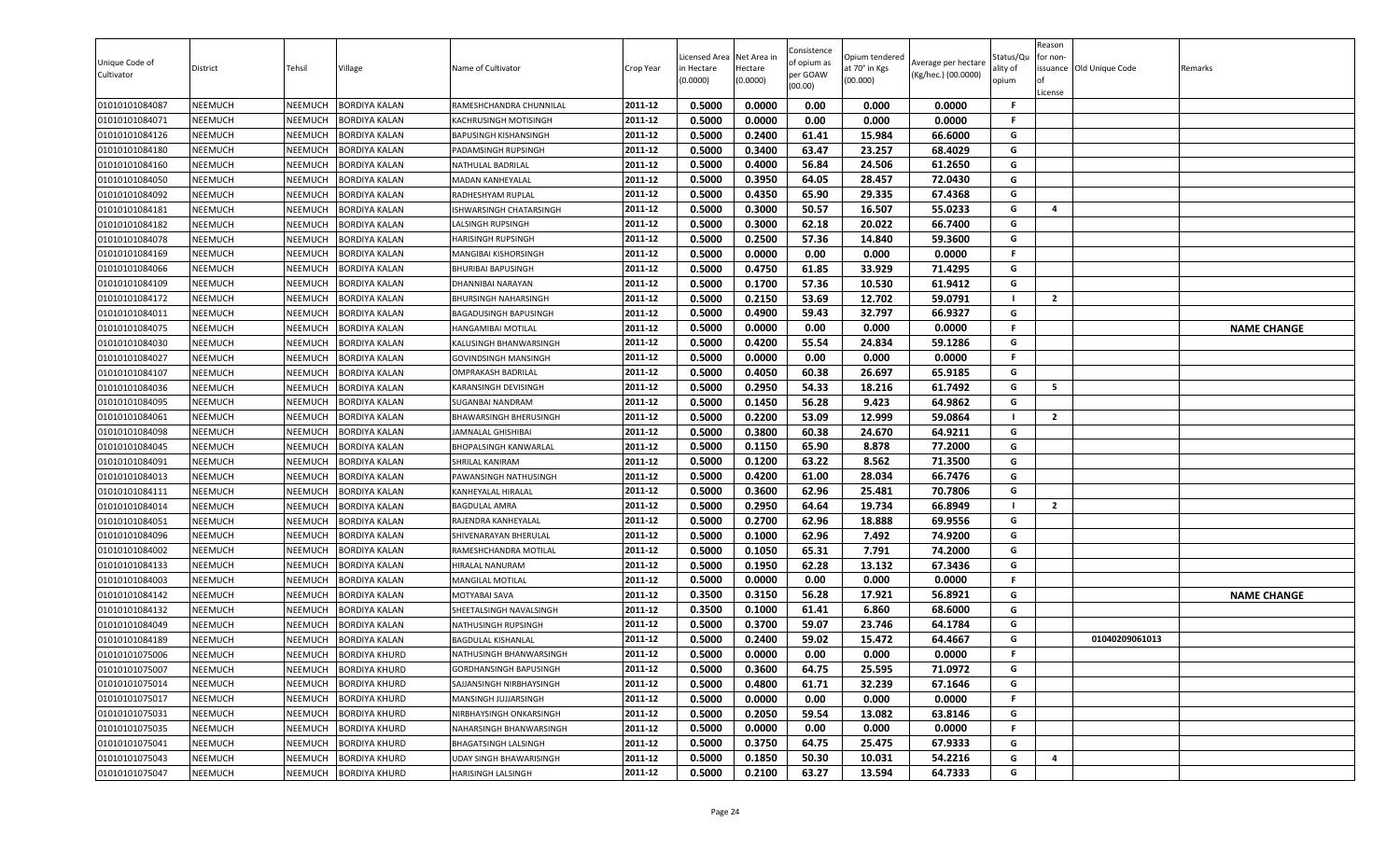| Unique Code of<br>Cultivator | District       | Tehsil         | Village               | Name of Cultivator          | Crop Year | Licensed Area<br>in Hectare<br>(0.0000) | Net Area in<br>Hectare<br>(0.0000) | Consistence<br>of opium as<br>per GOAW<br>(00.00) | Opium tendered<br>at 70° in Kgs<br>(00.000) | Average per hectare<br>(Kg/hec.) (00.0000) | Status/Qu<br>ality of<br>opium | Reason<br>for non-<br>lof<br>License | issuance Old Unique Code | Remarks |
|------------------------------|----------------|----------------|-----------------------|-----------------------------|-----------|-----------------------------------------|------------------------------------|---------------------------------------------------|---------------------------------------------|--------------------------------------------|--------------------------------|--------------------------------------|--------------------------|---------|
| 01010101075051               | <b>NEEMUCH</b> | NEEMUCH        | <b>BORDIYA KHURD</b>  | DHAPUBAI BALSINGH           | 2011-12   | 0.5000                                  | 0.4950                             | 54.38                                             | 29.536                                      | 59.6687                                    | G                              | 5                                    |                          |         |
| 01010101075052               | <b>NEEMUCH</b> | NEEMUCH        | <b>BORDIYA KHURD</b>  | VIJAYSINGH SHIVESINGH       | 2011-12   | 0.5000                                  | 0.1050                             | 60.52                                             | 6.865                                       | 65.3810                                    | G                              |                                      |                          |         |
| 01010101075056               | <b>NEEMUCH</b> | NEEMUCH        | <b>BORDIYA KHURD</b>  | BALAVANTSINGH NIRBHAYSINGH  | 2011-12   | 0.5000                                  | 0.0000                             | 0.00                                              | 0.000                                       | 0.0000                                     | F.                             |                                      |                          |         |
| 01010101075057               | <b>NEEMUCH</b> | NEEMUCH        | <b>BORDIYA KHURD</b>  | <b>BHOPALSINGH RAMSINGH</b> | 2011-12   | 0.5000                                  | 0.0000                             | 0.00                                              | 0.000                                       | 0.0000                                     | F.                             |                                      |                          |         |
| 01010101075062               | <b>NEEMUCH</b> | NEEMUCH        | <b>BORDIYA KHURD</b>  | SURAJBAI BAPUSINGH          | 2011-12   | 0.5000                                  | 0.5000                             | 60.31                                             | 32.326                                      | 64.6520                                    | G                              |                                      |                          |         |
| 01010101075040               | <b>NEEMUCH</b> | NEEMUCH        | <b>BORDIYA KHURD</b>  | DULESINGH KHUMANSING        | 2011-12   | 0.5000                                  | 0.1850                             | 60.52                                             | 11.767                                      | 63.6054                                    | G                              |                                      |                          |         |
| 01010101075063               | <b>NEEMUCH</b> | NEEMUCH        | <b>BORDIYA KHURD</b>  | JASAVANTSINGH BHUWANISINGH  | 2011-12   | 0.5000                                  | 0.3100                             | 59.34                                             | 18.946                                      | 61.1161                                    | G                              |                                      |                          |         |
| 01010101075058               | <b>NEEMUCH</b> | NEEMUCH        | <b>BORDIYA KHURD</b>  | GAJRAJSINGH SULTANSINGH     | 2011-12   | 0.5000                                  | 0.0000                             | 0.00                                              | 0.000                                       | 0.0000                                     | F.                             |                                      |                          |         |
| 01010101075033               | <b>NEEMUCH</b> | NEEMUCH        | <b>BORDIYA KHURD</b>  | BHUWANISINGH LALSINGH       | 2011-12   | 0.5000                                  | 0.3100                             | 59.28                                             | 19.063                                      | 61.4935                                    | G                              |                                      |                          |         |
| 01010101075029               | <b>NEEMUCH</b> | NEEMUCH        | <b>BORDIYA KHURD</b>  | BHUWANISINGH AMARSINGH      | 2011-12   | 0.5000                                  | 0.1150                             | 60.52                                             | 7.591                                       | 66.0087                                    | G                              |                                      |                          |         |
| 01010101075022               | <b>NEEMUCH</b> | NEEMUCH        | <b>BORDIYA KHURD</b>  | DEVISINGH UDAYSINGH         | 2011-12   | 0.5000                                  | 0.0000                             | 0.00                                              | 0.000                                       | 0.0000                                     | F.                             |                                      |                          |         |
| 01010101075034               | <b>NEEMUCH</b> | NEEMUCH        | <b>BORDIYA KHURD</b>  | <b>BAPUSINGH KALUSINGH</b>  | 2011-12   | 0.5000                                  | 0.1550                             | 64.75                                             | 10.804                                      | 69.7032                                    | G                              |                                      |                          |         |
| 01010101075060               | <b>NEEMUCH</b> | NEEMUCH        | <b>BORDIYA KHURD</b>  | VIKRAMSINGH ISHWARSINGH     | 2011-12   | 0.5000                                  | 0.1950                             | 60.39                                             | 12.458                                      | 63.8872                                    | G                              |                                      |                          |         |
| 01010101075026               | <b>NEEMUCH</b> | NEEMUCH        | <b>BORDIYA KHURD</b>  | GOVINDSINGH JAYSINGH        | 2011-12   | 0.5000                                  | 0.4050                             | 59.82                                             | 25.663                                      | 63.3654                                    | G                              |                                      |                          |         |
| 01010101075025               | <b>NEEMUCH</b> | NEEMUCH        | <b>BORDIYA KHURD</b>  | JALIMSINGH BHUWANISINGH     | 2011-12   | 0.5000                                  | 0.4800                             | 64.47                                             | 32.972                                      | 68.6917                                    | G                              |                                      |                          |         |
| 01010101075071               | <b>NEEMUCH</b> | NEEMUCH        | <b>BORDIYA KHURD</b>  | PADAMSINGH BAPUSINGH        | 2011-12   | 0.5000                                  | 0.1550                             | 67.42                                             | 11.250                                      | 72.5806                                    | G                              |                                      |                          |         |
| 01010101075050               | <b>NEEMUCH</b> | NEEMUCH        | <b>BORDIYA KHURD</b>  | PREMSINGH JAYSINGH          | 2011-12   | 0.5000                                  | 0.1950                             | 59.34                                             | 13.029                                      | 66.8154                                    | G                              |                                      |                          |         |
| 01010101075076               | <b>NEEMUCH</b> | NEEMUCH        | <b>BORDIYA KHURD</b>  | HARISINGH JAYSINGH          | 2011-12   | 0.5000                                  | 0.1450                             | 60.39                                             | 9.593                                       | 66.1586                                    | G                              |                                      |                          |         |
| 01010101075012               | <b>NEEMUCH</b> | NEEMUCH        | <b>BORDIYA KHURD</b>  | UMRAVSINGH BHANWARSINGH     | 2011-12   | 0.5000                                  | 0.2450                             | 60.24                                             | 15.602                                      | 63.6816                                    | G                              |                                      |                          |         |
| 01010101075023               | <b>NEEMUCH</b> | NEEMUCH        | <b>BORDIYA KHURD</b>  | BHANWARSINGH KALUSINGH      | 2011-12   | 0.5000                                  | 0.2000                             | 57.52                                             | 12.293                                      | 61.4650                                    | G                              |                                      |                          |         |
| 01010101075077               | <b>NEEMUCH</b> | NEEMUCH        | <b>BORDIYA KHURD</b>  | NIRMLABAI DALPATSINGH       | 2011-12   | 0.5000                                  | 0.4050                             | 60.39                                             | 25.321                                      | 62.5210                                    | G                              |                                      |                          |         |
| 01010101075019               | <b>NEEMUCH</b> | NEEMUCH        | <b>BORDIYA KHURD</b>  | ARJUNSINGH BHERUSINGH       | 2011-12   | 0.5000                                  | 0.1500                             | 62.05                                             | 9.724                                       | 64.8267                                    | G                              |                                      |                          |         |
| 01010101075011               | <b>NEEMUCH</b> | NEEMUCH        | <b>BORDIYA KHURD</b>  | MADANSINGH BHUWANISINGH     | 2011-12   | 0.5000                                  | 0.4800                             | 63.47                                             | 32.225                                      | 67.1354                                    | G                              |                                      |                          |         |
| 01010101075032               | <b>NEEMUCH</b> | NEEMUCH        | <b>BORDIYA KHURD</b>  | LALSINGH BHUWANISINGH       | 2011-12   | 0.5000                                  | 0.3350                             | 59.34                                             | 21.083                                      | 62.9343                                    | G                              |                                      |                          |         |
| 01010101075009               | <b>NEEMUCH</b> | NEEMUCH        | <b>BORDIYA KHURD</b>  | MUNNIBAI BHAGATSINGH        | 2011-12   | 0.5000                                  | 0.2600                             | 59.25                                             | 16.539                                      | 63.6115                                    | G                              |                                      |                          |         |
| 01010101075067               | <b>NEEMUCH</b> | NEEMUCH        | <b>BORDIYA KHURD</b>  | SURENDRASINGH BHERUSINGH    | 2011-12   | 0.5000                                  | 0.2300                             | 60.89                                             | 14.031                                      | 61.0043                                    | G                              |                                      |                          |         |
| 01010101075038               | <b>NEEMUCH</b> | NEEMUCH        | <b>BORDIYA KHURD</b>  | MADHOSINGH NATHUSINGH       | 2011-12   | 0.5000                                  | 0.1550                             | 63.52                                             | 10.690                                      | 68.9677                                    | G                              |                                      |                          |         |
| 01010101075053               | <b>NEEMUCH</b> | NEEMUCH        | <b>BORDIYA KHURD</b>  | BHULIBAI DHOKAL SINGH       | 2011-12   | 0.5000                                  | 0.1600                             | 54.94                                             | 8.853                                       | 55.3313                                    | G                              | $\overline{\mathbf{4}}$              |                          |         |
| 01010101075073               | <b>NEEMUCH</b> | NEEMUCH        | <b>BORDIYA KHURD</b>  | KALABAI RAMSINGH            | 2011-12   | 0.5000                                  | 0.0000                             | 0.00                                              | 0.000                                       | 0.0000                                     | F.                             |                                      |                          |         |
| 01010101075003               | <b>NEEMUCH</b> | NEEMUCH        | <b>BORDIYA KHURD</b>  | CHENSINGH KESHARSINGH       | 2011-12   | 0.5000                                  | 0.0000                             | 0.00                                              | 0.000                                       | 0.0000                                     | F.                             |                                      |                          |         |
| 01010101075030               | <b>NEEMUCH</b> | NEEMUCH        | <b>BORDIYA KHURD</b>  | KESHARSINGH KALUSINGH       | 2011-12   | 0.5000                                  | 0.2250                             | 57.94                                             | 14.113                                      | 62.7244                                    | G                              |                                      |                          |         |
| 01010101075064               | <b>NEEMUCH</b> | NEEMUCH        | <b>BORDIYA KHURD</b>  | VIRENDRASINGH BAPUSINGH     | 2011-12   | 0.5000                                  | 0.3200                             | 62.23                                             | 21.123                                      | 66.0094                                    | G                              |                                      |                          |         |
| 01010101075061               | <b>NEEMUCH</b> | NEEMUCH        | <b>BORDIYA KHURD</b>  | MANSINGH SHIVESINGH         | 2011-12   | 0.5000                                  | 0.0000                             | 0.00                                              | 0.000                                       | 0.0000                                     | F.                             |                                      |                          |         |
| 01010101075042               | <b>NEEMUCH</b> | NEEMUCH        | <b>BORDIYA KHURD</b>  | JAWANSINGH SWRUPSINGH       | 2011-12   | 0.5000                                  | 0.1900                             | 59.25                                             | 12.392                                      | 65.2211                                    | G                              |                                      |                          |         |
| 01010101075036               | <b>NEEMUCH</b> | NEEMUCH        | <b>BORDIYA KHURD</b>  | ISHWARSINGH AMARSINGH       | 2011-12   | 0.5000                                  | 0.0000                             | 0.00                                              | 0.000                                       | 0.0000                                     | F.                             |                                      |                          |         |
| 01010101075068               | <b>NEEMUCH</b> | NEEMUCH        | <b>BORDIYA KHURD</b>  | NAJARBAI GOBAR SINGH        | 2011-12   | 0.5000                                  | 0.3200                             | 62.05                                             | 20.663                                      | 64.5719                                    | G                              |                                      |                          |         |
| 01010101097010               | <b>NEEMUCH</b> | NEEMUCH        | <b>BORKHEDI PANDI</b> | PRAHLAD ONKAR               | 2011-12   | 0.5000                                  | 0.1500                             | 63.59                                             | 9.620                                       | 64.1333                                    | G                              |                                      |                          |         |
| 01010101097012               | <b>NEEMUCH</b> | NEEMUCH        | <b>BORKHEDI PANDI</b> | MADANLAL RATANLAL           | 2011-12   | 0.5000                                  | 0.1500                             | 59.71                                             | 9.426                                       | 62.8400                                    | G                              |                                      |                          |         |
| 01010101097015               | <b>NEEMUCH</b> | NEEMUCH        | <b>BORKHEDI PANDI</b> | NARAYAN MEGRAJ              | 2011-12   | 0.5000                                  | 0.0000                             | 0.00                                              | 0.000                                       | 0.0000                                     | F.                             |                                      |                          |         |
| 01010101097019               | <b>NEEMUCH</b> | NEEMUCH        | <b>BORKHEDI PANDI</b> | RAMESHCHANDRA MEGRAJ        | 2011-12   | 0.5000                                  | 0.0000                             | 0.00                                              | 0.000                                       | 0.0000                                     | F.                             |                                      |                          |         |
| 01010101097020               | <b>NEEMUCH</b> | <b>NEEMUCH</b> | <b>BORKHEDI PANDI</b> | BHUWANILAL KANHEYALAL       | 2011-12   | 0.3500                                  | 0.0750                             | 64.28                                             | 5.684                                       | 75.7867                                    | G                              |                                      |                          |         |
| 01010101097029               | <b>NEEMUCH</b> | NEEMUCH        | <b>BORKHEDI PANDI</b> | PARMANAND CHAMPALAL         | 2011-12   | 0.5000                                  | 0.0000                             | 0.00                                              | 0.000                                       | 0.0000                                     | .F                             |                                      |                          |         |
| 01010101097036               | <b>NEEMUCH</b> | NEEMUCH        | <b>BORKHEDI PANDI</b> | KANHEYALAL LAXMAN           | 2011-12   | 0.5000                                  | 0.0000                             | 0.00                                              | 0.000                                       | 0.0000                                     | F.                             |                                      |                          |         |
| 01010101097058               | <b>NEEMUCH</b> | NEEMUCH        | <b>BORKHEDI PANDI</b> | KANHEYALAL SHANKARLAL       | 2011-12   | 0.3500                                  | 0.0850                             | 63.30                                             | 6.004                                       | 70.6353                                    | G                              |                                      |                          |         |
| 01010101097059               | <b>NEEMUCH</b> | <b>NEEMUCH</b> | <b>BORKHEDI PANDI</b> | CHAMPALAL BOTLAL            | 2011-12   | 0.5000                                  | 0.0000                             | 0.00                                              | 0.000                                       | 0.0000                                     | F.                             |                                      |                          |         |
| 01010101097077               | <b>NEEMUCH</b> | NEEMUCH        | <b>BORKHEDI PANDI</b> | <b>GANPATLAL RAMPRASAD</b>  | 2011-12   | 0.5000                                  | 0.0000                             | 0.00                                              | 0.000                                       | 0.0000                                     | F                              |                                      |                          |         |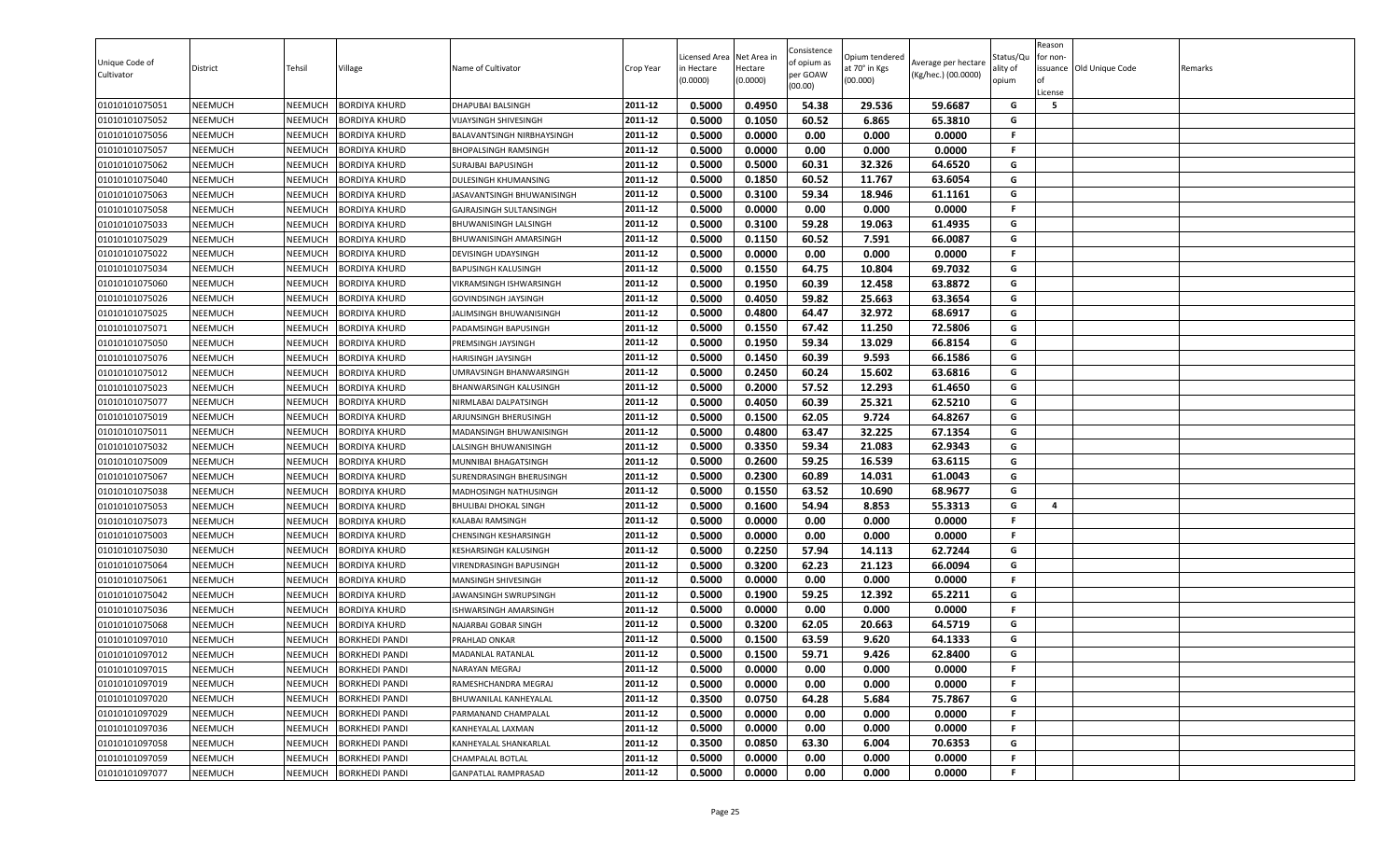| Unique Code of<br>Cultivator | District       | Tehsil         | Village               | Name of Cultivator            | Crop Year | Licensed Area<br>in Hectare<br>(0.0000) | Net Area in<br>Hectare<br>(0.0000) | Consistence<br>of opium as<br>per GOAW<br>(00.00) | Opium tendered<br>at 70° in Kgs<br>(00.000) | Average per hectare<br>(Kg/hec.) (00.0000) | Status/Qu<br>ality of<br>opium | Reason<br>for non-<br>ssuance Old Unique Code<br>License | Remarks                             |
|------------------------------|----------------|----------------|-----------------------|-------------------------------|-----------|-----------------------------------------|------------------------------------|---------------------------------------------------|---------------------------------------------|--------------------------------------------|--------------------------------|----------------------------------------------------------|-------------------------------------|
| 01010101097064               | <b>NEEMUCH</b> | NEEMUCH        | <b>BORKHEDI PANDI</b> | BHAWRIBAI BHAWARLAL           | 2011-12   | 0.5000                                  | 0.4500                             | 52.46                                             | 9.031                                       | 20.0689                                    | G                              | 4                                                        |                                     |
| 01010101097037               | <b>NEEMUCH</b> | NEEMUCH        | <b>BORKHEDI PANDI</b> | SAVITRI BAI ONKARLAL          | 2011-12   | 0.5000                                  | 0.0000                             | 0.00                                              | 0.000                                       | 0.0000                                     | N                              |                                                          |                                     |
| 01010101097017               | <b>NEEMUCH</b> | NEEMUCH        | <b>BORKHEDI PANDI</b> | MANGILAL PRABHULAL            | 2011-12   | 0.5000                                  | 0.1100                             | 65.09                                             | 7.281                                       | 66.1909                                    | G                              |                                                          |                                     |
| 01010101097022               | <b>NEEMUCH</b> | NEEMUCH        | <b>BORKHEDI PANDI</b> | NANDLAL KANHEYALAL            | 2011-12   | 0.5000                                  | 0.0000                             | 0.00                                              | 0.000                                       | 0.0000                                     | F.                             |                                                          |                                     |
| 01010101097062               | <b>NEEMUCH</b> | NEEMUCH        | <b>BORKHEDI PANDI</b> | PARMANAND MANGILAL            | 2011-12   | 0.5000                                  | 0.0000                             | 0.00                                              | 0.000                                       | 0.0000                                     | F.                             |                                                          |                                     |
| 01010101097093               | <b>NEEMUCH</b> | NEEMUCH        | <b>BORKHEDI PANDI</b> | DASHARATHSINGH BHANWARSINGH   | 2011-12   | 0.5000                                  | 0.3550                             | 58.61                                             | 23.963                                      | 67.5014                                    | G                              |                                                          |                                     |
| 01010101097094               | <b>NEEMUCH</b> | NEEMUCH        | <b>BORKHEDI PANDI</b> | BALVANTSINGH KISHANSINGH      | 2011-12   | 0.5000                                  | 0.3500                             | 59.71                                             | 23.910                                      | 68.3143                                    | G                              |                                                          |                                     |
| 01010101097096               | <b>NEEMUCH</b> | NEEMUCH        | <b>BORKHEDI PANDI</b> | <b>KANHAIYALAL HIRA</b>       | 2011-12   | 0.5000                                  | 0.3200                             | 59.71                                             | 5.212                                       | 16.2875                                    | G                              | 4                                                        |                                     |
| 01010101097097               | <b>NEEMUCH</b> | NEEMUCH        | <b>BORKHEDI PANDI</b> | BHERUSINGH HARNARAYAN         | 2011-12   | 0.5000                                  | 0.0000                             | 0.00                                              | 0.000                                       | 0.0000                                     | F.                             |                                                          |                                     |
| 01010101097043               | <b>NEEMUCH</b> | NEEMUCH        | <b>BORKHEDI PANDI</b> | KARURAM JAYSINGH              | 2011-12   | 0.5000                                  | 0.0000                             | 0.00                                              | 0.000                                       | 0.0000                                     | F.                             |                                                          |                                     |
| 01010101097065               | <b>NEEMUCH</b> | NEEMUCH        | <b>BORKHEDI PANDI</b> | RAMNARAYAN DHANNA             | 2011-12   | 0.3500                                  | 0.1100                             | 61.13                                             | 7.135                                       | 64.8636                                    | G                              |                                                          |                                     |
| 01010101097055               | <b>NEEMUCH</b> | NEEMUCH        | <b>BORKHEDI PANDI</b> | MATHURALAL KISHANLAL          | 2011-12   | 0.5000                                  | 0.2550                             | 62.60                                             | 15.972                                      | 62.6353                                    | G                              |                                                          |                                     |
| 01010101097098               | <b>NEEMUCH</b> | <b>NEEMUCH</b> | <b>BORKHEDI PANDI</b> | <b>BHARATSINGH CHOTUSINGH</b> | 2011-12   | 0.5000                                  | 0.0000                             | 0.00                                              | 0.000                                       | 0.0000                                     | F.                             |                                                          |                                     |
| 01010101097100               | <b>NEEMUCH</b> | NEEMUCH        | <b>BORKHEDI PANDI</b> | RUPSINGH RAMLAL               | 2011-12   | 0.5000                                  | 0.0000                             | 0.00                                              | 0.000                                       | 0.0000                                     | F.                             |                                                          |                                     |
| 01010101097101               | <b>NEEMUCH</b> | NEEMUCH        | <b>BORKHEDI PANDI</b> | AMARSINGH HEMA                | 2011-12   | 0.5000                                  | 0.0000                             | 0.00                                              | 0.000                                       | 0.0000                                     | F.                             |                                                          | <b>TRANSFER / BISALWAS SONIGARA</b> |
| 01010101097004               | <b>NEEMUCH</b> | NEEMUCH        | <b>BORKHEDI PANDI</b> | KAMLESH RADHESHYAM            | 2011-12   | 0.5000                                  | 0.0000                             | 0.00                                              | 0.000                                       | 0.0000                                     | F.                             |                                                          |                                     |
| 01010101057020               | <b>NEEMUCH</b> | NEEMUCH        | <b>CHAMPI</b>         | LAXMANSINGH MODSINGH          | 2011-12   | 0.5000                                  | 0.3550                             | 65.53                                             | 21.653                                      | 60.9944                                    | G                              |                                                          |                                     |
| 01010101057022               | <b>NEEMUCH</b> | NEEMUCH        | <b>CHAMPI</b>         | <b>GISA NURSINGH</b>          | 2011-12   | 0.5000                                  | 0.4000                             | 66.59                                             | 27.197                                      | 67.9925                                    | G                              |                                                          |                                     |
| 01010101057027               | <b>NEEMUCH</b> | NEEMUCH        | <b>CHAMPI</b>         | KAMALSINGH LALSINGH           | 2011-12   | 0.5000                                  | 0.0000                             | 0.00                                              | 0.000                                       | 0.0000                                     | -F                             |                                                          |                                     |
| 01010101057041               | <b>NEEMUCH</b> | NEEMUCH        | <b>CHAMPI</b>         | KANHEYALAL GASI               | 2011-12   | 0.3500                                  | 0.1000                             | 63.45                                             | 6.028                                       | 60.2800                                    | G                              |                                                          |                                     |
| 01010101057042               | <b>NEEMUCH</b> | NEEMUCH        | <b>CHAMPI</b>         | <b>JIDHYABAI HIRALAL</b>      | 2011-12   | 0.5000                                  | 0.3200                             | 62.21                                             | 18.725                                      | 58.5156                                    | G                              |                                                          |                                     |
| 01010101057001               | <b>NEEMUCH</b> | NEEMUCH        | <b>CHAMPI</b>         | DILIPSINGH GOPALSINGH         | 2011-12   | 0.5000                                  | 0.0000                             | 0.00                                              | 0.000                                       | 0.0000                                     | F.                             |                                                          |                                     |
| 01010101057036               | <b>NEEMUCH</b> | NEEMUCH        | <b>CHAMPI</b>         | <b>BAPUSINGH NATHUSINGH</b>   | 2011-12   | 0.5000                                  | 0.1500                             | 66.44                                             | 9.055                                       | 60.3667                                    | G                              |                                                          |                                     |
| 01010101057017               | <b>NEEMUCH</b> | NEEMUCH        | <b>CHAMPI</b>         | KAILASHBAI RAJENDRAPRASAD     | 2011-12   | 0.5000                                  | 0.2150                             | 62.55                                             | 12.876                                      | 59.8884                                    | G                              |                                                          |                                     |
| 01010101073007               | <b>NEEMUCH</b> | NEEMUCH        | CHAYAN                | BHAGATLAL RATANLAL            | 2011-12   | 0.5000                                  | 0.1900                             | 65.10                                             | 13.169                                      | 69.3105                                    | G                              |                                                          |                                     |
| 01010101073009               | <b>NEEMUCH</b> | NEEMUCH        | <b>CHAYAN</b>         | <b>GANSHYAM BHAGWAN</b>       | 2011-12   | 0.5000                                  | 0.0000                             | 0.00                                              | 0.000                                       | 0.0000                                     | F.                             |                                                          |                                     |
| 01010101073017               | <b>NEEMUCH</b> | NEEMUCH        | <b>CHAYAN</b>         | CHANDBAI RAMSINGH             | 2011-12   | 0.5000                                  | 0.1350                             | 61.65                                             | 9.300                                       | 68.8889                                    | G                              |                                                          |                                     |
| 01010101073018               | <b>NEEMUCH</b> | NEEMUCH        | <b>CHAYAN</b>         | RAMESHCHANDRA KACHARU         | 2011-12   | 0.5000                                  | 0.1650                             | 62.45                                             | 10.848                                      | 65.7455                                    | G                              |                                                          |                                     |
| 01010101073024               | <b>NEEMUCH</b> | NEEMUCH        | <b>CHAYAN</b>         | MADANDAS MOHAN                | 2011-12   | 0.3500                                  | 0.3200                             | 61.56                                             | 22.557                                      | 70.4906                                    | G                              |                                                          |                                     |
| 01010101073029               | <b>NEEMUCH</b> | NEEMUCH        | CHAYAN                | DURGASHANKAR KHEMRAJ          | 2011-12   | 0.5000                                  | 0.2250                             | 65.10                                             | 14.899                                      | 66.2178                                    | G                              |                                                          |                                     |
| 01010101073036               | <b>NEEMUCH</b> | NEEMUCH        | <b>CHAYAN</b>         | RATANSINGH BHERUSINGH         | 2011-12   | 0.5000                                  | 0.4050                             | 64.19                                             | 27.547                                      | 68.0173                                    | G                              |                                                          |                                     |
| 01010101073037               | <b>NEEMUCH</b> | <b>NEEMUCH</b> | <b>CHAYAN</b>         | LALSINGH BHERUSINGH           | 2011-12   | 0.5000                                  | 0.4650                             | 61.56                                             | 29.707                                      | 63.8860                                    | G                              |                                                          |                                     |
| 01010101073040               | <b>NEEMUCH</b> | NEEMUCH        | <b>CHAYAN</b>         | SAJJANLAL SHANKARLAL          | 2011-12   | 0.5000                                  | 0.2000                             | 64.19                                             | 13.452                                      | 67.2600                                    | G                              |                                                          |                                     |
| 01010101073041               | <b>NEEMUCH</b> | NEEMUCH        | <b>CHAYAN</b>         | RAMESHCHANDRA RUKMANIBAI      | 2011-12   | 0.3500                                  | 0.3300                             | 63.88                                             | 24.174                                      | 73.2545                                    | G                              |                                                          |                                     |
| 01010101073052               | <b>NEEMUCH</b> | NEEMUCH        | <b>CHAYAN</b>         | JANIBAI BALAKDAS              | 2011-12   | 0.5000                                  | 0.4700                             | 64.66                                             | 32.579                                      | 69.3170                                    | G                              |                                                          |                                     |
| 01010101073057               | <b>NEEMUCH</b> | <b>NEEMUCH</b> | <b>CHAYAN</b>         | LAXMAN BHUWANISINGH           | 2011-12   | 0.5000                                  | 0.4000                             | 61.56                                             | 25.934                                      | 64.8350                                    | G                              |                                                          |                                     |
| 01010101073059               | <b>NEEMUCH</b> | NEEMUCH        | <b>CHAYAN</b>         | BHANWARLAL BHERULAL           | 2011-12   | 0.3500                                  | 0.3250                             | 63.88                                             | 21.628                                      | 66.5477                                    | G                              |                                                          |                                     |
| 01010101073067               | <b>NEEMUCH</b> | NEEMUCH        | <b>CHAYAN</b>         | <b>BHOPALSINGH RAMSINGH</b>   | 2011-12   | 0.5000                                  | 0.1450                             | 62.93                                             | 10.186                                      | 70.2483                                    | G                              |                                                          |                                     |
| 01010101073005               | <b>NEEMUCH</b> | NEEMUCH        | CHAYAN                | BHERULAL MANGILAL             | 2011-12   | 0.5000                                  | 0.3700                             | 57.19                                             | 22.116                                      | 59.7730                                    | G                              |                                                          |                                     |
| 01010101073056               | <b>NEEMUCH</b> | NEEMUCH        | CHAYAN                | BHANWARSINGH BHAWANISINGH     | 2011-12   | 0.3500                                  | 0.3350                             | 62.93                                             | 22.223                                      | 66.3373                                    | G                              |                                                          |                                     |
| 01010101073042               | <b>NEEMUCH</b> | NEEMUCH        | CHAYAN                | JALAMSINGH BHERUSINGH         | 2011-12   | 0.5000                                  | 0.4050                             | 62.93                                             | 25.693                                      | 63.4395                                    | G                              |                                                          |                                     |
| 01010101073066               | <b>NEEMUCH</b> | NEEMUCH        | CHAYAN                | RAMKAWRIBAI CHAMPALAL         | 2011-12   | 0.5000                                  | 0.4850                             | 59.94                                             | 29.782                                      | 61.4062                                    | G                              |                                                          | <b>TRANSFER / KANAKHEDA R-1</b>     |
| 01010101047002               | <b>NEEMUCH</b> | NEEMUCH        | <b>DABA</b>           | MANAKLAL AMARLAL              | 2011-12   | 0.5000                                  | 0.0000                             | 0.00                                              | 0.000                                       | 0.0000                                     | -F                             |                                                          |                                     |
| 01010101047004               | <b>NEEMUCH</b> | NEEMUCH        | <b>DABA</b>           | <b>BHAGWAN BAGIRATH</b>       | 2011-12   | 0.5000                                  | 0.0000                             | 0.00                                              | 0.000                                       | 0.0000                                     | .F                             |                                                          |                                     |
| 01010101047005               | <b>NEEMUCH</b> | NEEMUCH        | <b>DABA</b>           | <b>BHERU RAMA</b>             | 2011-12   | 0.5000                                  | 0.0000                             | 0.00                                              | 0.000                                       | 0.0000                                     | -F                             |                                                          |                                     |
| 01010101047007               | <b>NEEMUCH</b> | NEEMUCH DABA   |                       | MANGILAL NARAYAN              | 2011-12   | 0.5000                                  | 0.0000                             | 0.00                                              | 0.000                                       | 0.0000                                     | F.                             |                                                          |                                     |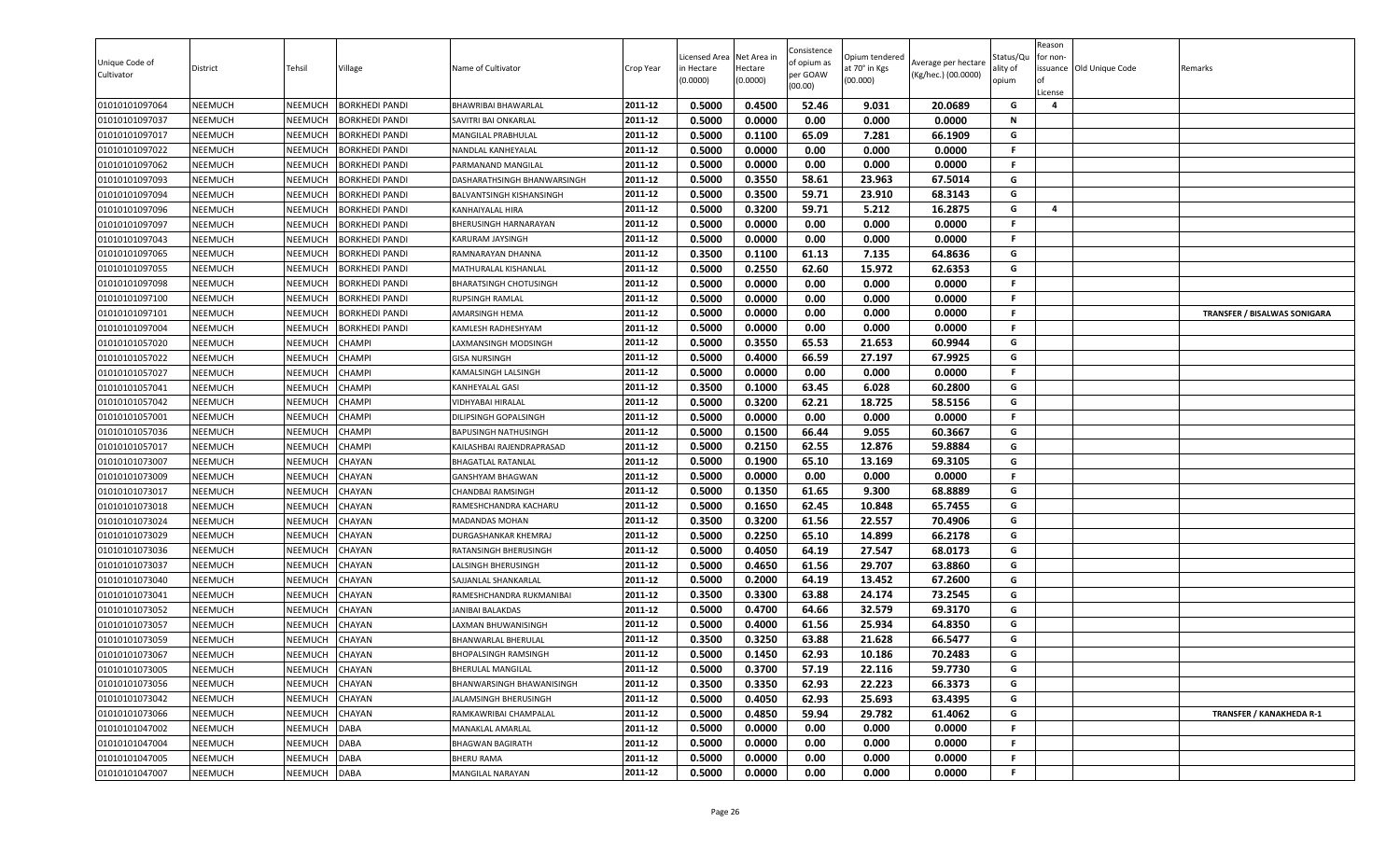| Unique Code of<br>Cultivator | District       | Tehsil         | Village                 | Name of Cultivator             | Crop Year | Licensed Area<br>in Hectare<br>(0.0000) | Net Area in<br>Hectare<br>(0.0000) | Consistence<br>of opium as<br>per GOAW<br>(00.00) | Opium tendered<br>at 70° in Kgs<br>(00.000) | Average per hectare<br>(Kg/hec.) (00.0000) | Status/Qu<br>ality of<br>opium | Reason<br>for non-<br>ssuance Old Unique Code<br>License | Remarks                            |
|------------------------------|----------------|----------------|-------------------------|--------------------------------|-----------|-----------------------------------------|------------------------------------|---------------------------------------------------|---------------------------------------------|--------------------------------------------|--------------------------------|----------------------------------------------------------|------------------------------------|
| 01010101047010               | <b>NEEMUCH</b> | NEEMUCH        | <b>DABA</b>             | MADANLAL BHAGIRATH             | 2011-12   | 0.5000                                  | 0.0000                             | 0.00                                              | 0.000                                       | 0.0000                                     | -F                             |                                                          |                                    |
| 01010101047015               | <b>NEEMUCH</b> | NEEMUCH        | <b>DABA</b>             | IAMNABAI LAXMAN                | 2011-12   | 0.5000                                  | 0.0000                             | 0.00                                              | 0.000                                       | 0.0000                                     | -F                             |                                                          | <b>NAME CHANGE</b>                 |
| 01010101047026               | <b>NEEMUCH</b> | NEEMUCH        | <b>DABA</b>             | <b>GOPAL HIRALAL</b>           | 2011-12   | 0.5000                                  | 0.0000                             | 0.00                                              | 0.000                                       | 0.0000                                     | F.                             |                                                          |                                    |
| 01010101047022               | <b>NEEMUCH</b> | NEEMUCH        | <b>DABA</b>             | RODSINGH SAJJANSINGH           | 2011-12   | 0.5000                                  | 0.2300                             | 59.20                                             | 13.751                                      | 59.7870                                    | G                              |                                                          |                                    |
| 01010101055024               | <b>NEEMUCH</b> | NEEMUCH        | <b>DASANI</b>           | SHIVENARAYAN CHAGANLAL         | 2011-12   | 0.5000                                  | 0.0700                             | 61.43                                             | 4.590                                       | 65.5714                                    | G                              |                                                          |                                    |
| 01010101055042               | <b>NEEMUCH</b> | NEEMUCH        | <b>DASANI</b>           | KANHEYALAL JAGANNATH           | 2011-12   | 0.5000                                  | 0.2400                             | 61.88                                             | 15.046                                      | 62.6917                                    | G                              |                                                          |                                    |
| 01010101055021               | <b>NEEMUCH</b> | NEEMUCH        | <b>DASANI</b>           | SUNDERBAI OKARALAL             | 2011-12   | 0.5000                                  | 0.2800                             | 60.01                                             | 19.529                                      | 69.7464                                    | G                              |                                                          |                                    |
| 01010101055017               | <b>NEEMUCH</b> | NEEMUCH        | <b>DASANI</b>           | RAMIBAI MANGILAL               | 2011-12   | 0.5000                                  | 0.2450                             | 60.01                                             | 15.971                                      | 65.1878                                    | G                              |                                                          |                                    |
| 01010101055016               | <b>NEEMUCH</b> | NEEMUCH        | <b>DASANI</b>           | RAJARAM RADHAKISHAN            | 2011-12   | 0.5000                                  | 0.2150                             | 60.01                                             | 13.657                                      | 63.5209                                    | G                              |                                                          |                                    |
| 01010101055047               | <b>NEEMUCH</b> | NEEMUCH        | <b>DASANI</b>           | <b>SURAJMAL CHAMPALAI</b>      | 2011-12   | 0.5000                                  | 0.4050                             | 64.26                                             | 27.017                                      | 66.7086                                    | G                              |                                                          |                                    |
| 01010101071006               | <b>NEEMUCH</b> | NEEMUCH        | DEEPUKHEDI              | BALSINGH JAVANSINGH            | 2011-12   | 0.5000                                  | 0.0000                             | 0.00                                              | 0.000                                       | 0.0000                                     | F.                             |                                                          |                                    |
| 01010101071011               | <b>NEEMUCH</b> | NEEMUCH        | <b>DEEPUKHEDI</b>       | PYARSINGH MADHOSINGH           | 2011-12   | 0.5000                                  | 0.3300                             | 55.96                                             | 19.754                                      | 59.8606                                    | G                              |                                                          |                                    |
| 01010101071015               | <b>NEEMUCH</b> | <b>NEEMUCH</b> | <b>DEEPUKHEDI</b>       | PRABHULAL RAMLAL               | 2011-12   | 0.5000                                  | 0.2100                             | 59.44                                             | 12.848                                      | 61.1810                                    | G                              |                                                          |                                    |
| 01010101071017               | <b>NEEMUCH</b> | NEEMUCH        | <b>DEEPUKHEDI</b>       | KACHARUSINGH ONKARSINGH        | 2011-12   | 0.5000                                  | 0.2100                             | 56.94                                             | 12.958                                      | 61.7048                                    | G                              |                                                          |                                    |
| 01010101071019               | <b>NEEMUCH</b> | NEEMUCH        | <b>DEEPUKHEDI</b>       | VINODSINGH RUPSINGH            | 2011-12   | 0.5000                                  | 0.2950                             | 63.98                                             | 20.382                                      | 69.0915                                    | G                              |                                                          |                                    |
| 01010101071027               | <b>NEEMUCH</b> | NEEMUCH        | <b>DEEPUKHEDI</b>       | NAHARSINGH AMARSINGH           | 2011-12   | 0.3500                                  | 0.2800                             | 57.22                                             | 17.027                                      | 60.8107                                    | G                              |                                                          |                                    |
| 01010101071036               | <b>NEEMUCH</b> | NEEMUCH        | <b>DEEPUKHEDI</b>       | RATANSINGH AMARSINGH           | 2011-12   | 0.5000                                  | 0.1300                             | 59.18                                             | 8.353                                       | 64.2538                                    | G                              |                                                          | <b>NAME CHANGE</b>                 |
| 01010101071037               | <b>NEEMUCH</b> | NEEMUCH        | <b>DEEPUKHEDI</b>       | JAWANSINGH GULABSINGH          | 2011-12   | 0.5000                                  | 0.2450                             | 65.90                                             | 17.096                                      | 69.7796                                    | G                              |                                                          |                                    |
| 01010101071038               | <b>NEEMUCH</b> | NEEMUCH        | <b>DEEPUKHEDI</b>       | <b>BHERUSINGH KALUSINGH</b>    | 2011-12   | 0.5000                                  | 0.3400                             | 55.19                                             | 20.136                                      | 59.2235                                    | G                              |                                                          |                                    |
| 01010101071039               | <b>NEEMUCH</b> | NEEMUCH        | <b>DEEPUKHEDI</b>       | ROOPSINGH NATHUSINGH           | 2011-12   | 0.5000                                  | 0.2950                             | 50.06                                             | 8.725                                       | 29.5763                                    | G                              | 4                                                        |                                    |
| 01010101071024               | <b>NEEMUCH</b> | NEEMUCH        | <b>DEEPUKHEDI</b>       | KAMALSINGH DEVISINGH           | 2011-12   | 0.5000                                  | 0.2550                             | 70.18                                             | 19.390                                      | 76.0392                                    | G                              |                                                          |                                    |
| 01010101071014               | <b>NEEMUCH</b> | NEEMUCH        | <b>DEEPUKHEDI</b>       | <b>KESHARSINGH KANSINGH</b>    | 2011-12   | 0.5000                                  | 0.3000                             | 59.38                                             | 18.713                                      | 62.3767                                    | G                              |                                                          |                                    |
| 01010101071018               | <b>NEEMUCH</b> | NEEMUCH        | <b>DEEPUKHEDI</b>       | MOHANBAI MADANSINGH            | 2011-12   | 0.5000                                  | 0.2200                             | 63.05                                             | 15.681                                      | 71.2773                                    | G                              |                                                          |                                    |
| 01010101071031               | <b>NEEMUCH</b> | NEEMUCH        | <b>DEEPUKHEDI</b>       | LAXMANSINGH BHAWANISINGH       | 2011-12   | 0.5000                                  | 0.1800                             | 65.11                                             | 12.371                                      | 68.7278                                    | G                              |                                                          |                                    |
| 01010101071007               | <b>NEEMUCH</b> | NEEMUCH        | <b>DEEPUKHEDI</b>       | KARANSINGH BHUWANI SINGH       | 2011-12   | 0.3500                                  | 0.2200                             | 57.22                                             | 13.888                                      | 63.1273                                    | G                              |                                                          |                                    |
| 01010101071033               | <b>NEEMUCH</b> | NEEMUCH        | <b>DEEPUKHEDI</b>       | MOHANBAI ONKARSINGH            | 2011-12   | 0.5000                                  | 0.2100                             | 59.18                                             | 13.594                                      | 64.7333                                    | G                              |                                                          |                                    |
| 01010101071051               | <b>NEEMUCH</b> | NEEMUCH        | <b>DEEPUKHEDI</b>       | <b>BAGDUSINGH NATHUSINGH</b>   | 2011-12   | 0.5000                                  | 0.3000                             | 59.08                                             | 18.889                                      | 62.9633                                    | G                              |                                                          |                                    |
| 01010101071052               | <b>NEEMUCH</b> | NEEMUCH        | <b>DEEPUKHEDI</b>       | BHARAT SINGH NAHARSINGH        | 2011-12   | 0.5000                                  | 0.2450                             | 59.08                                             | 15.057                                      | 61.4571                                    | G                              |                                                          | TRANSFER / MDS-II (BHANGI PIPLIYA) |
| 01010101074017               | <b>NEEMUCH</b> | NEEMUCH        | <b>GHULABKHEDI</b>      | LAXMANSINGH GOBARSINGH         | 2011-12   | 0.5000                                  | 0.1600                             | 55.23                                             | 9.539                                       | 59.6188                                    | G                              |                                                          |                                    |
| 01010101074025               | <b>NEEMUCH</b> | NEEMUCH        | <b>GHULABKHEDI</b>      | ANDERBAI RATANSINGH            | 2011-12   | 0.5000                                  | 0.0000                             | 0.00                                              | 0.000                                       | 0.0000                                     | F.                             |                                                          |                                    |
| 01010101074014               | <b>NEEMUCH</b> | NEEMUCH        | <b>GHULABKHEDI</b>      | RAMSINGH DEVISINGH             | 2011-12   | 0.3500                                  | 0.0000                             | 0.00                                              | 0.000                                       | 0.0000                                     | F.                             |                                                          | <b>NAME CHANGE</b>                 |
| 01010101074032               | <b>NEEMUCH</b> | <b>NEEMUCH</b> | <b>GHULABKHEDI</b>      | <b>GOBARSINGH NAHARSINGH</b>   | 2011-12   | 0.5000                                  | 0.2800                             | 62.01                                             | 18.630                                      | 66.5357                                    | G                              |                                                          |                                    |
| 01010101074009               | <b>NEEMUCH</b> | NEEMUCH        | <b>GHULABKHEDI</b>      | <b>BAPBSINGH BHURSINGH</b>     | 2011-12   | 0.3500                                  | 0.2100                             | 56.98                                             | 12.934                                      | 61.5905                                    | G                              |                                                          |                                    |
| 01010101074002               | <b>NEEMUCH</b> | NEEMUCH        | <b>GHULABKHEDI</b>      | RAMSINGH KALUSINGH             | 2011-12   | 0.5000                                  | 0.2900                             | 60.47                                             | 18.728                                      | 64.5793                                    | G                              |                                                          |                                    |
| 01010101077001               | <b>NEEMUCH</b> | NEEMUCH        | HANUMTIYA PANWAR        | <b>JAGDISH RATANLAL</b>        | 2011-12   | 0.5000                                  | 0.0000                             | 0.00                                              | 0.000                                       | 0.0000                                     | F.                             |                                                          |                                    |
| 01010101077008               | <b>NEEMUCH</b> | <b>NEEMUCH</b> | HANUMTIYA PANWAR        | <b>DEVILAL GANGARAM</b>        | 2011-12   | 0.5000                                  | 0.0000                             | 0.00                                              | 0.000                                       | 0.0000                                     | F.                             |                                                          |                                    |
| 01010101077016               | <b>NEEMUCH</b> | NEEMUCH        | HANUMTIYA PANWAR        | CHATARSINGH RATANSINGH         | 2011-12   | 0.5000                                  | 0.0000                             | 0.00                                              | 0.000                                       | 0.0000                                     | F.                             |                                                          |                                    |
| 01010101077018               | <b>NEEMUCH</b> | NEEMUCH        | <b>HANUMTIYA PANWAR</b> | <b>BALWANTSINGH RATANSINGH</b> | 2011-12   | 0.5000                                  | 0.0000                             | 0.00                                              | 0.000                                       | 0.0000                                     | F.                             |                                                          |                                    |
| 01010101077019               | <b>NEEMUCH</b> | NEEMUCH        | HANUMTIYA PANWAR        | GOVARDHAN SINGH NAHARSINGH     | 2011-12   | 0.5000                                  | 0.1100                             | 63.84                                             | 7.944                                       | 72.2182                                    |                                | $\overline{2}$                                           |                                    |
| 01010101077025               | <b>NEEMUCH</b> | NEEMUCH        | HANUMTIYA PANWAR        | <b>GOVINDSINGH LALSINGH</b>    | 2011-12   | 0.5000                                  | 0.0000                             | 0.00                                              | 0.000                                       | 0.0000                                     | F                              |                                                          |                                    |
| 01010101077026               | <b>NEEMUCH</b> | NEEMUCH        | HANUMTIYA PANWAR        | RATANSINGH NAHARSINGH          | 2011-12   | 0.5000                                  | 0.0000                             | 0.00                                              | 0.000                                       | 0.0000                                     | -F                             |                                                          |                                    |
| 01010101077027               | <b>NEEMUCH</b> | NEEMUCH        | HANUMTIYA PANWAR        | BHAGATSINGH ISHWARSINGH        | 2011-12   | 0.5000                                  | 0.0000                             | 0.00                                              | 0.000                                       | 0.0000                                     | -F                             |                                                          |                                    |
| 01010101077028               | <b>NEEMUCH</b> | NEEMUCH        | HANUMTIYA PANWAR        | KISHANSINGH RAMSINGH           | 2011-12   | 0.5000                                  | 0.2150                             | 63.34                                             | 13.274                                      | 61.7395                                    | G                              |                                                          |                                    |
| 01010101077037               | <b>NEEMUCH</b> | NEEMUCH        | HANUMTIYA PANWAR        | VARDICHAND DEVILAL             | 2011-12   | 0.5000                                  | 0.0000                             | 0.00                                              | 0.000                                       | 0.0000                                     | .F                             |                                                          |                                    |
| 01010101077043               | <b>NEEMUCH</b> | <b>NEEMUCH</b> | HANUMTIYA PANWAR        | MANGILAL RATANLAL              | 2011-12   | 0.5000                                  | 0.0000                             | 0.00                                              | 0.000                                       | 0.0000                                     | F.                             |                                                          |                                    |
| 01010101077013               | <b>NEEMUCH</b> | NEEMUCH        | HANUMTIYA PANWAR        | MADHOSINGH BHURSINGH           | 2011-12   | 0.5000                                  | 0.0000                             | 0.00                                              | 0.000                                       | 0.0000                                     | F.                             |                                                          |                                    |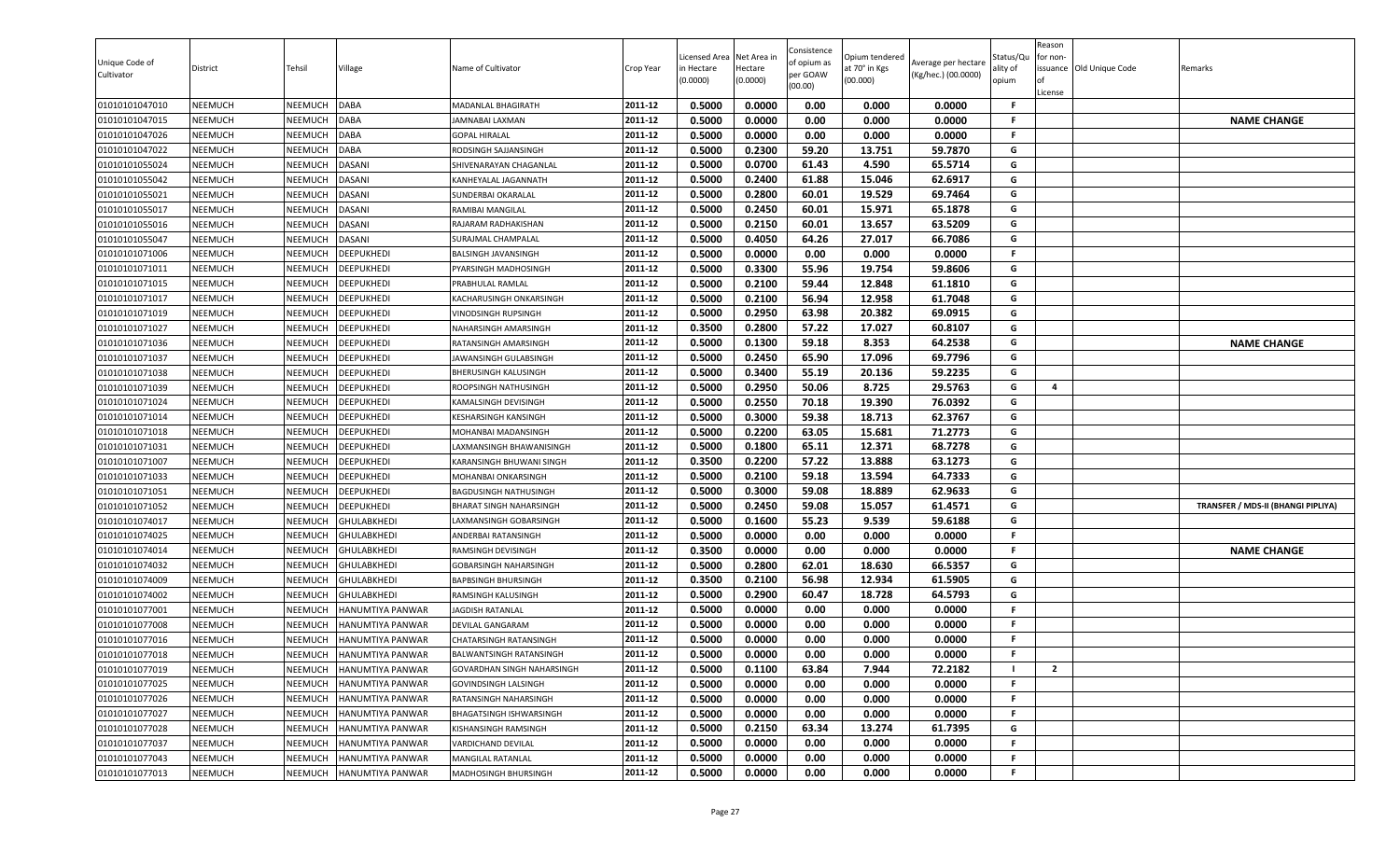| Unique Code of<br>Cultivator | District       | Tehsil         | Village              | Name of Cultivator            | Crop Year | Licensed Area<br>in Hectare<br>(0.0000) | Net Area in<br>Hectare<br>(0.0000) | Consistence<br>of opium as<br>per GOAW<br>(00.00) | Opium tendered<br>at 70° in Kgs<br>(00.000) | Average per hectare<br>(Kg/hec.) (00.0000) | Status/Qu<br>ality of<br>opium | Reason<br>for non-<br>License | issuance Old Unique Code | Remarks |
|------------------------------|----------------|----------------|----------------------|-------------------------------|-----------|-----------------------------------------|------------------------------------|---------------------------------------------------|---------------------------------------------|--------------------------------------------|--------------------------------|-------------------------------|--------------------------|---------|
| 01010101077011               | NEEMUCH        | NEEMUCH        | HANUMTIYA PANWAR     | KESHARSINGH DEVISINGH         | 2011-12   | 0.5000                                  | 0.0000                             | 0.00                                              | 0.000                                       | 0.0000                                     | -F                             |                               |                          |         |
| 01010101077020               | <b>NEEMUCH</b> | NEEMUCH        | HANUMTIYA PANWAR     | RAMSINGH MEHATABSINGH         | 2011-12   | 0.5000                                  | 0.0000                             | 0.00                                              | 0.000                                       | 0.0000                                     | F.                             |                               |                          |         |
| 01010101077050               | <b>NEEMUCH</b> | NEEMUCH        | HANUMTIYA PANWAR     | <b>GOPAL RATANLAL</b>         | 2011-12   | 0.5000                                  | 0.0000                             | 0.00                                              | 0.000                                       | 0.0000                                     | F.                             |                               |                          |         |
| 01010101077033               | <b>NEEMUCH</b> | NEEMUCH        | HANUMTIYA PANWAR     | <b>BHARATSINGH MANSINGH</b>   | 2011-12   | 0.5000                                  | 0.0000                             | 0.00                                              | 0.000                                       | 0.0000                                     | F.                             |                               |                          |         |
| 01010101077045               | NEEMUCH        | NEEMUCH        | HANUMTIYA PANWAR     | RAMSINGH ISHWARSINGH          | 2011-12   | 0.5000                                  | 0.0000                             | 0.00                                              | 0.000                                       | 0.0000                                     | F.                             |                               |                          |         |
| 01010101077047               | <b>NEEMUCH</b> | NEEMUCH        | HANUMTIYA PANWAR     | <b>BHERUSINGH ISHWARSINGH</b> | 2011-12   | 0.5000                                  | 0.0000                             | 0.00                                              | 0.000                                       | 0.0000                                     | F.                             |                               |                          |         |
| 01010101077015               | <b>NEEMUCH</b> | NEEMUCH        | HANUMTIYA PANWAR     | RATANSINGH LALSINGH           | 2011-12   | 0.5000                                  | 0.0000                             | 0.00                                              | 0.000                                       | 0.0000                                     | F.                             |                               |                          |         |
| 01010101077036               | NEEMUCH        | NEEMUCH        | HANUMTIYA PANWAR     | SAJJANSINGH MEHATABSINGH      | 2011-12   | 0.5000                                  | 0.0000                             | 0.00                                              | 0.000                                       | 0.0000                                     | F.                             |                               |                          |         |
| 01010101077010               | NEEMUCH        | NEEMUCH        | HANUMTIYA PANWAR     | KARULAL MULCHAND              | 2011-12   | 0.5000                                  | 0.0000                             | 0.00                                              | 0.000                                       | 0.0000                                     | F.                             |                               |                          |         |
| 01010101077030               | NEEMUCH        | NEEMUCH        | HANUMTIYA PANWAR     | BHAGATSINGH NAHARSING         | 2011-12   | 0.3500                                  | 0.0000                             | 0.00                                              | 0.000                                       | 0.0000                                     | F.                             |                               |                          |         |
| 01010101077006               | <b>NEEMUCH</b> | NEEMUCH        | HANUMTIYA PANWAR     | KANHEYALAL VALAJI             | 2011-12   | 0.5000                                  | 0.0000                             | 0.00                                              | 0.000                                       | 0.0000                                     | F.                             |                               |                          |         |
| 01010101077029               | <b>NEEMUCH</b> | NEEMUCH        | HANUMTIYA PANWAR     | <b>DEVISINGH MANSINGH</b>     | 2011-12   | 0.3500                                  | 0.0000                             | 0.00                                              | 0.000                                       | 0.0000                                     | F.                             |                               |                          |         |
| 01010101066009               | <b>NEEMUCH</b> | NEEMUCH        | JAMUNIYAKALAN        | GANSHYAM JAGANNATH            | 2011-12   | 0.5000                                  | 0.2250                             | 61.95                                             | 14.133                                      | 62.8133                                    | G                              |                               |                          |         |
| 01010101066052               | <b>NEEMUCH</b> | NEEMUCH        | JAMUNIYAKALAN        | DHANNALAL GULAB               | 2011-12   | 0.5000                                  | 0.1700                             | 63.94                                             | 11.272                                      | 66.3059                                    | G                              |                               |                          |         |
| 01010101066022               | <b>NEEMUCH</b> | NEEMUCH        | JAMUNIYAKALAN        | <b>GYANCHAND CHENRAM</b>      | 2011-12   | 0.5000                                  | 0.3150                             | 59.52                                             | 19.353                                      | 61.4381                                    | G                              |                               |                          |         |
| 01010101066024               | <b>NEEMUCH</b> | NEEMUCH        | JAMUNIYAKALAN        | PUNAMCHAND NANDLAL            | 2011-12   | 0.5000                                  | 0.3150                             | 61.41                                             | 23.266                                      | 73.8603                                    | G                              |                               |                          |         |
| 01010101066043               | NEEMUCH        | NEEMUCH        | <b>JAMUNIYAKALAN</b> | <b>BABULAL MOTILAL</b>        | 2011-12   | 0.5000                                  | 0.0000                             | 0.00                                              | 0.000                                       | 0.0000                                     | F.                             |                               |                          |         |
| 01010101066032               | <b>NEEMUCH</b> | NEEMUCH        | AMUNIYAKALAN         | SUNDERLAL KESHERIMAL          | 2011-12   | 0.5000                                  | 0.2950                             | 61.19                                             | 18.619                                      | 63.1153                                    | G                              |                               |                          |         |
| 01010101066020               | NEEMUCH        | NEEMUCH        | <b>JAMUNIYAKALAN</b> | RADHESHYAM KHYALIRAM          | 2011-12   | 0.5000                                  | 0.2700                             | 61.98                                             | 17.753                                      | 65.7519                                    | G                              |                               |                          |         |
| 01010101066053               | <b>NEEMUCH</b> | NEEMUCH        | <b>JAMUNIYAKALAN</b> | <b>MANGILAL NATHULAL</b>      | 2011-12   | 0.5000                                  | 0.0000                             | 0.00                                              | 0.000                                       | 0.0000                                     | F.                             |                               |                          |         |
| 01010101066054               | <b>NEEMUCH</b> | NEEMUCH        | JAMUNIYAKALAN        | RAMCHANDRA UDA                | 2011-12   | 0.5000                                  | 0.3000                             | 59.52                                             | 19.795                                      | 65.9833                                    | G                              |                               |                          |         |
| 01010101066011               | NEEMUCH        | NEEMUCH        | JAMUNIYAKALAN        | <b>MANGIBAI RUPA</b>          | 2011-12   | 0.5000                                  | 0.3600                             | 58.74                                             | 23.991                                      | 66.6417                                    | G                              |                               |                          |         |
| 01010101066029               | <b>NEEMUCH</b> | NEEMUCH        | <b>JAMUNIYAKALAN</b> | <b>JAGDISH CHANDMAL</b>       | 2011-12   | 0.5000                                  | 0.0000                             | 0.00                                              | 0.000                                       | 0.0000                                     | F.                             |                               |                          |         |
| 01010101066055               | NEEMUCH        | NEEMUCH        | <b>JAMUNIYAKALAN</b> | HARLAL GANGARAM               | 2011-12   | 0.5000                                  | 0.5050                             | 61.77                                             | 32.818                                      | 64.9861                                    | G                              |                               |                          |         |
| 01010101096006               | <b>NEEMUCH</b> | NEEMUCH        | JAVASIYA             | SHRILAL TULSIRAM              | 2011-12   | 0.5000                                  | 0.0000                             | 0.00                                              | 0.000                                       | 0.0000                                     | F.                             |                               |                          |         |
| 01010101096009               | NEEMUCH        | NEEMUCH        | <b>JAVASIYA</b>      | <b>GOPAL TULSIRAM</b>         | 2011-12   | 0.3500                                  | 0.0000                             | 0.00                                              | 0.000                                       | 0.0000                                     | F.                             |                               |                          |         |
| 01010101096033               | <b>NEEMUCH</b> | NEEMUCH        | JAVASIYA             | SUKKHIBAI MOHANLAL            | 2011-12   | 0.5000                                  | 0.0000                             | 0.00                                              | 0.000                                       | 0.0000                                     | F.                             |                               |                          |         |
| 01010101096036               | <b>NEEMUCH</b> | NEEMUCH        | JAVASIYA             | HAJARILAL JAGANNATH           | 2011-12   | 0.5000                                  | 0.1550                             | 62.13                                             | 10.926                                      | 70.4903                                    | G                              |                               |                          |         |
| 01010101096037               | <b>NEEMUCH</b> | NEEMUCH        | JAVASIYA             | RUGHNATHSINGH PRATAPSINGH     | 2011-12   | 0.5000                                  | 0.0000                             | 0.00                                              | 0.000                                       | 0.0000                                     | .F.                            |                               |                          |         |
| 01010101096039               | <b>NEEMUCH</b> | NEEMUCH        | JAVASIYA             | <b>GOPAL FAKIRCHAND</b>       | 2011-12   | 0.5000                                  | 0.0000                             | 0.00                                              | 0.000                                       | 0.0000                                     | F.                             |                               |                          |         |
| 01010101096041               | <b>NEEMUCH</b> | NEEMUCH        | <b>JAVASIYA</b>      | HARISHCHANDRA PRATAPSINGH     | 2011-12   | 0.5000                                  | 0.0000                             | 0.00                                              | 0.000                                       | 0.0000                                     | F.                             |                               |                          |         |
| 01010101096049               | <b>NEEMUCH</b> | NEEMUCH        | JAVASIYA             | <b>OMPRAKASH DHANRAJ</b>      | 2011-12   | 0.5000                                  | 0.0000                             | 0.00                                              | 0.000                                       | 0.0000                                     | F.                             |                               |                          |         |
| 01010101096050               | <b>NEEMUCH</b> | NEEMUCH        | <b>JAVASIYA</b>      | <b>MANGILAL NARAYAN</b>       | 2011-12   | 0.5000                                  | 0.0000                             | 0.00                                              | 0.000                                       | 0.0000                                     | F.                             |                               |                          |         |
| 01010101096051               | <b>NEEMUCH</b> | NEEMUCH        | JAVASIYA             | <b>BHERU UDA</b>              | 2011-12   | 0.5000                                  | 0.0000                             | 0.00                                              | 0.000                                       | 0.0000                                     | F.                             |                               |                          |         |
| 01010101096067               | NEEMUCH        | NEEMUCH        | <b>JAVASIYA</b>      | NANURAM UDA GAYARI            | 2011-12   | 0.5000                                  | 0.0000                             | 0.00                                              | 0.000                                       | 0.0000                                     | F.                             |                               |                          |         |
| 01010101096072               | <b>NEEMUCH</b> | NEEMUCH        | JAVASIYA             | SHIVENARAYAN SUNDERLAL        | 2011-12   | 0.5000                                  | 0.2400                             | 59.04                                             | 14.819                                      | 61.7458                                    | G                              |                               |                          |         |
| 01010101096002               | NEEMUCH        | NEEMUCH        | JAVASIYA             | MUNNIBAI RADHESHYAM           | 2011-12   | 0.3500                                  | 0.1650                             | 64.35                                             | 10.434                                      | 63.2364                                    | G                              |                               |                          |         |
| 01010101096031               | NEEMUCH        | NEEMUCH        | <b>JAVASIYA</b>      | <b>HIRALAL NANDA</b>          | 2011-12   | 0.5000                                  | 0.0000                             | 0.00                                              | 0.000                                       | 0.0000                                     | F                              |                               |                          |         |
| 01010101096075               | NEEMUCH        | <b>NEEMUCH</b> | <b>JAVASIYA</b>      | JAGDISHCHANDRA GISALAL        | 2011-12   | 0.5000                                  | 0.1200                             | 66.36                                             | 8.437                                       | 70.3083                                    | G                              |                               |                          |         |
| 01010101096048               | <b>NEEMUCH</b> | NEEMUCH        | JAVASIYA             | KARULAL LAXMAN                | 2011-12   | 0.5000                                  | 0.1150                             | 64.07                                             | 7.579                                       | 65.9043                                    | G                              |                               |                          |         |
| 01010101096076               | <b>NEEMUCH</b> | NEEMUCH        | JAVASIYA             | PARASRAM PRABHU               | 2011-12   | 0.5000                                  | 0.0000                             | 0.00                                              | 0.000                                       | 0.0000                                     | F.                             |                               |                          |         |
| 01010101096054               | <b>NEEMUCH</b> | NEEMUCH        | JAVASIYA             | KANWARLAL FAKIRCHAND          | 2011-12   | 0.5000                                  | 0.1000                             | 64.35                                             | 6.628                                       | 66.2800                                    | G                              |                               |                          |         |
| 01010101096010               | <b>NEEMUCH</b> | NEEMUCH        | JAVASIYA             | RAMKISHAN TULSIRAM            | 2011-12   | 0.5000                                  | 0.0000                             | 0.00                                              | 0.000                                       | 0.0000                                     | F.                             |                               |                          |         |
| 01010101096034               | <b>NEEMUCH</b> | NEEMUCH        | <b>JAVASIYA</b>      | KASTURIBAI MANGILAL           | 2011-12   | 0.5000                                  | 0.3600                             | 60.59                                             | 21.968                                      | 61.0222                                    | G                              |                               |                          |         |
| 01010101096013               | <b>NEEMUCH</b> | <b>NEEMUCH</b> | JAVASIYA             | ROADMAL PRATHIRAJ             | 2011-12   | 0.5000                                  | 0.1250                             | 64.35                                             | 8.448                                       | 67.5840                                    | G                              |                               |                          |         |
| 01010101096018               | <b>NEEMUCH</b> | NEEMUCH        | <b>JAVASIYA</b>      | <b>JADISH NANDA</b>           | 2011-12   | 0.5000                                  | 0.0000                             | 0.00                                              | 0.000                                       | 0.0000                                     | F.                             |                               |                          |         |
|                              |                |                |                      |                               |           |                                         |                                    |                                                   |                                             |                                            |                                |                               |                          |         |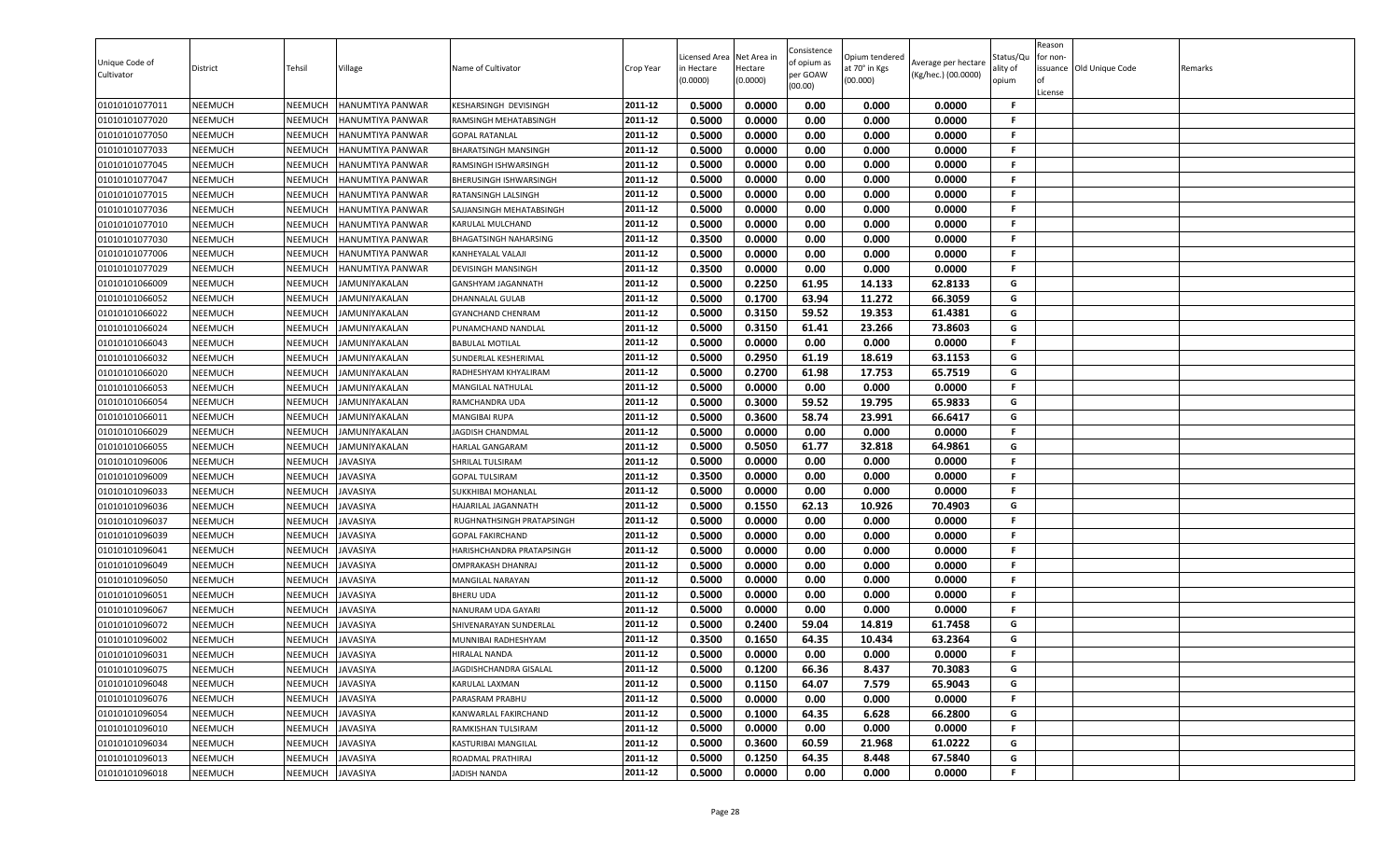| Unique Code of<br>Cultivator     | District                         | Tehsil                  | Village                  | Name of Cultivator                         | Crop Year          | Licensed Area<br>in Hectare<br>(0.0000) | Net Area in<br>Hectare<br>(0.0000) | Consistence<br>of opium as<br>per GOAW<br>(00.00) | Opium tendered<br>at 70° in Kgs<br>(00.000) | Average per hectare<br>(Kg/hec.) (00.0000) | Status/Qu<br>ality of<br>opium | Reason<br>for non-<br>ssuance Old Unique Code<br>License | Remarks            |
|----------------------------------|----------------------------------|-------------------------|--------------------------|--------------------------------------------|--------------------|-----------------------------------------|------------------------------------|---------------------------------------------------|---------------------------------------------|--------------------------------------------|--------------------------------|----------------------------------------------------------|--------------------|
| 01010101096059                   | <b>NEEMUCH</b>                   | NEEMUCH                 | <b>JAVASIYA</b>          | JANIBAI MAGNIRAM                           | 2011-12            | 0.5000                                  | 0.0000                             | 0.00                                              | 0.000                                       | 0.0000                                     | -F                             |                                                          |                    |
| 01010101096040                   | <b>NEEMUCH</b>                   | NEEMUCH                 | <b>JAVASIYA</b>          | RATANSINGH KHUMANSINGH                     | 2011-12            | 0.5000                                  | 0.0000                             | 0.00                                              | 0.000                                       | 0.0000                                     | -F                             |                                                          |                    |
| 01010101096061                   | <b>NEEMUCH</b>                   | NEEMUCH                 | <b>JAVASIYA</b>          | KOUSHLYABAI RAMNARAYAN                     | 2011-12            | 0.3500                                  | 0.0000                             | 0.00                                              | 0.000                                       | 0.0000                                     | F.                             |                                                          |                    |
| 01010101096077                   | <b>NEEMUCH</b>                   | NEEMUCH                 | <b>JAVASIYA</b>          | MANGILAL FAKIRCHAND                        | 2011-12            | 0.5000                                  | 0.0000                             | 0.00                                              | 0.000                                       | 0.0000                                     | F.                             |                                                          |                    |
| 01010101096069                   | <b>NEEMUCH</b>                   | NEEMUCH                 | <b>JAVASIYA</b>          | DEVILAL TULSIRAM                           | 2011-12            | 0.5000                                  | 0.0000                             | 0.00                                              | 0.000                                       | 0.0000                                     | F.                             |                                                          |                    |
| 01010101096008                   | <b>NEEMUCH</b>                   | NEEMUCH                 | <b>JAVASIYA</b>          | BHANWARKUNWAR BHUWANISINGH                 | 2011-12            | 0.5000                                  | 0.0000                             | 0.00                                              | 0.000                                       | 0.0000                                     | F.                             |                                                          |                    |
| 01010101096020                   | <b>NEEMUCH</b>                   | NEEMUCH                 | <b>JAVASIYA</b>          | DASHRATHSINGH PRATAPSINGH                  | 2011-12            | 0.5000                                  | 0.0000                             | 0.00                                              | 0.000                                       | 0.0000                                     | F.                             |                                                          |                    |
| 01010101096058                   | <b>NEEMUCH</b>                   | NEEMUCH                 | <b>JAVASIYA</b>          | PEMABAI MANGILAL                           | 2011-12            | 0.5000                                  | 0.0000                             | 0.00                                              | 0.000                                       | 0.0000                                     | F.                             |                                                          |                    |
| 01010101096071                   | <b>NEEMUCH</b>                   | NEEMUCH                 | <b>JAVASIYA</b>          | BHUWANIRAM MODIRAM                         | 2011-12            | 0.5000                                  | 0.0000                             | 0.00                                              | 0.000                                       | 0.0000                                     | F.                             |                                                          |                    |
| 01010101096053                   | <b>NEEMUCH</b>                   | NEEMUCH                 | <b>JAVASIYA</b>          | PRABHULAL KASHIRAM                         | 2011-12            | 0.5000                                  | 0.0000                             | 0.00                                              | 0.000                                       | 0.0000                                     | F.                             |                                                          |                    |
| 01010101096011                   | <b>NEEMUCH</b>                   | NEEMUCH                 | JAVASIYA                 | RAMPRASAD GIRDHARI                         | 2011-12            | 0.5000                                  | 0.0000                             | 0.00                                              | 0.000                                       | 0.0000                                     | F.                             |                                                          |                    |
| 01010101096047                   | <b>NEEMUCH</b>                   | NEEMUCH                 | <b>JAVASIYA</b>          | GANSHYAM PRABHUDAS                         | 2011-12            | 0.5000                                  | 0.0000                             | 0.00                                              | 0.000                                       | 0.0000                                     | N                              | 01010101092044                                           |                    |
| 01010101096079                   | <b>NEEMUCH</b>                   | <b>NEEMUCH</b>          | <b>JAVASIYA</b>          | NATHIBAI BHAGATRAM                         | 2011-12            | 0.5000                                  | 0.1650                             | 58.06                                             | 9.945                                       | 60.2727                                    | G                              | 01010101089037                                           |                    |
| 01010101096025                   | <b>NEEMUCH</b>                   | NEEMUCH                 | <b>JAVASIYA</b>          | KAILASHCHANDRA KANHEYALAL                  | 2011-12            | 0.5000                                  | 0.1750                             | 64.07                                             | 11.551                                      | 66.0057                                    | G                              | 01020104053048                                           |                    |
| 01010103069001                   | <b>NEEMUCH</b>                   | IEERAN                  | KHELUKHEDA               | VISHNULAL NANDARAM                         | 2011-12            | 0.5000                                  | 0.0550                             | 69.84                                             | 4.011                                       | 72.9273                                    | G                              |                                                          |                    |
| 01010103069003                   | <b>NEEMUCH</b>                   | <b>IEERAN</b>           | KHELUKHEDA               | HIRALAL NANDRAM                            | 2011-12            | 0.5000                                  | 0.0450                             | 74.11                                             | 3.314                                       | 73.6444                                    | F.                             | $\overline{2}$                                           |                    |
| 01010103069004                   | <b>NEEMUCH</b>                   | <b>IEERAN</b>           | KHELUKHEDA               | SHAMBHULAL NANDARAM                        | 2011-12            | 0.5000                                  | 0.0000                             | 0.00                                              | 0.000                                       | 0.0000                                     |                                |                                                          |                    |
| 01010103069008                   | <b>NEEMUCH</b>                   | JEERAN                  | <b>KHELUKHEDA</b>        | DURGASHANKAR HIRALAL                       | 2011-12            | 0.5000                                  | 0.0000                             | 0.00                                              | 0.000                                       | 0.0000                                     | F.                             |                                                          |                    |
| 01010103069015                   | <b>NEEMUCH</b>                   | <b>IEERAN</b>           | KHELUKHEDA               | <b>DASHRATH NARSINGH</b>                   | 2011-12            | 0.5000                                  | 0.1400                             | 69.38                                             | 10.348                                      | 73.9143                                    | G                              |                                                          |                    |
| 01010103069019                   | <b>NEEMUCH</b>                   | IEERAN                  | KHELUKHEDA               | AXMINARAYAN BAGDIRAM.                      | 2011-12            | 0.5000                                  | 0.2000                             | 63.19                                             | 13.008                                      | 65.0400                                    | G                              |                                                          |                    |
| 01010103069024                   | <b>NEEMUCH</b>                   | JEERAN                  | KHELUKHEDA               | SHAMBHULAL GIRDHARI                        | 2011-12            | 0.5000                                  | 0.1200                             | 64.63                                             | 7.774                                       | 64.7833                                    | G                              |                                                          |                    |
| 01010103069034                   | <b>NEEMUCH</b>                   | IEERAN                  | KHELUKHEDA               | <b>GIRDHARI PYARJI</b>                     | 2011-12            | 0.5000                                  | 0.4400                             | 65.30                                             | 29.217                                      | 66.4023                                    | G                              |                                                          |                    |
| 01010103069035                   | <b>NEEMUCH</b>                   | JEERAN                  | KHELUKHEDA               | NANURAM JIVA                               | 2011-12            | 0.5000                                  | 0.0500                             | 69.20                                             | 3.490                                       | 69.8000                                    | G                              |                                                          |                    |
| 01010103069036                   | <b>NEEMUCH</b>                   | <b>IEERAN</b>           | KHELUKHEDA               | UNKARLAL MODIRAM                           | 2011-12            | 0.5000                                  | 0.3750                             | 63.09                                             | 21.847                                      | 58.2587                                    | G                              |                                                          |                    |
| 01010103069045                   | <b>NEEMUCH</b>                   | <b>IEERAN</b>           | KHELUKHEDA               | PURANDAS TULSIDAS                          | 2011-12            | 0.5000                                  | 0.3100                             | 65.32                                             | 19.587                                      | 63.1839                                    | G<br>F.                        |                                                          |                    |
| 01010103069010                   | <b>NEEMUCH</b>                   | JEERAN                  | KHELUKHEDA               | PARMESHWAR NARSINGH                        | 2011-12            | 0.5000                                  | 0.0000                             | 0.00                                              | 0.000                                       | 0.0000                                     |                                |                                                          |                    |
| 01010103069009                   | <b>NEEMUCH</b>                   | <b>IEERAN</b>           | KHELUKHEDA               | <b>BANSHILAL GIRDHARI</b>                  | 2011-12            | 0.5000                                  | 0.1300                             | 62.26                                             | 8.423                                       | 64.7923                                    | G<br>G                         |                                                          |                    |
| 01010103069013                   | <b>NEEMUCH</b>                   | <b>IEERAN</b>           | KHELUKHEDA               | BABULAL BHANWARLAL                         | 2011-12            | 0.5000                                  | 0.2400                             | 61.86                                             | 14.502                                      | 60.4250                                    |                                |                                                          |                    |
| 01010103069017                   | <b>NEEMUCH</b>                   | IEERAN                  | KHELUKHEDA               | KISHANLAL JAYRAM                           | 2011-12            | 0.5000                                  | 0.0000                             | 0.00                                              | 0.000                                       | 0.0000                                     | F.                             |                                                          |                    |
| 01010103069031                   | <b>NEEMUCH</b>                   | <b>IEERAN</b>           | KHELUKHEDA               | <b>GOPAL BHERULAL</b>                      | 2011-12            | 0.5000                                  | 0.1500                             | 63.42                                             | 9.305                                       | 62.0333                                    | G<br>F.                        |                                                          |                    |
| 01010103069048                   | <b>NEEMUCH</b>                   | IEERAN                  | KHELUKHEDA               | RAMCHANDRA NAGGA                           | 2011-12            | 0.5000<br>0.5000                        | 0.0000                             | 0.00<br>66.13                                     | 0.000                                       | 0.0000                                     | G                              |                                                          | <b>NAME CHANGE</b> |
| 01010103069049                   | <b>NEEMUCH</b>                   | JEERAN<br><b>IEERAN</b> | KHELUKHEDA               | ISHWARLAL NARAYAN                          | 2011-12<br>2011-12 |                                         | 0.1800                             |                                                   | 12.508                                      | 69.4889                                    | F.                             |                                                          |                    |
| 01010103069050                   | <b>NEEMUCH</b>                   |                         | KHELUKHEDA               | MADANLAL KANIRAM                           |                    | 0.5000<br>0.5000                        | 0.0000<br>0.1900                   | 0.00<br>62.39                                     | 0.000<br>11.934                             | 0.0000<br>62.8105                          | G                              |                                                          |                    |
| 01010103069051<br>01010103069052 | <b>NEEMUCH</b><br><b>NEEMUCH</b> | <b>IEERAN</b><br>JEERAN | KHELUKHEDA<br>KHELUKHEDA | BABULAL KANIRAM                            | 2011-12<br>2011-12 | 0.5000                                  | 0.0000                             | 0.00                                              | 0.000                                       | 0.0000                                     | F.                             |                                                          |                    |
|                                  | <b>NEEMUCH</b>                   | <b>IEERAN</b>           |                          | GANSHYAM CHANDMAL<br>RAMESHCHANDRA KANIRAM | 2011-12            | 0.5000                                  | 0.2500                             | 63.09                                             | 15.763                                      | 63.0520                                    | G                              |                                                          |                    |
| 01010103069055<br>01010103069011 | <b>NEEMUCH</b>                   | <b>IEERAN</b>           | KHELUKHEDA<br>KHELUKHEDA | RAMESHWAR KISHANLAL                        | 2011-12            | 0.5000                                  | 0.1100                             | 70.11                                             | 7.892                                       | 71.7455                                    | G                              |                                                          |                    |
| 01010103069027                   | <b>NEEMUCH</b>                   | JEERAN                  | KHELUKHEDA               | ISHWARLAL ONKARLAL                         | 2011-12            | 0.5000                                  | 0.0000                             | 0.00                                              | 0.000                                       | 0.0000                                     | F.                             |                                                          |                    |
| 01010103069037                   | <b>NEEMUCH</b>                   | JEERAN                  | KHELUKHEDA               | SHANKARLAL NAGGA                           | 2011-12            | 0.5000                                  | 0.1500                             | 65.48                                             | 10.056                                      | 67.0400                                    | G                              |                                                          |                    |
| 01010103069047                   | <b>NEEMUCH</b>                   | JEERAN                  | KHELUKHEDA               | RAJMAL RAMLAL                              | 2011-12            | 0.5000                                  | 0.0000                             | 0.00                                              | 0.000                                       | 0.0000                                     | .F                             |                                                          |                    |
| 01010103069018                   | <b>NEEMUCH</b>                   | <b>IEERAN</b>           | KHELUKHEDA               | BRAHAMMANAND MANGILAL                      | 2011-12            | 0.5000                                  | 0.2050                             | 67.33                                             | 13.610                                      | 66.3902                                    | G                              |                                                          |                    |
| 01010103069056                   | <b>NEEMUCH</b>                   | <b>IEERAN</b>           | <b>KHELUKHEDA</b>        | <b>GITABAI BADRILAL</b>                    | 2011-12            | 0.5000                                  | 0.0700                             | 62.94                                             | 4.505                                       | 64.3571                                    | G                              |                                                          |                    |
| 01010103069057                   | <b>NEEMUCH</b>                   | <b>IEERAN</b>           | KHELUKHEDA               | BHERULAL KISHANLAL                         | 2011-12            | 0.5000                                  | 0.1100                             | 65.48                                             | 7.352                                       | 66.8364                                    | G                              |                                                          |                    |
| 01010103069058                   | <b>NEEMUCH</b>                   | <b>IEERAN</b>           | KHELUKHEDA               | KANIRAM NANDA                              | 2011-12            | 0.5000                                  | 0.1350                             | 61.86                                             | 8.537                                       | 63.2370                                    | G                              |                                                          |                    |
| 01010103069014                   | <b>NEEMUCH</b>                   | JEERAN                  | KHELUKHEDA               | NANURAM KESHURAM                           | 2011-12            | 0.5000                                  | 0.0000                             | 0.00                                              | 0.000                                       | 0.0000                                     | F.                             |                                                          |                    |
| 01010103069059                   | <b>NEEMUCH</b>                   | JEERAN                  | KHELUKHEDA               | KAILASHCHANDRA NANURAM                     | 2011-12            | 0.5000                                  | 0.0450                             | 70.58                                             | 3.378                                       | 75.0667                                    | G                              |                                                          |                    |
|                                  |                                  |                         |                          |                                            |                    |                                         |                                    |                                                   |                                             |                                            |                                |                                                          |                    |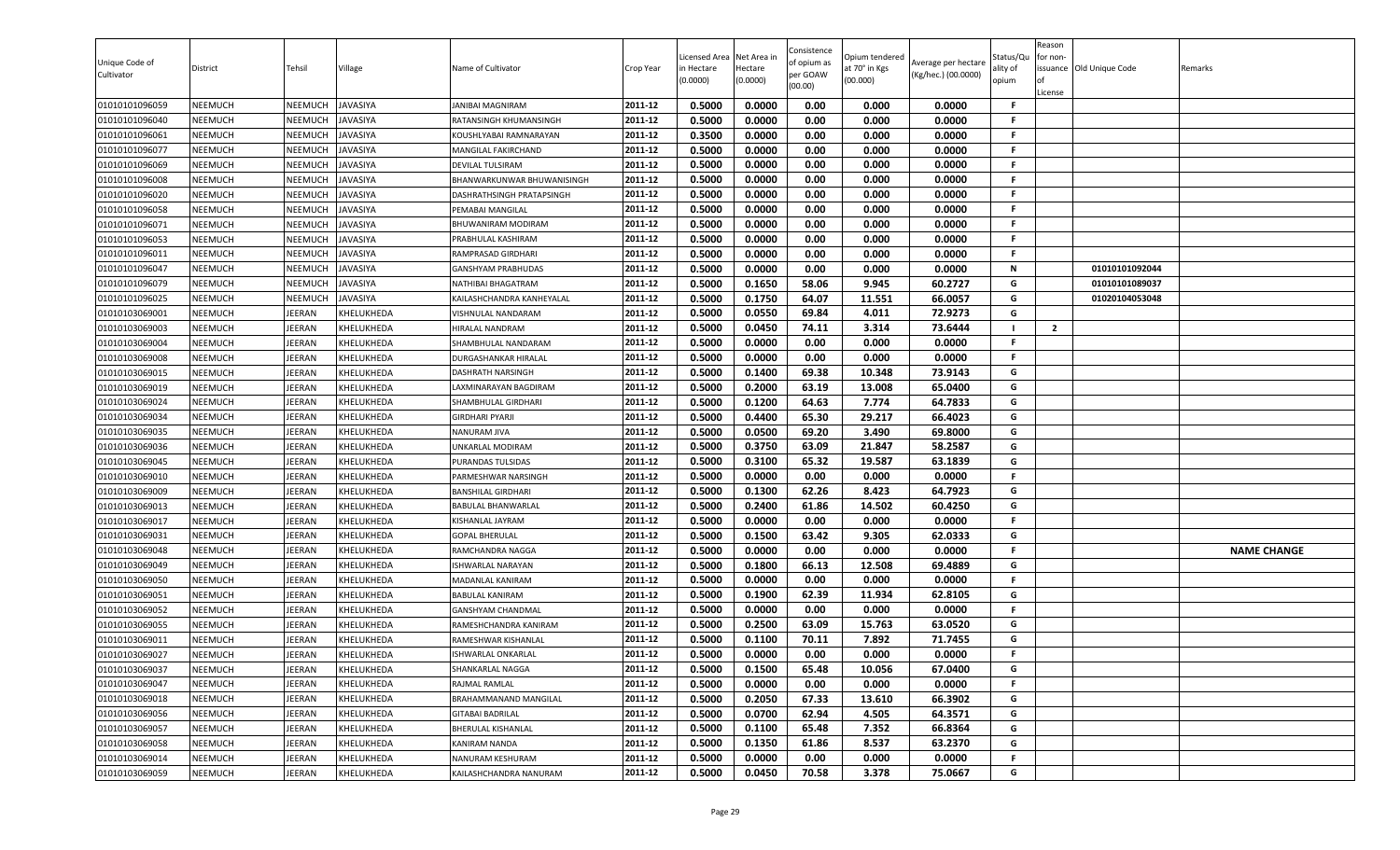| Unique Code of<br>Cultivator | District       | Tehsil         | Village              | Name of Cultivator             | Crop Year | Licensed Area<br>in Hectare<br>(0.0000) | Net Area in<br>Hectare<br>(0.0000) | Consistence<br>of opium as<br>per GOAW<br>(00.00) | Opium tendered<br>at 70° in Kgs<br>(00.000) | Average per hectare<br>(Kg/hec.) (00.0000) | Status/Qu<br>ality of<br>opium | Reason<br>for non-<br>ssuance Old Unique Code<br>License | Remarks                                              |
|------------------------------|----------------|----------------|----------------------|--------------------------------|-----------|-----------------------------------------|------------------------------------|---------------------------------------------------|---------------------------------------------|--------------------------------------------|--------------------------------|----------------------------------------------------------|------------------------------------------------------|
| 01010103069060               | <b>NEEMUCH</b> | <b>IEERAN</b>  | KHELUKHEDA           | PIRPRAKASH HIRALAL             | 2011-12   | 0.5000                                  | 0.1000                             | 61.86                                             | 6.124                                       | 61.2400                                    | G                              |                                                          |                                                      |
| 01010103069061               | <b>NEEMUCH</b> | EERAN          | KHELUKHEDA           | NATHULAL PARTHA                | 2011-12   | 0.5000                                  | 0.1500                             | 67.30                                             | 10.278                                      | 68.5200                                    | G                              |                                                          | <b>NAME CHANGE</b>                                   |
| 01010103069063               | <b>NEEMUCH</b> | JEERAN         | KHELUKHEDA           | <b>DHAPUBAI NARAYAN</b>        | 2011-12   | 0.5000                                  | 0.0800                             | 66.79                                             | 5.725                                       | 71.5625                                    | G                              |                                                          |                                                      |
| 01010103069064               | <b>NEEMUCH</b> | JEERAN         | KHELUKHEDA           | RAMESHCHANDRA NATHULAL         | 2011-12   | 0.5000                                  | 0.1450                             | 65.48                                             | 9.597                                       | 66.1862                                    | G                              |                                                          |                                                      |
| 01010103069062               | <b>NEEMUCH</b> | JEERAN         | KHELUKHEDA           | CHAMPALAL MODAJI               | 2011-12   | 0.5000                                  | 0.0000                             | 0.00                                              | 0.000                                       | 0.0000                                     | F.                             |                                                          | <b>NAME CHANGE</b>                                   |
| 01010103069065               | <b>NEEMUCH</b> | IEERAN         | KHELUKHEDA           | <b>GITABAI PRABHU</b>          | 2011-12   | 0.5000                                  | 0.1600                             | 63.73                                             | 10.169                                      | 63.5563                                    | G                              |                                                          |                                                      |
| 01010103069046               | <b>NEEMUCH</b> | <b>IEERAN</b>  | KHELUKHEDA           | BRAHMANAND LAXMINARAYAN        | 2011-12   | 0.5000                                  | 0.1000                             | 67.27                                             | 6.996                                       | 69.9600                                    | G                              |                                                          |                                                      |
| 01010101082003               | <b>NEEMUCH</b> | NEEMUCH        | <b>LASUDI HADHA</b>  | <b>UDAYRAM RAMCHANDRA</b>      | 2011-12   | 0.5000                                  | 0.0000                             | 0.00                                              | 0.000                                       | 0.0000                                     | F.                             |                                                          |                                                      |
| 01010101082010               | <b>NEEMUCH</b> | <b>NEEMUCH</b> | LASUDI HADHA         | BHUWANIRAM DOULATRAM           | 2011-12   | 0.3500                                  | 0.1050                             | 61.50                                             | 7.169                                       | 68.2762                                    | G                              |                                                          |                                                      |
| 01010101082012               | <b>NEEMUCH</b> | NEEMUCH        | LASUDI HADHA         | ISHWARSINGH GANGARAM           | 2011-12   | 0.5000                                  | 0.4850                             | 54.01                                             | 29.659                                      | 61.1526                                    | G                              | 5                                                        |                                                      |
| 01010101082016               | <b>NEEMUCH</b> | NEEMUCH        | LASUDI HADHA         | KANHEYALAL HIRALAL             | 2011-12   | 0.5000                                  | 0.1250                             | 61.95                                             | 8.611                                       | 68.8880                                    | G                              |                                                          |                                                      |
| 01010101082021               | <b>NEEMUCH</b> | NEEMUCH        | LASUDI HADHA         | PARVATSINGH BHUWANISINGH       | 2011-12   | 0.5000                                  | 0.0000                             | 0.00                                              | 0.000                                       | 0.0000                                     | F.                             |                                                          |                                                      |
| 01010101082030               | <b>NEEMUCH</b> | <b>NEEMUCH</b> | LASUDI HADHA         | KACHARULAL RATANLAL            | 2011-12   | 0.5000                                  | 0.2600                             | 58.65                                             | 16.363                                      | 62.9346                                    | G                              |                                                          |                                                      |
| 01010101082007               | <b>NEEMUCH</b> | NEEMUCH        | LASUDI HADHA         | RUPSINGH BHERUSINGH            | 2011-12   | 0.5000                                  | 0.1900                             | 58.65                                             | 11.546                                      | 60.7684                                    | G                              |                                                          |                                                      |
| 01010101082013               | <b>NEEMUCH</b> | NEEMUCH        | LASUDI HADHA         | KISHANSINGH GANGARAM           | 2011-12   | 0.5000                                  | 0.0000                             | 0.00                                              | 0.000                                       | 0.0000                                     | F.                             |                                                          |                                                      |
| 01010101082015               | <b>NEEMUCH</b> | NEEMUCH        | <b>LASUDI HADHA</b>  | PRAKASHCHANDRA KISHANLAL       | 2011-12   | 0.5000                                  | 0.1600                             | 51.13                                             | 8.904                                       | 55.6500                                    | G                              | 4                                                        | <b>ALSO VIOLATION OF</b><br>DEPARTMENTAL INSTRUCTION |
| 01010101082029               | <b>NEEMUCH</b> | NEEMUCH        | LASUDI HADHA         | PANNALAL MOTILAL               | 2011-12   | 0.5000                                  | 0.2450                             | 57.68                                             | 15.491                                      | 63.2286                                    | G                              |                                                          |                                                      |
| 01010101082034               | <b>NEEMUCH</b> | NEEMUCH        | LASUDI HADHA         | BHERUSINGH GANGARAM            | 2011-12   | 0.5000                                  | 0.4800                             | 55.50                                             | 29.011                                      | 60.4396                                    | G                              |                                                          |                                                      |
| 01010101081014               | NEEMUCH        | NEEMUCH        | LASUDI TANWAR        | <b>BHERUSINGH MODSINGH</b>     | 2011-12   | 0.5000                                  | 0.3300                             | 67.09                                             | 21.114                                      | 63.9818                                    | G                              |                                                          |                                                      |
| 01010101081024               | <b>NEEMUCH</b> | NEEMUCH        | <b>LASUDI TANWAR</b> | ISHWARSINGH GOBARSINGH         | 2011-12   | 0.5000                                  | 0.0000                             | 0.00                                              | 0.000                                       | 0.0000                                     | F.                             |                                                          |                                                      |
| 01010101081025               | <b>NEEMUCH</b> | NEEMUCH        | <b>LASUDI TANWAR</b> | <b>HARISINGH DOULATSINGH</b>   | 2011-12   | 0.5000                                  | 0.0000                             | 0.00                                              | 0.000                                       | 0.0000                                     | F.                             |                                                          |                                                      |
| 01010101081039               | <b>NEEMUCH</b> | NEEMUCH        | <b>LASUDI TANWAR</b> | PYARSINGH ISHWARSINGH          | 2011-12   | 0.5000                                  | 0.1250                             | 66.79                                             | 8.435                                       | 67.4800                                    | G                              |                                                          |                                                      |
| 01010101081044               | <b>NEEMUCH</b> | NEEMUCH        | <b>LASUDI TANWAR</b> | <b>HARISINGH NATHUSINGH</b>    | 2011-12   | 0.5000                                  | 0.2500                             | 64.84                                             | 15.997                                      | 63.9880                                    | G                              |                                                          |                                                      |
| 01010101081050               | <b>NEEMUCH</b> | NEEMUCH        | <b>LASUDI TANWAR</b> | DULESINGH KISHORSINGH          | 2011-12   | 0.5000                                  | 0.2250                             | 67.86                                             | 15.569                                      | 69.1956                                    | G                              |                                                          |                                                      |
| 01010101081052               | <b>NEEMUCH</b> | NEEMUCH        | <b>LASUDI TANWAR</b> | PREMSINGH NATHUSINGH           | 2011-12   | 0.5000                                  | 0.2100                             | 66.04                                             | 13.689                                      | 65.1857                                    | G                              |                                                          |                                                      |
| 01010101081055               | <b>NEEMUCH</b> | <b>NEEMUCH</b> | LASUDI TANWAR        | MODSINGH JALAMSINGH            | 2011-12   | 0.5000                                  | 0.0000                             | 0.00                                              | 0.000                                       | 0.0000                                     | -F                             |                                                          |                                                      |
| 01010101081057               | <b>NEEMUCH</b> | NEEMUCH        | <b>LASUDI TANWAR</b> | GANGABAI GIRVARSINGH           | 2011-12   | 0.5000                                  | 0.1500                             | 61.40                                             | 8.973                                       | 59.8200                                    | G                              |                                                          |                                                      |
| 01010101081059               | <b>NEEMUCH</b> | NEEMUCH        | <b>LASUDI TANWAR</b> | MOTISINGH KALUSINGH            | 2011-12   | 0.3500                                  | 0.3050                             | 59.62                                             | 17.503                                      | 57.3869                                    | G                              |                                                          |                                                      |
| 01010101081069               | <b>NEEMUCH</b> | NEEMUCH        | <b>LASUDI TANWAR</b> | BHERUSINGH LALSINGH            | 2011-12   | 0.5000                                  | 0.4650                             | 64.20                                             | 30.036                                      | 64.5935                                    | G                              |                                                          |                                                      |
| 01010101081072               | <b>NEEMUCH</b> | NEEMUCH        | <b>LASUDI TANWAR</b> | SAJJANSINGH DOULATSINGH        | 2011-12   | 0.5000                                  | 0.3000                             | 68.05                                             | 20.561                                      | 68.5367                                    | G                              |                                                          |                                                      |
| 01010101081078               | <b>NEEMUCH</b> | <b>NEEMUCH</b> | <b>LASUDI TANWAR</b> | <b>FULBAI MANGUSINGH</b>       | 2011-12   | 0.5000                                  | 0.2700                             | 65.64                                             | 19.045                                      | 70.5370                                    | G                              |                                                          |                                                      |
| 01010101081097               | <b>NEEMUCH</b> | NEEMUCH        | <b>LASUDI TANWAR</b> | GORDHANSINGH RUPSINGH          | 2011-12   | 0.5000                                  | 0.0000                             | 0.00                                              | 0.000                                       | 0.0000                                     | -F                             |                                                          |                                                      |
| 01010101081103               | <b>NEEMUCH</b> | NEEMUCH        | <b>LASUDI TANWAR</b> | MOTISINGH KISHANSINGH          | 2011-12   | 0.5000                                  | 0.0000                             | 0.00                                              | 0.000                                       | 0.0000                                     | F.                             |                                                          |                                                      |
| 01010101081106               | <b>NEEMUCH</b> | NEEMUCH        | <b>LASUDI TANWAR</b> | <b>GOBARSINGH KACHARUSINGH</b> | 2011-12   | 0.5000                                  | 0.3050                             | 63.01                                             | 20.721                                      | 67.9377                                    | G                              |                                                          |                                                      |
| 01010101081107               | <b>NEEMUCH</b> | <b>NEEMUCH</b> | <b>LASUDI TANWAR</b> | <b>RUPSINGH KANIRAM</b>        | 2011-12   | 0.5000                                  | 0.1350                             | 68.56                                             | 9.569                                       | 70.8815                                    | G                              |                                                          |                                                      |
| 01010101081066               | <b>NEEMUCH</b> | NEEMUCH        | <b>LASUDI TANWAR</b> | <b>ISHWARSINGH MODSINGH</b>    | 2011-12   | 0.5000                                  | 0.1850                             | 63.88                                             | 13.269                                      | 71.7243                                    | G                              |                                                          |                                                      |
| 01010101081067               | <b>NEEMUCH</b> | NEEMUCH        | <b>LASUDI TANWAR</b> | <b>KESHARSINGH MODSINGH</b>    | 2011-12   | 0.5000                                  | 0.2000                             | 65.64                                             | 13.841                                      | 69.2050                                    | G                              |                                                          |                                                      |
| 01010101081020               | <b>NEEMUCH</b> | NEEMUCH        | <b>LASUDI TANWAR</b> | SHANTILAL MATHURALAL           | 2011-12   | 0.5000                                  | 0.1900                             | 57.45                                             | 11.219                                      | 59.0474                                    | G                              |                                                          |                                                      |
| 01010101081060               | <b>NEEMUCH</b> | NEEMUCH        | <b>LASUDI TANWAR</b> | RAMSINGH KALUSINGH             | 2011-12   | 0.3500                                  | 0.1750                             | 53.81                                             | 9.232                                       | 52.7543                                    | G                              | 4                                                        |                                                      |
| 01010101081082               | <b>NEEMUCH</b> | NEEMUCH        | <b>LASUDI TANWAR</b> | PRABHULAL NANURAM              | 2011-12   | 0.5000                                  | 0.0000                             | 0.00                                              | 0.000                                       | 0.0000                                     | -F                             |                                                          |                                                      |
| 01010101081083               | <b>NEEMUCH</b> | NEEMUCH        | <b>LASUDI TANWAR</b> | KESHARSINGH KALUSINGH          | 2011-12   | 0.5000                                  | 0.0000                             | 0.00                                              | 0.000                                       | 0.0000                                     | -F                             |                                                          |                                                      |
| 01010101081005               | <b>NEEMUCH</b> | NEEMUCH        | <b>LASUDI TANWAR</b> | <b>GOVIND SINGH RATANSINGH</b> | 2011-12   | 0.5000                                  | 0.0000                             | 0.00                                              | 0.000                                       | 0.0000                                     | F.                             |                                                          |                                                      |
| 01010101081049               | <b>NEEMUCH</b> | NEEMUCH        | <b>LASUDI TANWAR</b> | CHATARSINGH ISHWARSINGH        | 2011-12   | 0.5000                                  | 0.1750                             | 63.55                                             | 11.339                                      | 64.7943                                    | G                              |                                                          |                                                      |
| 01010101081051               | <b>NEEMUCH</b> | NEEMUCH        | <b>LASUDI TANWAR</b> | MANOHARSINGH MODSINGH          | 2011-12   | 0.5000                                  | 0.1450                             | 64.79                                             | 10.255                                      | 70.7241                                    | G                              |                                                          |                                                      |
| 01010101081070               | <b>NEEMUCH</b> | NEEMUCH        | <b>LASUDI TANWAR</b> | KAMALSINGH MANGUSINGH          | 2011-12   | 0.5000                                  | 0.0000                             | 0.00                                              | 0.000                                       | 0.0000                                     | F                              |                                                          |                                                      |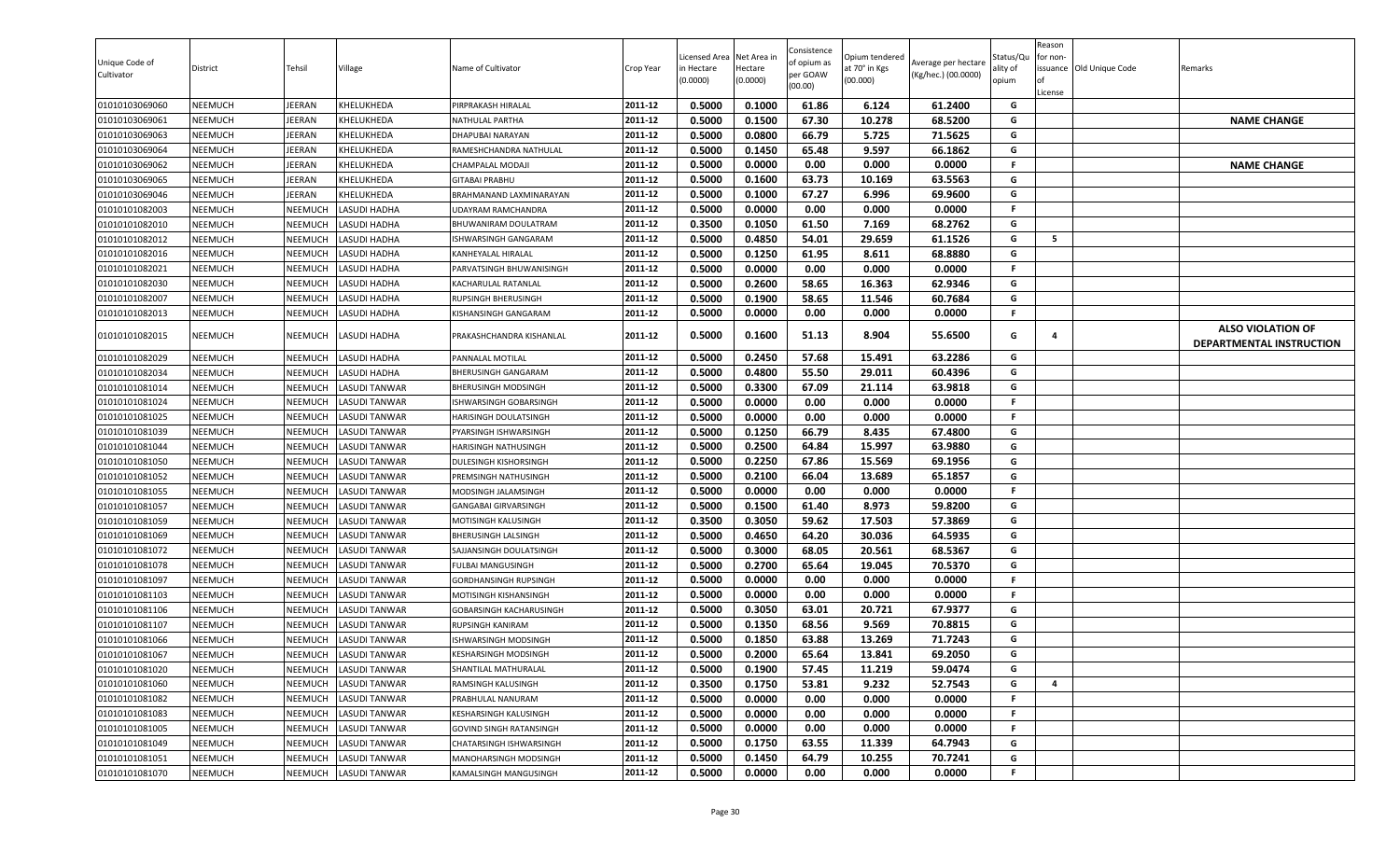| Unique Code of<br>Cultivator     | District                         | Tehsil             | Village                               | Name of Cultivator                                            | Crop Year          | Licensed Area<br>in Hectare<br>(0.0000) | Net Area in<br>Hectare<br>(0.0000) | Consistence<br>of opium as<br>per GOAW<br>(00.00) | Opium tendered<br>at 70° in Kgs<br>(00.000) | Average per hectare<br>(Kg/hec.) (00.0000) | Status/Qu<br>ality of<br>opium | Reason<br>for non-<br>License | issuance Old Unique Code | Remarks |
|----------------------------------|----------------------------------|--------------------|---------------------------------------|---------------------------------------------------------------|--------------------|-----------------------------------------|------------------------------------|---------------------------------------------------|---------------------------------------------|--------------------------------------------|--------------------------------|-------------------------------|--------------------------|---------|
| 01010101081032                   | NEEMUCH                          | NEEMUCH            | LASUDI TANWAR                         | <b>MANSINGH KANIRAM</b>                                       | 2011-12            | 0.5000                                  | 0.2550                             | 64.79                                             | 16.114                                      | 63.1922                                    | G                              |                               |                          |         |
| 01010101081058                   | NEEMUCH                          | NEEMUCH            | LASUDI TANWAR                         | RAYSINGH BHERUSINGH                                           | 2011-12            | 0.5000                                  | 0.1300                             | 70.00                                             | 9.090                                       | 69.9231                                    | G                              |                               |                          |         |
| 01010101081109                   | <b>NEEMUCH</b>                   | NEEMUCH            | LASUDI TANWAR                         | CHUNNILAL SITARAM                                             | 2011-12            | 0.5000                                  | 0.0000                             | 0.00                                              | 0.000                                       | 0.0000                                     | F.                             |                               |                          |         |
| 01010101081073                   | <b>NEEMUCH</b>                   | NEEMUCH            | LASUDI TANWAR                         | <b>GOPAL NANDA</b>                                            | 2011-12            | 0.5000                                  | 0.0000                             | 0.00                                              | 0.000                                       | 0.0000                                     | F.                             |                               |                          |         |
| 01010101081110                   | <b>NEEMUCH</b>                   | NEEMUCH            | LASUDI TANWAR                         | NANURAM MADHU                                                 | 2011-12            | 0.5000                                  | 0.0000                             | 0.00                                              | 0.000                                       | 0.0000                                     | F.                             |                               |                          |         |
| 01010101081112                   | <b>NEEMUCH</b>                   | NEEMUCH            | LASUDI TANWAR                         | GANGARAMSINGH JAYSINGH                                        | 2011-12            | 0.5000                                  | 0.1500                             | 59.62                                             | 9.199                                       | 61.3267                                    | G                              |                               |                          |         |
| 01010101081111                   | <b>NEEMUCH</b>                   | NEEMUCH            | LASUDI TANWAR                         | HIMMATSINGH PREMSINGH                                         | 2011-12            | 0.5000                                  | 0.3850                             | 64.79                                             | 25.564                                      | 66.4000                                    | G<br>F.                        |                               |                          |         |
| 01010101081093                   | <b>NEEMUCH</b>                   | NEEMUCH            | LASUDI TANWAR<br>LASUDI TANWAR        | NAJARBAI RATANSINGH                                           | 2011-12            | 0.5000                                  | 0.0000                             | 0.00                                              | 0.000                                       | 0.0000                                     | F.                             |                               |                          |         |
| 01010101081104                   | <b>NEEMUCH</b>                   | NEEMUCH            |                                       | PADAMSINGH KESHARSINGH                                        | 2011-12<br>2011-12 | 0.5000                                  | 0.0000                             | 0.00                                              | 0.000                                       | 0.0000                                     | G                              |                               |                          |         |
| 01010101081007                   | NEEMUCH                          | NEEMUCH            | LASUDI TANWAR                         | LAXMANSINGH DOULATSINGH                                       |                    | 0.5000                                  | 0.0950                             | 67.62                                             | 6.810                                       | 71.6842                                    | G                              |                               |                          |         |
| 01010101081023                   | NEEMUCH                          | NEEMUCH            | LASUDI TANWAR                         | DEVILAL DOULATSINGH                                           | 2011-12<br>2011-12 | 0.5000                                  | 0.4600                             | 64.15                                             | 30.013                                      | 65.2457                                    | G                              |                               |                          |         |
| 01010101081065                   | NEEMUCH                          | NEEMUCH            | <b>LASUDI TANWAR</b>                  | <b>HARISINGH MODSINGH</b>                                     |                    | 0.5000                                  | 0.3300<br>0.1550                   | 64.53<br>59.62                                    | 23.821                                      | 72.1848<br>65.4452                         | G                              |                               |                          |         |
| 01010101081062                   | <b>NEEMUCH</b>                   | NEEMUCH            | <b>LASUDI TANWAR</b>                  | <b>GOBARSINGH RAMSINGH</b>                                    | 2011-12<br>2011-12 | 0.5000                                  |                                    |                                                   | 10.144                                      |                                            | F.                             |                               |                          |         |
| 01010101081114<br>01010101081115 | <b>NEEMUCH</b><br><b>NEEMUCH</b> | NEEMUCH<br>NEEMUCH | LASUDI TANWAR<br><b>LASUDI TANWAR</b> | <b>GOVINDSINGH KESHORSINGH</b><br><b>UDAYSINGH ONKARSINGH</b> | 2011-12            | 0.5000<br>0.5000                        | 0.0000<br>0.0000                   | 0.00<br>0.00                                      | 0.000<br>0.000                              | 0.0000<br>0.0000                           | F.                             |                               |                          |         |
| 01010101083058                   | <b>NEEMUCH</b>                   | NEEMUCH            | MANGROL                               |                                                               | 2011-12            | 0.5000                                  | 0.1750                             | 60.28                                             | 12.099                                      | 69.1371                                    | G                              |                               |                          |         |
| 01010101083040                   | <b>NEEMUCH</b>                   | NEEMUCH            | MANGROL                               | MADANSINGH BHAWANISINGH<br>LALURAM BHUWAN                     | 2011-12            | 0.5000                                  | 0.3950                             | 57.48                                             | 26.753                                      | 67.7291                                    | G                              |                               |                          |         |
| 01010101083074                   | <b>NEEMUCH</b>                   | NEEMUCH            | MANGROL                               | MUNNIBAI KARULAL                                              | 2011-12            | 0.5000                                  | 0.4600                             | 53.42                                             | 25.329                                      | 55.0630                                    | G                              | 4                             |                          |         |
| 01010101083017                   | <b>NEEMUCH</b>                   | NEEMUCH            | MANGROL                               | <b>BADRI PARSA</b>                                            | 2011-12            | 0.3500                                  | 0.3400                             | 53.50                                             | 19.207                                      | 56.4912                                    | G                              | 5                             |                          |         |
| 01010101083036                   | <b>NEEMUCH</b>                   | NEEMUCH            | MANGROL                               | <b>BAGDULAL SRIRAM</b>                                        | 2011-12            | 0.5000                                  | 0.1700                             | 58.92                                             | 11.035                                      | 64.9118                                    | G                              |                               |                          |         |
| 01010101083054                   | NEEMUCH                          | NEEMUCH            | MANGROL                               | <b>GORILAL MANGILAL</b>                                       | 2011-12            | 0.5000                                  | 0.0000                             | 0.00                                              | 0.000                                       | 0.0000                                     | F.                             |                               |                          |         |
| 01010101083056                   | <b>NEEMUCH</b>                   | NEEMUCH            | MANGROL                               | <b>NATHU BIHARI</b>                                           | 2011-12            | 0.5000                                  | 0.1350                             | 60.28                                             | 9.421                                       | 69.7852                                    | G                              |                               |                          |         |
| 01010101083076                   | <b>NEEMUCH</b>                   | NEEMUCH            | MANGROL                               | <b>UDAYSINGH DEVISINGH</b>                                    | 2011-12            | 0.5000                                  | 0.1550                             | 57.48                                             | 10.314                                      | 66.5419                                    | G                              |                               | 01010101092005           |         |
| 01010101067007                   | <b>NEEMUCH</b>                   | NEEMUCH            | <b>MELKI MEWAD</b>                    | SHAMPATBAI KARANSINGH                                         | 2011-12            | 0.5000                                  | 0.0650                             | 70.28                                             | 4.749                                       | 73.0615                                    | G                              |                               |                          |         |
| 01010101067036                   | <b>NEEMUCH</b>                   | NEEMUCH            | <b>MELKI MEWAD</b>                    | KANWARLAL MANGU                                               | 2011-12            | 0.5000                                  | 0.0900                             | 62.73                                             | 5.879                                       | 65.3222                                    | G                              |                               |                          |         |
| 01010101067038                   | NEEMUCH                          | NEEMUCH            | <b>MELKI MEWAD</b>                    | MADHOSINGH RAMSINGH                                           | 2011-12            | 0.5000                                  | 0.0000                             | 0.00                                              | 0.000                                       | 0.0000                                     | F.                             |                               |                          |         |
| 01010101067037                   | NEEMUCH                          | NEEMUCH            | <b>MELKI MEWAD</b>                    | KACHARUBAI RAMSINGH                                           | 2011-12            | 0.3500                                  | 0.0000                             | 0.00                                              | 0.000                                       | 0.0000                                     | F.                             |                               |                          |         |
| 01010101067042                   | NEEMUCH                          | NEEMUCH            | <b>MELKI MEWAD</b>                    | <b>GOVINDSINGH BHANWARSINGH</b>                               | 2011-12            | 0.3500                                  | 0.0000                             | 0.00                                              | 0.000                                       | 0.0000                                     | F.                             |                               |                          |         |
| 01010101067041                   | <b>NEEMUCH</b>                   | NEEMUCH            | MELKI MEWAD                           | LALSINGH BHANWARSINGH                                         | 2011-12            | 0.5000                                  | 0.1850                             | 66.70                                             | 13.121                                      | 70.9243                                    | G                              |                               |                          |         |
| 01010101067045                   | <b>NEEMUCH</b>                   | NEEMUCH            | <b>MELKI MEWAD</b>                    | PYARSINGH RATANSINGH                                          | 2011-12            | 0.5000                                  | 0.1250                             | 64.33                                             | 8.703                                       | 69.6240                                    | G                              |                               |                          |         |
| 01010101067035                   | <b>NEEMUCH</b>                   | NEEMUCH            | <b>MELKI MEWAD</b>                    | RAMKUNWARBAI ISHWARSINGH                                      | 2011-12            | 0.5000                                  | 0.1250                             | 62.73                                             | 8.531                                       | 68.2480                                    | G                              |                               |                          |         |
| 01010101067015                   | NEEMUCH                          | NEEMUCH            | <b>MELKI MEWAD</b>                    | SAMPATBAI KALUSINGH                                           | 2011-12            | 0.5000                                  | 0.0000                             | 0.00                                              | 0.000                                       | 0.0000                                     | F.                             |                               |                          |         |
| 01010101067012                   | <b>NEEMUCH</b>                   | NEEMUCH            | <b>MELKI MEWAD</b>                    | KARANSINGH RATANSINGH                                         | 2011-12            | 0.5000                                  | 0.0000                             | 0.00                                              | 0.000                                       | 0.0000                                     | F.                             |                               |                          |         |
| 01010101067047                   | <b>NEEMUCH</b>                   | NEEMUCH            | <b>MELKI MEWAD</b>                    | <b>SUMANBAI BHERUSINGH</b>                                    | 2011-12            | 0.3500                                  | 0.0000                             | 0.00                                              | 0.000                                       | 0.0000                                     | F.                             |                               |                          |         |
| 01010101078002                   | NEEMUCH                          | NEEMUCH            | <b>MUNDLA</b>                         | <b>BHERUSINGH GIRVARSINGH</b>                                 | 2011-12            | 0.5000                                  | 0.0000                             | 0.00                                              | 0.000                                       | 0.0000                                     | F.                             |                               |                          |         |
| 01010101078004                   | <b>NEEMUCH</b>                   | NEEMUCH            | MUNDLA                                | KANCHANBAI KALUSINGH                                          | 2011-12            | 0.5000                                  | 0.0000                             | 0.00                                              | 0.000                                       | 0.0000                                     | F.                             |                               |                          |         |
| 01010101078005                   | NEEMUCH                          | NEEMUCH            | <b>MUNDLA</b>                         | <b>BALUSINGH SHIVESINGH</b>                                   | 2011-12            | 0.5000                                  | 0.1450                             | 60.65                                             | 9.704                                       | 66.9241                                    | G                              |                               |                          |         |
| 01010101078006                   | <b>NEEMUCH</b>                   | NEEMUCH            | <b>MUNDLA</b>                         | KALUSINGH NATHUSINGH                                          | 2011-12            | 0.5000                                  | 0.3600                             | 58.91                                             | 22.672                                      | 62.9778                                    | G                              |                               |                          |         |
| 01010101078009                   | <b>NEEMUCH</b>                   | NEEMUCH            | <b>MUNDLA</b>                         | <b>BHAGATSINGH PANBAI</b>                                     | 2011-12            | 0.5000                                  | 0.0950                             | 65.87                                             | 6.785                                       | 71.4211                                    | G                              |                               |                          |         |
| 01010101078026                   | NEEMUCH                          | <b>NEEMUCH</b>     | <b>MUNDLA</b>                         | BHANWARBAI ISHWARSINGH                                        | 2011-12            | 0.5000                                  | 0.3000                             | 60.45                                             | 19.361                                      | 64.5367                                    | G                              |                               |                          |         |
| 01010101078013                   | NEEMUCH                          | <b>NEEMUCH</b>     | <b>MUNDLA</b>                         | RAJENDRASINGH BHERUSINGH                                      | 2011-12            | 0.5000                                  | 0.4800                             | 62.29                                             | 32.578                                      | 67.8708                                    | G                              |                               |                          |         |
| 01010101078015                   | <b>NEEMUCH</b>                   | NEEMUCH            | <b>MUNDLA</b>                         | BHANWARSINGH KACHARUSINGH                                     | 2011-12            | 0.5000                                  | 0.0000                             | 0.00                                              | 0.000                                       | 0.0000                                     | F.                             |                               |                          |         |
| 01010101078016                   | <b>NEEMUCH</b>                   | NEEMUCH            | <b>MUNDLA</b>                         | <b>GOVINDSINGH MANSINGH</b>                                   | 2011-12            | 0.5000                                  | 0.3650                             | 60.45                                             | 23.714                                      | 64.9699                                    | G                              |                               |                          |         |
| 01010101078017                   | <b>NEEMUCH</b>                   | NEEMUCH            | <b>MUNDLA</b>                         | PRABHUSINGH MOTISINGH                                         | 2011-12            | 0.5000                                  | 0.1800                             | 60.45                                             | 11.865                                      | 65.9167                                    | G                              |                               |                          |         |
| 01010101078021                   | <b>NEEMUCH</b>                   | NEEMUCH            | <b>MUNDLA</b>                         | <b>DHAPUBAI MANOHARSINGH</b>                                  | 2011-12            | 0.5000                                  | 0.0000                             | 0.00                                              | 0.000                                       | 0.0000                                     | F.                             |                               |                          |         |
| 01010101078023                   | NEEMUCH                          | <b>NEEMUCH</b>     | <b>MUNDLA</b>                         | NAVALSINGH MOTISINGH                                          | 2011-12            | 0.5000                                  | 0.2700                             | 64.21                                             | 18.630                                      | 69.0000                                    | G                              |                               |                          |         |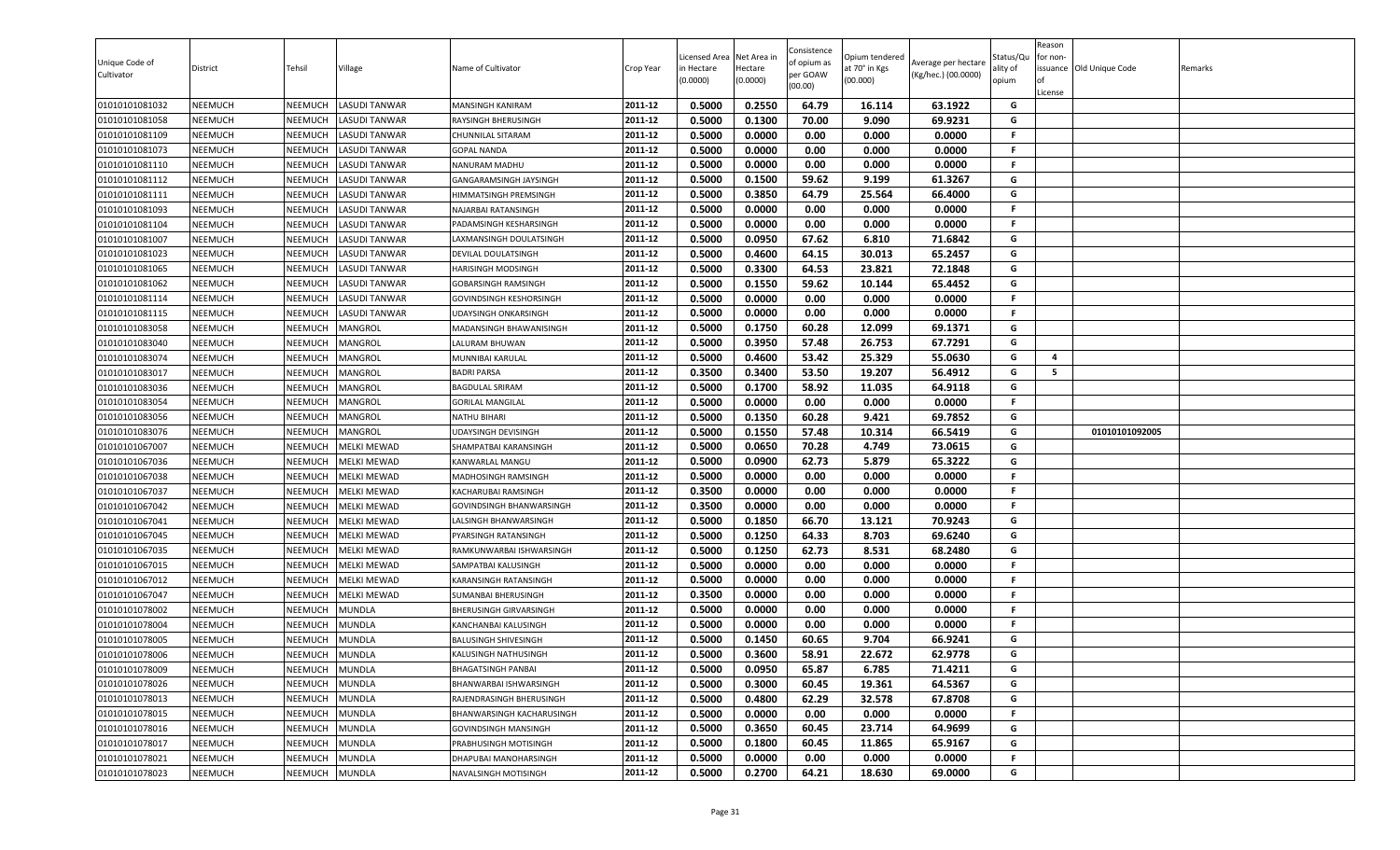| <b>NEEMUCH</b><br>2011-12<br>0.5000<br>0.4950<br>58.03<br>29.430<br>59.4545<br>G<br>01010101078047<br>NEEMUCH<br><b>MUNDLA</b><br>RANSINGH KACHARUSINGH<br>0.0000<br>0.0000<br><b>NEEMUCH</b><br>2011-12<br>0.5000<br>0.00<br>0.000<br>F.<br>01010101078061<br>NEEMUCH<br><b>MUNDLA</b><br><b>NAME CHANGE</b><br>SUNDARBAI SULTANSINGH<br>2011-12<br>0.5000<br>0.0000<br>F.<br><b>NEEMUCH</b><br>0.00<br>0.000<br>0.0000<br>01010101078050<br>NEEMUCH<br><b>MUNDLA</b><br>SHAMBHUBAI BHOPALSINGH<br>0.5000<br>0.2050<br>58.91<br>2011-12<br>13.330<br>65.0244<br>G<br><b>NEEMUCH</b><br><b>MUNDLA</b><br>01010101078070<br>NEEMUCH<br>GOVINDSINGH ISHWARSINGH<br>0.2450<br>G<br>2011-12<br>0.5000<br>65.01<br>17.098<br>69.7878<br>01010101078028<br><b>NEEMUCH</b><br>NEEMUCH<br><b>MUNDLA</b><br>UMMEDSINGH BHANWARSINGH<br>0.4200<br>64.21<br>28.528<br>67.9238<br>0.5000<br>G<br><b>NEEMUCH</b><br><b>MUNDLA</b><br>2011-12<br>01010101078010<br>NEEMUCH<br>SAJJANSINGH ONKARSINGH<br>G<br>2011-12<br>0.3200<br>01010101078051<br><b>NEEMUCH</b><br>NEEMUCH<br><b>MUNDLA</b><br>0.5000<br>61.85<br>21.471<br>67.0969<br><b>CHENSINGH DEVISINGH</b><br>0.5000<br>0.4600<br>58.91<br><b>NEEMUCH</b><br><b>MUNDLA</b><br>2011-12<br>29.640<br>64.4348<br>01010101078075<br>NEEMUCH<br>MANGUBAI BHOPALSINGH<br>G<br>01010101078034<br><b>NEEMUCH</b><br>NEEMUCH<br><b>MUNDLA</b><br>2011-12<br>0.5000<br>0.0000<br>0.00<br>0.000<br>0.0000<br>F.<br>KARANSINGH NATHUSINGH<br>0.2550<br>0.5000<br>59.35<br>15.855<br>62.1765<br>G<br><b>NEEMUCH</b><br>2011-12<br>01010101078014<br>NEEMUCH<br><b>MUNDLA</b><br>UDAYSINGH KESHARSINGH<br><b>NEEMUCH</b><br>2011-12<br>0.3500<br>0.3500<br>61.99<br>21.936<br>62.6743<br>G<br>01010101078019<br>NEEMUCH<br><b>MUNDLA</b><br>PYARSINGH RAMSINGH<br>0.2750<br>62.23<br>65.5273<br>01010101078003<br><b>NEEMUCH</b><br><b>MUNDLA</b><br>2011-12<br>0.5000<br>18.020<br>G<br><b>NEEMUCH</b><br>DEVISINGH MOTISINGH<br>2011-12<br>0.5000<br>0.4800<br>56.66<br>G<br><b>NEEMUCH</b><br>31.114<br>64.8208<br>01010101078040<br>NEEMUCH<br><b>MUNDLA</b><br>RAMSINGH KALUSINGH<br>0.5000<br>0.2400<br>57.12<br>60.5208<br>G<br>01010101078012<br><b>NEEMUCH</b><br>NEEMUCH<br><b>MUNDLA</b><br><b>DIPA MANA</b><br>2011-12<br>14.525<br>2011-12<br>0.1300<br>G<br><b>NEEMUCH</b><br><b>MUNDLA</b><br>0.5000<br>61.99<br>8.749<br>67.3000<br>01010101078032<br>NEEMUCH<br>SONABAI BHURSING<br>01010103064008<br><b>NEEMUCH</b><br><b>IEERAN</b><br>PALSHODA<br>2011-12<br>0.5000<br>0.0000<br>0.00<br>0.000<br>0.0000<br>.F<br>NAJARBAI LALSINGH<br>2011-12<br>0.3150<br>55.18<br>G<br><b>NEEMUCH</b><br>JEERAN<br><b>PALSHODA</b><br>0.5000<br>18.060<br>57.3333<br>01010103064011<br>RAMESHCHANDRA NANDLAL<br>0.5000<br>0.1950<br>12.523<br>64.2205<br>01010103064012<br><b>NEEMUCH</b><br><b>IEERAN</b><br>PALSHODA<br>2011-12<br>58.17<br>G<br>CHANDRAKALA VINODSINGH<br>0.5000<br>0.0000<br>0.00<br>0.000<br>0.0000<br>F.<br><b>NEEMUCH</b><br>2011-12<br>IEERAN<br>PALSHODA<br>01010103064014<br>LEKHCHANDRA NARAYAN<br><b>NEEMUCH</b><br>JEERAN<br>PALSHODA<br>2011-12<br>0.5000<br>0.0000<br>0.00<br>0.0000<br>01010103064016<br>0.000<br>F.<br>RAMPRASAD BHAGIRATH<br>0.5000<br>0.0000<br>0.00<br>0.0000<br>2011-12<br>0.000<br>F.<br>01010103064018<br><b>NEEMUCH</b><br>IEERAN<br>PALSHODA<br><b>GISALAL BHAGIRATH</b><br>0.5000<br>0.2000<br>64.79<br><b>NEEMUCH</b><br>JEERAN<br>2011-12<br>14.013<br>70.0650<br>G<br>01010103064026<br>PALSHODA<br>RAMSINGH RADHAKISHAN<br>0.5000<br>0.0000<br>0.00<br>0.000<br>0.0000<br>F.<br><b>NEEMUCH</b><br><b>IEERAN</b><br>PALSHODA<br>GOPAL RAMESHWAR PRAJAPAT<br>2011-12<br>01010103064040<br>56.06<br><b>NEEMUCH</b><br><b>IEERAN</b><br><b>PALSHODA</b><br>2011-12<br>0.5000<br>0.4800<br>30.601<br>63.7521<br>G<br>01010103064046<br>JAWANSINGH BHANWARSINGH<br>2011-12<br>0.5000<br>0.0000<br>0.00<br>0.000<br>0.0000<br>01010103064050<br><b>NEEMUCH</b><br>JEERAN<br><b>PALSHODA</b><br>VAJJIBAI MATHURALAL<br>F.<br>01010103064051<br><b>NEEMUCH</b><br><b>IEERAN</b><br>PALSHODA<br>2011-12<br>0.5000<br>0.0000<br>0.00<br>0.000<br>0.0000<br>RAMLAL DHRILAL<br>F.<br>2011-12<br>0.5000<br>0.0000<br>0.00<br>0.000<br>0.0000<br>.F<br>01010103064053<br><b>NEEMUCH</b><br><b>IEERAN</b><br>PALSHODA<br>SURESHCHANDRA KHYALILAL<br><b>NEEMUCH</b><br>PALSHODA<br>0.5000<br>0.0000<br>0.00<br>0.000<br>0.0000<br>F.<br>01010103064096<br>IEERAN<br>2011-12<br>CHAMPALAL MODIRAM<br>0.5000<br>0.3050<br>62.2328<br>2011-12<br>61.06<br>18.981<br>G<br><b>NEEMUCH</b><br><b>IEERAN</b><br>PALSHODA<br>01010103064056<br>BHAGAWTIBAI MOHANLAL<br>0.1350<br>2011-12<br>0.5000<br>61.06<br>8.252<br>61.1259<br>G<br><b>NAME CHANGE</b><br>01010103064058<br><b>NEEMUCH</b><br>IEERAN<br>PALSHODA<br>KASHIBAI NATHULAL<br>0.5000<br>0.0000<br>0.00<br>0.000<br>0.0000<br>F.<br>01010103064067<br><b>NEEMUCH</b><br>JEERAN<br>PALSHODA<br>2011-12<br>MANGIBAI MANGILAL<br><b>IEERAN</b><br>2011-12<br>0.5000<br>0.2700<br>56.65<br>16.793<br>62.1963<br>01010103064069<br><b>NEEMUCH</b><br><b>PALSHODA</b><br>SAGARMAL BHANWARLAI<br>G<br>0.5000<br>0.0000<br>0.00<br>0.000<br>0.0000<br><b>NEEMUCH</b><br><b>IEERAN</b><br><b>PALSHODA</b><br>2011-12<br>F.<br>01010103064079<br>MADHAVLAL BHERULAL<br>2011-12<br>0.1050<br><b>NEEMUCH</b><br>JEERAN<br>PALSHODA<br>0.5000<br>64.79<br>7.284<br>69.3714<br>G<br>01010103064088<br><b>MANGILAL KACHARU</b><br>2011-12<br>0.5000<br>0.0000<br>0.00<br>0.000<br>0.0000<br>F.<br><b>NEEMUCH</b><br><b>IEERAN</b><br>PALSHODA<br>01010103064089<br>MOHANLAL RUGHNATH<br>2011-12<br>0.5000<br>F.<br>01010103064092<br><b>NEEMUCH</b><br><b>IEERAN</b><br>PALSHODA<br>0.0000<br>0.00<br>0.000<br>0.0000<br>SHANKAR KACHARU<br>0.5000<br>0.0000<br>0.000<br>2011-12<br>0.00<br>0.0000<br>F.<br><b>NEEMUCH</b><br>JEERAN<br><b>PALSHODA</b><br>RAMLAL BHAVAR SINGH<br>01010103064111<br>2011-12<br>01010103064115<br><b>NEEMUCH</b><br>JEERAN<br>PALSHODA<br>0.5000<br>0.0000<br>0.00<br>F.<br>SITABAI NANDLAL<br>0.000<br>0.0000<br>0.4600<br>G<br>2011-12<br>0.5000<br>61.06<br>28.253<br>61.4196<br>01010103064117<br><b>NEEMUCH</b><br><b>IEERAN</b><br>PALSHODA<br>BAHNWARBAI NANDLAL<br>2011-12<br>0.5000<br>0.1000<br>63.04<br>7.151<br>G<br>01010103064123<br><b>NEEMUCH</b><br><b>IEERAN</b><br>PALSHODA<br>71.5100<br>BHULIBAI RAMNARAYAN<br>2011-12<br>0.5000<br>0.2100<br>56.65<br>12.285<br>58.5000<br>01010103064129<br><b>NEEMUCH</b><br><b>IEERAN</b><br>PALSHODA<br>KARULAL NANDLAL<br>G<br>2011-12<br><b>NEEMUCH</b><br><b>IEERAN</b><br>PALSHODA<br>0.5000<br>0.0000<br>0.00<br>0.000<br>0.0000<br>-F<br>01010103064132<br>KANHEYALAL BHANWARLAL<br>01010103064135<br><b>NEEMUCH</b><br><b>IEERAN</b><br>PALSHODA<br>2011-12<br>0.5000<br>0.0000<br>0.00<br>0.000<br>0.0000<br>.F<br><b>DEVRAM HIRALAL</b><br>2011-12<br>0.5000<br>0.0000<br>-F<br><b>NAME CHANGE</b><br>01010103064152<br><b>NEEMUCH</b><br>JEERAN<br>0.00<br>0.000<br>0.0000<br>PALSHODA<br>PRABHULAL KALURAM<br>01010103064146<br>JEERAN<br>0.5000<br>0.0000<br>0.00<br>0.0000<br><b>NEEMUCH</b><br>PALSHODA<br>2011-12<br>0.000<br>F.<br>BAPULAL KACHARULAL | Unique Code of<br>Cultivator | District       | Tehsil  | Village       | Name of Cultivator           | Crop Year | Licensed Area<br>in Hectare<br>(0.0000) | Net Area in<br>Hectare<br>(0.0000) | Consistence<br>of opium as<br>per GOAW<br>(00.00) | Opium tendered<br>at 70° in Kgs<br>(00.000) | Average per hectare<br>(Kg/hec.) (00.0000) | Status/Qu<br>ality of<br>opium | Reason<br>for non-<br>ssuance Old Unique Code<br>License | Remarks |
|-----------------------------------------------------------------------------------------------------------------------------------------------------------------------------------------------------------------------------------------------------------------------------------------------------------------------------------------------------------------------------------------------------------------------------------------------------------------------------------------------------------------------------------------------------------------------------------------------------------------------------------------------------------------------------------------------------------------------------------------------------------------------------------------------------------------------------------------------------------------------------------------------------------------------------------------------------------------------------------------------------------------------------------------------------------------------------------------------------------------------------------------------------------------------------------------------------------------------------------------------------------------------------------------------------------------------------------------------------------------------------------------------------------------------------------------------------------------------------------------------------------------------------------------------------------------------------------------------------------------------------------------------------------------------------------------------------------------------------------------------------------------------------------------------------------------------------------------------------------------------------------------------------------------------------------------------------------------------------------------------------------------------------------------------------------------------------------------------------------------------------------------------------------------------------------------------------------------------------------------------------------------------------------------------------------------------------------------------------------------------------------------------------------------------------------------------------------------------------------------------------------------------------------------------------------------------------------------------------------------------------------------------------------------------------------------------------------------------------------------------------------------------------------------------------------------------------------------------------------------------------------------------------------------------------------------------------------------------------------------------------------------------------------------------------------------------------------------------------------------------------------------------------------------------------------------------------------------------------------------------------------------------------------------------------------------------------------------------------------------------------------------------------------------------------------------------------------------------------------------------------------------------------------------------------------------------------------------------------------------------------------------------------------------------------------------------------------------------------------------------------------------------------------------------------------------------------------------------------------------------------------------------------------------------------------------------------------------------------------------------------------------------------------------------------------------------------------------------------------------------------------------------------------------------------------------------------------------------------------------------------------------------------------------------------------------------------------------------------------------------------------------------------------------------------------------------------------------------------------------------------------------------------------------------------------------------------------------------------------------------------------------------------------------------------------------------------------------------------------------------------------------------------------------------------------------------------------------------------------------------------------------------------------------------------------------------------------------------------------------------------------------------------------------------------------------------------------------------------------------------------------------------------------------------------------------------------------------------------------------------------------------------------------------------------------------------------------------------------------------------------------------------------------------------------------------------------------------------------------------------------------------------------------------------------------------------------------------------------------------------------------------------------------------------------------------------------------------------------------------------------------------------------------------------------------------------------------------------------------------------------------------------------------------------------------------------------------------------------------------------------------------------------------------------------------------------------------------------------------------------------------------------------------------------------------------------------------------------------------------------------------------------------------------------------------------------------------------------------------------------------------------------------------------------------------------------------------------------------------------------------------------------------------------------------------------------------------------------------------------------------------------------------------------------------------------------------------------------------------------------------------------------------------------------------------------------------------------------------------------------------------------------------------------------------------------------------------------------------------------------------------------------------------------------------------------------------------------------------------------------------------------------------------------------------------------|------------------------------|----------------|---------|---------------|------------------------------|-----------|-----------------------------------------|------------------------------------|---------------------------------------------------|---------------------------------------------|--------------------------------------------|--------------------------------|----------------------------------------------------------|---------|
|                                                                                                                                                                                                                                                                                                                                                                                                                                                                                                                                                                                                                                                                                                                                                                                                                                                                                                                                                                                                                                                                                                                                                                                                                                                                                                                                                                                                                                                                                                                                                                                                                                                                                                                                                                                                                                                                                                                                                                                                                                                                                                                                                                                                                                                                                                                                                                                                                                                                                                                                                                                                                                                                                                                                                                                                                                                                                                                                                                                                                                                                                                                                                                                                                                                                                                                                                                                                                                                                                                                                                                                                                                                                                                                                                                                                                                                                                                                                                                                                                                                                                                                                                                                                                                                                                                                                                                                                                                                                                                                                                                                                                                                                                                                                                                                                                                                                                                                                                                                                                                                                                                                                                                                                                                                                                                                                                                                                                                                                                                                                                                                                                                                                                                                                                                                                                                                                                                                                                                                                                                                                                                                                                                                                                                                                                                                                                                                                                                                                                                                                                                                                                                                                                                                                                                                                                                                                                                                                                                                                                                                                                                                                                                                         | 01010101078027               | <b>NEEMUCH</b> | NEEMUCH | <b>MUNDLA</b> | <b>BHERUSINGH NATHUSINGH</b> | 2011-12   | 0.5000                                  | 0.2100                             | 60.91                                             | 13.592                                      | 64.7238                                    | G                              |                                                          |         |
|                                                                                                                                                                                                                                                                                                                                                                                                                                                                                                                                                                                                                                                                                                                                                                                                                                                                                                                                                                                                                                                                                                                                                                                                                                                                                                                                                                                                                                                                                                                                                                                                                                                                                                                                                                                                                                                                                                                                                                                                                                                                                                                                                                                                                                                                                                                                                                                                                                                                                                                                                                                                                                                                                                                                                                                                                                                                                                                                                                                                                                                                                                                                                                                                                                                                                                                                                                                                                                                                                                                                                                                                                                                                                                                                                                                                                                                                                                                                                                                                                                                                                                                                                                                                                                                                                                                                                                                                                                                                                                                                                                                                                                                                                                                                                                                                                                                                                                                                                                                                                                                                                                                                                                                                                                                                                                                                                                                                                                                                                                                                                                                                                                                                                                                                                                                                                                                                                                                                                                                                                                                                                                                                                                                                                                                                                                                                                                                                                                                                                                                                                                                                                                                                                                                                                                                                                                                                                                                                                                                                                                                                                                                                                                                         |                              |                |         |               |                              |           |                                         |                                    |                                                   |                                             |                                            |                                |                                                          |         |
|                                                                                                                                                                                                                                                                                                                                                                                                                                                                                                                                                                                                                                                                                                                                                                                                                                                                                                                                                                                                                                                                                                                                                                                                                                                                                                                                                                                                                                                                                                                                                                                                                                                                                                                                                                                                                                                                                                                                                                                                                                                                                                                                                                                                                                                                                                                                                                                                                                                                                                                                                                                                                                                                                                                                                                                                                                                                                                                                                                                                                                                                                                                                                                                                                                                                                                                                                                                                                                                                                                                                                                                                                                                                                                                                                                                                                                                                                                                                                                                                                                                                                                                                                                                                                                                                                                                                                                                                                                                                                                                                                                                                                                                                                                                                                                                                                                                                                                                                                                                                                                                                                                                                                                                                                                                                                                                                                                                                                                                                                                                                                                                                                                                                                                                                                                                                                                                                                                                                                                                                                                                                                                                                                                                                                                                                                                                                                                                                                                                                                                                                                                                                                                                                                                                                                                                                                                                                                                                                                                                                                                                                                                                                                                                         |                              |                |         |               |                              |           |                                         |                                    |                                                   |                                             |                                            |                                |                                                          |         |
|                                                                                                                                                                                                                                                                                                                                                                                                                                                                                                                                                                                                                                                                                                                                                                                                                                                                                                                                                                                                                                                                                                                                                                                                                                                                                                                                                                                                                                                                                                                                                                                                                                                                                                                                                                                                                                                                                                                                                                                                                                                                                                                                                                                                                                                                                                                                                                                                                                                                                                                                                                                                                                                                                                                                                                                                                                                                                                                                                                                                                                                                                                                                                                                                                                                                                                                                                                                                                                                                                                                                                                                                                                                                                                                                                                                                                                                                                                                                                                                                                                                                                                                                                                                                                                                                                                                                                                                                                                                                                                                                                                                                                                                                                                                                                                                                                                                                                                                                                                                                                                                                                                                                                                                                                                                                                                                                                                                                                                                                                                                                                                                                                                                                                                                                                                                                                                                                                                                                                                                                                                                                                                                                                                                                                                                                                                                                                                                                                                                                                                                                                                                                                                                                                                                                                                                                                                                                                                                                                                                                                                                                                                                                                                                         |                              |                |         |               |                              |           |                                         |                                    |                                                   |                                             |                                            |                                |                                                          |         |
|                                                                                                                                                                                                                                                                                                                                                                                                                                                                                                                                                                                                                                                                                                                                                                                                                                                                                                                                                                                                                                                                                                                                                                                                                                                                                                                                                                                                                                                                                                                                                                                                                                                                                                                                                                                                                                                                                                                                                                                                                                                                                                                                                                                                                                                                                                                                                                                                                                                                                                                                                                                                                                                                                                                                                                                                                                                                                                                                                                                                                                                                                                                                                                                                                                                                                                                                                                                                                                                                                                                                                                                                                                                                                                                                                                                                                                                                                                                                                                                                                                                                                                                                                                                                                                                                                                                                                                                                                                                                                                                                                                                                                                                                                                                                                                                                                                                                                                                                                                                                                                                                                                                                                                                                                                                                                                                                                                                                                                                                                                                                                                                                                                                                                                                                                                                                                                                                                                                                                                                                                                                                                                                                                                                                                                                                                                                                                                                                                                                                                                                                                                                                                                                                                                                                                                                                                                                                                                                                                                                                                                                                                                                                                                                         |                              |                |         |               |                              |           |                                         |                                    |                                                   |                                             |                                            |                                |                                                          |         |
|                                                                                                                                                                                                                                                                                                                                                                                                                                                                                                                                                                                                                                                                                                                                                                                                                                                                                                                                                                                                                                                                                                                                                                                                                                                                                                                                                                                                                                                                                                                                                                                                                                                                                                                                                                                                                                                                                                                                                                                                                                                                                                                                                                                                                                                                                                                                                                                                                                                                                                                                                                                                                                                                                                                                                                                                                                                                                                                                                                                                                                                                                                                                                                                                                                                                                                                                                                                                                                                                                                                                                                                                                                                                                                                                                                                                                                                                                                                                                                                                                                                                                                                                                                                                                                                                                                                                                                                                                                                                                                                                                                                                                                                                                                                                                                                                                                                                                                                                                                                                                                                                                                                                                                                                                                                                                                                                                                                                                                                                                                                                                                                                                                                                                                                                                                                                                                                                                                                                                                                                                                                                                                                                                                                                                                                                                                                                                                                                                                                                                                                                                                                                                                                                                                                                                                                                                                                                                                                                                                                                                                                                                                                                                                                         |                              |                |         |               |                              |           |                                         |                                    |                                                   |                                             |                                            |                                |                                                          |         |
|                                                                                                                                                                                                                                                                                                                                                                                                                                                                                                                                                                                                                                                                                                                                                                                                                                                                                                                                                                                                                                                                                                                                                                                                                                                                                                                                                                                                                                                                                                                                                                                                                                                                                                                                                                                                                                                                                                                                                                                                                                                                                                                                                                                                                                                                                                                                                                                                                                                                                                                                                                                                                                                                                                                                                                                                                                                                                                                                                                                                                                                                                                                                                                                                                                                                                                                                                                                                                                                                                                                                                                                                                                                                                                                                                                                                                                                                                                                                                                                                                                                                                                                                                                                                                                                                                                                                                                                                                                                                                                                                                                                                                                                                                                                                                                                                                                                                                                                                                                                                                                                                                                                                                                                                                                                                                                                                                                                                                                                                                                                                                                                                                                                                                                                                                                                                                                                                                                                                                                                                                                                                                                                                                                                                                                                                                                                                                                                                                                                                                                                                                                                                                                                                                                                                                                                                                                                                                                                                                                                                                                                                                                                                                                                         |                              |                |         |               |                              |           |                                         |                                    |                                                   |                                             |                                            |                                |                                                          |         |
|                                                                                                                                                                                                                                                                                                                                                                                                                                                                                                                                                                                                                                                                                                                                                                                                                                                                                                                                                                                                                                                                                                                                                                                                                                                                                                                                                                                                                                                                                                                                                                                                                                                                                                                                                                                                                                                                                                                                                                                                                                                                                                                                                                                                                                                                                                                                                                                                                                                                                                                                                                                                                                                                                                                                                                                                                                                                                                                                                                                                                                                                                                                                                                                                                                                                                                                                                                                                                                                                                                                                                                                                                                                                                                                                                                                                                                                                                                                                                                                                                                                                                                                                                                                                                                                                                                                                                                                                                                                                                                                                                                                                                                                                                                                                                                                                                                                                                                                                                                                                                                                                                                                                                                                                                                                                                                                                                                                                                                                                                                                                                                                                                                                                                                                                                                                                                                                                                                                                                                                                                                                                                                                                                                                                                                                                                                                                                                                                                                                                                                                                                                                                                                                                                                                                                                                                                                                                                                                                                                                                                                                                                                                                                                                         |                              |                |         |               |                              |           |                                         |                                    |                                                   |                                             |                                            |                                |                                                          |         |
|                                                                                                                                                                                                                                                                                                                                                                                                                                                                                                                                                                                                                                                                                                                                                                                                                                                                                                                                                                                                                                                                                                                                                                                                                                                                                                                                                                                                                                                                                                                                                                                                                                                                                                                                                                                                                                                                                                                                                                                                                                                                                                                                                                                                                                                                                                                                                                                                                                                                                                                                                                                                                                                                                                                                                                                                                                                                                                                                                                                                                                                                                                                                                                                                                                                                                                                                                                                                                                                                                                                                                                                                                                                                                                                                                                                                                                                                                                                                                                                                                                                                                                                                                                                                                                                                                                                                                                                                                                                                                                                                                                                                                                                                                                                                                                                                                                                                                                                                                                                                                                                                                                                                                                                                                                                                                                                                                                                                                                                                                                                                                                                                                                                                                                                                                                                                                                                                                                                                                                                                                                                                                                                                                                                                                                                                                                                                                                                                                                                                                                                                                                                                                                                                                                                                                                                                                                                                                                                                                                                                                                                                                                                                                                                         |                              |                |         |               |                              |           |                                         |                                    |                                                   |                                             |                                            |                                |                                                          |         |
|                                                                                                                                                                                                                                                                                                                                                                                                                                                                                                                                                                                                                                                                                                                                                                                                                                                                                                                                                                                                                                                                                                                                                                                                                                                                                                                                                                                                                                                                                                                                                                                                                                                                                                                                                                                                                                                                                                                                                                                                                                                                                                                                                                                                                                                                                                                                                                                                                                                                                                                                                                                                                                                                                                                                                                                                                                                                                                                                                                                                                                                                                                                                                                                                                                                                                                                                                                                                                                                                                                                                                                                                                                                                                                                                                                                                                                                                                                                                                                                                                                                                                                                                                                                                                                                                                                                                                                                                                                                                                                                                                                                                                                                                                                                                                                                                                                                                                                                                                                                                                                                                                                                                                                                                                                                                                                                                                                                                                                                                                                                                                                                                                                                                                                                                                                                                                                                                                                                                                                                                                                                                                                                                                                                                                                                                                                                                                                                                                                                                                                                                                                                                                                                                                                                                                                                                                                                                                                                                                                                                                                                                                                                                                                                         |                              |                |         |               |                              |           |                                         |                                    |                                                   |                                             |                                            |                                |                                                          |         |
|                                                                                                                                                                                                                                                                                                                                                                                                                                                                                                                                                                                                                                                                                                                                                                                                                                                                                                                                                                                                                                                                                                                                                                                                                                                                                                                                                                                                                                                                                                                                                                                                                                                                                                                                                                                                                                                                                                                                                                                                                                                                                                                                                                                                                                                                                                                                                                                                                                                                                                                                                                                                                                                                                                                                                                                                                                                                                                                                                                                                                                                                                                                                                                                                                                                                                                                                                                                                                                                                                                                                                                                                                                                                                                                                                                                                                                                                                                                                                                                                                                                                                                                                                                                                                                                                                                                                                                                                                                                                                                                                                                                                                                                                                                                                                                                                                                                                                                                                                                                                                                                                                                                                                                                                                                                                                                                                                                                                                                                                                                                                                                                                                                                                                                                                                                                                                                                                                                                                                                                                                                                                                                                                                                                                                                                                                                                                                                                                                                                                                                                                                                                                                                                                                                                                                                                                                                                                                                                                                                                                                                                                                                                                                                                         |                              |                |         |               |                              |           |                                         |                                    |                                                   |                                             |                                            |                                |                                                          |         |
|                                                                                                                                                                                                                                                                                                                                                                                                                                                                                                                                                                                                                                                                                                                                                                                                                                                                                                                                                                                                                                                                                                                                                                                                                                                                                                                                                                                                                                                                                                                                                                                                                                                                                                                                                                                                                                                                                                                                                                                                                                                                                                                                                                                                                                                                                                                                                                                                                                                                                                                                                                                                                                                                                                                                                                                                                                                                                                                                                                                                                                                                                                                                                                                                                                                                                                                                                                                                                                                                                                                                                                                                                                                                                                                                                                                                                                                                                                                                                                                                                                                                                                                                                                                                                                                                                                                                                                                                                                                                                                                                                                                                                                                                                                                                                                                                                                                                                                                                                                                                                                                                                                                                                                                                                                                                                                                                                                                                                                                                                                                                                                                                                                                                                                                                                                                                                                                                                                                                                                                                                                                                                                                                                                                                                                                                                                                                                                                                                                                                                                                                                                                                                                                                                                                                                                                                                                                                                                                                                                                                                                                                                                                                                                                         |                              |                |         |               |                              |           |                                         |                                    |                                                   |                                             |                                            |                                |                                                          |         |
|                                                                                                                                                                                                                                                                                                                                                                                                                                                                                                                                                                                                                                                                                                                                                                                                                                                                                                                                                                                                                                                                                                                                                                                                                                                                                                                                                                                                                                                                                                                                                                                                                                                                                                                                                                                                                                                                                                                                                                                                                                                                                                                                                                                                                                                                                                                                                                                                                                                                                                                                                                                                                                                                                                                                                                                                                                                                                                                                                                                                                                                                                                                                                                                                                                                                                                                                                                                                                                                                                                                                                                                                                                                                                                                                                                                                                                                                                                                                                                                                                                                                                                                                                                                                                                                                                                                                                                                                                                                                                                                                                                                                                                                                                                                                                                                                                                                                                                                                                                                                                                                                                                                                                                                                                                                                                                                                                                                                                                                                                                                                                                                                                                                                                                                                                                                                                                                                                                                                                                                                                                                                                                                                                                                                                                                                                                                                                                                                                                                                                                                                                                                                                                                                                                                                                                                                                                                                                                                                                                                                                                                                                                                                                                                         |                              |                |         |               |                              |           |                                         |                                    |                                                   |                                             |                                            |                                |                                                          |         |
|                                                                                                                                                                                                                                                                                                                                                                                                                                                                                                                                                                                                                                                                                                                                                                                                                                                                                                                                                                                                                                                                                                                                                                                                                                                                                                                                                                                                                                                                                                                                                                                                                                                                                                                                                                                                                                                                                                                                                                                                                                                                                                                                                                                                                                                                                                                                                                                                                                                                                                                                                                                                                                                                                                                                                                                                                                                                                                                                                                                                                                                                                                                                                                                                                                                                                                                                                                                                                                                                                                                                                                                                                                                                                                                                                                                                                                                                                                                                                                                                                                                                                                                                                                                                                                                                                                                                                                                                                                                                                                                                                                                                                                                                                                                                                                                                                                                                                                                                                                                                                                                                                                                                                                                                                                                                                                                                                                                                                                                                                                                                                                                                                                                                                                                                                                                                                                                                                                                                                                                                                                                                                                                                                                                                                                                                                                                                                                                                                                                                                                                                                                                                                                                                                                                                                                                                                                                                                                                                                                                                                                                                                                                                                                                         |                              |                |         |               |                              |           |                                         |                                    |                                                   |                                             |                                            |                                |                                                          |         |
|                                                                                                                                                                                                                                                                                                                                                                                                                                                                                                                                                                                                                                                                                                                                                                                                                                                                                                                                                                                                                                                                                                                                                                                                                                                                                                                                                                                                                                                                                                                                                                                                                                                                                                                                                                                                                                                                                                                                                                                                                                                                                                                                                                                                                                                                                                                                                                                                                                                                                                                                                                                                                                                                                                                                                                                                                                                                                                                                                                                                                                                                                                                                                                                                                                                                                                                                                                                                                                                                                                                                                                                                                                                                                                                                                                                                                                                                                                                                                                                                                                                                                                                                                                                                                                                                                                                                                                                                                                                                                                                                                                                                                                                                                                                                                                                                                                                                                                                                                                                                                                                                                                                                                                                                                                                                                                                                                                                                                                                                                                                                                                                                                                                                                                                                                                                                                                                                                                                                                                                                                                                                                                                                                                                                                                                                                                                                                                                                                                                                                                                                                                                                                                                                                                                                                                                                                                                                                                                                                                                                                                                                                                                                                                                         |                              |                |         |               |                              |           |                                         |                                    |                                                   |                                             |                                            |                                |                                                          |         |
|                                                                                                                                                                                                                                                                                                                                                                                                                                                                                                                                                                                                                                                                                                                                                                                                                                                                                                                                                                                                                                                                                                                                                                                                                                                                                                                                                                                                                                                                                                                                                                                                                                                                                                                                                                                                                                                                                                                                                                                                                                                                                                                                                                                                                                                                                                                                                                                                                                                                                                                                                                                                                                                                                                                                                                                                                                                                                                                                                                                                                                                                                                                                                                                                                                                                                                                                                                                                                                                                                                                                                                                                                                                                                                                                                                                                                                                                                                                                                                                                                                                                                                                                                                                                                                                                                                                                                                                                                                                                                                                                                                                                                                                                                                                                                                                                                                                                                                                                                                                                                                                                                                                                                                                                                                                                                                                                                                                                                                                                                                                                                                                                                                                                                                                                                                                                                                                                                                                                                                                                                                                                                                                                                                                                                                                                                                                                                                                                                                                                                                                                                                                                                                                                                                                                                                                                                                                                                                                                                                                                                                                                                                                                                                                         |                              |                |         |               |                              |           |                                         |                                    |                                                   |                                             |                                            |                                |                                                          |         |
|                                                                                                                                                                                                                                                                                                                                                                                                                                                                                                                                                                                                                                                                                                                                                                                                                                                                                                                                                                                                                                                                                                                                                                                                                                                                                                                                                                                                                                                                                                                                                                                                                                                                                                                                                                                                                                                                                                                                                                                                                                                                                                                                                                                                                                                                                                                                                                                                                                                                                                                                                                                                                                                                                                                                                                                                                                                                                                                                                                                                                                                                                                                                                                                                                                                                                                                                                                                                                                                                                                                                                                                                                                                                                                                                                                                                                                                                                                                                                                                                                                                                                                                                                                                                                                                                                                                                                                                                                                                                                                                                                                                                                                                                                                                                                                                                                                                                                                                                                                                                                                                                                                                                                                                                                                                                                                                                                                                                                                                                                                                                                                                                                                                                                                                                                                                                                                                                                                                                                                                                                                                                                                                                                                                                                                                                                                                                                                                                                                                                                                                                                                                                                                                                                                                                                                                                                                                                                                                                                                                                                                                                                                                                                                                         |                              |                |         |               |                              |           |                                         |                                    |                                                   |                                             |                                            |                                |                                                          |         |
|                                                                                                                                                                                                                                                                                                                                                                                                                                                                                                                                                                                                                                                                                                                                                                                                                                                                                                                                                                                                                                                                                                                                                                                                                                                                                                                                                                                                                                                                                                                                                                                                                                                                                                                                                                                                                                                                                                                                                                                                                                                                                                                                                                                                                                                                                                                                                                                                                                                                                                                                                                                                                                                                                                                                                                                                                                                                                                                                                                                                                                                                                                                                                                                                                                                                                                                                                                                                                                                                                                                                                                                                                                                                                                                                                                                                                                                                                                                                                                                                                                                                                                                                                                                                                                                                                                                                                                                                                                                                                                                                                                                                                                                                                                                                                                                                                                                                                                                                                                                                                                                                                                                                                                                                                                                                                                                                                                                                                                                                                                                                                                                                                                                                                                                                                                                                                                                                                                                                                                                                                                                                                                                                                                                                                                                                                                                                                                                                                                                                                                                                                                                                                                                                                                                                                                                                                                                                                                                                                                                                                                                                                                                                                                                         |                              |                |         |               |                              |           |                                         |                                    |                                                   |                                             |                                            |                                |                                                          |         |
|                                                                                                                                                                                                                                                                                                                                                                                                                                                                                                                                                                                                                                                                                                                                                                                                                                                                                                                                                                                                                                                                                                                                                                                                                                                                                                                                                                                                                                                                                                                                                                                                                                                                                                                                                                                                                                                                                                                                                                                                                                                                                                                                                                                                                                                                                                                                                                                                                                                                                                                                                                                                                                                                                                                                                                                                                                                                                                                                                                                                                                                                                                                                                                                                                                                                                                                                                                                                                                                                                                                                                                                                                                                                                                                                                                                                                                                                                                                                                                                                                                                                                                                                                                                                                                                                                                                                                                                                                                                                                                                                                                                                                                                                                                                                                                                                                                                                                                                                                                                                                                                                                                                                                                                                                                                                                                                                                                                                                                                                                                                                                                                                                                                                                                                                                                                                                                                                                                                                                                                                                                                                                                                                                                                                                                                                                                                                                                                                                                                                                                                                                                                                                                                                                                                                                                                                                                                                                                                                                                                                                                                                                                                                                                                         |                              |                |         |               |                              |           |                                         |                                    |                                                   |                                             |                                            |                                |                                                          |         |
|                                                                                                                                                                                                                                                                                                                                                                                                                                                                                                                                                                                                                                                                                                                                                                                                                                                                                                                                                                                                                                                                                                                                                                                                                                                                                                                                                                                                                                                                                                                                                                                                                                                                                                                                                                                                                                                                                                                                                                                                                                                                                                                                                                                                                                                                                                                                                                                                                                                                                                                                                                                                                                                                                                                                                                                                                                                                                                                                                                                                                                                                                                                                                                                                                                                                                                                                                                                                                                                                                                                                                                                                                                                                                                                                                                                                                                                                                                                                                                                                                                                                                                                                                                                                                                                                                                                                                                                                                                                                                                                                                                                                                                                                                                                                                                                                                                                                                                                                                                                                                                                                                                                                                                                                                                                                                                                                                                                                                                                                                                                                                                                                                                                                                                                                                                                                                                                                                                                                                                                                                                                                                                                                                                                                                                                                                                                                                                                                                                                                                                                                                                                                                                                                                                                                                                                                                                                                                                                                                                                                                                                                                                                                                                                         |                              |                |         |               |                              |           |                                         |                                    |                                                   |                                             |                                            |                                |                                                          |         |
|                                                                                                                                                                                                                                                                                                                                                                                                                                                                                                                                                                                                                                                                                                                                                                                                                                                                                                                                                                                                                                                                                                                                                                                                                                                                                                                                                                                                                                                                                                                                                                                                                                                                                                                                                                                                                                                                                                                                                                                                                                                                                                                                                                                                                                                                                                                                                                                                                                                                                                                                                                                                                                                                                                                                                                                                                                                                                                                                                                                                                                                                                                                                                                                                                                                                                                                                                                                                                                                                                                                                                                                                                                                                                                                                                                                                                                                                                                                                                                                                                                                                                                                                                                                                                                                                                                                                                                                                                                                                                                                                                                                                                                                                                                                                                                                                                                                                                                                                                                                                                                                                                                                                                                                                                                                                                                                                                                                                                                                                                                                                                                                                                                                                                                                                                                                                                                                                                                                                                                                                                                                                                                                                                                                                                                                                                                                                                                                                                                                                                                                                                                                                                                                                                                                                                                                                                                                                                                                                                                                                                                                                                                                                                                                         |                              |                |         |               |                              |           |                                         |                                    |                                                   |                                             |                                            |                                |                                                          |         |
|                                                                                                                                                                                                                                                                                                                                                                                                                                                                                                                                                                                                                                                                                                                                                                                                                                                                                                                                                                                                                                                                                                                                                                                                                                                                                                                                                                                                                                                                                                                                                                                                                                                                                                                                                                                                                                                                                                                                                                                                                                                                                                                                                                                                                                                                                                                                                                                                                                                                                                                                                                                                                                                                                                                                                                                                                                                                                                                                                                                                                                                                                                                                                                                                                                                                                                                                                                                                                                                                                                                                                                                                                                                                                                                                                                                                                                                                                                                                                                                                                                                                                                                                                                                                                                                                                                                                                                                                                                                                                                                                                                                                                                                                                                                                                                                                                                                                                                                                                                                                                                                                                                                                                                                                                                                                                                                                                                                                                                                                                                                                                                                                                                                                                                                                                                                                                                                                                                                                                                                                                                                                                                                                                                                                                                                                                                                                                                                                                                                                                                                                                                                                                                                                                                                                                                                                                                                                                                                                                                                                                                                                                                                                                                                         |                              |                |         |               |                              |           |                                         |                                    |                                                   |                                             |                                            |                                |                                                          |         |
|                                                                                                                                                                                                                                                                                                                                                                                                                                                                                                                                                                                                                                                                                                                                                                                                                                                                                                                                                                                                                                                                                                                                                                                                                                                                                                                                                                                                                                                                                                                                                                                                                                                                                                                                                                                                                                                                                                                                                                                                                                                                                                                                                                                                                                                                                                                                                                                                                                                                                                                                                                                                                                                                                                                                                                                                                                                                                                                                                                                                                                                                                                                                                                                                                                                                                                                                                                                                                                                                                                                                                                                                                                                                                                                                                                                                                                                                                                                                                                                                                                                                                                                                                                                                                                                                                                                                                                                                                                                                                                                                                                                                                                                                                                                                                                                                                                                                                                                                                                                                                                                                                                                                                                                                                                                                                                                                                                                                                                                                                                                                                                                                                                                                                                                                                                                                                                                                                                                                                                                                                                                                                                                                                                                                                                                                                                                                                                                                                                                                                                                                                                                                                                                                                                                                                                                                                                                                                                                                                                                                                                                                                                                                                                                         |                              |                |         |               |                              |           |                                         |                                    |                                                   |                                             |                                            |                                |                                                          |         |
|                                                                                                                                                                                                                                                                                                                                                                                                                                                                                                                                                                                                                                                                                                                                                                                                                                                                                                                                                                                                                                                                                                                                                                                                                                                                                                                                                                                                                                                                                                                                                                                                                                                                                                                                                                                                                                                                                                                                                                                                                                                                                                                                                                                                                                                                                                                                                                                                                                                                                                                                                                                                                                                                                                                                                                                                                                                                                                                                                                                                                                                                                                                                                                                                                                                                                                                                                                                                                                                                                                                                                                                                                                                                                                                                                                                                                                                                                                                                                                                                                                                                                                                                                                                                                                                                                                                                                                                                                                                                                                                                                                                                                                                                                                                                                                                                                                                                                                                                                                                                                                                                                                                                                                                                                                                                                                                                                                                                                                                                                                                                                                                                                                                                                                                                                                                                                                                                                                                                                                                                                                                                                                                                                                                                                                                                                                                                                                                                                                                                                                                                                                                                                                                                                                                                                                                                                                                                                                                                                                                                                                                                                                                                                                                         |                              |                |         |               |                              |           |                                         |                                    |                                                   |                                             |                                            |                                |                                                          |         |
|                                                                                                                                                                                                                                                                                                                                                                                                                                                                                                                                                                                                                                                                                                                                                                                                                                                                                                                                                                                                                                                                                                                                                                                                                                                                                                                                                                                                                                                                                                                                                                                                                                                                                                                                                                                                                                                                                                                                                                                                                                                                                                                                                                                                                                                                                                                                                                                                                                                                                                                                                                                                                                                                                                                                                                                                                                                                                                                                                                                                                                                                                                                                                                                                                                                                                                                                                                                                                                                                                                                                                                                                                                                                                                                                                                                                                                                                                                                                                                                                                                                                                                                                                                                                                                                                                                                                                                                                                                                                                                                                                                                                                                                                                                                                                                                                                                                                                                                                                                                                                                                                                                                                                                                                                                                                                                                                                                                                                                                                                                                                                                                                                                                                                                                                                                                                                                                                                                                                                                                                                                                                                                                                                                                                                                                                                                                                                                                                                                                                                                                                                                                                                                                                                                                                                                                                                                                                                                                                                                                                                                                                                                                                                                                         |                              |                |         |               |                              |           |                                         |                                    |                                                   |                                             |                                            |                                |                                                          |         |
|                                                                                                                                                                                                                                                                                                                                                                                                                                                                                                                                                                                                                                                                                                                                                                                                                                                                                                                                                                                                                                                                                                                                                                                                                                                                                                                                                                                                                                                                                                                                                                                                                                                                                                                                                                                                                                                                                                                                                                                                                                                                                                                                                                                                                                                                                                                                                                                                                                                                                                                                                                                                                                                                                                                                                                                                                                                                                                                                                                                                                                                                                                                                                                                                                                                                                                                                                                                                                                                                                                                                                                                                                                                                                                                                                                                                                                                                                                                                                                                                                                                                                                                                                                                                                                                                                                                                                                                                                                                                                                                                                                                                                                                                                                                                                                                                                                                                                                                                                                                                                                                                                                                                                                                                                                                                                                                                                                                                                                                                                                                                                                                                                                                                                                                                                                                                                                                                                                                                                                                                                                                                                                                                                                                                                                                                                                                                                                                                                                                                                                                                                                                                                                                                                                                                                                                                                                                                                                                                                                                                                                                                                                                                                                                         |                              |                |         |               |                              |           |                                         |                                    |                                                   |                                             |                                            |                                |                                                          |         |
|                                                                                                                                                                                                                                                                                                                                                                                                                                                                                                                                                                                                                                                                                                                                                                                                                                                                                                                                                                                                                                                                                                                                                                                                                                                                                                                                                                                                                                                                                                                                                                                                                                                                                                                                                                                                                                                                                                                                                                                                                                                                                                                                                                                                                                                                                                                                                                                                                                                                                                                                                                                                                                                                                                                                                                                                                                                                                                                                                                                                                                                                                                                                                                                                                                                                                                                                                                                                                                                                                                                                                                                                                                                                                                                                                                                                                                                                                                                                                                                                                                                                                                                                                                                                                                                                                                                                                                                                                                                                                                                                                                                                                                                                                                                                                                                                                                                                                                                                                                                                                                                                                                                                                                                                                                                                                                                                                                                                                                                                                                                                                                                                                                                                                                                                                                                                                                                                                                                                                                                                                                                                                                                                                                                                                                                                                                                                                                                                                                                                                                                                                                                                                                                                                                                                                                                                                                                                                                                                                                                                                                                                                                                                                                                         |                              |                |         |               |                              |           |                                         |                                    |                                                   |                                             |                                            |                                |                                                          |         |
|                                                                                                                                                                                                                                                                                                                                                                                                                                                                                                                                                                                                                                                                                                                                                                                                                                                                                                                                                                                                                                                                                                                                                                                                                                                                                                                                                                                                                                                                                                                                                                                                                                                                                                                                                                                                                                                                                                                                                                                                                                                                                                                                                                                                                                                                                                                                                                                                                                                                                                                                                                                                                                                                                                                                                                                                                                                                                                                                                                                                                                                                                                                                                                                                                                                                                                                                                                                                                                                                                                                                                                                                                                                                                                                                                                                                                                                                                                                                                                                                                                                                                                                                                                                                                                                                                                                                                                                                                                                                                                                                                                                                                                                                                                                                                                                                                                                                                                                                                                                                                                                                                                                                                                                                                                                                                                                                                                                                                                                                                                                                                                                                                                                                                                                                                                                                                                                                                                                                                                                                                                                                                                                                                                                                                                                                                                                                                                                                                                                                                                                                                                                                                                                                                                                                                                                                                                                                                                                                                                                                                                                                                                                                                                                         |                              |                |         |               |                              |           |                                         |                                    |                                                   |                                             |                                            |                                |                                                          |         |
|                                                                                                                                                                                                                                                                                                                                                                                                                                                                                                                                                                                                                                                                                                                                                                                                                                                                                                                                                                                                                                                                                                                                                                                                                                                                                                                                                                                                                                                                                                                                                                                                                                                                                                                                                                                                                                                                                                                                                                                                                                                                                                                                                                                                                                                                                                                                                                                                                                                                                                                                                                                                                                                                                                                                                                                                                                                                                                                                                                                                                                                                                                                                                                                                                                                                                                                                                                                                                                                                                                                                                                                                                                                                                                                                                                                                                                                                                                                                                                                                                                                                                                                                                                                                                                                                                                                                                                                                                                                                                                                                                                                                                                                                                                                                                                                                                                                                                                                                                                                                                                                                                                                                                                                                                                                                                                                                                                                                                                                                                                                                                                                                                                                                                                                                                                                                                                                                                                                                                                                                                                                                                                                                                                                                                                                                                                                                                                                                                                                                                                                                                                                                                                                                                                                                                                                                                                                                                                                                                                                                                                                                                                                                                                                         |                              |                |         |               |                              |           |                                         |                                    |                                                   |                                             |                                            |                                |                                                          |         |
|                                                                                                                                                                                                                                                                                                                                                                                                                                                                                                                                                                                                                                                                                                                                                                                                                                                                                                                                                                                                                                                                                                                                                                                                                                                                                                                                                                                                                                                                                                                                                                                                                                                                                                                                                                                                                                                                                                                                                                                                                                                                                                                                                                                                                                                                                                                                                                                                                                                                                                                                                                                                                                                                                                                                                                                                                                                                                                                                                                                                                                                                                                                                                                                                                                                                                                                                                                                                                                                                                                                                                                                                                                                                                                                                                                                                                                                                                                                                                                                                                                                                                                                                                                                                                                                                                                                                                                                                                                                                                                                                                                                                                                                                                                                                                                                                                                                                                                                                                                                                                                                                                                                                                                                                                                                                                                                                                                                                                                                                                                                                                                                                                                                                                                                                                                                                                                                                                                                                                                                                                                                                                                                                                                                                                                                                                                                                                                                                                                                                                                                                                                                                                                                                                                                                                                                                                                                                                                                                                                                                                                                                                                                                                                                         |                              |                |         |               |                              |           |                                         |                                    |                                                   |                                             |                                            |                                |                                                          |         |
|                                                                                                                                                                                                                                                                                                                                                                                                                                                                                                                                                                                                                                                                                                                                                                                                                                                                                                                                                                                                                                                                                                                                                                                                                                                                                                                                                                                                                                                                                                                                                                                                                                                                                                                                                                                                                                                                                                                                                                                                                                                                                                                                                                                                                                                                                                                                                                                                                                                                                                                                                                                                                                                                                                                                                                                                                                                                                                                                                                                                                                                                                                                                                                                                                                                                                                                                                                                                                                                                                                                                                                                                                                                                                                                                                                                                                                                                                                                                                                                                                                                                                                                                                                                                                                                                                                                                                                                                                                                                                                                                                                                                                                                                                                                                                                                                                                                                                                                                                                                                                                                                                                                                                                                                                                                                                                                                                                                                                                                                                                                                                                                                                                                                                                                                                                                                                                                                                                                                                                                                                                                                                                                                                                                                                                                                                                                                                                                                                                                                                                                                                                                                                                                                                                                                                                                                                                                                                                                                                                                                                                                                                                                                                                                         |                              |                |         |               |                              |           |                                         |                                    |                                                   |                                             |                                            |                                |                                                          |         |
|                                                                                                                                                                                                                                                                                                                                                                                                                                                                                                                                                                                                                                                                                                                                                                                                                                                                                                                                                                                                                                                                                                                                                                                                                                                                                                                                                                                                                                                                                                                                                                                                                                                                                                                                                                                                                                                                                                                                                                                                                                                                                                                                                                                                                                                                                                                                                                                                                                                                                                                                                                                                                                                                                                                                                                                                                                                                                                                                                                                                                                                                                                                                                                                                                                                                                                                                                                                                                                                                                                                                                                                                                                                                                                                                                                                                                                                                                                                                                                                                                                                                                                                                                                                                                                                                                                                                                                                                                                                                                                                                                                                                                                                                                                                                                                                                                                                                                                                                                                                                                                                                                                                                                                                                                                                                                                                                                                                                                                                                                                                                                                                                                                                                                                                                                                                                                                                                                                                                                                                                                                                                                                                                                                                                                                                                                                                                                                                                                                                                                                                                                                                                                                                                                                                                                                                                                                                                                                                                                                                                                                                                                                                                                                                         |                              |                |         |               |                              |           |                                         |                                    |                                                   |                                             |                                            |                                |                                                          |         |
|                                                                                                                                                                                                                                                                                                                                                                                                                                                                                                                                                                                                                                                                                                                                                                                                                                                                                                                                                                                                                                                                                                                                                                                                                                                                                                                                                                                                                                                                                                                                                                                                                                                                                                                                                                                                                                                                                                                                                                                                                                                                                                                                                                                                                                                                                                                                                                                                                                                                                                                                                                                                                                                                                                                                                                                                                                                                                                                                                                                                                                                                                                                                                                                                                                                                                                                                                                                                                                                                                                                                                                                                                                                                                                                                                                                                                                                                                                                                                                                                                                                                                                                                                                                                                                                                                                                                                                                                                                                                                                                                                                                                                                                                                                                                                                                                                                                                                                                                                                                                                                                                                                                                                                                                                                                                                                                                                                                                                                                                                                                                                                                                                                                                                                                                                                                                                                                                                                                                                                                                                                                                                                                                                                                                                                                                                                                                                                                                                                                                                                                                                                                                                                                                                                                                                                                                                                                                                                                                                                                                                                                                                                                                                                                         |                              |                |         |               |                              |           |                                         |                                    |                                                   |                                             |                                            |                                |                                                          |         |
|                                                                                                                                                                                                                                                                                                                                                                                                                                                                                                                                                                                                                                                                                                                                                                                                                                                                                                                                                                                                                                                                                                                                                                                                                                                                                                                                                                                                                                                                                                                                                                                                                                                                                                                                                                                                                                                                                                                                                                                                                                                                                                                                                                                                                                                                                                                                                                                                                                                                                                                                                                                                                                                                                                                                                                                                                                                                                                                                                                                                                                                                                                                                                                                                                                                                                                                                                                                                                                                                                                                                                                                                                                                                                                                                                                                                                                                                                                                                                                                                                                                                                                                                                                                                                                                                                                                                                                                                                                                                                                                                                                                                                                                                                                                                                                                                                                                                                                                                                                                                                                                                                                                                                                                                                                                                                                                                                                                                                                                                                                                                                                                                                                                                                                                                                                                                                                                                                                                                                                                                                                                                                                                                                                                                                                                                                                                                                                                                                                                                                                                                                                                                                                                                                                                                                                                                                                                                                                                                                                                                                                                                                                                                                                                         |                              |                |         |               |                              |           |                                         |                                    |                                                   |                                             |                                            |                                |                                                          |         |
|                                                                                                                                                                                                                                                                                                                                                                                                                                                                                                                                                                                                                                                                                                                                                                                                                                                                                                                                                                                                                                                                                                                                                                                                                                                                                                                                                                                                                                                                                                                                                                                                                                                                                                                                                                                                                                                                                                                                                                                                                                                                                                                                                                                                                                                                                                                                                                                                                                                                                                                                                                                                                                                                                                                                                                                                                                                                                                                                                                                                                                                                                                                                                                                                                                                                                                                                                                                                                                                                                                                                                                                                                                                                                                                                                                                                                                                                                                                                                                                                                                                                                                                                                                                                                                                                                                                                                                                                                                                                                                                                                                                                                                                                                                                                                                                                                                                                                                                                                                                                                                                                                                                                                                                                                                                                                                                                                                                                                                                                                                                                                                                                                                                                                                                                                                                                                                                                                                                                                                                                                                                                                                                                                                                                                                                                                                                                                                                                                                                                                                                                                                                                                                                                                                                                                                                                                                                                                                                                                                                                                                                                                                                                                                                         |                              |                |         |               |                              |           |                                         |                                    |                                                   |                                             |                                            |                                |                                                          |         |
|                                                                                                                                                                                                                                                                                                                                                                                                                                                                                                                                                                                                                                                                                                                                                                                                                                                                                                                                                                                                                                                                                                                                                                                                                                                                                                                                                                                                                                                                                                                                                                                                                                                                                                                                                                                                                                                                                                                                                                                                                                                                                                                                                                                                                                                                                                                                                                                                                                                                                                                                                                                                                                                                                                                                                                                                                                                                                                                                                                                                                                                                                                                                                                                                                                                                                                                                                                                                                                                                                                                                                                                                                                                                                                                                                                                                                                                                                                                                                                                                                                                                                                                                                                                                                                                                                                                                                                                                                                                                                                                                                                                                                                                                                                                                                                                                                                                                                                                                                                                                                                                                                                                                                                                                                                                                                                                                                                                                                                                                                                                                                                                                                                                                                                                                                                                                                                                                                                                                                                                                                                                                                                                                                                                                                                                                                                                                                                                                                                                                                                                                                                                                                                                                                                                                                                                                                                                                                                                                                                                                                                                                                                                                                                                         |                              |                |         |               |                              |           |                                         |                                    |                                                   |                                             |                                            |                                |                                                          |         |
|                                                                                                                                                                                                                                                                                                                                                                                                                                                                                                                                                                                                                                                                                                                                                                                                                                                                                                                                                                                                                                                                                                                                                                                                                                                                                                                                                                                                                                                                                                                                                                                                                                                                                                                                                                                                                                                                                                                                                                                                                                                                                                                                                                                                                                                                                                                                                                                                                                                                                                                                                                                                                                                                                                                                                                                                                                                                                                                                                                                                                                                                                                                                                                                                                                                                                                                                                                                                                                                                                                                                                                                                                                                                                                                                                                                                                                                                                                                                                                                                                                                                                                                                                                                                                                                                                                                                                                                                                                                                                                                                                                                                                                                                                                                                                                                                                                                                                                                                                                                                                                                                                                                                                                                                                                                                                                                                                                                                                                                                                                                                                                                                                                                                                                                                                                                                                                                                                                                                                                                                                                                                                                                                                                                                                                                                                                                                                                                                                                                                                                                                                                                                                                                                                                                                                                                                                                                                                                                                                                                                                                                                                                                                                                                         |                              |                |         |               |                              |           |                                         |                                    |                                                   |                                             |                                            |                                |                                                          |         |
|                                                                                                                                                                                                                                                                                                                                                                                                                                                                                                                                                                                                                                                                                                                                                                                                                                                                                                                                                                                                                                                                                                                                                                                                                                                                                                                                                                                                                                                                                                                                                                                                                                                                                                                                                                                                                                                                                                                                                                                                                                                                                                                                                                                                                                                                                                                                                                                                                                                                                                                                                                                                                                                                                                                                                                                                                                                                                                                                                                                                                                                                                                                                                                                                                                                                                                                                                                                                                                                                                                                                                                                                                                                                                                                                                                                                                                                                                                                                                                                                                                                                                                                                                                                                                                                                                                                                                                                                                                                                                                                                                                                                                                                                                                                                                                                                                                                                                                                                                                                                                                                                                                                                                                                                                                                                                                                                                                                                                                                                                                                                                                                                                                                                                                                                                                                                                                                                                                                                                                                                                                                                                                                                                                                                                                                                                                                                                                                                                                                                                                                                                                                                                                                                                                                                                                                                                                                                                                                                                                                                                                                                                                                                                                                         |                              |                |         |               |                              |           |                                         |                                    |                                                   |                                             |                                            |                                |                                                          |         |
|                                                                                                                                                                                                                                                                                                                                                                                                                                                                                                                                                                                                                                                                                                                                                                                                                                                                                                                                                                                                                                                                                                                                                                                                                                                                                                                                                                                                                                                                                                                                                                                                                                                                                                                                                                                                                                                                                                                                                                                                                                                                                                                                                                                                                                                                                                                                                                                                                                                                                                                                                                                                                                                                                                                                                                                                                                                                                                                                                                                                                                                                                                                                                                                                                                                                                                                                                                                                                                                                                                                                                                                                                                                                                                                                                                                                                                                                                                                                                                                                                                                                                                                                                                                                                                                                                                                                                                                                                                                                                                                                                                                                                                                                                                                                                                                                                                                                                                                                                                                                                                                                                                                                                                                                                                                                                                                                                                                                                                                                                                                                                                                                                                                                                                                                                                                                                                                                                                                                                                                                                                                                                                                                                                                                                                                                                                                                                                                                                                                                                                                                                                                                                                                                                                                                                                                                                                                                                                                                                                                                                                                                                                                                                                                         |                              |                |         |               |                              |           |                                         |                                    |                                                   |                                             |                                            |                                |                                                          |         |
|                                                                                                                                                                                                                                                                                                                                                                                                                                                                                                                                                                                                                                                                                                                                                                                                                                                                                                                                                                                                                                                                                                                                                                                                                                                                                                                                                                                                                                                                                                                                                                                                                                                                                                                                                                                                                                                                                                                                                                                                                                                                                                                                                                                                                                                                                                                                                                                                                                                                                                                                                                                                                                                                                                                                                                                                                                                                                                                                                                                                                                                                                                                                                                                                                                                                                                                                                                                                                                                                                                                                                                                                                                                                                                                                                                                                                                                                                                                                                                                                                                                                                                                                                                                                                                                                                                                                                                                                                                                                                                                                                                                                                                                                                                                                                                                                                                                                                                                                                                                                                                                                                                                                                                                                                                                                                                                                                                                                                                                                                                                                                                                                                                                                                                                                                                                                                                                                                                                                                                                                                                                                                                                                                                                                                                                                                                                                                                                                                                                                                                                                                                                                                                                                                                                                                                                                                                                                                                                                                                                                                                                                                                                                                                                         |                              |                |         |               |                              |           |                                         |                                    |                                                   |                                             |                                            |                                |                                                          |         |
|                                                                                                                                                                                                                                                                                                                                                                                                                                                                                                                                                                                                                                                                                                                                                                                                                                                                                                                                                                                                                                                                                                                                                                                                                                                                                                                                                                                                                                                                                                                                                                                                                                                                                                                                                                                                                                                                                                                                                                                                                                                                                                                                                                                                                                                                                                                                                                                                                                                                                                                                                                                                                                                                                                                                                                                                                                                                                                                                                                                                                                                                                                                                                                                                                                                                                                                                                                                                                                                                                                                                                                                                                                                                                                                                                                                                                                                                                                                                                                                                                                                                                                                                                                                                                                                                                                                                                                                                                                                                                                                                                                                                                                                                                                                                                                                                                                                                                                                                                                                                                                                                                                                                                                                                                                                                                                                                                                                                                                                                                                                                                                                                                                                                                                                                                                                                                                                                                                                                                                                                                                                                                                                                                                                                                                                                                                                                                                                                                                                                                                                                                                                                                                                                                                                                                                                                                                                                                                                                                                                                                                                                                                                                                                                         |                              |                |         |               |                              |           |                                         |                                    |                                                   |                                             |                                            |                                |                                                          |         |
|                                                                                                                                                                                                                                                                                                                                                                                                                                                                                                                                                                                                                                                                                                                                                                                                                                                                                                                                                                                                                                                                                                                                                                                                                                                                                                                                                                                                                                                                                                                                                                                                                                                                                                                                                                                                                                                                                                                                                                                                                                                                                                                                                                                                                                                                                                                                                                                                                                                                                                                                                                                                                                                                                                                                                                                                                                                                                                                                                                                                                                                                                                                                                                                                                                                                                                                                                                                                                                                                                                                                                                                                                                                                                                                                                                                                                                                                                                                                                                                                                                                                                                                                                                                                                                                                                                                                                                                                                                                                                                                                                                                                                                                                                                                                                                                                                                                                                                                                                                                                                                                                                                                                                                                                                                                                                                                                                                                                                                                                                                                                                                                                                                                                                                                                                                                                                                                                                                                                                                                                                                                                                                                                                                                                                                                                                                                                                                                                                                                                                                                                                                                                                                                                                                                                                                                                                                                                                                                                                                                                                                                                                                                                                                                         |                              |                |         |               |                              |           |                                         |                                    |                                                   |                                             |                                            |                                |                                                          |         |
|                                                                                                                                                                                                                                                                                                                                                                                                                                                                                                                                                                                                                                                                                                                                                                                                                                                                                                                                                                                                                                                                                                                                                                                                                                                                                                                                                                                                                                                                                                                                                                                                                                                                                                                                                                                                                                                                                                                                                                                                                                                                                                                                                                                                                                                                                                                                                                                                                                                                                                                                                                                                                                                                                                                                                                                                                                                                                                                                                                                                                                                                                                                                                                                                                                                                                                                                                                                                                                                                                                                                                                                                                                                                                                                                                                                                                                                                                                                                                                                                                                                                                                                                                                                                                                                                                                                                                                                                                                                                                                                                                                                                                                                                                                                                                                                                                                                                                                                                                                                                                                                                                                                                                                                                                                                                                                                                                                                                                                                                                                                                                                                                                                                                                                                                                                                                                                                                                                                                                                                                                                                                                                                                                                                                                                                                                                                                                                                                                                                                                                                                                                                                                                                                                                                                                                                                                                                                                                                                                                                                                                                                                                                                                                                         |                              |                |         |               |                              |           |                                         |                                    |                                                   |                                             |                                            |                                |                                                          |         |
|                                                                                                                                                                                                                                                                                                                                                                                                                                                                                                                                                                                                                                                                                                                                                                                                                                                                                                                                                                                                                                                                                                                                                                                                                                                                                                                                                                                                                                                                                                                                                                                                                                                                                                                                                                                                                                                                                                                                                                                                                                                                                                                                                                                                                                                                                                                                                                                                                                                                                                                                                                                                                                                                                                                                                                                                                                                                                                                                                                                                                                                                                                                                                                                                                                                                                                                                                                                                                                                                                                                                                                                                                                                                                                                                                                                                                                                                                                                                                                                                                                                                                                                                                                                                                                                                                                                                                                                                                                                                                                                                                                                                                                                                                                                                                                                                                                                                                                                                                                                                                                                                                                                                                                                                                                                                                                                                                                                                                                                                                                                                                                                                                                                                                                                                                                                                                                                                                                                                                                                                                                                                                                                                                                                                                                                                                                                                                                                                                                                                                                                                                                                                                                                                                                                                                                                                                                                                                                                                                                                                                                                                                                                                                                                         |                              |                |         |               |                              |           |                                         |                                    |                                                   |                                             |                                            |                                |                                                          |         |
|                                                                                                                                                                                                                                                                                                                                                                                                                                                                                                                                                                                                                                                                                                                                                                                                                                                                                                                                                                                                                                                                                                                                                                                                                                                                                                                                                                                                                                                                                                                                                                                                                                                                                                                                                                                                                                                                                                                                                                                                                                                                                                                                                                                                                                                                                                                                                                                                                                                                                                                                                                                                                                                                                                                                                                                                                                                                                                                                                                                                                                                                                                                                                                                                                                                                                                                                                                                                                                                                                                                                                                                                                                                                                                                                                                                                                                                                                                                                                                                                                                                                                                                                                                                                                                                                                                                                                                                                                                                                                                                                                                                                                                                                                                                                                                                                                                                                                                                                                                                                                                                                                                                                                                                                                                                                                                                                                                                                                                                                                                                                                                                                                                                                                                                                                                                                                                                                                                                                                                                                                                                                                                                                                                                                                                                                                                                                                                                                                                                                                                                                                                                                                                                                                                                                                                                                                                                                                                                                                                                                                                                                                                                                                                                         |                              |                |         |               |                              |           |                                         |                                    |                                                   |                                             |                                            |                                |                                                          |         |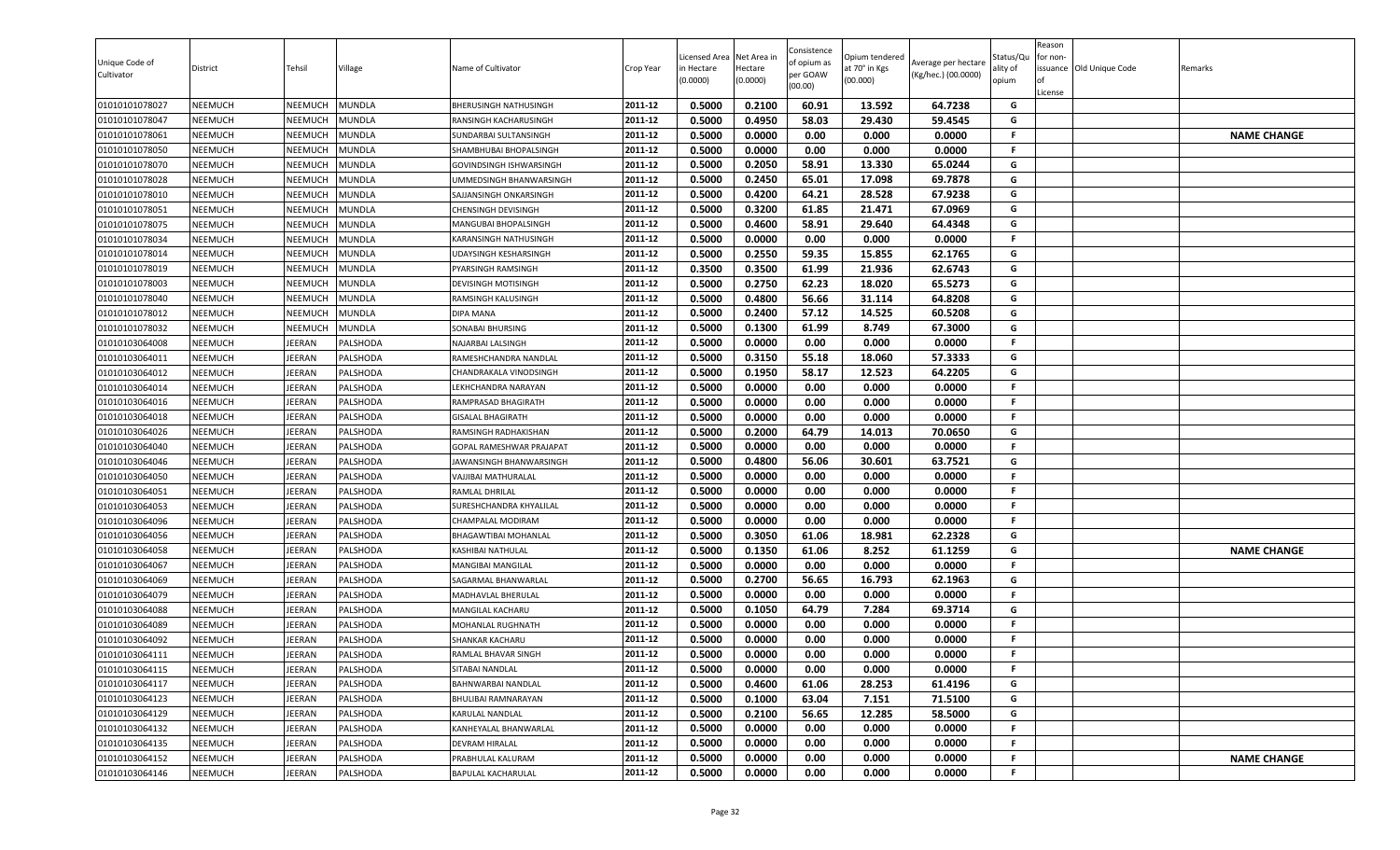| Unique Code of<br>Cultivator | District       | Tehsil         | Village     | Name of Cultivator         | Crop Year | Licensed Area<br>in Hectare<br>(0.0000) | Net Area in<br>Hectare<br>(0.0000) | Consistence<br>of opium as<br>per GOAW<br>(00.00) | Opium tendered<br>at 70° in Kgs<br>(00.000) | Average per hectare<br>(Kg/hec.) (00.0000) | Status/Qu<br>ality of<br>opium | Reason<br>for non-<br>License | ssuance Old Unique Code | Remarks            |
|------------------------------|----------------|----------------|-------------|----------------------------|-----------|-----------------------------------------|------------------------------------|---------------------------------------------------|---------------------------------------------|--------------------------------------------|--------------------------------|-------------------------------|-------------------------|--------------------|
| 01010103064148               | NEEMUCH        | EERAN          | PALSHODA    | RADHESHYAM NATHULAL        | 2011-12   | 0.5000                                  | 0.0000                             | 0.00                                              | 0.000                                       | 0.0000                                     | F.                             |                               |                         |                    |
| 01010103064170               | NEEMUCH        | EERAN          | PALSHODA    | DEVRAM PRABHULAL           | 2011-12   | 0.5000                                  | 0.0000                             | 0.00                                              | 0.000                                       | 0.0000                                     | F.                             |                               |                         |                    |
| 01010103064071               | NEEMUCH        | <b>JEERAN</b>  | PALSHODA    | MANGILAL RADHAKISHAN       | 2011-12   | 0.5000                                  | 0.5000                             | 60.77                                             | 31.956                                      | 63.9120                                    | G                              |                               |                         |                    |
| 01010103064104               | <b>NEEMUCH</b> | <b>JEERAN</b>  | PALSHODA    | <b>BHANWARL RAMA</b>       | 2011-12   | 0.5000                                  | 0.0000                             | 0.00                                              | 0.000                                       | 0.0000                                     | F.                             |                               |                         |                    |
| 01010103064174               | NEEMUCH        | JEERAN         | PALSHODA    | SALGRAM AMRATRAM           | 2011-12   | 0.5000                                  | 0.0950                             | 64.79                                             | 6.970                                       | 73.3684                                    | G                              |                               |                         |                    |
| 01010103064060               | <b>NEEMUCH</b> | EERAN          | PALSHODA    | HUNGARBAI RAMLAL           | 2011-12   | 0.5000                                  | 0.2150                             | 63.40                                             | 14.962                                      | 69.5907                                    | G                              |                               |                         | <b>NAME CHANGE</b> |
| 01010103064176               | <b>NEEMUCH</b> | JEERAN         | PALSHODA    | MODIRAM ONKARLAL           | 2011-12   | 0.5000                                  | 0.0000                             | 0.00                                              | 0.000                                       | 0.0000                                     | F.                             |                               |                         |                    |
| 01010103064076               | NEEMUCH        | <b>JEERAN</b>  | PALSHODA    | SOHANBAI SHANKARLAL        | 2011-12   | 0.5000                                  | 0.0000                             | 0.00                                              | 0.000                                       | 0.0000                                     | F.                             |                               |                         |                    |
| 01010103064153               | <b>NEEMUCH</b> | <b>JEERAN</b>  | PALSHODA    | <b>KASTURIBAI BAPULAL</b>  | 2011-12   | 0.5000                                  | 0.0000                             | 0.00                                              | 0.000                                       | 0.0000                                     | F.                             |                               |                         |                    |
| 01010103064022               | NEEMUCH        | EERAN          | PALSHODA    | RAMNIVAS KACHARU           | 2011-12   | 0.5000                                  | 0.0000                             | 0.00                                              | 0.000                                       | 0.0000                                     | F.                             |                               |                         |                    |
| 01010103064048               | NEEMUCH        | EERAN          | PALSHODA    | RAMSWRUP KHYALIRAM         | 2011-12   | 0.5000                                  | 0.0000                             | 0.00                                              | 0.000                                       | 0.0000                                     | F.                             |                               |                         |                    |
| 01010103064098               | NEEMUCH        | <b>JEERAN</b>  | PALSHODA    | SAJNIBAI SHIVJI            | 2011-12   | 0.5000                                  | 0.4550                             | 54.29                                             | 26.664                                      | 58.6022                                    | G                              | 5                             |                         |                    |
| 01010103064002               | <b>NEEMUCH</b> | JEERAN         | PALSHODA    | <b>GOPAL RAMESHWAR JAT</b> | 2011-12   | 0.5000                                  | 0.0000                             | 0.00                                              | 0.000                                       | 0.0000                                     | F.                             |                               |                         |                    |
| 01010103064005               | NEEMUCH        | JEERAN         | PALSHODA    | DASHARATH RAMESHWAR        | 2011-12   | 0.5000                                  | 0.0000                             | 0.00                                              | 0.000                                       | 0.0000                                     | F.                             |                               |                         |                    |
| 01010103064055               | <b>NEEMUCH</b> | EERAN          | PALSHODA    | RAMPYARIBAI LAXMINARAYAN   | 2011-12   | 0.3500                                  | 0.0750                             | 70.37                                             | 5.740                                       | 76.5333                                    | G                              |                               |                         |                    |
| 01010103064073               | <b>NEEMUCH</b> | <b>JEERAN</b>  | PALSHODA    | <b>BABULAL KACHARU</b>     | 2011-12   | 0.5000                                  | 0.0000                             | 0.00                                              | 0.000                                       | 0.0000                                     | F.                             |                               |                         |                    |
| 01010103064119               | NEEMUCH        | <b>JEERAN</b>  | PALSHODA    | KANWARLAL KESHURAM         | 2011-12   | 0.5000                                  | 0.0000                             | 0.00                                              | 0.000                                       | 0.0000                                     | F.                             |                               |                         |                    |
| 01010103064127               | <b>NEEMUCH</b> | <b>JEERAN</b>  | PALSHODA    | PARASRAM MANGILAL          | 2011-12   | 0.5000                                  | 0.0000                             | 0.00                                              | 0.000                                       | 0.0000                                     | F.                             |                               |                         |                    |
| 01010103064140               | NEEMUCH        | EERAN          | PALSHODA    | <b>DHAPUBAI MEGRAJ</b>     | 2011-12   | 0.5000                                  | 0.0000                             | 0.00                                              | 0.000                                       | 0.0000                                     | F.                             |                               |                         |                    |
| 01010103064032               | <b>NEEMUCH</b> | <b>JEERAN</b>  | PALSHODA    | PRKASHCHANDRA BHANWARLAL   | 2011-12   | 0.3500                                  | 0.0000                             | 0.00                                              | 0.000                                       | 0.0000                                     | F.                             |                               |                         |                    |
| 01010103064062               | NEEMUCH        | JEERAN         | PALSHODA    | RAMESHWAR GIRADHARI        | 2011-12   | 0.5000                                  | 0.0000                             | 0.00                                              | 0.000                                       | 0.0000                                     | F.                             |                               |                         |                    |
| 01010103064156               | <b>NEEMUCH</b> | JEERAN         | PALSHODA    | <b>DAKHIBAI PRABHULAL</b>  | 2011-12   | 0.5000                                  | 0.0000                             | 0.00                                              | 0.000                                       | 0.0000                                     | F.                             |                               |                         |                    |
| 01010103064157               | <b>NEEMUCH</b> | JEERAN         | PALSHODA    | RAMIBAI RAMCHANDRA         | 2011-12   | 0.5000                                  | 0.0000                             | 0.00                                              | 0.000                                       | 0.0000                                     | F.                             |                               |                         |                    |
| 01010103065034               | <b>NEEMUCH</b> | EERAN          | PIPLIYAVYAS | PUSHPABAI DULICHAND        | 2011-12   | 0.3500                                  | 0.0000                             | 0.00                                              | 0.000                                       | 0.0000                                     | F.                             |                               |                         |                    |
| 01010103065056               | <b>NEEMUCH</b> | EERAN          | PIPLIYAVYAS | MOHANLAL RAMLAL            | 2011-12   | 0.5000                                  | 0.5000                             | 61.63                                             | 31.150                                      | 62.3000                                    | G                              |                               |                         |                    |
| 01010103065078               | NEEMUCH        | <b>JEERAN</b>  | PIPLIYAVYAS | RAMIBAY GORILAL            | 2011-12   | 0.5000                                  | 0.0900                             | 62.72                                             | 6.075                                       | 67.5000                                    | G                              |                               |                         |                    |
| 01010103065068               | NEEMUCH        | JEERAN         | PIPLIYAVYAS | KAILASHIBAI SHANTILAL      | 2011-12   | 0.5000                                  | 0.1300                             | 53.36                                             | 7.509                                       | 57.7615                                    | G                              | 5                             |                         |                    |
| 01010103065055               | NEEMUCH        | EERAN          | PIPLIYAVYAS | <b>MANGILAL KISHAN</b>     | 2011-12   | 0.5000                                  | 0.0000                             | 0.00                                              | 0.000                                       | 0.0000                                     | F.                             |                               |                         |                    |
| 01010103065059               | <b>NEEMUCH</b> | EERAN          | PIPLIYAVYAS | RAMESHCHANDRA MATHURALAL   | 2011-12   | 0.5000                                  | 0.0000                             | 0.00                                              | 0.000                                       | 0.0000                                     | F.                             |                               |                         |                    |
| 01010103065061               | <b>NEEMUCH</b> | EERAN          | PIPLIYAVYAS | VISHNU KISHANLAL           | 2011-12   | 0.5000                                  | 0.0000                             | 0.00                                              | 0.000                                       | 0.0000                                     | F.                             |                               |                         |                    |
| 01010103065043               | <b>NEEMUCH</b> | JEERAN         | PIPLIYAVYAS | ANILKUMAR SATYANARAYAN     | 2011-12   | 0.5000                                  | 0.0000                             | 0.00                                              | 0.000                                       | 0.0000                                     | F.                             |                               |                         |                    |
| 01010103065069               | NEEMUCH        | <b>JEERAN</b>  | PIPLIYAVYAS | <b>BADAMBAI BANSILAI</b>   | 2011-12   | 0.3500                                  | 0.0000                             | 0.00                                              | 0.000                                       | 0.0000                                     | F.                             |                               |                         |                    |
| 01010101059011               | <b>NEEMUCH</b> | NEEMUCH        | RATADHIYA   | <b>MANSINGH RATANSINGH</b> | 2011-12   | 0.5000                                  | 0.0000                             | 0.00                                              | 0.000                                       | 0.0000                                     | F.                             |                               |                         |                    |
| 01010101059016               | <b>NEEMUCH</b> | NEEMUCH        | RATADHIYA   | RAMSINGH KANHEYALAL        | 2011-12   | 0.5000                                  | 0.0000                             | 0.00                                              | 0.000                                       | 0.0000                                     | F.                             |                               |                         |                    |
| 01010101059018               | NEEMUCH        | NEEMUCH        | RATADHIYA   | <b>SHANTILAL KISHORE</b>   | 2011-12   | 0.3500                                  | 0.2700                             | 60.68                                             | 17.606                                      | 65.2074                                    | G                              |                               |                         |                    |
| 01010101059035               | <b>NEEMUCH</b> | NEEMUCH        | RATADHIYA   | <b>RODA NANDA</b>          | 2011-12   | 0.5000                                  | 0.2050                             | 67.49                                             | 14.838                                      | 72.3805                                    | G                              |                               |                         |                    |
| 01010101059039               | NEEMUCH        | NEEMUCH        | RATADHIYA   | <b>CHANDABAI ONKAR</b>     | 2011-12   | 0.5000                                  | 0.0000                             | 0.00                                              | 0.000                                       | 0.0000                                     | F.                             |                               |                         |                    |
| 01010101059048               | NEEMUCH        | NEEMUCH        | RATADHIYA   | RAMLAL RATANLAL            | 2011-12   | 0.5000                                  | 0.0000                             | 0.00                                              | 0.000                                       | 0.0000                                     | F.                             |                               |                         |                    |
| 01010101059049               | <b>NEEMUCH</b> | <b>NEEMUCH</b> | RATADHIYA   | MURLIDAS SHANKARDAS        | 2011-12   | 0.5000                                  | 0.0000                             | 0.00                                              | 0.000                                       | 0.0000                                     | F.                             |                               |                         |                    |
| 01010101059053               | <b>NEEMUCH</b> | <b>NEEMUCH</b> | RATADHIYA   | MEGRAJ KESHURAM            | 2011-12   | 0.5000                                  | 0.2100                             | 63.06                                             | 13.648                                      | 64.9905                                    | G                              |                               |                         |                    |
| 01010101059054               | NEEMUCH        | <b>NEEMUCH</b> | RATADHIYA   | DEVILAL KESHURAM           | 2011-12   | 0.5000                                  | 0.2500                             | 65.01                                             | 17.803                                      | 71.2120                                    | G                              |                               |                         |                    |
| 01010101059055               | <b>NEEMUCH</b> | NEEMUCH        | RATADHIYA   | NANIBAI MANGILAL           | 2011-12   | 0.5000                                  | 0.0000                             | 0.00                                              | 0.000                                       | 0.0000                                     | F.                             |                               |                         | <b>NAME CHANGE</b> |
| 01010101059057               | NEEMUCH        | NEEMUCH        | RATADHIYA   | LAXMINARAYAN MEDHRAJ       | 2011-12   | 0.5000                                  | 0.0000                             | 0.00                                              | 0.000                                       | 0.0000                                     | F.                             |                               |                         |                    |
| 01010101059059               | <b>NEEMUCH</b> | NEEMUCH        | RATADHIYA   | NANDLAL CHUNNILAL          | 2011-12   | 0.5000                                  | 0.0000                             | 0.00                                              | 0.000                                       | 0.0000                                     | F.                             |                               |                         |                    |
| 01010101059064               | NEEMUCH        | NEEMUCH        | RATADHIYA   | <b>GANSHYAM BASANTILAL</b> | 2011-12   | 0.5000                                  | 0.2050                             | 65.01                                             | 14.581                                      | 71.1268                                    | G                              |                               |                         |                    |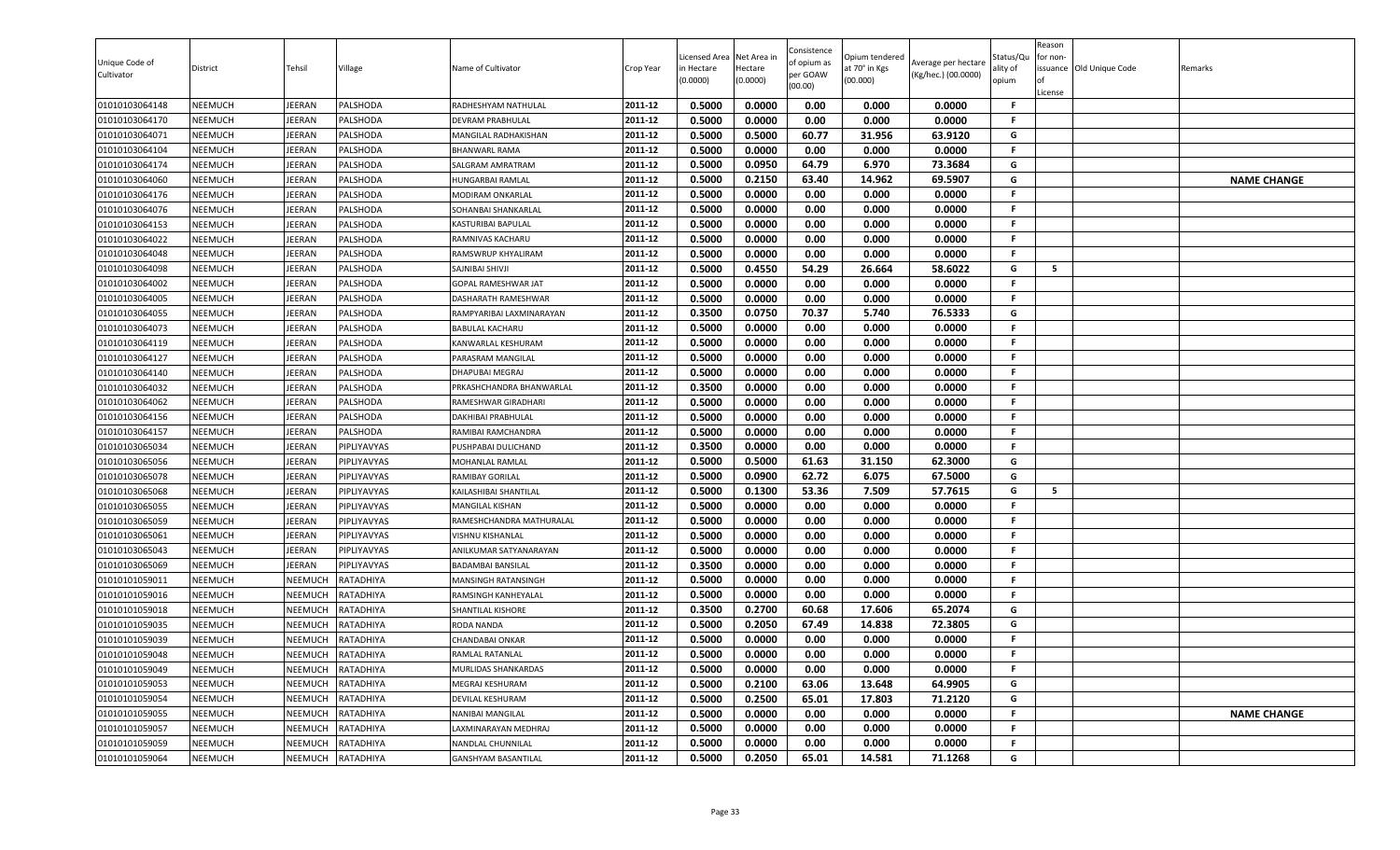| Unique Code of<br>Cultivator | District       | Tehsil  | Village            | Name of Cultivator          | Crop Year | icensed Area<br>in Hectare<br>(0.0000) | Net Area in<br>Hectare<br>(0.0000) | Consistence<br>of opium as<br>per GOAW<br>(00.00) | Opium tendered<br>at 70° in Kgs<br>(00.000) | Average per hectare<br>(Kg/hec.) (00.0000) | Status/Qu<br>ılity of<br>opium | Reason<br>or non-<br>License | issuance Old Unique Code | Remarks                                      |
|------------------------------|----------------|---------|--------------------|-----------------------------|-----------|----------------------------------------|------------------------------------|---------------------------------------------------|---------------------------------------------|--------------------------------------------|--------------------------------|------------------------------|--------------------------|----------------------------------------------|
| 01010101059065               | NEEMUCH        | NEEMUCH | RATADHIYA          | VISHNUPRASAD BANSHILAL      | 2011-12   | 0.5000                                 | 0.0000                             | 0.00                                              | 0.000                                       | 0.0000                                     | F                              |                              |                          | <b>TRANSFER / BIJALWAS BAMNIYA</b>           |
| 01010101059066               | NEEMUCH        | NEEMUCH | RATADHIYA          | GAURISHANKAR AMBALAL        | 2011-12   | 0.5000                                 | 0.0000                             | 0.00                                              | 0.000                                       | 0.0000                                     | .F                             |                              |                          | TRANSFER / BIJALWAS BAMNIYA                  |
| 01010101059069               | NEEMUCH        | NEEMUCH | RATADHIYA          | RAJMAL BASANTILAL           | 2011-12   | 0.5000                                 | 0.0000                             | 0.00                                              | 0.000                                       | 0.0000                                     | .F                             |                              |                          |                                              |
| 01010101059028               | <b>NEEMUCH</b> | NEEMUCH | RATADHIYA          | KARULAL KACHARU             | 2011-12   | 0.5000                                 | 0.2400                             | 63.17                                             | 16.343                                      | 68.0958                                    | G                              |                              |                          |                                              |
| 01010101059074               | <b>NEEMUCH</b> | NEEMUCH | RATADHIYA          | RAMLAL GOUTAM               | 2011-12   | 0.5000                                 | 0.2200                             | 60.39                                             | 15.443                                      | 70.1955                                    | G                              |                              |                          |                                              |
| 01010101059041               | NEEMUCH        | NEEMUCH | RATADHIYA          | UMRAVSINGH SHIVELAL         | 2011-12   | 0.5000                                 | 0.0000                             | 0.00                                              | 0.000                                       | 0.0000                                     | F                              |                              |                          |                                              |
| 01010101059071               | <b>NEEMUCH</b> | NEEMUCH | RATADHIYA          | NANDLAL GABURCHAND          | 2011-12   | 0.5000                                 | 0.0000                             | 0.00                                              | 0.000                                       | 0.0000                                     | F.                             |                              |                          |                                              |
| 01010101059046               | <b>NEEMUCH</b> | NEEMUCH | RATADHIYA          | AMBALAL JETRAM              | 2011-12   | 0.5000                                 | 0.1650                             | 65.95                                             | 11.136                                      | 67.4909                                    | G                              |                              |                          |                                              |
| 01010101059001               | <b>NEEMUCH</b> | NEEMUCH | RATADHIYA          | KISHANLAL DEVILAL           | 2011-12   | 0.5000                                 | 0.3600                             | 63.63                                             | 24.307                                      | 67.5194                                    | G                              |                              |                          |                                              |
| 01010101059076               | <b>NEEMUCH</b> | NEEMUCH | RATADHIYA          | PRABHUSINGH MANOHARSINGH    | 2011-12   | 0.5000                                 | 0.0000                             | 0.00                                              | 0.000                                       | 0.0000                                     | F                              |                              |                          |                                              |
| 01010101059019               | <b>NEEMUCH</b> | NEEMUCH | RATADHIYA          | RAMESHCHANDRA KARULAL       | 2011-12   | 0.5000                                 | 0.0900                             | 65.95                                             | 6.463                                       | 71.8111                                    | G                              |                              |                          |                                              |
| 01010101059024               | <b>NEEMUCH</b> | NEEMUCH | RATADHIYA          | KARUSINGH KISHORESINGH      | 2011-12   | 0.5000                                 | 0.1600                             | 63.17                                             | 10.739                                      | 67.1188                                    | G                              |                              |                          |                                              |
| 01010101059002               | NEEMUCH        | NEEMUCH | RATADHIYA          | <b>BAPULAL DEVRAM</b>       | 2011-12   | 0.5000                                 | 0.0000                             | 0.00                                              | 0.000                                       | 0.0000                                     | .F                             |                              |                          |                                              |
| 01010101059068               | <b>NEEMUCH</b> | NEEMUCH | RATADHIYA          | RAMIBAI KAWARLAL            | 2011-12   | 0.5000                                 | 0.2400                             | 65.89                                             | 16.849                                      | 70.2042                                    | - 1                            | $\overline{2}$               |                          |                                              |
| 01010101059014               | <b>NEEMUCH</b> | NEEMUCH | RATADHIYA          | SHERSINGH BANSILAL          | 2011-12   | 0.5000                                 | 0.1050                             | 63.17                                             | 7.021                                       | 66.8667                                    | G                              |                              |                          |                                              |
| 01010101059044               | NEEMUCH        | NEEMUCH | RATADHIYA          | <b>BHAWAN KESHURAM</b>      | 2011-12   | 0.5000                                 | 0.2050                             | 62.87                                             | 15.125                                      | 73.7805                                    | G                              |                              |                          |                                              |
| 01010101059050               | <b>NEEMUCH</b> | NEEMUCH | RATADHIYA          | NARAYANSINGH UDAYRAM        | 2011-12   | 0.5000                                 | 0.2050                             | 60.83                                             | 14.512                                      | 70.7902                                    | G                              |                              |                          |                                              |
| 01010101059032               | <b>NEEMUCH</b> | NEEMUCH | RATADHIYA          | KAMLABAI CHAMPALAL          | 2011-12   | 0.3500                                 | 0.0000                             | 0.00                                              | 0.000                                       | 0.0000                                     | F                              |                              |                          |                                              |
| 01010101059005               | <b>NEEMUCH</b> | NEEMUCH | RATADHIYA          | ASHOKKUMAR RAMLAL           | 2011-12   | 0.3500                                 | 0.0000                             | 0.00                                              | 0.000                                       | 0.0000                                     | F                              |                              |                          |                                              |
| 01010101059015               | NEEMUCH        | NEEMUCH | RATADHIYA          | PRABHULAL BHANWARLAL        | 2011-12   | 0.5000                                 | 0.0000                             | 0.00                                              | 0.000                                       | 0.0000                                     | F.                             |                              |                          |                                              |
| 01010101059045               | <b>NEEMUCH</b> | NEEMUCH | RATADHIYA          | <b>GOPAL JETRAM</b>         | 2011-12   | 0.5000                                 | 0.1400                             | 64.49                                             | 10.033                                      | 71.6643                                    | G                              |                              |                          |                                              |
| 01010101059010               | NEEMUCH        | NEEMUCH | RATADHIYA          | LALURAM MULCHAND            | 2011-12   | 0.5000                                 | 0.2100                             | 60.61                                             | 13.741                                      | 65.4333                                    | G                              |                              |                          |                                              |
| 01010101059077               | <b>NEEMUCH</b> | NEEMUCH | RATADHIYA          | AMBALAL RAMLAL              | 2011-12   | 0.5000                                 | 0.1100                             | 65.06                                             | 7.445                                       | 67.6818                                    | G                              |                              |                          |                                              |
| 01010101059078               | <b>NEEMUCH</b> | NEEMUCH | RATADHIYA          | MOHANLAL BHANWARLAL         | 2011-12   | 0.5000                                 | 0.0000                             | 0.00                                              | 0.000                                       | 0.0000                                     | F.                             |                              |                          |                                              |
| 01010101059070               | NEEMUCH        | NEEMUCH | RATADHIYA          | BABULAL AMBALAL             | 2011-12   | 0.5000                                 | 0.0000                             | 0.00                                              | 0.000                                       | 0.0000                                     | -F                             |                              |                          | TRANSFER / BIJALWAS BAMNIYA<br><b>RETURN</b> |
| 01010101059079               | <b>NEEMUCH</b> | NEEMUCH | RATADHIYA          | MUKESH RAJARAM              | 2011-12   | 0.5000                                 | 0.2350                             | 60.61                                             | 15.776                                      | 67.1319                                    | G                              |                              |                          |                                              |
| 01010101098002               | <b>NEEMUCH</b> | NEEMUCH | <b>REWLI DEWLI</b> | SHANTILAL GANAPAT           | 2011-12   | 0.5000                                 | 0.1100                             | 64.64                                             | 7.147                                       | 64.9727                                    | G                              |                              |                          |                                              |
| 01010101098013               | NEEMUCH        | NEEMUCH | REWLI DEWLI        | JIVANLAL BHERULAL           | 2011-12   | 0.5000                                 | 0.1950                             | 60.21                                             | 12.549                                      | 64.3538                                    | G                              |                              |                          |                                              |
| 01010101098023               | NEEMUCH        | NEEMUCH | <b>REWLI DEWLI</b> | RAMESHCHANDRA VARDICHAND    | 2011-12   | 0.5000                                 | 0.2200                             | 64.64                                             | 14.655                                      | 66.6136                                    | G                              |                              |                          |                                              |
| 01010101098024               | NEEMUCH        | NEEMUCH | REWLI DEWLI        | JAGDISH VARDICHAND          | 2011-12   | 0.5000                                 | 0.2300                             | 60.21                                             | 14.743                                      | 64.1000                                    | G                              |                              |                          |                                              |
| 01010101098025               | <b>NEEMUCH</b> | NEEMUCH | <b>REWLI DEWLI</b> | KAILASH VARDICHAND          | 2011-12   | 0.5000                                 | 0.2500                             | 64.66                                             | 18.613                                      | 74.4520                                    | G                              |                              |                          |                                              |
| 01010101098028               | <b>NEEMUCH</b> | NEEMUCH | REWLI DEWLI        | <b>GISALAL RAMESWAR</b>     | 2011-12   | 0.5000                                 | 0.1200                             | 62.62                                             | 8.096                                       | 67.4667                                    | G                              |                              |                          |                                              |
| 01010101098029               | <b>NEEMUCH</b> | NEEMUCH | REWLI DEWLI        | SHANTILAL GANAPAT           | 2011-12   | 0.5000                                 | 0.1550                             | 62.62                                             | 9.921                                       | 64.0065                                    | G                              |                              |                          |                                              |
| 01010101098032               | <b>NEEMUCH</b> | NEEMUCH | <b>REWLI DEWLI</b> | <b>VINODKUMAR KANWARLAL</b> | 2011-12   | 0.5000                                 | 0.2000                             | 62.82                                             | 13.426                                      | 67.1300                                    | G                              |                              |                          |                                              |
| 01010101098035               | NEEMUCH        | NEEMUCH | <b>REWLI DEWLI</b> | GOPAL BALMUKAND             | 2011-12   | 0.5000                                 | 0.3000                             | 61.64                                             | 22.446                                      | 74.8200                                    | G                              |                              |                          |                                              |
| 01010101098037               | <b>NEEMUCH</b> | NEEMUCH | <b>REWLI DEWLI</b> | KISHANLAL SHANKARLAL        | 2011-12   | 0.3500                                 | 0.3300                             | 61.82                                             | 21.575                                      | 65.3788                                    | G                              |                              |                          |                                              |
| 01010101098039               | <b>NEEMUCH</b> | NEEMUCH | <b>REWLI DEWLI</b> | RADHESHYAM KANHEYALAL       | 2011-12   | 0.5000                                 | 0.1100                             | 61.82                                             | 7.295                                       | 66.3182                                    | G                              |                              |                          |                                              |
| 01010101098042               | <b>NEEMUCH</b> | NEEMUCH | <b>REWLI DEWLI</b> | NANDLAL SHAMBHULAL          | 2011-12   | 0.5000                                 | 0.2000                             | 61.82                                             | 13.282                                      | 66.4100                                    | G                              |                              |                          |                                              |
| 01010101098047               | <b>NEEMUCH</b> | NEEMUCH | <b>REWLI DEWLI</b> | KANWARLAL RATANLAL          | 2011-12   | 0.5000                                 | 0.1550                             | 64.66                                             | 10.549                                      | 68.0581                                    | G                              |                              |                          |                                              |
| 01010101098054               | <b>NEEMUCH</b> | NEEMUCH | <b>REWLI DEWLI</b> | KASTURIBAI SHIVELAL         | 2011-12   | 0.5000                                 | 0.1100                             | 58.27                                             | 6.818                                       | 61.9818                                    | G                              |                              |                          |                                              |
| 01010101098055               | <b>NEEMUCH</b> | NEEMUCH | <b>REWLI DEWLI</b> | KAMLABAI HARNARAYAN         | 2011-12   | 0.5000                                 | 0.3850                             | 58.16                                             | 23.098                                      | 59.9948                                    | G                              |                              |                          |                                              |
| 01010101098062               | <b>NEEMUCH</b> | NEEMUCH | <b>REWLI DEWLI</b> | <b>BABULAL VARDICHAND</b>   | 2011-12   | 0.5000                                 | 0.1750                             | 62.25                                             | 11.018                                      | 62.9600                                    | G                              |                              |                          |                                              |
| 01010101098065               | <b>NEEMUCH</b> | NEEMUCH | <b>REWLI DEWLI</b> | KANHEYALAL BHURALAL         | 2011-12   | 0.5000                                 | 0.1900                             | 57.76                                             | 11.651                                      | 61.3211                                    | G                              |                              |                          |                                              |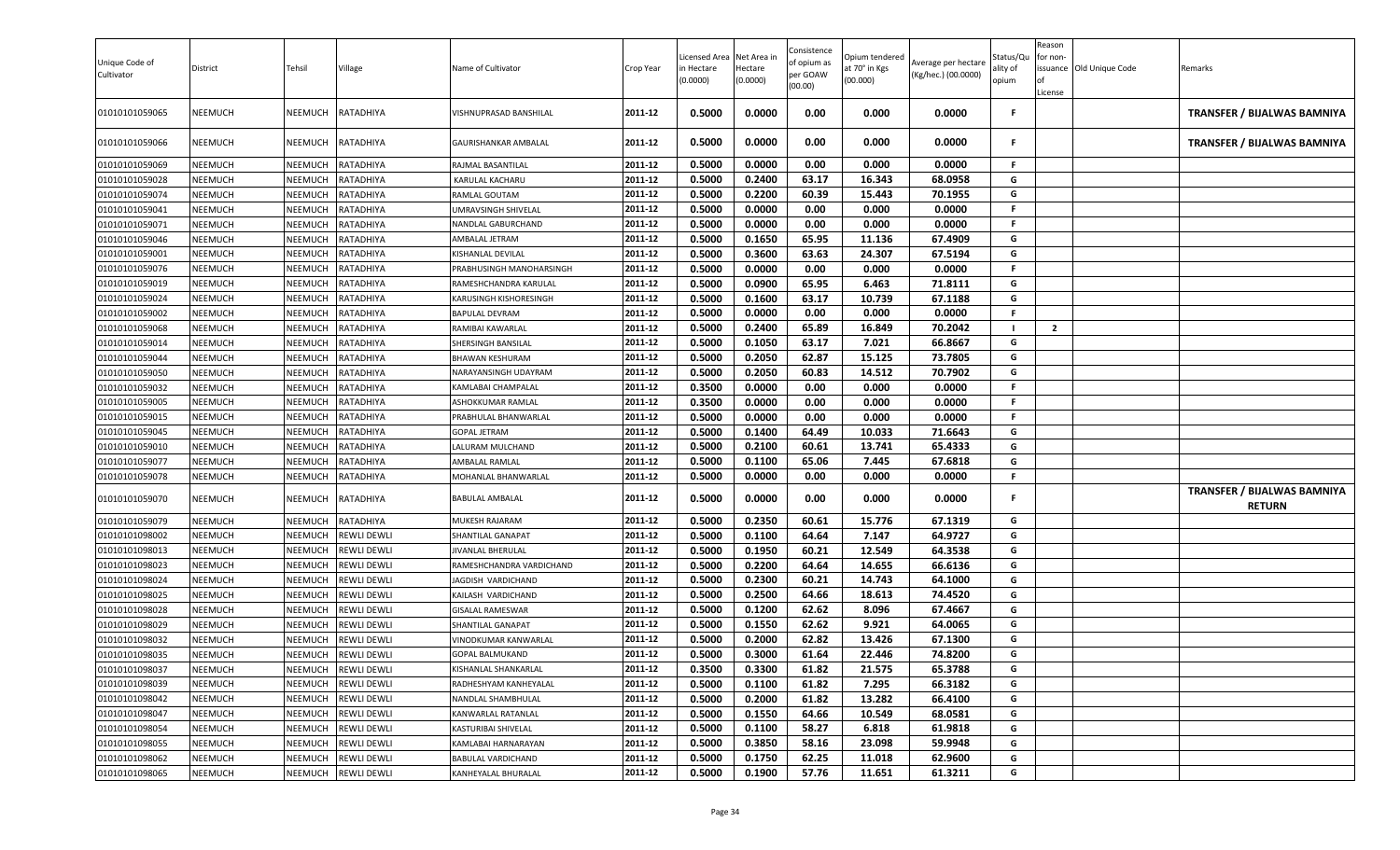| Unique Code of<br>Cultivator | District       | Tehsil         | Village                 | Name of Cultivator           | Crop Year | Licensed Area<br>in Hectare<br>(0.0000) | Net Area in<br>Hectare<br>(0.0000) | Consistence<br>of opium as<br>per GOAW<br>(00.00) | Opium tendered<br>at 70° in Kgs<br>(00.000) | Average per hectare<br>(Kg/hec.) (00.0000) | Status/Qu<br>ality of<br>opium | Reason<br>for non-<br>ssuance Old Unique Code<br>License | Remarks            |
|------------------------------|----------------|----------------|-------------------------|------------------------------|-----------|-----------------------------------------|------------------------------------|---------------------------------------------------|---------------------------------------------|--------------------------------------------|--------------------------------|----------------------------------------------------------|--------------------|
| 01010101098070               | <b>NEEMUCH</b> | NEEMUCH        | <b>REWLI DEWLI</b>      | RADHESHYAM DHANRAJ           | 2011-12   | 0.5000                                  | 0.1350                             | 57.73                                             | 8.272                                       | 61.2741                                    | G                              |                                                          |                    |
| 01010101098077               | <b>NEEMUCH</b> | NEEMUCH        | <b>REWLI DEWLI</b>      | BHURALAL TAKECHAND           | 2011-12   | 0.5000                                  | 0.3400                             | 62.25                                             | 23.237                                      | 68.3441                                    | G                              |                                                          |                    |
| 01010101098086               | <b>NEEMUCH</b> | NEEMUCH        | <b>REWLI DEWLI</b>      | JAYNARAYAN BHERULAL          | 2011-12   | 0.5000                                  | 0.2000                             | 61.53                                             | 12.869                                      | 64.3450                                    | G                              |                                                          |                    |
| 01010101098087               | <b>NEEMUCH</b> | NEEMUCH        | <b>REWLI DEWLI</b>      | BASANTIBAI PRABHUDAS         | 2011-12   | 0.5000                                  | 0.1550                             | 62.32                                             | 10.505                                      | 67.7742                                    | G                              | 9                                                        |                    |
| 01010101098089               | <b>NEEMUCH</b> | NEEMUCH        | <b>REWLI DEWLI</b>      | LILABAI AMBALAL              | 2011-12   | 0.3500                                  | 0.2950                             | 55.81                                             | 17.285                                      | 58.5932                                    | G                              |                                                          |                    |
| 01010101098091               | <b>NEEMUCH</b> | NEEMUCH        | <b>REWLI DEWLI</b>      | JAGDISHCHANDRA PRABHULAL     | 2011-12   | 0.5000                                  | 0.1750                             | 55.81                                             | 11.186                                      | 63.9200                                    | G                              |                                                          |                    |
| 01010101098103               | <b>NEEMUCH</b> | NEEMUCH        | <b>REWLI DEWLI</b>      | CHANDMAL PYARCHAND           | 2011-12   | 0.3500                                  | 0.2800                             | 62.25                                             | 18.302                                      | 65.3643                                    | G                              |                                                          |                    |
| 01010101098104               | <b>NEEMUCH</b> | NEEMUCH        | <b>REWLI DEWLI</b>      | <b>KRISHNAKUMAR MULCHAND</b> | 2011-12   | 0.5000                                  | 0.2000                             | 61.27                                             | 12.639                                      | 63.1950                                    | G                              |                                                          |                    |
| 01010101098124               | <b>NEEMUCH</b> | NEEMUCH        | <b>REWLI DEWLI</b>      | <b>SURAJMAL RAMPRTAP</b>     | 2011-12   | 0.5000                                  | 0.4400                             | 63.19                                             | 29.699                                      | 67.4977                                    | G                              |                                                          |                    |
| 01010101098131               | <b>NEEMUCH</b> | NEEMUCH        | <b>REWLI DEWLI</b>      | SHRILAL BALMUKAND            | 2011-12   | 0.5000                                  | 0.1700                             | 64.61                                             | 12.147                                      | 71.4529                                    | G                              |                                                          |                    |
| 01010101098040               | <b>NEEMUCH</b> | NEEMUCH        | <b>REWLI DEWLI</b>      | MANNALAL RAMESHWAR           | 2011-12   | 0.3500                                  | 0.1500                             | 63.10                                             | 10.330                                      | 68.8667                                    | G                              |                                                          |                    |
| 01010101098043               | <b>NEEMUCH</b> | NEEMUCH        | <b>REWLI DEWLI</b>      | SHATYANARAYAN RAMAKANT       | 2011-12   | 0.5000                                  | 0.3600                             | 61.36                                             | 22.125                                      | 61.4583                                    | G                              |                                                          |                    |
| 01010101098064               | <b>NEEMUCH</b> | NEEMUCH        | <b>REWLI DEWLI</b>      | AMBALAL BHURALAL             | 2011-12   | 0.5000                                  | 0.1100                             | 64.64                                             | 7.581                                       | 68.9182                                    | G                              |                                                          |                    |
| 01010101098069               | <b>NEEMUCH</b> | NEEMUCH        | <b>REWLI DEWLI</b>      | NARMDASHANKAR CHAMPALAL      | 2011-12   | 0.5000                                  | 0.2750                             | 63.19                                             | 17.829                                      | 64.8327                                    | G                              |                                                          |                    |
| 01010101098145               | <b>NEEMUCH</b> | NEEMUCH        | <b>REWLI DEWLI</b>      | <b>BHURIBAI MOTILAL</b>      | 2011-12   | 0.5000                                  | 0.1950                             | 63.35                                             | 12.960                                      | 66.4615                                    | G                              |                                                          |                    |
| 01010101098082               | <b>NEEMUCH</b> | NEEMUCH        | <b>REWLI DEWLI</b>      | RAJENDRA KUMAR SALAGRAM      | 2011-12   | 0.5000                                  | 0.1000                             | 63.19                                             | 6.662                                       | 66.6200                                    | G                              |                                                          |                    |
| 01010101098038               | <b>NEEMUCH</b> | NEEMUCH        | <b>REWLI DEWLI</b>      | <b>BALUDAS PRABHUDAS</b>     | 2011-12   | 0.5000                                  | 0.2000                             | 62.87                                             | 13.436                                      | 67.1800                                    | G                              |                                                          |                    |
| 01010101098132               | <b>NEEMUCH</b> | NEEMUCH        | <b>REWLI DEWLI</b>      | GORDHANDAS JAMNADAS          | 2011-12   | 0.5000                                  | 0.1350                             | 62.87                                             | 9.242                                       | 68.4593                                    | G                              |                                                          |                    |
| 01010101098128               | <b>NEEMUCH</b> | NEEMUCH        | <b>REWLI DEWLI</b>      | RAMESHCHANDRA SHYAMLAL       | 2011-12   | 0.5000                                  | 0.0000                             | 0.00                                              | 0.000                                       | 0.0000                                     | -F                             |                                                          |                    |
| 01010101098123               | <b>NEEMUCH</b> | NEEMUCH        | <b>REWLI DEWLI</b>      | SURESHCHANDRA RAMPRASAD      | 2011-12   | 0.5000                                  | 0.3700                             | 61.36                                             | 24.088                                      | 65.1027                                    | G                              |                                                          |                    |
| 01010101098048               | <b>NEEMUCH</b> | NEEMUCH        | <b>REWLI DEWLI</b>      | VARDICHAND SHANKARLAL        | 2011-12   | 0.5000                                  | 0.1500                             | 61.36                                             | 9.879                                       | 65.8600                                    | G                              |                                                          | <b>NAME CHANGE</b> |
| 01010101098049               | <b>NEEMUCH</b> | NEEMUCH        | <b>REWLI DEWLI</b>      | RAMESHWAR VARDICHAND         | 2011-12   | 0.5000                                  | 0.1300                             | 62.87                                             | 8.928                                       | 68.6769                                    | G                              |                                                          |                    |
| 01010101098033               | <b>NEEMUCH</b> | NEEMUCH        | <b>REWLI DEWLI</b>      | KANHEYALAL BHUWAN            | 2011-12   | 0.5000                                  | 0.3350                             | 63.10                                             | 20.381                                      | 60.8388                                    | G                              |                                                          |                    |
| 01010101098061               | <b>NEEMUCH</b> | NEEMUCH        | <b>REWLI DEWLI</b>      | CHAMPALAL PRATIRAJ           | 2011-12   | 0.5000                                  | 0.2000                             | 59.63                                             | 12.812                                      | 64.0600                                    | G                              |                                                          |                    |
| 01010101098148               | <b>NEEMUCH</b> | NEEMUCH        | <b>REWLI DEWLI</b>      | LAXMINARAYAN SURAJMAL        | 2011-12   | 0.5000                                  | 0.2500                             | 59.63                                             | 15.538                                      | 62.1520                                    | G                              |                                                          |                    |
| 01010101098135               | <b>NEEMUCH</b> | NEEMUCH        | <b>REWLI DEWLI</b>      | <b>BHAGATIBAI MANGILAL</b>   | 2011-12   | 0.5000                                  | 0.1550                             | 61.45                                             | 9.937                                       | 64.1097                                    | G                              |                                                          |                    |
| 01010101098031               | <b>NEEMUCH</b> | NEEMUCH        | <b>REWLI DEWLI</b>      | RADHESHYAM RAMNARAYAN        | 2011-12   | 0.5000                                  | 0.2200                             | 58.47                                             | 13.306                                      | 60.4818                                    | G                              |                                                          |                    |
| 01010101098016               | <b>NEEMUCH</b> | NEEMUCH        | <b>REWLI DEWLI</b>      | RAJENDRAPRASAD AMBALAL       | 2011-12   | 0.5000                                  | 0.2100                             | 57.11                                             | 13.453                                      | 64.0619                                    | G                              |                                                          |                    |
| 01010101098092               | <b>NEEMUCH</b> | NEEMUCH        | <b>REWLI DEWLI</b>      | POKHERLAL BHAGIRATH          | 2011-12   | 0.5000                                  | 0.4150                             | 59.63                                             | 25.343                                      | 61.0675                                    | G                              |                                                          | <b>NAME CHANGE</b> |
| 01010101098115               | <b>NEEMUCH</b> | NEEMUCH        | <b>REWLI DEWLI</b>      | NARAYAN BHANWARLAL           | 2011-12   | 0.5000                                  | 0.2400                             | 58.47                                             | 14.943                                      | 62.2625                                    | G                              |                                                          |                    |
| 01010101098137               | <b>NEEMUCH</b> | NEEMUCH        | <b>REWLI DEWLI</b>      | RUPLAL GANPATLAL             | 2011-12   | 0.5000                                  | 0.1400                             | 59.33                                             | 9.010                                       | 64.3571                                    | G                              |                                                          |                    |
| 01010101098139               | <b>NEEMUCH</b> | <b>NEEMUCH</b> | <b>REWLI DEWLI</b>      | GOPAL RAMNARAYAN             | 2011-12   | 0.5000                                  | 0.2300                             | 60.21                                             | 15.285                                      | 66.4565                                    | G                              |                                                          |                    |
| 01010101098150               | <b>NEEMUCH</b> | NEEMUCH        | <b>REWLI DEWLI</b>      | HARISHANKAR BALMUKAND        | 2011-12   | 0.5000                                  | 0.3650                             | 59.33                                             | 24.232                                      | 66.3890                                    | G                              | 01010101062009                                           |                    |
| 01010101054002               | <b>NEEMUCH</b> | NEEMUCH        | SAKRANI REYTWARI        | JAGDISH VARDICHAND           | 2011-12   | 0.5000                                  | 0.1500                             | 64.95                                             | 10.643                                      | 70.9533                                    | G                              |                                                          |                    |
| 01010101054004               | <b>NEEMUCH</b> | NEEMUCH        | SAKRANI REYTWARI        | <b>BANSHILAL MULCHAND</b>    | 2011-12   | 0.5000                                  | 0.0000                             | 0.00                                              | 0.000                                       | 0.0000                                     | F.                             |                                                          |                    |
| 01010101054011               | <b>NEEMUCH</b> | <b>NEEMUCH</b> | SAKRANI REYTWARI        | DOLATRAM SHANKARLAL          | 2011-12   | 0.5000                                  | 0.0000                             | 0.00                                              | 0.000                                       | 0.0000                                     | F.                             |                                                          |                    |
| 01010101054013               | <b>NEEMUCH</b> | NEEMUCH        | <b>SAKRANI REYTWARI</b> | <b>SURAJMAL RAMCHANDRA</b>   | 2011-12   | 0.5000                                  | 0.3150                             | 59.13                                             | 18.812                                      | 59.7206                                    | G                              |                                                          |                    |
| 01010101054014               | <b>NEEMUCH</b> | NEEMUCH        | <b>SAKRANI REYTWARI</b> | LAXMINARAYAN RAMCHANDRA      | 2011-12   | 0.5000                                  | 0.2850                             | 59.32                                             | 17.406                                      | 61.0737                                    | G                              |                                                          |                    |
| 01010101054018               | <b>NEEMUCH</b> | NEEMUCH        | SAKRANI REYTWARI        | RAMCHANDRA KISHANLAL         | 2011-12   | 0.5000                                  | 0.0000                             | 0.00                                              | 0.000                                       | 0.0000                                     | F.                             |                                                          |                    |
| 01010101054025               | <b>NEEMUCH</b> | NEEMUCH        | SAKRANI REYTWARI        | HULASIBAI MULCHAND           | 2011-12   | 0.3500                                  | 0.3000                             | 61.39                                             | 19.101                                      | 63.6700                                    | G                              |                                                          |                    |
| 01010101054030               | <b>NEEMUCH</b> | NEEMUCH        | <b>SAKRANI REYTWARI</b> | CHANDMAL HIRALAL             | 2011-12   | 0.5000                                  | 0.0000                             | 0.00                                              | 0.000                                       | 0.0000                                     | -F                             |                                                          |                    |
| 01010101054034               | <b>NEEMUCH</b> | NEEMUCH        | SAKRANI REYTWARI        | NARENDRKUMAR RUGNATH         | 2011-12   | 0.5000                                  | 0.0000                             | 0.00                                              | 0.000                                       | 0.0000                                     | -F                             |                                                          |                    |
| 01010101054022               | <b>NEEMUCH</b> | NEEMUCH        | SAKRANI REYTWARI        | DINESHCHANDRA KEDARLAL       | 2011-12   | 0.5000                                  | 0.4150                             | 59.75                                             | 25.838                                      | 62.2602                                    | G                              |                                                          |                    |
| 01010101054036               | <b>NEEMUCH</b> | NEEMUCH        | SAKRANI REYTWARI        | RAMCHANDRA DIPA              | 2011-12   | 0.5000                                  | 0.0000                             | 0.00                                              | 0.000                                       | 0.0000                                     | F.                             |                                                          |                    |
| 01010101054020               | <b>NEEMUCH</b> | NEEMUCH        | SAKRANI REYTWARI        | <b>MANNALAL KEDAR</b>        | 2011-12   | 0.5000                                  | 0.2250                             | 62.76                                             | 13.969                                      | 62.0844                                    | G                              |                                                          |                    |
| 01010101054003               | <b>NEEMUCH</b> | NEEMUCH        | SAKRANI REYTWARI        | YASHWANTKUMAR BHERUSHANKAR   | 2011-12   | 0.5000                                  | 0.1100                             | 56.12                                             | 6.919                                       | 62.9000                                    | G                              |                                                          |                    |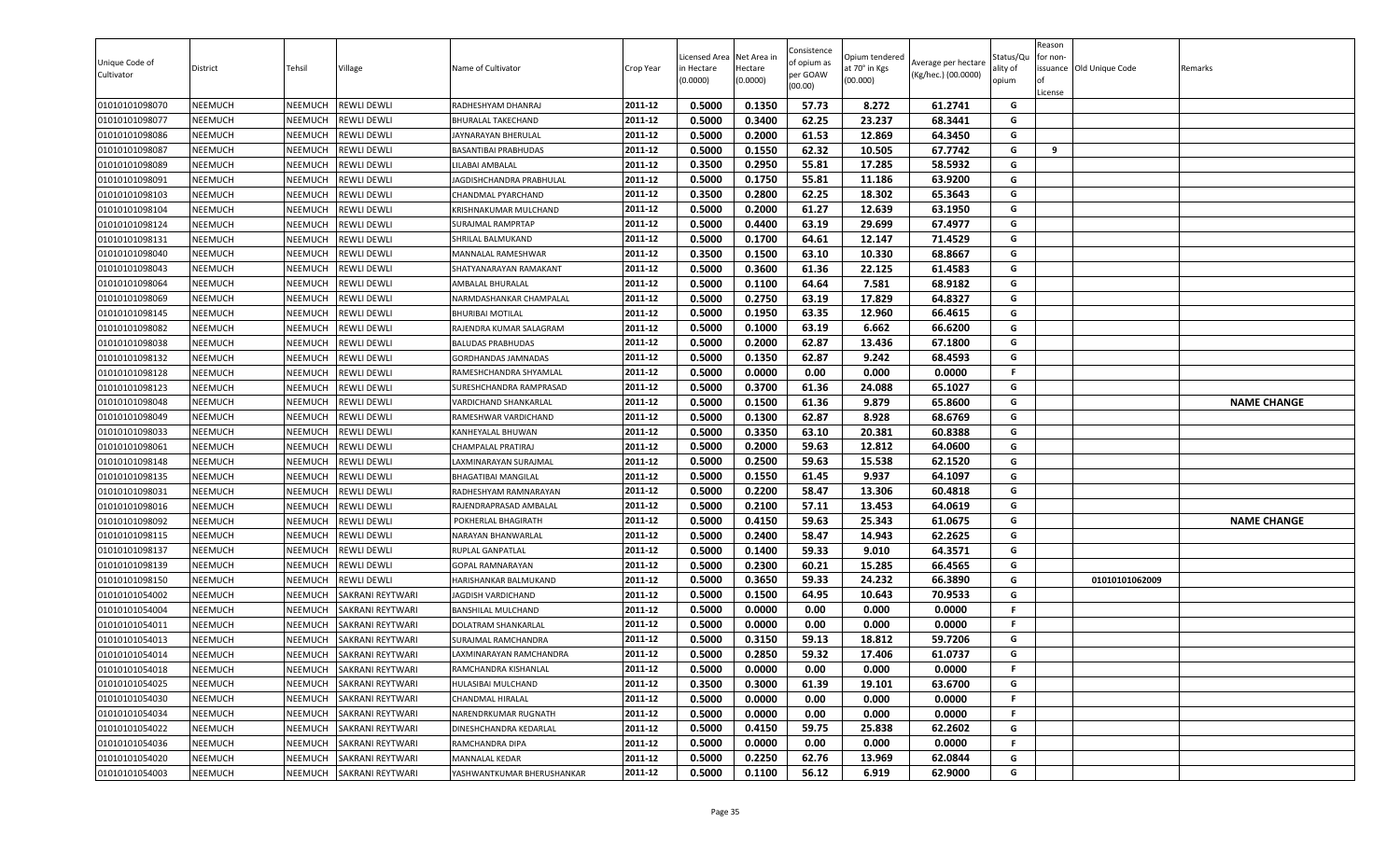| Unique Code of<br>Cultivator     | District                         | Tehsil                    | Village                | Name of Cultivator                                  | Crop Year          | Licensed Area<br>in Hectare<br>(0.0000) | Net Area in<br>Hectare<br>(0.0000) | Consistence<br>of opium as<br>per GOAW<br>(00.00) | Opium tendered<br>at 70° in Kgs<br>(00.000) | Average per hectare<br>(Kg/hec.) (00.0000) | Status/Qu<br>ality of<br>opium | Reason<br>for non-<br>ssuance Old Unique Code<br>License | Remarks                        |
|----------------------------------|----------------------------------|---------------------------|------------------------|-----------------------------------------------------|--------------------|-----------------------------------------|------------------------------------|---------------------------------------------------|---------------------------------------------|--------------------------------------------|--------------------------------|----------------------------------------------------------|--------------------------------|
| 01010101054039                   | <b>NEEMUCH</b>                   | NEEMUCH                   | SAKRANI REYTWARI       | HAJARILAL PRATHIRAJ                                 | 2011-12            | 0.5000                                  | 0.0000                             | 0.00                                              | 0.000                                       | 0.0000                                     | -F                             |                                                          |                                |
| 01010101060001                   | <b>NEEMUCH</b>                   | NEEMUCH                   | SEERKHEDA              | HARISHINGH NAHARSINGH                               | 2011-12            | 0.5000                                  | 0.0000                             | 0.00                                              | 0.000                                       | 0.0000                                     | -F                             |                                                          |                                |
| 01010101060003                   | NEEMUCH                          | NEEMUCH                   | SEERKHEDA              | KHUMANSINGH NIRBHAYSINGH                            | 2011-12            | 0.5000                                  | 0.0000                             | 0.00                                              | 0.000                                       | 0.0000                                     | F.                             |                                                          |                                |
| 01010101060007                   | <b>NEEMUCH</b>                   | NEEMUCH                   | SEERKHEDA              | BHAWANI SINGH RAMSINGH                              | 2011-12            | 0.5000                                  | 0.0000                             | 0.00                                              | 0.000                                       | 0.0000                                     | F.                             |                                                          |                                |
| 01010101060010                   | <b>NEEMUCH</b>                   | NEEMUCH                   | SEERKHEDA              | PYARSINGH RAMSINGH                                  | 2011-12            | 0.5000                                  | 0.0000                             | 0.00                                              | 0.000                                       | 0.0000                                     | F.                             |                                                          |                                |
| 01010101060020                   | <b>NEEMUCH</b>                   | NEEMUCH                   | <b>SEERKHEDA</b>       | <b>GIRADHARI JAGANNATH</b>                          | 2011-12            | 0.5000                                  | 0.0000                             | 0.00                                              | 0.000                                       | 0.0000                                     | F.                             |                                                          |                                |
| 01010101060014                   | <b>NEEMUCH</b>                   | NEEMUCH                   | SEERKHEDA              | <b>BHOPALSINGH GHASISINGH</b>                       | 2011-12            | 0.5000                                  | 0.0000                             | 0.00                                              | 0.000                                       | 0.0000                                     | F.                             |                                                          |                                |
| 01010101060009                   | <b>NEEMUCH</b>                   | NEEMUCH                   | SEERKHEDA              | <b>AMARSINGH RAYSINGH</b>                           | 2011-12            | 0.5000                                  | 0.0000                             | 0.00                                              | 0.000                                       | 0.0000                                     | F.                             |                                                          |                                |
| 01010101060015                   | <b>NEEMUCH</b>                   | NEEMUCH                   | SEERKHEDA              | <b>KESHAR SINGH RAYSINGH</b>                        | 2011-12            | 0.5000                                  | 0.0000                             | 0.00                                              | 0.000                                       | 0.0000                                     | F.                             |                                                          | <b>NAME CHANGE</b>             |
| 01010101060011                   | <b>NEEMUCH</b>                   | NEEMUCH                   | SEERKHEDA              | MADANSINGH BHERUSINGH                               | 2011-12            | 0.5000                                  | 0.0000                             | 0.00                                              | 0.000                                       | 0.0000                                     | F.                             |                                                          |                                |
| 01010101060047                   | <b>NEEMUCH</b>                   | NEEMUCH                   | SEERKHEDA              | AMARSINGH GOMA                                      | 2011-12            | 0.5000                                  | 0.4300                             | 67.39                                             | 31.365                                      | 72.9419                                    |                                | $\overline{2}$                                           |                                |
| 01010101060049                   | <b>NEEMUCH</b>                   | NEEMUCH                   | SEERKHEDA              | NATHUSINGH PAHAD SINGH                              | 2011-12            | 0.5000                                  | 0.0000                             | 0.00                                              | 0.000                                       | 0.0000                                     | F.                             |                                                          |                                |
| 01010101060051                   | <b>NEEMUCH</b>                   | <b>NEEMUCH</b>            | SEERKHEDA              | DEVISINGH BAHADURSINGH                              | 2011-12            | 0.5000                                  | 0.1700                             | 60.88                                             | 11.245                                      | 66.1471                                    | G                              | 01040209001038                                           | <b>TRANSFER / ANKLI MDS-II</b> |
| 01010101079007                   | <b>NEEMUCH</b>                   | NEEMUCH                   | <b>SEMLI MEWAD</b>     | DEVISINGH BHUWANISINGH                              | 2011-12            | 0.5000                                  | 0.0000                             | 0.00                                              | 0.000                                       | 0.0000                                     | F.                             |                                                          |                                |
| 01010101079023                   | <b>NEEMUCH</b>                   | NEEMUCH                   | <b>SEMLI MEWAD</b>     | PYARSINGH SHIVSINGH                                 | 2011-12            | 0.5000                                  | 0.3100                             | 59.78                                             | 20.744                                      | 66.9161                                    | G<br>-F                        |                                                          |                                |
| 01010101079037                   | <b>NEEMUCH</b>                   | NEEMUCH                   | <b>SEMLI MEWAD</b>     | PRAHALADSINGH DUNGARSINGH                           | 2011-12            | 0.5000                                  | 0.0000                             | 0.00                                              | 0.000                                       | 0.0000                                     |                                |                                                          |                                |
| 01010101079024                   | <b>NEEMUCH</b>                   | NEEMUCH                   | <b>SEMLI MEWAD</b>     | BHUWANISINGH KALUSINGH                              | 2011-12            | 0.5000                                  | 0.4650                             | 58.78                                             | 29.642                                      | 63.7462                                    | G                              |                                                          |                                |
| 01010101079012                   | <b>NEEMUCH</b>                   | NEEMUCH                   | <b>SEMLI MEWAD</b>     | MANSINGH NIRBHAYSINGH                               | 2011-12            | 0.5000                                  | 0.5000                             | 59.70                                             | 32.954                                      | 65.9080                                    | G                              |                                                          |                                |
| 01010101079016                   | <b>NEEMUCH</b>                   | NEEMUCH                   | <b>SEMLI MEWAD</b>     | KANSINGH ISHWARSINGH                                | 2011-12            | 0.5000                                  | 0.2150                             | 60.04                                             | 13.346                                      | 62.0744                                    | G                              |                                                          |                                |
| 01010101079041                   | <b>NEEMUCH</b>                   | NEEMUCH                   | <b>SEMLI MEWAD</b>     | KANWARLAL ONKERLAL                                  | 2011-12            | 0.5000                                  | 0.3350                             | 60.85                                             | 23.445                                      | 69.9851                                    | G                              |                                                          | <b>NAME CHANGE</b>             |
| 01010101079009                   | <b>NEEMUCH</b>                   | NEEMUCH                   | <b>SEMLI MEWAD</b>     | DEVISINGH JAWANSINGH                                | 2011-12            | 0.5000                                  | 0.2300                             | 67.14                                             | 15.202                                      | 66.0957                                    | G                              |                                                          |                                |
| 01010101079025                   | <b>NEEMUCH</b>                   | NEEMUCH                   | <b>SEMLI MEWAD</b>     | RUPSINGH KACHARUSINGH                               | 2011-12            | 0.5000                                  | 0.3000                             | 56.71                                             | 19.152                                      | 63.8400                                    | G                              |                                                          |                                |
| 01010101061001                   | <b>NEEMUCH</b>                   | NEEMUCH                   | <b>UMAHEDA</b>         | LAXMAN ARJUNSINGH                                   | 2011-12            | 0.3500                                  | 0.0000                             | 0.00                                              | 0.000                                       | 0.0000                                     | F.                             |                                                          |                                |
| 01010101061008                   | <b>NEEMUCH</b>                   | NEEMUCH                   | <b>UMAHEDA</b>         | NANDUBAI MANGU                                      | 2011-12            | 0.5000                                  | 0.4800                             | 61.28                                             | 31.384                                      | 65.3833                                    | G                              |                                                          |                                |
| 01010101061010                   | <b>NEEMUCH</b>                   | NEEMUCH                   | <b>UMAHEDA</b>         | MANOHARSINGH DATARSINGH                             | 2011-12            | 0.5000                                  | 0.1050                             | 66.00                                             | 6.855                                       | 65.2857                                    | G                              |                                                          |                                |
| 01010101061015                   | <b>NEEMUCH</b>                   | NEEMUCH                   | <b>UMAHEDA</b>         | KACHARUSINGH NATHUSINGH                             | 2011-12            | 0.5000                                  | 0.3000                             | 61.28                                             | 18.244                                      | 60.8133                                    | G                              |                                                          |                                |
| 01010101061026                   | <b>NEEMUCH</b>                   | NEEMUCH                   | <b>UMAHEDA</b>         | <b>VARDICHAND PRATAPJI</b>                          | 2011-12            | 0.5000                                  | 0.2200                             | 63.07                                             | 14.461                                      | 65.7318                                    | G                              |                                                          |                                |
| 01010101061030                   | <b>NEEMUCH</b>                   | NEEMUCH                   | <b>UMAHEDA</b>         | <b>BHANWARLAL PRATAP</b>                            | 2011-12            | 0.5000                                  | 0.2050                             | 62.60                                             | 13.370                                      | 65.2195                                    | G                              |                                                          |                                |
| 01010101061002                   | <b>NEEMUCH</b>                   | NEEMUCH                   | <b>UMAHEDA</b>         | BHOPALSINGH ARJUNSINGH                              | 2011-12            | 0.5000                                  | 0.3000                             | 63.53                                             | 19.322                                      | 64.4067                                    | G                              |                                                          |                                |
| 01010101061014                   | <b>NEEMUCH</b>                   | NEEMUCH                   | UMAHEDA                | MOTISINGH RODSINGH                                  | 2011-12            | 0.5000                                  | 0.2850                             | 62.60                                             | 18.297                                      | 64.2000                                    | G                              |                                                          |                                |
| 01010101061031                   | <b>NEEMUCH</b>                   | NEEMUCH                   | UMAHEDA                | KISHANSINGH DUNGARSINGH                             | 2011-12            | 0.5000                                  | 0.2550                             | 63.52                                             | 16.633                                      | 65.2275                                    | G<br>G                         |                                                          |                                |
| 01010101076009                   | <b>NEEMUCH</b>                   | <b>NEEMUCH</b>            | VISHANIYA              | SHATYANARAYAN BANSILAL                              | 2011-12            | 0.5000                                  | 0.0550                             | 64.26                                             | 3.883                                       | 70.6000                                    | -F                             |                                                          |                                |
| 01010101076012                   | <b>NEEMUCH</b>                   | NEEMUCH                   | VISHANIYA              | SURESHSINGH AMARSINGH                               | 2011-12            | 0.5000                                  | 0.0000                             | 0.00                                              | 0.000                                       | 0.0000                                     | F.                             |                                                          |                                |
| 01010101076014                   | <b>NEEMUCH</b><br><b>NEEMUCH</b> | NEEMUCH<br>NEEMUCH        | VISHANIYA<br>VISHANIYA | SARDARSINGH KALUSINGH                               | 2011-12<br>2011-12 | 0.5000                                  | 0.0000<br>0.0000                   | 0.00<br>0.00                                      | 0.000                                       | 0.0000                                     | F.                             |                                                          |                                |
| 01010101076024                   |                                  |                           |                        | <b>BHOPALSINGH MANSINGH</b><br><b>BALURAM MAGRU</b> | 2011-12            | 0.5000<br>0.5000                        | 0.2200                             | 60.85                                             | 0.000                                       | 0.0000<br>68.1591                          | G                              |                                                          |                                |
| 01010101076027<br>01010101076031 | <b>NEEMUCH</b><br><b>NEEMUCH</b> | <b>NEEMUCH</b><br>NEEMUCH | VISHANIYA<br>VISHANIYA |                                                     | 2011-12            | 0.5000                                  | 0.1000                             | 64.26                                             | 14.995<br>6.821                             | 68.2100                                    | G                              |                                                          |                                |
| 01010101076034                   | <b>NEEMUCH</b>                   | NEEMUCH                   | VISHANIYA              | AMARSINGH NIRBHAYSINGH<br>LAXMANSINGH GOBARSINGH    | 2011-12            | 0.5000                                  | 0.0000                             | 0.00                                              | 0.000                                       | 0.0000                                     | F.                             |                                                          |                                |
|                                  | <b>NEEMUCH</b>                   |                           | NEEMUCH VISHANIYA      | BAPUSINGH SAJJANSINGH                               | 2011-12            | 0.5000                                  | 0.0000                             | 0.00                                              | 0.000                                       | 0.0000                                     | F.                             |                                                          |                                |
| 01010101076036<br>01010101076040 | <b>NEEMUCH</b>                   | NEEMUCH                   | VISHANIYA              | <b>BHAGATSINGH DEVISINGH</b>                        | 2011-12            | 0.5000                                  | 0.0000                             | 0.00                                              | 0.000                                       | 0.0000                                     | .F                             |                                                          |                                |
| 01010101076044                   | <b>NEEMUCH</b>                   | NEEMUCH                   | VISHANIYA              |                                                     | 2011-12            | 0.5000                                  | 0.2700                             | 62.99                                             | 18.384                                      | 68.0889                                    | G                              |                                                          |                                |
|                                  |                                  |                           |                        | <b>GIRDHARI KACHARU</b>                             |                    |                                         |                                    |                                                   |                                             |                                            | -F                             |                                                          |                                |
| 01010101076045                   | <b>NEEMUCH</b>                   | NEEMUCH                   | VISHANIYA              | FULVANTIBAI TULSIRAM                                | 2011-12<br>2011-12 | 0.5000                                  | 0.0000                             | 0.00                                              | 0.000                                       | 0.0000                                     | -F                             |                                                          |                                |
| 01010101076047<br>01010101076055 | <b>NEEMUCH</b><br><b>NEEMUCH</b> | NEEMUCH<br>NEEMUCH        | VISHANIYA<br>VISHANIYA | <b>BAGDIRAM KACHRULAL</b>                           | 2011-12            | 0.5000<br>0.5000                        | 0.0000<br>0.0000                   | 0.00<br>0.00                                      | 0.000<br>0.000                              | 0.0000<br>0.0000                           | .F                             |                                                          |                                |
| 01010101076056                   | <b>NEEMUCH</b>                   | NEEMUCH                   |                        | PREMCHANDRA BHUWAN                                  | 2011-12            |                                         | 0.3000                             | 62.35                                             |                                             |                                            | G                              |                                                          |                                |
| 01010101076059                   |                                  | NEEMUCH                   | VISHANIYA              | <b>MANGILAL FAKIRA</b>                              | 2011-12            | 0.5000<br>0.5000                        | 0.1450                             | 62.35                                             | 20.175<br>9.504                             | 67.2500<br>65.5448                         | G                              |                                                          |                                |
|                                  | <b>NEEMUCH</b>                   |                           | VISHANIYA              | LAXMANSINGH BHANWARSINGH                            |                    |                                         |                                    |                                                   |                                             |                                            |                                |                                                          |                                |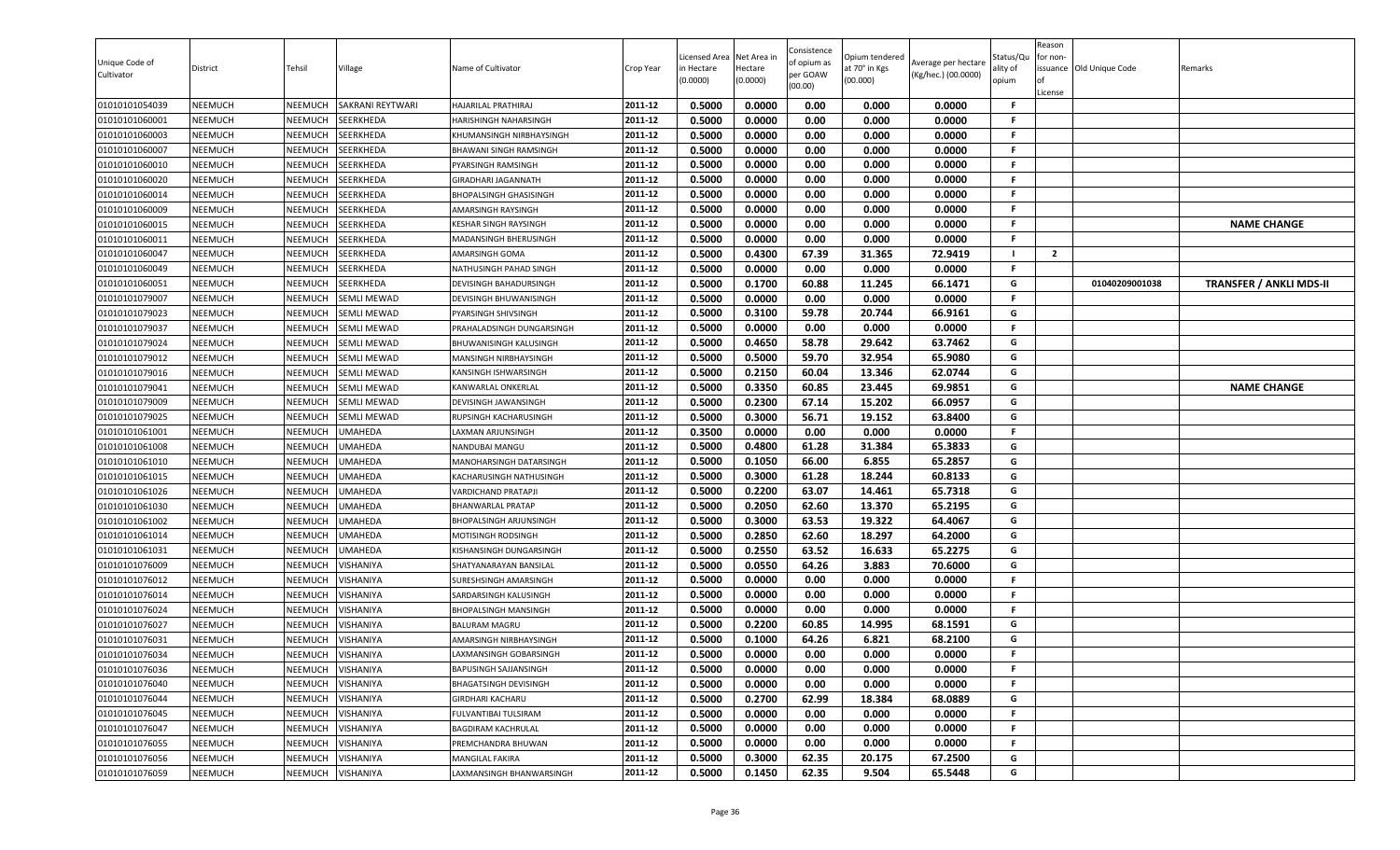| Unique Code of<br>Cultivator | District       | Tehsil         | Village           | Name of Cultivator<br><b>BHANWARSINGH BHERULAL</b> | Crop Year<br>2011-12 | Licensed Area<br>in Hectare<br>(0.0000)<br>0.5000 | Net Area in<br>Hectare<br>(0.0000)<br>0.0950 | Consistence<br>of opium as<br>per GOAW<br>(00.00)<br>58.81 | Opium tendered<br>at 70° in Kgs<br>(00.000) | Average per hectare<br>(Kg/hec.) (00.0000) | Status/Qu<br>ality of<br>opium | Reason<br>for non-<br>License | ssuance Old Unique Code | Remarks |
|------------------------------|----------------|----------------|-------------------|----------------------------------------------------|----------------------|---------------------------------------------------|----------------------------------------------|------------------------------------------------------------|---------------------------------------------|--------------------------------------------|--------------------------------|-------------------------------|-------------------------|---------|
| 01010101076063               | NEEMUCH        | NEEMUCH        | VISHANIYA         |                                                    |                      |                                                   |                                              |                                                            | 5.805                                       | 61.1053                                    | G                              |                               |                         |         |
| 01010101076065               | NEEMUCH        | NEEMUCH        | VISHANIYA         | <b>BHERULAL BHAGIRATH</b>                          | 2011-12              | 0.5000                                            | 0.3650                                       | 62.61                                                      | 24.015                                      | 65.7945                                    | G                              |                               |                         |         |
| 01010101076066               | <b>NEEMUCH</b> | NEEMUCH        | VISHANIYA         | <b>ISHWARSINGH RATANSINGH</b>                      | 2011-12              | 0.5000                                            | 0.0000                                       | 0.00                                                       | 0.000                                       | 0.0000                                     | F.                             |                               |                         |         |
| 01010101076068               | <b>NEEMUCH</b> | NEEMUCH        | VISHANIYA         | RUPABAI BHUWANISINGH                               | 2011-12              | 0.5000                                            | 0.0000                                       | 0.00                                                       | 0.000                                       | 0.0000                                     | F.                             |                               |                         |         |
| 01010101076073               | <b>NEEMUCH</b> | NEEMUCH        | VISHANIYA         | <b>DHAPUBAI NANURAM</b>                            | 2011-12              | 0.5000                                            | 0.0000                                       | 0.00                                                       | 0.000                                       | 0.0000                                     | F.<br>F.                       |                               |                         |         |
| 01010101076080               | <b>NEEMUCH</b> | NEEMUCH        | VISHANIYA         | SAJJANBAI BHERULAL                                 | 2011-12              | 0.5000                                            | 0.0000                                       | 0.00                                                       | 0.000                                       | 0.0000                                     |                                |                               |                         |         |
| 01010101076082               | <b>NEEMUCH</b> | NEEMUCH        | VISHANIYA         | LAXMANSINGH NAHARSINGH                             | 2011-12              | 0.5000                                            | 0.2700                                       | 60.85                                                      | 17.586                                      | 65.1333                                    | G<br>F.                        |                               |                         |         |
| 01010101076083               | <b>NEEMUCH</b> | NEEMUCH        | VISHANIYA         | DHAPUBAI DULESINGH                                 | 2011-12              | 0.3500                                            | 0.0000                                       | 0.00                                                       | 0.000                                       | 0.0000                                     |                                |                               |                         |         |
| 01010101076086               | <b>NEEMUCH</b> | NEEMUCH        | VISHANIYA         | <b>BADRILAL FAKIRCHAND</b>                         | 2011-12              | 0.5000                                            | 0.1100                                       | 62.61                                                      | 7.594                                       | 69.0364                                    | G                              |                               |                         |         |
| 01010101076087               | NEEMUCH        | NEEMUCH        | VISHANIYA         | RAMNIVAS MANGILAL                                  | 2011-12              | 0.5000                                            | 0.0000                                       | 0.00                                                       | 0.000                                       | 0.0000                                     | F.                             |                               |                         |         |
| 01010101076088               | NEEMUCH        | NEEMUCH        | VISHANIYA         | <b>GOVINDSINGH NAHARSINGH</b>                      | 2011-12              | 0.5000                                            | 0.0000                                       | 0.00                                                       | 0.000                                       | 0.0000                                     | F.                             |                               |                         |         |
| 01010101076090               | NEEMUCH        | NEEMUCH        | VISHANIYA         | DILIPSINGH PYARSINGH                               | 2011-12              | 0.5000                                            | 0.1550                                       | 62.95                                                      | 10.459                                      | 67.4774                                    | G                              |                               |                         |         |
| 01010101076091               | <b>NEEMUCH</b> | NEEMUCH        | VISHANIYA         | SHYAMLAL MANGILAL                                  | 2011-12              | 0.5000                                            | 0.0000                                       | 0.00                                                       | 0.000                                       | 0.0000                                     | F.                             |                               |                         |         |
| 01010101076093               | <b>NEEMUCH</b> | NEEMUCH        | VISHANIYA         | PURIBAI KANIRAM                                    | 2011-12              | 0.5000                                            | 0.0000                                       | 0.00                                                       | 0.000                                       | 0.0000                                     | F.                             |                               |                         |         |
| 01010101076095               | <b>NEEMUCH</b> | NEEMUCH        | VISHANIYA         | BLAWANTSINGH KACHARUSINGH                          | 2011-12              | 0.5000                                            | 0.0000                                       | 0.00                                                       | 0.000                                       | 0.0000                                     | F.                             |                               |                         |         |
| 01010101076096               | <b>NEEMUCH</b> | NEEMUCH        | VISHANIYA         | PRAKASHLAL BHANWARLAL                              | 2011-12              | 0.5000                                            | 0.1050                                       | 58.60                                                      | 6.856                                       | 65.2952                                    | G                              |                               |                         |         |
| 01010101076101               | <b>NEEMUCH</b> | NEEMUCH        | VISHANIYA         | MOHANBAI PYARSINGH                                 | 2011-12              | 0.5000                                            | 0.0000                                       | 0.00                                                       | 0.000                                       | 0.0000                                     | F.                             |                               |                         |         |
| 01010101076102               | <b>NEEMUCH</b> | NEEMUCH        | VISHANIYA         | PREMSINGH BHUWANISINGH                             | 2011-12              | 0.5000                                            | 0.0000                                       | 0.00                                                       | 0.000                                       | 0.0000                                     | F.                             |                               |                         |         |
| 01010101076104               | <b>NEEMUCH</b> | NEEMUCH        | VISHANIYA         | <b>BHOPALSINGH LAXMANSINGH</b>                     | 2011-12              | 0.5000                                            | 0.0000                                       | 0.00                                                       | 0.000                                       | 0.0000                                     | F.                             |                               |                         |         |
| 01010101076107               | <b>NEEMUCH</b> | NEEMUCH        | VISHANIYA         | SHYAMSINGH GOBARSINGH                              | 2011-12              | 0.5000                                            | 0.2000                                       | 58.60                                                      | 12.549                                      | 62.7450                                    | G                              |                               |                         |         |
| 01010101076110               | NEEMUCH        | NEEMUCH        | VISHANIYA         | <b>GISIBAI BHANWARLAL</b>                          | 2011-12              | 0.3500                                            | 0.2900                                       | 58.60                                                      | 18.995                                      | 65.5000                                    | G                              |                               |                         |         |
| 01010101076115               | <b>NEEMUCH</b> | NEEMUCH        | VISHANIYA         | KANWARLAL BALURAM                                  | 2011-12              | 0.5000                                            | 0.1500                                       | 64.49                                                      | 10.613                                      | 70.7533                                    | G                              |                               |                         |         |
| 01010101076119               | <b>NEEMUCH</b> | NEEMUCH        | VISHANIYA         | ANILSINGH PRABHUSINGH                              | 2011-12              | 0.5000                                            | 0.2250                                       | 68.50                                                      | 16.460                                      | 73.1556                                    | G                              |                               |                         |         |
| 01010101076120               | NEEMUCH        | <b>NEEMUCH</b> | VISHANIYA         | SHAMBHUSINGH@ KALUSINGH PRABHULAL                  | 2011-12              | 0.5000                                            | 0.3150                                       | 63.42                                                      | 21.391                                      | 67.9079                                    | G                              |                               |                         |         |
| 01010101076121               | <b>NEEMUCH</b> | NEEMUCH        | VISHANIYA         | PRABHUSINGH KACHARUSINGH                           | 2011-12              | 0.3500                                            | 0.2050                                       | 63.42                                                      | 13.508                                      | 65.8927                                    | G                              |                               |                         |         |
| 01010101076123               | <b>NEEMUCH</b> | NEEMUCH        | VISHANIYA         | MANOHARSINGH SAJJANSINGH                           | 2011-12              | 0.5000                                            | 0.2150                                       | 63.42                                                      | 14.877                                      | 69.1953                                    | G                              |                               |                         |         |
| 01010101076124               | <b>NEEMUCH</b> | NEEMUCH        | VISHANIYA         | <b>BULAKBAI GOBARSINGH</b>                         | 2011-12              | 0.5000                                            | 0.0000                                       | 0.00                                                       | 0.000                                       | 0.0000                                     | F.                             |                               |                         |         |
| 01010101076127               | <b>NEEMUCH</b> | NEEMUCH        | VISHANIYA         | DILIPSINGH LAXMANSINGH                             | 2011-12              | 0.5000                                            | 0.2650                                       | 62.40                                                      | 17.766                                      | 67.0415                                    | G                              |                               |                         |         |
| 01010101076128               | <b>NEEMUCH</b> | NEEMUCH        | VISHANIYA         | RUGNATHSINGH LALSINGH                              | 2011-12              | 0.3500                                            | 0.0000                                       | 0.00                                                       | 0.000                                       | 0.0000                                     | F.                             |                               |                         |         |
| 01010101076129               | <b>NEEMUCH</b> | NEEMUCH        | VISHANIYA         | HARISINGH NIRBHAYSINGH                             | 2011-12              | 0.5000                                            | 0.0000                                       | 0.00                                                       | 0.000                                       | 0.0000                                     | F.                             |                               |                         |         |
| 01010101076130               | <b>NEEMUCH</b> | NEEMUCH        | VISHANIYA         | PRAHALAD BHERULAL                                  | 2011-12              | 0.5000                                            | 0.0000                                       | 0.00                                                       | 0.000                                       | 0.0000                                     | F.                             |                               |                         |         |
| 01010101076006               | <b>NEEMUCH</b> | NEEMUCH        | VISHANIYA         | RAMBABU BHERULAL                                   | 2011-12              | 0.5000                                            | 0.0000                                       | 0.00                                                       | 0.000                                       | 0.0000                                     | F.                             |                               |                         |         |
| 01010101076067               | <b>NEEMUCH</b> | NEEMUCH        | VISHANIYA         | KANHEYALAL ONKARLAL                                | 2011-12              | 0.5000                                            | 0.0000                                       | 0.00                                                       | 0.000                                       | 0.0000                                     | F.                             |                               |                         |         |
| 01010101076032               | <b>NEEMUCH</b> | NEEMUCH        | VISHANIYA         | BANSHILAL RADHADISHAN                              | 2011-12              | 0.5000                                            | 0.1600                                       | 62.61                                                      | 10.170                                      | 63.5625                                    | G                              |                               |                         |         |
| 01010101076016               | NEEMUCH        | NEEMUCH        | VISHANIYA         | BAPUSINGH ISHWARSINGH                              | 2011-12              | 0.5000                                            | 0.3250                                       | 61.53                                                      | 20.894                                      | 64.2892                                    | G                              |                               |                         |         |
| 01010101076008               | <b>NEEMUCH</b> | NEEMUCH        | VISHANIYA         | KAMALSINGH NAVALSINGH                              | 2011-12              | 0.5000                                            | 0.0000                                       | 0.00                                                       | 0.000                                       | 0.0000                                     | F.                             |                               |                         |         |
| 01010101076108               | NEEMUCH        | NEEMUCH        | VISHANIYA         | MANSINGH RAMSINGH                                  | 2011-12              | 0.5000                                            | 0.0000                                       | 0.00                                                       | 0.000                                       | 0.0000                                     | F                              |                               |                         |         |
| 01010101076002               | <b>NEEMUCH</b> |                | NEEMUCH VISHANIYA | PARASRAM BHERULAL                                  | 2011-12              | 0.5000                                            | 0.4150                                       | 64.51                                                      | 27.914                                      | 67.2627                                    | G                              |                               |                         |         |
| 01010101076133               | NEEMUCH        | NEEMUCH        | VISHANIYA         | MANGILAL KACHARU                                   | 2011-12              | 0.5000                                            | 0.0000                                       | 0.00                                                       | 0.000                                       | 0.0000                                     | F.                             |                               |                         |         |
| 01010101076023               | NEEMUCH        | NEEMUCH        | VISHANIYA         | KACHRULAL BHAWARLAL                                | 2011-12              | 0.5000                                            | 0.3100                                       | 63.39                                                      | 20.384                                      | 65.7548                                    |                                | $\overline{2}$                |                         |         |
| 01010101076029               | <b>NEEMUCH</b> | <b>NEEMUCH</b> | VISHANIYA         | RAMCHANDRA RADHAKISHAN                             | 2011-12              | 0.3500                                            | 0.0000                                       | 0.00                                                       | 0.000                                       | 0.0000                                     | F.                             |                               |                         |         |
| 01010101076048               | NEEMUCH        | NEEMUCH        | VISHANIYA         | SULTANSINGH DOULATSINGH                            | 2011-12              | 0.5000                                            | 0.0000                                       | 0.00                                                       | 0.000                                       | 0.0000                                     | F.                             |                               |                         |         |
| 01010101076072               | NEEMUCH        | NEEMUCH        | VISHANIYA         | <b>BHOPALSINGH BHUWANISINGH</b>                    | 2011-12              | 0.5000                                            | 0.0000                                       | 0.00                                                       | 0.000                                       | 0.0000                                     | F.                             |                               |                         |         |
| 01010101076126               | NEEMUCH        | NEEMUCH        | VISHANIYA         | LALSINGH GOVINDSINGH                               | 2011-12              | 0.5000                                            | 0.0000                                       | 0.00                                                       | 0.000                                       | 0.0000                                     | F.                             |                               |                         |         |
| 01010101076026               | <b>NEEMUCH</b> | <b>NEEMUCH</b> | VISHANIYA         | <b>MANGIBAI KHUMANSINGH</b>                        | 2011-12              | 0.5000                                            | 0.0000                                       | 0.00                                                       | 0.000                                       | 0.0000                                     | F.                             |                               |                         |         |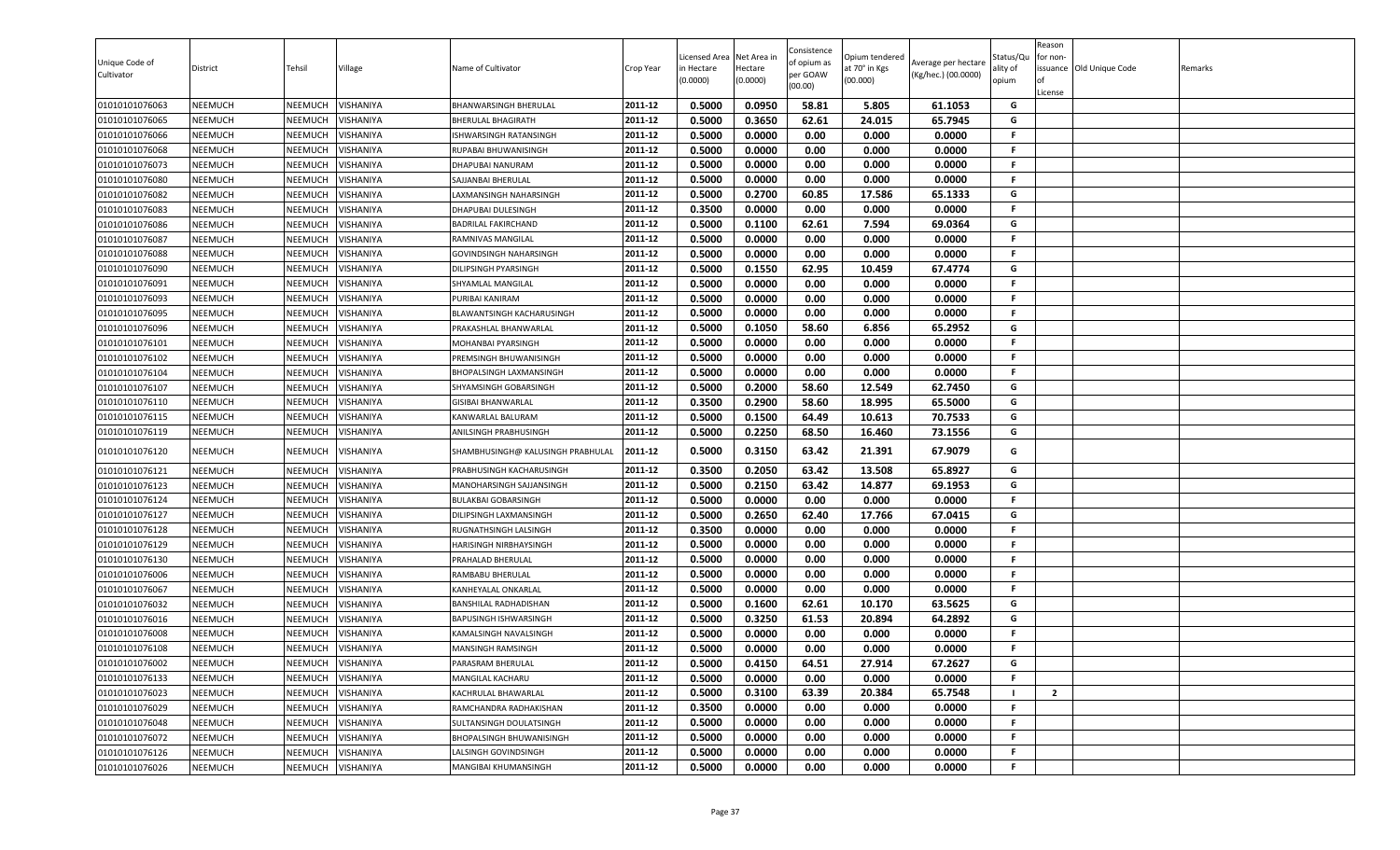| Unique Code of<br>Cultivator     | District                         | Tehsil             | Village                        | Name of Cultivator                                | Crop Year          | Licensed Area<br>in Hectare<br>(0.0000) | Net Area in<br>Hectare<br>(0.0000) | Consistence<br>of opium as<br>per GOAW<br>(00.00) | Opium tendered<br>at 70° in Kgs<br>(00.000) | Average per hectare<br>(Kg/hec.) (00.0000) | Status/Qu<br>ality of<br>opium | Reason<br>for non-<br>issuance Old Unique Code<br>License | Remarks |
|----------------------------------|----------------------------------|--------------------|--------------------------------|---------------------------------------------------|--------------------|-----------------------------------------|------------------------------------|---------------------------------------------------|---------------------------------------------|--------------------------------------------|--------------------------------|-----------------------------------------------------------|---------|
| 01010101076046                   | <b>NEEMUCH</b>                   | NEEMUCH            | VISHANIYA                      | KANWARLAL NANDA                                   | 2011-12            | 0.5000                                  | 0.4900                             | 59.24                                             | 32.480                                      | 66.2857                                    | G                              |                                                           |         |
| 01010101076060                   | <b>NEEMUCH</b>                   | NEEMUCH            | VISHANIYA                      | PUNAMCHANDRA BHUWANIRAM                           | 2011-12            | 0.5000                                  | 0.0000                             | 0.00                                              | 0.000                                       | 0.0000                                     | -F                             |                                                           |         |
| 01010101076075                   | <b>NEEMUCH</b>                   | NEEMUCH            | VISHANIYA                      | JORAVARSINGH SANGRAMSINGH                         | 2011-12            | 0.5000                                  | 0.0000                             | 0.00                                              | 0.000                                       | 0.0000                                     | F.                             |                                                           |         |
| 01010101076117                   | <b>NEEMUCH</b>                   | <b>NEEMUCH</b>     | VISHANIYA                      | INDRABAI GOVINGSINGH                              | 2011-12            | 0.3500                                  | 0.2100                             | 55.52                                             | 12.952                                      | 61.6762                                    | G                              |                                                           |         |
| 01010101076135                   | <b>NEEMUCH</b>                   | NEEMUCH            | VISHANIYA                      | MOHANBAI NAGULAL                                  | 2011-12            | 0.3500                                  | 0.0000                             | 0.00                                              | 0.000                                       | 0.0000                                     | F.                             | 01040209048131                                            |         |
| 01010102137021                   | <b>NEEMUCH</b>                   | JAWAD              | AMLIBHAT                       | RUKAMANIBAI MANGILAL                              | 2011-12            | 0.5000                                  | 0.4250                             | 59.93                                             | 28.741                                      | 67.6259                                    | G                              |                                                           |         |
| 01010102137042                   | <b>NEEMUCH</b>                   | JAWAD              | <b>AMLIBHAT</b>                | PURANDAS PARASRAMDAS                              | 2011-12            | 0.5000                                  | 0.3450                             | 59.93                                             | 20.359                                      | 59.0116                                    | G                              |                                                           |         |
| 01010102137012                   | <b>NEEMUCH</b>                   | JAWAD              | <b>AMLIBHAT</b>                | MUKESH BHUWANIRAM                                 | 2011-12            | 0.5000                                  | 0.2000                             | 59.93                                             | 13.013                                      | 65.0650                                    | G                              |                                                           |         |
| 01010102137010                   | <b>NEEMUCH</b>                   | JAWAD              | <b>AMLIBHAT</b>                | MANGILAL KALUBHAT                                 | 2011-12            | 0.5000                                  | 0.0000                             | 0.00                                              | 0.000                                       | 0.0000                                     | F.                             |                                                           |         |
| 01010102137008                   | <b>NEEMUCH</b>                   | JAWAD              | AMLIBHAT                       | BAGDIBAI PRATHVIRAJ                               | 2011-12            | 0.5000                                  | 0.2800                             | 67.53                                             | 20.944                                      | 74.8000                                    | G                              |                                                           |         |
| 01010102137055                   | <b>NEEMUCH</b>                   | JAWAD              | AMLIBHAT                       | NAGUSINGH GOPALSINGH                              | 2011-12            | 0.5000                                  | 0.4650                             | 63.19                                             | 32.931                                      | 70.8194                                    | G                              | 01010101114009                                            |         |
| 01010102124004                   | <b>NEEMUCH</b>                   | JAWAD              | <b>ARNIYA TANKA</b>            | LALARAM MANGILAL                                  | 2011-12            | 0.5000                                  | 0.4200                             | 62.06                                             | 28.211                                      | 67.1690                                    | G                              |                                                           |         |
| 01010102124008                   | <b>NEEMUCH</b>                   | JAWAD              | ARNIYA TANKA                   | SAJJANBAI RODA                                    | 2011-12            | 0.5000                                  | 0.5050                             | 62.09                                             | 34.380                                      | 68.0792                                    | G                              |                                                           |         |
| 01010102124024                   | <b>NEEMUCH</b>                   | JAWAD              | ARNIYA TANKA                   | SURAJMAL RUPA                                     | 2011-12            | 0.5000                                  | 0.5050                             | 61.37                                             | 33.192                                      | 65.7267                                    | G                              |                                                           |         |
| 01010102124025                   | <b>NEEMUCH</b>                   | JAWAD              | <b>ARNIYA TANKA</b>            | MUNNIBAI BAGDIRAM                                 | 2011-12            | 0.3500                                  | 0.0000                             | 0.00                                              | 0.000                                       | 0.0000                                     | F.                             |                                                           |         |
| 01010102124047                   | <b>NEEMUCH</b>                   | JAWAD              | ARNIYA TANKA                   | <b>GASILAL BHONAJI</b>                            | 2011-12            | 0.3500                                  | 0.0000                             | 0.00                                              | 0.000                                       | 0.0000                                     | F.                             |                                                           |         |
| 01010102124023                   | <b>NEEMUCH</b>                   | JAWAD              | ARNIYA TANKA                   | <b>GABBA DIPA</b>                                 | 2011-12            | 0.5000                                  | 0.1050                             | 65.76                                             | 7.384                                       | 70.3238                                    | G                              |                                                           |         |
| 01010102124003                   | <b>NEEMUCH</b>                   | JAWAD              | ARNIYA TANKA                   | <b>BALURAM MANGILAL</b>                           | 2011-12            | 0.5000                                  | 0.4750                             | 61.42                                             | 31.465                                      | 66.2421                                    | G                              |                                                           |         |
| 01010102124042                   | <b>NEEMUCH</b>                   | JAWAD              | <b>ARNIYA TANKA</b>            | KANCHANBAI KANHAIYALAL                            | 2011-12            | 0.5000                                  | 0.2150                             | 54.24                                             | 12.886                                      | 59.9349                                    | G                              | 5                                                         |         |
| 01010102124034                   | <b>NEEMUCH</b>                   | JAWAD              | ARNIYA TANKA                   | MOTYABAI MANGILAL                                 | 2011-12            | 0.5000                                  | 0.4450                             | 57.67                                             | 27.879                                      | 62.6494                                    | G                              |                                                           |         |
| 01010102124072                   | <b>NEEMUCH</b>                   | JAWAD              | <b>ARNIYA TANKA</b>            | SHANTIBAI RAMCHANDRA                              | 2011-12            | 0.5000                                  | 0.3850                             | 57.54                                             | 23.780                                      | 61.7662                                    |                                | $\mathbf{2}$                                              |         |
| 01010102124021                   | <b>NEEMUCH</b>                   | JAWAD              | ARNIYA TANKA                   | LALU MOTI                                         | 2011-12            | 0.5000                                  | 0.3400                             | 61.32                                             | 22.461                                      | 66.0618                                    | G                              |                                                           |         |
| 01010102124009                   | <b>NEEMUCH</b>                   | JAWAD              | <b>ARNIYA TANKA</b>            | <b>DURGA SHIVELAL</b>                             | 2011-12            | 0.5000                                  | 0.2800                             | 64.95                                             | 19.355                                      | 69.1250                                    | G                              |                                                           |         |
| 01010102124005                   | <b>NEEMUCH</b>                   | JAWAD              | <b>ARNIYA TANKA</b>            | MANGILAL DIPA                                     | 2011-12            | 0.5000                                  | 0.0000                             | 0.00                                              | 0.000                                       | 0.0000                                     | F.                             |                                                           |         |
| 01010102124006                   | <b>NEEMUCH</b>                   | JAWAD              | <b>ARNIYA TANKA</b>            | JAGDISH GABBA                                     | 2011-12            | 0.5000                                  | 0.0000                             | 0.00                                              | 0.000                                       | 0.0000                                     | F.                             |                                                           |         |
| 01010102124035                   | <b>NEEMUCH</b>                   | JAWAD              | <b>ARNIYA TANKA</b>            | <b>BHAWATI LAKHMICHAND</b>                        | 2011-12            | 0.5000                                  | 0.5050                             | 62.32                                             | 33.350                                      | 66.0396                                    | G                              |                                                           |         |
| 01010102124066                   | <b>NEEMUCH</b>                   | JAWAD              | ARNIYA TANKA                   | <b>BAGDIBAI BAPULAL</b>                           | 2011-12            | 0.5000                                  | 0.5000                             | 61.34                                             | 32.274                                      | 64.5480                                    | G                              |                                                           |         |
| 01010102124002                   | <b>NEEMUCH</b>                   | JAWAD              | ARNIYA TANKA                   | <b>DEVILAL RUPA</b>                               | 2011-12            | 0.5000                                  | 0.4750                             | 60.06                                             | 30.974                                      | 65.2084                                    | G                              |                                                           |         |
| 01010102124001                   | <b>NEEMUCH</b>                   | JAWAD              | ARNIYA TANKA                   | KESHARMAL SHOBHARAM                               | 2011-12            | 0.5000                                  | 0.5050                             | 55.27                                             | 30.035                                      | 59.4752                                    | G                              |                                                           |         |
| 01010102124029                   | <b>NEEMUCH</b>                   | JAWAD              | <b>ARNIYA TANKA</b>            | TULSIBAI BHUWANA                                  | 2011-12            | 0.5000                                  | 0.4200                             | 58.53                                             | 26.581                                      | 63.2881                                    | G                              |                                                           |         |
| 01010102124010                   | <b>NEEMUCH</b>                   | JAWAD              | ARNIYA TANKA                   | NOJIBAI SOLA                                      | 2011-12            | 0.5000                                  | 0.1950                             | 63.76                                             | 13.326                                      | 68.3385                                    | G                              |                                                           |         |
| 01010102124037                   | <b>NEEMUCH</b>                   | JAWAD              | <b>ARNIYA TANKA</b>            | <b>GANGARAM SHOLA</b>                             | 2011-12            | 0.5000                                  | 0.0900                             | 67.14                                             | 6.532                                       | 72.5778                                    | G                              |                                                           |         |
| 01010102124073                   | <b>NEEMUCH</b>                   | JAWAD              | ARNIYA TANKA                   | KANCHANBAI GISALAL                                | 2011-12            | 0.5000                                  | 0.4500<br>0.3250                   | 58.39<br>56.64                                    | 28.102                                      | 62.4489                                    | G                              |                                                           |         |
| 01010102124074                   | <b>NEEMUCH</b><br><b>NEEMUCH</b> | JAWAD<br>JAWAD     | <b>ARNIYA TANKA</b>            | LAXMIBAI HEMAJI                                   | 2011-12<br>2011-12 | 0.5000                                  | 0.5000                             |                                                   | 19.824                                      | 60.9969                                    | G<br>G                         |                                                           |         |
| 01010102124075                   |                                  |                    | <b>ARNIYA TANKA</b>            | SIKANDARKHAN AHMAD KHAN                           | 2011-12            | 0.5000<br>0.5000                        | 0.0000                             | 56.82<br>0.00                                     | 30.456<br>0.000                             | 60.9120<br>0.0000                          | F.                             |                                                           |         |
| 01010101109002<br>01010101109004 | <b>NEEMUCH</b><br><b>NEEMUCH</b> | <b>NEEMUCH</b>     | <b>BADOLI</b><br><b>BADOLI</b> | ASHOKEKUMAR RAMCHANDRA                            | 2011-12            | 0.5000                                  |                                    | 0.00                                              |                                             | 0.0000                                     | F.                             |                                                           |         |
|                                  | <b>NEEMUCH</b>                   | NEEMUCH            | <b>BADOLI</b>                  | HARIVALLABH RAMESHWAR<br>BANSHILAL BHUWANISHANKAR | 2011-12            | 0.5000                                  | 0.0000<br>0.0000                   | 0.00                                              | 0.000<br>0.000                              | 0.0000                                     | F.                             |                                                           |         |
| 01010101109005                   | <b>NEEMUCH</b>                   | NEEMUCH<br>NEEMUCH | <b>BADOLI</b>                  | <b>KESHRIMAL MOTILAL</b>                          | 2011-12            | 0.5000                                  | 0.0000                             | 0.00                                              | 0.000                                       | 0.0000                                     | F.                             |                                                           |         |
| 01010101109010<br>01010101109016 | <b>NEEMUCH</b>                   | NEEMUCH            | <b>BADOLI</b>                  | MOHANLAL MOTILAL                                  | 2011-12            | 0.5000                                  | 0.0000                             | 0.00                                              | 0.000                                       | 0.0000                                     | .F                             |                                                           |         |
| 01010101109019                   | <b>NEEMUCH</b>                   | NEEMUCH            | <b>BADOLI</b>                  | LILASHANKAR SHIVESHANKAR                          | 2011-12            | 0.5000                                  | 0.0000                             | 0.00                                              | 0.000                                       | 0.0000                                     | -F                             |                                                           |         |
|                                  |                                  |                    |                                |                                                   | 2011-12            | 0.5000                                  | 0.0000                             | 0.00                                              | 0.000                                       | 0.0000                                     | -F                             |                                                           |         |
| 01010101109020<br>01010101109028 | <b>NEEMUCH</b><br><b>NEEMUCH</b> | NEEMUCH<br>NEEMUCH | <b>BADOLI</b><br><b>BADOLI</b> | GANSHYAM MODIRAM                                  | 2011-12            | 0.5000                                  | 0.0000                             | 0.00                                              | 0.000                                       | 0.0000                                     | F.                             |                                                           |         |
| 01010101109035                   | <b>NEEMUCH</b>                   | NEEMUCH            | <b>BADOLI</b>                  | PRABHULAL DEVA<br>MOTI NAGGA                      | 2011-12            | 0.5000                                  | 0.0000                             | 0.00                                              | 0.000                                       | 0.0000                                     | F.                             |                                                           |         |
| 01010101109043                   | <b>NEEMUCH</b>                   | NEEMUCH            | <b>BADOLI</b>                  | SHANTILAL HIRALAL                                 | 2011-12            | 0.5000                                  | 0.0000                             | 0.00                                              | 0.000                                       | 0.0000                                     | F.                             |                                                           |         |
| 01010101109044                   | <b>NEEMUCH</b>                   | NEEMUCH            | <b>BADOLI</b>                  | HARIVALLABH VARDICHAND                            | 2011-12            | 0.5000                                  | 0.0000                             | 0.00                                              | 0.000                                       | 0.0000                                     | F.                             |                                                           |         |
|                                  |                                  |                    |                                |                                                   |                    |                                         |                                    |                                                   |                                             |                                            |                                |                                                           |         |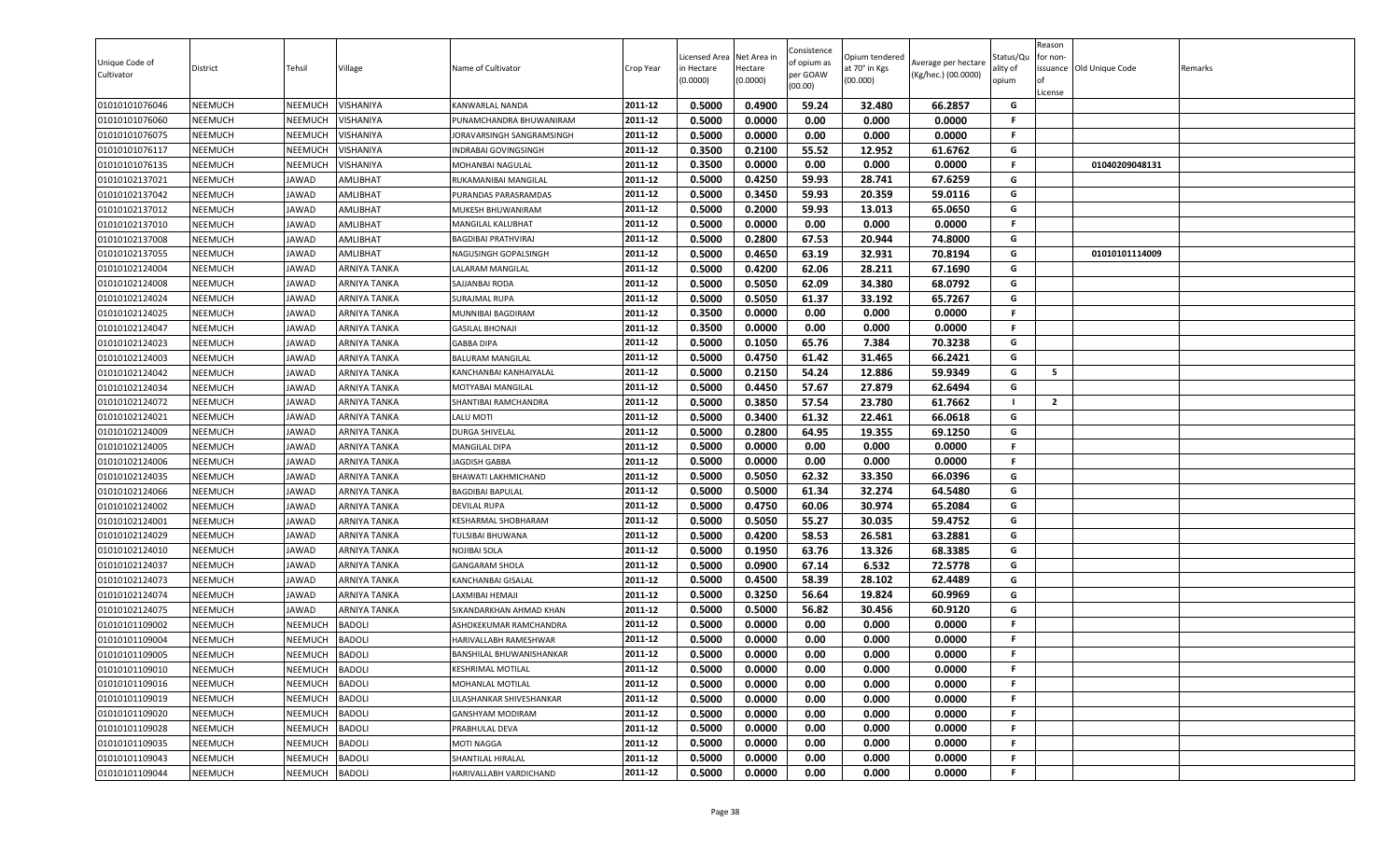| Unique Code of<br>Cultivator     | District                  | Tehsil         | Village                            | Name of Cultivator                  | Crop Year          | Licensed Area<br>in Hectare<br>(0.0000) | Net Area in<br>Hectare<br>(0.0000) | Consistence<br>of opium as<br>per GOAW<br>(00.00) | Opium tendered<br>at 70° in Kgs<br>(00.000) | Average per hectare<br>(Kg/hec.) (00.0000) | status/Qι<br>ılity of<br>opium | Reason<br>for non-<br>of<br>License | issuance Old Unique Code | Remarks            |
|----------------------------------|---------------------------|----------------|------------------------------------|-------------------------------------|--------------------|-----------------------------------------|------------------------------------|---------------------------------------------------|---------------------------------------------|--------------------------------------------|--------------------------------|-------------------------------------|--------------------------|--------------------|
| 01010101109046                   | NEEMUCH                   | NEEMUCH        | <b>BADOLI</b>                      | <b>BHULIBAI KISHNA</b>              | 2011-12            | 0.5000                                  | 0.0000                             | 0.00                                              | 0.000                                       | 0.0000                                     | F.                             |                                     |                          |                    |
| 01010101109050                   | NEEMUCH                   | NEEMUCH        | BADOLI                             | RAMPRASAD LALAJI                    | 2011-12            | 0.5000                                  | 0.2850                             | 67.12                                             | 21.574                                      | 75.6982                                    | G                              |                                     |                          |                    |
| 01010101109062                   | NEEMUCH                   | <b>NEEMUCH</b> | <b>BADOLI</b>                      | BHANWARLAL HIRALAL                  | 2011-12            | 0.5000                                  | 0.0000                             | 0.00                                              | 0.000                                       | 0.0000                                     | F                              |                                     |                          |                    |
| 01010101109066                   | NEEMUCH                   | NEEMUCH        | <b>BADOLI</b>                      | <b>JAGDISH HIRALAL</b>              | 2011-12            | 0.3500                                  | 0.0000                             | 0.00                                              | 0.000                                       | 0.0000                                     | F.                             |                                     |                          |                    |
| 01010101109068                   | NEEMUCH                   | NEEMUCH        | <b>BADOLI</b>                      | SHANITLAL CHOGALAL                  | 2011-12            | 0.3500                                  | 0.1000                             | 61.40                                             | 6.991                                       | 69.9100                                    | G                              |                                     |                          |                    |
| 01010101109013                   | <b>NEEMUCH</b>            | NEEMUCH        | <b>BADOLI</b>                      | <b>GOPAL BAGDIRAM</b>               | 2011-12            | 0.5000                                  | 0.0000                             | 0.00                                              | 0.000                                       | 0.0000                                     | F.                             |                                     |                          |                    |
| 01010101109001                   | <b>NEEMUCH</b>            | NEEMUCH        | <b>BADOLI</b>                      | KAILASHCHANDRA RAMCHANDRA           | 2011-12            | 0.3500                                  | 0.0000                             | 0.00                                              | 0.000                                       | 0.0000                                     | F.                             |                                     |                          |                    |
| 01010101109023                   | <b>NEEMUCH</b>            | NEEMUCH        | <b>BADOLI</b>                      | <b>SAGUBAI LALA</b>                 | 2011-12            | 0.3500                                  | 0.2750                             | 53.50                                             | 15.974                                      | 58.0873                                    | G                              | 5                                   |                          |                    |
| 01010101109048                   | <b>NEEMUCH</b>            | NEEMUCH        | <b>BADOLI</b>                      | GANSHYAM PRABHUDAS                  | 2011-12            | 0.5000                                  | 0.0000                             | 0.00                                              | 0.000                                       | 0.0000                                     | F                              |                                     |                          |                    |
| 01010101109006                   | NEEMUCH                   | NEEMUCH        | <b>BADOLI</b>                      | SHAMBHULAL MODIRAM                  | 2011-12            | 0.5000                                  | 0.0000                             | 0.00                                              | 0.000                                       | 0.0000                                     | F.                             |                                     |                          |                    |
| 01010102122003                   | NEEMUCH                   | JAWAD          | BANGRAID                           | TULSIRAM JAGANNATH                  | 2011-12            | 0.5000                                  | 0.4000                             | 66.63                                             | 28.613                                      | 71.5325                                    | G<br>G                         |                                     |                          |                    |
| 01010102122005                   | NEEMUCH                   | <b>JAWAD</b>   | <b>BANGRAID</b><br><b>BANGRAID</b> | <b>KESHRIMAL PYARCHAND</b>          | 2011-12<br>2011-12 | 0.3500<br>0.5000                        | 0.3350<br>0.2900                   | 62.24<br>66.49                                    | 21.251<br>19.577                            | 63.4358<br>67.5069                         | G                              |                                     |                          |                    |
| 01010102122006                   | <b>NEEMUCH</b>            | JAWAD          |                                    | KAILASH JAGGANNATH                  | 2011-12            | 0.5000                                  | 0.1900                             |                                                   |                                             |                                            | G                              |                                     |                          |                    |
| 01010102122011<br>01010102122015 | NEEMUCH<br><b>NEEMUCH</b> | JAWAD<br>JAWAD | BANGRAID<br>BANGRAID               | RAMESH PYARJI<br>NATHULAL PYARCHAND | 2011-12            | 0.5000                                  | 0.4000                             | 61.99<br>61.19                                    | 12.061<br>24.493                            | 63.4789<br>61.2325                         | G                              |                                     |                          |                    |
| 01010102122155                   | <b>NEEMUCH</b>            | JAWAD          | <b>BANGRAID</b>                    | MAHESHCHAND PRABHULAL               | 2011-12            | 0.5000                                  | 0.4050                             | 61.19                                             | 24.957                                      | 61.6222                                    | G                              |                                     |                          |                    |
| 01010102122030                   | <b>NEEMUCH</b>            | JAWAD          | <b>BANGRAID</b>                    | MOTILAL NANURAM                     | 2011-12            | 0.5000                                  | 0.2650                             | 61.99                                             | 17.286                                      | 65.2302                                    | G                              |                                     |                          |                    |
| 01010102122032                   | NEEMUCH                   | JAWAD          | BANGRAID                           | GIRADHARI CHAINRAM                  | 2011-12            | 0.5000                                  | 0.1950                             | 61.19                                             | 14.056                                      | 72.0821                                    | G                              |                                     |                          |                    |
| 01010102122033                   | <b>NEEMUCH</b>            | <b>JAWAD</b>   | <b>BANGRAID</b>                    | <b>BANSHILAL KAJOD</b>              | 2011-12            | 0.5000                                  | 0.3350                             | 61.99                                             | 21.697                                      | 64.7672                                    | G                              |                                     |                          |                    |
| 01010102122044                   | NEEMUCH                   | JAWAD          | BANGRAID                           | MANGILAL LAXMAN                     | 2011-12            | 0.5000                                  | 0.2050                             | 59.11                                             | 12.751                                      | 62.2000                                    | G                              |                                     |                          | <b>NAME CHANGE</b> |
| 01010102122046                   | NEEMUCH                   | <b>JAWAD</b>   | <b>BANGRAID</b>                    | <b>BAGDIRAM NARAYAN</b>             | 2011-12            | 0.3500                                  | 0.3450                             | 57.46                                             | 20.324                                      | 58.9101                                    | G                              |                                     |                          |                    |
| 01010102122067                   | <b>NEEMUCH</b>            | JAWAD          | BANGRAID                           | <b>BHAGIRATH NANALAL</b>            | 2011-12            | 0.5000                                  | 0.2150                             | 62.24                                             | 14.431                                      | 67.1209                                    | G                              |                                     |                          |                    |
| 01010102122068                   | NEEMUCH                   | JAWAD          | BANGRAID                           | BANSHILAL NANURAM                   | 2011-12            | 0.5000                                  | 0.2150                             | 60.40                                             | 14.807                                      | 68.8698                                    | G                              |                                     |                          |                    |
| 01010102122079                   | <b>NEEMUCH</b>            | JAWAD          | BANGRAID                           | KARULAL PYARCHAND                   | 2011-12            | 0.5000                                  | 0.1450                             | 60.05                                             | 9.110                                       | 62.8276                                    | G                              |                                     |                          |                    |
| 01010102122082                   | <b>NEEMUCH</b>            | JAWAD          | BANGRAID                           | MADANLAL KASHIRAM                   | 2011-12            | 0.5000                                  | 0.2400                             | 61.26                                             | 15.516                                      | 64.6500                                    | G                              |                                     |                          |                    |
| 01010102122084                   | NEEMUCH                   | JAWAD          | <b>BANGRAID</b>                    | PARVATIBAI LAXMINARAYAN             | 2011-12            | 0.5000                                  | 0.3400                             | 61.26                                             | 21.038                                      | 61.8765                                    | G                              |                                     |                          |                    |
| 01010102122085                   | NEEMUCH                   | JAWAD          | BANGRAID                           | PRABHULAL KISHNA                    | 2011-12            | 0.5000                                  | 0.3550                             | 58.79                                             | 22.021                                      | 62.0310                                    | G                              |                                     |                          |                    |
| 01010102122092                   | NEEMUCH                   | <b>JAWAD</b>   | <b>BANGRAID</b>                    | FULIBAI HAJARILAL                   | 2011-12            | 0.5000                                  | 0.5000                             | 54.53                                             | 29.033                                      | 58.0660                                    | G                              | 5                                   |                          |                    |
| 01010102122098                   | NEEMUCH                   | JAWAD          | BANGRAID                           | RAMKANYABAI NANDLAL                 | 2011-12            | 0.5000                                  | 0.2900                             | 65.24                                             | 18.752                                      | 64.6621                                    | G                              |                                     |                          |                    |
| 01010102122111                   | NEEMUCH                   | JAWAD          | BANGRAID                           | <b>DEVILAL RAMLAL</b>               | 2011-12            | 0.5000                                  | 0.3600                             | 65.24                                             | 23.766                                      | 66.0167                                    | G                              |                                     |                          |                    |
| 01010102122115                   | NEEMUCH                   | JAWAD          | BANGRAID                           | RAMCHANDRA BABRU                    | 2011-12            | 0.5000                                  | 0.1500                             | 65.24                                             | 10.271                                      | 68.4733                                    | G                              |                                     |                          |                    |
| 01010102122118                   | <b>NEEMUCH</b>            | JAWAD          | <b>BANGRAID</b>                    | <b>BANSHILAL JAGANNATH</b>          | 2011-12            | 0.5000                                  | 0.4050                             | 61.26                                             | 25.554                                      | 63.0963                                    | G                              |                                     |                          |                    |
| 01010102122121                   | NEEMUCH                   | JAWAD          | <b>BANGRAID</b>                    | RATANLAL BHUWAN                     | 2011-12            | 0.5000                                  | 0.4950                             | 66.49                                             | 34.461                                      | 69.6182                                    | G                              |                                     |                          |                    |
| 01010102122123                   | <b>NEEMUCH</b>            | JAWAD          | BANGRAID                           | MANGAILAL BABRU                     | 2011-12            | 0.5000                                  | 0.4100                             | 62.76                                             | 26.628                                      | 64.9463                                    | G                              |                                     |                          |                    |
| 01010102122131                   | NEEMUCH                   | JAWAD          | <b>BANGRAID</b>                    | SHANTILAL RAMLAL                    | 2011-12            | 0.5000                                  | 0.3850                             | 58.47                                             | 23.756                                      | 61.7039                                    | G                              |                                     |                          |                    |
| 01010102122132                   | NEEMUCH                   | JAWAD          | BANGRAID                           | <b>GOPAL RAMCHANDRA</b>             | 2011-12            | 0.5000                                  | 0.4150                             | 60.05                                             | 26.371                                      | 63.5446                                    | G                              |                                     |                          |                    |
| 01010102122134                   | NEEMUCH                   | JAWAD          | BANGRAID                           | <b>BHAVSINGH JASSA</b>              | 2011-12            | 0.5000                                  | 0.4850                             | 57.42                                             | 28.931                                      | 59.6515                                    | G                              |                                     |                          |                    |
| 01010102122140                   | <b>NEEMUCH</b>            | JAWAD          | <b>BANGRAID</b>                    | BHUWANIRAM NANDRAM                  | 2011-12            | 0.5000                                  | 0.3050                             | 60.77                                             | 19.203                                      | 62.9607                                    | G                              |                                     |                          |                    |
| 01010102122142                   | NEEMUCH                   | JAWAD          | BANGRAID                           | <b>GORDHANLAL BOTHLAL</b>           | 2011-12            | 0.5000                                  | 0.3100                             | 62.20                                             | 19.797                                      | 63.8613                                    | G                              |                                     |                          | <b>NAME CHANGE</b> |
| 01010102122143                   | NEEMUCH                   | JAWAD          | <b>BANGRAID</b>                    | MANGIBAI RAMSINGH                   | 2011-12            | 0.5000                                  | 0.2250                             | 54.83                                             | 12.407                                      | 55.1422                                    | G                              | 4                                   |                          |                    |
| 01010102122144                   | NEEMUCH                   | JAWAD          | <b>BANGRAID</b>                    | RAMNIVAS TEJA                       | 2011-12            | 0.5000                                  | 0.3200                             | 57.88                                             | 19.390                                      | 60.5938                                    | G                              |                                     |                          |                    |
| 01010102122153                   | <b>NEEMUCH</b>            | JAWAD          | <b>BANGRAID</b>                    | DEVIKISHAN NANDA                    | 2011-12            | 0.5000                                  | 0.2950                             | 63.06                                             | 20.296                                      | 68.8000                                    | G                              |                                     |                          |                    |
| 01010102122160                   | <b>NEEMUCH</b>            | JAWAD          | BANGRAID                           | PARASRAM SOLA                       | 2011-12            | 0.5000                                  | 0.4400                             | 61.30                                             | 26.937                                      | 61.2205                                    | G                              |                                     |                          |                    |
| 01010102122167                   | NEEMUCH                   | <b>JAWAD</b>   | <b>BANGRAID</b>                    | MANNALAL LALAJI                     | 2011-12            | 0.5000                                  | 0.4950                             | 55.48                                             | 28.223                                      | 57.0162                                    | G                              |                                     |                          |                    |
| 01010102122168                   | <b>NEEMUCH</b>            | JAWAD          | BANGRAID                           | DEVKISHAN RAMCHANDRA                | 2011-12            | 0.5000                                  | 0.3350                             | 60.14                                             | 19.932                                      | 59.4985                                    | G                              |                                     |                          |                    |
| 01010102122172                   | NEEMUCH                   | JAWAD          | <b>BANGRAID</b>                    | KAILASH HAJARI                      | 2011-12            | 0.5000                                  | 0.4650                             | 54.83                                             | 25.378                                      | 54.5763                                    | G                              | 4                                   |                          |                    |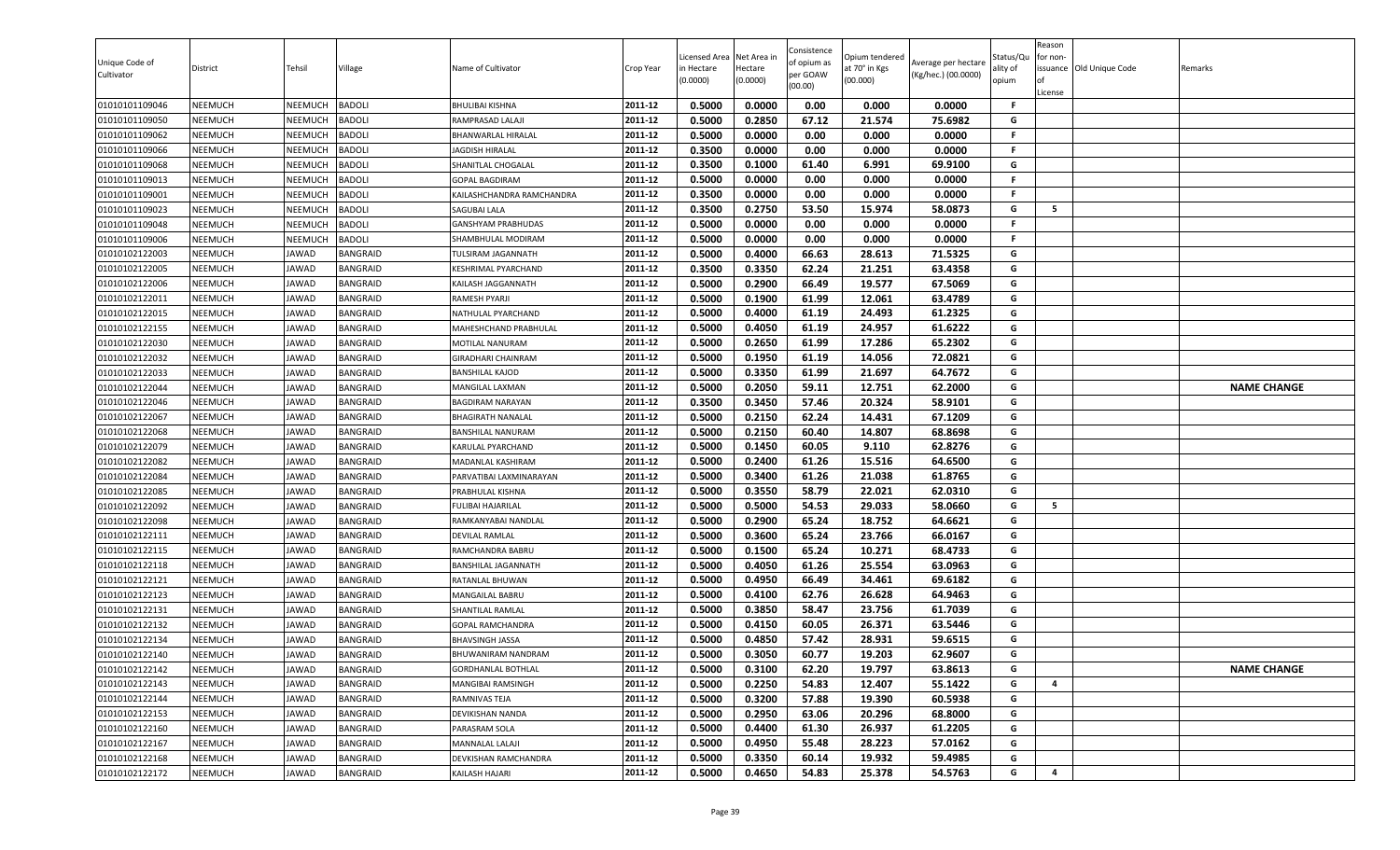| Unique Code of<br>Cultivator     | District                         | Tehsil             | Village                  | Name of Cultivator                             | Crop Year          | Licensed Area<br>in Hectare<br>(0.0000) | Net Area in<br>Hectare<br>(0.0000) | Consistence<br>of opium as<br>per GOAW<br>(00.00) | Opium tendered<br>at 70° in Kgs<br>(00.000) | Average per hectare<br>(Kg/hec.) (00.0000) | Status/Qเ<br>ality of<br>opium | Reason<br>for non-<br><b>of</b><br>License | issuance Old Unique Code | Remarks                     |
|----------------------------------|----------------------------------|--------------------|--------------------------|------------------------------------------------|--------------------|-----------------------------------------|------------------------------------|---------------------------------------------------|---------------------------------------------|--------------------------------------------|--------------------------------|--------------------------------------------|--------------------------|-----------------------------|
| 01010102122051                   | <b>NEEMUCH</b>                   | JAWAD              | <b>BANGRAID</b>          | <b>GORDHAN NANDA</b>                           | 2011-12            | 0.3500                                  | 0.2950                             | 59.84                                             | 20.081                                      | 68.0712                                    | G                              |                                            |                          |                             |
| 01010102122075                   | <b>NEEMUCH</b>                   | JAWAD              | <b>BANGRAID</b>          | <b>BALURAM CHAGNA</b>                          | 2011-12            | 0.5000                                  | 0.3000                             | 62.43                                             | 19.166                                      | 63.8867                                    | G                              |                                            |                          |                             |
| 01010102122022                   | NEEMUCH                          | JAWAD              | <b>BANGRAID</b>          | PREMA SHOJI                                    | 2011-12            | 0.5000                                  | 0.4900                             | 58.88                                             | 30.020                                      | 61.2653                                    | G                              |                                            |                          |                             |
| 01010102122072                   | NEEMUCH                          | JAWAD              | <b>BANGRAID</b>          | UDAIRAM MANSHA                                 | 2011-12            | 0.5000                                  | 0.4950                             | 60.31                                             | 31.628                                      | 63.8949                                    | G                              |                                            |                          |                             |
| 01010102122147                   | <b>NEEMUCH</b>                   | JAWAD              | <b>BANGRAID</b>          | BAHADURSINGH BALURAM                           | 2011-12            | 0.5000                                  | 0.3100                             | 62.43                                             | 19.532                                      | 63.0065                                    | G                              |                                            |                          |                             |
| 01010102122069                   | <b>NEEMUCH</b>                   | JAWAD              | <b>BANGRAID</b>          | UDAYRAM NAGGAJI                                | 2011-12            | 0.5000                                  | 0.4900                             | 54.56                                             | 27.264                                      | 55.6408                                    | G                              | $\overline{4}$                             |                          |                             |
| 01010102122120                   | <b>NEEMUCH</b>                   | JAWAD              | <b>BANGRAID</b>          | RAMPRASAD NANDLAL                              | 2011-12            | 0.3500                                  | 0.2950                             | 58.99                                             | 17.756                                      | 60.1898                                    | G                              |                                            |                          |                             |
| 01010102122130                   | <b>NEEMUCH</b>                   | JAWAD              | <b>BANGRAID</b>          | SOHANBAI KASHIRAM                              | 2011-12            | 0.5000                                  | 0.3550                             | 59.18                                             | 21.601                                      | 60.8479                                    | G                              |                                            |                          |                             |
| 01010102122112                   | <b>NEEMUCH</b>                   | JAWAD              | <b>BANGRAID</b>          | SARJUBAI NARAYAN                               | 2011-12            | 0.3500                                  | 0.3050                             | 60.05                                             | 18.607                                      | 61.0066                                    | G                              |                                            |                          |                             |
| 01010102122178                   | <b>NEEMUCH</b>                   | JAWAD              | <b>BANGRAID</b>          | KALUSINGH RAMSINGH                             | 2011-12            | 0.5000                                  | 0.2200                             | 54.41                                             | 13.369                                      | 60.7682                                    | G                              | 5                                          |                          |                             |
| 01010102122016                   | <b>NEEMUCH</b>                   | JAWAD              | <b>BANGRAID</b>          | CHATRA MANNA                                   | 2011-12            | 0.5000                                  | 0.5000                             | 64.39                                             | 33.372                                      | 66.7440                                    | G                              |                                            |                          |                             |
| 01010102122034                   | <b>NEEMUCH</b>                   | JAWAD              | <b>BANGRAID</b>          | DALLA DHANNA                                   | 2011-12            | 0.5000                                  | 0.4800                             | 62.04                                             | 30.550                                      | 63.6458                                    | G                              |                                            |                          |                             |
| 01010102122048                   | <b>NEEMUCH</b>                   | JAWAD              | <b>BANGRAID</b>          | <b>MANGILAL DOLA</b>                           | 2011-12            | 0.5000                                  | 0.4650                             | 56.91                                             | 28.374                                      | 61.0194                                    | G                              |                                            |                          |                             |
| 01010102122052                   | <b>NEEMUCH</b>                   | JAWAD              | <b>BANGRAID</b>          | BHAGATRAM KISHANLAL                            | 2011-12            | 0.5000                                  | 0.3200                             | 62.04                                             | 20.544                                      | 64.2000                                    | G                              |                                            |                          |                             |
| 01010102122061                   | <b>NEEMUCH</b>                   | JAWAD              | <b>BANGRAID</b>          | <b>DURGALAL SOJI</b>                           | 2011-12            | 0.5000                                  | 0.4200                             | 58.62                                             | 25.491                                      | 60.6929                                    | G                              |                                            |                          |                             |
| 01010102122088                   | <b>NEEMUCH</b>                   | JAWAD              | <b>BANGRAID</b>          | SHOLA BHAVSINGH                                | 2011-12            | 0.5000                                  | 0.5000                             | 61.73                                             | 32.302                                      | 64.6040                                    | G                              |                                            |                          |                             |
| 01010102122106                   | <b>NEEMUCH</b>                   | JAWAD              | <b>BANGRAID</b>          | <b>BANSHILAL KISHNA</b>                        | 2011-12            | 0.5000                                  | 0.3250                             | 64.30                                             | 22.321                                      | 68.6800                                    | G                              |                                            |                          |                             |
| 01010102122165                   | <b>NEEMUCH</b>                   | JAWAD              | <b>BANGRAID</b>          | JANIBAI BHANWARLAL                             | 2011-12            | 0.5000                                  | 0.2000                             | 58.32                                             | 12.031                                      | 60.1550                                    | G                              |                                            |                          |                             |
| 01010102122059                   | <b>NEEMUCH</b>                   | JAWAD              | <b>BANGRAID</b>          | PANIBAI GASI                                   | 2011-12            | 0.5000                                  | 0.3700                             | 58.80                                             | 23.755                                      | 64.2027                                    | G                              |                                            |                          |                             |
| 01010102122091                   | <b>NEEMUCH</b>                   | JAWAD              | <b>BANGRAID</b>          | SAGARBAI UDAIRAM                               | 2011-12            | 0.5000                                  | 0.3100                             | 64.30                                             | 20.604                                      | 66.4645                                    | G                              |                                            |                          |                             |
| 01010102122037                   | <b>NEEMUCH</b>                   | JAWAD              | <b>BANGRAID</b>          | MOHANLAL CHTARBAI                              | 2011-12            | 0.3500                                  | 0.3200                             | 57.36                                             | 19.691                                      | 61.5344                                    | G                              |                                            |                          | TRANSFER / NMH-II (SANDIYA) |
| 01010102122073                   | <b>NEEMUCH</b>                   | JAWAD              | <b>BANGRAID</b>          | <b>GABBA SOJI</b>                              | 2011-12            | 0.5000                                  | 0.4050                             | 57.46                                             | 23.690                                      | 58.4938                                    | G                              |                                            |                          |                             |
| 01010102122170                   | <b>NEEMUCH</b>                   | JAWAD              | BANGRAID                 | JAYSINGH SOJI                                  | 2011-12            | 0.5000                                  | 0.5000                             | 58.17                                             | 30.581                                      | 61.1620                                    | G                              |                                            |                          |                             |
| 01010102122065                   | <b>NEEMUCH</b>                   | JAWAD              | <b>BANGRAID</b>          | HAJARI MEGHA                                   | 2011-12            | 0.5000                                  | 0.4800                             | 57.78                                             | 29.220                                      | 60.8750                                    | G                              |                                            |                          |                             |
| 01010101099002                   | <b>NEEMUCH</b>                   | NEEMUCH            | BHADWAMATA               | NIRANJAN DEVILAL                               | 2011-12            | 0.5000                                  | 0.0000                             | 0.00                                              | 0.000                                       | 0.0000                                     | F.                             |                                            |                          |                             |
| 01010101099003                   | <b>NEEMUCH</b>                   | NEEMUCH            | <b>BHADWAMATA</b>        | LADKUNWAR MANSINGH                             | 2011-12            | 0.5000                                  | 0.0000                             | 0.00                                              | 0.000                                       | 0.0000                                     | F.                             |                                            |                          |                             |
| 01010101099006                   | <b>NEEMUCH</b>                   | NEEMUCH            | BHADWAMATA               | MANGIBAI TULSIRAM                              | 2011-12            | 0.5000                                  | 0.0000                             | 0.00                                              | 0.000                                       | 0.0000                                     | F.                             |                                            |                          |                             |
| 01010101099007                   | <b>NEEMUCH</b>                   | NEEMUCH            | BHADWAMATA               | MANGILAL RAMAJI                                | 2011-12            | 0.5000                                  | 0.0750                             | 63.37                                             | 4.907                                       | 65.4267                                    | G                              |                                            |                          |                             |
| 01010101099011                   | <b>NEEMUCH</b>                   | NEEMUCH            | BHADWAMATA               | BAGDIBAI MADHULAL                              | 2011-12            | 0.5000                                  | 0.1200                             | 61.15                                             | 7.618                                       | 63.4833                                    | G<br>F                         |                                            |                          |                             |
| 01010101099014                   | <b>NEEMUCH</b>                   | NEEMUCH            | BHADWAMATA               | NAGESH BHERULAL                                | 2011-12            | 0.5000                                  | 0.0000                             | 0.00                                              | 0.000                                       | 0.0000                                     |                                |                                            |                          |                             |
| 01010101099030                   | <b>NEEMUCH</b>                   | NEEMUCH            | BHADWAMATA               | KAMLABAI BHERULAL                              | 2011-12            | 0.5000                                  | 0.0000                             | 0.00                                              | 0.000                                       | 0.0000                                     | F.                             |                                            |                          |                             |
| 01010101099010                   | <b>NEEMUCH</b>                   | NEEMUCH            | BHADWAMATA               | HIRALAL PANNALAL                               | 2011-12            | 0.5000                                  | 0.0000                             | 0.00                                              | 0.000                                       | 0.0000                                     | .F                             |                                            |                          |                             |
| 01010101099031                   | <b>NEEMUCH</b>                   | NEEMUCH            | BHADWAMATA               | SHANTIBAI RAMCHADRA                            | 2011-12            | 0.5000<br>0.5000                        | 0.0000<br>0.0000                   | 0.00<br>0.00                                      | 0.000<br>0.000                              | 0.0000<br>0.0000                           | F.                             |                                            |                          |                             |
| 01010101099027<br>01010101099044 | <b>NEEMUCH</b><br><b>NEEMUCH</b> | NEEMUCH<br>NEEMUCH | BHADWAMATA<br>BHADWAMATA | DEVILAL PANNALAL<br>VIPINBIHARI KESHURAM       | 2011-12<br>2011-12 |                                         |                                    |                                                   |                                             |                                            | F.<br>G                        |                                            |                          |                             |
|                                  | <b>NEEMUCH</b>                   |                    | BHADWAMATA               | DALLA MURLI                                    | 2011-12            | 0.5000<br>0.5000                        | 0.5000<br>0.0000                   | 57.30<br>0.00                                     | 29.567<br>0.000                             | 59.1340<br>0.0000                          | F.                             |                                            |                          |                             |
| 01010101099047<br>01010101099048 | <b>NEEMUCH</b>                   | NEEMUCH<br>NEEMUCH | BHADWAMATA               |                                                | 2011-12            | 0.5000                                  | 0.0000                             | 0.00                                              | 0.000                                       | 0.0000                                     | F.                             |                                            |                          |                             |
| 01010101099012                   | <b>NEEMUCH</b>                   | NEEMUCH            | <b>BHADWAMATA</b>        | UDAYLAL NARAYANJI<br><b>OMPRAKASH PRAYABAI</b> | 2011-12            | 0.5000                                  | 0.0000                             | 0.00                                              | 0.000                                       | 0.0000                                     | F.                             |                                            |                          |                             |
| 01010101099004                   | <b>NEEMUCH</b>                   | NEEMUCH            | BHADWAMATA               | RADHESHYAM NANURAM                             | 2011-12            | 0.5000                                  | 0.2850                             | 62.65                                             | 18.034                                      | 63.2772                                    | G                              |                                            |                          |                             |
| 01010101099046                   | <b>NEEMUCH</b>                   | NEEMUCH            | BHADWAMATA               | MOHANLAL UMEDAGURJAR                           | 2011-12            | 0.5000                                  | 0.0000                             | 0.00                                              | 0.000                                       | 0.0000                                     | F                              |                                            |                          |                             |
| 01010101099019                   | <b>NEEMUCH</b>                   | <b>NEEMUCH</b>     | BHADWAMATA               | PANNALAL RAMA                                  | 2011-12            | 0.5000                                  | 0.0000                             | 0.00                                              | 0.000                                       | 0.0000                                     | F                              |                                            |                          |                             |
| 01010101099050                   | <b>NEEMUCH</b>                   | NEEMUCH            | BHADWAMATA               | VIKASH NATHULAL                                | 2011-12            | 0.5000                                  | 0.1000                             | 57.24                                             | 6.354                                       | 63.5400                                    | G                              |                                            |                          |                             |
| 01010101099051                   | <b>NEEMUCH</b>                   | NEEMUCH            | BHADWAMATA               | SATYANARAYAN HAJARILAL                         | 2011-12            | 0.5000                                  | 0.0000                             | 0.00                                              | 0.000                                       | 0.0000                                     | F.                             |                                            | 01010101089036           |                             |
| 01010101099052                   | <b>NEEMUCH</b>                   | NEEMUCH            | BHADWAMATA               | VARDIBAI NATHUSINGH                            | 2011-12            | 0.5000                                  | 0.0000                             | 0.00                                              | 0.000                                       | 0.0000                                     | F                              |                                            | 01010102124052           |                             |
| 01010101112008                   | <b>NEEMUCH</b>                   | <b>NEEMUCH</b>     | <b>BORKHEDI KHURD</b>    | KANHEYALAL PARTHA                              | 2011-12            | 0.5000                                  | 0.3950                             | 57.97                                             | 26.004                                      | 65.8329                                    | G                              |                                            |                          |                             |
| 01010101112029                   | <b>NEEMUCH</b>                   | NEEMUCH            | <b>BORKHEDI KHURD</b>    | DEVKANYABAI OMPRAKASH                          | 2011-12            | 0.3500                                  | 0.0000                             | 0.00                                              | 0.000                                       | 0.0000                                     | F                              |                                            |                          |                             |
|                                  |                                  |                    |                          |                                                |                    |                                         |                                    |                                                   |                                             |                                            |                                |                                            |                          |                             |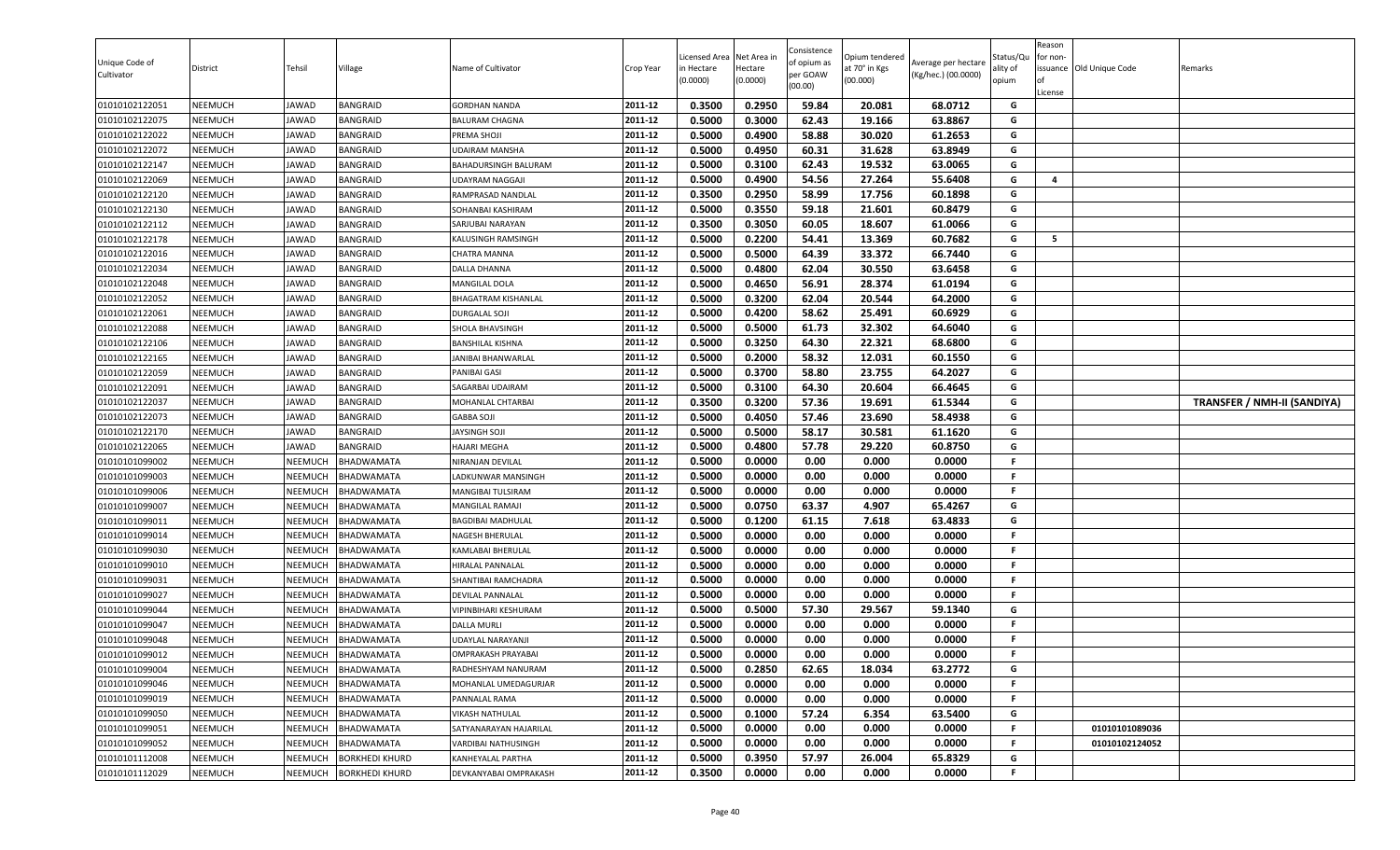| Unique Code of<br>Cultivator     | District                  | Tehsil         | Village                    | Name of Cultivator                           | Crop Year          | Licensed Area<br>in Hectare<br>(0.0000) | Net Area in<br>Hectare<br>(0.0000) | Consistence<br>of opium as<br>per GOAW<br>(00.00) | Opium tendered<br>at 70° in Kgs<br>(00.000) | Average per hectare<br>(Kg/hec.) (00.0000) | status/Qι<br>ılity of<br>opium | Reason<br>for non-<br>lof<br>License | issuance Old Unique Code | Remarks            |
|----------------------------------|---------------------------|----------------|----------------------------|----------------------------------------------|--------------------|-----------------------------------------|------------------------------------|---------------------------------------------------|---------------------------------------------|--------------------------------------------|--------------------------------|--------------------------------------|--------------------------|--------------------|
| 01010101112032                   | <b>NEEMUCH</b>            | NEEMUCH        | <b>BORKHEDI KHURD</b>      | CHAINRAM REVADJI                             | 2011-12            | 0.5000                                  | 0.0000                             | 0.00                                              | 0.000                                       | 0.0000                                     | F.                             |                                      |                          |                    |
| 01010101112017                   | NEEMUCH                   | NEEMUCH        | <b>BORKHEDI KHURD</b>      | KAMLABAI BHAGCHAND                           | 2011-12            | 0.5000                                  | 0.0000                             | 0.00                                              | 0.000                                       | 0.0000                                     | F.                             |                                      |                          |                    |
| 01010101112035                   | NEEMUCH                   | <b>NEEMUCH</b> | <b>BORKHEDI KHURD</b>      | SANTOSHKUMAR KANHEYALAL                      | 2011-12            | 0.5000                                  | 0.0000                             | 0.00                                              | 0.000                                       | 0.0000                                     | F.                             |                                      |                          |                    |
| 01010101112036                   | <b>NEEMUCH</b>            | NEEMUCH        | BORKHEDI KHURD             | <b>BHERULAL DEVA</b>                         | 2011-12            | 0.5000                                  | 0.1700                             | 58.60                                             | 11.394                                      | 67.0235                                    | G                              |                                      |                          |                    |
| 01010101112002                   | NEEMUCH                   | NEEMUCH        | BORKHEDI KHURD             | <b>JAGDISH DEVARAM</b>                       | 2011-12            | 0.5000                                  | 0.0000                             | 0.00                                              | 0.000                                       | 0.0000                                     | F.                             |                                      |                          |                    |
| 01010101112009                   | <b>NEEMUCH</b>            | NEEMUCH        | BORKHEDI KHURD             | MANNALAL MOTILAL                             | 2011-12            | 0.5000                                  | 0.0000                             | 0.00                                              | 0.000                                       | 0.0000                                     | F.                             |                                      |                          |                    |
| 01010101112013                   | <b>NEEMUCH</b>            | NEEMUCH        | BORKHEDI KHURD             | RAMLAL KISHAN                                | 2011-12            | 0.5000                                  | 0.3600                             | 62.65                                             | 26.089                                      | 72.4694                                    | G                              |                                      |                          |                    |
| 01010101112014                   | <b>NEEMUCH</b>            | NEEMUCH        | <b>BORKHEDI KHURD</b>      | <b>GANGARAM LACHIRAM</b>                     | 2011-12            | 0.5000                                  | 0.0000                             | 0.00                                              | 0.000                                       | 0.0000                                     | F.                             |                                      |                          |                    |
| 01010101112021                   | <b>NEEMUCH</b>            | NEEMUCH        | BORKHEDI KHURD             | AMARSINGH LACHIRAM                           | 2011-12            | 0.5000                                  | 0.0000                             | 0.00                                              | 0.000                                       | 0.0000                                     | F                              |                                      |                          |                    |
| 01010101112037                   | NEEMUCH                   | NEEMUCH        | <b>BORKHEDI KHURD</b>      | JAVANSINGH BHAGCHAND                         | 2011-12            | 0.5000                                  | 0.1450                             | 61.56                                             | 10.008                                      | 69.0207                                    | G                              |                                      |                          |                    |
| 01010102125003                   | NEEMUCH                   | JAWAD          | BRADA TANKA                | <b>BADRILAL MULCHAND</b>                     | 2011-12            | 0.5000                                  | 0.4100                             | 62.64                                             | 26.703                                      | 65.1293                                    | G                              |                                      |                          |                    |
| 01010102125004                   | NEEMUCH                   | <b>JAWAD</b>   | <b>BRADA TANKA</b>         | SATYANARAYAN KANWARLAL                       | 2011-12            | 0.5000<br>0.5000                        | 0.4800<br>0.5000                   | 62.64<br>62.98                                    | 31.937<br>32.174                            | 66.5354<br>64.3480                         | G<br>G                         |                                      |                          |                    |
| 01010102125006                   | <b>NEEMUCH</b>            | JAWAD          | <b>BRADA TANKA</b>         | LAXMINARAYAN SHOBHARAM                       | 2011-12<br>2011-12 | 0.5000                                  | 0.4550                             |                                                   |                                             |                                            | G                              |                                      |                          |                    |
| 01010102125009<br>01010102125011 | NEEMUCH<br><b>NEEMUCH</b> | JAWAD<br>JAWAD | BRADA TANKA<br>BRADA TANKA | PRABHULAL PRATAP<br><b>MANGIBAI GOPALDAS</b> | 2011-12            | 0.5000                                  | 0.4700                             | 62.98<br>62.64                                    | 30.500                                      | 67.0330<br>67.1915                         | G                              |                                      |                          |                    |
| 01010102125013                   | <b>NEEMUCH</b>            | JAWAD          | <b>BRADA TANKA</b>         |                                              | 2011-12            | 0.5000                                  | 0.2700                             | 62.98                                             | 31.580<br>19.308                            | 71.5111                                    | G                              |                                      |                          |                    |
| 01010102125015                   | <b>NEEMUCH</b>            | JAWAD          | <b>BRADA TANKA</b>         | SAMANDER RAMSINGH<br>MANGILAL PYARA          | 2011-12            | 0.5000                                  | 0.3700                             | 62.39                                             | 25.090                                      | 67.8108                                    | G                              |                                      |                          |                    |
| 01010102125020                   | NEEMUCH                   | JAWAD          | <b>BRADA TANKA</b>         | MANGILAL NARAYAN                             | 2011-12            | 0.5000                                  | 0.2000                             | 56.57                                             | 12.914                                      | 64.5700                                    | G                              |                                      |                          |                    |
| 01010102125043                   | <b>NEEMUCH</b>            | <b>JAWAD</b>   | <b>BRADA TANKA</b>         | MULCHANDRA MANGILAL                          | 2011-12            | 0.5000                                  | 0.4600                             | 57.28                                             | 26.856                                      | 58.3826                                    | G                              |                                      |                          |                    |
| 01010102125046                   | NEEMUCH                   | JAWAD          | BRADA TANKA                | RADHESHYAM BALURAM                           | 2011-12            | 0.5000                                  | 0.1750                             | 64.36                                             | 12.081                                      | 69.0343                                    | G                              |                                      |                          |                    |
| 01010102125049                   | NEEMUCH                   | <b>JAWAD</b>   | <b>BRADA TANKA</b>         | MADANLAL RATANLAL                            | 2011-12            | 0.5000                                  | 0.5050                             | 55.03                                             | 30.620                                      | 60.6337                                    | G                              |                                      |                          |                    |
| 01010102125052                   | <b>NEEMUCH</b>            | JAWAD          | BRADA TANKA                | KALURAM MANGILAL                             | 2011-12            | 0.5000                                  | 0.4250                             | 62.39                                             | 27.781                                      | 65.3671                                    | G                              |                                      |                          |                    |
| 01010102125012                   | <b>NEEMUCH</b>            | JAWAD          | <b>BRADA TANKA</b>         | SHRIGARBAI MANGILAL                          | 2011-12            | 0.5000                                  | 0.3350                             | 64.36                                             | 23.252                                      | 69.4090                                    | G                              |                                      |                          |                    |
| 01010102125005                   | <b>NEEMUCH</b>            | JAWAD          | <b>BRADA TANKA</b>         | RAMCHANDRA JIVRAJ                            | 2011-12            | 0.5000                                  | 0.4500                             | 57.06                                             | 27.617                                      | 61.3711                                    | G                              |                                      |                          | <b>NAME CHANGE</b> |
| 01010102125045                   | <b>NEEMUCH</b>            | JAWAD          | BRADA TANKA                | NARAYAN MANGILAL                             | 2011-12            | 0.5000                                  | 0.3000                             | 60.26                                             | 18.999                                      | 63.3300                                    | G                              |                                      |                          |                    |
| 01010102125081                   | NEEMUCH                   | JAWAD          | <b>BRADA TANKA</b>         | DAKHIBAI BABULAL                             | 2011-12            | 0.5000                                  | 0.4050                             | 61.58                                             | 26.471                                      | 65.3605                                    |                                | $\mathbf{2}$                         |                          |                    |
| 01010102125010                   | NEEMUCH                   | JAWAD          | BRADA TANKA                | SALAGRAM SOBHARAM                            | 2011-12            | 0.5000                                  | 0.3600                             | 65.29                                             | 25.416                                      | 70.6000                                    | G                              |                                      |                          | <b>NAME CHANGE</b> |
| 01010102125038                   | NEEMUCH                   | <b>JAWAD</b>   | <b>BRADA TANKA</b>         | VISHNUKUNWAR CHENSINGH                       | 2011-12            | 0.5000                                  | 0.2450                             | 62.39                                             | 17.942                                      | 73.2327                                    | G                              |                                      |                          |                    |
| 01010102125041                   | NEEMUCH                   | JAWAD          | <b>BRADA TANKA</b>         | <b>SUNDERBAI PYARA</b>                       | 2011-12            | 0.5000                                  | 0.4700                             | 57.00                                             | 28.907                                      | 61.5043                                    | G                              |                                      |                          |                    |
| 01010102125070                   | NEEMUCH                   | JAWAD          | BRADA TANKA                | LAXMICHAND SITARAM                           | 2011-12            | 0.5000                                  | 0.3150                             | 57.65                                             | 19.206                                      | 60.9714                                    | G                              |                                      |                          |                    |
| 01010102125039                   | NEEMUCH                   | JAWAD          | BRADA TANKA                | KANWARLAL BRIJBHAN                           | 2011-12            | 0.5000                                  | 0.2950                             | 61.11                                             | 19.276                                      | 65.3424                                    | G                              |                                      |                          |                    |
| 01010102125014                   | <b>NEEMUCH</b>            | JAWAD          | <b>BRADA TANKA</b>         | BHERUSINGH CHAGANSINGH                       | 2011-12            | 0.5000                                  | 0.0000                             | 0.00                                              | 0.000                                       | 0.0000                                     | F.                             |                                      |                          |                    |
| 01010102125021                   | <b>NEEMUCH</b>            | JAWAD          | <b>BRADA TANKA</b>         | <b>DEUBAI MULCHAND</b>                       | 2011-12            | 0.5000                                  | 0.2400                             | 58.95                                             | 16.203                                      | 67.5125                                    | G                              |                                      |                          |                    |
| 01010102125025                   | NEEMUCH                   | JAWAD          | BRADA TANKA                | <b>VIJAYSINGH DEVISINGH</b>                  | 2011-12            | 0.5000                                  | 0.2500                             | 66.20                                             | 18.555                                      | 74.2200                                    | G                              |                                      |                          |                    |
| 01010102125036                   | NEEMUCH                   | JAWAD          | <b>BRADA TANKA</b>         | CHATARBHUJ BALAKDAS                          | 2011-12            | 0.5000                                  | 0.0000                             | 0.00                                              | 0.000                                       | 0.0000                                     | F.                             |                                      |                          |                    |
| 01010102125037                   | NEEMUCH                   | JAWAD          | BRADA TANKA                | <b>BHANWARLAL PYARA</b>                      | 2011-12            | 0.5000                                  | 0.3500                             | 68.25                                             | 26.120                                      | 74.6286                                    | G                              |                                      |                          |                    |
| 01010102125044                   | NEEMUCH                   | JAWAD          | <b>BRADA TANKA</b>         | DINESHCHANDRA HIRALAL                        | 2011-12            | 0.5000                                  | 0.2500                             | 61.11                                             | 16.744                                      | 66.9760                                    | G                              |                                      |                          |                    |
| 01010102125060                   | NEEMUCH                   | JAWAD          | <b>BRADA TANKA</b>         | RUPCHANDRA HIRA                              | 2011-12            | 0.5000                                  | 0.3350                             | 57.97                                             | 20.555                                      | 61.3582                                    | G                              |                                      |                          |                    |
| 01010102125073                   | NEEMUCH                   | JAWAD          | <b>BRADA TANKA</b>         | SHMBHULAL SUKHLAL                            | 2011-12            | 0.5000                                  | 0.1400                             | 64.36                                             | 9.746                                       | 69.6143                                    | G                              |                                      |                          |                    |
| 01010102125059                   | NEEMUCH                   | JAWAD          | <b>BRADA TANKA</b>         | MANGUSINGH GOPALSINGH                        | 2011-12            | 0.3500                                  | 0.2950                             | 53.76                                             | 16.927                                      | 57.3797                                    | G                              | 5                                    |                          |                    |
| 01010102125008                   | NEEMUCH                   | JAWAD          | <b>BRADA TANKA</b>         | BHANWARKUNWAR DULSINGH                       | 2011-12            | 0.3500                                  | 0.2450                             | 58.07                                             | 15.720                                      | 64.1633                                    | G                              |                                      |                          |                    |
| 01010102125058                   | <b>NEEMUCH</b>            | JAWAD          | <b>BRADA TANKA</b>         | KISHANLAL PARTHA                             | 2011-12            | 0.5000                                  | 0.3150                             | 61.43                                             | 21.799                                      | 69.2032                                    | G                              |                                      |                          |                    |
| 01010102125084                   | <b>NEEMUCH</b>            | JAWAD          | BRADA TANKA                | <b>BIHARILAL KHEMA</b>                       | 2011-12            | 0.3500                                  | 0.3500                             | 40.28                                             | 10.525                                      | 30.0714                                    | G                              | 4                                    |                          |                    |
| 01010102125086                   | NEEMUCH                   | JAWAD          | <b>BRADA TANKA</b>         | NARVARSINGH KHUMANSINGH                      | 2011-12            | 0.5000                                  | 0.2400                             | 61.43                                             | 15.559                                      | 64.8292                                    | G                              |                                      | 01010101114021           |                    |
| 01010102125018                   | <b>NEEMUCH</b>            | JAWAD          | <b>BRADA TANKA</b>         | <b>BHERULAL NANDA</b>                        | 2011-12            | 0.3500                                  | 0.0000                             | 0.00                                              | 0.000                                       | 0.0000                                     | N                              |                                      |                          |                    |
| 01010101103007                   | NEEMUCH                   | NEEMUCH        | <b>DAUBAD</b>              | DARYAVBAI BHANWARLAL                         | 2011-12            | 0.3500                                  | 0.0000                             | 0.00                                              | 0.000                                       | 0.0000                                     | F                              |                                      |                          |                    |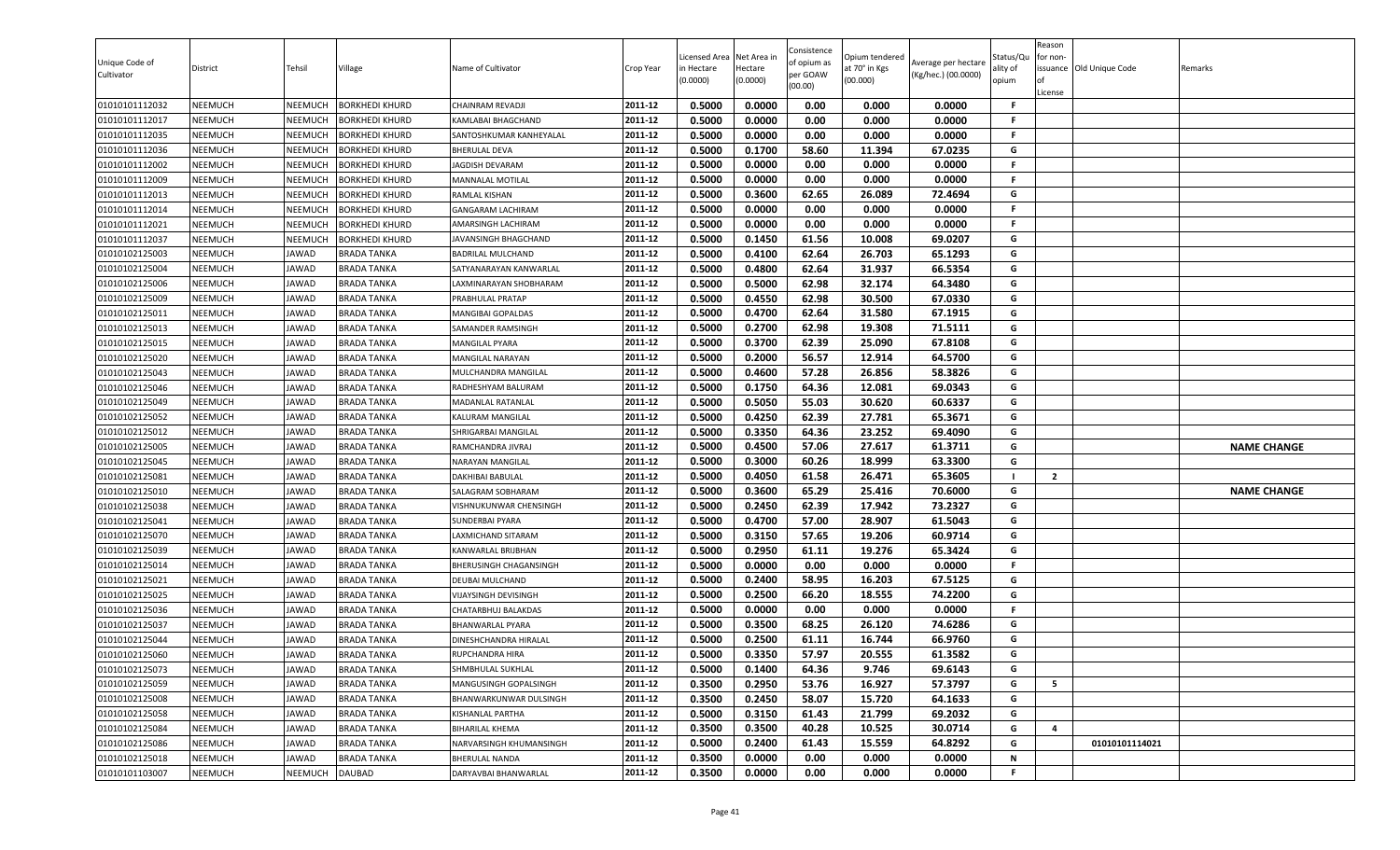| 0.5000<br>0.0000<br>0.00<br>0.000<br>0.0000<br><b>NEEMUCH</b><br><b>DAUBAD</b><br>MANOHARLAL DHANRAJ<br>2011-12<br>01010101103010<br>NEEMUCH<br>F.<br><b>NEEMUCH</b><br>2011-12<br>0.5000<br>0.0000<br>0.00<br>0.000<br>0.0000<br>01010101103018<br>NEEMUCH<br><b>DAUBAD</b><br>F.<br>RADHESHYAM MATHURALAL<br>0.2100<br><b>NEEMUCH</b><br>2011-12<br>0.5000<br>63.48<br>13.911<br>66.2429<br>G<br>NEEMUCH<br><b>DAUBAD</b><br>01010101103021<br>RAMCHANDRA DHURA<br>2011-12<br>0.5000<br>0.0000<br>01010101103023<br><b>NEEMUCH</b><br>NEEMUCH<br><b>DAUBAD</b><br>0.00<br>0.000<br>0.0000<br>F.<br>PAWANKUMAR DHANRAJ<br>0.5000<br>0.1750<br>58.97<br>64.1714<br>2011-12<br>11.230<br>G<br><b>NEEMUCH</b><br>NEEMUCH<br><b>DAUBAD</b><br>01010101103033<br>GANSHYAM NANURAM |                    |
|-------------------------------------------------------------------------------------------------------------------------------------------------------------------------------------------------------------------------------------------------------------------------------------------------------------------------------------------------------------------------------------------------------------------------------------------------------------------------------------------------------------------------------------------------------------------------------------------------------------------------------------------------------------------------------------------------------------------------------------------------------------------------------|--------------------|
|                                                                                                                                                                                                                                                                                                                                                                                                                                                                                                                                                                                                                                                                                                                                                                               |                    |
|                                                                                                                                                                                                                                                                                                                                                                                                                                                                                                                                                                                                                                                                                                                                                                               |                    |
|                                                                                                                                                                                                                                                                                                                                                                                                                                                                                                                                                                                                                                                                                                                                                                               |                    |
|                                                                                                                                                                                                                                                                                                                                                                                                                                                                                                                                                                                                                                                                                                                                                                               |                    |
|                                                                                                                                                                                                                                                                                                                                                                                                                                                                                                                                                                                                                                                                                                                                                                               |                    |
| 2011-12<br>0.5000<br>0.0000<br>0.00<br>0.000<br>0.0000<br>F.<br>01010101103036<br><b>NEEMUCH</b><br>NEEMUCH<br><b>DAUBAD</b><br>INDRANARAYAN DHANRAJ                                                                                                                                                                                                                                                                                                                                                                                                                                                                                                                                                                                                                          | <b>NAME CHANGE</b> |
| 65.42<br>67.1143<br>2011-12<br>0.5000<br>0.1050<br>7.047<br>G<br><b>NEEMUCH</b><br><b>DAUBAD</b><br>01010101103037<br>NEEMUCH<br>SHAMBHULAL BHANWARLAL                                                                                                                                                                                                                                                                                                                                                                                                                                                                                                                                                                                                                        |                    |
| 2011-12<br>0.1550<br>64.39<br>G<br>01010101103038<br><b>NEEMUCH</b><br>NEEMUCH<br><b>DAUBAD</b><br>0.5000<br>10.174<br>65.6387<br>DEVILAL MANOHAR                                                                                                                                                                                                                                                                                                                                                                                                                                                                                                                                                                                                                             |                    |
| 0.5000<br>0.2150<br>64.39<br>66.5721<br><b>NEEMUCH</b><br>NEEMUCH<br><b>DAUBAD</b><br>14.313<br>01010101103039<br>ONKARLAL RAMCHANDRA<br>2011-12<br>G                                                                                                                                                                                                                                                                                                                                                                                                                                                                                                                                                                                                                         |                    |
| 0.0000<br>01010101103040<br><b>NEEMUCH</b><br>NEEMUCH<br><b>DAUBAD</b><br>2011-12<br>0.5000<br>0.00<br>0.000<br>0.0000<br>FATEHLAL TULSIRAM<br>.F                                                                                                                                                                                                                                                                                                                                                                                                                                                                                                                                                                                                                             |                    |
| 0.5000<br>0.2650<br>65.42<br>18.476<br>69.7208<br>G<br><b>NEEMUCH</b><br>2011-12<br>NEEMUCH<br>DAUBAD<br>RAMESHSCHANDRA NANURAM<br>01010101103043                                                                                                                                                                                                                                                                                                                                                                                                                                                                                                                                                                                                                             |                    |
| <b>NEEMUCH</b><br><b>DAUBAD</b><br>2011-12<br>0.5000<br>0.3450<br>60.87<br>21.391<br>62.0029<br>G<br>NEEMUCH<br>01010101103048<br>DURGASHANKAR VARDICHAND                                                                                                                                                                                                                                                                                                                                                                                                                                                                                                                                                                                                                     |                    |
| 0.5000<br>0.1950<br>65.8667<br>01010101103052<br><b>NEEMUCH</b><br>NEEMUCH<br><b>DAUBAD</b><br>60.87<br>12.844<br>G<br>2011-12<br>AMRITLAL KANHEYALAL                                                                                                                                                                                                                                                                                                                                                                                                                                                                                                                                                                                                                         |                    |
| 2011-12<br>0.5000<br>0.0000<br><b>NEEMUCH</b><br>NEEMUCH<br><b>DAUBAD</b><br>0.00<br>0.000<br>0.0000<br>F.<br>01010101103056<br>INDRASINGH GANGARAM                                                                                                                                                                                                                                                                                                                                                                                                                                                                                                                                                                                                                           |                    |
| 0.2250<br>0.5000<br>60.87<br>13.817<br>61.4089<br>G<br>01010101103062<br><b>NEEMUCH</b><br>NEEMUCH<br><b>DAUBAD</b><br>2011-12<br>BHARATKUMAR TULSIRAM                                                                                                                                                                                                                                                                                                                                                                                                                                                                                                                                                                                                                        |                    |
| 2011-12<br><b>NEEMUCH</b><br>NEEMUCH<br><b>DAUBAD</b><br>0.5000<br>0.0000<br>0.00<br>0.000<br>0.0000<br>01010101103058<br>JITMAL KESHURAM<br>F.                                                                                                                                                                                                                                                                                                                                                                                                                                                                                                                                                                                                                               |                    |
| 01010101103012<br><b>NEEMUCH</b><br>NEEMUCH<br><b>DAUBAD</b><br>2011-12<br>0.5000<br>0.1450<br>65.42<br>9.710<br>66.9655<br>G<br><b>JAGDISH KISHANLAL</b>                                                                                                                                                                                                                                                                                                                                                                                                                                                                                                                                                                                                                     |                    |
| 01010101103005<br><b>NEEMUCH</b><br>NEEMUCH<br><b>DAUBAD</b><br>2011-12<br>0.5000<br>0.0000<br>0.00<br>0.000<br>0.0000<br>KAMLASHANKAR BHANWARLAL<br>F.<br><b>NEEMUCH</b><br>NEEMUCH<br><b>DAUBAD</b><br>2011-12<br>G                                                                                                                                                                                                                                                                                                                                                                                                                                                                                                                                                         |                    |
| 01010101103026<br>0.5000<br>0.2700<br>65.13<br>17.892<br>66.2667<br>BHANWARLAL TULSIRAM<br>0.00<br>0.5000<br>0.0000<br>0.000<br>0.0000<br>2011-12<br>F.                                                                                                                                                                                                                                                                                                                                                                                                                                                                                                                                                                                                                       |                    |
| <b>NEEMUCH</b><br>01010101103028<br>NEEMUCH<br><b>DAUBAD</b><br>SHIVENARAYAN NANURAM<br><b>NEEMUCH</b><br>0.5000<br>0.0000<br>0.00<br>0.000<br>0.0000<br>NEEMUCH<br><b>DAUBAD</b><br>2011-12<br>F.                                                                                                                                                                                                                                                                                                                                                                                                                                                                                                                                                                            |                    |
| 01010101103030<br>VISHNULAL MANGILAL<br>0.3600<br>23.177<br>2011-12<br>0.5000<br>63.25<br>64.3806<br>G                                                                                                                                                                                                                                                                                                                                                                                                                                                                                                                                                                                                                                                                        |                    |
| <b>NEEMUCH</b><br>01010101103042<br><b>NEEMUCH</b><br><b>DAUBAD</b><br>SHANTILAL TULSIRAM<br>0.5000<br>65.8275<br><b>NEEMUCH</b><br>NEEMUCH<br><b>DAUBAD</b><br>2011-12<br>0.4000<br>65.13<br>26.331<br>G<br>01010101103019<br><b>TULSIRAM SHANKAR</b>                                                                                                                                                                                                                                                                                                                                                                                                                                                                                                                        | <b>NAME CHANGE</b> |
| 0.5000<br>0.4200<br>63.25<br>26.158<br>62.2810<br><b>DAUBAD</b><br>2011-12<br>G<br>01010101103031<br><b>NEEMUCH</b><br>NEEMUCH<br>RADHABAI RAMGOPAL                                                                                                                                                                                                                                                                                                                                                                                                                                                                                                                                                                                                                           |                    |
| <b>NEEMUCH</b><br><b>DAUBAD</b><br>0.5000<br>0.3450<br>64.39<br>22.858<br>66.2551<br>G<br>01010101103049<br>NEEMUCH<br>2011-12<br>GHANSHYAM VARDICHAND                                                                                                                                                                                                                                                                                                                                                                                                                                                                                                                                                                                                                        |                    |
| 2011-12<br>0.5000<br>0.1950<br>61.54<br>12.879<br>66.0462<br>01010101103017<br><b>NEEMUCH</b><br>NEEMUCH<br><b>DAUBAD</b><br>MANNALAL KISHAN<br>G                                                                                                                                                                                                                                                                                                                                                                                                                                                                                                                                                                                                                             |                    |
| <b>NEEMUCH</b><br>0.3500<br>0.0000<br>0.00<br>0.000<br>0.0000<br>01010101103020<br>NEEMUCH<br><b>DAUBAD</b><br>2011-12<br>NARAYAN MULCHAND<br>.F                                                                                                                                                                                                                                                                                                                                                                                                                                                                                                                                                                                                                              |                    |
| 2011-12<br>0.5000<br>0.0000<br>0.00<br>0.000<br>0.0000<br>01010101103046<br><b>NEEMUCH</b><br>NEEMUCH<br><b>DAUBAD</b><br>F<br>UNKARLAL MANGILAL                                                                                                                                                                                                                                                                                                                                                                                                                                                                                                                                                                                                                              |                    |
| 0.00<br><b>NEEMUCH</b><br>0.5000<br>0.0000<br>0.000<br>0.0000<br>01010101103044<br>NEEMUCH<br>DAUBAD<br>2011-12<br>F.<br>SURESHCHANDRA RADHESHYAM                                                                                                                                                                                                                                                                                                                                                                                                                                                                                                                                                                                                                             |                    |
| 0.5000<br>0.3850<br>63.50<br>27.486<br>71.3922<br>2011-12<br>G<br><b>NEEMUCH</b><br><b>DAUBAD</b><br>MADANLAL AMBALAL<br>01010101103008<br>NEEMUCH                                                                                                                                                                                                                                                                                                                                                                                                                                                                                                                                                                                                                            |                    |
| 0.2550<br><b>NEEMUCH</b><br><b>DAUBAD</b><br>0.5000<br>58.28<br>15.611<br>61.2196<br>01010101103001<br>NEEMUCH<br><b>KISHAN NAGGA</b><br>2011-12<br>G                                                                                                                                                                                                                                                                                                                                                                                                                                                                                                                                                                                                                         |                    |
| 0.5000<br>0.4900<br>56.46<br>28.456<br>58.0735<br>01010101103041<br><b>NEEMUCH</b><br>NEEMUCH<br><b>DAUBAD</b><br>SANTOSHKUMAR BANSHILAL<br>2011-12<br>G                                                                                                                                                                                                                                                                                                                                                                                                                                                                                                                                                                                                                      |                    |
| 01010101103016<br><b>NEEMUCH</b><br>NEEMUCH<br><b>DAUBAD</b><br>2011-12<br>0.5000<br>0.2000<br>61.54<br>12.818<br>64.0900<br>SHYAMSINGH DURGALAL<br>G                                                                                                                                                                                                                                                                                                                                                                                                                                                                                                                                                                                                                         |                    |
| 0.5000<br>0.3400<br>63.25<br>21.903<br>64.4206<br><b>NEEMUCH</b><br>2011-12<br>G<br>01010101103015<br>NEEMUCH<br><b>DAUBAD</b><br>RATANLAL MANSINGH                                                                                                                                                                                                                                                                                                                                                                                                                                                                                                                                                                                                                           |                    |
| 01010101103082<br><b>NEEMUCH</b><br>NEEMUCH<br><b>DAUBAD</b><br>2011-12<br>0.5000<br>0.1300<br>65.26<br>8.754<br>67.3385<br>G<br>YASHODHABAI SANVATRAM                                                                                                                                                                                                                                                                                                                                                                                                                                                                                                                                                                                                                        |                    |
| 0.2150<br>15.132<br>2011-12<br>0.5000<br>63.77<br>70.3814<br>G<br><b>NEEMUCH</b><br>AJAYKUMAR SAGARMAL<br>01010102123001<br>JAWAD<br>DHAMNIYA                                                                                                                                                                                                                                                                                                                                                                                                                                                                                                                                                                                                                                 |                    |
| 2011-12<br>0.5000<br>0.4850<br>32.632<br>67.2825<br>G<br>01010102123026<br><b>NEEMUCH</b><br>JAWAD<br>61.97<br>DHAMNIYA<br>RODMAL MANGILAL                                                                                                                                                                                                                                                                                                                                                                                                                                                                                                                                                                                                                                    |                    |
| 0.5000<br>0.4900<br>62.77<br>33.331<br>68.0224<br>2011-12<br>G<br><b>NEEMUCH</b><br>JAWAD<br>01010102123030<br><b>DHAMNIYA</b><br>BHANWARLAL RAMLAL                                                                                                                                                                                                                                                                                                                                                                                                                                                                                                                                                                                                                           |                    |
| 2011-12<br>01010102123033<br><b>NEEMUCH</b><br>JAWAD<br>0.5000<br>0.1950<br>63.50<br>68.1077<br>G<br><b>DHAMNIYA</b><br>KANWARLAL PRABHULAL<br>13.281                                                                                                                                                                                                                                                                                                                                                                                                                                                                                                                                                                                                                         |                    |
| 0.3850<br>62.93<br>2011-12<br>0.5000<br>26.233<br>68.1377<br>G<br>01010102123035<br><b>NEEMUCH</b><br>JAWAD<br>DHAMNIYA<br>SHANKARLAL GASI                                                                                                                                                                                                                                                                                                                                                                                                                                                                                                                                                                                                                                    |                    |
| 2011-12<br>0.5000<br>0.2950<br>G<br>01010102123045<br><b>NEEMUCH</b><br>JAWAD<br>DHAMNIYA<br>65.26<br>20.221<br>68.5458<br><b>BAGDIRAM GIRDHARI</b>                                                                                                                                                                                                                                                                                                                                                                                                                                                                                                                                                                                                                           |                    |
| 2011-12<br>0.5000<br>0.3450<br>64.50<br>25.883<br>75.0232<br>01010102123048<br><b>NEEMUCH</b><br>JAWAD<br>DHAMNIYA<br>RATANLAL SHANKARLAL<br>G                                                                                                                                                                                                                                                                                                                                                                                                                                                                                                                                                                                                                                |                    |
| 63.50<br>G<br><b>NEEMUCH</b><br>2011-12<br>0.5000<br>0.2650<br>18.061<br>68.1547<br>01010102123052<br>JAWAD<br><b>DHAMNIYA</b><br>RAMNARAYAN RAMLAL                                                                                                                                                                                                                                                                                                                                                                                                                                                                                                                                                                                                                           |                    |
| 01010102123058<br><b>NEEMUCH</b><br>JAWAD<br><b>DHAMNIYA</b><br>2011-12<br>0.5000<br>0.3250<br>56.62<br>20.052<br>61.6985<br>G<br>DEUBAI NARAYAN                                                                                                                                                                                                                                                                                                                                                                                                                                                                                                                                                                                                                              |                    |
| 2011-12<br>62.72<br>29.702<br>67.5045<br>G<br>01010102123061<br><b>NEEMUCH</b><br>0.5000<br>0.4400<br>JAWAD<br><b>DHAMNIYA</b><br><b>BHAGIRATH RAMLAL</b>                                                                                                                                                                                                                                                                                                                                                                                                                                                                                                                                                                                                                     |                    |
| 01010102123065<br><b>NEEMUCH</b><br>0.5000<br>0.3350<br>63.50<br>21.771<br>64.9881<br>G<br>JAWAD<br>DHAMNIYA<br>2011-12<br>RAMPRASAD HIRALAL                                                                                                                                                                                                                                                                                                                                                                                                                                                                                                                                                                                                                                  |                    |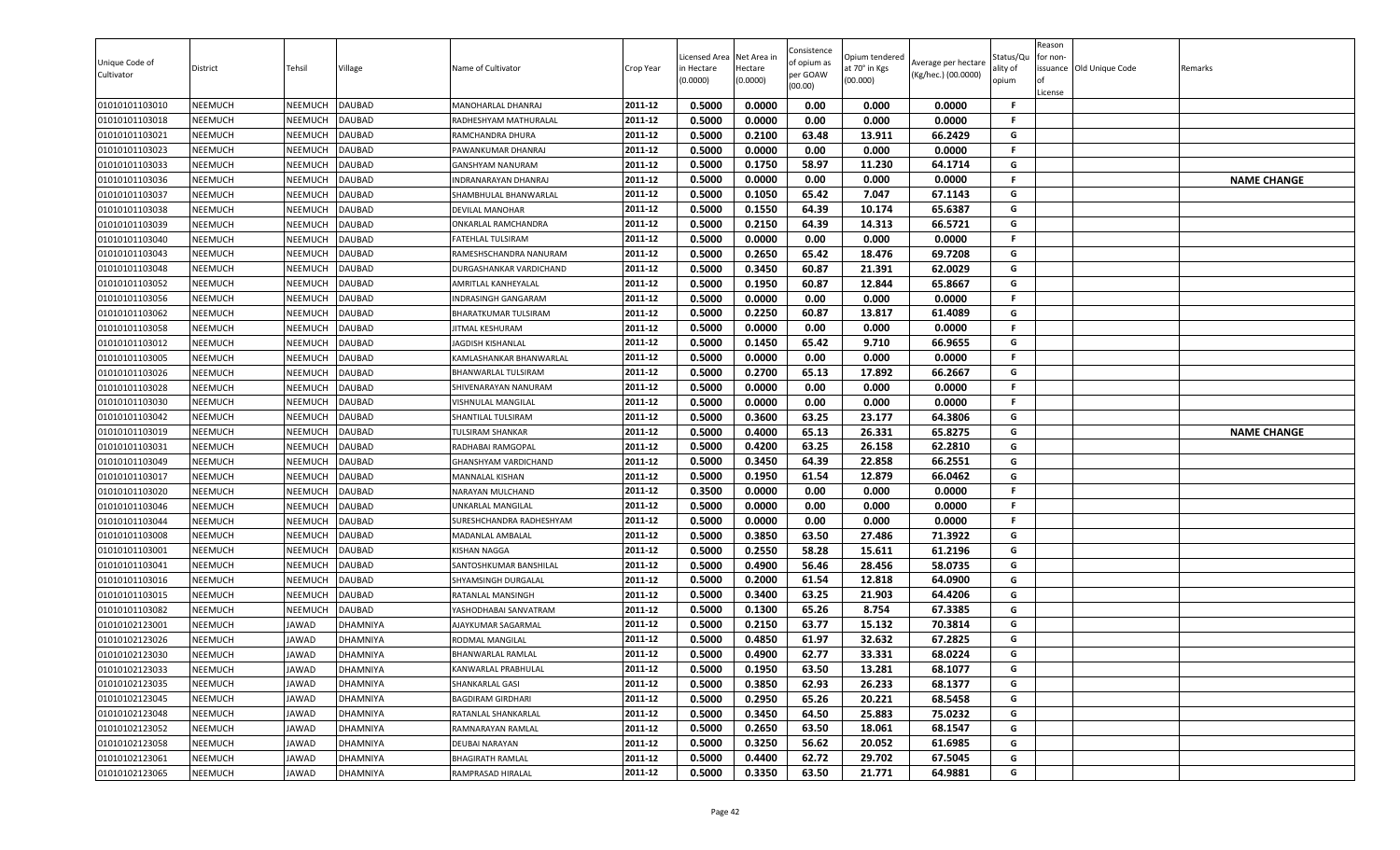| <b>NEEMUCH</b><br>2011-12<br>0.5000<br>0.3150<br>62.13<br>20.601<br>65.4000<br>G<br>01010102123027<br>JAWAD<br><b>DHAMNIYA</b><br>GASI NANDAPATIDAR<br>0.2550<br>NEEMUCH<br>2011-12<br>0.5000<br>60.78<br>16.671<br>65.3765<br>G<br>01010102123057<br>JAWAD<br>DHAMNIYA<br>SHOBHARAM JAGGA<br>2011-12<br>0.0000<br>01010102123064<br><b>NEEMUCH</b><br>0.5000<br>0.00<br>0.000<br>0.0000<br>F.<br>JAWAD<br><b>DHAMNIYA</b><br>PARASRAM NONDRAM<br>0.5000<br>0.4500<br>62.6822<br>2011-12<br>56.35<br>28.207<br>G<br><b>NEEMUCH</b><br>01010102123091<br>JAWAD<br>DHAMNIYA<br>JAHUR MOH. IBRAHIM<br>G<br>2011-12<br>0.5000<br>0.2450<br>62.72<br>15.501<br>63.2694<br>01010102123094<br><b>NEEMUCH</b><br>JAWAD<br>DHAMNIYA<br><b>BHERULAL HIRALAL</b><br>62.72<br>68.4872<br>2011-12<br>0.5000<br>0.3900<br>26.710<br>G<br><b>NEEMUCH</b><br>JAWAD<br>01010102123099<br>DHAMNIYA<br>DHAPUBAI BHANWARLAL<br>2011-12<br>0.3450<br>62.93<br>G<br>01010102123028<br><b>NEEMUCH</b><br>JAWAD<br>0.5000<br>23.374<br>67.7507<br><b>DHAMNIYA</b><br>HAJARILAL JAYKISHAN<br>0.2750<br><b>NEEMUCH</b><br>0.5000<br>62.93<br>18.699<br>67.9964<br>01010102123041<br>JAWAD<br>DHAMNIYA<br>NARMDABAI SAGARMAL<br>2011-12<br>G<br>01010102123074<br><b>NEEMUCH</b><br>JAWAD<br>2011-12<br>0.5000<br>0.4150<br>61.34<br>27.463<br>66.1759<br>G<br>DHAMNIYA<br>KALURAM BHERULAL<br>0.5000<br>0.3100<br>55.36<br>19.526<br>62.9871<br>G<br>2011-12<br>01010102123083<br><b>NEEMUCH</b><br>JAWAD<br>DHAMNIYA<br>MOTILAL INDERMAL<br><b>NEEMUCH</b><br>2011-12<br>0.3500<br>0.1550<br>62.13<br>10.473<br>67.5677<br>G<br>01010102123092<br>JAWAD<br>DHAMNIYA<br>KOUSHLYABAI KANHEYALAL<br>0.3500<br>0.1400<br>61.34<br>70.7286<br>01010102123018<br><b>NEEMUCH</b><br>9.902<br>G<br>JAWAD<br><b>DHAMNIYA</b><br>2011-12<br><b>GOPAL NANDALAL</b><br>0.5000<br>0.2300<br>G<br>01010102123089<br><b>NEEMUCH</b><br>2011-12<br>61.34<br>15.388<br>66.9043<br>JAWAD<br>DHAMNIYA<br>HUSAINKHAN AHAMADKHAN<br>0.5000<br>0.4800<br>53.75<br>27.505<br>57.3021<br>G<br>5<br>01010102123068<br><b>NEEMUCH</b><br>JAWAD<br><b>DHAMNIYA</b><br>SHANIBAI KANWARLAL<br>2011-12<br><b>NEEMUCH</b><br>JAWAD<br>DHAMNIYA<br>2011-12<br>0.3500<br>0.2000<br>62.13<br>13.642<br>68.2100<br>G<br>01010102123093<br>SUBHASHCHANDRA NARAYAN<br>01010102123100<br><b>NEEMUCH</b><br>JAWAD<br>DHAMNIYA<br>2011-12<br>0.5000<br>0.3100<br>63.17<br>21.117<br>68.1194<br>G<br>MEHABUBKHAN AHAMADKHAN<br>01010102123085<br><b>NEEMUCH</b><br>2011-12<br>0.5000<br>0.5000<br>59.18<br>32.701<br>65.4020<br>G<br>JAWAD<br><b>DHAMNIYA</b><br>SHANTIBAI MOHANLAL<br>01010102123079<br><b>NEEMUCH</b><br>JAWAD<br>DHAMNIYA<br>2011-12<br>0.5000<br>0.1750<br>62.24<br>11.701<br>66.8629<br>G<br><b>MANGILAL JAGGAJI</b><br>0.5000<br>0.3100<br>66.63<br>21.388<br>68.9935<br>G<br><b>NEEMUCH</b><br>2011-12<br>01010102123076<br>JAWAD<br>DHAMNIYA<br>NANDUBAI KANWARLAL<br><b>NEEMUCH</b><br>0.5000<br>0.4250<br>60.02<br>27.523<br>64.7600<br>01010102123090<br>JAWAD<br>DHAMNIYA<br>2011-12<br>G<br>SUHAGIBAI DHANRAJ<br>0.3600<br>67.6667<br>2011-12<br>0.5000<br>60.02<br>24.360<br>G<br><b>NEEMUCH</b><br>01010102123016<br>JAWAD<br><b>DHAMNIYA</b><br>RODMAL RUPALAL<br>0.3700<br>01010102123055<br><b>NEEMUCH</b><br>0.5000<br>60.02<br>24.797<br>67.0189<br>G<br>JAWAD<br>DHAMNIYA<br><b>BAGDIRAM BAPULAL</b><br>2011-12<br>0.5000<br>0.3550<br>63.45<br>72.3606<br>2011-12<br>25.688<br>G<br>01010102138004<br><b>NEEMUCH</b><br>JAWAD<br><b>GADOLA</b><br>PYARA MANNALAL<br>0.3500<br><b>NEEMUCH</b><br>JAWAD<br><b>GADOLA</b><br>0.3500<br>65.53<br>24.939<br>71.2543<br>G<br>01010102138007<br>2011-12<br>SHYAMLAL NARSINGH<br>2011-12<br>0.5000<br>0.3850<br>67.44<br>29.259<br>75.9974<br>01010102138018<br><b>NEEMUCH</b><br>JAWAD<br><b>GADOLA</b><br>KARULAL PANNALAL<br>G<br>01010102138022<br><b>NEEMUCH</b><br><b>GADOLA</b><br>0.5000<br>0.4000<br>65.53<br>28.374<br>70.9350<br>G<br>JAWAD<br>2011-12<br><b>BHERULAL NARHINGH</b><br>0.2300<br>2011-12<br>0.5000<br>63.45<br>16.180<br>70.3478<br>G<br>01010102138023<br><b>NEEMUCH</b><br>JAWAD<br><b>GADOLA</b><br>RAJMAL NARSINGH<br>0.4750<br><b>NEEMUCH</b><br>0.5000<br>60.28<br>31.466<br>66.2442<br>G<br>01010102138031<br>JAWAD<br><b>GADOLA</b><br>2011-12<br>BAGDIRAM MANGUJI<br>0.3500<br>0.3400<br>60.28<br>67.8794<br>2011-12<br>23.079<br>G<br><b>NEEMUCH</b><br><b>GADOLA</b><br>01010102138033<br>JAWAD<br>RAMESHCHANDRA BHERULAL<br>0.5000<br>0.4650<br>62.64<br>33.835<br>72.7634<br>01010102138002<br><b>NEEMUCH</b><br>JAWAD<br><b>GADOLA</b><br>AMRITLAL MADHOLAL<br>2011-12<br>G<br>0.3500<br>0.3450<br>60.28<br>23.018<br>66.7188<br>01010102138006<br><b>NEEMUCH</b><br>JAWAD<br><b>GADOLA</b><br>MANGILAL BALARAM<br>2011-12<br>G<br>01010102138032<br>JAWAD<br><b>GADOLA</b><br>2011-12<br>0.5000<br>0.4000<br>59.50<br>27.158<br>67.8950<br><b>NEEMUCH</b><br>RAMLAL BHIMA<br>G<br>0.5000<br>0.2850<br>63.76<br>19.511<br>68.4596<br><b>NEEMUCH</b><br>2011-12<br>G<br>01010102138030<br>JAWAD<br><b>GADOLA</b><br>BHUWANIDAS SITARAM<br>01010102138038<br><b>NEEMUCH</b><br>JAWAD<br><b>GADOLA</b><br>2011-12<br>0.5000<br>0.3850<br>60.09<br>25.066<br>65.1065<br>G<br>SUNDERLAL MANGILAL<br>2011-12<br>0.3500<br>0.0000<br>0.00<br>0.000<br>0.0000<br><b>NEEMUCH</b><br>F.<br>01010101110052<br>NEEMUCH<br>HANUMTIYA TANKA<br>PRABHULAL BHUWANA<br>2011-12<br>0.5000<br>0.3100<br><b>NEEMUCH</b><br>NEEMUCH<br>63.21<br>20.489<br>66.0935<br>G<br>01010101110007<br><b>HANUMTIYA TANKA</b><br><b>GOPAL DAMARLAL</b><br>0.5000<br>0.0000<br>0.00<br>0.000<br>2011-12<br>0.0000<br>F.<br><b>NEEMUCH</b><br>NEEMUCH<br><b>HANUMTIYA TANKA</b><br>01010101110005<br><b>HARIDAS NANDRAMDAS</b><br>2011-12<br><b>NEEMUCH</b><br>0.5000<br>0.0000<br>0.0000<br>01010101110064<br>NEEMUCH<br><b>HANUMTIYA TANKA</b><br>HIRADAS SOHANDAS<br>0.00<br>0.000<br>F.<br>0.0000<br>0.00<br>2011-12<br>0.5000<br>0.000<br>0.0000<br>01010101110069<br><b>NEEMUCH</b><br>NEEMUCH<br><b>HANUMTIYA TANKA</b><br>PREMDAS DEVIDAS<br>F.<br>2011-12<br>0.5000<br>0.1500<br>G<br>01010101110078<br><b>NEEMUCH</b><br>NEEMUCH<br><b>HANUMTIYA TANKA</b><br>61.18<br>10.986<br>73.2400<br>RAMPRASAD DAMARLAL<br>2011-12<br>0.5000<br>0.2700<br>55.93<br>16.675<br>61.7593<br>01010102126035<br><b>NEEMUCH</b><br>JAWAD<br>JAGEPUR MEENA<br>MOHANDAS CHUNNILAL<br>G<br>G<br><b>NEEMUCH</b><br>2011-12<br>0.5000<br>0.3700<br>65.13<br>26.722<br>72.2216<br>01010102126018<br>JAWAD<br>JAGEPUR MEENA<br>GOPALDAS MOHAN<br>64.5000<br>01010102126020<br><b>NEEMUCH</b><br>JAWAD<br>JAGEPUR MEENA<br>2011-12<br>0.5000<br>0.1700<br>59.50<br>10.965<br>G<br><b>GORDHAN MOHAN</b><br>2011-12<br>0.3500<br>0.2000<br>G<br>01010102126068<br><b>NEEMUCH</b><br>63.28<br>14.048<br>70.2400<br>JAWAD<br>JAGEPUR MEENA<br>BANSHILAL SHOBHARAM<br>01010102126024 | Unique Code of<br>Cultivator | District       | Tehsil | Village         | Name of Cultivator | Crop Year | Licensed Area<br>in Hectare<br>(0.0000) | Net Area in<br>Hectare<br>(0.0000) | Consistence<br>of opium as<br>per GOAW<br>(00.00) | Opium tendered<br>at 70° in Kgs<br>(00.000) | Average per hectare<br>(Kg/hec.) (00.0000) | Status/Qu<br>ality of<br>opium | Reason<br>for non-<br>lof<br>License | issuance Old Unique Code | Remarks |
|-------------------------------------------------------------------------------------------------------------------------------------------------------------------------------------------------------------------------------------------------------------------------------------------------------------------------------------------------------------------------------------------------------------------------------------------------------------------------------------------------------------------------------------------------------------------------------------------------------------------------------------------------------------------------------------------------------------------------------------------------------------------------------------------------------------------------------------------------------------------------------------------------------------------------------------------------------------------------------------------------------------------------------------------------------------------------------------------------------------------------------------------------------------------------------------------------------------------------------------------------------------------------------------------------------------------------------------------------------------------------------------------------------------------------------------------------------------------------------------------------------------------------------------------------------------------------------------------------------------------------------------------------------------------------------------------------------------------------------------------------------------------------------------------------------------------------------------------------------------------------------------------------------------------------------------------------------------------------------------------------------------------------------------------------------------------------------------------------------------------------------------------------------------------------------------------------------------------------------------------------------------------------------------------------------------------------------------------------------------------------------------------------------------------------------------------------------------------------------------------------------------------------------------------------------------------------------------------------------------------------------------------------------------------------------------------------------------------------------------------------------------------------------------------------------------------------------------------------------------------------------------------------------------------------------------------------------------------------------------------------------------------------------------------------------------------------------------------------------------------------------------------------------------------------------------------------------------------------------------------------------------------------------------------------------------------------------------------------------------------------------------------------------------------------------------------------------------------------------------------------------------------------------------------------------------------------------------------------------------------------------------------------------------------------------------------------------------------------------------------------------------------------------------------------------------------------------------------------------------------------------------------------------------------------------------------------------------------------------------------------------------------------------------------------------------------------------------------------------------------------------------------------------------------------------------------------------------------------------------------------------------------------------------------------------------------------------------------------------------------------------------------------------------------------------------------------------------------------------------------------------------------------------------------------------------------------------------------------------------------------------------------------------------------------------------------------------------------------------------------------------------------------------------------------------------------------------------------------------------------------------------------------------------------------------------------------------------------------------------------------------------------------------------------------------------------------------------------------------------------------------------------------------------------------------------------------------------------------------------------------------------------------------------------------------------------------------------------------------------------------------------------------------------------------------------------------------------------------------------------------------------------------------------------------------------------------------------------------------------------------------------------------------------------------------------------------------------------------------------------------------------------------------------------------------------------------------------------------------------------------------------------------------------------------------------------------------------------------------------------------------------------------------------------------------------------------------------------------------------------------------------------------------------------------------------------------------------------------------------------------------------------------------------------------------------------------------------------------------------------------------------------------------------------------------------------------------------------------------------------------------------------------------------------------------------------------------------------------------------------------------------------------------------------------------------------------------------------------------------------------------------------------------------------------------------------------------------------------------------------------------------|------------------------------|----------------|--------|-----------------|--------------------|-----------|-----------------------------------------|------------------------------------|---------------------------------------------------|---------------------------------------------|--------------------------------------------|--------------------------------|--------------------------------------|--------------------------|---------|
|                                                                                                                                                                                                                                                                                                                                                                                                                                                                                                                                                                                                                                                                                                                                                                                                                                                                                                                                                                                                                                                                                                                                                                                                                                                                                                                                                                                                                                                                                                                                                                                                                                                                                                                                                                                                                                                                                                                                                                                                                                                                                                                                                                                                                                                                                                                                                                                                                                                                                                                                                                                                                                                                                                                                                                                                                                                                                                                                                                                                                                                                                                                                                                                                                                                                                                                                                                                                                                                                                                                                                                                                                                                                                                                                                                                                                                                                                                                                                                                                                                                                                                                                                                                                                                                                                                                                                                                                                                                                                                                                                                                                                                                                                                                                                                                                                                                                                                                                                                                                                                                                                                                                                                                                                                                                                                                                                                                                                                                                                                                                                                                                                                                                                                                                                                                                                                                                                                                                                                                                                                                                                                                                                                                                                                                                                                                                                                                                                                                                                                                                                                                                                                                                                                                                                                                                                                                                                     | 01010102123073               | <b>NEEMUCH</b> | JAWAD  | <b>DHAMNIYA</b> | IAMNALAL BANSILAL  | 2011-12   | 0.5000                                  | 0.3250                             | 63.42                                             | 21.943                                      | 67.5169                                    | G                              |                                      |                          |         |
|                                                                                                                                                                                                                                                                                                                                                                                                                                                                                                                                                                                                                                                                                                                                                                                                                                                                                                                                                                                                                                                                                                                                                                                                                                                                                                                                                                                                                                                                                                                                                                                                                                                                                                                                                                                                                                                                                                                                                                                                                                                                                                                                                                                                                                                                                                                                                                                                                                                                                                                                                                                                                                                                                                                                                                                                                                                                                                                                                                                                                                                                                                                                                                                                                                                                                                                                                                                                                                                                                                                                                                                                                                                                                                                                                                                                                                                                                                                                                                                                                                                                                                                                                                                                                                                                                                                                                                                                                                                                                                                                                                                                                                                                                                                                                                                                                                                                                                                                                                                                                                                                                                                                                                                                                                                                                                                                                                                                                                                                                                                                                                                                                                                                                                                                                                                                                                                                                                                                                                                                                                                                                                                                                                                                                                                                                                                                                                                                                                                                                                                                                                                                                                                                                                                                                                                                                                                                                     |                              |                |        |                 |                    |           |                                         |                                    |                                                   |                                             |                                            |                                |                                      |                          |         |
|                                                                                                                                                                                                                                                                                                                                                                                                                                                                                                                                                                                                                                                                                                                                                                                                                                                                                                                                                                                                                                                                                                                                                                                                                                                                                                                                                                                                                                                                                                                                                                                                                                                                                                                                                                                                                                                                                                                                                                                                                                                                                                                                                                                                                                                                                                                                                                                                                                                                                                                                                                                                                                                                                                                                                                                                                                                                                                                                                                                                                                                                                                                                                                                                                                                                                                                                                                                                                                                                                                                                                                                                                                                                                                                                                                                                                                                                                                                                                                                                                                                                                                                                                                                                                                                                                                                                                                                                                                                                                                                                                                                                                                                                                                                                                                                                                                                                                                                                                                                                                                                                                                                                                                                                                                                                                                                                                                                                                                                                                                                                                                                                                                                                                                                                                                                                                                                                                                                                                                                                                                                                                                                                                                                                                                                                                                                                                                                                                                                                                                                                                                                                                                                                                                                                                                                                                                                                                     |                              |                |        |                 |                    |           |                                         |                                    |                                                   |                                             |                                            |                                |                                      |                          |         |
|                                                                                                                                                                                                                                                                                                                                                                                                                                                                                                                                                                                                                                                                                                                                                                                                                                                                                                                                                                                                                                                                                                                                                                                                                                                                                                                                                                                                                                                                                                                                                                                                                                                                                                                                                                                                                                                                                                                                                                                                                                                                                                                                                                                                                                                                                                                                                                                                                                                                                                                                                                                                                                                                                                                                                                                                                                                                                                                                                                                                                                                                                                                                                                                                                                                                                                                                                                                                                                                                                                                                                                                                                                                                                                                                                                                                                                                                                                                                                                                                                                                                                                                                                                                                                                                                                                                                                                                                                                                                                                                                                                                                                                                                                                                                                                                                                                                                                                                                                                                                                                                                                                                                                                                                                                                                                                                                                                                                                                                                                                                                                                                                                                                                                                                                                                                                                                                                                                                                                                                                                                                                                                                                                                                                                                                                                                                                                                                                                                                                                                                                                                                                                                                                                                                                                                                                                                                                                     |                              |                |        |                 |                    |           |                                         |                                    |                                                   |                                             |                                            |                                |                                      |                          |         |
|                                                                                                                                                                                                                                                                                                                                                                                                                                                                                                                                                                                                                                                                                                                                                                                                                                                                                                                                                                                                                                                                                                                                                                                                                                                                                                                                                                                                                                                                                                                                                                                                                                                                                                                                                                                                                                                                                                                                                                                                                                                                                                                                                                                                                                                                                                                                                                                                                                                                                                                                                                                                                                                                                                                                                                                                                                                                                                                                                                                                                                                                                                                                                                                                                                                                                                                                                                                                                                                                                                                                                                                                                                                                                                                                                                                                                                                                                                                                                                                                                                                                                                                                                                                                                                                                                                                                                                                                                                                                                                                                                                                                                                                                                                                                                                                                                                                                                                                                                                                                                                                                                                                                                                                                                                                                                                                                                                                                                                                                                                                                                                                                                                                                                                                                                                                                                                                                                                                                                                                                                                                                                                                                                                                                                                                                                                                                                                                                                                                                                                                                                                                                                                                                                                                                                                                                                                                                                     |                              |                |        |                 |                    |           |                                         |                                    |                                                   |                                             |                                            |                                |                                      |                          |         |
|                                                                                                                                                                                                                                                                                                                                                                                                                                                                                                                                                                                                                                                                                                                                                                                                                                                                                                                                                                                                                                                                                                                                                                                                                                                                                                                                                                                                                                                                                                                                                                                                                                                                                                                                                                                                                                                                                                                                                                                                                                                                                                                                                                                                                                                                                                                                                                                                                                                                                                                                                                                                                                                                                                                                                                                                                                                                                                                                                                                                                                                                                                                                                                                                                                                                                                                                                                                                                                                                                                                                                                                                                                                                                                                                                                                                                                                                                                                                                                                                                                                                                                                                                                                                                                                                                                                                                                                                                                                                                                                                                                                                                                                                                                                                                                                                                                                                                                                                                                                                                                                                                                                                                                                                                                                                                                                                                                                                                                                                                                                                                                                                                                                                                                                                                                                                                                                                                                                                                                                                                                                                                                                                                                                                                                                                                                                                                                                                                                                                                                                                                                                                                                                                                                                                                                                                                                                                                     |                              |                |        |                 |                    |           |                                         |                                    |                                                   |                                             |                                            |                                |                                      |                          |         |
|                                                                                                                                                                                                                                                                                                                                                                                                                                                                                                                                                                                                                                                                                                                                                                                                                                                                                                                                                                                                                                                                                                                                                                                                                                                                                                                                                                                                                                                                                                                                                                                                                                                                                                                                                                                                                                                                                                                                                                                                                                                                                                                                                                                                                                                                                                                                                                                                                                                                                                                                                                                                                                                                                                                                                                                                                                                                                                                                                                                                                                                                                                                                                                                                                                                                                                                                                                                                                                                                                                                                                                                                                                                                                                                                                                                                                                                                                                                                                                                                                                                                                                                                                                                                                                                                                                                                                                                                                                                                                                                                                                                                                                                                                                                                                                                                                                                                                                                                                                                                                                                                                                                                                                                                                                                                                                                                                                                                                                                                                                                                                                                                                                                                                                                                                                                                                                                                                                                                                                                                                                                                                                                                                                                                                                                                                                                                                                                                                                                                                                                                                                                                                                                                                                                                                                                                                                                                                     |                              |                |        |                 |                    |           |                                         |                                    |                                                   |                                             |                                            |                                |                                      |                          |         |
|                                                                                                                                                                                                                                                                                                                                                                                                                                                                                                                                                                                                                                                                                                                                                                                                                                                                                                                                                                                                                                                                                                                                                                                                                                                                                                                                                                                                                                                                                                                                                                                                                                                                                                                                                                                                                                                                                                                                                                                                                                                                                                                                                                                                                                                                                                                                                                                                                                                                                                                                                                                                                                                                                                                                                                                                                                                                                                                                                                                                                                                                                                                                                                                                                                                                                                                                                                                                                                                                                                                                                                                                                                                                                                                                                                                                                                                                                                                                                                                                                                                                                                                                                                                                                                                                                                                                                                                                                                                                                                                                                                                                                                                                                                                                                                                                                                                                                                                                                                                                                                                                                                                                                                                                                                                                                                                                                                                                                                                                                                                                                                                                                                                                                                                                                                                                                                                                                                                                                                                                                                                                                                                                                                                                                                                                                                                                                                                                                                                                                                                                                                                                                                                                                                                                                                                                                                                                                     |                              |                |        |                 |                    |           |                                         |                                    |                                                   |                                             |                                            |                                |                                      |                          |         |
|                                                                                                                                                                                                                                                                                                                                                                                                                                                                                                                                                                                                                                                                                                                                                                                                                                                                                                                                                                                                                                                                                                                                                                                                                                                                                                                                                                                                                                                                                                                                                                                                                                                                                                                                                                                                                                                                                                                                                                                                                                                                                                                                                                                                                                                                                                                                                                                                                                                                                                                                                                                                                                                                                                                                                                                                                                                                                                                                                                                                                                                                                                                                                                                                                                                                                                                                                                                                                                                                                                                                                                                                                                                                                                                                                                                                                                                                                                                                                                                                                                                                                                                                                                                                                                                                                                                                                                                                                                                                                                                                                                                                                                                                                                                                                                                                                                                                                                                                                                                                                                                                                                                                                                                                                                                                                                                                                                                                                                                                                                                                                                                                                                                                                                                                                                                                                                                                                                                                                                                                                                                                                                                                                                                                                                                                                                                                                                                                                                                                                                                                                                                                                                                                                                                                                                                                                                                                                     |                              |                |        |                 |                    |           |                                         |                                    |                                                   |                                             |                                            |                                |                                      |                          |         |
|                                                                                                                                                                                                                                                                                                                                                                                                                                                                                                                                                                                                                                                                                                                                                                                                                                                                                                                                                                                                                                                                                                                                                                                                                                                                                                                                                                                                                                                                                                                                                                                                                                                                                                                                                                                                                                                                                                                                                                                                                                                                                                                                                                                                                                                                                                                                                                                                                                                                                                                                                                                                                                                                                                                                                                                                                                                                                                                                                                                                                                                                                                                                                                                                                                                                                                                                                                                                                                                                                                                                                                                                                                                                                                                                                                                                                                                                                                                                                                                                                                                                                                                                                                                                                                                                                                                                                                                                                                                                                                                                                                                                                                                                                                                                                                                                                                                                                                                                                                                                                                                                                                                                                                                                                                                                                                                                                                                                                                                                                                                                                                                                                                                                                                                                                                                                                                                                                                                                                                                                                                                                                                                                                                                                                                                                                                                                                                                                                                                                                                                                                                                                                                                                                                                                                                                                                                                                                     |                              |                |        |                 |                    |           |                                         |                                    |                                                   |                                             |                                            |                                |                                      |                          |         |
|                                                                                                                                                                                                                                                                                                                                                                                                                                                                                                                                                                                                                                                                                                                                                                                                                                                                                                                                                                                                                                                                                                                                                                                                                                                                                                                                                                                                                                                                                                                                                                                                                                                                                                                                                                                                                                                                                                                                                                                                                                                                                                                                                                                                                                                                                                                                                                                                                                                                                                                                                                                                                                                                                                                                                                                                                                                                                                                                                                                                                                                                                                                                                                                                                                                                                                                                                                                                                                                                                                                                                                                                                                                                                                                                                                                                                                                                                                                                                                                                                                                                                                                                                                                                                                                                                                                                                                                                                                                                                                                                                                                                                                                                                                                                                                                                                                                                                                                                                                                                                                                                                                                                                                                                                                                                                                                                                                                                                                                                                                                                                                                                                                                                                                                                                                                                                                                                                                                                                                                                                                                                                                                                                                                                                                                                                                                                                                                                                                                                                                                                                                                                                                                                                                                                                                                                                                                                                     |                              |                |        |                 |                    |           |                                         |                                    |                                                   |                                             |                                            |                                |                                      |                          |         |
|                                                                                                                                                                                                                                                                                                                                                                                                                                                                                                                                                                                                                                                                                                                                                                                                                                                                                                                                                                                                                                                                                                                                                                                                                                                                                                                                                                                                                                                                                                                                                                                                                                                                                                                                                                                                                                                                                                                                                                                                                                                                                                                                                                                                                                                                                                                                                                                                                                                                                                                                                                                                                                                                                                                                                                                                                                                                                                                                                                                                                                                                                                                                                                                                                                                                                                                                                                                                                                                                                                                                                                                                                                                                                                                                                                                                                                                                                                                                                                                                                                                                                                                                                                                                                                                                                                                                                                                                                                                                                                                                                                                                                                                                                                                                                                                                                                                                                                                                                                                                                                                                                                                                                                                                                                                                                                                                                                                                                                                                                                                                                                                                                                                                                                                                                                                                                                                                                                                                                                                                                                                                                                                                                                                                                                                                                                                                                                                                                                                                                                                                                                                                                                                                                                                                                                                                                                                                                     |                              |                |        |                 |                    |           |                                         |                                    |                                                   |                                             |                                            |                                |                                      |                          |         |
|                                                                                                                                                                                                                                                                                                                                                                                                                                                                                                                                                                                                                                                                                                                                                                                                                                                                                                                                                                                                                                                                                                                                                                                                                                                                                                                                                                                                                                                                                                                                                                                                                                                                                                                                                                                                                                                                                                                                                                                                                                                                                                                                                                                                                                                                                                                                                                                                                                                                                                                                                                                                                                                                                                                                                                                                                                                                                                                                                                                                                                                                                                                                                                                                                                                                                                                                                                                                                                                                                                                                                                                                                                                                                                                                                                                                                                                                                                                                                                                                                                                                                                                                                                                                                                                                                                                                                                                                                                                                                                                                                                                                                                                                                                                                                                                                                                                                                                                                                                                                                                                                                                                                                                                                                                                                                                                                                                                                                                                                                                                                                                                                                                                                                                                                                                                                                                                                                                                                                                                                                                                                                                                                                                                                                                                                                                                                                                                                                                                                                                                                                                                                                                                                                                                                                                                                                                                                                     |                              |                |        |                 |                    |           |                                         |                                    |                                                   |                                             |                                            |                                |                                      |                          |         |
|                                                                                                                                                                                                                                                                                                                                                                                                                                                                                                                                                                                                                                                                                                                                                                                                                                                                                                                                                                                                                                                                                                                                                                                                                                                                                                                                                                                                                                                                                                                                                                                                                                                                                                                                                                                                                                                                                                                                                                                                                                                                                                                                                                                                                                                                                                                                                                                                                                                                                                                                                                                                                                                                                                                                                                                                                                                                                                                                                                                                                                                                                                                                                                                                                                                                                                                                                                                                                                                                                                                                                                                                                                                                                                                                                                                                                                                                                                                                                                                                                                                                                                                                                                                                                                                                                                                                                                                                                                                                                                                                                                                                                                                                                                                                                                                                                                                                                                                                                                                                                                                                                                                                                                                                                                                                                                                                                                                                                                                                                                                                                                                                                                                                                                                                                                                                                                                                                                                                                                                                                                                                                                                                                                                                                                                                                                                                                                                                                                                                                                                                                                                                                                                                                                                                                                                                                                                                                     |                              |                |        |                 |                    |           |                                         |                                    |                                                   |                                             |                                            |                                |                                      |                          |         |
|                                                                                                                                                                                                                                                                                                                                                                                                                                                                                                                                                                                                                                                                                                                                                                                                                                                                                                                                                                                                                                                                                                                                                                                                                                                                                                                                                                                                                                                                                                                                                                                                                                                                                                                                                                                                                                                                                                                                                                                                                                                                                                                                                                                                                                                                                                                                                                                                                                                                                                                                                                                                                                                                                                                                                                                                                                                                                                                                                                                                                                                                                                                                                                                                                                                                                                                                                                                                                                                                                                                                                                                                                                                                                                                                                                                                                                                                                                                                                                                                                                                                                                                                                                                                                                                                                                                                                                                                                                                                                                                                                                                                                                                                                                                                                                                                                                                                                                                                                                                                                                                                                                                                                                                                                                                                                                                                                                                                                                                                                                                                                                                                                                                                                                                                                                                                                                                                                                                                                                                                                                                                                                                                                                                                                                                                                                                                                                                                                                                                                                                                                                                                                                                                                                                                                                                                                                                                                     |                              |                |        |                 |                    |           |                                         |                                    |                                                   |                                             |                                            |                                |                                      |                          |         |
|                                                                                                                                                                                                                                                                                                                                                                                                                                                                                                                                                                                                                                                                                                                                                                                                                                                                                                                                                                                                                                                                                                                                                                                                                                                                                                                                                                                                                                                                                                                                                                                                                                                                                                                                                                                                                                                                                                                                                                                                                                                                                                                                                                                                                                                                                                                                                                                                                                                                                                                                                                                                                                                                                                                                                                                                                                                                                                                                                                                                                                                                                                                                                                                                                                                                                                                                                                                                                                                                                                                                                                                                                                                                                                                                                                                                                                                                                                                                                                                                                                                                                                                                                                                                                                                                                                                                                                                                                                                                                                                                                                                                                                                                                                                                                                                                                                                                                                                                                                                                                                                                                                                                                                                                                                                                                                                                                                                                                                                                                                                                                                                                                                                                                                                                                                                                                                                                                                                                                                                                                                                                                                                                                                                                                                                                                                                                                                                                                                                                                                                                                                                                                                                                                                                                                                                                                                                                                     |                              |                |        |                 |                    |           |                                         |                                    |                                                   |                                             |                                            |                                |                                      |                          |         |
|                                                                                                                                                                                                                                                                                                                                                                                                                                                                                                                                                                                                                                                                                                                                                                                                                                                                                                                                                                                                                                                                                                                                                                                                                                                                                                                                                                                                                                                                                                                                                                                                                                                                                                                                                                                                                                                                                                                                                                                                                                                                                                                                                                                                                                                                                                                                                                                                                                                                                                                                                                                                                                                                                                                                                                                                                                                                                                                                                                                                                                                                                                                                                                                                                                                                                                                                                                                                                                                                                                                                                                                                                                                                                                                                                                                                                                                                                                                                                                                                                                                                                                                                                                                                                                                                                                                                                                                                                                                                                                                                                                                                                                                                                                                                                                                                                                                                                                                                                                                                                                                                                                                                                                                                                                                                                                                                                                                                                                                                                                                                                                                                                                                                                                                                                                                                                                                                                                                                                                                                                                                                                                                                                                                                                                                                                                                                                                                                                                                                                                                                                                                                                                                                                                                                                                                                                                                                                     |                              |                |        |                 |                    |           |                                         |                                    |                                                   |                                             |                                            |                                |                                      |                          |         |
|                                                                                                                                                                                                                                                                                                                                                                                                                                                                                                                                                                                                                                                                                                                                                                                                                                                                                                                                                                                                                                                                                                                                                                                                                                                                                                                                                                                                                                                                                                                                                                                                                                                                                                                                                                                                                                                                                                                                                                                                                                                                                                                                                                                                                                                                                                                                                                                                                                                                                                                                                                                                                                                                                                                                                                                                                                                                                                                                                                                                                                                                                                                                                                                                                                                                                                                                                                                                                                                                                                                                                                                                                                                                                                                                                                                                                                                                                                                                                                                                                                                                                                                                                                                                                                                                                                                                                                                                                                                                                                                                                                                                                                                                                                                                                                                                                                                                                                                                                                                                                                                                                                                                                                                                                                                                                                                                                                                                                                                                                                                                                                                                                                                                                                                                                                                                                                                                                                                                                                                                                                                                                                                                                                                                                                                                                                                                                                                                                                                                                                                                                                                                                                                                                                                                                                                                                                                                                     |                              |                |        |                 |                    |           |                                         |                                    |                                                   |                                             |                                            |                                |                                      |                          |         |
|                                                                                                                                                                                                                                                                                                                                                                                                                                                                                                                                                                                                                                                                                                                                                                                                                                                                                                                                                                                                                                                                                                                                                                                                                                                                                                                                                                                                                                                                                                                                                                                                                                                                                                                                                                                                                                                                                                                                                                                                                                                                                                                                                                                                                                                                                                                                                                                                                                                                                                                                                                                                                                                                                                                                                                                                                                                                                                                                                                                                                                                                                                                                                                                                                                                                                                                                                                                                                                                                                                                                                                                                                                                                                                                                                                                                                                                                                                                                                                                                                                                                                                                                                                                                                                                                                                                                                                                                                                                                                                                                                                                                                                                                                                                                                                                                                                                                                                                                                                                                                                                                                                                                                                                                                                                                                                                                                                                                                                                                                                                                                                                                                                                                                                                                                                                                                                                                                                                                                                                                                                                                                                                                                                                                                                                                                                                                                                                                                                                                                                                                                                                                                                                                                                                                                                                                                                                                                     |                              |                |        |                 |                    |           |                                         |                                    |                                                   |                                             |                                            |                                |                                      |                          |         |
|                                                                                                                                                                                                                                                                                                                                                                                                                                                                                                                                                                                                                                                                                                                                                                                                                                                                                                                                                                                                                                                                                                                                                                                                                                                                                                                                                                                                                                                                                                                                                                                                                                                                                                                                                                                                                                                                                                                                                                                                                                                                                                                                                                                                                                                                                                                                                                                                                                                                                                                                                                                                                                                                                                                                                                                                                                                                                                                                                                                                                                                                                                                                                                                                                                                                                                                                                                                                                                                                                                                                                                                                                                                                                                                                                                                                                                                                                                                                                                                                                                                                                                                                                                                                                                                                                                                                                                                                                                                                                                                                                                                                                                                                                                                                                                                                                                                                                                                                                                                                                                                                                                                                                                                                                                                                                                                                                                                                                                                                                                                                                                                                                                                                                                                                                                                                                                                                                                                                                                                                                                                                                                                                                                                                                                                                                                                                                                                                                                                                                                                                                                                                                                                                                                                                                                                                                                                                                     |                              |                |        |                 |                    |           |                                         |                                    |                                                   |                                             |                                            |                                |                                      |                          |         |
|                                                                                                                                                                                                                                                                                                                                                                                                                                                                                                                                                                                                                                                                                                                                                                                                                                                                                                                                                                                                                                                                                                                                                                                                                                                                                                                                                                                                                                                                                                                                                                                                                                                                                                                                                                                                                                                                                                                                                                                                                                                                                                                                                                                                                                                                                                                                                                                                                                                                                                                                                                                                                                                                                                                                                                                                                                                                                                                                                                                                                                                                                                                                                                                                                                                                                                                                                                                                                                                                                                                                                                                                                                                                                                                                                                                                                                                                                                                                                                                                                                                                                                                                                                                                                                                                                                                                                                                                                                                                                                                                                                                                                                                                                                                                                                                                                                                                                                                                                                                                                                                                                                                                                                                                                                                                                                                                                                                                                                                                                                                                                                                                                                                                                                                                                                                                                                                                                                                                                                                                                                                                                                                                                                                                                                                                                                                                                                                                                                                                                                                                                                                                                                                                                                                                                                                                                                                                                     |                              |                |        |                 |                    |           |                                         |                                    |                                                   |                                             |                                            |                                |                                      |                          |         |
|                                                                                                                                                                                                                                                                                                                                                                                                                                                                                                                                                                                                                                                                                                                                                                                                                                                                                                                                                                                                                                                                                                                                                                                                                                                                                                                                                                                                                                                                                                                                                                                                                                                                                                                                                                                                                                                                                                                                                                                                                                                                                                                                                                                                                                                                                                                                                                                                                                                                                                                                                                                                                                                                                                                                                                                                                                                                                                                                                                                                                                                                                                                                                                                                                                                                                                                                                                                                                                                                                                                                                                                                                                                                                                                                                                                                                                                                                                                                                                                                                                                                                                                                                                                                                                                                                                                                                                                                                                                                                                                                                                                                                                                                                                                                                                                                                                                                                                                                                                                                                                                                                                                                                                                                                                                                                                                                                                                                                                                                                                                                                                                                                                                                                                                                                                                                                                                                                                                                                                                                                                                                                                                                                                                                                                                                                                                                                                                                                                                                                                                                                                                                                                                                                                                                                                                                                                                                                     |                              |                |        |                 |                    |           |                                         |                                    |                                                   |                                             |                                            |                                |                                      |                          |         |
|                                                                                                                                                                                                                                                                                                                                                                                                                                                                                                                                                                                                                                                                                                                                                                                                                                                                                                                                                                                                                                                                                                                                                                                                                                                                                                                                                                                                                                                                                                                                                                                                                                                                                                                                                                                                                                                                                                                                                                                                                                                                                                                                                                                                                                                                                                                                                                                                                                                                                                                                                                                                                                                                                                                                                                                                                                                                                                                                                                                                                                                                                                                                                                                                                                                                                                                                                                                                                                                                                                                                                                                                                                                                                                                                                                                                                                                                                                                                                                                                                                                                                                                                                                                                                                                                                                                                                                                                                                                                                                                                                                                                                                                                                                                                                                                                                                                                                                                                                                                                                                                                                                                                                                                                                                                                                                                                                                                                                                                                                                                                                                                                                                                                                                                                                                                                                                                                                                                                                                                                                                                                                                                                                                                                                                                                                                                                                                                                                                                                                                                                                                                                                                                                                                                                                                                                                                                                                     |                              |                |        |                 |                    |           |                                         |                                    |                                                   |                                             |                                            |                                |                                      |                          |         |
|                                                                                                                                                                                                                                                                                                                                                                                                                                                                                                                                                                                                                                                                                                                                                                                                                                                                                                                                                                                                                                                                                                                                                                                                                                                                                                                                                                                                                                                                                                                                                                                                                                                                                                                                                                                                                                                                                                                                                                                                                                                                                                                                                                                                                                                                                                                                                                                                                                                                                                                                                                                                                                                                                                                                                                                                                                                                                                                                                                                                                                                                                                                                                                                                                                                                                                                                                                                                                                                                                                                                                                                                                                                                                                                                                                                                                                                                                                                                                                                                                                                                                                                                                                                                                                                                                                                                                                                                                                                                                                                                                                                                                                                                                                                                                                                                                                                                                                                                                                                                                                                                                                                                                                                                                                                                                                                                                                                                                                                                                                                                                                                                                                                                                                                                                                                                                                                                                                                                                                                                                                                                                                                                                                                                                                                                                                                                                                                                                                                                                                                                                                                                                                                                                                                                                                                                                                                                                     |                              |                |        |                 |                    |           |                                         |                                    |                                                   |                                             |                                            |                                |                                      |                          |         |
|                                                                                                                                                                                                                                                                                                                                                                                                                                                                                                                                                                                                                                                                                                                                                                                                                                                                                                                                                                                                                                                                                                                                                                                                                                                                                                                                                                                                                                                                                                                                                                                                                                                                                                                                                                                                                                                                                                                                                                                                                                                                                                                                                                                                                                                                                                                                                                                                                                                                                                                                                                                                                                                                                                                                                                                                                                                                                                                                                                                                                                                                                                                                                                                                                                                                                                                                                                                                                                                                                                                                                                                                                                                                                                                                                                                                                                                                                                                                                                                                                                                                                                                                                                                                                                                                                                                                                                                                                                                                                                                                                                                                                                                                                                                                                                                                                                                                                                                                                                                                                                                                                                                                                                                                                                                                                                                                                                                                                                                                                                                                                                                                                                                                                                                                                                                                                                                                                                                                                                                                                                                                                                                                                                                                                                                                                                                                                                                                                                                                                                                                                                                                                                                                                                                                                                                                                                                                                     |                              |                |        |                 |                    |           |                                         |                                    |                                                   |                                             |                                            |                                |                                      |                          |         |
|                                                                                                                                                                                                                                                                                                                                                                                                                                                                                                                                                                                                                                                                                                                                                                                                                                                                                                                                                                                                                                                                                                                                                                                                                                                                                                                                                                                                                                                                                                                                                                                                                                                                                                                                                                                                                                                                                                                                                                                                                                                                                                                                                                                                                                                                                                                                                                                                                                                                                                                                                                                                                                                                                                                                                                                                                                                                                                                                                                                                                                                                                                                                                                                                                                                                                                                                                                                                                                                                                                                                                                                                                                                                                                                                                                                                                                                                                                                                                                                                                                                                                                                                                                                                                                                                                                                                                                                                                                                                                                                                                                                                                                                                                                                                                                                                                                                                                                                                                                                                                                                                                                                                                                                                                                                                                                                                                                                                                                                                                                                                                                                                                                                                                                                                                                                                                                                                                                                                                                                                                                                                                                                                                                                                                                                                                                                                                                                                                                                                                                                                                                                                                                                                                                                                                                                                                                                                                     |                              |                |        |                 |                    |           |                                         |                                    |                                                   |                                             |                                            |                                |                                      |                          |         |
|                                                                                                                                                                                                                                                                                                                                                                                                                                                                                                                                                                                                                                                                                                                                                                                                                                                                                                                                                                                                                                                                                                                                                                                                                                                                                                                                                                                                                                                                                                                                                                                                                                                                                                                                                                                                                                                                                                                                                                                                                                                                                                                                                                                                                                                                                                                                                                                                                                                                                                                                                                                                                                                                                                                                                                                                                                                                                                                                                                                                                                                                                                                                                                                                                                                                                                                                                                                                                                                                                                                                                                                                                                                                                                                                                                                                                                                                                                                                                                                                                                                                                                                                                                                                                                                                                                                                                                                                                                                                                                                                                                                                                                                                                                                                                                                                                                                                                                                                                                                                                                                                                                                                                                                                                                                                                                                                                                                                                                                                                                                                                                                                                                                                                                                                                                                                                                                                                                                                                                                                                                                                                                                                                                                                                                                                                                                                                                                                                                                                                                                                                                                                                                                                                                                                                                                                                                                                                     |                              |                |        |                 |                    |           |                                         |                                    |                                                   |                                             |                                            |                                |                                      |                          |         |
|                                                                                                                                                                                                                                                                                                                                                                                                                                                                                                                                                                                                                                                                                                                                                                                                                                                                                                                                                                                                                                                                                                                                                                                                                                                                                                                                                                                                                                                                                                                                                                                                                                                                                                                                                                                                                                                                                                                                                                                                                                                                                                                                                                                                                                                                                                                                                                                                                                                                                                                                                                                                                                                                                                                                                                                                                                                                                                                                                                                                                                                                                                                                                                                                                                                                                                                                                                                                                                                                                                                                                                                                                                                                                                                                                                                                                                                                                                                                                                                                                                                                                                                                                                                                                                                                                                                                                                                                                                                                                                                                                                                                                                                                                                                                                                                                                                                                                                                                                                                                                                                                                                                                                                                                                                                                                                                                                                                                                                                                                                                                                                                                                                                                                                                                                                                                                                                                                                                                                                                                                                                                                                                                                                                                                                                                                                                                                                                                                                                                                                                                                                                                                                                                                                                                                                                                                                                                                     |                              |                |        |                 |                    |           |                                         |                                    |                                                   |                                             |                                            |                                |                                      |                          |         |
|                                                                                                                                                                                                                                                                                                                                                                                                                                                                                                                                                                                                                                                                                                                                                                                                                                                                                                                                                                                                                                                                                                                                                                                                                                                                                                                                                                                                                                                                                                                                                                                                                                                                                                                                                                                                                                                                                                                                                                                                                                                                                                                                                                                                                                                                                                                                                                                                                                                                                                                                                                                                                                                                                                                                                                                                                                                                                                                                                                                                                                                                                                                                                                                                                                                                                                                                                                                                                                                                                                                                                                                                                                                                                                                                                                                                                                                                                                                                                                                                                                                                                                                                                                                                                                                                                                                                                                                                                                                                                                                                                                                                                                                                                                                                                                                                                                                                                                                                                                                                                                                                                                                                                                                                                                                                                                                                                                                                                                                                                                                                                                                                                                                                                                                                                                                                                                                                                                                                                                                                                                                                                                                                                                                                                                                                                                                                                                                                                                                                                                                                                                                                                                                                                                                                                                                                                                                                                     |                              |                |        |                 |                    |           |                                         |                                    |                                                   |                                             |                                            |                                |                                      |                          |         |
|                                                                                                                                                                                                                                                                                                                                                                                                                                                                                                                                                                                                                                                                                                                                                                                                                                                                                                                                                                                                                                                                                                                                                                                                                                                                                                                                                                                                                                                                                                                                                                                                                                                                                                                                                                                                                                                                                                                                                                                                                                                                                                                                                                                                                                                                                                                                                                                                                                                                                                                                                                                                                                                                                                                                                                                                                                                                                                                                                                                                                                                                                                                                                                                                                                                                                                                                                                                                                                                                                                                                                                                                                                                                                                                                                                                                                                                                                                                                                                                                                                                                                                                                                                                                                                                                                                                                                                                                                                                                                                                                                                                                                                                                                                                                                                                                                                                                                                                                                                                                                                                                                                                                                                                                                                                                                                                                                                                                                                                                                                                                                                                                                                                                                                                                                                                                                                                                                                                                                                                                                                                                                                                                                                                                                                                                                                                                                                                                                                                                                                                                                                                                                                                                                                                                                                                                                                                                                     |                              |                |        |                 |                    |           |                                         |                                    |                                                   |                                             |                                            |                                |                                      |                          |         |
|                                                                                                                                                                                                                                                                                                                                                                                                                                                                                                                                                                                                                                                                                                                                                                                                                                                                                                                                                                                                                                                                                                                                                                                                                                                                                                                                                                                                                                                                                                                                                                                                                                                                                                                                                                                                                                                                                                                                                                                                                                                                                                                                                                                                                                                                                                                                                                                                                                                                                                                                                                                                                                                                                                                                                                                                                                                                                                                                                                                                                                                                                                                                                                                                                                                                                                                                                                                                                                                                                                                                                                                                                                                                                                                                                                                                                                                                                                                                                                                                                                                                                                                                                                                                                                                                                                                                                                                                                                                                                                                                                                                                                                                                                                                                                                                                                                                                                                                                                                                                                                                                                                                                                                                                                                                                                                                                                                                                                                                                                                                                                                                                                                                                                                                                                                                                                                                                                                                                                                                                                                                                                                                                                                                                                                                                                                                                                                                                                                                                                                                                                                                                                                                                                                                                                                                                                                                                                     |                              |                |        |                 |                    |           |                                         |                                    |                                                   |                                             |                                            |                                |                                      |                          |         |
|                                                                                                                                                                                                                                                                                                                                                                                                                                                                                                                                                                                                                                                                                                                                                                                                                                                                                                                                                                                                                                                                                                                                                                                                                                                                                                                                                                                                                                                                                                                                                                                                                                                                                                                                                                                                                                                                                                                                                                                                                                                                                                                                                                                                                                                                                                                                                                                                                                                                                                                                                                                                                                                                                                                                                                                                                                                                                                                                                                                                                                                                                                                                                                                                                                                                                                                                                                                                                                                                                                                                                                                                                                                                                                                                                                                                                                                                                                                                                                                                                                                                                                                                                                                                                                                                                                                                                                                                                                                                                                                                                                                                                                                                                                                                                                                                                                                                                                                                                                                                                                                                                                                                                                                                                                                                                                                                                                                                                                                                                                                                                                                                                                                                                                                                                                                                                                                                                                                                                                                                                                                                                                                                                                                                                                                                                                                                                                                                                                                                                                                                                                                                                                                                                                                                                                                                                                                                                     |                              |                |        |                 |                    |           |                                         |                                    |                                                   |                                             |                                            |                                |                                      |                          |         |
|                                                                                                                                                                                                                                                                                                                                                                                                                                                                                                                                                                                                                                                                                                                                                                                                                                                                                                                                                                                                                                                                                                                                                                                                                                                                                                                                                                                                                                                                                                                                                                                                                                                                                                                                                                                                                                                                                                                                                                                                                                                                                                                                                                                                                                                                                                                                                                                                                                                                                                                                                                                                                                                                                                                                                                                                                                                                                                                                                                                                                                                                                                                                                                                                                                                                                                                                                                                                                                                                                                                                                                                                                                                                                                                                                                                                                                                                                                                                                                                                                                                                                                                                                                                                                                                                                                                                                                                                                                                                                                                                                                                                                                                                                                                                                                                                                                                                                                                                                                                                                                                                                                                                                                                                                                                                                                                                                                                                                                                                                                                                                                                                                                                                                                                                                                                                                                                                                                                                                                                                                                                                                                                                                                                                                                                                                                                                                                                                                                                                                                                                                                                                                                                                                                                                                                                                                                                                                     |                              |                |        |                 |                    |           |                                         |                                    |                                                   |                                             |                                            |                                |                                      |                          |         |
|                                                                                                                                                                                                                                                                                                                                                                                                                                                                                                                                                                                                                                                                                                                                                                                                                                                                                                                                                                                                                                                                                                                                                                                                                                                                                                                                                                                                                                                                                                                                                                                                                                                                                                                                                                                                                                                                                                                                                                                                                                                                                                                                                                                                                                                                                                                                                                                                                                                                                                                                                                                                                                                                                                                                                                                                                                                                                                                                                                                                                                                                                                                                                                                                                                                                                                                                                                                                                                                                                                                                                                                                                                                                                                                                                                                                                                                                                                                                                                                                                                                                                                                                                                                                                                                                                                                                                                                                                                                                                                                                                                                                                                                                                                                                                                                                                                                                                                                                                                                                                                                                                                                                                                                                                                                                                                                                                                                                                                                                                                                                                                                                                                                                                                                                                                                                                                                                                                                                                                                                                                                                                                                                                                                                                                                                                                                                                                                                                                                                                                                                                                                                                                                                                                                                                                                                                                                                                     |                              |                |        |                 |                    |           |                                         |                                    |                                                   |                                             |                                            |                                |                                      |                          |         |
|                                                                                                                                                                                                                                                                                                                                                                                                                                                                                                                                                                                                                                                                                                                                                                                                                                                                                                                                                                                                                                                                                                                                                                                                                                                                                                                                                                                                                                                                                                                                                                                                                                                                                                                                                                                                                                                                                                                                                                                                                                                                                                                                                                                                                                                                                                                                                                                                                                                                                                                                                                                                                                                                                                                                                                                                                                                                                                                                                                                                                                                                                                                                                                                                                                                                                                                                                                                                                                                                                                                                                                                                                                                                                                                                                                                                                                                                                                                                                                                                                                                                                                                                                                                                                                                                                                                                                                                                                                                                                                                                                                                                                                                                                                                                                                                                                                                                                                                                                                                                                                                                                                                                                                                                                                                                                                                                                                                                                                                                                                                                                                                                                                                                                                                                                                                                                                                                                                                                                                                                                                                                                                                                                                                                                                                                                                                                                                                                                                                                                                                                                                                                                                                                                                                                                                                                                                                                                     |                              |                |        |                 |                    |           |                                         |                                    |                                                   |                                             |                                            |                                |                                      |                          |         |
|                                                                                                                                                                                                                                                                                                                                                                                                                                                                                                                                                                                                                                                                                                                                                                                                                                                                                                                                                                                                                                                                                                                                                                                                                                                                                                                                                                                                                                                                                                                                                                                                                                                                                                                                                                                                                                                                                                                                                                                                                                                                                                                                                                                                                                                                                                                                                                                                                                                                                                                                                                                                                                                                                                                                                                                                                                                                                                                                                                                                                                                                                                                                                                                                                                                                                                                                                                                                                                                                                                                                                                                                                                                                                                                                                                                                                                                                                                                                                                                                                                                                                                                                                                                                                                                                                                                                                                                                                                                                                                                                                                                                                                                                                                                                                                                                                                                                                                                                                                                                                                                                                                                                                                                                                                                                                                                                                                                                                                                                                                                                                                                                                                                                                                                                                                                                                                                                                                                                                                                                                                                                                                                                                                                                                                                                                                                                                                                                                                                                                                                                                                                                                                                                                                                                                                                                                                                                                     |                              |                |        |                 |                    |           |                                         |                                    |                                                   |                                             |                                            |                                |                                      |                          |         |
|                                                                                                                                                                                                                                                                                                                                                                                                                                                                                                                                                                                                                                                                                                                                                                                                                                                                                                                                                                                                                                                                                                                                                                                                                                                                                                                                                                                                                                                                                                                                                                                                                                                                                                                                                                                                                                                                                                                                                                                                                                                                                                                                                                                                                                                                                                                                                                                                                                                                                                                                                                                                                                                                                                                                                                                                                                                                                                                                                                                                                                                                                                                                                                                                                                                                                                                                                                                                                                                                                                                                                                                                                                                                                                                                                                                                                                                                                                                                                                                                                                                                                                                                                                                                                                                                                                                                                                                                                                                                                                                                                                                                                                                                                                                                                                                                                                                                                                                                                                                                                                                                                                                                                                                                                                                                                                                                                                                                                                                                                                                                                                                                                                                                                                                                                                                                                                                                                                                                                                                                                                                                                                                                                                                                                                                                                                                                                                                                                                                                                                                                                                                                                                                                                                                                                                                                                                                                                     |                              |                |        |                 |                    |           |                                         |                                    |                                                   |                                             |                                            |                                |                                      |                          |         |
|                                                                                                                                                                                                                                                                                                                                                                                                                                                                                                                                                                                                                                                                                                                                                                                                                                                                                                                                                                                                                                                                                                                                                                                                                                                                                                                                                                                                                                                                                                                                                                                                                                                                                                                                                                                                                                                                                                                                                                                                                                                                                                                                                                                                                                                                                                                                                                                                                                                                                                                                                                                                                                                                                                                                                                                                                                                                                                                                                                                                                                                                                                                                                                                                                                                                                                                                                                                                                                                                                                                                                                                                                                                                                                                                                                                                                                                                                                                                                                                                                                                                                                                                                                                                                                                                                                                                                                                                                                                                                                                                                                                                                                                                                                                                                                                                                                                                                                                                                                                                                                                                                                                                                                                                                                                                                                                                                                                                                                                                                                                                                                                                                                                                                                                                                                                                                                                                                                                                                                                                                                                                                                                                                                                                                                                                                                                                                                                                                                                                                                                                                                                                                                                                                                                                                                                                                                                                                     |                              |                |        |                 |                    |           |                                         |                                    |                                                   |                                             |                                            |                                |                                      |                          |         |
|                                                                                                                                                                                                                                                                                                                                                                                                                                                                                                                                                                                                                                                                                                                                                                                                                                                                                                                                                                                                                                                                                                                                                                                                                                                                                                                                                                                                                                                                                                                                                                                                                                                                                                                                                                                                                                                                                                                                                                                                                                                                                                                                                                                                                                                                                                                                                                                                                                                                                                                                                                                                                                                                                                                                                                                                                                                                                                                                                                                                                                                                                                                                                                                                                                                                                                                                                                                                                                                                                                                                                                                                                                                                                                                                                                                                                                                                                                                                                                                                                                                                                                                                                                                                                                                                                                                                                                                                                                                                                                                                                                                                                                                                                                                                                                                                                                                                                                                                                                                                                                                                                                                                                                                                                                                                                                                                                                                                                                                                                                                                                                                                                                                                                                                                                                                                                                                                                                                                                                                                                                                                                                                                                                                                                                                                                                                                                                                                                                                                                                                                                                                                                                                                                                                                                                                                                                                                                     |                              |                |        |                 |                    |           |                                         |                                    |                                                   |                                             |                                            |                                |                                      |                          |         |
|                                                                                                                                                                                                                                                                                                                                                                                                                                                                                                                                                                                                                                                                                                                                                                                                                                                                                                                                                                                                                                                                                                                                                                                                                                                                                                                                                                                                                                                                                                                                                                                                                                                                                                                                                                                                                                                                                                                                                                                                                                                                                                                                                                                                                                                                                                                                                                                                                                                                                                                                                                                                                                                                                                                                                                                                                                                                                                                                                                                                                                                                                                                                                                                                                                                                                                                                                                                                                                                                                                                                                                                                                                                                                                                                                                                                                                                                                                                                                                                                                                                                                                                                                                                                                                                                                                                                                                                                                                                                                                                                                                                                                                                                                                                                                                                                                                                                                                                                                                                                                                                                                                                                                                                                                                                                                                                                                                                                                                                                                                                                                                                                                                                                                                                                                                                                                                                                                                                                                                                                                                                                                                                                                                                                                                                                                                                                                                                                                                                                                                                                                                                                                                                                                                                                                                                                                                                                                     |                              |                |        |                 |                    |           |                                         |                                    |                                                   |                                             |                                            |                                |                                      |                          |         |
|                                                                                                                                                                                                                                                                                                                                                                                                                                                                                                                                                                                                                                                                                                                                                                                                                                                                                                                                                                                                                                                                                                                                                                                                                                                                                                                                                                                                                                                                                                                                                                                                                                                                                                                                                                                                                                                                                                                                                                                                                                                                                                                                                                                                                                                                                                                                                                                                                                                                                                                                                                                                                                                                                                                                                                                                                                                                                                                                                                                                                                                                                                                                                                                                                                                                                                                                                                                                                                                                                                                                                                                                                                                                                                                                                                                                                                                                                                                                                                                                                                                                                                                                                                                                                                                                                                                                                                                                                                                                                                                                                                                                                                                                                                                                                                                                                                                                                                                                                                                                                                                                                                                                                                                                                                                                                                                                                                                                                                                                                                                                                                                                                                                                                                                                                                                                                                                                                                                                                                                                                                                                                                                                                                                                                                                                                                                                                                                                                                                                                                                                                                                                                                                                                                                                                                                                                                                                                     |                              |                |        |                 |                    |           |                                         |                                    |                                                   |                                             |                                            |                                |                                      |                          |         |
|                                                                                                                                                                                                                                                                                                                                                                                                                                                                                                                                                                                                                                                                                                                                                                                                                                                                                                                                                                                                                                                                                                                                                                                                                                                                                                                                                                                                                                                                                                                                                                                                                                                                                                                                                                                                                                                                                                                                                                                                                                                                                                                                                                                                                                                                                                                                                                                                                                                                                                                                                                                                                                                                                                                                                                                                                                                                                                                                                                                                                                                                                                                                                                                                                                                                                                                                                                                                                                                                                                                                                                                                                                                                                                                                                                                                                                                                                                                                                                                                                                                                                                                                                                                                                                                                                                                                                                                                                                                                                                                                                                                                                                                                                                                                                                                                                                                                                                                                                                                                                                                                                                                                                                                                                                                                                                                                                                                                                                                                                                                                                                                                                                                                                                                                                                                                                                                                                                                                                                                                                                                                                                                                                                                                                                                                                                                                                                                                                                                                                                                                                                                                                                                                                                                                                                                                                                                                                     |                              |                |        |                 |                    |           |                                         |                                    |                                                   |                                             |                                            |                                |                                      |                          |         |
|                                                                                                                                                                                                                                                                                                                                                                                                                                                                                                                                                                                                                                                                                                                                                                                                                                                                                                                                                                                                                                                                                                                                                                                                                                                                                                                                                                                                                                                                                                                                                                                                                                                                                                                                                                                                                                                                                                                                                                                                                                                                                                                                                                                                                                                                                                                                                                                                                                                                                                                                                                                                                                                                                                                                                                                                                                                                                                                                                                                                                                                                                                                                                                                                                                                                                                                                                                                                                                                                                                                                                                                                                                                                                                                                                                                                                                                                                                                                                                                                                                                                                                                                                                                                                                                                                                                                                                                                                                                                                                                                                                                                                                                                                                                                                                                                                                                                                                                                                                                                                                                                                                                                                                                                                                                                                                                                                                                                                                                                                                                                                                                                                                                                                                                                                                                                                                                                                                                                                                                                                                                                                                                                                                                                                                                                                                                                                                                                                                                                                                                                                                                                                                                                                                                                                                                                                                                                                     |                              |                |        |                 |                    |           |                                         |                                    |                                                   |                                             |                                            |                                |                                      |                          |         |
|                                                                                                                                                                                                                                                                                                                                                                                                                                                                                                                                                                                                                                                                                                                                                                                                                                                                                                                                                                                                                                                                                                                                                                                                                                                                                                                                                                                                                                                                                                                                                                                                                                                                                                                                                                                                                                                                                                                                                                                                                                                                                                                                                                                                                                                                                                                                                                                                                                                                                                                                                                                                                                                                                                                                                                                                                                                                                                                                                                                                                                                                                                                                                                                                                                                                                                                                                                                                                                                                                                                                                                                                                                                                                                                                                                                                                                                                                                                                                                                                                                                                                                                                                                                                                                                                                                                                                                                                                                                                                                                                                                                                                                                                                                                                                                                                                                                                                                                                                                                                                                                                                                                                                                                                                                                                                                                                                                                                                                                                                                                                                                                                                                                                                                                                                                                                                                                                                                                                                                                                                                                                                                                                                                                                                                                                                                                                                                                                                                                                                                                                                                                                                                                                                                                                                                                                                                                                                     |                              |                |        |                 |                    |           |                                         |                                    |                                                   |                                             |                                            |                                |                                      |                          |         |
|                                                                                                                                                                                                                                                                                                                                                                                                                                                                                                                                                                                                                                                                                                                                                                                                                                                                                                                                                                                                                                                                                                                                                                                                                                                                                                                                                                                                                                                                                                                                                                                                                                                                                                                                                                                                                                                                                                                                                                                                                                                                                                                                                                                                                                                                                                                                                                                                                                                                                                                                                                                                                                                                                                                                                                                                                                                                                                                                                                                                                                                                                                                                                                                                                                                                                                                                                                                                                                                                                                                                                                                                                                                                                                                                                                                                                                                                                                                                                                                                                                                                                                                                                                                                                                                                                                                                                                                                                                                                                                                                                                                                                                                                                                                                                                                                                                                                                                                                                                                                                                                                                                                                                                                                                                                                                                                                                                                                                                                                                                                                                                                                                                                                                                                                                                                                                                                                                                                                                                                                                                                                                                                                                                                                                                                                                                                                                                                                                                                                                                                                                                                                                                                                                                                                                                                                                                                                                     |                              |                |        |                 |                    |           |                                         |                                    |                                                   |                                             |                                            |                                |                                      |                          |         |
|                                                                                                                                                                                                                                                                                                                                                                                                                                                                                                                                                                                                                                                                                                                                                                                                                                                                                                                                                                                                                                                                                                                                                                                                                                                                                                                                                                                                                                                                                                                                                                                                                                                                                                                                                                                                                                                                                                                                                                                                                                                                                                                                                                                                                                                                                                                                                                                                                                                                                                                                                                                                                                                                                                                                                                                                                                                                                                                                                                                                                                                                                                                                                                                                                                                                                                                                                                                                                                                                                                                                                                                                                                                                                                                                                                                                                                                                                                                                                                                                                                                                                                                                                                                                                                                                                                                                                                                                                                                                                                                                                                                                                                                                                                                                                                                                                                                                                                                                                                                                                                                                                                                                                                                                                                                                                                                                                                                                                                                                                                                                                                                                                                                                                                                                                                                                                                                                                                                                                                                                                                                                                                                                                                                                                                                                                                                                                                                                                                                                                                                                                                                                                                                                                                                                                                                                                                                                                     |                              | <b>NEEMUCH</b> | JAWAD  | JAGEPUR MEENA   | BHANWARLAL HIRA    | 2011-12   | 0.5000                                  | 0.4600                             | 56.23                                             | 28.958                                      | 62.9522                                    | G                              |                                      |                          |         |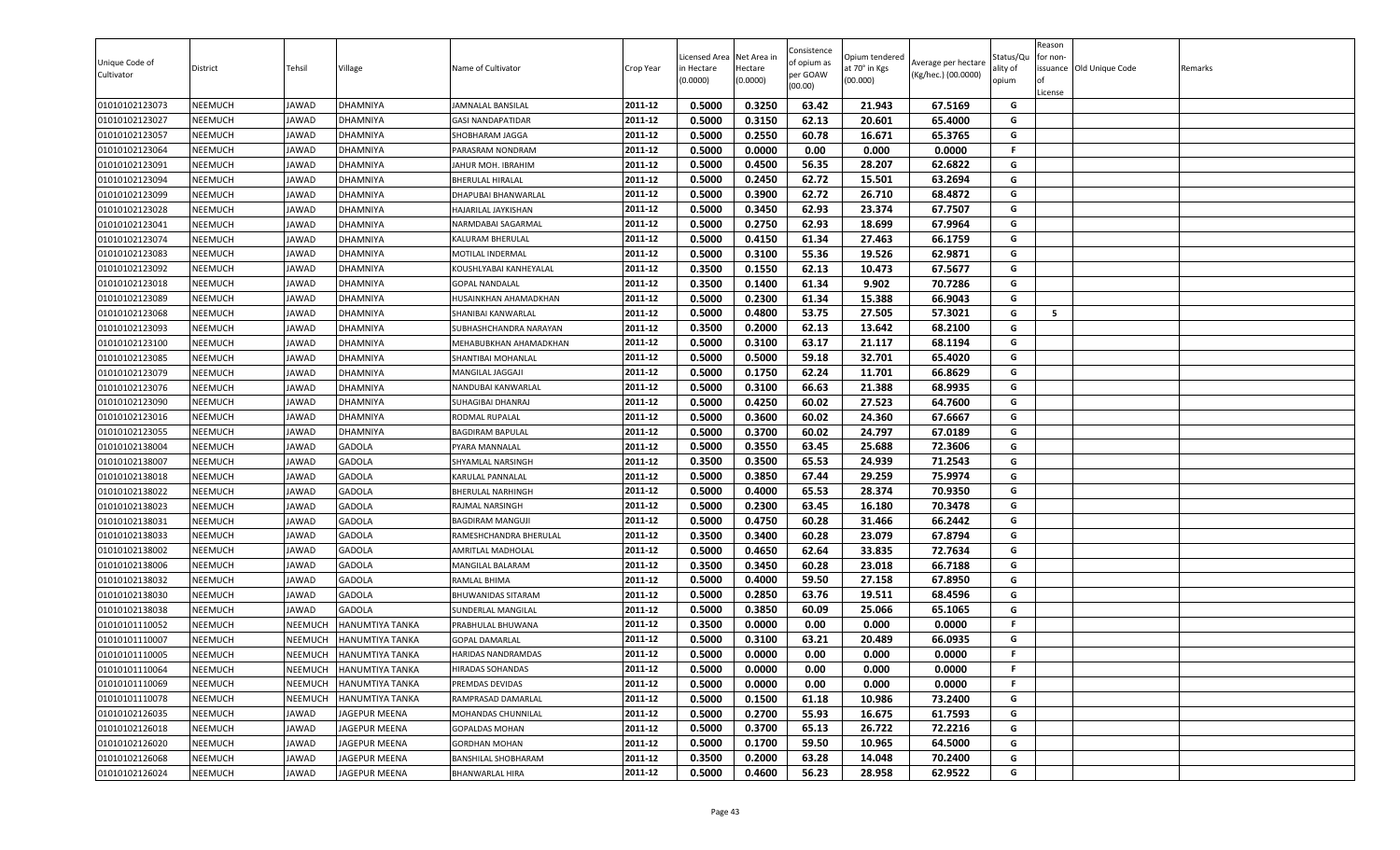| Unique Code of<br>Cultivator     | District                         | Tehsil                  | Village                    | Name of Cultivator                             | Crop Year          | Licensed Area<br>in Hectare<br>(0.0000) | Net Area in<br>Hectare<br>(0.0000) | Consistence<br>of opium as<br>per GOAW<br>(00.00) | )pium tendered<br>at 70° in Kgs<br>(00.000) | Average per hectare<br>(Kg/hec.) (00.0000) | Status/Qเ<br>ality of<br>opium | Reason<br>for non-<br>lof<br>License | issuance Old Unique Code | Remarks            |
|----------------------------------|----------------------------------|-------------------------|----------------------------|------------------------------------------------|--------------------|-----------------------------------------|------------------------------------|---------------------------------------------------|---------------------------------------------|--------------------------------------------|--------------------------------|--------------------------------------|--------------------------|--------------------|
| 01010102126042                   | <b>NEEMUCH</b>                   | JAWAD                   | JAGEPUR MEENA              | <b>BHERUSINGH DEVILAL</b>                      | 2011-12            | 0.5000                                  | 0.3050                             | 55.81                                             | 19.374                                      | 63.5213                                    | G                              |                                      |                          |                    |
| 01010102126002                   | <b>NEEMUCH</b>                   | JAWAD                   | JAGEPUR MEENA              | MOHANLAL GIRDHARI                              | 2011-12            | 0.5000                                  | 0.3700                             | 60.03                                             | 25.813                                      | 69.7649                                    | G                              |                                      |                          |                    |
| 01010101106007                   | <b>NEEMUCH</b>                   | NEEMUCH                 | <b>JAVI</b>                | SATYANARAYAN DOULATRAM                         | 2011-12            | 0.5000                                  | 0.2000                             | 62.87                                             | 14.047                                      | 70.2350                                    | G                              |                                      |                          |                    |
| 01010101106014                   | NEEMUCH                          | NEEMUCH                 | <b>JAVI</b>                | JAGDISH DOULATRAM                              | 2011-12            | 0.5000                                  | 0.5000                             | 63.14                                             | 32.274                                      | 64.5480                                    | G                              |                                      |                          |                    |
| 01010101106016                   | <b>NEEMUCH</b>                   | NEEMUCH                 | <b>JAVI</b>                | <b>BADRILAL NANDRAM</b>                        | 2011-12            | 0.5000                                  | 0.2000                             | 62.87                                             | 12.619                                      | 63.0950                                    | G                              |                                      |                          |                    |
| 01010101106020                   | <b>NEEMUCH</b>                   | NEEMUCH                 | <b>JAVI</b>                | VALIBAI DHANNALAL                              | 2011-12            | 0.3500                                  | 0.2000                             | 63.14                                             | 13.007                                      | 65.0350                                    | G<br>G                         |                                      |                          |                    |
| 01010101106021                   | <b>NEEMUCH</b>                   | NEEMUCH                 | <b>JAVI</b>                | NANDKISHORE BHERULAL                           | 2011-12            | 0.3500                                  | 0.1700                             | 61.02                                             | 11.167                                      | 65.6882                                    | G                              |                                      |                          |                    |
| 01010101106026<br>01010101106028 | <b>NEEMUCH</b>                   | NEEMUCH                 | <b>JAVI</b><br><b>JAVI</b> | <b>BHAGU NANURAM</b>                           | 2011-12<br>2011-12 | 0.5000<br>0.5000                        | 0.2000<br>0.3650                   | 58.04                                             | 12.313                                      | 61.5650                                    |                                |                                      |                          | <b>NAME CHANGE</b> |
|                                  | <b>NEEMUCH</b><br><b>NEEMUCH</b> | NEEMUCH<br>NEEMUCH      | <b>JAVI</b>                | BHANWARIBAI MOTILAL                            | 2011-12            | 0.3500                                  | 0.3550                             | 62.87<br>61.02                                    | 24.447                                      | 66.9781<br>63.7211                         | G<br>G                         |                                      |                          | <b>NAME CHANGE</b> |
| 01010101106035                   | NEEMUCH                          |                         | <b>JAVI</b>                | <b>GORDHANLAL KALURAM</b><br>MANGIBAI PRAHALAD | 2011-12            | 0.3500                                  | 0.2100                             | 63.36                                             | 22.621<br>13.677                            | 65.1286                                    | G                              |                                      |                          |                    |
| 01010101106036<br>01010101106041 | <b>NEEMUCH</b>                   | NEEMUCH<br>NEEMUCH      | <b>JAVI</b>                | RAMESHWAR BHAGATRAM                            | 2011-12            | 0.5000                                  | 0.2200                             | 63.36                                             | 15.324                                      | 69.6545                                    | G                              |                                      |                          |                    |
| 01010101106049                   | <b>NEEMUCH</b>                   | NEEMUCH                 | <b>JAVI</b>                | <b>DEVILAL HARLAL</b>                          | 2011-12            | 0.5000                                  | 0.2700                             | 58.04                                             | 16.185                                      | 59.9444                                    | G                              |                                      |                          |                    |
| 01010101106052                   | <b>NEEMUCH</b>                   | NEEMUCH                 | <b>JAVI</b>                | KHYALILAL TULSIRAM                             | 2011-12            | 0.5000                                  | 0.1500                             | 61.02                                             | 10.225                                      | 68.1667                                    | G                              |                                      |                          |                    |
| 01010101106077                   | <b>NEEMUCH</b>                   | NEEMUCH                 | <b>JAVI</b>                | PARASRAM KHYALIRAM                             | 2011-12            | 0.5000                                  | 0.3000                             | 63.36                                             | 20.483                                      | 68.2767                                    | G                              |                                      |                          |                    |
| 01010101106080                   | <b>NEEMUCH</b>                   | NEEMUCH                 | <b>JAVI</b>                | KANHEYALAL CHATURBHUJ                          | 2011-12            | 0.5000                                  | 0.2000                             | 61.41                                             | 12.949                                      | 64.7450                                    | G                              |                                      |                          |                    |
| 01010101106084                   | <b>NEEMUCH</b>                   | NEEMUCH                 | <b>JAVI</b>                | KAMLESH SATYANARAYAN                           | 2011-12            | 0.5000                                  | 0.1250                             | 62.07                                             | 7.892                                       | 63.1360                                    | G                              |                                      |                          |                    |
| 01010101106094                   | <b>NEEMUCH</b>                   | NEEMUCH                 | <b>JAVI</b>                | GANESHRAM DHANNALAL                            | 2011-12            | 0.5000                                  | 0.1250                             | 65.01                                             | 8.423                                       | 67.3840                                    | G                              |                                      |                          |                    |
| 01010101106102                   | <b>NEEMUCH</b>                   | NEEMUCH                 | <b>JAVI</b>                | RAJESHKUMAR BHERULAI                           | 2011-12            | 0.5000                                  | 0.4950                             | 59.29                                             | 30.848                                      | 62.3192                                    | G                              |                                      |                          |                    |
| 01010101106104                   | <b>NEEMUCH</b>                   | NEEMUCH                 | <b>JAVI</b>                | BABULAL HAJARILAL                              | 2011-12            | 0.5000                                  | 0.3800                             | 57.36                                             | 23.542                                      | 61.9526                                    | G                              |                                      |                          |                    |
| 01010101106105                   | <b>NEEMUCH</b>                   | NEEMUCH                 | <b>JAVI</b>                | PRABHULAL HAJARILAL                            | 2011-12            | 0.5000                                  | 0.2800                             | 60.78                                             | 18.382                                      | 65.6500                                    | G                              |                                      |                          |                    |
| 01010101106106                   | <b>NEEMUCH</b>                   | NEEMUCH                 | <b>JAVI</b>                | DEVILAL HAJARILAL                              | 2011-12            | 0.5000                                  | 0.4750                             | 60.78                                             | 30.051                                      | 63.2653                                    | G                              |                                      |                          |                    |
| 01010101106107                   | <b>NEEMUCH</b>                   | NEEMUCH                 | <b>JAVI</b>                | KANHEYALAL BAVARI HAJARILAL                    | 2011-12            | 0.5000                                  | 0.2400                             | 61.41                                             | 15.607                                      | 65.0292                                    | G                              |                                      |                          |                    |
| 01010101106112                   | <b>NEEMUCH</b>                   | NEEMUCH                 | <b>JAVI</b>                | <b>BABULAL MANGILAL</b>                        | 2011-12            | 0.5000                                  | 0.4950                             | 62.14                                             | 32.410                                      | 65.4747                                    | G                              |                                      |                          |                    |
| 01010101106115                   | <b>NEEMUCH</b>                   | NEEMUCH                 | <b>JAVI</b>                | BANSATIBAI KANHEYALAL                          | 2011-12            | 0.5000                                  | 0.2000                             | 62.37                                             | 13.472                                      | 67.3600                                    | G                              |                                      |                          |                    |
| 01010101106119                   | <b>NEEMUCH</b>                   | NEEMUCH                 | <b>JAVI</b>                | PRABHULAL DEVILAL                              | 2011-12            | 0.5000                                  | 0.4200                             | 58.51                                             | 26.246                                      | 62.4905                                    | G                              |                                      |                          |                    |
| 01010101106128                   | <b>NEEMUCH</b>                   | NEEMUCH                 | <b>JAVI</b>                | SHOBHARAM GANESHRAM                            | 2011-12            | 0.5000                                  | 0.5000                             | 67.91                                             | 36.701                                      | 73.4020                                    | G                              |                                      |                          |                    |
| 01010101106129                   | <b>NEEMUCH</b>                   | NEEMUCH                 | <b>JAVI</b>                | BABULAL RAMNARAYAN                             | 2011-12            | 0.3500                                  | 0.1550                             | 59.47                                             | 9.371                                       | 60.4581                                    | G                              |                                      |                          |                    |
| 01010101106130                   | <b>NEEMUCH</b>                   | NEEMUCH                 | <b>JAVI</b>                | SATYANARAYAN KALURAM                           | 2011-12            | 0.5000                                  | 0.3700                             | 62.37                                             | 24.137                                      | 65.2351                                    | G                              |                                      |                          |                    |
| 01010101106137                   | <b>NEEMUCH</b>                   | NEEMUCH                 | <b>JAVI</b>                | KHYALIRAM MANGILAL                             | 2011-12            | 0.5000                                  | 0.4900                             | 59.19                                             | 30.229                                      | 61.6918                                    | G                              |                                      |                          |                    |
| 01010101106138                   | <b>NEEMUCH</b>                   | NEEMUCH                 | <b>JAVI</b>                | <b>KESHURAM MANGILAL</b>                       | 2011-12            | 0.5000                                  | 0.3400                             | 65.01                                             | 23.106                                      | 67.9588                                    | G                              |                                      |                          |                    |
| 01010101106169                   | <b>NEEMUCH</b>                   | NEEMUCH                 | <b>JAVI</b>                | DASHARATH MODIRAM                              | 2011-12            | 0.5000                                  | 0.2500                             | 62.37                                             | 15.967                                      | 63.8680                                    | G                              |                                      |                          |                    |
| 01010101106172                   | <b>NEEMUCH</b>                   | NEEMUCH                 | <b>JAVI</b>                | SAMPATBAI RAMESHWAR                            | 2011-12            | 0.5000                                  | 0.4500                             | 60.78                                             | 28.575                                      | 63.5000                                    | G                              |                                      |                          |                    |
| 01010101106139                   | <b>NEEMUCH</b>                   | NEEMUCH                 | <b>JAVI</b>                | JANIBAI KANHEYALAL                             | 2011-12            | 0.3500                                  | 0.3000                             | 60.95                                             | 19.539                                      | 65.1300                                    | G                              |                                      |                          |                    |
| 01010101106152                   | <b>NEEMUCH</b>                   | NEEMUCH                 | <b>JAVI</b>                | SHRILAL ONKARLAL                               | 2011-12            | 0.5000                                  | 0.2050                             | 58.31                                             | 12.795                                      | 62.4146                                    | G                              |                                      |                          |                    |
| 01010101106154                   | <b>NEEMUCH</b>                   | NEEMUCH                 | <b>JAVI</b>                | AMBALAL ONKARLAL                               | 2011-12            | 0.5000                                  | 0.3050                             | 61.17                                             | 19.723                                      | 64.6656                                    | G                              |                                      |                          |                    |
| 01010101106155                   | <b>NEEMUCH</b>                   | NEEMUCH                 | <b>JAVI</b>                | <b>ONKARLAL AMRITLAL</b>                       | 2011-12            | 0.5000                                  | 0.2000                             | 65.01                                             | 13.522                                      | 67.6100                                    | G                              |                                      |                          |                    |
| 01010101106156                   | <b>NEEMUCH</b>                   | NEEMUCH                 | <b>JAVI</b>                | MOHANLAL GASIRAM                               | 2011-12            | 0.5000                                  | 0.2000                             | 61.17                                             | 12.592                                      | 62.9600                                    | G                              |                                      |                          |                    |
| 01010101106161                   | <b>NEEMUCH</b>                   | NEEMUCH JAVI            |                            | KAILASHBAI NANDLAL                             | 2011-12            | 0.5000                                  | 0.1000                             | 65.96                                             | 6.596                                       | 65.9600                                    | G                              |                                      |                          |                    |
| 01010101106072                   | <b>NEEMUCH</b>                   | NEEMUCH                 | <b>JAVI</b>                | BADRILAL MULCHAND                              | 2011-12            | 0.5000                                  | 0.1850                             | 68.02                                             | 12.768                                      | 69.0162                                    | G                              |                                      |                          |                    |
| 01010101106103                   | <b>NEEMUCH</b>                   | NEEMUCH                 | <b>JAVI</b>                | SUSHILABAI PURANMAL                            | 2011-12            | 0.3500                                  | 0.3000                             | 60.95                                             | 19.783                                      | 65.9433                                    | G                              |                                      |                          |                    |
| 01010101106146                   | <b>NEEMUCH</b>                   | NEEMUCH                 | <b>JAVI</b>                | NANURAM PYARCHAND                              | 2011-12            | 0.5000                                  | 0.2500                             | 61.17                                             | 16.053                                      | 64.2120                                    | G                              |                                      |                          |                    |
| 01010101106179                   | <b>NEEMUCH</b>                   | NEEMUCH                 | <b>JAVI</b>                | KARULAL RATANLAL                               | 2011-12            | 0.5000                                  | 0.2050                             | 60.10                                             | 12.964                                      | 63.2390                                    | G                              |                                      |                          |                    |
| 01010101106047                   | <b>NEEMUCH</b>                   | NEEMUCH                 | <b>JAVI</b>                | RADHESHYAM SURATRAM                            | 2011-12<br>2011-12 | 0.3500                                  | 0.3550                             | 65.96                                             | 24.254                                      | 68.3211                                    | G<br>G                         |                                      |                          |                    |
| 01010101106180<br>01010101106182 | <b>NEEMUCH</b>                   | NEEMUCH<br>NEEMUCH JAVI | <b>JAVI</b>                | VIRENDRAKUMAR PARASRAM                         |                    | 0.5000<br>0.5000                        | 0.2000<br>0.3550                   | 68.02                                             | 13.905                                      | 69.5250                                    |                                |                                      |                          |                    |
|                                  | <b>NEEMUCH</b>                   |                         |                            | <b>BHURIBAI RAMLAL</b>                         | 2011-12            |                                         |                                    | 61.44                                             | 21.838                                      | 61.5155                                    | G                              |                                      |                          |                    |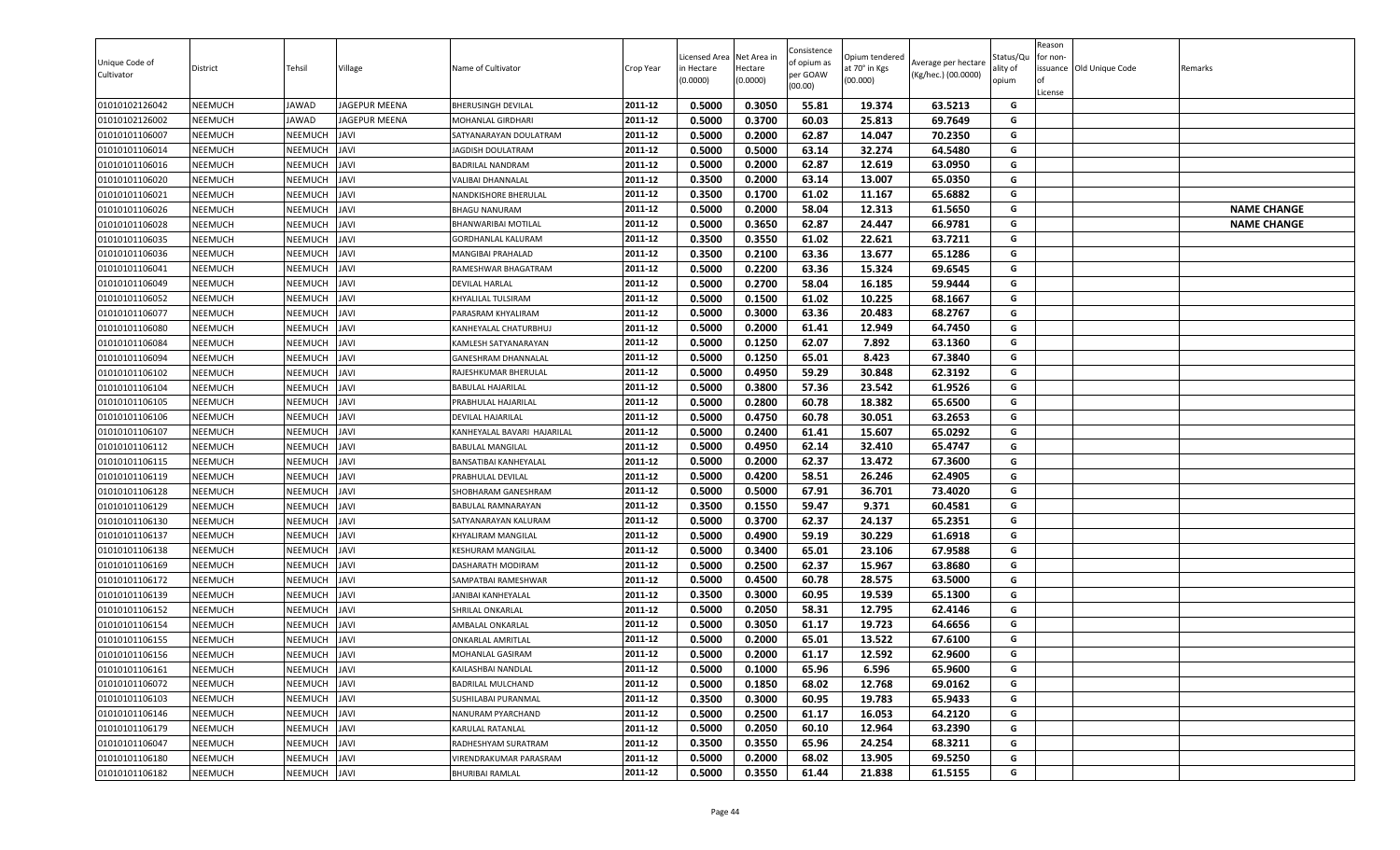| Unique Code of<br>Cultivator | District       | Tehsil         | Village     | Name of Cultivator        | Crop Year | Licensed Area<br>in Hectare<br>(0.0000) | Net Area in<br>Hectare<br>(0.0000) | Consistence<br>of opium as<br>per GOAW<br>(00.00) | Opium tendered<br>at 70° in Kgs<br>(00.000) | Average per hectare<br>(Kg/hec.) (00.0000) | Status/Qu<br>ality of<br>opium | Reason<br>for non-<br>ssuance Old Unique Code<br>License | Remarks            |
|------------------------------|----------------|----------------|-------------|---------------------------|-----------|-----------------------------------------|------------------------------------|---------------------------------------------------|---------------------------------------------|--------------------------------------------|--------------------------------|----------------------------------------------------------|--------------------|
| 01010101106132               | <b>NEEMUCH</b> | NEEMUCH        | <b>JAVI</b> | MANGIBAI KISHANLAL        | 2011-12   | 0.3500                                  | 0.2500                             | 60.95                                             | 15.716                                      | 62.8640                                    | G                              |                                                          |                    |
| 01010101106136               | <b>NEEMUCH</b> | NEEMUCH        | <b>JAVI</b> | DILIPCHAND NARAYAN        | 2011-12   | 0.5000                                  | 0.4200                             | 64.72                                             | 29.947                                      | 71.3024                                    | G                              |                                                          |                    |
| 01010101106092               | <b>NEEMUCH</b> | NEEMUCH        | <b>JAVI</b> | <b>JAGDISH RAMRATAN</b>   | 2011-12   | 0.3500                                  | 0.2000                             | 53.15                                             | 11.154                                      | 55.7700                                    | G                              | 4                                                        |                    |
| 01010101106164               | <b>NEEMUCH</b> | NEEMUCH        | <b>JAVI</b> | KAILASHBAI RADHESHYAM     | 2011-12   | 0.3500                                  | 0.2250                             | 62.18                                             | 13.795                                      | 61.3111                                    | G                              |                                                          |                    |
| 01010101106187               | <b>NEEMUCH</b> | NEEMUCH        | <b>JAVI</b> | KALURAM BRIJLAL           | 2011-12   | 0.5000                                  | 0.1600                             | 62.18                                             | 10.970                                      | 68.5625                                    | G                              |                                                          |                    |
| 01010101106189               | <b>NEEMUCH</b> | NEEMUCH        | <b>JAVI</b> | <b>BALWANT SURAJMAL</b>   | 2011-12   | 0.5000                                  | 0.2750                             | 64.11                                             | 18.967                                      | 68.9709                                    | G                              |                                                          |                    |
| 01010101106191               | <b>NEEMUCH</b> | NEEMUCH        | <b>JAVI</b> | KAMLABAI SHIVELAL         | 2011-12   | 0.5000                                  | 0.4750                             | 64.11                                             | 31.643                                      | 66.6168                                    | G                              |                                                          |                    |
| 01010101106195               | <b>NEEMUCH</b> | NEEMUCH        | <b>JAVI</b> | <b>BANSHILAL GHEESI</b>   | 2011-12   | 0.3500                                  | 0.3450                             | 58.75                                             | 22.065                                      | 63.9565                                    | G                              |                                                          |                    |
| 01010101106033               | <b>NEEMUCH</b> | NEEMUCH        | <b>JAVI</b> | MANGILAL BALCHAND         | 2011-12   | 0.3500                                  | 0.3500                             | 62.18                                             | 23.397                                      | 66.8486                                    | G                              |                                                          |                    |
| 01010101106208               | <b>NEEMUCH</b> | NEEMUCH        | <b>JAVI</b> | <b>MODIRAM BAKSHU</b>     | 2011-12   | 0.5000                                  | 0.1350                             | 64.11                                             | 8.994                                       | 66.6222                                    | G                              |                                                          |                    |
| 01010101106210               | <b>NEEMUCH</b> | NEEMUCH        | <b>JAVI</b> | MANGILAL NANALAL          | 2011-12   | 0.5000                                  | 0.2500                             | 62.30                                             | 16.785                                      | 67.1400                                    | G                              |                                                          |                    |
| 01010101106017               | <b>NEEMUCH</b> | NEEMUCH        | <b>JAVI</b> | NARENDRA RAMKARAN         | 2011-12   | 0.5000                                  | 0.4900                             | 62.30                                             | 32.004                                      | 65.3143                                    | G                              |                                                          |                    |
| 01010101106212               | <b>NEEMUCH</b> | NEEMUCH        | <b>JAVI</b> | GANSHYAM BHAGATRAM        | 2011-12   | 0.3500                                  | 0.2700                             | 58.75                                             | 16.601                                      | 61.4852                                    | G                              |                                                          |                    |
| 01010101106214               | <b>NEEMUCH</b> | NEEMUCH        | <b>JAVI</b> | KAMUBAI RAMCHANDRA        | 2011-12   | 0.5000                                  | 0.4300                             | 64.45                                             | 29.592                                      | 68.8186                                    | G                              |                                                          |                    |
| 01010101106148               | <b>NEEMUCH</b> | NEEMUCH        | <b>JAVI</b> | DAKULAL LALAJI            | 2011-12   | 0.5000                                  | 0.3200                             | 58.21                                             | 19.916                                      | 62.2375                                    | G                              |                                                          |                    |
| 01010101106116               | <b>NEEMUCH</b> | NEEMUCH        | <b>JAVI</b> | KHYALIRAM NANURAM         | 2011-12   | 0.5000                                  | 0.2250                             | 64.09                                             | 15.583                                      | 69.2578                                    | G                              |                                                          |                    |
| 01010101106022               | <b>NEEMUCH</b> | NEEMUCH        | <b>JAVI</b> | SATYANARAYAN NANDLAL      | 2011-12   | 0.5000                                  | 0.1250                             | 64.45                                             | 8.240                                       | 65.9200                                    | G                              |                                                          |                    |
| 01010101106031               | <b>NEEMUCH</b> | NEEMUCH        | <b>JAVI</b> | RAMLAL CHUNNILAL          | 2011-12   | 0.5000                                  | 0.1950                             | 56.66                                             | 11.000                                      | 56.4103                                    | G                              |                                                          |                    |
| 01010101106038               | <b>NEEMUCH</b> | NEEMUCH        | <b>JAVI</b> | BHERULAL PRATHVIRAJ       | 2011-12   | 0.5000                                  | 0.3600                             | 58.84                                             | 22.712                                      | 63.0889                                    | G                              |                                                          | <b>NAME CHANGE</b> |
| 01010101106056               | <b>NEEMUCH</b> | NEEMUCH        | <b>JAVI</b> | BHAVARIBAI CHENRAM        | 2011-12   | 0.5000                                  | 0.2250                             | 62.30                                             | 15.335                                      | 68.1556                                    | G                              |                                                          |                    |
| 01010101106061               | <b>NEEMUCH</b> | NEEMUCH        | <b>JAVI</b> | <b>BADRILAL HAJARILAL</b> | 2011-12   | 0.5000                                  | 0.3250                             | 59.52                                             | 20.007                                      | 61.5600                                    | G                              |                                                          |                    |
| 01010101106079               | <b>NEEMUCH</b> | NEEMUCH        | <b>JAVI</b> | SURATRAM BAKSHUKHANTI     | 2011-12   | 0.3500                                  | 0.2950                             | 63.27                                             | 21.150                                      | 71.6949                                    | G                              |                                                          |                    |
| 01010101106142               | <b>NEEMUCH</b> | NEEMUCH        | <b>JAVI</b> | <b>BHANWARLAL GASI</b>    | 2011-12   | 0.5000                                  | 0.4000                             | 59.52                                             | 25.670                                      | 64.1750                                    | G                              |                                                          |                    |
| 01010101106157               | <b>NEEMUCH</b> | NEEMUCH        | <b>JAVI</b> | <b>GANESHRAM GASI</b>     | 2011-12   | 0.5000                                  | 0.3150                             | 59.52                                             | 19.506                                      | 61.9238                                    | G                              |                                                          |                    |
| 01010101106173               | <b>NEEMUCH</b> | NEEMUCH        | <b>JAVI</b> | RAMRAJ DHANRAJ            | 2011-12   | 0.5000                                  | 0.4550                             | 64.45                                             | 31.645                                      | 69.5495                                    | G                              |                                                          |                    |
| 01010101106174               | <b>NEEMUCH</b> | NEEMUCH        | <b>JAVI</b> | <b>GANSHYAM DHANRAJ</b>   | 2011-12   | 0.5000                                  | 0.4350                             | 64.79                                             | 30.100                                      | 69.1954                                    | G                              |                                                          |                    |
| 01010101106067               | <b>NEEMUCH</b> | NEEMUCH        | <b>JAVI</b> | JANIBAI KHEMRAJ           | 2011-12   | 0.3500                                  | 0.2150                             | 63.27                                             | 13.892                                      | 64.6140                                    | G                              |                                                          |                    |
| 01010101106030               | <b>NEEMUCH</b> | NEEMUCH        | <b>JAVI</b> | <b>BAPULAL CHOUTHMAL</b>  | 2011-12   | 0.5000                                  | 0.3900                             | 63.27                                             | 25.905                                      | 66.4231                                    | G                              |                                                          |                    |
| 01010101106184               | <b>NEEMUCH</b> | NEEMUCH        | <b>JAVI</b> | NAGAJIRAM GASI            | 2011-12   | 0.3500                                  | 0.3300                             | 59.52                                             | 19.922                                      | 60.3697                                    | G                              |                                                          |                    |
| 01010101106185               | <b>NEEMUCH</b> | NEEMUCH        | <b>JAVI</b> | GANSHYAM BHAWANIRAM       | 2011-12   | 0.3500                                  | 0.2050                             | 62.02                                             | 11.917                                      | 58.1317                                    | G                              |                                                          |                    |
| 01010101106192               | <b>NEEMUCH</b> | NEEMUCH        | <b>JAVI</b> | MUNNIDEVI DINESHKUMAR     | 2011-12   | 0.5000                                  | 0.2500                             | 62.02                                             | 16.710                                      | 66.8400                                    | G                              |                                                          |                    |
| 01010101106198               | <b>NEEMUCH</b> | <b>NEEMUCH</b> | <b>JAVI</b> | RAMKUNWARBAI SHANTILAL    | 2011-12   | 0.5000                                  | 0.2000                             | 64.09                                             | 13.715                                      | 68.5750                                    | G                              |                                                          |                    |
| 01010101106202               | <b>NEEMUCH</b> | NEEMUCH        | <b>JAVI</b> | HIRALAL SURATRAM          | 2011-12   | 0.5000                                  | 0.3900                             | 62.02                                             | 25.216                                      | 64.6564                                    | G                              |                                                          |                    |
| 01010101106081               | <b>NEEMUCH</b> | NEEMUCH        | <b>JAVI</b> | NANDUBAI KHYALILAL        | 2011-12   | 0.5000                                  | 0.2300                             | 61.31                                             | 15.958                                      | 69.3826                                    | G                              |                                                          |                    |
| 01010101106207               | <b>NEEMUCH</b> | NEEMUCH        | <b>JAVI</b> | NATRAYANSINGH KACHRULAL   | 2011-12   | 0.5000                                  | 0.3050                             | 54.01                                             | 17.931                                      | 58.7902                                    | G                              | 5                                                        |                    |
| 01010101106126               | <b>NEEMUCH</b> | <b>NEEMUCH</b> | <b>JAVI</b> | <b>GOBARLAL NANURAM</b>   | 2011-12   | 0.5000                                  | 0.1550                             | 61.31                                             | 10.747                                      | 69.3355                                    | G                              |                                                          |                    |
| 01010101106211               | <b>NEEMUCH</b> | NEEMUCH        | <b>JAVI</b> | CHAGANLAL KASHIRAM        | 2011-12   | 0.3500                                  | 0.2600                             | 61.31                                             | 16.799                                      | 64.6115                                    | G                              |                                                          |                    |
| 01010101106188               | <b>NEEMUCH</b> | NEEMUCH        | <b>JAVI</b> | PYRELAL RATANLAL          | 2011-12   | 0.5000                                  | 0.2050                             | 64.79                                             | 13.328                                      | 65.0146                                    | G                              |                                                          |                    |
| 01010101106203               | <b>NEEMUCH</b> | NEEMUCH JAVI   |             | UNKARLAL CHUNYALAL        | 2011-12   | 0.5000                                  | 0.3050                             | 57.82                                             | 19.072                                      | 62.5311                                    | G                              |                                                          |                    |
| 01010101106206               | <b>NEEMUCH</b> | NEEMUCH        | <b>JAVI</b> | DOULATRAM MANGILAL        | 2011-12   | 0.5000                                  | 0.3150                             | 64.79                                             | 22.362                                      | 70.9905                                    | G                              |                                                          | <b>NAME CHANGE</b> |
| 01010101106060               | <b>NEEMUCH</b> | NEEMUCH        | <b>JAVI</b> | RAMKANYABAI MULCHAND      | 2011-12   | 0.5000                                  | 0.1000                             | 70.61                                             | 7.454                                       | 74.5400                                    | G                              |                                                          |                    |
| 01010101106215               | <b>NEEMUCH</b> | NEEMUCH        | <b>JAVI</b> | BHAGATRAM AMRITRAM        | 2011-12   | 0.5000                                  | 0.1650                             | 61.52                                             | 11.065                                      | 67.0606                                    | G                              |                                                          |                    |
| 01010101106216               | <b>NEEMUCH</b> | NEEMUCH        | <b>JAVI</b> | DINESHCHANDRA BHAGATRAM   | 2011-12   | 0.5000                                  | 0.1650                             | 59.52                                             | 11.079                                      | 67.1455                                    | G                              |                                                          |                    |
| 01010101106217               | <b>NEEMUCH</b> | NEEMUCH        | <b>JAVI</b> | NARAYANIBAI RAMLAL        | 2011-12   | 0.3500                                  | 0.3550                             | 59.52                                             | 21.436                                      | 60.3831                                    | G                              |                                                          |                    |
| 01010101106218               | <b>NEEMUCH</b> | NEEMUCH        | <b>JAVI</b> | PRABHULAL SHIVLAL         | 2011-12   | 0.5000                                  | 0.4950                             | 51.40                                             | 26.390                                      | 53.3131                                    | G                              | 4                                                        |                    |
| 01010101106149               | <b>NEEMUCH</b> | NEEMUCH JAVI   |             | BHAWARBAI RAMPRASAD       | 2011-12   | 0.3500                                  | 0.2000                             | 61.52                                             | 12.981                                      | 64.9050                                    | G                              |                                                          |                    |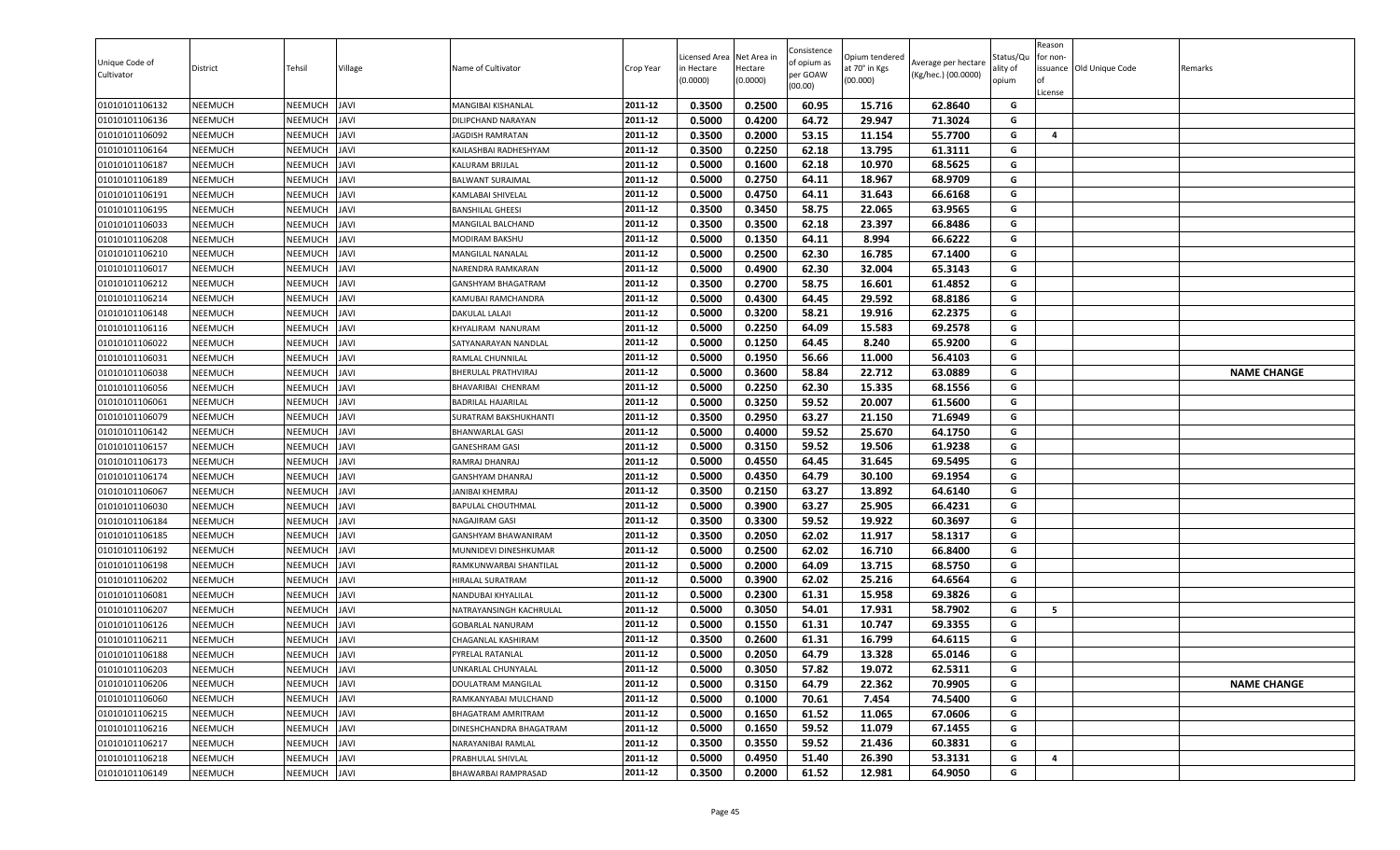|                |                           |                |                  |                                                   |                    | icensed Area | Net Area in | Consistence | Opium tendered |                     | Status/Qu | Reason<br>or non- |                         |         |
|----------------|---------------------------|----------------|------------------|---------------------------------------------------|--------------------|--------------|-------------|-------------|----------------|---------------------|-----------|-------------------|-------------------------|---------|
| Unique Code of | District                  | Tehsil         | Village          | Name of Cultivator                                | Crop Year          | in Hectare   | Hectare     | of opium as | at 70° in Kgs  | Average per hectare | ılity of  |                   | ssuance Old Unique Code | Remarks |
| Cultivator     |                           |                |                  |                                                   |                    | (0.0000)     | (0.0000)    | per GOAW    | (00.000)       | (Kg/hec.) (00.0000) | opium     |                   |                         |         |
|                |                           |                |                  |                                                   |                    |              |             | (00.00)     |                |                     |           | License           |                         |         |
| 01010101106089 | <b>NEEMUCH</b>            | NEEMUCH        | JAVI             | LAXMINARAYAN SURATRAM                             | 2011-12            | 0.3500       | 0.2750      | 61.52       | 17.226         | 62.6400             | G         |                   |                         |         |
| 01010101104008 | <b>NEEMUCH</b>            | NEEMUCH        | JHALRI           | <b>BHURALAL LAXMAN</b>                            | 2011-12            | 0.3500       | 0.0000      | 0.00        | 0.000          | 0.0000              | F.        |                   |                         |         |
| 01010101104040 | NEEMUCH                   | NEEMUCH        | <b>JHALRI</b>    | <b>ASHOKE RAMPRATAP</b>                           | 2011-12            | 0.5000       | 0.0000      | 0.00        | 0.000          | 0.0000              | F.        |                   |                         |         |
| 01010101104062 | NEEMUCH                   | NEEMUCH        | JHALRI           | <b>MUKESH RAMPRATAP</b>                           | 2011-12            | 0.5000       | 0.0000      | 0.00        | 0.000          | 0.0000              | F.        |                   |                         |         |
| 01010101104083 | NEEMUCH                   | NEEMUCH        | <b>JHALRI</b>    | <b>RAMSWRUP KISHANJI</b>                          | 2011-12            | 0.5000       | 0.0000      | 0.00        | 0.000          | 0.0000              | F.        |                   |                         |         |
| 01010101104107 | <b>NEEMUCH</b>            | NEEMUCH        | HALRI            | SANGRAMSINGH PHOOLCHAND                           | 2011-12            | 0.5000       | 0.0000      | 0.00        | 0.000          | 0.0000              | F.        |                   |                         |         |
| 01010101104133 | NEEMUCH                   | NEEMUCH        | JHALRI           | KISHANLAL URFERAMKISHAN BHAWARLAL                 | 2011-12            | 0.5000       | 0.0000      | 0.00        | 0.000          | 0.0000              | F         |                   |                         |         |
| 01010101104020 | <b>NEEMUCH</b>            | <b>NEEMUCH</b> | JHALRI           | <b>HARISINGH BHANWARLAL</b>                       | 2011-12            | 0.5000       | 0.0000      | 0.00        | 0.000          | 0.0000              | F.        |                   |                         |         |
| 01010101104049 | <b>NEEMUCH</b>            | NEEMUCH        | JHALRI           | <b>GYANSINGH DULICHAND</b>                        | 2011-12            | 0.5000       | 0.0000      | 0.00        | 0.000          | 0.0000              | F.        |                   |                         |         |
| 01010101104079 | NEEMUCH                   | NEEMUCH        | JHALRI           | RAMCHANDRA GOVRDHAN                               | 2011-12            | 0.5000       | 0.0000      | 0.00        | 0.000          | 0.0000              | F.        |                   |                         |         |
| 01010101104125 | <b>NEEMUCH</b>            | NEEMUCH        | JHALRI           | <b>GANSHYAM RAMSINGH</b>                          | 2011-12            | 0.5000       | 0.0000      | 0.00        | 0.000          | 0.0000              | F.        |                   |                         |         |
| 01010101104066 | NEEMUCH                   | NEEMUCH        | <b>JHALRI</b>    | <b>GYANSINGH BHANWARLAL</b>                       | 2011-12            | 0.5000       | 0.0000      | 0.00        | 0.000          | 0.0000              | F.        |                   |                         |         |
| 01010101104065 | <b>NEEMUCH</b>            | NEEMUCH        | JHALRI           | HAJARILAL BHANWARLAL                              | 2011-12            | 0.5000       | 0.0000      | 0.00        | 0.000          | 0.0000              | F.        |                   |                         |         |
| 01010101104013 | NEEMUCH                   | NEEMUCH        | JHALRI           | <b>BALRAM PRAHALAD</b>                            | 2011-12            | 0.5000       | 0.0000      | 0.00        | 0.000          | 0.0000              | F.        |                   |                         |         |
| 01010101104094 | <b>NEEMUCH</b>            | NEEMUCH        | JHALRI           | NARAYANSINGH ARJUN                                | 2011-12            | 0.5000       | 0.0000      | 0.00        | 0.000          | 0.0000              | F.        |                   |                         |         |
| 01010101104134 | NEEMUCH                   | NEEMUCH        | <b>JHALRI</b>    | BHANWARSINGH KISHANSINGH                          | 2011-12            | 0.5000       | 0.2250      | 61.78       | 14.624         | 64.9956             | G         |                   | 01010101092001          |         |
| 01010101104135 | NEEMUCH                   | NEEMUCH        | HALRI            | <b>BHANWARLAL MANGILAL</b>                        | 2011-12            | 0.5000       | 0.0000      | 0.00        | 0.000          | 0.0000              | F.        |                   | 01010101089006          |         |
| 01010101104136 | NEEMUCH                   | NEEMUCH        | JHALRI           | <b>MANGIBAI BADRILAL</b>                          | 2011-12            | 0.5000       | 0.0000      | 0.00        | 0.000          | 0.0000              | F.        |                   | 01010101089032          |         |
| 01010102140002 | NEEMUCH                   | <b>JAWAD</b>   | <b>ASOOR</b>     | <b>AMBALAL KISHANLAL</b>                          | 2011-12            | 0.5000       | 0.2500      | 59.91       | 16.552         | 66.2080             | G         |                   |                         |         |
| 01010102140012 | <b>NEEMUCH</b>            | JAWAD          | LASOOR           | KACHARU KANWARLAL                                 | 2011-12            | 0.5000       | 0.2000      | 63.39       | 13.674         | 68.3700             | G         |                   |                         |         |
| 01010102140013 | <b>NEEMUCH</b>            | JAWAD          | LASOOR           | NANALAL DHANNA                                    | 2011-12            | 0.5000       | 0.1750      | 67.92       | 13.768         | 78.6743             | G         |                   |                         |         |
| 01010102140014 | <b>NEEMUCH</b>            | JAWAD          | LASOOR           | SURESHCHANDRA BANSHILAL                           | 2011-12            | 0.5000       | 0.2300      | 59.91       | 14.935         | 64.9348             | G         |                   |                         |         |
| 01010102140019 | <b>NEEMUCH</b>            | JAWAD          | <b>ASOOR</b>     | RAMRATAN DHANNA                                   | 2011-12            | 0.5000       | 0.3900      | 59.91       | 25.154         | 64.4974             | G         |                   |                         |         |
| 01010102140020 | <b>NEEMUCH</b>            | JAWAD          | LASOOR           | <b>BABULAL PRABHULAL</b>                          | 2011-12            | 0.5000       | 0.3000      | 67.92       | 21.996         | 73.3200             | G         |                   |                         |         |
| 01010102140024 | NEEMUCH                   | JAWAD          | LASOOR           | KANWARIBAI RAMBILAS                               | 2011-12            | 0.5000       | 0.2000      | 66.68       | 14.317         | 71.5850             | G         |                   |                         |         |
| 01010102140025 | NEEMUCH                   | <b>JAWAD</b>   | LASOOR           | SITHABAI LALDAS                                   | 2011-12            | 0.3500       | 0.2050      | 70.83       | 15.815         | 77.1463             | G         |                   |                         |         |
| 01010102140026 | <b>NEEMUCH</b>            | JAWAD          | LASOOR           | KAILASHIBAI KISHANLAL                             | 2011-12            | 0.5000       | 0.4050      | 71.53       | 30.319         | 74.8617             |           | $\overline{2}$    |                         |         |
| 01010102140029 | NEEMUCH                   | <b>JAWAD</b>   | LASOOR           | <b>BHERULAL RAMCHANDRA</b>                        | 2011-12            | 0.5000       | 0.1000      | 67.92       | 7.665          | 76.6500             | G         |                   |                         |         |
| 01010102140030 | <b>NEEMUCH</b>            | JAWAD          | LASOOR           | <b>BANSHILAL MATHURALAL</b>                       | 2011-12            | 0.5000       | 0.2900      | 69.03       | 21.764         | 75.0483             | G         |                   |                         |         |
| 01010102140032 | <b>NEEMUCH</b>            | JAWAD          | LASOOR           | RAMKANYABAI GANESH                                | 2011-12            | 0.5000       | 0.2200      | 68.26       | 16.100         | 73.1818             | G         |                   |                         |         |
| 01010102140040 | <b>NEEMUCH</b>            | JAWAD          | LASOOR           | <b>JAGDISH TUSLIRAM</b>                           | 2011-12            | 0.5000       | 0.2750      | 71.45       | 21.445         | 77.9818             | G         |                   |                         |         |
| 01010102140041 | NEEMUCH                   | JAWAD          | LASOOR           | SITHARAM RAMNARAYAN                               | 2011-12            | 0.5000       | 0.2550      | 63.39       | 17.351         | 68.0431             | G         |                   |                         |         |
| 01010102140049 | <b>NEEMUCH</b>            | JAWAD          | LASOOR           | <b>OMPRAKASH MANGILAL</b>                         | 2011-12            | 0.5000       | 0.2700      | 69.03       | 20.679         | 76.5889             | G         |                   |                         |         |
| 01010102140050 | <b>NEEMUCH</b>            | JAWAD          | LASOOR           |                                                   | 2011-12            | 0.5000       | 0.1500      | 71.45       | 11.881         | 79.2067             | G         |                   |                         |         |
| 01010102140052 | NEEMUCH                   | JAWAD          | LASOOR           | <b>BANSHILAL SALAGRAM</b><br>LAXMINARAYAN UDAYLAL | 2011-12            | 0.3500       | 0.2100      | 62.22       | 14.213         | 67.6810             | G         |                   |                         |         |
| 01010102140073 | NEEMUCH                   | JAWAD          | <b>ASOOR</b>     |                                                   | 2011-12            | 0.5000       | 0.2500      | 59.73       | 16.144         | 64.5760             | G         |                   |                         |         |
| 01010102140059 | NEEMUCH                   | <b>JAWAD</b>   | <b>ASOOR</b>     | BALAWANTSINGH DARASINGH<br>RADHESHYAM DEVAJI      | 2011-12            | 0.5000       | 0.2450      | 62.12       | 16.515         | 67.4082             | G         |                   |                         |         |
|                |                           |                |                  |                                                   |                    |              |             |             |                |                     |           |                   |                         |         |
| 01010102140011 | <b>NEEMUCH</b><br>NEEMUCH | JAWAD          | LASOOR<br>LASOOR | RAJARAM BHUWANIRAM                                | 2011-12<br>2011-12 | 0.5000       | 0.4750      | 62.89       | 32.083         | 67.5432             | G<br>N    | 8                 |                         |         |
| 01010102140068 |                           | JAWAD          |                  | <b>BALURAM RAMDAYAL</b>                           |                    | 0.5000       | 0.0000      | 0.00        | 0.000          | 0.0000              |           |                   |                         |         |
| 01010102140008 | <b>NEEMUCH</b>            | <b>JAWAD</b>   | LASOOR           | DAKHIBAI BHERU LAL                                | 2011-12            | 0.5000       | 0.3450      | 62.12       | 23.898         | 69.2696             | G         |                   |                         |         |
| 01010102140010 | NEEMUCH                   | <b>JAWAD</b>   | LASOOR           | SURATRAM KISHANLAL                                | 2011-12            | 0.5000       | 0.2550      | 62.35       | 17.440         | 68.3922             | G         |                   |                         |         |
| 01010102140028 | <b>NEEMUCH</b>            | JAWAD          | LASOOR           | <b>BHERUDAS ONKARDAS</b>                          | 2011-12            | 0.5000       | 0.2250      | 55.68       | 13.618         | 60.5244             | G         |                   |                         |         |
| 01010102140033 | NEEMUCH                   | JAWAD          | LASOOR           | NANDUBAI RAMBILAS                                 | 2011-12            | 0.5000       | 0.2700      | 69.03       | 20.246         | 74.9852             | G         |                   |                         |         |
| 01010102140036 | <b>NEEMUCH</b>            | JAWAD          | LASOOR           | CHANDRASINGH PRATAPSINGH                          | 2011-12            | 0.3500       | 0.2250      | 66.68       | 16.213         | 72.0578             | G         |                   |                         |         |
| 01010102140044 | <b>NEEMUCH</b>            | JAWAD          | LASOOR           | <b>HIRALAL PYARCHAND</b>                          | 2011-12            | 0.5000       | 0.1350      | 67.42       | 10.681         | 79.1185             | G         |                   |                         |         |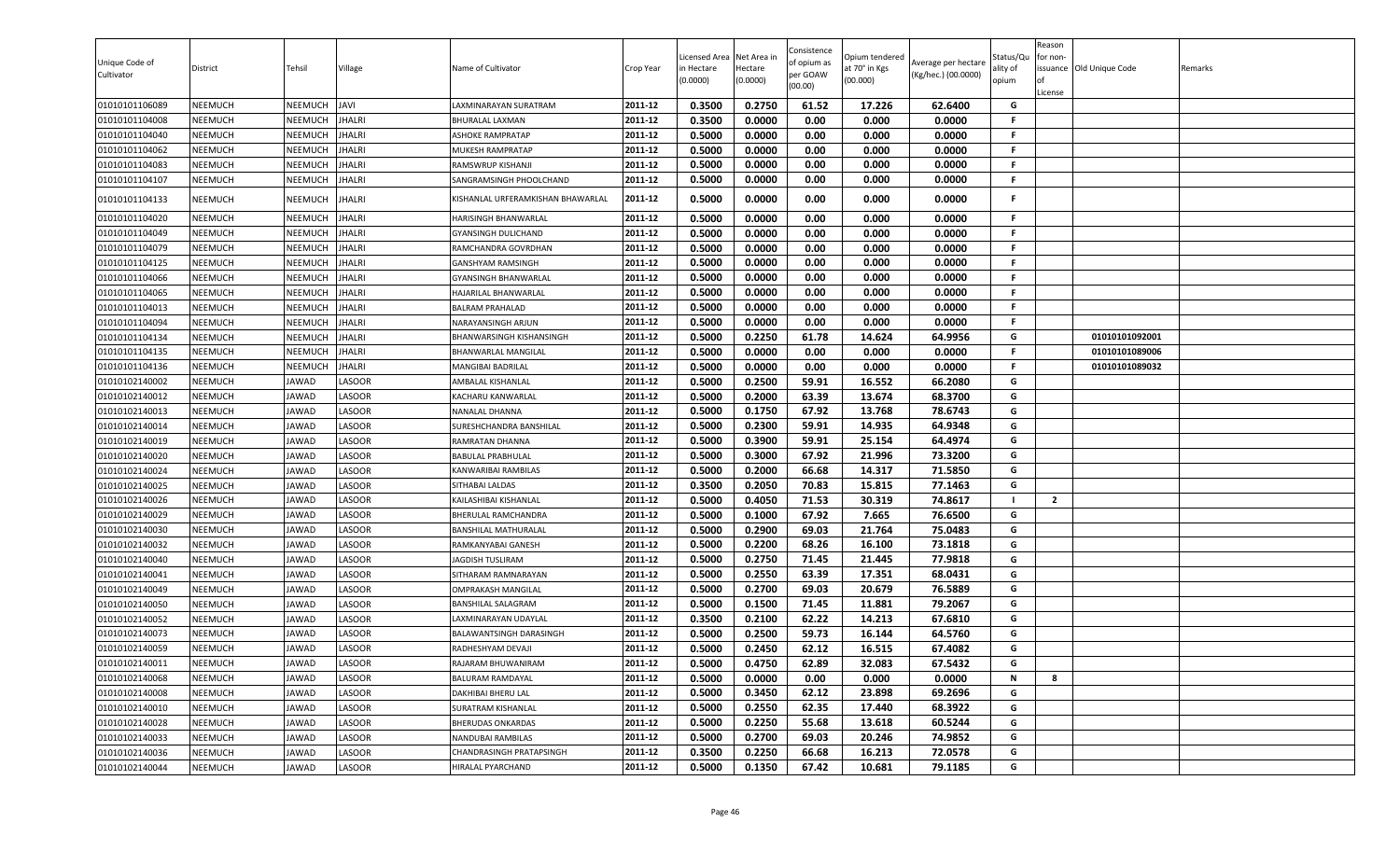| 0.5000<br>0.2050<br>66.68<br>15.632<br>76.2537<br><b>NEEMUCH</b><br>LASOOR<br>DALURAM SALAGRAM<br>2011-12<br>G<br>01010102140051<br>JAWAD<br><b>NEEMUCH</b><br>LASOOR<br>2011-12<br>0.5000<br>0.1500<br>64.26<br>10.630<br>70.8667<br>G<br>01010102140061<br>JAWAD<br>SITHABAI CHENRAM TELI<br>0.4200<br>65.2905<br><b>NEEMUCH</b><br>LASOOR<br>2011-12<br>0.5000<br>62.12<br>27.422<br>G<br>01010102140067<br>JAWAD<br>MODIRAM MOHANLAL<br><b>NEEMUCH</b><br>2011-12<br>0.5000<br>0.0900<br>67.1444<br>G<br>LASOOR<br>61.31<br>6.043<br>01010102140072<br>JAWAD<br>VIKRAMSINGH BHERUSINGH<br>0.5000<br>0.0000<br>2011-12<br>0.00<br>0.000<br>0.0000<br>N<br>01010102140074<br><b>NEEMUCH</b><br>LASOOR<br>JAWAD<br>RAJENDRASINGH MOHANSINGH<br>0.3550<br>67.8620<br>G<br>2011-12<br>0.5000<br>61.48<br>24.091<br>01010102140066<br><b>NEEMUCH</b><br>JAWAD<br>LASOOR<br>RAMESHCHANDRA POKHERLAI<br>0.2950<br>69.27<br>22.651<br>76.7831<br>G<br>2011-12<br>0.5000<br><b>NEEMUCH</b><br>JAWAD<br>LASOOR<br>01010102140023<br>MEGRAJ KANWARLAL<br>2011-12<br>0.2150<br>61.60<br>14.379<br>66.8791<br>G<br>01010102140037<br><b>NEEMUCH</b><br>JAWAD<br>LASOOR<br>0.5000<br><b>GOMTIBAI BHANWARLAL</b><br>0.3500<br>0.2700<br>55.57<br>15.957<br>01010102140057<br><b>NEEMUCH</b><br>JAWAD<br>LASOOR<br>59.1000<br>KANHEYALAL HIRALAL<br>2011-12<br>G<br>0.5000<br>0.2900<br>63.4931<br>01010102140075<br><b>NEEMUCH</b><br>JAWAD<br>LASOOR<br>2011-12<br>57.72<br>18.413<br>G<br>MANGI BHIMA<br>0.2100<br>59.14<br>62.1571<br>0.3500<br>13.053<br>G<br><b>NEEMUCH</b><br>LASOOR<br>2011-12<br>01010102140076<br>JAWAD<br>VALI MOHAMMAD ALLANUR<br><b>NEEMUCH</b><br>LASOOR<br>2011-12<br>0.5000<br>0.2550<br>56.74<br>16.503<br>64.7176<br>G<br>01010102140077<br>JAWAD<br>DHAPUBAI RAMCHANDRA<br>0.5000<br>0.4850<br>52.33<br>30.052<br>61.9629<br>01010102140078<br><b>NEEMUCH</b><br>LASOOR<br>2011-12<br>G<br>5<br>JAWAD<br><b>DUGAR RAMAJI</b><br>2011-12<br>0.5000<br>0.4800<br>64.35<br>65.2688<br>G<br>01010102130004<br><b>NEEMUCH</b><br>JAWAD<br>31.329<br>MADAWADA<br><b>BALURAM NONDRAM</b><br>0.0000<br>0.00<br>0.0000<br>0.5000<br>0.000<br>N<br>01010102130009<br><b>NEEMUCH</b><br>JAWAD<br>MADAWADA<br>2011-12<br>RAMNIVAS MANGILAL<br>2011-12<br>58.61<br>01010102130015<br><b>NEEMUCH</b><br>JAWAD<br>MADAWADA<br>0.5000<br>0.3600<br>22.305<br>61.9583<br>G<br>BABULAL NARAYAN<br>0.3000<br>62.2000<br>01010102130026<br><b>NEEMUCH</b><br>JAWAD<br><b>MADAWADA</b><br>2011-12<br>0.3500<br>59.05<br>18.660<br>G<br><b>BHAGATRAM NATHU</b><br>2011-12<br>0.5050<br>01010102130029<br><b>NEEMUCH</b><br>MADAWADA<br>0.5000<br>57.76<br>31.685<br>62.7426<br>G<br>JAWAD<br>DALURAM GODAJI<br>01010102130032<br><b>NEEMUCH</b><br>JAWAD<br><b>MADAWADA</b><br>2011-12<br>0.5000<br>0.3000<br>64.35<br>20.638<br>68.7933<br>G<br>SHIVELAL KALURAM<br>0.4850<br>55.60<br>28.777<br>59.3340<br>2011-12<br>0.5000<br>G<br><b>NEEMUCH</b><br>01010102130040<br>JAWAD<br>MADAWADA<br>NARAYAN MODA<br><b>NEEMUCH</b><br>0.5000<br>0.2900<br>58.61<br>18.412<br>63.4897<br>01010102130012<br>JAWAD<br><b>MADAWADA</b><br>2011-12<br>G<br><b>GISALAL BAPULAL</b><br>0.3500<br>0.3500<br>53.7457<br>2011-12<br>49.30<br>18.811<br>G<br>$\overline{4}$<br><b>NEEMUCH</b><br>NATHIBAI BHUJA<br>01010102130027<br>JAWAD<br>MADAWADA<br>0.5000<br>0.2500<br>01010102130001<br><b>NEEMUCH</b><br>2011-12<br>64.35<br>16.979<br>67.9160<br>G<br>JAWAD<br>MADAWADA<br>DEVILAL GISALAL<br>63.59<br>0.5000<br>0.2000<br>67.4500<br>G<br>01010102130002<br><b>NEEMUCH</b><br>2011-12<br>13.490<br>JAWAD<br>MADAWADA<br>TULSIBAI BALMUKAND<br>0.1700<br><b>NEEMUCH</b><br>JAWAD<br>0.5000<br>63.59<br>11.065<br>65.0882<br>G<br>01010102130044<br>MADAWADA<br>2011-12<br>KHUMANSINGH BADRISINGH<br>2011-12<br>0.5000<br>0.4100<br>63.28<br>11.110<br>27.0976<br>01010101105016<br><b>NEEMUCH</b><br>NEEMUCH<br>MELKI<br>G<br>$\overline{\mathbf{4}}$<br><b>HARISINGH KANHAIYA</b><br>01010101105031<br><b>NEEMUCH</b><br>MELKI<br>0.5000<br>0.0000<br>0.00<br>0.000<br>0.0000<br>NEEMUCH<br>2011-12<br><b>TRANSFER / BORKHEDI KHURD</b><br><b>BHAGATSINGH CHAINSINGH</b><br>.F<br>2011-12<br>0.5000<br>0.0000<br>0.00<br>0.000<br>0.0000<br>01010101105053<br><b>NEEMUCH</b><br>NEEMUCH<br>MELKI<br>F<br>DFAYARAM JASRAJ<br><b>TRANSFER / BADOLI</b><br>0.5000<br>0.0000<br>0.00<br><b>NEEMUCH</b><br>MELKI<br>0.000<br>0.0000<br>01010101105010<br>NEEMUCH<br>2011-12<br>F.<br>BHAGATSINGH ARJUNSINGH<br><b>TRANSFER / PIPLAUN</b><br>0.5000<br>0.0000<br>0.00<br>0.0000<br>2011-12<br>0.000<br>F.<br>01010101105064<br><b>NEEMUCH</b><br>MELKI<br><b>TRANSFER / BORKHEDI KHURD</b><br>NEEMUCH<br>SHRAVAN DEVA<br>0.0000<br>0.00<br>01010101105065<br><b>NEEMUCH</b><br>MELKI<br>0.5000<br>0.000<br>0.0000<br>NEEMUCH<br><b>GANGABAI JASRAJ</b><br>2011-12<br>F.<br><b>TRANSFER / BADOLI</b><br>0.5000<br>0.0000<br>0.00<br>0.000<br>0.0000<br>01010101115019<br><b>NEEMUCH</b><br>NEEMUCH<br>NARSINGHPURA<br>SITHABAI JAYSINGH<br>2011-12<br>F<br>01010101115029<br><b>NEEMUCH</b><br>NEEMUCH<br>NARSINGHPURA<br>2011-12<br>0.5000<br>0.1800<br>56.24<br>10.782<br>59.9000<br>G<br>KASTURIBAI MANGILAL<br>0.5000<br>0.0000<br>0.00<br>0.000<br>0.0000<br><b>NEEMUCH</b><br><b>NARSINGHPURA</b><br>2011-12<br>01010101115043<br>NEEMUCH<br>RAMCHANDRA MANGILAL<br>F.<br>2011-12<br>01010101115032<br><b>NEEMUCH</b><br>NEEMUCH<br>NARSINGHPURA<br>0.5000<br>0.0000<br>0.00<br>0.000<br>0.0000<br>F.<br>NARAYAN VAJERAM<br>2011-12<br>0.5000<br>0.0000<br>0.00<br>0.000<br>0.0000<br><b>NEEMUCH</b><br>F.<br>01010101115052<br>NEEMUCH<br>NARSINGHPURA<br>BHAGATRAM PRATHVIRAJ<br>2011-12<br>0.5000<br>0.0000<br>01010101115030<br><b>NEEMUCH</b><br>NEEMUCH<br>NARSINGHPURA<br>0.00<br>0.000<br>0.0000<br>F<br>ONKARLAL MEGA<br>0.5000<br>0.0000<br>0.00<br>0.000<br>0.0000<br>2011-12<br>F.<br><b>NEEMUCH</b><br>NEEMUCH<br><b>NARSINGHPURA</b><br>01010101114005<br>01010101115063<br>GANSHYAM NARVARSINGH<br>2011-12<br>01010101115064<br><b>NEEMUCH</b><br>NEEMUCH<br>NARSINGHPURA<br>0.5000<br>0.0000<br>0.00<br>0.0000<br>F.<br>01010101114002<br>SHAMBHULAL BAGDIRAM<br>0.000<br>0.0000<br>0.00<br>2011-12<br>0.5000<br>0.000<br>0.0000<br>01010101114020<br>01010101115062<br><b>NEEMUCH</b><br><b>NEEMUCH</b><br>NARSINGHPURA<br><b>BAGDIRAM PANNALAL</b><br>F.<br>01010102133003<br>2011-12<br>0.5000<br>0.2700<br>58.35<br>63.3815<br>G<br><b>NAME CHANGE</b><br><b>NEEMUCH</b><br>JAWAD<br>RANPUR JAWAD<br>17.113<br>BHURIBAI BHANWARLAL<br>01010102133012<br>2011-12<br>0.5000<br>0.3050<br>57.13<br>18.779<br>61.5705<br><b>NEEMUCH</b><br>JAWAD<br>RANPUR JAWAD<br>RADHESHYAM MANGUDAS<br>G<br>2011-12<br>59.33<br>G<br>01010102133014<br><b>NEEMUCH</b><br>JAWAD<br>0.5000<br>0.4000<br>26.402<br>66.0050<br>RANPUR JAWAD<br><b>BAGDIRAM MADHUJI</b><br>01010102133016<br>55.81<br><b>NEEMUCH</b><br>JAWAD<br>RANPUR JAWAD<br>2011-12<br>0.5000<br>0.2150<br>12.900<br>60.0000<br>G<br>VISHNUDAS BHANWARDAS<br>2011-12<br>0.5000<br>0.2050<br>63.87<br>14.407<br>70.2780<br>G<br>01010102133017<br><b>NEEMUCH</b><br>JAWAD<br>RANPUR JAWAD<br><b>GISALAL HEMAJI</b><br>01010102133010<br><b>NEEMUCH</b><br>2011-12<br>0.5000<br>0.1700<br>66.74<br>12.089<br>71.1118<br>G<br>JAWAD<br>RANPUR JAWAD<br>DHAPUBAI MDHU | Unique Code of<br>Cultivator | District | Tehsil | Village | Name of Cultivator | Crop Year | Licensed Area<br>in Hectare<br>(0.0000) | Net Area in<br>Hectare<br>(0.0000) | Consistence<br>of opium as<br>per GOAW<br>(00.00) | Opium tendered<br>at 70° in Kgs<br>(00.000) | Average per hectare<br>(Kg/hec.) (00.0000) | Status/Qเ<br>ality of<br>opium | Reason<br>for non-<br>lof<br>License | issuance Old Unique Code | Remarks |
|----------------------------------------------------------------------------------------------------------------------------------------------------------------------------------------------------------------------------------------------------------------------------------------------------------------------------------------------------------------------------------------------------------------------------------------------------------------------------------------------------------------------------------------------------------------------------------------------------------------------------------------------------------------------------------------------------------------------------------------------------------------------------------------------------------------------------------------------------------------------------------------------------------------------------------------------------------------------------------------------------------------------------------------------------------------------------------------------------------------------------------------------------------------------------------------------------------------------------------------------------------------------------------------------------------------------------------------------------------------------------------------------------------------------------------------------------------------------------------------------------------------------------------------------------------------------------------------------------------------------------------------------------------------------------------------------------------------------------------------------------------------------------------------------------------------------------------------------------------------------------------------------------------------------------------------------------------------------------------------------------------------------------------------------------------------------------------------------------------------------------------------------------------------------------------------------------------------------------------------------------------------------------------------------------------------------------------------------------------------------------------------------------------------------------------------------------------------------------------------------------------------------------------------------------------------------------------------------------------------------------------------------------------------------------------------------------------------------------------------------------------------------------------------------------------------------------------------------------------------------------------------------------------------------------------------------------------------------------------------------------------------------------------------------------------------------------------------------------------------------------------------------------------------------------------------------------------------------------------------------------------------------------------------------------------------------------------------------------------------------------------------------------------------------------------------------------------------------------------------------------------------------------------------------------------------------------------------------------------------------------------------------------------------------------------------------------------------------------------------------------------------------------------------------------------------------------------------------------------------------------------------------------------------------------------------------------------------------------------------------------------------------------------------------------------------------------------------------------------------------------------------------------------------------------------------------------------------------------------------------------------------------------------------------------------------------------------------------------------------------------------------------------------------------------------------------------------------------------------------------------------------------------------------------------------------------------------------------------------------------------------------------------------------------------------------------------------------------------------------------------------------------------------------------------------------------------------------------------------------------------------------------------------------------------------------------------------------------------------------------------------------------------------------------------------------------------------------------------------------------------------------------------------------------------------------------------------------------------------------------------------------------------------------------------------------------------------------------------------------------------------------------------------------------------------------------------------------------------------------------------------------------------------------------------------------------------------------------------------------------------------------------------------------------------------------------------------------------------------------------------------------------------------------------------------------------------------------------------------------------------------------------------------------------------------------------------------------------------------------------------------------------------------------------------------------------------------------------------------------------------------------------------------------------------------------------------------------------------------------------------------------------------------------------------------------------------------------------------------------------------------------------------------------------------------------------------------------------------------------------------------------------------------------------------------------------------------------------------------------------------------------------------------------------------------------------------------------------------------------------------------------------------------------------------------------------------------------------------------------------------------------------------------------------------------------------------------------------------------------------------------------------------------------------------------------------------------------------------------------------------------------------------------------------------------------------------------------------------------------------------------------------------------------------------------------------------------|------------------------------|----------|--------|---------|--------------------|-----------|-----------------------------------------|------------------------------------|---------------------------------------------------|---------------------------------------------|--------------------------------------------|--------------------------------|--------------------------------------|--------------------------|---------|
|                                                                                                                                                                                                                                                                                                                                                                                                                                                                                                                                                                                                                                                                                                                                                                                                                                                                                                                                                                                                                                                                                                                                                                                                                                                                                                                                                                                                                                                                                                                                                                                                                                                                                                                                                                                                                                                                                                                                                                                                                                                                                                                                                                                                                                                                                                                                                                                                                                                                                                                                                                                                                                                                                                                                                                                                                                                                                                                                                                                                                                                                                                                                                                                                                                                                                                                                                                                                                                                                                                                                                                                                                                                                                                                                                                                                                                                                                                                                                                                                                                                                                                                                                                                                                                                                                                                                                                                                                                                                                                                                                                                                                                                                                                                                                                                                                                                                                                                                                                                                                                                                                                                                                                                                                                                                                                                                                                                                                                                                                                                                                                                                                                                                                                                                                                                                                                                                                                                                                                                                                                                                                                                                                                                                                                                                                                                                                                                                                                                                                                                                                                                                                                                                                                                                                                                                                                                                                                                                                                                                                                                                                                                                                                                                                                                                                                                                  |                              |          |        |         |                    |           |                                         |                                    |                                                   |                                             |                                            |                                |                                      |                          |         |
|                                                                                                                                                                                                                                                                                                                                                                                                                                                                                                                                                                                                                                                                                                                                                                                                                                                                                                                                                                                                                                                                                                                                                                                                                                                                                                                                                                                                                                                                                                                                                                                                                                                                                                                                                                                                                                                                                                                                                                                                                                                                                                                                                                                                                                                                                                                                                                                                                                                                                                                                                                                                                                                                                                                                                                                                                                                                                                                                                                                                                                                                                                                                                                                                                                                                                                                                                                                                                                                                                                                                                                                                                                                                                                                                                                                                                                                                                                                                                                                                                                                                                                                                                                                                                                                                                                                                                                                                                                                                                                                                                                                                                                                                                                                                                                                                                                                                                                                                                                                                                                                                                                                                                                                                                                                                                                                                                                                                                                                                                                                                                                                                                                                                                                                                                                                                                                                                                                                                                                                                                                                                                                                                                                                                                                                                                                                                                                                                                                                                                                                                                                                                                                                                                                                                                                                                                                                                                                                                                                                                                                                                                                                                                                                                                                                                                                                                  |                              |          |        |         |                    |           |                                         |                                    |                                                   |                                             |                                            |                                |                                      |                          |         |
|                                                                                                                                                                                                                                                                                                                                                                                                                                                                                                                                                                                                                                                                                                                                                                                                                                                                                                                                                                                                                                                                                                                                                                                                                                                                                                                                                                                                                                                                                                                                                                                                                                                                                                                                                                                                                                                                                                                                                                                                                                                                                                                                                                                                                                                                                                                                                                                                                                                                                                                                                                                                                                                                                                                                                                                                                                                                                                                                                                                                                                                                                                                                                                                                                                                                                                                                                                                                                                                                                                                                                                                                                                                                                                                                                                                                                                                                                                                                                                                                                                                                                                                                                                                                                                                                                                                                                                                                                                                                                                                                                                                                                                                                                                                                                                                                                                                                                                                                                                                                                                                                                                                                                                                                                                                                                                                                                                                                                                                                                                                                                                                                                                                                                                                                                                                                                                                                                                                                                                                                                                                                                                                                                                                                                                                                                                                                                                                                                                                                                                                                                                                                                                                                                                                                                                                                                                                                                                                                                                                                                                                                                                                                                                                                                                                                                                                                  |                              |          |        |         |                    |           |                                         |                                    |                                                   |                                             |                                            |                                |                                      |                          |         |
|                                                                                                                                                                                                                                                                                                                                                                                                                                                                                                                                                                                                                                                                                                                                                                                                                                                                                                                                                                                                                                                                                                                                                                                                                                                                                                                                                                                                                                                                                                                                                                                                                                                                                                                                                                                                                                                                                                                                                                                                                                                                                                                                                                                                                                                                                                                                                                                                                                                                                                                                                                                                                                                                                                                                                                                                                                                                                                                                                                                                                                                                                                                                                                                                                                                                                                                                                                                                                                                                                                                                                                                                                                                                                                                                                                                                                                                                                                                                                                                                                                                                                                                                                                                                                                                                                                                                                                                                                                                                                                                                                                                                                                                                                                                                                                                                                                                                                                                                                                                                                                                                                                                                                                                                                                                                                                                                                                                                                                                                                                                                                                                                                                                                                                                                                                                                                                                                                                                                                                                                                                                                                                                                                                                                                                                                                                                                                                                                                                                                                                                                                                                                                                                                                                                                                                                                                                                                                                                                                                                                                                                                                                                                                                                                                                                                                                                                  |                              |          |        |         |                    |           |                                         |                                    |                                                   |                                             |                                            |                                |                                      |                          |         |
|                                                                                                                                                                                                                                                                                                                                                                                                                                                                                                                                                                                                                                                                                                                                                                                                                                                                                                                                                                                                                                                                                                                                                                                                                                                                                                                                                                                                                                                                                                                                                                                                                                                                                                                                                                                                                                                                                                                                                                                                                                                                                                                                                                                                                                                                                                                                                                                                                                                                                                                                                                                                                                                                                                                                                                                                                                                                                                                                                                                                                                                                                                                                                                                                                                                                                                                                                                                                                                                                                                                                                                                                                                                                                                                                                                                                                                                                                                                                                                                                                                                                                                                                                                                                                                                                                                                                                                                                                                                                                                                                                                                                                                                                                                                                                                                                                                                                                                                                                                                                                                                                                                                                                                                                                                                                                                                                                                                                                                                                                                                                                                                                                                                                                                                                                                                                                                                                                                                                                                                                                                                                                                                                                                                                                                                                                                                                                                                                                                                                                                                                                                                                                                                                                                                                                                                                                                                                                                                                                                                                                                                                                                                                                                                                                                                                                                                                  |                              |          |        |         |                    |           |                                         |                                    |                                                   |                                             |                                            |                                |                                      |                          |         |
|                                                                                                                                                                                                                                                                                                                                                                                                                                                                                                                                                                                                                                                                                                                                                                                                                                                                                                                                                                                                                                                                                                                                                                                                                                                                                                                                                                                                                                                                                                                                                                                                                                                                                                                                                                                                                                                                                                                                                                                                                                                                                                                                                                                                                                                                                                                                                                                                                                                                                                                                                                                                                                                                                                                                                                                                                                                                                                                                                                                                                                                                                                                                                                                                                                                                                                                                                                                                                                                                                                                                                                                                                                                                                                                                                                                                                                                                                                                                                                                                                                                                                                                                                                                                                                                                                                                                                                                                                                                                                                                                                                                                                                                                                                                                                                                                                                                                                                                                                                                                                                                                                                                                                                                                                                                                                                                                                                                                                                                                                                                                                                                                                                                                                                                                                                                                                                                                                                                                                                                                                                                                                                                                                                                                                                                                                                                                                                                                                                                                                                                                                                                                                                                                                                                                                                                                                                                                                                                                                                                                                                                                                                                                                                                                                                                                                                                                  |                              |          |        |         |                    |           |                                         |                                    |                                                   |                                             |                                            |                                |                                      |                          |         |
|                                                                                                                                                                                                                                                                                                                                                                                                                                                                                                                                                                                                                                                                                                                                                                                                                                                                                                                                                                                                                                                                                                                                                                                                                                                                                                                                                                                                                                                                                                                                                                                                                                                                                                                                                                                                                                                                                                                                                                                                                                                                                                                                                                                                                                                                                                                                                                                                                                                                                                                                                                                                                                                                                                                                                                                                                                                                                                                                                                                                                                                                                                                                                                                                                                                                                                                                                                                                                                                                                                                                                                                                                                                                                                                                                                                                                                                                                                                                                                                                                                                                                                                                                                                                                                                                                                                                                                                                                                                                                                                                                                                                                                                                                                                                                                                                                                                                                                                                                                                                                                                                                                                                                                                                                                                                                                                                                                                                                                                                                                                                                                                                                                                                                                                                                                                                                                                                                                                                                                                                                                                                                                                                                                                                                                                                                                                                                                                                                                                                                                                                                                                                                                                                                                                                                                                                                                                                                                                                                                                                                                                                                                                                                                                                                                                                                                                                  |                              |          |        |         |                    |           |                                         |                                    |                                                   |                                             |                                            |                                |                                      |                          |         |
|                                                                                                                                                                                                                                                                                                                                                                                                                                                                                                                                                                                                                                                                                                                                                                                                                                                                                                                                                                                                                                                                                                                                                                                                                                                                                                                                                                                                                                                                                                                                                                                                                                                                                                                                                                                                                                                                                                                                                                                                                                                                                                                                                                                                                                                                                                                                                                                                                                                                                                                                                                                                                                                                                                                                                                                                                                                                                                                                                                                                                                                                                                                                                                                                                                                                                                                                                                                                                                                                                                                                                                                                                                                                                                                                                                                                                                                                                                                                                                                                                                                                                                                                                                                                                                                                                                                                                                                                                                                                                                                                                                                                                                                                                                                                                                                                                                                                                                                                                                                                                                                                                                                                                                                                                                                                                                                                                                                                                                                                                                                                                                                                                                                                                                                                                                                                                                                                                                                                                                                                                                                                                                                                                                                                                                                                                                                                                                                                                                                                                                                                                                                                                                                                                                                                                                                                                                                                                                                                                                                                                                                                                                                                                                                                                                                                                                                                  |                              |          |        |         |                    |           |                                         |                                    |                                                   |                                             |                                            |                                |                                      |                          |         |
|                                                                                                                                                                                                                                                                                                                                                                                                                                                                                                                                                                                                                                                                                                                                                                                                                                                                                                                                                                                                                                                                                                                                                                                                                                                                                                                                                                                                                                                                                                                                                                                                                                                                                                                                                                                                                                                                                                                                                                                                                                                                                                                                                                                                                                                                                                                                                                                                                                                                                                                                                                                                                                                                                                                                                                                                                                                                                                                                                                                                                                                                                                                                                                                                                                                                                                                                                                                                                                                                                                                                                                                                                                                                                                                                                                                                                                                                                                                                                                                                                                                                                                                                                                                                                                                                                                                                                                                                                                                                                                                                                                                                                                                                                                                                                                                                                                                                                                                                                                                                                                                                                                                                                                                                                                                                                                                                                                                                                                                                                                                                                                                                                                                                                                                                                                                                                                                                                                                                                                                                                                                                                                                                                                                                                                                                                                                                                                                                                                                                                                                                                                                                                                                                                                                                                                                                                                                                                                                                                                                                                                                                                                                                                                                                                                                                                                                                  |                              |          |        |         |                    |           |                                         |                                    |                                                   |                                             |                                            |                                |                                      |                          |         |
|                                                                                                                                                                                                                                                                                                                                                                                                                                                                                                                                                                                                                                                                                                                                                                                                                                                                                                                                                                                                                                                                                                                                                                                                                                                                                                                                                                                                                                                                                                                                                                                                                                                                                                                                                                                                                                                                                                                                                                                                                                                                                                                                                                                                                                                                                                                                                                                                                                                                                                                                                                                                                                                                                                                                                                                                                                                                                                                                                                                                                                                                                                                                                                                                                                                                                                                                                                                                                                                                                                                                                                                                                                                                                                                                                                                                                                                                                                                                                                                                                                                                                                                                                                                                                                                                                                                                                                                                                                                                                                                                                                                                                                                                                                                                                                                                                                                                                                                                                                                                                                                                                                                                                                                                                                                                                                                                                                                                                                                                                                                                                                                                                                                                                                                                                                                                                                                                                                                                                                                                                                                                                                                                                                                                                                                                                                                                                                                                                                                                                                                                                                                                                                                                                                                                                                                                                                                                                                                                                                                                                                                                                                                                                                                                                                                                                                                                  |                              |          |        |         |                    |           |                                         |                                    |                                                   |                                             |                                            |                                |                                      |                          |         |
|                                                                                                                                                                                                                                                                                                                                                                                                                                                                                                                                                                                                                                                                                                                                                                                                                                                                                                                                                                                                                                                                                                                                                                                                                                                                                                                                                                                                                                                                                                                                                                                                                                                                                                                                                                                                                                                                                                                                                                                                                                                                                                                                                                                                                                                                                                                                                                                                                                                                                                                                                                                                                                                                                                                                                                                                                                                                                                                                                                                                                                                                                                                                                                                                                                                                                                                                                                                                                                                                                                                                                                                                                                                                                                                                                                                                                                                                                                                                                                                                                                                                                                                                                                                                                                                                                                                                                                                                                                                                                                                                                                                                                                                                                                                                                                                                                                                                                                                                                                                                                                                                                                                                                                                                                                                                                                                                                                                                                                                                                                                                                                                                                                                                                                                                                                                                                                                                                                                                                                                                                                                                                                                                                                                                                                                                                                                                                                                                                                                                                                                                                                                                                                                                                                                                                                                                                                                                                                                                                                                                                                                                                                                                                                                                                                                                                                                                  |                              |          |        |         |                    |           |                                         |                                    |                                                   |                                             |                                            |                                |                                      |                          |         |
|                                                                                                                                                                                                                                                                                                                                                                                                                                                                                                                                                                                                                                                                                                                                                                                                                                                                                                                                                                                                                                                                                                                                                                                                                                                                                                                                                                                                                                                                                                                                                                                                                                                                                                                                                                                                                                                                                                                                                                                                                                                                                                                                                                                                                                                                                                                                                                                                                                                                                                                                                                                                                                                                                                                                                                                                                                                                                                                                                                                                                                                                                                                                                                                                                                                                                                                                                                                                                                                                                                                                                                                                                                                                                                                                                                                                                                                                                                                                                                                                                                                                                                                                                                                                                                                                                                                                                                                                                                                                                                                                                                                                                                                                                                                                                                                                                                                                                                                                                                                                                                                                                                                                                                                                                                                                                                                                                                                                                                                                                                                                                                                                                                                                                                                                                                                                                                                                                                                                                                                                                                                                                                                                                                                                                                                                                                                                                                                                                                                                                                                                                                                                                                                                                                                                                                                                                                                                                                                                                                                                                                                                                                                                                                                                                                                                                                                                  |                              |          |        |         |                    |           |                                         |                                    |                                                   |                                             |                                            |                                |                                      |                          |         |
|                                                                                                                                                                                                                                                                                                                                                                                                                                                                                                                                                                                                                                                                                                                                                                                                                                                                                                                                                                                                                                                                                                                                                                                                                                                                                                                                                                                                                                                                                                                                                                                                                                                                                                                                                                                                                                                                                                                                                                                                                                                                                                                                                                                                                                                                                                                                                                                                                                                                                                                                                                                                                                                                                                                                                                                                                                                                                                                                                                                                                                                                                                                                                                                                                                                                                                                                                                                                                                                                                                                                                                                                                                                                                                                                                                                                                                                                                                                                                                                                                                                                                                                                                                                                                                                                                                                                                                                                                                                                                                                                                                                                                                                                                                                                                                                                                                                                                                                                                                                                                                                                                                                                                                                                                                                                                                                                                                                                                                                                                                                                                                                                                                                                                                                                                                                                                                                                                                                                                                                                                                                                                                                                                                                                                                                                                                                                                                                                                                                                                                                                                                                                                                                                                                                                                                                                                                                                                                                                                                                                                                                                                                                                                                                                                                                                                                                                  |                              |          |        |         |                    |           |                                         |                                    |                                                   |                                             |                                            |                                |                                      |                          |         |
|                                                                                                                                                                                                                                                                                                                                                                                                                                                                                                                                                                                                                                                                                                                                                                                                                                                                                                                                                                                                                                                                                                                                                                                                                                                                                                                                                                                                                                                                                                                                                                                                                                                                                                                                                                                                                                                                                                                                                                                                                                                                                                                                                                                                                                                                                                                                                                                                                                                                                                                                                                                                                                                                                                                                                                                                                                                                                                                                                                                                                                                                                                                                                                                                                                                                                                                                                                                                                                                                                                                                                                                                                                                                                                                                                                                                                                                                                                                                                                                                                                                                                                                                                                                                                                                                                                                                                                                                                                                                                                                                                                                                                                                                                                                                                                                                                                                                                                                                                                                                                                                                                                                                                                                                                                                                                                                                                                                                                                                                                                                                                                                                                                                                                                                                                                                                                                                                                                                                                                                                                                                                                                                                                                                                                                                                                                                                                                                                                                                                                                                                                                                                                                                                                                                                                                                                                                                                                                                                                                                                                                                                                                                                                                                                                                                                                                                                  |                              |          |        |         |                    |           |                                         |                                    |                                                   |                                             |                                            |                                |                                      |                          |         |
|                                                                                                                                                                                                                                                                                                                                                                                                                                                                                                                                                                                                                                                                                                                                                                                                                                                                                                                                                                                                                                                                                                                                                                                                                                                                                                                                                                                                                                                                                                                                                                                                                                                                                                                                                                                                                                                                                                                                                                                                                                                                                                                                                                                                                                                                                                                                                                                                                                                                                                                                                                                                                                                                                                                                                                                                                                                                                                                                                                                                                                                                                                                                                                                                                                                                                                                                                                                                                                                                                                                                                                                                                                                                                                                                                                                                                                                                                                                                                                                                                                                                                                                                                                                                                                                                                                                                                                                                                                                                                                                                                                                                                                                                                                                                                                                                                                                                                                                                                                                                                                                                                                                                                                                                                                                                                                                                                                                                                                                                                                                                                                                                                                                                                                                                                                                                                                                                                                                                                                                                                                                                                                                                                                                                                                                                                                                                                                                                                                                                                                                                                                                                                                                                                                                                                                                                                                                                                                                                                                                                                                                                                                                                                                                                                                                                                                                                  |                              |          |        |         |                    |           |                                         |                                    |                                                   |                                             |                                            |                                |                                      |                          |         |
|                                                                                                                                                                                                                                                                                                                                                                                                                                                                                                                                                                                                                                                                                                                                                                                                                                                                                                                                                                                                                                                                                                                                                                                                                                                                                                                                                                                                                                                                                                                                                                                                                                                                                                                                                                                                                                                                                                                                                                                                                                                                                                                                                                                                                                                                                                                                                                                                                                                                                                                                                                                                                                                                                                                                                                                                                                                                                                                                                                                                                                                                                                                                                                                                                                                                                                                                                                                                                                                                                                                                                                                                                                                                                                                                                                                                                                                                                                                                                                                                                                                                                                                                                                                                                                                                                                                                                                                                                                                                                                                                                                                                                                                                                                                                                                                                                                                                                                                                                                                                                                                                                                                                                                                                                                                                                                                                                                                                                                                                                                                                                                                                                                                                                                                                                                                                                                                                                                                                                                                                                                                                                                                                                                                                                                                                                                                                                                                                                                                                                                                                                                                                                                                                                                                                                                                                                                                                                                                                                                                                                                                                                                                                                                                                                                                                                                                                  |                              |          |        |         |                    |           |                                         |                                    |                                                   |                                             |                                            |                                |                                      |                          |         |
|                                                                                                                                                                                                                                                                                                                                                                                                                                                                                                                                                                                                                                                                                                                                                                                                                                                                                                                                                                                                                                                                                                                                                                                                                                                                                                                                                                                                                                                                                                                                                                                                                                                                                                                                                                                                                                                                                                                                                                                                                                                                                                                                                                                                                                                                                                                                                                                                                                                                                                                                                                                                                                                                                                                                                                                                                                                                                                                                                                                                                                                                                                                                                                                                                                                                                                                                                                                                                                                                                                                                                                                                                                                                                                                                                                                                                                                                                                                                                                                                                                                                                                                                                                                                                                                                                                                                                                                                                                                                                                                                                                                                                                                                                                                                                                                                                                                                                                                                                                                                                                                                                                                                                                                                                                                                                                                                                                                                                                                                                                                                                                                                                                                                                                                                                                                                                                                                                                                                                                                                                                                                                                                                                                                                                                                                                                                                                                                                                                                                                                                                                                                                                                                                                                                                                                                                                                                                                                                                                                                                                                                                                                                                                                                                                                                                                                                                  |                              |          |        |         |                    |           |                                         |                                    |                                                   |                                             |                                            |                                |                                      |                          |         |
|                                                                                                                                                                                                                                                                                                                                                                                                                                                                                                                                                                                                                                                                                                                                                                                                                                                                                                                                                                                                                                                                                                                                                                                                                                                                                                                                                                                                                                                                                                                                                                                                                                                                                                                                                                                                                                                                                                                                                                                                                                                                                                                                                                                                                                                                                                                                                                                                                                                                                                                                                                                                                                                                                                                                                                                                                                                                                                                                                                                                                                                                                                                                                                                                                                                                                                                                                                                                                                                                                                                                                                                                                                                                                                                                                                                                                                                                                                                                                                                                                                                                                                                                                                                                                                                                                                                                                                                                                                                                                                                                                                                                                                                                                                                                                                                                                                                                                                                                                                                                                                                                                                                                                                                                                                                                                                                                                                                                                                                                                                                                                                                                                                                                                                                                                                                                                                                                                                                                                                                                                                                                                                                                                                                                                                                                                                                                                                                                                                                                                                                                                                                                                                                                                                                                                                                                                                                                                                                                                                                                                                                                                                                                                                                                                                                                                                                                  |                              |          |        |         |                    |           |                                         |                                    |                                                   |                                             |                                            |                                |                                      |                          |         |
|                                                                                                                                                                                                                                                                                                                                                                                                                                                                                                                                                                                                                                                                                                                                                                                                                                                                                                                                                                                                                                                                                                                                                                                                                                                                                                                                                                                                                                                                                                                                                                                                                                                                                                                                                                                                                                                                                                                                                                                                                                                                                                                                                                                                                                                                                                                                                                                                                                                                                                                                                                                                                                                                                                                                                                                                                                                                                                                                                                                                                                                                                                                                                                                                                                                                                                                                                                                                                                                                                                                                                                                                                                                                                                                                                                                                                                                                                                                                                                                                                                                                                                                                                                                                                                                                                                                                                                                                                                                                                                                                                                                                                                                                                                                                                                                                                                                                                                                                                                                                                                                                                                                                                                                                                                                                                                                                                                                                                                                                                                                                                                                                                                                                                                                                                                                                                                                                                                                                                                                                                                                                                                                                                                                                                                                                                                                                                                                                                                                                                                                                                                                                                                                                                                                                                                                                                                                                                                                                                                                                                                                                                                                                                                                                                                                                                                                                  |                              |          |        |         |                    |           |                                         |                                    |                                                   |                                             |                                            |                                |                                      |                          |         |
|                                                                                                                                                                                                                                                                                                                                                                                                                                                                                                                                                                                                                                                                                                                                                                                                                                                                                                                                                                                                                                                                                                                                                                                                                                                                                                                                                                                                                                                                                                                                                                                                                                                                                                                                                                                                                                                                                                                                                                                                                                                                                                                                                                                                                                                                                                                                                                                                                                                                                                                                                                                                                                                                                                                                                                                                                                                                                                                                                                                                                                                                                                                                                                                                                                                                                                                                                                                                                                                                                                                                                                                                                                                                                                                                                                                                                                                                                                                                                                                                                                                                                                                                                                                                                                                                                                                                                                                                                                                                                                                                                                                                                                                                                                                                                                                                                                                                                                                                                                                                                                                                                                                                                                                                                                                                                                                                                                                                                                                                                                                                                                                                                                                                                                                                                                                                                                                                                                                                                                                                                                                                                                                                                                                                                                                                                                                                                                                                                                                                                                                                                                                                                                                                                                                                                                                                                                                                                                                                                                                                                                                                                                                                                                                                                                                                                                                                  |                              |          |        |         |                    |           |                                         |                                    |                                                   |                                             |                                            |                                |                                      |                          |         |
|                                                                                                                                                                                                                                                                                                                                                                                                                                                                                                                                                                                                                                                                                                                                                                                                                                                                                                                                                                                                                                                                                                                                                                                                                                                                                                                                                                                                                                                                                                                                                                                                                                                                                                                                                                                                                                                                                                                                                                                                                                                                                                                                                                                                                                                                                                                                                                                                                                                                                                                                                                                                                                                                                                                                                                                                                                                                                                                                                                                                                                                                                                                                                                                                                                                                                                                                                                                                                                                                                                                                                                                                                                                                                                                                                                                                                                                                                                                                                                                                                                                                                                                                                                                                                                                                                                                                                                                                                                                                                                                                                                                                                                                                                                                                                                                                                                                                                                                                                                                                                                                                                                                                                                                                                                                                                                                                                                                                                                                                                                                                                                                                                                                                                                                                                                                                                                                                                                                                                                                                                                                                                                                                                                                                                                                                                                                                                                                                                                                                                                                                                                                                                                                                                                                                                                                                                                                                                                                                                                                                                                                                                                                                                                                                                                                                                                                                  |                              |          |        |         |                    |           |                                         |                                    |                                                   |                                             |                                            |                                |                                      |                          |         |
|                                                                                                                                                                                                                                                                                                                                                                                                                                                                                                                                                                                                                                                                                                                                                                                                                                                                                                                                                                                                                                                                                                                                                                                                                                                                                                                                                                                                                                                                                                                                                                                                                                                                                                                                                                                                                                                                                                                                                                                                                                                                                                                                                                                                                                                                                                                                                                                                                                                                                                                                                                                                                                                                                                                                                                                                                                                                                                                                                                                                                                                                                                                                                                                                                                                                                                                                                                                                                                                                                                                                                                                                                                                                                                                                                                                                                                                                                                                                                                                                                                                                                                                                                                                                                                                                                                                                                                                                                                                                                                                                                                                                                                                                                                                                                                                                                                                                                                                                                                                                                                                                                                                                                                                                                                                                                                                                                                                                                                                                                                                                                                                                                                                                                                                                                                                                                                                                                                                                                                                                                                                                                                                                                                                                                                                                                                                                                                                                                                                                                                                                                                                                                                                                                                                                                                                                                                                                                                                                                                                                                                                                                                                                                                                                                                                                                                                                  |                              |          |        |         |                    |           |                                         |                                    |                                                   |                                             |                                            |                                |                                      |                          |         |
|                                                                                                                                                                                                                                                                                                                                                                                                                                                                                                                                                                                                                                                                                                                                                                                                                                                                                                                                                                                                                                                                                                                                                                                                                                                                                                                                                                                                                                                                                                                                                                                                                                                                                                                                                                                                                                                                                                                                                                                                                                                                                                                                                                                                                                                                                                                                                                                                                                                                                                                                                                                                                                                                                                                                                                                                                                                                                                                                                                                                                                                                                                                                                                                                                                                                                                                                                                                                                                                                                                                                                                                                                                                                                                                                                                                                                                                                                                                                                                                                                                                                                                                                                                                                                                                                                                                                                                                                                                                                                                                                                                                                                                                                                                                                                                                                                                                                                                                                                                                                                                                                                                                                                                                                                                                                                                                                                                                                                                                                                                                                                                                                                                                                                                                                                                                                                                                                                                                                                                                                                                                                                                                                                                                                                                                                                                                                                                                                                                                                                                                                                                                                                                                                                                                                                                                                                                                                                                                                                                                                                                                                                                                                                                                                                                                                                                                                  |                              |          |        |         |                    |           |                                         |                                    |                                                   |                                             |                                            |                                |                                      |                          |         |
|                                                                                                                                                                                                                                                                                                                                                                                                                                                                                                                                                                                                                                                                                                                                                                                                                                                                                                                                                                                                                                                                                                                                                                                                                                                                                                                                                                                                                                                                                                                                                                                                                                                                                                                                                                                                                                                                                                                                                                                                                                                                                                                                                                                                                                                                                                                                                                                                                                                                                                                                                                                                                                                                                                                                                                                                                                                                                                                                                                                                                                                                                                                                                                                                                                                                                                                                                                                                                                                                                                                                                                                                                                                                                                                                                                                                                                                                                                                                                                                                                                                                                                                                                                                                                                                                                                                                                                                                                                                                                                                                                                                                                                                                                                                                                                                                                                                                                                                                                                                                                                                                                                                                                                                                                                                                                                                                                                                                                                                                                                                                                                                                                                                                                                                                                                                                                                                                                                                                                                                                                                                                                                                                                                                                                                                                                                                                                                                                                                                                                                                                                                                                                                                                                                                                                                                                                                                                                                                                                                                                                                                                                                                                                                                                                                                                                                                                  |                              |          |        |         |                    |           |                                         |                                    |                                                   |                                             |                                            |                                |                                      |                          |         |
|                                                                                                                                                                                                                                                                                                                                                                                                                                                                                                                                                                                                                                                                                                                                                                                                                                                                                                                                                                                                                                                                                                                                                                                                                                                                                                                                                                                                                                                                                                                                                                                                                                                                                                                                                                                                                                                                                                                                                                                                                                                                                                                                                                                                                                                                                                                                                                                                                                                                                                                                                                                                                                                                                                                                                                                                                                                                                                                                                                                                                                                                                                                                                                                                                                                                                                                                                                                                                                                                                                                                                                                                                                                                                                                                                                                                                                                                                                                                                                                                                                                                                                                                                                                                                                                                                                                                                                                                                                                                                                                                                                                                                                                                                                                                                                                                                                                                                                                                                                                                                                                                                                                                                                                                                                                                                                                                                                                                                                                                                                                                                                                                                                                                                                                                                                                                                                                                                                                                                                                                                                                                                                                                                                                                                                                                                                                                                                                                                                                                                                                                                                                                                                                                                                                                                                                                                                                                                                                                                                                                                                                                                                                                                                                                                                                                                                                                  |                              |          |        |         |                    |           |                                         |                                    |                                                   |                                             |                                            |                                |                                      |                          |         |
|                                                                                                                                                                                                                                                                                                                                                                                                                                                                                                                                                                                                                                                                                                                                                                                                                                                                                                                                                                                                                                                                                                                                                                                                                                                                                                                                                                                                                                                                                                                                                                                                                                                                                                                                                                                                                                                                                                                                                                                                                                                                                                                                                                                                                                                                                                                                                                                                                                                                                                                                                                                                                                                                                                                                                                                                                                                                                                                                                                                                                                                                                                                                                                                                                                                                                                                                                                                                                                                                                                                                                                                                                                                                                                                                                                                                                                                                                                                                                                                                                                                                                                                                                                                                                                                                                                                                                                                                                                                                                                                                                                                                                                                                                                                                                                                                                                                                                                                                                                                                                                                                                                                                                                                                                                                                                                                                                                                                                                                                                                                                                                                                                                                                                                                                                                                                                                                                                                                                                                                                                                                                                                                                                                                                                                                                                                                                                                                                                                                                                                                                                                                                                                                                                                                                                                                                                                                                                                                                                                                                                                                                                                                                                                                                                                                                                                                                  |                              |          |        |         |                    |           |                                         |                                    |                                                   |                                             |                                            |                                |                                      |                          |         |
|                                                                                                                                                                                                                                                                                                                                                                                                                                                                                                                                                                                                                                                                                                                                                                                                                                                                                                                                                                                                                                                                                                                                                                                                                                                                                                                                                                                                                                                                                                                                                                                                                                                                                                                                                                                                                                                                                                                                                                                                                                                                                                                                                                                                                                                                                                                                                                                                                                                                                                                                                                                                                                                                                                                                                                                                                                                                                                                                                                                                                                                                                                                                                                                                                                                                                                                                                                                                                                                                                                                                                                                                                                                                                                                                                                                                                                                                                                                                                                                                                                                                                                                                                                                                                                                                                                                                                                                                                                                                                                                                                                                                                                                                                                                                                                                                                                                                                                                                                                                                                                                                                                                                                                                                                                                                                                                                                                                                                                                                                                                                                                                                                                                                                                                                                                                                                                                                                                                                                                                                                                                                                                                                                                                                                                                                                                                                                                                                                                                                                                                                                                                                                                                                                                                                                                                                                                                                                                                                                                                                                                                                                                                                                                                                                                                                                                                                  |                              |          |        |         |                    |           |                                         |                                    |                                                   |                                             |                                            |                                |                                      |                          |         |
|                                                                                                                                                                                                                                                                                                                                                                                                                                                                                                                                                                                                                                                                                                                                                                                                                                                                                                                                                                                                                                                                                                                                                                                                                                                                                                                                                                                                                                                                                                                                                                                                                                                                                                                                                                                                                                                                                                                                                                                                                                                                                                                                                                                                                                                                                                                                                                                                                                                                                                                                                                                                                                                                                                                                                                                                                                                                                                                                                                                                                                                                                                                                                                                                                                                                                                                                                                                                                                                                                                                                                                                                                                                                                                                                                                                                                                                                                                                                                                                                                                                                                                                                                                                                                                                                                                                                                                                                                                                                                                                                                                                                                                                                                                                                                                                                                                                                                                                                                                                                                                                                                                                                                                                                                                                                                                                                                                                                                                                                                                                                                                                                                                                                                                                                                                                                                                                                                                                                                                                                                                                                                                                                                                                                                                                                                                                                                                                                                                                                                                                                                                                                                                                                                                                                                                                                                                                                                                                                                                                                                                                                                                                                                                                                                                                                                                                                  |                              |          |        |         |                    |           |                                         |                                    |                                                   |                                             |                                            |                                |                                      |                          |         |
|                                                                                                                                                                                                                                                                                                                                                                                                                                                                                                                                                                                                                                                                                                                                                                                                                                                                                                                                                                                                                                                                                                                                                                                                                                                                                                                                                                                                                                                                                                                                                                                                                                                                                                                                                                                                                                                                                                                                                                                                                                                                                                                                                                                                                                                                                                                                                                                                                                                                                                                                                                                                                                                                                                                                                                                                                                                                                                                                                                                                                                                                                                                                                                                                                                                                                                                                                                                                                                                                                                                                                                                                                                                                                                                                                                                                                                                                                                                                                                                                                                                                                                                                                                                                                                                                                                                                                                                                                                                                                                                                                                                                                                                                                                                                                                                                                                                                                                                                                                                                                                                                                                                                                                                                                                                                                                                                                                                                                                                                                                                                                                                                                                                                                                                                                                                                                                                                                                                                                                                                                                                                                                                                                                                                                                                                                                                                                                                                                                                                                                                                                                                                                                                                                                                                                                                                                                                                                                                                                                                                                                                                                                                                                                                                                                                                                                                                  |                              |          |        |         |                    |           |                                         |                                    |                                                   |                                             |                                            |                                |                                      |                          |         |
|                                                                                                                                                                                                                                                                                                                                                                                                                                                                                                                                                                                                                                                                                                                                                                                                                                                                                                                                                                                                                                                                                                                                                                                                                                                                                                                                                                                                                                                                                                                                                                                                                                                                                                                                                                                                                                                                                                                                                                                                                                                                                                                                                                                                                                                                                                                                                                                                                                                                                                                                                                                                                                                                                                                                                                                                                                                                                                                                                                                                                                                                                                                                                                                                                                                                                                                                                                                                                                                                                                                                                                                                                                                                                                                                                                                                                                                                                                                                                                                                                                                                                                                                                                                                                                                                                                                                                                                                                                                                                                                                                                                                                                                                                                                                                                                                                                                                                                                                                                                                                                                                                                                                                                                                                                                                                                                                                                                                                                                                                                                                                                                                                                                                                                                                                                                                                                                                                                                                                                                                                                                                                                                                                                                                                                                                                                                                                                                                                                                                                                                                                                                                                                                                                                                                                                                                                                                                                                                                                                                                                                                                                                                                                                                                                                                                                                                                  |                              |          |        |         |                    |           |                                         |                                    |                                                   |                                             |                                            |                                |                                      |                          |         |
|                                                                                                                                                                                                                                                                                                                                                                                                                                                                                                                                                                                                                                                                                                                                                                                                                                                                                                                                                                                                                                                                                                                                                                                                                                                                                                                                                                                                                                                                                                                                                                                                                                                                                                                                                                                                                                                                                                                                                                                                                                                                                                                                                                                                                                                                                                                                                                                                                                                                                                                                                                                                                                                                                                                                                                                                                                                                                                                                                                                                                                                                                                                                                                                                                                                                                                                                                                                                                                                                                                                                                                                                                                                                                                                                                                                                                                                                                                                                                                                                                                                                                                                                                                                                                                                                                                                                                                                                                                                                                                                                                                                                                                                                                                                                                                                                                                                                                                                                                                                                                                                                                                                                                                                                                                                                                                                                                                                                                                                                                                                                                                                                                                                                                                                                                                                                                                                                                                                                                                                                                                                                                                                                                                                                                                                                                                                                                                                                                                                                                                                                                                                                                                                                                                                                                                                                                                                                                                                                                                                                                                                                                                                                                                                                                                                                                                                                  |                              |          |        |         |                    |           |                                         |                                    |                                                   |                                             |                                            |                                |                                      |                          |         |
|                                                                                                                                                                                                                                                                                                                                                                                                                                                                                                                                                                                                                                                                                                                                                                                                                                                                                                                                                                                                                                                                                                                                                                                                                                                                                                                                                                                                                                                                                                                                                                                                                                                                                                                                                                                                                                                                                                                                                                                                                                                                                                                                                                                                                                                                                                                                                                                                                                                                                                                                                                                                                                                                                                                                                                                                                                                                                                                                                                                                                                                                                                                                                                                                                                                                                                                                                                                                                                                                                                                                                                                                                                                                                                                                                                                                                                                                                                                                                                                                                                                                                                                                                                                                                                                                                                                                                                                                                                                                                                                                                                                                                                                                                                                                                                                                                                                                                                                                                                                                                                                                                                                                                                                                                                                                                                                                                                                                                                                                                                                                                                                                                                                                                                                                                                                                                                                                                                                                                                                                                                                                                                                                                                                                                                                                                                                                                                                                                                                                                                                                                                                                                                                                                                                                                                                                                                                                                                                                                                                                                                                                                                                                                                                                                                                                                                                                  |                              |          |        |         |                    |           |                                         |                                    |                                                   |                                             |                                            |                                |                                      |                          |         |
|                                                                                                                                                                                                                                                                                                                                                                                                                                                                                                                                                                                                                                                                                                                                                                                                                                                                                                                                                                                                                                                                                                                                                                                                                                                                                                                                                                                                                                                                                                                                                                                                                                                                                                                                                                                                                                                                                                                                                                                                                                                                                                                                                                                                                                                                                                                                                                                                                                                                                                                                                                                                                                                                                                                                                                                                                                                                                                                                                                                                                                                                                                                                                                                                                                                                                                                                                                                                                                                                                                                                                                                                                                                                                                                                                                                                                                                                                                                                                                                                                                                                                                                                                                                                                                                                                                                                                                                                                                                                                                                                                                                                                                                                                                                                                                                                                                                                                                                                                                                                                                                                                                                                                                                                                                                                                                                                                                                                                                                                                                                                                                                                                                                                                                                                                                                                                                                                                                                                                                                                                                                                                                                                                                                                                                                                                                                                                                                                                                                                                                                                                                                                                                                                                                                                                                                                                                                                                                                                                                                                                                                                                                                                                                                                                                                                                                                                  |                              |          |        |         |                    |           |                                         |                                    |                                                   |                                             |                                            |                                |                                      |                          |         |
|                                                                                                                                                                                                                                                                                                                                                                                                                                                                                                                                                                                                                                                                                                                                                                                                                                                                                                                                                                                                                                                                                                                                                                                                                                                                                                                                                                                                                                                                                                                                                                                                                                                                                                                                                                                                                                                                                                                                                                                                                                                                                                                                                                                                                                                                                                                                                                                                                                                                                                                                                                                                                                                                                                                                                                                                                                                                                                                                                                                                                                                                                                                                                                                                                                                                                                                                                                                                                                                                                                                                                                                                                                                                                                                                                                                                                                                                                                                                                                                                                                                                                                                                                                                                                                                                                                                                                                                                                                                                                                                                                                                                                                                                                                                                                                                                                                                                                                                                                                                                                                                                                                                                                                                                                                                                                                                                                                                                                                                                                                                                                                                                                                                                                                                                                                                                                                                                                                                                                                                                                                                                                                                                                                                                                                                                                                                                                                                                                                                                                                                                                                                                                                                                                                                                                                                                                                                                                                                                                                                                                                                                                                                                                                                                                                                                                                                                  |                              |          |        |         |                    |           |                                         |                                    |                                                   |                                             |                                            |                                |                                      |                          |         |
|                                                                                                                                                                                                                                                                                                                                                                                                                                                                                                                                                                                                                                                                                                                                                                                                                                                                                                                                                                                                                                                                                                                                                                                                                                                                                                                                                                                                                                                                                                                                                                                                                                                                                                                                                                                                                                                                                                                                                                                                                                                                                                                                                                                                                                                                                                                                                                                                                                                                                                                                                                                                                                                                                                                                                                                                                                                                                                                                                                                                                                                                                                                                                                                                                                                                                                                                                                                                                                                                                                                                                                                                                                                                                                                                                                                                                                                                                                                                                                                                                                                                                                                                                                                                                                                                                                                                                                                                                                                                                                                                                                                                                                                                                                                                                                                                                                                                                                                                                                                                                                                                                                                                                                                                                                                                                                                                                                                                                                                                                                                                                                                                                                                                                                                                                                                                                                                                                                                                                                                                                                                                                                                                                                                                                                                                                                                                                                                                                                                                                                                                                                                                                                                                                                                                                                                                                                                                                                                                                                                                                                                                                                                                                                                                                                                                                                                                  |                              |          |        |         |                    |           |                                         |                                    |                                                   |                                             |                                            |                                |                                      |                          |         |
|                                                                                                                                                                                                                                                                                                                                                                                                                                                                                                                                                                                                                                                                                                                                                                                                                                                                                                                                                                                                                                                                                                                                                                                                                                                                                                                                                                                                                                                                                                                                                                                                                                                                                                                                                                                                                                                                                                                                                                                                                                                                                                                                                                                                                                                                                                                                                                                                                                                                                                                                                                                                                                                                                                                                                                                                                                                                                                                                                                                                                                                                                                                                                                                                                                                                                                                                                                                                                                                                                                                                                                                                                                                                                                                                                                                                                                                                                                                                                                                                                                                                                                                                                                                                                                                                                                                                                                                                                                                                                                                                                                                                                                                                                                                                                                                                                                                                                                                                                                                                                                                                                                                                                                                                                                                                                                                                                                                                                                                                                                                                                                                                                                                                                                                                                                                                                                                                                                                                                                                                                                                                                                                                                                                                                                                                                                                                                                                                                                                                                                                                                                                                                                                                                                                                                                                                                                                                                                                                                                                                                                                                                                                                                                                                                                                                                                                                  |                              |          |        |         |                    |           |                                         |                                    |                                                   |                                             |                                            |                                |                                      |                          |         |
|                                                                                                                                                                                                                                                                                                                                                                                                                                                                                                                                                                                                                                                                                                                                                                                                                                                                                                                                                                                                                                                                                                                                                                                                                                                                                                                                                                                                                                                                                                                                                                                                                                                                                                                                                                                                                                                                                                                                                                                                                                                                                                                                                                                                                                                                                                                                                                                                                                                                                                                                                                                                                                                                                                                                                                                                                                                                                                                                                                                                                                                                                                                                                                                                                                                                                                                                                                                                                                                                                                                                                                                                                                                                                                                                                                                                                                                                                                                                                                                                                                                                                                                                                                                                                                                                                                                                                                                                                                                                                                                                                                                                                                                                                                                                                                                                                                                                                                                                                                                                                                                                                                                                                                                                                                                                                                                                                                                                                                                                                                                                                                                                                                                                                                                                                                                                                                                                                                                                                                                                                                                                                                                                                                                                                                                                                                                                                                                                                                                                                                                                                                                                                                                                                                                                                                                                                                                                                                                                                                                                                                                                                                                                                                                                                                                                                                                                  |                              |          |        |         |                    |           |                                         |                                    |                                                   |                                             |                                            |                                |                                      |                          |         |
|                                                                                                                                                                                                                                                                                                                                                                                                                                                                                                                                                                                                                                                                                                                                                                                                                                                                                                                                                                                                                                                                                                                                                                                                                                                                                                                                                                                                                                                                                                                                                                                                                                                                                                                                                                                                                                                                                                                                                                                                                                                                                                                                                                                                                                                                                                                                                                                                                                                                                                                                                                                                                                                                                                                                                                                                                                                                                                                                                                                                                                                                                                                                                                                                                                                                                                                                                                                                                                                                                                                                                                                                                                                                                                                                                                                                                                                                                                                                                                                                                                                                                                                                                                                                                                                                                                                                                                                                                                                                                                                                                                                                                                                                                                                                                                                                                                                                                                                                                                                                                                                                                                                                                                                                                                                                                                                                                                                                                                                                                                                                                                                                                                                                                                                                                                                                                                                                                                                                                                                                                                                                                                                                                                                                                                                                                                                                                                                                                                                                                                                                                                                                                                                                                                                                                                                                                                                                                                                                                                                                                                                                                                                                                                                                                                                                                                                                  |                              |          |        |         |                    |           |                                         |                                    |                                                   |                                             |                                            |                                |                                      |                          |         |
|                                                                                                                                                                                                                                                                                                                                                                                                                                                                                                                                                                                                                                                                                                                                                                                                                                                                                                                                                                                                                                                                                                                                                                                                                                                                                                                                                                                                                                                                                                                                                                                                                                                                                                                                                                                                                                                                                                                                                                                                                                                                                                                                                                                                                                                                                                                                                                                                                                                                                                                                                                                                                                                                                                                                                                                                                                                                                                                                                                                                                                                                                                                                                                                                                                                                                                                                                                                                                                                                                                                                                                                                                                                                                                                                                                                                                                                                                                                                                                                                                                                                                                                                                                                                                                                                                                                                                                                                                                                                                                                                                                                                                                                                                                                                                                                                                                                                                                                                                                                                                                                                                                                                                                                                                                                                                                                                                                                                                                                                                                                                                                                                                                                                                                                                                                                                                                                                                                                                                                                                                                                                                                                                                                                                                                                                                                                                                                                                                                                                                                                                                                                                                                                                                                                                                                                                                                                                                                                                                                                                                                                                                                                                                                                                                                                                                                                                  |                              |          |        |         |                    |           |                                         |                                    |                                                   |                                             |                                            |                                |                                      |                          |         |
|                                                                                                                                                                                                                                                                                                                                                                                                                                                                                                                                                                                                                                                                                                                                                                                                                                                                                                                                                                                                                                                                                                                                                                                                                                                                                                                                                                                                                                                                                                                                                                                                                                                                                                                                                                                                                                                                                                                                                                                                                                                                                                                                                                                                                                                                                                                                                                                                                                                                                                                                                                                                                                                                                                                                                                                                                                                                                                                                                                                                                                                                                                                                                                                                                                                                                                                                                                                                                                                                                                                                                                                                                                                                                                                                                                                                                                                                                                                                                                                                                                                                                                                                                                                                                                                                                                                                                                                                                                                                                                                                                                                                                                                                                                                                                                                                                                                                                                                                                                                                                                                                                                                                                                                                                                                                                                                                                                                                                                                                                                                                                                                                                                                                                                                                                                                                                                                                                                                                                                                                                                                                                                                                                                                                                                                                                                                                                                                                                                                                                                                                                                                                                                                                                                                                                                                                                                                                                                                                                                                                                                                                                                                                                                                                                                                                                                                                  |                              |          |        |         |                    |           |                                         |                                    |                                                   |                                             |                                            |                                |                                      |                          |         |
|                                                                                                                                                                                                                                                                                                                                                                                                                                                                                                                                                                                                                                                                                                                                                                                                                                                                                                                                                                                                                                                                                                                                                                                                                                                                                                                                                                                                                                                                                                                                                                                                                                                                                                                                                                                                                                                                                                                                                                                                                                                                                                                                                                                                                                                                                                                                                                                                                                                                                                                                                                                                                                                                                                                                                                                                                                                                                                                                                                                                                                                                                                                                                                                                                                                                                                                                                                                                                                                                                                                                                                                                                                                                                                                                                                                                                                                                                                                                                                                                                                                                                                                                                                                                                                                                                                                                                                                                                                                                                                                                                                                                                                                                                                                                                                                                                                                                                                                                                                                                                                                                                                                                                                                                                                                                                                                                                                                                                                                                                                                                                                                                                                                                                                                                                                                                                                                                                                                                                                                                                                                                                                                                                                                                                                                                                                                                                                                                                                                                                                                                                                                                                                                                                                                                                                                                                                                                                                                                                                                                                                                                                                                                                                                                                                                                                                                                  |                              |          |        |         |                    |           |                                         |                                    |                                                   |                                             |                                            |                                |                                      |                          |         |
|                                                                                                                                                                                                                                                                                                                                                                                                                                                                                                                                                                                                                                                                                                                                                                                                                                                                                                                                                                                                                                                                                                                                                                                                                                                                                                                                                                                                                                                                                                                                                                                                                                                                                                                                                                                                                                                                                                                                                                                                                                                                                                                                                                                                                                                                                                                                                                                                                                                                                                                                                                                                                                                                                                                                                                                                                                                                                                                                                                                                                                                                                                                                                                                                                                                                                                                                                                                                                                                                                                                                                                                                                                                                                                                                                                                                                                                                                                                                                                                                                                                                                                                                                                                                                                                                                                                                                                                                                                                                                                                                                                                                                                                                                                                                                                                                                                                                                                                                                                                                                                                                                                                                                                                                                                                                                                                                                                                                                                                                                                                                                                                                                                                                                                                                                                                                                                                                                                                                                                                                                                                                                                                                                                                                                                                                                                                                                                                                                                                                                                                                                                                                                                                                                                                                                                                                                                                                                                                                                                                                                                                                                                                                                                                                                                                                                                                                  |                              |          |        |         |                    |           |                                         |                                    |                                                   |                                             |                                            |                                |                                      |                          |         |
|                                                                                                                                                                                                                                                                                                                                                                                                                                                                                                                                                                                                                                                                                                                                                                                                                                                                                                                                                                                                                                                                                                                                                                                                                                                                                                                                                                                                                                                                                                                                                                                                                                                                                                                                                                                                                                                                                                                                                                                                                                                                                                                                                                                                                                                                                                                                                                                                                                                                                                                                                                                                                                                                                                                                                                                                                                                                                                                                                                                                                                                                                                                                                                                                                                                                                                                                                                                                                                                                                                                                                                                                                                                                                                                                                                                                                                                                                                                                                                                                                                                                                                                                                                                                                                                                                                                                                                                                                                                                                                                                                                                                                                                                                                                                                                                                                                                                                                                                                                                                                                                                                                                                                                                                                                                                                                                                                                                                                                                                                                                                                                                                                                                                                                                                                                                                                                                                                                                                                                                                                                                                                                                                                                                                                                                                                                                                                                                                                                                                                                                                                                                                                                                                                                                                                                                                                                                                                                                                                                                                                                                                                                                                                                                                                                                                                                                                  |                              |          |        |         |                    |           |                                         |                                    |                                                   |                                             |                                            |                                |                                      |                          |         |
|                                                                                                                                                                                                                                                                                                                                                                                                                                                                                                                                                                                                                                                                                                                                                                                                                                                                                                                                                                                                                                                                                                                                                                                                                                                                                                                                                                                                                                                                                                                                                                                                                                                                                                                                                                                                                                                                                                                                                                                                                                                                                                                                                                                                                                                                                                                                                                                                                                                                                                                                                                                                                                                                                                                                                                                                                                                                                                                                                                                                                                                                                                                                                                                                                                                                                                                                                                                                                                                                                                                                                                                                                                                                                                                                                                                                                                                                                                                                                                                                                                                                                                                                                                                                                                                                                                                                                                                                                                                                                                                                                                                                                                                                                                                                                                                                                                                                                                                                                                                                                                                                                                                                                                                                                                                                                                                                                                                                                                                                                                                                                                                                                                                                                                                                                                                                                                                                                                                                                                                                                                                                                                                                                                                                                                                                                                                                                                                                                                                                                                                                                                                                                                                                                                                                                                                                                                                                                                                                                                                                                                                                                                                                                                                                                                                                                                                                  |                              |          |        |         |                    |           |                                         |                                    |                                                   |                                             |                                            |                                |                                      |                          |         |
|                                                                                                                                                                                                                                                                                                                                                                                                                                                                                                                                                                                                                                                                                                                                                                                                                                                                                                                                                                                                                                                                                                                                                                                                                                                                                                                                                                                                                                                                                                                                                                                                                                                                                                                                                                                                                                                                                                                                                                                                                                                                                                                                                                                                                                                                                                                                                                                                                                                                                                                                                                                                                                                                                                                                                                                                                                                                                                                                                                                                                                                                                                                                                                                                                                                                                                                                                                                                                                                                                                                                                                                                                                                                                                                                                                                                                                                                                                                                                                                                                                                                                                                                                                                                                                                                                                                                                                                                                                                                                                                                                                                                                                                                                                                                                                                                                                                                                                                                                                                                                                                                                                                                                                                                                                                                                                                                                                                                                                                                                                                                                                                                                                                                                                                                                                                                                                                                                                                                                                                                                                                                                                                                                                                                                                                                                                                                                                                                                                                                                                                                                                                                                                                                                                                                                                                                                                                                                                                                                                                                                                                                                                                                                                                                                                                                                                                                  |                              |          |        |         |                    |           |                                         |                                    |                                                   |                                             |                                            |                                |                                      |                          |         |
|                                                                                                                                                                                                                                                                                                                                                                                                                                                                                                                                                                                                                                                                                                                                                                                                                                                                                                                                                                                                                                                                                                                                                                                                                                                                                                                                                                                                                                                                                                                                                                                                                                                                                                                                                                                                                                                                                                                                                                                                                                                                                                                                                                                                                                                                                                                                                                                                                                                                                                                                                                                                                                                                                                                                                                                                                                                                                                                                                                                                                                                                                                                                                                                                                                                                                                                                                                                                                                                                                                                                                                                                                                                                                                                                                                                                                                                                                                                                                                                                                                                                                                                                                                                                                                                                                                                                                                                                                                                                                                                                                                                                                                                                                                                                                                                                                                                                                                                                                                                                                                                                                                                                                                                                                                                                                                                                                                                                                                                                                                                                                                                                                                                                                                                                                                                                                                                                                                                                                                                                                                                                                                                                                                                                                                                                                                                                                                                                                                                                                                                                                                                                                                                                                                                                                                                                                                                                                                                                                                                                                                                                                                                                                                                                                                                                                                                                  |                              |          |        |         |                    |           |                                         |                                    |                                                   |                                             |                                            |                                |                                      |                          |         |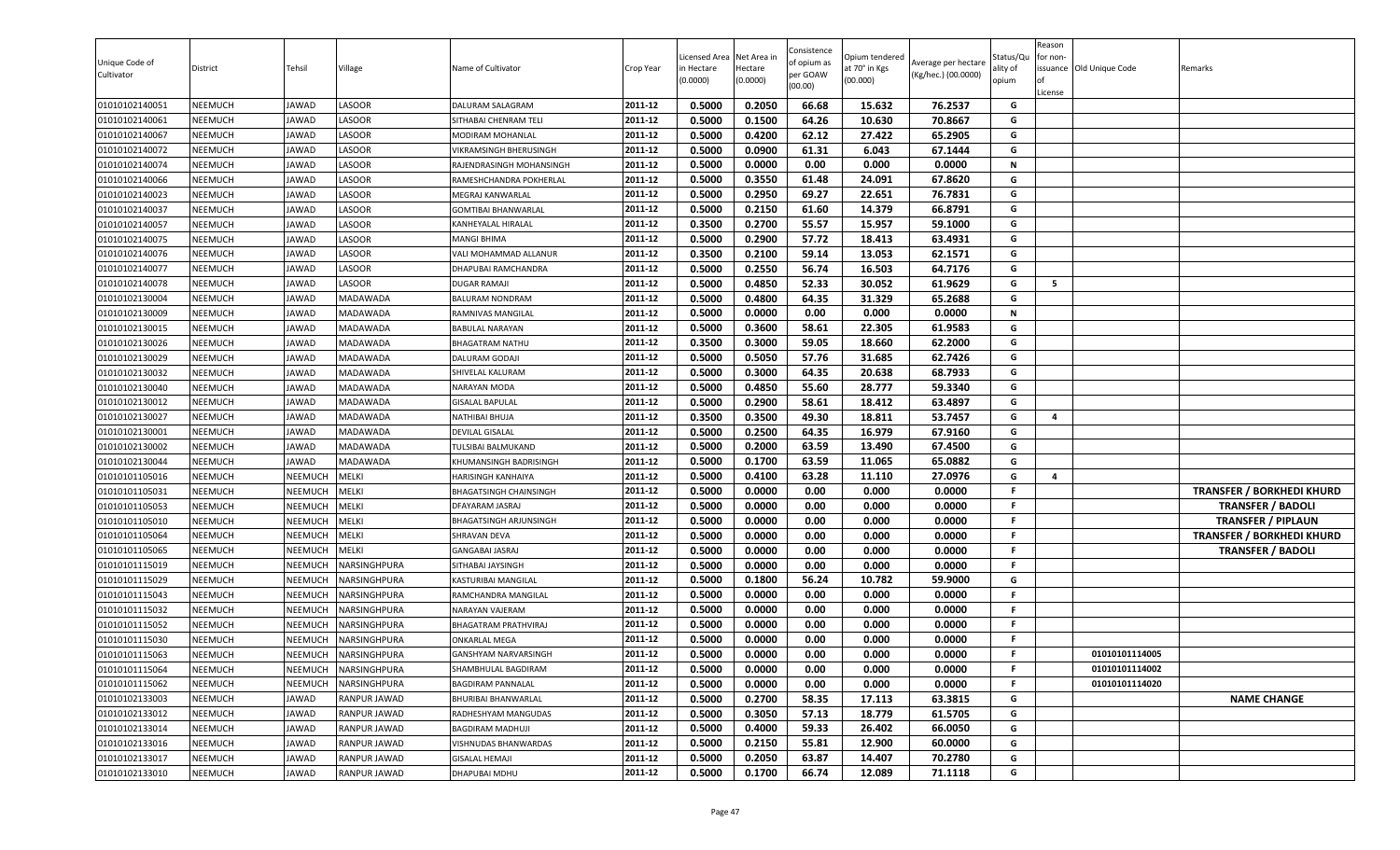| Unique Code of<br>Cultivator | District       | Tehsil         | Village             | Name of Cultivator                             | Crop Year          | Licensed Area<br>in Hectare<br>(0.0000) | Net Area in<br>Hectare<br>(0.0000) | Consistence<br>of opium as<br>per GOAW<br>(00.00) | Opium tendered<br>at 70° in Kgs<br>(00.000) | Average per hectare<br>(Kg/hec.) (00.0000) | Status/Qu<br>ality of<br>opium | Reason<br>for non-<br>ssuance Old Unique Code<br>License | Remarks            |
|------------------------------|----------------|----------------|---------------------|------------------------------------------------|--------------------|-----------------------------------------|------------------------------------|---------------------------------------------------|---------------------------------------------|--------------------------------------------|--------------------------------|----------------------------------------------------------|--------------------|
| 01010102133009               | <b>NEEMUCH</b> | JAWAD          | <b>RANPUR JAWAD</b> | <b>GANGABAI BHANWARLAL</b>                     | 2011-12            | 0.5000                                  | 0.3650                             | 56.81                                             | 21.880                                      | 59.9452                                    | G                              |                                                          |                    |
| 01010102133020               | <b>NEEMUCH</b> | JAWAD          | <b>RANPUR JAWAD</b> | BALWANTSINGH BADRISINGH                        | 2011-12            | 0.5000                                  | 0.2750                             | 66.74                                             | 19.755                                      | 71.8364                                    | G                              |                                                          | <b>NAME CHANGE</b> |
| 01010101102001               | <b>NEEMUCH</b> | NEEMUCH        | <b>RAYSINGHPURA</b> | CHAMPABAI GIRDHARI                             | 2011-12            | 0.5000                                  | 0.0000                             | 0.00                                              | 0.000                                       | 0.0000                                     | F.                             |                                                          |                    |
| 01010101102002               | <b>NEEMUCH</b> | NEEMUCH        | RAYSINGHPURA        | BAHADURSINGH NATHUSINGH                        | 2011-12            | 0.5000                                  | 0.0000                             | 0.00                                              | 0.000                                       | 0.0000                                     | F.                             |                                                          |                    |
| 01010101102003               | <b>NEEMUCH</b> | NEEMUCH        | <b>RAYSINGHPURA</b> | NARAYAN KISHNA                                 | 2011-12            | 0.5000                                  | 0.0000                             | 0.00                                              | 0.000                                       | 0.0000                                     | F.                             |                                                          |                    |
| 01010101102006               | <b>NEEMUCH</b> | NEEMUCH        | <b>RAYSINGHPURA</b> | <b>GOMSINGH KARUNA</b>                         | 2011-12            | 0.5000                                  | 0.3450                             | 58.11                                             | 20.903                                      | 60.5884                                    | G                              |                                                          |                    |
| 01010101102007               | <b>NEEMUCH</b> | NEEMUCH        | RAYSINGHPURA        | DURGALAL LAXMAN                                | 2011-12            | 0.5000                                  | 0.0000                             | 0.00                                              | 0.000                                       | 0.0000                                     | F.                             |                                                          |                    |
| 01010101102011               | <b>NEEMUCH</b> | NEEMUCH        | RAYSINGHPURA        | SHANTIBAI AMARSINGH                            | 2011-12            | 0.5000                                  | 0.3350                             | 61.27                                             | 20.701                                      | 61.7940                                    | G                              |                                                          |                    |
| 01010101102017               | <b>NEEMUCH</b> | NEEMUCH        | <b>RAYSINGHPURA</b> | SHRAVAN BHIMA                                  | 2011-12            | 0.5000                                  | 0.2000                             | 61.27                                             | 12.604                                      | 63.0200                                    | G                              |                                                          |                    |
| 01010101102018               | <b>NEEMUCH</b> | NEEMUCH        | RAYSINGHPURA        | <b>GOMSINGH AMARSINGH</b>                      | 2011-12            | 0.5000                                  | 0.3350                             | 62.81                                             | 21.705                                      | 64.7910                                    | G                              |                                                          |                    |
| 01010101102022               | <b>NEEMUCH</b> | NEEMUCH        | RAYSINGHPURA        | BHIMA HEMA                                     | 2011-12            | 0.5000                                  | 0.4900                             | 59.34                                             | 29.848                                      | 60.9143                                    | G                              |                                                          |                    |
| 01010101102024               | <b>NEEMUCH</b> | NEEMUCH        | RAYSINGHPURA        | <b>GANGARAM RUPA</b>                           | 2011-12            | 0.5000                                  | 0.0000                             | 0.00                                              | 0.000                                       | 0.0000                                     | F.                             |                                                          |                    |
| 01010101102026               | <b>NEEMUCH</b> | <b>NEEMUCH</b> | RAYSINGHPURA        | <b>BANSILAL BHIMA</b>                          | 2011-12            | 0.5000                                  | 0.4950                             | 62.81                                             | 31.306                                      | 63.2444                                    | G                              |                                                          |                    |
| 01010101102029               | <b>NEEMUCH</b> | NEEMUCH        | <b>RAYSINGHPURA</b> | AMARSINGH BHIMA                                | 2011-12            | 0.5000                                  | 0.3850                             | 62.81                                             | 24.613                                      | 63.9299                                    | G                              |                                                          |                    |
| 01010101102040               | <b>NEEMUCH</b> | NEEMUCH        | RAYSINGHPURA        | SHYAMSINGH BHIMAJI                             | 2011-12            | 0.5000                                  | 0.4500                             | 62.62                                             | 28.984                                      | 64.4089                                    | G                              |                                                          | <b>NAME CHANGE</b> |
| 01010101102023               | <b>NEEMUCH</b> | NEEMUCH        | RAYSINGHPURA        | NATHU SHOJI                                    | 2011-12            | 0.5000                                  | 0.2900                             | 65.37                                             | 19.882                                      | 68.5586                                    | G                              |                                                          |                    |
| 01010101102042               | <b>NEEMUCH</b> | NEEMUCH        | RAYSINGHPURA        | <b>DURGA MEGAJI</b>                            | 2011-12            | 0.5000                                  | 0.4000                             | 62.62                                             | 25.290                                      | 63.2250                                    | G                              |                                                          |                    |
| 01010101102047               | <b>NEEMUCH</b> | NEEMUCH        | RAYSINGHPURA        | <b>BAHADURSINGH MANGILAL</b>                   | 2011-12            | 0.5000                                  | 0.0700                             | 63.50                                             | 4.844                                       | 69.2000                                    | G                              |                                                          |                    |
| 01010101102010               | <b>NEEMUCH</b> | NEEMUCH        | RAYSINGHPURA        | <b>GENDALAL SHOJI</b>                          | 2011-12            | 0.5000                                  | 0.1550                             | 65.49                                             | 10.460                                      | 67.4839                                    | G                              |                                                          |                    |
| 01010101102041               | NEEMUCH        | NEEMUCH        | RAYSINGHPURA        | KISHNA LALAJI                                  | 2011-12            | 0.5000                                  | 0.1450                             | 65.49                                             | 10.011                                      | 69.0414                                    | G                              |                                                          |                    |
| 01010101102009               | <b>NEEMUCH</b> | NEEMUCH        | RAYSINGHPURA        | BIHARI SHOJI                                   | 2011-12            | 0.5000                                  | 0.4050                             | 62.62                                             | 26.104                                      | 64.4543                                    | G                              |                                                          |                    |
| 01010101102028               | <b>NEEMUCH</b> | NEEMUCH        | <b>RAYSINGHPURA</b> | AMARSINGH MANGILAL                             | 2011-12            | 0.5000                                  | 0.4050                             | 55.56                                             | 23.700                                      | 58.5185                                    | G                              |                                                          |                    |
| 01010101102058               | <b>NEEMUCH</b> | NEEMUCH        | RAYSINGHPURA        | <b>GANGARAM KESHURAM</b>                       | 2011-12            | 0.5000                                  | 0.2350                             | 64.13                                             | 15.400                                      | 65.5319                                    | G                              |                                                          |                    |
| 01010101102038               | <b>NEEMUCH</b> | NEEMUCH        | RAYSINGHPURA        | KAMALIBAI RODAJI                               | 2011-12            | 0.5000                                  | 0.5050                             | 58.94                                             | 30.901                                      | 61.1901                                    | G                              |                                                          |                    |
| 01010101102039               | <b>NEEMUCH</b> | NEEMUCH        | RAYSINGHPURA        | AMARSINGH SABBU                                | 2011-12            | 0.5000                                  | 0.2350                             | 55.80                                             | 13.918                                      | 59.2255                                    | G                              |                                                          |                    |
| 01010101102012               | <b>NEEMUCH</b> | NEEMUCH        | RAYSINGHPURA        | <b>BANSHILAL MEGA</b>                          | 2011-12            | 0.5000                                  | 0.4550                             | 59.34                                             | 27.754                                      | 60.9978                                    | G                              |                                                          |                    |
| 01010102128069               | <b>NEEMUCH</b> | JAWAD          | SAMAIL              | KANHEYALAL BHANWARLAL                          | 2011-12            | 0.5000                                  | 0.4450                             | 65.72                                             | 34.296                                      | 77.0697                                    | G                              |                                                          |                    |
| 01010102128035               | <b>NEEMUCH</b> | JAWAD          | SAMAIL              | SHIVELAL MANSINGH                              | 2011-12            | 0.5000                                  | 0.4250                             | 65.00                                             | 30.847                                      | 72.5812                                    | G                              |                                                          |                    |
| 01010102128132               | <b>NEEMUCH</b> | JAWAD          | SAMAIL              | NANDLAL RAMLAL                                 | 2011-12            | 0.5000                                  | 0.3050                             | 60.43                                             | 20.140                                      | 66.0328                                    | G                              |                                                          |                    |
| 01010102128065               | <b>NEEMUCH</b> | JAWAD          | SAMAIL              | MOHANLAL MANGILAL                              | 2011-12            | 0.5000                                  | 0.2700                             | 59.54                                             | 18.168                                      | 67.2889                                    | G                              |                                                          |                    |
| 01010102128138               | <b>NEEMUCH</b> | JAWAD          | SAMAIL              | <b>BHAGATRAM RAMRATAN</b>                      | 2011-12            | 0.5000                                  | 0.3650                             | 62.38                                             | 24.765                                      | 67.8493                                    | G                              | 9                                                        |                    |
| 01010102128032               | <b>NEEMUCH</b> | JAWAD          | SAMAIL              | MOHANLAL NARAYAN                               | 2011-12            | 0.5000                                  | 0.3550                             | 59.52                                             | 23.902                                      | 67.3296                                    | G                              |                                                          |                    |
| 01010102128099               | <b>NEEMUCH</b> | JAWAD          | SAMAIL              | <b>JAMKUBAI GORILAL</b>                        | 2011-12            | 0.3500                                  | 0.3150                             | 57.34                                             | 20.388                                      | 64.7238                                    | G                              |                                                          |                    |
| 01010101100353               | <b>NEEMUCH</b> | NEEMUCH        | SAWAN               | GOPAL RAMCHANDRA                               | 2011-12            | 0.5000                                  | 0.3300                             | 55.10                                             | 19.450                                      | 58.9394                                    | G                              |                                                          |                    |
| 01010101100173               | <b>NEEMUCH</b> | NEEMUCH        | SAWAN               | SUKHLAL PRABHULAL                              | 2011-12            | 0.5000                                  | 0.4200                             | 61.14                                             | 28.063                                      | 66.8167                                    | G                              |                                                          |                    |
| 01010101100087               | <b>NEEMUCH</b> | NEEMUCH        | SAWAN               | <b>AMRITLAL BOTHLAL</b>                        | 2011-12<br>2011-12 | 0.5000                                  | 0.1450                             | 61.14                                             | 9.774                                       | 67.4069                                    | G<br>G                         |                                                          |                    |
| 01010101100213               | <b>NEEMUCH</b> | NEEMUCH        | SAWAN               | RANIBAI NANDRAM                                |                    | 0.5000                                  | 0.3250                             | 61.14                                             | 22.063                                      | 67.8862                                    | F.                             |                                                          |                    |
| 01010101100048               | <b>NEEMUCH</b> | NEEMUCH        | SAWAN               | <b>BANSHILAL JETRAM</b>                        | 2011-12            | 0.5000                                  | 0.0000                             | 0.00                                              | 0.000                                       | 0.0000                                     |                                |                                                          |                    |
| 01010101100071               | <b>NEEMUCH</b> | NEEMUCH        | SAWAN               | KESHURAM HAJARILAL<br><b>KANWARLAL NARAYAN</b> | 2011-12            | 0.5000                                  | 0.2600                             | 64.10                                             | 18.543                                      | 71.3192                                    | G                              |                                                          |                    |
| 01010101100305               | <b>NEEMUCH</b> | NEEMUCH        | SAWAN               |                                                | 2011-12            | 0.5000                                  | 0.4000                             | 56.80                                             | 26.047                                      | 65.1175                                    | G                              |                                                          |                    |
| 01010101100016               | <b>NEEMUCH</b> | NEEMUCH        | SAWAN               | <b>BHERULAL SUKHLAL</b>                        | 2011-12            | 0.5000                                  | 0.4950                             | 61.94                                             | 36.492                                      | 73.7212                                    | G                              |                                                          |                    |
| 01010101100003               | <b>NEEMUCH</b> | NEEMUCH        | SAWAN               | KAILASHCHANDRA NARAYAN                         | 2011-12            | 0.5000                                  | 0.0900                             | 65.79                                             | 6.513                                       | 72.3667                                    | G<br>G                         |                                                          |                    |
| 01010101100004               | <b>NEEMUCH</b> | NEEMUCH        | SAWAN               | GOPALPRASAD KANWARLAL                          | 2011-12            | 0.5000                                  | 0.2000                             | 61.33                                             | 13.212                                      | 66.0600                                    |                                |                                                          |                    |
| 01010101100005               | <b>NEEMUCH</b> | NEEMUCH        | SAWAN               | <b>FAKIRCHAND LAXMINARAYAN</b>                 | 2011-12<br>2011-12 | 0.5000                                  | 0.3050                             | 60.55                                             | 19.860                                      | 65.1148                                    | G<br>G                         |                                                          |                    |
| 01010101100010               | <b>NEEMUCH</b> | NEEMUCH        | SAWAN               | SURESHCHANDRA AMRITRAM                         |                    | 0.5000                                  | 0.4600                             | 61.33                                             | 31.857                                      | 69.2543                                    | F.                             |                                                          |                    |
| 01010101100011               | <b>NEEMUCH</b> | NEEMUCH        | SAWAN               | JAIPRAKASH NANDLAL                             | 2011-12            | 0.5000                                  | 0.0000                             | 0.00                                              | 0.000                                       | 0.0000                                     |                                | 1                                                        |                    |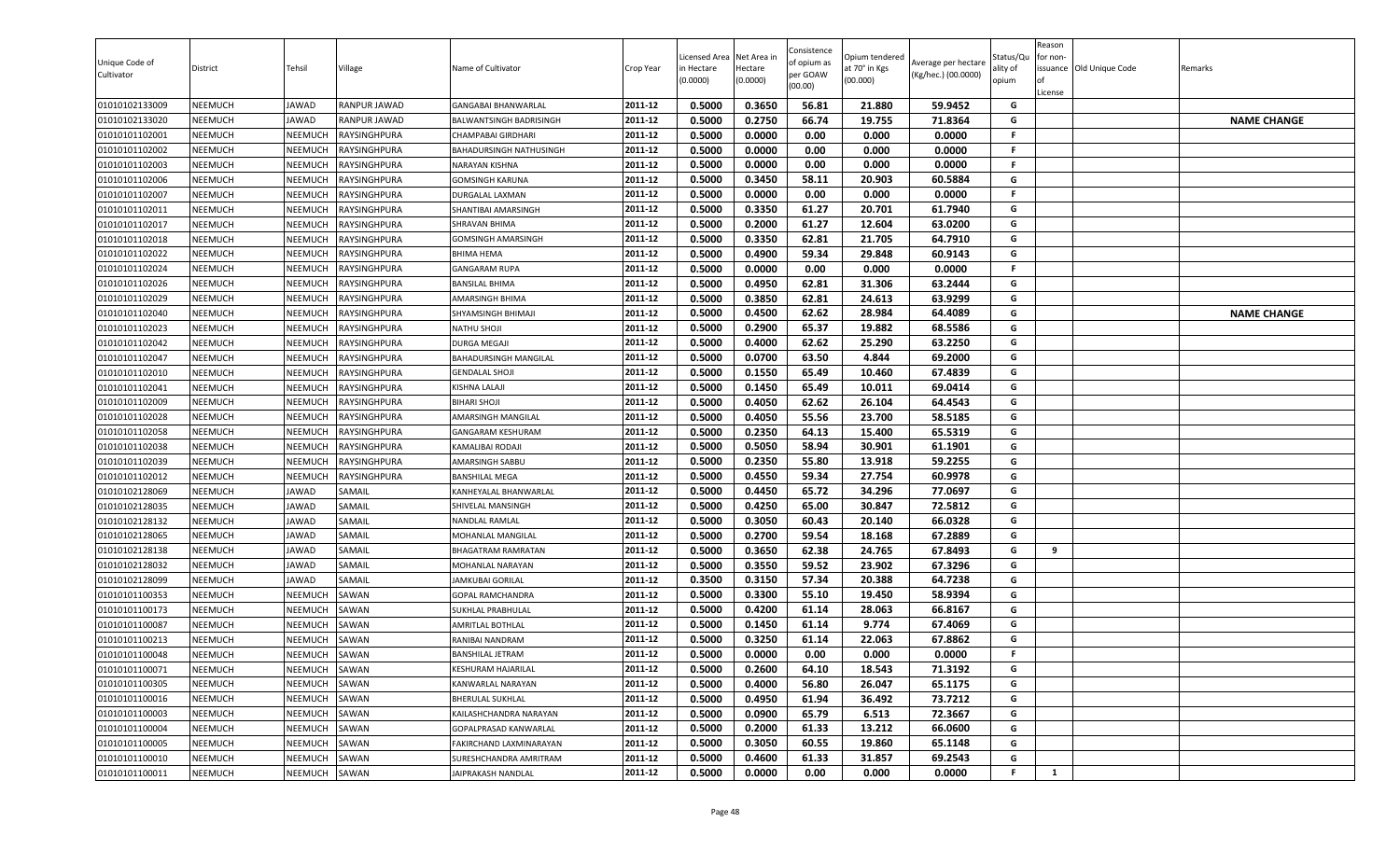| Unique Code of<br>Cultivator     | District                         | Tehsil             | Village        | Name of Cultivator                       | Crop Year          | Licensed Area<br>in Hectare<br>(0.0000) | Net Area in<br>Hectare<br>(0.0000) | Consistence<br>of opium as<br>per GOAW<br>(00.00) | )pium tendered<br>at 70° in Kgs<br>(00.000) | Average per hectare<br>(Kg/hec.) (00.0000) | Status/Qu<br>ality of<br>opium | Reason<br>for non-<br>lof<br>License | issuance Old Unique Code | Remarks |
|----------------------------------|----------------------------------|--------------------|----------------|------------------------------------------|--------------------|-----------------------------------------|------------------------------------|---------------------------------------------------|---------------------------------------------|--------------------------------------------|--------------------------------|--------------------------------------|--------------------------|---------|
| 01010101100014                   | <b>NEEMUCH</b>                   | NEEMUCH            | SAWAN          | NANDUBAI PANNALAL                        | 2011-12            | 0.5000                                  | 0.4200                             | 61.33                                             | 28.860                                      | 68.7143                                    | G                              |                                      |                          |         |
| 01010101100024                   | <b>NEEMUCH</b>                   | NEEMUCH            | SAWAN          | IAGDISH PANNALAL                         | 2011-12            | 0.5000                                  | 0.2400                             | 59.28                                             | 15.557                                      | 64.8208                                    | G                              |                                      |                          |         |
| 01010101100025                   | NEEMUCH                          | NEEMUCH            | SAWAN          | <b>GOPAL BHERULAL</b>                    | 2011-12            | 0.5000                                  | 0.0000                             | 0.00                                              | 0.000                                       | 0.0000                                     | F.                             |                                      |                          |         |
| 01010101100028                   | <b>NEEMUCH</b>                   | NEEMUCH            | SAWAN          | NIRANJAN MANGILAL                        | 2011-12            | 0.5000                                  | 0.1200                             | 66.18                                             | 8.471                                       | 70.5917                                    | G                              |                                      |                          |         |
| 01010101100029                   | <b>NEEMUCH</b>                   | NEEMUCH            | SAWAN          | RADHESHYAM MANGILAL                      | 2011-12            | 0.5000                                  | 0.3250                             | 64.10                                             | 23.470                                      | 72.2154                                    | G                              |                                      |                          |         |
| 01010101100030                   | <b>NEEMUCH</b>                   | NEEMUCH            | SAWAN          | RAGUNATH NANALAL                         | 2011-12            | 0.5000                                  | 0.0000                             | 0.00                                              | 0.000                                       | 0.0000                                     | F.                             |                                      |                          |         |
| 01010101100031                   | <b>NEEMUCH</b>                   | NEEMUCH            | SAWAN          | GANSHYAM BADRILAL                        | 2011-12            | 0.5000                                  | 0.2650                             | 59.28                                             | 17.344                                      | 65.4491                                    | G                              |                                      |                          |         |
| 01010101100032                   | <b>NEEMUCH</b>                   | NEEMUCH            | SAWAN          | KAMLESH PANNALAL                         | 2011-12            | 0.5000                                  | 0.3750                             | 64.55                                             | 26.659                                      | 71.0907                                    | G                              |                                      |                          |         |
| 01010101100036                   | <b>NEEMUCH</b>                   | NEEMUCH            | SAWAN          | KOUSHLYABAI SHANTILAL                    | 2011-12            | 0.5000                                  | 0.3450                             | 56.59                                             | 22.434                                      | 65.0261                                    | G                              |                                      |                          |         |
| 01010101100037                   | <b>NEEMUCH</b>                   | NEEMUCH            | SAWAN          | NAGESHWER SHIVERAM                       | 2011-12            | 0.5000                                  | 0.3600                             | 66.18                                             | 26.964                                      | 74.9000                                    | G                              |                                      |                          |         |
| 01010101100042                   | <b>NEEMUCH</b>                   | NEEMUCH            | SAWAN          | <b>BALWANT NANALAL</b>                   | 2011-12            | 0.5000                                  | 0.2000                             | 59.28                                             | 12.923                                      | 64.6150                                    | G                              |                                      |                          |         |
| 01010101100045                   | <b>NEEMUCH</b>                   | NEEMUCH            | SAWAN          | <b>BALMUKAND GOPAL</b>                   | 2011-12            | 0.5000                                  | 0.0000                             | 0.00                                              | 0.000                                       | 0.0000                                     | F                              |                                      |                          |         |
| 01010101100047                   | <b>NEEMUCH</b>                   | NEEMUCH            | SAWAN          | <b>BADRILAL DEVRAM</b>                   | 2011-12            | 0.5000                                  | 0.2250                             | 64.55                                             | 17.401                                      | 77.3378                                    | G                              |                                      |                          |         |
| 01010101100052                   | <b>NEEMUCH</b>                   | NEEMUCH            | SAWAN          | SHANTIBAI RADHESHYAM                     | 2011-12            | 0.5000                                  | 0.5000                             | 66.88                                             | 34.166                                      | 68.3320                                    | G                              |                                      |                          |         |
| 01010101100055                   | <b>NEEMUCH</b>                   | NEEMUCH            | SAWAN          | TULSIRAM MANGILAL                        | 2011-12            | 0.5000                                  | 0.1250                             | 67.52                                             | 9.597                                       | 76.7760                                    | G                              |                                      |                          |         |
| 01010101100058                   | <b>NEEMUCH</b>                   | NEEMUCH            | SAWAN          | RUKMANIBAI RADHESHYAM                    | 2011-12            | 0.5000                                  | 0.2650                             | 62.06                                             | 18.476                                      | 69.7208                                    | G                              |                                      |                          |         |
| 01010101100067                   | <b>NEEMUCH</b>                   | NEEMUCH            | SAWAN          | SHRINIVAS MOHANLAL                       | 2011-12            | 0.5000                                  | 0.4700                             | 57.87                                             | 28.794                                      | 61.2638                                    | G                              |                                      |                          |         |
| 01010101100068                   | <b>NEEMUCH</b>                   | NEEMUCH            | SAWAN          | RATANBAI GANSHYAM                        | 2011-12            | 0.5000                                  | 0.4850                             | 61.20                                             | 31.588                                      | 65.1299                                    | G                              |                                      |                          |         |
| 01010101100069                   | <b>NEEMUCH</b>                   | NEEMUCH            | SAWAN          | RADHESHYAM NANURAM                       | 2011-12            | 0.5000                                  | 0.2400                             | 56.89                                             | 15.214                                      | 63.3917                                    | G                              |                                      |                          |         |
| 01010101100076                   | <b>NEEMUCH</b>                   | NEEMUCH            | SAWAN          | BADRILAL ONKARLAL                        | 2011-12            | 0.5000                                  | 0.3150                             | 63.62                                             | 22.485                                      | 71.3810                                    | G                              |                                      |                          |         |
| 01010101100077                   | <b>NEEMUCH</b>                   | NEEMUCH            | SAWAN          | BALWANTSINGH MOHANLAL                    | 2011-12            | 0.5000                                  | 0.0000                             | 0.00                                              | 0.000                                       | 0.0000                                     | F                              |                                      |                          |         |
| 01010101100078                   | <b>NEEMUCH</b>                   | <b>NEEMUCH</b>     | SAWAN          | RAMESHCHANDRA KHUBCHAND                  | 2011-12            | 0.5000                                  | 0.1950                             | 63.85                                             | 14.111                                      | 72.3641                                    | G                              |                                      |                          |         |
| 01010101100081                   | <b>NEEMUCH</b>                   | NEEMUCH            | SAWAN          | <b>BHERULAL TULSIRAM</b>                 | 2011-12            | 0.5000                                  | 0.3650                             | 56.28                                             | 22.038                                      | 60.3781                                    | G<br>F.                        |                                      |                          |         |
| 01010101100086                   | <b>NEEMUCH</b>                   | NEEMUCH            | SAWAN          | KANWARLAL NARAYAN                        | 2011-12            | 0.5000                                  | 0.0000                             | 0.00                                              | 0.000                                       | 0.0000                                     |                                |                                      |                          |         |
| 01010101100088                   | <b>NEEMUCH</b>                   | NEEMUCH            | SAWAN          | NANURAM SHIVELAL                         | 2011-12<br>2011-12 | 0.5000                                  | 0.1000                             | 63.85                                             | 6.878                                       | 68.7800                                    | G                              |                                      |                          |         |
| 01010101100091                   | <b>NEEMUCH</b>                   | NEEMUCH            | SAWAN          | RAMIBAI BHERULAL                         |                    | 0.5000                                  | 0.2850                             | 63.85                                             | 19.584                                      | 68.7158                                    | G<br>G                         |                                      |                          |         |
| 01010101100094                   | <b>NEEMUCH</b>                   | NEEMUCH            | SAWAN          | KRISHNAGOPAL MOTILAL                     | 2011-12<br>2011-12 | 0.5000                                  | 0.3550                             | 57.77                                             | 22.654                                      | 63.8141                                    | G                              |                                      |                          |         |
| 01010101100095                   | <b>NEEMUCH</b>                   | NEEMUCH            | SAWAN          | KANHEYALAL NARAYAN                       |                    | 0.5000                                  | 0.1450                             | 57.57                                             | 9.071                                       | 62.5586                                    | G                              |                                      |                          |         |
| 01010101100101                   | <b>NEEMUCH</b>                   | NEEMUCH            | SAWAN          | KARULAL NANDLAL                          | 2011-12<br>2011-12 | 0.5000<br>0.5000                        | 0.2950<br>0.0000                   | 59.37<br>0.00                                     | 19.668                                      | 66.6712<br>0.0000                          | F.                             |                                      |                          |         |
| 01010101100108                   | <b>NEEMUCH</b>                   | NEEMUCH            | SAWAN          | BHARATLAL MOHANLAL                       |                    |                                         |                                    | 0.00                                              | 0.000                                       |                                            |                                |                                      |                          |         |
| 01010101100109                   | <b>NEEMUCH</b>                   | NEEMUCH<br>NEEMUCH | SAWAN          | <b>GOPAL ONKARLAL</b><br>RAMNIVAS MEGRAJ | 2011-12<br>2011-12 | 0.5000<br>0.5000                        | 0.0000<br>0.2400                   | 59.37                                             | 0.000<br>15.521                             | 0.0000<br>64.6708                          | F.<br>G                        |                                      |                          |         |
| 01010101100118<br>01010101100120 | <b>NEEMUCH</b><br><b>NEEMUCH</b> | NEEMUCH            | SAWAN<br>SAWAN | KANWARLAL CHUNNILAL                      | 2011-12            | 0.5000                                  | 0.3000                             | 55.62                                             | 17.862                                      | 59.5400                                    | G                              |                                      |                          |         |
| 01010101100122                   | <b>NEEMUCH</b>                   | NEEMUCH            | SAWAN          | KARULAL KANHEYALAL                       | 2011-12            | 0.5000                                  | 0.1700                             | 65.74                                             | 13.120                                      | 77.1765                                    | G                              |                                      |                          |         |
| 01010101100126                   | <b>NEEMUCH</b>                   | NEEMUCH            | SAWAN          | JAGANNATH RAMLAL                         | 2011-12            | 0.5000                                  | 0.1000                             | 65.63                                             | 7.238                                       | 72.3800                                    | G                              |                                      |                          |         |
| 01010101100138                   | <b>NEEMUCH</b>                   | NEEMUCH            | SAWAN          | KANWARLAL ONKARLAL                       | 2011-12            | 0.5000                                  | 0.2400                             | 61.37                                             | 17.122                                      | 71.3417                                    | G                              |                                      |                          |         |
| 01010101100139                   | <b>NEEMUCH</b>                   | NEEMUCH            | SAWAN          | BABULAL KHEMRAJ                          | 2011-12            | 0.5000                                  | 0.3250                             | 65.63                                             | 22.539                                      | 69.3508                                    | G                              |                                      |                          |         |
| 01010101100141                   | <b>NEEMUCH</b>                   | NEEMUCH            | SAWAN          | <b>BHURIBAI UDAYRAM</b>                  | 2011-12            | 0.5000                                  | 0.3800                             | 64.20                                             | 26.350                                      | 69.3421                                    | G                              |                                      |                          |         |
| 01010101100142                   | <b>NEEMUCH</b>                   | NEEMUCH            | SAWAN          | CHAGANLAL BHERULAL                       | 2011-12            | 0.5000                                  | 0.3350                             | 64.20                                             | 24.451                                      | 72.9881                                    | G                              |                                      |                          |         |
| 01010101100147                   | <b>NEEMUCH</b>                   | NEEMUCH            | SAWAN          | RAMLAL KISHANLAL                         | 2011-12            | 0.5000                                  | 0.2000                             | 65.63                                             | 14.307                                      | 71.5350                                    | G                              |                                      |                          |         |
| 01010101100151                   | <b>NEEMUCH</b>                   | <b>NEEMUCH</b>     | SAWAN          | AMBALAL HAJARILAL                        | 2011-12            | 0.5000                                  | 0.4500                             | 64.12                                             | 31.565                                      | 70.1444                                    | G                              |                                      |                          |         |
| 01010101100165                   | <b>NEEMUCH</b>                   | NEEMUCH            | SAWAN          | RAMESHCHANDRA KHEMRAJ                    | 2011-12            | 0.5000                                  | 0.4900                             | 64.12                                             | 32.069                                      | 65.4469                                    | G                              |                                      |                          |         |
| 01010101100166                   | <b>NEEMUCH</b>                   | NEEMUCH            | SAWAN          | KANTABAI MADANLAL                        | 2011-12            | 0.5000                                  | 0.0000                             | 0.00                                              | 0.000                                       | 0.0000                                     | F.                             |                                      |                          |         |
| 01010101100167                   | <b>NEEMUCH</b>                   | NEEMUCH            | SAWAN          | RAMGOPAL JETHRAM                         | 2011-12            | 0.5000                                  | 0.0000                             | 0.00                                              | 0.000                                       | 0.0000                                     | F                              |                                      |                          |         |
| 01010101100168                   | <b>NEEMUCH</b>                   | <b>NEEMUCH</b>     | SAWAN          | <b>BAPULAL RATANLAL</b>                  | 2011-12            | 0.5000                                  | 0.0000                             | 0.00                                              | 0.000                                       | 0.0000                                     | F.                             |                                      |                          |         |
| 01010101100171                   | <b>NEEMUCH</b>                   | NEEMUCH            | SAWAN          | DEVRAM NARAYAN                           | 2011-12            | 0.5000                                  | 0.0000                             | 0.00                                              | 0.000                                       | 0.0000                                     | F                              |                                      |                          |         |
|                                  |                                  |                    |                |                                          |                    |                                         |                                    |                                                   |                                             |                                            |                                |                                      |                          |         |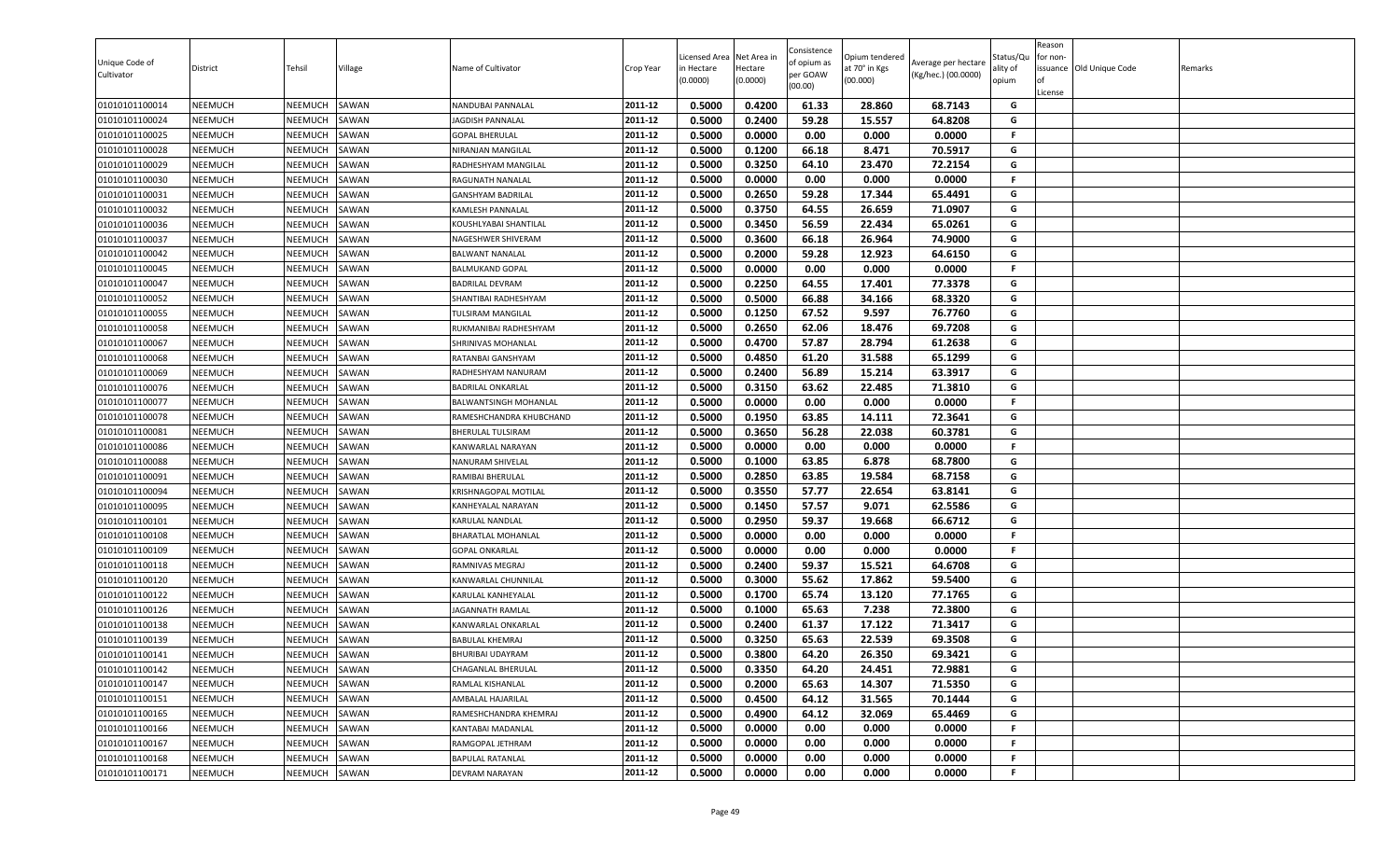| Unique Code of<br>Cultivator     | District                  | Tehsil             | Village        | Name of Cultivator                                  | Crop Year          | Licensed Area<br>in Hectare<br>(0.0000) | Net Area in<br>Hectare<br>(0.0000) | Consistence<br>of opium as<br>per GOAW<br>(00.00) | Opium tendered<br>at 70° in Kgs<br>(00.000) | Average per hectare<br>(Kg/hec.) (00.0000) | Status/Qu<br>ality of<br>opium | Reason<br>for non-<br>License | ssuance Old Unique Code | Remarks            |
|----------------------------------|---------------------------|--------------------|----------------|-----------------------------------------------------|--------------------|-----------------------------------------|------------------------------------|---------------------------------------------------|---------------------------------------------|--------------------------------------------|--------------------------------|-------------------------------|-------------------------|--------------------|
| 01010101100172                   | NEEMUCH                   | NEEMUCH            | SAWAN          | JAGDISH KESHURAM                                    | 2011-12            | 0.3500                                  | 0.1750                             | 59.46                                             | 11.943                                      | 68.2457                                    | G                              |                               |                         |                    |
| 01010101100180                   | NEEMUCH                   | NEEMUCH            | SAWAN          | MODIBAI BAGIRATH                                    | 2011-12            | 0.5000                                  | 0.2250                             | 65.74                                             | 16.858                                      | 74.9244                                    | G                              |                               |                         |                    |
| 01010101100191                   | NEEMUCH                   | NEEMUCH            | SAWAN          | <b>MANGILAL HIRALAL</b>                             | 2011-12            | 0.5000                                  | 0.0000                             | 0.00                                              | 0.000                                       | 0.0000                                     | F.                             |                               |                         |                    |
| 01010101100192                   | <b>NEEMUCH</b>            | NEEMUCH            | SAWAN          | <b>BADRILAL NARAYAN</b>                             | 2011-12            | 0.5000                                  | 0.2650                             | 61.37                                             | 17.867                                      | 67.4226                                    | G                              |                               |                         |                    |
| 01010101100193                   | <b>NEEMUCH</b>            | NEEMUCH            | SAWAN          | PRABHULAL KANWARLAL                                 | 2011-12            | 0.5000                                  | 0.3250                             | 64.95                                             | 22.593                                      | 69.5169                                    | G<br>F.                        |                               |                         |                    |
| 01010101100204                   | <b>NEEMUCH</b>            | NEEMUCH            | SAWAN          | RADHESHYAM NATHULAL                                 | 2011-12            | 0.5000                                  | 0.0000                             | 0.00                                              | 0.000                                       | 0.0000                                     |                                |                               |                         |                    |
| 01010101100214                   | <b>NEEMUCH</b>            | NEEMUCH            | SAWAN          | <b>GORDHAN CHOTU</b>                                | 2011-12            | 0.5000                                  | 0.4850                             | 59.35                                             | 29.878                                      | 61.6041                                    | G<br>G                         |                               |                         |                    |
| 01010101100215                   | NEEMUCH                   | NEEMUCH            | SAWAN          | <b>RAMPRASAD RAMLAL</b>                             | 2011-12<br>2011-12 | 0.5000                                  | 0.2050<br>0.2500                   | 67.52<br>62.06                                    | 14.700<br>17.182                            | 71.7073<br>68.7280                         |                                |                               |                         |                    |
| 01010101100229                   | <b>NEEMUCH</b>            | NEEMUCH            | SAWAN          | <b>OMPRAKASH KHEMRAJ</b><br><b>NANDLAL SHIVELAL</b> | 2011-12            | 0.5000                                  |                                    |                                                   |                                             |                                            | G<br>G                         |                               |                         |                    |
| 01010101100231                   | NEEMUCH                   | NEEMUCH            | SAWAN          |                                                     |                    | 0.5000                                  | 0.2500                             | 62.33                                             | 17.034                                      | 68.1360                                    | F.                             |                               |                         |                    |
| 01010101100235                   | NEEMUCH<br>NEEMUCH        | NEEMUCH            | SAWAN          | VIDHYAKUMARI KAMLASHANKAR                           | 2011-12<br>2011-12 | 0.5000                                  | 0.0000                             | 0.00                                              | 0.000                                       | 0.0000                                     | G                              |                               |                         |                    |
| 01010101100238<br>01010101100251 | <b>NEEMUCH</b>            | NEEMUCH<br>NEEMUCH | SAWAN<br>SAWAN | RAMCHANDRA SHIVLAL<br><b>SHANTIBAI MOTILAL</b>      | 2011-12            | 0.5000                                  | 0.1200<br>0.4100                   | 57.44<br>62.06                                    | 7.623<br>27.874                             | 63.5250<br>67.9854                         | G                              |                               |                         |                    |
|                                  |                           |                    |                |                                                     | 2011-12            | 0.5000<br>0.5000                        | 0.3000                             | 64.55                                             | 21.532                                      |                                            | G                              |                               |                         |                    |
| 01010101100303<br>01010101100307 | NEEMUCH<br><b>NEEMUCH</b> | NEEMUCH<br>NEEMUCH | SAWAN<br>SAWAN | RAMLAL RAMNARAYAN<br><b>OMPRAKASH DEVRAM</b>        | 2011-12            | 0.5000                                  | 0.0700                             | 70.63                                             | 6.074                                       | 71.7733<br>86.7714                         | G                              |                               |                         |                    |
| 01010101100323                   | <b>NEEMUCH</b>            | NEEMUCH            | SAWAN          | VISHNUPRASAD RAMPRASAD                              | 2011-12            | 0.5000                                  | 0.2050                             | 70.63                                             | 14.741                                      | 71.9073                                    | G                              |                               |                         |                    |
| 01010101100326                   | NEEMUCH                   | NEEMUCH            | SAWAN          | <b>KANWARLAL DEVRAM</b>                             | 2011-12            | 0.5000                                  | 0.0000                             | 0.00                                              | 0.000                                       | 0.0000                                     | F.                             |                               |                         |                    |
| 01010101100327                   | NEEMUCH                   | NEEMUCH            | SAWAN          | <b>BALRAM BHUWANIRAM</b>                            | 2011-12            | 0.5000                                  | 0.2550                             | 55.16                                             | 15.145                                      | 59.3922                                    | G                              |                               |                         |                    |
| 01010101100343                   | NEEMUCH                   | NEEMUCH            | SAWAN          | MEGHRAJ HAJARILAL                                   | 2011-12            | 0.3500                                  | 0.2550                             | 59.35                                             | 16.584                                      | 65.0353                                    | G                              |                               |                         |                    |
| 01010101100356                   | <b>NEEMUCH</b>            | NEEMUCH            | SAWAN          | JAMNASHANKAR MANGILAL                               | 2011-12            | 0.5000                                  | 0.1800                             | 61.65                                             | 13.369                                      | 74.2722                                    | G                              |                               |                         |                    |
| 01010101100357                   | NEEMUCH                   | NEEMUCH            | SAWAN          | <b>HARISHKUMAR SHANTILAL</b>                        | 2011-12            | 0.5000                                  | 0.2550                             | 59.35                                             | 16.228                                      | 63.6392                                    | G                              |                               |                         |                    |
| 01010101100360                   | <b>NEEMUCH</b>            | NEEMUCH            | SAWAN          | <b>JAGDISH RATANLAL</b>                             | 2011-12            | 0.5000                                  | 0.1650                             | 63.62                                             | 10.725                                      | 65.0000                                    | G                              |                               |                         |                    |
| 01010101100364                   | <b>NEEMUCH</b>            | NEEMUCH            | SAWAN          | PREMSUKH KANWARLAL                                  | 2011-12            | 0.5000                                  | 0.2300                             | 63.62                                             | 16.968                                      | 73.7739                                    | G                              |                               |                         |                    |
| 01010101100369                   | <b>NEEMUCH</b>            | NEEMUCH            | SAWAN          | RAGUNATH LAXMAN                                     | 2011-12            | 0.5000                                  | 0.4950                             | 67.73                                             | 34.562                                      | 69.8222                                    | G                              |                               |                         |                    |
| 01010101100246                   | <b>NEEMUCH</b>            | NEEMUCH            | SAWAN          | MANGILAL KALURAM                                    | 2011-12            | 0.5000                                  | 0.1200                             | 57.23                                             | 7.366                                       | 61.3833                                    | G                              |                               |                         |                    |
| 01010101100336                   | NEEMUCH                   | NEEMUCH            | SAWAN          | <b>GENDMAL KISHANLAL</b>                            | 2011-12            | 0.5000                                  | 0.2550                             | 50.23                                             | 14.179                                      | 55.6039                                    | G                              | 4                             |                         |                    |
| 01010101100370                   | NEEMUCH                   | NEEMUCH            | SAWAN          | RADHESHYAM KANWARLAL                                | 2011-12            | 0.5000                                  | 0.2200                             | 59.37                                             | 14.410                                      | 65.5000                                    | G                              |                               |                         |                    |
| 01010101100261                   | NEEMUCH                   | NEEMUCH            | SAWAN          | PANNALAL HIRALAL                                    | 2011-12            | 0.5000                                  | 0.4200                             | 57.04                                             | 25.481                                      | 60.6690                                    | G                              |                               |                         |                    |
| 01010101100373                   | <b>NEEMUCH</b>            | NEEMUCH            | SAWAN          | TILIBAI KARULAL                                     | 2011-12            | 0.5000                                  | 0.3000                             | 56.63                                             | 18.057                                      | 60.1900                                    | G                              |                               |                         |                    |
| 01010101100063                   | <b>NEEMUCH</b>            | NEEMUCH            | SAWAN          | KANWARLAL BHAGIRATH                                 | 2011-12            | 0.5000                                  | 0.0000                             | 0.00                                              | 0.000                                       | 0.0000                                     | F.                             |                               |                         |                    |
| 01010101100207                   | <b>NEEMUCH</b>            | NEEMUCH            | SAWAN          | <b>MANGILAL SUKHLAL</b>                             | 2011-12            | 0.5000                                  | 0.3200                             | 63.62                                             | 22.140                                      | 69.1875                                    | G                              |                               |                         |                    |
| 01010101100322                   | NEEMUCH                   | NEEMUCH            | SAWAN          | <b>GOTULAL MANGILAL</b>                             | 2011-12            | 0.5000                                  | 0.4950                             | 56.86                                             | 31.744                                      | 64.1293                                    | G                              |                               |                         |                    |
| 01010101100059                   | NEEMUCH                   | NEEMUCH            | SAWAN          | <b>LALITKUMAR GOPAL</b>                             | 2011-12            | 0.5000                                  | 0.5000                             | 62.78                                             | 34.493                                      | 68.9860                                    | G                              |                               |                         |                    |
| 01010101100123                   | <b>NEEMUCH</b>            | NEEMUCH            | SAWAN          | <b>BHAGATRAM HAJARILAL</b>                          | 2011-12            | 0.5000                                  | 0.2800                             | 66.40                                             | 21.106                                      | 75.3786                                    | G                              |                               |                         |                    |
| 01010101100258                   | NEEMUCH                   | NEEMUCH            | SAWAN          | PYARELAL BHUBANA                                    | 2011-12            | 0.5000                                  | 0.3050                             | 65.74                                             | 20.520                                      | 67.2787                                    | G                              |                               |                         | <b>NAME CHANGE</b> |
| 01010101100162                   | <b>NEEMUCH</b>            | NEEMUCH            | SAWAN          | <b>RAMLAL KASHIRAM</b>                              | 2011-12            | 0.5000                                  | 0.1250                             | 65.46                                             | 9.249                                       | 73.9920                                    | G                              |                               |                         |                    |
| 01010101100228                   | NEEMUCH                   | NEEMUCH            | SAWAN          | RAMKUNWARBAI HIRALAL                                | 2011-12            | 0.5000                                  | 0.0000                             | 0.00                                              | 0.000                                       | 0.0000                                     | F.                             |                               |                         |                    |
| 01010101100379                   | NEEMUCH                   | NEEMUCH            | SAWAN          | <b>GORILAL BHANAJI</b>                              | 2011-12            | 0.5000                                  | 0.4900                             | 58.49                                             | 31.209                                      | 63.6918                                    | G                              |                               |                         |                    |
| 01010101100383                   | NEEMUCH                   | NEEMUCH            | SAWAN          | SHAITANKUMAR RADHAKISHAN                            | 2011-12            | 0.5000                                  | 0.3200                             | 61.63                                             | 19.915                                      | 62.2344                                    | G                              |                               |                         |                    |
| 01010101100380                   | NEEMUCH                   | <b>NEEMUCH</b>     | SAWAN          | <b>KAMLABAI NANALAL</b>                             | 2011-12            | 0.5000                                  | 0.1500                             | 60.29                                             | 10.120                                      | 67.4667                                    | G                              |                               |                         |                    |
| 01010101100012                   | NEEMUCH                   | <b>NEEMUCH</b>     | SAWAN          | <b>NARAYAN PANNALAL</b>                             | 2011-12            | 0.5000                                  | 0.2150                             | 57.66                                             | 13.863                                      | 64.4791                                    | G                              |                               |                         |                    |
| 01010101100021                   | <b>NEEMUCH</b>            | NEEMUCH            | SAWAN          | <b>DINESH PANNALAL</b>                              | 2011-12            | 0.5000                                  | 0.1200                             | 57.65                                             | 7.857                                       | 65.4750                                    | G                              |                               |                         |                    |
| 01010101100153                   | <b>NEEMUCH</b>            | NEEMUCH            | SAWAN          | HAJARILAL UNKARLAL                                  | 2011-12            | 0.5000                                  | 0.1700                             | 66.75                                             | 13.140                                      | 77.2941                                    | G                              |                               |                         |                    |
| 01010101100155                   | <b>NEEMUCH</b>            | NEEMUCH            | SAWAN          | PANNALAL DEVILAL                                    | 2011-12            | 0.5000                                  | 0.1000                             | 60.10                                             | 6.946                                       | 69.4600                                    | G                              |                               |                         |                    |
| 01010101100253                   | NEEMUCH                   | NEEMUCH            | SAWAN          | <b>MADANLAL GANPAT</b>                              | 2011-12            | 0.5000                                  | 0.0000                             | 0.00                                              | 0.000                                       | 0.0000                                     | F.                             |                               |                         |                    |
| 01010101100367                   | NEEMUCH                   | NEEMUCH            | SAWAN          | KANWARLAL BHERA                                     | 2011-12            | 0.5000                                  | 0.0000                             | 0.00                                              | 0.000                                       | 0.0000                                     | F                              |                               |                         |                    |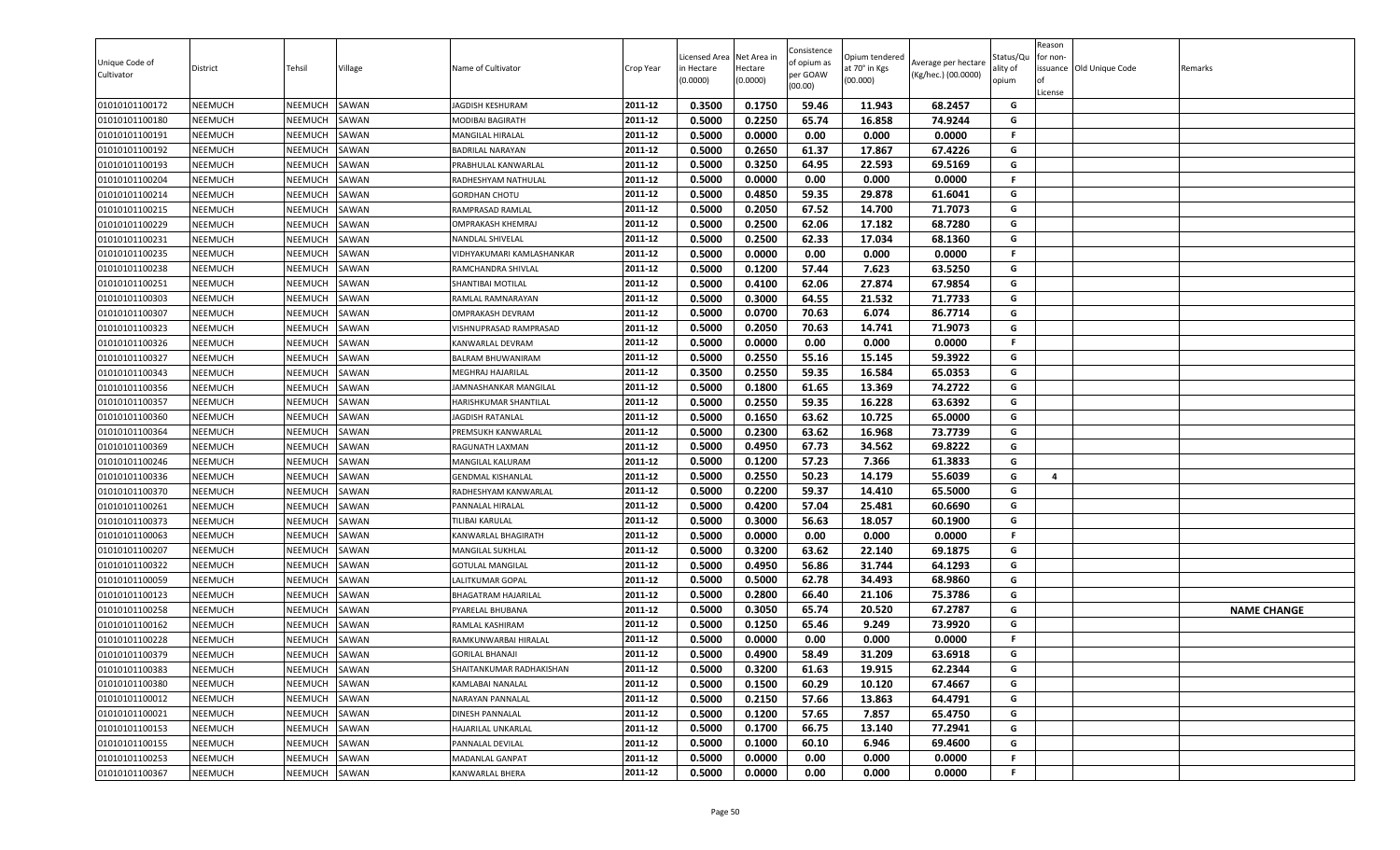| 0.3500<br>0.3050<br>62.63<br>21.625<br>70.9016<br><b>NEEMUCH</b><br>SAWAN<br>MOHANLAL KESHURAM<br>2011-12<br>G<br>01010101100200<br>NEEMUCH<br><b>NEEMUCH</b><br>2011-12<br>0.5000<br>0.4350<br>54.06<br>23.616<br>54.2897<br>G<br>$\overline{4}$<br>01010101100050<br>NEEMUCH<br>SAWAN<br>DULESINGH RODA<br>0.0000<br>0.00<br>NEEMUCH<br>2011-12<br>0.5000<br>0.000<br>0.0000<br>F<br>01010101100116<br>NEEMUCH<br>SAWAN<br><b>BABULAL JAYRAM</b><br>2011-12<br>0.4250<br>57.66<br>G<br><b>NEEMUCH</b><br>SAWAN<br>0.5000<br>27.454<br>64.5976<br>01010101100018<br>NEEMUCH<br><b>BANSHILAL BOTHLAL</b><br>0.5000<br>0.5100<br>32.576<br>2011-12<br>57.70<br>63.8745<br>G<br><b>NEEMUCH</b><br>01010101100098<br>NEEMUCH<br>SAWAN<br>ONKARLAL CHAMPALAL<br>G<br>2011-12<br>0.5000<br>0.4600<br>57.86<br>63.2696<br>01010101100152<br><b>NEEMUCH</b><br>NEEMUCH<br>SAWAN<br>29.104<br><b>GORDHAN SHIVELAL</b><br>56.60<br>62.2125<br>G<br>2011-12<br>0.5000<br>0.1600<br>9.954<br><b>NEEMUCH</b><br>01010101100306<br>NEEMUCH<br>SAWAN<br>RAMLAL LAXMAN<br>2011-12<br>0.3450<br>G<br>5<br>01010101100328<br><b>NEEMUCH</b><br>NEEMUCH<br>SAWAN<br>0.5000<br>54.13<br>21.451<br>62.1768<br>JETRAM RATANLAL<br><b>NEEMUCH</b><br>0.5000<br>0.1850<br>60.10<br>12.097<br>65.3892<br>01010101100074<br>NEEMUCH<br>SAWAN<br>2011-12<br>G<br>MEGRAJ CHUNNILAL<br>01010101100339<br><b>NEEMUCH</b><br>SAWAN<br>2011-12<br>0.5000<br>0.0000<br>0.00<br>0.000<br>0.0000<br>NEEMUCH<br>F.<br>RAGUNANDAN BHAGIRATH<br>72.3882<br>0.5000<br>0.1700<br>61.44<br>12.306<br>G<br><b>NEEMUCH</b><br>2011-12<br>01010101100013<br>NEEMUCH<br>SAWAN<br>SUNIL SUKHRAM<br><b>NEEMUCH</b><br>2011-12<br>0.5000<br>0.3950<br>61.60<br>27.685<br>70.0886<br>G<br>01010101100269<br>NEEMUCH<br>SAWAN<br>RAMKUNWARBAI SITARAM<br>0.0000<br>0.00<br>0.0000<br>01010101100355<br><b>NEEMUCH</b><br>SAWAN<br>0.5000<br>0.000<br>NEEMUCH<br>2011-12<br>F.<br>MANNALAL CHAGANLAL<br>0.5000<br>0.3100<br>G<br>01010101100304<br><b>NEEMUCH</b><br>NEEMUCH<br>SAWAN<br>2011-12<br>60.10<br>18.786<br>60.6000<br><b>BALRAM PRABHULAL</b><br>0.2750<br>0.5000<br>62.63<br>68.4873<br>G<br>01010101100019<br><b>NEEMUCH</b><br>NEEMUCH<br>SAWAN<br>2011-12<br>18.834<br>MUKESHKUMAR KESHURAM<br>0.2250<br><b>NEEMUCH</b><br>NEEMUCH<br>SAWAN<br>2011-12<br>0.5000<br>60.17<br>14.320<br>63.6444<br>G<br>01010101100337<br><b>BHAGIRATH NANDLAL</b><br>0.1550<br>01010101100350<br><b>NEEMUCH</b><br>NEEMUCH<br>SAWAN<br>2011-12<br>0.5000<br>57.66<br>10.453<br>67.4387<br>G<br>RODSINGH UDAJI<br>01010101100317<br><b>NEEMUCH</b><br>NEEMUCH<br>2011-12<br>0.3500<br>0.3500<br>55.04<br>20.506<br>58.5886<br>G<br>SAWAN<br>PARASRAM HAJARI<br>01010101100226<br><b>NEEMUCH</b><br>NEEMUCH<br>SAWAN<br>2011-12<br>0.3500<br>0.0000<br>0.00<br>0.000<br>0.0000<br>F.<br>PRABHULAL KARULAL<br>0.5000<br>0.3800<br>60.17<br>26.140<br>68.7895<br>G<br><b>NEEMUCH</b><br>2011-12<br>01010101100384<br>NEEMUCH<br>SAWAN<br>BAPULAL MANGILAL<br><b>NEEMUCH</b><br>0.5000<br>0.4950<br>60.10<br>63.9515<br>01010101100385<br>NEEMUCH<br>SAWAN<br>2011-12<br>31.656<br>G<br>PRAHALAD KISHORELAL<br>60.3611<br>2011-12<br>0.5000<br>0.1800<br>60.17<br>10.865<br>G<br><b>NEEMUCH</b><br>01010101100137<br><b>NEEMUCH</b><br>SAWAN<br>KOUSHLYABAI BHAGIRATH<br><b>NEEMUCH</b><br>0.5000<br>0.1950<br>67.93<br>14.576<br>74.7487<br>G<br>01010101100053<br>NEEMUCH<br>SAWAN<br>2011-12<br>01020104050094<br>SURESHKUMAR SHYAMLAL<br>0.5000<br>0.0000<br>0.00<br>0.0000<br>THADOLI<br>2011-12<br>0.000<br>F.<br>01010101108003<br><b>NEEMUCH</b><br>NEEMUCH<br>SHANTILAL LAXMILAL<br><b>NEEMUCH</b><br>THADOLI<br>0.5000<br>0.0000<br>0.00<br>0.000<br>0.0000<br>01010101108004<br>NEEMUCH<br>2011-12<br>F.<br>KAILASHCHANDRA TULSIRAM<br>0.5000<br>0.0000<br>0.00<br>0.000<br>0.0000<br>01010101108007<br><b>NEEMUCH</b><br>NEEMUCH<br>THADOLI<br>2011-12<br>F.<br>KAILASHCHANDRA RAMCHANDRA<br><b>NEEMUCH</b><br>0.5000<br>0.0000<br>0.00<br>0.000<br>0.0000<br>01010101108012<br>NEEMUCH<br>THADOLI<br>2011-12<br>PURANMAL KANWARLAL<br>F.<br>2011-12<br>0.5000<br>0.0000<br>0.00<br>0.000<br>0.0000<br>01010101108015<br><b>NEEMUCH</b><br>NEEMUCH<br>THADOLI<br>F<br>MOHANLAL BADRILAL<br>0.00<br><b>NEEMUCH</b><br>0.5000<br>0.0000<br>0.000<br>0.0000<br>01010101108017<br>NEEMUCH<br>THADOLI<br>2011-12<br>F.<br>MANOHARLAL LAXMILAL<br>0.5000<br>0.0000<br>0.00<br>2011-12<br>0.000<br>0.0000<br>F.<br><b>NEEMUCH</b><br>THADOLI<br>01010101108018<br>NEEMUCH<br>KANHEYALAL BADRILAL<br>0.5000<br>0.0000<br>0.00<br>0.000<br>0.0000<br>01010101108020<br><b>NEEMUCH</b><br>NEEMUCH<br>THADOLI<br>2011-12<br>F.<br>SHYAMLAL JAGDISH<br>0.5000<br>0.0000<br>0.00<br>0.000<br>0.0000<br>01010101108024<br><b>NEEMUCH</b><br>NEEMUCH<br>THADOLI<br>2011-12<br>NARENDRA JAGANNATH<br>F.<br>01010101108026<br><b>NEEMUCH</b><br>NEEMUCH<br>THADOLI<br>0.5000<br>0.0000<br>0.00<br>0.000<br>0.0000<br>2011-12<br>F.<br>PRAKASHCHAND TULSIRAM<br>0.5000<br>0.0000<br>0.00<br>0.000<br>0.0000<br><b>NEEMUCH</b><br>THADOLI<br>2011-12<br>F.<br>01010101108028<br>NEEMUCH<br>KISHOREKUMAR TULSIRAM<br><b>NEEMUCH</b><br>NEEMUCH<br><b>THADOLI</b><br>2011-12<br>0.5000<br>0.0000<br>0.00<br>0.000<br>0.0000<br>F.<br>01010101108035<br>KANCHANBAI KALU<br>2011-12<br>0.5000<br>0.0000<br>0.00<br>0.000<br>0.0000<br><b>NEEMUCH</b><br>F.<br>01010101108037<br>NEEMUCH<br>THADOLI<br>CHANDMAL BHUWANIRAM<br>0.5000<br><b>NEEMUCH</b><br>NEEMUCH<br><b>THADOLI</b><br>2011-12<br>0.0000<br>0.00<br>0.000<br>0.0000<br>F.<br>01010101108040<br>SHIVNARAYAN HARIRAM<br>0.5000<br>0.0000<br>0.00<br>0.0000<br>2011-12<br>0.000<br>F.<br><b>NEEMUCH</b><br>NEEMUCH<br><b>THADOLI</b><br>RAMESHCHANDRA TULSIRAM<br>01010101108048<br>2011-12<br><b>NEEMUCH</b><br>NEEMUCH<br><b>THADOLI</b><br>0.5000<br>0.0000<br>01010101108050<br>KAMLABAI TULSIRAM<br>0.00<br>0.000<br>0.0000<br>F.<br>0.00<br>2011-12<br>0.5000<br>0.0000<br>0.000<br>0.0000<br>01010101108051<br><b>NEEMUCH</b><br><b>NEEMUCH</b><br><b>THADOLI</b><br><b>BHERULAL HIRALAL</b><br>F.<br>2011-12<br>0.0000<br>01010101108053<br><b>NEEMUCH</b><br><b>NEEMUCH</b><br><b>THADOLI</b><br>0.5000<br>0.00<br>0.000<br>0.0000<br><b>GISALAL HARIRAM</b><br>F<br>2011-12<br>0.3500<br>0.1000<br>62.06<br>6.729<br>67.2900<br>01010101108057<br><b>NEEMUCH</b><br>NEEMUCH<br>THADOLI<br>G<br>MANGILAL BHERA<br><b>NEEMUCH</b><br>THADOLI<br>2011-12<br>0.5000<br>0.1300<br>65.25<br>8.632<br>66.4000<br>G<br>01010101108059<br>NEEMUCH<br>PURUSHOTTAM HIRALAL<br>01010101108066<br><b>NEEMUCH</b><br>NEEMUCH<br>THADOLI<br>2011-12<br>0.5000<br>0.0000<br>0.00<br>0.000<br>0.0000<br>F<br>MANGIBAI BADRILAL<br>2011-12<br><b>NEEMUCH</b><br>0.5000<br>0.0000<br>0.00<br>0.000<br>0.0000<br>01010101108071<br><b>NEEMUCH</b><br>THADOLI<br>F.<br>SHYAMLAL CAMPALAL<br>0.5000<br>0.0000<br>01010101108074<br><b>NEEMUCH</b><br>NEEMUCH<br><b>THADOLI</b><br>2011-12<br>0.00<br>0.000<br>0.0000<br>F<br>BHAGAWATIBAI RAMCHANDRA | Unique Code of<br>Cultivator | District | Tehsil | Village | Name of Cultivator | Crop Year | Licensed Area<br>in Hectare<br>(0.0000) | Net Area in<br>Hectare<br>(0.0000) | Consistence<br>of opium as<br>per GOAW<br>(00.00) | Opium tendered<br>at 70° in Kgs<br>(00.000) | Average per hectare<br>(Kg/hec.) (00.0000) | Status/Qu<br>ality of<br>opium | Reason<br>for non-<br>lof<br>License | issuance Old Unique Code | Remarks |
|------------------------------------------------------------------------------------------------------------------------------------------------------------------------------------------------------------------------------------------------------------------------------------------------------------------------------------------------------------------------------------------------------------------------------------------------------------------------------------------------------------------------------------------------------------------------------------------------------------------------------------------------------------------------------------------------------------------------------------------------------------------------------------------------------------------------------------------------------------------------------------------------------------------------------------------------------------------------------------------------------------------------------------------------------------------------------------------------------------------------------------------------------------------------------------------------------------------------------------------------------------------------------------------------------------------------------------------------------------------------------------------------------------------------------------------------------------------------------------------------------------------------------------------------------------------------------------------------------------------------------------------------------------------------------------------------------------------------------------------------------------------------------------------------------------------------------------------------------------------------------------------------------------------------------------------------------------------------------------------------------------------------------------------------------------------------------------------------------------------------------------------------------------------------------------------------------------------------------------------------------------------------------------------------------------------------------------------------------------------------------------------------------------------------------------------------------------------------------------------------------------------------------------------------------------------------------------------------------------------------------------------------------------------------------------------------------------------------------------------------------------------------------------------------------------------------------------------------------------------------------------------------------------------------------------------------------------------------------------------------------------------------------------------------------------------------------------------------------------------------------------------------------------------------------------------------------------------------------------------------------------------------------------------------------------------------------------------------------------------------------------------------------------------------------------------------------------------------------------------------------------------------------------------------------------------------------------------------------------------------------------------------------------------------------------------------------------------------------------------------------------------------------------------------------------------------------------------------------------------------------------------------------------------------------------------------------------------------------------------------------------------------------------------------------------------------------------------------------------------------------------------------------------------------------------------------------------------------------------------------------------------------------------------------------------------------------------------------------------------------------------------------------------------------------------------------------------------------------------------------------------------------------------------------------------------------------------------------------------------------------------------------------------------------------------------------------------------------------------------------------------------------------------------------------------------------------------------------------------------------------------------------------------------------------------------------------------------------------------------------------------------------------------------------------------------------------------------------------------------------------------------------------------------------------------------------------------------------------------------------------------------------------------------------------------------------------------------------------------------------------------------------------------------------------------------------------------------------------------------------------------------------------------------------------------------------------------------------------------------------------------------------------------------------------------------------------------------------------------------------------------------------------------------------------------------------------------------------------------------------------------------------------------------------------------------------------------------------------------------------------------------------------------------------------------------------------------------------------------------------------------------------------------------------------------------------------------------------------------------------------------------------------------------------------------------------------------------------------------------------------------------------------------------------------------------------------------------------------------------------------------------------------------------------------------------------------------------------------------------------------------------------------------------------------------------------------------------------------------------------------------------------------------------------------------------------------------------------------------------------------------------------------------------------------------------------------------------------------------------------------------------------------------|------------------------------|----------|--------|---------|--------------------|-----------|-----------------------------------------|------------------------------------|---------------------------------------------------|---------------------------------------------|--------------------------------------------|--------------------------------|--------------------------------------|--------------------------|---------|
|                                                                                                                                                                                                                                                                                                                                                                                                                                                                                                                                                                                                                                                                                                                                                                                                                                                                                                                                                                                                                                                                                                                                                                                                                                                                                                                                                                                                                                                                                                                                                                                                                                                                                                                                                                                                                                                                                                                                                                                                                                                                                                                                                                                                                                                                                                                                                                                                                                                                                                                                                                                                                                                                                                                                                                                                                                                                                                                                                                                                                                                                                                                                                                                                                                                                                                                                                                                                                                                                                                                                                                                                                                                                                                                                                                                                                                                                                                                                                                                                                                                                                                                                                                                                                                                                                                                                                                                                                                                                                                                                                                                                                                                                                                                                                                                                                                                                                                                                                                                                                                                                                                                                                                                                                                                                                                                                                                                                                                                                                                                                                                                                                                                                                                                                                                                                                                                                                                                                                                                                                                                                                                                                                                                                                                                                                                                                                                                                                                                                                                                                                                                                                                                                                                                                                                                                                                                                                                                                                                                                                                    |                              |          |        |         |                    |           |                                         |                                    |                                                   |                                             |                                            |                                |                                      |                          |         |
|                                                                                                                                                                                                                                                                                                                                                                                                                                                                                                                                                                                                                                                                                                                                                                                                                                                                                                                                                                                                                                                                                                                                                                                                                                                                                                                                                                                                                                                                                                                                                                                                                                                                                                                                                                                                                                                                                                                                                                                                                                                                                                                                                                                                                                                                                                                                                                                                                                                                                                                                                                                                                                                                                                                                                                                                                                                                                                                                                                                                                                                                                                                                                                                                                                                                                                                                                                                                                                                                                                                                                                                                                                                                                                                                                                                                                                                                                                                                                                                                                                                                                                                                                                                                                                                                                                                                                                                                                                                                                                                                                                                                                                                                                                                                                                                                                                                                                                                                                                                                                                                                                                                                                                                                                                                                                                                                                                                                                                                                                                                                                                                                                                                                                                                                                                                                                                                                                                                                                                                                                                                                                                                                                                                                                                                                                                                                                                                                                                                                                                                                                                                                                                                                                                                                                                                                                                                                                                                                                                                                                                    |                              |          |        |         |                    |           |                                         |                                    |                                                   |                                             |                                            |                                |                                      |                          |         |
|                                                                                                                                                                                                                                                                                                                                                                                                                                                                                                                                                                                                                                                                                                                                                                                                                                                                                                                                                                                                                                                                                                                                                                                                                                                                                                                                                                                                                                                                                                                                                                                                                                                                                                                                                                                                                                                                                                                                                                                                                                                                                                                                                                                                                                                                                                                                                                                                                                                                                                                                                                                                                                                                                                                                                                                                                                                                                                                                                                                                                                                                                                                                                                                                                                                                                                                                                                                                                                                                                                                                                                                                                                                                                                                                                                                                                                                                                                                                                                                                                                                                                                                                                                                                                                                                                                                                                                                                                                                                                                                                                                                                                                                                                                                                                                                                                                                                                                                                                                                                                                                                                                                                                                                                                                                                                                                                                                                                                                                                                                                                                                                                                                                                                                                                                                                                                                                                                                                                                                                                                                                                                                                                                                                                                                                                                                                                                                                                                                                                                                                                                                                                                                                                                                                                                                                                                                                                                                                                                                                                                                    |                              |          |        |         |                    |           |                                         |                                    |                                                   |                                             |                                            |                                |                                      |                          |         |
|                                                                                                                                                                                                                                                                                                                                                                                                                                                                                                                                                                                                                                                                                                                                                                                                                                                                                                                                                                                                                                                                                                                                                                                                                                                                                                                                                                                                                                                                                                                                                                                                                                                                                                                                                                                                                                                                                                                                                                                                                                                                                                                                                                                                                                                                                                                                                                                                                                                                                                                                                                                                                                                                                                                                                                                                                                                                                                                                                                                                                                                                                                                                                                                                                                                                                                                                                                                                                                                                                                                                                                                                                                                                                                                                                                                                                                                                                                                                                                                                                                                                                                                                                                                                                                                                                                                                                                                                                                                                                                                                                                                                                                                                                                                                                                                                                                                                                                                                                                                                                                                                                                                                                                                                                                                                                                                                                                                                                                                                                                                                                                                                                                                                                                                                                                                                                                                                                                                                                                                                                                                                                                                                                                                                                                                                                                                                                                                                                                                                                                                                                                                                                                                                                                                                                                                                                                                                                                                                                                                                                                    |                              |          |        |         |                    |           |                                         |                                    |                                                   |                                             |                                            |                                |                                      |                          |         |
|                                                                                                                                                                                                                                                                                                                                                                                                                                                                                                                                                                                                                                                                                                                                                                                                                                                                                                                                                                                                                                                                                                                                                                                                                                                                                                                                                                                                                                                                                                                                                                                                                                                                                                                                                                                                                                                                                                                                                                                                                                                                                                                                                                                                                                                                                                                                                                                                                                                                                                                                                                                                                                                                                                                                                                                                                                                                                                                                                                                                                                                                                                                                                                                                                                                                                                                                                                                                                                                                                                                                                                                                                                                                                                                                                                                                                                                                                                                                                                                                                                                                                                                                                                                                                                                                                                                                                                                                                                                                                                                                                                                                                                                                                                                                                                                                                                                                                                                                                                                                                                                                                                                                                                                                                                                                                                                                                                                                                                                                                                                                                                                                                                                                                                                                                                                                                                                                                                                                                                                                                                                                                                                                                                                                                                                                                                                                                                                                                                                                                                                                                                                                                                                                                                                                                                                                                                                                                                                                                                                                                                    |                              |          |        |         |                    |           |                                         |                                    |                                                   |                                             |                                            |                                |                                      |                          |         |
|                                                                                                                                                                                                                                                                                                                                                                                                                                                                                                                                                                                                                                                                                                                                                                                                                                                                                                                                                                                                                                                                                                                                                                                                                                                                                                                                                                                                                                                                                                                                                                                                                                                                                                                                                                                                                                                                                                                                                                                                                                                                                                                                                                                                                                                                                                                                                                                                                                                                                                                                                                                                                                                                                                                                                                                                                                                                                                                                                                                                                                                                                                                                                                                                                                                                                                                                                                                                                                                                                                                                                                                                                                                                                                                                                                                                                                                                                                                                                                                                                                                                                                                                                                                                                                                                                                                                                                                                                                                                                                                                                                                                                                                                                                                                                                                                                                                                                                                                                                                                                                                                                                                                                                                                                                                                                                                                                                                                                                                                                                                                                                                                                                                                                                                                                                                                                                                                                                                                                                                                                                                                                                                                                                                                                                                                                                                                                                                                                                                                                                                                                                                                                                                                                                                                                                                                                                                                                                                                                                                                                                    |                              |          |        |         |                    |           |                                         |                                    |                                                   |                                             |                                            |                                |                                      |                          |         |
|                                                                                                                                                                                                                                                                                                                                                                                                                                                                                                                                                                                                                                                                                                                                                                                                                                                                                                                                                                                                                                                                                                                                                                                                                                                                                                                                                                                                                                                                                                                                                                                                                                                                                                                                                                                                                                                                                                                                                                                                                                                                                                                                                                                                                                                                                                                                                                                                                                                                                                                                                                                                                                                                                                                                                                                                                                                                                                                                                                                                                                                                                                                                                                                                                                                                                                                                                                                                                                                                                                                                                                                                                                                                                                                                                                                                                                                                                                                                                                                                                                                                                                                                                                                                                                                                                                                                                                                                                                                                                                                                                                                                                                                                                                                                                                                                                                                                                                                                                                                                                                                                                                                                                                                                                                                                                                                                                                                                                                                                                                                                                                                                                                                                                                                                                                                                                                                                                                                                                                                                                                                                                                                                                                                                                                                                                                                                                                                                                                                                                                                                                                                                                                                                                                                                                                                                                                                                                                                                                                                                                                    |                              |          |        |         |                    |           |                                         |                                    |                                                   |                                             |                                            |                                |                                      |                          |         |
|                                                                                                                                                                                                                                                                                                                                                                                                                                                                                                                                                                                                                                                                                                                                                                                                                                                                                                                                                                                                                                                                                                                                                                                                                                                                                                                                                                                                                                                                                                                                                                                                                                                                                                                                                                                                                                                                                                                                                                                                                                                                                                                                                                                                                                                                                                                                                                                                                                                                                                                                                                                                                                                                                                                                                                                                                                                                                                                                                                                                                                                                                                                                                                                                                                                                                                                                                                                                                                                                                                                                                                                                                                                                                                                                                                                                                                                                                                                                                                                                                                                                                                                                                                                                                                                                                                                                                                                                                                                                                                                                                                                                                                                                                                                                                                                                                                                                                                                                                                                                                                                                                                                                                                                                                                                                                                                                                                                                                                                                                                                                                                                                                                                                                                                                                                                                                                                                                                                                                                                                                                                                                                                                                                                                                                                                                                                                                                                                                                                                                                                                                                                                                                                                                                                                                                                                                                                                                                                                                                                                                                    |                              |          |        |         |                    |           |                                         |                                    |                                                   |                                             |                                            |                                |                                      |                          |         |
|                                                                                                                                                                                                                                                                                                                                                                                                                                                                                                                                                                                                                                                                                                                                                                                                                                                                                                                                                                                                                                                                                                                                                                                                                                                                                                                                                                                                                                                                                                                                                                                                                                                                                                                                                                                                                                                                                                                                                                                                                                                                                                                                                                                                                                                                                                                                                                                                                                                                                                                                                                                                                                                                                                                                                                                                                                                                                                                                                                                                                                                                                                                                                                                                                                                                                                                                                                                                                                                                                                                                                                                                                                                                                                                                                                                                                                                                                                                                                                                                                                                                                                                                                                                                                                                                                                                                                                                                                                                                                                                                                                                                                                                                                                                                                                                                                                                                                                                                                                                                                                                                                                                                                                                                                                                                                                                                                                                                                                                                                                                                                                                                                                                                                                                                                                                                                                                                                                                                                                                                                                                                                                                                                                                                                                                                                                                                                                                                                                                                                                                                                                                                                                                                                                                                                                                                                                                                                                                                                                                                                                    |                              |          |        |         |                    |           |                                         |                                    |                                                   |                                             |                                            |                                |                                      |                          |         |
|                                                                                                                                                                                                                                                                                                                                                                                                                                                                                                                                                                                                                                                                                                                                                                                                                                                                                                                                                                                                                                                                                                                                                                                                                                                                                                                                                                                                                                                                                                                                                                                                                                                                                                                                                                                                                                                                                                                                                                                                                                                                                                                                                                                                                                                                                                                                                                                                                                                                                                                                                                                                                                                                                                                                                                                                                                                                                                                                                                                                                                                                                                                                                                                                                                                                                                                                                                                                                                                                                                                                                                                                                                                                                                                                                                                                                                                                                                                                                                                                                                                                                                                                                                                                                                                                                                                                                                                                                                                                                                                                                                                                                                                                                                                                                                                                                                                                                                                                                                                                                                                                                                                                                                                                                                                                                                                                                                                                                                                                                                                                                                                                                                                                                                                                                                                                                                                                                                                                                                                                                                                                                                                                                                                                                                                                                                                                                                                                                                                                                                                                                                                                                                                                                                                                                                                                                                                                                                                                                                                                                                    |                              |          |        |         |                    |           |                                         |                                    |                                                   |                                             |                                            |                                |                                      |                          |         |
|                                                                                                                                                                                                                                                                                                                                                                                                                                                                                                                                                                                                                                                                                                                                                                                                                                                                                                                                                                                                                                                                                                                                                                                                                                                                                                                                                                                                                                                                                                                                                                                                                                                                                                                                                                                                                                                                                                                                                                                                                                                                                                                                                                                                                                                                                                                                                                                                                                                                                                                                                                                                                                                                                                                                                                                                                                                                                                                                                                                                                                                                                                                                                                                                                                                                                                                                                                                                                                                                                                                                                                                                                                                                                                                                                                                                                                                                                                                                                                                                                                                                                                                                                                                                                                                                                                                                                                                                                                                                                                                                                                                                                                                                                                                                                                                                                                                                                                                                                                                                                                                                                                                                                                                                                                                                                                                                                                                                                                                                                                                                                                                                                                                                                                                                                                                                                                                                                                                                                                                                                                                                                                                                                                                                                                                                                                                                                                                                                                                                                                                                                                                                                                                                                                                                                                                                                                                                                                                                                                                                                                    |                              |          |        |         |                    |           |                                         |                                    |                                                   |                                             |                                            |                                |                                      |                          |         |
|                                                                                                                                                                                                                                                                                                                                                                                                                                                                                                                                                                                                                                                                                                                                                                                                                                                                                                                                                                                                                                                                                                                                                                                                                                                                                                                                                                                                                                                                                                                                                                                                                                                                                                                                                                                                                                                                                                                                                                                                                                                                                                                                                                                                                                                                                                                                                                                                                                                                                                                                                                                                                                                                                                                                                                                                                                                                                                                                                                                                                                                                                                                                                                                                                                                                                                                                                                                                                                                                                                                                                                                                                                                                                                                                                                                                                                                                                                                                                                                                                                                                                                                                                                                                                                                                                                                                                                                                                                                                                                                                                                                                                                                                                                                                                                                                                                                                                                                                                                                                                                                                                                                                                                                                                                                                                                                                                                                                                                                                                                                                                                                                                                                                                                                                                                                                                                                                                                                                                                                                                                                                                                                                                                                                                                                                                                                                                                                                                                                                                                                                                                                                                                                                                                                                                                                                                                                                                                                                                                                                                                    |                              |          |        |         |                    |           |                                         |                                    |                                                   |                                             |                                            |                                |                                      |                          |         |
|                                                                                                                                                                                                                                                                                                                                                                                                                                                                                                                                                                                                                                                                                                                                                                                                                                                                                                                                                                                                                                                                                                                                                                                                                                                                                                                                                                                                                                                                                                                                                                                                                                                                                                                                                                                                                                                                                                                                                                                                                                                                                                                                                                                                                                                                                                                                                                                                                                                                                                                                                                                                                                                                                                                                                                                                                                                                                                                                                                                                                                                                                                                                                                                                                                                                                                                                                                                                                                                                                                                                                                                                                                                                                                                                                                                                                                                                                                                                                                                                                                                                                                                                                                                                                                                                                                                                                                                                                                                                                                                                                                                                                                                                                                                                                                                                                                                                                                                                                                                                                                                                                                                                                                                                                                                                                                                                                                                                                                                                                                                                                                                                                                                                                                                                                                                                                                                                                                                                                                                                                                                                                                                                                                                                                                                                                                                                                                                                                                                                                                                                                                                                                                                                                                                                                                                                                                                                                                                                                                                                                                    |                              |          |        |         |                    |           |                                         |                                    |                                                   |                                             |                                            |                                |                                      |                          |         |
|                                                                                                                                                                                                                                                                                                                                                                                                                                                                                                                                                                                                                                                                                                                                                                                                                                                                                                                                                                                                                                                                                                                                                                                                                                                                                                                                                                                                                                                                                                                                                                                                                                                                                                                                                                                                                                                                                                                                                                                                                                                                                                                                                                                                                                                                                                                                                                                                                                                                                                                                                                                                                                                                                                                                                                                                                                                                                                                                                                                                                                                                                                                                                                                                                                                                                                                                                                                                                                                                                                                                                                                                                                                                                                                                                                                                                                                                                                                                                                                                                                                                                                                                                                                                                                                                                                                                                                                                                                                                                                                                                                                                                                                                                                                                                                                                                                                                                                                                                                                                                                                                                                                                                                                                                                                                                                                                                                                                                                                                                                                                                                                                                                                                                                                                                                                                                                                                                                                                                                                                                                                                                                                                                                                                                                                                                                                                                                                                                                                                                                                                                                                                                                                                                                                                                                                                                                                                                                                                                                                                                                    |                              |          |        |         |                    |           |                                         |                                    |                                                   |                                             |                                            |                                |                                      |                          |         |
|                                                                                                                                                                                                                                                                                                                                                                                                                                                                                                                                                                                                                                                                                                                                                                                                                                                                                                                                                                                                                                                                                                                                                                                                                                                                                                                                                                                                                                                                                                                                                                                                                                                                                                                                                                                                                                                                                                                                                                                                                                                                                                                                                                                                                                                                                                                                                                                                                                                                                                                                                                                                                                                                                                                                                                                                                                                                                                                                                                                                                                                                                                                                                                                                                                                                                                                                                                                                                                                                                                                                                                                                                                                                                                                                                                                                                                                                                                                                                                                                                                                                                                                                                                                                                                                                                                                                                                                                                                                                                                                                                                                                                                                                                                                                                                                                                                                                                                                                                                                                                                                                                                                                                                                                                                                                                                                                                                                                                                                                                                                                                                                                                                                                                                                                                                                                                                                                                                                                                                                                                                                                                                                                                                                                                                                                                                                                                                                                                                                                                                                                                                                                                                                                                                                                                                                                                                                                                                                                                                                                                                    |                              |          |        |         |                    |           |                                         |                                    |                                                   |                                             |                                            |                                |                                      |                          |         |
|                                                                                                                                                                                                                                                                                                                                                                                                                                                                                                                                                                                                                                                                                                                                                                                                                                                                                                                                                                                                                                                                                                                                                                                                                                                                                                                                                                                                                                                                                                                                                                                                                                                                                                                                                                                                                                                                                                                                                                                                                                                                                                                                                                                                                                                                                                                                                                                                                                                                                                                                                                                                                                                                                                                                                                                                                                                                                                                                                                                                                                                                                                                                                                                                                                                                                                                                                                                                                                                                                                                                                                                                                                                                                                                                                                                                                                                                                                                                                                                                                                                                                                                                                                                                                                                                                                                                                                                                                                                                                                                                                                                                                                                                                                                                                                                                                                                                                                                                                                                                                                                                                                                                                                                                                                                                                                                                                                                                                                                                                                                                                                                                                                                                                                                                                                                                                                                                                                                                                                                                                                                                                                                                                                                                                                                                                                                                                                                                                                                                                                                                                                                                                                                                                                                                                                                                                                                                                                                                                                                                                                    |                              |          |        |         |                    |           |                                         |                                    |                                                   |                                             |                                            |                                |                                      |                          |         |
|                                                                                                                                                                                                                                                                                                                                                                                                                                                                                                                                                                                                                                                                                                                                                                                                                                                                                                                                                                                                                                                                                                                                                                                                                                                                                                                                                                                                                                                                                                                                                                                                                                                                                                                                                                                                                                                                                                                                                                                                                                                                                                                                                                                                                                                                                                                                                                                                                                                                                                                                                                                                                                                                                                                                                                                                                                                                                                                                                                                                                                                                                                                                                                                                                                                                                                                                                                                                                                                                                                                                                                                                                                                                                                                                                                                                                                                                                                                                                                                                                                                                                                                                                                                                                                                                                                                                                                                                                                                                                                                                                                                                                                                                                                                                                                                                                                                                                                                                                                                                                                                                                                                                                                                                                                                                                                                                                                                                                                                                                                                                                                                                                                                                                                                                                                                                                                                                                                                                                                                                                                                                                                                                                                                                                                                                                                                                                                                                                                                                                                                                                                                                                                                                                                                                                                                                                                                                                                                                                                                                                                    |                              |          |        |         |                    |           |                                         |                                    |                                                   |                                             |                                            |                                |                                      |                          |         |
|                                                                                                                                                                                                                                                                                                                                                                                                                                                                                                                                                                                                                                                                                                                                                                                                                                                                                                                                                                                                                                                                                                                                                                                                                                                                                                                                                                                                                                                                                                                                                                                                                                                                                                                                                                                                                                                                                                                                                                                                                                                                                                                                                                                                                                                                                                                                                                                                                                                                                                                                                                                                                                                                                                                                                                                                                                                                                                                                                                                                                                                                                                                                                                                                                                                                                                                                                                                                                                                                                                                                                                                                                                                                                                                                                                                                                                                                                                                                                                                                                                                                                                                                                                                                                                                                                                                                                                                                                                                                                                                                                                                                                                                                                                                                                                                                                                                                                                                                                                                                                                                                                                                                                                                                                                                                                                                                                                                                                                                                                                                                                                                                                                                                                                                                                                                                                                                                                                                                                                                                                                                                                                                                                                                                                                                                                                                                                                                                                                                                                                                                                                                                                                                                                                                                                                                                                                                                                                                                                                                                                                    |                              |          |        |         |                    |           |                                         |                                    |                                                   |                                             |                                            |                                |                                      |                          |         |
|                                                                                                                                                                                                                                                                                                                                                                                                                                                                                                                                                                                                                                                                                                                                                                                                                                                                                                                                                                                                                                                                                                                                                                                                                                                                                                                                                                                                                                                                                                                                                                                                                                                                                                                                                                                                                                                                                                                                                                                                                                                                                                                                                                                                                                                                                                                                                                                                                                                                                                                                                                                                                                                                                                                                                                                                                                                                                                                                                                                                                                                                                                                                                                                                                                                                                                                                                                                                                                                                                                                                                                                                                                                                                                                                                                                                                                                                                                                                                                                                                                                                                                                                                                                                                                                                                                                                                                                                                                                                                                                                                                                                                                                                                                                                                                                                                                                                                                                                                                                                                                                                                                                                                                                                                                                                                                                                                                                                                                                                                                                                                                                                                                                                                                                                                                                                                                                                                                                                                                                                                                                                                                                                                                                                                                                                                                                                                                                                                                                                                                                                                                                                                                                                                                                                                                                                                                                                                                                                                                                                                                    |                              |          |        |         |                    |           |                                         |                                    |                                                   |                                             |                                            |                                |                                      |                          |         |
|                                                                                                                                                                                                                                                                                                                                                                                                                                                                                                                                                                                                                                                                                                                                                                                                                                                                                                                                                                                                                                                                                                                                                                                                                                                                                                                                                                                                                                                                                                                                                                                                                                                                                                                                                                                                                                                                                                                                                                                                                                                                                                                                                                                                                                                                                                                                                                                                                                                                                                                                                                                                                                                                                                                                                                                                                                                                                                                                                                                                                                                                                                                                                                                                                                                                                                                                                                                                                                                                                                                                                                                                                                                                                                                                                                                                                                                                                                                                                                                                                                                                                                                                                                                                                                                                                                                                                                                                                                                                                                                                                                                                                                                                                                                                                                                                                                                                                                                                                                                                                                                                                                                                                                                                                                                                                                                                                                                                                                                                                                                                                                                                                                                                                                                                                                                                                                                                                                                                                                                                                                                                                                                                                                                                                                                                                                                                                                                                                                                                                                                                                                                                                                                                                                                                                                                                                                                                                                                                                                                                                                    |                              |          |        |         |                    |           |                                         |                                    |                                                   |                                             |                                            |                                |                                      |                          |         |
|                                                                                                                                                                                                                                                                                                                                                                                                                                                                                                                                                                                                                                                                                                                                                                                                                                                                                                                                                                                                                                                                                                                                                                                                                                                                                                                                                                                                                                                                                                                                                                                                                                                                                                                                                                                                                                                                                                                                                                                                                                                                                                                                                                                                                                                                                                                                                                                                                                                                                                                                                                                                                                                                                                                                                                                                                                                                                                                                                                                                                                                                                                                                                                                                                                                                                                                                                                                                                                                                                                                                                                                                                                                                                                                                                                                                                                                                                                                                                                                                                                                                                                                                                                                                                                                                                                                                                                                                                                                                                                                                                                                                                                                                                                                                                                                                                                                                                                                                                                                                                                                                                                                                                                                                                                                                                                                                                                                                                                                                                                                                                                                                                                                                                                                                                                                                                                                                                                                                                                                                                                                                                                                                                                                                                                                                                                                                                                                                                                                                                                                                                                                                                                                                                                                                                                                                                                                                                                                                                                                                                                    |                              |          |        |         |                    |           |                                         |                                    |                                                   |                                             |                                            |                                |                                      |                          |         |
|                                                                                                                                                                                                                                                                                                                                                                                                                                                                                                                                                                                                                                                                                                                                                                                                                                                                                                                                                                                                                                                                                                                                                                                                                                                                                                                                                                                                                                                                                                                                                                                                                                                                                                                                                                                                                                                                                                                                                                                                                                                                                                                                                                                                                                                                                                                                                                                                                                                                                                                                                                                                                                                                                                                                                                                                                                                                                                                                                                                                                                                                                                                                                                                                                                                                                                                                                                                                                                                                                                                                                                                                                                                                                                                                                                                                                                                                                                                                                                                                                                                                                                                                                                                                                                                                                                                                                                                                                                                                                                                                                                                                                                                                                                                                                                                                                                                                                                                                                                                                                                                                                                                                                                                                                                                                                                                                                                                                                                                                                                                                                                                                                                                                                                                                                                                                                                                                                                                                                                                                                                                                                                                                                                                                                                                                                                                                                                                                                                                                                                                                                                                                                                                                                                                                                                                                                                                                                                                                                                                                                                    |                              |          |        |         |                    |           |                                         |                                    |                                                   |                                             |                                            |                                |                                      |                          |         |
|                                                                                                                                                                                                                                                                                                                                                                                                                                                                                                                                                                                                                                                                                                                                                                                                                                                                                                                                                                                                                                                                                                                                                                                                                                                                                                                                                                                                                                                                                                                                                                                                                                                                                                                                                                                                                                                                                                                                                                                                                                                                                                                                                                                                                                                                                                                                                                                                                                                                                                                                                                                                                                                                                                                                                                                                                                                                                                                                                                                                                                                                                                                                                                                                                                                                                                                                                                                                                                                                                                                                                                                                                                                                                                                                                                                                                                                                                                                                                                                                                                                                                                                                                                                                                                                                                                                                                                                                                                                                                                                                                                                                                                                                                                                                                                                                                                                                                                                                                                                                                                                                                                                                                                                                                                                                                                                                                                                                                                                                                                                                                                                                                                                                                                                                                                                                                                                                                                                                                                                                                                                                                                                                                                                                                                                                                                                                                                                                                                                                                                                                                                                                                                                                                                                                                                                                                                                                                                                                                                                                                                    |                              |          |        |         |                    |           |                                         |                                    |                                                   |                                             |                                            |                                |                                      |                          |         |
|                                                                                                                                                                                                                                                                                                                                                                                                                                                                                                                                                                                                                                                                                                                                                                                                                                                                                                                                                                                                                                                                                                                                                                                                                                                                                                                                                                                                                                                                                                                                                                                                                                                                                                                                                                                                                                                                                                                                                                                                                                                                                                                                                                                                                                                                                                                                                                                                                                                                                                                                                                                                                                                                                                                                                                                                                                                                                                                                                                                                                                                                                                                                                                                                                                                                                                                                                                                                                                                                                                                                                                                                                                                                                                                                                                                                                                                                                                                                                                                                                                                                                                                                                                                                                                                                                                                                                                                                                                                                                                                                                                                                                                                                                                                                                                                                                                                                                                                                                                                                                                                                                                                                                                                                                                                                                                                                                                                                                                                                                                                                                                                                                                                                                                                                                                                                                                                                                                                                                                                                                                                                                                                                                                                                                                                                                                                                                                                                                                                                                                                                                                                                                                                                                                                                                                                                                                                                                                                                                                                                                                    |                              |          |        |         |                    |           |                                         |                                    |                                                   |                                             |                                            |                                |                                      |                          |         |
|                                                                                                                                                                                                                                                                                                                                                                                                                                                                                                                                                                                                                                                                                                                                                                                                                                                                                                                                                                                                                                                                                                                                                                                                                                                                                                                                                                                                                                                                                                                                                                                                                                                                                                                                                                                                                                                                                                                                                                                                                                                                                                                                                                                                                                                                                                                                                                                                                                                                                                                                                                                                                                                                                                                                                                                                                                                                                                                                                                                                                                                                                                                                                                                                                                                                                                                                                                                                                                                                                                                                                                                                                                                                                                                                                                                                                                                                                                                                                                                                                                                                                                                                                                                                                                                                                                                                                                                                                                                                                                                                                                                                                                                                                                                                                                                                                                                                                                                                                                                                                                                                                                                                                                                                                                                                                                                                                                                                                                                                                                                                                                                                                                                                                                                                                                                                                                                                                                                                                                                                                                                                                                                                                                                                                                                                                                                                                                                                                                                                                                                                                                                                                                                                                                                                                                                                                                                                                                                                                                                                                                    |                              |          |        |         |                    |           |                                         |                                    |                                                   |                                             |                                            |                                |                                      |                          |         |
|                                                                                                                                                                                                                                                                                                                                                                                                                                                                                                                                                                                                                                                                                                                                                                                                                                                                                                                                                                                                                                                                                                                                                                                                                                                                                                                                                                                                                                                                                                                                                                                                                                                                                                                                                                                                                                                                                                                                                                                                                                                                                                                                                                                                                                                                                                                                                                                                                                                                                                                                                                                                                                                                                                                                                                                                                                                                                                                                                                                                                                                                                                                                                                                                                                                                                                                                                                                                                                                                                                                                                                                                                                                                                                                                                                                                                                                                                                                                                                                                                                                                                                                                                                                                                                                                                                                                                                                                                                                                                                                                                                                                                                                                                                                                                                                                                                                                                                                                                                                                                                                                                                                                                                                                                                                                                                                                                                                                                                                                                                                                                                                                                                                                                                                                                                                                                                                                                                                                                                                                                                                                                                                                                                                                                                                                                                                                                                                                                                                                                                                                                                                                                                                                                                                                                                                                                                                                                                                                                                                                                                    |                              |          |        |         |                    |           |                                         |                                    |                                                   |                                             |                                            |                                |                                      |                          |         |
|                                                                                                                                                                                                                                                                                                                                                                                                                                                                                                                                                                                                                                                                                                                                                                                                                                                                                                                                                                                                                                                                                                                                                                                                                                                                                                                                                                                                                                                                                                                                                                                                                                                                                                                                                                                                                                                                                                                                                                                                                                                                                                                                                                                                                                                                                                                                                                                                                                                                                                                                                                                                                                                                                                                                                                                                                                                                                                                                                                                                                                                                                                                                                                                                                                                                                                                                                                                                                                                                                                                                                                                                                                                                                                                                                                                                                                                                                                                                                                                                                                                                                                                                                                                                                                                                                                                                                                                                                                                                                                                                                                                                                                                                                                                                                                                                                                                                                                                                                                                                                                                                                                                                                                                                                                                                                                                                                                                                                                                                                                                                                                                                                                                                                                                                                                                                                                                                                                                                                                                                                                                                                                                                                                                                                                                                                                                                                                                                                                                                                                                                                                                                                                                                                                                                                                                                                                                                                                                                                                                                                                    |                              |          |        |         |                    |           |                                         |                                    |                                                   |                                             |                                            |                                |                                      |                          |         |
|                                                                                                                                                                                                                                                                                                                                                                                                                                                                                                                                                                                                                                                                                                                                                                                                                                                                                                                                                                                                                                                                                                                                                                                                                                                                                                                                                                                                                                                                                                                                                                                                                                                                                                                                                                                                                                                                                                                                                                                                                                                                                                                                                                                                                                                                                                                                                                                                                                                                                                                                                                                                                                                                                                                                                                                                                                                                                                                                                                                                                                                                                                                                                                                                                                                                                                                                                                                                                                                                                                                                                                                                                                                                                                                                                                                                                                                                                                                                                                                                                                                                                                                                                                                                                                                                                                                                                                                                                                                                                                                                                                                                                                                                                                                                                                                                                                                                                                                                                                                                                                                                                                                                                                                                                                                                                                                                                                                                                                                                                                                                                                                                                                                                                                                                                                                                                                                                                                                                                                                                                                                                                                                                                                                                                                                                                                                                                                                                                                                                                                                                                                                                                                                                                                                                                                                                                                                                                                                                                                                                                                    |                              |          |        |         |                    |           |                                         |                                    |                                                   |                                             |                                            |                                |                                      |                          |         |
|                                                                                                                                                                                                                                                                                                                                                                                                                                                                                                                                                                                                                                                                                                                                                                                                                                                                                                                                                                                                                                                                                                                                                                                                                                                                                                                                                                                                                                                                                                                                                                                                                                                                                                                                                                                                                                                                                                                                                                                                                                                                                                                                                                                                                                                                                                                                                                                                                                                                                                                                                                                                                                                                                                                                                                                                                                                                                                                                                                                                                                                                                                                                                                                                                                                                                                                                                                                                                                                                                                                                                                                                                                                                                                                                                                                                                                                                                                                                                                                                                                                                                                                                                                                                                                                                                                                                                                                                                                                                                                                                                                                                                                                                                                                                                                                                                                                                                                                                                                                                                                                                                                                                                                                                                                                                                                                                                                                                                                                                                                                                                                                                                                                                                                                                                                                                                                                                                                                                                                                                                                                                                                                                                                                                                                                                                                                                                                                                                                                                                                                                                                                                                                                                                                                                                                                                                                                                                                                                                                                                                                    |                              |          |        |         |                    |           |                                         |                                    |                                                   |                                             |                                            |                                |                                      |                          |         |
|                                                                                                                                                                                                                                                                                                                                                                                                                                                                                                                                                                                                                                                                                                                                                                                                                                                                                                                                                                                                                                                                                                                                                                                                                                                                                                                                                                                                                                                                                                                                                                                                                                                                                                                                                                                                                                                                                                                                                                                                                                                                                                                                                                                                                                                                                                                                                                                                                                                                                                                                                                                                                                                                                                                                                                                                                                                                                                                                                                                                                                                                                                                                                                                                                                                                                                                                                                                                                                                                                                                                                                                                                                                                                                                                                                                                                                                                                                                                                                                                                                                                                                                                                                                                                                                                                                                                                                                                                                                                                                                                                                                                                                                                                                                                                                                                                                                                                                                                                                                                                                                                                                                                                                                                                                                                                                                                                                                                                                                                                                                                                                                                                                                                                                                                                                                                                                                                                                                                                                                                                                                                                                                                                                                                                                                                                                                                                                                                                                                                                                                                                                                                                                                                                                                                                                                                                                                                                                                                                                                                                                    |                              |          |        |         |                    |           |                                         |                                    |                                                   |                                             |                                            |                                |                                      |                          |         |
|                                                                                                                                                                                                                                                                                                                                                                                                                                                                                                                                                                                                                                                                                                                                                                                                                                                                                                                                                                                                                                                                                                                                                                                                                                                                                                                                                                                                                                                                                                                                                                                                                                                                                                                                                                                                                                                                                                                                                                                                                                                                                                                                                                                                                                                                                                                                                                                                                                                                                                                                                                                                                                                                                                                                                                                                                                                                                                                                                                                                                                                                                                                                                                                                                                                                                                                                                                                                                                                                                                                                                                                                                                                                                                                                                                                                                                                                                                                                                                                                                                                                                                                                                                                                                                                                                                                                                                                                                                                                                                                                                                                                                                                                                                                                                                                                                                                                                                                                                                                                                                                                                                                                                                                                                                                                                                                                                                                                                                                                                                                                                                                                                                                                                                                                                                                                                                                                                                                                                                                                                                                                                                                                                                                                                                                                                                                                                                                                                                                                                                                                                                                                                                                                                                                                                                                                                                                                                                                                                                                                                                    |                              |          |        |         |                    |           |                                         |                                    |                                                   |                                             |                                            |                                |                                      |                          |         |
|                                                                                                                                                                                                                                                                                                                                                                                                                                                                                                                                                                                                                                                                                                                                                                                                                                                                                                                                                                                                                                                                                                                                                                                                                                                                                                                                                                                                                                                                                                                                                                                                                                                                                                                                                                                                                                                                                                                                                                                                                                                                                                                                                                                                                                                                                                                                                                                                                                                                                                                                                                                                                                                                                                                                                                                                                                                                                                                                                                                                                                                                                                                                                                                                                                                                                                                                                                                                                                                                                                                                                                                                                                                                                                                                                                                                                                                                                                                                                                                                                                                                                                                                                                                                                                                                                                                                                                                                                                                                                                                                                                                                                                                                                                                                                                                                                                                                                                                                                                                                                                                                                                                                                                                                                                                                                                                                                                                                                                                                                                                                                                                                                                                                                                                                                                                                                                                                                                                                                                                                                                                                                                                                                                                                                                                                                                                                                                                                                                                                                                                                                                                                                                                                                                                                                                                                                                                                                                                                                                                                                                    |                              |          |        |         |                    |           |                                         |                                    |                                                   |                                             |                                            |                                |                                      |                          |         |
|                                                                                                                                                                                                                                                                                                                                                                                                                                                                                                                                                                                                                                                                                                                                                                                                                                                                                                                                                                                                                                                                                                                                                                                                                                                                                                                                                                                                                                                                                                                                                                                                                                                                                                                                                                                                                                                                                                                                                                                                                                                                                                                                                                                                                                                                                                                                                                                                                                                                                                                                                                                                                                                                                                                                                                                                                                                                                                                                                                                                                                                                                                                                                                                                                                                                                                                                                                                                                                                                                                                                                                                                                                                                                                                                                                                                                                                                                                                                                                                                                                                                                                                                                                                                                                                                                                                                                                                                                                                                                                                                                                                                                                                                                                                                                                                                                                                                                                                                                                                                                                                                                                                                                                                                                                                                                                                                                                                                                                                                                                                                                                                                                                                                                                                                                                                                                                                                                                                                                                                                                                                                                                                                                                                                                                                                                                                                                                                                                                                                                                                                                                                                                                                                                                                                                                                                                                                                                                                                                                                                                                    |                              |          |        |         |                    |           |                                         |                                    |                                                   |                                             |                                            |                                |                                      |                          |         |
|                                                                                                                                                                                                                                                                                                                                                                                                                                                                                                                                                                                                                                                                                                                                                                                                                                                                                                                                                                                                                                                                                                                                                                                                                                                                                                                                                                                                                                                                                                                                                                                                                                                                                                                                                                                                                                                                                                                                                                                                                                                                                                                                                                                                                                                                                                                                                                                                                                                                                                                                                                                                                                                                                                                                                                                                                                                                                                                                                                                                                                                                                                                                                                                                                                                                                                                                                                                                                                                                                                                                                                                                                                                                                                                                                                                                                                                                                                                                                                                                                                                                                                                                                                                                                                                                                                                                                                                                                                                                                                                                                                                                                                                                                                                                                                                                                                                                                                                                                                                                                                                                                                                                                                                                                                                                                                                                                                                                                                                                                                                                                                                                                                                                                                                                                                                                                                                                                                                                                                                                                                                                                                                                                                                                                                                                                                                                                                                                                                                                                                                                                                                                                                                                                                                                                                                                                                                                                                                                                                                                                                    |                              |          |        |         |                    |           |                                         |                                    |                                                   |                                             |                                            |                                |                                      |                          |         |
|                                                                                                                                                                                                                                                                                                                                                                                                                                                                                                                                                                                                                                                                                                                                                                                                                                                                                                                                                                                                                                                                                                                                                                                                                                                                                                                                                                                                                                                                                                                                                                                                                                                                                                                                                                                                                                                                                                                                                                                                                                                                                                                                                                                                                                                                                                                                                                                                                                                                                                                                                                                                                                                                                                                                                                                                                                                                                                                                                                                                                                                                                                                                                                                                                                                                                                                                                                                                                                                                                                                                                                                                                                                                                                                                                                                                                                                                                                                                                                                                                                                                                                                                                                                                                                                                                                                                                                                                                                                                                                                                                                                                                                                                                                                                                                                                                                                                                                                                                                                                                                                                                                                                                                                                                                                                                                                                                                                                                                                                                                                                                                                                                                                                                                                                                                                                                                                                                                                                                                                                                                                                                                                                                                                                                                                                                                                                                                                                                                                                                                                                                                                                                                                                                                                                                                                                                                                                                                                                                                                                                                    |                              |          |        |         |                    |           |                                         |                                    |                                                   |                                             |                                            |                                |                                      |                          |         |
|                                                                                                                                                                                                                                                                                                                                                                                                                                                                                                                                                                                                                                                                                                                                                                                                                                                                                                                                                                                                                                                                                                                                                                                                                                                                                                                                                                                                                                                                                                                                                                                                                                                                                                                                                                                                                                                                                                                                                                                                                                                                                                                                                                                                                                                                                                                                                                                                                                                                                                                                                                                                                                                                                                                                                                                                                                                                                                                                                                                                                                                                                                                                                                                                                                                                                                                                                                                                                                                                                                                                                                                                                                                                                                                                                                                                                                                                                                                                                                                                                                                                                                                                                                                                                                                                                                                                                                                                                                                                                                                                                                                                                                                                                                                                                                                                                                                                                                                                                                                                                                                                                                                                                                                                                                                                                                                                                                                                                                                                                                                                                                                                                                                                                                                                                                                                                                                                                                                                                                                                                                                                                                                                                                                                                                                                                                                                                                                                                                                                                                                                                                                                                                                                                                                                                                                                                                                                                                                                                                                                                                    |                              |          |        |         |                    |           |                                         |                                    |                                                   |                                             |                                            |                                |                                      |                          |         |
|                                                                                                                                                                                                                                                                                                                                                                                                                                                                                                                                                                                                                                                                                                                                                                                                                                                                                                                                                                                                                                                                                                                                                                                                                                                                                                                                                                                                                                                                                                                                                                                                                                                                                                                                                                                                                                                                                                                                                                                                                                                                                                                                                                                                                                                                                                                                                                                                                                                                                                                                                                                                                                                                                                                                                                                                                                                                                                                                                                                                                                                                                                                                                                                                                                                                                                                                                                                                                                                                                                                                                                                                                                                                                                                                                                                                                                                                                                                                                                                                                                                                                                                                                                                                                                                                                                                                                                                                                                                                                                                                                                                                                                                                                                                                                                                                                                                                                                                                                                                                                                                                                                                                                                                                                                                                                                                                                                                                                                                                                                                                                                                                                                                                                                                                                                                                                                                                                                                                                                                                                                                                                                                                                                                                                                                                                                                                                                                                                                                                                                                                                                                                                                                                                                                                                                                                                                                                                                                                                                                                                                    |                              |          |        |         |                    |           |                                         |                                    |                                                   |                                             |                                            |                                |                                      |                          |         |
|                                                                                                                                                                                                                                                                                                                                                                                                                                                                                                                                                                                                                                                                                                                                                                                                                                                                                                                                                                                                                                                                                                                                                                                                                                                                                                                                                                                                                                                                                                                                                                                                                                                                                                                                                                                                                                                                                                                                                                                                                                                                                                                                                                                                                                                                                                                                                                                                                                                                                                                                                                                                                                                                                                                                                                                                                                                                                                                                                                                                                                                                                                                                                                                                                                                                                                                                                                                                                                                                                                                                                                                                                                                                                                                                                                                                                                                                                                                                                                                                                                                                                                                                                                                                                                                                                                                                                                                                                                                                                                                                                                                                                                                                                                                                                                                                                                                                                                                                                                                                                                                                                                                                                                                                                                                                                                                                                                                                                                                                                                                                                                                                                                                                                                                                                                                                                                                                                                                                                                                                                                                                                                                                                                                                                                                                                                                                                                                                                                                                                                                                                                                                                                                                                                                                                                                                                                                                                                                                                                                                                                    |                              |          |        |         |                    |           |                                         |                                    |                                                   |                                             |                                            |                                |                                      |                          |         |
|                                                                                                                                                                                                                                                                                                                                                                                                                                                                                                                                                                                                                                                                                                                                                                                                                                                                                                                                                                                                                                                                                                                                                                                                                                                                                                                                                                                                                                                                                                                                                                                                                                                                                                                                                                                                                                                                                                                                                                                                                                                                                                                                                                                                                                                                                                                                                                                                                                                                                                                                                                                                                                                                                                                                                                                                                                                                                                                                                                                                                                                                                                                                                                                                                                                                                                                                                                                                                                                                                                                                                                                                                                                                                                                                                                                                                                                                                                                                                                                                                                                                                                                                                                                                                                                                                                                                                                                                                                                                                                                                                                                                                                                                                                                                                                                                                                                                                                                                                                                                                                                                                                                                                                                                                                                                                                                                                                                                                                                                                                                                                                                                                                                                                                                                                                                                                                                                                                                                                                                                                                                                                                                                                                                                                                                                                                                                                                                                                                                                                                                                                                                                                                                                                                                                                                                                                                                                                                                                                                                                                                    |                              |          |        |         |                    |           |                                         |                                    |                                                   |                                             |                                            |                                |                                      |                          |         |
|                                                                                                                                                                                                                                                                                                                                                                                                                                                                                                                                                                                                                                                                                                                                                                                                                                                                                                                                                                                                                                                                                                                                                                                                                                                                                                                                                                                                                                                                                                                                                                                                                                                                                                                                                                                                                                                                                                                                                                                                                                                                                                                                                                                                                                                                                                                                                                                                                                                                                                                                                                                                                                                                                                                                                                                                                                                                                                                                                                                                                                                                                                                                                                                                                                                                                                                                                                                                                                                                                                                                                                                                                                                                                                                                                                                                                                                                                                                                                                                                                                                                                                                                                                                                                                                                                                                                                                                                                                                                                                                                                                                                                                                                                                                                                                                                                                                                                                                                                                                                                                                                                                                                                                                                                                                                                                                                                                                                                                                                                                                                                                                                                                                                                                                                                                                                                                                                                                                                                                                                                                                                                                                                                                                                                                                                                                                                                                                                                                                                                                                                                                                                                                                                                                                                                                                                                                                                                                                                                                                                                                    |                              |          |        |         |                    |           |                                         |                                    |                                                   |                                             |                                            |                                |                                      |                          |         |
|                                                                                                                                                                                                                                                                                                                                                                                                                                                                                                                                                                                                                                                                                                                                                                                                                                                                                                                                                                                                                                                                                                                                                                                                                                                                                                                                                                                                                                                                                                                                                                                                                                                                                                                                                                                                                                                                                                                                                                                                                                                                                                                                                                                                                                                                                                                                                                                                                                                                                                                                                                                                                                                                                                                                                                                                                                                                                                                                                                                                                                                                                                                                                                                                                                                                                                                                                                                                                                                                                                                                                                                                                                                                                                                                                                                                                                                                                                                                                                                                                                                                                                                                                                                                                                                                                                                                                                                                                                                                                                                                                                                                                                                                                                                                                                                                                                                                                                                                                                                                                                                                                                                                                                                                                                                                                                                                                                                                                                                                                                                                                                                                                                                                                                                                                                                                                                                                                                                                                                                                                                                                                                                                                                                                                                                                                                                                                                                                                                                                                                                                                                                                                                                                                                                                                                                                                                                                                                                                                                                                                                    |                              |          |        |         |                    |           |                                         |                                    |                                                   |                                             |                                            |                                |                                      |                          |         |
|                                                                                                                                                                                                                                                                                                                                                                                                                                                                                                                                                                                                                                                                                                                                                                                                                                                                                                                                                                                                                                                                                                                                                                                                                                                                                                                                                                                                                                                                                                                                                                                                                                                                                                                                                                                                                                                                                                                                                                                                                                                                                                                                                                                                                                                                                                                                                                                                                                                                                                                                                                                                                                                                                                                                                                                                                                                                                                                                                                                                                                                                                                                                                                                                                                                                                                                                                                                                                                                                                                                                                                                                                                                                                                                                                                                                                                                                                                                                                                                                                                                                                                                                                                                                                                                                                                                                                                                                                                                                                                                                                                                                                                                                                                                                                                                                                                                                                                                                                                                                                                                                                                                                                                                                                                                                                                                                                                                                                                                                                                                                                                                                                                                                                                                                                                                                                                                                                                                                                                                                                                                                                                                                                                                                                                                                                                                                                                                                                                                                                                                                                                                                                                                                                                                                                                                                                                                                                                                                                                                                                                    |                              |          |        |         |                    |           |                                         |                                    |                                                   |                                             |                                            |                                |                                      |                          |         |
|                                                                                                                                                                                                                                                                                                                                                                                                                                                                                                                                                                                                                                                                                                                                                                                                                                                                                                                                                                                                                                                                                                                                                                                                                                                                                                                                                                                                                                                                                                                                                                                                                                                                                                                                                                                                                                                                                                                                                                                                                                                                                                                                                                                                                                                                                                                                                                                                                                                                                                                                                                                                                                                                                                                                                                                                                                                                                                                                                                                                                                                                                                                                                                                                                                                                                                                                                                                                                                                                                                                                                                                                                                                                                                                                                                                                                                                                                                                                                                                                                                                                                                                                                                                                                                                                                                                                                                                                                                                                                                                                                                                                                                                                                                                                                                                                                                                                                                                                                                                                                                                                                                                                                                                                                                                                                                                                                                                                                                                                                                                                                                                                                                                                                                                                                                                                                                                                                                                                                                                                                                                                                                                                                                                                                                                                                                                                                                                                                                                                                                                                                                                                                                                                                                                                                                                                                                                                                                                                                                                                                                    |                              |          |        |         |                    |           |                                         |                                    |                                                   |                                             |                                            |                                |                                      |                          |         |
|                                                                                                                                                                                                                                                                                                                                                                                                                                                                                                                                                                                                                                                                                                                                                                                                                                                                                                                                                                                                                                                                                                                                                                                                                                                                                                                                                                                                                                                                                                                                                                                                                                                                                                                                                                                                                                                                                                                                                                                                                                                                                                                                                                                                                                                                                                                                                                                                                                                                                                                                                                                                                                                                                                                                                                                                                                                                                                                                                                                                                                                                                                                                                                                                                                                                                                                                                                                                                                                                                                                                                                                                                                                                                                                                                                                                                                                                                                                                                                                                                                                                                                                                                                                                                                                                                                                                                                                                                                                                                                                                                                                                                                                                                                                                                                                                                                                                                                                                                                                                                                                                                                                                                                                                                                                                                                                                                                                                                                                                                                                                                                                                                                                                                                                                                                                                                                                                                                                                                                                                                                                                                                                                                                                                                                                                                                                                                                                                                                                                                                                                                                                                                                                                                                                                                                                                                                                                                                                                                                                                                                    |                              |          |        |         |                    |           |                                         |                                    |                                                   |                                             |                                            |                                |                                      |                          |         |
|                                                                                                                                                                                                                                                                                                                                                                                                                                                                                                                                                                                                                                                                                                                                                                                                                                                                                                                                                                                                                                                                                                                                                                                                                                                                                                                                                                                                                                                                                                                                                                                                                                                                                                                                                                                                                                                                                                                                                                                                                                                                                                                                                                                                                                                                                                                                                                                                                                                                                                                                                                                                                                                                                                                                                                                                                                                                                                                                                                                                                                                                                                                                                                                                                                                                                                                                                                                                                                                                                                                                                                                                                                                                                                                                                                                                                                                                                                                                                                                                                                                                                                                                                                                                                                                                                                                                                                                                                                                                                                                                                                                                                                                                                                                                                                                                                                                                                                                                                                                                                                                                                                                                                                                                                                                                                                                                                                                                                                                                                                                                                                                                                                                                                                                                                                                                                                                                                                                                                                                                                                                                                                                                                                                                                                                                                                                                                                                                                                                                                                                                                                                                                                                                                                                                                                                                                                                                                                                                                                                                                                    |                              |          |        |         |                    |           |                                         |                                    |                                                   |                                             |                                            |                                |                                      |                          |         |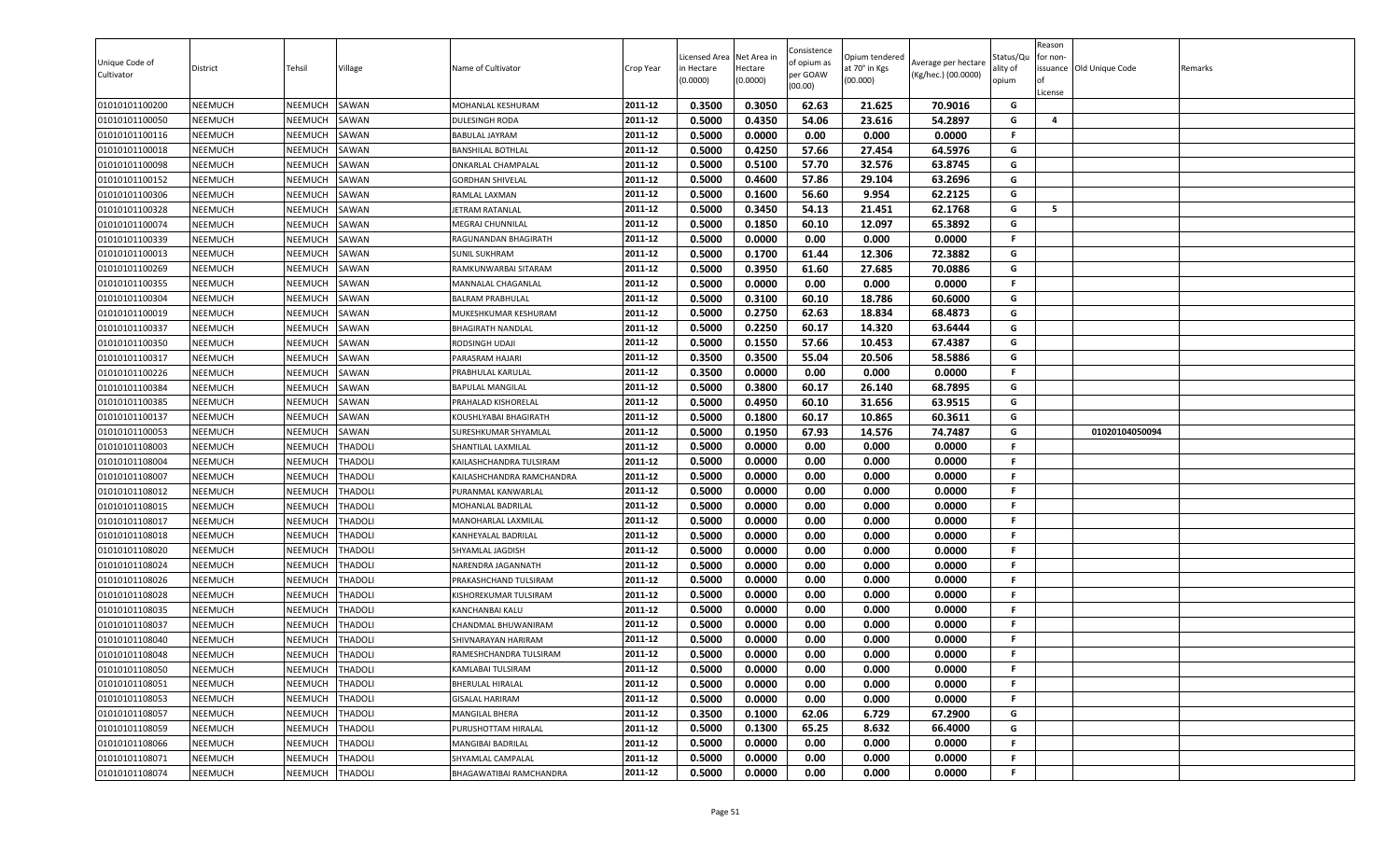| Unique Code of<br>Cultivator     | District                         | Tehsil                    | Village                          | Name of Cultivator                                | Crop Year          | Licensed Area<br>in Hectare<br>(0.0000) | Net Area in<br>Hectare<br>(0.0000) | Consistence<br>of opium as<br>per GOAW<br>(00.00) | Opium tendered<br>at 70° in Kgs<br>(00.000) | Average per hectare<br>(Kg/hec.) (00.0000) | Status/Qu<br>ality of<br>opium | Reason<br>for non-<br>ssuance Old Unique Code<br>License | Remarks            |
|----------------------------------|----------------------------------|---------------------------|----------------------------------|---------------------------------------------------|--------------------|-----------------------------------------|------------------------------------|---------------------------------------------------|---------------------------------------------|--------------------------------------------|--------------------------------|----------------------------------------------------------|--------------------|
| 01010101108081                   | <b>NEEMUCH</b>                   | NEEMUCH                   | <b>THADOLI</b>                   | SHANTILAL DEVILAL                                 | 2011-12            | 0.5000                                  | 0.0000                             | 0.00                                              | 0.000                                       | 0.0000                                     | -F                             |                                                          |                    |
| 01010101108083                   | <b>NEEMUCH</b>                   | NEEMUCH                   | THADOLI                          | SHYAMLAL NANALAL                                  | 2011-12            | 0.5000                                  | 0.0000                             | 0.00                                              | 0.000                                       | 0.0000                                     | -F                             |                                                          |                    |
| 01010101108088                   | NEEMUCH                          | NEEMUCH                   | <b>THADOLI</b>                   | <b>GOPAL RUPCHAND</b>                             | 2011-12            | 0.5000                                  | 0.0000                             | 0.00                                              | 0.000                                       | 0.0000                                     | F.                             |                                                          |                    |
| 01010101108094                   | <b>NEEMUCH</b>                   | NEEMUCH                   | <b>THADOLI</b>                   | <b>BANSHILAL DEVILAL</b>                          | 2011-12            | 0.3500                                  | 0.2100                             | 62.06                                             | 14.469                                      | 68.9000                                    | G                              |                                                          |                    |
| 01010101108100                   | <b>NEEMUCH</b>                   | NEEMUCH                   | <b>THADOLI</b>                   | AXMINARAYAN HARIRAM                               | 2011-12            | 0.5000                                  | 0.0000                             | 0.00                                              | 0.000                                       | 0.0000                                     | F.                             |                                                          |                    |
| 01010101108102                   | <b>NEEMUCH</b>                   | NEEMUCH                   | <b>THADOLI</b>                   | <b>FAKIRCHAND RAMAJI</b>                          | 2011-12            | 0.5000                                  | 0.2800                             | 62.24                                             | 18.583                                      | 66.3679                                    | G<br>F.                        |                                                          |                    |
| 01010101108103                   | <b>NEEMUCH</b>                   | NEEMUCH                   | <b>THADOLI</b>                   | MUNNIBAI KANWARLAL                                | 2011-12<br>2011-12 | 0.5000                                  | 0.0000                             | 0.00<br>0.00                                      | 0.000                                       | 0.0000                                     | F.                             |                                                          |                    |
| 01010101108025                   | <b>NEEMUCH</b>                   | NEEMUCH                   | <b>THADOLI</b><br><b>THADOLI</b> | SURESHCHANDRA PURUSHOTTOM<br>TULSIRAM HARIRAM     | 2011-12            | 0.5000<br>0.5000                        | 0.0000                             |                                                   | 0.000                                       | 0.0000                                     | F.                             |                                                          |                    |
| 01010101108105                   | <b>NEEMUCH</b>                   | NEEMUCH                   |                                  |                                                   | 2011-12            |                                         | 0.0000                             | 0.00                                              | 0.000                                       | 0.0000                                     | F.                             |                                                          |                    |
| 01010101108014                   | <b>NEEMUCH</b>                   | NEEMUCH                   | <b>THADOLI</b>                   | MUNNIBAI CHANDRAPRAKASH                           | 2011-12            | 0.5000<br>0.5000                        | 0.0000<br>0.0000                   | 0.00<br>0.00                                      | 0.000<br>0.000                              | 0.0000<br>0.0000                           | F.                             |                                                          |                    |
| 01010101108061<br>01010101108039 | <b>NEEMUCH</b><br><b>NEEMUCH</b> | NEEMUCH<br><b>NEEMUCH</b> | THADOLI<br><b>THADOLI</b>        | BAGDIRAM BHUWANA                                  | 2011-12            | 0.3500                                  | 0.0000                             | 0.00                                              | 0.000                                       | 0.0000                                     | F.                             |                                                          | <b>NAME CHANGE</b> |
| 01010101108021                   | <b>NEEMUCH</b>                   | <b>NEEMUCH</b>            | <b>THADOLI</b>                   | KASTURIBAI HARISHANKAR<br>CHANDRAPRAKASH PRAHALAD | 2011-12            | 0.5000                                  | 0.0900                             | 62.24                                             | 6.117                                       | 67.9667                                    | G                              |                                                          |                    |
| 01010101108110                   | <b>NEEMUCH</b>                   | NEEMUCH                   | <b>THADOLI</b>                   | RADHESHYAM BHANAWARLAL                            | 2011-12            | 0.5000                                  | 0.0000                             | 0.00                                              | 0.000                                       | 0.0000                                     | F.                             |                                                          |                    |
| 01010101108095                   | <b>NEEMUCH</b>                   | NEEMUCH                   | <b>THADOLI</b>                   | PRAHALAD BHAGATRAM                                | 2011-12            | 0.3500                                  | 0.0900                             | 67.14                                             | 6.359                                       | 70.6556                                    | G                              |                                                          |                    |
| 01010101108032                   | <b>NEEMUCH</b>                   | NEEMUCH                   | <b>THADOLI</b>                   | CHAGANLAL BHERULAL                                | 2011-12            | 0.5000                                  | 0.0000                             | 0.00                                              | 0.000                                       | 0.0000                                     | F.                             |                                                          |                    |
| 01010101108056                   | <b>NEEMUCH</b>                   | NEEMUCH                   | <b>THADOLI</b>                   | <b>FULIBAI BANSHILAL</b>                          | 2011-12            | 0.5000                                  | 0.4050                             | 63.06                                             | 26.125                                      | 64.5062                                    | G                              |                                                          |                    |
| 01010101108063                   | <b>NEEMUCH</b>                   | NEEMUCH                   | <b>THADOLI</b>                   | KESHARBAI CHAGANLAL                               | 2011-12            | 0.5000                                  | 0.0000                             | 0.00                                              | 0.000                                       | 0.0000                                     | F.                             |                                                          |                    |
| 01010101108117                   | <b>NEEMUCH</b>                   | NEEMUCH                   | <b>THADOLI</b>                   | VARDICHAND PRATHVIRAJ                             | 2011-12            | 0.5000                                  | 0.0000                             | 0.00                                              | 0.000                                       | 0.0000                                     | <b>F</b>                       |                                                          |                    |
| 01010101108046                   | <b>NEEMUCH</b>                   | NEEMUCH                   | <b>THADOLI</b>                   | BHANWARLAL BABRU                                  | 2011-12            | 0.5000                                  | 0.0000                             | 0.00                                              | 0.000                                       | 0.0000                                     | F.                             |                                                          |                    |
| 01010101108029                   | <b>NEEMUCH</b>                   | NEEMUCH                   | <b>THADOLI</b>                   | <b>GIRIRAJ SHANTILAL</b>                          | 2011-12            | 0.5000                                  | 0.0000                             | 0.00                                              | 0.000                                       | 0.0000                                     | F.                             |                                                          |                    |
| 01010101108109                   | <b>NEEMUCH</b>                   | <b>NEEMUCH</b>            | <b>THADOLI</b>                   | <b>JAGANNATH DHURA</b>                            | 2011-12            | 0.5000                                  | 0.0000                             | 0.00                                              | 0.000                                       | 0.0000                                     | F.                             |                                                          |                    |
| 01010101108005                   | <b>NEEMUCH</b>                   | NEEMUCH                   | <b>THADOLI</b>                   | BABULAL BHUWANIRAM                                | 2011-12            | 0.5000                                  | 0.0000                             | 0.00                                              | 0.000                                       | 0.0000                                     | F.                             |                                                          |                    |
| 01010101108068                   | <b>NEEMUCH</b>                   | NEEMUCH                   | <b>THADOLI</b>                   | SITHABAI SHIVENARAYAN                             | 2011-12            | 0.3500                                  | 0.0000                             | 0.00                                              | 0.000                                       | 0.0000                                     | F.                             |                                                          |                    |
| 01010101108089                   | <b>NEEMUCH</b>                   | NEEMUCH                   | <b>THADOLI</b>                   | DINESHKUMAR JAGANNATH                             | 2011-12            | 0.3500                                  | 0.0350                             | 62.24                                             | 2.454                                       | 70.1143                                    | G                              |                                                          |                    |
| 01010101108106                   | <b>NEEMUCH</b>                   | NEEMUCH                   | <b>THADOLI</b>                   | <b>DHANNA MODA</b>                                | 2011-12            | 0.5000                                  | 0.0000                             | 0.00                                              | 0.000                                       | 0.0000                                     | F.                             |                                                          |                    |
| 01010101108111                   | <b>NEEMUCH</b>                   | NEEMUCH                   | <b>THADOLI</b>                   | <b>BAPULAL HAJARI</b>                             | 2011-12            | 0.5000                                  | 0.0000                             | 0.00                                              | 0.000                                       | 0.0000                                     | F.                             |                                                          |                    |
| 01010101108141                   | <b>NEEMUCH</b>                   | NEEMUCH                   | THADOLI                          | <b>GOPAL MATHURALAL</b>                           | 2011-12            | 0.5000                                  | 0.0000                             | 0.00                                              | 0.000                                       | 0.0000                                     | .F                             |                                                          |                    |
| 01010101108011                   | <b>NEEMUCH</b>                   | NEEMUCH                   | THADOLI                          | <b>GISALAL CHAMPALAL</b>                          | 2011-12            | 0.3500                                  | 0.1750                             | 66.33                                             | 12.603                                      | 72.0171                                    | G                              |                                                          |                    |
| 01010101108022                   | <b>NEEMUCH</b>                   | NEEMUCH                   | <b>THADOLI</b>                   | <b>BADRILAL HIRALAL</b>                           | 2011-12            | 0.5000                                  | 0.0000                             | 0.00                                              | 0.000                                       | 0.0000                                     | F.                             |                                                          |                    |
| 01010101108098                   | <b>NEEMUCH</b>                   | NEEMUCH                   | <b>THADOLI</b>                   | <b>OMPRAKASH DHANNALAL</b>                        | 2011-12            | 0.5000                                  | 0.0000                             | 0.00                                              | 0.000                                       | 0.0000                                     | F.                             |                                                          |                    |
| 01010101108075                   | <b>NEEMUCH</b>                   | NEEMUCH                   | <b>THADOLI</b>                   | <b>GOPAL MANGILAL</b>                             | 2011-12            | 0.5000                                  | 0.0000                             | 0.00                                              | 0.000                                       | 0.0000                                     | F.                             |                                                          |                    |
| 01010101108107                   | <b>NEEMUCH</b>                   | NEEMUCH                   | <b>THADOLI</b>                   | TEJPAL GANSHYAM                                   | 2011-12            | 0.5000                                  | 0.0000                             | 0.00                                              | 0.000                                       | 0.0000                                     | -F                             |                                                          |                    |
| 01010101108043                   | <b>NEEMUCH</b>                   | NEEMUCH                   | <b>THADOLI</b>                   | DEVILAL KALU                                      | 2011-12            | 0.5000                                  | 0.0000                             | 0.00                                              | 0.000                                       | 0.0000                                     | F.                             |                                                          | <b>NAME CHANGE</b> |
| 01010102166001                   | <b>NEEMUCH</b>                   | JAWAD                     | <b>AATA</b>                      | <b>VISHVAS GHEESALAL</b>                          | 2011-12            | 0.5000                                  | 0.5050                             | 64.27                                             | 37.176                                      | 73.6158                                    | G                              |                                                          |                    |
| 01010102166013                   | <b>NEEMUCH</b>                   | JAWAD                     | <b>AATA</b>                      | SOHANIBAI VARDICHAND                              | 2011-12            | 0.5000                                  | 0.4750                             | 55.25                                             | 28.722                                      | 60.4674                                    | G                              |                                                          |                    |
| 01010102166015                   | <b>NEEMUCH</b>                   | <b>IAWAD</b>              | AATA                             | HEMRAJ RAMLAL                                     | 2011-12            | 0.5000                                  | 0.2600                             | 56.05                                             | 17.263                                      | 66.3962                                    |                                | $\overline{2}$                                           |                    |
| 01010102166016                   | <b>NEEMUCH</b>                   | JAWAD                     | <b>AATA</b>                      | PHOOLCHAND PRABHULAL                              | 2011-12            | 0.5000                                  | 0.1150                             | 65.24                                             | 8.854                                       | 76.9913                                    | G                              |                                                          |                    |
| 01010102166017                   | <b>NEEMUCH</b>                   | JAWAD                     | <b>AATA</b>                      | SHOBHARAM GHEESALAL                               | 2011-12            | 0.5000                                  | 0.5000                             | 64.83                                             | 37.314                                      | 74.6280                                    | G                              |                                                          |                    |
| 01010102166020                   | <b>NEEMUCH</b>                   | JAWAD                     | <b>AATA</b>                      | MOHANLAL EKLING                                   | 2011-12            | 0.5000                                  | 0.4600                             | 59.50                                             | 31.884                                      | 69.3130                                    | G                              |                                                          |                    |
| 01010102166024                   | <b>NEEMUCH</b>                   | JAWAD                     | <b>AATA</b>                      | BHERULAL VARDICHANDRA                             | 2011-12            | 0.5000                                  | 0.4900                             | 59.74                                             | 33.352                                      | 68.0653                                    | G                              |                                                          |                    |
| 01010102166030                   | <b>NEEMUCH</b>                   | JAWAD                     | AATA                             | VARDICHAND KISHANLAL                              | 2011-12            | 0.5000                                  | 0.5000                             | 60.78                                             | 9.890                                       | 19.7800                                    |                                | $\overline{2}$                                           |                    |
| 01010102166032                   | <b>NEEMUCH</b>                   | JAWAD                     | AATA                             | PHOOLCHAND HEMRAJ                                 | 2011-12            | 0.5000                                  | 0.2400                             | 56.46                                             | 15.018                                      | 62.5750                                    | G                              |                                                          |                    |
| 01010102166036                   | <b>NEEMUCH</b>                   | JAWAD                     | <b>AATA</b>                      | SHAMBHULAL SHANKARLAL                             | 2011-12            | 0.5000                                  | 0.2500                             | 59.07                                             | 17.248                                      | 68.9920                                    | G                              |                                                          |                    |
| 01010102166040                   | <b>NEEMUCH</b>                   | JAWAD                     | <b>AATA</b>                      | SHANKARLAL MATHURALAL                             | 2011-12            | 0.5000                                  | 0.1300                             | 60.64                                             | 9.018                                       | 69.3692                                    | G                              |                                                          |                    |
| 01010102166041                   | <b>NEEMUCH</b>                   | JAWAD                     | AATA                             | <b>BAGDIRAM MANGILAL</b>                          | 2011-12            | 0.5000                                  | 0.4450                             | 59.07                                             | 29.628                                      | 66.5798                                    | G                              |                                                          |                    |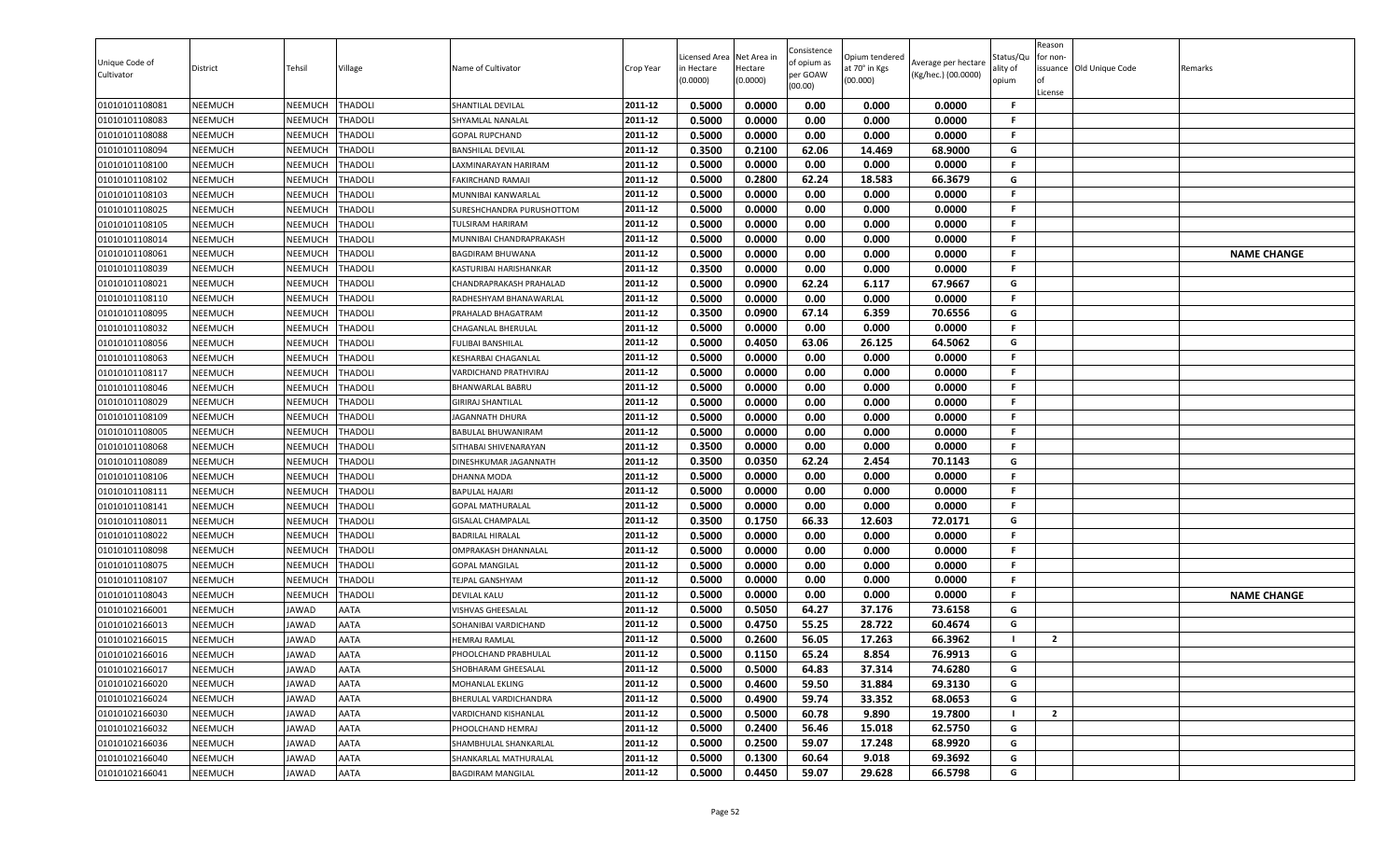|                              |                |              |                       |                           |           | icensed Area | Net Area in | Consistence             | Opium tendered |                                            | Status/Qu | Reason<br>or non- |                         |         |
|------------------------------|----------------|--------------|-----------------------|---------------------------|-----------|--------------|-------------|-------------------------|----------------|--------------------------------------------|-----------|-------------------|-------------------------|---------|
| Unique Code of<br>Cultivator | District       | Tehsil       | Village               | Name of Cultivator        | Crop Year | in Hectare   | Hectare     | of opium as<br>per GOAW | at 70° in Kgs  | Average per hectare<br>(Kg/hec.) (00.0000) | ılity of  |                   | ssuance Old Unique Code | Remarks |
|                              |                |              |                       |                           |           | (0.0000)     | (0.0000)    | (00.00)                 | (00.000)       |                                            | opium     |                   |                         |         |
| 01010102166042               | <b>NEEMUCH</b> | JAWAD        | AATA                  | <b>GHEESALAL HIRALAL</b>  | 2011-12   | 0.5000       | 0.4200      | 65.24                   | 30.886         | 73.5381                                    | G         | License           |                         |         |
| 01010102166014               | <b>NEEMUCH</b> | JAWAD        | AATA                  | <b>GORILAL RATANLAL</b>   | 2011-12   | 0.5000       | 0.4950      | 58.49                   | 33.189         | 67.0485                                    | G         |                   |                         |         |
| 01010102166002               | NEEMUCH        | JAWAD        | AATA                  | <b>BHERULAL KISHANLAL</b> | 2011-12   | 0.5000       | 0.5000      | 58.59                   | 31.337         | 62.6740                                    | G         |                   |                         |         |
| 01010102166044               | NEEMUCH        | JAWAD        | AATA                  | SHAMBHULAL GANGARAM       | 2011-12   | 0.3500       | 0.3500      | 59.29                   | 24.978         | 71.3657                                    | G         |                   | 01010102163025          |         |
| 01010102170011               | NEEMUCH        | <b>JAWAD</b> | ATHANA                | CHUNNIBAI MANGILAL        | 2011-12   | 0.5000       | 0.3750      | 62.41                   | 25.205         | 67.2133                                    | G         |                   |                         |         |
| 01010102170013               | <b>NEEMUCH</b> | JAWAD        | ATHANA                | LAXMAN MANNALAL DHAKAD    | 2011-12   | 0.5000       | 0.1950      | 57.24                   | 12.446         | 63.8256                                    | G         |                   |                         |         |
| 01010102170020               | <b>NEEMUCH</b> | JAWAD        | <b>ATHANA</b>         | KANHEYALAL PYARA          | 2011-12   | 0.5000       | 0.1700      | 57.82                   | 10.713         | 63.0176                                    | G         |                   |                         |         |
| 01010102170062               | <b>NEEMUCH</b> | JAWAD        | ATHANA                | RATANLAL GOKULJI          | 2011-12   | 0.5000       | 0.2600      | 62.41                   | 19.294         | 74.2077                                    | G         |                   |                         |         |
| 01010102170063               | <b>NEEMUCH</b> | JAWAD        | ATHANA                | NATHULAL LAXMAN           | 2011-12   | 0.5000       | 0.3450      | 57.53                   | 21.722         | 62.9623                                    | G         |                   |                         |         |
| 01010102170069               | <b>NEEMUCH</b> | JAWAD        | ATHANA                | <b>JAGDISH JAYRAM</b>     | 2011-12   | 0.5000       | 0.1450      | 57.97                   | 9.623          | 66.3655                                    | G         |                   |                         |         |
| 01010102170096               | <b>NEEMUCH</b> | JAWAD        | ATHANA                | <b>BABULAL VARDA</b>      | 2011-12   | 0.5000       | 0.3650      | 53.55                   | 22.445         | 61.4932                                    | G         | 5                 |                         |         |
| 01010102170026               | <b>NEEMUCH</b> | <b>JAWAD</b> | ATHANA                | MODIBAI GULABCHAND        | 2011-12   | 0.3500       | 0.3400      | 60.02                   | 22.027         | 64.7853                                    | G         |                   |                         |         |
| 01010102170168               | <b>NEEMUCH</b> | JAWAD        | ATHANA                | SHANKARLAL PHOOLCHAND     | 2011-12   | 0.5000       | 0.2450      | 62.41                   | 16.788         | 68.5224                                    | G         |                   |                         |         |
| 01010102170161               | NEEMUCH        | JAWAD        | ATHANA                | <b>OMPRAKASH NARAYAN</b>  | 2011-12   | 0.5000       | 0.4900      | 64.64                   | 37.833         | 77.2102                                    |           | $\overline{2}$    |                         |         |
| 01010102170102               | <b>NEEMUCH</b> | JAWAD        | ATHANA                | RUPLAL PRABHULAL          | 2011-12   | 0.3500       | 0.3200      | 57.89                   | 20.096         | 62.8000                                    | G         |                   |                         |         |
| 01010102170104               | <b>NEEMUCH</b> | JAWAD        | ATHANA                | NANDLAL CHATARBHUJ        | 2011-12   | 0.5000       | 0.4900      | 55.48                   | 30.562         | 62.3714                                    |           | $\overline{2}$    |                         |         |
| 01010102170015               | <b>NEEMUCH</b> | JAWAD        | ATHANA                | JAMNABAI BHAWARLAL        | 2011-12   | 0.5000       | 0.2700      | 71.55                   | 22.262         | 82.4519                                    | - 1       | $\overline{2}$    |                         |         |
| 01010102170048               | <b>NEEMUCH</b> | JAWAD        | ATHANA                | KISHANLAL NANDA           | 2011-12   | 0.5000       | 0.4000      | 61.81                   | 26.940         | 67.3500                                    |           | $\mathbf{2}$      |                         |         |
| 01010102170033               | <b>NEEMUCH</b> | JAWAD        | ATHANA                | <b>BADRILAL PRABHULAL</b> | 2011-12   | 0.5000       | 0.4500      | 60.08                   | 29.534         | 65.6311                                    | G         |                   |                         |         |
| 01010102170142               | NEEMUCH        | JAWAD        | ATHANA                | HUKMICHAND PRABHULAL      | 2011-12   | 0.5000       | 0.3950      | 64.69                   | 28.112         | 71.1696                                    | G         |                   |                         |         |
| 01010102170182               | NEEMUCH        | <b>JAWAD</b> | ATHANA                | <b>MOTILAL DHURAJI</b>    | 2011-12   | 0.5000       | 0.2700      | 62.25                   | 18.808         | 69.6593                                    | G         |                   |                         |         |
| 01010102170073               | <b>NEEMUCH</b> | JAWAD        | ATHANA                | <b>BADRI PYARAJI</b>      | 2011-12   | 0.5000       | 0.2050      | 62.05                   | 13.855         | 67.5854                                    | G         |                   |                         |         |
| 01010102170022               | NEEMUCH        | <b>JAWAD</b> | ATHANA                | JAGANNATHIBAI BHANWARLAL  | 2011-12   | 0.5000       | 0.3450      | 62.05                   | 23.357         | 67.7014                                    | G         |                   |                         |         |
| 01010102170043               | <b>NEEMUCH</b> | JAWAD        | ATHANA                | <b>BHERULAL RAMLAL</b>    | 2011-12   | 0.5000       | 0.4750      | 60.46                   | 31.336         | 65.9705                                    | G         |                   |                         |         |
| 01010102170107               | <b>NEEMUCH</b> | JAWAD        | ATHANA                | SARJUBAI MANGILAL         | 2011-12   | 0.5000       | 0.4700      | 54.28                   | 27.543         | 58.6021                                    | G         | -5                |                         |         |
| 01010102144001               | <b>NEEMUCH</b> | JAWAD        | <b>BARKHEDA MEENA</b> | LAXMINARAYAN NANDA        | 2011-12   | 0.5000       | 0.2050      | 69.53                   | 15.356         | 74.9073                                    | G         |                   |                         |         |
| 01010102144012               | NEEMUCH        | <b>JAWAD</b> | <b>BARKHEDA MEENA</b> | SITARAM SHIVELAL          | 2011-12   | 0.5000       | 0.4000      | 69.53                   | 28.557         | 71.3925                                    | G         |                   |                         |         |
| 01010102144013               | NEEMUCH        | <b>JAWAD</b> | BARKHEDA MEENA        | SHIVELAL NARAYAN          | 2011-12   | 0.5000       | 0.4100      | 69.00                   | 28.881         | 70.4415                                    | G         |                   |                         |         |
| 01010102144016               | <b>NEEMUCH</b> | JAWAD        | <b>BARKHEDA MEENA</b> | SHOBHARAM NANDLAL         | 2011-12   | 0.5000       | 0.2950      | 69.00                   | 22.573         | 76.5186                                    | G         |                   |                         |         |
| 01010102144017               | NEEMUCH        | <b>JAWAD</b> | <b>BARKHEDA MEENA</b> | <b>GOVINDRAM GANGARAM</b> | 2011-12   | 0.5000       | 0.2050      | 67.78                   | 15.202         | 74.1561                                    | G         |                   |                         |         |
| 01010102144033               | <b>NEEMUCH</b> | JAWAD        | <b>BARKHEDA MEENA</b> | OMPRAKASH MANGNIRAM       | 2011-12   | 0.5000       | 0.3050      | 67.78                   | 22.348         | 73.2721                                    | G         |                   |                         |         |
| 01010102144037               | <b>NEEMUCH</b> | JAWAD        | <b>BARKHEDA MEENA</b> | BHERULAL RAMCHANDRA       | 2011-12   | 0.5000       | 0.2750      | 67.78                   | 20.731         | 75.3855                                    | G         |                   |                         |         |
| 01010102235011               | <b>NEEMUCH</b> | JAWAD        | BASEDIBHATI           | LABHCHAND PANNALAL        | 2011-12   | 0.5000       | 0.2600      | 61.99                   | 17.720         | 68.1538                                    | G         |                   |                         |         |
| 01010102235017               | <b>NEEMUCH</b> | JAWAD        | BASEDIBHATI           | HANGAMIBAI LAXMINARAYAN   | 2011-12   | 0.5000       | 0.1950      | 62.47                   | 13.288         | 68.1436                                    | G         |                   |                         |         |
| 01010102235024               | <b>NEEMUCH</b> | JAWAD        | BASEDIBHATI           | JAGDISH DAMARLAL          | 2011-12   | 0.5000       | 0.2000      | 62.47                   | 13.529         | 67.6450                                    | G         |                   |                         |         |
| 01010102235027               | NEEMUCH        | JAWAD        | BASEDIBHATI           | SATYANARAYAN DAMARLAL     | 2011-12   | 0.5000       | 0.5100      | 58.51                   | 32.114         | 62.9686                                    | G         |                   |                         |         |
| 01010102235032               | NEEMUCH        | AWAD         | BASEDIBHATI           | <b>LALA KALU</b>          | 2011-12   | 0.5000       | 0.4850      | 62.47                   | 31.663         | 65.2845                                    | G         |                   |                         |         |
| 01010102235039               | NEEMUCH        | <b>JAWAD</b> | BASEDIBHATI           | KESHU RAMCHANDA           | 2011-12   | 0.5000       | 0.4900      | 60.62                   | 30.873         | 63.0061                                    | G         |                   |                         |         |
| 01010102235043               | <b>NEEMUCH</b> | <b>JAWAD</b> | BASEDIBHATI           | HANGAMIBAI DEVILAL        | 2011-12   | 0.5000       | 0.5000      | 63.64                   | 33.120         | 66.2400                                    | G         |                   |                         |         |
| 01010102235047               | <b>NEEMUCH</b> | JAWAD        | BASEDIBHATI           | MANSHA BANSHILAL CHANDA   | 2011-12   | 0.5000       | 0.4650      | 63.64                   | 31.865         | 68.5269                                    | G         |                   |                         |         |
| 01010102235049               | NEEMUCH        | <b>JAWAD</b> | <b>BASEDIBHATI</b>    | SATYANARAYAN SITARAM      | 2011-12   | 0.5000       | 0.3750      | 60.62                   | 26.673         | 71.1280                                    | G         |                   |                         |         |
| 01010102235052               | NEEMUCH        | JAWAD        | BASEDIBHATI           | NANDLAL MANGNIRAM         | 2011-12   | 0.5000       | 0.3950      | 60.62                   | 26.855         | 67.9873                                    | G         |                   |                         |         |
| 01010102235053               | <b>NEEMUCH</b> | <b>JAWAD</b> | <b>BASEDIBHATI</b>    | LAXMANDAS MURLIDAS        | 2011-12   | 0.5000       | 0.2000      | 58.69                   | 13.406         | 67.0300                                    | G         |                   |                         |         |
| 01010102235054               | <b>NEEMUCH</b> | JAWAD        | BASEDIBHATI           | MOTILAL HEMRAJ            | 2011-12   | 0.5000       | 0.2000      | 63.64                   | 14.010         | 70.0500                                    | G         |                   |                         |         |
| 01010102235055               | <b>NEEMUCH</b> | <b>JAWAD</b> | BASEDIBHATI           | <b>HEMRAJ MANGNIRAM</b>   | 2011-12   | 0.5000       | 0.3850      | 58.69                   | 24.541         | 63.7429                                    | G         |                   |                         |         |
| 01010102235056               | NEEMUCH        | <b>JAWAD</b> | <b>BASEDIBHATI</b>    | DAMARLAL MANGANIRAM       | 2011-12   | 0.5000       | 0.2800      | 63.98                   | 20.867         | 74.5250                                    | G         |                   |                         |         |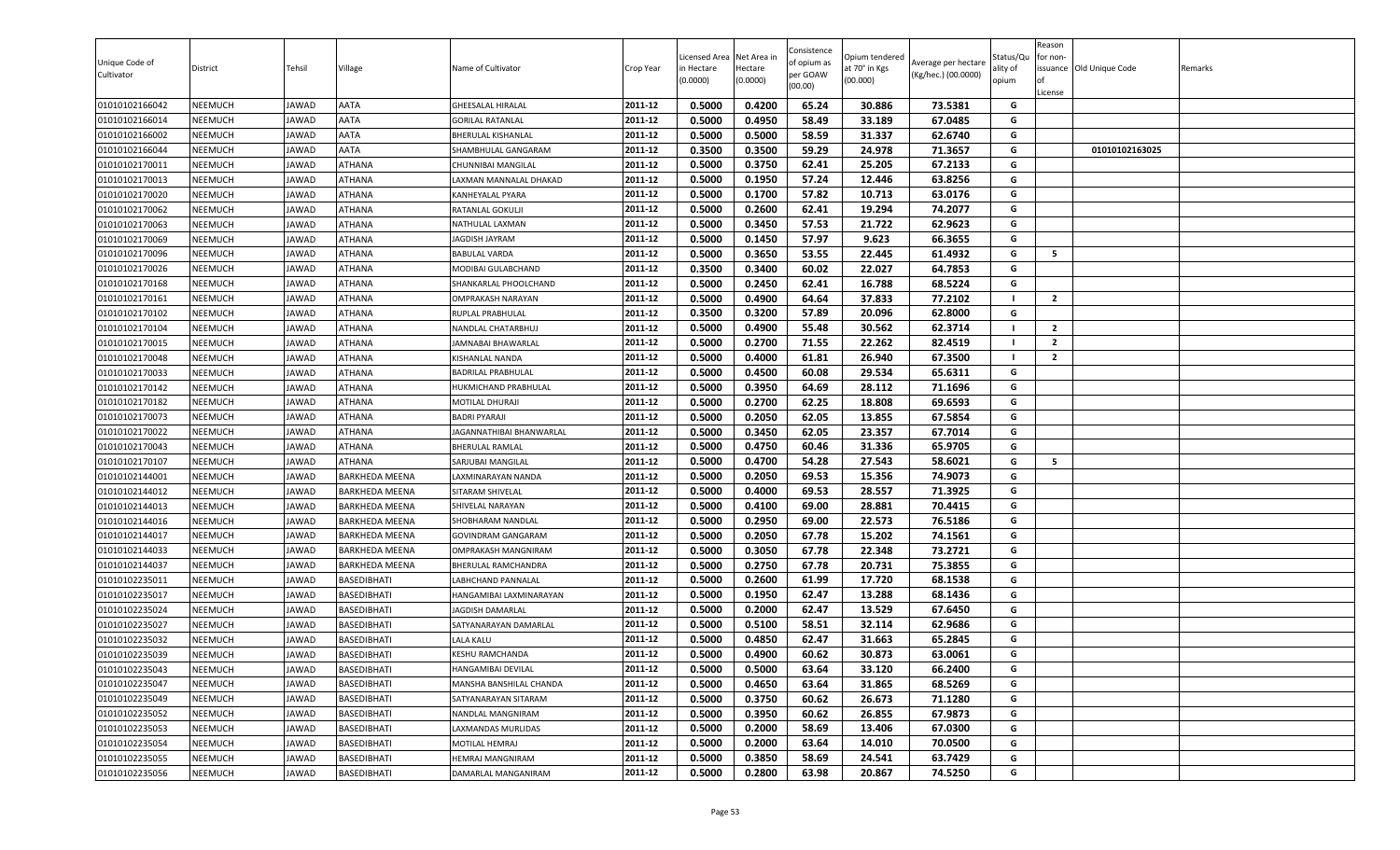| Unique Code of<br>Cultivator     | District                         | Tehsil         | Village                    | Name of Cultivator                    | Crop Year          | Licensed Area<br>in Hectare<br>(0.0000) | Net Area in<br>Hectare<br>(0.0000) | Consistence<br>of opium as<br>per GOAW<br>(00.00) | Opium tendered<br>at 70° in Kgs<br>(00.000) | Average per hectare<br>(Kg/hec.) (00.0000) | Status/Qu<br>ality of<br>opium | Reason<br>for non-<br>ssuance Old Unique Code<br>License | Remarks            |
|----------------------------------|----------------------------------|----------------|----------------------------|---------------------------------------|--------------------|-----------------------------------------|------------------------------------|---------------------------------------------------|---------------------------------------------|--------------------------------------------|--------------------------------|----------------------------------------------------------|--------------------|
| 01010102235057                   | <b>NEEMUCH</b>                   | JAWAD          | BASEDIBHATI                | RAMGOPAL BHUWANIRAM                   | 2011-12            | 0.5000                                  | 0.3050                             | 62.09                                             | 20.179                                      | 66.1607                                    | G                              |                                                          |                    |
| 01010102235060                   | <b>NEEMUCH</b>                   | JAWAD          | BASEDIBHATI                | RAMESHWAR BHANWARLAL                  | 2011-12            | 0.5000                                  | 0.4650                             | 65.01                                             | 32.542                                      | 69.9828                                    | G                              |                                                          |                    |
| 01010102235061                   | <b>NEEMUCH</b>                   | JAWAD          | BASEDIBHATI                | RADHESHYAM UDAIRAM                    | 2011-12            | 0.3500                                  | 0.3550                             | 65.01                                             | 24.184                                      | 68.1239                                    | G                              |                                                          |                    |
| 01010102235063                   | <b>NEEMUCH</b>                   | JAWAD          | BASEDIBHATI                | MANGILAL DEVILAL                      | 2011-12            | 0.5000                                  | 0.4050                             | 58.69                                             | 25.421                                      | 62.7679                                    | G                              |                                                          |                    |
| 01010102235064                   | <b>NEEMUCH</b>                   | JAWAD          | BASEDIBHATI                | RADHESHAM BHANWARLAL                  | 2011-12            | 0.5000                                  | 0.3700                             | 63.98                                             | 25.034                                      | 67.6595                                    | G                              |                                                          |                    |
| 01010102235065                   | <b>NEEMUCH</b>                   | JAWAD          | BASEDIBHATI                | TULSIBAI MOHANLAL                     | 2011-12            | 0.5000                                  | 0.4550                             | 63.98                                             | 31.487                                      | 69.2022                                    | G                              |                                                          |                    |
| 01010102235068                   | <b>NEEMUCH</b>                   | JAWAD          | BASEDIBHATI                | <b>BAGDIRAM SHRILAL</b>               | 2011-12            | 0.5000                                  | 0.4900                             | 56.57                                             | 31.655                                      | 64.6020                                    | G                              |                                                          |                    |
| 01010102235013                   | <b>NEEMUCH</b>                   | JAWAD          | BASEDIBHATI                | SUNDARBAI UDAYRAM                     | 2011-12            | 0.5000                                  | 0.2000                             | 57.52                                             | 13.246                                      | 66.2300                                    |                                | $\overline{2}$                                           |                    |
| 01010102235058                   | <b>NEEMUCH</b>                   | JAWAD          | BASEDIBHATI                | PRAHALAD RAM NARAYAN                  | 2011-12            | 0.5000                                  | 0.3600                             | 62.87                                             | 23.693                                      | 65.8139                                    | G                              |                                                          |                    |
| 01010102235073                   | <b>NEEMUCH</b>                   | JAWAD          | BASEDIBHATI                | RAMSUKH RAMNARAYAN                    | 2011-12            | 0.5000                                  | 0.4800                             | 59.68                                             | 30.889                                      | 64.3521                                    | G                              |                                                          |                    |
| 01010102235075                   | <b>NEEMUCH</b>                   | JAWAD          | BASEDIBHATI                | PANNALAL BHERULAL                     | 2011-12<br>2011-12 | 0.5000                                  | 0.2000                             | 62.87                                             | 13.822                                      | 69.1100                                    | G<br>G                         |                                                          |                    |
| 01010102235081                   | <b>NEEMUCH</b><br><b>NEEMUCH</b> | JAWAD          | BASEDIBHATI<br>BASEDIBHATI | RAMESH HAZARI                         | 2011-12            | 0.5000                                  | 0.4050<br>0.2000                   | 59.44<br>59.50                                    | 26.154                                      | 64.5778<br>62.0950                         | G                              |                                                          |                    |
| 01010102235082                   |                                  | JAWAD          |                            | RAMDYAL RAMNARAYAN                    | 2011-12            | 0.5000<br>0.5000                        | 0.3750                             |                                                   | 12.419                                      | 64.1813                                    | G                              |                                                          |                    |
| 01010102235014<br>01010102235087 | <b>NEEMUCH</b><br><b>NEEMUCH</b> | JAWAD<br>JAWAD | BASEDIBHATI<br>BASEDIBHATI | RAMNIVAS NANURAM<br>KANWARLAL TORIRAM | 2011-12            | 0.5000                                  | 0.2000                             | 59.68<br>57.24                                    | 24.068                                      | 59.9800                                    | G                              |                                                          |                    |
| 01010102235093                   | <b>NEEMUCH</b>                   | JAWAD          | BASEDIBHATI                | KANCHANBAI BANSHILAL                  | 2011-12            | 0.5000                                  | 0.2000                             | 59.68                                             | 11.996<br>12.840                            | 64.2000                                    | G                              |                                                          | <b>NAME CHANGE</b> |
| 01010102235096                   | <b>NEEMUCH</b>                   | JAWAD          | BASEDIBHATI                | MANGIBAI BHUWANIRAM                   | 2011-12            | 0.5000                                  | 0.4950                             | 57.46                                             | 30.388                                      | 61.3899                                    | G                              |                                                          |                    |
| 01010102235023                   | <b>NEEMUCH</b>                   | JAWAD          | BASEDIBHATI                | MULCHAND RAMA                         | 2011-12            | 0.5000                                  | 0.5000                             | 58.99                                             | 29.461                                      | 58.9220                                    | G                              |                                                          |                    |
| 01010102235072                   | <b>NEEMUCH</b>                   | JAWAD          | BASEDIBHATI                | RAMDAS MURLIDAS                       | 2011-12            | 0.5000                                  | 0.2550                             | 60.87                                             | 17.792                                      | 69.7725                                    | G                              |                                                          |                    |
| 01010102235084                   | <b>NEEMUCH</b>                   | JAWAD          | BASEDIBHATI                | KANWARLAL NANURAM                     | 2011-12            | 0.5000                                  | 0.2950                             | 60.84                                             | 19.373                                      | 65.6712                                    | G                              |                                                          |                    |
| 01010102235038                   | <b>NEEMUCH</b>                   | JAWAD          | BASEDIBHATI                | KISHANLAL BHIMA                       | 2011-12            | 0.5000                                  | 0.3900                             | 60.58                                             | 25.331                                      | 64.9513                                    | G                              |                                                          |                    |
| 01010102235022                   | <b>NEEMUCH</b>                   | JAWAD          | BASEDIBHATI                | RAMKUWARBAI RATANSINGH                | 2011-12            | 0.5000                                  | 0.4500                             | 59.47                                             | 29.412                                      | 65.3600                                    | G                              |                                                          | <b>NAME CHANGE</b> |
| 01010102235008                   | <b>NEEMUCH</b>                   | JAWAD          | BASEDIBHATI                | RAMPRASAD PANNALAL                    | 2011-12            | 0.5000                                  | 0.1950                             | 59.47                                             | 12.472                                      | 63.9590                                    | G                              |                                                          |                    |
| 01010102235033                   | <b>NEEMUCH</b>                   | JAWAD          | BASEDIBHATI                | <b>GHISIBAI PURAJI</b>                | 2011-12            | 0.5000                                  | 0.5050                             | 53.01                                             | 28.648                                      | 56.7287                                    | G                              | -5                                                       |                    |
| 01010102235026                   | <b>NEEMUCH</b>                   | JAWAD          | BASEDIBHATI                | NARAYAN DURGA                         | 2011-12            | 0.5000                                  | 0.3850                             | 62.87                                             | 25.103                                      | 65.2026                                    | G                              |                                                          |                    |
| 01010102235062                   | <b>NEEMUCH</b>                   | JAWAD          | BASEDIBHATI                | RAMCHANDRA DEVILAL                    | 2011-12            | 0.5000                                  | 0.2800                             | 59.47                                             | 18.843                                      | 67.2964                                    | G                              |                                                          |                    |
| 01010102235045                   | <b>NEEMUCH</b>                   | JAWAD          | BASEDIBHATI                | MANGU BHIMA                           | 2011-12            | 0.5000                                  | 0.3050                             | 63.65                                             | 20.986                                      | 68.8066                                    | G                              |                                                          |                    |
| 01010102235078                   | <b>NEEMUCH</b>                   | JAWAD          | BASEDIBHATI                | HARISINGH ONKARSINGH                  | 2011-12            | 0.5000                                  | 0.3000                             | 63.65                                             | 20.504                                      | 68.3467                                    | G                              |                                                          |                    |
| 01010102229003                   | <b>NEEMUCH</b>                   | JAWAD          | <b>BAWAL JUNI</b>          | BHAGAVANTIBAI RATANLAL                | 2011-12            | 0.5000                                  | 0.4700                             | 69.30                                             | 32.937                                      | 70.0787                                    | G                              |                                                          |                    |
| 01010102229006                   | <b>NEEMUCH</b>                   | JAWAD          | <b>BAWAL JUNI</b>          | DAKHIBAI RAMCHANDRA                   | 2011-12            | 0.5000                                  | 0.2850                             | 57.81                                             | 18.970                                      | 66.5614                                    | G                              |                                                          |                    |
| 01010102229009                   | <b>NEEMUCH</b>                   | JAWAD          | <b>BAWAL JUNI</b>          | MOTYABAI BHANWARLAL                   | 2011-12            | 0.5000                                  | 0.3450                             | 65.27                                             | 23.189                                      | 67.2145                                    | G                              |                                                          |                    |
| 01010102229010                   | <b>NEEMUCH</b>                   | JAWAD          | <b>BAWAL JUNI</b>          | RAMKUNWARBAI BADRILAL                 | 2011-12            | 0.5000                                  | 0.4700                             | 65.27                                             | 31.050                                      | 66.0638                                    | G                              |                                                          |                    |
| 01010102229012                   | <b>NEEMUCH</b>                   | JAWAD          | <b>BAWAL JUNI</b>          | <b>MADHULAL KALUJI</b>                | 2011-12            | 0.5000                                  | 0.4650                             | 69.30                                             | 32.868                                      | 70.6839                                    | G                              |                                                          |                    |
| 01010102229017                   | <b>NEEMUCH</b>                   | JAWAD          | <b>BAWAL JUNI</b>          | NATHULAL SUKHDEV                      | 2011-12            | 0.5000                                  | 0.4250                             | 69.89                                             | 31.530                                      | 74.1882                                    | G                              |                                                          |                    |
| 01010102229019                   | <b>NEEMUCH</b>                   | JAWAD          | <b>BAWAL JUNI</b>          | NANDUBAI MADHOLAL                     | 2011-12            | 0.3500                                  | 0.2800                             | 65.11                                             | 19.486                                      | 69.5929                                    | G                              |                                                          |                    |
| 01010102229020                   | <b>NEEMUCH</b>                   | JAWAD          | <b>BAWAL JUNI</b>          | <b>BALIBAI PANNALAL</b>               | 2011-12            | 0.5000                                  | 0.2000                             | 68.34                                             | 14.371                                      | 71.8550                                    | G                              |                                                          |                    |
| 01010102229022                   | <b>NEEMUCH</b>                   | <b>IAWAD</b>   | <b>BAWAL JUNI</b>          | SHANKAR PRATHVIRAJ                    | 2011-12            | 0.5000                                  | 0.1950                             | 62.23                                             | 13.504                                      | 69.2513                                    | G                              |                                                          |                    |
| 01010102229023                   | <b>NEEMUCH</b>                   | JAWAD          | <b>BAWAL JUNI</b>          | RAMESHCHANDRA MAGNIRAM                | 2011-12            | 0.5000                                  | 0.2450                             | 62.69                                             | 16.255                                      | 66.3469                                    | G                              |                                                          |                    |
| 01010102229015                   | <b>NEEMUCH</b>                   | JAWAD          | <b>BAWAL JUNI</b>          | <b>GOPAL BADRILAL</b>                 | 2011-12            | 0.5000                                  | 0.5000                             | 61.82                                             | 32.809                                      | 65.6180                                    | G                              |                                                          |                    |
| 01010102229026                   | <b>NEEMUCH</b>                   | JAWAD          | <b>BAWAL JUNI</b>          | RAMCHANDRA SHRILAL                    | 2011-12            | 0.5000                                  | 0.2650                             | 57.16                                             | 16.495                                      | 62.2453                                    | G                              |                                                          |                    |
| 01010102229029                   | <b>NEEMUCH</b>                   | JAWAD          | <b>BAWAL JUNI</b>          | <b>INDRABAI BHAGWANIBAI</b>           | 2011-12            | 0.5000                                  | 0.4850                             | 58.17                                             | 31.146                                      | 64.2186                                    | G                              |                                                          |                    |
| 01010102229033                   | <b>NEEMUCH</b>                   | JAWAD          | <b>BAWAL JUNI</b>          | PRABHULAL NANALAL                     | 2011-12            | 0.5000                                  | 0.1100                             | 65.37                                             | 7.443                                       | 67.6636                                    | G                              |                                                          |                    |
| 01010102229034                   | <b>NEEMUCH</b>                   | JAWAD          | <b>BAWAL JUNI</b>          | RADHESHYAM HIRALAL                    | 2011-12            | 0.5000                                  | 0.4050                             | 62.69                                             | 26.679                                      | 65.8741                                    | G                              |                                                          |                    |
| 01010102229035                   | <b>NEEMUCH</b>                   | JAWAD          | <b>BAWAL JUNI</b>          | KHYALIRAM BHAGIRATH                   | 2011-12            | 0.3500                                  | 0.1950                             | 62.69                                             | 12.484                                      | 64.0205                                    | G                              |                                                          |                    |
| 01010102229040                   | <b>NEEMUCH</b>                   | JAWAD          | <b>BAWAL JUNI</b>          | DEVILAL PRABHULAL                     | 2011-12            | 0.5000                                  | 0.3950                             | 62.35                                             | 25.154                                      | 63.6810                                    | G                              |                                                          |                    |
| 01010102229041                   | <b>NEEMUCH</b>                   | JAWAD          | <b>BAWAL JUNI</b>          | MOHANLAL BHAGIRATH                    | 2011-12            | 0.5000                                  | 0.4000                             | 62.35                                             | 25.011                                      | 62.5275                                    | G                              |                                                          |                    |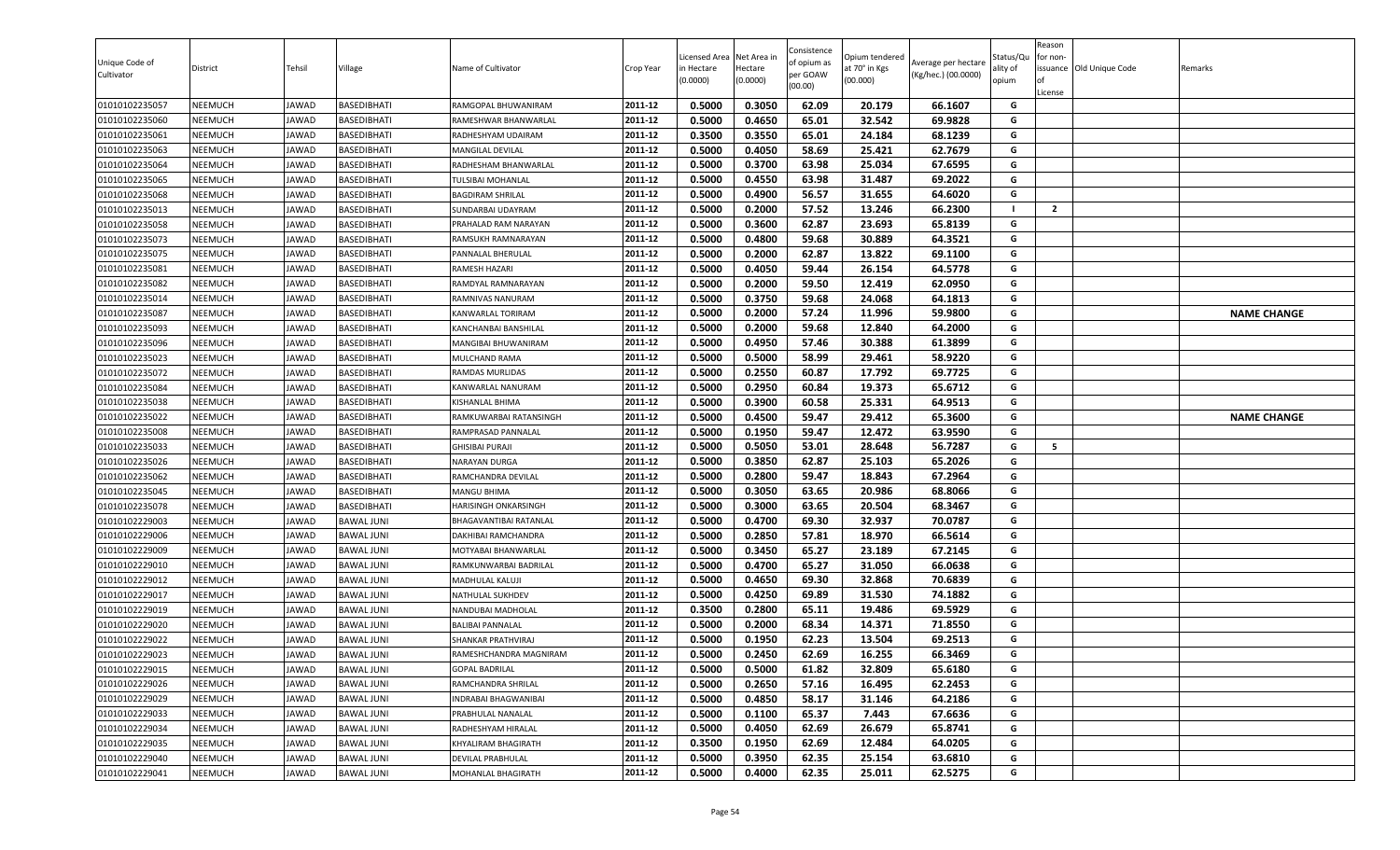| Unique Code of<br>Cultivator     | District                         | Tehsil         | Village                              | Name of Cultivator                    | Crop Year          | Licensed Area<br>in Hectare<br>(0.0000) | Net Area in<br>Hectare<br>(0.0000) | Consistence<br>of opium as<br>per GOAW<br>(00.00) | Opium tendered<br>at 70° in Kgs<br>(00.000) | Average per hectare<br>(Kg/hec.) (00.0000) | Status/Qu<br>ality of<br>opium | Reason<br>for non-<br>ssuance Old Unique Code<br>License | Remarks            |
|----------------------------------|----------------------------------|----------------|--------------------------------------|---------------------------------------|--------------------|-----------------------------------------|------------------------------------|---------------------------------------------------|---------------------------------------------|--------------------------------------------|--------------------------------|----------------------------------------------------------|--------------------|
| 01010102228056                   | <b>NEEMUCH</b>                   | JAWAD          | <b>BAWAL NAI</b>                     | <b>BHERULAL BHAGGA</b>                | 2011-12            | 0.3500                                  | 0.3450                             | 47.90                                             | 18.051                                      | 52.3217                                    | G                              | 4                                                        |                    |
| 01010102228055                   | <b>NEEMUCH</b>                   | JAWAD          | <b>BAWAL NAI</b>                     | IAGDISH GOMA                          | 2011-12            | 0.3500                                  | 0.3400                             | 61.01                                             | 21.632                                      | 63.6235                                    | G                              |                                                          |                    |
| 01010102228063                   | <b>NEEMUCH</b>                   | JAWAD          | <b>BAWAL NAI</b>                     | MOTILAL VARDICHAND                    | 2011-12            | 0.5000                                  | 0.2100                             | 62.22                                             | 13.626                                      | 64.8857                                    | G                              |                                                          | <b>NAME CHANGE</b> |
| 01010102228064                   | <b>NEEMUCH</b>                   | JAWAD          | <b>BAWAL NAI</b>                     | BHERULAL NANALAL                      | 2011-12            | 0.5000                                  | 0.4200                             | 57.02                                             | 25.268                                      | 60.1619                                    | G                              |                                                          |                    |
| 01010102228065                   | <b>NEEMUCH</b>                   | JAWAD          | <b>BAWAL NAI</b>                     | AXMINARAYAN AMARCHAND                 | 2011-12            | 0.5000                                  | 0.0000                             | 0.00                                              | 0.000                                       | 0.0000                                     | N                              |                                                          |                    |
| 01010102228066                   | <b>NEEMUCH</b>                   | JAWAD          | <b>BAWAL NAI</b>                     | RAMCHANDRA PYARAJI                    | 2011-12            | 0.3500                                  | 0.0000                             | 0.00                                              | 0.000                                       | 0.0000                                     | N                              |                                                          |                    |
| 01010102228069                   | <b>NEEMUCH</b>                   | JAWAD          | <b>BAWAL NAI</b>                     | RAMSUKHIBAI BADRILAL                  | 2011-12            | 0.5000                                  | 0.4150                             | 56.01                                             | 24.908                                      | 60.0193                                    |                                | $\overline{2}$                                           |                    |
| 01010102228070                   | <b>NEEMUCH</b>                   | JAWAD          | <b>BAWAL NAI</b>                     | KISHANLAL PARTHA                      | 2011-12            | 0.5000                                  | 0.5000                             | 63.12                                             | 33.409                                      | 66.8180                                    | G                              |                                                          |                    |
| 01010102228075                   | <b>NEEMUCH</b>                   | JAWAD          | <b>BAWAL NAI</b>                     | <b>BARJIBAI BHAGIRATH</b>             | 2011-12<br>2011-12 | 0.5000                                  | 0.4650                             | 63.12                                             | 31.073                                      | 66.8237                                    | G                              |                                                          |                    |
| 01010102228076                   | <b>NEEMUCH</b>                   | JAWAD          | <b>BAWAL NAI</b>                     | ONKARLAL DALCHAND                     |                    | 0.5000                                  | 0.3050                             | 63.65                                             | 21.195                                      | 69.4918                                    | G<br>G                         |                                                          |                    |
| 01010102228042                   | <b>NEEMUCH</b>                   | JAWAD          | <b>BAWAL NAI</b>                     | TULSIBAI CHATARBHUJ                   | 2011-12<br>2011-12 | 0.5000                                  | 0.3250                             | 55.05                                             | 20.306                                      | 62.4800                                    | G                              |                                                          |                    |
| 01010102228078<br>01010102228079 | <b>NEEMUCH</b><br><b>NEEMUCH</b> | JAWAD          | <b>BAWAL NAI</b>                     | AMRITRAM RAMIBAI                      | 2011-12            | 0.5000                                  | 0.4750<br>0.3250                   | 60.26<br>62.35                                    | 30.793<br>21.867                            | 64.8274<br>67.2831                         | G                              |                                                          |                    |
|                                  |                                  | JAWAD          | <b>BAWAL NAI</b>                     | SHANTILAL BHAGWAN                     | 2011-12            | 0.5000<br>0.5000                        | 0.4450                             | 59.79                                             |                                             |                                            | G                              |                                                          |                    |
| 01010102228080<br>01010102228081 | <b>NEEMUCH</b><br><b>NEEMUCH</b> | JAWAD<br>JAWAD | <b>BAWAL NAI</b><br><b>BAWAL NAI</b> | GANGARAM MAGNIRAM                     | 2011-12            | 0.5000                                  | 0.4250                             | 58.66                                             | 29.946<br>27.403                            | 67.2944<br>64.4776                         |                                | $\overline{2}$                                           |                    |
| 01010102228084                   | <b>NEEMUCH</b>                   | JAWAD          | <b>BAWAL NAI</b>                     | RAMLAL BHAGWAN<br>TANKUBAI RAMCHANDRA | 2011-12            | 0.3500                                  | 0.2100                             | 53.26                                             | 12.212                                      | 58.1524                                    | G                              | 5                                                        |                    |
| 01010102228085                   | <b>NEEMUCH</b>                   | JAWAD          | <b>BAWAL NAI</b>                     | PYARIBAI HIRALAL                      | 2011-12            | 0.5000                                  | 0.2400                             | 63.65                                             | 17.604                                      | 73.3500                                    | G                              |                                                          |                    |
| 01010102228086                   | <b>NEEMUCH</b>                   | JAWAD          | <b>BAWAL NAI</b>                     | <b>UDAYRAM BHERA</b>                  | 2011-12            | 0.5000                                  | 0.4150                             | 60.06                                             | 26.967                                      | 64.9807                                    | G                              |                                                          |                    |
| 01010102228087                   | <b>NEEMUCH</b>                   | JAWAD          | <b>BAWAL NAI</b>                     | <b>BHERULAL RUPLAL</b>                | 2011-12            | 0.5000                                  | 0.2900                             | 60.06                                             | 18.593                                      | 64.1138                                    | G                              |                                                          |                    |
| 01010102228088                   | <b>NEEMUCH</b>                   | JAWAD          | <b>BAWAL NAI</b>                     | NAVALRAM UDA                          | 2011-12            | 0.5000                                  | 0.3400                             | 60.06                                             | 22.076                                      | 64.9294                                    | G                              | 01010102233126                                           | <b>NAME CHANGE</b> |
| 01010102228089                   | <b>NEEMUCH</b>                   | JAWAD          | <b>BAWAL NAI</b>                     | NANDKISHORE PRABHULAL                 | 2011-12            | 0.5000                                  | 0.3850                             | 64.65                                             | 27.735                                      | 72.0390                                    | G                              | 01010102170184                                           |                    |
| 01010102157001                   | <b>NEEMUCH</b>                   | JAWAD          | CHADAUL                              | <b>BANSHILAL NARAYAN</b>              | 2011-12            | 0.5000                                  | 0.2200                             | 63.77                                             | 15.460                                      | 70.2727                                    | G                              |                                                          |                    |
| 01010102157003                   | <b>NEEMUCH</b>                   | <b>JAWAD</b>   | CHADAUL                              | ONKARLAL UDAYRAM                      | 2011-12            | 0.5000                                  | 0.4000                             | 59.34                                             | 24.253                                      | 60.6325                                    |                                | $\overline{2}$                                           |                    |
| 01010102157005                   | <b>NEEMUCH</b>                   | JAWAD          | CHADAUL                              | KANHAIYALAL DHANRAJ                   | 2011-12            | 0.5000                                  | 0.1750                             | 60.31                                             | 11.424                                      | 65.2800                                    |                                | $\overline{2}$                                           |                    |
| 01010102157006                   | <b>NEEMUCH</b>                   | JAWAD          | CHADAUL                              | <b>BHAGIRATH SHANKAR</b>              | 2011-12            | 0.5000                                  | 0.4950                             | 58.16                                             | 29.595                                      | 59.7879                                    | - 1                            | $\overline{2}$                                           |                    |
| 01010102157007                   | <b>NEEMUCH</b>                   | JAWAD          | CHADAUL                              | <b>UDAYRAM SHANKARLAL</b>             | 2011-12            | 0.5000                                  | 0.2250                             | 62.12                                             | 14.474                                      | 64.3289                                    | G                              |                                                          |                    |
| 01010102157011                   | <b>NEEMUCH</b>                   | JAWAD          | CHADAUL                              | RAMESHCHANDRA DOLATRAM                | 2011-12            | 0.5000                                  | 0.3900                             | 60.84                                             | 25.162                                      | 64.5179                                    | G                              |                                                          |                    |
| 01010102157012                   | <b>NEEMUCH</b>                   | JAWAD          | CHADAUL                              | KALURAM LABHCHAND                     | 2011-12            | 0.5000                                  | 0.0000                             | 0.00                                              | 0.000                                       | 0.0000                                     | F.                             |                                                          |                    |
| 01010102157013                   | <b>NEEMUCH</b>                   | JAWAD          | CHADAUL                              | SHANTILAL MOHANLAL                    | 2011-12            | 0.5000                                  | 0.0900                             | 60.84                                             | 6.571                                       | 73.0111                                    | G                              |                                                          |                    |
| 01010102157015                   | <b>NEEMUCH</b>                   | JAWAD          | CHADAUL                              | TULSIRAM BHERULAL                     | 2011-12            | 0.5000                                  | 0.3700                             | 62.12                                             | 23.703                                      | 64.0622                                    | G                              |                                                          |                    |
| 01010102157016                   | <b>NEEMUCH</b>                   | JAWAD          | <b>CHADAUL</b>                       | NANDULAL BHERULAL                     | 2011-12            | 0.5000                                  | 0.1850                             | 62.12                                             | 12.016                                      | 64.9514                                    | G                              |                                                          |                    |
| 01010102157019                   | <b>NEEMUCH</b>                   | JAWAD          | CHADAUL                              | AMARCHAND HAJARI                      | 2011-12            | 0.5000                                  | 0.3500                             | 60.84                                             | 23.232                                      | 66.3771                                    | G                              |                                                          |                    |
| 01010102157022                   | <b>NEEMUCH</b>                   | JAWAD          | CHADAUL                              | <b>UDAYRAM NAVLA</b>                  | 2011-12            | 0.5000                                  | 0.2000                             | 57.83                                             | 12.293                                      | 61.4650                                    | G                              |                                                          |                    |
| 01010102157024                   | <b>NEEMUCH</b>                   | JAWAD          | CHADAUL                              | VARJIBAI NATHULAL                     | 2011-12            | 0.5000                                  | 0.4800                             | 59.09                                             | 29.621                                      | 61.7104                                    | G                              |                                                          |                    |
| 01010102157025                   | <b>NEEMUCH</b>                   | JAWAD          | CHADAUL                              | RUKMANBAI RAMLAL                      | 2011-12            | 0.5000                                  | 0.4850                             | 60.06                                             | 29.944                                      | 61.7402                                    |                                | $\overline{2}$                                           |                    |
| 01010102157026                   | <b>NEEMUCH</b>                   | JAWAD          | CHADAUL                              | <b>DAULA KALU</b>                     | 2011-12            | 0.5000                                  | 0.3150                             | 64.65                                             | 21.796                                      | 69.1937                                    |                                | $\overline{2}$                                           |                    |
| 01010102157038                   | <b>NEEMUCH</b>                   | JAWAD          | CHADAUL                              | DHAPUBAI NARAYAN                      | 2011-12            | 0.5000                                  | 0.3450                             | 59.96                                             | 22.425                                      | 65.0000                                    | G                              |                                                          |                    |
| 01010102157042                   | <b>NEEMUCH</b>                   | JAWAD          | CHADAUL                              | KANHEYALAL MOHANLAL                   | 2011-12            | 0.5000                                  | 0.0000                             | 0.00                                              | 0.000                                       | 0.0000                                     | F.                             |                                                          |                    |
| 01010102157043                   | <b>NEEMUCH</b>                   | JAWAD          | CHADAUL                              | <b>GHISALAL ONKARLAL</b>              | 2011-12            | 0.5000                                  | 0.2050                             | 56.06                                             | 13.118                                      | 63.9902                                    |                                | $\overline{2}$                                           |                    |
| 01010102157046                   | <b>NEEMUCH</b>                   | JAWAD          | CHADAUL                              | CHATARIBAI BHERULAL                   | 2011-12            | 0.5000                                  | 0.3700                             | 59.96                                             | 22.922                                      | 61.9514                                    | G                              |                                                          |                    |
| 01010102157055                   | <b>NEEMUCH</b>                   | JAWAD          | CHADAUL                              | <b>GIRDHARI NARAYAN</b>               | 2011-12            | 0.5000                                  | 0.3900                             | 59.96                                             | 26.108                                      | 66.9436                                    | G                              |                                                          |                    |
| 01010102157059                   | <b>NEEMUCH</b>                   | JAWAD          | CHADAUL                              | RADHESHAM CHAGANLAL                   | 2011-12            | 0.5000                                  | 0.1250                             | 59.06                                             | 8.631                                       | 69.0480                                    |                                | $\overline{2}$                                           |                    |
| 01010102157060                   | <b>NEEMUCH</b>                   | JAWAD          | CHADAUL                              | BAGDIRAM DAULATRAM                    | 2011-12            | 0.5000                                  | 0.3500                             | 64.31                                             | 23.776                                      | 67.9314                                    |                                | $\overline{2}$                                           |                    |
| 01010102157061                   | <b>NEEMUCH</b>                   | JAWAD          | CHADAUL                              | DOULATRAM NARAYAN                     | 2011-12            | 0.5000                                  | 0.2100                             | 62.18                                             | 14.106                                      | 67.1714                                    | G                              |                                                          |                    |
| 01010102157066                   | <b>NEEMUCH</b>                   | JAWAD          | <b>CHADAUL</b>                       | KAMLABAI BAGDIRAM                     | 2011-12            | 0.3500                                  | 0.3550                             | 61.48                                             | 22.897                                      | 64.4986                                    |                                | $\overline{2}$                                           |                    |
| 01010102157067                   | <b>NEEMUCH</b>                   | JAWAD          | CHADAUL                              | GITABAI RAMCHANDRA                    | 2011-12            | 0.5000                                  | 0.2950                             | 56.99                                             | 18.196                                      | 61.6814                                    |                                | $\mathbf{2}$                                             |                    |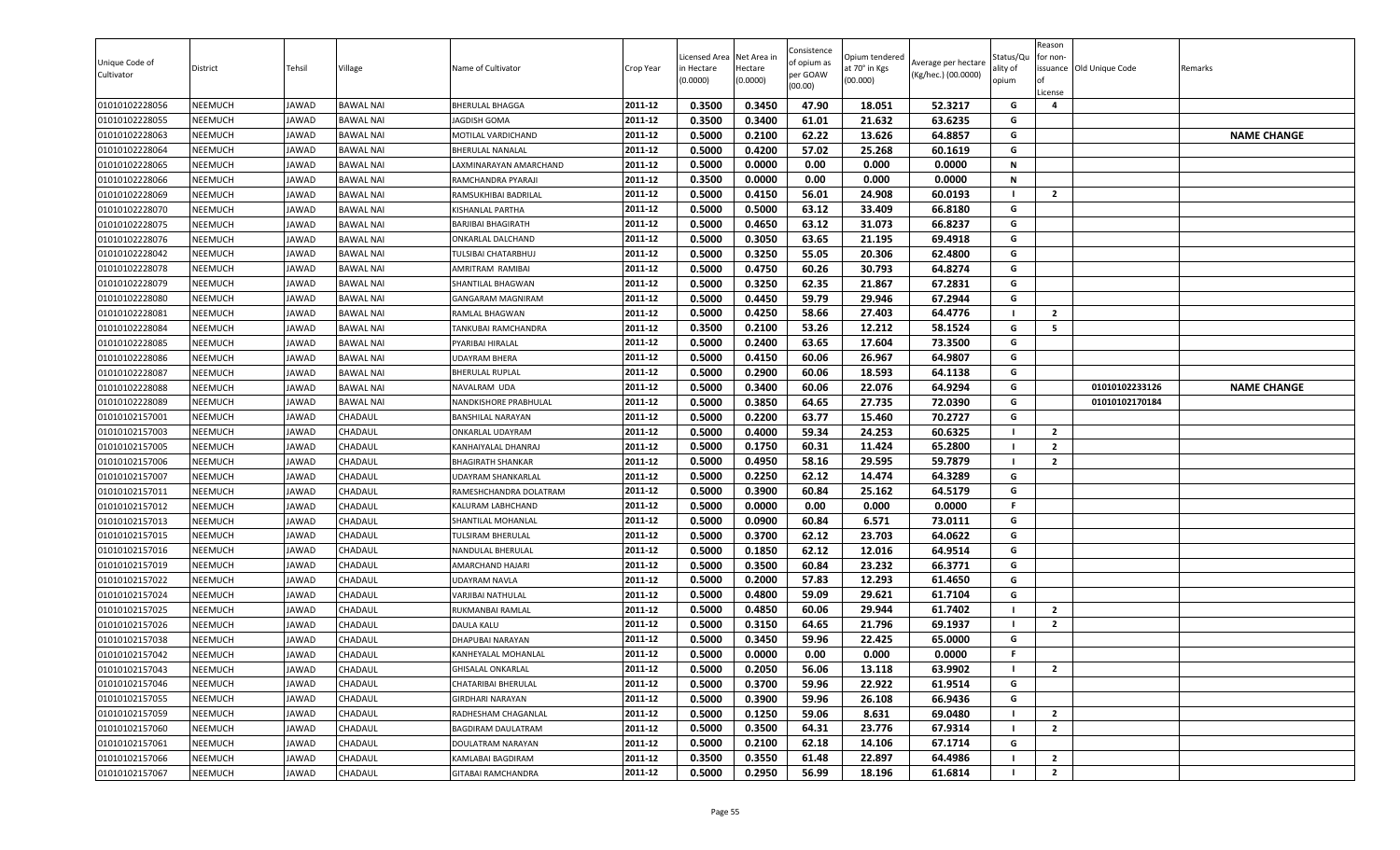| Unique Code of<br>Cultivator     | District                         | Tehsil         | Village                          | Name of Cultivator                       | Crop Year          | Licensed Area<br>in Hectare<br>(0.0000) | Net Area in<br>Hectare<br>(0.0000) | Consistence<br>of opium as<br>per GOAW<br>(00.00) | Opium tendered<br>at 70° in Kgs<br>(00.000) | Average per hectare<br>(Kg/hec.) (00.0000) | Status/Qu<br>ality of<br>opium | Reason<br>for non-<br>lof<br>License | issuance Old Unique Code | Remarks            |
|----------------------------------|----------------------------------|----------------|----------------------------------|------------------------------------------|--------------------|-----------------------------------------|------------------------------------|---------------------------------------------------|---------------------------------------------|--------------------------------------------|--------------------------------|--------------------------------------|--------------------------|--------------------|
| 01010102157069                   | <b>NEEMUCH</b>                   | JAWAD          | <b>CHADAUL</b>                   | <b>MANGILAL NARAYAN</b>                  | 2011-12            | 0.5000                                  | 0.4850                             | 59.64                                             | 31.200                                      | 64.3299                                    | - 1                            | $\overline{2}$                       |                          |                    |
| 01010102157017                   | <b>NEEMUCH</b>                   | JAWAD          | CHADAUL                          | KISHANLAL CHAGANLAL                      | 2011-12            | 0.5000                                  | 0.2250                             | 63.05                                             | 15.609                                      | 69.3733                                    | G                              |                                      |                          |                    |
| 01010102157073                   | NEEMUCH                          | JAWAD          | CHADAUL                          | <b>JAGDISH LAXMAN</b>                    | 2011-12            | 0.5000                                  | 0.4950                             | 55.29                                             | 29.588                                      | 59.7737                                    | - 1                            | $\overline{2}$                       |                          |                    |
| 01010102157041                   | <b>NEEMUCH</b>                   | JAWAD          | CHADAUL                          | SURESHCHANDRA RAMLAL                     | 2011-12            | 0.5000                                  | 0.4950                             | 55.83                                             | 30.037                                      | 60.6808                                    | $\blacksquare$                 | $\overline{2}$                       |                          |                    |
| 01010102157035                   | <b>NEEMUCH</b>                   | JAWAD          | CHADAUL                          | NAGJIRAM PYARJI                          | 2011-12            | 0.5000                                  | 0.4550                             | 60.72                                             | 29.562                                      | 64.9714                                    | $\blacksquare$                 | $\overline{2}$                       |                          |                    |
| 01010102157084                   | <b>NEEMUCH</b>                   | JAWAD          | CHADAUL                          | JAGANNATH KASHIRAM                       | 2011-12            | 0.3500                                  | 0.3600                             | 56.41                                             | 21.911                                      | 60.8639                                    | G                              |                                      |                          |                    |
| 01010102157085                   | <b>NEEMUCH</b>                   | JAWAD          | CHADAUL                          | RAMSINGH PARTHEYSINGH                    | 2011-12            | 0.5000                                  | 0.5050                             | 57.48                                             | 14.625                                      | 28.9604                                    | - 1                            | $\overline{2}$                       |                          |                    |
| 01010102157086                   | <b>NEEMUCH</b>                   | JAWAD          | CHADAUL                          | MOHAN MANGUBANJARA                       | 2011-12            | 0.5000                                  | 0.4400                             | 59.18                                             | 27.383                                      | 62.2341                                    | G                              |                                      | 01010102160016           |                    |
| 01010102157087                   | <b>NEEMUCH</b>                   | JAWAD          | CHADAUL                          | <b>BHERU MANGU</b>                       | 2011-12            | 0.5000                                  | 0.4500                             | 56.14                                             | 27.092                                      | 60.2044                                    | - 1                            | $\overline{2}$                       | 01010102160039           |                    |
| 01010102157088                   | <b>NEEMUCH</b>                   | JAWAD          | <b>CHADAUL</b>                   | CHIMANLAL NANALAL                        | 2011-12            | 0.5000                                  | 0.4950                             | 56.19                                             | 29.949                                      | 60.5030                                    | - 1                            | $\overline{2}$                       | 01010102160022           |                    |
| 01010102157089                   | <b>NEEMUCH</b>                   | JAWAD          | CHADAUL                          | GENDIBAI MANGU                           | 2011-12            | 0.5000                                  | 0.0000                             | 0.00                                              | 0.000                                       | 0.0000                                     | F.                             |                                      | 01010102160041           |                    |
| 01010102209029                   | <b>NEEMUCH</b>                   | JAWAD          | <b>DADAULI</b>                   | PARASRAM KANHEYALAL                      | 2011-12            | 0.5000                                  | 0.4300                             | 59.73                                             | 28.116                                      | 65.3860                                    | G                              |                                      |                          |                    |
| 01010102209031                   | <b>NEEMUCH</b>                   | JAWAD          | <b>DADAULI</b>                   | BHAGATRAM RAMNARAYAN                     | 2011-12            | 0.5000                                  | 0.2700                             | 62.53                                             | 17.901                                      | 66.3000                                    | G                              |                                      |                          | <b>NAME CHANGE</b> |
| 01010102209037                   | <b>NEEMUCH</b>                   | JAWAD          | <b>DADAULI</b>                   | <b>DURGA HAJARI</b>                      | 2011-12            | 0.3500                                  | 0.1950                             | 62.31                                             | 13.459                                      | 69.0205                                    | G                              |                                      |                          |                    |
| 01010102209040                   | <b>NEEMUCH</b>                   | JAWAD          | <b>DADAULI</b>                   | HIRA NANDA                               | 2011-12            | 0.5000                                  | 0.4100                             | 57.33                                             | 24.554                                      | 59.8878                                    | G                              |                                      |                          |                    |
| 01010102209048                   | <b>NEEMUCH</b>                   | JAWAD          | <b>DADAULI</b>                   | RAMLAL DALLAJI                           | 2011-12            | 0.3500                                  | 0.3500                             | 59.55                                             | 21.140                                      | 60.4000                                    | G                              |                                      |                          |                    |
| 01010102209050                   | <b>NEEMUCH</b>                   | JAWAD          | <b>DADAULI</b>                   | SHANTILAL CHUNNILAL                      | 2011-12            | 0.5000                                  | 0.3100                             | 62.53                                             | 20.983                                      | 67.6871                                    | G                              |                                      |                          |                    |
| 01010102209060                   | <b>NEEMUCH</b>                   | JAWAD          | <b>DADAULI</b>                   | <b>GANSHYAM DEVRAM</b>                   | 2011-12            | 0.5000                                  | 0.2000                             | 57.99                                             | 12.045                                      | 60.2250                                    | G                              |                                      |                          |                    |
| 01010102209071                   | <b>NEEMUCH</b>                   | JAWAD          | <b>DADAULI</b>                   | RAMPRASAD PANNALAL                       | 2011-12            | 0.5000                                  | 0.1100                             | 61.02                                             | 7.244                                       | 65.8545                                    | - 1                            | $\overline{2}$                       |                          |                    |
| 01010102209081                   | <b>NEEMUCH</b>                   | JAWAD          | DADAULI                          | KALURAM MEGRAJ                           | 2011-12            | 0.5000                                  | 0.1500                             | 62.53                                             | 9.862                                       | 65.7467                                    | G                              |                                      |                          |                    |
| 01010102209012                   | <b>NEEMUCH</b>                   | JAWAD          | <b>DADAULI</b>                   | <b>GORILAL DHANNA</b>                    | 2011-12            | 0.5000                                  | 0.4300                             | 55.96                                             | 25.989                                      | 60.4395                                    | G                              |                                      |                          |                    |
| 01010102209032                   | <b>NEEMUCH</b>                   | JAWAD          | <b>DADAULI</b>                   | KAILASH RUPA                             | 2011-12            | 0.5000                                  | 0.2750                             | 60.86                                             | 18.284                                      | 66.4873                                    | G                              |                                      |                          |                    |
| 01010102209062                   | <b>NEEMUCH</b>                   | JAWAD          | <b>DADAULI</b>                   | RADHESHYAM SHANKARLAL                    | 2011-12            | 0.3500                                  | 0.3250                             | 60.86                                             | 21.640                                      | 66.5846                                    | G                              |                                      |                          |                    |
| 01010102209039                   | <b>NEEMUCH</b>                   | JAWAD          | <b>DADAULI</b>                   | DWARKADHISH MANNALAL                     | 2011-12            | 0.3500                                  | 0.3450                             | 62.43                                             | 23.465                                      | 68.0145                                    | G                              |                                      |                          |                    |
| 01010102209016                   | <b>NEEMUCH</b>                   | JAWAD          | DADAULI                          | <b>DIPSINGH BIHARI</b>                   | 2011-12            | 0.5000                                  | 0.4650                             | 63.60                                             | 30.837                                      | 66.3161                                    | G                              |                                      |                          |                    |
| 01010102209059                   | <b>NEEMUCH</b>                   | JAWAD          | <b>DADAULI</b>                   | SOUKINDAS RAMCHANDRA                     | 2011-12            | 0.5000                                  | 0.2600                             | 65.11                                             | 18.491                                      | 71.1192                                    | G                              |                                      |                          |                    |
| 01010102209069                   | <b>NEEMUCH</b>                   | JAWAD          | <b>DADAULI</b>                   | <b>TULSIBAI MAHADEV</b>                  | 2011-12            | 0.5000                                  | 0.3000                             | 59.31                                             | 18.894                                      | 62.9800                                    | G                              |                                      |                          |                    |
| 01010102209083                   | <b>NEEMUCH</b>                   | JAWAD          | DADAULI                          | RAGHUJI HIRAJI                           | 2011-12            | 0.3500                                  | 0.3300                             | 55.21                                             | 18.267                                      | 55.3545                                    | G                              | 4                                    |                          |                    |
| 01010102209052                   | NEEMUCH                          | JAWAD          | DADAULI                          | KARIBAI NAGURAM                          | 2011-12            | 0.5000                                  | 0.2550                             | 61.56                                             | 19.066                                      | 74.7686                                    | - 1                            | $\overline{2}$                       |                          |                    |
| 01010102209085                   | <b>NEEMUCH</b>                   | JAWAD          | <b>DADAULI</b>                   | SHANTILAL KISHANLAL                      | 2011-12            | 0.5000                                  | 0.2800                             | 59.31                                             | 18.106                                      | 64.6643                                    | G                              |                                      |                          |                    |
| 01010102209086                   | <b>NEEMUCH</b>                   | JAWAD          | <b>DADAULI</b>                   | FULKUNWARBAI PRAHALADSINGH               | 2011-12            | 0.5000                                  | 0.2400                             | 62.28                                             | 16.291                                      | 67.8792                                    | G                              |                                      |                          |                    |
| 01010102209088                   | <b>NEEMUCH</b>                   | JAWAD          | <b>DADAULI</b>                   | LAXMINARAYAN KHEMRAJ                     | 2011-12            | 0.5000                                  | 0.1300                             | 66.88                                             | 9.172                                       | 70.5538                                    | G                              |                                      |                          |                    |
| 01010102209089                   | <b>NEEMUCH</b>                   | JAWAD          | <b>DADAULI</b>                   | <b>HARIOM PRAHALAD SINGH</b>             | 2011-12<br>2011-12 | 0.5000<br>0.5000                        | 0.2150<br>0.4000                   | 61.84<br>59.31                                    | 14.453<br>23.987                            | 67.2233<br>59.9675                         | G<br>G                         |                                      |                          |                    |
| 01010102209090                   | <b>NEEMUCH</b><br><b>NEEMUCH</b> | JAWAD<br>JAWAD | <b>DADAULI</b><br><b>DADAULI</b> | PREMBAI SHYAM DAS                        | 2011-12            | 0.5000                                  |                                    |                                                   |                                             |                                            | G                              |                                      | 01010102239026           |                    |
| 01010102209091                   | <b>NEEMUCH</b>                   |                |                                  | PRABHULAL NATHULAL<br>JANIBAI BHAGWANDAS | 2011-12            | 0.3500                                  | 0.3100<br>0.2250                   | 63.73<br>56.50                                    | 20.967<br>14.932                            | 67.6355<br>66.3644                         | G                              |                                      |                          |                    |
| 01010102196007<br>01010102196008 | <b>NEEMUCH</b>                   | JAWAD<br>JAWAD | DAMODARPURA<br>DAMODARPURA       | CHAMPALAL DHANRAJ                        | 2011-12            | 0.3500                                  | 0.1950                             | 58.95                                             | 12.784                                      | 65.5590                                    | G                              |                                      |                          |                    |
| 01010102196009                   | <b>NEEMUCH</b>                   | JAWAD          | <b>DAMODARPURA</b>               | <b>DHANRAJ MOTILAL</b>                   | 2011-12            | 0.5000                                  | 0.1750                             | 56.09                                             | 10.329                                      | 59.0229                                    | G                              |                                      |                          |                    |
| 01010102196001                   | <b>NEEMUCH</b>                   | JAWAD          | DAMODARPURA                      | BANSHILAL RAMCHNDRA                      | 2011-12            | 0.5000                                  | 0.3050                             | 58.32                                             | 22.270                                      | 73.0164                                    | G                              |                                      |                          |                    |
| 01010102196010                   | <b>NEEMUCH</b>                   | JAWAD          | DAMODARPURA                      | <b>UDAYSINGH BHERUSINGH</b>              | 2011-12            | 0.5000                                  | 0.4200                             | 62.05                                             | 28.782                                      | 68.5286                                    | G                              |                                      |                          |                    |
| 01010102196005                   | <b>NEEMUCH</b>                   | JAWAD          | DAMODARPURA                      | CHOGALAL LAKKHAN                         | 2011-12            | 0.5000                                  | 0.4100                             | 58.53                                             | 26.531                                      | 64.7098                                    | G                              |                                      |                          |                    |
| 01010102196004                   | <b>NEEMUCH</b>                   | JAWAD          | DAMODARPURA                      | CHATURBHUJ RAMCHANDRA                    | 2011-12            | 0.5000                                  | 0.4150                             | 44.76                                             | 19.886                                      | 47.9181                                    | G                              | 4                                    |                          |                    |
| 01010102196011                   | <b>NEEMUCH</b>                   | JAWAD          | DAMODARPURA                      | JAISINGH PRABHULAL                       | 2011-12            | 0.5000                                  | 0.3850                             | 45.82                                             | 19.834                                      | 51.5169                                    | G                              | $\overline{4}$                       |                          |                    |
| 01010102196006                   | <b>NEEMUCH</b>                   | JAWAD          | <b>DAMODARPURA</b>               | SITABAI PRATHVIRAJ                       | 2011-12            | 0.5000                                  | 0.4850                             | 58.38                                             | 30.558                                      | 63.0062                                    | G                              |                                      |                          |                    |
| 01010102167021                   | <b>NEEMUCH</b>                   | JAWAD          | <b>GOTHA</b>                     | SHANKARLAL BHOLAJI                       | 2011-12            | 0.3500                                  | 0.3400                             | 60.26                                             | 23.476                                      | 69.0471                                    | G                              |                                      |                          |                    |
| 01010102167025                   | <b>NEEMUCH</b>                   | JAWAD          | <b>GOTHA</b>                     |                                          | 2011-12            | 0.3500                                  | 0.1500                             | 63.05                                             | 10.070                                      | 67.1333                                    | G                              |                                      |                          |                    |
|                                  |                                  |                |                                  | <b>GHISA LALUJI</b>                      |                    |                                         |                                    |                                                   |                                             |                                            |                                |                                      |                          |                    |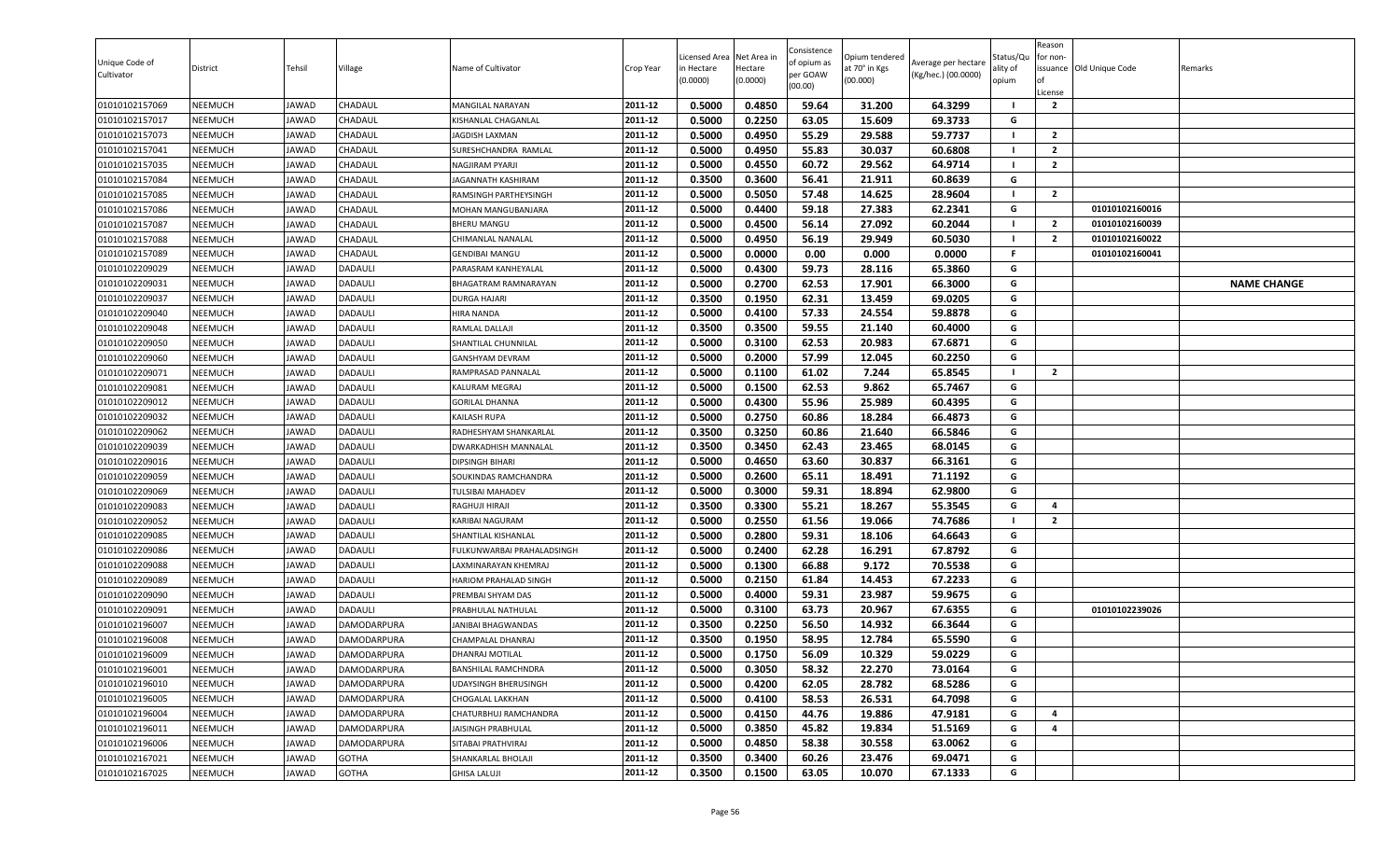| Unique Code of<br>Cultivator | District       | Tehsil | Village                  | Name of Cultivator        | Crop Year | Licensed Area<br>in Hectare<br>(0.0000) | Net Area in<br>Hectare<br>(0.0000) | Consistence<br>of opium as<br>per GOAW<br>(00.00) | Opium tendered<br>at 70° in Kgs<br>(00.000) | Average per hectare<br>(Kg/hec.) (00.0000) | Status/Qu<br>ality of<br>opium | Reason<br>for non-<br>lof<br>License | issuance Old Unique Code | Remarks |
|------------------------------|----------------|--------|--------------------------|---------------------------|-----------|-----------------------------------------|------------------------------------|---------------------------------------------------|---------------------------------------------|--------------------------------------------|--------------------------------|--------------------------------------|--------------------------|---------|
| 01010102167041               | <b>NEEMUCH</b> | JAWAD  | <b>GOTHA</b>             | <b>BHURA DIPA</b>         | 2011-12   | 0.5000                                  | 0.1500                             | 67.27                                             | 11.599                                      | 77.3267                                    | G                              |                                      |                          |         |
| 01010102167002               | <b>NEEMUCH</b> | JAWAD  | <b>GOTHA</b>             | RAMLAL BHURA              | 2011-12   | 0.5000                                  | 0.4100                             | 57.25                                             | 26.384                                      | 64.3512                                    | G                              |                                      |                          |         |
| 01010102167006               | NEEMUCH        | JAWAD  | <b>GOTHA</b>             | <b>BHERULAL BHURALAL</b>  | 2011-12   | 0.5000                                  | 0.1550                             | 67.27                                             | 11.465                                      | 73.9677                                    | G                              |                                      |                          |         |
| 01010102167022               | <b>NEEMUCH</b> | JAWAD  | <b>GOTHA</b>             | RAMIBAI NATHU             | 2011-12   | 0.3500                                  | 0.2300                             | 63.05                                             | 15.528                                      | 67.5130                                    | G                              |                                      |                          |         |
| 01010102167042               | <b>NEEMUCH</b> | JAWAD  | <b>GOTHA</b>             | RAMLAL SHANKARLAL         | 2011-12   | 0.5000                                  | 0.3600                             | 60.11                                             | 25.512                                      | 70.8667                                    | G                              |                                      |                          |         |
| 01010102154003               | <b>NEEMUCH</b> | JAWAD  | <b>GUJARKHEDI SANKLA</b> | <b>BADRIDAS GOKULDAS</b>  | 2011-12   | 0.5000                                  | 0.4700                             | 56.13                                             | 27.488                                      | 58.4851                                    | G                              |                                      |                          |         |
| 01010102154016               | <b>NEEMUCH</b> | JAWAD  | <b>GUJARKHEDI SANKLA</b> | RAMBAKSH BADRILAL         | 2011-12   | 0.5000                                  | 0.3000                             | 61.55                                             | 19.133                                      | 63.7767                                    | G                              |                                      |                          |         |
| 01010102154021               | <b>NEEMUCH</b> | JAWAD  | <b>GUJARKHEDI SANKLA</b> | KALUSINGH BHERUSINGH      | 2011-12   | 0.3500                                  | 0.3500                             | 63.89                                             | 23.128                                      | 66.0800                                    | G                              |                                      |                          |         |
| 01010102154024               | <b>NEEMUCH</b> | JAWAD  | <b>GUJARKHEDI SANKLA</b> | BADRILAL MIYARAM          | 2011-12   | 0.5000                                  | 0.3000                             | 61.04                                             | 19.123                                      | 63.7433                                    | G                              |                                      |                          |         |
| 01010102154025               | <b>NEEMUCH</b> | JAWAD  | <b>GUJARKHEDI SANKLA</b> | TAMMUBAI NANURAM          | 2011-12   | 0.5000                                  | 0.3600                             | 61.04                                             | 22.035                                      | 61.2083                                    | G                              |                                      |                          |         |
| 01010102154026               | <b>NEEMUCH</b> | JAWAD  | <b>GUJARKHEDI SANKLA</b> | MOHANDAS MANGUDAS         | 2011-12   | 0.3500                                  | 0.3450                             | 55.15                                             | 20.862                                      | 60.4696                                    | G                              |                                      |                          |         |
| 01010102154032               | <b>NEEMUCH</b> | JAWAD  | <b>GUJARKHEDI SANKLA</b> | NANDLAL NARU              | 2011-12   | 0.5000                                  | 0.4650                             | 57.00                                             | 27.987                                      | 60.1871                                    | G                              |                                      |                          |         |
| 01010102154027               | <b>NEEMUCH</b> | JAWAD  | <b>GUJARKHEDI SANKLA</b> | LALCHAND PUNA             | 2011-12   | 0.5000                                  | 0.4650                             | 61.60                                             | 30.730                                      | 66.0860                                    | G                              |                                      |                          |         |
| 01010102154029               | <b>NEEMUCH</b> | JAWAD  | <b>GUJARKHEDI SANKLA</b> | <b>GATTUBAI HUSSAIN</b>   | 2011-12   | 0.5000                                  | 0.5100                             | 56.20                                             | 29.465                                      | 57.7745                                    | - 1                            | $\overline{2}$                       |                          |         |
| 01010102181002               | <b>NEEMUCH</b> | JAWAD  | <b>HANUMANTIYA TANKA</b> | RAMNARAYAN CHUNNILAL      | 2011-12   | 0.5000                                  | 0.2100                             | 53.70                                             | 12.083                                      | 57.5381                                    | G                              | 5                                    |                          |         |
| 01010102181004               | <b>NEEMUCH</b> | JAWAD  | <b>HANUMANTIYA TANKA</b> | BHANWARIBAI KANIRAM       | 2011-12   | 0.3500                                  | 0.3400                             | 60.30                                             | 22.121                                      | 65.0618                                    | G                              |                                      |                          |         |
| 01010102181005               | <b>NEEMUCH</b> | JAWAD  | <b>HANUMANTIYA TANKA</b> | CHUNNILAL MOTILAL         | 2011-12   | 0.5000                                  | 0.2100                             | 57.02                                             | 12.887                                      | 61.3667                                    | G                              |                                      |                          |         |
| 01010102181035               | <b>NEEMUCH</b> | JAWAD  | HANUMANTIYA TANKA        | SHANTILAL ONKARLAL        | 2011-12   | 0.3500                                  | 0.3600                             | 64.75                                             | 24.892                                      | 69.1444                                    | G                              |                                      |                          |         |
| 01010102181056               | <b>NEEMUCH</b> | JAWAD  | <b>HANUMANTIYA TANKA</b> | SITABAI LAXMICHAND        | 2011-12   | 0.5000                                  | 0.2300                             | 63.53                                             | 15.864                                      | 68.9739                                    | G                              |                                      |                          |         |
| 01010102181049               | <b>NEEMUCH</b> | JAWAD  | HANUMANTIYA TANKA        | <b>OMPRAKASH RAMLAL</b>   | 2011-12   | 0.5000                                  | 0.3600                             | 61.50                                             | 24.047                                      | 66.7972                                    | G                              |                                      |                          |         |
| 01010102181078               | <b>NEEMUCH</b> | JAWAD  | <b>HANUMANTIYA TANKA</b> | RADHESHYAM GOPAL          | 2011-12   | 0.3500                                  | 0.1850                             | 57.86                                             | 11.109                                      | 60.0486                                    | G                              |                                      |                          |         |
| 01010102181011               | <b>NEEMUCH</b> | JAWAD  | <b>HANUMANTIYA TANKA</b> | RAJARAM DHANRAJ           | 2011-12   | 0.5000                                  | 0.4800                             | 52.18                                             | 27.663                                      | 57.6313                                    | G                              | 5                                    |                          |         |
| 01010102181017               | <b>NEEMUCH</b> | JAWAD  | HANUMANTIYA TANKA        | <b>GATTUBAI BARDA</b>     | 2011-12   | 0.5000                                  | 0.0000                             | 0.00                                              | 0.000                                       | 0.0000                                     | F                              |                                      |                          |         |
| 01010102181039               | <b>NEEMUCH</b> | JAWAD  | <b>HANUMANTIYA TANKA</b> | PRABHULAL SHANKARLAL      | 2011-12   | 0.5000                                  | 0.2150                             | 57.02                                             | 13.392                                      | 62.2884                                    | G                              |                                      |                          |         |
| 01010102181057               | <b>NEEMUCH</b> | JAWAD  | HANUMANTIYA TANKA        | ONKARLAL KHEMRAJ          | 2011-12   | 0.3500                                  | 0.1900                             | 58.84                                             | 12.390                                      | 65.2105                                    | G                              |                                      |                          |         |
| 01010102181012               | <b>NEEMUCH</b> | JAWAD  | <b>HANUMANTIYA TANKA</b> | GOPAL KASHIRAM            | 2011-12   | 0.3500                                  | 0.0900                             | 55.85                                             | 5.258                                       | 58.4222                                    | G                              |                                      |                          |         |
| 01010102181023               | <b>NEEMUCH</b> | JAWAD  | HANUMANTIYA TANKA        | <b>GANGABAI KISHANLAL</b> | 2011-12   | 0.3500                                  | 0.0000                             | 0.00                                              | 0.000                                       | 0.0000                                     | F.                             |                                      |                          |         |
| 01010102181001               | <b>NEEMUCH</b> | JAWAD  | HANUMANTIYA TANKA        | DADAMCHANDRA DHANRAJ      | 2011-12   | 0.5000                                  | 0.2350                             | 53.11                                             | 14.871                                      | 63.2809                                    | G                              | 5                                    |                          |         |
| 01010102181083               | <b>NEEMUCH</b> | JAWAD  | HANUMANTIYA TANKA        | <b>BABULAL PANNALAL</b>   | 2011-12   | 0.5000                                  | 0.4400                             | 64.10                                             | 31.363                                      | 71.2795                                    | G                              |                                      | 01020104026510           |         |
| 01010102239001               | <b>NEEMUCH</b> | JAWAD  | <b>JANAKPUR</b>          | AMBALAL KISHANLAL         | 2011-12   | 0.5000                                  | 0.2100                             | 70.68                                             | 15.065                                      | 71.7381                                    | G                              |                                      |                          |         |
| 01010102239007               | <b>NEEMUCH</b> | JAWAD  | <b>JANAKPUR</b>          | RAMPRASAD RAMDYAL         | 2011-12   | 0.5000                                  | 0.1000                             | 66.14                                             | 7.020                                       | 70.2000                                    | G                              |                                      |                          |         |
| 01010102239008               | <b>NEEMUCH</b> | JAWAD  | <b>JANAKPUR</b>          | PRAHALAD SHOBHARAM        | 2011-12   | 0.5000                                  | 0.2350                             | 64.00                                             | 15.287                                      | 65.0511                                    | G                              |                                      |                          |         |
| 01010102239009               | <b>NEEMUCH</b> | JAWAD  | <b>JANAKPUR</b>          | KALURAM NANURAM           | 2011-12   | 0.5000                                  | 0.4900                             | 64.00                                             | 32.320                                      | 65.9592                                    | G                              |                                      |                          |         |
| 01010102239015               | <b>NEEMUCH</b> | JAWAD  | <b>JANAKPUR</b>          | RAMNIVAS ONKARLAL         | 2011-12   | 0.5000                                  | 0.1500                             | 62.22                                             | 9.564                                       | 63.7600                                    | G                              |                                      |                          |         |
| 01010102239020               | <b>NEEMUCH</b> | JAWAD  | <b>JANAKPUR</b>          | PANNALAL BHANWARLAL       | 2011-12   | 0.5000                                  | 0.4100                             | 62.22                                             | 26.763                                      | 65.2756                                    | G                              |                                      |                          |         |
| 01010102239022               | <b>NEEMUCH</b> | JAWAD  | <b>JANAKPUR</b>          | NEHARULAL BHUWANIRAM      | 2011-12   | 0.5000                                  | 0.3000                             | 62.42                                             | 19.101                                      | 63.6700                                    | G                              |                                      |                          |         |
| 01010102239028               | <b>NEEMUCH</b> | JAWAD  | JANAKPUR                 | RAGUNATH BHANWARLAL       | 2011-12   | 0.5000                                  | 0.1600                             | 64.14                                             | 11.362                                      | 71.0125                                    | G                              |                                      |                          |         |
| 01010102239030               | <b>NEEMUCH</b> | JAWAD  | <b>JANAKPUR</b>          | GANGABAI CHHAGANLAL       | 2011-12   | 0.5000                                  | 0.4350                             | 56.01                                             | 24.740                                      | 56.8736                                    | G                              |                                      |                          |         |
| 01010102239033               | <b>NEEMUCH</b> | JAWAD  | <b>JANAKPUR</b>          | KANHEYALAL KHYALIRAM      | 2011-12   | 0.5000                                  | 0.2500                             | 63.20                                             | 15.674                                      | 62.6960                                    | G                              |                                      |                          |         |
| 01010102239034               | <b>NEEMUCH</b> | JAWAD  | <b>JANAKPUR</b>          | SANTOSHBAI MOHANLAL       | 2011-12   | 0.5000                                  | 0.1000                             | 65.55                                             | 6.948                                       | 69.4800                                    | G                              |                                      |                          |         |
| 01010102239035               | <b>NEEMUCH</b> | JAWAD  | <b>JANAKPUR</b>          | SHANTILAL BHAGATRAM       | 2011-12   | 0.5000                                  | 0.1300                             | 66.37                                             | 8.581                                       | 66.0077                                    | G                              |                                      |                          |         |
| 01010102239017               | <b>NEEMUCH</b> | JAWAD  | <b>JANAKPUR</b>          | LAXMINARAYAN RUPAJI       | 2011-12   | 0.5000                                  | 0.4050                             | 60.46                                             | 25.030                                      | 61.8025                                    | G                              |                                      |                          |         |
| 01010102239037               | <b>NEEMUCH</b> | JAWAD  | <b>JANAKPUR</b>          | SITARAM NANDLAL           | 2011-12   | 0.5000                                  | 0.1100                             | 69.07                                             | 8.367                                       | 76.0636                                    | G                              |                                      |                          |         |
| 01010102239010               | <b>NEEMUCH</b> | JAWAD  | <b>JANAKPUR</b>          | RAMGOPAL BHAGIRATH        | 2011-12   | 0.5000                                  | 0.2000                             | 62.97                                             | 13.080                                      | 65.4000                                    | G                              |                                      |                          |         |
| 01010102239023               | <b>NEEMUCH</b> | JAWAD  | <b>JANAKPUR</b>          | MADHUSUDAN RAMNIVAS       | 2011-12   | 0.5000                                  | 0.1500                             | 65.55                                             | 9.767                                       | 65.1133                                    | G                              |                                      |                          |         |
| 01010102239038               | <b>NEEMUCH</b> | JAWAD  | <b>JANAKPUR</b>          | RAMESHCHAND RAGULAL       | 2011-12   | 0.5000                                  | 0.3100                             | 65.36                                             | 21.289                                      | 68.6742                                    | G                              |                                      |                          |         |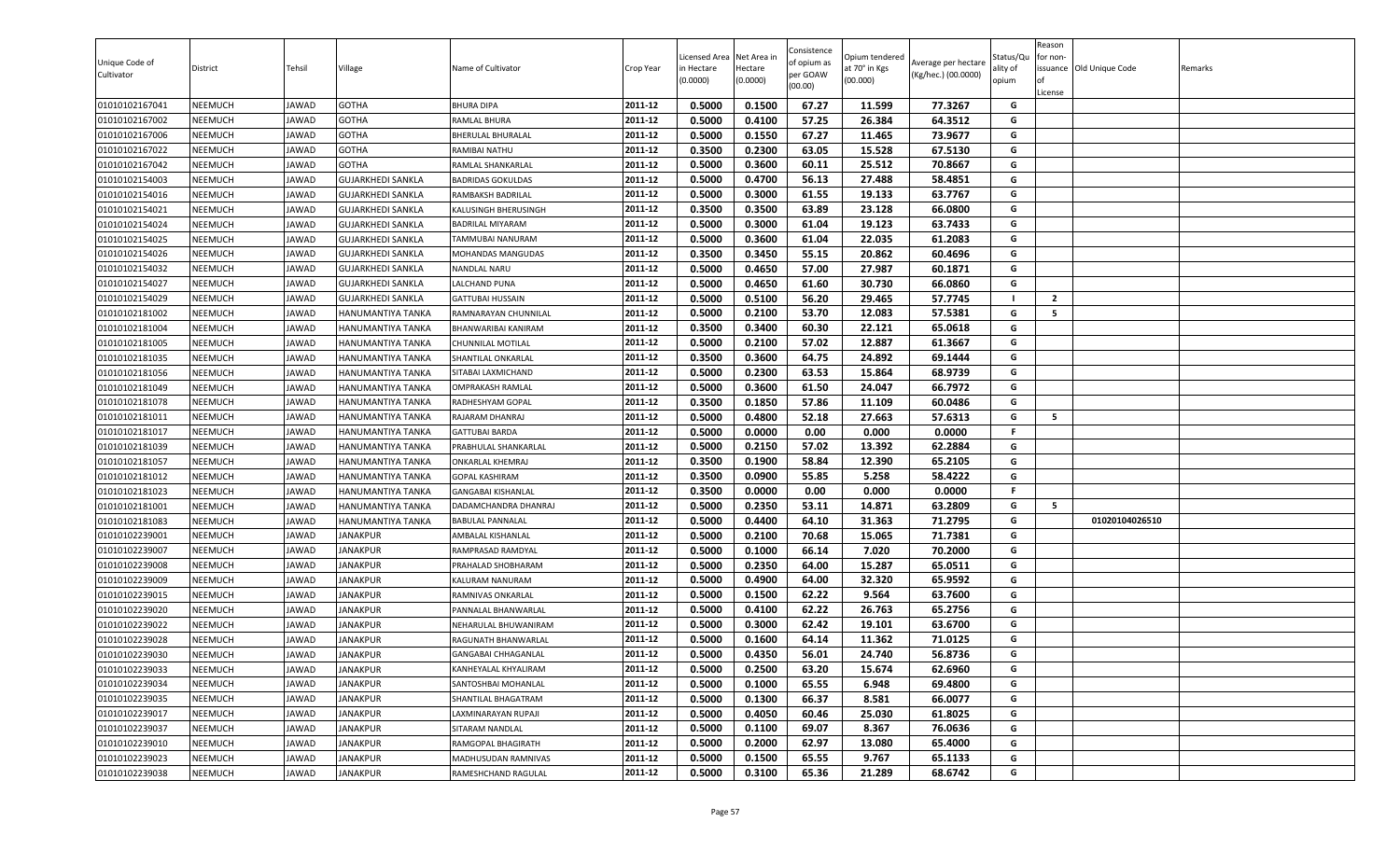| Unique Code of<br>Cultivator     | District           | Tehsil         | Village         | Name of Cultivator                          | Crop Year          | icensed Area<br>in Hectare<br>0.0000 | Net Area in<br>Hectare<br>(0.0000) | Consistence<br>of opium as<br>per GOAW<br>(00.00) | )pium tendered<br>it 70° in Kgs<br>(00.000) | Average per hectare<br>(Kg/hec.) (00.0000) | status/Qu<br>lity of<br>opium | Reason<br>for non-<br>of<br>License | issuance Old Unique Code | Remarks                     |
|----------------------------------|--------------------|----------------|-----------------|---------------------------------------------|--------------------|--------------------------------------|------------------------------------|---------------------------------------------------|---------------------------------------------|--------------------------------------------|-------------------------------|-------------------------------------|--------------------------|-----------------------------|
| 01010102239006                   | <b>NEEMUCH</b>     | JAWAD          | <b>JANAKPUR</b> | AMBALAL RAJARAM                             | 2011-12            | 0.5000                               | 0.2050                             | 67.38                                             | 14.400                                      | 70.2439                                    | G                             |                                     |                          |                             |
| 01010102239005                   | <b>NEEMUCH</b>     | JAWAD          | JANAKPUR        | BHANWARIBAI NANURAM                         | 2011-12            | 0.5000                               | 0.4000                             | 58.08                                             | 23.572                                      | 58.9300                                    | G                             |                                     |                          |                             |
| 01010102239025                   | NEEMUCH            | <b>JAWAD</b>   | <b>JANAKPUR</b> | <b>CHANDRAKANT NANURAM</b>                  | 2011-12            | 0.5000                               | 0.1750                             | 60.46                                             | 11.453                                      | 65.4457                                    | G                             |                                     |                          |                             |
| 01010102179028                   | NEEMUCH            | JAWAD          | <b>JAWAD</b>    | <b>NANALAL MOTIJI</b>                       | 2011-12            | 0.5000                               | 0.2000                             | 64.44                                             | 13.486                                      | 67.4300                                    | G                             |                                     |                          |                             |
| 01010102179025                   | NEEMUCH            | <b>JAWAD</b>   | JAWAD           | NANALAL MOHANLAL                            | 2011-12            | 0.5000                               | 0.1850                             | 61.16                                             | 12.809                                      | 69.2378                                    | G                             |                                     |                          |                             |
| 01010102179066                   | NEEMUCH            | JAWAD          | JAWAD           | DOLATRAM NARAYAN                            | 2011-12            | 0.5000                               | 0.2000                             | 60.04                                             | 13.020                                      | 65.1000                                    | G                             |                                     |                          |                             |
| 01010102179068                   | <b>NEEMUCH</b>     | JAWAD          | JAWAD           | DHANRAJ BADRILAL                            | 2011-12            | 0.5000                               | 0.1800                             | 61.16                                             | 12.049                                      | 66.9389                                    | G                             |                                     |                          |                             |
| 01010102179009                   | <b>NEEMUCH</b>     | JAWAD          | <b>JAWAD</b>    | <b>BABRU KALU</b>                           | 2011-12            | 0.3500                               | 0.1550                             | 56.54                                             | 9.935                                       | 64.0968                                    | G                             |                                     |                          |                             |
| 01010102179034                   | NEEMUCH            | JAWAD          | JAWAD           | <b>HARJUBAI BADRILAL</b>                    | 2011-12            | 0.5000                               | 0.0000                             | 0.00                                              | 0.000                                       | 0.0000                                     | N                             |                                     |                          |                             |
| 01010102179067                   | <b>NEEMUCH</b>     | JAWAD          | JAWAD           | SUHAGIBAI DEVAJI                            | 2011-12            | 0.5000                               | 0.5150                             | 63.28                                             | 35.455                                      | 68.8447                                    | G                             |                                     |                          |                             |
| 01010102179011                   | NEEMUCH            | JAWAD          | JAWAD           | LAXMINARAYAN RAMA                           | 2011-12            | 0.5000                               | 0.3150                             | 61.16                                             | 21.528                                      | 68.3429                                    | G                             |                                     |                          | <b>NAME CHANGE</b>          |
| 01010102179001                   | NEEMUCH            | <b>JAWAD</b>   | JAWAD           | <b>TULSIRAM SHANKARLAL</b>                  | 2011-12            | 0.5000                               | 0.2050                             | 58.60                                             | 12.758                                      | 62.2341                                    | G                             |                                     |                          |                             |
| 01010102179070                   | <b>NEEMUCH</b>     | JAWAD          | <b>JAWAD</b>    | LAHRIBAI RATANLAL                           | 2011-12<br>2011-12 | 0.3500                               | 0.1800                             | 54.67                                             | 11.223                                      | 62.3500                                    | G<br>G                        | 5                                   | 01010102182015           |                             |
| 01010102149009                   | NEEMUCH<br>NEEMUCH | <b>JAWAD</b>   | KANKA           | BHAGAWATIBAI KANHEYALAL                     | 2011-12            | 0.5000                               | 0.2850                             | 63.93                                             | 20.558                                      | 72.1333<br>61.7633                         | G                             |                                     |                          |                             |
| 01010102149007                   | NEEMUCH            | JAWAD          | KANKA<br>KANKA  | HARISHANKAR KISHANLAL                       | 2011-12            | 0.5000<br>0.5000                     | 0.3000<br>0.4000                   | 58.11<br>59.11                                    | 18.529<br>26.135                            | 65.3375                                    | G                             |                                     |                          |                             |
| 01010102149008<br>01010102149003 | <b>NEEMUCH</b>     | JAWAD<br>JAWAD | KANKA           | RAMESHWAR KISHANLAL<br>DURGAPRASAD NATHULAL | 2011-12            | 0.5000                               | 0.3300                             | 63.85                                             | 21.189                                      | 64.2091                                    | G                             |                                     |                          |                             |
| 01010102149025                   | NEEMUCH            | JAWAD          | KANKA           | DADAMCHANDRA GOPILAL                        | 2011-12            | 0.5000                               | 0.4050                             | 63.85                                             | 27.702                                      | 68.4000                                    | G                             |                                     |                          |                             |
| 01010102149014                   | <b>NEEMUCH</b>     | JAWAD          | KANKA           | NATHULAL GHASILAL                           | 2011-12            | 0.5000                               | 0.0500                             | 63.85                                             | 3.530                                       | 70.6000                                    | G                             |                                     |                          |                             |
| 01010102149017                   | NEEMUCH            | JAWAD          | KANKA           | OMPRAKASH MATHURALAL                        | 2011-12            | 0.5000                               | 0.5000                             | 62.45                                             | 32.412                                      | 64.8240                                    | G                             |                                     |                          |                             |
| 01010102231007                   | NEEMUCH            | <b>JAWAD</b>   | KELUKHEDA       | <b>JAGDISH PRABHULAL</b>                    | 2011-12            | 0.5000                               | 0.2250                             | 64.52                                             | 15.061                                      | 66.9378                                    | G                             |                                     |                          |                             |
| 01010102231008                   | NEEMUCH            | JAWAD          | KELUKHEDA       | <b>HARIRAM SEVARAM</b>                      | 2011-12            | 0.5000                               | 0.1900                             | 61.59                                             | 12.080                                      | 63.5789                                    | G                             |                                     |                          |                             |
| 01010102231011                   | NEEMUCH            | JAWAD          | KELUKHEDA       | DINESHCHANDRA SHRILAL                       | 2011-12            | 0.5000                               | 0.3000                             | 64.52                                             | 20.305                                      | 67.6833                                    | G                             |                                     |                          |                             |
| 01010102231018                   | <b>NEEMUCH</b>     | JAWAD          | KELUKHEDA       | RATANLAL GHEESALAL                          | 2011-12            | 0.5000                               | 0.4450                             | 68.85                                             | 33.441                                      | 75.1483                                    | G                             |                                     |                          |                             |
| 01010102231020                   | NEEMUCH            | JAWAD          | KELUKHEDA       | <b>BHAKTIRAM PRABHULAL</b>                  | 2011-12            | 0.5000                               | 0.3050                             | 62.58                                             | 19.838                                      | 65.0426                                    | G                             |                                     |                          |                             |
| 01010102231002                   | <b>NEEMUCH</b>     | JAWAD          | KELUKHEDA       | PHOOLCHAND BADRILAL                         | 2011-12            | 0.5000                               | 0.2600                             | 68.85                                             | 18.481                                      | 71.0808                                    | G                             |                                     |                          |                             |
| 01010102231030                   | <b>NEEMUCH</b>     | JAWAD          | KELUKHEDA       | KAMLABAI SHANTILAL                          | 2011-12            | 0.3500                               | 0.2700                             | 61.59                                             | 17.518                                      | 64.8815                                    | G                             |                                     |                          |                             |
| 01010102231032                   | <b>NEEMUCH</b>     | <b>JAWAD</b>   | KELUKHEDA       | <b>GOPAL BADRILAL</b>                       | 2011-12            | 0.5000                               | 0.2350                             | 64.52                                             | 16.554                                      | 70.4426                                    | G                             |                                     |                          |                             |
| 01010102231033                   | NEEMUCH            | JAWAD          | KELUKHEDA       | BADRILAL MATHURALAL                         | 2011-12            | 0.5000                               | 0.3500                             | 67.80                                             | 24.786                                      | 70.8171                                    | G                             |                                     |                          |                             |
| 01010102231034                   | NEEMUCH            | <b>JAWAD</b>   | KELUKHEDA       | SITABAI NATHULAL                            | 2011-12            | 0.5000                               | 0.2100                             | 67.80                                             | 14.887                                      | 70.8905                                    | G                             |                                     |                          |                             |
| 01010102231035                   | NEEMUCH            | JAWAD          | KELUKHEDA       | RATANLAL SUKHLAL                            | 2011-12            | 0.5000                               | 0.4250                             | 64.51                                             | 28.744                                      | 67.6329                                    | G                             |                                     |                          |                             |
| 01010102231036                   | NEEMUCH            | JAWAD          | KELUKHEDA       | CHHAGANLAL BHANWARLAL                       | 2011-12            | 0.5000                               | 0.3000                             | 59.71                                             | 18.826                                      | 62.7533                                    | G                             |                                     |                          |                             |
| 01010102231037                   | <b>NEEMUCH</b>     | JAWAD          | KELUKHEDA       | KHYALIRAM NARAYAN                           | 2011-12            | 0.3500                               | 0.2500                             | 64.51                                             | 16.404                                      | 65.6160                                    | G                             |                                     |                          |                             |
| 01010102231038                   | <b>NEEMUCH</b>     | JAWAD          | KELUKHEDA       | SUKHIBAI MOTILAL                            | 2011-12            | 0.5000                               | 0.0000                             | 0.00                                              | 0.000                                       | 0.0000                                     | N                             |                                     |                          |                             |
| 01010102231039                   | <b>NEEMUCH</b>     | JAWAD          | KELUKHEDA       | CHAMPALAL PRABHULAL                         | 2011-12            | 0.3500                               | 0.2150                             | 67.80                                             | 15.885                                      | 73.8837                                    | G                             |                                     |                          |                             |
| 01010102231041                   | NEEMUCH            | JAWAD          | KELUKHEDA       | MOHANBAI PRABHULAL                          | 2011-12            | 0.5000                               | 0.2800                             | 64.51                                             | 18.754                                      | 66.9786                                    | G                             |                                     |                          | <b>NAME CHANGE</b>          |
| 01010102231042                   | NEEMUCH            | JAWAD          | KELUKHEDA       | <b>GANGABAI HIRALAL</b>                     | 2011-12            | 0.3500                               | 0.2250                             | 72.95                                             | 17.445                                      | 77.5333                                    | G                             |                                     |                          |                             |
| 01010102231016                   | NEEMUCH            | JAWAD          | KELUKHEDA       | MATHURALAL NATHUJI                          | 2011-12            | 0.3500                               | 0.0000                             | 0.00                                              | 0.000                                       | 0.0000                                     | N                             |                                     |                          | <b>TRANSFER / BAWAL NAI</b> |
| 01010102231043                   | NEEMUCH            | JAWAD          | KELUKHEDA       | SHRILAL SUKHLAL                             | 2011-12            | 0.5000                               | 0.2000                             | 67.94                                             | 14.607                                      | 73.0350                                    | G                             |                                     | 01010102228062           |                             |
| 01010102194006                   | NEEMUCH            | JAWAD          | KESARPURA       | MODIRAM RAMCHANDRA                          | 2011-12            | 0.5000                               | 0.2500                             | 65.60                                             | 16.869                                      | 67.4760                                    | G                             |                                     |                          |                             |
| 01010102194010                   | NEEMUCH            | JAWAD          | KESARPURA       | SHANKARLAL GHAMANDIRAM                      | 2011-12            | 0.5000                               | 0.2500                             | 60.92                                             | 16.274                                      | 65.0960                                    | G                             |                                     |                          |                             |
| 01010102194011                   | <b>NEEMUCH</b>     | JAWAD          | KESARPURA       | MOTILAL CHAMPALAL                           | 2011-12            | 0.3500                               | 0.3350                             | 61.76                                             | 22.481                                      | 67.1075                                    | G                             |                                     |                          |                             |
| 01010102194021                   | NEEMUCH            | JAWAD          | KESARPURA       | <b>GITABAI BHERULAL</b>                     | 2011-12            | 0.5000                               | 0.2000                             | 59.80                                             | 13.370                                      | 66.8500                                    | G                             |                                     |                          |                             |
| 01010102194026                   | <b>NEEMUCH</b>     | JAWAD          | KESARPURA       | SWRUPSINGH DADAMCHAND                       | 2011-12            | 0.5000                               | 0.2000                             | 67.63                                             | 14.714                                      | 73.5700                                    | G                             |                                     |                          |                             |
| 01010102194027                   | <b>NEEMUCH</b>     | JAWAD          | KESARPURA       | DHAPUBAI PARASURAM                          | 2011-12            | 0.5000                               | 0.3150                             | 59.80                                             | 18.999                                      | 60.3143                                    | G                             |                                     |                          |                             |
| 01010102194014                   | NEEMUCH            | JAWAD          | KESARPURA       | DHAPUBAI LAXMICHAND                         | 2011-12            | 0.5000                               | 0.4800                             | 57.54                                             | 31.894                                      | 66.4458                                    | G                             |                                     |                          |                             |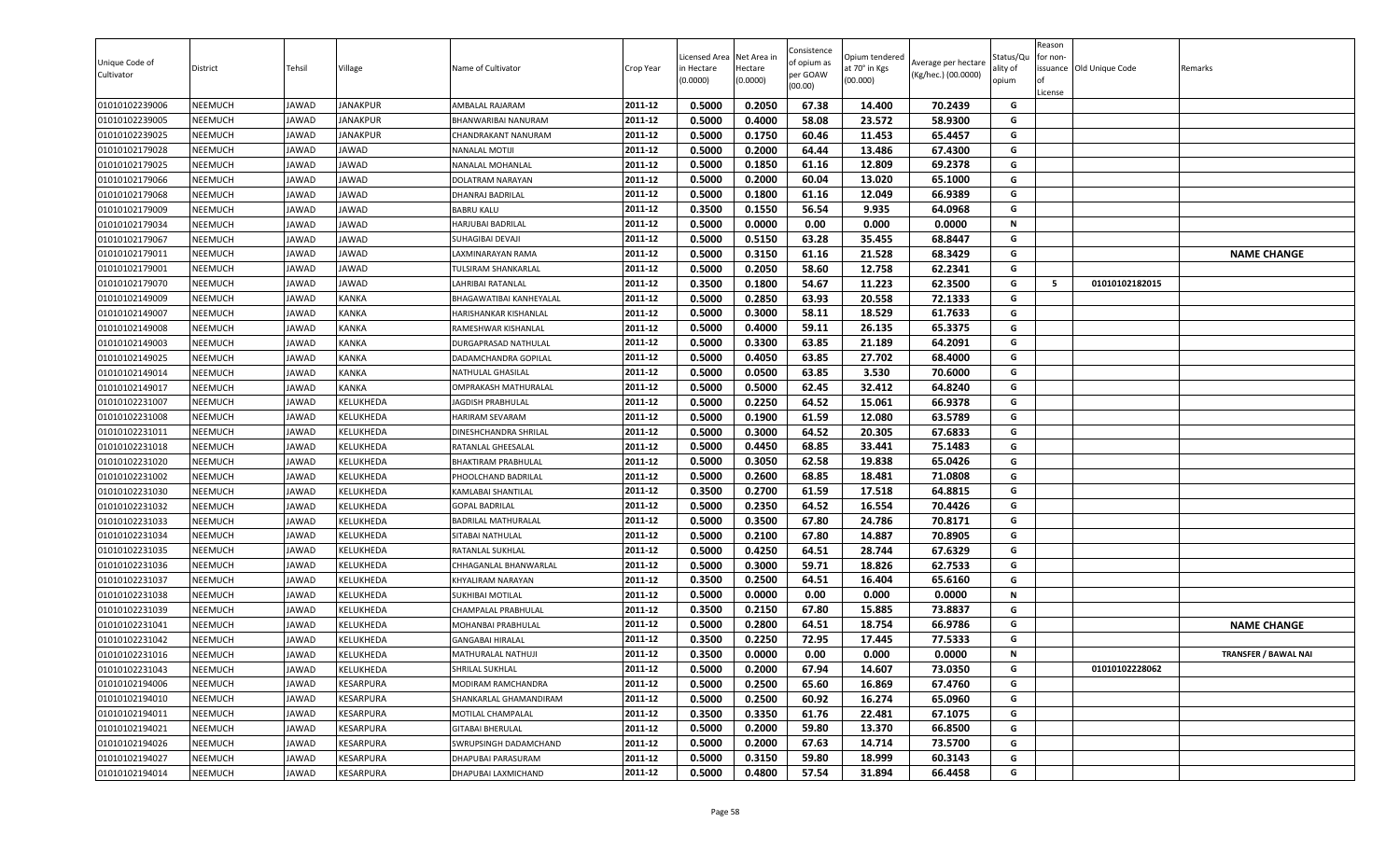| Unique Code of<br>Cultivator     | District                  | Tehsil                | Village                      | Name of Cultivator                             | Crop Year          | Licensed Area<br>in Hectare<br>(0.0000) | Net Area in<br>Hectare<br>(0.0000) | Consistence<br>of opium as<br>per GOAW<br>(00.00) | Opium tendered<br>at 70° in Kgs<br>(00.000) | Average per hectare<br>(Kg/hec.) (00.0000) | status/Qι<br>ılity of<br>opium | Reason<br>for non-<br>of<br>License | issuance Old Unique Code | Remarks                          |
|----------------------------------|---------------------------|-----------------------|------------------------------|------------------------------------------------|--------------------|-----------------------------------------|------------------------------------|---------------------------------------------------|---------------------------------------------|--------------------------------------------|--------------------------------|-------------------------------------|--------------------------|----------------------------------|
| 01010102194005                   | <b>NEEMUCH</b>            | JAWAD                 | KESARPURA                    | <b>BANSHILAL SHANKARLAL</b>                    | 2011-12            | 0.5000                                  | 0.3800                             | 65.75                                             | 27.239                                      | 71.6816                                    | G                              |                                     |                          |                                  |
| 01010102194028                   | NEEMUCH                   | JAWAD                 | KESARPURA                    | MANOHARLAL SUKHLAL                             | 2011-12            | 0.5000                                  | 0.0000                             | 0.00                                              | 0.000                                       | 0.0000                                     | F.                             |                                     |                          |                                  |
| 01010102194029                   | NEEMUCH                   | JAWAD                 | KESARPURA                    | BHANWARLAL NANDLAL                             | 2011-12            | 0.5000                                  | 0.2000                             | 67.89                                             | 16.061                                      | 80.3050                                    | G                              |                                     |                          |                                  |
| 01010102194032                   | <b>NEEMUCH</b>            | JAWAD                 | KESARPURA                    | HIRALAL BHAGIRATH                              | 2011-12            | 0.5000                                  | 0.2250                             | 65.55                                             | 15.994                                      | 71.0844                                    | G                              |                                     |                          |                                  |
| 01010102194033                   | NEEMUCH                   | JAWAD                 | KESARPURA                    | PRABHUBAI SUKHLAL                              | 2011-12            | 0.5000                                  | 0.0000                             | 0.00                                              | 0.000                                       | 0.0000                                     | F                              |                                     |                          |                                  |
| 01010102194031                   | <b>NEEMUCH</b>            | JAWAD                 | KESARPURA                    | MOHANLAL RAMCHANDRA                            | 2011-12            | 0.5000                                  | 0.1500                             | 69.38                                             | 10.457                                      | 69.7133                                    | G                              |                                     |                          |                                  |
| 01010102194034                   | <b>NEEMUCH</b>            | JAWAD                 | KESARPURA                    | RAMCHANDRA LALA                                | 2011-12            | 0.5000                                  | 0.2450                             | 67.49                                             | 16.487                                      | 67.2939                                    | G                              |                                     |                          |                                  |
| 01010102194008                   | <b>NEEMUCH</b>            | JAWAD                 | KESARPURA                    | <b>ONKARLAL HAJARILAL</b>                      | 2011-12            | 0.5000                                  | 0.2550                             | 62.24                                             | 16.502                                      | 64.7137                                    | G                              |                                     |                          |                                  |
| 01010102194025                   | <b>NEEMUCH</b>            | JAWAD                 | KESARPURA                    | GOPAL DADAMCHAND                               | 2011-12            | 0.5000                                  | 0.2000                             | 63.31                                             | 13.892                                      | 69.4600                                    | - 1                            | $\overline{2}$                      |                          |                                  |
| 01010102194001                   | NEEMUCH                   | JAWAD                 | KESARPURA                    | RAMDAYAL SHANKARLAL                            | 2011-12            | 0.5000                                  | 0.3000                             | 59.80                                             | 19.555                                      | 65.1833                                    | G                              |                                     |                          |                                  |
| 01010102194019                   | NEEMUCH                   | JAWAD                 | KESARPURA                    | CHATURBHUJ HIRALAL                             | 2011-12            | 0.5000                                  | 0.2000                             | 56.20                                             | 12.629                                      | 63.1450                                    | G                              |                                     |                          |                                  |
| 01010102194022                   | NEEMUCH                   | <b>JAWAD</b>          | KESARPURA                    | RAMESHCHANDRA RAMLAL                           | 2011-12            | 0.5000                                  | 0.1800                             | 61.37                                             | 12.809                                      | 71.1611                                    | G                              |                                     |                          |                                  |
| 01010102237002                   | <b>NEEMUCH</b>            | JAWAD                 | <b>KUNDLA</b>                | SHANKARNATH KASHINATH                          | 2011-12            | 0.3500                                  | 0.3200                             | 63.10                                             | 20.832                                      | 65.1000                                    | G                              |                                     |                          |                                  |
| 01010102237032                   | NEEMUCH                   | JAWAD                 | <b>KUNDLA</b>                | HARISINGH RAMAJI                               | 2011-12            | 0.5000                                  | 0.3350                             | 56.41                                             | 19.945                                      | 59.5373                                    | G                              |                                     |                          |                                  |
| 01010102237025                   | <b>NEEMUCH</b>            | JAWAD                 | <b>KUNDLA</b>                | KASTURIBAI RUPNATH                             | 2011-12            | 0.5000                                  | 0.2000                             | 63.88                                             | 13.278                                      | 66.3900                                    | G                              |                                     |                          |                                  |
| 01010102237019                   | <b>NEEMUCH</b>            | JAWAD                 | <b>KUNDLA</b>                | KESHURAM ONKARLAL                              | 2011-12            | 0.5000                                  | 0.3100                             | 63.97                                             | 22.755                                      | 73.4032                                    | G                              |                                     |                          |                                  |
| 01010102237009                   | <b>NEEMUCH</b>            | JAWAD                 | <b>KUNDLA</b>                | SITARAM GAMER                                  | 2011-12            | 0.5000                                  | 0.2300                             | 58.89                                             | 15.185                                      | 66.0217                                    | G                              |                                     |                          |                                  |
| 01010102237041                   | NEEMUCH                   | JAWAD                 | KUNDLA                       | CHHAGANLAL KESHURAM                            | 2011-12            | 0.5000                                  | 0.2100                             | 60.52                                             | 15.026                                      | 71.5524                                    | G                              |                                     |                          |                                  |
| 01010102237018                   | NEEMUCH                   | <b>JAWAD</b>          | <b>KUNDLA</b>                | <b>GOVINDRAM GANGARAM</b>                      | 2011-12            | 0.5000                                  | 0.3000                             | 60.52                                             | 20.317                                      | 67.7233                                    | G                              |                                     |                          |                                  |
| 01010102237022                   | NEEMUCH                   | JAWAD                 | KUNDLA                       | PARMANAND SHIVELAL                             | 2011-12            | 0.5000                                  | 0.2200                             | 64.49                                             | 16.095                                      | 73.1591                                    | G                              |                                     |                          |                                  |
| 01010102237037                   | NEEMUCH                   | <b>JAWAD</b>          | <b>KUNDLA</b>                | VARDICHAND BHERA                               | 2011-12            | 0.5000                                  | 0.1200                             | 67.60                                             | 9.937                                       | 82.8083                                    | G                              |                                     |                          |                                  |
| 01010102237014                   | <b>NEEMUCH</b>            | JAWAD                 | <b>KUNDLA</b>                | NARAYANLAL KISHANLAL                           | 2011-12            | 0.3500                                  | 0.3300                             | 57.65                                             | 20.301                                      | 61.5182                                    | G                              |                                     |                          |                                  |
| 01010102237021                   | <b>NEEMUCH</b>            | JAWAD                 | <b>KUNDLA</b>                | <b>GHANSHYAM SHIVLAL</b>                       | 2011-12            | 0.5000                                  | 0.2300                             | 64.49                                             | 16.657                                      | 72.4217                                    | G                              |                                     |                          |                                  |
| 01010102237047                   | <b>NEEMUCH</b>            | JAWAD                 | <b>KUNDLA</b>                | JAGDISHCHANDRA LAXMINARAYAN                    | 2011-12            | 0.5000                                  | 0.4750                             | 59.33                                             | 30.479                                      | 64.1663                                    | G                              |                                     |                          |                                  |
| 01010102237048                   | <b>NEEMUCH</b>            | JAWAD                 | KUNDLA                       | NANDUBAI MANGILAL                              | 2011-12            | 0.3500                                  | 0.3100                             | 55.28                                             | 17.382                                      | 56.0710                                    | G                              |                                     |                          |                                  |
| 01010102237045                   | NEEMUCH                   | JAWAD                 | <b>KUNDLA</b>                | MANSINGH VAKTAWAR SINGH                        | 2011-12            | 0.5000                                  | 0.4850                             | 57.86                                             | 30.930                                      | 63.7732                                    | G                              |                                     |                          |                                  |
| 01010102237049                   | NEEMUCH                   | JAWAD                 | KUNDLA                       | RAMKUNWARBAI SATYANARAYAN                      | 2011-12            | 0.5000                                  | 0.2000                             | 72.23                                             | 15.220                                      | 76.1000                                    | G                              |                                     |                          |                                  |
| 01010102237050                   | NEEMUCH                   | <b>JAWAD</b>          | KUNDLA                       | HEMANTKUMAR RAMPRASAD                          | 2011-12            | 0.5000                                  | 0.2700                             | 63.91                                             | 19.438                                      | 71.9926                                    | G                              |                                     |                          |                                  |
| 01010102237051                   | NEEMUCH                   | JAWAD                 | KUNDLA                       | RAMPRSAD NEHARULAL                             | 2011-12            | 0.5000                                  | 0.2500                             | 63.91                                             | 18.223                                      | 72.8920                                    | G                              |                                     |                          | <b>NAME CHANGE</b>               |
| 01010102211003                   | NEEMUCH                   | JAWAD                 | MANDA                        | <b>BOTHLAL MANGILAL</b>                        | 2011-12            | 0.5000                                  | 0.2350                             | 63.03                                             | 15.496                                      | 65.9404                                    | G                              |                                     |                          |                                  |
| 01010102211005                   | NEEMUCH                   | JAWAD                 | MANDA                        | KAILASHCHANDRA RAMLAL                          | 2011-12            | 0.5000                                  | 0.2600                             | 64.02                                             | 17.496                                      | 67.2923                                    | G                              |                                     |                          |                                  |
| 01010102211008                   | <b>NEEMUCH</b>            | JAWAD                 | <b>MANDA</b>                 | GHEESALAL LAXMINARAYAN                         | 2011-12            | 0.3500                                  | 0.3550                             | 61.18                                             | 23.170                                      | 65.2676                                    | G                              |                                     |                          |                                  |
| 01010102211011                   | NEEMUCH                   | JAWAD                 | <b>MANDA</b>                 | <b>SUSHILA BAI SITARAM</b>                     | 2011-12            | 0.5000                                  | 0.2300<br>0.3200                   | 66.15                                             | 16.349                                      | 71.0826<br>62.3813                         | G                              |                                     |                          |                                  |
| 01010102211017                   | <b>NEEMUCH</b><br>NEEMUCH | JAWAD<br>JAWAD        | <b>MANDA</b><br><b>MANDA</b> | JAGDISHCHAND KANWARLAL<br>PRABHULAL RAMCHANDRA | 2011-12<br>2011-12 | 0.5000                                  |                                    | 61.18                                             | 19.962                                      |                                            | G<br>G                         |                                     |                          |                                  |
| 01010102211022                   |                           |                       |                              |                                                | 2011-12            | 0.5000<br>0.3500                        | 0.2300<br>0.1950                   | 71.91<br>59.95                                    | 16.098<br>12.778                            | 69.9913<br>65.5282                         | G                              |                                     |                          |                                  |
| 01010102211023<br>01010102211025 | NEEMUCH<br>NEEMUCH        | JAWAD                 | MANDA<br>MANDA               | LAXMINARAYAN BHANWARLAL                        | 2011-12            | 0.5000                                  | 0.3150                             | 65.51                                             |                                             | 66.8476                                    | G                              |                                     |                          |                                  |
|                                  | <b>NEEMUCH</b>            | JAWAD                 | <b>MANDA</b>                 | HARIRAM KANWARLAI<br><b>HIRIBAI PRABHULAL</b>  | 2011-12            | 0.5000                                  | 0.5000                             | 61.18                                             | 21.057<br>30.363                            | 60.7260                                    | G                              | 6                                   |                          |                                  |
| 01010102211039                   | NEEMUCH                   | JAWAD                 | <b>MANDA</b>                 | CHATARI BAI CHAMPALAL                          | 2011-12            |                                         |                                    | 59.00                                             |                                             |                                            | G                              |                                     |                          | <b>LAND RECORD NOT SUBMITTED</b> |
| 01010102211041                   |                           | JAWAD                 | <b>MANDA</b>                 | BHAGWANTIBAI SHANKARLAL                        | 2011-12            | 0.3500<br>0.5000                        | 0.3150<br>0.2000                   | 59.95                                             | 18.787<br>12.358                            | 59.6413<br>61.7900                         | G                              |                                     |                          |                                  |
| 01010102211047                   | NEEMUCH                   | JAWAD                 |                              |                                                | 2011-12            |                                         | 0.3950                             |                                                   |                                             |                                            | G                              |                                     |                          |                                  |
| 01010102211049<br>01010102211031 | NEEMUCH                   | JAWAD<br>JAWAD        | <b>MANDA</b>                 | JAMNALAL BHANWARLAL<br>UDAYRAM BHANWARLAL      | 2011-12            | 0.5000<br>0.3500                        | 0.3300                             | 65.51<br>62.22                                    | 27.617                                      | 69.9165<br>65.8818                         | G                              |                                     |                          |                                  |
|                                  | NEEMUCH                   |                       | MANDA                        |                                                | 2011-12            |                                         |                                    | 57.62                                             | 21.741                                      |                                            | G                              |                                     |                          |                                  |
| 01010102211018<br>01010102211016 | <b>NEEMUCH</b><br>NEEMUCH | JAWAD<br><b>JAWAD</b> | MANDA<br><b>MANDA</b>        | BABULAL UDAYRAM                                | 2011-12            | 0.3500<br>0.5000                        | 0.2150<br>0.4300                   | 59.95                                             | 13.022<br>27.423                            | 60.5674<br>63.7744                         | G                              |                                     |                          |                                  |
| 01010102211042                   |                           |                       | <b>MANDA</b>                 | VINOD MANNALAL                                 | 2011-12            |                                         |                                    | 69.53                                             | 7.251                                       |                                            | G                              |                                     |                          |                                  |
| 01010102211062                   | <b>NEEMUCH</b>            | JAWAD                 |                              | SHAMBHULAL RAMRATAN                            |                    | 0.5000<br>0.3500                        | 0.1000<br>0.3400                   | 57.89                                             |                                             | 72.5100                                    |                                |                                     |                          |                                  |
|                                  | NEEMUCH                   | JAWAD                 | MANDA                        | <b>GOPAL BHANWARLAL</b>                        | 2011-12            |                                         |                                    |                                                   | 21.444                                      | 63.0706                                    | G                              |                                     |                          |                                  |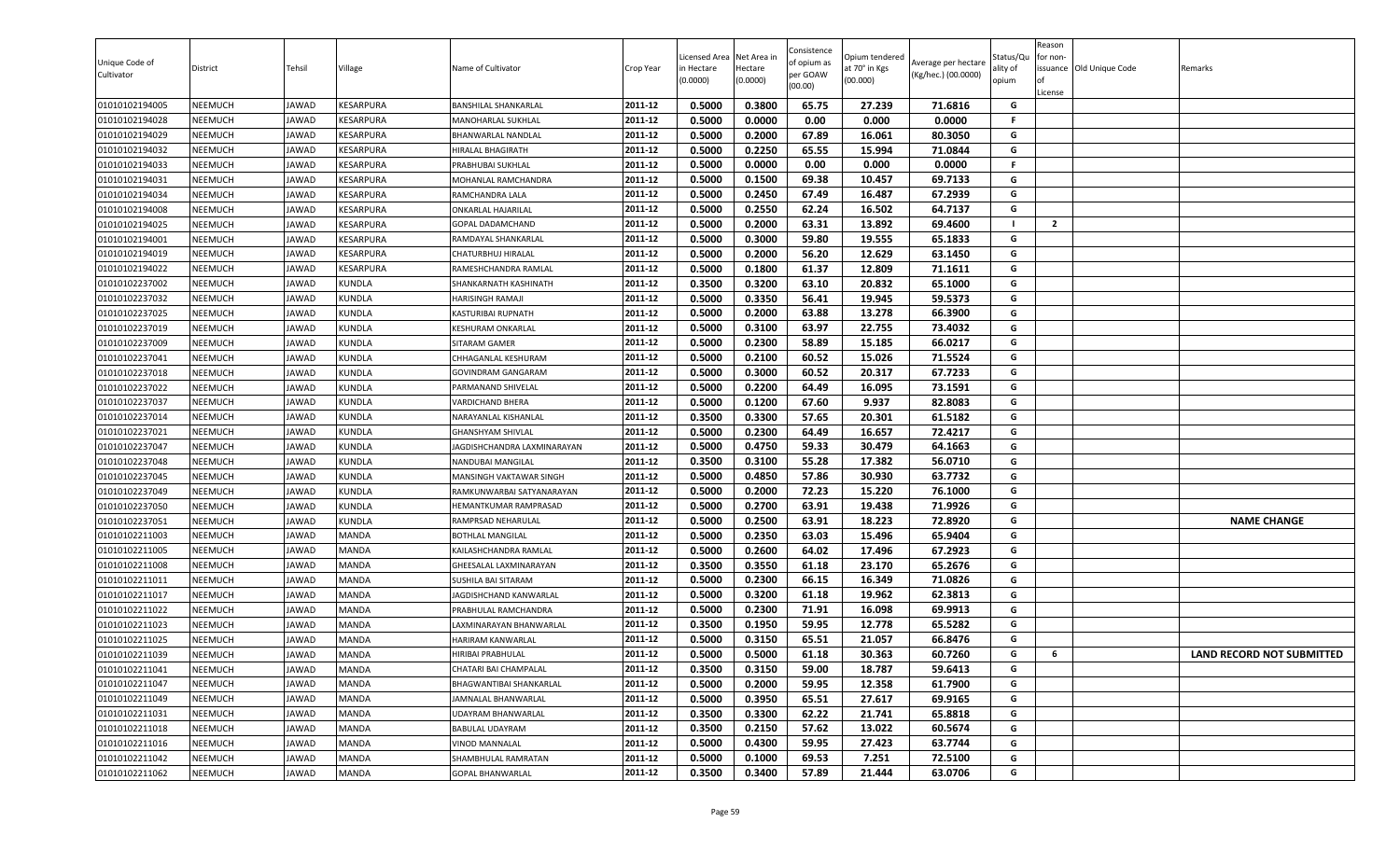| Unique Code of<br>Cultivator | District       | Tehsil       | Village       | Name of Cultivator         | Crop Year | Licensed Area<br>in Hectare<br>(0.0000) | Net Area in<br>Hectare<br>(0.0000) | Consistence<br>of opium as<br>per GOAW<br>(00.00) | Opium tendered<br>at 70° in Kgs<br>(00.000) | Average per hectare<br>(Kg/hec.) (00.0000) | Status/Qเ<br>ality of<br>opium | Reason<br>for non-<br>lof<br>License | issuance Old Unique Code | Remarks                            |
|------------------------------|----------------|--------------|---------------|----------------------------|-----------|-----------------------------------------|------------------------------------|---------------------------------------------------|---------------------------------------------|--------------------------------------------|--------------------------------|--------------------------------------|--------------------------|------------------------------------|
| 01010102146019               | <b>NEEMUCH</b> | JAWAD        | <b>MODI</b>   | SAMARATHMAL KISHANLAL      | 2011-12   | 0.5000                                  | 0.4950                             | 68.49                                             | 37.621                                      | 76.0020                                    | G                              |                                      |                          |                                    |
| 01010102146097               | <b>NEEMUCH</b> | JAWAD        | MODI          | RAMESHWAR BHERULAL         | 2011-12   | 0.5000                                  | 0.5100                             | 65.64                                             | 36.036                                      | 70.6588                                    | G                              |                                      |                          |                                    |
| 01010102146102               | NEEMUCH        | JAWAD        | <b>MODI</b>   | <b>BAPULAL DEVILAL</b>     | 2011-12   | 0.5000                                  | 0.4400                             | 61.35                                             | 28.764                                      | 65.3727                                    | G                              |                                      |                          |                                    |
| 01010102146111               | <b>NEEMUCH</b> | JAWAD        | <b>MODI</b>   | TULSIBAI KANHEYALAL        | 2011-12   | 0.5000                                  | 0.3000                             | 58.38                                             | 18.832                                      | 62.7733                                    | G                              |                                      |                          |                                    |
| 01010102146149               | <b>NEEMUCH</b> | <b>JAWAD</b> | MODI          | HAJARILAL MANGILAL         | 2011-12   | 0.5000                                  | 0.2050                             | 64.49                                             | 14.464                                      | 70.5561                                    | G                              |                                      |                          |                                    |
| 01010102146107               | <b>NEEMUCH</b> | JAWAD        | <b>MODI</b>   | PRABHULAL BHAGIRATH        | 2011-12   | 0.5000                                  | 0.2650                             | 63.24                                             | 18.990                                      | 71.6604                                    | G                              |                                      |                          |                                    |
| 01010102146098               | <b>NEEMUCH</b> | JAWAD        | MODI          | DAULATRAM GIRADHARI        | 2011-12   | 0.3500                                  | 0.3450                             | 61.35                                             | 22.673                                      | 65.7188                                    | G                              |                                      |                          |                                    |
| 01010102146157               | <b>NEEMUCH</b> | JAWAD        | <b>MODI</b>   | UDIBAI UDAJI               | 2011-12   | 0.5000                                  | 0.2050                             | 64.47                                             | 14.156                                      | 69.0537                                    | G                              |                                      |                          |                                    |
| 01010102146065               | <b>NEEMUCH</b> | JAWAD        | MODI          | LAXMICHANDRA BHUWANIRAM    | 2011-12   | 0.5000                                  | 0.5000                             | 59.82                                             | 32.192                                      | 64.3840                                    | G                              |                                      |                          |                                    |
| 01010102146032               | <b>NEEMUCH</b> | JAWAD        | <b>MODI</b>   | <b>OMPRAKASH MANGILAL</b>  | 2011-12   | 0.5000                                  | 0.1900                             | 59.74                                             | 11.922                                      | 62.7474                                    | G                              |                                      |                          |                                    |
| 01010102146136               | <b>NEEMUCH</b> | JAWAD        | <b>MODI</b>   | NANDLAL MANGILAL           | 2011-12   | 0.5000                                  | 0.1000                             | 59.46                                             | 6.778                                       | 67.7800                                    | G                              |                                      |                          |                                    |
| 01010102146139               | <b>NEEMUCH</b> | JAWAD        | <b>MODI</b>   | ABHAYSINGH MADHOSINGH      | 2011-12   | 0.5000                                  | 0.4950                             | 64.75                                             | 34.049                                      | 68.7859                                    | - 1                            | $\overline{2}$                       |                          |                                    |
| 01010102146041               | <b>NEEMUCH</b> | JAWAD        | <b>MODI</b>   | PREMBAI MADANLAL           | 2011-12   | 0.5000                                  | 0.2150                             | 57.63                                             | 13.955                                      | 64.9070                                    | G                              |                                      |                          |                                    |
| 01010102146077               | <b>NEEMUCH</b> | <b>JAWAD</b> | MODI          | MANGILAL GOTU              | 2011-12   | 0.5000                                  | 0.4900                             | 60.56                                             | 32.062                                      | 65.4327                                    | G                              |                                      |                          |                                    |
| 01010102146106               | <b>NEEMUCH</b> | JAWAD        | <b>MODI</b>   | RADHESHYAM BHAGIRATH       | 2011-12   | 0.5000                                  | 0.4500                             | 63.62                                             | 31.265                                      | 69.4778                                    | G                              |                                      |                          | <b>NAME CHANGE</b>                 |
| 01010102146117               | <b>NEEMUCH</b> | JAWAD        | MODI          | SITARAM JEBARAM            | 2011-12   | 0.5000                                  | 0.4850                             | 56.21                                             | 30.265                                      | 62.4021                                    | G                              |                                      |                          | <b>NAME CHANGE</b>                 |
| 01010102146152               | <b>NEEMUCH</b> | JAWAD        | <b>MODI</b>   | RUPLAL RAMLAL              | 2011-12   | 0.5000                                  | 0.4800                             | 59.46                                             | 30.189                                      | 62.8938                                    | G                              |                                      |                          |                                    |
| 01010102146014               | <b>NEEMUCH</b> | JAWAD        | MODI          | KISHOREKUMAR MOHANLAL      | 2011-12   | 0.5000                                  | 0.3550                             | 59.46                                             | 23.716                                      | 66.8056                                    | G                              |                                      |                          |                                    |
| 01010102146161               | <b>NEEMUCH</b> | JAWAD        | MODI          | SHANTIBAI BHUWANIRAM       | 2011-12   | 0.3500                                  | 0.2750                             | 60.01                                             | 18.397                                      | 66.8982                                    | G                              |                                      |                          |                                    |
| 01010102146162               | <b>NEEMUCH</b> | JAWAD        | MODI          | <b>BAPULAL BHAGIRATH</b>   | 2011-12   | 0.3500                                  | 0.3150                             | 57.54                                             | 19.424                                      | 61.6635                                    | G                              |                                      |                          |                                    |
| 01010102234053               | <b>NEEMUCH</b> | JAWAD        | <b>MORVAN</b> | RAMBAKSH KISHANLAL         | 2011-12   | 0.5000                                  | 0.3500                             | 56.68                                             | 21.538                                      | 61.5371                                    | G                              |                                      |                          | <b>TRANSFER / KUNDLA</b>           |
| 01010102234148               | <b>NEEMUCH</b> | JAWAD        | <b>MORVAN</b> | KALABAI ONKARLAL           | 2011-12   | 0.3500                                  | 0.3000                             | 62.22                                             | 20.381                                      | 67.9367                                    | G                              |                                      |                          | NAME CHANGE / TRANSFER / KESARPURA |
| 01010102234161               | <b>NEEMUCH</b> | JAWAD        | <b>MORVAN</b> | UMMEDSINGH AMARSINGH       | 2011-12   | 0.5000                                  | 0.4800                             | 53.76                                             | 27.940                                      | 58.2083                                    | G                              | 5                                    |                          |                                    |
| 01010102234136               | <b>NEEMUCH</b> | JAWAD        | <b>MORVAN</b> | <b>BANSILAL SOJI</b>       | 2011-12   | 0.5000                                  | 0.5050                             | 55.50                                             | 30.485                                      | 60.3663                                    | G                              |                                      |                          | <b>TRANSFER / SAMAIL</b>           |
| 01010102234137               | <b>NEEMUCH</b> | JAWAD        | <b>MORVAN</b> | MANGILAL DURGA             | 2011-12   | 0.5000                                  | 0.4950                             | 55.56                                             | 29.804                                      | 60.2101                                    | G                              |                                      |                          | <b>TRANSFER / SAMAIL</b>           |
| 01010102234162               | <b>NEEMUCH</b> | JAWAD        | <b>MORVAN</b> | HIRALAL NANURAM            | 2011-12   | 0.5000                                  | 0.3400                             | 47.20                                             | 19.008                                      | 55.9059                                    | G                              | $\overline{\mathbf{4}}$              |                          |                                    |
| 01010102234163               | <b>NEEMUCH</b> | JAWAD        | <b>MORVAN</b> | SHYAMLAL MANGILAL TAILOR   | 2011-12   | 0.5000                                  | 0.2600                             | 56.37                                             | 15.920                                      | 61.2308                                    | G                              |                                      |                          | <b>TRANSFER / KUNDLA</b>           |
| 01010102238005               | <b>NEEMUCH</b> | JAWAD        | NEELIYA       | <b>GHEESALAL GORILAL</b>   | 2011-12   | 0.5000                                  | 0.4000                             | 61.96                                             | 25.510                                      | 63.7750                                    | G                              |                                      |                          |                                    |
| 01010102238008               | <b>NEEMUCH</b> | JAWAD        | NEELIYA       | GHEESALAL CHUNNILAL        | 2011-12   | 0.5000                                  | 0.2350                             | 61.96                                             | 15.888                                      | 67.6085                                    | G                              |                                      |                          |                                    |
| 01010102238012               | <b>NEEMUCH</b> | JAWAD        | NEELIYA       | CHUNNILAL RATANLAL         | 2011-12   | 0.5000                                  | 0.2150                             | 61.47                                             | 13.488                                      | 62.7349                                    | G                              |                                      |                          |                                    |
| 01010102238016               | <b>NEEMUCH</b> | JAWAD        | NEELIYA       | SIOHANBAI KASHIRAM         | 2011-12   | 0.3500                                  | 0.2150                             | 57.70                                             | 13.024                                      | 60.5767                                    | - 1                            | $\overline{2}$                       |                          |                                    |
| 01010102238017               | <b>NEEMUCH</b> | JAWAD        | NEELIYA       | NARAYANIBAI RAMNARAYAN     | 2011-12   | 0.5000                                  | 0.1800                             | 61.47                                             | 11.872                                      | 65.9556                                    | G                              |                                      |                          |                                    |
| 01010102238018               | <b>NEEMUCH</b> | JAWAD        | NEELIYA       | LALCHAND RATANLAL          | 2011-12   | 0.5000                                  | 0.2750                             | 61.47                                             | 17.914                                      | 65.1418                                    | G                              |                                      |                          |                                    |
| 01010102238020               | <b>NEEMUCH</b> | JAWAD        | NEELIYA       | PRAHALAD SALIGRAM          | 2011-12   | 0.5000                                  | 0.2900                             | 67.82                                             | 20.792                                      | 71.6966                                    | G                              |                                      |                          |                                    |
| 01010102238022               | <b>NEEMUCH</b> | JAWAD        | NEELIYA       | <b>ONKARLAL RAMLAL</b>     | 2011-12   | 0.5000                                  | 0.3650                             | 61.96                                             | 23.571                                      | 64.5781                                    | G                              |                                      |                          |                                    |
| 01010102238031               | <b>NEEMUCH</b> | <b>JAWAD</b> | NEELIYA       | <b>GOVINDRAM CHUNNILAL</b> | 2011-12   | 0.5000                                  | 0.2100                             | 64.45                                             | 13.848                                      | 65.9429                                    | G                              |                                      |                          |                                    |
| 01010102238032               | <b>NEEMUCH</b> | JAWAD        | NEELIYA       | MULCHAND GOPALLAL          | 2011-12   | 0.5000                                  | 0.2100                             | 60.39                                             | 13.182                                      | 62.7714                                    | G                              |                                      |                          |                                    |
| 01010102238037               | <b>NEEMUCH</b> | JAWAD        | NEELIYA       | PARASRAM KHYALIRAM         | 2011-12   | 0.5000                                  | 0.2000                             | 54.41                                             | 11.892                                      | 59.4600                                    | G                              | 5                                    |                          |                                    |
| 01010102238010               | <b>NEEMUCH</b> | JAWAD        | NEELIYA       | INDRABAI GOPAL             | 2011-12   | 0.5000                                  | 0.3500                             | 60.39                                             | 21.654                                      | 61.8686                                    | G                              |                                      |                          |                                    |
| 01010102238040               | <b>NEEMUCH</b> | JAWAD        | NEELIYA       | INDRIBAI BADRILAL          | 2011-12   | 0.5000                                  | 0.3000                             | 64.45                                             | 19.961                                      | 66.5367                                    | G                              |                                      |                          |                                    |
| 01010102238027               | <b>NEEMUCH</b> | JAWAD        | NEELIYA       | CHHAGANLAL RAMLAL          | 2011-12   | 0.5000                                  | 0.2900                             | 60.39                                             | 18.488                                      | 63.7517                                    | G                              |                                      |                          |                                    |
| 01010102238038               | <b>NEEMUCH</b> | JAWAD        | NEELIYA       | <b>BABULAL MOTILAL</b>     | 2011-12   | 0.5000                                  | 0.2000                             | 62.58                                             | 12.927                                      | 64.6350                                    | G                              |                                      |                          |                                    |
| 01010102238041               | <b>NEEMUCH</b> | JAWAD        | NEELIYA       | INDRABAI RAMCHANDRA        | 2011-12   | 0.5000                                  | 0.2150                             | 61.43                                             | 13.348                                      | 62.0837                                    | G                              |                                      |                          |                                    |
| 01010102238046               | <b>NEEMUCH</b> | JAWAD        | NEELIYA       | BASANTIBAI AMBALAL         | 2011-12   | 0.5000                                  | 0.4400                             | 62.58                                             | 27.857                                      | 63.3114                                    | G                              |                                      |                          |                                    |
| 01010102238047               | <b>NEEMUCH</b> | JAWAD        | NEELIYA       | HARISINGH UDAYSINGH        | 2011-12   | 0.3500                                  | 0.2950                             | 62.58                                             | 18.980                                      | 64.3390                                    | G                              |                                      |                          |                                    |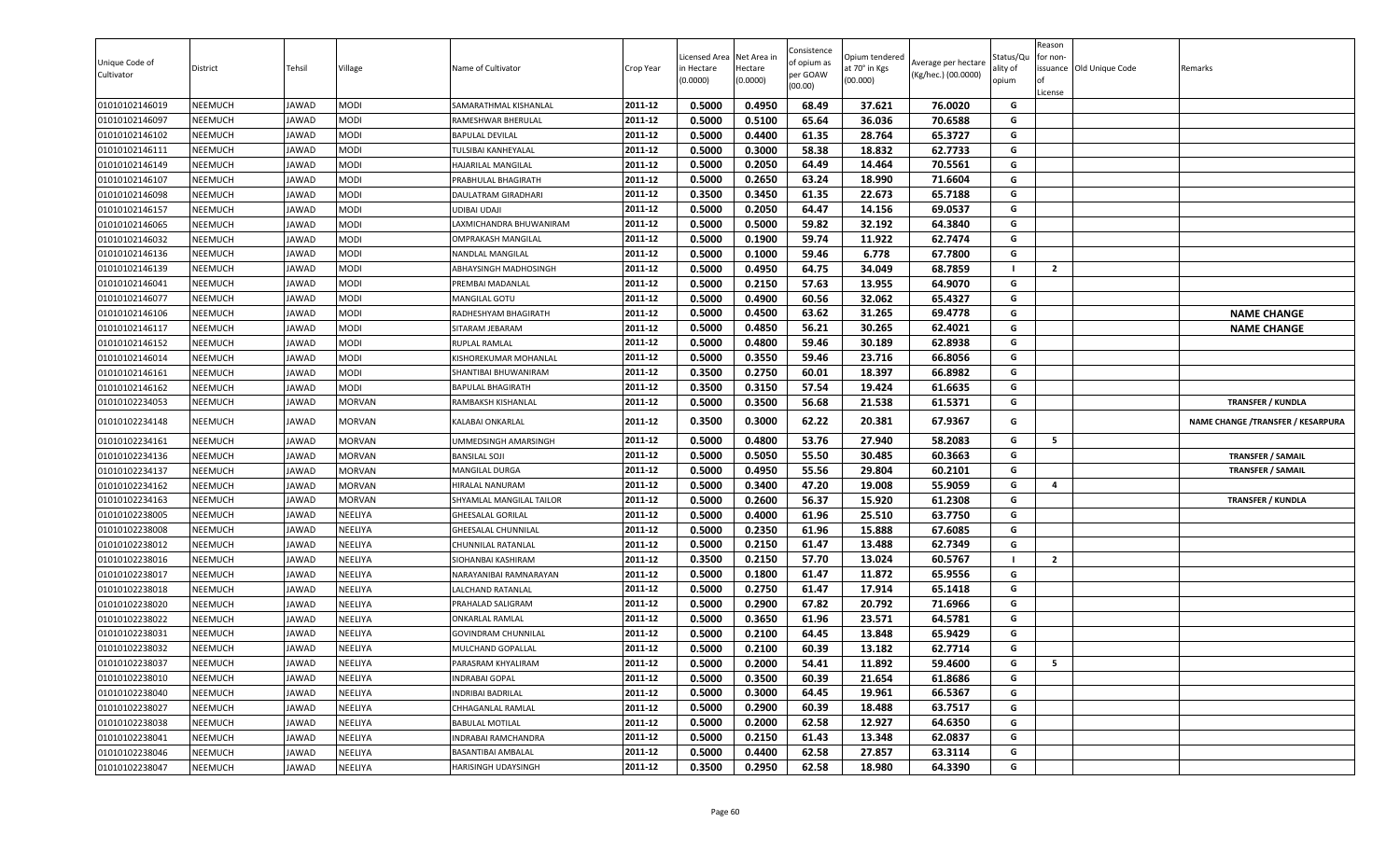| <b>NEEMUCH</b><br>2011-12<br>0.3500<br>0.3350<br>64.85<br>23.531<br>70.2418<br>G<br>01010102188003<br>JAWAD<br>PALRAKHEDA<br>BHERULAL RAMCHANDRA<br>0.0000<br>0.00<br>NEEMUCH<br>2011-12<br>0.5000<br>0.000<br>0.0000<br>N<br>01010102188019<br>JAWAD<br>PALRAKHEDA<br>MAHENDRA MANGILAL<br>2011-12<br>0.2800<br>G<br><b>NEEMUCH</b><br>0.5000<br>64.85<br>21.336<br>76.2000<br>01010102188071<br>JAWAD<br>PALRAKHEDA<br>DURGABAI KISHANLAL<br>0.5000<br>0.4700<br>2011-12<br>59.88<br>30.385<br>64.6489<br>G<br><b>NEEMUCH</b><br>01010102188090<br>JAWAD<br>PALRAKHEDA<br><b>BHAGIRATH KALU</b><br>G<br>2011-12<br>0.5000<br>0.3650<br>65.22<br>67.6712<br>01010102188092<br><b>NEEMUCH</b><br>JAWAD<br>PALRAKHEDA<br>24.700<br>AZADSINGH MODSINGH<br>0.3350<br>2011-12<br>0.3500<br>61.93<br>21.534<br>64.2806<br>G<br><b>NEEMUCH</b><br>JAWAD<br>01010102188098<br>PALRAKHEDA<br><b>BHERU RAMAJI</b><br>2011-12<br>0.00<br>01010102188104<br><b>NEEMUCH</b><br>JAWAD<br>PALRAKHEDA<br>0.5000<br>0.0000<br>0.000<br>0.0000<br>F.<br>RAMLAL KALUJI<br>0.4700<br>01010102188137<br><b>NEEMUCH</b><br>0.5000<br>62.90<br>30.354<br>64.5830<br>JAWAD<br>PALRAKHEDA<br>NARAYAN SHRINIVAS<br>2011-12<br>G<br>0.4350<br>01010102188059<br><b>NEEMUCH</b><br>JAWAD<br>2011-12<br>0.5000<br>57.63<br>26.164<br>60.1471<br>G<br>PALRAKHEDA<br><b>BAHGIRATH MANGILAL</b><br>0.5000<br>0.0000<br>0.00<br>0.000<br>0.0000<br>2011-12<br><b>NEEMUCH</b><br>JAWAD<br>PALRAKHEDA<br>F.<br>01010102188156<br>SURAJBAI NATHULAL<br><b>NEEMUCH</b><br>2011-12<br>0.5000<br>0.4800<br>59.88<br>61.3771<br>G<br>01010102188046<br>JAWAD<br>PALRAKHEDA<br>29.461<br>BHANWARSINGH DHULSINGH<br>0.0000<br>0.00<br>0.0000<br>01010102188099<br><b>NEEMUCH</b><br>0.5000<br>0.000<br>JAWAD<br>PALRAKHEDA<br><b>BABRU RUPA</b><br>2011-12<br>F.<br>2011-12<br>0.5000<br>0.5000<br>G<br>5<br>01010102188101<br><b>NEEMUCH</b><br>53.51<br>30.654<br>61.3080<br>JAWAD<br>PALRAKHEDA<br><b>BAPULAL BHERA</b><br>0.5000<br>0.4850<br>59.88<br>63.6722<br>G<br>01010102188117<br><b>NEEMUCH</b><br>JAWAD<br>PALRAKHEDA<br>BHUWANIRAM NANURAM<br>2011-12<br>30.881<br><b>NEEMUCH</b><br>JAWAD<br>2011-12<br>0.5000<br>0.0000<br>0.00<br>0.000<br>0.0000<br>F.<br>01010102188132<br>PALRAKHEDA<br>BHANWARLAL TORIRAM<br>01010102188089<br><b>NEEMUCH</b><br>JAWAD<br>PALRAKHEDA<br>2011-12<br>0.5000<br>0.4300<br>57.27<br>27.874<br>64.8233<br><b>MEGRAJ BHERULAL</b><br>G<br>01010102188100<br><b>NEEMUCH</b><br>2011-12<br>0.3500<br>0.3300<br>57.18<br>19.547<br>59.2333<br>G<br>JAWAD<br>PALRAKHEDA<br>GANGARAM KALU<br>01010102188010<br><b>NEEMUCH</b><br>JAWAD<br>2011-12<br>0.3500<br>0.3550<br>56.51<br>23.347<br>65.7662<br>G<br>PALRAKHEDA<br>DHANNABAI KANWARLAL<br>0.4300<br>0.5000<br>61.74<br>29.688<br>69.0419<br>G<br><b>NEEMUCH</b><br>2011-12<br>01010102188002<br>JAWAD<br>PALRAKHEDA<br>DALAPATSINGH RAMSINGH<br><b>NEEMUCH</b><br>0.3500<br>0.1800<br>61.74<br>64.9278<br>01010102188001<br>JAWAD<br>PALRAKHEDA<br>2011-12<br>11.687<br>G<br>SHAMBHULAL HAJARILAL<br>0.2250<br>63.9733<br>0.5000<br>59.94<br>14.394<br>G<br>2011-12<br>01010102188130<br><b>NEEMUCH</b><br>JAWAD<br>PALRAKHEDA<br>HEMKUNWAR JUGALSINGH<br>01010102188087<br><b>NEEMUCH</b><br>0.5000<br>0.4900<br>60.57<br>63.6245<br>G<br>JAWAD<br>PALRAKHEDA<br>GHEESALAL NANURAM<br>2011-12<br>31.176<br>0.3500<br>0.0000<br>0.00<br>0.0000<br>2011-12<br>0.000<br>F.<br>01010102188158<br><b>NEEMUCH</b><br>JAWAD<br>PALRAKHEDA<br>KALABAI MOTHILAL<br><b>NEEMUCH</b><br>JAWAD<br>0.5000<br>0.3650<br>62.45<br>26.193<br>71.7616<br>G<br>01010102188159<br>PALRAKHEDA<br>2011-12<br>AMBALAL KISHANLAL<br>2011-12<br>0.3500<br>0.3050<br>65.10<br>22.013<br>72.1738<br>01010102188160<br><b>NEEMUCH</b><br>JAWAD<br>PALRAKHEDA<br><b>FAKIRCHAND ONKARLAL</b><br>G<br>0.4400<br>01010102188040<br><b>NEEMUCH</b><br>0.5000<br>62.45<br>31.537<br>71.6750<br>G<br>JAWAD<br>PALRAKHEDA<br>2011-12<br>GANSHYAM LOKENDRASINGH<br>2011-12<br>0.3500<br>0.3550<br>57.87<br>22.578<br>63.6000<br>G<br>01010102188042<br><b>NEEMUCH</b><br>JAWAD<br>PALRAKHEDA<br>KISHANSINGH RAMSINGH<br>0.3500<br>0.3400<br>59.94<br>65.8588<br>NEEMUCH<br>22.392<br>G<br>01010102188162<br>JAWAD<br>PALRAKHEDA<br>2011-12<br>KASHIBAI BHANWARLAL<br>0.5000<br>0.2900<br>59.04<br>18.699<br>64.4793<br>2011-12<br>G<br>01010102233005<br><b>NEEMUCH</b><br>JAWAD<br><b>RUPPURA</b><br>SHAMBHULAL PEMA<br>0.2200<br>01010102233018<br>0.5000<br>54.46<br>12.977<br>58.9864<br>G<br>5<br><b>NEEMUCH</b><br>JAWAD<br><b>RUPPURA</b><br><b>BASNSHILAL BHIMA</b><br>2011-12<br>0.3500<br>0.2100<br>13.172<br>57.88<br>62.7238<br>01010102233024<br><b>NEEMUCH</b><br>JAWAD<br><b>RUPPURA</b><br>LALIBAI MAGNIRAM<br>2011-12<br>G<br>01010102233026<br>JAWAD<br><b>RUPPURA</b><br>2011-12<br>0.5000<br>0.4300<br>54.74<br>27.135<br>63.1047<br>5<br><b>NEEMUCH</b><br>NANIBAI NANURAM<br>G<br>0.5000<br>0.4800<br>55.97<br>30.120<br>62.7500<br>01010102233028<br><b>NEEMUCH</b><br><b>RUPPURA</b><br>2011-12<br>G<br>JAWAD<br>TAKTISINGH VEDRAJ<br>01010102233014<br><b>NEEMUCH</b><br>JAWAD<br><b>RUPPURA</b><br>2011-12<br>0.3500<br>0.2850<br>56.68<br>17.474<br>61.3123<br>G<br>CHANDIBAI BANSHILAL<br>0.4700<br>2011-12<br>0.5000<br>63.40<br>33.439<br>71.1468<br>G<br>01010102233019<br><b>NEEMUCH</b><br>PRABHUBAI SHANKARLAL<br>JAWAD<br><b>RUPPURA</b><br>0.5000<br>0.3200<br>77.3188<br>G<br>01010102233083<br><b>NEEMUCH</b><br>JAWAD<br><b>RUPPURA</b><br>2011-12<br>69.50<br>24.742<br>MOHANLAL RAMKISHAN<br>0.3500<br>0.1900<br>61.29<br>13.335<br>2011-12<br>70.1842<br>G<br><b>NEEMUCH</b><br>JAWAD<br><b>RUPPURA</b><br>01010102233094<br>LAXMINARAYAN RANCHHOD<br>2011-12<br>01010102233120<br><b>NEEMUCH</b><br>JAWAD<br>0.5000<br>0.4250<br>60.22<br>70.3624<br>G<br><b>RUPPURA</b><br>AMBALAL RANCHHOD<br>29.904<br>0.2050<br>2011-12<br>0.5000<br>58.77<br>13.719<br>66.9220<br>G<br>01010102233058<br><b>NEEMUCH</b><br>JAWAD<br><b>RUPPURA</b><br>LAXMAN CHAMPA<br>2011-12<br>0.4600<br>G<br>01010102233007<br><b>NEEMUCH</b><br>JAWAD<br><b>RUPPURA</b><br>0.5000<br>56.28<br>28.502<br>61.9609<br>RAMSINGH GOVINDSINGH<br>2011-12<br>0.5000<br>0.3900<br>56.80<br>25.089<br>64.3308<br>01010102233008<br><b>NEEMUCH</b><br>JAWAD<br><b>RUPPURA</b><br>ONKARLAL VENIRAM<br>G<br>G<br>01010102233062<br><b>NEEMUCH</b><br>2011-12<br>0.5000<br>0.4350<br>59.04<br>28.120<br>64.6437<br>JAWAD<br><b>RUPPURA</b><br>HARISINGH CHENRAM<br>01010102233125<br><b>NEEMUCH</b><br>JAWAD<br><b>RUPPURA</b><br>2011-12<br>0.5000<br>0.4500<br>61.29<br>30.041<br>66.7578<br>G<br><b>GANGARAM BHAGGA</b><br>2011-12<br>32.063<br>72.0517<br>G<br>01010102233042<br><b>NEEMUCH</b><br>0.5000<br>0.4450<br>64.55<br>JAWAD<br><b>RUPPURA</b><br>CHENRAM VAJERAM<br>01010102233069<br><b>NEEMUCH</b><br>0.5000<br>0.1950<br>63.58<br>72.1026<br>G<br>JAWAD<br><b>RUPPURA</b><br>2011-12<br>14.060<br>DHARMCHAND GOKUL | Unique Code of<br>Cultivator | District       | Tehsil | Village | Name of Cultivator | Crop Year | Licensed Area<br>in Hectare<br>(0.0000) | Net Area in<br>Hectare<br>(0.0000) | Consistence<br>of opium as<br>per GOAW<br>(00.00) | Opium tendered<br>at 70° in Kgs<br>(00.000) | Average per hectare<br>(Kg/hec.) (00.0000) | Status/Qu<br>ality of<br>opium | Reason<br>for non-<br>lof<br>License | issuance Old Unique Code | Remarks |
|-----------------------------------------------------------------------------------------------------------------------------------------------------------------------------------------------------------------------------------------------------------------------------------------------------------------------------------------------------------------------------------------------------------------------------------------------------------------------------------------------------------------------------------------------------------------------------------------------------------------------------------------------------------------------------------------------------------------------------------------------------------------------------------------------------------------------------------------------------------------------------------------------------------------------------------------------------------------------------------------------------------------------------------------------------------------------------------------------------------------------------------------------------------------------------------------------------------------------------------------------------------------------------------------------------------------------------------------------------------------------------------------------------------------------------------------------------------------------------------------------------------------------------------------------------------------------------------------------------------------------------------------------------------------------------------------------------------------------------------------------------------------------------------------------------------------------------------------------------------------------------------------------------------------------------------------------------------------------------------------------------------------------------------------------------------------------------------------------------------------------------------------------------------------------------------------------------------------------------------------------------------------------------------------------------------------------------------------------------------------------------------------------------------------------------------------------------------------------------------------------------------------------------------------------------------------------------------------------------------------------------------------------------------------------------------------------------------------------------------------------------------------------------------------------------------------------------------------------------------------------------------------------------------------------------------------------------------------------------------------------------------------------------------------------------------------------------------------------------------------------------------------------------------------------------------------------------------------------------------------------------------------------------------------------------------------------------------------------------------------------------------------------------------------------------------------------------------------------------------------------------------------------------------------------------------------------------------------------------------------------------------------------------------------------------------------------------------------------------------------------------------------------------------------------------------------------------------------------------------------------------------------------------------------------------------------------------------------------------------------------------------------------------------------------------------------------------------------------------------------------------------------------------------------------------------------------------------------------------------------------------------------------------------------------------------------------------------------------------------------------------------------------------------------------------------------------------------------------------------------------------------------------------------------------------------------------------------------------------------------------------------------------------------------------------------------------------------------------------------------------------------------------------------------------------------------------------------------------------------------------------------------------------------------------------------------------------------------------------------------------------------------------------------------------------------------------------------------------------------------------------------------------------------------------------------------------------------------------------------------------------------------------------------------------------------------------------------------------------------------------------------------------------------------------------------------------------------------------------------------------------------------------------------------------------------------------------------------------------------------------------------------------------------------------------------------------------------------------------------------------------------------------------------------------------------------------------------------------------------------------------------------------------------------------------------------------------------------------------------------------------------------------------------------------------------------------------------------------------------------------------------------------------------------------------------------------------------------------------------------------------------------------------------------------------------------------------------------------------------------------------------------------------------------------------------------------------------------------------------------------------------------------------------------------------------------------------------------------------------------------------------------------------------------------------------------------------------------------------------------------------------------------------------------------------------------------------------------------------------------------------------------------------------------------------------------------------------------|------------------------------|----------------|--------|---------|--------------------|-----------|-----------------------------------------|------------------------------------|---------------------------------------------------|---------------------------------------------|--------------------------------------------|--------------------------------|--------------------------------------|--------------------------|---------|
|                                                                                                                                                                                                                                                                                                                                                                                                                                                                                                                                                                                                                                                                                                                                                                                                                                                                                                                                                                                                                                                                                                                                                                                                                                                                                                                                                                                                                                                                                                                                                                                                                                                                                                                                                                                                                                                                                                                                                                                                                                                                                                                                                                                                                                                                                                                                                                                                                                                                                                                                                                                                                                                                                                                                                                                                                                                                                                                                                                                                                                                                                                                                                                                                                                                                                                                                                                                                                                                                                                                                                                                                                                                                                                                                                                                                                                                                                                                                                                                                                                                                                                                                                                                                                                                                                                                                                                                                                                                                                                                                                                                                                                                                                                                                                                                                                                                                                                                                                                                                                                                                                                                                                                                                                                                                                                                                                                                                                                                                                                                                                                                                                                                                                                                                                                                                                                                                                                                                                                                                                                                                                                                                                                                                                                                                                                                                                                                                                                                                                                                                                                                                                                                                                                                                                                                                                                                                                                                                                                 | 01010102238048               | <b>NEEMUCH</b> | JAWAD  | NEELIYA | MITTHULAL ONKARLAL | 2011-12   | 0.3500                                  | 0.3500                             | 62.98                                             | 22.115                                      | 63.1857                                    | G                              |                                      |                          |         |
|                                                                                                                                                                                                                                                                                                                                                                                                                                                                                                                                                                                                                                                                                                                                                                                                                                                                                                                                                                                                                                                                                                                                                                                                                                                                                                                                                                                                                                                                                                                                                                                                                                                                                                                                                                                                                                                                                                                                                                                                                                                                                                                                                                                                                                                                                                                                                                                                                                                                                                                                                                                                                                                                                                                                                                                                                                                                                                                                                                                                                                                                                                                                                                                                                                                                                                                                                                                                                                                                                                                                                                                                                                                                                                                                                                                                                                                                                                                                                                                                                                                                                                                                                                                                                                                                                                                                                                                                                                                                                                                                                                                                                                                                                                                                                                                                                                                                                                                                                                                                                                                                                                                                                                                                                                                                                                                                                                                                                                                                                                                                                                                                                                                                                                                                                                                                                                                                                                                                                                                                                                                                                                                                                                                                                                                                                                                                                                                                                                                                                                                                                                                                                                                                                                                                                                                                                                                                                                                                                                 |                              |                |        |         |                    |           |                                         |                                    |                                                   |                                             |                                            |                                |                                      |                          |         |
|                                                                                                                                                                                                                                                                                                                                                                                                                                                                                                                                                                                                                                                                                                                                                                                                                                                                                                                                                                                                                                                                                                                                                                                                                                                                                                                                                                                                                                                                                                                                                                                                                                                                                                                                                                                                                                                                                                                                                                                                                                                                                                                                                                                                                                                                                                                                                                                                                                                                                                                                                                                                                                                                                                                                                                                                                                                                                                                                                                                                                                                                                                                                                                                                                                                                                                                                                                                                                                                                                                                                                                                                                                                                                                                                                                                                                                                                                                                                                                                                                                                                                                                                                                                                                                                                                                                                                                                                                                                                                                                                                                                                                                                                                                                                                                                                                                                                                                                                                                                                                                                                                                                                                                                                                                                                                                                                                                                                                                                                                                                                                                                                                                                                                                                                                                                                                                                                                                                                                                                                                                                                                                                                                                                                                                                                                                                                                                                                                                                                                                                                                                                                                                                                                                                                                                                                                                                                                                                                                                 |                              |                |        |         |                    |           |                                         |                                    |                                                   |                                             |                                            |                                |                                      |                          |         |
|                                                                                                                                                                                                                                                                                                                                                                                                                                                                                                                                                                                                                                                                                                                                                                                                                                                                                                                                                                                                                                                                                                                                                                                                                                                                                                                                                                                                                                                                                                                                                                                                                                                                                                                                                                                                                                                                                                                                                                                                                                                                                                                                                                                                                                                                                                                                                                                                                                                                                                                                                                                                                                                                                                                                                                                                                                                                                                                                                                                                                                                                                                                                                                                                                                                                                                                                                                                                                                                                                                                                                                                                                                                                                                                                                                                                                                                                                                                                                                                                                                                                                                                                                                                                                                                                                                                                                                                                                                                                                                                                                                                                                                                                                                                                                                                                                                                                                                                                                                                                                                                                                                                                                                                                                                                                                                                                                                                                                                                                                                                                                                                                                                                                                                                                                                                                                                                                                                                                                                                                                                                                                                                                                                                                                                                                                                                                                                                                                                                                                                                                                                                                                                                                                                                                                                                                                                                                                                                                                                 |                              |                |        |         |                    |           |                                         |                                    |                                                   |                                             |                                            |                                |                                      |                          |         |
|                                                                                                                                                                                                                                                                                                                                                                                                                                                                                                                                                                                                                                                                                                                                                                                                                                                                                                                                                                                                                                                                                                                                                                                                                                                                                                                                                                                                                                                                                                                                                                                                                                                                                                                                                                                                                                                                                                                                                                                                                                                                                                                                                                                                                                                                                                                                                                                                                                                                                                                                                                                                                                                                                                                                                                                                                                                                                                                                                                                                                                                                                                                                                                                                                                                                                                                                                                                                                                                                                                                                                                                                                                                                                                                                                                                                                                                                                                                                                                                                                                                                                                                                                                                                                                                                                                                                                                                                                                                                                                                                                                                                                                                                                                                                                                                                                                                                                                                                                                                                                                                                                                                                                                                                                                                                                                                                                                                                                                                                                                                                                                                                                                                                                                                                                                                                                                                                                                                                                                                                                                                                                                                                                                                                                                                                                                                                                                                                                                                                                                                                                                                                                                                                                                                                                                                                                                                                                                                                                                 |                              |                |        |         |                    |           |                                         |                                    |                                                   |                                             |                                            |                                |                                      |                          |         |
|                                                                                                                                                                                                                                                                                                                                                                                                                                                                                                                                                                                                                                                                                                                                                                                                                                                                                                                                                                                                                                                                                                                                                                                                                                                                                                                                                                                                                                                                                                                                                                                                                                                                                                                                                                                                                                                                                                                                                                                                                                                                                                                                                                                                                                                                                                                                                                                                                                                                                                                                                                                                                                                                                                                                                                                                                                                                                                                                                                                                                                                                                                                                                                                                                                                                                                                                                                                                                                                                                                                                                                                                                                                                                                                                                                                                                                                                                                                                                                                                                                                                                                                                                                                                                                                                                                                                                                                                                                                                                                                                                                                                                                                                                                                                                                                                                                                                                                                                                                                                                                                                                                                                                                                                                                                                                                                                                                                                                                                                                                                                                                                                                                                                                                                                                                                                                                                                                                                                                                                                                                                                                                                                                                                                                                                                                                                                                                                                                                                                                                                                                                                                                                                                                                                                                                                                                                                                                                                                                                 |                              |                |        |         |                    |           |                                         |                                    |                                                   |                                             |                                            |                                |                                      |                          |         |
|                                                                                                                                                                                                                                                                                                                                                                                                                                                                                                                                                                                                                                                                                                                                                                                                                                                                                                                                                                                                                                                                                                                                                                                                                                                                                                                                                                                                                                                                                                                                                                                                                                                                                                                                                                                                                                                                                                                                                                                                                                                                                                                                                                                                                                                                                                                                                                                                                                                                                                                                                                                                                                                                                                                                                                                                                                                                                                                                                                                                                                                                                                                                                                                                                                                                                                                                                                                                                                                                                                                                                                                                                                                                                                                                                                                                                                                                                                                                                                                                                                                                                                                                                                                                                                                                                                                                                                                                                                                                                                                                                                                                                                                                                                                                                                                                                                                                                                                                                                                                                                                                                                                                                                                                                                                                                                                                                                                                                                                                                                                                                                                                                                                                                                                                                                                                                                                                                                                                                                                                                                                                                                                                                                                                                                                                                                                                                                                                                                                                                                                                                                                                                                                                                                                                                                                                                                                                                                                                                                 |                              |                |        |         |                    |           |                                         |                                    |                                                   |                                             |                                            |                                |                                      |                          |         |
|                                                                                                                                                                                                                                                                                                                                                                                                                                                                                                                                                                                                                                                                                                                                                                                                                                                                                                                                                                                                                                                                                                                                                                                                                                                                                                                                                                                                                                                                                                                                                                                                                                                                                                                                                                                                                                                                                                                                                                                                                                                                                                                                                                                                                                                                                                                                                                                                                                                                                                                                                                                                                                                                                                                                                                                                                                                                                                                                                                                                                                                                                                                                                                                                                                                                                                                                                                                                                                                                                                                                                                                                                                                                                                                                                                                                                                                                                                                                                                                                                                                                                                                                                                                                                                                                                                                                                                                                                                                                                                                                                                                                                                                                                                                                                                                                                                                                                                                                                                                                                                                                                                                                                                                                                                                                                                                                                                                                                                                                                                                                                                                                                                                                                                                                                                                                                                                                                                                                                                                                                                                                                                                                                                                                                                                                                                                                                                                                                                                                                                                                                                                                                                                                                                                                                                                                                                                                                                                                                                 |                              |                |        |         |                    |           |                                         |                                    |                                                   |                                             |                                            |                                |                                      |                          |         |
|                                                                                                                                                                                                                                                                                                                                                                                                                                                                                                                                                                                                                                                                                                                                                                                                                                                                                                                                                                                                                                                                                                                                                                                                                                                                                                                                                                                                                                                                                                                                                                                                                                                                                                                                                                                                                                                                                                                                                                                                                                                                                                                                                                                                                                                                                                                                                                                                                                                                                                                                                                                                                                                                                                                                                                                                                                                                                                                                                                                                                                                                                                                                                                                                                                                                                                                                                                                                                                                                                                                                                                                                                                                                                                                                                                                                                                                                                                                                                                                                                                                                                                                                                                                                                                                                                                                                                                                                                                                                                                                                                                                                                                                                                                                                                                                                                                                                                                                                                                                                                                                                                                                                                                                                                                                                                                                                                                                                                                                                                                                                                                                                                                                                                                                                                                                                                                                                                                                                                                                                                                                                                                                                                                                                                                                                                                                                                                                                                                                                                                                                                                                                                                                                                                                                                                                                                                                                                                                                                                 |                              |                |        |         |                    |           |                                         |                                    |                                                   |                                             |                                            |                                |                                      |                          |         |
|                                                                                                                                                                                                                                                                                                                                                                                                                                                                                                                                                                                                                                                                                                                                                                                                                                                                                                                                                                                                                                                                                                                                                                                                                                                                                                                                                                                                                                                                                                                                                                                                                                                                                                                                                                                                                                                                                                                                                                                                                                                                                                                                                                                                                                                                                                                                                                                                                                                                                                                                                                                                                                                                                                                                                                                                                                                                                                                                                                                                                                                                                                                                                                                                                                                                                                                                                                                                                                                                                                                                                                                                                                                                                                                                                                                                                                                                                                                                                                                                                                                                                                                                                                                                                                                                                                                                                                                                                                                                                                                                                                                                                                                                                                                                                                                                                                                                                                                                                                                                                                                                                                                                                                                                                                                                                                                                                                                                                                                                                                                                                                                                                                                                                                                                                                                                                                                                                                                                                                                                                                                                                                                                                                                                                                                                                                                                                                                                                                                                                                                                                                                                                                                                                                                                                                                                                                                                                                                                                                 |                              |                |        |         |                    |           |                                         |                                    |                                                   |                                             |                                            |                                |                                      |                          |         |
|                                                                                                                                                                                                                                                                                                                                                                                                                                                                                                                                                                                                                                                                                                                                                                                                                                                                                                                                                                                                                                                                                                                                                                                                                                                                                                                                                                                                                                                                                                                                                                                                                                                                                                                                                                                                                                                                                                                                                                                                                                                                                                                                                                                                                                                                                                                                                                                                                                                                                                                                                                                                                                                                                                                                                                                                                                                                                                                                                                                                                                                                                                                                                                                                                                                                                                                                                                                                                                                                                                                                                                                                                                                                                                                                                                                                                                                                                                                                                                                                                                                                                                                                                                                                                                                                                                                                                                                                                                                                                                                                                                                                                                                                                                                                                                                                                                                                                                                                                                                                                                                                                                                                                                                                                                                                                                                                                                                                                                                                                                                                                                                                                                                                                                                                                                                                                                                                                                                                                                                                                                                                                                                                                                                                                                                                                                                                                                                                                                                                                                                                                                                                                                                                                                                                                                                                                                                                                                                                                                 |                              |                |        |         |                    |           |                                         |                                    |                                                   |                                             |                                            |                                |                                      |                          |         |
|                                                                                                                                                                                                                                                                                                                                                                                                                                                                                                                                                                                                                                                                                                                                                                                                                                                                                                                                                                                                                                                                                                                                                                                                                                                                                                                                                                                                                                                                                                                                                                                                                                                                                                                                                                                                                                                                                                                                                                                                                                                                                                                                                                                                                                                                                                                                                                                                                                                                                                                                                                                                                                                                                                                                                                                                                                                                                                                                                                                                                                                                                                                                                                                                                                                                                                                                                                                                                                                                                                                                                                                                                                                                                                                                                                                                                                                                                                                                                                                                                                                                                                                                                                                                                                                                                                                                                                                                                                                                                                                                                                                                                                                                                                                                                                                                                                                                                                                                                                                                                                                                                                                                                                                                                                                                                                                                                                                                                                                                                                                                                                                                                                                                                                                                                                                                                                                                                                                                                                                                                                                                                                                                                                                                                                                                                                                                                                                                                                                                                                                                                                                                                                                                                                                                                                                                                                                                                                                                                                 |                              |                |        |         |                    |           |                                         |                                    |                                                   |                                             |                                            |                                |                                      |                          |         |
|                                                                                                                                                                                                                                                                                                                                                                                                                                                                                                                                                                                                                                                                                                                                                                                                                                                                                                                                                                                                                                                                                                                                                                                                                                                                                                                                                                                                                                                                                                                                                                                                                                                                                                                                                                                                                                                                                                                                                                                                                                                                                                                                                                                                                                                                                                                                                                                                                                                                                                                                                                                                                                                                                                                                                                                                                                                                                                                                                                                                                                                                                                                                                                                                                                                                                                                                                                                                                                                                                                                                                                                                                                                                                                                                                                                                                                                                                                                                                                                                                                                                                                                                                                                                                                                                                                                                                                                                                                                                                                                                                                                                                                                                                                                                                                                                                                                                                                                                                                                                                                                                                                                                                                                                                                                                                                                                                                                                                                                                                                                                                                                                                                                                                                                                                                                                                                                                                                                                                                                                                                                                                                                                                                                                                                                                                                                                                                                                                                                                                                                                                                                                                                                                                                                                                                                                                                                                                                                                                                 |                              |                |        |         |                    |           |                                         |                                    |                                                   |                                             |                                            |                                |                                      |                          |         |
|                                                                                                                                                                                                                                                                                                                                                                                                                                                                                                                                                                                                                                                                                                                                                                                                                                                                                                                                                                                                                                                                                                                                                                                                                                                                                                                                                                                                                                                                                                                                                                                                                                                                                                                                                                                                                                                                                                                                                                                                                                                                                                                                                                                                                                                                                                                                                                                                                                                                                                                                                                                                                                                                                                                                                                                                                                                                                                                                                                                                                                                                                                                                                                                                                                                                                                                                                                                                                                                                                                                                                                                                                                                                                                                                                                                                                                                                                                                                                                                                                                                                                                                                                                                                                                                                                                                                                                                                                                                                                                                                                                                                                                                                                                                                                                                                                                                                                                                                                                                                                                                                                                                                                                                                                                                                                                                                                                                                                                                                                                                                                                                                                                                                                                                                                                                                                                                                                                                                                                                                                                                                                                                                                                                                                                                                                                                                                                                                                                                                                                                                                                                                                                                                                                                                                                                                                                                                                                                                                                 |                              |                |        |         |                    |           |                                         |                                    |                                                   |                                             |                                            |                                |                                      |                          |         |
|                                                                                                                                                                                                                                                                                                                                                                                                                                                                                                                                                                                                                                                                                                                                                                                                                                                                                                                                                                                                                                                                                                                                                                                                                                                                                                                                                                                                                                                                                                                                                                                                                                                                                                                                                                                                                                                                                                                                                                                                                                                                                                                                                                                                                                                                                                                                                                                                                                                                                                                                                                                                                                                                                                                                                                                                                                                                                                                                                                                                                                                                                                                                                                                                                                                                                                                                                                                                                                                                                                                                                                                                                                                                                                                                                                                                                                                                                                                                                                                                                                                                                                                                                                                                                                                                                                                                                                                                                                                                                                                                                                                                                                                                                                                                                                                                                                                                                                                                                                                                                                                                                                                                                                                                                                                                                                                                                                                                                                                                                                                                                                                                                                                                                                                                                                                                                                                                                                                                                                                                                                                                                                                                                                                                                                                                                                                                                                                                                                                                                                                                                                                                                                                                                                                                                                                                                                                                                                                                                                 |                              |                |        |         |                    |           |                                         |                                    |                                                   |                                             |                                            |                                |                                      |                          |         |
|                                                                                                                                                                                                                                                                                                                                                                                                                                                                                                                                                                                                                                                                                                                                                                                                                                                                                                                                                                                                                                                                                                                                                                                                                                                                                                                                                                                                                                                                                                                                                                                                                                                                                                                                                                                                                                                                                                                                                                                                                                                                                                                                                                                                                                                                                                                                                                                                                                                                                                                                                                                                                                                                                                                                                                                                                                                                                                                                                                                                                                                                                                                                                                                                                                                                                                                                                                                                                                                                                                                                                                                                                                                                                                                                                                                                                                                                                                                                                                                                                                                                                                                                                                                                                                                                                                                                                                                                                                                                                                                                                                                                                                                                                                                                                                                                                                                                                                                                                                                                                                                                                                                                                                                                                                                                                                                                                                                                                                                                                                                                                                                                                                                                                                                                                                                                                                                                                                                                                                                                                                                                                                                                                                                                                                                                                                                                                                                                                                                                                                                                                                                                                                                                                                                                                                                                                                                                                                                                                                 |                              |                |        |         |                    |           |                                         |                                    |                                                   |                                             |                                            |                                |                                      |                          |         |
|                                                                                                                                                                                                                                                                                                                                                                                                                                                                                                                                                                                                                                                                                                                                                                                                                                                                                                                                                                                                                                                                                                                                                                                                                                                                                                                                                                                                                                                                                                                                                                                                                                                                                                                                                                                                                                                                                                                                                                                                                                                                                                                                                                                                                                                                                                                                                                                                                                                                                                                                                                                                                                                                                                                                                                                                                                                                                                                                                                                                                                                                                                                                                                                                                                                                                                                                                                                                                                                                                                                                                                                                                                                                                                                                                                                                                                                                                                                                                                                                                                                                                                                                                                                                                                                                                                                                                                                                                                                                                                                                                                                                                                                                                                                                                                                                                                                                                                                                                                                                                                                                                                                                                                                                                                                                                                                                                                                                                                                                                                                                                                                                                                                                                                                                                                                                                                                                                                                                                                                                                                                                                                                                                                                                                                                                                                                                                                                                                                                                                                                                                                                                                                                                                                                                                                                                                                                                                                                                                                 |                              |                |        |         |                    |           |                                         |                                    |                                                   |                                             |                                            |                                |                                      |                          |         |
|                                                                                                                                                                                                                                                                                                                                                                                                                                                                                                                                                                                                                                                                                                                                                                                                                                                                                                                                                                                                                                                                                                                                                                                                                                                                                                                                                                                                                                                                                                                                                                                                                                                                                                                                                                                                                                                                                                                                                                                                                                                                                                                                                                                                                                                                                                                                                                                                                                                                                                                                                                                                                                                                                                                                                                                                                                                                                                                                                                                                                                                                                                                                                                                                                                                                                                                                                                                                                                                                                                                                                                                                                                                                                                                                                                                                                                                                                                                                                                                                                                                                                                                                                                                                                                                                                                                                                                                                                                                                                                                                                                                                                                                                                                                                                                                                                                                                                                                                                                                                                                                                                                                                                                                                                                                                                                                                                                                                                                                                                                                                                                                                                                                                                                                                                                                                                                                                                                                                                                                                                                                                                                                                                                                                                                                                                                                                                                                                                                                                                                                                                                                                                                                                                                                                                                                                                                                                                                                                                                 |                              |                |        |         |                    |           |                                         |                                    |                                                   |                                             |                                            |                                |                                      |                          |         |
|                                                                                                                                                                                                                                                                                                                                                                                                                                                                                                                                                                                                                                                                                                                                                                                                                                                                                                                                                                                                                                                                                                                                                                                                                                                                                                                                                                                                                                                                                                                                                                                                                                                                                                                                                                                                                                                                                                                                                                                                                                                                                                                                                                                                                                                                                                                                                                                                                                                                                                                                                                                                                                                                                                                                                                                                                                                                                                                                                                                                                                                                                                                                                                                                                                                                                                                                                                                                                                                                                                                                                                                                                                                                                                                                                                                                                                                                                                                                                                                                                                                                                                                                                                                                                                                                                                                                                                                                                                                                                                                                                                                                                                                                                                                                                                                                                                                                                                                                                                                                                                                                                                                                                                                                                                                                                                                                                                                                                                                                                                                                                                                                                                                                                                                                                                                                                                                                                                                                                                                                                                                                                                                                                                                                                                                                                                                                                                                                                                                                                                                                                                                                                                                                                                                                                                                                                                                                                                                                                                 |                              |                |        |         |                    |           |                                         |                                    |                                                   |                                             |                                            |                                |                                      |                          |         |
|                                                                                                                                                                                                                                                                                                                                                                                                                                                                                                                                                                                                                                                                                                                                                                                                                                                                                                                                                                                                                                                                                                                                                                                                                                                                                                                                                                                                                                                                                                                                                                                                                                                                                                                                                                                                                                                                                                                                                                                                                                                                                                                                                                                                                                                                                                                                                                                                                                                                                                                                                                                                                                                                                                                                                                                                                                                                                                                                                                                                                                                                                                                                                                                                                                                                                                                                                                                                                                                                                                                                                                                                                                                                                                                                                                                                                                                                                                                                                                                                                                                                                                                                                                                                                                                                                                                                                                                                                                                                                                                                                                                                                                                                                                                                                                                                                                                                                                                                                                                                                                                                                                                                                                                                                                                                                                                                                                                                                                                                                                                                                                                                                                                                                                                                                                                                                                                                                                                                                                                                                                                                                                                                                                                                                                                                                                                                                                                                                                                                                                                                                                                                                                                                                                                                                                                                                                                                                                                                                                 |                              |                |        |         |                    |           |                                         |                                    |                                                   |                                             |                                            |                                |                                      |                          |         |
|                                                                                                                                                                                                                                                                                                                                                                                                                                                                                                                                                                                                                                                                                                                                                                                                                                                                                                                                                                                                                                                                                                                                                                                                                                                                                                                                                                                                                                                                                                                                                                                                                                                                                                                                                                                                                                                                                                                                                                                                                                                                                                                                                                                                                                                                                                                                                                                                                                                                                                                                                                                                                                                                                                                                                                                                                                                                                                                                                                                                                                                                                                                                                                                                                                                                                                                                                                                                                                                                                                                                                                                                                                                                                                                                                                                                                                                                                                                                                                                                                                                                                                                                                                                                                                                                                                                                                                                                                                                                                                                                                                                                                                                                                                                                                                                                                                                                                                                                                                                                                                                                                                                                                                                                                                                                                                                                                                                                                                                                                                                                                                                                                                                                                                                                                                                                                                                                                                                                                                                                                                                                                                                                                                                                                                                                                                                                                                                                                                                                                                                                                                                                                                                                                                                                                                                                                                                                                                                                                                 |                              |                |        |         |                    |           |                                         |                                    |                                                   |                                             |                                            |                                |                                      |                          |         |
|                                                                                                                                                                                                                                                                                                                                                                                                                                                                                                                                                                                                                                                                                                                                                                                                                                                                                                                                                                                                                                                                                                                                                                                                                                                                                                                                                                                                                                                                                                                                                                                                                                                                                                                                                                                                                                                                                                                                                                                                                                                                                                                                                                                                                                                                                                                                                                                                                                                                                                                                                                                                                                                                                                                                                                                                                                                                                                                                                                                                                                                                                                                                                                                                                                                                                                                                                                                                                                                                                                                                                                                                                                                                                                                                                                                                                                                                                                                                                                                                                                                                                                                                                                                                                                                                                                                                                                                                                                                                                                                                                                                                                                                                                                                                                                                                                                                                                                                                                                                                                                                                                                                                                                                                                                                                                                                                                                                                                                                                                                                                                                                                                                                                                                                                                                                                                                                                                                                                                                                                                                                                                                                                                                                                                                                                                                                                                                                                                                                                                                                                                                                                                                                                                                                                                                                                                                                                                                                                                                 |                              |                |        |         |                    |           |                                         |                                    |                                                   |                                             |                                            |                                |                                      |                          |         |
|                                                                                                                                                                                                                                                                                                                                                                                                                                                                                                                                                                                                                                                                                                                                                                                                                                                                                                                                                                                                                                                                                                                                                                                                                                                                                                                                                                                                                                                                                                                                                                                                                                                                                                                                                                                                                                                                                                                                                                                                                                                                                                                                                                                                                                                                                                                                                                                                                                                                                                                                                                                                                                                                                                                                                                                                                                                                                                                                                                                                                                                                                                                                                                                                                                                                                                                                                                                                                                                                                                                                                                                                                                                                                                                                                                                                                                                                                                                                                                                                                                                                                                                                                                                                                                                                                                                                                                                                                                                                                                                                                                                                                                                                                                                                                                                                                                                                                                                                                                                                                                                                                                                                                                                                                                                                                                                                                                                                                                                                                                                                                                                                                                                                                                                                                                                                                                                                                                                                                                                                                                                                                                                                                                                                                                                                                                                                                                                                                                                                                                                                                                                                                                                                                                                                                                                                                                                                                                                                                                 |                              |                |        |         |                    |           |                                         |                                    |                                                   |                                             |                                            |                                |                                      |                          |         |
|                                                                                                                                                                                                                                                                                                                                                                                                                                                                                                                                                                                                                                                                                                                                                                                                                                                                                                                                                                                                                                                                                                                                                                                                                                                                                                                                                                                                                                                                                                                                                                                                                                                                                                                                                                                                                                                                                                                                                                                                                                                                                                                                                                                                                                                                                                                                                                                                                                                                                                                                                                                                                                                                                                                                                                                                                                                                                                                                                                                                                                                                                                                                                                                                                                                                                                                                                                                                                                                                                                                                                                                                                                                                                                                                                                                                                                                                                                                                                                                                                                                                                                                                                                                                                                                                                                                                                                                                                                                                                                                                                                                                                                                                                                                                                                                                                                                                                                                                                                                                                                                                                                                                                                                                                                                                                                                                                                                                                                                                                                                                                                                                                                                                                                                                                                                                                                                                                                                                                                                                                                                                                                                                                                                                                                                                                                                                                                                                                                                                                                                                                                                                                                                                                                                                                                                                                                                                                                                                                                 |                              |                |        |         |                    |           |                                         |                                    |                                                   |                                             |                                            |                                |                                      |                          |         |
|                                                                                                                                                                                                                                                                                                                                                                                                                                                                                                                                                                                                                                                                                                                                                                                                                                                                                                                                                                                                                                                                                                                                                                                                                                                                                                                                                                                                                                                                                                                                                                                                                                                                                                                                                                                                                                                                                                                                                                                                                                                                                                                                                                                                                                                                                                                                                                                                                                                                                                                                                                                                                                                                                                                                                                                                                                                                                                                                                                                                                                                                                                                                                                                                                                                                                                                                                                                                                                                                                                                                                                                                                                                                                                                                                                                                                                                                                                                                                                                                                                                                                                                                                                                                                                                                                                                                                                                                                                                                                                                                                                                                                                                                                                                                                                                                                                                                                                                                                                                                                                                                                                                                                                                                                                                                                                                                                                                                                                                                                                                                                                                                                                                                                                                                                                                                                                                                                                                                                                                                                                                                                                                                                                                                                                                                                                                                                                                                                                                                                                                                                                                                                                                                                                                                                                                                                                                                                                                                                                 |                              |                |        |         |                    |           |                                         |                                    |                                                   |                                             |                                            |                                |                                      |                          |         |
|                                                                                                                                                                                                                                                                                                                                                                                                                                                                                                                                                                                                                                                                                                                                                                                                                                                                                                                                                                                                                                                                                                                                                                                                                                                                                                                                                                                                                                                                                                                                                                                                                                                                                                                                                                                                                                                                                                                                                                                                                                                                                                                                                                                                                                                                                                                                                                                                                                                                                                                                                                                                                                                                                                                                                                                                                                                                                                                                                                                                                                                                                                                                                                                                                                                                                                                                                                                                                                                                                                                                                                                                                                                                                                                                                                                                                                                                                                                                                                                                                                                                                                                                                                                                                                                                                                                                                                                                                                                                                                                                                                                                                                                                                                                                                                                                                                                                                                                                                                                                                                                                                                                                                                                                                                                                                                                                                                                                                                                                                                                                                                                                                                                                                                                                                                                                                                                                                                                                                                                                                                                                                                                                                                                                                                                                                                                                                                                                                                                                                                                                                                                                                                                                                                                                                                                                                                                                                                                                                                 |                              |                |        |         |                    |           |                                         |                                    |                                                   |                                             |                                            |                                |                                      |                          |         |
|                                                                                                                                                                                                                                                                                                                                                                                                                                                                                                                                                                                                                                                                                                                                                                                                                                                                                                                                                                                                                                                                                                                                                                                                                                                                                                                                                                                                                                                                                                                                                                                                                                                                                                                                                                                                                                                                                                                                                                                                                                                                                                                                                                                                                                                                                                                                                                                                                                                                                                                                                                                                                                                                                                                                                                                                                                                                                                                                                                                                                                                                                                                                                                                                                                                                                                                                                                                                                                                                                                                                                                                                                                                                                                                                                                                                                                                                                                                                                                                                                                                                                                                                                                                                                                                                                                                                                                                                                                                                                                                                                                                                                                                                                                                                                                                                                                                                                                                                                                                                                                                                                                                                                                                                                                                                                                                                                                                                                                                                                                                                                                                                                                                                                                                                                                                                                                                                                                                                                                                                                                                                                                                                                                                                                                                                                                                                                                                                                                                                                                                                                                                                                                                                                                                                                                                                                                                                                                                                                                 |                              |                |        |         |                    |           |                                         |                                    |                                                   |                                             |                                            |                                |                                      |                          |         |
|                                                                                                                                                                                                                                                                                                                                                                                                                                                                                                                                                                                                                                                                                                                                                                                                                                                                                                                                                                                                                                                                                                                                                                                                                                                                                                                                                                                                                                                                                                                                                                                                                                                                                                                                                                                                                                                                                                                                                                                                                                                                                                                                                                                                                                                                                                                                                                                                                                                                                                                                                                                                                                                                                                                                                                                                                                                                                                                                                                                                                                                                                                                                                                                                                                                                                                                                                                                                                                                                                                                                                                                                                                                                                                                                                                                                                                                                                                                                                                                                                                                                                                                                                                                                                                                                                                                                                                                                                                                                                                                                                                                                                                                                                                                                                                                                                                                                                                                                                                                                                                                                                                                                                                                                                                                                                                                                                                                                                                                                                                                                                                                                                                                                                                                                                                                                                                                                                                                                                                                                                                                                                                                                                                                                                                                                                                                                                                                                                                                                                                                                                                                                                                                                                                                                                                                                                                                                                                                                                                 |                              |                |        |         |                    |           |                                         |                                    |                                                   |                                             |                                            |                                |                                      |                          |         |
|                                                                                                                                                                                                                                                                                                                                                                                                                                                                                                                                                                                                                                                                                                                                                                                                                                                                                                                                                                                                                                                                                                                                                                                                                                                                                                                                                                                                                                                                                                                                                                                                                                                                                                                                                                                                                                                                                                                                                                                                                                                                                                                                                                                                                                                                                                                                                                                                                                                                                                                                                                                                                                                                                                                                                                                                                                                                                                                                                                                                                                                                                                                                                                                                                                                                                                                                                                                                                                                                                                                                                                                                                                                                                                                                                                                                                                                                                                                                                                                                                                                                                                                                                                                                                                                                                                                                                                                                                                                                                                                                                                                                                                                                                                                                                                                                                                                                                                                                                                                                                                                                                                                                                                                                                                                                                                                                                                                                                                                                                                                                                                                                                                                                                                                                                                                                                                                                                                                                                                                                                                                                                                                                                                                                                                                                                                                                                                                                                                                                                                                                                                                                                                                                                                                                                                                                                                                                                                                                                                 |                              |                |        |         |                    |           |                                         |                                    |                                                   |                                             |                                            |                                |                                      |                          |         |
|                                                                                                                                                                                                                                                                                                                                                                                                                                                                                                                                                                                                                                                                                                                                                                                                                                                                                                                                                                                                                                                                                                                                                                                                                                                                                                                                                                                                                                                                                                                                                                                                                                                                                                                                                                                                                                                                                                                                                                                                                                                                                                                                                                                                                                                                                                                                                                                                                                                                                                                                                                                                                                                                                                                                                                                                                                                                                                                                                                                                                                                                                                                                                                                                                                                                                                                                                                                                                                                                                                                                                                                                                                                                                                                                                                                                                                                                                                                                                                                                                                                                                                                                                                                                                                                                                                                                                                                                                                                                                                                                                                                                                                                                                                                                                                                                                                                                                                                                                                                                                                                                                                                                                                                                                                                                                                                                                                                                                                                                                                                                                                                                                                                                                                                                                                                                                                                                                                                                                                                                                                                                                                                                                                                                                                                                                                                                                                                                                                                                                                                                                                                                                                                                                                                                                                                                                                                                                                                                                                 |                              |                |        |         |                    |           |                                         |                                    |                                                   |                                             |                                            |                                |                                      |                          |         |
|                                                                                                                                                                                                                                                                                                                                                                                                                                                                                                                                                                                                                                                                                                                                                                                                                                                                                                                                                                                                                                                                                                                                                                                                                                                                                                                                                                                                                                                                                                                                                                                                                                                                                                                                                                                                                                                                                                                                                                                                                                                                                                                                                                                                                                                                                                                                                                                                                                                                                                                                                                                                                                                                                                                                                                                                                                                                                                                                                                                                                                                                                                                                                                                                                                                                                                                                                                                                                                                                                                                                                                                                                                                                                                                                                                                                                                                                                                                                                                                                                                                                                                                                                                                                                                                                                                                                                                                                                                                                                                                                                                                                                                                                                                                                                                                                                                                                                                                                                                                                                                                                                                                                                                                                                                                                                                                                                                                                                                                                                                                                                                                                                                                                                                                                                                                                                                                                                                                                                                                                                                                                                                                                                                                                                                                                                                                                                                                                                                                                                                                                                                                                                                                                                                                                                                                                                                                                                                                                                                 |                              |                |        |         |                    |           |                                         |                                    |                                                   |                                             |                                            |                                |                                      |                          |         |
|                                                                                                                                                                                                                                                                                                                                                                                                                                                                                                                                                                                                                                                                                                                                                                                                                                                                                                                                                                                                                                                                                                                                                                                                                                                                                                                                                                                                                                                                                                                                                                                                                                                                                                                                                                                                                                                                                                                                                                                                                                                                                                                                                                                                                                                                                                                                                                                                                                                                                                                                                                                                                                                                                                                                                                                                                                                                                                                                                                                                                                                                                                                                                                                                                                                                                                                                                                                                                                                                                                                                                                                                                                                                                                                                                                                                                                                                                                                                                                                                                                                                                                                                                                                                                                                                                                                                                                                                                                                                                                                                                                                                                                                                                                                                                                                                                                                                                                                                                                                                                                                                                                                                                                                                                                                                                                                                                                                                                                                                                                                                                                                                                                                                                                                                                                                                                                                                                                                                                                                                                                                                                                                                                                                                                                                                                                                                                                                                                                                                                                                                                                                                                                                                                                                                                                                                                                                                                                                                                                 |                              |                |        |         |                    |           |                                         |                                    |                                                   |                                             |                                            |                                |                                      |                          |         |
|                                                                                                                                                                                                                                                                                                                                                                                                                                                                                                                                                                                                                                                                                                                                                                                                                                                                                                                                                                                                                                                                                                                                                                                                                                                                                                                                                                                                                                                                                                                                                                                                                                                                                                                                                                                                                                                                                                                                                                                                                                                                                                                                                                                                                                                                                                                                                                                                                                                                                                                                                                                                                                                                                                                                                                                                                                                                                                                                                                                                                                                                                                                                                                                                                                                                                                                                                                                                                                                                                                                                                                                                                                                                                                                                                                                                                                                                                                                                                                                                                                                                                                                                                                                                                                                                                                                                                                                                                                                                                                                                                                                                                                                                                                                                                                                                                                                                                                                                                                                                                                                                                                                                                                                                                                                                                                                                                                                                                                                                                                                                                                                                                                                                                                                                                                                                                                                                                                                                                                                                                                                                                                                                                                                                                                                                                                                                                                                                                                                                                                                                                                                                                                                                                                                                                                                                                                                                                                                                                                 |                              |                |        |         |                    |           |                                         |                                    |                                                   |                                             |                                            |                                |                                      |                          |         |
|                                                                                                                                                                                                                                                                                                                                                                                                                                                                                                                                                                                                                                                                                                                                                                                                                                                                                                                                                                                                                                                                                                                                                                                                                                                                                                                                                                                                                                                                                                                                                                                                                                                                                                                                                                                                                                                                                                                                                                                                                                                                                                                                                                                                                                                                                                                                                                                                                                                                                                                                                                                                                                                                                                                                                                                                                                                                                                                                                                                                                                                                                                                                                                                                                                                                                                                                                                                                                                                                                                                                                                                                                                                                                                                                                                                                                                                                                                                                                                                                                                                                                                                                                                                                                                                                                                                                                                                                                                                                                                                                                                                                                                                                                                                                                                                                                                                                                                                                                                                                                                                                                                                                                                                                                                                                                                                                                                                                                                                                                                                                                                                                                                                                                                                                                                                                                                                                                                                                                                                                                                                                                                                                                                                                                                                                                                                                                                                                                                                                                                                                                                                                                                                                                                                                                                                                                                                                                                                                                                 |                              |                |        |         |                    |           |                                         |                                    |                                                   |                                             |                                            |                                |                                      |                          |         |
|                                                                                                                                                                                                                                                                                                                                                                                                                                                                                                                                                                                                                                                                                                                                                                                                                                                                                                                                                                                                                                                                                                                                                                                                                                                                                                                                                                                                                                                                                                                                                                                                                                                                                                                                                                                                                                                                                                                                                                                                                                                                                                                                                                                                                                                                                                                                                                                                                                                                                                                                                                                                                                                                                                                                                                                                                                                                                                                                                                                                                                                                                                                                                                                                                                                                                                                                                                                                                                                                                                                                                                                                                                                                                                                                                                                                                                                                                                                                                                                                                                                                                                                                                                                                                                                                                                                                                                                                                                                                                                                                                                                                                                                                                                                                                                                                                                                                                                                                                                                                                                                                                                                                                                                                                                                                                                                                                                                                                                                                                                                                                                                                                                                                                                                                                                                                                                                                                                                                                                                                                                                                                                                                                                                                                                                                                                                                                                                                                                                                                                                                                                                                                                                                                                                                                                                                                                                                                                                                                                 |                              |                |        |         |                    |           |                                         |                                    |                                                   |                                             |                                            |                                |                                      |                          |         |
|                                                                                                                                                                                                                                                                                                                                                                                                                                                                                                                                                                                                                                                                                                                                                                                                                                                                                                                                                                                                                                                                                                                                                                                                                                                                                                                                                                                                                                                                                                                                                                                                                                                                                                                                                                                                                                                                                                                                                                                                                                                                                                                                                                                                                                                                                                                                                                                                                                                                                                                                                                                                                                                                                                                                                                                                                                                                                                                                                                                                                                                                                                                                                                                                                                                                                                                                                                                                                                                                                                                                                                                                                                                                                                                                                                                                                                                                                                                                                                                                                                                                                                                                                                                                                                                                                                                                                                                                                                                                                                                                                                                                                                                                                                                                                                                                                                                                                                                                                                                                                                                                                                                                                                                                                                                                                                                                                                                                                                                                                                                                                                                                                                                                                                                                                                                                                                                                                                                                                                                                                                                                                                                                                                                                                                                                                                                                                                                                                                                                                                                                                                                                                                                                                                                                                                                                                                                                                                                                                                 |                              |                |        |         |                    |           |                                         |                                    |                                                   |                                             |                                            |                                |                                      |                          |         |
|                                                                                                                                                                                                                                                                                                                                                                                                                                                                                                                                                                                                                                                                                                                                                                                                                                                                                                                                                                                                                                                                                                                                                                                                                                                                                                                                                                                                                                                                                                                                                                                                                                                                                                                                                                                                                                                                                                                                                                                                                                                                                                                                                                                                                                                                                                                                                                                                                                                                                                                                                                                                                                                                                                                                                                                                                                                                                                                                                                                                                                                                                                                                                                                                                                                                                                                                                                                                                                                                                                                                                                                                                                                                                                                                                                                                                                                                                                                                                                                                                                                                                                                                                                                                                                                                                                                                                                                                                                                                                                                                                                                                                                                                                                                                                                                                                                                                                                                                                                                                                                                                                                                                                                                                                                                                                                                                                                                                                                                                                                                                                                                                                                                                                                                                                                                                                                                                                                                                                                                                                                                                                                                                                                                                                                                                                                                                                                                                                                                                                                                                                                                                                                                                                                                                                                                                                                                                                                                                                                 |                              |                |        |         |                    |           |                                         |                                    |                                                   |                                             |                                            |                                |                                      |                          |         |
|                                                                                                                                                                                                                                                                                                                                                                                                                                                                                                                                                                                                                                                                                                                                                                                                                                                                                                                                                                                                                                                                                                                                                                                                                                                                                                                                                                                                                                                                                                                                                                                                                                                                                                                                                                                                                                                                                                                                                                                                                                                                                                                                                                                                                                                                                                                                                                                                                                                                                                                                                                                                                                                                                                                                                                                                                                                                                                                                                                                                                                                                                                                                                                                                                                                                                                                                                                                                                                                                                                                                                                                                                                                                                                                                                                                                                                                                                                                                                                                                                                                                                                                                                                                                                                                                                                                                                                                                                                                                                                                                                                                                                                                                                                                                                                                                                                                                                                                                                                                                                                                                                                                                                                                                                                                                                                                                                                                                                                                                                                                                                                                                                                                                                                                                                                                                                                                                                                                                                                                                                                                                                                                                                                                                                                                                                                                                                                                                                                                                                                                                                                                                                                                                                                                                                                                                                                                                                                                                                                 |                              |                |        |         |                    |           |                                         |                                    |                                                   |                                             |                                            |                                |                                      |                          |         |
|                                                                                                                                                                                                                                                                                                                                                                                                                                                                                                                                                                                                                                                                                                                                                                                                                                                                                                                                                                                                                                                                                                                                                                                                                                                                                                                                                                                                                                                                                                                                                                                                                                                                                                                                                                                                                                                                                                                                                                                                                                                                                                                                                                                                                                                                                                                                                                                                                                                                                                                                                                                                                                                                                                                                                                                                                                                                                                                                                                                                                                                                                                                                                                                                                                                                                                                                                                                                                                                                                                                                                                                                                                                                                                                                                                                                                                                                                                                                                                                                                                                                                                                                                                                                                                                                                                                                                                                                                                                                                                                                                                                                                                                                                                                                                                                                                                                                                                                                                                                                                                                                                                                                                                                                                                                                                                                                                                                                                                                                                                                                                                                                                                                                                                                                                                                                                                                                                                                                                                                                                                                                                                                                                                                                                                                                                                                                                                                                                                                                                                                                                                                                                                                                                                                                                                                                                                                                                                                                                                 |                              |                |        |         |                    |           |                                         |                                    |                                                   |                                             |                                            |                                |                                      |                          |         |
|                                                                                                                                                                                                                                                                                                                                                                                                                                                                                                                                                                                                                                                                                                                                                                                                                                                                                                                                                                                                                                                                                                                                                                                                                                                                                                                                                                                                                                                                                                                                                                                                                                                                                                                                                                                                                                                                                                                                                                                                                                                                                                                                                                                                                                                                                                                                                                                                                                                                                                                                                                                                                                                                                                                                                                                                                                                                                                                                                                                                                                                                                                                                                                                                                                                                                                                                                                                                                                                                                                                                                                                                                                                                                                                                                                                                                                                                                                                                                                                                                                                                                                                                                                                                                                                                                                                                                                                                                                                                                                                                                                                                                                                                                                                                                                                                                                                                                                                                                                                                                                                                                                                                                                                                                                                                                                                                                                                                                                                                                                                                                                                                                                                                                                                                                                                                                                                                                                                                                                                                                                                                                                                                                                                                                                                                                                                                                                                                                                                                                                                                                                                                                                                                                                                                                                                                                                                                                                                                                                 |                              |                |        |         |                    |           |                                         |                                    |                                                   |                                             |                                            |                                |                                      |                          |         |
|                                                                                                                                                                                                                                                                                                                                                                                                                                                                                                                                                                                                                                                                                                                                                                                                                                                                                                                                                                                                                                                                                                                                                                                                                                                                                                                                                                                                                                                                                                                                                                                                                                                                                                                                                                                                                                                                                                                                                                                                                                                                                                                                                                                                                                                                                                                                                                                                                                                                                                                                                                                                                                                                                                                                                                                                                                                                                                                                                                                                                                                                                                                                                                                                                                                                                                                                                                                                                                                                                                                                                                                                                                                                                                                                                                                                                                                                                                                                                                                                                                                                                                                                                                                                                                                                                                                                                                                                                                                                                                                                                                                                                                                                                                                                                                                                                                                                                                                                                                                                                                                                                                                                                                                                                                                                                                                                                                                                                                                                                                                                                                                                                                                                                                                                                                                                                                                                                                                                                                                                                                                                                                                                                                                                                                                                                                                                                                                                                                                                                                                                                                                                                                                                                                                                                                                                                                                                                                                                                                 |                              |                |        |         |                    |           |                                         |                                    |                                                   |                                             |                                            |                                |                                      |                          |         |
|                                                                                                                                                                                                                                                                                                                                                                                                                                                                                                                                                                                                                                                                                                                                                                                                                                                                                                                                                                                                                                                                                                                                                                                                                                                                                                                                                                                                                                                                                                                                                                                                                                                                                                                                                                                                                                                                                                                                                                                                                                                                                                                                                                                                                                                                                                                                                                                                                                                                                                                                                                                                                                                                                                                                                                                                                                                                                                                                                                                                                                                                                                                                                                                                                                                                                                                                                                                                                                                                                                                                                                                                                                                                                                                                                                                                                                                                                                                                                                                                                                                                                                                                                                                                                                                                                                                                                                                                                                                                                                                                                                                                                                                                                                                                                                                                                                                                                                                                                                                                                                                                                                                                                                                                                                                                                                                                                                                                                                                                                                                                                                                                                                                                                                                                                                                                                                                                                                                                                                                                                                                                                                                                                                                                                                                                                                                                                                                                                                                                                                                                                                                                                                                                                                                                                                                                                                                                                                                                                                 |                              |                |        |         |                    |           |                                         |                                    |                                                   |                                             |                                            |                                |                                      |                          |         |
|                                                                                                                                                                                                                                                                                                                                                                                                                                                                                                                                                                                                                                                                                                                                                                                                                                                                                                                                                                                                                                                                                                                                                                                                                                                                                                                                                                                                                                                                                                                                                                                                                                                                                                                                                                                                                                                                                                                                                                                                                                                                                                                                                                                                                                                                                                                                                                                                                                                                                                                                                                                                                                                                                                                                                                                                                                                                                                                                                                                                                                                                                                                                                                                                                                                                                                                                                                                                                                                                                                                                                                                                                                                                                                                                                                                                                                                                                                                                                                                                                                                                                                                                                                                                                                                                                                                                                                                                                                                                                                                                                                                                                                                                                                                                                                                                                                                                                                                                                                                                                                                                                                                                                                                                                                                                                                                                                                                                                                                                                                                                                                                                                                                                                                                                                                                                                                                                                                                                                                                                                                                                                                                                                                                                                                                                                                                                                                                                                                                                                                                                                                                                                                                                                                                                                                                                                                                                                                                                                                 |                              |                |        |         |                    |           |                                         |                                    |                                                   |                                             |                                            |                                |                                      |                          |         |
|                                                                                                                                                                                                                                                                                                                                                                                                                                                                                                                                                                                                                                                                                                                                                                                                                                                                                                                                                                                                                                                                                                                                                                                                                                                                                                                                                                                                                                                                                                                                                                                                                                                                                                                                                                                                                                                                                                                                                                                                                                                                                                                                                                                                                                                                                                                                                                                                                                                                                                                                                                                                                                                                                                                                                                                                                                                                                                                                                                                                                                                                                                                                                                                                                                                                                                                                                                                                                                                                                                                                                                                                                                                                                                                                                                                                                                                                                                                                                                                                                                                                                                                                                                                                                                                                                                                                                                                                                                                                                                                                                                                                                                                                                                                                                                                                                                                                                                                                                                                                                                                                                                                                                                                                                                                                                                                                                                                                                                                                                                                                                                                                                                                                                                                                                                                                                                                                                                                                                                                                                                                                                                                                                                                                                                                                                                                                                                                                                                                                                                                                                                                                                                                                                                                                                                                                                                                                                                                                                                 |                              |                |        |         |                    |           |                                         |                                    |                                                   |                                             |                                            |                                |                                      |                          |         |
|                                                                                                                                                                                                                                                                                                                                                                                                                                                                                                                                                                                                                                                                                                                                                                                                                                                                                                                                                                                                                                                                                                                                                                                                                                                                                                                                                                                                                                                                                                                                                                                                                                                                                                                                                                                                                                                                                                                                                                                                                                                                                                                                                                                                                                                                                                                                                                                                                                                                                                                                                                                                                                                                                                                                                                                                                                                                                                                                                                                                                                                                                                                                                                                                                                                                                                                                                                                                                                                                                                                                                                                                                                                                                                                                                                                                                                                                                                                                                                                                                                                                                                                                                                                                                                                                                                                                                                                                                                                                                                                                                                                                                                                                                                                                                                                                                                                                                                                                                                                                                                                                                                                                                                                                                                                                                                                                                                                                                                                                                                                                                                                                                                                                                                                                                                                                                                                                                                                                                                                                                                                                                                                                                                                                                                                                                                                                                                                                                                                                                                                                                                                                                                                                                                                                                                                                                                                                                                                                                                 |                              |                |        |         |                    |           |                                         |                                    |                                                   |                                             |                                            |                                |                                      |                          |         |
|                                                                                                                                                                                                                                                                                                                                                                                                                                                                                                                                                                                                                                                                                                                                                                                                                                                                                                                                                                                                                                                                                                                                                                                                                                                                                                                                                                                                                                                                                                                                                                                                                                                                                                                                                                                                                                                                                                                                                                                                                                                                                                                                                                                                                                                                                                                                                                                                                                                                                                                                                                                                                                                                                                                                                                                                                                                                                                                                                                                                                                                                                                                                                                                                                                                                                                                                                                                                                                                                                                                                                                                                                                                                                                                                                                                                                                                                                                                                                                                                                                                                                                                                                                                                                                                                                                                                                                                                                                                                                                                                                                                                                                                                                                                                                                                                                                                                                                                                                                                                                                                                                                                                                                                                                                                                                                                                                                                                                                                                                                                                                                                                                                                                                                                                                                                                                                                                                                                                                                                                                                                                                                                                                                                                                                                                                                                                                                                                                                                                                                                                                                                                                                                                                                                                                                                                                                                                                                                                                                 |                              |                |        |         |                    |           |                                         |                                    |                                                   |                                             |                                            |                                |                                      |                          |         |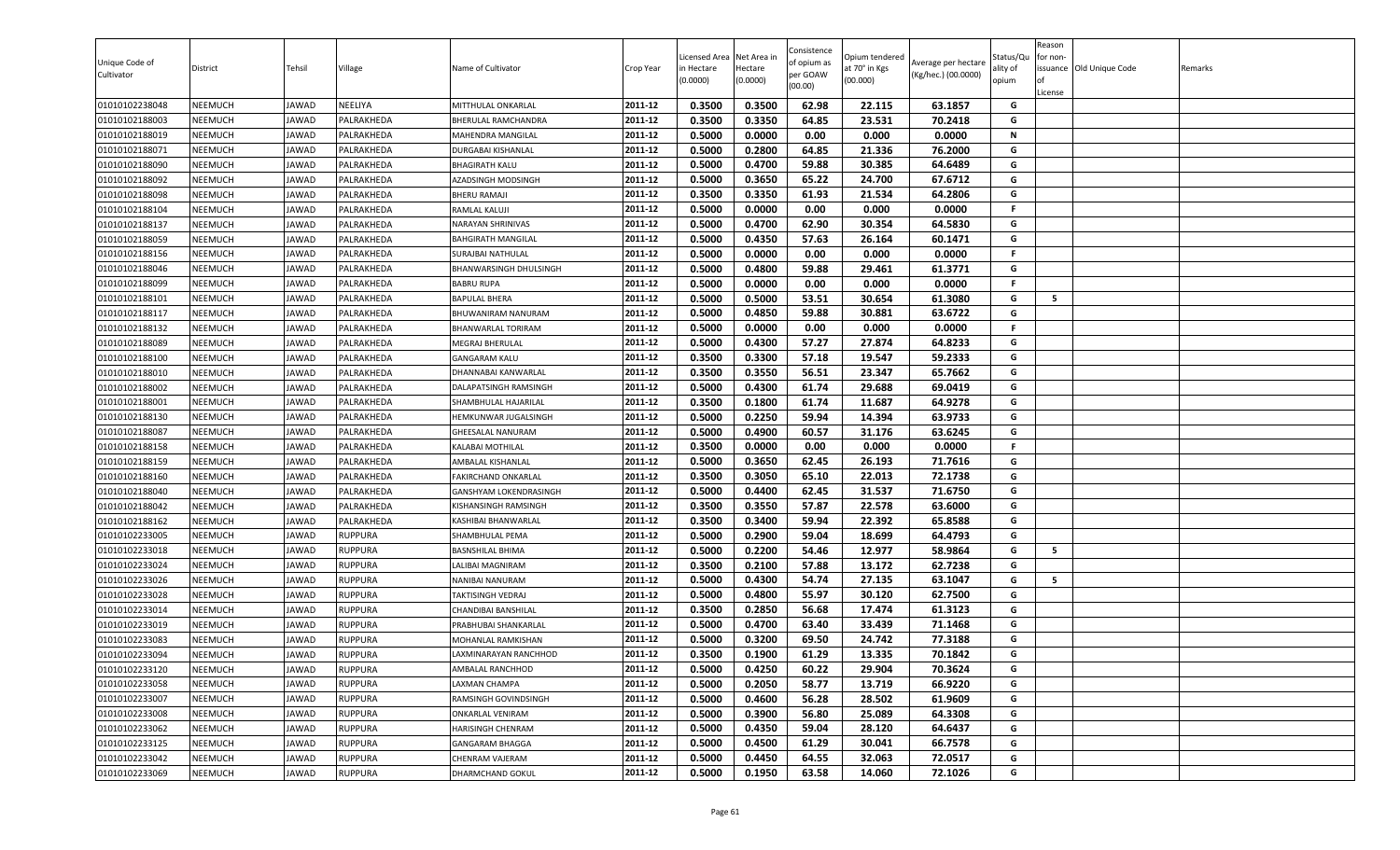| Unique Code of<br>Cultivator | District       | Tehsil | Village           | Name of Cultivator          | Crop Year | Licensed Area<br>in Hectare<br>(0.0000) | Net Area in<br>Hectare<br>(0.0000) | Consistence<br>of opium as<br>per GOAW<br>(00.00) | Opium tendered<br>at 70° in Kgs<br>(00.000) | Average per hectare<br>(Kg/hec.) (00.0000) | Status/Qu<br>ality of<br>opium | Reason<br>for non-<br>lof<br>License | issuance Old Unique Code | Remarks                  |
|------------------------------|----------------|--------|-------------------|-----------------------------|-----------|-----------------------------------------|------------------------------------|---------------------------------------------------|---------------------------------------------|--------------------------------------------|--------------------------------|--------------------------------------|--------------------------|--------------------------|
| 01010102162001               | <b>NEEMUCH</b> | JAWAD  | RUPPURA CHADAUL   | KAMALSINGH GOVINDSINGH      | 2011-12   | 0.5000                                  | 0.5000                             | 68.47                                             | 36.201                                      | 72.4020                                    | G                              |                                      |                          | <b>TRANSFER / SARODA</b> |
| 01010102162003               | <b>NEEMUCH</b> | JAWAD  | RUPPURA CHADAUL   | PAPPUSINGH GOVINDSINGH      | 2011-12   | 0.5000                                  | 0.5000                             | 67.57                                             | 35.851                                      | 71.7020                                    | G                              |                                      |                          | <b>TRANSFER / SARODA</b> |
| 01010102162013               | NEEMUCH        | JAWAD  | RUPPURA CHADAUL   | KISHANLAL GHEESALAL         | 2011-12   | 0.5000                                  | 0.4000                             | 64.47                                             | 29.315                                      | 73.2875                                    | G                              |                                      |                          | <b>TRANSFER / SARODA</b> |
| 01010102162023               | <b>NEEMUCH</b> | JAWAD  | RUPPURA CHADAUL   | PREMSINGH SHIVESINGH        | 2011-12   | 0.5000                                  | 0.3650                             | 64.47                                             | 26.479                                      | 72.5452                                    | G                              |                                      |                          | <b>TRANSFER / SARODA</b> |
| 01010102162015               | <b>NEEMUCH</b> | JAWAD  | RUPPURA CHADAUL   | PREMSINGH RAYSINGH          | 2011-12   | 0.5000                                  | 0.4850                             | 68.48                                             | 33.682                                      | 69.4474                                    | G                              |                                      |                          | <b>TRANSFER / SARODA</b> |
| 01010102162025               | <b>NEEMUCH</b> | JAWAD  | RUPPURA CHADAUL   | <b>BALUSINGH BARDUSINGH</b> | 2011-12   | 0.5000                                  | 0.4950                             | 55.99                                             | 13.270                                      | 26.8081                                    | - 1                            | $\overline{2}$                       |                          |                          |
| 01010102164002               | <b>NEEMUCH</b> | JAWAD  | SARODA            | JAGDISH MOHANLAL            | 2011-12   | 0.5000                                  | 0.4750                             | 61.23                                             | 32.329                                      | 68.0611                                    | G                              |                                      |                          |                          |
| 01010102164003               | <b>NEEMUCH</b> | JAWAD  | SARODA            | RAMCHANDRA KISHANLAL        | 2011-12   | 0.5000                                  | 0.5000                             | 59.40                                             | 34.427                                      | 68.8540                                    | G                              |                                      |                          |                          |
| 01010102164007               | <b>NEEMUCH</b> | JAWAD  | SARODA            | RAMCHANDRA NANURAM          | 2011-12   | 0.5000                                  | 0.4850                             | 61.68                                             | 31.915                                      | 65.8041                                    | G                              |                                      |                          |                          |
| 01010102164008               | <b>NEEMUCH</b> | JAWAD  | SARODA            | ONKARLAL CHUNNILAL          | 2011-12   | 0.5000                                  | 0.5000                             | 65.79                                             | 36.241                                      | 72.4820                                    |                                | $\overline{2}$                       |                          |                          |
| 01010102164010               | <b>NEEMUCH</b> | JAWAD  | SARODA            | KALURAM MANGILAL            | 2011-12   | 0.5000                                  | 0.4900                             | 65.18                                             | 36.873                                      | 75.2510                                    | G                              |                                      |                          |                          |
| 01010102164013               | <b>NEEMUCH</b> | JAWAD  | SARODA            | GHEESALAL BHAGWAN           | 2011-12   | 0.5000                                  | 0.4750                             | 64.65                                             | 33.720                                      | 70.9895                                    | G                              |                                      |                          |                          |
| 01010102164016               | <b>NEEMUCH</b> | JAWAD  | SARODA            | DHAPUBAI MADHULAL           | 2011-12   | 0.5000                                  | 0.4500                             | 64.97                                             | 31.631                                      | 70.2911                                    | G                              |                                      |                          |                          |
| 01010102164019               | <b>NEEMUCH</b> | JAWAD  | SARODA            | <b>GHISIBAI PRABHULAL</b>   | 2011-12   | 0.5000                                  | 0.4050                             | 64.97                                             | 29.478                                      | 72.7852                                    | G                              |                                      |                          |                          |
| 01010102164022               | <b>NEEMUCH</b> | JAWAD  | SARODA            | DHAPUBAI VARDA              | 2011-12   | 0.5000                                  | 0.1250                             | 64.97                                             | 8.437                                       | 67.4960                                    | G                              |                                      |                          |                          |
| 01010102164041               | <b>NEEMUCH</b> | JAWAD  | SARODA            | RAMESHWAR PREMCHAND         | 2011-12   | 0.5000                                  | 0.2600                             | 62.81                                             | 18.924                                      | 72.7846                                    | G                              |                                      |                          |                          |
| 01010102164039               | <b>NEEMUCH</b> | JAWAD  | SARODA            | LALKUWAR SHIVSINGH          | 2011-12   | 0.5000                                  | 0.4600                             | 61.68                                             | 13.587                                      | 29.5370                                    | G                              | 4                                    |                          |                          |
| 01010102164044               | <b>NEEMUCH</b> | JAWAD  | SARODA            | PRAKASHCHAND MOTILAL        | 2011-12   | 0.5000                                  | 0.2400                             | 60.02                                             | 16.171                                      | 67.3792                                    | G                              |                                      |                          |                          |
| 01010102164017               | <b>NEEMUCH</b> | JAWAD  | SARODA            | SOHANIBAI BADRILAL          | 2011-12   | 0.3500                                  | 0.2400                             | 57.86                                             | 15.573                                      | 64.8875                                    | G                              |                                      |                          |                          |
| 01010102164047               | <b>NEEMUCH</b> | JAWAD  | SARODA            | NANDLAL ONKARLAL            | 2011-12   | 0.5000                                  | 0.4850                             | 64.64                                             | 34.158                                      | 70.4289                                    | G                              |                                      | 01010102163005           |                          |
| 01010102164048               | <b>NEEMUCH</b> | JAWAD  | SARODA            | PRABHULAL CHUNNILAL         | 2011-12   | 0.5000                                  | 0.4650                             | 65.36                                             | 33.324                                      | 71.6645                                    | G                              |                                      | 01010102163006           |                          |
| 01010102164049               | <b>NEEMUCH</b> | JAWAD  | SARODA            | <b>BALIBAI CHUNNILAL</b>    | 2011-12   | 0.5000                                  | 0.4550                             | 64.87                                             | 31.796                                      | 69.8813                                    | G                              |                                      | 01010102163011           |                          |
| 01010102164050               | <b>NEEMUCH</b> | JAWAD  | SARODA            | <b>BHAGWAN GABUR</b>        | 2011-12   | 0.5000                                  | 0.4900                             | 63.94                                             | 34.080                                      | 69.5510                                    | G                              |                                      | 01010102163013           |                          |
| 01010102164051               | <b>NEEMUCH</b> | JAWAD  | SARODA            | NARAYAN HIRALAL             | 2011-12   | 0.5000                                  | 0.4900                             | 65.36                                             | 33.390                                      | 68.1429                                    | G                              |                                      | 01010102163015           |                          |
| 01010102164052               | <b>NEEMUCH</b> | JAWAD  | SARODA            | <b>BAGDIRAM MADHOLAL</b>    | 2011-12   | 0.3500                                  | 0.3500                             | 65.36                                             | 24.473                                      | 69.9229                                    | G                              |                                      | 01010102163016           |                          |
| 01010102164053               | <b>NEEMUCH</b> | JAWAD  | SARODA            | MOHANLAL HIRALAL            | 2011-12   | 0.5000                                  | 0.3150                             | 64.09                                             | 22.056                                      | 70.0190                                    | G                              |                                      | 01010102163023           |                          |
| 01010102164054               | <b>NEEMUCH</b> | JAWAD  | SARODA            | PREMCHAND JAGANNATH         | 2011-12   | 0.5000                                  | 0.4300                             | 64.09                                             | 29.793                                      | 69.2860                                    | G                              |                                      | 01010102163004           |                          |
| 01010102164055               | <b>NEEMUCH</b> | JAWAD  | SARODA            | RADHESHYAM HIRALAL          | 2011-12   | 0.5000                                  | 0.2150                             | 61.68                                             | 15.173                                      | 70.5721                                    | G                              |                                      | 01010102163019           |                          |
| 01010102164056               | <b>NEEMUCH</b> | JAWAD  | SARODA            | GHISIBAI MOTILAL            | 2011-12   | 0.5000                                  | 0.4600                             | 64.09                                             | 31.386                                      | 68.2304                                    | G                              |                                      | 01010102163007           |                          |
| 01010102164057               | <b>NEEMUCH</b> | JAWAD  | SARODA            | RAMCHANDRA KASHIRAM         | 2011-12   | 0.5000                                  | 0.3950                             | 60.12                                             | 27.947                                      | 70.7519                                    | G                              |                                      | 01010102163009           |                          |
| 01010102164058               | <b>NEEMUCH</b> | JAWAD  | SARODA            | <b>MADHU HARLAL</b>         | 2011-12   | 0.3500                                  | 0.3500                             | 64.69                                             | 24.518                                      | 70.0514                                    | G                              |                                      | 01010102163008           |                          |
| 01010102148018               | <b>NEEMUCH</b> | JAWAD  | SARWANIYA MAHARAJ | UDAYRAM KANIRAM             | 2011-12   | 0.5000                                  | 0.5050                             | 67.27                                             | 37.517                                      | 74.2911                                    | G                              |                                      |                          |                          |
| 01010102148070               | <b>NEEMUCH</b> | JAWAD  | SARWANIYA MAHARAJ | KANHEYALAL RAMNARAYAN       | 2011-12   | 0.5000                                  | 0.1700                             | 61.18                                             | 11.047                                      | 64.9824                                    | G                              |                                      |                          |                          |
| 01010102148104               | <b>NEEMUCH</b> | JAWAD  | SARWANIYA MAHARAJ | SOHANLAL GHISALAL           | 2011-12   | 0.3500                                  | 0.3350                             | 52.24                                             | 7.717                                       | 23.0358                                    | G                              | $\overline{4}$                       |                          |                          |
| 01010102148113               | <b>NEEMUCH</b> | JAWAD  | SARWANIYA MAHARAJ | MOHANLAL BHERA              | 2011-12   | 0.5000                                  | 0.4700                             | 60.53                                             | 33.257                                      | 70.7596                                    | G                              |                                      |                          |                          |
| 01010102148118               | <b>NEEMUCH</b> | JAWAD  | SARWANIYA MAHARAJ | RAMKANYABAI RAMNARAYAN      | 2011-12   | 0.5000                                  | 0.4100                             | 61.18                                             | 26.307                                      | 64.1634                                    | G                              |                                      |                          |                          |
| 01010102148013               | <b>NEEMUCH</b> | JAWAD  | SARWANIYA MAHARAJ | SHIVENARAYAN FAKIRCHAND     | 2011-12   | 0.5000                                  | 0.4450                             | 67.67                                             | 29.939                                      | 67.2787                                    | G                              |                                      |                          |                          |
| 01010102148022               | <b>NEEMUCH</b> | JAWAD  | SARWANIYA MAHARAJ | RAMESHCHANDRA BAGDIRAM      | 2011-12   | 0.3500                                  | 0.2550                             | 57.96                                             | 16.129                                      | 63.2510                                    | G                              |                                      |                          |                          |
| 01010102148078               | <b>NEEMUCH</b> | JAWAD  | SARWANIYA MAHARAJ | SAKURANBAI ALLANUR          | 2011-12   | 0.5000                                  | 0.4650                             | 59.42                                             | 31.985                                      | 68.7849                                    | G                              |                                      |                          |                          |
| 01010102148096               | <b>NEEMUCH</b> | JAWAD  | SARWANIYA MAHARAJ | BHARATKUMAR TULSIRAM        | 2011-12   | 0.5000                                  | 0.2050                             | 55.94                                             | 12.698                                      | 61.9415                                    | G                              |                                      |                          |                          |
| 01010102148124               | <b>NEEMUCH</b> | JAWAD  | SARWANIYA MAHARAJ | RUGHNATHSINGH SOHANSINGH    | 2011-12   | 0.3500                                  | 0.2100                             | 61.18                                             | 13.154                                      | 62.6381                                    | G                              |                                      |                          |                          |
| 01010102185003               | <b>NEEMUCH</b> | JAWAD  | SUVAKHEDA         | LAXMIBAI TEJSINGH           | 2011-12   | 0.5000                                  | 0.5000                             | 61.86                                             | 29.472                                      | 58.9440                                    | G                              |                                      |                          |                          |
| 01010102185004               | <b>NEEMUCH</b> | JAWAD  | SUVAKHEDA         | PRABHULAL MODA              | 2011-12   | 0.5000                                  | 0.1500                             | 65.86                                             | 10.491                                      | 69.9400                                    | G                              |                                      |                          | <b>NAME CHANGE</b>       |
| 01010102185005               | <b>NEEMUCH</b> | JAWAD  | SUVAKHEDA         | RAMCHANDRA RAMNARAYAN       | 2011-12   | 0.5000                                  | 0.1000                             | 59.25                                             | 6.399                                       | 63.9900                                    | G                              |                                      |                          |                          |
| 01010102185007               | <b>NEEMUCH</b> | JAWAD  | SUVAKHEDA         | KANHEYALAL NANURAM          | 2011-12   | 0.5000                                  | 0.1000                             | 63.46                                             | 7.253                                       | 72.5300                                    | G                              |                                      |                          |                          |
| 01010102185008               | <b>NEEMUCH</b> | JAWAD  | SUVAKHEDA         | BANSHILAL RAMNARAYAN        | 2011-12   | 0.5000                                  | 0.1550                             | 63.46                                             | 10.480                                      | 67.6129                                    | G                              |                                      |                          |                          |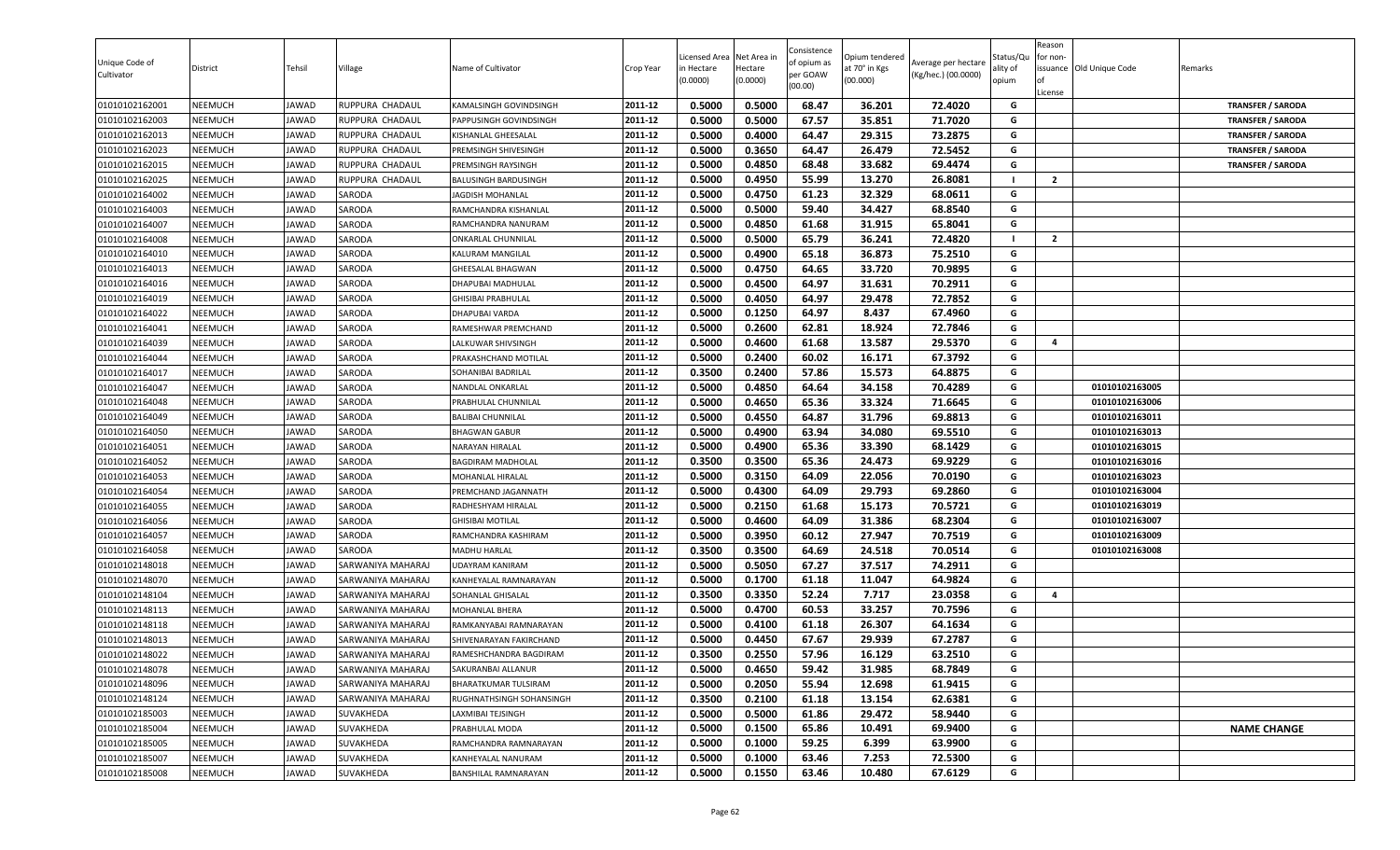| 0.5000<br>0.1150<br>63.50<br>8.500<br>73.9130<br><b>NEEMUCH</b><br>SUVAKHEDA<br>2011-12<br>G<br>01010102185011<br>JAWAD<br>RAMGOPAL MANGILAL<br>0.1250<br>7.620<br><b>NEEMUCH</b><br>2011-12<br>0.5000<br>63.50<br>60.9600<br>G<br>01010102185014<br>JAWAD<br>SUVAKHEDA<br>RAMCHANERA BAPULAL<br>0.1250<br><b>NEEMUCH</b><br>2011-12<br>0.5000<br>66.87<br>8.655<br>69.2400<br>G<br>01010102185015<br>JAWAD<br>SUVAKHEDA<br>MANGILAL NANURAM<br><b>NAME CHANGE</b><br>2011-12<br>0.5000<br>0.3100<br>66.87<br>69.7677<br>G<br>01010102185018<br><b>NEEMUCH</b><br>21.628<br>JAWAD<br>SUVAKHEDA<br>AVANTIBAI CHHAGANLAL<br>0.5000<br>0.0000<br>0.0000<br>2011-12<br>0.00<br>0.000<br>F.<br>01010102185051<br><b>NEEMUCH</b><br>JAWAD<br>SUVAKHEDA<br>MANGILAL BHERULAL<br>63.50<br>G<br>2011-12<br>0.5000<br>0.4050<br>25.645<br>63.3210<br>01010102185028<br><b>NEEMUCH</b><br>JAWAD<br>SUVAKHEDA<br><b>GOUTAMLAL VARDICHAND</b><br>0.1200<br>58.94<br>73.2500<br>G<br>2011-12<br>0.5000<br>8.790<br><b>NEEMUCH</b><br>JAWAD<br>SUVAKHEDA<br>01010102185029<br>MODIRAM MANGILAL<br>G<br>2011-12<br>0.1900<br>01010102185030<br><b>NEEMUCH</b><br>JAWAD<br>SUVAKHEDA<br>0.3500<br>62.43<br>12.103<br>63.7000<br>LALARAM MANGILAL<br>0.5000<br><b>NEEMUCH</b><br>SUVAKHEDA<br>2011-12<br>0.3050<br>59.49<br>18.510<br>60.6885<br>01010102185034<br>JAWAD<br>RATANLAL NANALAL<br>G<br>2011-12<br>01010102185035<br><b>NEEMUCH</b><br>JAWAD<br><b>SUVAKHEDA</b><br>0.5000<br>0.3050<br>62.43<br>19.924<br>65.3246<br>G<br>DEVKISHAN BADRILAL<br>0.5000<br>0.1500<br>65.97<br>9.311<br>62.0733<br>G<br><b>NEEMUCH</b><br>2011-12<br>01010102185037<br>JAWAD<br>SUVAKHEDA<br>BHAGIRATH GANGARAM<br><b>NEEMUCH</b><br>2011-12<br>0.5000<br>0.2000<br>62.43<br>12.629<br>63.1450<br>G<br>01010102185041<br>JAWAD<br>SUVAKHEDA<br>KANHEYALAL RATANLAL<br>0.1550<br>61.53<br>65.2194<br>01010102185043<br><b>NEEMUCH</b><br>SUVAKHEDA<br>2011-12<br>0.5000<br>10.109<br>G<br>JAWAD<br>SATYANARAYAN HIRALAL<br>2011-12<br>0.3500<br>F.<br>01010102185045<br><b>NEEMUCH</b><br>0.0000<br>0.00<br>0.0000<br>JAWAD<br>SUVAKHEDA<br>0.000<br>VALLABHRAM RAMNARAYAN<br>0.5000<br>0.0000<br>0.00<br>0.0000<br>F.<br>01010102185055<br><b>NEEMUCH</b><br>JAWAD<br>SUVAKHEDA<br>2011-12<br>0.000<br>KAILASHCHANDRA MANGILAL<br>2011-12<br>F.<br><b>NEEMUCH</b><br>0.5000<br>0.0000<br>0.00<br>0.000<br>0.0000<br>01010102185057<br>JAWAD<br>SUVAKHEDA<br><b>JAGDISH RATANLAL</b><br>01010102185069<br><b>NEEMUCH</b><br>JAWAD<br>SUVAKHEDA<br>2011-12<br>0.5000<br>0.0000<br>0.00<br>0.000<br>0.0000<br>.F<br>RADHESHYAM HIRALAL<br>2011-12<br>7.814<br>G<br>01010102185068<br><b>NEEMUCH</b><br>0.5000<br>0.1100<br>64.20<br>71.0364<br>JAWAD<br>SUVAKHEDA<br><b>SURESH ONKAR</b><br>0.5000<br>0.2950<br>72.7492<br>01010102185071<br><b>NEEMUCH</b><br>JAWAD<br>SUVAKHEDA<br>2011-12<br>64.20<br>21.461<br>G<br>SOHANLAL NANALAL<br>0.5000<br>0.3100<br>63.63<br>19.380<br>62.5161<br>G<br><b>NEEMUCH</b><br>2011-12<br>01010102185038<br>JAWAD<br>SUVAKHEDA<br><b>JAMNALAL BHAGIRATH</b><br><b>NEEMUCH</b><br>0.5000<br>0.1500<br>61.53<br>9.564<br>63.7600<br>G<br>01010102185073<br>JAWAD<br><b>SUVAKHEDA</b><br>2011-12<br>SHRIGARBAI RADHAKISHAN<br>0.5000<br>0.3250<br>63.63<br>65.0831<br>21.152<br>G<br>2011-12<br>01010102185019<br><b>NEEMUCH</b><br>JAWAD<br>SUVAKHEDA<br>SHAMBHULAL BHUWANIRAM<br>0.5000<br>0.0000<br><b>NEEMUCH</b><br>SUVAKHEDA<br>2011-12<br>0.00<br>0.000<br>0.0000<br>F.<br>01010102185065<br>JAWAD<br>RUKAMANIBAI BALAWANTSINGH<br>0.4650<br>0.5000<br>59.50<br>27.651<br>59.4645<br>G<br>01010102185080<br><b>NEEMUCH</b><br>JAWAD<br>SUVAKHEDA<br>2011-12<br>JAGDISH RAMCHANDRA<br><b>NEEMUCH</b><br>JAWAD<br>SUVAKHEDA<br>2011-12<br>0.5000<br>0.1050<br>61.86<br>7.070<br>67.3333<br>G<br>01010102185081<br>VALLABHRAM NAVALJI<br>0.1200<br>2011-12<br>0.5000<br>61.53<br>7.876<br>65.6333<br>01010102185078<br><b>NEEMUCH</b><br>JAWAD<br>SUVAKHEDA<br>MANGILAL PRABHULAL<br>G<br>01010102185084<br><b>NEEMUCH</b><br>JAWAD<br>SUVAKHEDA<br>2011-12<br>0.5000<br>0.0000<br>0.00<br>0.000<br>0.0000<br>F.<br>KALUSINGH LALSINGH<br>2011-12<br>0.5000<br>0.3000<br>66.40<br>21.324<br>71.0800<br>G<br>01010102185049<br><b>NEEMUCH</b><br>JAWAD<br>SUVAKHEDA<br><b>GANSHYAM BAPULAL</b><br>0.3500<br>0.2300<br>61.82<br><b>NEEMUCH</b><br>14.660<br>63.7391<br>G<br>01010102185067<br>JAWAD<br>SUVAKHEDA<br>2011-12<br>DEVALIBAI SURAJMAL<br>0.0850<br>55.77<br>5.242<br>61.6706<br>2011-12<br>0.5000<br>G<br><b>NEEMUCH</b><br>01010102185079<br>JAWAD<br>SUVAKHEDA<br>RADHESHYAM PRABHULAL<br>0.2050<br>0.5000<br>58.71<br>12.480<br>60.8780<br>01010102185085<br><b>NEEMUCH</b><br>JAWAD<br>SUVAKHEDA<br>VIKRAM SINGH BADANSINGH<br>2011-12<br>$\overline{2}$<br>0.5000<br>0.2700<br>57.13<br>16.086<br>59.5778<br>G<br>01010102185026<br><b>NEEMUCH</b><br>JAWAD<br>SUVAKHEDA<br>2011-12<br>BHANWARLAL CHUNNILAL<br>01010102185017<br>2011-12<br>0.5000<br>0.1050<br>61.82<br>7.206<br>68.6286<br>G<br><b>NEEMUCH</b><br>JAWAD<br>SUVAKHEDA<br>RAMCHANDRA SHANKARLAL<br>59.25<br>0.5000<br>0.3000<br>17.606<br>58.6867<br><b>NEEMUCH</b><br>SUVAKHEDA<br>2011-12<br>G<br>01010102185039<br>JAWAD<br>NARAYAN BHANWARLAL<br>2011-12<br>01010102185087<br><b>NEEMUCH</b><br>JAWAD<br>SUVAKHEDA<br>0.3500<br>0.0000<br>0.00<br>0.000<br>0.0000<br>F.<br><b>BRIJRAJ RATANSINGH</b><br>0.3500<br>0.3400<br>2011-12<br>53.91<br>18.984<br>55.8353<br>G<br><b>NEEMUCH</b><br>01010102185088<br>JAWAD<br>SUVAKHEDA<br>LALSINGH BHUWANISINGH<br>4<br>0.3500<br>0.3350<br>22.011<br>G<br>01010102185089<br><b>NEEMUCH</b><br>JAWAD<br>SUVAKHEDA<br>2011-12<br>57.13<br>65.7045<br><b>GABBUBAI NATHUJI</b><br>0.5000<br>0.4500<br>58.38<br>30.733<br>68.2956<br>2011-12<br>G<br><b>NEEMUCH</b><br>JAWAD<br><b>TUMBA</b><br><b>NATHIBAI PREMCHAND</b><br>01010102168029<br>2011-12<br><b>NEEMUCH</b><br><b>TUMBA</b><br>0.5000<br>0.1000<br>76.51<br>G<br>01010102168024<br>JAWAD<br>8.569<br>85.6900<br>JAGDISH PREMSAGAR<br>0.4150<br>2011-12<br>0.5000<br>55.21<br>29.261<br>70.5084<br>$\mathbf{2}$<br>01010102168010<br><b>NEEMUCH</b><br>JAWAD<br><b>TUMBA</b><br><b>BABULAL NARAYAN</b><br>0.2850<br>G<br>01010102168037<br><b>NEEMUCH</b><br>JAWAD<br><b>TUMBA</b><br>2011-12<br>0.5000<br>69.39<br>21.461<br>75.3018<br>LABHCHANDRA PRABHULAL<br>0.5000<br>0.3700<br>63.24<br>25.666<br>69.3676<br>01010102168043<br>JAWAD<br>2011-12<br>G<br><b>NEEMUCH</b><br><b>TUMBA</b><br>RAMESHWAR GHEESALAL<br>G<br><b>NEEMUCH</b><br>2011-12<br>0.3500<br>0.2150<br>60.17<br>13.023<br>60.5721<br>01010102168041<br>JAWAD<br>TUMBA<br>RATANLAL NARAYAN<br>01010102168007<br><b>NEEMUCH</b><br>JAWAD<br>TUMBA<br>2011-12<br>0.5000<br>0.3600<br>60.17<br>22.675<br>62.9861<br>G<br>PREMCHANDRA KESHURAM<br>2011-12<br>N<br>01010102168035<br>0.5000<br>0.0000<br>0.00<br>0.000<br>0.0000<br><b>NEEMUCH</b><br>JAWAD<br>TUMBA<br><b>BHAGWANLAL KESHURAM</b><br>01010102168011<br><b>NEEMUCH</b><br>JAWAD<br><b>TUMBA</b><br>2011-12<br>0.00<br>0.000<br>N<br>NANIBAI KISHANLAL | Unique Code of<br>Cultivator | District | Tehsil | Village | Name of Cultivator | Crop Year | Licensed Area<br>in Hectare<br>(0.0000) | Net Area in<br>Hectare<br>(0.0000) | Consistence<br>of opium as<br>per GOAW<br>(00.00) | Opium tendered<br>at 70° in Kgs<br>(00.000) | Average per hectare<br>(Kg/hec.) (00.0000) | Status/Qu<br>ality of<br>opium | Reason<br>for non-<br>ssuance Old Unique Code<br>License | Remarks |
|-------------------------------------------------------------------------------------------------------------------------------------------------------------------------------------------------------------------------------------------------------------------------------------------------------------------------------------------------------------------------------------------------------------------------------------------------------------------------------------------------------------------------------------------------------------------------------------------------------------------------------------------------------------------------------------------------------------------------------------------------------------------------------------------------------------------------------------------------------------------------------------------------------------------------------------------------------------------------------------------------------------------------------------------------------------------------------------------------------------------------------------------------------------------------------------------------------------------------------------------------------------------------------------------------------------------------------------------------------------------------------------------------------------------------------------------------------------------------------------------------------------------------------------------------------------------------------------------------------------------------------------------------------------------------------------------------------------------------------------------------------------------------------------------------------------------------------------------------------------------------------------------------------------------------------------------------------------------------------------------------------------------------------------------------------------------------------------------------------------------------------------------------------------------------------------------------------------------------------------------------------------------------------------------------------------------------------------------------------------------------------------------------------------------------------------------------------------------------------------------------------------------------------------------------------------------------------------------------------------------------------------------------------------------------------------------------------------------------------------------------------------------------------------------------------------------------------------------------------------------------------------------------------------------------------------------------------------------------------------------------------------------------------------------------------------------------------------------------------------------------------------------------------------------------------------------------------------------------------------------------------------------------------------------------------------------------------------------------------------------------------------------------------------------------------------------------------------------------------------------------------------------------------------------------------------------------------------------------------------------------------------------------------------------------------------------------------------------------------------------------------------------------------------------------------------------------------------------------------------------------------------------------------------------------------------------------------------------------------------------------------------------------------------------------------------------------------------------------------------------------------------------------------------------------------------------------------------------------------------------------------------------------------------------------------------------------------------------------------------------------------------------------------------------------------------------------------------------------------------------------------------------------------------------------------------------------------------------------------------------------------------------------------------------------------------------------------------------------------------------------------------------------------------------------------------------------------------------------------------------------------------------------------------------------------------------------------------------------------------------------------------------------------------------------------------------------------------------------------------------------------------------------------------------------------------------------------------------------------------------------------------------------------------------------------------------------------------------------------------------------------------------------------------------------------------------------------------------------------------------------------------------------------------------------------------------------------------------------------------------------------------------------------------------------------------------------------------------------------------------------------------------------------------------------------------------------------------------------------------------------------------------------------------------------------------------------------------------------------------------------------------------------------------------------------------------------------------------------------------------------------------------------------------------------------------------------------------------------------------------------------------------------------------------------------------------------------------------------------------------------------------------------------------------------------------------------------------------------------------------------------------------------------------------------------------------------------------------------------------------------------------------------------------------------------------------------------------------------------------------------------------------------------------------------------------------------------------------------------------------------------------------------------------------------------------------------------------------------------------------------------------------------------------------------------------------------------------------|------------------------------|----------|--------|---------|--------------------|-----------|-----------------------------------------|------------------------------------|---------------------------------------------------|---------------------------------------------|--------------------------------------------|--------------------------------|----------------------------------------------------------|---------|
|                                                                                                                                                                                                                                                                                                                                                                                                                                                                                                                                                                                                                                                                                                                                                                                                                                                                                                                                                                                                                                                                                                                                                                                                                                                                                                                                                                                                                                                                                                                                                                                                                                                                                                                                                                                                                                                                                                                                                                                                                                                                                                                                                                                                                                                                                                                                                                                                                                                                                                                                                                                                                                                                                                                                                                                                                                                                                                                                                                                                                                                                                                                                                                                                                                                                                                                                                                                                                                                                                                                                                                                                                                                                                                                                                                                                                                                                                                                                                                                                                                                                                                                                                                                                                                                                                                                                                                                                                                                                                                                                                                                                                                                                                                                                                                                                                                                                                                                                                                                                                                                                                                                                                                                                                                                                                                                                                                                                                                                                                                                                                                                                                                                                                                                                                                                                                                                                                                                                                                                                                                                                                                                                                                                                                                                                                                                                                                                                                                                                                                                                                                                                                                                                                                                                                                                                                                                                                                                                                                                                                                                                                           |                              |          |        |         |                    |           |                                         |                                    |                                                   |                                             |                                            |                                |                                                          |         |
|                                                                                                                                                                                                                                                                                                                                                                                                                                                                                                                                                                                                                                                                                                                                                                                                                                                                                                                                                                                                                                                                                                                                                                                                                                                                                                                                                                                                                                                                                                                                                                                                                                                                                                                                                                                                                                                                                                                                                                                                                                                                                                                                                                                                                                                                                                                                                                                                                                                                                                                                                                                                                                                                                                                                                                                                                                                                                                                                                                                                                                                                                                                                                                                                                                                                                                                                                                                                                                                                                                                                                                                                                                                                                                                                                                                                                                                                                                                                                                                                                                                                                                                                                                                                                                                                                                                                                                                                                                                                                                                                                                                                                                                                                                                                                                                                                                                                                                                                                                                                                                                                                                                                                                                                                                                                                                                                                                                                                                                                                                                                                                                                                                                                                                                                                                                                                                                                                                                                                                                                                                                                                                                                                                                                                                                                                                                                                                                                                                                                                                                                                                                                                                                                                                                                                                                                                                                                                                                                                                                                                                                                                           |                              |          |        |         |                    |           |                                         |                                    |                                                   |                                             |                                            |                                |                                                          |         |
|                                                                                                                                                                                                                                                                                                                                                                                                                                                                                                                                                                                                                                                                                                                                                                                                                                                                                                                                                                                                                                                                                                                                                                                                                                                                                                                                                                                                                                                                                                                                                                                                                                                                                                                                                                                                                                                                                                                                                                                                                                                                                                                                                                                                                                                                                                                                                                                                                                                                                                                                                                                                                                                                                                                                                                                                                                                                                                                                                                                                                                                                                                                                                                                                                                                                                                                                                                                                                                                                                                                                                                                                                                                                                                                                                                                                                                                                                                                                                                                                                                                                                                                                                                                                                                                                                                                                                                                                                                                                                                                                                                                                                                                                                                                                                                                                                                                                                                                                                                                                                                                                                                                                                                                                                                                                                                                                                                                                                                                                                                                                                                                                                                                                                                                                                                                                                                                                                                                                                                                                                                                                                                                                                                                                                                                                                                                                                                                                                                                                                                                                                                                                                                                                                                                                                                                                                                                                                                                                                                                                                                                                                           |                              |          |        |         |                    |           |                                         |                                    |                                                   |                                             |                                            |                                |                                                          |         |
|                                                                                                                                                                                                                                                                                                                                                                                                                                                                                                                                                                                                                                                                                                                                                                                                                                                                                                                                                                                                                                                                                                                                                                                                                                                                                                                                                                                                                                                                                                                                                                                                                                                                                                                                                                                                                                                                                                                                                                                                                                                                                                                                                                                                                                                                                                                                                                                                                                                                                                                                                                                                                                                                                                                                                                                                                                                                                                                                                                                                                                                                                                                                                                                                                                                                                                                                                                                                                                                                                                                                                                                                                                                                                                                                                                                                                                                                                                                                                                                                                                                                                                                                                                                                                                                                                                                                                                                                                                                                                                                                                                                                                                                                                                                                                                                                                                                                                                                                                                                                                                                                                                                                                                                                                                                                                                                                                                                                                                                                                                                                                                                                                                                                                                                                                                                                                                                                                                                                                                                                                                                                                                                                                                                                                                                                                                                                                                                                                                                                                                                                                                                                                                                                                                                                                                                                                                                                                                                                                                                                                                                                                           |                              |          |        |         |                    |           |                                         |                                    |                                                   |                                             |                                            |                                |                                                          |         |
|                                                                                                                                                                                                                                                                                                                                                                                                                                                                                                                                                                                                                                                                                                                                                                                                                                                                                                                                                                                                                                                                                                                                                                                                                                                                                                                                                                                                                                                                                                                                                                                                                                                                                                                                                                                                                                                                                                                                                                                                                                                                                                                                                                                                                                                                                                                                                                                                                                                                                                                                                                                                                                                                                                                                                                                                                                                                                                                                                                                                                                                                                                                                                                                                                                                                                                                                                                                                                                                                                                                                                                                                                                                                                                                                                                                                                                                                                                                                                                                                                                                                                                                                                                                                                                                                                                                                                                                                                                                                                                                                                                                                                                                                                                                                                                                                                                                                                                                                                                                                                                                                                                                                                                                                                                                                                                                                                                                                                                                                                                                                                                                                                                                                                                                                                                                                                                                                                                                                                                                                                                                                                                                                                                                                                                                                                                                                                                                                                                                                                                                                                                                                                                                                                                                                                                                                                                                                                                                                                                                                                                                                                           |                              |          |        |         |                    |           |                                         |                                    |                                                   |                                             |                                            |                                |                                                          |         |
|                                                                                                                                                                                                                                                                                                                                                                                                                                                                                                                                                                                                                                                                                                                                                                                                                                                                                                                                                                                                                                                                                                                                                                                                                                                                                                                                                                                                                                                                                                                                                                                                                                                                                                                                                                                                                                                                                                                                                                                                                                                                                                                                                                                                                                                                                                                                                                                                                                                                                                                                                                                                                                                                                                                                                                                                                                                                                                                                                                                                                                                                                                                                                                                                                                                                                                                                                                                                                                                                                                                                                                                                                                                                                                                                                                                                                                                                                                                                                                                                                                                                                                                                                                                                                                                                                                                                                                                                                                                                                                                                                                                                                                                                                                                                                                                                                                                                                                                                                                                                                                                                                                                                                                                                                                                                                                                                                                                                                                                                                                                                                                                                                                                                                                                                                                                                                                                                                                                                                                                                                                                                                                                                                                                                                                                                                                                                                                                                                                                                                                                                                                                                                                                                                                                                                                                                                                                                                                                                                                                                                                                                                           |                              |          |        |         |                    |           |                                         |                                    |                                                   |                                             |                                            |                                |                                                          |         |
|                                                                                                                                                                                                                                                                                                                                                                                                                                                                                                                                                                                                                                                                                                                                                                                                                                                                                                                                                                                                                                                                                                                                                                                                                                                                                                                                                                                                                                                                                                                                                                                                                                                                                                                                                                                                                                                                                                                                                                                                                                                                                                                                                                                                                                                                                                                                                                                                                                                                                                                                                                                                                                                                                                                                                                                                                                                                                                                                                                                                                                                                                                                                                                                                                                                                                                                                                                                                                                                                                                                                                                                                                                                                                                                                                                                                                                                                                                                                                                                                                                                                                                                                                                                                                                                                                                                                                                                                                                                                                                                                                                                                                                                                                                                                                                                                                                                                                                                                                                                                                                                                                                                                                                                                                                                                                                                                                                                                                                                                                                                                                                                                                                                                                                                                                                                                                                                                                                                                                                                                                                                                                                                                                                                                                                                                                                                                                                                                                                                                                                                                                                                                                                                                                                                                                                                                                                                                                                                                                                                                                                                                                           |                              |          |        |         |                    |           |                                         |                                    |                                                   |                                             |                                            |                                |                                                          |         |
|                                                                                                                                                                                                                                                                                                                                                                                                                                                                                                                                                                                                                                                                                                                                                                                                                                                                                                                                                                                                                                                                                                                                                                                                                                                                                                                                                                                                                                                                                                                                                                                                                                                                                                                                                                                                                                                                                                                                                                                                                                                                                                                                                                                                                                                                                                                                                                                                                                                                                                                                                                                                                                                                                                                                                                                                                                                                                                                                                                                                                                                                                                                                                                                                                                                                                                                                                                                                                                                                                                                                                                                                                                                                                                                                                                                                                                                                                                                                                                                                                                                                                                                                                                                                                                                                                                                                                                                                                                                                                                                                                                                                                                                                                                                                                                                                                                                                                                                                                                                                                                                                                                                                                                                                                                                                                                                                                                                                                                                                                                                                                                                                                                                                                                                                                                                                                                                                                                                                                                                                                                                                                                                                                                                                                                                                                                                                                                                                                                                                                                                                                                                                                                                                                                                                                                                                                                                                                                                                                                                                                                                                                           |                              |          |        |         |                    |           |                                         |                                    |                                                   |                                             |                                            |                                |                                                          |         |
|                                                                                                                                                                                                                                                                                                                                                                                                                                                                                                                                                                                                                                                                                                                                                                                                                                                                                                                                                                                                                                                                                                                                                                                                                                                                                                                                                                                                                                                                                                                                                                                                                                                                                                                                                                                                                                                                                                                                                                                                                                                                                                                                                                                                                                                                                                                                                                                                                                                                                                                                                                                                                                                                                                                                                                                                                                                                                                                                                                                                                                                                                                                                                                                                                                                                                                                                                                                                                                                                                                                                                                                                                                                                                                                                                                                                                                                                                                                                                                                                                                                                                                                                                                                                                                                                                                                                                                                                                                                                                                                                                                                                                                                                                                                                                                                                                                                                                                                                                                                                                                                                                                                                                                                                                                                                                                                                                                                                                                                                                                                                                                                                                                                                                                                                                                                                                                                                                                                                                                                                                                                                                                                                                                                                                                                                                                                                                                                                                                                                                                                                                                                                                                                                                                                                                                                                                                                                                                                                                                                                                                                                                           |                              |          |        |         |                    |           |                                         |                                    |                                                   |                                             |                                            |                                |                                                          |         |
|                                                                                                                                                                                                                                                                                                                                                                                                                                                                                                                                                                                                                                                                                                                                                                                                                                                                                                                                                                                                                                                                                                                                                                                                                                                                                                                                                                                                                                                                                                                                                                                                                                                                                                                                                                                                                                                                                                                                                                                                                                                                                                                                                                                                                                                                                                                                                                                                                                                                                                                                                                                                                                                                                                                                                                                                                                                                                                                                                                                                                                                                                                                                                                                                                                                                                                                                                                                                                                                                                                                                                                                                                                                                                                                                                                                                                                                                                                                                                                                                                                                                                                                                                                                                                                                                                                                                                                                                                                                                                                                                                                                                                                                                                                                                                                                                                                                                                                                                                                                                                                                                                                                                                                                                                                                                                                                                                                                                                                                                                                                                                                                                                                                                                                                                                                                                                                                                                                                                                                                                                                                                                                                                                                                                                                                                                                                                                                                                                                                                                                                                                                                                                                                                                                                                                                                                                                                                                                                                                                                                                                                                                           |                              |          |        |         |                    |           |                                         |                                    |                                                   |                                             |                                            |                                |                                                          |         |
|                                                                                                                                                                                                                                                                                                                                                                                                                                                                                                                                                                                                                                                                                                                                                                                                                                                                                                                                                                                                                                                                                                                                                                                                                                                                                                                                                                                                                                                                                                                                                                                                                                                                                                                                                                                                                                                                                                                                                                                                                                                                                                                                                                                                                                                                                                                                                                                                                                                                                                                                                                                                                                                                                                                                                                                                                                                                                                                                                                                                                                                                                                                                                                                                                                                                                                                                                                                                                                                                                                                                                                                                                                                                                                                                                                                                                                                                                                                                                                                                                                                                                                                                                                                                                                                                                                                                                                                                                                                                                                                                                                                                                                                                                                                                                                                                                                                                                                                                                                                                                                                                                                                                                                                                                                                                                                                                                                                                                                                                                                                                                                                                                                                                                                                                                                                                                                                                                                                                                                                                                                                                                                                                                                                                                                                                                                                                                                                                                                                                                                                                                                                                                                                                                                                                                                                                                                                                                                                                                                                                                                                                                           |                              |          |        |         |                    |           |                                         |                                    |                                                   |                                             |                                            |                                |                                                          |         |
|                                                                                                                                                                                                                                                                                                                                                                                                                                                                                                                                                                                                                                                                                                                                                                                                                                                                                                                                                                                                                                                                                                                                                                                                                                                                                                                                                                                                                                                                                                                                                                                                                                                                                                                                                                                                                                                                                                                                                                                                                                                                                                                                                                                                                                                                                                                                                                                                                                                                                                                                                                                                                                                                                                                                                                                                                                                                                                                                                                                                                                                                                                                                                                                                                                                                                                                                                                                                                                                                                                                                                                                                                                                                                                                                                                                                                                                                                                                                                                                                                                                                                                                                                                                                                                                                                                                                                                                                                                                                                                                                                                                                                                                                                                                                                                                                                                                                                                                                                                                                                                                                                                                                                                                                                                                                                                                                                                                                                                                                                                                                                                                                                                                                                                                                                                                                                                                                                                                                                                                                                                                                                                                                                                                                                                                                                                                                                                                                                                                                                                                                                                                                                                                                                                                                                                                                                                                                                                                                                                                                                                                                                           |                              |          |        |         |                    |           |                                         |                                    |                                                   |                                             |                                            |                                |                                                          |         |
|                                                                                                                                                                                                                                                                                                                                                                                                                                                                                                                                                                                                                                                                                                                                                                                                                                                                                                                                                                                                                                                                                                                                                                                                                                                                                                                                                                                                                                                                                                                                                                                                                                                                                                                                                                                                                                                                                                                                                                                                                                                                                                                                                                                                                                                                                                                                                                                                                                                                                                                                                                                                                                                                                                                                                                                                                                                                                                                                                                                                                                                                                                                                                                                                                                                                                                                                                                                                                                                                                                                                                                                                                                                                                                                                                                                                                                                                                                                                                                                                                                                                                                                                                                                                                                                                                                                                                                                                                                                                                                                                                                                                                                                                                                                                                                                                                                                                                                                                                                                                                                                                                                                                                                                                                                                                                                                                                                                                                                                                                                                                                                                                                                                                                                                                                                                                                                                                                                                                                                                                                                                                                                                                                                                                                                                                                                                                                                                                                                                                                                                                                                                                                                                                                                                                                                                                                                                                                                                                                                                                                                                                                           |                              |          |        |         |                    |           |                                         |                                    |                                                   |                                             |                                            |                                |                                                          |         |
|                                                                                                                                                                                                                                                                                                                                                                                                                                                                                                                                                                                                                                                                                                                                                                                                                                                                                                                                                                                                                                                                                                                                                                                                                                                                                                                                                                                                                                                                                                                                                                                                                                                                                                                                                                                                                                                                                                                                                                                                                                                                                                                                                                                                                                                                                                                                                                                                                                                                                                                                                                                                                                                                                                                                                                                                                                                                                                                                                                                                                                                                                                                                                                                                                                                                                                                                                                                                                                                                                                                                                                                                                                                                                                                                                                                                                                                                                                                                                                                                                                                                                                                                                                                                                                                                                                                                                                                                                                                                                                                                                                                                                                                                                                                                                                                                                                                                                                                                                                                                                                                                                                                                                                                                                                                                                                                                                                                                                                                                                                                                                                                                                                                                                                                                                                                                                                                                                                                                                                                                                                                                                                                                                                                                                                                                                                                                                                                                                                                                                                                                                                                                                                                                                                                                                                                                                                                                                                                                                                                                                                                                                           |                              |          |        |         |                    |           |                                         |                                    |                                                   |                                             |                                            |                                |                                                          |         |
|                                                                                                                                                                                                                                                                                                                                                                                                                                                                                                                                                                                                                                                                                                                                                                                                                                                                                                                                                                                                                                                                                                                                                                                                                                                                                                                                                                                                                                                                                                                                                                                                                                                                                                                                                                                                                                                                                                                                                                                                                                                                                                                                                                                                                                                                                                                                                                                                                                                                                                                                                                                                                                                                                                                                                                                                                                                                                                                                                                                                                                                                                                                                                                                                                                                                                                                                                                                                                                                                                                                                                                                                                                                                                                                                                                                                                                                                                                                                                                                                                                                                                                                                                                                                                                                                                                                                                                                                                                                                                                                                                                                                                                                                                                                                                                                                                                                                                                                                                                                                                                                                                                                                                                                                                                                                                                                                                                                                                                                                                                                                                                                                                                                                                                                                                                                                                                                                                                                                                                                                                                                                                                                                                                                                                                                                                                                                                                                                                                                                                                                                                                                                                                                                                                                                                                                                                                                                                                                                                                                                                                                                                           |                              |          |        |         |                    |           |                                         |                                    |                                                   |                                             |                                            |                                |                                                          |         |
|                                                                                                                                                                                                                                                                                                                                                                                                                                                                                                                                                                                                                                                                                                                                                                                                                                                                                                                                                                                                                                                                                                                                                                                                                                                                                                                                                                                                                                                                                                                                                                                                                                                                                                                                                                                                                                                                                                                                                                                                                                                                                                                                                                                                                                                                                                                                                                                                                                                                                                                                                                                                                                                                                                                                                                                                                                                                                                                                                                                                                                                                                                                                                                                                                                                                                                                                                                                                                                                                                                                                                                                                                                                                                                                                                                                                                                                                                                                                                                                                                                                                                                                                                                                                                                                                                                                                                                                                                                                                                                                                                                                                                                                                                                                                                                                                                                                                                                                                                                                                                                                                                                                                                                                                                                                                                                                                                                                                                                                                                                                                                                                                                                                                                                                                                                                                                                                                                                                                                                                                                                                                                                                                                                                                                                                                                                                                                                                                                                                                                                                                                                                                                                                                                                                                                                                                                                                                                                                                                                                                                                                                                           |                              |          |        |         |                    |           |                                         |                                    |                                                   |                                             |                                            |                                |                                                          |         |
|                                                                                                                                                                                                                                                                                                                                                                                                                                                                                                                                                                                                                                                                                                                                                                                                                                                                                                                                                                                                                                                                                                                                                                                                                                                                                                                                                                                                                                                                                                                                                                                                                                                                                                                                                                                                                                                                                                                                                                                                                                                                                                                                                                                                                                                                                                                                                                                                                                                                                                                                                                                                                                                                                                                                                                                                                                                                                                                                                                                                                                                                                                                                                                                                                                                                                                                                                                                                                                                                                                                                                                                                                                                                                                                                                                                                                                                                                                                                                                                                                                                                                                                                                                                                                                                                                                                                                                                                                                                                                                                                                                                                                                                                                                                                                                                                                                                                                                                                                                                                                                                                                                                                                                                                                                                                                                                                                                                                                                                                                                                                                                                                                                                                                                                                                                                                                                                                                                                                                                                                                                                                                                                                                                                                                                                                                                                                                                                                                                                                                                                                                                                                                                                                                                                                                                                                                                                                                                                                                                                                                                                                                           |                              |          |        |         |                    |           |                                         |                                    |                                                   |                                             |                                            |                                |                                                          |         |
|                                                                                                                                                                                                                                                                                                                                                                                                                                                                                                                                                                                                                                                                                                                                                                                                                                                                                                                                                                                                                                                                                                                                                                                                                                                                                                                                                                                                                                                                                                                                                                                                                                                                                                                                                                                                                                                                                                                                                                                                                                                                                                                                                                                                                                                                                                                                                                                                                                                                                                                                                                                                                                                                                                                                                                                                                                                                                                                                                                                                                                                                                                                                                                                                                                                                                                                                                                                                                                                                                                                                                                                                                                                                                                                                                                                                                                                                                                                                                                                                                                                                                                                                                                                                                                                                                                                                                                                                                                                                                                                                                                                                                                                                                                                                                                                                                                                                                                                                                                                                                                                                                                                                                                                                                                                                                                                                                                                                                                                                                                                                                                                                                                                                                                                                                                                                                                                                                                                                                                                                                                                                                                                                                                                                                                                                                                                                                                                                                                                                                                                                                                                                                                                                                                                                                                                                                                                                                                                                                                                                                                                                                           |                              |          |        |         |                    |           |                                         |                                    |                                                   |                                             |                                            |                                |                                                          |         |
|                                                                                                                                                                                                                                                                                                                                                                                                                                                                                                                                                                                                                                                                                                                                                                                                                                                                                                                                                                                                                                                                                                                                                                                                                                                                                                                                                                                                                                                                                                                                                                                                                                                                                                                                                                                                                                                                                                                                                                                                                                                                                                                                                                                                                                                                                                                                                                                                                                                                                                                                                                                                                                                                                                                                                                                                                                                                                                                                                                                                                                                                                                                                                                                                                                                                                                                                                                                                                                                                                                                                                                                                                                                                                                                                                                                                                                                                                                                                                                                                                                                                                                                                                                                                                                                                                                                                                                                                                                                                                                                                                                                                                                                                                                                                                                                                                                                                                                                                                                                                                                                                                                                                                                                                                                                                                                                                                                                                                                                                                                                                                                                                                                                                                                                                                                                                                                                                                                                                                                                                                                                                                                                                                                                                                                                                                                                                                                                                                                                                                                                                                                                                                                                                                                                                                                                                                                                                                                                                                                                                                                                                                           |                              |          |        |         |                    |           |                                         |                                    |                                                   |                                             |                                            |                                |                                                          |         |
|                                                                                                                                                                                                                                                                                                                                                                                                                                                                                                                                                                                                                                                                                                                                                                                                                                                                                                                                                                                                                                                                                                                                                                                                                                                                                                                                                                                                                                                                                                                                                                                                                                                                                                                                                                                                                                                                                                                                                                                                                                                                                                                                                                                                                                                                                                                                                                                                                                                                                                                                                                                                                                                                                                                                                                                                                                                                                                                                                                                                                                                                                                                                                                                                                                                                                                                                                                                                                                                                                                                                                                                                                                                                                                                                                                                                                                                                                                                                                                                                                                                                                                                                                                                                                                                                                                                                                                                                                                                                                                                                                                                                                                                                                                                                                                                                                                                                                                                                                                                                                                                                                                                                                                                                                                                                                                                                                                                                                                                                                                                                                                                                                                                                                                                                                                                                                                                                                                                                                                                                                                                                                                                                                                                                                                                                                                                                                                                                                                                                                                                                                                                                                                                                                                                                                                                                                                                                                                                                                                                                                                                                                           |                              |          |        |         |                    |           |                                         |                                    |                                                   |                                             |                                            |                                |                                                          |         |
|                                                                                                                                                                                                                                                                                                                                                                                                                                                                                                                                                                                                                                                                                                                                                                                                                                                                                                                                                                                                                                                                                                                                                                                                                                                                                                                                                                                                                                                                                                                                                                                                                                                                                                                                                                                                                                                                                                                                                                                                                                                                                                                                                                                                                                                                                                                                                                                                                                                                                                                                                                                                                                                                                                                                                                                                                                                                                                                                                                                                                                                                                                                                                                                                                                                                                                                                                                                                                                                                                                                                                                                                                                                                                                                                                                                                                                                                                                                                                                                                                                                                                                                                                                                                                                                                                                                                                                                                                                                                                                                                                                                                                                                                                                                                                                                                                                                                                                                                                                                                                                                                                                                                                                                                                                                                                                                                                                                                                                                                                                                                                                                                                                                                                                                                                                                                                                                                                                                                                                                                                                                                                                                                                                                                                                                                                                                                                                                                                                                                                                                                                                                                                                                                                                                                                                                                                                                                                                                                                                                                                                                                                           |                              |          |        |         |                    |           |                                         |                                    |                                                   |                                             |                                            |                                |                                                          |         |
|                                                                                                                                                                                                                                                                                                                                                                                                                                                                                                                                                                                                                                                                                                                                                                                                                                                                                                                                                                                                                                                                                                                                                                                                                                                                                                                                                                                                                                                                                                                                                                                                                                                                                                                                                                                                                                                                                                                                                                                                                                                                                                                                                                                                                                                                                                                                                                                                                                                                                                                                                                                                                                                                                                                                                                                                                                                                                                                                                                                                                                                                                                                                                                                                                                                                                                                                                                                                                                                                                                                                                                                                                                                                                                                                                                                                                                                                                                                                                                                                                                                                                                                                                                                                                                                                                                                                                                                                                                                                                                                                                                                                                                                                                                                                                                                                                                                                                                                                                                                                                                                                                                                                                                                                                                                                                                                                                                                                                                                                                                                                                                                                                                                                                                                                                                                                                                                                                                                                                                                                                                                                                                                                                                                                                                                                                                                                                                                                                                                                                                                                                                                                                                                                                                                                                                                                                                                                                                                                                                                                                                                                                           |                              |          |        |         |                    |           |                                         |                                    |                                                   |                                             |                                            |                                |                                                          |         |
|                                                                                                                                                                                                                                                                                                                                                                                                                                                                                                                                                                                                                                                                                                                                                                                                                                                                                                                                                                                                                                                                                                                                                                                                                                                                                                                                                                                                                                                                                                                                                                                                                                                                                                                                                                                                                                                                                                                                                                                                                                                                                                                                                                                                                                                                                                                                                                                                                                                                                                                                                                                                                                                                                                                                                                                                                                                                                                                                                                                                                                                                                                                                                                                                                                                                                                                                                                                                                                                                                                                                                                                                                                                                                                                                                                                                                                                                                                                                                                                                                                                                                                                                                                                                                                                                                                                                                                                                                                                                                                                                                                                                                                                                                                                                                                                                                                                                                                                                                                                                                                                                                                                                                                                                                                                                                                                                                                                                                                                                                                                                                                                                                                                                                                                                                                                                                                                                                                                                                                                                                                                                                                                                                                                                                                                                                                                                                                                                                                                                                                                                                                                                                                                                                                                                                                                                                                                                                                                                                                                                                                                                                           |                              |          |        |         |                    |           |                                         |                                    |                                                   |                                             |                                            |                                |                                                          |         |
|                                                                                                                                                                                                                                                                                                                                                                                                                                                                                                                                                                                                                                                                                                                                                                                                                                                                                                                                                                                                                                                                                                                                                                                                                                                                                                                                                                                                                                                                                                                                                                                                                                                                                                                                                                                                                                                                                                                                                                                                                                                                                                                                                                                                                                                                                                                                                                                                                                                                                                                                                                                                                                                                                                                                                                                                                                                                                                                                                                                                                                                                                                                                                                                                                                                                                                                                                                                                                                                                                                                                                                                                                                                                                                                                                                                                                                                                                                                                                                                                                                                                                                                                                                                                                                                                                                                                                                                                                                                                                                                                                                                                                                                                                                                                                                                                                                                                                                                                                                                                                                                                                                                                                                                                                                                                                                                                                                                                                                                                                                                                                                                                                                                                                                                                                                                                                                                                                                                                                                                                                                                                                                                                                                                                                                                                                                                                                                                                                                                                                                                                                                                                                                                                                                                                                                                                                                                                                                                                                                                                                                                                                           |                              |          |        |         |                    |           |                                         |                                    |                                                   |                                             |                                            |                                |                                                          |         |
|                                                                                                                                                                                                                                                                                                                                                                                                                                                                                                                                                                                                                                                                                                                                                                                                                                                                                                                                                                                                                                                                                                                                                                                                                                                                                                                                                                                                                                                                                                                                                                                                                                                                                                                                                                                                                                                                                                                                                                                                                                                                                                                                                                                                                                                                                                                                                                                                                                                                                                                                                                                                                                                                                                                                                                                                                                                                                                                                                                                                                                                                                                                                                                                                                                                                                                                                                                                                                                                                                                                                                                                                                                                                                                                                                                                                                                                                                                                                                                                                                                                                                                                                                                                                                                                                                                                                                                                                                                                                                                                                                                                                                                                                                                                                                                                                                                                                                                                                                                                                                                                                                                                                                                                                                                                                                                                                                                                                                                                                                                                                                                                                                                                                                                                                                                                                                                                                                                                                                                                                                                                                                                                                                                                                                                                                                                                                                                                                                                                                                                                                                                                                                                                                                                                                                                                                                                                                                                                                                                                                                                                                                           |                              |          |        |         |                    |           |                                         |                                    |                                                   |                                             |                                            |                                |                                                          |         |
|                                                                                                                                                                                                                                                                                                                                                                                                                                                                                                                                                                                                                                                                                                                                                                                                                                                                                                                                                                                                                                                                                                                                                                                                                                                                                                                                                                                                                                                                                                                                                                                                                                                                                                                                                                                                                                                                                                                                                                                                                                                                                                                                                                                                                                                                                                                                                                                                                                                                                                                                                                                                                                                                                                                                                                                                                                                                                                                                                                                                                                                                                                                                                                                                                                                                                                                                                                                                                                                                                                                                                                                                                                                                                                                                                                                                                                                                                                                                                                                                                                                                                                                                                                                                                                                                                                                                                                                                                                                                                                                                                                                                                                                                                                                                                                                                                                                                                                                                                                                                                                                                                                                                                                                                                                                                                                                                                                                                                                                                                                                                                                                                                                                                                                                                                                                                                                                                                                                                                                                                                                                                                                                                                                                                                                                                                                                                                                                                                                                                                                                                                                                                                                                                                                                                                                                                                                                                                                                                                                                                                                                                                           |                              |          |        |         |                    |           |                                         |                                    |                                                   |                                             |                                            |                                |                                                          |         |
|                                                                                                                                                                                                                                                                                                                                                                                                                                                                                                                                                                                                                                                                                                                                                                                                                                                                                                                                                                                                                                                                                                                                                                                                                                                                                                                                                                                                                                                                                                                                                                                                                                                                                                                                                                                                                                                                                                                                                                                                                                                                                                                                                                                                                                                                                                                                                                                                                                                                                                                                                                                                                                                                                                                                                                                                                                                                                                                                                                                                                                                                                                                                                                                                                                                                                                                                                                                                                                                                                                                                                                                                                                                                                                                                                                                                                                                                                                                                                                                                                                                                                                                                                                                                                                                                                                                                                                                                                                                                                                                                                                                                                                                                                                                                                                                                                                                                                                                                                                                                                                                                                                                                                                                                                                                                                                                                                                                                                                                                                                                                                                                                                                                                                                                                                                                                                                                                                                                                                                                                                                                                                                                                                                                                                                                                                                                                                                                                                                                                                                                                                                                                                                                                                                                                                                                                                                                                                                                                                                                                                                                                                           |                              |          |        |         |                    |           |                                         |                                    |                                                   |                                             |                                            |                                |                                                          |         |
|                                                                                                                                                                                                                                                                                                                                                                                                                                                                                                                                                                                                                                                                                                                                                                                                                                                                                                                                                                                                                                                                                                                                                                                                                                                                                                                                                                                                                                                                                                                                                                                                                                                                                                                                                                                                                                                                                                                                                                                                                                                                                                                                                                                                                                                                                                                                                                                                                                                                                                                                                                                                                                                                                                                                                                                                                                                                                                                                                                                                                                                                                                                                                                                                                                                                                                                                                                                                                                                                                                                                                                                                                                                                                                                                                                                                                                                                                                                                                                                                                                                                                                                                                                                                                                                                                                                                                                                                                                                                                                                                                                                                                                                                                                                                                                                                                                                                                                                                                                                                                                                                                                                                                                                                                                                                                                                                                                                                                                                                                                                                                                                                                                                                                                                                                                                                                                                                                                                                                                                                                                                                                                                                                                                                                                                                                                                                                                                                                                                                                                                                                                                                                                                                                                                                                                                                                                                                                                                                                                                                                                                                                           |                              |          |        |         |                    |           |                                         |                                    |                                                   |                                             |                                            |                                |                                                          |         |
|                                                                                                                                                                                                                                                                                                                                                                                                                                                                                                                                                                                                                                                                                                                                                                                                                                                                                                                                                                                                                                                                                                                                                                                                                                                                                                                                                                                                                                                                                                                                                                                                                                                                                                                                                                                                                                                                                                                                                                                                                                                                                                                                                                                                                                                                                                                                                                                                                                                                                                                                                                                                                                                                                                                                                                                                                                                                                                                                                                                                                                                                                                                                                                                                                                                                                                                                                                                                                                                                                                                                                                                                                                                                                                                                                                                                                                                                                                                                                                                                                                                                                                                                                                                                                                                                                                                                                                                                                                                                                                                                                                                                                                                                                                                                                                                                                                                                                                                                                                                                                                                                                                                                                                                                                                                                                                                                                                                                                                                                                                                                                                                                                                                                                                                                                                                                                                                                                                                                                                                                                                                                                                                                                                                                                                                                                                                                                                                                                                                                                                                                                                                                                                                                                                                                                                                                                                                                                                                                                                                                                                                                                           |                              |          |        |         |                    |           |                                         |                                    |                                                   |                                             |                                            |                                |                                                          |         |
|                                                                                                                                                                                                                                                                                                                                                                                                                                                                                                                                                                                                                                                                                                                                                                                                                                                                                                                                                                                                                                                                                                                                                                                                                                                                                                                                                                                                                                                                                                                                                                                                                                                                                                                                                                                                                                                                                                                                                                                                                                                                                                                                                                                                                                                                                                                                                                                                                                                                                                                                                                                                                                                                                                                                                                                                                                                                                                                                                                                                                                                                                                                                                                                                                                                                                                                                                                                                                                                                                                                                                                                                                                                                                                                                                                                                                                                                                                                                                                                                                                                                                                                                                                                                                                                                                                                                                                                                                                                                                                                                                                                                                                                                                                                                                                                                                                                                                                                                                                                                                                                                                                                                                                                                                                                                                                                                                                                                                                                                                                                                                                                                                                                                                                                                                                                                                                                                                                                                                                                                                                                                                                                                                                                                                                                                                                                                                                                                                                                                                                                                                                                                                                                                                                                                                                                                                                                                                                                                                                                                                                                                                           |                              |          |        |         |                    |           |                                         |                                    |                                                   |                                             |                                            |                                |                                                          |         |
|                                                                                                                                                                                                                                                                                                                                                                                                                                                                                                                                                                                                                                                                                                                                                                                                                                                                                                                                                                                                                                                                                                                                                                                                                                                                                                                                                                                                                                                                                                                                                                                                                                                                                                                                                                                                                                                                                                                                                                                                                                                                                                                                                                                                                                                                                                                                                                                                                                                                                                                                                                                                                                                                                                                                                                                                                                                                                                                                                                                                                                                                                                                                                                                                                                                                                                                                                                                                                                                                                                                                                                                                                                                                                                                                                                                                                                                                                                                                                                                                                                                                                                                                                                                                                                                                                                                                                                                                                                                                                                                                                                                                                                                                                                                                                                                                                                                                                                                                                                                                                                                                                                                                                                                                                                                                                                                                                                                                                                                                                                                                                                                                                                                                                                                                                                                                                                                                                                                                                                                                                                                                                                                                                                                                                                                                                                                                                                                                                                                                                                                                                                                                                                                                                                                                                                                                                                                                                                                                                                                                                                                                                           |                              |          |        |         |                    |           |                                         |                                    |                                                   |                                             |                                            |                                |                                                          |         |
|                                                                                                                                                                                                                                                                                                                                                                                                                                                                                                                                                                                                                                                                                                                                                                                                                                                                                                                                                                                                                                                                                                                                                                                                                                                                                                                                                                                                                                                                                                                                                                                                                                                                                                                                                                                                                                                                                                                                                                                                                                                                                                                                                                                                                                                                                                                                                                                                                                                                                                                                                                                                                                                                                                                                                                                                                                                                                                                                                                                                                                                                                                                                                                                                                                                                                                                                                                                                                                                                                                                                                                                                                                                                                                                                                                                                                                                                                                                                                                                                                                                                                                                                                                                                                                                                                                                                                                                                                                                                                                                                                                                                                                                                                                                                                                                                                                                                                                                                                                                                                                                                                                                                                                                                                                                                                                                                                                                                                                                                                                                                                                                                                                                                                                                                                                                                                                                                                                                                                                                                                                                                                                                                                                                                                                                                                                                                                                                                                                                                                                                                                                                                                                                                                                                                                                                                                                                                                                                                                                                                                                                                                           |                              |          |        |         |                    |           |                                         |                                    |                                                   |                                             |                                            |                                |                                                          |         |
|                                                                                                                                                                                                                                                                                                                                                                                                                                                                                                                                                                                                                                                                                                                                                                                                                                                                                                                                                                                                                                                                                                                                                                                                                                                                                                                                                                                                                                                                                                                                                                                                                                                                                                                                                                                                                                                                                                                                                                                                                                                                                                                                                                                                                                                                                                                                                                                                                                                                                                                                                                                                                                                                                                                                                                                                                                                                                                                                                                                                                                                                                                                                                                                                                                                                                                                                                                                                                                                                                                                                                                                                                                                                                                                                                                                                                                                                                                                                                                                                                                                                                                                                                                                                                                                                                                                                                                                                                                                                                                                                                                                                                                                                                                                                                                                                                                                                                                                                                                                                                                                                                                                                                                                                                                                                                                                                                                                                                                                                                                                                                                                                                                                                                                                                                                                                                                                                                                                                                                                                                                                                                                                                                                                                                                                                                                                                                                                                                                                                                                                                                                                                                                                                                                                                                                                                                                                                                                                                                                                                                                                                                           |                              |          |        |         |                    |           |                                         |                                    |                                                   |                                             |                                            |                                |                                                          |         |
|                                                                                                                                                                                                                                                                                                                                                                                                                                                                                                                                                                                                                                                                                                                                                                                                                                                                                                                                                                                                                                                                                                                                                                                                                                                                                                                                                                                                                                                                                                                                                                                                                                                                                                                                                                                                                                                                                                                                                                                                                                                                                                                                                                                                                                                                                                                                                                                                                                                                                                                                                                                                                                                                                                                                                                                                                                                                                                                                                                                                                                                                                                                                                                                                                                                                                                                                                                                                                                                                                                                                                                                                                                                                                                                                                                                                                                                                                                                                                                                                                                                                                                                                                                                                                                                                                                                                                                                                                                                                                                                                                                                                                                                                                                                                                                                                                                                                                                                                                                                                                                                                                                                                                                                                                                                                                                                                                                                                                                                                                                                                                                                                                                                                                                                                                                                                                                                                                                                                                                                                                                                                                                                                                                                                                                                                                                                                                                                                                                                                                                                                                                                                                                                                                                                                                                                                                                                                                                                                                                                                                                                                                           |                              |          |        |         |                    |           |                                         |                                    |                                                   |                                             |                                            |                                |                                                          |         |
|                                                                                                                                                                                                                                                                                                                                                                                                                                                                                                                                                                                                                                                                                                                                                                                                                                                                                                                                                                                                                                                                                                                                                                                                                                                                                                                                                                                                                                                                                                                                                                                                                                                                                                                                                                                                                                                                                                                                                                                                                                                                                                                                                                                                                                                                                                                                                                                                                                                                                                                                                                                                                                                                                                                                                                                                                                                                                                                                                                                                                                                                                                                                                                                                                                                                                                                                                                                                                                                                                                                                                                                                                                                                                                                                                                                                                                                                                                                                                                                                                                                                                                                                                                                                                                                                                                                                                                                                                                                                                                                                                                                                                                                                                                                                                                                                                                                                                                                                                                                                                                                                                                                                                                                                                                                                                                                                                                                                                                                                                                                                                                                                                                                                                                                                                                                                                                                                                                                                                                                                                                                                                                                                                                                                                                                                                                                                                                                                                                                                                                                                                                                                                                                                                                                                                                                                                                                                                                                                                                                                                                                                                           |                              |          |        |         |                    |           |                                         |                                    |                                                   |                                             |                                            |                                |                                                          |         |
|                                                                                                                                                                                                                                                                                                                                                                                                                                                                                                                                                                                                                                                                                                                                                                                                                                                                                                                                                                                                                                                                                                                                                                                                                                                                                                                                                                                                                                                                                                                                                                                                                                                                                                                                                                                                                                                                                                                                                                                                                                                                                                                                                                                                                                                                                                                                                                                                                                                                                                                                                                                                                                                                                                                                                                                                                                                                                                                                                                                                                                                                                                                                                                                                                                                                                                                                                                                                                                                                                                                                                                                                                                                                                                                                                                                                                                                                                                                                                                                                                                                                                                                                                                                                                                                                                                                                                                                                                                                                                                                                                                                                                                                                                                                                                                                                                                                                                                                                                                                                                                                                                                                                                                                                                                                                                                                                                                                                                                                                                                                                                                                                                                                                                                                                                                                                                                                                                                                                                                                                                                                                                                                                                                                                                                                                                                                                                                                                                                                                                                                                                                                                                                                                                                                                                                                                                                                                                                                                                                                                                                                                                           |                              |          |        |         |                    |           |                                         |                                    |                                                   |                                             |                                            |                                |                                                          |         |
|                                                                                                                                                                                                                                                                                                                                                                                                                                                                                                                                                                                                                                                                                                                                                                                                                                                                                                                                                                                                                                                                                                                                                                                                                                                                                                                                                                                                                                                                                                                                                                                                                                                                                                                                                                                                                                                                                                                                                                                                                                                                                                                                                                                                                                                                                                                                                                                                                                                                                                                                                                                                                                                                                                                                                                                                                                                                                                                                                                                                                                                                                                                                                                                                                                                                                                                                                                                                                                                                                                                                                                                                                                                                                                                                                                                                                                                                                                                                                                                                                                                                                                                                                                                                                                                                                                                                                                                                                                                                                                                                                                                                                                                                                                                                                                                                                                                                                                                                                                                                                                                                                                                                                                                                                                                                                                                                                                                                                                                                                                                                                                                                                                                                                                                                                                                                                                                                                                                                                                                                                                                                                                                                                                                                                                                                                                                                                                                                                                                                                                                                                                                                                                                                                                                                                                                                                                                                                                                                                                                                                                                                                           |                              |          |        |         |                    |           |                                         |                                    |                                                   |                                             |                                            |                                |                                                          |         |
|                                                                                                                                                                                                                                                                                                                                                                                                                                                                                                                                                                                                                                                                                                                                                                                                                                                                                                                                                                                                                                                                                                                                                                                                                                                                                                                                                                                                                                                                                                                                                                                                                                                                                                                                                                                                                                                                                                                                                                                                                                                                                                                                                                                                                                                                                                                                                                                                                                                                                                                                                                                                                                                                                                                                                                                                                                                                                                                                                                                                                                                                                                                                                                                                                                                                                                                                                                                                                                                                                                                                                                                                                                                                                                                                                                                                                                                                                                                                                                                                                                                                                                                                                                                                                                                                                                                                                                                                                                                                                                                                                                                                                                                                                                                                                                                                                                                                                                                                                                                                                                                                                                                                                                                                                                                                                                                                                                                                                                                                                                                                                                                                                                                                                                                                                                                                                                                                                                                                                                                                                                                                                                                                                                                                                                                                                                                                                                                                                                                                                                                                                                                                                                                                                                                                                                                                                                                                                                                                                                                                                                                                                           |                              |          |        |         |                    |           |                                         |                                    |                                                   |                                             |                                            |                                |                                                          |         |
|                                                                                                                                                                                                                                                                                                                                                                                                                                                                                                                                                                                                                                                                                                                                                                                                                                                                                                                                                                                                                                                                                                                                                                                                                                                                                                                                                                                                                                                                                                                                                                                                                                                                                                                                                                                                                                                                                                                                                                                                                                                                                                                                                                                                                                                                                                                                                                                                                                                                                                                                                                                                                                                                                                                                                                                                                                                                                                                                                                                                                                                                                                                                                                                                                                                                                                                                                                                                                                                                                                                                                                                                                                                                                                                                                                                                                                                                                                                                                                                                                                                                                                                                                                                                                                                                                                                                                                                                                                                                                                                                                                                                                                                                                                                                                                                                                                                                                                                                                                                                                                                                                                                                                                                                                                                                                                                                                                                                                                                                                                                                                                                                                                                                                                                                                                                                                                                                                                                                                                                                                                                                                                                                                                                                                                                                                                                                                                                                                                                                                                                                                                                                                                                                                                                                                                                                                                                                                                                                                                                                                                                                                           |                              |          |        |         |                    |           |                                         |                                    |                                                   |                                             |                                            |                                |                                                          |         |
|                                                                                                                                                                                                                                                                                                                                                                                                                                                                                                                                                                                                                                                                                                                                                                                                                                                                                                                                                                                                                                                                                                                                                                                                                                                                                                                                                                                                                                                                                                                                                                                                                                                                                                                                                                                                                                                                                                                                                                                                                                                                                                                                                                                                                                                                                                                                                                                                                                                                                                                                                                                                                                                                                                                                                                                                                                                                                                                                                                                                                                                                                                                                                                                                                                                                                                                                                                                                                                                                                                                                                                                                                                                                                                                                                                                                                                                                                                                                                                                                                                                                                                                                                                                                                                                                                                                                                                                                                                                                                                                                                                                                                                                                                                                                                                                                                                                                                                                                                                                                                                                                                                                                                                                                                                                                                                                                                                                                                                                                                                                                                                                                                                                                                                                                                                                                                                                                                                                                                                                                                                                                                                                                                                                                                                                                                                                                                                                                                                                                                                                                                                                                                                                                                                                                                                                                                                                                                                                                                                                                                                                                                           |                              |          |        |         |                    |           |                                         |                                    |                                                   |                                             |                                            |                                |                                                          |         |
|                                                                                                                                                                                                                                                                                                                                                                                                                                                                                                                                                                                                                                                                                                                                                                                                                                                                                                                                                                                                                                                                                                                                                                                                                                                                                                                                                                                                                                                                                                                                                                                                                                                                                                                                                                                                                                                                                                                                                                                                                                                                                                                                                                                                                                                                                                                                                                                                                                                                                                                                                                                                                                                                                                                                                                                                                                                                                                                                                                                                                                                                                                                                                                                                                                                                                                                                                                                                                                                                                                                                                                                                                                                                                                                                                                                                                                                                                                                                                                                                                                                                                                                                                                                                                                                                                                                                                                                                                                                                                                                                                                                                                                                                                                                                                                                                                                                                                                                                                                                                                                                                                                                                                                                                                                                                                                                                                                                                                                                                                                                                                                                                                                                                                                                                                                                                                                                                                                                                                                                                                                                                                                                                                                                                                                                                                                                                                                                                                                                                                                                                                                                                                                                                                                                                                                                                                                                                                                                                                                                                                                                                                           |                              |          |        |         |                    |           |                                         |                                    |                                                   |                                             |                                            |                                |                                                          |         |
|                                                                                                                                                                                                                                                                                                                                                                                                                                                                                                                                                                                                                                                                                                                                                                                                                                                                                                                                                                                                                                                                                                                                                                                                                                                                                                                                                                                                                                                                                                                                                                                                                                                                                                                                                                                                                                                                                                                                                                                                                                                                                                                                                                                                                                                                                                                                                                                                                                                                                                                                                                                                                                                                                                                                                                                                                                                                                                                                                                                                                                                                                                                                                                                                                                                                                                                                                                                                                                                                                                                                                                                                                                                                                                                                                                                                                                                                                                                                                                                                                                                                                                                                                                                                                                                                                                                                                                                                                                                                                                                                                                                                                                                                                                                                                                                                                                                                                                                                                                                                                                                                                                                                                                                                                                                                                                                                                                                                                                                                                                                                                                                                                                                                                                                                                                                                                                                                                                                                                                                                                                                                                                                                                                                                                                                                                                                                                                                                                                                                                                                                                                                                                                                                                                                                                                                                                                                                                                                                                                                                                                                                                           |                              |          |        |         |                    |           |                                         |                                    |                                                   |                                             |                                            |                                |                                                          |         |
|                                                                                                                                                                                                                                                                                                                                                                                                                                                                                                                                                                                                                                                                                                                                                                                                                                                                                                                                                                                                                                                                                                                                                                                                                                                                                                                                                                                                                                                                                                                                                                                                                                                                                                                                                                                                                                                                                                                                                                                                                                                                                                                                                                                                                                                                                                                                                                                                                                                                                                                                                                                                                                                                                                                                                                                                                                                                                                                                                                                                                                                                                                                                                                                                                                                                                                                                                                                                                                                                                                                                                                                                                                                                                                                                                                                                                                                                                                                                                                                                                                                                                                                                                                                                                                                                                                                                                                                                                                                                                                                                                                                                                                                                                                                                                                                                                                                                                                                                                                                                                                                                                                                                                                                                                                                                                                                                                                                                                                                                                                                                                                                                                                                                                                                                                                                                                                                                                                                                                                                                                                                                                                                                                                                                                                                                                                                                                                                                                                                                                                                                                                                                                                                                                                                                                                                                                                                                                                                                                                                                                                                                                           |                              |          |        |         |                    |           |                                         |                                    |                                                   |                                             |                                            |                                |                                                          |         |
|                                                                                                                                                                                                                                                                                                                                                                                                                                                                                                                                                                                                                                                                                                                                                                                                                                                                                                                                                                                                                                                                                                                                                                                                                                                                                                                                                                                                                                                                                                                                                                                                                                                                                                                                                                                                                                                                                                                                                                                                                                                                                                                                                                                                                                                                                                                                                                                                                                                                                                                                                                                                                                                                                                                                                                                                                                                                                                                                                                                                                                                                                                                                                                                                                                                                                                                                                                                                                                                                                                                                                                                                                                                                                                                                                                                                                                                                                                                                                                                                                                                                                                                                                                                                                                                                                                                                                                                                                                                                                                                                                                                                                                                                                                                                                                                                                                                                                                                                                                                                                                                                                                                                                                                                                                                                                                                                                                                                                                                                                                                                                                                                                                                                                                                                                                                                                                                                                                                                                                                                                                                                                                                                                                                                                                                                                                                                                                                                                                                                                                                                                                                                                                                                                                                                                                                                                                                                                                                                                                                                                                                                                           |                              |          |        |         |                    |           |                                         |                                    |                                                   |                                             |                                            |                                |                                                          |         |
|                                                                                                                                                                                                                                                                                                                                                                                                                                                                                                                                                                                                                                                                                                                                                                                                                                                                                                                                                                                                                                                                                                                                                                                                                                                                                                                                                                                                                                                                                                                                                                                                                                                                                                                                                                                                                                                                                                                                                                                                                                                                                                                                                                                                                                                                                                                                                                                                                                                                                                                                                                                                                                                                                                                                                                                                                                                                                                                                                                                                                                                                                                                                                                                                                                                                                                                                                                                                                                                                                                                                                                                                                                                                                                                                                                                                                                                                                                                                                                                                                                                                                                                                                                                                                                                                                                                                                                                                                                                                                                                                                                                                                                                                                                                                                                                                                                                                                                                                                                                                                                                                                                                                                                                                                                                                                                                                                                                                                                                                                                                                                                                                                                                                                                                                                                                                                                                                                                                                                                                                                                                                                                                                                                                                                                                                                                                                                                                                                                                                                                                                                                                                                                                                                                                                                                                                                                                                                                                                                                                                                                                                                           |                              |          |        |         |                    |           | 0.5000                                  | 0.0000                             |                                                   |                                             | 0.0000                                     |                                |                                                          |         |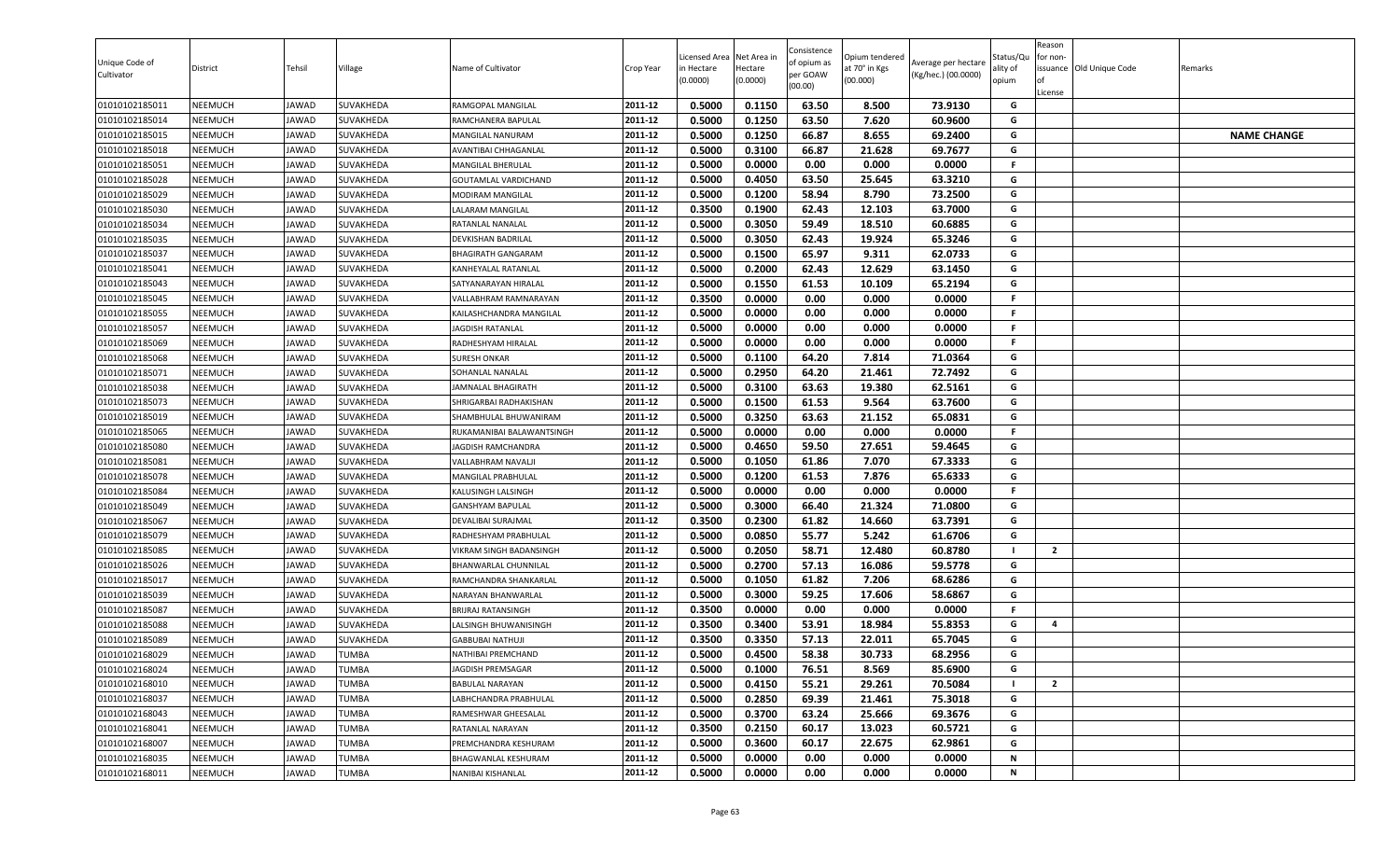| Unique Code of<br>Cultivator     | District           | Tehsil         | Village                 | Name of Cultivator                                 | Crop Year          | Licensed Area<br>in Hectare<br>(0.0000) | Net Area in<br>Hectare<br>(0.0000) | Consistence<br>of opium as<br>per GOAW<br>(00.00) | Opium tendered<br>at 70° in Kgs<br>(00.000) | Average per hectare<br>(Kg/hec.) (00.0000) | აtatus/Qι<br>lity of<br>opium | Reason<br>for non-<br>lof<br>License | issuance Old Unique Code | Remarks                        |
|----------------------------------|--------------------|----------------|-------------------------|----------------------------------------------------|--------------------|-----------------------------------------|------------------------------------|---------------------------------------------------|---------------------------------------------|--------------------------------------------|-------------------------------|--------------------------------------|--------------------------|--------------------------------|
| 01010102147003                   | <b>NEEMUCH</b>     | JAWAD          | <b>UPREDA</b>           | <b>BANSHILAL MOHANLAL</b>                          | 2011-12            | 0.5000                                  | 0.3100                             | 61.73                                             | 20.741                                      | 66.9065                                    | G                             |                                      |                          |                                |
| 01010102147004                   | NEEMUCH            | JAWAD          | UPREDA                  | KRISHNAGOPAL BHERULAL                              | 2011-12            | 0.5000                                  | 0.2800                             | 61.73                                             | 19.057                                      | 68.0607                                    | G                             |                                      |                          |                                |
| 01010102147005                   | NEEMUCH            | <b>JAWAD</b>   | UPREDA                  | HANGAMIBAI RAMDYAL                                 | 2011-12            | 0.3500                                  | 0.2700                             | 65.51                                             | 19.185                                      | 71.0556                                    | G                             |                                      |                          |                                |
| 01010102147006                   | NEEMUCH            | JAWAD          | UPREDA                  | SATYANARAYAN KACHARULAL                            | 2011-12            | 0.5000                                  | 0.4150                             | 65.51                                             | 29.573                                      | 71.2602                                    | G                             |                                      |                          |                                |
| 01010102147012                   | NEEMUCH            | JAWAD          | UPREDA                  | RAMPRASAD AMRITRAM                                 | 2011-12            | 0.3500                                  | 0.2500                             | 66.93                                             | 16.532                                      | 66.1280                                    | G                             |                                      |                          |                                |
| 01010102147020                   | <b>NEEMUCH</b>     | JAWAD          | <b>UPREDA</b>           | JAMUNALAL NATHUJI                                  | 2011-12            | 0.5000                                  | 0.4850                             | 60.99                                             | 29.972                                      | 61.7979                                    | G                             |                                      |                          | <b>NAME CHANGE</b>             |
| 01010102147022                   | <b>NEEMUCH</b>     | JAWAD          | <b>UPREDA</b>           | <b>BAPULAL NATHUJI</b>                             | 2011-12            | 0.5000                                  | 0.2950                             | 61.73                                             | 20.080                                      | 68.0678                                    | G                             |                                      |                          |                                |
| 01010102147023                   | <b>NEEMUCH</b>     | JAWAD          | <b>UPREDA</b>           | BANSHILAL KACHARULAL                               | 2011-12            | 0.5000                                  | 0.4500                             | 68.22                                             | 33.486                                      | 74.4133                                    | G                             |                                      |                          |                                |
| 01010102147033                   | <b>NEEMUCH</b>     | JAWAD          | UPREDA                  | RAMESHWAR NATHULAL                                 | 2011-12            | 0.5000                                  | 0.3450                             | 61.24                                             | 22.195                                      | 64.3333                                    | G                             |                                      |                          |                                |
| 01010102147036                   | NEEMUCH            | <b>JAWAD</b>   | UPREDA                  | RADHESHYAM NANURAM                                 | 2011-12            | 0.5000                                  | 0.4000                             | 65.51                                             | 28.506                                      | 71.2650                                    | G                             |                                      |                          |                                |
| 01010102147038                   | NEEMUCH            | JAWAD          | <b>JPREDA</b>           | RAMCHANDRIBAI CHHAGANLAL                           | 2011-12            | 0.5000                                  | 0.1250                             | 65.17                                             | 8.779                                       | 70.2320                                    | G                             |                                      |                          | <b>NAME CHANGE</b>             |
| 01010102147040                   | NEEMUCH            | <b>JAWAD</b>   | UPREDA                  | NANDLAL BHANWARLAL                                 | 2011-12            | 0.5000                                  | 0.1500                             | 68.22                                             | 11.939                                      | 79.5933                                    | G                             |                                      |                          |                                |
| 01010102147045                   | NEEMUCH            | JAWAD          | <b>UPREDA</b>           | <b>BAPULAL MANGILAL</b>                            | 2011-12<br>2011-12 | 0.5000                                  | 0.3000                             | 61.24                                             | 19.562                                      | 65.2067                                    | G<br>G                        |                                      |                          |                                |
| 01010102147042<br>01010102147046 | NEEMUCH<br>NEEMUCH | JAWAD<br>JAWAD | <b>UPREDA</b><br>UPREDA | BAGDIRAM CHHAGANLAL<br><b>BANSHILAL MATHURALAL</b> | 2011-12            | 0.5000<br>0.3500                        | 0.1250<br>0.2700                   | 65.17<br>67.91                                    | 8.779<br>19.558                             | 70.2320<br>72.4370                         | G                             |                                      |                          |                                |
|                                  | <b>NEEMUCH</b>     | JAWAD          | UPREDA                  |                                                    | 2011-12            | 0.5000                                  | 0.2800                             | 72.83                                             | 22.203                                      | 79.2964                                    | G                             |                                      |                          |                                |
| 01010102147010<br>01010102147044 | <b>NEEMUCH</b>     | JAWAD          | <b>UPREDA</b>           | SONIBAI BHANWARLAL<br>PARASRAM MODIRAM             | 2011-12            | 0.5000                                  | 0.3200                             | 61.24                                             | 21.110                                      | 65.9688                                    | G                             |                                      |                          |                                |
| 01010102147009                   | NEEMUCH            | <b>JAWAD</b>   | UPREDA                  | NANDUBAI AMBALAL                                   | 2011-12            | 0.5000                                  | 0.4700                             | 65.19                                             | 33.629                                      | 71.5511                                    | G                             |                                      |                          |                                |
| 01010102147050                   | <b>NEEMUCH</b>     | <b>JAWAD</b>   | UPREDA                  | <b>BADRILAL MANGILAL</b>                           | 2011-12            | 0.5000                                  | 0.3800                             | 65.19                                             | 26.653                                      | 70.1395                                    | G                             |                                      |                          |                                |
| 01010102147052                   | NEEMUCH            | JAWAD          | UPREDA                  | VAJJIBAI PRABHULAL                                 | 2011-12            | 0.5000                                  | 0.4000                             | 66.07                                             | 29.297                                      | 73.2425                                    | G                             |                                      |                          |                                |
| 01010102147054                   | NEEMUCH            | <b>JAWAD</b>   | UPREDA                  | <b>DHAPUBAI RAMA</b>                               | 2011-12            | 0.5000                                  | 0.4700                             | 64.46                                             | 33.178                                      | 70.5915                                    | G                             |                                      |                          |                                |
| 01010102147061                   | <b>NEEMUCH</b>     | JAWAD          | UPREDA                  | <b>SUKHIBAI SURATRAM</b>                           | 2011-12            | 0.5000                                  | 0.2700                             | 64.46                                             | 18.951                                      | 70.1889                                    | G                             |                                      |                          |                                |
| 01010102147062                   | NEEMUCH            | JAWAD          | UPREDA                  | KISHANLAL CHOTU                                    | 2011-12            | 0.5000                                  | 0.2050                             | 64.46                                             | 13.804                                      | 67.3366                                    | G                             |                                      |                          |                                |
| 01010102147063                   | <b>NEEMUCH</b>     | JAWAD          | UPREDA                  | <b>INDRABAI GANSHYAM</b>                           | 2011-12            | 0.5000                                  | 0.3950                             | 63.22                                             | 27.248                                      | 68.9823                                    | G                             |                                      |                          |                                |
| 01010102147064                   | <b>NEEMUCH</b>     | JAWAD          | UPREDA                  | SAMPATBAI PARASRAM                                 | 2011-12            | 0.5000                                  | 0.4650                             | 66.21                                             | 33.360                                      | 71.7419                                    | G                             |                                      |                          |                                |
| 01010102147065                   | NEEMUCH            | JAWAD          | UPREDA                  | KACHARULAL KALURAM                                 | 2011-12            | 0.5000                                  | 0.1800                             | 60.99                                             | 11.762                                      | 65.3444                                    | G                             |                                      |                          |                                |
| 01010102147066                   | NEEMUCH            | JAWAD          | UPREDA                  | <b>JANIBAI RAMNATH</b>                             | 2011-12            | 0.5000                                  | 0.1100                             | 69.02                                             | 8.056                                       | 73.2364                                    | G                             |                                      |                          | <b>NAME CHANGE</b>             |
| 01010102147067                   | NEEMUCH            | <b>JAWAD</b>   | UPREDA                  | SHYAMLAL RAMNATH                                   | 2011-12            | 0.5000                                  | 0.1200                             | 63.22                                             | 8.327                                       | 69.3917                                    | G                             |                                      |                          |                                |
| 01010102147068                   | NEEMUCH            | JAWAD          | UPREDA                  | SHANKARLAL TULSIRAM                                | 2011-12            | 0.5000                                  | 0.4150                             | 62.32                                             | 27.857                                      | 67.1253                                    | G                             |                                      |                          |                                |
| 01010102147069                   | NEEMUCH            | JAWAD          | UPREDA                  | KAILASH RATANSINGH                                 | 2011-12            | 0.5000                                  | 0.4850                             | 62.32                                             | 31.952                                      | 65.8804                                    | G                             |                                      |                          |                                |
| 01010102147032                   | NEEMUCH            | JAWAD          | <b>UPREDA</b>           | HIRALAL MANGILAL                                   | 2011-12            | 0.5000                                  | 0.3550                             | 65.02                                             | 24.420                                      | 68.7887                                    | G                             |                                      |                          |                                |
| 01010102147041                   | <b>NEEMUCH</b>     | JAWAD          | <b>UPREDA</b>           | LALAPRASAD MOHANDAS                                | 2011-12            | 0.3500                                  | 0.3500                             | 59.03                                             | 21.032                                      | 60.0914                                    | G                             |                                      |                          |                                |
| 01010102147001                   | <b>NEEMUCH</b>     | JAWAD          | <b>UPREDA</b>           | ASHOKEKUMAR RAMCHANDRA                             | 2011-12            | 0.5000                                  | 0.4800                             | 65.82                                             | 34.104                                      | 71.0500                                    | G                             |                                      |                          |                                |
| 01010102147007                   | NEEMUCH            | JAWAD          | UPREDA                  | BAPULAL RAMCHANDRA                                 | 2011-12            | 0.5000                                  | 0.3000                             | 62.32                                             | 21.260                                      | 70.8667                                    | G                             |                                      |                          |                                |
| 01010102147017                   | NEEMUCH            | JAWAD          | UPREDA                  | PRAHALAD HAJARI                                    | 2011-12            | 0.5000                                  | 0.2150                             | 65.89                                             | 15.409                                      | 71.6698                                    | G                             |                                      |                          |                                |
| 01010102147018                   | NEEMUCH            | JAWAD          | UPREDA                  | RAMKISHAN BHUWANIRAM                               | 2011-12            | 0.3500                                  | 0.3000                             | 65.89                                             | 20.529                                      | 68.4300                                    | G                             |                                      |                          |                                |
| 01010102147021                   | NEEMUCH            | <b>JAWAD</b>   | UPREDA                  | VISHNULAL NANDRAM                                  | 2011-12            | 0.5000                                  | 0.3150                             | 65.89                                             | 21.998                                      | 69.8349                                    | G                             |                                      |                          |                                |
| 01010102147027                   | NEEMUCH            | JAWAD          | UPREDA                  | RAMESHWAR BHERULAL                                 | 2011-12            | 0.5000                                  | 0.4050                             | 65.90                                             | 28.337                                      | 69.9679                                    | G                             |                                      |                          |                                |
| 01010102147051                   | NEEMUCH            | JAWAD          | UPREDA                  | <b>BANSHILAL PRABHULAL</b>                         | 2011-12            | 0.5000                                  | 0.4000                             | 65.90                                             | 27.979                                      | 69.9475                                    | G                             |                                      |                          |                                |
| 01010102147055                   | NEEMUCH            | JAWAD          | UPREDA                  | DHAPUBAI LAXMINARAYAN                              | 2011-12            | 0.5000                                  | 0.3750                             | 65.12                                             | 26.606                                      | 70.9493                                    | G                             |                                      |                          |                                |
| 01010102147015                   | NEEMUCH            | JAWAD          | UPREDA                  | MATHARIBAI LACHHIRAM                               | 2011-12            | 0.3500                                  | 0.3100                             | 65.90                                             | 22.623                                      | 72.9774                                    | G                             |                                      |                          |                                |
| 01010102147019                   | NEEMUCH            | JAWAD          | UPREDA                  | SHANKARLAL SAJJANLAL                               | 2011-12            | 0.5000                                  | 0.2450                             | 64.31                                             | 16.959                                      | 69.2204                                    | G                             |                                      |                          |                                |
| 01010102147070                   | <b>NEEMUCH</b>     | JAWAD          | UPREDA                  | ONKARLAL BHERULAL                                  | 2011-12            | 0.5000                                  | 0.2400                             | 58.75                                             | 15.216                                      | 63.4000                                    | G                             |                                      |                          |                                |
| 01010102147035                   | NEEMUCH            | <b>JAWAD</b>   | UPREDA                  | BANSHILAL RAMNARAYAN                               | 2011-12            | 0.5000                                  | 0.2450                             | 62.28                                             | 15.908                                      | 64.9306                                    | G                             |                                      |                          |                                |
| 01010105198013                   | <b>NEEMUCH</b>     | SINGOLI        | ANGORA                  | <b>BADRILAL JITMAL</b>                             | 2011-12            | 0.3500                                  | 0.3500                             | 62.72                                             | 22.499                                      | 64.2829                                    | G                             |                                      |                          | <b>TRANSFER / RANAWATKHEDA</b> |
| 01010105198006                   | NEEMUCH            | SINGOLI        | ANGORA                  | NANDUBAI MANGYA                                    | 2011-12            | 0.3500                                  | 0.0000                             | 0.00                                              | 0.000                                       | 0.0000                                     | F                             |                                      |                          | <b>TRANSFER / RANAWATKHEDA</b> |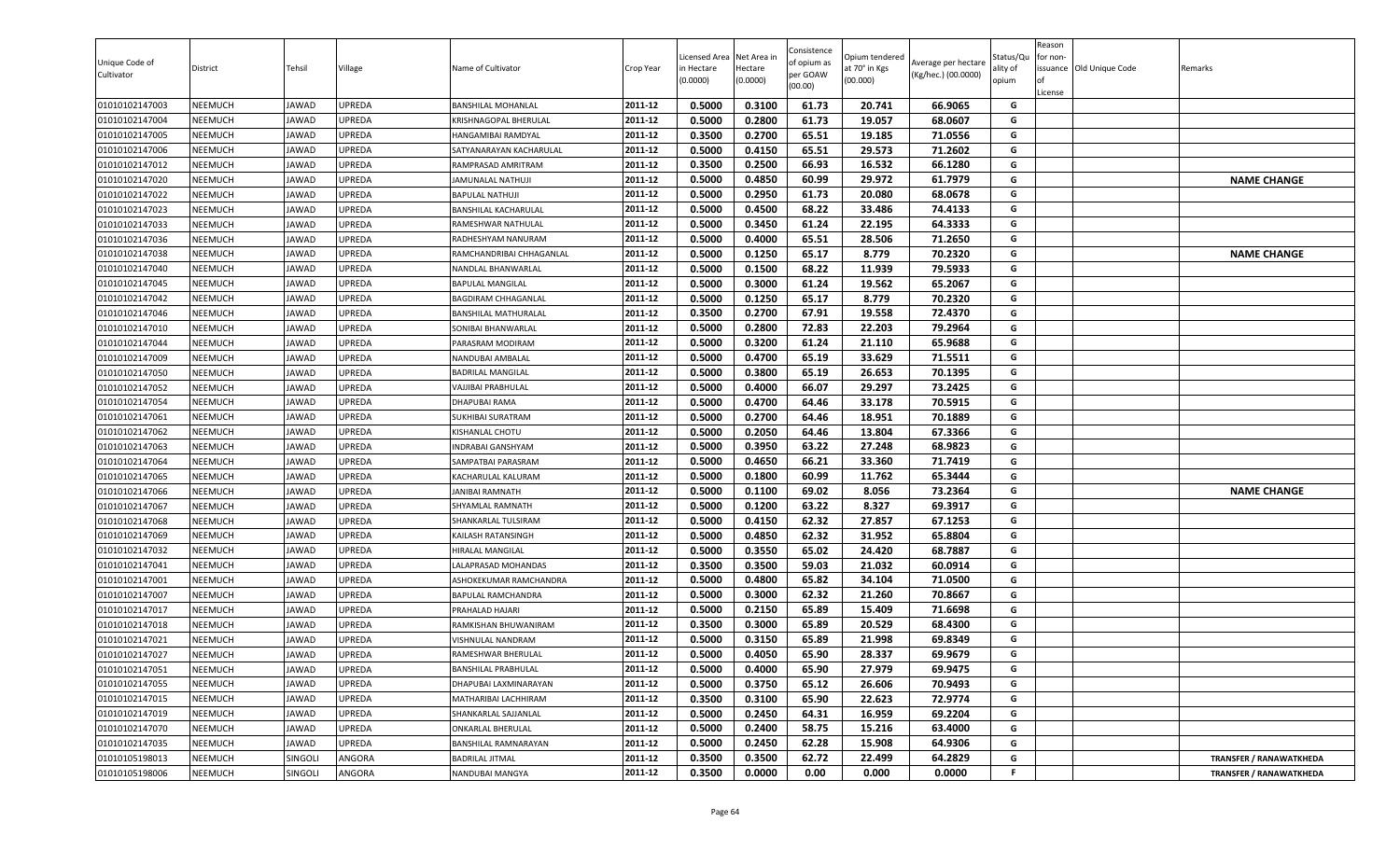| Unique Code of<br>Cultivator | District       | Tehsil         | Village           | Name of Cultivator                | Crop Year | icensed Area<br>in Hectare<br>(0.0000) | Net Area in<br>Hectare<br>(0.0000) | Consistence<br>of opium as<br>per GOAW<br>(00.00) | Opium tendered<br>at 70° in Kgs<br>(00.000) | Average per hectare<br>(Kg/hec.) (00.0000) | Status/Qu<br>lity of<br>opium | Reason<br>or non-<br>License | ssuance Old Unique Code | Remarks                        |
|------------------------------|----------------|----------------|-------------------|-----------------------------------|-----------|----------------------------------------|------------------------------------|---------------------------------------------------|---------------------------------------------|--------------------------------------------|-------------------------------|------------------------------|-------------------------|--------------------------------|
| 01010105198012               | <b>NEEMUCH</b> | SINGOLI        | ANGORA            | DHANNIBAI BHERULAL                | 2011-12   | 0.5000                                 | 0.0000                             | 0.00                                              | 0.000                                       | 0.0000                                     | -F                            |                              |                         | <b>TRANSFER / RANAWATKHEDA</b> |
| 01010105198019               | <b>NEEMUCH</b> | SINGOLI        | ANGORA            | NANALAL GANGARAM                  | 2011-12   | 0.3500                                 | 0.0450                             | 67.12                                             | 3.241                                       | 72.0222                                    | G                             |                              |                         | <b>TRANSFER / RANAWATKHEDA</b> |
| 01010105198015               | NEEMUCH        | SINGOLI        | ANGORA            | MADHODAS MANGUDAS                 | 2011-12   | 0.3500                                 | 0.0000                             | 0.00                                              | 0.000                                       | 0.0000                                     | F.                            | 1                            |                         |                                |
| 01010105198031               | NEEMUCH        | SINGOLI        | ANGORA            | <b>BANSILAL KASHIRAM</b>          | 2011-12   | 0.3500                                 | 0.3100                             | 66.70                                             | 21.020                                      | 67.8065                                    | G                             |                              |                         | <b>TRANSFER / RANAWATKHEDA</b> |
| 01010105208004               | NEEMUCH        | SINGOLI        | BALDARKHA         | <b>BHUPENDRASINGH BHOPALSINGH</b> | 2011-12   | 0.5000                                 | 0.2350                             | 58.90                                             | 15.003                                      | 63.8426                                    | G                             |                              |                         |                                |
| 01010105208007               | <b>NEEMUCH</b> | Singoli        | BALDARKHA         | <b>JAGANNATH RUPA</b>             | 2011-12   | 0.5000                                 | 0.1900                             | 58.90                                             | 12.125                                      | 63.8158                                    | G                             |                              |                         | <b>NAME CHANGE</b>             |
| 01010105208012               | <b>NEEMUCH</b> | Singoli        | BALDARKHA         | <b>JAGDISH HIRALAL</b>            | 2011-12   | 0.5000                                 | 0.1650                             | 61.72                                             | 11.780                                      | 71.3939                                    |                               | $\overline{2}$               |                         |                                |
| 01010105208015               | <b>NEEMUCH</b> | SINGOLI        | BALDARKHA         | RAMESHWAR RUPAJI                  | 2011-12   | 0.5000                                 | 0.2050                             | 62.26                                             | 14.231                                      | 69.4195                                    | G                             |                              |                         |                                |
| 01010105208017               | <b>NEEMUCH</b> | SINGOLI        | BALDARKHA         | <b>BABARULAL NANALAL</b>          | 2011-12   | 0.5000                                 | 0.2550                             | 64.30                                             | 18.041                                      | 70.7490                                    | G                             |                              |                         |                                |
| 01010105208021               | <b>NEEMUCH</b> | SINGOLI        | BALDARKHA         | HIRALAL BALU                      | 2011-12   | 0.5000                                 | 0.3500                             | 62.39                                             | 23.441                                      | 66.9743                                    | G                             |                              |                         |                                |
| 01010105208024               | NEEMUCH        | SINGOLI        | BALDARKHA         | MADHU BHURALAL                    | 2011-12   | 0.5000                                 | 0.4900                             | 64.30                                             | 32.931                                      | 67.2061                                    | G                             |                              |                         |                                |
| 01010105208029               | NEEMUCH        | SINGOLI        | BALDARKHA         | <b>MAGILAL RUPA</b>               | 2011-12   | 0.5000                                 | 0.3950                             | 56.61                                             | 24.512                                      | 62.0557                                    | G                             |                              |                         |                                |
| 01010105208009               | <b>NEEMUCH</b> | SINGOLI        | BALDARKHA         | RADHESHYAM SUKHLAL                | 2011-12   | 0.5000                                 | 0.3000                             | 55.84                                             | 19.018                                      | 63.3933                                    | G                             |                              |                         |                                |
| 01010105208035               | NEEMUCH        | SINGOLI        | BALDARKHA         | KANHEYALAL HIRALAL                | 2011-12   | 0.3500                                 | 0.2000                             | 62.29                                             | 13.642                                      | 68.2100                                    | G                             |                              |                         |                                |
| 01010105208036               | <b>NEEMUCH</b> | SINGOLI        | BALDARKHA         | JAMNADAS MOHANDAS                 | 2011-12   | 0.5000                                 | 0.4900                             | 52.41                                             | 28.421                                      | 58.0020                                    | G                             | 5                            |                         |                                |
| 01010105208037               | <b>NEEMUCH</b> | SINGOLI        | BALDARKHA         | DAULATRAM KASHIRAM                | 2011-12   | 0.3500                                 | 0.1600                             | 62.29                                             | 11.586                                      | 72.4125                                    | G                             |                              |                         |                                |
| 01010102218001               | <b>NEEMUCH</b> | JAWAD          | <b>BRAHAMPURI</b> | UDAIRAM KISHANLAL                 | 2011-12   | 0.5000                                 | 0.3050                             | 60.32                                             | 21.724                                      | 71.2262                                    | G                             |                              |                         |                                |
| 01010102218003               | <b>NEEMUCH</b> | JAWAD          | <b>BRAHAMPURI</b> | HIRALAL NANURAM                   | 2011-12   | 0.5000                                 | 0.5000                             | 63.02                                             | 34.265                                      | 68.5300                                    | G                             |                              |                         | <b>NAME CHANGE</b>             |
| 01010102218004               | <b>NEEMUCH</b> | JAWAD          | <b>BRAHAMPURI</b> | RAMESHWAR HIRALAL                 | 2011-12   | 0.5000                                 | 0.5100                             | 62.62                                             | 33.886                                      | 66.4431                                    | G                             |                              |                         |                                |
| 01010102218005               | NEEMUCH        | JAWAD          | <b>BRAHAMPURI</b> | NARAYANIBAI HARJI                 | 2011-12   | 0.5000                                 | 0.2000                             | 64.65                                             | 14.278                                      | 71.3900                                    | G                             |                              |                         |                                |
| 01010102218009               | NEEMUCH        | <b>JAWAD</b>   | <b>BRAHAMPURI</b> | KANWARLAL BHERULAL                | 2011-12   | 0.5000                                 | 0.1050                             | 64.28                                             | 7.456                                       | 71.0095                                    | G                             |                              |                         |                                |
| 01010102218010               | <b>NEEMUCH</b> | JAWAD          | <b>BRAHAMPURI</b> | NANDLAL MULCHAND                  | 2011-12   | 0.5000                                 | 0.3350                             | 64.11                                             | 22.237                                      | 66.3791                                    | G                             |                              |                         |                                |
| 01010102218013               | NEEMUCH        | <b>JAWAD</b>   | <b>BRAHAMPURI</b> | <b>AMRITLAL BHERULAL</b>          | 2011-12   | 0.5000                                 | 0.2450                             | 60.32                                             | 15.916                                      | 64.9633                                    | G                             |                              |                         |                                |
| 01010102218018               | <b>NEEMUCH</b> | JAWAD          | <b>BRAHAMPURI</b> | BAGDIRAM DHANNALAL                | 2011-12   | 0.5000                                 | 0.2900                             | 64.26                                             | 20.609                                      | 71.0655                                    | G                             |                              |                         |                                |
| 01010102218019               | <b>NEEMUCH</b> | JAWAD          | <b>BRAHAMPURI</b> | <b>SHANTILAL HIRALAL</b>          | 2011-12   | 0.5000                                 | 0.3700                             | 62.86                                             | 26.994                                      | 72.9568                                    | G                             |                              |                         |                                |
| 01010102218023               | <b>NEEMUCH</b> | JAWAD          | <b>BRAHAMPURI</b> | PREMLAL BHAGIRATH                 | 2011-12   | 0.5000                                 | 0.2550                             | 60.32                                             | 16.424                                      | 64.4078                                    | G                             |                              |                         |                                |
| 01010102218027               | NEEMUCH        | <b>JAWAD</b>   | <b>BRAHAMPURI</b> | <b>BHAGIRATH PRABHULAL</b>        | 2011-12   | 0.5000                                 | 0.3050                             | 65.88                                             | 21.543                                      | 70.6328                                    | G                             |                              |                         |                                |
| 01010102218029               | NEEMUCH        | <b>JAWAD</b>   | <b>BRAHAMPURI</b> | MATHURABAI RAMKISHAN              | 2011-12   | 0.5000                                 | 0.4050                             | 61.75                                             | 26.694                                      | 65.9111                                    | G                             |                              |                         |                                |
| 01010102218030               | <b>NEEMUCH</b> | JAWAD          | <b>BRAHAMPURI</b> | LAXMINARAYAN NANDLAL              | 2011-12   | 0.5000                                 | 0.3000                             | 64.26                                             | 20.765                                      | 69.2167                                    | G                             |                              |                         |                                |
| 01010102218032               | NEEMUCH        | <b>JAWAD</b>   | <b>BRAHAMPURI</b> | <b>MANKUWAR BAPULAL</b>           | 2011-12   | 0.5000                                 | 0.2650                             | 61.75                                             | 17.599                                      | 66.4113                                    | G                             |                              |                         | <b>TRANSFER / DIKEN</b>        |
| 01010102218008               | <b>NEEMUCH</b> | JAWAD          | <b>BRAHAMPURI</b> | RAMKANYABAI BAGADIRAM             | 2011-12   | 0.5000                                 | 0.1750                             | 61.75                                             | 12.606                                      | 72.0343                                    | G                             |                              |                         |                                |
| 01010102218031               | <b>NEEMUCH</b> | JAWAD          | <b>BRAHAMPURI</b> | <b>BANSHILAL GHISA</b>            | 2011-12   | 0.5000                                 | 0.1000                             | 68.72                                             | 7.324                                       | 73.2400                                    | G                             |                              |                         |                                |
| 01010102218033               | <b>NEEMUCH</b> | JAWAD          | <b>BRAHAMPURI</b> | DEEPAK KUMAR DAULATRAM            | 2011-12   | 0.5000                                 | 0.1850                             | 57.23                                             | 11.160                                      | 60.3243                                    | G                             |                              |                         |                                |
| 01010102218035               | <b>NEEMUCH</b> | JAWAD          | <b>BRAHAMPURI</b> | KANHEYALAL CHAMPALAL              | 2011-12   | 0.5000                                 | 0.2150                             | 65.88                                             | 15.209                                      | 70.7395                                    | G                             |                              |                         |                                |
| 01010102218036               | <b>NEEMUCH</b> | JAWAD          | <b>BRAHAMPURI</b> | SATYANARAYAN JAYKISHAN            | 2011-12   | 0.5000                                 | 0.2550                             | 62.22                                             | 18.035                                      | 70.7255                                    | G                             |                              | 01010102240078          |                                |
| 01010105243002               | NEEMUCH        | SINGOLI        | CHAWNDIYA         | <b>OMPRAKASH MOHANLAL</b>         | 2011-12   | 0.5000                                 | 0.3750                             | 62.76                                             | 25.346                                      | 67.5893                                    | G                             |                              |                         |                                |
| 01010105243008               | NEEMUCH        | SINGOLI        | CHAWNDIYA         | <b>BOTHLAL KALU JI</b>            | 2011-12   | 0.5000                                 | 0.4000                             | 61.37                                             | 26.810                                      | 67.0250                                    | G                             |                              |                         |                                |
| 01010105243022               | NEEMUCH        | SINGOLI        | CHAWNDIYA         | NARAYANBAI SOHAN                  | 2011-12   | 0.5000                                 | 0.4000                             | 61.37                                             | 26.310                                      | 65.7750                                    | G                             |                              |                         |                                |
| 01010105243027               | <b>NEEMUCH</b> | SINGOLI        | CHAWNDIYA         | RANMCHANDRA DEVILAL               | 2011-12   | 0.5000                                 | 0.2100                             | 62.47                                             | 14.288                                      | 68.0381                                    | G                             | 6                            |                         |                                |
| 01010105243032               | <b>NEEMUCH</b> | SINGOLI        | CHAWNDIYA         | HARISINGH JODHASINGH              | 2011-12   | 0.5000                                 | 0.3450                             | 62.56                                             | 23.523                                      | 68.1826                                    | G                             |                              |                         |                                |
| 01010105243037               | NEEMUCH        | SINGOLI        | CHAWNDIYA         | SHRAWANDAS KAJODDAS               | 2011-12   | 0.5000                                 | 0.4250                             | 62.47                                             | 28.112                                      | 66.1459                                    | G                             |                              |                         |                                |
| 01010105243039               | <b>NEEMUCH</b> | SINGOLI        | CHAWNDIYA         | GORDHANSINGH JODH SINGH           | 2011-12   | 0.5000                                 | 0.3050                             | 62.47                                             | 20.803                                      | 68.2066                                    | G                             |                              |                         |                                |
| 01010105243041               | <b>NEEMUCH</b> | SINGOLI        | <b>CHAWNDIYA</b>  | BHAGWATSINGH JODHA                | 2011-12   | 0.5000                                 | 0.2100                             | 63.14                                             | 14.414                                      | 68.6381                                    | G                             |                              |                         |                                |
| 01010105243045               | NEEMUCH        | SINGOLI        | <b>CHAWNDIYA</b>  | MOHANLAL MYANCHAND                | 2011-12   | 0.5000                                 | 0.2750                             | 63.14                                             | 19.393                                      | 70.5200                                    | G                             |                              |                         |                                |
| 01010105243054               | <b>NEEMUCH</b> | <b>SINGOLI</b> | CHAWNDIYA         | NANDLAL GHEESALAL                 | 2011-12   | 0.5000                                 | 0.4650                             | 62.56                                             | 31.432                                      | 67.5957                                    | G                             |                              |                         |                                |
| 01010105243056               | NEEMUCH        | SINGOLI        | CHAWNDIYA         | <b>BADRILAL MANGILAL</b>          | 2011-12   | 0.5000                                 | 0.1550                             | 63.14                                             | 11.068                                      | 71.4065                                    | G                             |                              |                         |                                |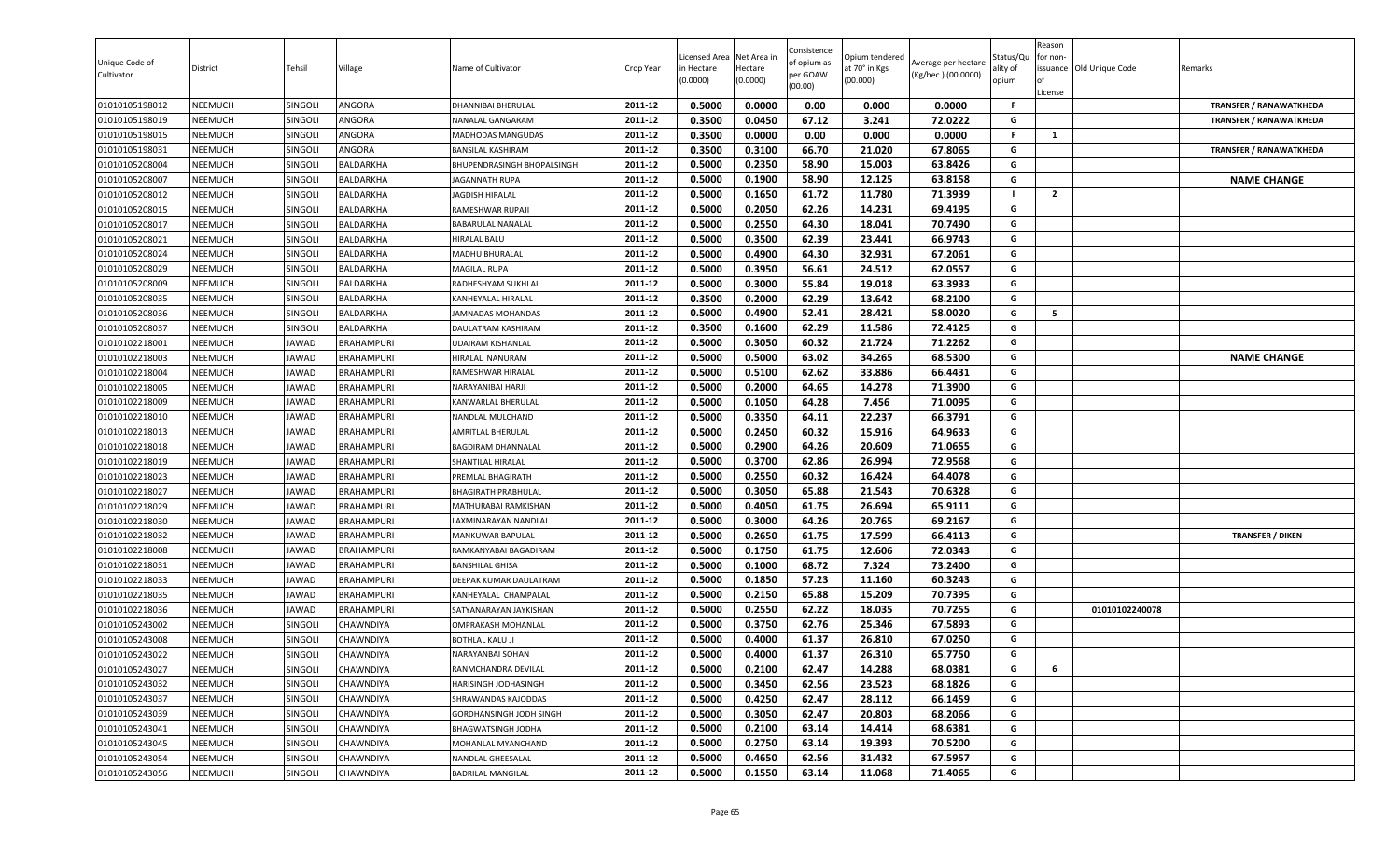| Unique Code of<br>Cultivator | District       | Tehsil         | Village           | Name of Cultivator        | Crop Year | Licensed Area<br>in Hectare<br>(0.0000) | Net Area in<br>Hectare<br>(0.0000) | Consistence<br>of opium as<br>per GOAW<br>(00.00) | )pium tendered<br>at 70° in Kgs<br>(00.000) | Average per hectare<br>(Kg/hec.) (00.0000) | Status/Qเ<br>ality of<br>opium | Reason<br>for non-<br>lof<br>License | issuance Old Unique Code | Remarks |
|------------------------------|----------------|----------------|-------------------|---------------------------|-----------|-----------------------------------------|------------------------------------|---------------------------------------------------|---------------------------------------------|--------------------------------------------|--------------------------------|--------------------------------------|--------------------------|---------|
| 01010105243017               | <b>NEEMUCH</b> | SINGOLI        | <b>CHAWNDIYA</b>  | NANURAMDAS MATHURADAS     | 2011-12   | 0.5000                                  | 0.2600                             | 53.90                                             | 15.123                                      | 58.1654                                    | G                              | 5                                    |                          |         |
| 01010105243034               | <b>NEEMUCH</b> | SINGOLI        | <b>CHAWNDIYA</b>  | CHHAGANLAL SHANKARLAL     | 2011-12   | 0.5000                                  | 0.2350                             | 67.09                                             | 16.475                                      | 70.1064                                    | G                              |                                      |                          |         |
| 01010105243038               | NEEMUCH        | <b>SINGOLI</b> | CHAWNDIYA         | KISHANDAS KAJODDAS        | 2011-12   | 0.5000                                  | 0.2000                             | 60.35                                             | 13.243                                      | 66.2150                                    | G                              |                                      |                          |         |
| 01010105243042               | <b>NEEMUCH</b> | SINGOLI        | <b>CHAWNDIYA</b>  | GHEESALAL GABURCHAND      | 2011-12   | 0.5000                                  | 0.4950                             | 63.24                                             | 33.626                                      | 67.9313                                    | G                              |                                      |                          |         |
| 01010105243049               | <b>NEEMUCH</b> | SINGOLI        | <b>CHAWNDIYA</b>  | NARAYANIBAI RAMCHANDRADAS | 2011-12   | 0.5000                                  | 0.1450                             | 65.09                                             | 10.368                                      | 71.5034                                    | G                              |                                      |                          |         |
| 01010105243058               | <b>NEEMUCH</b> | SINGOLI        | <b>CHAWNDIYA</b>  | KANHEYADAS RAMCHANDRA DAS | 2011-12   | 0.5000                                  | 0.2700                             | 60.35                                             | 17.846                                      | 66.0963                                    | G                              |                                      |                          |         |
| 01010105243021               | <b>NEEMUCH</b> | SINGOLI        | <b>CHAWNDIYA</b>  | BHURIBAI MATHURALAL       | 2011-12   | 0.5000                                  | 0.3450                             | 62.56                                             | 23.049                                      | 66.8087                                    | G                              |                                      |                          |         |
| 01010105243004               | <b>NEEMUCH</b> | SINGOLI        | <b>CHAWNDIYA</b>  | SURESH SHANKARLAL         | 2011-12   | 0.3500                                  | 0.2100                             | 52.81                                             | 12.176                                      | 57.9810                                    | G                              | 5                                    |                          |         |
| 01010105243013               | <b>NEEMUCH</b> | <b>SINGOLI</b> | CHAWNDIYA         | LABHCHAND ONKARLAL        | 2011-12   | 0.5000                                  | 0.4450                             | 64.26                                             | 29.541                                      | 66.3843                                    | G                              |                                      |                          |         |
| 01010105243018               | <b>NEEMUCH</b> | SINGOLI        | CHAWNDIYA         | HARKUBAI SHANKARLAL       | 2011-12   | 0.5000                                  | 0.1950                             | 60.35                                             | 12.199                                      | 62.5590                                    | G                              |                                      |                          |         |
| 01010105243026               | <b>NEEMUCH</b> | SINGOLI        | CHAWNDIYA         | SOHANLAL DALU             | 2011-12   | 0.5000                                  | 0.2300                             | 62.07                                             | 14.657                                      | 63.7261                                    | G                              |                                      |                          |         |
| 01010105243035               | <b>NEEMUCH</b> | SINGOLI        | <b>CHAWNDIYA</b>  | MANSINGH JODHSINGH        | 2011-12   | 0.5000                                  | 0.3050                             | 69.71                                             | 23.233                                      | 76.1738                                    | G                              |                                      |                          |         |
| 01010105243057               | <b>NEEMUCH</b> | SINGOLI        | <b>CHAWNDIYA</b>  | LALIBAI JAGDISH           | 2011-12   | 0.5000                                  | 0.4850                             | 64.42                                             | 32.477                                      | 66.9629                                    | G                              |                                      |                          |         |
| 01010105243059               | <b>NEEMUCH</b> | SINGOLI        | <b>CHAWNDIYA</b>  | KABRIBAI RAMCHANDRA       | 2011-12   | 0.5000                                  | 0.2550                             | 63.09                                             | 18.792                                      | 73.6941                                    | G                              |                                      |                          |         |
| 01010105243012               | <b>NEEMUCH</b> | SINGOLI        | <b>CHAWNDIYA</b>  | SOHANIBAI MOHANLAL        | 2011-12   | 0.3500                                  | 0.3250                             | 58.11                                             | 20.164                                      | 62.0431                                    | G                              |                                      |                          |         |
| 01010105243061               | <b>NEEMUCH</b> | SINGOLI        | <b>CHAWNDIYA</b>  | NANALAL GOPILAL           | 2011-12   | 0.5000                                  | 0.1500                             | 62.07                                             | 10.357                                      | 69.0467                                    | G                              |                                      |                          |         |
| 01010105246001               | <b>NEEMUCH</b> | SINGOLI        | <b>DABRIYA</b>    | JAHURHUSAIN BHOLABAKSH    | 2011-12   | 0.5000                                  | 0.0000                             | 0.00                                              | 0.000                                       | 0.0000                                     | F.                             |                                      |                          |         |
| 01010105246004               | <b>NEEMUCH</b> | SINGOLI        | <b>DABRIYA</b>    | AZADMOHAMMAD MAJID        | 2011-12   | 0.5000                                  | 0.0000                             | 0.00                                              | 0.000                                       | 0.0000                                     | F.                             |                                      |                          |         |
| 01010105246005               | <b>NEEMUCH</b> | SINGOLI        | <b>DABRIYA</b>    | HAKIM IBRAHIMKHAN         | 2011-12   | 0.5000                                  | 0.0000                             | 0.00                                              | 0.000                                       | 0.0000                                     | F.                             |                                      |                          |         |
| 01010105246007               | <b>NEEMUCH</b> | Singoli        | DABRIYA           | IRFAN MO.RAHAMAN          | 2011-12   | 0.5000                                  | 0.1500                             | 59.33                                             | 9.645                                       | 64.3000                                    | G                              |                                      |                          |         |
| 01010105246008               | <b>NEEMUCH</b> | SINGOLI        | <b>DABRIYA</b>    | HIRA UDA                  | 2011-12   | 0.5000                                  | 0.0000                             | 0.00                                              | 0.000                                       | 0.0000                                     | F                              |                                      |                          |         |
| 01010105246013               | <b>NEEMUCH</b> | SINGOLI        | <b>DABRIYA</b>    | HURABAI HAKIMA BAI        | 2011-12   | 0.5000                                  | 0.1950                             | 59.33                                             | 12.442                                      | 63.8051                                    | G                              |                                      |                          |         |
| 01010105246014               | <b>NEEMUCH</b> | SINGOLI        | <b>DABRIYA</b>    | <b>IQBAL HUSAIN</b>       | 2011-12   | 0.5000                                  | 0.3250                             | 56.42                                             | 20.005                                      | 61.5538                                    | G                              |                                      |                          |         |
| 01010105246010               | <b>NEEMUCH</b> | SINGOLI        | <b>DABRIYA</b>    | RAJJAKSHAH IBRAHIM        | 2011-12   | 0.5000                                  | 0.4100                             | 56.21                                             | 24.411                                      | 59.5390                                    | G                              |                                      |                          |         |
| 01010105246011               | <b>NEEMUCH</b> | SINGOLI        | DABRIYA           | MURADASHAH NURSHAH        | 2011-12   | 0.5000                                  | 0.2350                             | 58.91                                             | 14.828                                      | 63.0979                                    | G                              |                                      |                          |         |
| 01010105205001               | <b>NEEMUCH</b> | SINGOLI        | <b>DAULATPURA</b> | JAGDISHCHANDRA KASHIRAM   | 2011-12   | 0.5000                                  | 0.1950                             | 63.02                                             | 12.901                                      | 66.1590                                    | G                              |                                      |                          |         |
| 01010105205002               | <b>NEEMUCH</b> | SINGOLI        | DAULATPURA        | <b>BADRILAL RAMSUKH</b>   | 2011-12   | 0.5000                                  | 0.4550                             | 63.02                                             | 30.187                                      | 66.3451                                    | G                              |                                      |                          |         |
| 01010105205004               | <b>NEEMUCH</b> | SINGOLI        | DAULATPURA        | <b>OMPRAKASH ONKAR</b>    | 2011-12   | 0.5000                                  | 0.4950                             | 61.04                                             | 31.593                                      | 63.8242                                    | G                              |                                      |                          |         |
| 01010105205005               | NEEMUCH        | Singoli        | DAULATPURA        | SOHANLAL DALURAM          | 2011-12   | 0.5000                                  | 0.3950                             | 61.92                                             | 26.033                                      | 65.9063                                    | G                              |                                      |                          |         |
| 01010105205006               | <b>NEEMUCH</b> | SINGOLI        | <b>DAULATPURA</b> | PURANMAL BHARMAL          | 2011-12   | 0.5000                                  | 0.2700                             | 63.76                                             | 17.798                                      | 65.9185                                    | G                              |                                      |                          |         |
| 01010105205008               | <b>NEEMUCH</b> | SINGOLI        | <b>DAULATPURA</b> | JAGDISHCHANDRA BALU       | 2011-12   | 0.5000                                  | 0.4850                             | 63.59                                             | 33.212                                      | 68.4784                                    | G                              |                                      |                          |         |
| 01010105205009               | <b>NEEMUCH</b> | SINGOLI        | <b>DAULATPURA</b> | LALURAM MANGILAL          | 2011-12   | 0.5000                                  | 0.4950                             | 60.43                                             | 31.596                                      | 63.8303                                    | G                              |                                      |                          |         |
| 01010105205010               | <b>NEEMUCH</b> | SINGOLI        | <b>DAULATPURA</b> | <b>BADRILAL LALURAM</b>   | 2011-12   | 0.5000                                  | 0.4050                             | 61.92                                             | 26.573                                      | 65.6123                                    | G                              |                                      |                          |         |
| 01010105205011               | <b>NEEMUCH</b> | SINGOLI        | <b>DAULATPURA</b> | CHHAGANLAL LALURAM        | 2011-12   | 0.5000                                  | 0.4000                             | 58.63                                             | 24.013                                      | 60.0325                                    | G                              |                                      |                          |         |
| 01010105205012               | <b>NEEMUCH</b> | SINGOLI        | <b>DAULATPURA</b> | JAYRAM BHERULAL           | 2011-12   | 0.5000                                  | 0.1050                             | 61.92                                             | 6.696                                       | 63.7714                                    | G                              |                                      |                          |         |
| 01010105205013               | <b>NEEMUCH</b> | Singoli        | DAULATPURA        | <b>BHARATLAL SHIVELAL</b> | 2011-12   | 0.5000                                  | 0.5100                             | 64.14                                             | 33.371                                      | 65.4333                                    | G                              |                                      |                          |         |
| 01010105205014               | <b>NEEMUCH</b> | <b>SINGOLI</b> | DAULATPURA        | ASHARAM BHERULAL          | 2011-12   | 0.5000                                  | 0.4950                             | 61.06                                             | 31.594                                      | 63.8263                                    | G                              |                                      |                          |         |
| 01010105205015               | <b>NEEMUCH</b> | SINGOLI        | DAULATPURA        | SOHANLAL KASHIRAM         | 2011-12   | 0.5000                                  | 0.3450                             | 62.60                                             | 22.160                                      | 64.2319                                    | G                              |                                      |                          |         |
| 01010105205016               | <b>NEEMUCH</b> | SINGOLI        | <b>DAULATPURA</b> | MADANLAL DALURAM          | 2011-12   | 0.5000                                  | 0.3600                             | 64.95                                             | 25.052                                      | 69.5889                                    | G                              |                                      |                          |         |
| 01010105205017               | <b>NEEMUCH</b> | SINGOLI        | <b>DAULATPURA</b> | NANDLAL ONKAR             | 2011-12   | 0.5000                                  | 0.4400                             | 64.95                                             | 30.081                                      | 68.3659                                    | G                              |                                      |                          |         |
| 01010105205018               | <b>NEEMUCH</b> | SINGOLI        | <b>DAULATPURA</b> | <b>GITALAL RAMLAL</b>     | 2011-12   | 0.5000                                  | 0.2600                             | 64.95                                             | 18.381                                      | 70.6962                                    | G                              |                                      |                          |         |
| 01010105205019               | <b>NEEMUCH</b> | SINGOLI        | <b>DAULATPURA</b> | GOPAL LAXMICHAND          | 2011-12   | 0.5000                                  | 0.3500                             | 64.43                                             | 23.020                                      | 65.7714                                    | G                              |                                      |                          |         |
| 01010105205020               | <b>NEEMUCH</b> | SINGOLI        | <b>DAULATPURA</b> | RAMESHWARDAS GIRDHARI     | 2011-12   | 0.5000                                  | 0.3150                             | 62.60                                             | 20.461                                      | 64.9556                                    | G                              |                                      |                          |         |
| 01010105205021               | <b>NEEMUCH</b> | SINGOLI        | <b>DAULATPURA</b> | NANDLAL KAJOD             | 2011-12   | 0.5000                                  | 0.2950                             | 57.13                                             | 18.951                                      | 64.2407                                    | G                              |                                      |                          |         |
| 01010105205023               | <b>NEEMUCH</b> | <b>SINGOLI</b> | <b>DAULATPURA</b> | ONKARLAL KISHANLAL        | 2011-12   | 0.5000                                  | 0.4950                             | 61.31                                             | 31.732                                      | 64.1051                                    | G                              |                                      |                          |         |
| 01010105205024               | <b>NEEMUCH</b> | SINGOLI        | <b>DAULATPURA</b> | SHANTILAL NANALAL         | 2011-12   | 0.5000                                  | 0.3850                             | 67.44                                             | 27.169                                      | 70.5688                                    | G                              |                                      |                          |         |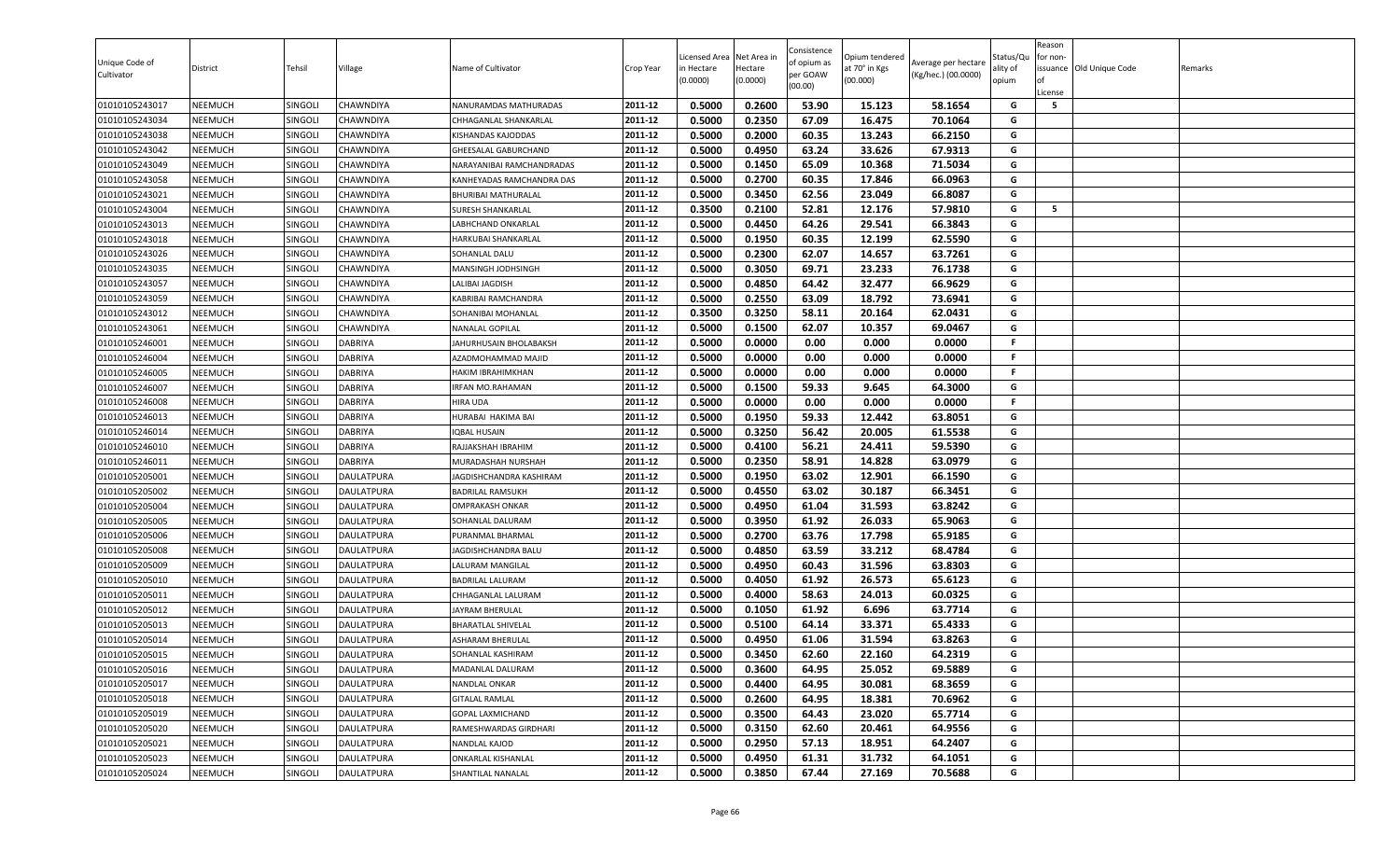| 0.5000<br>0.4050<br>63.83<br>65.6543<br>01010105205025<br><b>NEEMUCH</b><br><b>DAULATPURA</b><br>CHHAGANLAL DAULATRAM<br>2011-12<br>26.590<br>G<br>SINGOLI<br><b>NEEMUCH</b><br>2011-12<br>0.5000<br>0.0000<br>0.00<br>0.000<br>0.0000<br>01010105205026<br>SINGOLI<br><b>DAULATPURA</b><br>F.<br>NATHU HIRA<br>NEEMUCH<br>2011-12<br>0.5000<br>0.4050<br>64.43<br>27.677<br>68.3383<br>G<br>01010105205027<br>SINGOLI<br><b>DAULATPURA</b><br>BHANAWARIBAI GULABCHAND<br>26.517<br>66.2925<br>G<br>01010105205029<br><b>NEEMUCH</b><br>2011-12<br>0.5000<br>0.4000<br>63.83<br>SINGOLI<br><b>DAULATPURA</b><br>BHANWARCHAND JAYCHAND<br>0.5000<br>0.5100<br>63.6373<br>2011-12<br>60.81<br>32.455<br>G<br>01010105205030<br><b>NEEMUCH</b><br>SINGOLI<br><b>DAULATPURA</b><br>GITALAL KISHANLAL<br>G<br>2011-12<br>0.5000<br>0.2100<br>63.83<br>67.6095<br>01010105205031<br><b>NEEMUCH</b><br>SINGOLI<br><b>DAULATPURA</b><br>14.198<br>NARAYANLAL AMARCHAND<br>0.2650<br>60.68<br>2011-12<br>0.3500<br>16.167<br>61.0075<br>G<br><b>NEEMUCH</b><br>SINGOLI<br>01010105205032<br><b>DAULATPURA</b><br>SOHANLAL RAMSUKH<br>0.3550<br>G<br>01010105205033<br><b>NEEMUCH</b><br>SINGOLI<br><b>DAULATPURA</b><br>2011-12<br>0.5000<br>62.29<br>23.679<br>66.7014<br>RAMLAL TAKECHAND<br>01010105205034<br><b>NEEMUCH</b><br>0.5000<br>0.3050<br>60.45<br>19.189<br>62.9148<br>Singoli<br>DAULATPURA<br>2011-12<br>G<br>JODHRAJ SHANKARLAL<br>01010105205035<br>SINGOLI<br>DAULATPURA<br>2011-12<br>0.5000<br>0.2150<br>60.68<br>14.468<br>67.2930<br>G<br><b>NEEMUCH</b><br>RUKAMNIBAI BHARMAL<br>0.5000<br>0.1150<br>62.29<br>7.671<br>66.7043<br>G<br>2011-12<br>01010105205036<br><b>NEEMUCH</b><br>SINGOLI<br>DAULATPURA<br>SITABAI LALURAM<br><b>NEEMUCH</b><br>2011-12<br>0.5000<br>0.4950<br>61.66<br>31.543<br>63.7232<br>G<br>01010105205038<br>SINGOLI<br><b>DAULATPURA</b><br>SHAMBHULAL MANGILAL<br>0.2150<br>64.4000<br>01010105205039<br><b>NEEMUCH</b><br><b>DAULATPURA</b><br>0.3500<br>62.29<br>13.846<br>G<br>SINGOLI<br>2011-12<br><b>BOTHLAL HIRALAL</b><br>0.5000<br>0.2500<br>G<br>01010105205040<br><b>NEEMUCH</b><br>2011-12<br>60.68<br>15.855<br>63.4200<br>SINGOLI<br><b>DAULATPURA</b><br>SHYAMLAL VENIRAM<br>$\overline{2}$<br>0.5000<br>0.3000<br>63.14<br>65.1833<br>01010105205041<br><b>NEEMUCH</b><br>SINGOLI<br><b>DAULATPURA</b><br>2011-12<br>19.555<br>$\blacksquare$<br>UTIL IABINAL<br><b>NEEMUCH</b><br>SINGOLI<br>2011-12<br>0.5000<br>0.1950<br>61.31<br>12.717<br>65.2154<br>G<br>01010105205042<br><b>DAULATPURA</b><br>KHYALIRAM BHARMAL<br>01010105205043<br><b>NEEMUCH</b><br>SINGOLI<br><b>DAULATPURA</b><br>2011-12<br>0.5000<br>0.1000<br>63.80<br>6.799<br>67.9900<br>G<br><b>HUDIBAI NARAYAN</b><br>01010105205044<br><b>NEEMUCH</b><br>SINGOLI<br>2011-12<br>0.5000<br>0.2950<br>61.78<br>18.693<br>63.3661<br>G<br>DAULATPURA<br><b>TULSIRAM ONKAR</b><br>01010105205045<br><b>NEEMUCH</b><br>SINGOLI<br><b>DAULATPURA</b><br>2011-12<br>0.5000<br>0.4700<br>64.78<br>31.927<br>67.9298<br>G<br>CHAMPALAL CHUNNILAL<br>0.5000<br>0.5000<br>56.69<br>29.495<br>58.9900<br>G<br><b>NEEMUCH</b><br>2011-12<br>01010105205047<br>Singoli<br>DAULATPURA<br><b>BHURIBAI ONKARLAL</b><br><b>NEEMUCH</b><br>0.5000<br>0.3650<br>63.26<br>65.9342<br>01010105205048<br>SINGOLI<br><b>DAULATPURA</b><br>2011-12<br>24.066<br>G<br>RADHESHYAM DALURAM<br>63.7888<br>2011-12<br>0.5000<br>0.4450<br>59.85<br>28.386<br>G<br>01010105205049<br><b>NEEMUCH</b><br>SINGOLI<br><b>DAULATPURA</b><br>DULICHAND NANALAL<br>01010105205050<br><b>NEEMUCH</b><br>0.5000<br>0.3050<br>59.04<br>18.513<br>60.6984<br>G<br>SINGOLI<br>DAULATPURA<br>2011-12<br>MANGILAL SUKHLAL<br>0.5000<br>0.2700<br>64.37<br>66.2074<br>G<br>2011-12<br>17.876<br>01010105205051<br><b>NEEMUCH</b><br>SINGOLI<br><b>DAULATPURA</b><br>DEVILAL SUKHLAL<br>0.2650<br><b>NEEMUCH</b><br>SINGOLI<br>0.5000<br>60.02<br>16.934<br>63.9019<br>G<br>01010105205054<br><b>DAULATPURA</b><br>2011-12<br>KANHEYALAL BALURAM<br>2011-12<br>0.5000<br>0.2100<br>55.61<br>12.345<br>58.7857<br>01010105205055<br><b>NEEMUCH</b><br>SINGOLI<br><b>DAULATPURA</b><br>G<br>AMARCHAND JITMAL<br>01010105205056<br><b>NEEMUCH</b><br>SINGOLI<br>0.5000<br>0.0000<br>0.00<br>0.000<br>0.0000<br>DAULATPURA<br>2011-12<br>NAGAJIRAM MANGILAL<br>F.<br>2011-12<br>0.5000<br>0.3850<br>63.73<br>26.066<br>67.7039<br>G<br>01010105205057<br><b>NEEMUCH</b><br><b>SINGOLI</b><br>DAULATPURA<br>MOHANLAL RUPA<br>0.2850<br>NEEMUCH<br>0.5000<br>65.47<br>20.006<br>70.1965<br>G<br>01010105205058<br>Singoli<br>DAULATPURA<br>2011-12<br>BHERULAL RAMLAL<br>0.3050<br>63.73<br>2011-12<br>0.5000<br>20.130<br>66.0000<br>G<br><b>NEEMUCH</b><br>01010105205059<br>SINGOLI<br><b>DAULATPURA</b><br>JAGDISHCHANDRA ONKARLAL<br>0.2500<br>01010105205060<br>0.5000<br>67.12<br>17.768<br>71.0720<br>G<br><b>NEEMUCH</b><br>SINGOLI<br><b>DAULATPURA</b><br>2011-12<br>RATANLAL VENIRAM<br>0.5000<br>0.3550<br>65.47<br>24.186<br>68.1296<br>01010105205061<br><b>NEEMUCH</b><br>SINGOLI<br>MADANLAL HIRALAL<br>2011-12<br>G<br><b>DAULATPURA</b><br>01010105205063<br>SINGOLI<br>0.5000<br>0.1950<br>63.73<br>13.037<br>66.8564<br>G<br><b>NEEMUCH</b><br><b>DAULATPURA</b><br>2011-12<br>SHAMBHULAL NARAYAN<br>0.5000<br>0.0000<br>0.00<br>0.000<br>0.0000<br><b>NEEMUCH</b><br>SINGOLI<br>2011-12<br>01010105205067<br><b>DAULATPURA</b><br>GHEESALAL RAMCHANDRA<br>F.<br>01010105205068<br><b>NEEMUCH</b><br>SINGOLI<br><b>DAULATPURA</b><br>2011-12<br>0.5000<br>0.3000<br>57.23<br>18.412<br>61.3733<br>G<br><b>LALIBAI BHURALAL</b><br>2011-12<br>0.5000<br>0.4900<br>60.35<br>30.951<br>63.1653<br>G<br>01010105205069<br><b>NEEMUCH</b><br>SHYAMDAS GIRDHARIDAS<br>SINGOLI<br>DAULATPURA<br>0.5000<br>8.683<br>66.7923<br>G<br>01010105205070<br><b>NEEMUCH</b><br>2011-12<br>0.1300<br>63.51<br>SINGOLI<br>DAULATPURA<br>KASHIRAM JITUJI<br>0.5000<br>0.3250<br>21.113<br>64.9631<br>2011-12<br>63.51<br>G<br><b>NEEMUCH</b><br>SINGOLI<br>01010105205071<br><b>DAULATPURA</b><br><b>ONKARLAL JITUJI</b><br>2011-12<br><b>NEEMUCH</b><br>0.5000<br>0.2000<br>63.51<br>G<br>01010105205073<br>SINGOLI<br><b>DAULATPURA</b><br>13.228<br>66.1400<br>DEVILAL NATHULAL<br>0.3250<br>2011-12<br>0.5000<br>64.04<br>22.222<br>68.3754<br>G<br>01010105205075<br><b>NEEMUCH</b><br>SINGOLI<br><b>DAULATPURA</b><br><b>BABULAL HIRALAL</b><br>2011-12<br>0.2400<br>01010105205076<br><b>NEEMUCH</b><br>SINGOLI<br><b>DAULATPURA</b><br>0.5000<br>59.04<br>15.114<br>62.9750<br>G<br>KANHEYALAL MANGILAL<br>0.5000<br>0.3550<br>57.83<br>61.8789<br>01010105205077<br>SINGOLI<br>2011-12<br>21.967<br>G<br><b>NEEMUCH</b><br><b>DAULATPURA</b><br><b>GOVINDRAM NANALAL</b><br><b>NEEMUCH</b><br>2011-12<br>0.5000<br>0.3150<br>59.04<br>19.424<br>61.6635<br>G<br>01010105205079<br>SINGOLI<br><b>DAULATPURA</b><br>BHAGAWATIDAS GIRDHARI<br>01010105205081<br><b>NEEMUCH</b><br>SINGOLI<br><b>DAULATPURA</b><br>2011-12<br>0.5000<br>0.3000<br>57.83<br>18.068<br>60.2267<br>G<br>DAULATRAM CHATARBHUJ<br>G<br>2011-12<br>0.5000<br>0.2100<br>61.11<br>12.859<br>61.2333<br>01010105205082<br><b>NEEMUCH</b><br><b>SINGOLI</b><br><b>DAULATPURA</b><br>BALMUKUND LAXMICHAND<br>01010105205083<br>0.5000<br>0.3900<br><b>NEEMUCH</b><br>SINGOLI<br><b>DAULATPURA</b><br>2011-12<br>61.11<br>24.933<br>63.9308<br>G<br>BHAGWANLAL LALURAM | Unique Code of<br>Cultivator | District | Tehsil | Village | Name of Cultivator | Crop Year | Licensed Area<br>in Hectare<br>(0.0000) | Net Area in<br>Hectare<br>(0.0000) | Consistence<br>of opium as<br>per GOAW<br>(00.00) | Opium tendered<br>at 70° in Kgs<br>(00.000) | Average per hectare<br>(Kg/hec.) (00.0000) | Status/Qu<br>ality of<br>opium | Reason<br>for non-<br>lof<br>License | issuance Old Unique Code | Remarks |
|--------------------------------------------------------------------------------------------------------------------------------------------------------------------------------------------------------------------------------------------------------------------------------------------------------------------------------------------------------------------------------------------------------------------------------------------------------------------------------------------------------------------------------------------------------------------------------------------------------------------------------------------------------------------------------------------------------------------------------------------------------------------------------------------------------------------------------------------------------------------------------------------------------------------------------------------------------------------------------------------------------------------------------------------------------------------------------------------------------------------------------------------------------------------------------------------------------------------------------------------------------------------------------------------------------------------------------------------------------------------------------------------------------------------------------------------------------------------------------------------------------------------------------------------------------------------------------------------------------------------------------------------------------------------------------------------------------------------------------------------------------------------------------------------------------------------------------------------------------------------------------------------------------------------------------------------------------------------------------------------------------------------------------------------------------------------------------------------------------------------------------------------------------------------------------------------------------------------------------------------------------------------------------------------------------------------------------------------------------------------------------------------------------------------------------------------------------------------------------------------------------------------------------------------------------------------------------------------------------------------------------------------------------------------------------------------------------------------------------------------------------------------------------------------------------------------------------------------------------------------------------------------------------------------------------------------------------------------------------------------------------------------------------------------------------------------------------------------------------------------------------------------------------------------------------------------------------------------------------------------------------------------------------------------------------------------------------------------------------------------------------------------------------------------------------------------------------------------------------------------------------------------------------------------------------------------------------------------------------------------------------------------------------------------------------------------------------------------------------------------------------------------------------------------------------------------------------------------------------------------------------------------------------------------------------------------------------------------------------------------------------------------------------------------------------------------------------------------------------------------------------------------------------------------------------------------------------------------------------------------------------------------------------------------------------------------------------------------------------------------------------------------------------------------------------------------------------------------------------------------------------------------------------------------------------------------------------------------------------------------------------------------------------------------------------------------------------------------------------------------------------------------------------------------------------------------------------------------------------------------------------------------------------------------------------------------------------------------------------------------------------------------------------------------------------------------------------------------------------------------------------------------------------------------------------------------------------------------------------------------------------------------------------------------------------------------------------------------------------------------------------------------------------------------------------------------------------------------------------------------------------------------------------------------------------------------------------------------------------------------------------------------------------------------------------------------------------------------------------------------------------------------------------------------------------------------------------------------------------------------------------------------------------------------------------------------------------------------------------------------------------------------------------------------------------------------------------------------------------------------------------------------------------------------------------------------------------------------------------------------------------------------------------------------------------------------------------------------------------------------------------------------------------------------------------------------------------------------------------------------------------------------------------------------------------------------------------------------------------------------------------------------------------------------------------------------------------------------------------------------------------------------------------------------------------------------------------------------------------------------------------------------------------------------------------------------------------------------------------------------------------------------------------------------------------------------------------------------------------------------------------------------------------------------------------------------------------------------------------------------------------------------------------------------------------------------------------------------------------------------------------------------------------------------------------|------------------------------|----------|--------|---------|--------------------|-----------|-----------------------------------------|------------------------------------|---------------------------------------------------|---------------------------------------------|--------------------------------------------|--------------------------------|--------------------------------------|--------------------------|---------|
|                                                                                                                                                                                                                                                                                                                                                                                                                                                                                                                                                                                                                                                                                                                                                                                                                                                                                                                                                                                                                                                                                                                                                                                                                                                                                                                                                                                                                                                                                                                                                                                                                                                                                                                                                                                                                                                                                                                                                                                                                                                                                                                                                                                                                                                                                                                                                                                                                                                                                                                                                                                                                                                                                                                                                                                                                                                                                                                                                                                                                                                                                                                                                                                                                                                                                                                                                                                                                                                                                                                                                                                                                                                                                                                                                                                                                                                                                                                                                                                                                                                                                                                                                                                                                                                                                                                                                                                                                                                                                                                                                                                                                                                                                                                                                                                                                                                                                                                                                                                                                                                                                                                                                                                                                                                                                                                                                                                                                                                                                                                                                                                                                                                                                                                                                                                                                                                                                                                                                                                                                                                                                                                                                                                                                                                                                                                                                                                                                                                                                                                                                                                                                                                                                                                                                                                                                                                                                                                                                                                                                                                                                                                                                                                                                                                                                                                                                                                                                                |                              |          |        |         |                    |           |                                         |                                    |                                                   |                                             |                                            |                                |                                      |                          |         |
|                                                                                                                                                                                                                                                                                                                                                                                                                                                                                                                                                                                                                                                                                                                                                                                                                                                                                                                                                                                                                                                                                                                                                                                                                                                                                                                                                                                                                                                                                                                                                                                                                                                                                                                                                                                                                                                                                                                                                                                                                                                                                                                                                                                                                                                                                                                                                                                                                                                                                                                                                                                                                                                                                                                                                                                                                                                                                                                                                                                                                                                                                                                                                                                                                                                                                                                                                                                                                                                                                                                                                                                                                                                                                                                                                                                                                                                                                                                                                                                                                                                                                                                                                                                                                                                                                                                                                                                                                                                                                                                                                                                                                                                                                                                                                                                                                                                                                                                                                                                                                                                                                                                                                                                                                                                                                                                                                                                                                                                                                                                                                                                                                                                                                                                                                                                                                                                                                                                                                                                                                                                                                                                                                                                                                                                                                                                                                                                                                                                                                                                                                                                                                                                                                                                                                                                                                                                                                                                                                                                                                                                                                                                                                                                                                                                                                                                                                                                                                                |                              |          |        |         |                    |           |                                         |                                    |                                                   |                                             |                                            |                                |                                      |                          |         |
|                                                                                                                                                                                                                                                                                                                                                                                                                                                                                                                                                                                                                                                                                                                                                                                                                                                                                                                                                                                                                                                                                                                                                                                                                                                                                                                                                                                                                                                                                                                                                                                                                                                                                                                                                                                                                                                                                                                                                                                                                                                                                                                                                                                                                                                                                                                                                                                                                                                                                                                                                                                                                                                                                                                                                                                                                                                                                                                                                                                                                                                                                                                                                                                                                                                                                                                                                                                                                                                                                                                                                                                                                                                                                                                                                                                                                                                                                                                                                                                                                                                                                                                                                                                                                                                                                                                                                                                                                                                                                                                                                                                                                                                                                                                                                                                                                                                                                                                                                                                                                                                                                                                                                                                                                                                                                                                                                                                                                                                                                                                                                                                                                                                                                                                                                                                                                                                                                                                                                                                                                                                                                                                                                                                                                                                                                                                                                                                                                                                                                                                                                                                                                                                                                                                                                                                                                                                                                                                                                                                                                                                                                                                                                                                                                                                                                                                                                                                                                                |                              |          |        |         |                    |           |                                         |                                    |                                                   |                                             |                                            |                                |                                      |                          |         |
|                                                                                                                                                                                                                                                                                                                                                                                                                                                                                                                                                                                                                                                                                                                                                                                                                                                                                                                                                                                                                                                                                                                                                                                                                                                                                                                                                                                                                                                                                                                                                                                                                                                                                                                                                                                                                                                                                                                                                                                                                                                                                                                                                                                                                                                                                                                                                                                                                                                                                                                                                                                                                                                                                                                                                                                                                                                                                                                                                                                                                                                                                                                                                                                                                                                                                                                                                                                                                                                                                                                                                                                                                                                                                                                                                                                                                                                                                                                                                                                                                                                                                                                                                                                                                                                                                                                                                                                                                                                                                                                                                                                                                                                                                                                                                                                                                                                                                                                                                                                                                                                                                                                                                                                                                                                                                                                                                                                                                                                                                                                                                                                                                                                                                                                                                                                                                                                                                                                                                                                                                                                                                                                                                                                                                                                                                                                                                                                                                                                                                                                                                                                                                                                                                                                                                                                                                                                                                                                                                                                                                                                                                                                                                                                                                                                                                                                                                                                                                                |                              |          |        |         |                    |           |                                         |                                    |                                                   |                                             |                                            |                                |                                      |                          |         |
|                                                                                                                                                                                                                                                                                                                                                                                                                                                                                                                                                                                                                                                                                                                                                                                                                                                                                                                                                                                                                                                                                                                                                                                                                                                                                                                                                                                                                                                                                                                                                                                                                                                                                                                                                                                                                                                                                                                                                                                                                                                                                                                                                                                                                                                                                                                                                                                                                                                                                                                                                                                                                                                                                                                                                                                                                                                                                                                                                                                                                                                                                                                                                                                                                                                                                                                                                                                                                                                                                                                                                                                                                                                                                                                                                                                                                                                                                                                                                                                                                                                                                                                                                                                                                                                                                                                                                                                                                                                                                                                                                                                                                                                                                                                                                                                                                                                                                                                                                                                                                                                                                                                                                                                                                                                                                                                                                                                                                                                                                                                                                                                                                                                                                                                                                                                                                                                                                                                                                                                                                                                                                                                                                                                                                                                                                                                                                                                                                                                                                                                                                                                                                                                                                                                                                                                                                                                                                                                                                                                                                                                                                                                                                                                                                                                                                                                                                                                                                                |                              |          |        |         |                    |           |                                         |                                    |                                                   |                                             |                                            |                                |                                      |                          |         |
|                                                                                                                                                                                                                                                                                                                                                                                                                                                                                                                                                                                                                                                                                                                                                                                                                                                                                                                                                                                                                                                                                                                                                                                                                                                                                                                                                                                                                                                                                                                                                                                                                                                                                                                                                                                                                                                                                                                                                                                                                                                                                                                                                                                                                                                                                                                                                                                                                                                                                                                                                                                                                                                                                                                                                                                                                                                                                                                                                                                                                                                                                                                                                                                                                                                                                                                                                                                                                                                                                                                                                                                                                                                                                                                                                                                                                                                                                                                                                                                                                                                                                                                                                                                                                                                                                                                                                                                                                                                                                                                                                                                                                                                                                                                                                                                                                                                                                                                                                                                                                                                                                                                                                                                                                                                                                                                                                                                                                                                                                                                                                                                                                                                                                                                                                                                                                                                                                                                                                                                                                                                                                                                                                                                                                                                                                                                                                                                                                                                                                                                                                                                                                                                                                                                                                                                                                                                                                                                                                                                                                                                                                                                                                                                                                                                                                                                                                                                                                                |                              |          |        |         |                    |           |                                         |                                    |                                                   |                                             |                                            |                                |                                      |                          |         |
|                                                                                                                                                                                                                                                                                                                                                                                                                                                                                                                                                                                                                                                                                                                                                                                                                                                                                                                                                                                                                                                                                                                                                                                                                                                                                                                                                                                                                                                                                                                                                                                                                                                                                                                                                                                                                                                                                                                                                                                                                                                                                                                                                                                                                                                                                                                                                                                                                                                                                                                                                                                                                                                                                                                                                                                                                                                                                                                                                                                                                                                                                                                                                                                                                                                                                                                                                                                                                                                                                                                                                                                                                                                                                                                                                                                                                                                                                                                                                                                                                                                                                                                                                                                                                                                                                                                                                                                                                                                                                                                                                                                                                                                                                                                                                                                                                                                                                                                                                                                                                                                                                                                                                                                                                                                                                                                                                                                                                                                                                                                                                                                                                                                                                                                                                                                                                                                                                                                                                                                                                                                                                                                                                                                                                                                                                                                                                                                                                                                                                                                                                                                                                                                                                                                                                                                                                                                                                                                                                                                                                                                                                                                                                                                                                                                                                                                                                                                                                                |                              |          |        |         |                    |           |                                         |                                    |                                                   |                                             |                                            |                                |                                      |                          |         |
|                                                                                                                                                                                                                                                                                                                                                                                                                                                                                                                                                                                                                                                                                                                                                                                                                                                                                                                                                                                                                                                                                                                                                                                                                                                                                                                                                                                                                                                                                                                                                                                                                                                                                                                                                                                                                                                                                                                                                                                                                                                                                                                                                                                                                                                                                                                                                                                                                                                                                                                                                                                                                                                                                                                                                                                                                                                                                                                                                                                                                                                                                                                                                                                                                                                                                                                                                                                                                                                                                                                                                                                                                                                                                                                                                                                                                                                                                                                                                                                                                                                                                                                                                                                                                                                                                                                                                                                                                                                                                                                                                                                                                                                                                                                                                                                                                                                                                                                                                                                                                                                                                                                                                                                                                                                                                                                                                                                                                                                                                                                                                                                                                                                                                                                                                                                                                                                                                                                                                                                                                                                                                                                                                                                                                                                                                                                                                                                                                                                                                                                                                                                                                                                                                                                                                                                                                                                                                                                                                                                                                                                                                                                                                                                                                                                                                                                                                                                                                                |                              |          |        |         |                    |           |                                         |                                    |                                                   |                                             |                                            |                                |                                      |                          |         |
|                                                                                                                                                                                                                                                                                                                                                                                                                                                                                                                                                                                                                                                                                                                                                                                                                                                                                                                                                                                                                                                                                                                                                                                                                                                                                                                                                                                                                                                                                                                                                                                                                                                                                                                                                                                                                                                                                                                                                                                                                                                                                                                                                                                                                                                                                                                                                                                                                                                                                                                                                                                                                                                                                                                                                                                                                                                                                                                                                                                                                                                                                                                                                                                                                                                                                                                                                                                                                                                                                                                                                                                                                                                                                                                                                                                                                                                                                                                                                                                                                                                                                                                                                                                                                                                                                                                                                                                                                                                                                                                                                                                                                                                                                                                                                                                                                                                                                                                                                                                                                                                                                                                                                                                                                                                                                                                                                                                                                                                                                                                                                                                                                                                                                                                                                                                                                                                                                                                                                                                                                                                                                                                                                                                                                                                                                                                                                                                                                                                                                                                                                                                                                                                                                                                                                                                                                                                                                                                                                                                                                                                                                                                                                                                                                                                                                                                                                                                                                                |                              |          |        |         |                    |           |                                         |                                    |                                                   |                                             |                                            |                                |                                      |                          |         |
|                                                                                                                                                                                                                                                                                                                                                                                                                                                                                                                                                                                                                                                                                                                                                                                                                                                                                                                                                                                                                                                                                                                                                                                                                                                                                                                                                                                                                                                                                                                                                                                                                                                                                                                                                                                                                                                                                                                                                                                                                                                                                                                                                                                                                                                                                                                                                                                                                                                                                                                                                                                                                                                                                                                                                                                                                                                                                                                                                                                                                                                                                                                                                                                                                                                                                                                                                                                                                                                                                                                                                                                                                                                                                                                                                                                                                                                                                                                                                                                                                                                                                                                                                                                                                                                                                                                                                                                                                                                                                                                                                                                                                                                                                                                                                                                                                                                                                                                                                                                                                                                                                                                                                                                                                                                                                                                                                                                                                                                                                                                                                                                                                                                                                                                                                                                                                                                                                                                                                                                                                                                                                                                                                                                                                                                                                                                                                                                                                                                                                                                                                                                                                                                                                                                                                                                                                                                                                                                                                                                                                                                                                                                                                                                                                                                                                                                                                                                                                                |                              |          |        |         |                    |           |                                         |                                    |                                                   |                                             |                                            |                                |                                      |                          |         |
|                                                                                                                                                                                                                                                                                                                                                                                                                                                                                                                                                                                                                                                                                                                                                                                                                                                                                                                                                                                                                                                                                                                                                                                                                                                                                                                                                                                                                                                                                                                                                                                                                                                                                                                                                                                                                                                                                                                                                                                                                                                                                                                                                                                                                                                                                                                                                                                                                                                                                                                                                                                                                                                                                                                                                                                                                                                                                                                                                                                                                                                                                                                                                                                                                                                                                                                                                                                                                                                                                                                                                                                                                                                                                                                                                                                                                                                                                                                                                                                                                                                                                                                                                                                                                                                                                                                                                                                                                                                                                                                                                                                                                                                                                                                                                                                                                                                                                                                                                                                                                                                                                                                                                                                                                                                                                                                                                                                                                                                                                                                                                                                                                                                                                                                                                                                                                                                                                                                                                                                                                                                                                                                                                                                                                                                                                                                                                                                                                                                                                                                                                                                                                                                                                                                                                                                                                                                                                                                                                                                                                                                                                                                                                                                                                                                                                                                                                                                                                                |                              |          |        |         |                    |           |                                         |                                    |                                                   |                                             |                                            |                                |                                      |                          |         |
|                                                                                                                                                                                                                                                                                                                                                                                                                                                                                                                                                                                                                                                                                                                                                                                                                                                                                                                                                                                                                                                                                                                                                                                                                                                                                                                                                                                                                                                                                                                                                                                                                                                                                                                                                                                                                                                                                                                                                                                                                                                                                                                                                                                                                                                                                                                                                                                                                                                                                                                                                                                                                                                                                                                                                                                                                                                                                                                                                                                                                                                                                                                                                                                                                                                                                                                                                                                                                                                                                                                                                                                                                                                                                                                                                                                                                                                                                                                                                                                                                                                                                                                                                                                                                                                                                                                                                                                                                                                                                                                                                                                                                                                                                                                                                                                                                                                                                                                                                                                                                                                                                                                                                                                                                                                                                                                                                                                                                                                                                                                                                                                                                                                                                                                                                                                                                                                                                                                                                                                                                                                                                                                                                                                                                                                                                                                                                                                                                                                                                                                                                                                                                                                                                                                                                                                                                                                                                                                                                                                                                                                                                                                                                                                                                                                                                                                                                                                                                                |                              |          |        |         |                    |           |                                         |                                    |                                                   |                                             |                                            |                                |                                      |                          |         |
|                                                                                                                                                                                                                                                                                                                                                                                                                                                                                                                                                                                                                                                                                                                                                                                                                                                                                                                                                                                                                                                                                                                                                                                                                                                                                                                                                                                                                                                                                                                                                                                                                                                                                                                                                                                                                                                                                                                                                                                                                                                                                                                                                                                                                                                                                                                                                                                                                                                                                                                                                                                                                                                                                                                                                                                                                                                                                                                                                                                                                                                                                                                                                                                                                                                                                                                                                                                                                                                                                                                                                                                                                                                                                                                                                                                                                                                                                                                                                                                                                                                                                                                                                                                                                                                                                                                                                                                                                                                                                                                                                                                                                                                                                                                                                                                                                                                                                                                                                                                                                                                                                                                                                                                                                                                                                                                                                                                                                                                                                                                                                                                                                                                                                                                                                                                                                                                                                                                                                                                                                                                                                                                                                                                                                                                                                                                                                                                                                                                                                                                                                                                                                                                                                                                                                                                                                                                                                                                                                                                                                                                                                                                                                                                                                                                                                                                                                                                                                                |                              |          |        |         |                    |           |                                         |                                    |                                                   |                                             |                                            |                                |                                      |                          |         |
|                                                                                                                                                                                                                                                                                                                                                                                                                                                                                                                                                                                                                                                                                                                                                                                                                                                                                                                                                                                                                                                                                                                                                                                                                                                                                                                                                                                                                                                                                                                                                                                                                                                                                                                                                                                                                                                                                                                                                                                                                                                                                                                                                                                                                                                                                                                                                                                                                                                                                                                                                                                                                                                                                                                                                                                                                                                                                                                                                                                                                                                                                                                                                                                                                                                                                                                                                                                                                                                                                                                                                                                                                                                                                                                                                                                                                                                                                                                                                                                                                                                                                                                                                                                                                                                                                                                                                                                                                                                                                                                                                                                                                                                                                                                                                                                                                                                                                                                                                                                                                                                                                                                                                                                                                                                                                                                                                                                                                                                                                                                                                                                                                                                                                                                                                                                                                                                                                                                                                                                                                                                                                                                                                                                                                                                                                                                                                                                                                                                                                                                                                                                                                                                                                                                                                                                                                                                                                                                                                                                                                                                                                                                                                                                                                                                                                                                                                                                                                                |                              |          |        |         |                    |           |                                         |                                    |                                                   |                                             |                                            |                                |                                      |                          |         |
|                                                                                                                                                                                                                                                                                                                                                                                                                                                                                                                                                                                                                                                                                                                                                                                                                                                                                                                                                                                                                                                                                                                                                                                                                                                                                                                                                                                                                                                                                                                                                                                                                                                                                                                                                                                                                                                                                                                                                                                                                                                                                                                                                                                                                                                                                                                                                                                                                                                                                                                                                                                                                                                                                                                                                                                                                                                                                                                                                                                                                                                                                                                                                                                                                                                                                                                                                                                                                                                                                                                                                                                                                                                                                                                                                                                                                                                                                                                                                                                                                                                                                                                                                                                                                                                                                                                                                                                                                                                                                                                                                                                                                                                                                                                                                                                                                                                                                                                                                                                                                                                                                                                                                                                                                                                                                                                                                                                                                                                                                                                                                                                                                                                                                                                                                                                                                                                                                                                                                                                                                                                                                                                                                                                                                                                                                                                                                                                                                                                                                                                                                                                                                                                                                                                                                                                                                                                                                                                                                                                                                                                                                                                                                                                                                                                                                                                                                                                                                                |                              |          |        |         |                    |           |                                         |                                    |                                                   |                                             |                                            |                                |                                      |                          |         |
|                                                                                                                                                                                                                                                                                                                                                                                                                                                                                                                                                                                                                                                                                                                                                                                                                                                                                                                                                                                                                                                                                                                                                                                                                                                                                                                                                                                                                                                                                                                                                                                                                                                                                                                                                                                                                                                                                                                                                                                                                                                                                                                                                                                                                                                                                                                                                                                                                                                                                                                                                                                                                                                                                                                                                                                                                                                                                                                                                                                                                                                                                                                                                                                                                                                                                                                                                                                                                                                                                                                                                                                                                                                                                                                                                                                                                                                                                                                                                                                                                                                                                                                                                                                                                                                                                                                                                                                                                                                                                                                                                                                                                                                                                                                                                                                                                                                                                                                                                                                                                                                                                                                                                                                                                                                                                                                                                                                                                                                                                                                                                                                                                                                                                                                                                                                                                                                                                                                                                                                                                                                                                                                                                                                                                                                                                                                                                                                                                                                                                                                                                                                                                                                                                                                                                                                                                                                                                                                                                                                                                                                                                                                                                                                                                                                                                                                                                                                                                                |                              |          |        |         |                    |           |                                         |                                    |                                                   |                                             |                                            |                                |                                      |                          |         |
|                                                                                                                                                                                                                                                                                                                                                                                                                                                                                                                                                                                                                                                                                                                                                                                                                                                                                                                                                                                                                                                                                                                                                                                                                                                                                                                                                                                                                                                                                                                                                                                                                                                                                                                                                                                                                                                                                                                                                                                                                                                                                                                                                                                                                                                                                                                                                                                                                                                                                                                                                                                                                                                                                                                                                                                                                                                                                                                                                                                                                                                                                                                                                                                                                                                                                                                                                                                                                                                                                                                                                                                                                                                                                                                                                                                                                                                                                                                                                                                                                                                                                                                                                                                                                                                                                                                                                                                                                                                                                                                                                                                                                                                                                                                                                                                                                                                                                                                                                                                                                                                                                                                                                                                                                                                                                                                                                                                                                                                                                                                                                                                                                                                                                                                                                                                                                                                                                                                                                                                                                                                                                                                                                                                                                                                                                                                                                                                                                                                                                                                                                                                                                                                                                                                                                                                                                                                                                                                                                                                                                                                                                                                                                                                                                                                                                                                                                                                                                                |                              |          |        |         |                    |           |                                         |                                    |                                                   |                                             |                                            |                                |                                      |                          |         |
|                                                                                                                                                                                                                                                                                                                                                                                                                                                                                                                                                                                                                                                                                                                                                                                                                                                                                                                                                                                                                                                                                                                                                                                                                                                                                                                                                                                                                                                                                                                                                                                                                                                                                                                                                                                                                                                                                                                                                                                                                                                                                                                                                                                                                                                                                                                                                                                                                                                                                                                                                                                                                                                                                                                                                                                                                                                                                                                                                                                                                                                                                                                                                                                                                                                                                                                                                                                                                                                                                                                                                                                                                                                                                                                                                                                                                                                                                                                                                                                                                                                                                                                                                                                                                                                                                                                                                                                                                                                                                                                                                                                                                                                                                                                                                                                                                                                                                                                                                                                                                                                                                                                                                                                                                                                                                                                                                                                                                                                                                                                                                                                                                                                                                                                                                                                                                                                                                                                                                                                                                                                                                                                                                                                                                                                                                                                                                                                                                                                                                                                                                                                                                                                                                                                                                                                                                                                                                                                                                                                                                                                                                                                                                                                                                                                                                                                                                                                                                                |                              |          |        |         |                    |           |                                         |                                    |                                                   |                                             |                                            |                                |                                      |                          |         |
|                                                                                                                                                                                                                                                                                                                                                                                                                                                                                                                                                                                                                                                                                                                                                                                                                                                                                                                                                                                                                                                                                                                                                                                                                                                                                                                                                                                                                                                                                                                                                                                                                                                                                                                                                                                                                                                                                                                                                                                                                                                                                                                                                                                                                                                                                                                                                                                                                                                                                                                                                                                                                                                                                                                                                                                                                                                                                                                                                                                                                                                                                                                                                                                                                                                                                                                                                                                                                                                                                                                                                                                                                                                                                                                                                                                                                                                                                                                                                                                                                                                                                                                                                                                                                                                                                                                                                                                                                                                                                                                                                                                                                                                                                                                                                                                                                                                                                                                                                                                                                                                                                                                                                                                                                                                                                                                                                                                                                                                                                                                                                                                                                                                                                                                                                                                                                                                                                                                                                                                                                                                                                                                                                                                                                                                                                                                                                                                                                                                                                                                                                                                                                                                                                                                                                                                                                                                                                                                                                                                                                                                                                                                                                                                                                                                                                                                                                                                                                                |                              |          |        |         |                    |           |                                         |                                    |                                                   |                                             |                                            |                                |                                      |                          |         |
|                                                                                                                                                                                                                                                                                                                                                                                                                                                                                                                                                                                                                                                                                                                                                                                                                                                                                                                                                                                                                                                                                                                                                                                                                                                                                                                                                                                                                                                                                                                                                                                                                                                                                                                                                                                                                                                                                                                                                                                                                                                                                                                                                                                                                                                                                                                                                                                                                                                                                                                                                                                                                                                                                                                                                                                                                                                                                                                                                                                                                                                                                                                                                                                                                                                                                                                                                                                                                                                                                                                                                                                                                                                                                                                                                                                                                                                                                                                                                                                                                                                                                                                                                                                                                                                                                                                                                                                                                                                                                                                                                                                                                                                                                                                                                                                                                                                                                                                                                                                                                                                                                                                                                                                                                                                                                                                                                                                                                                                                                                                                                                                                                                                                                                                                                                                                                                                                                                                                                                                                                                                                                                                                                                                                                                                                                                                                                                                                                                                                                                                                                                                                                                                                                                                                                                                                                                                                                                                                                                                                                                                                                                                                                                                                                                                                                                                                                                                                                                |                              |          |        |         |                    |           |                                         |                                    |                                                   |                                             |                                            |                                |                                      |                          |         |
|                                                                                                                                                                                                                                                                                                                                                                                                                                                                                                                                                                                                                                                                                                                                                                                                                                                                                                                                                                                                                                                                                                                                                                                                                                                                                                                                                                                                                                                                                                                                                                                                                                                                                                                                                                                                                                                                                                                                                                                                                                                                                                                                                                                                                                                                                                                                                                                                                                                                                                                                                                                                                                                                                                                                                                                                                                                                                                                                                                                                                                                                                                                                                                                                                                                                                                                                                                                                                                                                                                                                                                                                                                                                                                                                                                                                                                                                                                                                                                                                                                                                                                                                                                                                                                                                                                                                                                                                                                                                                                                                                                                                                                                                                                                                                                                                                                                                                                                                                                                                                                                                                                                                                                                                                                                                                                                                                                                                                                                                                                                                                                                                                                                                                                                                                                                                                                                                                                                                                                                                                                                                                                                                                                                                                                                                                                                                                                                                                                                                                                                                                                                                                                                                                                                                                                                                                                                                                                                                                                                                                                                                                                                                                                                                                                                                                                                                                                                                                                |                              |          |        |         |                    |           |                                         |                                    |                                                   |                                             |                                            |                                |                                      |                          |         |
|                                                                                                                                                                                                                                                                                                                                                                                                                                                                                                                                                                                                                                                                                                                                                                                                                                                                                                                                                                                                                                                                                                                                                                                                                                                                                                                                                                                                                                                                                                                                                                                                                                                                                                                                                                                                                                                                                                                                                                                                                                                                                                                                                                                                                                                                                                                                                                                                                                                                                                                                                                                                                                                                                                                                                                                                                                                                                                                                                                                                                                                                                                                                                                                                                                                                                                                                                                                                                                                                                                                                                                                                                                                                                                                                                                                                                                                                                                                                                                                                                                                                                                                                                                                                                                                                                                                                                                                                                                                                                                                                                                                                                                                                                                                                                                                                                                                                                                                                                                                                                                                                                                                                                                                                                                                                                                                                                                                                                                                                                                                                                                                                                                                                                                                                                                                                                                                                                                                                                                                                                                                                                                                                                                                                                                                                                                                                                                                                                                                                                                                                                                                                                                                                                                                                                                                                                                                                                                                                                                                                                                                                                                                                                                                                                                                                                                                                                                                                                                |                              |          |        |         |                    |           |                                         |                                    |                                                   |                                             |                                            |                                |                                      |                          |         |
|                                                                                                                                                                                                                                                                                                                                                                                                                                                                                                                                                                                                                                                                                                                                                                                                                                                                                                                                                                                                                                                                                                                                                                                                                                                                                                                                                                                                                                                                                                                                                                                                                                                                                                                                                                                                                                                                                                                                                                                                                                                                                                                                                                                                                                                                                                                                                                                                                                                                                                                                                                                                                                                                                                                                                                                                                                                                                                                                                                                                                                                                                                                                                                                                                                                                                                                                                                                                                                                                                                                                                                                                                                                                                                                                                                                                                                                                                                                                                                                                                                                                                                                                                                                                                                                                                                                                                                                                                                                                                                                                                                                                                                                                                                                                                                                                                                                                                                                                                                                                                                                                                                                                                                                                                                                                                                                                                                                                                                                                                                                                                                                                                                                                                                                                                                                                                                                                                                                                                                                                                                                                                                                                                                                                                                                                                                                                                                                                                                                                                                                                                                                                                                                                                                                                                                                                                                                                                                                                                                                                                                                                                                                                                                                                                                                                                                                                                                                                                                |                              |          |        |         |                    |           |                                         |                                    |                                                   |                                             |                                            |                                |                                      |                          |         |
|                                                                                                                                                                                                                                                                                                                                                                                                                                                                                                                                                                                                                                                                                                                                                                                                                                                                                                                                                                                                                                                                                                                                                                                                                                                                                                                                                                                                                                                                                                                                                                                                                                                                                                                                                                                                                                                                                                                                                                                                                                                                                                                                                                                                                                                                                                                                                                                                                                                                                                                                                                                                                                                                                                                                                                                                                                                                                                                                                                                                                                                                                                                                                                                                                                                                                                                                                                                                                                                                                                                                                                                                                                                                                                                                                                                                                                                                                                                                                                                                                                                                                                                                                                                                                                                                                                                                                                                                                                                                                                                                                                                                                                                                                                                                                                                                                                                                                                                                                                                                                                                                                                                                                                                                                                                                                                                                                                                                                                                                                                                                                                                                                                                                                                                                                                                                                                                                                                                                                                                                                                                                                                                                                                                                                                                                                                                                                                                                                                                                                                                                                                                                                                                                                                                                                                                                                                                                                                                                                                                                                                                                                                                                                                                                                                                                                                                                                                                                                                |                              |          |        |         |                    |           |                                         |                                    |                                                   |                                             |                                            |                                |                                      |                          |         |
|                                                                                                                                                                                                                                                                                                                                                                                                                                                                                                                                                                                                                                                                                                                                                                                                                                                                                                                                                                                                                                                                                                                                                                                                                                                                                                                                                                                                                                                                                                                                                                                                                                                                                                                                                                                                                                                                                                                                                                                                                                                                                                                                                                                                                                                                                                                                                                                                                                                                                                                                                                                                                                                                                                                                                                                                                                                                                                                                                                                                                                                                                                                                                                                                                                                                                                                                                                                                                                                                                                                                                                                                                                                                                                                                                                                                                                                                                                                                                                                                                                                                                                                                                                                                                                                                                                                                                                                                                                                                                                                                                                                                                                                                                                                                                                                                                                                                                                                                                                                                                                                                                                                                                                                                                                                                                                                                                                                                                                                                                                                                                                                                                                                                                                                                                                                                                                                                                                                                                                                                                                                                                                                                                                                                                                                                                                                                                                                                                                                                                                                                                                                                                                                                                                                                                                                                                                                                                                                                                                                                                                                                                                                                                                                                                                                                                                                                                                                                                                |                              |          |        |         |                    |           |                                         |                                    |                                                   |                                             |                                            |                                |                                      |                          |         |
|                                                                                                                                                                                                                                                                                                                                                                                                                                                                                                                                                                                                                                                                                                                                                                                                                                                                                                                                                                                                                                                                                                                                                                                                                                                                                                                                                                                                                                                                                                                                                                                                                                                                                                                                                                                                                                                                                                                                                                                                                                                                                                                                                                                                                                                                                                                                                                                                                                                                                                                                                                                                                                                                                                                                                                                                                                                                                                                                                                                                                                                                                                                                                                                                                                                                                                                                                                                                                                                                                                                                                                                                                                                                                                                                                                                                                                                                                                                                                                                                                                                                                                                                                                                                                                                                                                                                                                                                                                                                                                                                                                                                                                                                                                                                                                                                                                                                                                                                                                                                                                                                                                                                                                                                                                                                                                                                                                                                                                                                                                                                                                                                                                                                                                                                                                                                                                                                                                                                                                                                                                                                                                                                                                                                                                                                                                                                                                                                                                                                                                                                                                                                                                                                                                                                                                                                                                                                                                                                                                                                                                                                                                                                                                                                                                                                                                                                                                                                                                |                              |          |        |         |                    |           |                                         |                                    |                                                   |                                             |                                            |                                |                                      |                          |         |
|                                                                                                                                                                                                                                                                                                                                                                                                                                                                                                                                                                                                                                                                                                                                                                                                                                                                                                                                                                                                                                                                                                                                                                                                                                                                                                                                                                                                                                                                                                                                                                                                                                                                                                                                                                                                                                                                                                                                                                                                                                                                                                                                                                                                                                                                                                                                                                                                                                                                                                                                                                                                                                                                                                                                                                                                                                                                                                                                                                                                                                                                                                                                                                                                                                                                                                                                                                                                                                                                                                                                                                                                                                                                                                                                                                                                                                                                                                                                                                                                                                                                                                                                                                                                                                                                                                                                                                                                                                                                                                                                                                                                                                                                                                                                                                                                                                                                                                                                                                                                                                                                                                                                                                                                                                                                                                                                                                                                                                                                                                                                                                                                                                                                                                                                                                                                                                                                                                                                                                                                                                                                                                                                                                                                                                                                                                                                                                                                                                                                                                                                                                                                                                                                                                                                                                                                                                                                                                                                                                                                                                                                                                                                                                                                                                                                                                                                                                                                                                |                              |          |        |         |                    |           |                                         |                                    |                                                   |                                             |                                            |                                |                                      |                          |         |
|                                                                                                                                                                                                                                                                                                                                                                                                                                                                                                                                                                                                                                                                                                                                                                                                                                                                                                                                                                                                                                                                                                                                                                                                                                                                                                                                                                                                                                                                                                                                                                                                                                                                                                                                                                                                                                                                                                                                                                                                                                                                                                                                                                                                                                                                                                                                                                                                                                                                                                                                                                                                                                                                                                                                                                                                                                                                                                                                                                                                                                                                                                                                                                                                                                                                                                                                                                                                                                                                                                                                                                                                                                                                                                                                                                                                                                                                                                                                                                                                                                                                                                                                                                                                                                                                                                                                                                                                                                                                                                                                                                                                                                                                                                                                                                                                                                                                                                                                                                                                                                                                                                                                                                                                                                                                                                                                                                                                                                                                                                                                                                                                                                                                                                                                                                                                                                                                                                                                                                                                                                                                                                                                                                                                                                                                                                                                                                                                                                                                                                                                                                                                                                                                                                                                                                                                                                                                                                                                                                                                                                                                                                                                                                                                                                                                                                                                                                                                                                |                              |          |        |         |                    |           |                                         |                                    |                                                   |                                             |                                            |                                |                                      |                          |         |
|                                                                                                                                                                                                                                                                                                                                                                                                                                                                                                                                                                                                                                                                                                                                                                                                                                                                                                                                                                                                                                                                                                                                                                                                                                                                                                                                                                                                                                                                                                                                                                                                                                                                                                                                                                                                                                                                                                                                                                                                                                                                                                                                                                                                                                                                                                                                                                                                                                                                                                                                                                                                                                                                                                                                                                                                                                                                                                                                                                                                                                                                                                                                                                                                                                                                                                                                                                                                                                                                                                                                                                                                                                                                                                                                                                                                                                                                                                                                                                                                                                                                                                                                                                                                                                                                                                                                                                                                                                                                                                                                                                                                                                                                                                                                                                                                                                                                                                                                                                                                                                                                                                                                                                                                                                                                                                                                                                                                                                                                                                                                                                                                                                                                                                                                                                                                                                                                                                                                                                                                                                                                                                                                                                                                                                                                                                                                                                                                                                                                                                                                                                                                                                                                                                                                                                                                                                                                                                                                                                                                                                                                                                                                                                                                                                                                                                                                                                                                                                |                              |          |        |         |                    |           |                                         |                                    |                                                   |                                             |                                            |                                |                                      |                          |         |
|                                                                                                                                                                                                                                                                                                                                                                                                                                                                                                                                                                                                                                                                                                                                                                                                                                                                                                                                                                                                                                                                                                                                                                                                                                                                                                                                                                                                                                                                                                                                                                                                                                                                                                                                                                                                                                                                                                                                                                                                                                                                                                                                                                                                                                                                                                                                                                                                                                                                                                                                                                                                                                                                                                                                                                                                                                                                                                                                                                                                                                                                                                                                                                                                                                                                                                                                                                                                                                                                                                                                                                                                                                                                                                                                                                                                                                                                                                                                                                                                                                                                                                                                                                                                                                                                                                                                                                                                                                                                                                                                                                                                                                                                                                                                                                                                                                                                                                                                                                                                                                                                                                                                                                                                                                                                                                                                                                                                                                                                                                                                                                                                                                                                                                                                                                                                                                                                                                                                                                                                                                                                                                                                                                                                                                                                                                                                                                                                                                                                                                                                                                                                                                                                                                                                                                                                                                                                                                                                                                                                                                                                                                                                                                                                                                                                                                                                                                                                                                |                              |          |        |         |                    |           |                                         |                                    |                                                   |                                             |                                            |                                |                                      |                          |         |
|                                                                                                                                                                                                                                                                                                                                                                                                                                                                                                                                                                                                                                                                                                                                                                                                                                                                                                                                                                                                                                                                                                                                                                                                                                                                                                                                                                                                                                                                                                                                                                                                                                                                                                                                                                                                                                                                                                                                                                                                                                                                                                                                                                                                                                                                                                                                                                                                                                                                                                                                                                                                                                                                                                                                                                                                                                                                                                                                                                                                                                                                                                                                                                                                                                                                                                                                                                                                                                                                                                                                                                                                                                                                                                                                                                                                                                                                                                                                                                                                                                                                                                                                                                                                                                                                                                                                                                                                                                                                                                                                                                                                                                                                                                                                                                                                                                                                                                                                                                                                                                                                                                                                                                                                                                                                                                                                                                                                                                                                                                                                                                                                                                                                                                                                                                                                                                                                                                                                                                                                                                                                                                                                                                                                                                                                                                                                                                                                                                                                                                                                                                                                                                                                                                                                                                                                                                                                                                                                                                                                                                                                                                                                                                                                                                                                                                                                                                                                                                |                              |          |        |         |                    |           |                                         |                                    |                                                   |                                             |                                            |                                |                                      |                          |         |
|                                                                                                                                                                                                                                                                                                                                                                                                                                                                                                                                                                                                                                                                                                                                                                                                                                                                                                                                                                                                                                                                                                                                                                                                                                                                                                                                                                                                                                                                                                                                                                                                                                                                                                                                                                                                                                                                                                                                                                                                                                                                                                                                                                                                                                                                                                                                                                                                                                                                                                                                                                                                                                                                                                                                                                                                                                                                                                                                                                                                                                                                                                                                                                                                                                                                                                                                                                                                                                                                                                                                                                                                                                                                                                                                                                                                                                                                                                                                                                                                                                                                                                                                                                                                                                                                                                                                                                                                                                                                                                                                                                                                                                                                                                                                                                                                                                                                                                                                                                                                                                                                                                                                                                                                                                                                                                                                                                                                                                                                                                                                                                                                                                                                                                                                                                                                                                                                                                                                                                                                                                                                                                                                                                                                                                                                                                                                                                                                                                                                                                                                                                                                                                                                                                                                                                                                                                                                                                                                                                                                                                                                                                                                                                                                                                                                                                                                                                                                                                |                              |          |        |         |                    |           |                                         |                                    |                                                   |                                             |                                            |                                |                                      |                          |         |
|                                                                                                                                                                                                                                                                                                                                                                                                                                                                                                                                                                                                                                                                                                                                                                                                                                                                                                                                                                                                                                                                                                                                                                                                                                                                                                                                                                                                                                                                                                                                                                                                                                                                                                                                                                                                                                                                                                                                                                                                                                                                                                                                                                                                                                                                                                                                                                                                                                                                                                                                                                                                                                                                                                                                                                                                                                                                                                                                                                                                                                                                                                                                                                                                                                                                                                                                                                                                                                                                                                                                                                                                                                                                                                                                                                                                                                                                                                                                                                                                                                                                                                                                                                                                                                                                                                                                                                                                                                                                                                                                                                                                                                                                                                                                                                                                                                                                                                                                                                                                                                                                                                                                                                                                                                                                                                                                                                                                                                                                                                                                                                                                                                                                                                                                                                                                                                                                                                                                                                                                                                                                                                                                                                                                                                                                                                                                                                                                                                                                                                                                                                                                                                                                                                                                                                                                                                                                                                                                                                                                                                                                                                                                                                                                                                                                                                                                                                                                                                |                              |          |        |         |                    |           |                                         |                                    |                                                   |                                             |                                            |                                |                                      |                          |         |
|                                                                                                                                                                                                                                                                                                                                                                                                                                                                                                                                                                                                                                                                                                                                                                                                                                                                                                                                                                                                                                                                                                                                                                                                                                                                                                                                                                                                                                                                                                                                                                                                                                                                                                                                                                                                                                                                                                                                                                                                                                                                                                                                                                                                                                                                                                                                                                                                                                                                                                                                                                                                                                                                                                                                                                                                                                                                                                                                                                                                                                                                                                                                                                                                                                                                                                                                                                                                                                                                                                                                                                                                                                                                                                                                                                                                                                                                                                                                                                                                                                                                                                                                                                                                                                                                                                                                                                                                                                                                                                                                                                                                                                                                                                                                                                                                                                                                                                                                                                                                                                                                                                                                                                                                                                                                                                                                                                                                                                                                                                                                                                                                                                                                                                                                                                                                                                                                                                                                                                                                                                                                                                                                                                                                                                                                                                                                                                                                                                                                                                                                                                                                                                                                                                                                                                                                                                                                                                                                                                                                                                                                                                                                                                                                                                                                                                                                                                                                                                |                              |          |        |         |                    |           |                                         |                                    |                                                   |                                             |                                            |                                |                                      |                          |         |
|                                                                                                                                                                                                                                                                                                                                                                                                                                                                                                                                                                                                                                                                                                                                                                                                                                                                                                                                                                                                                                                                                                                                                                                                                                                                                                                                                                                                                                                                                                                                                                                                                                                                                                                                                                                                                                                                                                                                                                                                                                                                                                                                                                                                                                                                                                                                                                                                                                                                                                                                                                                                                                                                                                                                                                                                                                                                                                                                                                                                                                                                                                                                                                                                                                                                                                                                                                                                                                                                                                                                                                                                                                                                                                                                                                                                                                                                                                                                                                                                                                                                                                                                                                                                                                                                                                                                                                                                                                                                                                                                                                                                                                                                                                                                                                                                                                                                                                                                                                                                                                                                                                                                                                                                                                                                                                                                                                                                                                                                                                                                                                                                                                                                                                                                                                                                                                                                                                                                                                                                                                                                                                                                                                                                                                                                                                                                                                                                                                                                                                                                                                                                                                                                                                                                                                                                                                                                                                                                                                                                                                                                                                                                                                                                                                                                                                                                                                                                                                |                              |          |        |         |                    |           |                                         |                                    |                                                   |                                             |                                            |                                |                                      |                          |         |
|                                                                                                                                                                                                                                                                                                                                                                                                                                                                                                                                                                                                                                                                                                                                                                                                                                                                                                                                                                                                                                                                                                                                                                                                                                                                                                                                                                                                                                                                                                                                                                                                                                                                                                                                                                                                                                                                                                                                                                                                                                                                                                                                                                                                                                                                                                                                                                                                                                                                                                                                                                                                                                                                                                                                                                                                                                                                                                                                                                                                                                                                                                                                                                                                                                                                                                                                                                                                                                                                                                                                                                                                                                                                                                                                                                                                                                                                                                                                                                                                                                                                                                                                                                                                                                                                                                                                                                                                                                                                                                                                                                                                                                                                                                                                                                                                                                                                                                                                                                                                                                                                                                                                                                                                                                                                                                                                                                                                                                                                                                                                                                                                                                                                                                                                                                                                                                                                                                                                                                                                                                                                                                                                                                                                                                                                                                                                                                                                                                                                                                                                                                                                                                                                                                                                                                                                                                                                                                                                                                                                                                                                                                                                                                                                                                                                                                                                                                                                                                |                              |          |        |         |                    |           |                                         |                                    |                                                   |                                             |                                            |                                |                                      |                          |         |
|                                                                                                                                                                                                                                                                                                                                                                                                                                                                                                                                                                                                                                                                                                                                                                                                                                                                                                                                                                                                                                                                                                                                                                                                                                                                                                                                                                                                                                                                                                                                                                                                                                                                                                                                                                                                                                                                                                                                                                                                                                                                                                                                                                                                                                                                                                                                                                                                                                                                                                                                                                                                                                                                                                                                                                                                                                                                                                                                                                                                                                                                                                                                                                                                                                                                                                                                                                                                                                                                                                                                                                                                                                                                                                                                                                                                                                                                                                                                                                                                                                                                                                                                                                                                                                                                                                                                                                                                                                                                                                                                                                                                                                                                                                                                                                                                                                                                                                                                                                                                                                                                                                                                                                                                                                                                                                                                                                                                                                                                                                                                                                                                                                                                                                                                                                                                                                                                                                                                                                                                                                                                                                                                                                                                                                                                                                                                                                                                                                                                                                                                                                                                                                                                                                                                                                                                                                                                                                                                                                                                                                                                                                                                                                                                                                                                                                                                                                                                                                |                              |          |        |         |                    |           |                                         |                                    |                                                   |                                             |                                            |                                |                                      |                          |         |
|                                                                                                                                                                                                                                                                                                                                                                                                                                                                                                                                                                                                                                                                                                                                                                                                                                                                                                                                                                                                                                                                                                                                                                                                                                                                                                                                                                                                                                                                                                                                                                                                                                                                                                                                                                                                                                                                                                                                                                                                                                                                                                                                                                                                                                                                                                                                                                                                                                                                                                                                                                                                                                                                                                                                                                                                                                                                                                                                                                                                                                                                                                                                                                                                                                                                                                                                                                                                                                                                                                                                                                                                                                                                                                                                                                                                                                                                                                                                                                                                                                                                                                                                                                                                                                                                                                                                                                                                                                                                                                                                                                                                                                                                                                                                                                                                                                                                                                                                                                                                                                                                                                                                                                                                                                                                                                                                                                                                                                                                                                                                                                                                                                                                                                                                                                                                                                                                                                                                                                                                                                                                                                                                                                                                                                                                                                                                                                                                                                                                                                                                                                                                                                                                                                                                                                                                                                                                                                                                                                                                                                                                                                                                                                                                                                                                                                                                                                                                                                |                              |          |        |         |                    |           |                                         |                                    |                                                   |                                             |                                            |                                |                                      |                          |         |
|                                                                                                                                                                                                                                                                                                                                                                                                                                                                                                                                                                                                                                                                                                                                                                                                                                                                                                                                                                                                                                                                                                                                                                                                                                                                                                                                                                                                                                                                                                                                                                                                                                                                                                                                                                                                                                                                                                                                                                                                                                                                                                                                                                                                                                                                                                                                                                                                                                                                                                                                                                                                                                                                                                                                                                                                                                                                                                                                                                                                                                                                                                                                                                                                                                                                                                                                                                                                                                                                                                                                                                                                                                                                                                                                                                                                                                                                                                                                                                                                                                                                                                                                                                                                                                                                                                                                                                                                                                                                                                                                                                                                                                                                                                                                                                                                                                                                                                                                                                                                                                                                                                                                                                                                                                                                                                                                                                                                                                                                                                                                                                                                                                                                                                                                                                                                                                                                                                                                                                                                                                                                                                                                                                                                                                                                                                                                                                                                                                                                                                                                                                                                                                                                                                                                                                                                                                                                                                                                                                                                                                                                                                                                                                                                                                                                                                                                                                                                                                |                              |          |        |         |                    |           |                                         |                                    |                                                   |                                             |                                            |                                |                                      |                          |         |
|                                                                                                                                                                                                                                                                                                                                                                                                                                                                                                                                                                                                                                                                                                                                                                                                                                                                                                                                                                                                                                                                                                                                                                                                                                                                                                                                                                                                                                                                                                                                                                                                                                                                                                                                                                                                                                                                                                                                                                                                                                                                                                                                                                                                                                                                                                                                                                                                                                                                                                                                                                                                                                                                                                                                                                                                                                                                                                                                                                                                                                                                                                                                                                                                                                                                                                                                                                                                                                                                                                                                                                                                                                                                                                                                                                                                                                                                                                                                                                                                                                                                                                                                                                                                                                                                                                                                                                                                                                                                                                                                                                                                                                                                                                                                                                                                                                                                                                                                                                                                                                                                                                                                                                                                                                                                                                                                                                                                                                                                                                                                                                                                                                                                                                                                                                                                                                                                                                                                                                                                                                                                                                                                                                                                                                                                                                                                                                                                                                                                                                                                                                                                                                                                                                                                                                                                                                                                                                                                                                                                                                                                                                                                                                                                                                                                                                                                                                                                                                |                              |          |        |         |                    |           |                                         |                                    |                                                   |                                             |                                            |                                |                                      |                          |         |
|                                                                                                                                                                                                                                                                                                                                                                                                                                                                                                                                                                                                                                                                                                                                                                                                                                                                                                                                                                                                                                                                                                                                                                                                                                                                                                                                                                                                                                                                                                                                                                                                                                                                                                                                                                                                                                                                                                                                                                                                                                                                                                                                                                                                                                                                                                                                                                                                                                                                                                                                                                                                                                                                                                                                                                                                                                                                                                                                                                                                                                                                                                                                                                                                                                                                                                                                                                                                                                                                                                                                                                                                                                                                                                                                                                                                                                                                                                                                                                                                                                                                                                                                                                                                                                                                                                                                                                                                                                                                                                                                                                                                                                                                                                                                                                                                                                                                                                                                                                                                                                                                                                                                                                                                                                                                                                                                                                                                                                                                                                                                                                                                                                                                                                                                                                                                                                                                                                                                                                                                                                                                                                                                                                                                                                                                                                                                                                                                                                                                                                                                                                                                                                                                                                                                                                                                                                                                                                                                                                                                                                                                                                                                                                                                                                                                                                                                                                                                                                |                              |          |        |         |                    |           |                                         |                                    |                                                   |                                             |                                            |                                |                                      |                          |         |
|                                                                                                                                                                                                                                                                                                                                                                                                                                                                                                                                                                                                                                                                                                                                                                                                                                                                                                                                                                                                                                                                                                                                                                                                                                                                                                                                                                                                                                                                                                                                                                                                                                                                                                                                                                                                                                                                                                                                                                                                                                                                                                                                                                                                                                                                                                                                                                                                                                                                                                                                                                                                                                                                                                                                                                                                                                                                                                                                                                                                                                                                                                                                                                                                                                                                                                                                                                                                                                                                                                                                                                                                                                                                                                                                                                                                                                                                                                                                                                                                                                                                                                                                                                                                                                                                                                                                                                                                                                                                                                                                                                                                                                                                                                                                                                                                                                                                                                                                                                                                                                                                                                                                                                                                                                                                                                                                                                                                                                                                                                                                                                                                                                                                                                                                                                                                                                                                                                                                                                                                                                                                                                                                                                                                                                                                                                                                                                                                                                                                                                                                                                                                                                                                                                                                                                                                                                                                                                                                                                                                                                                                                                                                                                                                                                                                                                                                                                                                                                |                              |          |        |         |                    |           |                                         |                                    |                                                   |                                             |                                            |                                |                                      |                          |         |
|                                                                                                                                                                                                                                                                                                                                                                                                                                                                                                                                                                                                                                                                                                                                                                                                                                                                                                                                                                                                                                                                                                                                                                                                                                                                                                                                                                                                                                                                                                                                                                                                                                                                                                                                                                                                                                                                                                                                                                                                                                                                                                                                                                                                                                                                                                                                                                                                                                                                                                                                                                                                                                                                                                                                                                                                                                                                                                                                                                                                                                                                                                                                                                                                                                                                                                                                                                                                                                                                                                                                                                                                                                                                                                                                                                                                                                                                                                                                                                                                                                                                                                                                                                                                                                                                                                                                                                                                                                                                                                                                                                                                                                                                                                                                                                                                                                                                                                                                                                                                                                                                                                                                                                                                                                                                                                                                                                                                                                                                                                                                                                                                                                                                                                                                                                                                                                                                                                                                                                                                                                                                                                                                                                                                                                                                                                                                                                                                                                                                                                                                                                                                                                                                                                                                                                                                                                                                                                                                                                                                                                                                                                                                                                                                                                                                                                                                                                                                                                |                              |          |        |         |                    |           |                                         |                                    |                                                   |                                             |                                            |                                |                                      |                          |         |
|                                                                                                                                                                                                                                                                                                                                                                                                                                                                                                                                                                                                                                                                                                                                                                                                                                                                                                                                                                                                                                                                                                                                                                                                                                                                                                                                                                                                                                                                                                                                                                                                                                                                                                                                                                                                                                                                                                                                                                                                                                                                                                                                                                                                                                                                                                                                                                                                                                                                                                                                                                                                                                                                                                                                                                                                                                                                                                                                                                                                                                                                                                                                                                                                                                                                                                                                                                                                                                                                                                                                                                                                                                                                                                                                                                                                                                                                                                                                                                                                                                                                                                                                                                                                                                                                                                                                                                                                                                                                                                                                                                                                                                                                                                                                                                                                                                                                                                                                                                                                                                                                                                                                                                                                                                                                                                                                                                                                                                                                                                                                                                                                                                                                                                                                                                                                                                                                                                                                                                                                                                                                                                                                                                                                                                                                                                                                                                                                                                                                                                                                                                                                                                                                                                                                                                                                                                                                                                                                                                                                                                                                                                                                                                                                                                                                                                                                                                                                                                |                              |          |        |         |                    |           |                                         |                                    |                                                   |                                             |                                            |                                |                                      |                          |         |
|                                                                                                                                                                                                                                                                                                                                                                                                                                                                                                                                                                                                                                                                                                                                                                                                                                                                                                                                                                                                                                                                                                                                                                                                                                                                                                                                                                                                                                                                                                                                                                                                                                                                                                                                                                                                                                                                                                                                                                                                                                                                                                                                                                                                                                                                                                                                                                                                                                                                                                                                                                                                                                                                                                                                                                                                                                                                                                                                                                                                                                                                                                                                                                                                                                                                                                                                                                                                                                                                                                                                                                                                                                                                                                                                                                                                                                                                                                                                                                                                                                                                                                                                                                                                                                                                                                                                                                                                                                                                                                                                                                                                                                                                                                                                                                                                                                                                                                                                                                                                                                                                                                                                                                                                                                                                                                                                                                                                                                                                                                                                                                                                                                                                                                                                                                                                                                                                                                                                                                                                                                                                                                                                                                                                                                                                                                                                                                                                                                                                                                                                                                                                                                                                                                                                                                                                                                                                                                                                                                                                                                                                                                                                                                                                                                                                                                                                                                                                                                |                              |          |        |         |                    |           |                                         |                                    |                                                   |                                             |                                            |                                |                                      |                          |         |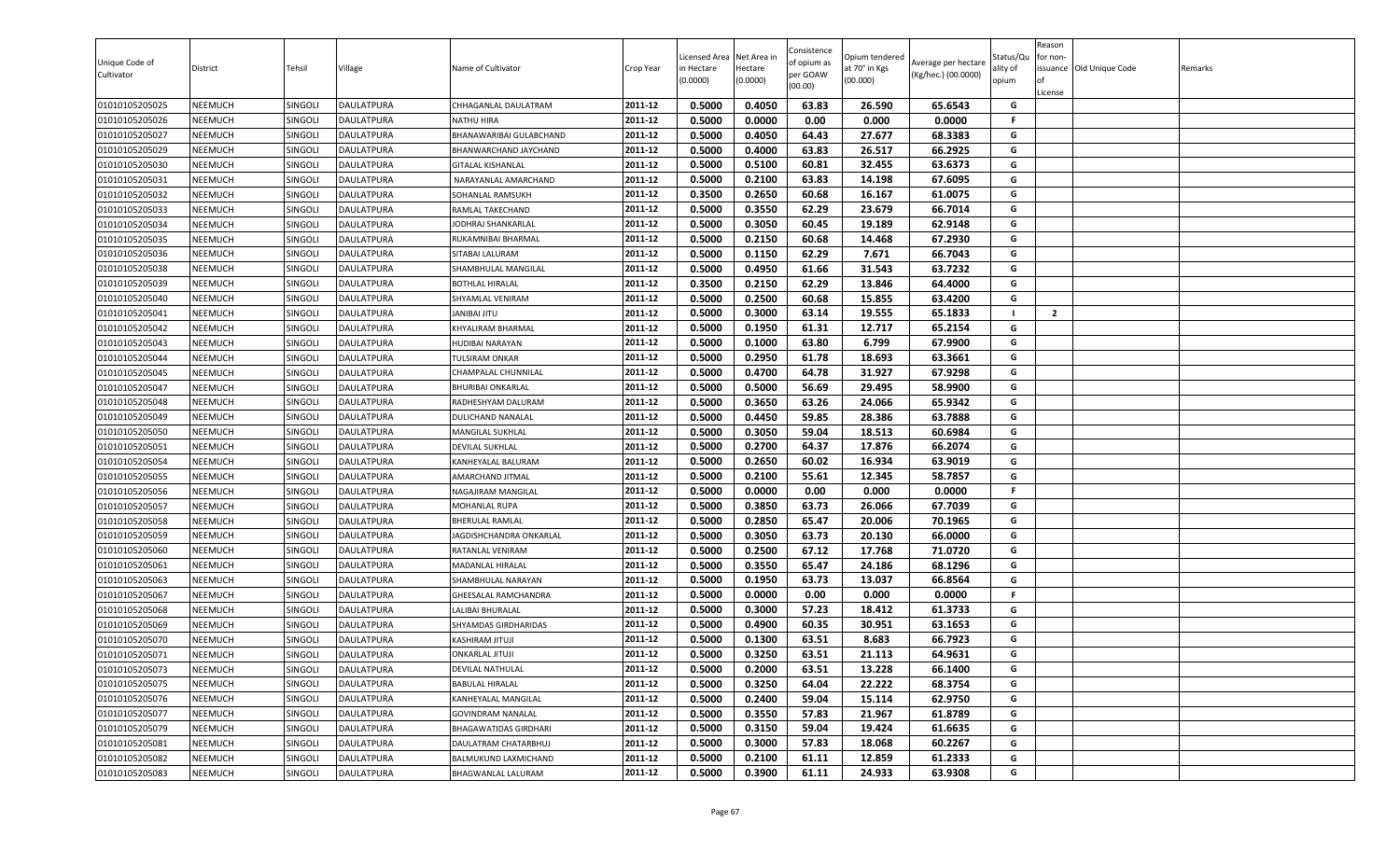| Unique Code of<br>Cultivator     | District                         | Tehsil                | Village        | Name of Cultivator                           | Crop Year          | Licensed Area<br>in Hectare<br>(0.0000) | Net Area in<br>Hectare<br>(0.0000) | Consistence<br>of opium as<br>per GOAW<br>(00.00) | Opium tendered<br>at 70° in Kgs<br>(00.000) | Average per hectare<br>(Kg/hec.) (00.0000) | Status/Qu<br>ality of<br>opium | Reason<br>for non-<br>License | ssuance Old Unique Code | Remarks            |
|----------------------------------|----------------------------------|-----------------------|----------------|----------------------------------------------|--------------------|-----------------------------------------|------------------------------------|---------------------------------------------------|---------------------------------------------|--------------------------------------------|--------------------------------|-------------------------------|-------------------------|--------------------|
| 01010105205084                   | NEEMUCH                          | SINGOLI               | DAULATPURA     | BHANWARLAL LALURAM                           | 2011-12            | 0.5000                                  | 0.3950                             | 64.52                                             | 26.665                                      | 67.5063                                    | G                              |                               |                         |                    |
| 01010105205086                   | NEEMUCH                          | Singoli               | DAULATPURA     | MAGANLAL HIRALAL                             | 2011-12            | 0.5000                                  | 0.5100                             | 62.53                                             | 33.489                                      | 65.6647                                    | G                              |                               |                         |                    |
| 01010105205087                   | NEEMUCH                          | SINGOLI               | DAULATPURA     | <b>MURLIDHAR GITALAL</b>                     | 2011-12            | 0.5000                                  | 0.2200                             | 64.29                                             | 14.447                                      | 65.6682                                    | G                              |                               |                         |                    |
| 01010105205088                   | <b>NEEMUCH</b>                   | SINGOLI               | DAULATPURA     | SHIVELAL KISHANLAL                           | 2011-12            | 0.5000                                  | 0.4900                             | 64.29                                             | 32.540                                      | 66.4082                                    | G                              |                               |                         |                    |
| 01010105205092                   | NEEMUCH                          | SINGOLI               | DAULATPURA     | RANGLAL CHUNNILAL                            | 2011-12            | 0.5000                                  | 0.2100                             | 60.74                                             | 13.571                                      | 64.6238                                    | G                              |                               |                         |                    |
| 01010105205095                   | <b>NEEMUCH</b>                   | SINGOLI               | DAULATPURA     | MANOHARLAL GANSHYAM                          | 2011-12            | 0.5000                                  | 0.1000                             | 64.29                                             | 6.842                                       | 68.4200                                    | G                              |                               |                         |                    |
| 01010105205096                   | <b>NEEMUCH</b>                   | SINGOLI               | DAULATPURA     | RAMLAL KALUJI                                | 2011-12            | 0.5000                                  | 0.3550                             | 56.34                                             | 21.586                                      | 60.8056                                    | G                              |                               |                         |                    |
| 01010105205097                   | <b>NEEMUCH</b>                   | SINGOLI               | DAULATPURA     | <b>BABULAL RUPA</b>                          | 2011-12            | 0.5000                                  | 0.2750                             | 64.30                                             | 18.188                                      | 66.1382                                    | G                              |                               |                         |                    |
| 01010105205099                   | <b>NEEMUCH</b>                   | SINGOLI               | DAULATPURA     | JAGDISH KALUDHAKAR                           | 2011-12            | 0.5000                                  | 0.2000                             | 61.11                                             | 12.877                                      | 64.3850                                    | G                              |                               |                         |                    |
| 01010105205007                   | NEEMUCH                          | SINGOLI               | DAULATPURA     | GAUTAMLAL LAXMICHAND                         | 2011-12            | 0.5000                                  | 0.4250                             | 61.02                                             | 27.267                                      | 64.1576                                    | G                              |                               |                         |                    |
| 01010105205046                   | NEEMUCH                          | SINGOLI               | DAULATPURA     | SHANKARLAL GITALAL                           | 2011-12            | 0.5000                                  | 0.3000                             | 64.30                                             | 20.291                                      | 67.6367                                    | G                              |                               |                         |                    |
| 01010105205052                   | NEEMUCH                          | SINGOLI               | DAULATPURA     | LALURAM MADHU                                | 2011-12            | 0.5000                                  | 0.4500                             | 64.30                                             | 30.644                                      | 68.0978                                    | G                              |                               |                         |                    |
| 01010105205066                   | <b>NEEMUCH</b>                   | SINGOLI               | DAULATPURA     | <b>TULSIRAM MANGILAL</b>                     | 2011-12            | 0.5000                                  | 0.2800                             | 64.17                                             | 19.196                                      | 68.5571                                    | G                              |                               |                         |                    |
| 01010105205072                   | <b>NEEMUCH</b>                   | SINGOLI               | DAULATPURA     | PRABHULAL JITUJI                             | 2011-12            | 0.5000                                  | 0.4650                             | 61.02                                             | 31.382                                      | 67.4882                                    | G                              |                               |                         | <b>NAME CHANGE</b> |
| 01010105205003                   | <b>NEEMUCH</b>                   | SINGOLI               | DAULATPURA     | <b>GHISULAL LALURAM</b>                      | 2011-12            | 0.5000                                  | 0.2950                             | 64.17                                             | 20.113                                      | 68.1797                                    | G                              |                               |                         |                    |
| 01010105205090                   | <b>NEEMUCH</b>                   | SINGOLI               | DAULATPURA     | MADANLAL MOHANLAL                            | 2011-12            | 0.5000                                  | 0.0000                             | 0.00                                              | 0.000                                       | 0.0000                                     | F.                             |                               |                         |                    |
| 01010105205091                   | NEEMUCH                          | SINGOLI               | DAULATPURA     | <b>JAMKUBAI DALURAM</b>                      | 2011-12            | 0.5000                                  | 0.2300                             | 61.02                                             | 14.540                                      | 63.2174                                    | G                              |                               |                         |                    |
| 01010105205093                   | NEEMUCH                          | SINGOLI               | DAULATPURA     | MOHANLAL SHANKARLAL                          | 2011-12            | 0.5000                                  | 0.3050                             | 60.74                                             | 19.176                                      | 62.8721                                    | G                              |                               |                         |                    |
| 01010105205053                   | NEEMUCH                          | SINGOLI               | DAULATPURA     | SHYAMLAL SHANKARLAL                          | 2011-12<br>2011-12 | 0.5000                                  | 0.2750<br>0.4550                   | 63.02<br>60.74                                    | 18.762                                      | 68.2255                                    | G<br>G                         |                               |                         |                    |
| 01010105205100                   | <b>NEEMUCH</b>                   | SINGOLI               | DAULATPURA     | TEJIBAI BHAWARLAL                            |                    | 0.5000                                  |                                    |                                                   | 29.164                                      | 64.0967                                    |                                |                               |                         |                    |
| 01010102240002                   | NEEMUCH                          | JAWAD                 | <b>DIKEN</b>   | SITARAM SALIGRAM                             | 2011-12<br>2011-12 | 0.5000                                  | 0.2900<br>0.2150                   | 61.79                                             | 19.623                                      | 67.6655                                    | G<br>G                         |                               |                         |                    |
| 01010102240005                   | <b>NEEMUCH</b>                   | JAWAD                 | DIKEN          | DEUBAI MULCHAND                              |                    | 0.5000                                  |                                    | 61.79                                             | 13.788                                      | 64.1302                                    |                                |                               |                         |                    |
| 01010102240008                   | <b>NEEMUCH</b>                   | JAWAD                 | DIKEN          | SHOBHARAM RAMCHANDRA                         | 2011-12<br>2011-12 | 0.5000<br>0.5000                        | 0.3650<br>0.2000                   | 64.13<br>59.30                                    | 24.837                                      | 68.0466                                    | G<br>G                         |                               |                         |                    |
| 01010102240009                   | <b>NEEMUCH</b><br><b>NEEMUCH</b> | JAWAD                 | DIKEN<br>DIKEN | MOHANLAL CHHITARMAL                          | 2011-12            | 0.5000                                  | 0.4750                             | 64.13                                             | 13.038<br>33.503                            | 65.1900<br>70.5326                         | G                              |                               |                         |                    |
| 01010102240015                   | NEEMUCH                          | JAWAD<br>JAWAD        | DIKEN          | PRABHULAL NANDA                              | 2011-12            | 0.3500                                  | 0.3550                             | 61.79                                             | 23.295                                      | 65.6197                                    | G                              |                               |                         |                    |
| 01010102240018                   |                                  |                       | diken          | RAMKANYABAI NEHRULAL                         | 2011-12            | 0.5000                                  | 0.2000                             | 59.30                                             |                                             | 63.7900                                    | G                              |                               |                         |                    |
| 01010102240019                   | NEEMUCH                          | JAWAD                 | DIKEN          | RAMESHWAR RAMGOPAL<br>MOOLCHAND RAMCHANDRA   | 2011-12            | 0.5000                                  | 0.4000                             | 66.79                                             | 12.758<br>28.739                            | 71.8475                                    | G                              |                               |                         |                    |
| 01010102240020                   | NEEMUCH<br><b>NEEMUCH</b>        | <b>JAWAD</b><br>JAWAD | DIKEN          | JAMANALAL RAMCHANDRA                         | 2011-12            | 0.5000                                  | 0.2600                             | 67.26                                             | 19.131                                      | 73.5808                                    | G                              |                               |                         |                    |
| 01010102240022                   |                                  |                       | DIKEN          |                                              | 2011-12            | 0.5000                                  | 0.2400                             | 60.21                                             | 15.336                                      | 63.9000                                    | G                              |                               |                         |                    |
| 01010102240023                   | <b>NEEMUCH</b>                   | JAWAD                 | diken          | RAMESHWAR BHURALAL<br><b>GORDHAN DEVILAL</b> | 2011-12            | 0.5000                                  | 0.2650                             | 59.30                                             | 17.349                                      | 65.4679                                    | G                              |                               |                         |                    |
| 01010102240027<br>01010102240028 | <b>NEEMUCH</b><br><b>NEEMUCH</b> | JAWAD<br><b>JAWAD</b> | DIKEN          | KARIBAI PYARCHAND                            | 2011-12            | 0.5000                                  | 0.2350                             | 66.79                                             | 17.480                                      | 74.3830                                    | G                              |                               |                         |                    |
| 01010102240029                   | NEEMUCH                          | JAWAD                 | <b>DIKEN</b>   | PYARIBAI MOHANLAI                            | 2011-12            | 0.5000                                  | 0.1600                             | 59.98                                             | 10.325                                      | 64.5313                                    | G                              |                               |                         |                    |
| 01010102240030                   | <b>NEEMUCH</b>                   | JAWAD                 | DIKEN          | <b>DEVILAL PRABHULAL</b>                     | 2011-12            | 0.5000                                  | 0.1900                             | 66.79                                             | 13.549                                      | 71.3105                                    | G                              |                               |                         |                    |
| 01010102240032                   | NEEMUCH                          | JAWAD                 | DIKEN          | NANURAM KOJUKELWARA                          | 2011-12            | 0.5000                                  | 0.2700                             | 59.58                                             | 18.027                                      | 66.7667                                    | G                              |                               |                         |                    |
| 01010102240033                   | <b>NEEMUCH</b>                   | JAWAD                 | DIKEN          | SURESHCHANDRA ONKARLAL                       | 2011-12            | 0.5000                                  | 0.2500                             | 64.65                                             | 17.576                                      | 70.3040                                    | G                              |                               |                         |                    |
| 01010102240034                   | NEEMUCH                          | <b>JAWAD</b>          | DIKEN          | KANWARLAL HIRALAL                            | 2011-12            | 0.5000                                  | 0.3000                             | 59.58                                             | 20.147                                      | 67.1567                                    | G                              |                               |                         |                    |
| 01010102240035                   | NEEMUCH                          | JAWAD                 | <b>DIKEN</b>   | <b>AMRITLAL BHANWARLAL</b>                   | 2011-12            | 0.5000                                  | 0.2000                             | 64.65                                             | 14.629                                      | 73.1450                                    | G                              |                               |                         |                    |
| 01010102240036                   | NEEMUCH                          | JAWAD                 | <b>DIKEN</b>   | SOMABAI HIRALAL                              | 2011-12            | 0.5000                                  | 0.2650                             | 67.26                                             | 19.323                                      | 72.9170                                    | G                              |                               |                         |                    |
| 01010102240038                   | NEEMUCH                          | <b>JAWAD</b>          | <b>DIKEN</b>   | MANGILAL DAULATRAM                           | 2011-12            | 0.5000                                  | 0.3800                             | 64.65                                             | 26.091                                      | 68.6605                                    | G                              |                               |                         |                    |
| 01010102240039                   | NEEMUCH                          | <b>JAWAD</b>          | <b>DIKEN</b>   | RAMPRASAD KANA                               | 2011-12            | 0.5000                                  | 0.3700                             | 63.12                                             | 24.878                                      | 67.2378                                    | G                              |                               |                         |                    |
| 01010102240040                   | <b>NEEMUCH</b>                   | JAWAD                 | <b>DIKEN</b>   | <b>DALLA DHULJI</b>                          | 2011-12            | 0.5000                                  | 0.3050                             | 67.26                                             | 21.840                                      | 71.6066                                    | G                              |                               |                         |                    |
| 01010102240041                   | <b>NEEMUCH</b>                   | JAWAD                 | DIKEN          | LABHCHAND KANAHYALAL                         | 2011-12            | 0.5000                                  | 0.2350                             | 63.12                                             | 15.473                                      | 65.8426                                    | G                              |                               |                         |                    |
| 01010102240042                   | <b>NEEMUCH</b>                   | JAWAD                 | <b>DIKEN</b>   | KAILASH RAMCHANDRA KHOKHANWAT                | 2011-12            | 0.5000                                  | 0.1600                             | 65.13                                             | 11.547                                      | 72.1688                                    | G                              |                               |                         |                    |
| 01010102240046                   | <b>NEEMUCH</b>                   | JAWAD                 | DIKEN          | BHANWARIBAI GORDHAN                          | 2011-12            | 0.5000                                  | 0.4550                             | 63.12                                             | 30.902                                      | 67.9165                                    | G                              |                               |                         |                    |
| 01010102240047                   | NEEMUCH                          | <b>JAWAD</b>          | <b>DIKEN</b>   | SHANKRIBAI CHAMPALAL                         | 2011-12            | 0.5000                                  | 0.4200                             | 53.93                                             | 23.791                                      | 56.6452                                    | G                              | 5                             |                         |                    |
|                                  |                                  |                       |                |                                              |                    |                                         |                                    |                                                   |                                             |                                            |                                |                               |                         |                    |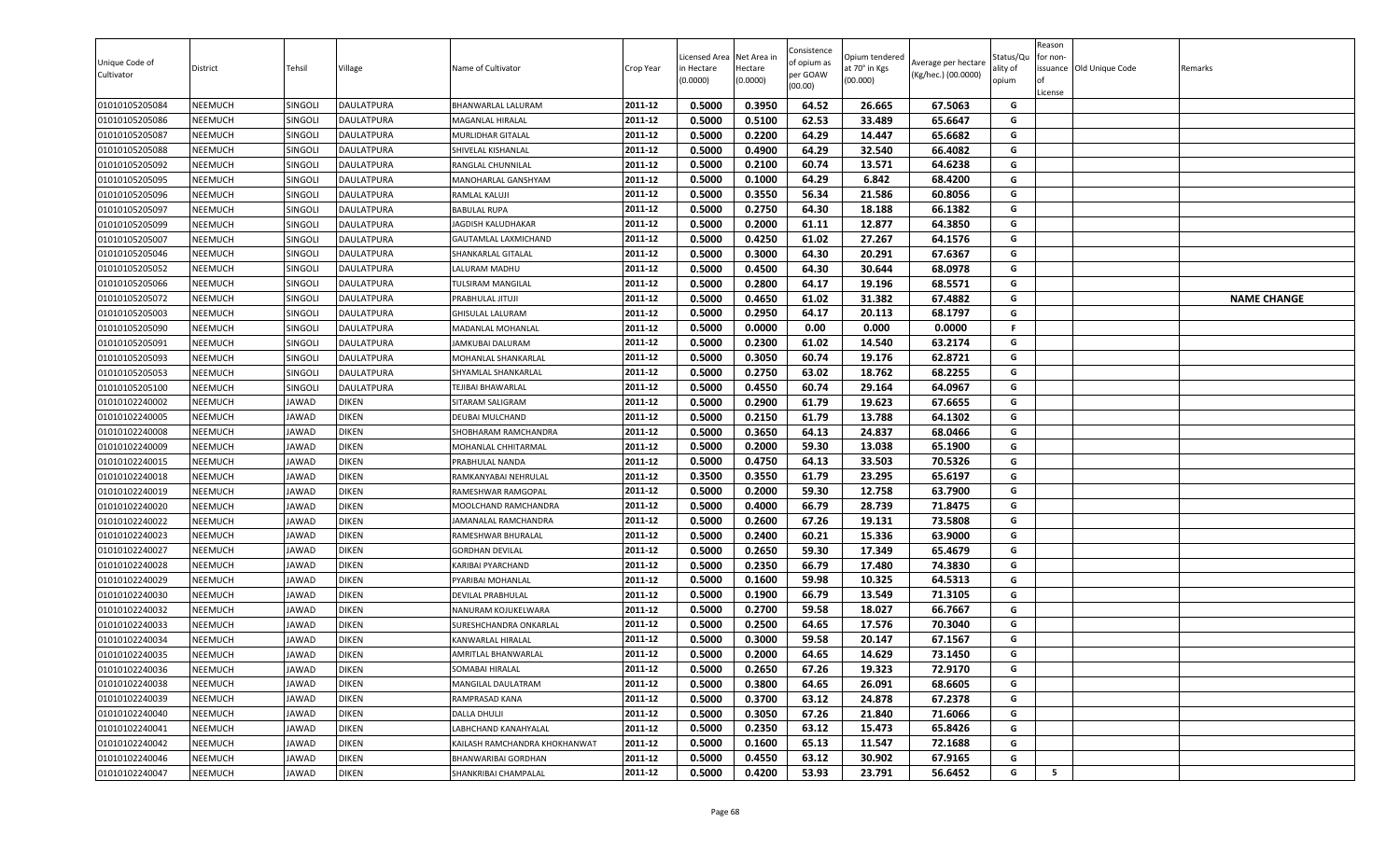| Unique Code of<br>Cultivator | District       | Tehsil | Village      | Name of Cultivator          | Crop Year | Licensed Area<br>in Hectare<br>(0.0000) | Net Area in<br>Hectare<br>(0.0000) | Consistence<br>of opium as<br>per GOAW<br>(00.00) | Opium tendered<br>at 70° in Kgs<br>(00.000) | Average per hectare<br>(Kg/hec.) (00.0000) | Status/Qเ<br>ality of<br>opium | Reason<br>for non-<br>lof<br>License | issuance Old Unique Code | Remarks            |
|------------------------------|----------------|--------|--------------|-----------------------------|-----------|-----------------------------------------|------------------------------------|---------------------------------------------------|---------------------------------------------|--------------------------------------------|--------------------------------|--------------------------------------|--------------------------|--------------------|
| 01010102240048               | <b>NEEMUCH</b> | JAWAD  | <b>DIKEN</b> | SHYAMLAL RAMSUKH            | 2011-12   | 0.5000                                  | 0.2150                             | 61.67                                             | 14.343                                      | 66.7116                                    | G                              |                                      |                          |                    |
| 01010102240052               | <b>NEEMUCH</b> | JAWAD  | <b>DIKEN</b> | SHANKARLAL BALURAM          | 2011-12   | 0.5000                                  | 0.4800                             | 67.13                                             | 33.843                                      | 70.5063                                    | G                              |                                      |                          |                    |
| 01010102240054               | <b>NEEMUCH</b> | JAWAD  | <b>DIKEN</b> | SUKHIBAI KESHURAM           | 2011-12   | 0.5000                                  | 0.4900                             | 63.45                                             | 33.556                                      | 68.4816                                    | G                              |                                      |                          |                    |
| 01010102240055               | <b>NEEMUCH</b> | JAWAD  | <b>DIKEN</b> | RAMCHANDRA ONKARLAL         | 2011-12   | 0.5000                                  | 0.2050                             | 59.89                                             | 13.219                                      | 64.4829                                    | G                              |                                      |                          |                    |
| 01010102240056               | <b>NEEMUCH</b> | JAWAD  | <b>DIKEN</b> | SATYANARAIN RAMNARAYAN      | 2011-12   | 0.5000                                  | 0.2050                             | 70.09                                             | 15.590                                      | 76.0488                                    | G                              |                                      |                          |                    |
| 01010102240057               | <b>NEEMUCH</b> | JAWAD  | <b>DIKEN</b> | KANHEYALAL JAGDISHCHAND     | 2011-12   | 0.5000                                  | 0.4300                             | 59.47                                             | 27.535                                      | 64.0349                                    | G                              |                                      |                          |                    |
| 01010102240060               | <b>NEEMUCH</b> | JAWAD  | <b>DIKEN</b> | PHOOLWANTIBAI KHYALI        | 2011-12   | 0.5000                                  | 0.4500                             | 61.65                                             | 29.416                                      | 65.3689                                    | G                              |                                      |                          |                    |
| 01010102240061               | <b>NEEMUCH</b> | JAWAD  | <b>DIKEN</b> | PARASRAM NANDA              | 2011-12   | 0.5000                                  | 0.3100                             | 62.61                                             | 21.278                                      | 68.6387                                    | G                              |                                      |                          |                    |
| 01010102240063               | <b>NEEMUCH</b> | JAWAD  | <b>DIKEN</b> | JANAKILAL KANHEYALAL        | 2011-12   | 0.5000                                  | 0.4350                             | 59.47                                             | 27.246                                      | 62.6345                                    | G                              |                                      |                          |                    |
| 01010102240066               | <b>NEEMUCH</b> | JAWAD  | <b>DIKEN</b> | <b>BHAGATRAM ONKARLAL</b>   | 2011-12   | 0.5000                                  | 0.2900                             | 59.47                                             | 18.937                                      | 65.3000                                    | G                              |                                      |                          |                    |
| 01010102240067               | <b>NEEMUCH</b> | JAWAD  | <b>DIKEN</b> | LALU DHURA                  | 2011-12   | 0.5000                                  | 0.4950                             | 67.18                                             | 35.375                                      | 71.4646                                    | G                              |                                      |                          |                    |
| 01010102240068               | <b>NEEMUCH</b> | JAWAD  | <b>DIKEN</b> | MANGILAL RADHAKISHAN        | 2011-12   | 0.5000                                  | 0.1750                             | 64.07                                             | 12.009                                      | 68.6229                                    | G                              |                                      |                          |                    |
| 01010102240069               | <b>NEEMUCH</b> | JAWAD  | <b>DIKEN</b> | HARISHCHANDRA SATYANARAYAN  | 2011-12   | 0.5000                                  | 0.2500                             | 54.39                                             | 13.823                                      | 55.2920                                    | G                              | 4                                    |                          |                    |
| 01010102240071               | <b>NEEMUCH</b> | JAWAD  | <b>DIKEN</b> | RAJENDRA BADRILAL           | 2011-12   | 0.5000                                  | 0.3300                             | 66.33                                             | 23.433                                      | 71.0091                                    | G                              |                                      |                          |                    |
| 01010102240072               | <b>NEEMUCH</b> | JAWAD  | <b>DIKEN</b> | PREMSUKH KHYALIRAM          | 2011-12   | 0.5000                                  | 0.1950                             | 66.33                                             | 13.512                                      | 69.2923                                    | G                              |                                      |                          |                    |
| 01010102240073               | <b>NEEMUCH</b> | JAWAD  | <b>DIKEN</b> | JAMANALAL HAZARILAL         | 2011-12   | 0.5000                                  | 0.2000                             | 61.65                                             | 13.149                                      | 65.7450                                    | G                              |                                      |                          |                    |
| 01010102240075               | <b>NEEMUCH</b> | JAWAD  | <b>DIKEN</b> | KANHEYALAL DALURAM          | 2011-12   | 0.5000                                  | 0.1700                             | 61.65                                             | 11.564                                      | 68.0235                                    | G                              |                                      |                          |                    |
| 01010102240076               | <b>NEEMUCH</b> | JAWAD  | <b>DIKEN</b> | SHAMBHULAL BHURA            | 2011-12   | 0.5000                                  | 0.2400                             | 62.61                                             | 16.135                                      | 67.2292                                    | G                              |                                      |                          |                    |
| 01010102240079               | <b>NEEMUCH</b> | JAWAD  | <b>DIKEN</b> | DHAPUBAI NANURAM            | 2011-12   | 0.5000                                  | 0.3200                             | 60.53                                             | 20.822                                      | 65.0688                                    | G                              |                                      |                          |                    |
| 01010102240081               | <b>NEEMUCH</b> | JAWAD  | <b>DIKEN</b> | MATHURALAL KANWARLAL        | 2011-12   | 0.5000                                  | 0.1550                             | 64.94                                             | 11.151                                      | 71.9419                                    | G                              |                                      |                          |                    |
| 01010102240086               | <b>NEEMUCH</b> | JAWAD  | <b>DIKEN</b> | CHETRAM RATANLAL            | 2011-12   | 0.5000                                  | 0.3700                             | 58.82                                             | 23.730                                      | 64.1351                                    | G                              |                                      |                          |                    |
| 01010102240089               | <b>NEEMUCH</b> | JAWAD  | <b>DIKEN</b> | KANHEYALAL TULASIRAM        | 2011-12   | 0.5000                                  | 0.2150                             | 60.34                                             | 14.008                                      | 65.1535                                    | G                              |                                      |                          |                    |
| 01010102240092               | <b>NEEMUCH</b> | JAWAD  | <b>DIKEN</b> | JAMANALAL KANHEYALAL        | 2011-12   | 0.5000                                  | 0.1100                             | 63.49                                             | 7.156                                       | 65.0545                                    | G                              |                                      |                          |                    |
| 01010102240094               | <b>NEEMUCH</b> | JAWAD  | <b>DIKEN</b> | BALMUKUND RAMRATAN          | 2011-12   | 0.5000                                  | 0.2100                             | 64.94                                             | 15.020                                      | 71.5238                                    | G                              |                                      |                          |                    |
| 01010102240100               | <b>NEEMUCH</b> | JAWAD  | <b>DIKEN</b> | NANURAM NAVLA               | 2011-12   | 0.5000                                  | 0.1800                             | 58.64                                             | 11.879                                      | 65.9944                                    | G                              |                                      |                          |                    |
| 01010102240101               | <b>NEEMUCH</b> | JAWAD  | <b>DIKEN</b> | JANIBAI LAKHMA              | 2011-12   | 0.5000                                  | 0.4500                             | 68.48                                             | 32.254                                      | 71.6756                                    | G                              |                                      |                          |                    |
| 01010102240107               | <b>NEEMUCH</b> | JAWAD  | <b>DIKEN</b> | <b>BANSHILAL MOHANLAL</b>   | 2011-12   | 0.5000                                  | 0.4100                             | 64.94                                             | 29.279                                      | 71.4122                                    | G                              |                                      |                          |                    |
| 01010102240112               | <b>NEEMUCH</b> | JAWAD  | <b>DIKEN</b> | TULASIBAI JAMANALAL         | 2011-12   | 0.5000                                  | 0.3400                             | 66.33                                             | 23.623                                      | 69.4794                                    | G                              |                                      |                          |                    |
| 01010102240113               | <b>NEEMUCH</b> | JAWAD  | <b>DIKEN</b> | RAMCHANDRIBAI CHHAGANLAL    | 2011-12   | 0.5000                                  | 0.4550                             | 64.19                                             | 29.702                                      | 65.2791                                    | G                              |                                      |                          | <b>NAME CHANGE</b> |
| 01010102240115               | <b>NEEMUCH</b> | JAWAD  | <b>DIKEN</b> | DEVRAM RAMCHANDRA           | 2011-12   | 0.5000                                  | 0.4050                             | 66.13                                             | 28.984                                      | 71.5654                                    | G                              |                                      |                          | <b>NAME CHANGE</b> |
| 01010102240117               | <b>NEEMUCH</b> | JAWAD  | <b>DIKEN</b> | KANHEYALAL MODAJI           | 2011-12   | 0.5000                                  | 0.3400                             | 64.19                                             | 23.255                                      | 68.3971                                    | G                              |                                      |                          |                    |
| 01010102240119               | <b>NEEMUCH</b> | JAWAD  | <b>DIKEN</b> | ASHOKKUMAR RAMDAYAL         | 2011-12   | 0.5000                                  | 0.4900                             | 60.42                                             | 31.979                                      | 65.2633                                    | G                              |                                      |                          |                    |
| 01010102240120               | <b>NEEMUCH</b> | JAWAD  | <b>DIKEN</b> | JAGDISHCHANDRA RADHAKISHAN  | 2011-12   | 0.5000                                  | 0.3600                             | 64.19                                             | 25.089                                      | 69.6917                                    | G                              |                                      |                          |                    |
| 01010102240122               | <b>NEEMUCH</b> | JAWAD  | <b>DIKEN</b> | YESHODABAI RAMESHWAR        | 2011-12   | 0.5000                                  | 0.3250                             | 66.13                                             | 22.409                                      | 68.9508                                    | G                              |                                      |                          |                    |
| 01010102240123               | <b>NEEMUCH</b> | JAWAD  | <b>DIKEN</b> | PREMSUKH RAMDAYAL           | 2011-12   | 0.5000                                  | 0.4050                             | 67.16                                             | 28.716                                      | 70.9037                                    | G                              |                                      |                          |                    |
| 01010102240125               | <b>NEEMUCH</b> | JAWAD  | <b>DIKEN</b> | SANJEEVKUMAR SATYANARAIN    | 2011-12   | 0.5000                                  | 0.2600                             | 60.31                                             | 15.913                                      | 61.2038                                    | G                              |                                      |                          |                    |
| 01010102240133               | <b>NEEMUCH</b> | JAWAD  | <b>DIKEN</b> | <b>ISHWARLAL RADHESHYAM</b> | 2011-12   | 0.5000                                  | 0.3050                             | 59.28                                             | 18.656                                      | 61.1672                                    | G                              |                                      |                          |                    |
| 01010102240134               | <b>NEEMUCH</b> | JAWAD  | <b>DIKEN</b> | <b>OMPRAKASH RAJARAM</b>    | 2011-12   | 0.5000                                  | 0.3050                             | 60.40                                             | 21.226                                      | 69.5934                                    | G                              |                                      |                          |                    |
| 01010102240137               | <b>NEEMUCH</b> | JAWAD  | <b>DIKEN</b> | MUKESHKUMAR BANSHILAL       | 2011-12   | 0.5000                                  | 0.4050                             | 65.23                                             | 27.275                                      | 67.3457                                    | G                              |                                      |                          |                    |
| 01010102240138               | <b>NEEMUCH</b> | JAWAD  | <b>DIKEN</b> | JAGDISH VILAS               | 2011-12   | 0.5000                                  | 0.0000                             | 0.00                                              | 0.000                                       | 0.0000                                     | N                              |                                      |                          |                    |
| 01010102240139               | <b>NEEMUCH</b> | JAWAD  | <b>DIKEN</b> | KALURAM RAMGOPAL            | 2011-12   | 0.5000                                  | 0.1700                             | 64.20                                             | 11.721                                      | 68.9471                                    | G                              |                                      |                          |                    |
| 01010102240143               | <b>NEEMUCH</b> | JAWAD  | <b>DIKEN</b> | SUNILKUMAR MOTILAL          | 2011-12   | 0.5000                                  | 0.1550                             | 60.40                                             | 10.208                                      | 65.8581                                    | G                              |                                      |                          |                    |
| 01010102240144               | <b>NEEMUCH</b> | JAWAD  | <b>DIKEN</b> | SATYANARAIN BADRILAL        | 2011-12   | 0.5000                                  | 0.4500                             | 64.20                                             | 31.210                                      | 69.3556                                    | G                              |                                      |                          |                    |
| 01010102240145               | <b>NEEMUCH</b> | JAWAD  | <b>DIKEN</b> | RMANARAYAN KALURAM          | 2011-12   | 0.5000                                  | 0.2750                             | 64.20                                             | 19.150                                      | 69.6364                                    | G                              |                                      |                          |                    |
| 01010102240150               | <b>NEEMUCH</b> | JAWAD  | <b>DIKEN</b> | SHANIBAI CHAMPALAL          | 2011-12   | 0.5000                                  | 0.4100                             | 60.40                                             | 26.705                                      | 65.1341                                    | G                              |                                      |                          |                    |
| 01010102240158               | <b>NEEMUCH</b> | JAWAD  | <b>DIKEN</b> | <b>INDRAMAL BHONIRAM</b>    | 2011-12   | 0.5000                                  | 0.2200                             | 63.40                                             | 14.682                                      | 66.7364                                    | G                              |                                      |                          |                    |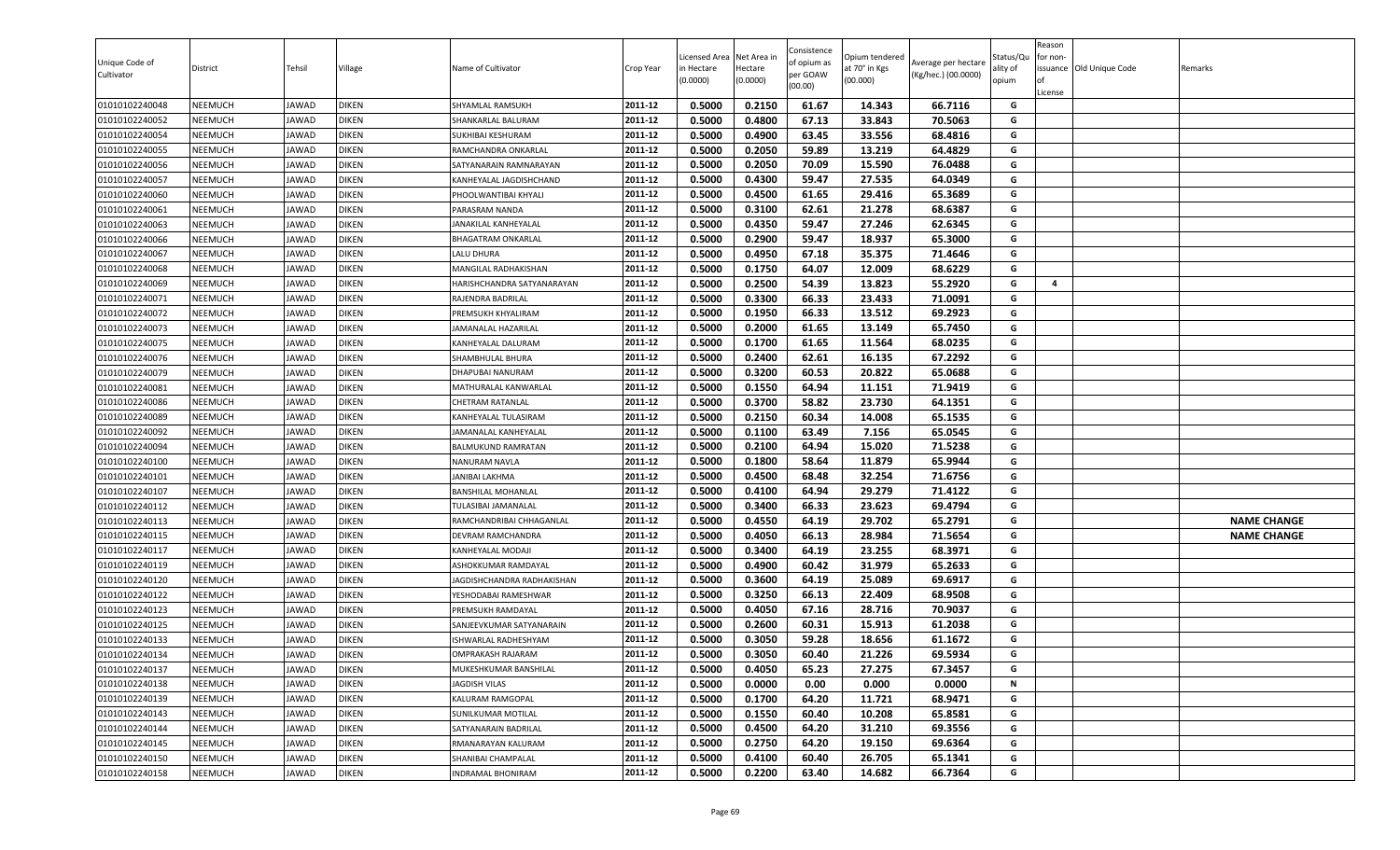| Unique Code of<br>Cultivator     | District                         | Tehsil         | Village                      | Name of Cultivator                            | Crop Year          | Licensed Area<br>in Hectare<br>(0.0000) | Net Area in<br>Hectare<br>(0.0000) | Consistence<br>of opium as<br>per GOAW<br>(00.00) | )pium tendered<br>at 70° in Kgs<br>(00.000) | Average per hectare<br>(Kg/hec.) (00.0000) | Status/Qu<br>ality of<br>opium | Reason<br>for non-<br>lof<br>License | issuance Old Unique Code | Remarks            |
|----------------------------------|----------------------------------|----------------|------------------------------|-----------------------------------------------|--------------------|-----------------------------------------|------------------------------------|---------------------------------------------------|---------------------------------------------|--------------------------------------------|--------------------------------|--------------------------------------|--------------------------|--------------------|
| 01010102240164                   | <b>NEEMUCH</b>                   | JAWAD          | <b>DIKEN</b>                 | DROPDIBAI BAPULAL                             | 2011-12            | 0.5000                                  | 0.3400                             | 62.89                                             | 22.281                                      | 65.5324                                    | G                              |                                      |                          |                    |
| 01010102240168                   | <b>NEEMUCH</b>                   | JAWAD          | <b>DIKEN</b>                 | BHAGULAL MODIRAM                              | 2011-12            | 0.5000                                  | 0.3100                             | 61.08                                             | 20.296                                      | 65.4710                                    | G                              |                                      |                          |                    |
| 01010102240169                   | NEEMUCH                          | JAWAD          | <b>DIKEN</b>                 | KANHEYALAL PYARCHAND                          | 2011-12            | 0.5000                                  | 0.3200                             | 62.89                                             | 21.347                                      | 66.7094                                    | G                              |                                      |                          |                    |
| 01010102240172                   | <b>NEEMUCH</b>                   | JAWAD          | <b>DIKEN</b>                 | AMRITRAM RAMNIWAS                             | 2011-12            | 0.5000                                  | 0.2100                             | 67.63                                             | 15.139                                      | 72.0905                                    | G                              |                                      |                          |                    |
| 01010102240173                   | <b>NEEMUCH</b>                   | JAWAD          | <b>DIKEN</b>                 | SALIGRAM RAMNIWAS                             | 2011-12            | 0.5000                                  | 0.4900                             | 59.12                                             | 31.013                                      | 63.2918                                    | G                              |                                      |                          |                    |
| 01010102240177                   | <b>NEEMUCH</b>                   | JAWAD          | <b>DIKEN</b>                 | BANSHILAL MOOLCHAND                           | 2011-12            | 0.5000                                  | 0.2050                             | 61.18                                             | 13.556                                      | 66.1268                                    | G                              |                                      |                          |                    |
| 01010102240178                   | <b>NEEMUCH</b>                   | JAWAD          | <b>DIKEN</b>                 | JAGDISH RAMCHANDRA                            | 2011-12            | 0.5000                                  | 0.2100                             | 63.40                                             | 13.948                                      | 66.4190                                    | G                              |                                      |                          |                    |
| 01010102240180                   | <b>NEEMUCH</b>                   | JAWAD          | <b>DIKEN</b>                 | JAGRAM DEVRAM                                 | 2011-12            | 0.5000                                  | 0.2700                             | 60.22                                             | 17.687                                      | 65.5074                                    | G                              |                                      |                          |                    |
| 01010102240181                   | <b>NEEMUCH</b>                   | JAWAD          | <b>DIKEN</b>                 | RAMPRATAP RAMCHANDRA                          | 2011-12            | 0.5000                                  | 0.4400                             | 54.34                                             | 26.588                                      | 60.4273                                    | G                              | 5                                    |                          |                    |
| 01010102240188                   | <b>NEEMUCH</b>                   | JAWAD          | <b>DIKEN</b>                 | <b>IAGDISH PARASRAM</b>                       | 2011-12            | 0.5000                                  | 0.1350                             | 60.22                                             | 8.835                                       | 65.4444                                    | G                              |                                      |                          |                    |
| 01010102240189                   | <b>NEEMUCH</b>                   | JAWAD          | <b>DIKEN</b>                 | OMPRAKASH MOOLCHAND                           | 2011-12            | 0.5000                                  | 0.4200                             | 63.79                                             | 28.824                                      | 68.6286                                    | G                              |                                      |                          |                    |
| 01010102240198                   | <b>NEEMUCH</b>                   | JAWAD          | <b>DIKEN</b>                 | <b>OMPRAKASH GIRDHARI</b>                     | 2011-12            | 0.5000                                  | 0.1500                             | 63.40                                             | 10.044                                      | 66.9600                                    | G                              |                                      |                          |                    |
| 01010102240213                   | <b>NEEMUCH</b>                   | JAWAD          | <b>DIKEN</b>                 | OMPRAKASH NANURAM                             | 2011-12            | 0.5000                                  | 0.3150                             | 65.09                                             | 22.214                                      | 70.5206                                    | G                              |                                      |                          |                    |
| 01010102240215                   | <b>NEEMUCH</b>                   | JAWAD          | <b>DIKEN</b>                 | RAMESHWAR CHAMPALAL                           | 2011-12            | 0.5000                                  | 0.3300                             | 65.09                                             | 23.600                                      | 71.5152                                    | G                              |                                      |                          |                    |
| 01010102240216                   | <b>NEEMUCH</b>                   | JAWAD          | <b>DIKEN</b>                 | SURESHCHANDRA KANHEYALAL                      | 2011-12            | 0.5000                                  | 0.3150                             | 61.18                                             | 21.186                                      | 67.2571                                    | G                              |                                      |                          |                    |
| 01010102240218                   | <b>NEEMUCH</b>                   | JAWAD          | <b>DIKEN</b>                 | LALDAS KASHIRAM                               | 2011-12            | 0.5000                                  | 0.3100                             | 57.52                                             | 18.957                                      | 61.1516                                    | G                              |                                      |                          |                    |
| 01010102240221                   | <b>NEEMUCH</b>                   | JAWAD          | <b>DIKEN</b>                 | MANGIBAI KHYALIRAM                            | 2011-12            | 0.5000                                  | 0.4550                             | 65.09                                             | 30.611                                      | 67.2769                                    | G                              |                                      |                          |                    |
| 01010102240222                   | <b>NEEMUCH</b>                   | JAWAD          | <b>DIKEN</b>                 | MOHANBAI RADHESHYAM                           | 2011-12            | 0.5000                                  | 0.2800                             | 61.18                                             | 18.817                                      | 67.2036                                    | G                              |                                      |                          |                    |
| 01010102240223                   | <b>NEEMUCH</b>                   | JAWAD          | <b>DIKEN</b>                 | CHANDERBAI JAGDISHCHANDRA                     | 2011-12            | 0.5000                                  | 0.4550                             | 63.06                                             | 29.305                                      | 64.4066                                    | G                              |                                      |                          |                    |
| 01010102240228                   | <b>NEEMUCH</b>                   | JAWAD          | <b>DIKEN</b>                 | OMPRAKASH NEHRULAL                            | 2011-12            | 0.5000                                  | 0.4450                             | 60.22                                             | 30.007                                      | 67.4315                                    | G                              |                                      |                          |                    |
| 01010102240229                   | <b>NEEMUCH</b>                   | JAWAD          | <b>DIKEN</b>                 | KALURAM MODIRAM                               | 2011-12            | 0.5000                                  | 0.4000                             | 63.71                                             | 27.550                                      | 68.8750                                    | G                              |                                      |                          |                    |
| 01010102240231                   | <b>NEEMUCH</b>                   | JAWAD          | <b>DIKEN</b>                 | AMBALAL DEVILAL                               | 2011-12            | 0.5000                                  | 0.2000                             | 67.63                                             | 14.444                                      | 72.2200                                    | G                              |                                      |                          |                    |
| 01010102240235                   | <b>NEEMUCH</b>                   | JAWAD          | <b>DIKEN</b>                 | LAXMINARAYAN BHAGATRAM                        | 2011-12            | 0.5000                                  | 0.3100                             | 61.16                                             | 20.305                                      | 65.5000                                    | - 1                            | $\overline{2}$                       |                          |                    |
| 01010102240236                   | <b>NEEMUCH</b>                   | JAWAD          | <b>DIKEN</b>                 | CHENRAM MOOLCHAND                             | 2011-12            | 0.5000                                  | 0.4200                             | 63.71                                             | 28.988                                      | 69.0190                                    | G                              |                                      |                          |                    |
| 01010102240240                   | <b>NEEMUCH</b>                   | JAWAD          | <b>DIKEN</b>                 | SHANKARLAL HARLAL                             | 2011-12            | 0.5000                                  | 0.3900                             | 61.25                                             | 24.728                                      | 63.4051                                    | G                              |                                      |                          |                    |
| 01010102240241                   | <b>NEEMUCH</b>                   | JAWAD          | <b>DIKEN</b>                 | ISHWARLAL JAMANALAL                           | 2011-12            | 0.5000                                  | 0.3250                             | 57.53                                             | 19.626                                      | 60.3877                                    | G                              |                                      |                          |                    |
| 01010102240243                   | <b>NEEMUCH</b>                   | JAWAD          | <b>DIKEN</b>                 | BANSHILAL MATHURALAL                          | 2011-12            | 0.5000                                  | 0.2150                             | 62.88                                             | 14.498                                      | 67.4326                                    | G                              |                                      |                          |                    |
| 01010102240245                   | <b>NEEMUCH</b>                   | JAWAD          | <b>DIKEN</b>                 | KAILASHCHANDRA DALLA                          | 2011-12            | 0.5000                                  | 0.3000                             | 62.88                                             | 19.915                                      | 66.3833                                    | G                              |                                      |                          |                    |
| 01010102240249                   | <b>NEEMUCH</b>                   | JAWAD          | <b>DIKEN</b>                 | SARDARBAI SHIVLAL                             | 2011-12            | 0.5000                                  | 0.3150                             | 61.13                                             | 19.483                                      | 61.8508                                    | G                              |                                      |                          |                    |
| 01010102240251                   | <b>NEEMUCH</b>                   | JAWAD          | <b>DIKEN</b>                 | NANDLAL JEEVANRAM                             | 2011-12            | 0.5000                                  | 0.4600                             | 61.13                                             | 30.504                                      | 66.3130                                    | G                              |                                      |                          |                    |
| 01010102240252                   | <b>NEEMUCH</b>                   | JAWAD          | <b>DIKEN</b>                 | BHUPENDRA KUMAR SHRILAL                       | 2011-12            | 0.5000<br>0.5000                        | 0.2500<br>0.3000                   | 63.78                                             | 17.448                                      | 69.7920                                    | G                              |                                      |                          |                    |
| 01010102240253                   | <b>NEEMUCH</b>                   | JAWAD<br>JAWAD | <b>DIKEN</b><br><b>DIKEN</b> | SHIVLAL BHANWARLAL                            | 2011-12<br>2011-12 |                                         |                                    | 61.13                                             | 20.007                                      | 66.6900                                    | G                              |                                      |                          |                    |
| 01010102240257                   | <b>NEEMUCH</b>                   |                |                              | AMBALAL NEHRULAL                              | 2011-12            | 0.5000<br>0.5000                        | 0.5000<br>0.3550                   | 59.58<br>60.05                                    | 31.382<br>23.128                            | 62.7640<br>65.1493                         | G<br>G                         |                                      |                          |                    |
| 01010102240259<br>01010102240264 | <b>NEEMUCH</b><br><b>NEEMUCH</b> | JAWAD<br>JAWAD | <b>DIKEN</b><br><b>DIKEN</b> | UDAIRAM CHOGARAM<br>JAGDISHCHANDRA RAMNARAYAN | 2011-12            | 0.5000                                  | 0.3100                             | 62.90                                             | 20.191                                      | 65.1323                                    | G                              |                                      |                          |                    |
| 01010102240265                   | <b>NEEMUCH</b>                   | JAWAD          | <b>DIKEN</b>                 | SHYAMLAL CHOGALAL                             | 2011-12            | 0.5000                                  | 0.1500                             | 67.39                                             | 11.504                                      | 76.6933                                    | G                              |                                      |                          |                    |
| 01010102240025                   | <b>NEEMUCH</b>                   | JAWAD          | <b>DIKEN</b>                 | TULSIRAM SURATRAM                             | 2011-12            | 0.5000                                  | 0.2600                             | 60.05                                             | 17.003                                      | 65.3962                                    | G                              |                                      |                          |                    |
| 01010102240043                   | <b>NEEMUCH</b>                   | JAWAD          | <b>DIKEN</b>                 | JAGDISH SOBHARAM                              | 2011-12            | 0.5000                                  | 0.1900                             | 67.39                                             | 13.642                                      | 71.8000                                    | G                              |                                      |                          |                    |
| 01010102240051                   | <b>NEEMUCH</b>                   | JAWAD          | <b>DIKEN</b>                 | MATHURALAL PRABHULAL                          | 2011-12            | 0.5000                                  | 0.2950                             | 62.90                                             | 19.948                                      | 67.6203                                    | G                              |                                      |                          |                    |
| 01010102240102                   | <b>NEEMUCH</b>                   | JAWAD          | <b>DIKEN</b>                 | SOBHARAM HAZARILAL                            | 2011-12            | 0.5000                                  | 0.4800                             | 65.72                                             | 35.461                                      | 73.8771                                    | G                              |                                      |                          |                    |
| 01010102240152                   | <b>NEEMUCH</b>                   | JAWAD          | <b>DIKEN</b>                 | RUKMANIBAI PARASRAM                           | 2011-12            | 0.3500                                  | 0.3550                             | 62.90                                             | 23.866                                      | 67.2282                                    | G                              |                                      |                          |                    |
| 01010102240157                   | <b>NEEMUCH</b>                   | JAWAD          | <b>DIKEN</b>                 | TARACHAND NANURAM                             | 2011-12            | 0.5000                                  | 0.3500                             | 60.05                                             | 22.399                                      | 63.9971                                    | G                              |                                      |                          |                    |
| 01010102240267                   | <b>NEEMUCH</b>                   | JAWAD          | <b>DIKEN</b>                 | BHAGATRAM NATHULAL                            | 2011-12            | 0.5000                                  | 0.0950                             | 63.28                                             | 6.653                                       | 70.0316                                    | G                              |                                      |                          | <b>NAME CHANGE</b> |
| 01010102240026                   | <b>NEEMUCH</b>                   | JAWAD          | <b>DIKEN</b>                 | MANGILAL RAMCHANDRA                           | 2011-12            | 0.5000                                  | 0.4450                             | 64.99                                             | 31.186                                      | 70.0809                                    | G                              |                                      |                          |                    |
| 01010102240012                   | <b>NEEMUCH</b>                   | JAWAD          | <b>DIKEN</b>                 | SATYANARAYAN KANHAIYALAL                      | 2011-12            | 0.5000                                  | 0.2600                             | 62.04                                             | 21.705                                      | 83.4808                                    | G                              |                                      |                          |                    |
| 01010102240108                   | <b>NEEMUCH</b>                   | JAWAD          | <b>DIKEN</b>                 | GOVINDRAM RAMNARAYAN                          | 2011-12            | 0.5000                                  | 0.3250                             | 60.53                                             | 20.632                                      | 63.4831                                    | G                              |                                      |                          |                    |
|                                  |                                  |                |                              |                                               |                    |                                         |                                    |                                                   |                                             |                                            |                                |                                      |                          |                    |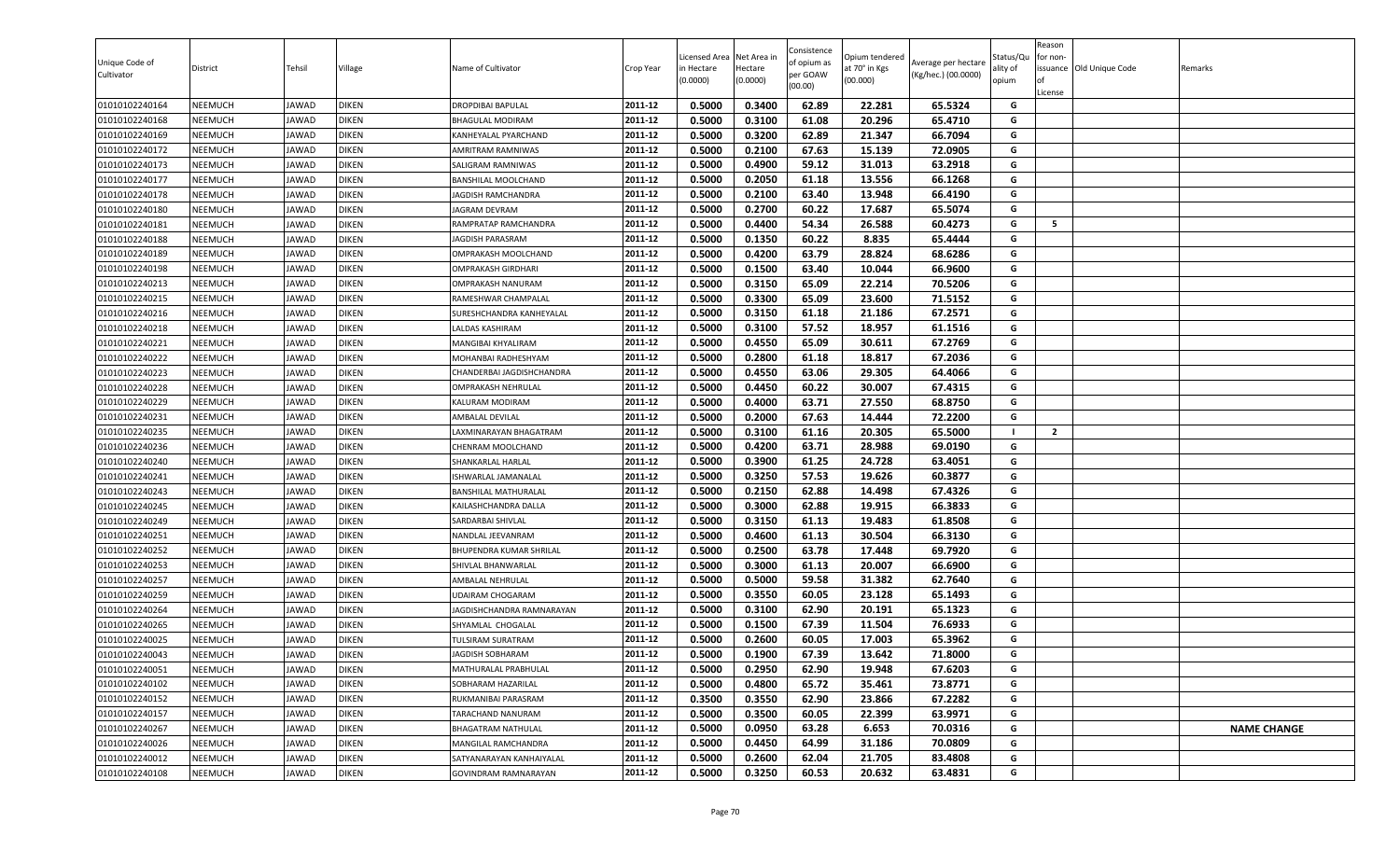| Unique Code of<br>Cultivator     | District                         | Tehsil         | Village                      | Name of Cultivator                              | Crop Year          | Licensed Area<br>in Hectare<br>(0.0000) | Net Area in<br>Hectare<br>(0.0000) | Consistence<br>of opium as<br>per GOAW<br>(00.00) | )pium tendered<br>at 70° in Kgs<br>(00.000) | Average per hectare<br>(Kg/hec.) (00.0000) | Status/Qเ<br>ality of<br>opium | Reason<br>for non-<br>lof<br>License | issuance Old Unique Code | Remarks            |
|----------------------------------|----------------------------------|----------------|------------------------------|-------------------------------------------------|--------------------|-----------------------------------------|------------------------------------|---------------------------------------------------|---------------------------------------------|--------------------------------------------|--------------------------------|--------------------------------------|--------------------------|--------------------|
| 01010102240179                   | <b>NEEMUCH</b>                   | JAWAD          | <b>DIKEN</b>                 | KHANYALIRAM MOOLCHAND                           | 2011-12            | 0.5000                                  | 0.2050                             | 62.44                                             | 13.460                                      | 65.6585                                    | G                              |                                      |                          | <b>NAME CHANGE</b> |
| 01010102240192                   | <b>NEEMUCH</b>                   | JAWAD          | <b>DIKEN</b>                 | CHANDRASHKEKHANR KANHAIYALAL                    | 2011-12            | 0.5000                                  | 0.1550                             | 62.44                                             | 10.258                                      | 66.1806                                    | G                              |                                      |                          |                    |
| 01010102240217                   | NEEMUCH                          | JAWAD          | <b>DIKEN</b>                 | KANHAIYALAL CHOGALALTELI                        | 2011-12            | 0.5000                                  | 0.4600                             | 60.53                                             | 29.625                                      | 64.4022                                    | G                              |                                      |                          |                    |
| 01010102240220                   | NEEMUCH                          | JAWAD          | <b>DIKEN</b>                 | <b>BANSILAL CHAGANLAL</b>                       | 2011-12            | 0.5000                                  | 0.2000                             | 63.04                                             | 13.572                                      | 67.8600                                    | G                              |                                      |                          |                    |
| 01010102240226                   | <b>NEEMUCH</b>                   | <b>JAWAD</b>   | <b>DIKEN</b>                 | JASRAJ MANGILAL                                 | 2011-12            | 0.5000                                  | 0.2000                             | 64.99                                             | 14.251                                      | 71.2550                                    | G                              |                                      |                          |                    |
| 01010102240237                   | <b>NEEMUCH</b>                   | JAWAD          | <b>DIKEN</b>                 | PUSHPABAI JAGDISH                               | 2011-12            | 0.5000                                  | 0.4700                             | 64.99                                             | 32.848                                      | 69.8894                                    | G                              |                                      |                          |                    |
| 01010102240194                   | <b>NEEMUCH</b>                   | JAWAD          | <b>DIKEN</b>                 | CHANDRAKALADEVI JAMNALAL                        | 2011-12            | 0.5000                                  | 0.3450                             | 62.44                                             | 22.550                                      | 65.3623                                    | G                              |                                      |                          |                    |
| 01010102240271                   | <b>NEEMUCH</b>                   | JAWAD          | <b>DIKEN</b>                 | DALURAM JAIRAM                                  | 2011-12            | 0.5000                                  | 0.3300                             | 64.99                                             | 23.136                                      | 70.1091                                    | G                              |                                      |                          |                    |
| 01010102240272                   | <b>NEEMUCH</b>                   | JAWAD          | <b>DIKEN</b>                 | NATHULAL CHHAGANLAL                             | 2011-12            | 0.5000                                  | 0.3000                             | 62.61                                             | 21.439                                      | 71.4633                                    | G                              |                                      |                          |                    |
| 01010102240273                   | <b>NEEMUCH</b>                   | JAWAD          | <b>DIKEN</b>                 | RADHESHYAM CHHOGALAL                            | 2011-12            | 0.5000                                  | 0.4750                             | 64.44                                             | 32.662                                      | 68.7621                                    | G                              |                                      |                          |                    |
| 01010102240274                   | <b>NEEMUCH</b>                   | JAWAD          | <b>DIKEN</b>                 | SOBHARAM ONKAR                                  | 2011-12            | 0.5000                                  | 0.2850                             | 64.44                                             | 19.268                                      | 67.6070                                    | G                              |                                      |                          |                    |
| 01010102240275                   | <b>NEEMUCH</b>                   | JAWAD          | <b>DIKEN</b>                 | GHEESULAL PREMCHANDRA                           | 2011-12            | 0.5000                                  | 0.2000                             | 64.44                                             | 13.505                                      | 67.5250                                    | G                              |                                      |                          |                    |
| 01010102240276                   | <b>NEEMUCH</b>                   | JAWAD          | <b>DIKEN</b>                 | KALABAI PREMCHAND                               | 2011-12            | 0.3500                                  | 0.2700                             | 60.53                                             | 16.853                                      | 62.4185                                    | G                              |                                      |                          |                    |
| 01010102240062                   | <b>NEEMUCH</b>                   | <b>JAWAD</b>   | <b>DIKEN</b>                 | KANHAIYALAL CHHOGALAL PATIDAR                   | 2011-12            | 0.5000                                  | 0.2500                             | 61.65                                             | 16.337                                      | 65.3480                                    | G                              |                                      |                          |                    |
| 01010102240007                   | <b>NEEMUCH</b>                   | JAWAD          | <b>DIKEN</b>                 | <b>BHUPENDRAKUMAR RAMKISHAN</b>                 | 2011-12            | 0.5000                                  | 0.3200                             | 61.33                                             | 21.019                                      | 65.6844                                    | G                              |                                      |                          |                    |
| 01010102240280                   | <b>NEEMUCH</b>                   | JAWAD          | <b>DIKEN</b>                 | ONKARLAL DAULATRAM                              | 2011-12            | 0.5000                                  | 0.1750                             | 61.17                                             | 10.836                                      | 61.9200                                    | G                              |                                      |                          | <b>NAME CHANGE</b> |
| 01010102240281                   | <b>NEEMUCH</b>                   | JAWAD          | <b>DIKEN</b>                 | <b>BAGDIRAM MODA</b>                            | 2011-12            | 0.5000                                  | 0.1750                             | 61.17                                             | 10.818                                      | 61.8171                                    | G                              |                                      |                          |                    |
| 01010102240283                   | <b>NEEMUCH</b>                   | JAWAD          | <b>DIKEN</b>                 | JANKILAL CHHOGALAL                              | 2011-12            | 0.5000                                  | 0.3200                             | 61.65                                             | 21.190                                      | 66.2188                                    | G                              |                                      |                          |                    |
| 01010102240284                   | <b>NEEMUCH</b>                   | JAWAD          | <b>DIKEN</b>                 | JAGDISHCHANDRA JATASHANKER                      | 2011-12            | 0.5000                                  | 0.5000                             | 55.72                                             | 29.762                                      | 59.5240                                    | G                              |                                      |                          |                    |
| 01010102240285                   | <b>NEEMUCH</b>                   | JAWAD          | <b>DIKEN</b>                 | BASANTILAL CHHAGANLAL                           | 2011-12            | 0.3500                                  | 0.3000                             | 61.65                                             | 21.516                                      | 71.7200                                    | G                              |                                      |                          |                    |
| 01010102240286                   | NEEMUCH                          | JAWAD          | <b>DIKEN</b>                 | JANIBAI NANDA                                   | 2011-12            | 0.5000                                  | 0.4400                             | 58.39                                             | 27.702                                      | 62.9591                                    | G<br>G                         |                                      |                          |                    |
| 01010102240287                   | <b>NEEMUCH</b>                   | JAWAD          | <b>DIKEN</b>                 | KESHURAM BHUWANIRAM                             | 2011-12            | 0.5000                                  | 0.2100                             | 57.26                                             | 13.031                                      | 62.0524                                    |                                |                                      |                          |                    |
| 01010102240290                   | <b>NEEMUCH</b>                   | <b>JAWAD</b>   | <b>DIKEN</b>                 | BHUWANIRAM NANDLAL                              | 2011-12<br>2011-12 | 0.5000                                  | 0.2550                             | 67.78                                             | 18.640                                      | 73.0980                                    | G<br>G                         |                                      |                          |                    |
| 01010102240292                   | <b>NEEMUCH</b>                   | JAWAD          | <b>DIKEN</b>                 | BANSILAL BHANWARLAL                             |                    | 0.5000                                  | 0.3100                             | 56.03<br>62.51                                    | 17.465<br>7.421                             | 56.3387                                    | G                              |                                      |                          |                    |
| 01010102240293                   | <b>NEEMUCH</b><br><b>NEEMUCH</b> | JAWAD<br>JAWAD | <b>DIKEN</b><br><b>DIKEN</b> | DEVA NARAYAN GURJAR<br>MOHANBAI SOBHARAM        | 2011-12<br>2011-12 | 0.3500<br>0.5000                        | 0.1050<br>0.2250                   | 58.05                                             | 13.915                                      | 70.6762<br>61.8444                         | G                              |                                      |                          |                    |
| 01010102240296<br>01010102240298 | <b>NEEMUCH</b>                   | JAWAD          | <b>DIKEN</b>                 |                                                 | 2011-12            | 0.5000                                  | 0.3600                             | 61.17                                             | 24.503                                      | 68.0639                                    | G                              |                                      |                          |                    |
| 01010102240299                   |                                  |                |                              | KAUSHALYABAI MOHANLAL<br><b>BHULIBAI HARLAL</b> | 2011-12            | 0.5000                                  | 0.1950                             | 67.78                                             | 14.147                                      | 72.5487                                    | G                              |                                      |                          |                    |
| 01010102240306                   | <b>NEEMUCH</b><br><b>NEEMUCH</b> | JAWAD<br>JAWAD | <b>DIKEN</b><br><b>DIKEN</b> | HARIRAM RAMCHANDRA                              | 2011-12            | 0.5000                                  | 0.4050                             | 67.02                                             | 29.489                                      | 72.8123                                    | G                              |                                      |                          |                    |
| 01010102240185                   | <b>NEEMUCH</b>                   |                | <b>DIKEN</b>                 | DHAPUBAI BHURALAL                               | 2011-12            | 0.5000                                  | 0.3300                             | 58.39                                             | 20.211                                      | 61.2455                                    | G                              |                                      |                          |                    |
|                                  | <b>NEEMUCH</b>                   | JAWAD          | <b>DIKEN</b>                 | KESHARBAI JEETMAL                               | 2011-12            | 0.5000                                  | 0.2500                             | 58.39                                             | 16.099                                      | 64.3960                                    | G                              |                                      |                          |                    |
| 01010102240309<br>01010102240225 | <b>NEEMUCH</b>                   | JAWAD<br>JAWAD | <b>DIKEN</b>                 | DADAMCHAND KANHAIYALAL                          | 2011-12            | 0.3500                                  | 0.1000                             | 59.79                                             | 6.398                                       | 63.9800                                    | G                              |                                      |                          |                    |
| 01010102240312                   | <b>NEEMUCH</b>                   | JAWAD          | <b>DIKEN</b>                 | TILURAM ONKARLAL                                | 2011-12            | 0.5000                                  | 0.2650                             | 62.51                                             | 18.914                                      | 71.3736                                    | G                              |                                      |                          |                    |
| 01010102240314                   | <b>NEEMUCH</b>                   | JAWAD          | <b>DIKEN</b>                 | RAJARAM RAMNARAYAN                              | 2011-12            | 0.5000                                  | 0.1350                             | 59.79                                             | 9.122                                       | 67.5704                                    | G                              |                                      |                          |                    |
| 01010102240315                   | <b>NEEMUCH</b>                   | JAWAD          | <b>DIKEN</b>                 | BOTLAL RAMCHANDRA                               | 2011-12            | 0.5000                                  | 0.4900                             | 64.35                                             | 33.490                                      | 68.3469                                    | G                              |                                      |                          |                    |
| 01010102240316                   | <b>NEEMUCH</b>                   | JAWAD          | <b>DIKEN</b>                 | HARKUBAI NANURAM                                | 2011-12            | 0.5000                                  | 0.1850                             | 65.23                                             | 12.506                                      | 67.6000                                    | G                              |                                      |                          |                    |
| 01010102240317                   | <b>NEEMUCH</b>                   | JAWAD          | <b>DIKEN</b>                 | MANGILAL RAJARAM                                | 2011-12            | 0.5000                                  | 0.2000                             | 67.02                                             | 14.649                                      | 73.2450                                    | G                              |                                      |                          |                    |
| 01010102240319                   | <b>NEEMUCH</b>                   | JAWAD          | <b>DIKEN</b>                 | SHANTIBAI SALAGRAM                              | 2011-12            | 0.3500                                  | 0.2200                             | 59.79                                             | 13.786                                      | 62.6636                                    | G                              |                                      |                          |                    |
| 01010102240129                   | <b>NEEMUCH</b>                   | JAWAD          | <b>DIKEN</b>                 | NIRMALADEVI MADANLAL                            | 2011-12            | 0.5000                                  | 0.3000                             | 67.16                                             | 21.808                                      | 72.6933                                    | G                              |                                      |                          |                    |
| 01010102240037                   | <b>NEEMUCH</b>                   | JAWAD          | <b>DIKEN</b>                 | HARIRAM GULABCHAND                              | 2011-12            | 0.5000                                  | 0.1550                             | 60.29                                             | 11.317                                      | 73.0129                                    | G                              |                                      |                          |                    |
| 01010102240151                   | <b>NEEMUCH</b>                   | JAWAD          | <b>DIKEN</b>                 | INDERBAI GULABCHAND                             | 2011-12            | 0.5000                                  | 0.1600                             | 60.41                                             | 11.504                                      | 71.9000                                    | G                              |                                      |                          |                    |
| 01010102240175                   | <b>NEEMUCH</b>                   | JAWAD          | <b>DIKEN</b>                 | KALURAM MOTILAL                                 | 2011-12            | 0.5000                                  | 0.3850                             | 60.31                                             | 24.624                                      | 63.9584                                    | G                              |                                      |                          |                    |
| 01010102240204                   | <b>NEEMUCH</b>                   | JAWAD          | <b>DIKEN</b>                 | DEVILAL BHURAJI                                 | 2011-12            | 0.5000                                  | 0.3050                             | 60.31                                             | 21.134                                      | 69.2918                                    | G                              |                                      |                          |                    |
| 01010102240242                   | <b>NEEMUCH</b>                   | JAWAD          | <b>DIKEN</b>                 | DEVILAL KALURAM                                 | 2011-12            | 0.5000                                  | 0.0000                             | 0.00                                              | 0.000                                       | 0.0000                                     | F                              |                                      |                          |                    |
| 01010102240248                   | <b>NEEMUCH</b>                   | JAWAD          | <b>DIKEN</b>                 | RAMPRASAD SALAGRAM                              | 2011-12            | 0.5000                                  | 0.2500                             | 63.71                                             | 17.147                                      | 68.5880                                    | G                              |                                      |                          |                    |
| 01010102240202                   | <b>NEEMUCH</b>                   | JAWAD          | <b>DIKEN</b>                 | PRABHULAL RUPA                                  | 2011-12            | 0.5000                                  | 0.4900                             | 58.62                                             | 32.534                                      | 66.3959                                    | G                              |                                      |                          |                    |
|                                  |                                  |                |                              |                                                 |                    |                                         |                                    |                                                   |                                             |                                            |                                |                                      |                          |                    |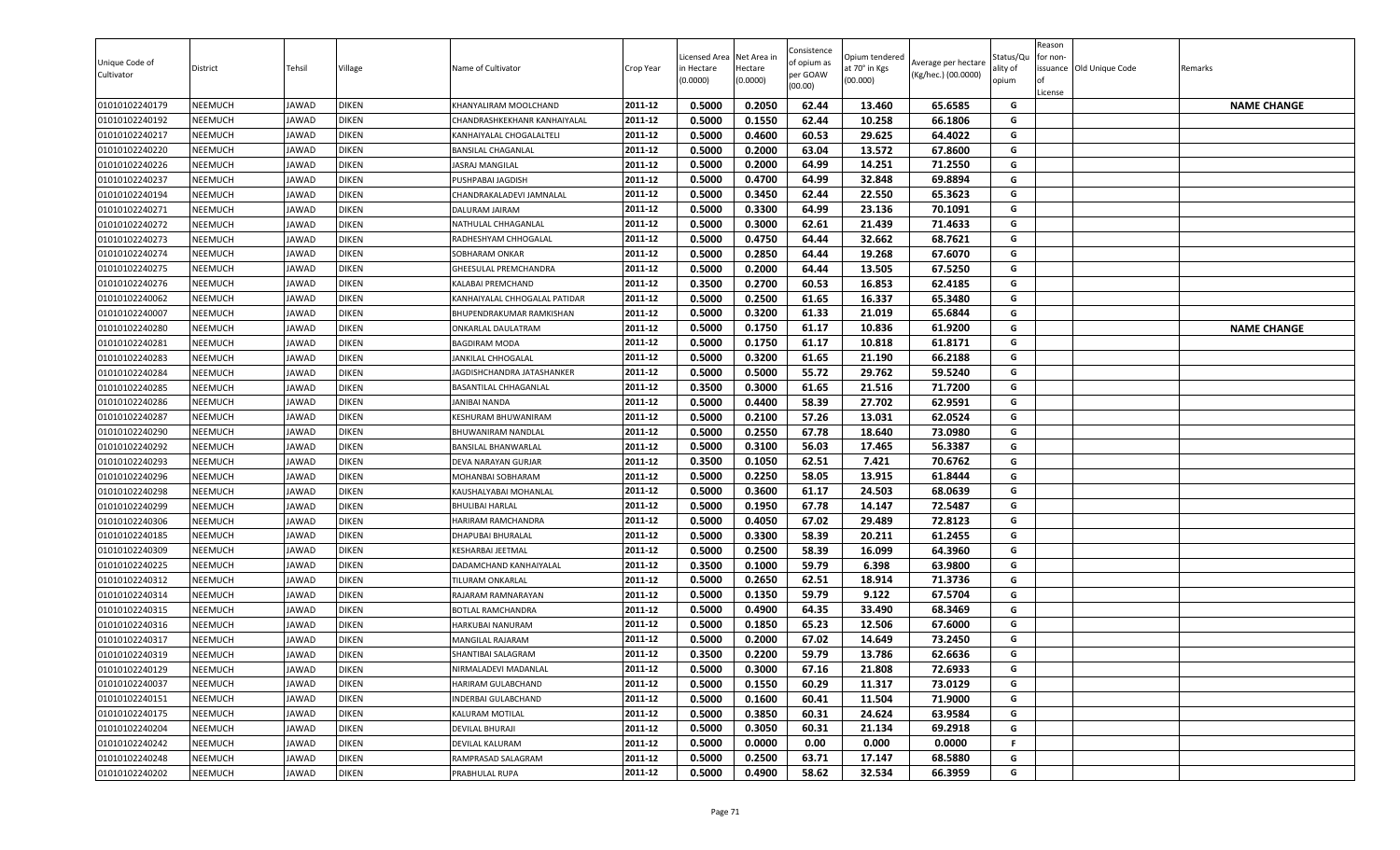| 0.5000<br>0.3800<br>63.12<br>68.6026<br>01010102240044<br><b>NEEMUCH</b><br><b>BADRILAL RATANLAL</b><br>2011-12<br>26.069<br>G<br>JAWAD<br><b>DIKEN</b><br><b>NEEMUCH</b><br>2011-12<br>0.5000<br>0.2000<br>62.88<br>13.052<br>65.2600<br>G<br>01010102240087<br>JAWAD<br><b>DIKEN</b><br>OMPRAKASH GHEESALAL<br>0.2900<br><b>NEEMUCH</b><br>2011-12<br>0.5000<br>59.45<br>19.364<br>66.7724<br>G<br>01010102240091<br>JAWAD<br><b>DIKEN</b><br>MANGILAL BHANWARLAL<br>2011-12<br>0.3500<br>0.3400<br>G<br>01010102240104<br><b>NEEMUCH</b><br><b>DIKEN</b><br>56.25<br>20.475<br>60.2206<br>JAWAD<br>BHAGATRAM BHEEMA |  |
|------------------------------------------------------------------------------------------------------------------------------------------------------------------------------------------------------------------------------------------------------------------------------------------------------------------------------------------------------------------------------------------------------------------------------------------------------------------------------------------------------------------------------------------------------------------------------------------------------------------------|--|
|                                                                                                                                                                                                                                                                                                                                                                                                                                                                                                                                                                                                                        |  |
|                                                                                                                                                                                                                                                                                                                                                                                                                                                                                                                                                                                                                        |  |
|                                                                                                                                                                                                                                                                                                                                                                                                                                                                                                                                                                                                                        |  |
|                                                                                                                                                                                                                                                                                                                                                                                                                                                                                                                                                                                                                        |  |
| 0.5000<br>0.4100<br>64.3854<br>2011-12<br>59.00<br>26.398<br>G<br>01010102240127<br><b>NEEMUCH</b><br>JAWAD<br><b>DIKEN</b><br>BHAGATRAM KISHANLAL                                                                                                                                                                                                                                                                                                                                                                                                                                                                     |  |
| $\overline{2}$<br>2011-12<br>0.3500<br>0.1350<br>63.39<br>9.798<br>72.5778<br>01010102240128<br><b>NEEMUCH</b><br>JAWAD<br><b>DIKEN</b><br>- 1<br><b>JAGDISH BHAGIRATH</b>                                                                                                                                                                                                                                                                                                                                                                                                                                             |  |
| 0.2500<br>68.85<br>2011-12<br>0.5000<br>18.609<br>74.4360<br>G<br><b>NEEMUCH</b><br>JAWAD<br><b>DIKEN</b><br>01010102240149<br>CHAMPALAL HEERALAL                                                                                                                                                                                                                                                                                                                                                                                                                                                                      |  |
| 2011-12<br>0.3550<br>G<br>01010102240156<br><b>NEEMUCH</b><br>JAWAD<br><b>DIKEN</b><br>0.5000<br>59.45<br>22.761<br>64.1155<br>HEERALAL MODIRAM                                                                                                                                                                                                                                                                                                                                                                                                                                                                        |  |
| 01010102240166<br><b>NEEMUCH</b><br>0.5000<br>0.1500<br>68.85<br>11.537<br>76.9133<br>JAWAD<br><b>DIKEN</b><br>2011-12<br>G<br>SATYANARAYAN NANURAM                                                                                                                                                                                                                                                                                                                                                                                                                                                                    |  |
| 62.7971<br>01010102240238<br><b>NEEMUCH</b><br>JAWAD<br><b>DIKEN</b><br>2011-12<br>0.5000<br>0.3450<br>59.45<br>21.665<br>G<br>CHETRAM DEVILAL                                                                                                                                                                                                                                                                                                                                                                                                                                                                         |  |
| 0.3500<br>0.3550<br>57.20<br>21.507<br>60.5831<br>G<br><b>NEEMUCH</b><br>2011-12<br>01010102240239<br>JAWAD<br><b>DIKEN</b><br>ONKARLAL BHAWARLAL                                                                                                                                                                                                                                                                                                                                                                                                                                                                      |  |
| <b>NEEMUCH</b><br><b>DIKEN</b><br>2011-12<br>0.5000<br>0.2000<br>60.05<br>13.297<br>66.4850<br>G<br>01010102240013<br>JAWAD<br><b>BAGDIRAM NATHUJI</b>                                                                                                                                                                                                                                                                                                                                                                                                                                                                 |  |
| 0.5000<br>0.2550<br>63.0118<br>01010102240147<br><b>NEEMUCH</b><br><b>DIKEN</b><br>2011-12<br>60.05<br>16.068<br>G<br>JAWAD<br>RAMNARAYAN KACHARU                                                                                                                                                                                                                                                                                                                                                                                                                                                                      |  |
| 0.5000<br>0.2450<br>G<br>01010102240070<br><b>NEEMUCH</b><br>2011-12<br>67.42<br>17.982<br>73.3959<br>JAWAD<br><b>DIKEN</b><br>BHUWANIRAM KASHIRAM                                                                                                                                                                                                                                                                                                                                                                                                                                                                     |  |
| 65.6722<br>0.5000<br>0.1800<br>60.05<br>G<br>01010102240279<br><b>NEEMUCH</b><br>JAWAD<br><b>DIKEN</b><br>2011-12<br>11.821<br><b>KESHARBAI MANGILAL</b>                                                                                                                                                                                                                                                                                                                                                                                                                                                               |  |
| G<br>01010102240282<br><b>NEEMUCH</b><br>JAWAD<br><b>DIKEN</b><br>2011-12<br>0.5000<br>0.4300<br>61.68<br>28.919<br>67.2535<br>JAGDISHCHANDRA RAMCHANDRA                                                                                                                                                                                                                                                                                                                                                                                                                                                               |  |
| 01010102240001<br><b>NEEMUCH</b><br>JAWAD<br><b>DIKEN</b><br>2011-12<br>0.5000<br>0.2050<br>61.68<br>12.010<br>58.5854<br>G<br>KANHAIYALAL BANSILAI                                                                                                                                                                                                                                                                                                                                                                                                                                                                    |  |
| 01010102240142<br><b>NEEMUCH</b><br><b>DIKEN</b><br>2011-12<br>0.5000<br>0.4300<br>59.00<br>27.342<br>63.5860<br>G<br>JAWAD<br>MOHANLAL BHERULAL<br>0.2700<br><b>NEEMUCH</b><br>JAWAD<br><b>DIKEN</b><br>2011-12<br>G                                                                                                                                                                                                                                                                                                                                                                                                  |  |
| 01010102240244<br>0.5000<br>60.05<br>16.214<br>60.0519<br><b>BHERULAL NARAYAN</b><br>7.507<br>68.2455<br>0.5000<br>61.68<br>G<br>2011-12                                                                                                                                                                                                                                                                                                                                                                                                                                                                               |  |
| 0.1100<br><b>NEEMUCH</b><br><b>DIKEN</b><br>01010102240320<br>JAWAD<br>DEVILAL JODHRAJ<br><b>NEEMUCH</b><br>0.5000<br>0.1150<br>63.25<br>7.942<br>69.0609<br>JAWAD<br><b>DIKEN</b><br>2011-12<br>G                                                                                                                                                                                                                                                                                                                                                                                                                     |  |
| 01010102240321<br>DINESHKUMAR JODHRAJ<br>0.4200<br>64.6786<br>2011-12<br>0.5000<br>59.00<br>27.165<br>G                                                                                                                                                                                                                                                                                                                                                                                                                                                                                                                |  |
| <b>NEEMUCH</b><br>01010102240322<br>JAWAD<br><b>DIKEN</b><br>SITARAM RAMGOPAL<br>0.5000<br>0.4700<br>01010102240323<br><b>NEEMUCH</b><br>56.87<br>28.378<br>60.3787<br>G<br>JAWAD<br><b>DIKEN</b><br>2011-12                                                                                                                                                                                                                                                                                                                                                                                                           |  |
| ASHOKKUMAR MISHRILAL<br>0.5000<br>0.3100<br>61.15<br>65.3194<br>G<br>2011-12<br>20.249<br>01010101108115<br>01010102240324<br><b>NEEMUCH</b><br>JAWAD<br><b>DIKEN</b><br>SHANTIBAI LAKHMICHAND                                                                                                                                                                                                                                                                                                                                                                                                                         |  |
| 01010102240305<br><b>NEEMUCH</b><br>JAWAD<br><b>DIKEN</b><br>0.5000<br>0.1100<br>61.15<br>7.155<br>65.0455<br>G<br>2011-12<br>01010102218034<br>RADHAVALLABH SUNDARLAL                                                                                                                                                                                                                                                                                                                                                                                                                                                 |  |
| 2011-12<br>0.5000<br>0.3000<br>63.64<br>19.974<br>66.5800<br>01010105242001<br><b>NEEMUCH</b><br>SINGOLI<br><b>DORAI</b><br>G<br>LABHCHAND NARAYAN                                                                                                                                                                                                                                                                                                                                                                                                                                                                     |  |
| 01010105242008<br><b>NEEMUCH</b><br>SINGOLI<br><b>DORAI</b><br>0.5000<br>0.1800<br>63.64<br>12.092<br>67.1778<br>G<br>2011-12<br>DEVILAL BHANWARLAL                                                                                                                                                                                                                                                                                                                                                                                                                                                                    |  |
| 0.2150<br>2011-12<br>0.5000<br>63.64<br>15.001<br>69.7721<br>G<br>01010105242012<br><b>NEEMUCH</b><br><b>SINGOLI</b><br><b>DORAI</b><br>BHUWANISINGH HARISINGH                                                                                                                                                                                                                                                                                                                                                                                                                                                         |  |
| 0.3800<br>63.27<br>25.914<br>NEEMUCH<br><b>DORAI</b><br>0.5000<br>68.1947<br>G<br>01010105242017<br>Singoli<br>2011-12<br>BANSHILAL DEVA                                                                                                                                                                                                                                                                                                                                                                                                                                                                               |  |
| 0.5000<br>0.2400<br>66.62<br>18.197<br>75.8208<br>2011-12<br>G<br>01010105242020<br><b>NEEMUCH</b><br><b>DORAI</b><br>SINGOLI<br>JITU LAL PRABHULAL                                                                                                                                                                                                                                                                                                                                                                                                                                                                    |  |
| 0.3200<br><b>DORAI</b><br>0.5000<br>62.40<br>21.171<br>66.1594<br>G<br>01010105242044<br><b>NEEMUCH</b><br>SINGOLI<br><b>GHISIBAI SHAMBHULAL</b><br>2011-12                                                                                                                                                                                                                                                                                                                                                                                                                                                            |  |
| 0.3500<br>0.3100<br>59.10<br>18.853<br>60.8161<br>01010105242031<br><b>NEEMUCH</b><br>SINGOLI<br><b>DORAI</b><br>2011-12<br>G<br><b>KUKA CHAMPA</b>                                                                                                                                                                                                                                                                                                                                                                                                                                                                    |  |
| 01010105242039<br><b>NEEMUCH</b><br>SINGOLI<br><b>DORAI</b><br>2011-12<br>0.5000<br>0.3900<br>63.27<br>28.119<br>72.1000<br>CHUNNILAL MAGNIRAM<br>G                                                                                                                                                                                                                                                                                                                                                                                                                                                                    |  |
| 0.5000<br>0.1850<br>67.42<br>13.532<br>73.1459<br>01010105242041<br><b>NEEMUCH</b><br>SINGOLI<br><b>DORAI</b><br>2011-12<br>G<br>PREMBAI GOPALDAS                                                                                                                                                                                                                                                                                                                                                                                                                                                                      |  |
| 2011-12<br>01010105242043<br><b>NEEMUCH</b><br>SINGOLI<br><b>DORAI</b><br>0.5000<br>0.3450<br>66.62<br>24.944<br>72.3014<br>G<br>JITMAL NARAYAN                                                                                                                                                                                                                                                                                                                                                                                                                                                                        |  |
| 0.3350<br>2011-12<br>0.3500<br>62.40<br>23.061<br>68.8388<br>G<br>01010105242014<br><b>NEEMUCH</b><br><b>DORAI</b><br>HARLAL PRATHVIRAJ<br>Singoli                                                                                                                                                                                                                                                                                                                                                                                                                                                                     |  |
| 0.5000<br>0.4850<br>34.673<br>G<br>01010105242046<br><b>NEEMUCH</b><br><b>SINGOLI</b><br><b>DORAI</b><br>2011-12<br>67.42<br>71.4907<br>MANGILAL DEVA                                                                                                                                                                                                                                                                                                                                                                                                                                                                  |  |
| 0.5000<br>0.2250<br>63.27<br>68.8933<br>15.501<br>G<br><b>NEEMUCH</b><br>SINGOLI<br><b>DORAI</b><br>2011-12<br>01010105242004<br>NARENDRAS SINGH KHUMANSINGH                                                                                                                                                                                                                                                                                                                                                                                                                                                           |  |
| 2011-12<br><b>DORAI</b><br><b>NEEMUCH</b><br>SINGOLI<br>0.5000<br>0.2050<br>65.27<br>G<br>01010105242002<br>14.481<br>70.6390<br>JAGANNATH NARAYAN                                                                                                                                                                                                                                                                                                                                                                                                                                                                     |  |
| 0.2350<br>66.62<br><b>DORAI</b><br>2011-12<br>0.5000<br>16.817<br>71.5617<br>G<br>01010105242007<br><b>NEEMUCH</b><br>SINGOLI<br>PANNALAL BHANWARLAL                                                                                                                                                                                                                                                                                                                                                                                                                                                                   |  |
| 2011-12<br>0.3500<br>0.2100<br>G<br>01010105242013<br><b>NEEMUCH</b><br>SINGOLI<br><b>DORAI</b><br>64.01<br>14.475<br>68.9286<br>ONKAR MODA                                                                                                                                                                                                                                                                                                                                                                                                                                                                            |  |
| 2011-12<br>0.3500<br>0.3350<br>62.94<br>23.063<br>68.8448<br>01010105242016<br><b>NEEMUCH</b><br>SINGOLI<br><b>DORAI</b><br>G<br>NANDLAL MODA                                                                                                                                                                                                                                                                                                                                                                                                                                                                          |  |
| 01010105242018<br><b>NEEMUCH</b><br>SINGOLI<br><b>DORAI</b><br>2011-12<br>0.5000<br>0.3700<br>64.01<br>24.680<br>66.7027<br>G<br>LAKHMICHAND RATANLAL                                                                                                                                                                                                                                                                                                                                                                                                                                                                  |  |
| <b>DORAI</b><br>01010105242019<br><b>NEEMUCH</b><br>SINGOLI<br>2011-12<br>0.5000<br>0.4050<br>64.01<br>27.899<br>68.8864<br>G<br>KAMLIBAI PANNALAL                                                                                                                                                                                                                                                                                                                                                                                                                                                                     |  |
| 2011-12<br>0.4700<br>32.198<br>G<br>01010105242045<br><b>NEEMUCH</b><br>0.5000<br>64.25<br>68.5064<br>SINGOLI<br><b>DORAI</b><br>MANGILAL RAMLAL                                                                                                                                                                                                                                                                                                                                                                                                                                                                       |  |
| 01010105242037<br>0.5000<br>0.3300<br>64.25<br>23.828<br>G<br><b>NEEMUCH</b><br>SINGOLI<br><b>DORAI</b><br>2011-12<br>72.2061<br>CHHAGANLAL MAGNIRAM                                                                                                                                                                                                                                                                                                                                                                                                                                                                   |  |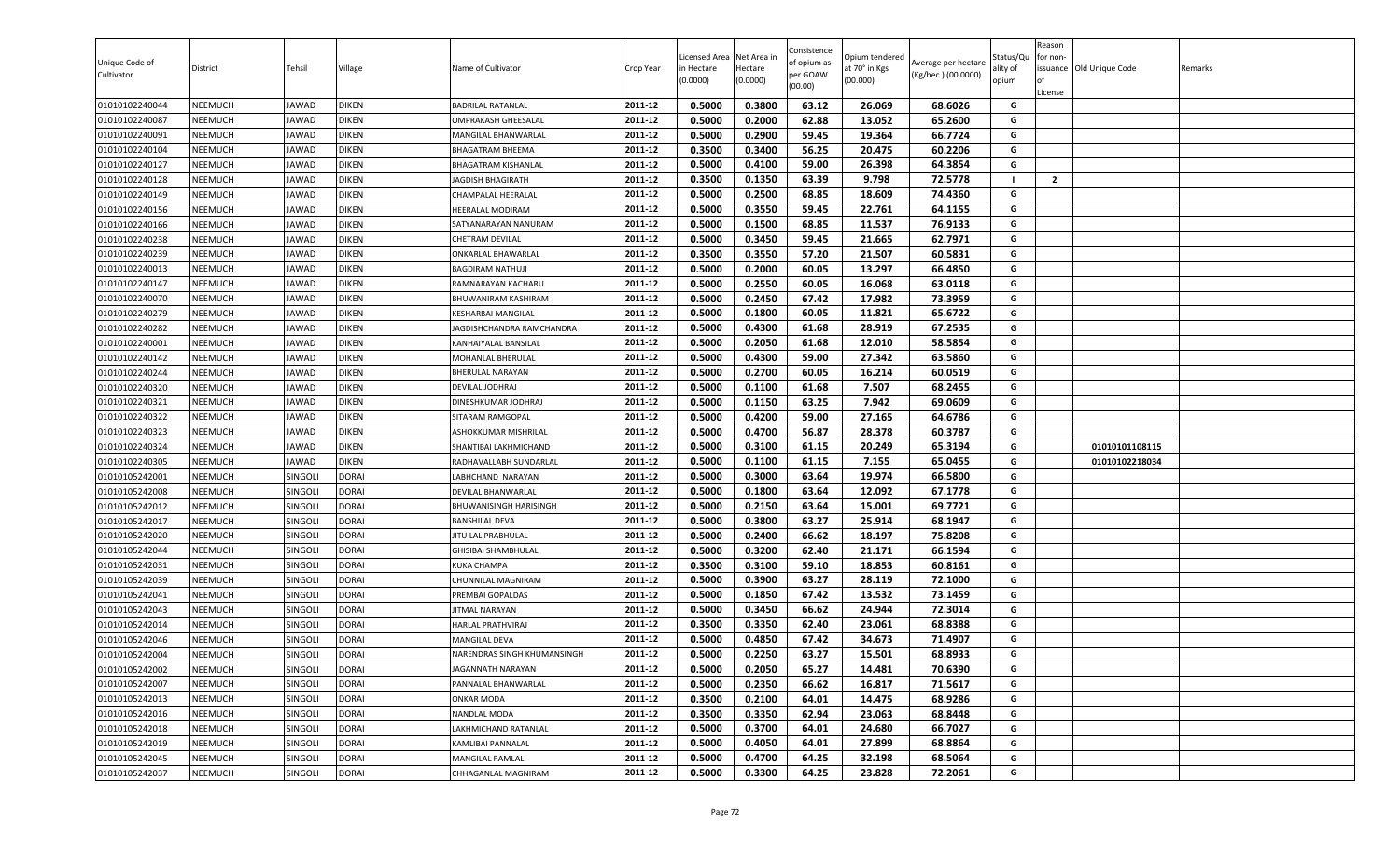| Unique Code of<br>Cultivator | District       | Tehsil         | Village         | Name of Cultivator         | Crop Year | Licensed Area<br>in Hectare<br>(0.0000) | Net Area in<br>Hectare<br>(0.0000) | Consistence<br>of opium as<br>per GOAW<br>(00.00) | )pium tendered<br>at 70° in Kgs<br>(00.000) | Average per hectare<br>(Kg/hec.) (00.0000) | Status/Qu<br>ality of<br>opium | Reason<br>for non-<br>lof<br>License | issuance Old Unique Code | Remarks            |
|------------------------------|----------------|----------------|-----------------|----------------------------|-----------|-----------------------------------------|------------------------------------|---------------------------------------------------|---------------------------------------------|--------------------------------------------|--------------------------------|--------------------------------------|--------------------------|--------------------|
| 01010105200001               | <b>NEEMUCH</b> | SINGOLI        | <b>GHATI</b>    | KHEMDAS BHAGWANDAS         | 2011-12   | 0.5000                                  | 0.3800                             | 61.92                                             | 25.148                                      | 66.1789                                    | G                              |                                      |                          |                    |
| 01010105200005               | <b>NEEMUCH</b> | Singoli        | <b>GHATI</b>    | HEMRAJ PYARCHAND           | 2011-12   | 0.5000                                  | 0.3150                             | 64.30                                             | 20.796                                      | 66.0190                                    | G                              |                                      |                          |                    |
| 01010105200010               | NEEMUCH        | <b>SINGOLI</b> | <b>GHATI</b>    | DEVILAL NANALAL            | 2011-12   | 0.5000                                  | 0.0000                             | 0.00                                              | 0.000                                       | 0.0000                                     | F.                             |                                      |                          |                    |
| 01010105200011               | <b>NEEMUCH</b> | SINGOLI        | <b>GHATI</b>    | <b>BAGDIRAM NANALAL</b>    | 2011-12   | 0.5000                                  | 0.1900                             | 64.93                                             | 12.921                                      | 68.0053                                    | G                              |                                      |                          |                    |
| 01010105200012               | <b>NEEMUCH</b> | SINGOLI        | <b>GHATI</b>    | RAMNIVAS JAGDISHCHANDRA    | 2011-12   | 0.5000                                  | 0.5000                             | 64.59                                             | 33.356                                      | 66.7120                                    | G                              |                                      |                          |                    |
| 01010105200013               | <b>NEEMUCH</b> | SINGOLI        | <b>GHATI</b>    | HIRALAL GOMA               | 2011-12   | 0.5000                                  | 0.3350                             | 64.93                                             | 22.911                                      | 68.3910                                    | G                              |                                      |                          |                    |
| 01010105200017               | <b>NEEMUCH</b> | SINGOLI        | <b>GHATI</b>    | LALURAM MEGRAJ             | 2011-12   | 0.5000                                  | 0.2450                             | 61.92                                             | 15.754                                      | 64.3020                                    | G                              |                                      |                          |                    |
| 01010105200018               | <b>NEEMUCH</b> | SINGOLI        | <b>GHATI</b>    | <b>BALURAM GOMA</b>        | 2011-12   | 0.5000                                  | 0.2600                             | 61.92                                             | 16.426                                      | 63.1769                                    | G                              |                                      |                          |                    |
| 01010105200020               | <b>NEEMUCH</b> | SINGOLI        | <b>GHATI</b>    | TARACHAND SUKHLAL          | 2011-12   | 0.5000                                  | 0.3550                             | 62.28                                             | 22.848                                      | 64.3606                                    | G                              |                                      |                          |                    |
| 01010105200023               | <b>NEEMUCH</b> | SINGOLI        | <b>GHATI</b>    | RAMLAL NANALAL             | 2011-12   | 0.5000                                  | 0.2200                             | 62.28                                             | 14.298                                      | 64.9909                                    | G                              |                                      |                          |                    |
| 01010105200031               | <b>NEEMUCH</b> | SINGOLI        | <b>GHATI</b>    | DEVILAL BHAGWANDAS         | 2011-12   | 0.5000                                  | 0.4950                             | 60.92                                             | 31.060                                      | 62.7475                                    | G                              |                                      |                          |                    |
| 01010105200032               | <b>NEEMUCH</b> | SINGOLI        | <b>GHATI</b>    | JODHRAJ BHANA              | 2011-12   | 0.5000                                  | 0.4700                             | 62.28                                             | 30.241                                      | 64.3426                                    | G                              |                                      |                          |                    |
| 01010105200033               | <b>NEEMUCH</b> | SINGOLI        | <b>GHATI</b>    | LALURAM RAMA               | 2011-12   | 0.5000                                  | 0.2850                             | 57.30                                             | 17.174                                      | 60.2596                                    | - 1                            | $\overline{2}$                       |                          |                    |
| 01010105200036               | <b>NEEMUCH</b> | SINGOLI        | <b>GHATI</b>    | MUKUNDDAS KUKADAS          | 2011-12   | 0.5000                                  | 0.2600                             | 68.19                                             | 17.301                                      | 66.5423                                    | G                              |                                      |                          |                    |
| 01010105200037               | <b>NEEMUCH</b> | SINGOLI        | <b>GHATI</b>    | SOHANLAL CHATARBHUJ        | 2011-12   | 0.5000                                  | 0.2850                             | 60.92                                             | 18.337                                      | 64.3404                                    | G                              |                                      |                          |                    |
| 01010105200038               | <b>NEEMUCH</b> | SINGOLI        | <b>GHATI</b>    | JANIBAI AMARCHAND          | 2011-12   | 0.5000                                  | 0.4950                             | 63.32                                             | 32.935                                      | 66.5354                                    | G                              |                                      |                          |                    |
| 01010105200003               | <b>NEEMUCH</b> | SINGOLI        | <b>GHATI</b>    | NARAYANLAL JITU            | 2011-12   | 0.5000                                  | 0.0000                             | 0.00                                              | 0.000                                       | 0.0000                                     | F.                             |                                      |                          |                    |
| 01010105200040               | <b>NEEMUCH</b> | SINGOLI        | <b>GHATI</b>    | RAMLAL GHASILAL            | 2011-12   | 0.5000                                  | 0.5000                             | 60.92                                             | 31.034                                      | 62.0680                                    | G                              |                                      |                          |                    |
| 01010105200002               | <b>NEEMUCH</b> | SINGOLI        | <b>GHATI</b>    | PYARCHAND MANGILAL         | 2011-12   | 0.5000                                  | 0.0000                             | 0.00                                              | 0.000                                       | 0.0000                                     | F.                             |                                      |                          |                    |
| 01010105200029               | <b>NEEMUCH</b> | Singoli        | <b>GHATI</b>    | <b>BANSHIDAS RAMDAS</b>    | 2011-12   | 0.5000                                  | 0.4600                             | 64.93                                             | 30.656                                      | 66.6435                                    | G                              |                                      |                          |                    |
| 01010105200014               | <b>NEEMUCH</b> | SINGOLI        | <b>GHATI</b>    | SATYANARAYAN GANESHRAM     | 2011-12   | 0.5000                                  | 0.0000                             | 0.00                                              | 0.000                                       | 0.0000                                     | F                              |                                      |                          |                    |
| 01010105200022               | <b>NEEMUCH</b> | SINGOLI        | <b>GHATI</b>    | <b>GOPAL GHASI</b>         | 2011-12   | 0.5000                                  | 0.4900                             | 59.85                                             | 30.754                                      | 62.7633                                    | G                              |                                      |                          |                    |
| 01010105200027               | <b>NEEMUCH</b> | SINGOLI        | <b>GHATI</b>    | KAMLIBAI NARAYAN           | 2011-12   | 0.5000                                  | 0.1650                             | 62.33                                             | 10.961                                      | 66.4303                                    | G                              |                                      |                          |                    |
| 01010105200035               | <b>NEEMUCH</b> | SINGOLI        | <b>GHATI</b>    | KUKIBAI NANDLAL            | 2011-12   | 0.5000                                  | 0.0000                             | 0.00                                              | 0.000                                       | 0.0000                                     | F.                             |                                      |                          |                    |
| 01010105200041               | <b>NEEMUCH</b> | SINGOLI        | <b>GHATI</b>    | SHANTILAL BALURAM          | 2011-12   | 0.5000                                  | 0.3500                             | 62.33                                             | 22.466                                      | 64.1886                                    | G                              |                                      |                          |                    |
| 01010105200042               | <b>NEEMUCH</b> | SINGOLI        | <b>GHATI</b>    | GHISULAL BHANWARLAL        | 2011-12   | 0.5000                                  | 0.3150                             | 62.33                                             | 20.551                                      | 65.2413                                    | G                              |                                      |                          |                    |
| 01010105200043               | <b>NEEMUCH</b> | SINGOLI        | <b>GHATI</b>    | KAILASH JIVRAJ             | 2011-12   | 0.5000                                  | 0.3250                             | 62.71                                             | 21.097                                      | 64.9138                                    | G                              |                                      |                          |                    |
| 01010105200044               | <b>NEEMUCH</b> | SINGOLI        | <b>GHATI</b>    | <b>BABULAL LALURAM</b>     | 2011-12   | 0.5000                                  | 0.3450                             | 62.71                                             | 22.540                                      | 65.3333                                    | G                              |                                      |                          |                    |
| 01010105200045               | <b>NEEMUCH</b> | Singoli        | <b>GHATI</b>    | RATANLAL CHUNNILA          | 2011-12   | 0.5000                                  | 0.3250                             | 62.71                                             | 21.330                                      | 65.6308                                    | G                              |                                      |                          |                    |
| 01010105200046               | <b>NEEMUCH</b> | SINGOLI        | <b>GHATI</b>    | GHASILAL PRATHVIRAJ        | 2011-12   | 0.5000                                  | 0.3500                             | 65.47                                             | 23.457                                      | 67.0200                                    | G                              |                                      |                          |                    |
| 01010105200048               | <b>NEEMUCH</b> | SINGOLI        | <b>GHATI</b>    | SHIVELAL NARAYAN           | 2011-12   | 0.5000                                  | 0.2500                             | 63.26                                             | 16.592                                      | 66.3680                                    | G                              |                                      |                          |                    |
| 01010105200049               | <b>NEEMUCH</b> | SINGOLI        | <b>GHATI</b>    | <b>BHAGWANDAS ONKARDAS</b> | 2011-12   | 0.5000                                  | 0.5000                             | 57.62                                             | 30.119                                      | 60.2380                                    | G                              |                                      |                          |                    |
| 01010105200050               | <b>NEEMUCH</b> | SINGOLI        | <b>GHATI</b>    | KALURAM RAMLAL             | 2011-12   | 0.5000                                  | 0.1800                             | 59.85                                             | 11.303                                      | 62.7944                                    | G                              |                                      |                          |                    |
| 01010105200026               | <b>NEEMUCH</b> | SINGOLI        | <b>GHATI</b>    | GANGABAI KASHIRAM          | 2011-12   | 0.5000                                  | 0.4550                             | 57.62                                             | 26.373                                      | 57.9626                                    | G                              |                                      |                          |                    |
| 01010105200051               | <b>NEEMUCH</b> | SINGOLI        | <b>GHATI</b>    | HIRALAL LOBHIRAM           | 2011-12   | 0.5000                                  | 0.2950                             | 63.26                                             | 19.339                                      | 65.5559                                    | G                              |                                      |                          |                    |
| 01010105200052               | <b>NEEMUCH</b> | Singoli        | <b>GHATI</b>    | RAMESHCHANDRA RAMLAL       | 2011-12   | 0.5000                                  | 0.0000                             | 0.00                                              | 0.000                                       | 0.0000                                     | F.                             |                                      |                          |                    |
| 01010105200053               | <b>NEEMUCH</b> | <b>SINGOLI</b> | <b>GHATI</b>    | RATANLAL DHANNALAI         | 2011-12   | 0.5000                                  | 0.1050                             | 57.36                                             | 6.449                                       | 61.4190                                    | G                              |                                      |                          |                    |
| 01010102217003               | <b>NEEMUCH</b> | JAWAD          | <b>GUDAHOLA</b> | SHANKARLAL NATHU           | 2011-12   | 0.5000                                  | 0.4700                             | 66.06                                             | 34.162                                      | 72.6851                                    | G                              |                                      |                          |                    |
| 01010102217004               | <b>NEEMUCH</b> | JAWAD          | <b>GUDAHOLA</b> | LAXMINARAYAN NATHU         | 2011-12   | 0.3500                                  | 0.3400                             | 64.01                                             | 22.852                                      | 67.2118                                    | G                              |                                      |                          |                    |
| 01010102217005               | <b>NEEMUCH</b> | JAWAD          | <b>GUDAHOLA</b> | <b>OMPRAKASH BADRILAL</b>  | 2011-12   | 0.3500                                  | 0.2900                             | 64.01                                             | 20.785                                      | 71.6724                                    | G                              |                                      |                          |                    |
| 01010102217006               | <b>NEEMUCH</b> | JAWAD          | <b>GUDAHOLA</b> | SHIVNARAYAN DEVILAL        | 2011-12   | 0.5000                                  | 0.3550                             | 70.49                                             | 27.008                                      | 76.0789                                    | G                              |                                      |                          |                    |
| 01010102217013               | <b>NEEMUCH</b> | JAWAD          | <b>GUDAHOLA</b> | BHURIBAI GANGARAM          | 2011-12   | 0.5000                                  | 0.3900                             | 57.64                                             | 24.439                                      | 62.6641                                    | G                              |                                      |                          | <b>NAME CHANGE</b> |
| 01010102217015               | <b>NEEMUCH</b> | JAWAD          | <b>GUDAHOLA</b> | SHANTILAL DULICHAND        | 2011-12   | 0.5000                                  | 0.4050                             | 58.32                                             | 25.211                                      | 62.2494                                    | G                              |                                      |                          |                    |
| 01010102217022               | <b>NEEMUCH</b> | JAWAD          | <b>GUDAHOLA</b> | SATYANARAYAN LAXMINARAYAN  | 2011-12   | 0.5000                                  | 0.2350                             | 70.17                                             | 18.715                                      | 79.6383                                    | G                              |                                      |                          |                    |
| 01010102217023               | <b>NEEMUCH</b> | JAWAD          | <b>GUDAHOLA</b> | ISHWARLAL SUNDERLAL        | 2011-12   | 0.5000                                  | 0.4000                             | 70.49                                             | 30.784                                      | 76.9600                                    | G                              |                                      |                          |                    |
| 01010102217024               | <b>NEEMUCH</b> | JAWAD          | <b>GUDAHOLA</b> | SUNDERLAL SHANKARLAL       | 2011-12   | 0.5000                                  | 0.4750                             | 65.09                                             | 33.001                                      | 69.4758                                    | G                              |                                      |                          |                    |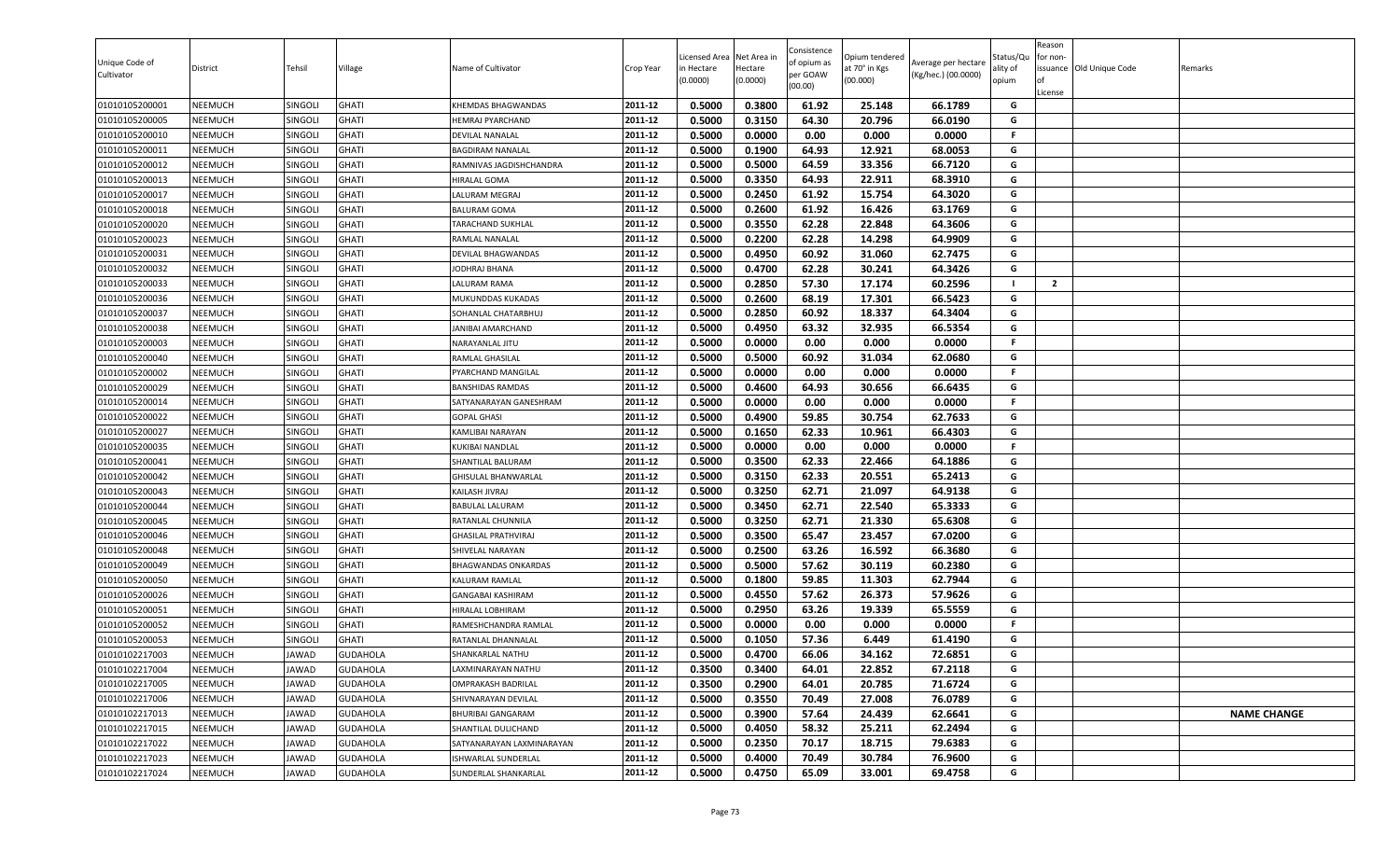| Unique Code of<br>Cultivator | District       | Tehsil  | Village            | Name of Cultivator                           | Crop Year          | Licensed Area<br>in Hectare<br>(0.0000) | Net Area in<br>Hectare<br>(0.0000) | Consistence<br>of opium as<br>per GOAW<br>(00.00) | Opium tendered<br>at 70° in Kgs<br>(00.000) | Average per hectare<br>(Kg/hec.) (00.0000) | Status/Qu<br>ality of<br>opium | Reason<br>for non-<br>lof<br>License | issuance Old Unique Code | Remarks                   |
|------------------------------|----------------|---------|--------------------|----------------------------------------------|--------------------|-----------------------------------------|------------------------------------|---------------------------------------------------|---------------------------------------------|--------------------------------------------|--------------------------------|--------------------------------------|--------------------------|---------------------------|
| 01010102217026               | <b>NEEMUCH</b> | JAWAD   | <b>GUDAHOLA</b>    | NANDKISHORE KALURAM                          | 2011-12            | 0.5000                                  | 0.3650                             | 61.13                                             | 23.945                                      | 65.6027                                    | G                              |                                      |                          |                           |
| 01010102217027               | <b>NEEMUCH</b> | JAWAD   | <b>GUDAHOLA</b>    | DEVRAM HIRALAL                               | 2011-12            | 0.3500                                  | 0.3350                             | 61.13                                             | 22.592                                      | 67.4388                                    | G                              |                                      |                          |                           |
| 01010102217028               | NEEMUCH        | JAWAD   | <b>GUDAHOLA</b>    | <b>SUBHAN BADRUDHIN</b>                      | 2011-12            | 0.5000                                  | 0.2500                             | 65.09                                             | 17.956                                      | 71.8240                                    | G                              |                                      |                          |                           |
| 01010102217038               | <b>NEEMUCH</b> | JAWAD   | <b>GUDAHOLA</b>    | MOHANBAI KHYALIRAM                           | 2011-12            | 0.5000                                  | 0.3350                             | 64.45                                             | 23.552                                      | 70.3045                                    | G                              |                                      |                          |                           |
| 01010102217039               | <b>NEEMUCH</b> | JAWAD   | <b>GUDAHOLA</b>    | <b>GAFUR VAJIR</b>                           | 2011-12            | 0.5000                                  | 0.1950                             | 64.01                                             | 13.607                                      | 69.7795                                    | G                              |                                      |                          |                           |
| 01010102217040               | <b>NEEMUCH</b> | JAWAD   | <b>GUDAHOLA</b>    | SUNDERBAI BALAKDAS                           | 2011-12            | 0.5000                                  | 0.3300                             | 63.84                                             | 21.943                                      | 66.4939                                    | G                              |                                      |                          |                           |
| 01010102217012               | <b>NEEMUCH</b> | JAWAD   | <b>GUDAHOLA</b>    | GOPAL LAXMINARAYAN                           | 2011-12            | 0.5000                                  | 0.2100                             | 67.18                                             | 15.423                                      | 73.4429                                    | G                              |                                      |                          |                           |
| 01010102217017               | <b>NEEMUCH</b> | JAWAD   | <b>GUDAHOLA</b>    | <b>BHONIBAI MODIRAM</b>                      | 2011-12            | 0.5000                                  | 0.2400                             | 58.95                                             | 15.462                                      | 64.4250                                    | G                              |                                      |                          |                           |
| 01010102217002               | <b>NEEMUCH</b> | JAWAD   | <b>GUDAHOLA</b>    | GOPAL LALAJI                                 | 2011-12            | 0.5000                                  | 0.4750                             | 61.30                                             | 33.768                                      | 71.0905                                    | G                              |                                      |                          |                           |
| 01010102217041               | <b>NEEMUCH</b> | JAWAD   | <b>GUDAHOLA</b>    | SUNDERLAL MODA                               | 2011-12            | 0.5000                                  | 0.3600                             | 70.49                                             | 28.015                                      | 77.8194                                    | G                              |                                      |                          |                           |
| 01010102217042               | NEEMUCH        | JAWAD   | <b>GUDAHOLA</b>    | RAMSAGARBAI DEVILAL                          | 2011-12            | 0.5000                                  | 0.2000                             | 67.82                                             | 14.891                                      | 74.4550                                    | G                              |                                      |                          |                           |
| 01010102217043               | <b>NEEMUCH</b> | JAWAD   | <b>GUDAHOLA</b>    | DINESH KUMAR KALURAM                         | 2011-12            | 0.5000                                  | 0.3200                             | 63.84                                             | 22.198                                      | 69.3688                                    | G                              |                                      |                          |                           |
| 01010102217044               | <b>NEEMUCH</b> | JAWAD   | <b>GUDAHOLA</b>    | <b>GUNVANT BASANTILAL</b>                    | 2011-12            | 0.5000                                  | 0.1400                             | 63.84                                             | 9.676                                       | 69.1143                                    | G                              |                                      | 01010102240011           |                           |
| 01010102217045               | <b>NEEMUCH</b> | JAWAD   | <b>GUDAHOLA</b>    | <b>GOPILAL JAMNALAL</b>                      | 2011-12            | 0.5000                                  | 0.2050                             | 61.77                                             | 13.236                                      | 64.5659                                    | G                              |                                      | 01010102240199           |                           |
| 01010102217046               | <b>NEEMUCH</b> | JAWAD   | <b>GUDAHOLA</b>    | AVANTILAL JITMAL                             | 2011-12            | 0.5000                                  | 0.2050                             | 62.05                                             | 14.644                                      | 71.4341                                    | G                              |                                      | 01010102240294           |                           |
| 01010102219001               | <b>NEEMUCH</b> | JAWAD   | <b>GUDAPARIHAR</b> | MODIRAM DEVA                                 | 2011-12            | 0.5000                                  | 0.4600                             | 63.06                                             | 31.575                                      | 68.6413                                    | G                              |                                      |                          |                           |
| 01010102219002               | <b>NEEMUCH</b> | JAWAD   | <b>GUDAPARIHAR</b> | MAHESHKUMAR MISHRILAL                        | 2011-12            | 0.5000                                  | 0.1550                             | 60.26                                             | 10.012                                      | 64.5935                                    | G                              |                                      |                          |                           |
| 01010102219005               | <b>NEEMUCH</b> | JAWAD   | <b>GUDAPARIHAR</b> | <b>BAGDIRAM TILA</b>                         | 2011-12            | 0.5000                                  | 0.4200                             | 62.95                                             | 28.507                                      | 67.8738                                    | G                              |                                      |                          |                           |
| 01010102219010               | <b>NEEMUCH</b> | JAWAD   | <b>GUDAPARIHAR</b> | MOHAN DHANNA                                 | 2011-12            | 0.5000                                  | 0.3450                             | 60.26                                             | 23.364                                      | 67.7217                                    | G                              |                                      |                          |                           |
| 01010102219012               | <b>NEEMUCH</b> | JAWAD   | <b>GUDAPARIHAR</b> | NARAYAN MOHANLAL                             | 2011-12            | 0.5000                                  | 0.1000                             | 60.26                                             | 7.050                                       | 70.5000                                    | G                              |                                      |                          |                           |
| 01010102219021               | <b>NEEMUCH</b> | JAWAD   | <b>GUDAPARIHAR</b> | <b>BABULAL DHANNA</b>                        | 2011-12            | 0.5000                                  | 0.2950                             | 62.95                                             | 20.135                                      | 68.2542                                    | G                              |                                      |                          |                           |
| 01010102219022               | <b>NEEMUCH</b> | JAWAD   | <b>GUDAPARIHAR</b> | HARISINGH RAMSINGH                           | 2011-12            | 0.5000                                  | 0.2050                             | 55.56                                             | 12.096                                      | 59.0049                                    | G                              |                                      |                          |                           |
| 01010102219024               | <b>NEEMUCH</b> | JAWAD   | <b>GUDAPARIHAR</b> | DASHRATH KANHEYALAL                          | 2011-12            | 0.5000                                  | 0.2200                             | 61.62                                             | 14.454                                      | 65.7000                                    | G                              |                                      |                          |                           |
| 01010102219033               | <b>NEEMUCH</b> | JAWAD   | <b>GUDAPARIHAR</b> | SURESHKUMAR MISHRILAL                        | 2011-12            | 0.5000                                  | 0.1950                             | 54.51                                             | 11.377                                      | 58.3436                                    | G                              | 5                                    |                          |                           |
| 01010102219042               | <b>NEEMUCH</b> | JAWAD   | <b>GUDAPARIHAR</b> | RAMCHANDRA BHAGWAN                           | 2011-12            | 0.5000                                  | 0.2100                             | 61.62                                             | 14.322                                      | 68.2000                                    | G                              |                                      |                          |                           |
| 01010102219043               | <b>NEEMUCH</b> | JAWAD   | <b>GUDAPARIHAR</b> | AZIZKHANN KASAMKHANN                         | 2011-12            | 0.5000                                  | 0.2000                             | 59.77                                             | 13.252                                      | 66.2600                                    | G                              |                                      |                          |                           |
| 01010102219051               | <b>NEEMUCH</b> | JAWAD   | <b>GUDAPARIHAR</b> | GHISEKHANN KASAMKHANN                        | 2011-12            | 0.5000                                  | 0.1900                             | 55.22                                             | 11.857                                      | 62.4053                                    | G                              |                                      |                          |                           |
| 01010102219028               | <b>NEEMUCH</b> | JAWAD   | <b>GUDAPARIHAR</b> | NARAYAN RAMAJI                               | 2011-12            | 0.5000                                  | 0.1500                             | 59.62                                             | 9.650                                       | 64.3333                                    | G                              |                                      |                          |                           |
| 01010102219029               | NEEMUCH        | JAWAD   | <b>GUDAPARIHAR</b> | LALARAM GOVINDJI                             | 2011-12            | 0.5000                                  | 0.3700                             | 59.77                                             | 24.267                                      | 65.5865                                    | G                              |                                      |                          |                           |
| 01010102219015               | <b>NEEMUCH</b> | JAWAD   | <b>GUDAPARIHAR</b> | NANDA GOVIND                                 | 2011-12            | 0.5000                                  | 0.1700                             | 57.17                                             | 11.107                                      | 65.3353                                    | G                              |                                      |                          |                           |
| 01010102219026               | <b>NEEMUCH</b> | JAWAD   | <b>GUDAPARIHAR</b> | PYARIBAI BANSHILAL                           | 2011-12            | 0.5000                                  | 0.3500                             | 63.53                                             | 23.878                                      | 68.2229                                    | G                              |                                      |                          |                           |
| 01010102219053               | <b>NEEMUCH</b> | JAWAD   | <b>GUDAPARIHAR</b> | SARDARBAI CHAINRAM                           | 2011-12            | 0.5000                                  | 0.3050                             | 59.77                                             | 20.014                                      | 65.6197                                    | G                              |                                      |                          |                           |
| 01010102213010               | <b>NEEMUCH</b> | JAWAD   | <b>HARIPURA</b>    | BHOPALSINGH NARVARSINGH                      | 2011-12            | 0.3500                                  | 0.2500                             | 65.87                                             | 17.380                                      | 69.5200                                    | G                              |                                      |                          |                           |
| 01010102213016               | <b>NEEMUCH</b> | JAWAD   | <b>HARIPURA</b>    | DALURAM BHAVARLAL                            | 2011-12            | 0.5000                                  | 0.4050                             | 63.19                                             | 26.242                                      | 64.7951                                    | G                              |                                      |                          |                           |
| 01010102213025               | <b>NEEMUCH</b> | JAWAD   | <b>HARIPURA</b>    | <b>BABUKHAN SHAKURKHAN</b>                   | 2011-12            | 0.5000                                  | 0.3050                             | 65.27                                             | 20.569                                      | 67.4393                                    | G                              |                                      |                          |                           |
| 01010102213009               | <b>NEEMUCH</b> | JAWAD   | <b>HARIPURA</b>    | HEMKUNWAR NARVARSINGH                        | 2011-12            | 0.5000                                  | 0.3600                             | 65.27                                             | 24.868                                      | 69.0778                                    | G<br>G                         |                                      |                          |                           |
| 01010102213013               | <b>NEEMUCH</b> | JAWAD   | <b>HARIPURA</b>    | SAMADSINGH ARJUNSINGH                        | 2011-12            | 0.5000                                  | 0.1950                             | 59.00                                             | 12.129                                      | 62.2000                                    | G                              |                                      |                          |                           |
| 01010102213019               | <b>NEEMUCH</b> | JAWAD   | <b>HARIPURA</b>    | BHIMSINGH NARVARSINGH                        | 2011-12            | 0.5000                                  | 0.3600                             | 65.87                                             | 25.398                                      | 70.5500                                    |                                |                                      |                          |                           |
| 01010102213014               | <b>NEEMUCH</b> | JAWAD   | <b>HARIPURA</b>    | BHERUSINGH MADANSINGH                        | 2011-12            | 0.3500                                  | 0.2900                             | 61.39                                             | 18.224                                      | 62.8414                                    | G<br>G                         |                                      |                          | <b>TRANSFER / SUTHOLI</b> |
| 01010102213046               | <b>NEEMUCH</b> | JAWAD   | <b>HARIPURA</b>    | BHANWARSINGH ARJUNSINGH                      | 2011-12            | 0.5000                                  | 0.4000                             | 61.06                                             | 25.541                                      | 63.8525                                    | G                              |                                      |                          |                           |
| 01010102213050               | <b>NEEMUCH</b> | JAWAD   | <b>HARIPURA</b>    | CHATARBHUJ RAMA                              | 2011-12            | 0.5000                                  | 0.4150                             | 65.87                                             | 28.465                                      | 68.5904                                    |                                |                                      |                          |                           |
| 01010102213055               | <b>NEEMUCH</b> | JAWAD   | <b>HARIPURA</b>    | BHAGIRATH MOTI                               | 2011-12            | 0.5000                                  | 0.3950                             | 57.13                                             | 23.774                                      | 60.1873                                    | G<br>G                         |                                      |                          |                           |
| 01010105206001               | <b>NEEMUCH</b> | SINGOLI | JAT<br><b>JAT</b>  | KANHEYADAS GORDHAN<br>BHAGWANIBAI SHAMBHULAL | 2011-12            | 0.5000                                  | 0.2100                             | 65.51                                             | 14.281                                      | 68.0048                                    | G                              |                                      |                          | <b>NAME CHANGE</b>        |
| 01010105206002               | <b>NEEMUCH</b> | SINGOLI |                    |                                              | 2011-12<br>2011-12 | 0.5000                                  | 0.2000                             | 65.10                                             | 13.559                                      | 67.7950                                    | G                              |                                      |                          |                           |
| 01010105206003               | <b>NEEMUCH</b> | SINGOLI | JAT                | DEVILAL ONKARLAL                             |                    | 0.5000                                  | 0.1950                             | 65.10                                             | 13.253                                      | 67.9641                                    |                                |                                      |                          |                           |
| 01010105206004               | <b>NEEMUCH</b> | SINGOLI | <b>JAT</b>         | HIRALAL RATANLAL                             | 2011-12            | 0.3500                                  | 0.1950                             | 63.92                                             | 12.857                                      | 65.9333                                    | G                              |                                      |                          |                           |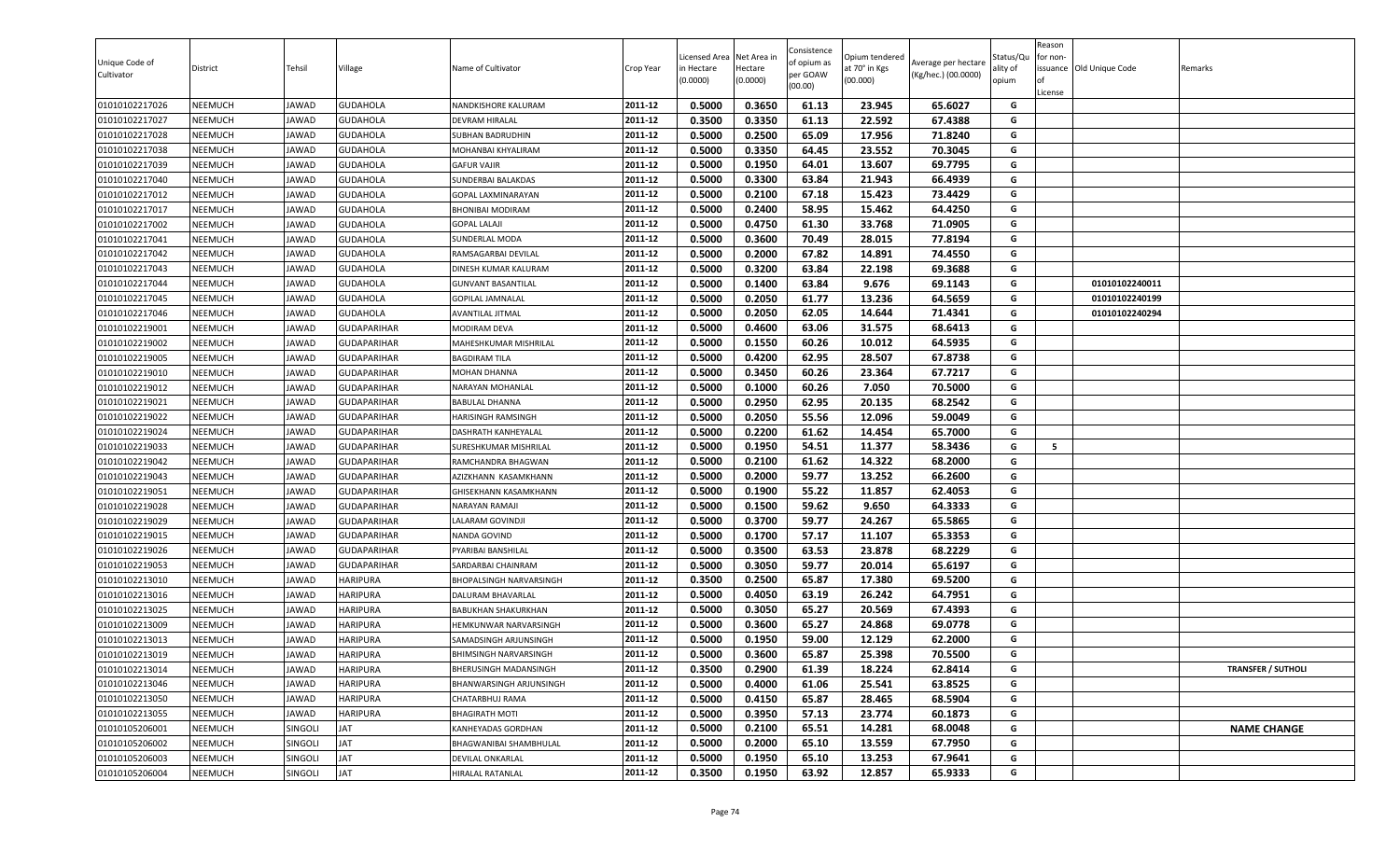| Unique Code of<br>Cultivator     | District           | Tehsil             | Village          | Name of Cultivator                         | Crop Year          | icensed Area<br>in Hectare<br>(0.0000) | Net Area in<br>Hectare<br>(0.0000) | Consistence<br>of opium as<br>per GOAW<br>(00.00) | Opium tendered<br>at 70° in Kgs<br>(00.000) | Average per hectare<br>(Kg/hec.) (00.0000) | Status/Qu<br>lity of<br>opium | Reason<br>or non-<br>License | ssuance Old Unique Code | Remarks            |
|----------------------------------|--------------------|--------------------|------------------|--------------------------------------------|--------------------|----------------------------------------|------------------------------------|---------------------------------------------------|---------------------------------------------|--------------------------------------------|-------------------------------|------------------------------|-------------------------|--------------------|
| 01010105206005                   | NEEMUCH            | SINGOLI            | JAT              | SHAMBHULAL BHAGWANJI                       | 2011-12            | 0.5000                                 | 0.3350                             | 65.10                                             | 22.097                                      | 65.9612                                    | G                             |                              |                         |                    |
| 01010105206007                   | <b>NEEMUCH</b>     | SINGOLI            | JAT              | <b>SITARAM BALURAM</b>                     | 2011-12            | 0.5000                                 | 0.1600                             | 67.89                                             | 10.940                                      | 68.3750                                    | G                             |                              |                         |                    |
| 01010105206008                   | NEEMUCH            | SINGOLI            | AT               | <b>GANGABAI HIRALAL</b>                    | 2011-12            | 0.5000                                 | 0.4800                             | 66.04                                             | 32.171                                      | 67.0229                                    | G                             |                              |                         |                    |
| 01010105206009                   | NEEMUCH            | SINGOLI            | ΙAΤ              | KANHEYALAL SURAJMAL                        | 2011-12            | 0.5000                                 | 0.1000                             | 67.85                                             | 7.105                                       | 71.0500                                    | G                             |                              |                         |                    |
| 01010105206012                   | NEEMUCH            | SINGOLI            | <b>AT</b>        | <b>UDIBAI DEVILAL</b>                      | 2011-12            | 0.5000                                 | 0.0000                             | 0.00                                              | 0.000                                       | 0.0000                                     | F.                            |                              |                         |                    |
| 01010105206013                   | <b>NEEMUCH</b>     | Singoli            | <b>AT</b>        | <b>GORILAL RAMNARAYAN</b>                  | 2011-12            | 0.5000                                 | 0.3400                             | 63.94                                             | 22.406                                      | 65.9000                                    | G                             |                              |                         |                    |
| 01010105206015                   | <b>NEEMUCH</b>     | Singoli            | AT               | ABDULSATTAR KARIM                          | 2011-12            | 0.5000                                 | 0.0000                             | 0.00                                              | 0.000                                       | 0.0000                                     | F.                            |                              |                         |                    |
| 01010105206017                   | <b>NEEMUCH</b>     | SINGOLI            | ΙAΤ              | <b>OMPRAKASH PANNALAL</b>                  | 2011-12            | 0.5000                                 | 0.3850                             | 65.54                                             | 25.748                                      | 66.8779                                    | G                             |                              |                         |                    |
| 01010105206018                   | NEEMUCH            | SINGOLI            | <b>AT</b>        | CHHAGANLAL NANDA                           | 2011-12            | 0.5000                                 | 0.1900                             | 66.04                                             | 13.029                                      | 68.5737                                    | G                             |                              |                         |                    |
| 01010105206019                   | <b>NEEMUCH</b>     | Singoli            | <b>AT</b>        | RADHESHYAM BALU                            | 2011-12            | 0.5000                                 | 0.3150                             | 66.04                                             | 21.378                                      | 67.8667                                    | G                             |                              |                         |                    |
| 01010105206020                   | NEEMUCH            | Singoli            | ΙAΤ              | <b>DEVILAL NATHU</b>                       | 2011-12            | 0.5000                                 | 0.0000                             | 0.00                                              | 0.000                                       | 0.0000                                     | F.                            |                              |                         |                    |
| 01010105206023                   | NEEMUCH            | SINGOLI            | AT               | MOHANLAL BHURA                             | 2011-12            | 0.5000                                 | 0.3050                             | 63.06                                             | 19.450                                      | 63.7705                                    | G                             |                              |                         |                    |
| 01010105206024                   | <b>NEEMUCH</b>     | SINGOLI            | AT               | <b>JAGDISH ANOPBAI</b>                     | 2011-12            | 0.5000                                 | 0.1500                             | 67.85                                             | 10.866                                      | 72.4400                                    | G                             |                              |                         |                    |
| 01010105206026                   | NEEMUCH            | SINGOLI            | AT               | SOHANLAL KALU                              | 2011-12            | 0.5000                                 | 0.1850                             | 64.47                                             | 12.185                                      | 65.8649                                    | G                             |                              |                         | <b>NAME CHANGE</b> |
| 01010105206027                   | <b>NEEMUCH</b>     | Singoli            | AT               | <b>GHISIBAI KISHANLAL</b>                  | 2011-12            | 0.5000                                 | 0.2000                             | 64.47                                             | 13.161                                      | 65.8050                                    | G                             |                              |                         |                    |
| 01010105206028                   | <b>NEEMUCH</b>     | SINGOLI            | JAT              | KAILASH BOTHLAL                            | 2011-12            | 0.5000                                 | 0.1050                             | 71.13                                             | 7.631                                       | 72.6762                                    | G                             |                              |                         |                    |
| 01010105206030                   | <b>NEEMUCH</b>     | SINGOLI            | AT               | <b>BALURAM GITARAM</b>                     | 2011-12            | 0.5000                                 | 0.2000                             | 64.47                                             | 13.262                                      | 66.3100                                    | G<br>F.                       |                              |                         |                    |
| 01010105206031                   | <b>NEEMUCH</b>     | SINGOLI            | ΙAΤ<br><b>AT</b> | SATYNARAYAN SOHANLAL                       | 2011-12<br>2011-12 | 0.5000                                 | 0.0000                             | 0.00                                              | 0.000                                       | 0.0000                                     |                               |                              |                         |                    |
| 01010105206034                   | <b>NEEMUCH</b>     | SINGOLI            |                  | <b>DEVILAL PRABHULAL</b>                   | 2011-12            | 0.5000<br>0.5000                       | 0.1650<br>0.3550                   | 66.40<br>66.40                                    | 11.506<br>23.638                            | 69.7333<br>66.5859                         | G<br>G                        |                              |                         |                    |
| 01010105206035<br>01010105206036 | NEEMUCH<br>NEEMUCH | SINGOLI<br>SINGOLI | ΙAΤ<br>AT        | MANGILAL KALU                              | 2011-12            | 0.5000                                 | 0.2050                             | 66.40                                             | 14.124                                      | 68.8976                                    | G                             |                              |                         |                    |
|                                  | NEEMUCH            |                    | AT               | KANHEYALAL KASHIRAM<br>DHAPUBAI CHHAGANLAL | 2011-12            | 0.5000                                 | 0.0000                             | 0.00                                              | 0.000                                       | 0.0000                                     | F.                            |                              |                         |                    |
| 01010105206037<br>01010105206038 | NEEMUCH            | SINGOLI<br>SINGOLI | AT               | RADHABAI GIRDHARI                          | 2011-12            | 0.5000                                 | 0.4750                             | 66.93                                             | 32.901                                      | 69.2653                                    | G                             |                              |                         |                    |
| 01010105206039                   | <b>NEEMUCH</b>     | Singoli            | JAT              | <b>MODIRAM GIRDHARI</b>                    | 2011-12            | 0.5000                                 | 0.1950                             | 67.85                                             | 13.386                                      | 68.6462                                    | G                             |                              |                         | <b>NAME CHANGE</b> |
| 01010105206041                   | <b>NEEMUCH</b>     | SINGOLI            | JAT              | MOHANLAL RATANLAL                          | 2011-12            | 0.5000                                 | 0.2950                             | 66.90                                             | 20.175                                      | 68.3898                                    | G                             |                              |                         |                    |
| 01010105206042                   | <b>NEEMUCH</b>     | SINGOLI            | AT               | SUNDERBAI RAMNARAYAN                       | 2011-12            | 0.5000                                 | 0.4450                             | 65.59                                             | 29.750                                      | 66.8539                                    | G                             |                              |                         |                    |
| 01010105206045                   | NEEMUCH            | SINGOLI            | AT               | KANHEYALAL NARAYAN                         | 2011-12            | 0.5000                                 | 0.0000                             | 0.00                                              | 0.000                                       | 0.0000                                     | F.                            |                              |                         |                    |
| 01010105206046                   | NEEMUCH            | SINGOLI            | AT               | HANGAMIBAI SHIVENATH                       | 2011-12            | 0.5000                                 | 0.2050                             | 62.72                                             | 13.288                                      | 64.8195                                    | G                             |                              |                         |                    |
| 01010105206047                   | <b>NEEMUCH</b>     | Singoli            | ΙAΤ              | SHIVENARAYAN MANGILAL                      | 2011-12            | 0.5000                                 | 0.1850                             | 69.27                                             | 12.934                                      | 69.9135                                    | G                             |                              |                         |                    |
| 01010105206048                   | NEEMUCH            | SINGOLI            | AT               | MANGILAL CHUNNILAL                         | 2011-12            | 0.5000                                 | 0.1950                             | 63.86                                             | 12.635                                      | 64.7949                                    | G                             |                              |                         |                    |
| 01010105206049                   | <b>NEEMUCH</b>     | SINGOLI            | AT               | <b>BADAMBAI BABULAL</b>                    | 2011-12            | 0.5000                                 | 0.1650                             | 66.69                                             | 11.233                                      | 68.0788                                    | G                             |                              |                         |                    |
| 01010105206051                   | NEEMUCH            | SINGOLI            | ΙAΤ              | RAMCHANDRA AMARNATH                        | 2011-12            | 0.5000                                 | 0.0000                             | 0.00                                              | 0.000                                       | 0.0000                                     | F.                            |                              |                         |                    |
| 01010105206052                   | <b>NEEMUCH</b>     | SINGOLI            | JAT              | KESHARBAI KANHEYALAL                       | 2011-12            | 0.5000                                 | 0.4000                             | 60.48                                             | 24.702                                      | 61.7550                                    | G                             |                              |                         |                    |
| 01010105206053                   | <b>NEEMUCH</b>     | SINGOLI            | ΙAΤ              | <b>JODHRAJ KALUJI</b>                      | 2011-12            | 0.5000                                 | 0.3700                             | 62.74                                             | 23.554                                      | 63.6595                                    | G                             |                              |                         |                    |
| 01010105206054                   | <b>NEEMUCH</b>     | SINGOLI            | <b>AT</b>        | <b>BAGDIRAM BAINAJI</b>                    | 2011-12            | 0.5000                                 | 0.0000                             | 0.00                                              | 0.000                                       | 0.0000                                     | F.                            |                              |                         |                    |
| 01010105206055                   | NEEMUCH            | SINGOLI            | ΙAΤ              | NANDRAM GANGAJI                            | 2011-12            | 0.5000                                 | 0.2900                             | 64.62                                             | 19.035                                      | 65.6379                                    | G                             |                              |                         |                    |
| 01010105206056                   | NEEMUCH            | SINGOLI            | ΙAΤ              | SHAMBHULAL KASHIRAM                        | 2011-12            | 0.5000                                 | 0.0000                             | 0.00                                              | 0.000                                       | 0.0000                                     | F.                            |                              |                         |                    |
| 01010105206058                   | NEEMUCH            | SINGOLI            | <b>JAT</b>       | INDRABAI LAXMICHAND                        | 2011-12            | 0.5000                                 | 0.2500                             | 64.62                                             | 16.229                                      | 64.9160                                    | G                             |                              |                         |                    |
| 01010105206059                   | <b>NEEMUCH</b>     | SINGOLI            | <b>JAT</b>       | JAMKUBAI NANALAL                           | 2011-12            | 0.5000                                 | 0.3200                             | 63.55                                             | 20.445                                      | 63.8906                                    | G                             |                              |                         |                    |
| 01010105206060                   | <b>NEEMUCH</b>     | SINGOLI            | JAT              | <b>DEVILAL LALU</b>                        | 2011-12            | 0.5000                                 | 0.4000                             | 66.36                                             | 27.141                                      | 67.8525                                    | G                             |                              |                         |                    |
| 01010105206061                   | <b>NEEMUCH</b>     | SINGOLI            | JAT              | DEVISINGH MADHOSINGH                       | 2011-12            | 0.5000                                 | 0.3850                             | 63.55                                             | 26.183                                      | 68.0078                                    | G                             |                              |                         |                    |
| 01010105206062                   | <b>NEEMUCH</b>     | SINGOLI            | JAT              | RAMCHANDRA RUKMONIBAI                      | 2011-12            | 0.5000                                 | 0.2600                             | 66.36                                             | 17.784                                      | 68.4000                                    | G                             |                              |                         |                    |
| 01010105206063                   | <b>NEEMUCH</b>     | SINGOLI            | JAT              | PURANSINGH MADHUSINGH                      | 2011-12            | 0.5000                                 | 0.1000                             | 56.60                                             | 6.558                                       | 65.5800                                    | G                             |                              |                         |                    |
| 01010105206064                   | <b>NEEMUCH</b>     | SINGOLI            | JAT              | JAIBUNBAI ISMILE SHAH                      | 2011-12            | 0.5000                                 | 0.0000                             | 0.00                                              | 0.000                                       | 0.0000                                     | F.                            |                              |                         |                    |
| 01010105206066                   | <b>NEEMUCH</b>     | <b>SINGOLI</b>     | JAT              | SAHNTIBAI SUJANMAL                         | 2011-12            | 0.5000                                 | 0.2100                             | 59.97                                             | 12.894                                      | 61.4000                                    | G                             |                              |                         |                    |
| 01010105206068                   | NEEMUCH            | SINGOLI            | JAT              | MITTHUBAI RADHESHYAM                       | 2011-12            | 0.5000                                 | 0.1500                             | 63.55                                             | 9.850                                       | 65.6667                                    | G                             |                              |                         |                    |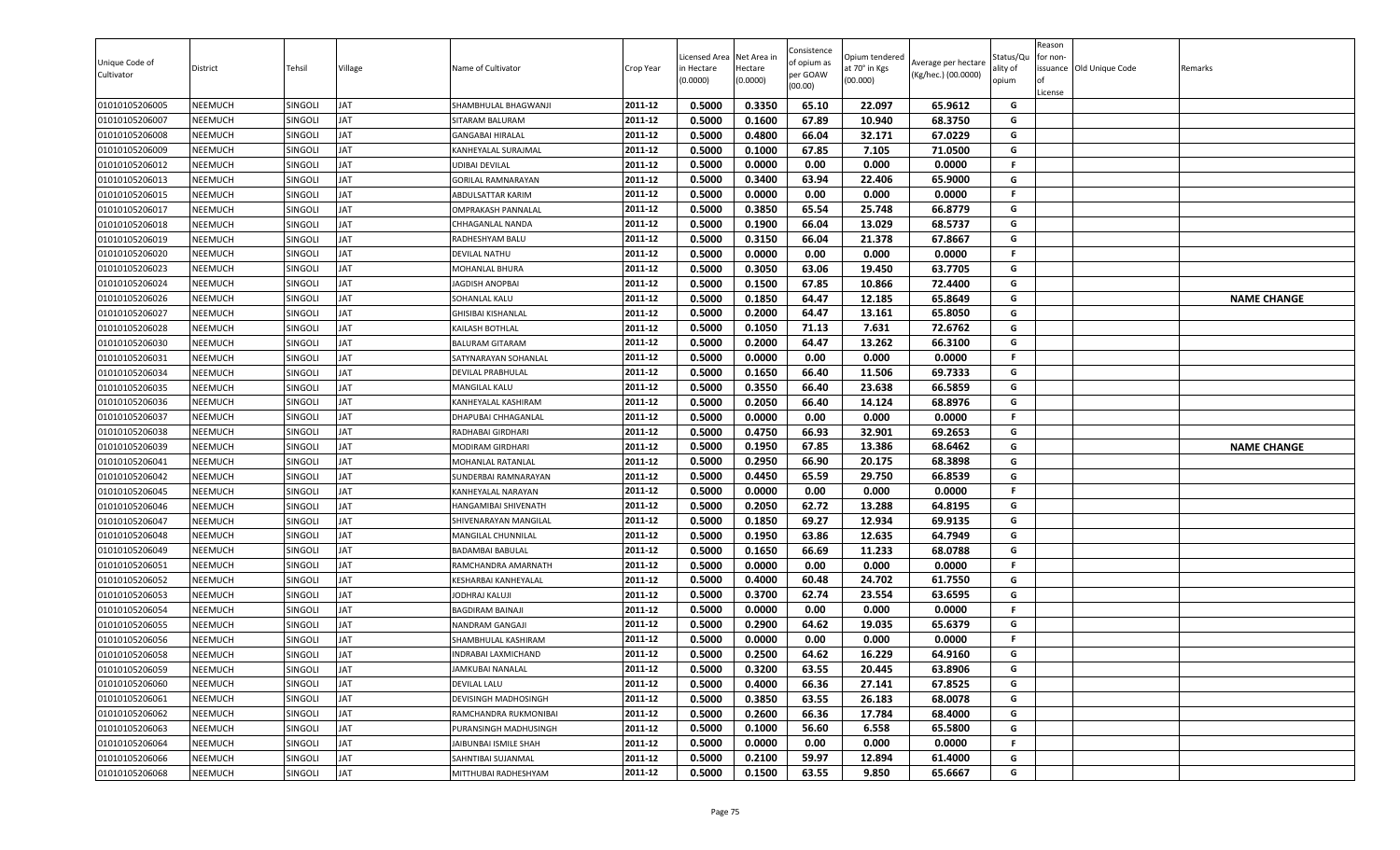| Unique Code of<br>Cultivator | District       | Tehsil  | Village   | Name of Cultivator         | Crop Year | Licensed Area<br>in Hectare<br>(0.0000) | Net Area in<br>Hectare<br>(0.0000) | Consistence<br>of opium as<br>per GOAW<br>(00.00) | Opium tendered<br>at 70° in Kgs<br>(00.000) | Average per hectare<br>(Kg/hec.) (00.0000) | Status/Qu<br>ılity of<br>opium | Reason<br>for non-<br>License | ssuance Old Unique Code | Remarks            |
|------------------------------|----------------|---------|-----------|----------------------------|-----------|-----------------------------------------|------------------------------------|---------------------------------------------------|---------------------------------------------|--------------------------------------------|--------------------------------|-------------------------------|-------------------------|--------------------|
| 01010105206071               | NEEMUCH        | SINGOLI | JAT       | <b>BASANTILAL NANDLAL</b>  | 2011-12   | 0.5000                                  | 0.5000                             | 59.97                                             | 30.568                                      | 61.1360                                    | G                              |                               |                         |                    |
| 01010105206072               | NEEMUCH        | Singoli | ΙAΤ       | <b>DEVILAL NANALAL</b>     | 2011-12   | 0.5000                                  | 0.3100                             | 66.36                                             | 20.809                                      | 67.1258                                    | G                              |                               |                         |                    |
| 01010105206074               | NEEMUCH        | SINGOLI | AT        | <b>SULEMAN ISSA</b>        | 2011-12   | 0.5000                                  | 0.0000                             | 0.00                                              | 0.000                                       | 0.0000                                     | F.                             |                               |                         |                    |
| 01010105206075               | <b>NEEMUCH</b> | SINGOLI | AT        | <b>JAMNALAL GOKUL</b>      | 2011-12   | 0.5000                                  | 0.1950                             | 59.97                                             | 12.174                                      | 62.4308                                    | G                              |                               |                         |                    |
| 01010105206077               | NEEMUCH        | SINGOLI | ΙAΤ       | HIRALAL SHORAM             | 2011-12   | 0.5000                                  | 0.0750                             | 63.21                                             | 4.831                                       | 64.4133                                    | G                              |                               |                         |                    |
| 01010105206080               | <b>NEEMUCH</b> | SINGOLI | <b>AT</b> | RATIBAI RAMLAL             | 2011-12   | 0.5000                                  | 0.2000                             | 63.21                                             | 12.976                                      | 64.8800                                    | G                              |                               |                         |                    |
| 01010105206082               | NEEMUCH        | SINGOLI | ΙAΤ       | RAJMAL MANGILAL            | 2011-12   | 0.5000                                  | 0.4050                             | 63.21                                             | 25.817                                      | 63.7457                                    | G                              |                               |                         |                    |
| 01010105206083               | NEEMUCH        | SINGOLI | <b>AT</b> | <b>ALLABAKSH HARUN</b>     | 2011-12   | 0.5000                                  | 0.0000                             | 0.00                                              | 0.000                                       | 0.0000                                     | F.                             |                               |                         |                    |
| 01010105206084               | <b>NEEMUCH</b> | SINGOLI | ΙAΤ       | <b>CHOTUPURI GOKULPURI</b> | 2011-12   | 0.5000                                  | 0.1000                             | 64.75                                             | 6.697                                       | 66.9700                                    | G                              |                               |                         |                    |
| 01010105206085               | NEEMUCH        | SINGOLI | <b>AT</b> | KANHEYALAL GOKULPURI       | 2011-12   | 0.3500                                  | 0.0000                             | 0.00                                              | 0.000                                       | 0.0000                                     | .F.                            |                               |                         |                    |
| 01010105206089               | NEEMUCH        | SINGOLI | ΙAΤ       | SHAMBHULAL PRABHULAL       | 2011-12   | 0.5000                                  | 0.0000                             | 0.00                                              | 0.000                                       | 0.0000                                     | F.                             |                               |                         |                    |
| 01010105206091               | NEEMUCH        | SINGOLI | AT        | <b>BHOJRAJ NAGAJIRAM</b>   | 2011-12   | 0.5000                                  | 0.1700                             | 61.58                                             | 10.715                                      | 63.0294                                    | G                              |                               |                         |                    |
| 01010105206092               | NEEMUCH        | SINGOLI | AT        | RAMPAL BALUJI              | 2011-12   | 0.5000                                  | 0.2150                             | 64.73                                             | 14.287                                      | 66.4512                                    | G                              |                               |                         |                    |
| 01010105206093               | NEEMUCH        | SINGOLI | ΙAΤ       | RAMCHANDRA UDAYRAM         | 2011-12   | 0.5000                                  | 0.0000                             | 0.00                                              | 0.000                                       | 0.0000                                     | F.                             |                               |                         |                    |
| 01010105206094               | <b>NEEMUCH</b> | SINGOLI | JAT       | <b>GHASI KALURAM</b>       | 2011-12   | 0.5000                                  | 0.2400                             | 63.31                                             | 15.547                                      | 64.7792                                    | G                              |                               |                         |                    |
| 01010105206095               | NEEMUCH        | SINGOLI | <b>AT</b> | SHIVELAL SHANTILAL         | 2011-12   | 0.5000                                  | 0.4050                             | 63.20                                             | 25.885                                      | 63.9136                                    | G                              |                               |                         |                    |
| 01010105206096               | NEEMUCH        | SINGOLI | <b>AT</b> | KACHARULAL RAMCHANDRA      | 2011-12   | 0.5000                                  | 0.0000                             | 0.00                                              | 0.000                                       | 0.0000                                     | F.                             |                               |                         |                    |
| 01010105206097               | NEEMUCH        | SINGOLI | <b>AT</b> | <b>KALUPRABHU GHISA</b>    | 2011-12   | 0.5000                                  | 0.1600                             | 60.38                                             | 9.592                                       | 59.9500                                    | G                              |                               |                         |                    |
| 01010105206099               | NEEMUCH        | SINGOLI | <b>AT</b> | <b>RAMPAL RAMSWRUP</b>     | 2011-12   | 0.5000                                  | 0.2000                             | 67.31                                             | 13.731                                      | 68.6550                                    | G                              |                               |                         |                    |
| 01010105206101               | <b>NEEMUCH</b> | SINGOLI | ΙAΤ       | <b>DEVILAL BHURALAL</b>    | 2011-12   | 0.5000                                  | 0.0000                             | 0.00                                              | 0.000                                       | 0.0000                                     | F.                             |                               |                         |                    |
| 01010105206105               | NEEMUCH        | SINGOLI | AT        | MOHAMMAD MUNAVAR SATTAR    | 2011-12   | 0.5000                                  | 0.0000                             | 0.00                                              | 0.000                                       | 0.0000                                     | F.                             |                               |                         |                    |
| 01010105206111               | <b>NEEMUCH</b> | SINGOLI | <b>AT</b> | <b>MANGILAL DEVA</b>       | 2011-12   | 0.5000                                  | 0.0000                             | 0.00                                              | 0.000                                       | 0.0000                                     | F.                             |                               |                         |                    |
| 01010105206116               | <b>NEEMUCH</b> | SINGOLI | ΙAΤ       | NURMOHAMMAD MOHAMMAD       | 2011-12   | 0.5000                                  | 0.1800                             | 64.67                                             | 12.010                                      | 66.7222                                    | G                              |                               |                         |                    |
| 01010105206120               | <b>NEEMUCH</b> | SINGOLI | <b>AT</b> | <b>GOPAL JAGANNATH</b>     | 2011-12   | 0.5000                                  | 0.0000                             | 0.00                                              | 0.000                                       | 0.0000                                     | .F.                            |                               |                         |                    |
| 01010105206122               | <b>NEEMUCH</b> | SINGOLI | <b>AT</b> | ABDULGAFUR RAHIMBAKSH      | 2011-12   | 0.5000                                  | 0.0000                             | 0.00                                              | 0.000                                       | 0.0000                                     | F.                             |                               |                         |                    |
| 01010105206123               | NEEMUCH        | SINGOLI | AT        | SHAHAZADALI HUSAINALI      | 2011-12   | 0.5000                                  | 0.0000                             | 0.00                                              | 0.000                                       | 0.0000                                     | F.                             |                               |                         |                    |
| 01010105206124               | NEEMUCH        | SINGOLI | ΙAΤ       | <b>MODIRAM CHHOGALAL</b>   | 2011-12   | 0.5000                                  | 0.0000                             | 0.00                                              | 0.000                                       | 0.0000                                     | F.                             |                               |                         |                    |
| 01010105206125               | NEEMUCH        | SINGOLI | <b>AT</b> | KAMLIBAI BHANWARLAL        | 2011-12   | 0.5000                                  | 0.3850                             | 59.78                                             | 23.801                                      | 61.8208                                    | G                              |                               |                         |                    |
| 01010105206127               | <b>NEEMUCH</b> | SINGOLI | ΙAΤ       | ABDULSALAM RAHMAN          | 2011-12   | 0.5000                                  | 0.2450                             | 57.04                                             | 14.920                                      | 60.8980                                    | G                              |                               |                         |                    |
| 01010105206128               | <b>NEEMUCH</b> | SINGOLI | JAT       | MOHANLAL BALURAM           | 2011-12   | 0.3500                                  | 0.2850                             | 62.92                                             | 18.337                                      | 64.3404                                    | G                              |                               |                         |                    |
| 01010105206129               | <b>NEEMUCH</b> | SINGOLI | ΙAΤ       | <b>DEVILAL KHEMRAJ</b>     | 2011-12   | 0.5000                                  | 0.4500                             | 64.67                                             | 29.526                                      | 65.6133                                    | G                              |                               |                         |                    |
| 01010105206130               | NEEMUCH        | SINGOLI | ΙAΤ       | MO.HUSAIN NURMOHAMMAD      | 2011-12   | 0.5000                                  | 0.0000                             | 0.00                                              | 0.000                                       | 0.0000                                     | F.                             |                               |                         |                    |
| 01010105206132               | NEEMUCH        | SINGOLI | ΙAΤ       | SUKHDEVPURI GOKULPURI      | 2011-12   | 0.3500                                  | 0.0000                             | 0.00                                              | 0.000                                       | 0.0000                                     | F.                             |                               |                         |                    |
| 01010105206133               | NEEMUCH        | SINGOLI | ΙAΤ       | SHANTIBAI MADHULAL         | 2011-12   | 0.5000                                  | 0.1900                             | 62.92                                             | 12.197                                      | 64.1947                                    | G                              |                               |                         |                    |
| 01010105206135               | NEEMUCH        | SINGOLI | <b>AT</b> | SOHANLAL NOLAJI            | 2011-12   | 0.5000                                  | 0.0000                             | 0.00                                              | 0.000                                       | 0.0000                                     | F.                             |                               |                         |                    |
| 01010105206140               | <b>NEEMUCH</b> | SINGOLI | <b>AT</b> | ABDULJABBAR ABDULRAHMAN    | 2011-12   | 0.5000                                  | 0.3050                             | 59.78                                             | 18.557                                      | 60.8426                                    | G                              |                               |                         |                    |
| 01010105206143               | NEEMUCH        | SINGOLI | <b>AT</b> | SHIVEPRASAD RAMDAYAL       | 2011-12   | 0.3500                                  | 0.0000                             | 0.00                                              | 0.000                                       | 0.0000                                     | F.                             |                               |                         | <b>NAME CHANGE</b> |
| 01010105206144               | NEEMUCH        | SINGOLI | JAT       | <b>DEVILAL NARAYAN</b>     | 2011-12   | 0.5000                                  | 0.0000                             | 0.00                                              | 0.000                                       | 0.0000                                     | F.                             |                               |                         |                    |
| 01010105206148               | NEEMUCH        | SINGOLI | JAT       | ABDULJABBAR NUR            | 2011-12   | 0.5000                                  | 0.0000                             | 0.00                                              | 0.000                                       | 0.0000                                     | F.                             |                               |                         |                    |
| 01010105206150               | <b>NEEMUCH</b> | SINGOLI | JAT       | RADHIBAI MANGILAL          | 2011-12   | 0.5000                                  | 0.4500                             | 66.93                                             | 30.291                                      | 67.3133                                    | G                              |                               |                         | <b>NAME CHANGE</b> |
| 01010105206153               | NEEMUCH        | SINGOLI | JAT       | LAXMINARAYAN SOHANLAL      | 2011-12   | 0.5000                                  | 0.3100                             | 66.93                                             | 21.150                                      | 68.2258                                    | G                              |                               |                         |                    |
| 01010105206155               | <b>NEEMUCH</b> | SINGOLI | JAT       | MANGILAL RAMAREGAR         | 2011-12   | 0.5000                                  | 0.2200                             | 60.11                                             | 13.911                                      | 63.2318                                    | G                              |                               |                         |                    |
| 01010105206159               | NEEMUCH        | SINGOLI | <b>AT</b> | SHAMBHULAL NANDLAL         | 2011-12   | 0.5000                                  | 0.1950                             | 60.70                                             | 12.019                                      | 61.6359                                    | G                              |                               |                         |                    |
| 01010105206160               | NEEMUCH        | SINGOLI | JAT       | MOHAMMADHARUN RAHIMBAKSH   | 2011-12   | 0.5000                                  | 0.2050                             | 66.03                                             | 13.885                                      | 67.7317                                    | G                              |                               |                         |                    |
| 01010105206161               | NEEMUCH        | SINGOLI | JAT       | SAJJANSINGH MADANSINGH     | 2011-12   | 0.3500                                  | 0.0000                             | 0.00                                              | 0.000                                       | 0.0000                                     | N                              |                               |                         |                    |
| 01010105206162               | NEEMUCH        | SINGOLI | JAT       | PREMCHAND NANALAL          | 2011-12   | 0.5000                                  | 0.2000                             | 65.66                                             | 13.620                                      | 68.1000                                    | G                              |                               |                         |                    |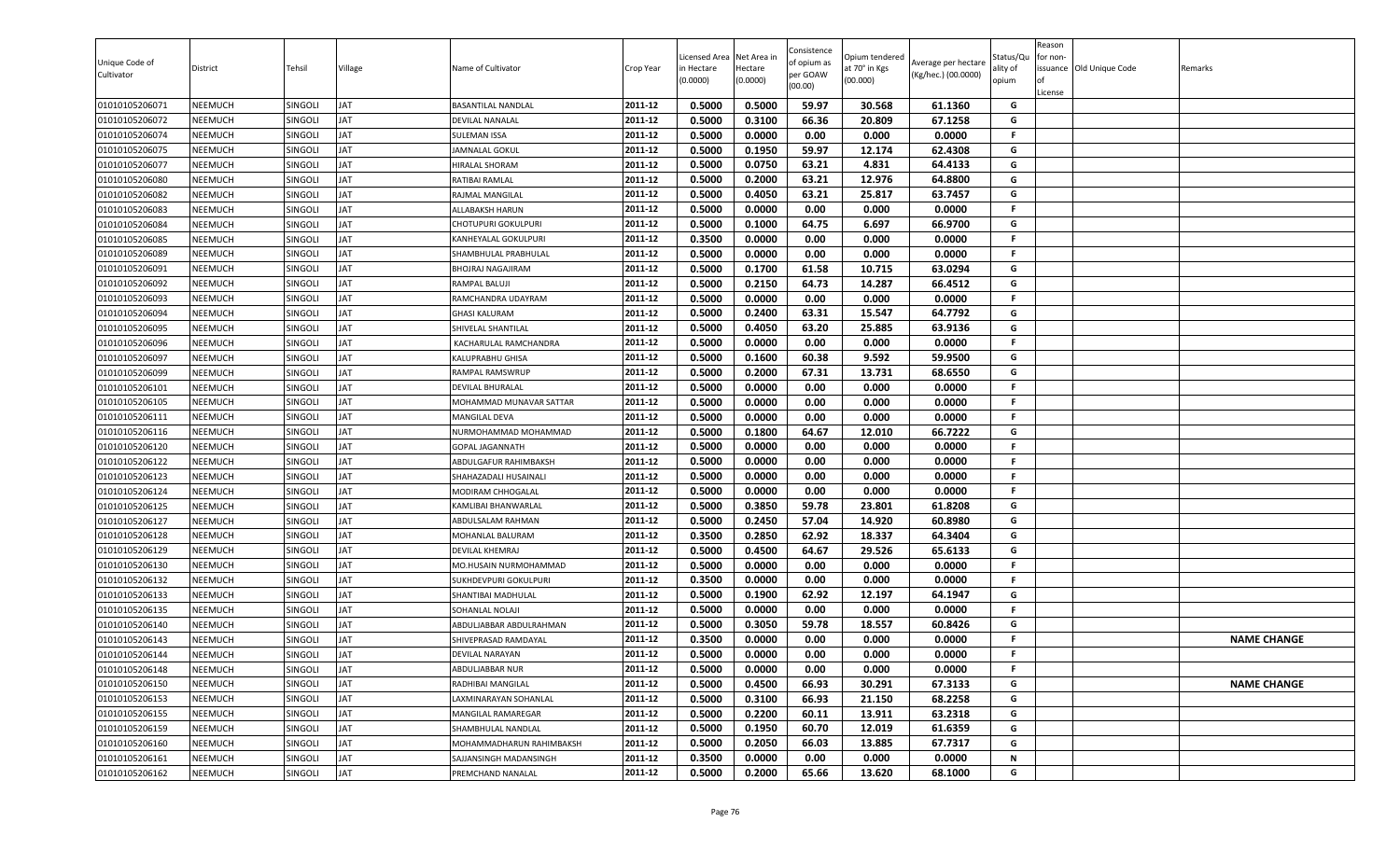| Unique Code of<br>Cultivator | District       | Tehsil         | Village    | Name of Cultivator          | Crop Year | Licensed Area<br>in Hectare<br>(0.0000) | Net Area in<br>Hectare<br>(0.0000) | Consistence<br>of opium as<br>per GOAW<br>(00.00) | Opium tendered<br>at 70° in Kgs<br>(00.000) | Average per hectare<br>(Kg/hec.) (00.0000) | Status/Qu<br>ality of<br>opium | Reason<br>or non-<br>ssuance Old Unique Code<br>License | Remarks            |
|------------------------------|----------------|----------------|------------|-----------------------------|-----------|-----------------------------------------|------------------------------------|---------------------------------------------------|---------------------------------------------|--------------------------------------------|--------------------------------|---------------------------------------------------------|--------------------|
| 01010105206166               | <b>NEEMUCH</b> | SINGOLI        | <b>JAT</b> | MANGILAL DEVAPURI           | 2011-12   | 0.5000                                  | 0.0000                             | 0.00                                              | 0.000                                       | 0.0000                                     | -F                             |                                                         |                    |
| 01010105206168               | <b>NEEMUCH</b> | SINGOLI        | JAT        | RAMCHANDRA LALU             | 2011-12   | 0.5000                                  | 0.3050                             | 67.31                                             | 20.914                                      | 68.5705                                    | G                              |                                                         |                    |
| 01010105206169               | <b>NEEMUCH</b> | SINGOLI        | JAT        | <b>GHEESALAL NATHU</b>      | 2011-12   | 0.5000                                  | 0.0000                             | 0.00                                              | 0.000                                       | 0.0000                                     | F.                             |                                                         |                    |
| 01010105206171               | <b>NEEMUCH</b> | SINGOLI        | JAT        | SHAHIDABEGAM KADARKHAN      | 2011-12   | 0.5000                                  | 0.0000                             | 0.00                                              | 0.000                                       | 0.0000                                     | F.                             |                                                         |                    |
| 01010105206173               | <b>NEEMUCH</b> | SINGOLI        | JAT        | <b>DAULATRAM GOKUL</b>      | 2011-12   | 0.5000                                  | 0.2850                             | 65.66                                             | 19.070                                      | 66.9123                                    | G                              |                                                         |                    |
| 01010105206174               | <b>NEEMUCH</b> | SINGOLI        | <b>JAT</b> | <b>DEVILAL KUKA</b>         | 2011-12   | 0.5000                                  | 0.3750                             | 65.66                                             | 24.979                                      | 66.6107                                    | G                              |                                                         |                    |
| 01010105206178               | <b>NEEMUCH</b> | SINGOLI        | <b>JAT</b> | MO.ISHAK ABDULGANI          | 2011-12   | 0.5000                                  | 0.0000                             | 0.00                                              | 0.000                                       | 0.0000                                     | F.                             |                                                         |                    |
| 01010105206181               | <b>NEEMUCH</b> | SINGOLI        | JAT        | SHANTILAL BHAGWAN           | 2011-12   | 0.5000                                  | 0.1800                             | 63.78                                             | 11.836                                      | 65.7556                                    | G                              |                                                         |                    |
| 01010105206182               | <b>NEEMUCH</b> | SINGOLI        | JAT        | <b>HIRALAL PARSA</b>        | 2011-12   | 0.5000                                  | 0.2050                             | 60.11                                             | 12.520                                      | 61.0732                                    | G                              |                                                         |                    |
| 01010105206183               | <b>NEEMUCH</b> | SINGOLI        | JAT        | MOHANLAL GHISA              | 2011-12   | 0.5000                                  | 0.2950                             | 63.78                                             | 19.234                                      | 65.2000                                    | G                              |                                                         |                    |
| 01010105206184               | <b>NEEMUCH</b> | SINGOLI        | JAT        | KANIBAI DHANRAJ             | 2011-12   | 0.5000                                  | 0.2000                             | 66.03                                             | 13.678                                      | 68.3900                                    | G                              |                                                         |                    |
| 01010105206110               | <b>NEEMUCH</b> | SINGOLI        | <b>JAT</b> | KAILASHCHANDRA BARDICHANDRA | 2011-12   | 0.5000                                  | 0.1900                             | 63.78                                             | 12.501                                      | 65.7947                                    | G                              |                                                         |                    |
| 01010105206119               | <b>NEEMUCH</b> | SINGOLI        | JAT        | MO.RAFIK HAFIJABAI          | 2011-12   | 0.3500                                  | 0.1100                             | 66.03                                             | 7.424                                       | 67.4909                                    | G                              |                                                         |                    |
| 01010105206029               | <b>NEEMUCH</b> | SINGOLI        | JAT        | SOHANBAI MANGILAL           | 2011-12   | 0.5000                                  | 0.2500                             | 62.74                                             | 15.855                                      | 63.4200                                    | G                              |                                                         |                    |
| 01010105206191               | <b>NEEMUCH</b> | Singoli        | JAT        | MO.MUSA MOHAMMAD            | 2011-12   | 0.5000                                  | 0.1050                             | 60.11                                             | 6.749                                       | 64.2762                                    | G                              |                                                         |                    |
| 01010105206192               | <b>NEEMUCH</b> | SINGOLI        | <b>JAT</b> | <b>BABULAL UDA</b>          | 2011-12   | 0.5000                                  | 0.0000                             | 0.00                                              | 0.000                                       | 0.0000                                     | F.                             |                                                         | <b>NAME CHANGE</b> |
| 01010105206050               | <b>NEEMUCH</b> | SINGOLI        | JAT        | PRAKASH CHUNNILAL           | 2011-12   | 0.5000                                  | 0.2000                             | 64.51                                             | 13.206                                      | 66.0300                                    | G                              |                                                         |                    |
| 01010105206137               | <b>NEEMUCH</b> | SINGOLI        | JAT        | MO.MUSA NURMOHAMMAD         | 2011-12   | 0.5000                                  | 0.1000                             | 64.51                                             | 6.672                                       | 66.7200                                    | G                              |                                                         |                    |
| 01010105206177               | <b>NEEMUCH</b> | SINGOLI        | <b>JAT</b> | JANIBAI NANDLAL             | 2011-12   | 0.5000                                  | 0.3800                             | 56.30                                             | 21.595                                      | 56.8289                                    | G                              |                                                         |                    |
| 01010105206100               | <b>NEEMUCH</b> | SINGOLI        | JAT        | SOHANBAI HAJARILAL          | 2011-12   | 0.5000                                  | 0.4950                             | 64.51                                             | 32.845                                      | 66.3535                                    | G                              |                                                         |                    |
| 01010105206131               | <b>NEEMUCH</b> | SINGOLI        | <b>JAT</b> | <b>GHISA DEVA</b>           | 2011-12   | 0.5000                                  | 0.0000                             | 0.00                                              | 0.000                                       | 0.0000                                     | F.                             |                                                         |                    |
| 01010105206098               | <b>NEEMUCH</b> | SINGOLI        | JAT        | <b>GOPAL RAMCHANDRADAS</b>  | 2011-12   | 0.5000                                  | 0.1050                             | 62.26                                             | 6.840                                       | 65.1429                                    | G                              |                                                         |                    |
| 01010105206010               | <b>NEEMUCH</b> | SINGOLI        | <b>JAT</b> | RAMCHANDRA HARLAL           | 2011-12   | 0.5000                                  | 0.0000                             | 0.00                                              | 0.000                                       | 0.0000                                     | F.                             |                                                         |                    |
| 01010105206016               | <b>NEEMUCH</b> | SINGOLI        | <b>JAT</b> | PAPPU DEVILAL               | 2011-12   | 0.5000                                  | 0.1700                             | 63.97                                             | 11.323                                      | 66.6059                                    | G                              |                                                         |                    |
| 01010105206057               | <b>NEEMUCH</b> | SINGOLI        | <b>JAT</b> | <b>BADRILAL MATHURALAL</b>  | 2011-12   | 0.5000                                  | 0.0000                             | 0.00                                              | 0.000                                       | 0.0000                                     | F.                             |                                                         | <b>NAME CHANGE</b> |
| 01010105206067               | <b>NEEMUCH</b> | SINGOLI        | <b>JAT</b> | DEVILAL JODHAJI             | 2011-12   | 0.3500                                  | 0.0000                             | 0.00                                              | 0.000                                       | 0.0000                                     | F.                             |                                                         |                    |
| 01010105206106               | <b>NEEMUCH</b> | SINGOLI        | JAT        | LOBHIRAM KANHEYALAL         | 2011-12   | 0.5000                                  | 0.1800                             | 56.59                                             | 10.898                                      | 60.5444                                    | G                              |                                                         |                    |
| 01010105206126               | <b>NEEMUCH</b> | SINGOLI        | JAT        | RAMESHWARLAL KESHRI         | 2011-12   | 0.5000                                  | 0.2800                             | 62.74                                             | 18.051                                      | 64.4679                                    | G                              |                                                         |                    |
| 01010105206185               | <b>NEEMUCH</b> | SINGOLI        | JAT        | JAMNALAL NANDLAL            | 2011-12   | 0.5000                                  | 0.2100                             | 63.67                                             | 13.662                                      | 65.0571                                    | G                              |                                                         |                    |
| 01010105206109               | <b>NEEMUCH</b> | SINGOLI        | JAT        | DHANNALAL PRATHVIRAJ        | 2011-12   | 0.5000                                  | 0.0000                             | 0.00                                              | 0.000                                       | 0.0000                                     | F.                             |                                                         |                    |
| 01010105206141               | <b>NEEMUCH</b> | SINGOLI        | JAT        | LAKHMICHANDRA MANGILAL      | 2011-12   | 0.5000                                  | 0.1000                             | 64.62                                             | 6.914                                       | 69.1400                                    | G                              |                                                         |                    |
| 01010105220005               | <b>NEEMUCH</b> | <b>SINGOLI</b> | KASHMARIYA | <b>BHAGIRATH ONKAR</b>      | 2011-12   | 0.5000                                  | 0.3500                             | 62.60                                             | 23.734                                      | 67.8114                                    | G                              |                                                         |                    |
| 01010105220006               | <b>NEEMUCH</b> | SINGOLI        | KASHMARIYA | JAGDISH VARDICHAND          | 2011-12   | 0.3500                                  | 0.3450                             | 62.32                                             | 21.981                                      | 63.7130                                    | G                              |                                                         |                    |
| 01010105220009               | <b>NEEMUCH</b> | SINGOLI        | KASHMARIYA | AMBALAL NANDAMALI           | 2011-12   | 0.5000                                  | 0.2200                             | 60.17                                             | 14.269                                      | 64.8591                                    | G                              |                                                         |                    |
| 01010105220011               | <b>NEEMUCH</b> | SINGOLI        | KASHMARIYA | <b>BABULAL BHAGGI MALI</b>  | 2011-12   | 0.5000                                  | 0.4000                             | 56.60                                             | 24.855                                      | 62.1375                                    | G                              |                                                         |                    |
| 01010105220024               | <b>NEEMUCH</b> | SINGOLI        | KASHMARIYA | TULSIRAM ONKAR              | 2011-12   | 0.5000                                  | 0.3400                             | 62.32                                             | 22.658                                      | 66.6412                                    | G                              |                                                         |                    |
| 01010105220033               | <b>NEEMUCH</b> | SINGOLI        | KASHMARIYA | MANGILAL RAMLAL             | 2011-12   | 0.3500                                  | 0.2200                             | 60.17                                             | 13.504                                      | 61.3818                                    | G                              |                                                         |                    |
| 01010105220059               | <b>NEEMUCH</b> | SINGOLI        | KASHMARIYA | RATANLAL PRABHULAL          | 2011-12   | 0.5000                                  | 0.2000                             | 62.32                                             | 12.749                                      | 63.7450                                    | G                              |                                                         |                    |
| 01010105220008               | <b>NEEMUCH</b> | SINGOLI        | KASHMARIYA | BANVARILAL GULABCHAND       | 2011-12   | 0.5000                                  | 0.4000                             | 56.21                                             | 25.046                                      | 62.6150                                    | G                              |                                                         |                    |
| 01010105220036               | <b>NEEMUCH</b> | SINGOLI        | KASHMARIYA | RUKAMNIBAI HIRALAL          | 2011-12   | 0.5000                                  | 0.3950                             | 55.81                                             | 23.345                                      | 59.1013                                    | G                              |                                                         |                    |
| 01010105220034               | <b>NEEMUCH</b> | SINGOLI        | KASHMARIYA | MOHANLAL RATANLAL           | 2011-12   | 0.5000                                  | 0.1600                             | 59.06                                             | 10.572                                      | 66.0750                                    | G                              |                                                         |                    |
| 01010105220041               | <b>NEEMUCH</b> | SINGOLI        | KASHMARIYA | <b>HUKMICHAND PYARA</b>     | 2011-12   | 0.5000                                  | 0.3600                             | 55.04                                             | 22.197                                      | 61.6583                                    | G                              |                                                         |                    |
| 01010105220060               | <b>NEEMUCH</b> | SINGOLI        | KASHMARIYA | BHAWARSINGH MANSINGH        | 2011-12   | 0.3500                                  | 0.3150                             | 53.74                                             | 18.556                                      | 58.9079                                    | G                              | 5<br>01010105222012                                     |                    |
| 01010105220061               | <b>NEEMUCH</b> | SINGOLI        | KASHMARIYA | RAMLAL SURAJMAL             | 2011-12   | 0.5000                                  | 0.2900                             | 55.51                                             | 17.628                                      | 60.7862                                    | G                              | 01010105222024                                          |                    |
| 01010105220062               | <b>NEEMUCH</b> | SINGOLI        | KASHMARIYA | <b>GIRDHARI GANGARAM</b>    | 2011-12   | 0.3500                                  | 0.3350                             | 66.74                                             | 25.028                                      | 74.7104                                    | G                              | 01010105222020                                          |                    |
| 01010105220063               | <b>NEEMUCH</b> | SINGOLI        | KASHMARIYA | NAINSUKH DEVILAL            | 2011-12   | 0.3500                                  | 0.2000                             | 56.48                                             | 12.208                                      | 61.0400                                    | G                              | 01010105222001                                          |                    |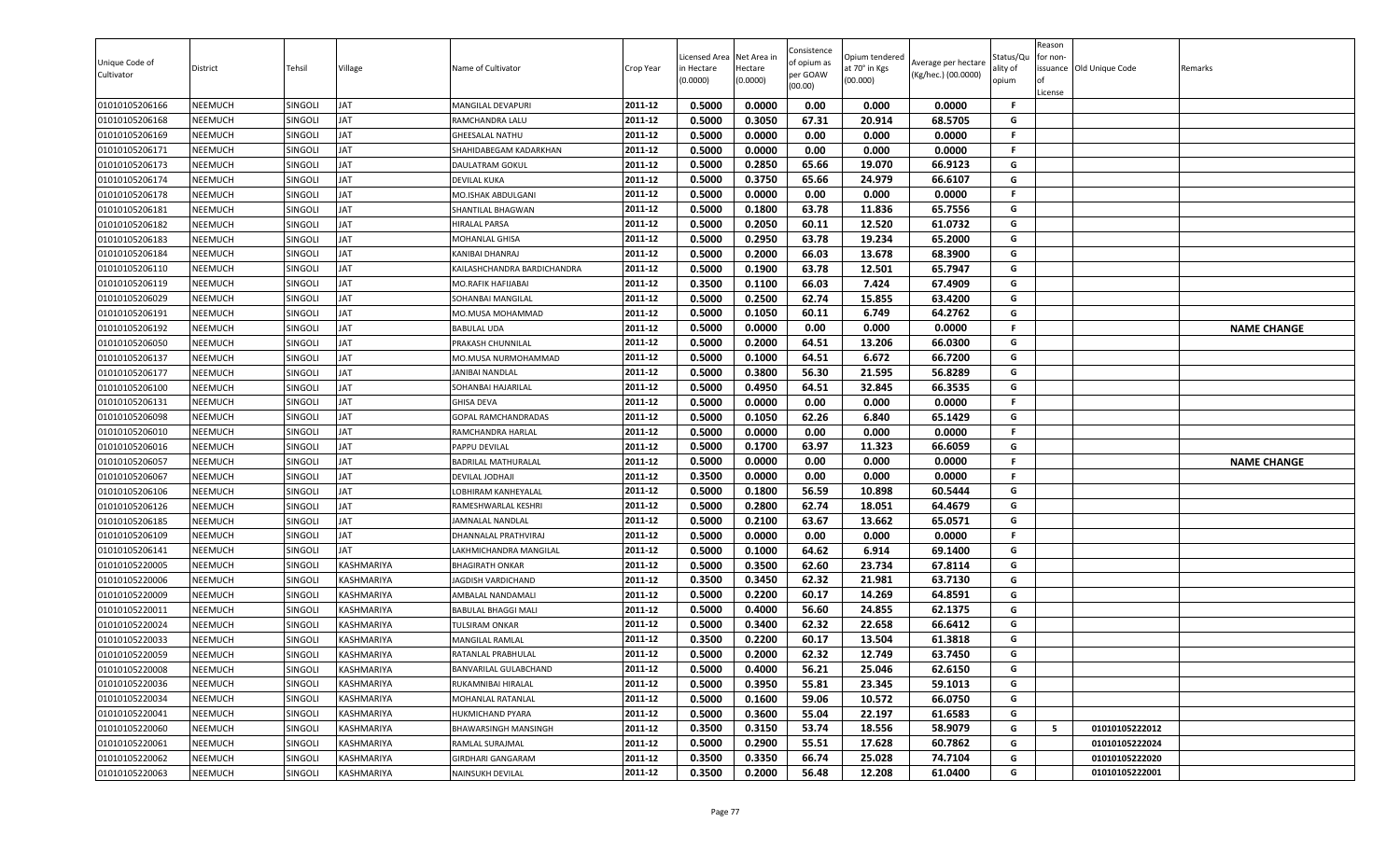| Unique Code of<br>Cultivator     | District                         | Tehsil                    | Village                                  | Name of Cultivator                     | Crop Year          | icensed Area<br>in Hectare<br>0.0000 | Net Area in<br>Hectare<br>(0.0000) | Consistence<br>of opium as<br>per GOAW<br>(00.00) | )pium tendered<br>it 70° in Kgs<br>(00.000) | Average per hectare<br>(Kg/hec.) (00.0000) | Status/Qu<br>ılity of<br>opium | Reason<br>for non-<br>lof<br>License | issuance Old Unique Code | Remarks                     |
|----------------------------------|----------------------------------|---------------------------|------------------------------------------|----------------------------------------|--------------------|--------------------------------------|------------------------------------|---------------------------------------------------|---------------------------------------------|--------------------------------------------|--------------------------------|--------------------------------------|--------------------------|-----------------------------|
| 01010105248001                   | <b>NEEMUCH</b>                   | SINGOLI                   | <b>KIRTA</b>                             | NANDA MOTI                             | 2011-12            | 0.5000                               | 0.3800                             | 56.16                                             | 22.432                                      | 59.0316                                    | G                              |                                      |                          |                             |
| 01010105248002                   | <b>NEEMUCH</b>                   | SINGOLI                   | <b>KIRTA</b>                             | MANGILAL BHAGGAJI                      | 2011-12            | 0.5000                               | 0.2000                             | 63.03                                             | 13.056                                      | 65.2800                                    | G                              |                                      |                          |                             |
| 01010105248003                   | <b>NEEMUCH</b>                   | SINGOLI                   | <b>KIRTA</b>                             | MANGILAL BHOLAJI                       | 2011-12            | 0.5000                               | 0.0000                             | 0.00                                              | 0.000                                       | 0.0000                                     | F.                             |                                      |                          |                             |
| 01010105248019                   | <b>NEEMUCH</b>                   | SINGOLI                   | <b>KIRTA</b>                             | MANGILAL JITU                          | 2011-12            | 0.5000                               | 0.2050                             | 64.99                                             | 14.456                                      | 70.5171                                    | G                              |                                      |                          |                             |
| 01010105248024                   | <b>NEEMUCH</b>                   | SINGOLI                   | <b>KIRTA</b>                             | TEJSINGH NAHARSINGH                    | 2011-12            | 0.5000                               | 0.3200                             | 66.64                                             | 23.010                                      | 71.9063                                    | G                              |                                      |                          |                             |
| 01010105248027                   | <b>NEEMUCH</b>                   | SINGOLI                   | <b>KIRTA</b>                             | BHANWARLAL NANDA                       | 2011-12            | 0.5000                               | 0.0000                             | 0.00                                              | 0.000                                       | 0.0000                                     | F.                             |                                      |                          |                             |
| 01010105248028                   | <b>NEEMUCH</b>                   | SINGOLI                   | <b>KIRTA</b>                             | <b>TEJA NANA</b>                       | 2011-12            | 0.5000                               | 0.4550                             | 59.52                                             | 28.068                                      | 61.6879                                    | G                              |                                      |                          |                             |
| 01010105248035                   | <b>NEEMUCH</b>                   | SINGOLI                   | <b>KIRTA</b>                             | PANNALAL GANGARAM                      | 2011-12            | 0.5000                               | 0.1550                             | 66.18                                             | 10.948                                      | 70.6323                                    | G                              |                                      |                          |                             |
| 01010105248022                   | <b>NEEMUCH</b>                   | SINGOLI                   | KIRTA                                    | RAJKUNWAR UDAYSINGH                    | 2011-12            | 0.5000                               | 0.2750                             | 58.11                                             | 17.408                                      | 63.3018                                    | G                              |                                      |                          |                             |
| 01010105248025                   | <b>NEEMUCH</b>                   | <b>SINGOLI</b>            | <b>KIRTA</b>                             | <b>JITU KISHANA</b>                    | 2011-12            | 0.5000                               | 0.2400                             | 63.03                                             | 16.577                                      | 69.0708                                    | G                              |                                      |                          |                             |
| 01010105248015                   | <b>NEEMUCH</b>                   | SINGOLI                   | <b>KIRTA</b>                             | BHARATSINGH DAULATSINGH                | 2011-12            | 0.5000                               | 0.0000                             | 0.00                                              | 0.000                                       | 0.0000                                     | F.                             |                                      |                          |                             |
| 01010105202005                   | <b>NEEMUCH</b>                   | SINGOLI                   | <b>KUNTLI</b>                            | <b>KANA BHOJA</b>                      | 2011-12            | 0.5000                               | 0.0000                             | 0.00                                              | 0.000                                       | 0.0000                                     | F.                             |                                      |                          |                             |
| 01010105202017                   | <b>NEEMUCH</b>                   | SINGOLI                   | <b>KUNTLI</b>                            | JANKIDAS MOHANDAS                      | 2011-12            | 0.5000                               | 0.0000                             | 0.00                                              | 0.000                                       | 0.0000                                     | F.                             |                                      |                          |                             |
| 01010105202019                   | <b>NEEMUCH</b>                   | <b>SINGOLI</b>            | KUNTLI                                   | <b>BAGDIRAM PRATHVIRAJ</b>             | 2011-12            | 0.5000                               | 0.0000                             | 0.00                                              | 0.000                                       | 0.0000                                     | F.                             |                                      |                          |                             |
| 01010105202026                   | <b>NEEMUCH</b>                   | Singoli                   | <b>KUNTLI</b>                            | <b>HAJARI NANDA</b>                    | 2011-12            | 0.5000                               | 0.3850                             | 59.78                                             | 23.579                                      | 61.2442                                    | G                              |                                      |                          |                             |
| 01010105202036                   | <b>NEEMUCH</b>                   | SINGOLI                   | <b>KUNTLI</b>                            | MOHANDAS JAGANNATH                     | 2011-12            | 0.5000                               | 0.0000                             | 0.00                                              | 0.000                                       | 0.0000                                     | F.                             |                                      |                          |                             |
| 01010105202037                   | <b>NEEMUCH</b>                   | SINGOLI                   | <b>KUNTLI</b>                            | DEVILAL ACCHIBAI                       | 2011-12            | 0.5000                               | 0.2800                             | 60.85                                             | 17.760                                      | 63.4286                                    | G                              |                                      |                          |                             |
| 01010105202041                   | <b>NEEMUCH</b>                   | SINGOLI                   | <b>KUNTLI</b>                            | DEVINATH LALUNATH                      | 2011-12            | 0.5000                               | 0.1450                             | 64.67                                             | 10.236                                      | 70.5931                                    | G                              |                                      |                          |                             |
| 01010105202042                   | <b>NEEMUCH</b>                   | Singoli                   | <b>KUNTLI</b>                            | DHANNA BHAGGA                          | 2011-12            | 0.5000                               | 0.0000                             | 0.00                                              | 0.000                                       | 0.0000                                     | .F                             |                                      |                          |                             |
| 01010105202003                   | <b>NEEMUCH</b>                   | SINGOLI                   | KUNTLI                                   | LAXMAN BHOJA                           | 2011-12            | 0.5000                               | 0.0000                             | 0.00                                              | 0.000                                       | 0.0000                                     | F.                             |                                      |                          |                             |
| 01010105202013                   | <b>NEEMUCH</b>                   | SINGOLI                   | <b>KUNTLI</b>                            | AMARCHAND BHAGGA                       | 2011-12            | 0.5000                               | 0.0000                             | 0.00                                              | 0.000                                       | 0.0000                                     | F.                             |                                      |                          |                             |
| 01010105202006                   | <b>NEEMUCH</b>                   | SINGOLI                   | <b>KUNTLI</b>                            | SHAMBHU HIRA                           | 2011-12            | 0.5000                               | 0.1900                             | 62.92                                             | 13.042                                      | 68.6421                                    | G                              |                                      |                          |                             |
| 01010105202004                   | <b>NEEMUCH</b>                   | SINGOLI                   | <b>KUNTLI</b>                            | <b>BHAGIRATH PYARCHAND</b>             | 2011-12            | 0.5000                               | 0.0000                             | 0.00                                              | 0.000                                       | 0.0000                                     | F                              |                                      |                          |                             |
| 01010105202030                   | <b>NEEMUCH</b>                   | SINGOLI                   | <b>KUNTLI</b>                            | HARCHAND DEVILAL                       | 2011-12            | 0.5000                               | 0.4900                             | 62.25                                             | 31.223                                      | 63.7204                                    | G                              |                                      |                          |                             |
| 01010105202035                   | <b>NEEMUCH</b>                   | SINGOLI                   | <b>KUNTLI</b>                            | RUKAMANIBAI HARIDAS                    | 2011-12<br>2011-12 | 0.5000                               | 0.1550<br>0.0000                   | 61.75<br>0.00                                     | 10.136                                      | 65.3935                                    | G<br>F.                        |                                      |                          |                             |
| 01010105202009                   | <b>NEEMUCH</b><br><b>NEEMUCH</b> | SINGOLI                   | <b>KUNTLI</b><br><b>KUNTLI</b>           | KISHANA CHHOGA                         | 2011-12            | 0.5000                               | 0.5050                             |                                                   | 0.000                                       | 0.0000                                     | - 1                            | $\overline{2}$                       |                          |                             |
| 01010105202034                   |                                  | SINGOLI                   |                                          | <b>BALU CHOGA</b><br>SAVARAM ANNA      | 2011-12            | 0.5000<br>0.5000                     | 0.2300                             | 57.73                                             | 28.766<br>14.278                            | 56.9624<br>62.0783                         | G                              |                                      |                          |                             |
| 01010105204006                   | <b>NEEMUCH</b><br><b>NEEMUCH</b> | SINGOLI<br>SINGOLI        | <b>LALPURA JAT</b><br><b>LALPURA JAT</b> |                                        | 2011-12            | 0.5000                               | 0.2250                             | 58.93<br>61.60                                    | 15.145                                      | 67.3111                                    | G                              |                                      |                          |                             |
| 01010105204007                   | <b>NEEMUCH</b>                   |                           | <b>LALPURA JAT</b>                       | SHRILAL SABUDAN<br>HAJARINATH HIRANATH | 2011-12            | 0.5000                               | 0.3400                             | 62.09                                             | 21.625                                      | 63.6029                                    | G                              |                                      |                          |                             |
| 01010105204008<br>01010105204011 | <b>NEEMUCH</b>                   | <b>SINGOLI</b><br>SINGOLI | <b>LALPURA JAT</b>                       |                                        | 2011-12            | 0.5000                               | 0.3450                             | 62.09                                             | 22.556                                      | 65.3797                                    | G                              |                                      |                          |                             |
| 01010105204012                   | <b>NEEMUCH</b>                   | SINGOLI                   | LALPURA JAT                              | KISHAN BAGGA<br>SHANKARNATH HIRANATH   | 2011-12            | 0.5000                               | 0.2200                             | 62.09                                             | 14.529                                      | 66.0409                                    | G                              |                                      |                          |                             |
| 01010105204013                   | <b>NEEMUCH</b>                   | SINGOLI                   | LALPURA JAT                              | SHAMBHUNATH HIRANATH                   | 2011-12            | 0.5000                               | 0.3800                             | 61.83                                             | 24.856                                      | 65.4105                                    | G                              |                                      |                          |                             |
| 01010105204021                   | <b>NEEMUCH</b>                   | SINGOLI                   | LALPURA JAT                              | BHANWARLAL GIRVAR                      | 2011-12            | 0.5000                               | 0.3050                             | 61.83                                             | 19.556                                      | 64.1180                                    | G                              |                                      |                          |                             |
| 01010105204022                   | <b>NEEMUCH</b>                   | SINGOLI                   | <b>LALPURA JAT</b>                       | NARAYAN BHURA                          | 2011-12            | 0.5000                               | 0.1350                             | 64.61                                             | 9.378                                       | 69.4667                                    | G                              |                                      |                          |                             |
| 01010105204009                   | <b>NEEMUCH</b>                   | SINGOLI                   | <b>LALPURA JAT</b>                       | <b>BAGDU BHURA</b>                     | 2011-12            | 0.5000                               | 0.2050                             | 61.83                                             | 13.744                                      | 67.0439                                    | G                              |                                      |                          |                             |
| 01010105204002                   | <b>NEEMUCH</b>                   | SINGOLI                   | <b>LALPURA JAT</b>                       | DEVBAI PARSIBAI                        | 2011-12            | 0.5000                               | 0.4250                             | 58.93                                             | 25.929                                      | 61.0094                                    | G                              |                                      |                          |                             |
| 01010105204020                   | <b>NEEMUCH</b>                   | SINGOLI                   | <b>LALPURA JAT</b>                       | PURANNATH HIRANATH                     | 2011-12            | 0.5000                               | 0.2900                             | 59.66                                             | 18.622                                      | 64.2138                                    | G                              |                                      |                          |                             |
| 01010105204023                   | <b>NEEMUCH</b>                   | SINGOLI                   | <b>LALPURA JAT</b>                       | <b>JIVANIBAI BADRILAL</b>              | 2011-12            | 0.5000                               | 0.2400                             | 59.66                                             | 15.733                                      | 65.5542                                    | G                              |                                      | 01010105248036           |                             |
| 01010105245005                   | <b>NEEMUCH</b>                   | SINGOLI                   | LUHARIYA JAT                             | DEVALIBAI KANA                         | 2011-12            | 0.3500                               | 0.3450                             | 60.34                                             | 22.662                                      | 65.6870                                    | G                              |                                      |                          |                             |
| 01010105245004                   | <b>NEEMUCH</b>                   | SINGOLI                   | LUHARIYA JAT                             | PYARCHANDRA BHURAJI                    | 2011-12            | 0.3500                               | 0.2500                             | 60.34                                             | 16.525                                      | 66.1000                                    | G                              |                                      |                          |                             |
| 01010105245009                   | <b>NEEMUCH</b>                   | SINGOLI                   | LUHARIYA JAT                             | CHANDIBAI RAMSUKH                      | 2011-12            | 0.5000                               | 0.2750                             | 64.02                                             | 19.407                                      | 70.5709                                    | G                              |                                      |                          |                             |
| 01010105245013                   | <b>NEEMUCH</b>                   | SINGOLI                   | LUHARIYA JAT                             | MANGILAL RAMAJI                        | 2011-12            | 0.3500                               | 0.0000                             | 0.00                                              | 0.000                                       | 0.0000                                     | F.                             |                                      |                          |                             |
| 01010105245015                   | <b>NEEMUCH</b>                   | SINGOLI                   | LUHARIYA JAT                             | KOUSHALYABAI SHANKAR LAL               | 2011-12            | 0.3500                               | 0.0000                             | 0.00                                              | 0.000                                       | 0.0000                                     | F.                             |                                      |                          |                             |
| 01010105245003                   | <b>NEEMUCH</b>                   | SINGOLI                   | LUHARIYA JAT                             | KELURAM BHURA                          | 2011-12            | 0.5000                               | 0.4950                             | 64.02                                             | 34.132                                      | 68.9535                                    | G                              |                                      |                          | <b>NAME CHANGE</b>          |
| 01010105227009                   | <b>NEEMUCH</b>                   | SINGOLI                   | <b>MADHOPURA</b>                         | DHAPUBAI KASHYA                        | 2011-12            | 0.3500                               | 0.2650                             | 63.64                                             | 18.792                                      | 70.9132                                    | G                              |                                      |                          | <b>TRANSFER / BALDARKHA</b> |
|                                  |                                  |                           |                                          |                                        |                    |                                      |                                    |                                                   |                                             |                                            |                                |                                      |                          |                             |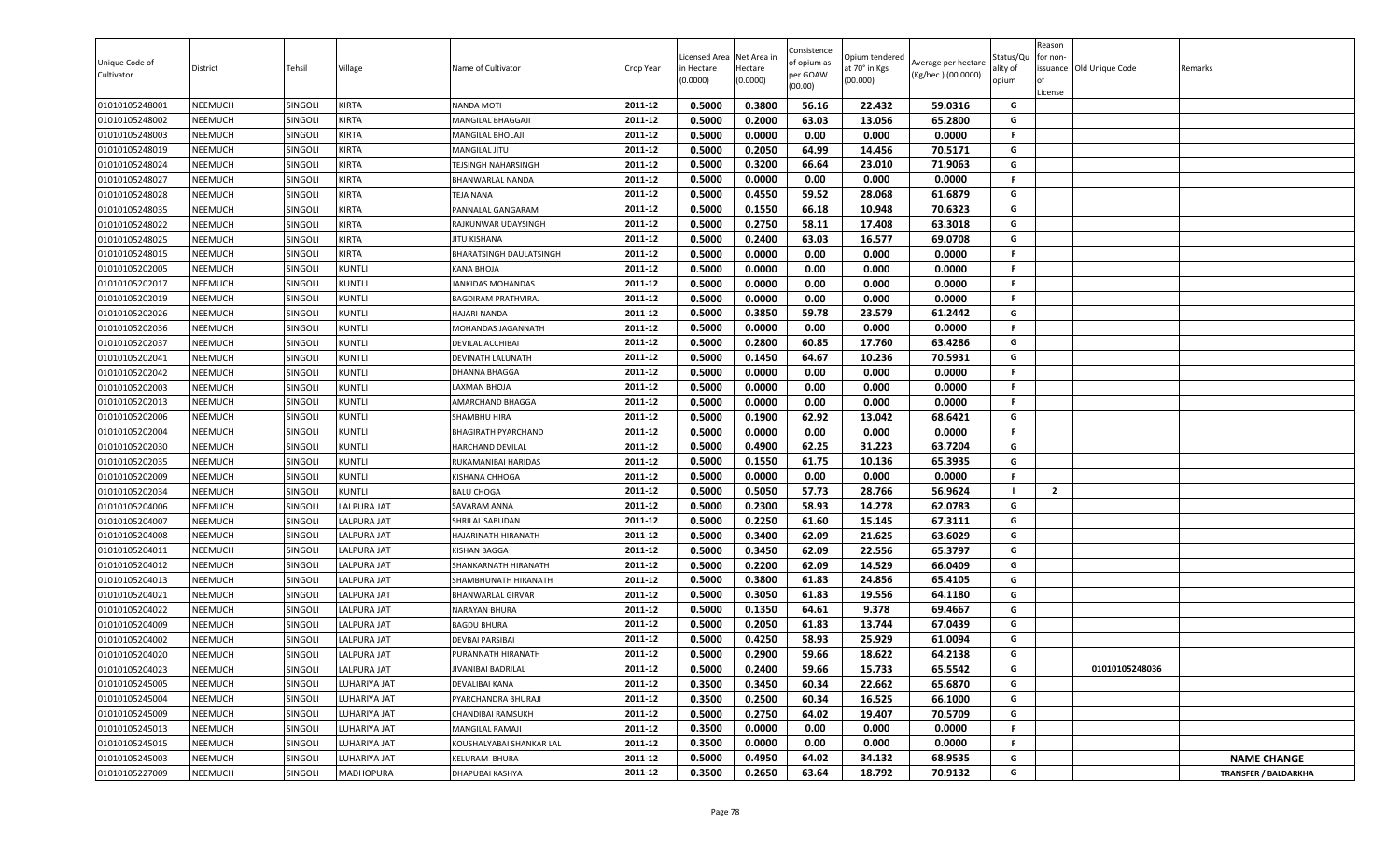| Unique Code of<br>Cultivator | District       | Tehsil         | Village            | Name of Cultivator          | Crop Year | Licensed Area<br>in Hectare<br>(0.0000) | Net Area in<br>Hectare<br>(0.0000) | Consistence<br>of opium as<br>per GOAW<br>(00.00) | Opium tendered<br>at 70° in Kgs<br>(00.000) | Average per hectare<br>(Kg/hec.) (00.0000) | Status/Qu<br>ality of<br>opium | Reason<br>for non-<br>ssuance Old Unique Code<br>License | Remarks                     |
|------------------------------|----------------|----------------|--------------------|-----------------------------|-----------|-----------------------------------------|------------------------------------|---------------------------------------------------|---------------------------------------------|--------------------------------------------|--------------------------------|----------------------------------------------------------|-----------------------------|
| 01010105227040               | <b>NEEMUCH</b> | SINGOLI        | <b>MADHOPURA</b>   | JAGANATH NARAYAN            | 2011-12   | 0.5000                                  | 0.5100                             | 58.84                                             | 28.504                                      | 55.8902                                    | G                              | 4                                                        |                             |
| 01010105227006               | <b>NEEMUCH</b> | SINGOLI        | MADHOPURA          | GATTUBAI DEVILAL            | 2011-12   | 0.3500                                  | 0.2050                             | 58.84                                             | 13.180                                      | 64.2927                                    | G                              |                                                          | <b>TRANSFER / BALDARKHA</b> |
| 01010105227044               | <b>NEEMUCH</b> | SINGOLI        | <b>MADHOPURA</b>   | KANHAIYALAL BHERUJI         | 2011-12   | 0.5000                                  | 0.3100                             | 59.60                                             | 20.298                                      | 65.4774                                    | G                              |                                                          | <b>TRANSFER / BALDARKHA</b> |
| 01010105227045               | <b>NEEMUCH</b> | <b>SINGOLI</b> | MADHOPURA          | NARAYAN GHISA               | 2011-12   | 0.5000                                  | 0.5100                             | 54.62                                             | 31.063                                      | 60.9078                                    | G                              | 5                                                        |                             |
| 01010105227024               | <b>NEEMUCH</b> | <b>SINGOLI</b> | <b>MADHOPURA</b>   | RAMLAL UDAYRAM              | 2011-12   | 0.5000                                  | 0.3600                             | 70.75                                             | 27.855                                      | 77.3750                                    | G                              |                                                          | <b>TRANSFER / BALDARKHA</b> |
| 01010102215001               | <b>NEEMUCH</b> | JAWAD          | MAHARAJPURA        | <b>ONKAR NARAYAN</b>        | 2011-12   | 0.5000                                  | 0.3000                             | 63.16                                             | 19.742                                      | 65.8067                                    | G                              |                                                          |                             |
| 01010102215002               | <b>NEEMUCH</b> | JAWAD          | MAHARAJPURA        | CHUNNILAL SHANKARLAL        | 2011-12   | 0.5000                                  | 0.3650                             | 63.16                                             | 24.804                                      | 67.9562                                    | G                              |                                                          |                             |
| 01010102215003               | <b>NEEMUCH</b> | JAWAD          | MAHARAJPURA        | <b>DHAPUBAI MOTI</b>        | 2011-12   | 0.5000                                  | 0.4850                             | 63.18                                             | 31.590                                      | 65.1340                                    | G                              |                                                          |                             |
| 01010102215004               | <b>NEEMUCH</b> | JAWAD          | MAHARAJPURA        | SUKHIBAI PRABHULAL          | 2011-12   | 0.5000                                  | 0.3900                             | 60.73                                             | 24.214                                      | 62.0872                                    | G                              |                                                          |                             |
| 01010102215006               | <b>NEEMUCH</b> | JAWAD          | MAHARAJPURA        | <b>DALCHAND SEVA</b>        | 2011-12   | 0.5000                                  | 0.3050                             | 63.18                                             | 20.308                                      | 66.5836                                    | G                              |                                                          |                             |
| 01010102215007               | <b>NEEMUCH</b> | JAWAD          | MAHARAJPURA        | CHHAGANLAL PYARJI           | 2011-12   | 0.5000                                  | 0.4900                             | 60.73                                             | 30.495                                      | 62.2347                                    | G                              |                                                          |                             |
| 01010102215008               | <b>NEEMUCH</b> | JAWAD          | MAHARAJPURA        | SHOBHARAM KANHEYALAL        | 2011-12   | 0.5000                                  | 0.4550                             | 61.43                                             | 28.960                                      | 63.6484                                    | G                              |                                                          |                             |
| 01010102215009               | <b>NEEMUCH</b> | JAWAD          | MAHARAJPURA        | GORDHANLAL SEVARAM          | 2011-12   | 0.5000                                  | 0.2000                             | 63.18                                             | 13.421                                      | 67.1050                                    | G                              |                                                          |                             |
| 01010102215011               | <b>NEEMUCH</b> | JAWAD          | MAHARAJPURA        | SOHANBAI MANGILAL           | 2011-12   | 0.5000                                  | 0.5000                             | 64.67                                             | 32.621                                      | 65.2420                                    | G                              |                                                          |                             |
| 01010102215012               | <b>NEEMUCH</b> | JAWAD          | MAHARAJPURA        | <b>BHERULAL GOKUL</b>       | 2011-12   | 0.5000                                  | 0.2000                             | 66.64                                             | 13.871                                      | 69.3550                                    | G                              |                                                          | <b>NAME CHANGE</b>          |
| 01010102215013               | <b>NEEMUCH</b> | JAWAD          | MAHARAJPURA        | <b>GHEESALAL PYARJI</b>     | 2011-12   | 0.5000                                  | 0.4000                             | 64.67                                             | 26.635                                      | 66.5875                                    | G                              |                                                          |                             |
| 01010102215017               | <b>NEEMUCH</b> | JAWAD          | MAHARAJPURA        | GANSHYAM RADHESHYAM         | 2011-12   | 0.5000                                  | 0.2450                             | 66.23                                             | 16.444                                      | 67.1184                                    | G                              |                                                          |                             |
| 01010102215022               | <b>NEEMUCH</b> | JAWAD          | MAHARAJPURA        | <b>BADRILAL PRABHULAL</b>   | 2011-12   | 0.5000                                  | 0.4050                             | 64.67                                             | 26.820                                      | 66.2222                                    | G                              |                                                          |                             |
| 01010102215023               | <b>NEEMUCH</b> | JAWAD          | MAHARAJPURA        | <b>OMPRAKASH SHANKARLAL</b> | 2011-12   | 0.5000                                  | 0.2650                             | 61.43                                             | 16.542                                      | 62.4226                                    | G                              |                                                          |                             |
| 01010102215024               | <b>NEEMUCH</b> | JAWAD          | MAHARAJPURA        | BABULAL SHANKARLAL          | 2011-12   | 0.5000                                  | 0.4900                             | 61.73                                             | 31.138                                      | 63.5469                                    | G                              |                                                          |                             |
| 01010102215027               | <b>NEEMUCH</b> | JAWAD          | <b>MAHARAJPURA</b> | RAMESHWAR HIRALAL           | 2011-12   | 0.5000                                  | 0.2900                             | 61.43                                             | 18.947                                      | 65.3345                                    | G                              |                                                          |                             |
| 01010102215028               | <b>NEEMUCH</b> | JAWAD          | <b>MAHARAJPURA</b> | LAXMICHANDRA SHANKARLAL     | 2011-12   | 0.5000                                  | 0.2000                             | 61.73                                             | 12.743                                      | 63.7150                                    | G                              |                                                          |                             |
| 01010102215029               | <b>NEEMUCH</b> | JAWAD          | MAHARAJPURA        | PREMSUKH SHAMBHULAL         | 2011-12   | 0.5000                                  | 0.1500                             | 61.73                                             | 9.842                                       | 65.6133                                    | G                              |                                                          |                             |
| 01010102215030               | <b>NEEMUCH</b> | JAWAD          | MAHARAJPURA        | SITARAM SHAMHULAL           | 2011-12   | 0.5000                                  | 0.2500                             | 59.64                                             | 15.634                                      | 62.5360                                    | G                              |                                                          |                             |
| 01010102215032               | <b>NEEMUCH</b> | JAWAD          | MAHARAJPURA        | RAMESHWAR DADAMCHAND        | 2011-12   | 0.5000                                  | 0.5000                             | 62.84                                             | 32.785                                      | 65.5700                                    | G                              |                                                          |                             |
| 01010102215033               | <b>NEEMUCH</b> | JAWAD          | MAHARAJPURA        | RAMESHWAR SHAMBHULAL        | 2011-12   | 0.5000                                  | 0.2500                             | 62.84                                             | 16.509                                      | 66.0360                                    | G                              |                                                          |                             |
| 01010102215035               | <b>NEEMUCH</b> | JAWAD          | MAHARAJPURA        | <b>DHAPUBAI MANGILAL</b>    | 2011-12   | 0.5000                                  | 0.3200                             | 63.84                                             | 21.231                                      | 66.3469                                    | G                              |                                                          | <b>NAME CHANGE</b>          |
| 01010102215037               | <b>NEEMUCH</b> | JAWAD          | MAHARAJPURA        | SURESHCHANDRA MOHANLAL      | 2011-12   | 0.5000                                  | 0.3150                             | 61.66                                             | 20.031                                      | 63.5905                                    | G                              |                                                          |                             |
| 01010102215038               | <b>NEEMUCH</b> | JAWAD          | MAHARAJPURA        | KANHEYALAL DADAMCHAND       | 2011-12   | 0.5000                                  | 0.4900                             | 59.64                                             | 30.842                                      | 62.9429                                    | G                              |                                                          |                             |
| 01010102215039               | <b>NEEMUCH</b> | JAWAD          | <b>MAHARAJPURA</b> | FULKUNWARBAI SHAMBHULAL     | 2011-12   | 0.5000                                  | 0.2500                             | 61.66                                             | 16.217                                      | 64.8680                                    | G                              |                                                          |                             |
| 01010102215010               | <b>NEEMUCH</b> | JAWAD          | <b>MAHARAJPURA</b> | MOHANLAL HIRALAL            | 2011-12   | 0.5000                                  | 0.3050                             | 59.64                                             | 18.838                                      | 61.7639                                    | G                              |                                                          |                             |
| 01010102215045               | <b>NEEMUCH</b> | JAWAD          | MAHARAJPURA        | KALU NANURAM                | 2011-12   | 0.5000                                  | 0.3450                             | 59.54                                             | 21.502                                      | 62.3246                                    | G                              |                                                          |                             |
| 01010102215046               | <b>NEEMUCH</b> | JAWAD          | MAHARAJPURA        | RADHESHYAM DHANNAJI         | 2011-12   | 0.3500                                  | 0.2000                             | 66.23                                             | 14.069                                      | 70.3450                                    | G                              |                                                          |                             |
| 01010102215048               | <b>NEEMUCH</b> | JAWAD          | <b>MAHARAJPURA</b> | MADHULAL NANURAM            | 2011-12   | 0.5000                                  | 0.4000                             | 55.62                                             | 22.812                                      | 57.0300                                    | G                              |                                                          |                             |
| 01010102215005               | <b>NEEMUCH</b> | JAWAD          | MAHARAJPURA        | DADAMCHAND RAMLAL           | 2011-12   | 0.5000                                  | 0.3900                             | 59.54                                             | 23.952                                      | 61.4154                                    | G                              |                                                          |                             |
| 01010102215018               | <b>NEEMUCH</b> | JAWAD          | MAHARAJPURA        | MADANLAL SHANKARLAL         | 2011-12   | 0.3500                                  | 0.2100                             | 65.04                                             | 14.838                                      | 70.6571                                    | G                              |                                                          |                             |
| 01010105244003               | <b>NEEMUCH</b> | SINGOLI        | <b>MUKERA</b>      | NANALAL KANAJI              | 2011-12   | 0.5000                                  | 0.1050                             | 63.30                                             | 7.695                                       | 73.2857                                    | G                              |                                                          |                             |
| 01010105244007               | <b>NEEMUCH</b> | SINGOLI        | <b>MUKERA</b>      | <b>CHAINRAM NARU</b>        | 2011-12   | 0.5000                                  | 0.0000                             | 0.00                                              | 0.000                                       | 0.0000                                     | F.                             |                                                          |                             |
| 01010105244012               | <b>NEEMUCH</b> | SINGOLI        | <b>MUKERA</b>      | BHOJRAJ CHATARBHUJ          | 2011-12   | 0.3500                                  | 0.0000                             | 0.00                                              | 0.000                                       | 0.0000                                     | F.                             |                                                          |                             |
| 01010105244018               | <b>NEEMUCH</b> | SINGOLI        | <b>MUKERA</b>      | GOPALDAS SALIGRAM           | 2011-12   | 0.5000                                  | 0.2650                             | 63.30                                             | 17.851                                      | 67.3623                                    | G                              |                                                          |                             |
| 01010105244025               | <b>NEEMUCH</b> | SINGOLI        | <b>MUKERA</b>      | <b>BHURA NARAYAN</b>        | 2011-12   | 0.5000                                  | 0.1000                             | 61.93                                             | 6.918                                       | 69.1800                                    | G                              |                                                          |                             |
| 01010105244017               | <b>NEEMUCH</b> | SINGOLI        | <b>MUKERA</b>      | RATANLAL RAMAJI             | 2011-12   | 0.3500                                  | 0.1950                             | 59.54                                             | 12.571                                      | 64.4667                                    | G                              |                                                          |                             |
| 01010105244027               | <b>NEEMUCH</b> | SINGOLI        | <b>MUKERA</b>      | BADRILAL CHATARBHUJ         | 2011-12   | 0.5000                                  | 0.2000                             | 61.93                                             | 13.961                                      | 69.8050                                    | G                              |                                                          |                             |
| 01010105244028               | <b>NEEMUCH</b> | SINGOLI        | <b>MUKERA</b>      | HARJUBAI DEVA               | 2011-12   | 0.5000                                  | 0.2050                             | 57.27                                             | 12.444                                      | 60.7024                                    | G                              |                                                          |                             |
| 01010105244013               | <b>NEEMUCH</b> | SINGOLI        | <b>MUKERA</b>      | MANGILAL UDA                | 2011-12   | 0.3500                                  | 0.0000                             | 0.00                                              | 0.000                                       | 0.0000                                     | F.                             |                                                          |                             |
| 01010105207001               | <b>NEEMUCH</b> | SINGOLI        | PALCHA             | KHEMRAJ GANGRAM             | 2011-12   | 0.5000                                  | 0.2450                             | 63.90                                             | 16.997                                      | 69.3755                                    | G                              |                                                          |                             |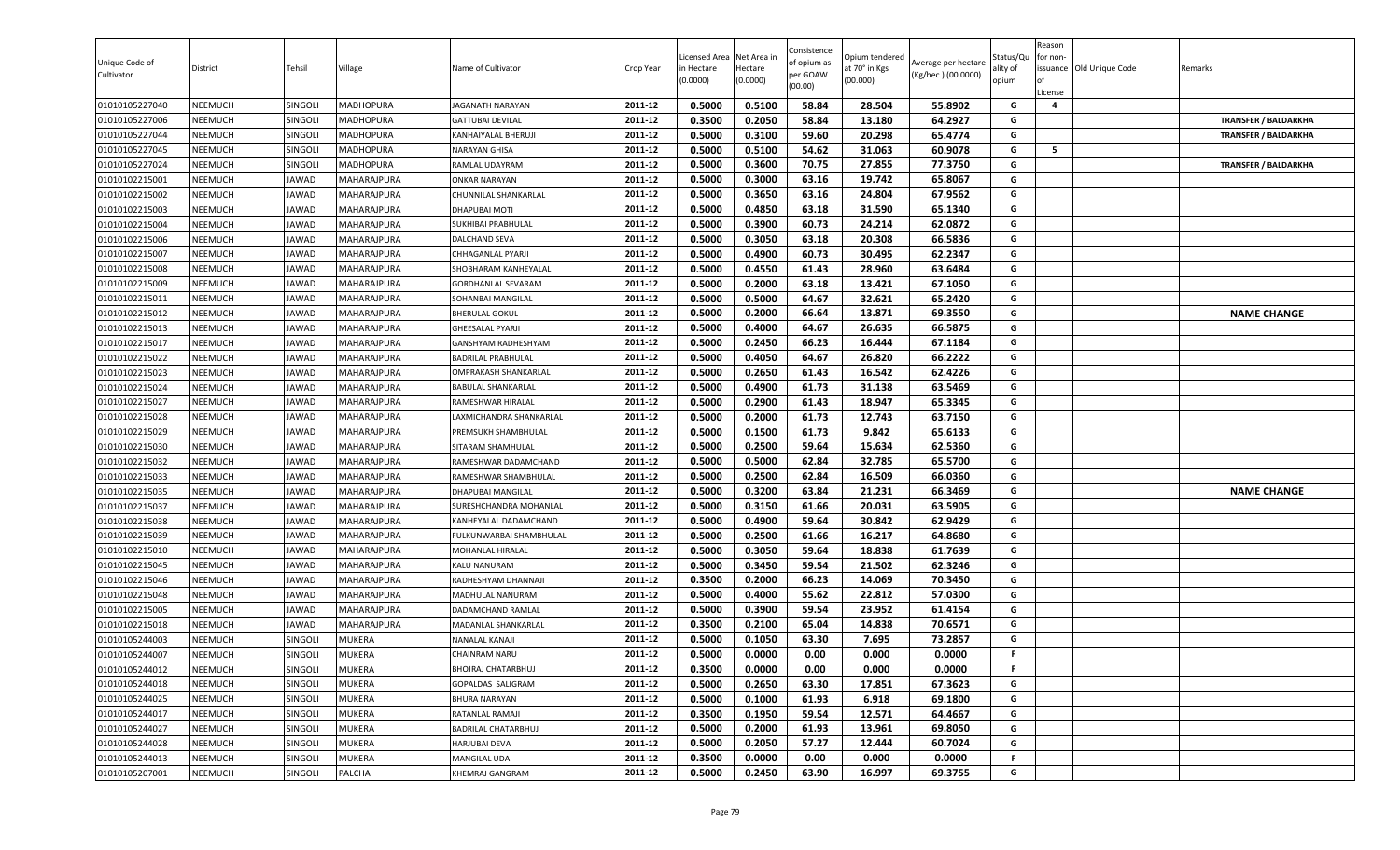| Unique Code of<br>Cultivator | District       | Tehsil       | Village      | Name of Cultivator         | Crop Year | Licensed Area<br>in Hectare<br>(0.0000) | Net Area in<br>Hectare<br>(0.0000) | Consistence<br>of opium as<br>per GOAW<br>(00.00) | Opium tendered<br>at 70° in Kgs<br>(00.000) | Average per hectare<br>(Kg/hec.) (00.0000) | Status/Qu<br>ality of<br>opium | Reason<br>for non-<br>License | ssuance Old Unique Code | Remarks |                           |
|------------------------------|----------------|--------------|--------------|----------------------------|-----------|-----------------------------------------|------------------------------------|---------------------------------------------------|---------------------------------------------|--------------------------------------------|--------------------------------|-------------------------------|-------------------------|---------|---------------------------|
| 01010105207006               | NEEMUCH        | SINGOLI      | PALCHA       | <b>BAGDIRAM MANGILAL</b>   | 2011-12   | 0.3500                                  | 0.3350                             | 59.92                                             | 21.563                                      | 64.3672                                    | G                              |                               |                         |         |                           |
| 01010105207023               | NEEMUCH        | Singoli      | PALCHA       | <b>RUPA PRATAP</b>         | 2011-12   | 0.5000                                  | 0.4050                             | 63.90                                             | 27.742                                      | 68.4988                                    | G                              |                               |                         |         |                           |
| 01010105207013               | NEEMUCH        | SINGOLI      | PALCHA       | NARAYANBAI GANGARAM        | 2011-12   | 0.5000                                  | 0.3750                             | 66.20                                             | 26.291                                      | 70.1093                                    | G                              |                               |                         |         | <b>NAME CHANGE</b>        |
| 01010105207017               | <b>NEEMUCH</b> | SINGOLI      | PALCHA       | <b>GHEESALAL MAGNA</b>     | 2011-12   | 0.5000                                  | 0.3250                             | 61.50                                             | 21.956                                      | 67.5569                                    | G                              |                               |                         |         |                           |
| 01010105207005               | <b>NEEMUCH</b> | SINGOLI      | PALCHA       | MANGILAL LAXMAN            | 2011-12   | 0.5000                                  | 0.1950                             | 61.50                                             | 13.433                                      | 68.8872                                    | G                              |                               |                         |         |                           |
| 01010105207021               | <b>NEEMUCH</b> | SINGOLI      | PALCHA       | <b>LAXMAN HIRA</b>         | 2011-12   | 0.5000                                  | 0.2150                             | 60.54                                             | 13.570                                      | 63.1163                                    | G                              |                               |                         |         |                           |
| 01010102253003               | <b>NEEMUCH</b> | JAWAD        | PANOLI       | JANIBAI UDAYRAM            | 2011-12   | 0.3500                                  | 0.3150                             | 57.92                                             | 19.403                                      | 61.5968                                    | G                              |                               |                         |         | <b>TRANSFER / KUNDLA</b>  |
| 01010102253008               | NEEMUCH        | JAWAD        | PANOLI       | SAJJANBAI KASHIRAM         | 2011-12   | 0.3500                                  | 0.3500                             | 57.10                                             | 20.874                                      | 59.6400                                    | G                              |                               |                         |         | <b>TRANSFER / NEELIYA</b> |
| 01010102253010               | <b>NEEMUCH</b> | JAWAD        | PANOLI       | NAHARSINGH KHUMANSINGH     | 2011-12   | 0.3500                                  | 0.3350                             | 54.23                                             | 19.585                                      | 58.4627                                    | G                              | 5                             |                         |         |                           |
| 01010102253005               | NEEMUCH        | <b>JAWAD</b> | PANOLI       | <b>RAMPRATAP CHUNNILAL</b> | 2011-12   | 0.5000                                  | 0.3050                             | 60.70                                             | 20.300                                      | 66.5574                                    | G                              |                               |                         |         | <b>TRANSFER / KUNDLA</b>  |
| 01010102253011               | NEEMUCH        | JAWAD        | PANOLI       | <b>CHAINRAM ONKAR</b>      | 2011-12   | 0.5000                                  | 0.4850                             | 60.34                                             | 30.549                                      | 62.9876                                    | G                              |                               |                         |         | <b>TRANSFER / KUNDLA</b>  |
| 01010102253007               | NEEMUCH        | <b>JAWAD</b> | PANOLI       | BHAGATRAM LAXMINARAYAN     | 2011-12   | 0.5000                                  | 0.4800                             | 57.98                                             | 27.971                                      | 58.2729                                    | G                              | 10                            |                         |         |                           |
| 01010105199003               | <b>NEEMUCH</b> | SINGOLI      | RANAWATKHEDA | <b>BHERULAL NARAYAN</b>    | 2011-12   | 0.3500                                  | 0.0000                             | 0.00                                              | 0.000                                       | 0.0000                                     | F.                             |                               |                         |         |                           |
| 01010105199005               | NEEMUCH        | SINGOLI      | RANAWATKHEDA | <b>DEVILAL MANGILAL</b>    | 2011-12   | 0.5000                                  | 0.3000                             | 65.36                                             | 20.056                                      | 66.8533                                    | G                              |                               |                         |         |                           |
| 01010105199006               | <b>NEEMUCH</b> | SINGOLI      | RANAWATKHEDA | <b>BALMUKUND GHASI</b>     | 2011-12   | 0.5000                                  | 0.2150                             | 68.34                                             | 15.084                                      | 70.1581                                    | G                              |                               |                         |         |                           |
| 01010105199009               | <b>NEEMUCH</b> | SINGOLI      | RANAWATKHEDA | MANGILAL LAXMICHAND        | 2011-12   | 0.5000                                  | 0.1500                             | 70.01                                             | 11.152                                      | 74.3467                                    | G                              |                               |                         |         |                           |
| 01010105199010               | NEEMUCH        | SINGOLI      | RANAWATKHEDA | SURESHCHAND MANGILAL       | 2011-12   | 0.5000                                  | 0.2250                             | 64.23                                             | 14.764                                      | 65.6178                                    | G                              |                               |                         |         |                           |
| 01010105199012               | NEEMUCH        | SINGOLI      | RANAWATKHEDA | KACHARULAL PANNALAL        | 2011-12   | 0.5000                                  | 0.2950                             | 64.23                                             | 19.746                                      | 66.9356                                    | G                              |                               |                         |         |                           |
| 01010105199013               | NEEMUCH        | SINGOLI      | RANAWATKHEDA | SHIVELAL HIRALAL           | 2011-12   | 0.5000                                  | 0.2900                             | 64.23                                             | 19.159                                      | 66.0655                                    | G                              |                               |                         |         |                           |
| 01010105199014               | <b>NEEMUCH</b> | SINGOLI      | RANAWATKHEDA | CHHAGANLAL NANALAL         | 2011-12   | 0.5000                                  | 0.5000                             | 63.88                                             | 33.135                                      | 66.2700                                    | G                              |                               |                         |         |                           |
| 01010105199015               | NEEMUCH        | SINGOLI      | RANAWATKHEDA | MANGILAL KISHANLAL         | 2011-12   | 0.5000                                  | 0.4950                             | 63.20                                             | 33.695                                      | 68.0707                                    | G                              |                               |                         |         |                           |
| 01010105199016               | <b>NEEMUCH</b> | SINGOLI      | RANAWATKHEDA | MOHANLAL MANGILAL          | 2011-12   | 0.5000                                  | 0.2950                             | 68.34                                             | 20.766                                      | 70.3932                                    | G                              |                               |                         |         |                           |
| 01010105199017               | <b>NEEMUCH</b> | SINGOLI      | RANAWATKHEDA | MULCHAND KHEMRAJ           | 2011-12   | 0.5000                                  | 0.0000                             | 0.00                                              | 0.000                                       | 0.0000                                     | F.                             |                               |                         |         |                           |
| 01010105199019               | <b>NEEMUCH</b> | SINGOLI      | RANAWATKHEDA | <b>JASRAJ MANGILAL</b>     | 2011-12   | 0.5000                                  | 0.4550                             | 65.26                                             | 30.663                                      | 67.3912                                    | G                              |                               |                         |         |                           |
| 01010105199020               | <b>NEEMUCH</b> | SINGOLI      | RANAWATKHEDA | RADHESHYAM SHANKARLAL      | 2011-12   | 0.5000                                  | 0.2000                             | 68.34                                             | 14.283                                      | 71.4150                                    | G                              |                               |                         |         |                           |
| 01010105199021               | NEEMUCH        | SINGOLI      | RANAWATKHEDA | <b>HIRALAL MANGILAL</b>    | 2011-12   | 0.5000                                  | 0.3100                             | 67.49                                             | 21.578                                      | 69.6065                                    | G                              |                               |                         |         |                           |
| 01010105199023               | NEEMUCH        | SINGOLI      | RANAWATKHEDA | NANDLAL MANGILAL           | 2011-12   | 0.5000                                  | 0.2600                             | 64.03                                             | 17.224                                      | 66.2462                                    | G                              |                               |                         |         |                           |
| 01010105199024               | NEEMUCH        | SINGOLI      | RANAWATKHEDA | KAILASHCHANDRA LAXMICHAND  | 2011-12   | 0.5000                                  | 0.2300                             | 67.49                                             | 16.063                                      | 69.8391                                    | G                              |                               |                         |         |                           |
| 01010105199027               | <b>NEEMUCH</b> | SINGOLI      | RANAWATKHEDA | <b>CHUNNILAL KAJOD</b>     | 2011-12   | 0.5000                                  | 0.2900                             | 58.96                                             | 18.227                                      | 62.8517                                    | G                              |                               |                         |         |                           |
| 01010105199028               | <b>NEEMUCH</b> | SINGOLI      | RANAWATKHEDA | HIRALAL NARAYAN            | 2011-12   | 0.5000                                  | 0.3000                             | 67.49                                             | 18.637                                      | 62.1233                                    | G                              |                               |                         |         |                           |
| 01010105199030               | <b>NEEMUCH</b> | SINGOLI      | RANAWATKHEDA | CHANDRIBAI LALU            | 2011-12   | 0.5000                                  | 0.1950                             | 60.32                                             | 12.995                                      | 66.6410                                    | G                              |                               |                         |         |                           |
| 01010105199031               | NEEMUCH        | SINGOLI      | RANAWATKHEDA | <b>SOSARBAI KHEMRAJ</b>    | 2011-12   | 0.5000                                  | 0.1500                             | 65.06                                             | 10.001                                      | 66.6733                                    | G                              |                               |                         |         |                           |
| 01010105199034               | <b>NEEMUCH</b> | SINGOLI      | RANAWATKHEDA | SHANTIBAI MOTILAL          | 2011-12   | 0.5000                                  | 0.3750                             | 64.91                                             | 25.537                                      | 68.0987                                    | G                              |                               |                         |         |                           |
| 01010105199039               | <b>NEEMUCH</b> | SINGOLI      | RANAWATKHEDA | SURESHCHAND RATANLAL       | 2011-12   | 0.5000                                  | 0.0000                             | 0.00                                              | 0.000                                       | 0.0000                                     | F.                             |                               |                         |         |                           |
| 01010105199040               | NEEMUCH        | SINGOLI      | RANAWATKHEDA | AMBALAL RATANLAL           | 2011-12   | 0.3500                                  | 0.0000                             | 0.00                                              | 0.000                                       | 0.0000                                     | F.                             |                               |                         |         |                           |
| 01010105199044               | <b>NEEMUCH</b> | SINGOLI      | RANAWATKHEDA | KAILASHCHANDRA SHANKARLAL  | 2011-12   | 0.5000                                  | 0.2650                             | 63.81                                             | 17.283                                      | 65.2189                                    | G                              |                               |                         |         |                           |
| 01010105199045               | NEEMUCH        | SINGOLI      | RANAWATKHEDA | RAMCHANDRA BHERULAL        | 2011-12   | 0.3500                                  | 0.2100                             | 63.81                                             | 13.938                                      | 66.3714                                    | G                              |                               |                         |         |                           |
| 01010105199046               | <b>NEEMUCH</b> | SINGOLI      | RANAWATKHEDA | <b>HAJARILAL KAJOD</b>     | 2011-12   | 0.5000                                  | 0.4800                             | 64.53                                             | 32.044                                      | 66.7583                                    | G                              |                               |                         |         |                           |
| 01010105199047               | <b>NEEMUCH</b> | SINGOLI      | RANAWATKHEDA | SHOBHARAM KASHIRAM         | 2011-12   | 0.5000                                  | 0.4750                             | 64.53                                             | 31.362                                      | 66.0253                                    | G                              |                               |                         |         |                           |
| 01010105199049               | <b>NEEMUCH</b> | SINGOLI      | RANAWATKHEDA | MANGILAL JITMAL            | 2011-12   | 0.5000                                  | 0.4200                             | 64.53                                             | 27.084                                      | 64.4857                                    | G                              |                               |                         |         |                           |
| 01010105199050               | NEEMUCH        | SINGOLI      | RANAWATKHEDA | MANGIBAI MANGILAL          | 2011-12   | 0.5000                                  | 0.4900                             | 65.72                                             | 33.132                                      | 67.6163                                    | G                              |                               |                         |         |                           |
| 01010105199054               | <b>NEEMUCH</b> | SINGOLI      | RANAWATKHEDA | DHANRAJ CHHAGANLAL         | 2011-12   | 0.5000                                  | 0.5000                             | 63.80                                             | 33.741                                      | 67.4820                                    | G                              |                               |                         |         |                           |
| 01010105199056               | <b>NEEMUCH</b> | SINGOLI      | RANAWATKHEDA | PRABHULAL CHHAGANLAL       | 2011-12   | 0.5000                                  | 0.2150                             | 63.81                                             | 14.476                                      | 67.3302                                    | G                              |                               |                         |         |                           |
| 01010105199061               | <b>NEEMUCH</b> | SINGOLI      | RANAWATKHEDA | SHANKARLAL GIRDHARI        | 2011-12   | 0.5000                                  | 0.2900                             | 61.40                                             | 19.394                                      | 66.8759                                    | G                              |                               |                         |         |                           |
| 01010105199067               | <b>NEEMUCH</b> | SINGOLI      | RANAWATKHEDA | <b>MADANLAL GHISA</b>      | 2011-12   | 0.5000                                  | 0.4850                             | 61.40                                             | 31.253                                      | 64.4392                                    | G                              |                               |                         |         |                           |
| 01010105199069               | NEEMUCH        | SINGOLI      | RANAWATKHEDA | HIRALAL GHEESALAL          | 2011-12   | 0.3500                                  | 0.2000                             | 60.39                                             | 12.760                                      | 63.8000                                    | G                              |                               |                         |         |                           |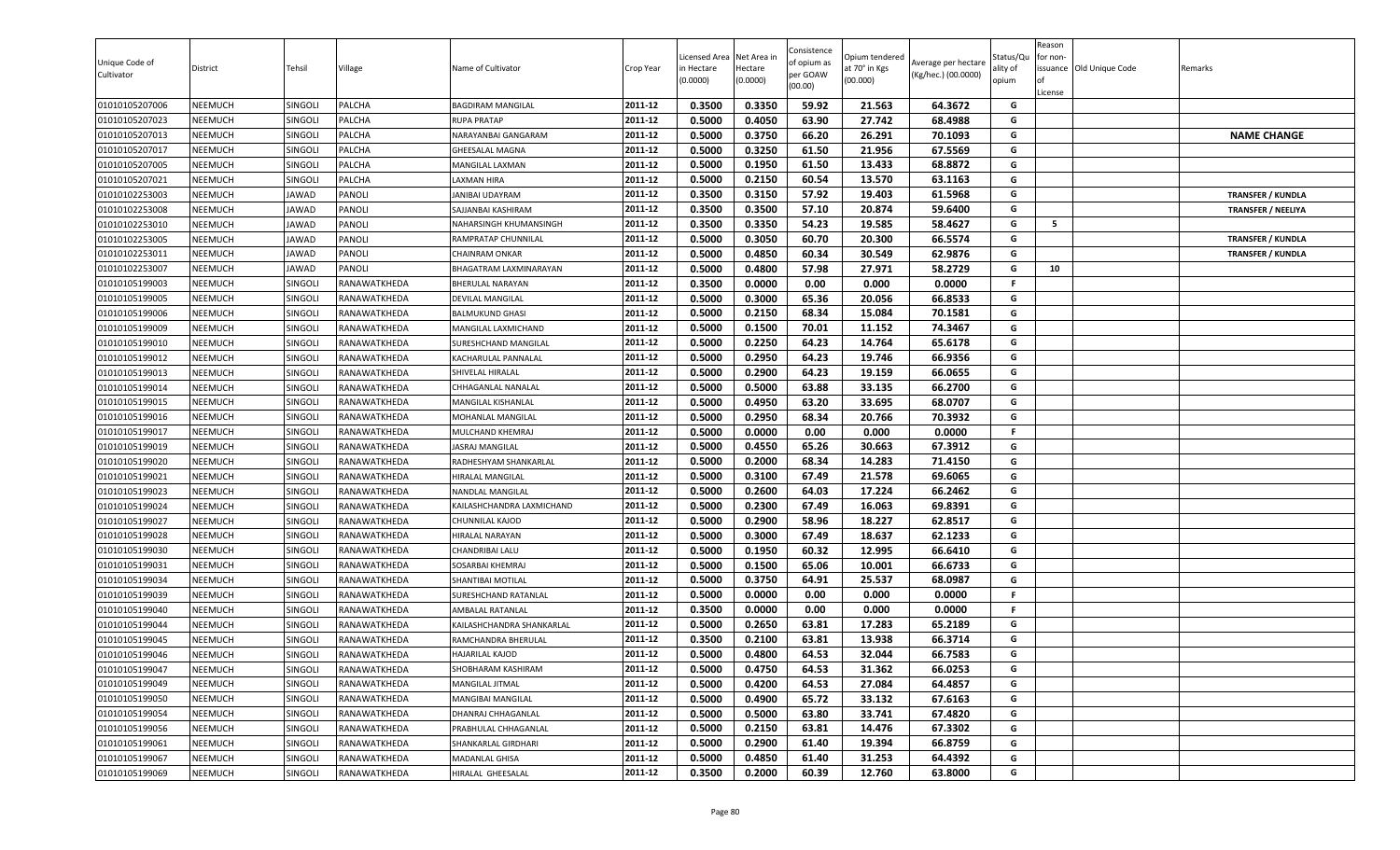| Unique Code of<br>Cultivator | District       | Tehsil         | Village          | Name of Cultivator           | Crop Year | Licensed Area<br>in Hectare<br>(0.0000) | Net Area in<br>Hectare<br>(0.0000) | Consistence<br>of opium as<br>per GOAW<br>(00.00) | Opium tendered<br>at 70° in Kgs<br>(00.000) | Average per hectare<br>(Kg/hec.) (00.0000) | Status/Qu<br>ality of<br>opium | Reason<br>for non-<br>License | ssuance Old Unique Code | Remarks            |
|------------------------------|----------------|----------------|------------------|------------------------------|-----------|-----------------------------------------|------------------------------------|---------------------------------------------------|---------------------------------------------|--------------------------------------------|--------------------------------|-------------------------------|-------------------------|--------------------|
| 01010105199073               | NEEMUCH        | SINGOLI        | RANAWATKHEDA     | DHAPUBAI MOHANLAL            | 2011-12   | 0.3500                                  | 0.1800                             | 61.40                                             | 11.613                                      | 64.5167                                    | G                              |                               |                         |                    |
| 01010105199076               | NEEMUCH        | Singoli        | RANAWATKHEDA     | MOTYABAI MOHANLAL            | 2011-12   | 0.5000                                  | 0.3050                             | 65.72                                             | 20.176                                      | 66.1508                                    | G                              |                               |                         |                    |
| 01010105199032               | NEEMUCH        | SINGOLI        | RANAWATKHEDA     | <b>KAMLESH KHEMRAJ</b>       | 2011-12   | 0.5000                                  | 0.4800                             | 63.38                                             | 31.862                                      | 66.3792                                    | G                              |                               |                         |                    |
| 01010105199081               | <b>NEEMUCH</b> | SINGOLI        | RANAWATKHEDA     | PANNA GHASI                  | 2011-12   | 0.5000                                  | 0.2900                             | 65.72                                             | 19.772                                      | 68.1793                                    | G                              |                               |                         |                    |
| 01010105199007               | NEEMUCH        | SINGOLI        | RANAWATKHEDA     | NANDLAL SHANKAR              | 2011-12   | 0.5000                                  | 0.1000                             | 63.38                                             | 6.637                                       | 66.3700                                    | G                              |                               |                         |                    |
| 01010105199025               | <b>NEEMUCH</b> | SINGOLI        | RANAWATKHEDA     | KANCHANBAI BABULAL           | 2011-12   | 0.5000                                  | 0.1450                             | 65.01                                             | 9.826                                       | 67.7655                                    | G                              |                               |                         |                    |
| 01010105199035               | <b>NEEMUCH</b> | SINGOLI        | RANAWATKHEDA     | <b>GORILAL GHEESALAL</b>     | 2011-12   | 0.5000                                  | 0.3250                             | 63.38                                             | 21.169                                      | 65.1354                                    | G                              |                               |                         |                    |
| 01010105199036               | NEEMUCH        | SINGOLI        | RANAWATKHEDA     | SHANTILAL GHEESALAL          | 2011-12   | 0.5000                                  | 0.2950                             | 63.33                                             | 18.827                                      | 63.8203                                    | G                              |                               |                         |                    |
| 01010105199041               | <b>NEEMUCH</b> | SINGOLI        | RANAWATKHEDA     | DHAPUBAI LAXMICHAND          | 2011-12   | 0.3500                                  | 0.2650                             | 67.48                                             | 19.213                                      | 72.5019                                    | G                              |                               |                         |                    |
| 01010105199043               | NEEMUCH        | SINGOLI        | RANAWATKHEDA     | <b>ASHARAM KISHANLAL</b>     | 2011-12   | 0.5000                                  | 0.3100                             | 63.33                                             | 20.655                                      | 66.6290                                    | G                              |                               |                         |                    |
| 01010105199066               | NEEMUCH        | SINGOLI        | RANAWATKHEDA     | TALAKUBAI KISHANLAL          | 2011-12   | 0.5000                                  | 0.2850                             | 63.33                                             | 18.655                                      | 65.4561                                    | G                              |                               |                         |                    |
| 01010105199068               | NEEMUCH        | SINGOLI        | RANAWATKHEDA     | <b>KISHANLAL GOPAL</b>       | 2011-12   | 0.5000                                  | 0.3150                             | 63.62                                             | 19.877                                      | 63.1016                                    | G                              |                               |                         |                    |
| 01010105199008               | <b>NEEMUCH</b> | SINGOLI        | RANAWATKHEDA     | MADANLAL CHUNNILAL           | 2011-12   | 0.5000                                  | 0.3750                             | 63.62                                             | 26.275                                      | 70.0667                                    | G                              |                               |                         |                    |
| 01010105199026               | NEEMUCH        | SINGOLI        | RANAWATKHEDA     | SHANKARLAL CHAGANLAL         | 2011-12   | 0.5000                                  | 0.4650                             | 63.62                                             | 30.419                                      | 65.4172                                    | G                              |                               |                         | <b>NAME CHANGE</b> |
| 01010105199002               | <b>NEEMUCH</b> | SINGOLI        | RANAWATKHEDA     | <b>BABULAL CHUNNILAL</b>     | 2011-12   | 0.5000                                  | 0.1950                             | 60.39                                             | 12.863                                      | 65.9641                                    | G                              |                               |                         |                    |
| 01010105199092               | <b>NEEMUCH</b> | SINGOLI        | RANAWATKHEDA     | RAMKANWARIBAI SHOUKINLAL     | 2011-12   | 0.5000                                  | 0.0000                             | 0.00                                              | 0.000                                       | 0.0000                                     | F.                             |                               |                         |                    |
| 01010105199093               | NEEMUCH        | SINGOLI        | RANAWATKHEDA     | <b>LABHCHAND RATANLAL</b>    | 2011-12   | 0.5000                                  | 0.1200                             | 69.98                                             | 9.167                                       | 76.3917                                    | G                              |                               |                         |                    |
| 01010105199094               | <b>NEEMUCH</b> | SINGOLI        | RANAWATKHEDA     | <b>BIHARILAL KUKAJI</b>      | 2011-12   | 0.5000                                  | 0.0000                             | 0.00                                              | 0.000                                       | 0.0000                                     | F.                             |                               |                         |                    |
| 01010105225010               | NEEMUCH        | SINGOLI        | RATANGARH        | MOHANLAL BALURAM             | 2011-12   | 0.5000                                  | 0.3150                             | 69.02                                             | 25.202                                      | 80.0063                                    | G                              |                               |                         |                    |
| 01010105225051               | <b>NEEMUCH</b> | SINGOLI        | RATANGARH        | CHANDABAI SHANTILAL          | 2011-12   | 0.3500                                  | 0.2000                             | 58.84                                             | 12.936                                      | 64.6800                                    | G                              |                               |                         |                    |
| 01010105225052               | NEEMUCH        | SINGOLI        | <b>RATANGARH</b> | KAMALIBAI GHEESALAL          | 2011-12   | 0.5000                                  | 0.2000                             | 57.96                                             | 12.586                                      | 62.9300                                    | G                              |                               |                         |                    |
| 01010105225009               | <b>NEEMUCH</b> | SINGOLI        | RATANGARH        | ASHOKEKUMAR BHANWARLAL       | 2011-12   | 0.5000                                  | 0.2000                             | 58.84                                             | 12.667                                      | 63.3350                                    | G                              |                               |                         |                    |
| 01010105225020               | <b>NEEMUCH</b> | SINGOLI        | RATANGARH        | LAXMINARAYAN JAGANNATH       | 2011-12   | 0.5000                                  | 0.2050                             | 55.42                                             | 11.844                                      | 57.7756                                    | G                              |                               |                         |                    |
| 01010105225021               | <b>NEEMUCH</b> | Singoli        | RATANGARH        | SATYANARAYAN BADRILAL        | 2011-12   | 0.5000                                  | 0.2350                             | 58.84                                             | 14.643                                      | 62.3106                                    | G                              |                               |                         |                    |
| 01010105225030               | <b>NEEMUCH</b> | SINGOLI        | RATANGARH        | JAGDISH BALURAM              | 2011-12   | 0.5000                                  | 0.1650                             | 57.80                                             | 10.660                                      | 64.6061                                    | G                              |                               |                         |                    |
| 01010105225054               | NEEMUCH        | SINGOLI        | RATANGARH        | <b>MOTILAL BHURA</b>         | 2011-12   | 0.5000                                  | 0.2450                             | 69.02                                             | 17.738                                      | 72.4000                                    | G                              |                               | 01010105224009          |                    |
| 01010105225055               | NEEMUCH        | SINGOLI        | RATANGARH        | PREMSINGH LAXMAN             | 2011-12   | 0.5000                                  | 0.2450                             | 63.16                                             | 15.691                                      | 64.0449                                    | G                              |                               | 01010105224023          |                    |
| 01010105225056               | NEEMUCH        | SINGOLI        | RATANGARH        | DHANNA BHUWANA               | 2011-12   | 0.3500                                  | 0.1000                             | 60.73                                             | 6.437                                       | 64.3700                                    | G                              |                               | 01010105224016          |                    |
| 01010105241006               | <b>NEEMUCH</b> | SINGOLI        | SANDA            | SOHANKUNWAR HAMIR SINGH      | 2011-12   | 0.5000                                  | 0.3550                             | 62.63                                             | 24.113                                      | 67.9239                                    | G                              |                               |                         |                    |
| 01010105241001               | <b>NEEMUCH</b> | SINGOLI        | SANDA            | KAILASH JAGANNATH            | 2011-12   | 0.5000                                  | 0.2000                             | 61.18                                             | 13.110                                      | 65.5500                                    | G                              |                               |                         |                    |
| 01010105241018               | <b>NEEMUCH</b> | SINGOLI        | SANDA            | MOHANLAL SHOLA               | 2011-12   | 0.3500                                  | 0.2650                             | 63.26                                             | 18.327                                      | 69.1585                                    | G                              |                               |                         |                    |
| 01010105241012               | <b>NEEMUCH</b> | SINGOLI        | SANDA            | NANIBAI BARDICHAND           | 2011-12   | 0.5000                                  | 0.3650                             | 63.26                                             | 24.689                                      | 67.6411                                    | G                              |                               |                         |                    |
| 01010105241005               | <b>NEEMUCH</b> | SINGOLI        | SANDA            | KHUMAN SINGH CHAINSINGH      | 2011-12   | 0.5000                                  | 0.1500                             | 61.18                                             | 9.911                                       | 66.0733                                    | G                              |                               |                         |                    |
| 01010105241002               | <b>NEEMUCH</b> | SINGOLI        | SANDA            | BHARAT SINGH KUMAN SINGH     | 2011-12   | 0.5000                                  | 0.1650                             | 62.71                                             | 11.297                                      | 68.4667                                    | G                              |                               |                         |                    |
| 01010105241013               | NEEMUCH        | SINGOLI        | SANDA            | <b>UMRAV SINGH DEVISINGH</b> | 2011-12   | 0.5000                                  | 0.1900                             | 62.71                                             | 14.576                                      | 76.7158                                    | G                              |                               |                         |                    |
| 01010105132001               | <b>NEEMUCH</b> | SINGOLI        | <b>SHRIPURA</b>  | JAGDISHCHANDRA GHISULAL      | 2011-12   | 0.5000                                  | 0.4150                             | 66.60                                             | 28.838                                      | 69.4892                                    | G                              |                               |                         |                    |
| 01010105132002               | NEEMUCH        | SINGOLI        | <b>SHRIPURA</b>  | HIRALAL BHAGIRATH            | 2011-12   | 0.5000                                  | 0.2000                             | 63.63                                             | 13.253                                      | 66.2650                                    | G                              |                               |                         |                    |
| 01010105132008               | NEEMUCH        | SINGOLI        | <b>SHRIPURA</b>  | KANHEYALAL KALURAM           | 2011-12   | 0.5000                                  | 0.4600                             | 63.75                                             | 30.345                                      | 65.9674                                    | G                              |                               |                         |                    |
| 01010105132009               | <b>NEEMUCH</b> | <b>SINGOLI</b> | <b>SHRIPURA</b>  | NAGJIRAM LOBHIRAM            | 2011-12   | 0.5000                                  | 0.2500                             | 61.37                                             | 15.912                                      | 63.6480                                    | G                              |                               |                         |                    |
| 01010105132010               | NEEMUCH        | SINGOLI        | <b>SHRIPURA</b>  | RUPLAL BHERULAL              | 2011-12   | 0.5000                                  | 0.1000                             | 63.75                                             | 6.812                                       | 68.1200                                    | G                              |                               |                         |                    |
| 01010105132016               | NEEMUCH        | SINGOLI        | <b>SHRIPURA</b>  | <b>BHAGWANLAL BHERULAL</b>   | 2011-12   | 0.5000                                  | 0.3950                             | 63.75                                             | 26.474                                      | 67.0228                                    | G                              |                               |                         |                    |
| 01010105132019               | <b>NEEMUCH</b> | SINGOLI        | <b>SHRIPURA</b>  | RAMLAL LOBHIRAM              | 2011-12   | 0.5000                                  | 0.4300                             | 65.24                                             | 29.283                                      | 68.1000                                    | G                              |                               |                         |                    |
| 01010105132021               | <b>NEEMUCH</b> | SINGOLI        | <b>SHRIPURA</b>  | LABHCHAND KALURAM            | 2011-12   | 0.5000                                  | 0.3100                             | 65.24                                             | 20.840                                      | 67.2258                                    | G                              |                               |                         |                    |
| 01010105132022               | <b>NEEMUCH</b> | SINGOLI        | <b>SHRIPURA</b>  | SHIVELAL GHASILAL            | 2011-12   | 0.5000                                  | 0.2900                             | 67.70                                             | 20.233                                      | 69.7690                                    | G                              |                               |                         |                    |
| 01010105132024               | <b>NEEMUCH</b> | SINGOLI        | <b>SHRIPURA</b>  | <b>SUKHLAL DHOKAL</b>        | 2011-12   | 0.5000                                  | 0.2300                             | 65.24                                             | 15.891                                      | 69.0913                                    | G                              |                               |                         |                    |
| 01010105132026               | NEEMUCH        | SINGOLI        | <b>SHRIPURA</b>  | SHAMBHULAL HIRA              | 2011-12   | 0.5000                                  | 0.3100                             | 65.35                                             | 20.912                                      | 67.4581                                    | G                              |                               |                         |                    |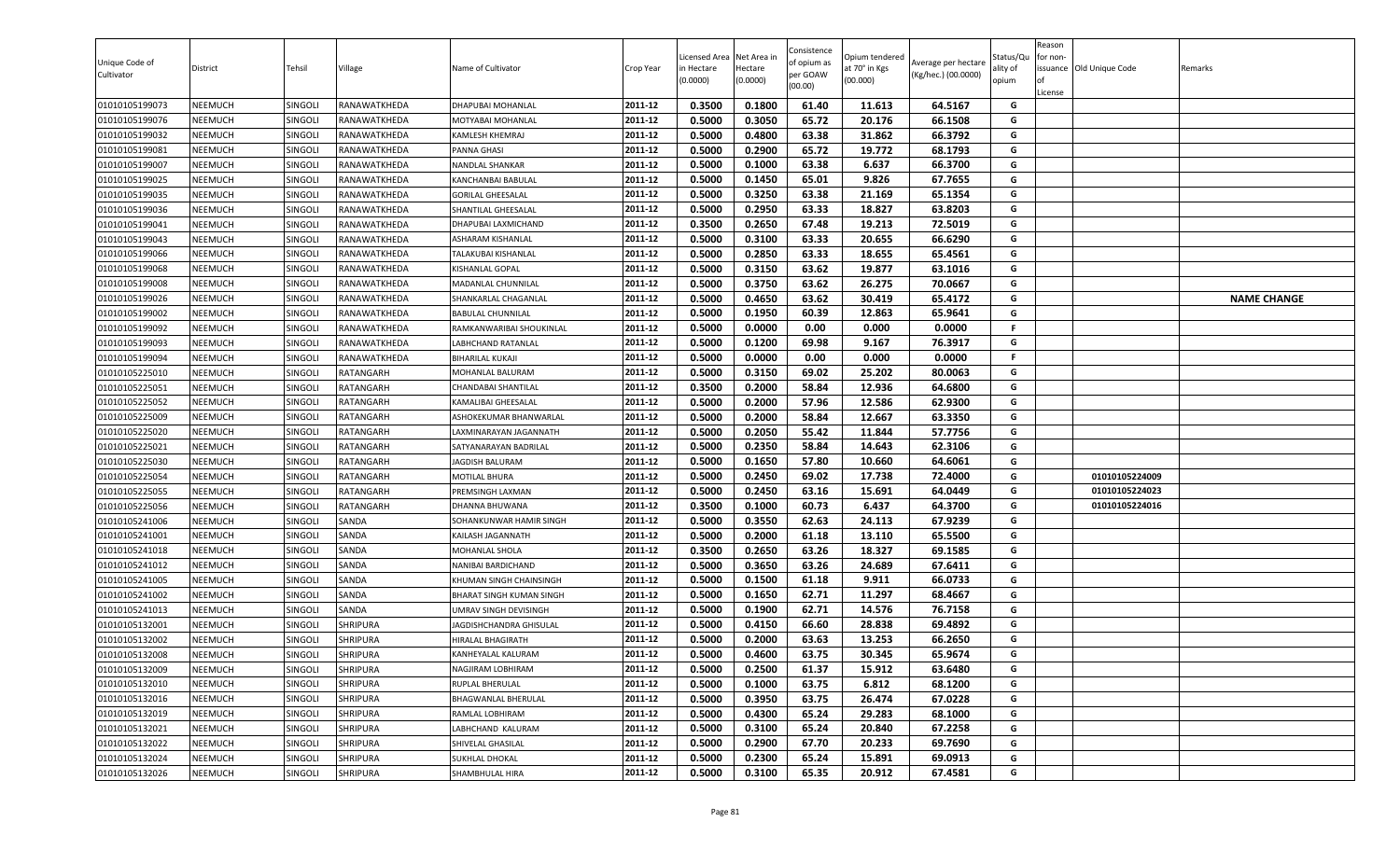| Unique Code of<br>Cultivator     | District                         | Tehsil         | Village                          | Name of Cultivator                             | Crop Year          | Licensed Area<br>in Hectare<br>(0.0000) | Net Area in<br>Hectare<br>(0.0000) | Consistence<br>of opium as<br>per GOAW<br>(00.00) | )pium tendered<br>at 70° in Kgs<br>(00.000) | Average per hectare<br>(Kg/hec.) (00.0000) | Status/Qเ<br>ality of<br>opium | Reason<br>for non-<br>lof<br>License | issuance Old Unique Code | Remarks            |
|----------------------------------|----------------------------------|----------------|----------------------------------|------------------------------------------------|--------------------|-----------------------------------------|------------------------------------|---------------------------------------------------|---------------------------------------------|--------------------------------------------|--------------------------------|--------------------------------------|--------------------------|--------------------|
| 01010105132027                   | <b>NEEMUCH</b>                   | SINGOLI        | <b>SHRIPURA</b>                  | HIRALAL BALURAM                                | 2011-12            | 0.5000                                  | 0.4350                             | 60.68                                             | 28.234                                      | 64.9057                                    | G                              |                                      |                          | <b>NAME CHANGE</b> |
| 01010105132028                   | <b>NEEMUCH</b>                   | SINGOLI        | SHRIPURA                         | NANALAL KHEMRAJ                                | 2011-12            | 0.5000                                  | 0.1550                             | 65.35                                             | 10.484                                      | 67.6387                                    | G                              |                                      |                          |                    |
| 01010105132029                   | <b>NEEMUCH</b>                   | <b>SINGOLI</b> | <b>SHRIPURA</b>                  | KANHEYALAL VARDICHAND                          | 2011-12            | 0.5000                                  | 0.1900                             | 60.99                                             | 12.311                                      | 64.7947                                    | G                              |                                      |                          |                    |
| 01010105132031                   | <b>NEEMUCH</b>                   | SINGOLI        | SHRIPURA                         | ANACHHIBAI GHASILAL                            | 2011-12            | 0.5000                                  | 0.2550                             | 66.60                                             | 17.573                                      | 68.9137                                    | G                              |                                      |                          |                    |
| 01010105132032                   | <b>NEEMUCH</b>                   | SINGOLI        | SHRIPURA                         | ONKARLAL DULICHAND                             | 2011-12            | 0.5000                                  | 0.2000                             | 59.05                                             | 12.147                                      | 60.7350                                    | G                              |                                      |                          |                    |
| 01010105132033                   | <b>NEEMUCH</b>                   | SINGOLI        | SHRIPURA                         | HIRALAL DEVA                                   | 2011-12            | 0.5000                                  | 0.3100                             | 65.35                                             | 20.903                                      | 67.4290                                    | G                              |                                      |                          |                    |
| 01010105132034                   | <b>NEEMUCH</b>                   | SINGOLI        | SHRIPURA                         | SHYAMLAL HARLAL                                | 2011-12            | 0.5000                                  | 0.2800                             | 63.78                                             | 18.533                                      | 66.1893                                    | G                              |                                      |                          |                    |
| 01010105132037                   | <b>NEEMUCH</b>                   | SINGOLI        | <b>SHRIPURA</b>                  | SHANKARLAL KALURAM                             | 2011-12            | 0.5000                                  | 0.2450                             | 66.60                                             | 17.040                                      | 69.5510                                    | G                              |                                      |                          |                    |
| 01010105132038                   | <b>NEEMUCH</b>                   | <b>SINGOLI</b> | SHRIPURA                         | SHANKARLAL BHAGWAN                             | 2011-12            | 0.3500                                  | 0.2300                             | 63.78                                             | 15.626                                      | 67.9391                                    | G                              |                                      |                          |                    |
| 01010105132039                   | <b>NEEMUCH</b>                   | SINGOLI        | SHRIPURA                         | SHANKARLAL GHASILAL                            | 2011-12            | 0.5000                                  | 0.2500                             | 68.22                                             | 17.581                                      | 70.3240                                    | G                              |                                      |                          |                    |
| 01010105132040                   | <b>NEEMUCH</b>                   | SINGOLI        | SHRIPURA                         | GHEESALAL CHUNNILAL                            | 2011-12            | 0.5000                                  | 0.4700                             | 60.68                                             | 29.395                                      | 62.5426                                    | G                              |                                      |                          |                    |
| 01010105132042                   | <b>NEEMUCH</b>                   | SINGOLI        | <b>SHRIPURA</b>                  | MULCHAND DHOKAL                                | 2011-12            | 0.5000                                  | 0.3500                             | 63.78                                             | 23.289                                      | 66.5400                                    | G                              |                                      |                          |                    |
| 01010105132044                   | <b>NEEMUCH</b>                   | SINGOLI        | <b>SHRIPURA</b>                  | DHAPUBAI VARDICHAND                            | 2011-12            | 0.3500                                  | 0.1900                             | 66.45                                             | 13.375                                      | 70.3947                                    | G                              |                                      |                          |                    |
| 01010105132045                   | <b>NEEMUCH</b>                   | SINGOLI        | SHRIPURA                         | NANALAL ONKAR                                  | 2011-12            | 0.5000                                  | 0.5000                             | 60.68                                             | 31.328                                      | 62.6560                                    | G                              |                                      |                          |                    |
| 01010105132049                   | <b>NEEMUCH</b>                   | SINGOLI        | SHRIPURA                         | PRABHULAL DHOKAL                               | 2011-12            | 0.5000                                  | 0.1500                             | 62.42                                             | 10.718                                      | 71.4533                                    | G                              |                                      |                          |                    |
| 01010105132046                   | <b>NEEMUCH</b>                   | SINGOLI        | SHRIPURA                         | RAMESHWAR MANGILAL                             | 2011-12            | 0.5000                                  | 0.1950                             | 66.45                                             | 13.831                                      | 70.9282                                    | G                              |                                      |                          |                    |
| 01010105132006                   | <b>NEEMUCH</b>                   | SINGOLI        | <b>SHRIPURA</b>                  | SHIVELAL ONKARLAL                              | 2011-12            | 0.5000                                  | 0.3150                             | 66.45                                             | 21.720                                      | 68.9524                                    | G                              |                                      |                          |                    |
| 01010105132030                   | <b>NEEMUCH</b>                   | SINGOLI        | <b>SHRIPURA</b>                  | NANDLAL PRITHBIRAJ                             | 2011-12            | 0.3500                                  | 0.0000                             | 0.00                                              | 0.000                                       | 0.0000                                     | N<br>G                         |                                      |                          | <b>NAME CHANGE</b> |
| 01010105132014                   | <b>NEEMUCH</b>                   | SINGOLI        | <b>SHRIPURA</b>                  | NANDLAL SURAJMAL                               | 2011-12<br>2011-12 | 0.5000                                  | 0.3000<br>0.3100                   | 62.42<br>62.42                                    | 19.555<br>19.921                            | 65.1833<br>64.2613                         | G                              |                                      |                          |                    |
| 01010105132023                   | <b>NEEMUCH</b><br><b>NEEMUCH</b> | Singoli        | SHRIPURA<br><b>SHRIPURA</b>      | NANDLAL CHHAGANLAL                             | 2011-12            | 0.5000<br>0.3500                        | 0.2000                             | 59.14                                             | 12.073                                      | 60.3650                                    | G                              |                                      |                          |                    |
| 01010105132025                   |                                  | SINGOLI        |                                  | BADRILAL DULLICHAND                            | 2011-12            | 0.5000                                  | 0.1950                             |                                                   | 14.633                                      |                                            | G                              |                                      |                          |                    |
| 01010102216047<br>01010102216049 | <b>NEEMUCH</b><br><b>NEEMUCH</b> | JAWAD<br>JAWAD | <b>SUTHOLI</b><br><b>SUTHOLI</b> | BAPULAL JAGANNATH                              | 2011-12            | 0.3500                                  | 0.3450                             | 64.91<br>64.91                                    | 23.850                                      | 75.0410<br>69.1304                         | G                              |                                      |                          |                    |
| 01010102216050                   | <b>NEEMUCH</b>                   | JAWAD          | <b>SUTHOLI</b>                   | CHHAGANLAL LAXMINARAYAN<br>GANGABAI RADHESHYAM | 2011-12            | 0.5000                                  | 0.3100                             | 63.26                                             | 21.264                                      | 68.5935                                    | G                              |                                      |                          |                    |
| 01010102216053                   | <b>NEEMUCH</b>                   | JAWAD          | <b>SUTHOLI</b>                   | OMPRAKSH BHANWARLAL                            | 2011-12            | 0.5000                                  | 0.4000                             | 64.91                                             | 26.724                                      | 66.8100                                    | G                              |                                      |                          |                    |
| 01010102216054                   | <b>NEEMUCH</b>                   | JAWAD          | <b>SUTHOLI</b>                   | JAMNALAL PRABHULAL                             | 2011-12            | 0.5000                                  | 0.1000                             | 68.54                                             | 7.393                                       | 73.9300                                    | G                              |                                      |                          |                    |
| 01010102216055                   | <b>NEEMUCH</b>                   | JAWAD          | <b>SUTHOLI</b>                   | BHANWARLAL RAMNIVAS                            | 2011-12            | 0.5000                                  | 0.2700                             | 64.77                                             | 17.377                                      | 64.3593                                    | G                              |                                      |                          |                    |
| 01010102216056                   | <b>NEEMUCH</b>                   | JAWAD          | <b>SUTHOLI</b>                   | MAHENDRAKUMAR SHRIRAM                          | 2011-12            | 0.5000                                  | 0.2900                             | 67.63                                             | 20.415                                      | 70.3966                                    | G                              |                                      |                          |                    |
| 01010102216057                   | <b>NEEMUCH</b>                   | JAWAD          | <b>SUTHOLI</b>                   | GANESHRAM PRABHULAL                            | 2011-12            | 0.5000                                  | 0.3600                             | 62.71                                             | 24.018                                      | 66.7167                                    | G                              |                                      |                          |                    |
| 01010102216058                   | <b>NEEMUCH</b>                   | JAWAD          | <b>SUTHOLI</b>                   | KISHANLAL HIRALAL                              | 2011-12            | 0.5000                                  | 0.1400                             | 62.90                                             | 9.031                                       | 64.5071                                    | G                              |                                      |                          |                    |
| 01010102216059                   | <b>NEEMUCH</b>                   | <b>JAWAD</b>   | <b>SUTHOLI</b>                   | <b>AMRITLAL MANGILAL</b>                       | 2011-12            | 0.5000                                  | 0.2100                             | 66.75                                             | 14.456                                      | 68.8381                                    | G                              |                                      |                          |                    |
| 01010102216060                   | <b>NEEMUCH</b>                   | JAWAD          | <b>SUTHOLI</b>                   | LAXMAN VARDA                                   | 2011-12            | 0.5000                                  | 0.2850                             | 64.21                                             | 19.841                                      | 69.6175                                    | G                              |                                      |                          |                    |
| 01010102216062                   | <b>NEEMUCH</b>                   | JAWAD          | <b>SUTHOLI</b>                   | <b>ONKARLAL PRABHULAL</b>                      | 2011-12            | 0.5000                                  | 0.2700                             | 64.21                                             | 18.612                                      | 68.9333                                    | G                              |                                      |                          |                    |
| 01010102216066                   | <b>NEEMUCH</b>                   | JAWAD          | <b>SUTHOLI</b>                   | PANNALAL RAMNIVAS                              | 2011-12            | 0.5000                                  | 0.2000                             | 65.37                                             | 13.382                                      | 66.9100                                    | G                              |                                      |                          |                    |
| 01010102216067                   | <b>NEEMUCH</b>                   | JAWAD          | <b>SUTHOLI</b>                   | CHHOGALAL MANGILAL                             | 2011-12            | 0.5000                                  | 0.2050                             | 65.37                                             | 13.905                                      | 67.8293                                    | G                              |                                      |                          |                    |
| 01010102216068                   | <b>NEEMUCH</b>                   | JAWAD          | <b>SUTHOLI</b>                   | RAJARAM BALARAM                                | 2011-12            | 0.5000                                  | 0.2000                             | 64.21                                             | 13.466                                      | 67.3300                                    | G                              |                                      |                          |                    |
| 01010102216069                   | <b>NEEMUCH</b>                   | JAWAD          | <b>SUTHOLI</b>                   | MOHANLAL KISHAN                                | 2011-12            | 0.5000                                  | 0.2550                             | 62.90                                             | 16.722                                      | 65.5765                                    | G                              |                                      |                          |                    |
| 01010102216070                   | <b>NEEMUCH</b>                   | JAWAD          | <b>SUTHOLI</b>                   | NARAYAN BHUWANA                                | 2011-12            | 0.5000                                  | 0.3200                             | 64.29                                             | 22.290                                      | 69.6563                                    | G                              |                                      |                          |                    |
| 01010102216072                   | <b>NEEMUCH</b>                   | JAWAD          | SUTHOLI                          | NANDLAL ONKARLAL                               | 2011-12            | 0.5000                                  | 0.2050                             | 64.29                                             | 14.346                                      | 69.9805                                    | G                              |                                      |                          |                    |
| 01010102216073                   | <b>NEEMUCH</b>                   | JAWAD          | SUTHOLI                          | RAMLAL SALIGRAM                                | 2011-12            | 0.5000                                  | 0.3250                             | 65.37                                             | 21.787                                      | 67.0369                                    | G                              |                                      |                          |                    |
| 01010102216075                   | <b>NEEMUCH</b>                   | JAWAD          | SUTHOLI                          | MADANLAL ONKAR                                 | 2011-12            | 0.5000                                  | 0.4000                             | 65.37                                             | 27.511                                      | 68.7775                                    | G                              |                                      |                          |                    |
| 01010102216077                   | <b>NEEMUCH</b>                   | JAWAD          | <b>SUTHOLI</b>                   | <b>MANGU BALA</b>                              | 2011-12            | 0.3500                                  | 0.3450                             | 57.70                                             | 21.291                                      | 61.7130                                    | G                              |                                      |                          |                    |
| 01010102216080                   | <b>NEEMUCH</b>                   | JAWAD          | SUTHOLI                          | RAMRATAN GANGARAM                              | 2011-12            | 0.5000                                  | 0.1800                             | 64.29                                             | 12.638                                      | 70.2111                                    | G                              |                                      |                          |                    |
| 01010102216081                   | <b>NEEMUCH</b>                   | JAWAD          | <b>SUTHOLI</b>                   | HIRALAL BHANWARLAL                             | 2011-12            | 0.5000                                  | 0.2950                             | 61.64                                             | 20.209                                      | 68.5051                                    | G                              |                                      |                          |                    |
| 01010102216082                   | <b>NEEMUCH</b>                   | JAWAD          | <b>SUTHOLI</b>                   | RAMCHANDRA KISHANLAL                           | 2011-12            | 0.5000                                  | 0.1000                             | 60.69                                             | 6.390                                       | 63.9000                                    | G                              |                                      |                          |                    |
| 01010102216083                   | <b>NEEMUCH</b>                   | JAWAD          | SUTHOLI                          | KANHEYALAL NANDA                               | 2011-12            | 0.5000                                  | 0.2100                             | 57.60                                             | 13.034                                      | 62.0667                                    | G                              |                                      |                          |                    |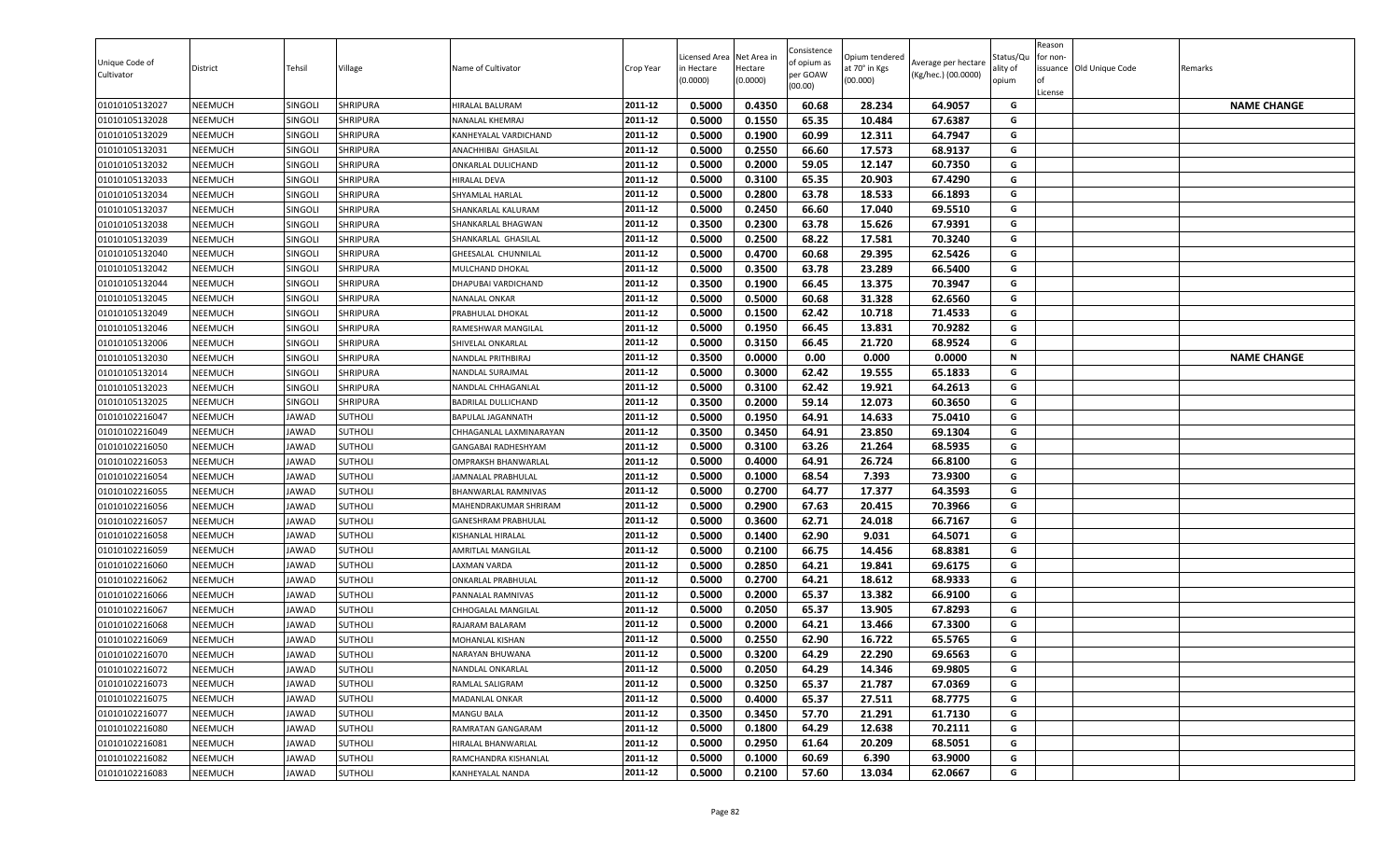|                                  |                                  |                       |                           |                                                      |                    | icensed Area     | Net Area in      | Consistence         | Opium tendered   |                     | Status/Qu | Reason<br>or non- |                         |         |
|----------------------------------|----------------------------------|-----------------------|---------------------------|------------------------------------------------------|--------------------|------------------|------------------|---------------------|------------------|---------------------|-----------|-------------------|-------------------------|---------|
| Unique Code of                   | District                         | Tehsil                | Village                   | Name of Cultivator                                   | Crop Year          | in Hectare       | Hectare          | of opium as         | at 70° in Kgs    | Average per hectare | ılity of  |                   | ssuance Old Unique Code | Remarks |
| Cultivator                       |                                  |                       |                           |                                                      |                    | (0.0000)         | (0.0000)         | per GOAW<br>(00.00) | (00.000)         | (Kg/hec.) (00.0000) | opium     |                   |                         |         |
|                                  |                                  |                       |                           |                                                      |                    |                  |                  |                     |                  |                     |           | License           |                         |         |
| 01010102216084                   | <b>NEEMUCH</b>                   | JAWAD                 | <b>SUTHOLI</b>            | SITARAM BHUWANIRAM                                   | 2011-12            | 0.5000           | 0.2900           | 62.90               | 19.912           | 68.6621             | G         |                   |                         |         |
| 01010102216085                   | <b>NEEMUCH</b>                   | JAWAD                 | SUTHOLI                   | RAMSUKH BHUWANA                                      | 2011-12            | 0.5000           | 0.4500           | 63.71               | 30.253           | 67.2289             | G         |                   |                         |         |
| 01010102216086                   | NEEMUCH                          | JAWAD                 | SUTHOLI                   | SHRIRAM KANHEYALAL                                   | 2011-12            | 0.5000           | 0.3250           | 64.33               | 21.854           | 67.2431             | G         |                   |                         |         |
| 01010102216087                   | NEEMUCH                          | JAWAD                 | <b>SUTHOLI</b>            | <b>CHAINRAM NARAYAN</b>                              | 2011-12            | 0.5000           | 0.4200           | 63.90               | 28.143           | 67.0071             | G         |                   |                         |         |
| 01010102216090                   | NEEMUCH                          | <b>JAWAD</b>          | SUTHOLI                   | <b>GOMRAJ MUNSHIJI</b>                               | 2011-12            | 0.5000           | 0.4100           | 60.95               | 25.834           | 63.0098             | G         |                   |                         |         |
| 01010102216091                   | <b>NEEMUCH</b>                   | JAWAD                 | SUTHOLI                   | HEMRAJ MINSHIJI                                      | 2011-12            | 0.5000           | 0.5000           | 61.28               | 31.577           | 63.1540             | G         |                   |                         |         |
| 01010102216093                   | <b>NEEMUCH</b>                   | JAWAD                 | SUTHOLI                   | SHANTILAL KALUJI                                     | 2011-12            | 0.5000           | 0.3250           | 65.68               | 22.791           | 70.1262             | G         |                   |                         |         |
| 01010102216096                   | <b>NEEMUCH</b>                   | JAWAD                 | SUTHOLI                   | SHIVENARAYAN GULABCHAND                              | 2011-12            | 0.5000           | 0.4150           | 64.21               | 28.078           | 67.6578             | G         |                   |                         |         |
| 01010102216098                   | <b>NEEMUCH</b>                   | JAWAD                 | SUTHOLI                   | <b>DEVILAL BANSHILAL</b>                             | 2011-12            | 0.5000           | 0.4100           | 65.68               | 27.426           | 66.8927             | G         |                   |                         |         |
| 01010102216102                   | <b>NEEMUCH</b>                   | <b>JAWAD</b>          | SUTHOLI                   | KANHEYALAL MANGILAL                                  | 2011-12            | 0.5000           | 0.4000           | 60.12               | 24.288           | 60.7200             | G         |                   |                         |         |
| 01010102216103                   | <b>NEEMUCH</b>                   | JAWAD                 | <b>SUTHOLI</b>            | NOJIBAI BHERULAL                                     | 2011-12            | 0.5000           | 0.4100           | 61.28               | 26.858           | 65.5073             | G         |                   |                         |         |
| 01010102216105                   | <b>NEEMUCH</b>                   | <b>JAWAD</b>          | SUTHOLI                   | <b>BALIBAI RATANLAL</b>                              | 2011-12            | 0.5000           | 0.4500           | 65.68               | 30.757           | 68.3489             | G         |                   |                         |         |
| 01010102216106                   | <b>NEEMUCH</b>                   | JAWAD                 | SUTHOLI                   | DEVRAM RAMNIVAS                                      | 2011-12            | 0.5000           | 0.2600           | 61.28               | 16.248           | 62.4923             | G         |                   |                         |         |
| 01010102216107                   | NEEMUCH                          | <b>JAWAD</b>          | SUTHOLI                   | <b>HIRALAL MALAJI</b>                                | 2011-12            | 0.3500           | 0.3500           | 67.42               | 24.416           | 69.7600             | G         |                   |                         |         |
| 01010102216108                   | <b>NEEMUCH</b>                   | JAWAD                 | SUTHOLI                   | SOHANBAI ONKARLAL                                    | 2011-12            | 0.5000           | 0.2900           | 61.72               | 19.327           | 66.6448             | G         |                   |                         |         |
| 01010102216109                   | <b>NEEMUCH</b>                   | JAWAD                 | SUTHOLI                   | PARMANAND MOTILAL                                    | 2011-12            | 0.5000           | 0.1000           | 64.40               | 6.817            | 68.1700             | G         |                   |                         |         |
| 01010102216110                   | <b>NEEMUCH</b>                   | JAWAD                 | SUTHOLI                   | PRABHULAL NANDRAM                                    | 2011-12            | 0.5000           | 0.3450           | 59.20               | 21.185           | 61.4058             | G         |                   |                         |         |
| 01010102216111                   | <b>NEEMUCH</b>                   | JAWAD                 | SUTHOLI                   | HAJARILAL NARAYAN                                    | 2011-12            | 0.5000           | 0.3050           | 64.40               | 20.452           | 67.0557             | G         |                   |                         |         |
| 01010102216112                   | <b>NEEMUCH</b>                   | JAWAD                 | <b>SUTHOLI</b>            | SABUBAI SEVA                                         | 2011-12            | 0.5000           | 0.4900           | 61.72               | 31.724           | 64.7429             | G         |                   |                         |         |
| 01010102216113                   | NEEMUCH                          | JAWAD                 | SUTHOLI                   | PRATHVIRAJ HABU                                      | 2011-12            | 0.5000           | 0.5050           | 63.52               | 33.657           | 66.6475             | G         |                   |                         |         |
| 01010102216115                   | NEEMUCH                          | <b>JAWAD</b>          | SUTHOLI                   | JAGDISHCHAND PARASRAM                                | 2011-12            | 0.5000           | 0.5050           | 66.09               | 35.453           | 70.2040             | G         |                   |                         |         |
| 01010102216117                   | <b>NEEMUCH</b>                   | JAWAD                 | SUTHOLI                   | MOHANLAL MANGILAL                                    | 2011-12            | 0.5000           | 0.3500           | 65.20               | 23.342           | 66.6914             | G         |                   |                         |         |
| 01010102216120                   | NEEMUCH                          | <b>JAWAD</b>          | SUTHOLI                   | RAMLAL KESHURAM                                      | 2011-12            | 0.5000           | 0.3450           | 63.08               | 22.484           | 65.1710             | G         |                   |                         |         |
| 01010102216121                   | <b>NEEMUCH</b>                   | JAWAD                 | SUTHOLI                   | <b>BADRILAL BABULAL</b>                              | 2011-12            | 0.5000           | 0.3100           | 65.20               | 24.171           | 77.9710             | G         |                   |                         |         |
| 01010102216122                   | <b>NEEMUCH</b>                   | JAWAD                 | SUTHOLI                   | SHAMSUNDAR BHAWARLAL                                 | 2011-12            | 0.5000           | 0.2550           | 67.27               | 18.076           | 70.8863             |           | $\overline{2}$    |                         |         |
| 01010102216123                   | <b>NEEMUCH</b>                   | JAWAD                 | SUTHOLI                   | KANHEYALAL JAMNALAL                                  | 2011-12            | 0.5000           | 0.1000           | 68.56               | 7.414            | 74.1400             | G         |                   |                         |         |
| 01010102216126                   | NEEMUCH                          | <b>JAWAD</b>          | SUTHOLI                   | SAMARATHMAL TILARAM                                  | 2011-12            | 0.5000           | 0.4950           | 65.03               | 33.574           | 67.8263             | G         |                   |                         |         |
| 01010102216127                   | NEEMUCH                          | <b>JAWAD</b>          | SUTHOLI                   | <b>GOPALKRISHNA ONKARLAL</b>                         | 2011-12            | 0.5000           | 0.3400           | 64.22               | 23.367           | 68.7265             | G         |                   |                         |         |
| 01010102216128                   | <b>NEEMUCH</b>                   | JAWAD                 | SUTHOLI                   | SHIVELAL KESHURAM                                    | 2011-12<br>2011-12 | 0.5000           | 0.3850<br>0.2500 | 64.22<br>64.22      | 25.725           | 66.8182<br>65.9800  | G<br>G    |                   |                         |         |
| 01010102216129                   | NEEMUCH                          | <b>JAWAD</b>          | SUTHOLI                   | <b>KAMLESH SHRIRAM</b>                               |                    | 0.5000           |                  |                     | 16.495           |                     | G         |                   |                         |         |
| 01010102216130                   | <b>NEEMUCH</b>                   | JAWAD                 | SUTHOLI                   | CHHAGANLAL NARAYAN                                   | 2011-12<br>2011-12 | 0.5000<br>0.5000 | 0.3900<br>0.2650 | 65.12<br>66.64      | 27.685<br>18.773 | 70.9872             | G         |                   |                         |         |
| 01010102216134                   | <b>NEEMUCH</b>                   | JAWAD                 | SUTHOLI                   | MANOHARLAL BABULAL                                   |                    |                  |                  |                     |                  | 70.8415             | G         |                   |                         |         |
| 01010102216135                   | <b>NEEMUCH</b>                   | JAWAD                 | <b>SUTHOLI</b>            | SHYAMSUNDER KANWARLAL<br>PURANMAL KANWARLAL          | 2011-12<br>2011-12 | 0.5000<br>0.5000 | 0.2050<br>0.3000 | 67.41<br>63.08      | 14.493<br>19.483 | 70.6976<br>64.9433  | G         |                   |                         |         |
| 01010102216137<br>01010102216138 | <b>NEEMUCH</b><br><b>NEEMUCH</b> | JAWAD<br>JAWAD        | SUTHOLI<br><b>SUTHOLI</b> |                                                      | 2011-12            | 0.5000           | 0.4250           | 61.97               | 27.763           | 65.3247             | G         |                   |                         |         |
| 01010102216139                   | NEEMUCH                          | JAWAD                 | <b>SUTHOLI</b>            | <b>BHAIYYALAL MODIRAM</b><br>LAXMINARAYAN JADAVCHAND | 2011-12            | 0.5000           | 0.3150           | 60.69               | 19.785           | 62.8095             | G         |                   |                         |         |
| 01010102216140                   | NEEMUCH                          | AWAD                  | <b>SUTHOLI</b>            | <b>JAGDISH RAMPRASAD</b>                             | 2011-12            | 0.5000           | 0.2850           | 59.71               | 18.084           | 63.4526             | G         |                   |                         |         |
| 01010102216141                   | NEEMUCH                          | <b>JAWAD</b>          | <b>SUTHOLI</b>            | MANOHARLAL AMRITRAM                                  | 2011-12            | 0.5000           | 0.2100           | 69.58               | 14.850           | 70.7143             | G         |                   |                         |         |
| 01010102216142                   | <b>NEEMUCH</b>                   | <b>JAWAD</b>          | SUTHOLI                   | <b>BADRILAL LAXMAN</b>                               | 2011-12            | 0.5000           | 0.1300           | 64.96               | 9.261            | 71.2385             | G         |                   |                         |         |
| 01010102216143                   |                                  |                       | SUTHOLI                   | JANKILAL JAMNALAL                                    | 2011-12            | 0.5000           | 0.4450           | 68.19               | 31.738           | 71.3213             | G         |                   |                         |         |
| 01010102216144                   | <b>NEEMUCH</b><br>NEEMUCH        | JAWAD<br><b>JAWAD</b> | SUTHOLI                   | <b>GANSHYAM RAMSUKH</b>                              | 2011-12            | 0.5000           | 0.4950           | 64.23               | 33.601           | 67.8808             | G         |                   |                         |         |
|                                  |                                  |                       |                           |                                                      |                    |                  |                  |                     |                  |                     |           |                   |                         |         |
| 01010102216145<br>01010102216146 | <b>NEEMUCH</b>                   | JAWAD<br><b>JAWAD</b> | <b>SUTHOLI</b>            | NANDKISHORE KANHEYALAL                               | 2011-12<br>2011-12 | 0.5000           | 0.2000<br>0.4550 | 60.63<br>65.12      | 12.386           | 61.9300<br>69.8440  | G<br>G    |                   |                         |         |
| 01010102216147                   | <b>NEEMUCH</b><br><b>NEEMUCH</b> | JAWAD                 | SUTHOLI<br>SUTHOLI        | RADHESHYAM SITARAM<br>VISHNUKUMAR BHARATLAL3         | 2011-12            | 0.5000<br>0.5000 | 0.2000           | 65.12               | 31.779<br>13.471 | 67.3550             | G         |                   |                         |         |
| 01010102216148                   |                                  | JAWAD                 |                           |                                                      | 2011-12            |                  | 0.4150           | 62.09               | 26.539           |                     | G         |                   |                         |         |
| 01010102216149                   | <b>NEEMUCH</b>                   |                       | SUTHOLI<br><b>SUTHOLI</b> | RAMKISHAN CHHAGANLAL                                 | 2011-12            | 0.5000           |                  |                     |                  | 63.9494             | G         |                   |                         |         |
|                                  | NEEMUCH                          | <b>JAWAD</b>          |                           | <b>GANSHYAM NANDLAL</b>                              |                    | 0.5000           | 0.2000           | 67.22               | 14.327           | 71.6350             |           |                   |                         |         |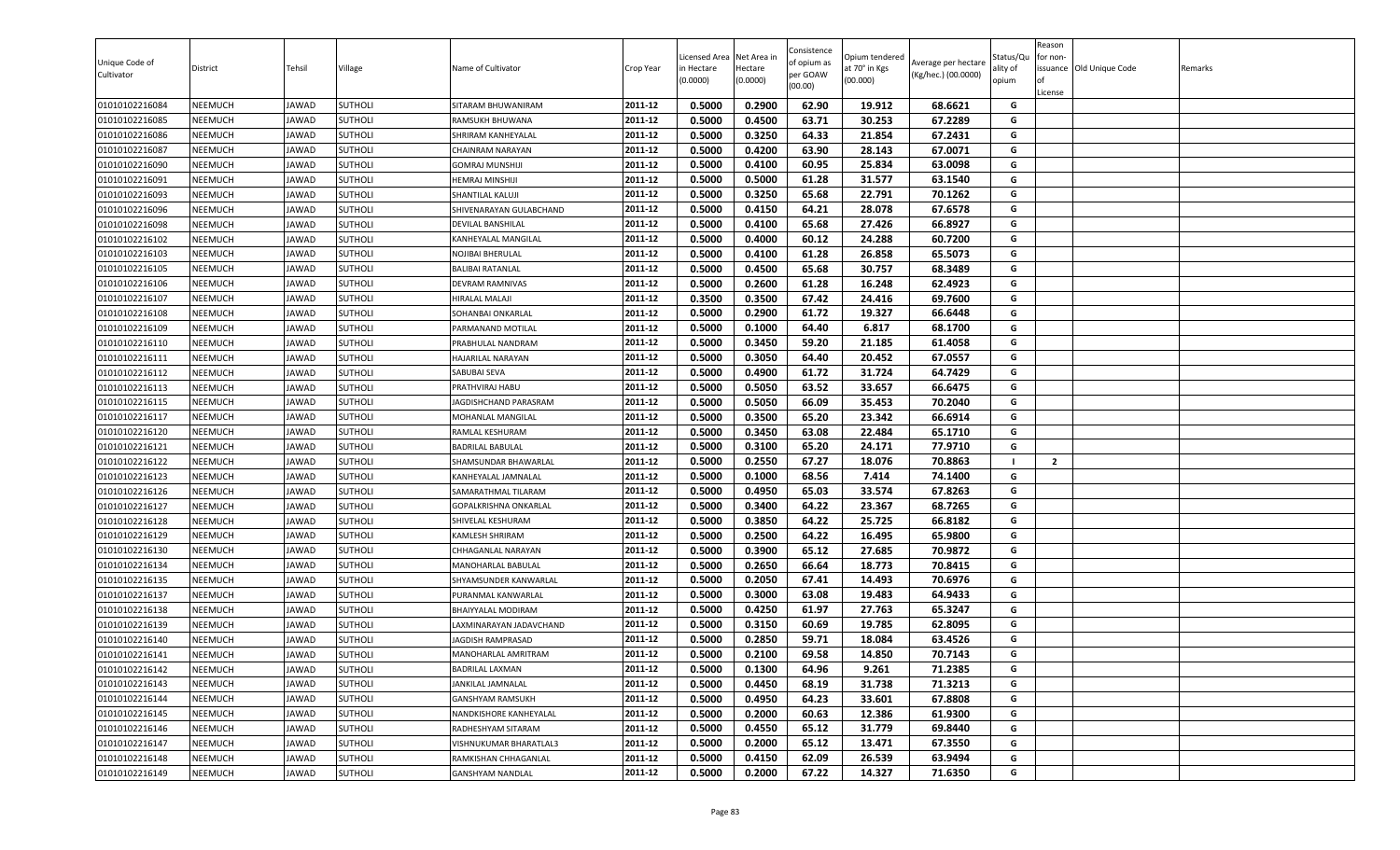| Unique Code of<br>Cultivator     | District                         | Tehsil         | Village                          | Name of Cultivator              | Crop Year          | icensed Area<br>in Hectare<br>(0.0000) | Net Area in<br>Hectare<br>(0.0000) | Consistence<br>of opium as<br>per GOAW<br>(00.00) | Opium tendered<br>it 70° in Kgs<br>(00.000) | Average per hectare<br>(Kg/hec.) (00.0000) | Status/Qu<br>ılity of<br>opium | Reason<br>for non-<br>lof<br>License | issuance Old Unique Code | Remarks |
|----------------------------------|----------------------------------|----------------|----------------------------------|---------------------------------|--------------------|----------------------------------------|------------------------------------|---------------------------------------------------|---------------------------------------------|--------------------------------------------|--------------------------------|--------------------------------------|--------------------------|---------|
| 01010102216153                   | <b>NEEMUCH</b>                   | JAWAD          | <b>SUTHOLI</b>                   | PURANMAL NARAYAN                | 2011-12            | 0.5000                                 | 0.2400                             | 63.36                                             | 16.075                                      | 66.9792                                    | G                              |                                      |                          |         |
| 01010102216154                   | <b>NEEMUCH</b>                   | JAWAD          | SUTHOLI                          | BHANWARLAL CHHOGALAL            | 2011-12            | 0.5000                                 | 0.2900                             | 63.36                                             | 18.709                                      | 64.5138                                    | G                              |                                      |                          |         |
| 01010102216156                   | <b>NEEMUCH</b>                   | JAWAD          | <b>SUTHOLI</b>                   | OMPRAKASH SHRIRAM               | 2011-12            | 0.5000                                 | 0.3350                             | 67.22                                             | 23.719                                      | 70.8030                                    | G                              |                                      |                          |         |
| 01010102216158                   | <b>NEEMUCH</b>                   | JAWAD          | <b>SUTHOLI</b>                   | RATANLAL SITARAM                | 2011-12            | 0.5000                                 | 0.3100                             | 61.36                                             | 20.284                                      | 65.4323                                    | G                              |                                      |                          |         |
| 01010102216159                   | <b>NEEMUCH</b>                   | JAWAD          | <b>SUTHOLI</b>                   | KANHEYALAL SITARAM              | 2011-12            | 0.5000                                 | 0.1950                             | 63.36                                             | 13.405                                      | 68.7436                                    | G                              |                                      |                          |         |
| 01010102216160                   | <b>NEEMUCH</b>                   | JAWAD          | SUTHOLI                          | MOTILAL CHUNNILAL               | 2011-12            | 0.3500                                 | 0.2800                             | 54.26                                             | 15.549                                      | 55.5321                                    | G                              | $\overline{4}$                       |                          |         |
| 01010102216003                   | <b>NEEMUCH</b>                   | JAWAD          | <b>SUTHOLI</b>                   | RADHESHYAM GULABCHAND           | 2011-12            | 0.5000                                 | 0.5100                             | 61.30                                             | 32.436                                      | 63.6000                                    | G                              |                                      |                          |         |
| 01010102216004                   | <b>NEEMUCH</b>                   | JAWAD          | <b>SUTHOLI</b>                   | PRATHVIRAJ PREMA                | 2011-12            | 0.3500                                 | 0.3400                             | 60.20                                             | 21.483                                      | 63.1853                                    | G                              |                                      |                          |         |
| 01010102216007                   | <b>NEEMUCH</b>                   | JAWAD          | <b>SUTHOLI</b>                   | PRABHULAL VARDA                 | 2011-12            | 0.3500                                 | 0.2700                             | 61.47                                             | 17.686                                      | 65.5037                                    | G                              |                                      |                          |         |
| 01010102216009                   | <b>NEEMUCH</b>                   | JAWAD          | <b>SUTHOLI</b>                   | BALCHAND GHEESALAL              | 2011-12            | 0.5000                                 | 0.3400                             | 67.22                                             | 24.641                                      | 72.4735                                    | G                              |                                      |                          |         |
| 01010102216010                   | <b>NEEMUCH</b>                   | JAWAD          | SUTHOLI                          | PRABHULAL MEVA                  | 2011-12            | 0.5000                                 | 0.4850                             | 58.46                                             | 30.658                                      | 63.2124                                    | G                              |                                      |                          |         |
| 01010102216011                   | <b>NEEMUCH</b>                   | JAWAD          | SUTHOLI                          | PRATAP RATANLAL                 | 2011-12            | 0.5000                                 | 0.4500                             | 63.84                                             | 30.224                                      | 67.1644                                    | - 1                            | $\overline{2}$                       |                          |         |
| 01010102216014                   | <b>NEEMUCH</b>                   | JAWAD          | SUTHOLI                          | <b>KANA RATNA</b>               | 2011-12            | 0.5000                                 | 0.4500                             | 64.19                                             | 31.279                                      | 69.5089                                    | G                              |                                      |                          |         |
| 01010102216016                   | <b>NEEMUCH</b>                   | JAWAD          | SUTHOLI                          | DHANNA RATNA                    | 2011-12            | 0.5000                                 | 0.4700                             | 62.70                                             | 31.296                                      | 66.5872                                    | G                              |                                      |                          |         |
| 01010102216021                   | <b>NEEMUCH</b>                   | JAWAD          | <b>SUTHOLI</b>                   | MOTILAL NARAYAN                 | 2011-12            | 0.5000                                 | 0.2050                             | 62.80                                             | 13.977                                      | 68.1805                                    | G                              |                                      |                          |         |
| 01010102216027                   | <b>NEEMUCH</b>                   | JAWAD          | <b>SUTHOLI</b>                   | LAXMAN JIVAN                    | 2011-12            | 0.5000                                 | 0.4750                             | 57.46                                             | 28.393                                      | 59.7747                                    | G                              |                                      |                          |         |
| 01010102216028                   | <b>NEEMUCH</b>                   | JAWAD          | <b>SUTHOLI</b>                   | LALSINGH JIVAN                  | 2011-12            | 0.5000                                 | 0.3950                             | 62.70                                             | 25.447                                      | 64.4228                                    | G                              |                                      |                          |         |
| 01010102216029                   | <b>NEEMUCH</b>                   | JAWAD          | SUTHOLI                          | JAGANNATH BHANWARLAL            | 2011-12            | 0.5000                                 | 0.4250                             | 63.15                                             | 28.183                                      | 66.3129                                    | G                              |                                      |                          |         |
| 01010102216030                   | <b>NEEMUCH</b>                   | JAWAD          | <b>SUTHOLI</b>                   | DEVILAL SEVARAM                 | 2011-12            | 0.5000                                 | 0.1750                             | 62.70                                             | 11.232                                      | 64.1829                                    | G                              |                                      |                          |         |
| 01010102216032                   | <b>NEEMUCH</b>                   | JAWAD          | <b>SUTHOLI</b>                   | TOTHARAM CHUNNILAL              | 2011-12            | 0.5000                                 | 0.3450                             | 59.56                                             | 21.722                                      | 62.9623                                    | G                              |                                      |                          |         |
| 01010102216033                   | <b>NEEMUCH</b>                   | JAWAD          | <b>SUTHOLI</b>                   | LAXMAN HIRALAL                  | 2011-12            | 0.5000                                 | 0.5000                             | 61.64                                             | 31.454                                      | 62.9080                                    | G                              |                                      |                          |         |
| 01010102216040                   | <b>NEEMUCH</b>                   | JAWAD          | SUTHOLI                          | AMARLAL KISHANJI                | 2011-12            | 0.5000                                 | 0.3950                             | 59.36                                             | 24.728                                      | 62.6025                                    | G                              |                                      |                          |         |
| 01010102216041                   | <b>NEEMUCH</b>                   | JAWAD          | <b>SUTHOLI</b>                   | KISHANA CHITTAR                 | 2011-12            | 0.5000                                 | 0.2000                             | 60.72                                             | 12.474                                      | 62.3700                                    | G                              |                                      |                          |         |
| 01010102216045                   | <b>NEEMUCH</b>                   | JAWAD          | SUTHOLI                          | AMARSINGH HAJARI                | 2011-12            | 0.5000                                 | 0.4050                             | 62.71                                             | 27.288                                      | 67.3778                                    | G                              |                                      |                          |         |
| 01010102216046                   | <b>NEEMUCH</b>                   | JAWAD          | SUTHOLI                          | PRATHVISINGH HAJARISINGH        | 2011-12            | 0.5000                                 | 0.4150                             | 61.64                                             | 27.377                                      | 65.9687                                    | G                              |                                      |                          |         |
| 01010102216167                   | <b>NEEMUCH</b>                   | JAWAD          | <b>SUTHOLI</b>                   | RAMKARAN CHHITTAR               | 2011-12            | 0.5000                                 | 0.2600                             | 59.95                                             | 16.135                                      | 62.0577                                    | G                              |                                      |                          |         |
| 01010102216168                   | <b>NEEMUCH</b>                   | JAWAD          | <b>SUTHOLI</b>                   | <b>BHAGIRATH CHAINRAM</b>       | 2011-12            | 0.5000                                 | 0.4150                             | 61.25                                             | 26.775                                      | 64.5181                                    | G                              |                                      |                          |         |
| 01010102216169                   | <b>NEEMUCH</b>                   | JAWAD          | <b>SUTHOLI</b>                   | <b>BHAGATRAM AMBALAL</b>        | 2011-12            | 0.5000                                 | 0.5000                             | 65.63                                             | 34.859                                      | 69.7180                                    | G                              |                                      |                          |         |
| 01010102216170                   | <b>NEEMUCH</b>                   | JAWAD          | SUTHOLI                          | NARENDRAKUMAR CHHAGANLAL        | 2011-12            | 0.5000                                 | 0.3450                             | 66.13                                             | 24.307                                      | 70.4551                                    | G                              |                                      |                          |         |
| 01010102216171                   | <b>NEEMUCH</b>                   | JAWAD          | <b>SUTHOLI</b>                   | LAXMINARAYAN SALIGRAM           | 2011-12            | 0.5000                                 | 0.2950                             | 66.13                                             | 20.472                                      | 69.3966                                    | G                              |                                      |                          |         |
| 01010102216172                   | <b>NEEMUCH</b>                   | JAWAD          | SUTHOLI                          | OMPRAKASH HIRALAL               | 2011-12            | 0.5000                                 | 0.2900                             | 66.13                                             | 20.755                                      | 71.5690                                    | G                              |                                      |                          |         |
| 01010102216173                   | <b>NEEMUCH</b>                   | JAWAD          | <b>SUTHOLI</b>                   | <b>GOPAL JIVAN</b>              | 2011-12            | 0.5000                                 | 0.2250                             | 64.36                                             | 14.895                                      | 66.2000                                    | G                              |                                      |                          |         |
| 01010102216174                   | <b>NEEMUCH</b>                   | JAWAD          | <b>SUTHOLI</b>                   | MANOHARLAL AMBALAL              | 2011-12            | 0.5000                                 | 0.4800                             | 64.36                                             | 32.437                                      | 67.5771                                    | G<br>G                         |                                      |                          |         |
| 01010102216175                   | <b>NEEMUCH</b>                   | JAWAD          | SUTHOLI                          | RAMESHWAR AMRITRAM              | 2011-12<br>2011-12 | 0.5000                                 | 0.3550                             | 64.36                                             | 23.363                                      | 65.8113                                    | G                              |                                      |                          |         |
| 01010102216178                   | <b>NEEMUCH</b><br><b>NEEMUCH</b> | JAWAD          | SUTHOLI                          | SAMPATBAI AMBALAL               | 2011-12            | 0.5000<br>0.5000                       | 0.2500<br>0.2600                   | 65.43<br>65.43                                    | 18.171<br>18.461                            | 72.6840<br>71.0038                         | G                              |                                      |                          |         |
| 01010102216182<br>01010102216184 | <b>NEEMUCH</b>                   | JAWAD<br>JAWAD | <b>SUTHOLI</b><br><b>SUTHOLI</b> | SHYAMLAL GHEESALAL              | 2011-12            | 0.3500                                 | 0.3050                             | 59.72                                             | 19.025                                      | 62.3770                                    | G                              |                                      |                          |         |
| 01010102216187                   | <b>NEEMUCH</b>                   | JAWAD          | <b>SUTHOLI</b>                   | MALARAM DEVRAJ<br>MEHATAB CHUNA | 2011-12            | 0.5000                                 | 0.4900                             | 61.43                                             | 32.128                                      | 65.5673                                    | G                              |                                      |                          |         |
| 01010102216188                   | <b>NEEMUCH</b>                   | JAWAD          | <b>SUTHOLI</b>                   | HARIBAI VISHNU                  | 2011-12            | 0.5000                                 | 0.2950                             | 57.70                                             | 17.706                                      |                                            | G                              |                                      |                          |         |
| 01010102216192                   | <b>NEEMUCH</b>                   | JAWAD          | SUTHOLI                          | SHANKARLAL GOVINDRAM            | 2011-12            | 0.5000                                 | 0.2600                             | 61.81                                             | 17.051                                      | 60.0203<br>65.5808                         | G                              |                                      |                          |         |
| 01010102216195                   | <b>NEEMUCH</b>                   | JAWAD          | SUTHOLI                          | NANDUBAI RATANLAL               | 2011-12            | 0.5000                                 | 0.2000                             | 65.43                                             | 13.544                                      | 67.7200                                    | G                              |                                      |                          |         |
|                                  |                                  |                |                                  | KAMALSINGH NARAYAN              | 2011-12            | 0.5000                                 | 0.4450                             | 56.26                                             | 25.421                                      | 57.1258                                    | G                              |                                      |                          |         |
| 01010102216196<br>01010102216197 | <b>NEEMUCH</b><br><b>NEEMUCH</b> | JAWAD<br>JAWAD | <b>SUTHOLI</b><br>SUTHOLI        | SANJAYKUMAR RAMKISHAN           | 2011-12            | 0.5000                                 | 0.2000                             | 66.13                                             | 13.679                                      | 68.3950                                    | G                              |                                      |                          |         |
| 01010102216198                   | <b>NEEMUCH</b>                   | JAWAD          | SUTHOLI                          | MANGILAL KANHEYALAL             | 2011-12            | 0.5000                                 | 0.5000                             | 67.61                                             | 35.621                                      | 71.2420                                    | G                              |                                      |                          |         |
| 01010102216199                   | <b>NEEMUCH</b>                   | JAWAD          | <b>SUTHOLI</b>                   | HIRALAL NARAYAN                 | 2011-12            | 0.5000                                 | 0.4850                             | 60.89                                             | 31.898                                      | 65.7691                                    | G                              |                                      |                          |         |
| 01010102216201                   | <b>NEEMUCH</b>                   | JAWAD          | <b>SUTHOLI</b>                   | MOHANLAL HIRAJI                 | 2011-12            | 0.5000                                 | 0.5050                             | 59.92                                             | 31.929                                      | 63.2257                                    | G                              |                                      |                          |         |
|                                  |                                  |                |                                  |                                 |                    |                                        |                                    |                                                   |                                             |                                            |                                |                                      |                          |         |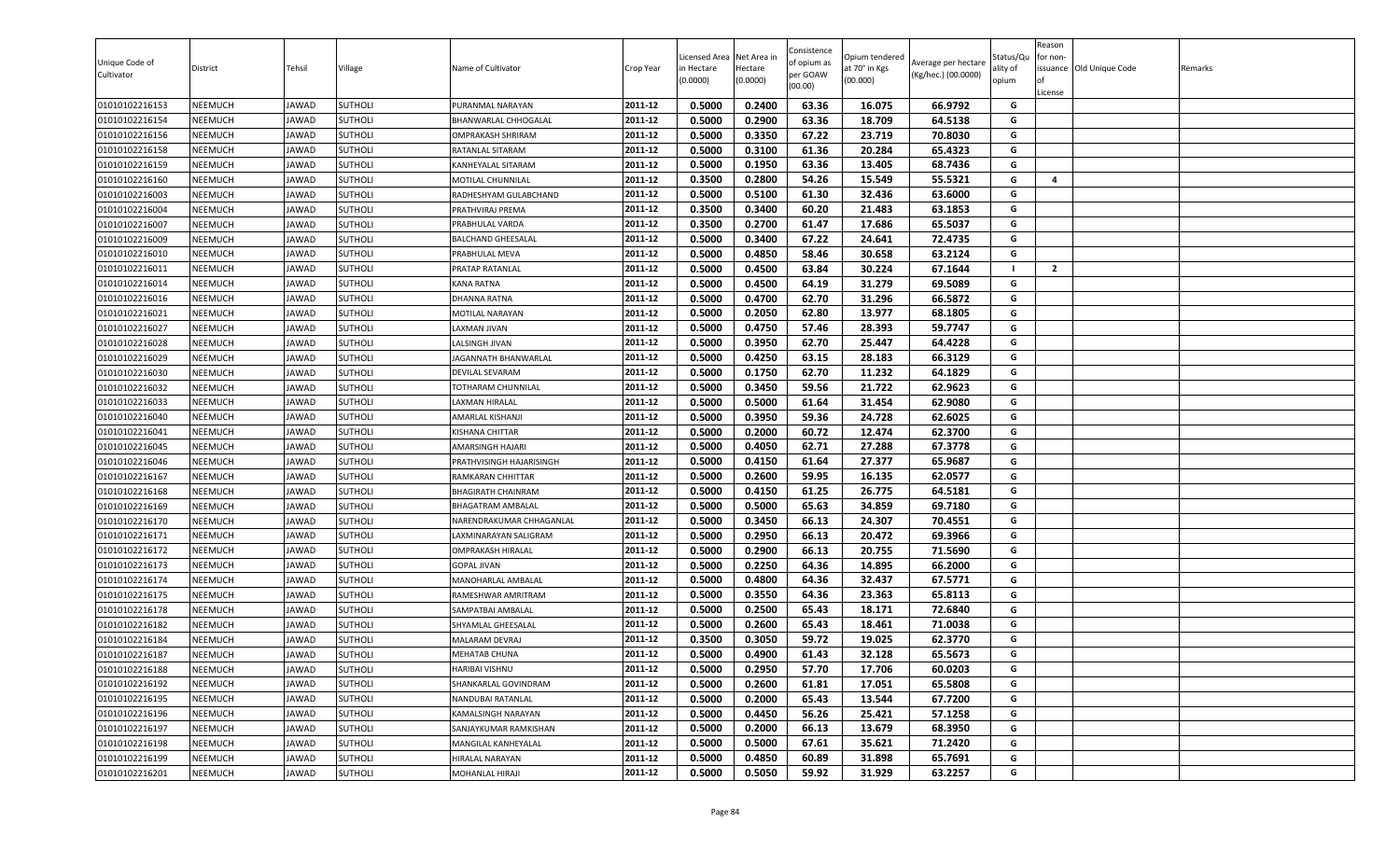| Unique Code of<br>Cultivator | District       | Tehsil        | Village        | Name of Cultivator        | Crop Year | Licensed Area<br>in Hectare<br>(0.0000) | Net Area in<br>Hectare<br>(0.0000) | Consistence<br>of opium as<br>per GOAW<br>(00.00) | Opium tendered<br>at 70° in Kgs<br>(00.000) | Average per hectare<br>(Kg/hec.) (00.0000) | აtatus/Qι<br>ılity of<br>opium | Reason<br>for non-<br>of<br>License | issuance Old Unique Code | Remarks            |
|------------------------------|----------------|---------------|----------------|---------------------------|-----------|-----------------------------------------|------------------------------------|---------------------------------------------------|---------------------------------------------|--------------------------------------------|--------------------------------|-------------------------------------|--------------------------|--------------------|
| 01010102216203               | <b>NEEMUCH</b> | JAWAD         | <b>SUTHOLI</b> | <b>ONKAR BALU</b>         | 2011-12   | 0.5000                                  | 0.3150                             | 62.50                                             | 21.286                                      | 67.5746                                    | G                              |                                     |                          |                    |
| 01010102216204               | NEEMUCH        | JAWAD         | SUTHOLI        | PARASRAM ONKARLAL         | 2011-12   | 0.5000                                  | 0.4550                             | 69.81                                             | 31.554                                      | 69.3495                                    | G                              |                                     |                          |                    |
| 01010102216052               | NEEMUCH        | JAWAD         | <b>SUTHOLI</b> | RAMLAL JAGANNATH          | 2011-12   | 0.5000                                  | 0.1000                             | 69.14                                             | 7.309                                       | 73.0900                                    | G                              |                                     |                          |                    |
| 01010102216042               | NEEMUCH        | JAWAD         | <b>SUTHOLI</b> | NERUBAI MOHANLAL          | 2011-12   | 0.5000                                  | 0.5000                             | 61.09                                             | 31.898                                      | 63.7960                                    | G                              |                                     |                          |                    |
| 01010102216063               | NEEMUCH        | JAWAD         | <b>SUTHOLI</b> | DHAPUBAI KANWARLAL        | 2011-12   | 0.5000                                  | 0.2300                             | 67.44                                             | 16.282                                      | 70.7913                                    | G                              |                                     |                          |                    |
| 01010102216155               | <b>NEEMUCH</b> | JAWAD         | <b>SUTHOLI</b> | BALMUKUND CHHOGALAL       | 2011-12   | 0.5000                                  | 0.2050                             | 66.68                                             | 14.136                                      | 68.9561                                    | G                              |                                     |                          |                    |
| 01010102216100               | <b>NEEMUCH</b> | <b>JAWAD</b>  | <b>SUTHOLI</b> | RAMKISHAN BHANWARLAL      | 2011-12   | 0.5000                                  | 0.2000                             | 66.00                                             | 13.803                                      | 69.0150                                    | G                              |                                     |                          |                    |
| 01010102216119               | <b>NEEMUCH</b> | JAWAD         | <b>SUTHOLI</b> | SHIVENARAYAN PARMANAND    | 2011-12   | 0.5000                                  | 0.2000                             | 63.08                                             | 12.931                                      | 64.6550                                    | G                              |                                     |                          |                    |
| 01010102216205               | <b>NEEMUCH</b> | JAWAD         | SUTHOLI        | PRABHULAL GORDHAN         | 2011-12   | 0.5000                                  | 0.4750                             | 62.53                                             | 31.783                                      | 66.9116                                    | G                              |                                     |                          | <b>NAME CHANGE</b> |
| 01010102216161               | NEEMUCH        | <b>JAWAD</b>  | <b>SUTHOLI</b> | KANWARLAL RATANLAL        | 2011-12   | 0.5000                                  | 0.3000                             | 66.00                                             | 20.526                                      | 68.4200                                    | G                              |                                     |                          |                    |
| 01010102216162               | NEEMUCH        | JAWAD         | SUTHOLI        | GANSHYAM RAMKISHAN        | 2011-12   | 0.5000                                  | 0.3000                             | 66.00                                             | 20.554                                      | 68.5133                                    | G                              |                                     |                          |                    |
| 01010102216212               | NEEMUCH        | <b>JAWAD</b>  | <b>SUTHOLI</b> | <b>BABULAL KACHARULAL</b> | 2011-12   | 0.5000                                  | 0.4800                             | 64.50                                             | 32.858                                      | 68.4542                                    | G                              |                                     |                          |                    |
| 01010102216183               | NEEMUCH        | JAWAD         | <b>SUTHOLI</b> | NOJIBAI NARU              | 2011-12   | 0.3500                                  | 0.3000                             | 62.53                                             | 19.643                                      | 65.4767                                    | G                              |                                     |                          |                    |
| 01010102216221               | NEEMUCH        | JAWAD         | <b>SUTHOLI</b> | RAMESHWAR RAMSUKH         | 2011-12   | 0.5000                                  | 0.3850                             | 67.64                                             | 27.684                                      | 71.9065                                    | G                              |                                     |                          |                    |
| 01010102216222               | <b>NEEMUCH</b> | JAWAD         | <b>SUTHOLI</b> | JAGDISH RAMSUKH           | 2011-12   | 0.5000                                  | 0.4150                             | 64.50                                             | 28.905                                      | 69.6506                                    | G                              |                                     |                          |                    |
| 01010102216031               | <b>NEEMUCH</b> | JAWAD         | <b>SUTHOLI</b> | <b>GOPAL MOHANLAL</b>     | 2011-12   | 0.5000                                  | 0.2900                             | 60.78                                             | 18.859                                      | 65.0310                                    | G                              |                                     |                          |                    |
| 01010102216151               | <b>NEEMUCH</b> | JAWAD         | <b>SUTHOLI</b> | <b>GOPAL LAXMAN</b>       | 2011-12   | 0.5000                                  | 0.2500                             | 62.53                                             | 16.830                                      | 67.3200                                    | G                              |                                     |                          |                    |
| 01010102216224               | NEEMUCH        | <b>JAWAD</b>  | <b>SUTHOLI</b> | AMBALAL HABU              | 2011-12   | 0.5000                                  | 0.3450                             | 64.15                                             | 23.121                                      | 67.0174                                    | G                              |                                     |                          |                    |
| 01010102216225               | <b>NEEMUCH</b> | <b>JAWAD</b>  | <b>SUTHOLI</b> | <b>BAGDIRAM KALUJI</b>    | 2011-12   | 0.5000                                  | 0.1200                             | 61.90                                             | 7.729                                       | 64.4083                                    | G                              |                                     |                          |                    |
| 01010102216227               | NEEMUCH        | JAWAD         | SUTHOLI        | <b>GHISALAL BHAGWAN</b>   | 2011-12   | 0.5000                                  | 0.4750                             | 60.32                                             | 30.160                                      | 63.4947                                    | - 1                            | $\overline{2}$                      |                          |                    |
| 01010102216018               | NEEMUCH        | <b>JAWAD</b>  | <b>SUTHOLI</b> | <b>OMPRAKSH BHAGGAJI</b>  | 2011-12   | 0.5000                                  | 0.3050                             | 61.82                                             | 19.526                                      | 64.0197                                    | G                              |                                     |                          |                    |
| 01010102216044               | <b>NEEMUCH</b> | JAWAD         | <b>SUTHOLI</b> | AMRA HARIRAM              | 2011-12   | 0.5000                                  | 0.3600                             | 60.14                                             | 23.016                                      | 63.9333                                    | G                              |                                     |                          |                    |
| 01010102216210               | NEEMUCH        | JAWAD         | <b>SUTHOLI</b> | RAGUDAS BALAKDAS          | 2011-12   | 0.3500                                  | 0.3200                             | 64.50                                             | 20.861                                      | 65.1906                                    | G                              |                                     |                          |                    |
| 01010102216213               | <b>NEEMUCH</b> | JAWAD         | <b>SUTHOLI</b> | SHIVELAL NANURAM          | 2011-12   | 0.5000                                  | 0.5050                             | 64.21                                             | 33.481                                      | 66.2990                                    | G                              |                                     |                          |                    |
| 01010102216092               | <b>NEEMUCH</b> | JAWAD         | SUTHOLI        | KAMLABAI UDAYRAM          | 2011-12   | 0.3500                                  | 0.2000                             | 66.45                                             | 13.879                                      | 69.3950                                    | G                              |                                     |                          |                    |
| 01010102216034               | NEEMUCH        | JAWAD         | <b>SUTHOLI</b> | <b>GOPAL CHUNNILAL</b>    | 2011-12   | 0.5000                                  | 0.2350                             | 60.95                                             | 16.039                                      | 68.2511                                    | G                              |                                     |                          |                    |
| 01010102216101               | NEEMUCH        | JAWAD         | <b>SUTHOLI</b> | LAXMAN BHUWANIRAM         | 2011-12   | 0.5000                                  | 0.2150                             | 60.95                                             | 14.158                                      | 65.8512                                    | G                              |                                     |                          |                    |
| 01010102216036               | NEEMUCH        | <b>JAWAD</b>  | SUTHOLI        | KAMLESHKUMAR LAXMAN       | 2011-12   | 0.5000                                  | 0.2300                             | 58.45                                             | 14.387                                      | 62.5522                                    | G                              |                                     |                          |                    |
| 01010102216131               | NEEMUCH        | JAWAD         | SUTHOLI        | CHARANSINGH BHAVSINGH     | 2011-12   | 0.3500                                  | 0.2950                             | 60.95                                             | 18.677                                      | 63.3119                                    | G                              |                                     |                          |                    |
| 01010102216023               | NEEMUCH        | JAWAD         | <b>SUTHOLI</b> | SHANTILAL JAGDISH         | 2011-12   | 0.5000                                  | 0.4500                             | 66.45                                             | 31.061                                      | 69.0244                                    | G                              |                                     |                          |                    |
| 01010102216094               | NEEMUCH        | JAWAD         | SUTHOLI        | SHAMBHULAL GULAB          | 2011-12   | 0.5000                                  | 0.5050                             | 60.21                                             | 31.335                                      | 62.0495                                    | G                              |                                     |                          |                    |
| 01010102216051               | <b>NEEMUCH</b> | JAWAD         | <b>SUTHOLI</b> | RAJESHKUMAR BHANWARLAL    | 2011-12   | 0.5000                                  | 0.3050                             | 66.45                                             | 21.292                                      | 69.8098                                    | G                              |                                     |                          |                    |
| 01010102216228               | NEEMUCH        | JAWAD         | <b>SUTHOLI</b> | DINESHCHAND GULABCHAND    | 2011-12   | 0.5000                                  | 0.3150                             | 59.62                                             | 19.257                                      | 61.1333                                    | G                              |                                     | 01010102215014           |                    |
| 01010103294002               | NEEMUCH        | JEERAN        | AMBA           | DEVILAL BHUWANIRAM        | 2011-12   | 0.3500                                  | 0.1800                             | 58.45                                             | 11.448                                      | 63.6000                                    | G                              |                                     |                          |                    |
| 01010103294005               | NEEMUCH        | JEERAN        | AMBA           | PADAMSINGH KALUSINGH      | 2011-12   | 0.5000                                  | 0.2050                             | 61.86                                             | 13.742                                      | 67.0341                                    | G                              |                                     |                          |                    |
| 01010103294006               | NEEMUCH        | JEERAN        | AMBA           | UMRAVSINGH MEHATABSINGH   | 2011-12   | 0.5000                                  | 0.2500                             | 63.36                                             | 16.935                                      | 67.7400                                    | G                              |                                     |                          |                    |
| 01010103294011               | NEEMUCH        | <b>JEERAN</b> | AMBA           | MEHATABSINGH DEVISINGH    | 2011-12   | 0.5000                                  | 0.1000                             | 63.46                                             | 6.990                                       | 69.9000                                    | G                              |                                     |                          |                    |
| 01010103294012               | <b>NEEMUCH</b> | JEERAN        | AMBA           | NARAYANIBAI RAJARAM       | 2011-12   | 0.5000                                  | 0.0000                             | 0.00                                              | 0.000                                       | 0.0000                                     | F                              |                                     |                          |                    |
| 01010103294015               | NEEMUCH        | JEERAN        | AMBA           | DAULATRAM RAJARAM         | 2011-12   | 0.5000                                  | 0.0000                             | 0.00                                              | 0.000                                       | 0.0000                                     | F.                             |                                     |                          |                    |
| 01010103286003               | NEEMUCH        | JEERAN        | <b>ASPURA</b>  | RAMESHCHAND BHERULAL      | 2011-12   | 0.5000                                  | 0.1900                             | 59.24                                             | 12.686                                      | 66.7684                                    | G                              |                                     |                          |                    |
| 01010103286005               | NEEMUCH        | JEERAN        | <b>ASPURA</b>  | CHANDMAL RATANLAL         | 2011-12   | 0.5000                                  | 0.3250                             | 60.06                                             | 20.189                                      | 62.1200                                    | G                              |                                     |                          |                    |
| 01010103286009               | NEEMUCH        | JEERAN        | ASPURA         | SHOKIN MOHANLAL           | 2011-12   | 0.5000                                  | 0.2100                             | 62.13                                             | 13.589                                      | 64.7095                                    | G                              |                                     |                          |                    |
| 01010103286013               | <b>NEEMUCH</b> | JEERAN        | ASPURA         | GULABCHANDRA SHANKARLAL   | 2011-12   | 0.5000                                  | 0.4000                             | 64.36                                             | 27.987                                      | 69.9675                                    | G                              |                                     |                          |                    |
| 01010103286018               | <b>NEEMUCH</b> | JEERAN        | <b>ASPURA</b>  | <b>GITABAI HIRALAL</b>    | 2011-12   | 0.5000                                  | 0.1050                             | 62.13                                             | 6.817                                       | 64.9238                                    | G                              |                                     |                          |                    |
| 01010103286019               | <b>NEEMUCH</b> | JEERAN        | ASPURA         | <b>VARDIBAI HARLAL</b>    | 2011-12   | 0.5000                                  | 0.4200                             | 59.24                                             | 25.397                                      | 60.4690                                    | G                              |                                     |                          |                    |
| 01010103286025               | NEEMUCH        | JEERAN        | ASPURA         | LAXMICHAND KISHANLAL      | 2011-12   | 0.5000                                  | 0.2950                             | 59.89                                             | 18.908                                      | 64.0949                                    | G                              |                                     |                          |                    |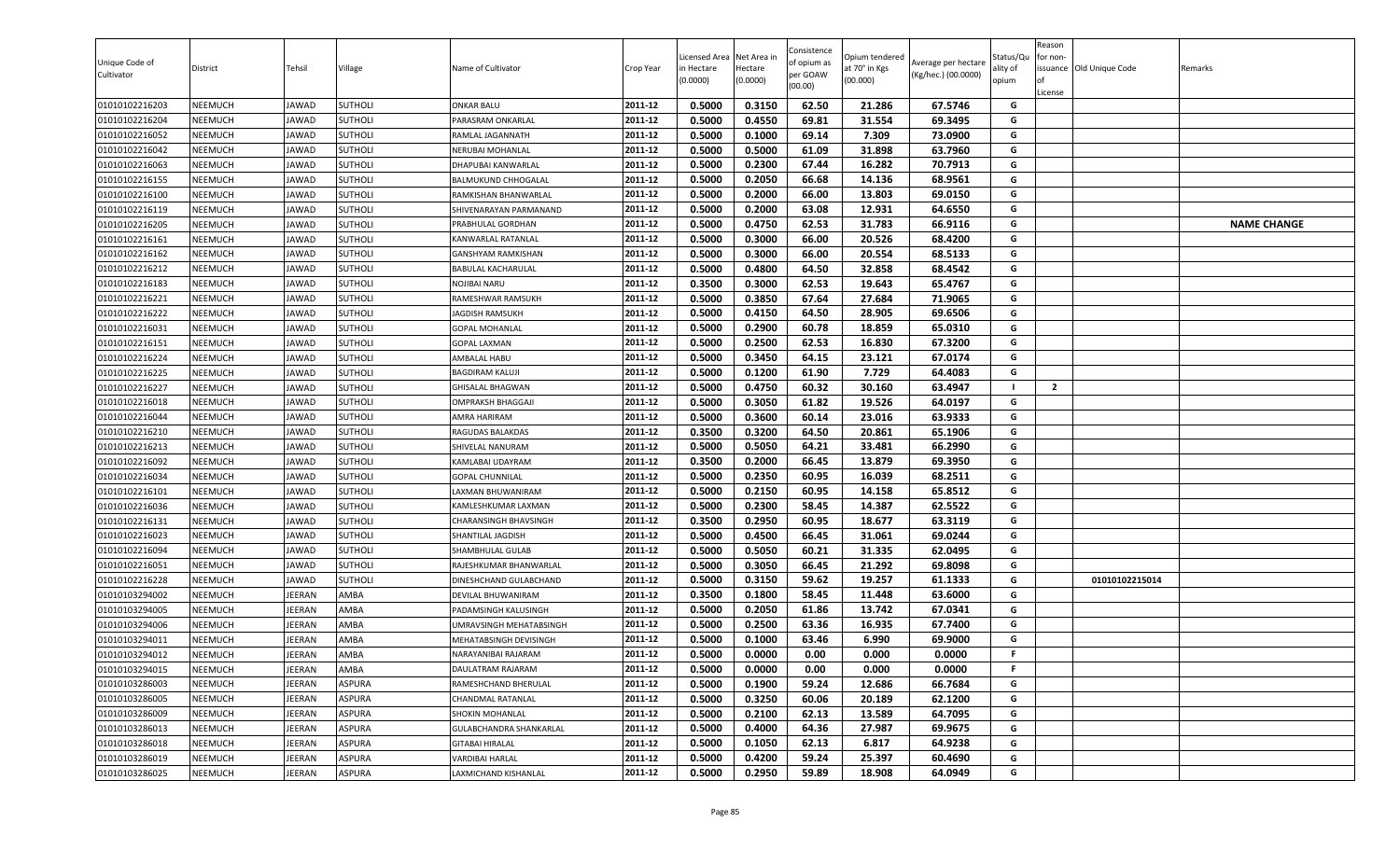| Unique Code of<br>Cultivator     | District                         | Tehsil                  | Village                                              | Name of Cultivator                                     | Crop Year          | Licensed Area<br>in Hectare<br>(0.0000) | Net Area in<br>Hectare<br>(0.0000) | Consistence<br>of opium as<br>per GOAW<br>(00.00) | Opium tendered<br>at 70° in Kgs<br>(00.000) | Average per hectare<br>(Kg/hec.) (00.0000) | Status/Qu<br>ality of<br>opium | Reason<br>for non-<br>lof<br>License | issuance Old Unique Code | Remarks            |
|----------------------------------|----------------------------------|-------------------------|------------------------------------------------------|--------------------------------------------------------|--------------------|-----------------------------------------|------------------------------------|---------------------------------------------------|---------------------------------------------|--------------------------------------------|--------------------------------|--------------------------------------|--------------------------|--------------------|
| 01010103286038                   | <b>NEEMUCH</b>                   | <b>JEERAN</b>           | <b>ASPURA</b>                                        | RAMLAL MODIRAM                                         | 2011-12            | 0.5000                                  | 0.1350                             | 64.37                                             | 9.472                                       | 70.1630                                    | G                              |                                      |                          |                    |
| 01010103286039                   | <b>NEEMUCH</b>                   | JEERAN                  | ASPURA                                               | SHAMBHULAL CHATARBHUJ                                  | 2011-12            | 0.5000                                  | 0.1700                             | 58.89                                             | 11.198                                      | 65.8706                                    | G                              |                                      |                          |                    |
| 01010103286044                   | <b>NEEMUCH</b>                   | JEERAN                  | <b>ASPURA</b>                                        | JAGDISH RAMCHANDRADAS                                  | 2011-12            | 0.5000                                  | 0.2500                             | 62.13                                             | 16.420                                      | 65.6800                                    | G                              |                                      |                          |                    |
| 01010103286004                   | <b>NEEMUCH</b>                   | <b>JEERAN</b>           | ASPURA                                               | KANWARLAL HARLAL                                       | 2011-12            | 0.5000                                  | 0.2950                             | 69.82                                             | 20.487                                      | 69.4475                                    | G                              |                                      |                          |                    |
| 01010103286023                   | <b>NEEMUCH</b>                   | <b>JEERAN</b>           | ASPURA                                               | MOHANLAL KISHANLAL                                     | 2011-12            | 0.5000                                  | 0.1100                             | 67.44                                             | 7.804                                       | 70.9455                                    | G                              |                                      |                          |                    |
| 01010103286050                   | <b>NEEMUCH</b>                   | JEERAN                  | <b>ASPURA</b>                                        | HEERABAI RAMRATAN                                      | 2011-12            | 0.5000                                  | 0.3950                             | 60.52                                             | 24.943                                      | 63.1468                                    | G                              |                                      |                          | <b>NAME CHANGE</b> |
| 01010103286052                   | <b>NEEMUCH</b>                   | <b>JEERAN</b>           | ASPURA                                               | RAMKUNWARBAI MOHANDAS                                  | 2011-12            | 0.5000                                  | 0.1050                             | 60.45                                             | 6.917                                       | 65.8762                                    | G                              |                                      |                          |                    |
| 01010103286054                   | <b>NEEMUCH</b>                   | JEERAN                  | <b>ASPURA</b>                                        | CHATARBHUJ HARLAI                                      | 2011-12            | 0.5000                                  | 0.2100                             | 60.52                                             | 13.072                                      | 62.2476                                    | G                              |                                      |                          |                    |
| 01010103286024                   | <b>NEEMUCH</b>                   | <b>JEERAN</b>           | ASPURA                                               | MANGILAL SUKHLAL                                       | 2011-12            | 0.3500                                  | 0.3150                             | 60.17                                             | 18.764                                      | 59.5683                                    | G                              |                                      |                          |                    |
| 01010103286011                   | <b>NEEMUCH</b>                   | JEERAN                  | ASPURA                                               | KASHIRAM BHERURAM                                      | 2011-12            | 0.5000                                  | 0.4900                             | 59.58                                             | 30.990                                      | 63.2449                                    | G                              |                                      |                          |                    |
| 01010103286030                   | NEEMUCH                          | <b>JEERAN</b>           | ASPURA                                               | MOHAN MANGU                                            | 2011-12            | 0.5000                                  | 0.0000                             | 0.00                                              | 0.000                                       | 0.0000                                     | F.                             |                                      |                          |                    |
| 01010103286001                   | <b>NEEMUCH</b>                   | JEERAN                  | <b>ASPURA</b>                                        | AVANTILAL RAMNARAYAN                                   | 2011-12            | 0.5000                                  | 0.4100                             | 56.71                                             | 24.572                                      | 59.9317                                    | G                              |                                      |                          |                    |
| 01010103286051                   | <b>NEEMUCH</b>                   | JEERAN                  | ASPURA                                               | ISHWARDAS FAKIRDAS                                     | 2011-12            | 0.5000                                  | 0.1750                             | 60.52                                             | 10.859                                      | 62.0514                                    | G                              |                                      |                          |                    |
| 01010103286042                   | <b>NEEMUCH</b>                   | JEERAN                  | ASPURA                                               | SHOBHARAM RAJARAM                                      | 2011-12            | 0.5000                                  | 0.0000                             | 0.00                                              | 0.000                                       | 0.0000                                     | F                              |                                      |                          |                    |
| 01010103307003                   | <b>NEEMUCH</b>                   | JEERAN                  | <b>BAMBORA</b>                                       | NANALAL NARAYAN                                        | 2011-12            | 0.3500                                  | 0.3400                             | 59.26                                             | 21.401                                      | 62.9441                                    | G                              |                                      |                          |                    |
| 01010103307007                   | <b>NEEMUCH</b>                   | <b>JEERAN</b>           | <b>BAMBORA</b>                                       | SAJJANBAI CHANDMAL                                     | 2011-12            | 0.5000                                  | 0.1000                             | 57.99                                             | 6.238                                       | 62.3800                                    | G                              |                                      |                          |                    |
| 01010103307012                   | <b>NEEMUCH</b>                   | JEERAN                  | <b>BAMBORA</b>                                       | RAMPRASAD VARDICHANDRA                                 | 2011-12            | 0.5000                                  | 0.0850                             | 61.25                                             | 5.670                                       | 66.7059                                    | G                              |                                      |                          |                    |
| 01010103307013                   | <b>NEEMUCH</b>                   | <b>JEERAN</b>           | <b>BAMBORA</b>                                       | <b>BALDEV SHAKARLAL</b>                                | 2011-12            | 0.5000                                  | 0.3700                             | 64.47                                             | 25.843                                      | 69.8459                                    | G                              |                                      |                          |                    |
| 01010103307014                   | <b>NEEMUCH</b>                   | JEERAN                  | <b>BAMBORA</b>                                       | MANGIBAI BALMUKAND                                     | 2011-12            | 0.5000                                  | 0.1500                             | 59.90                                             | 9.447                                       | 62.9800                                    | G                              |                                      |                          |                    |
| 01010103307016                   | <b>NEEMUCH</b>                   | <b>JEERAN</b>           | <b>BAMBORA</b>                                       | NARAYAN JAGANNATH                                      | 2011-12            | 0.5000                                  | 0.2000                             | 64.47                                             | 13.677                                      | 68.3850                                    | G                              |                                      |                          |                    |
| 01010103307017                   | <b>NEEMUCH</b>                   | JEERAN                  | <b>BAMBORA</b>                                       | BASANTILAL HEMRAJ                                      | 2011-12            | 0.5000                                  | 0.4650                             | 59.90                                             | 29.651                                      | 63.7656                                    | G                              |                                      |                          |                    |
| 01010103307005                   | <b>NEEMUCH</b>                   | JEERAN                  | <b>BAMBORA</b>                                       | DEUBAI NARAYAN                                         | 2011-12            | 0.5000                                  | 0.0000                             | 0.00                                              | 0.000                                       | 0.0000                                     | F.                             |                                      |                          |                    |
| 01010103307026                   | <b>NEEMUCH</b>                   | JEERAN                  | <b>BAMBORA</b>                                       | AMRITRAM BHANWARLAL                                    | 2011-12            | 0.3500                                  | 0.1850                             | 56.33                                             | 10.928                                      | 59.0703                                    | G                              |                                      |                          |                    |
| 01010103307015                   | <b>NEEMUCH</b>                   | JEERAN                  | <b>BAMBORA</b>                                       | DEVKANYABAI KAMALRAM                                   | 2011-12            | 0.5000                                  | 0.2850                             | 59.90                                             | 17.782                                      | 62.3930                                    | G                              |                                      |                          |                    |
| 01010103307018                   | <b>NEEMUCH</b>                   | <b>JEERAN</b>           | <b>BAMBORA</b>                                       | HIRALAL RATANLAL                                       | 2011-12            | 0.5000                                  | 0.2350                             | 61.43                                             | 16.130                                      | 68.6383                                    | G                              |                                      |                          |                    |
| 01010103307022                   | <b>NEEMUCH</b>                   | JEERAN                  | <b>BAMBORA</b>                                       | KANWARLAL UDA                                          | 2011-12            | 0.5000                                  | 0.0000                             | 0.00                                              | 0.000                                       | 0.0000                                     | F.                             |                                      |                          |                    |
| 01010103307027                   | <b>NEEMUCH</b>                   | JEERAN                  | <b>BAMBORA</b>                                       | KAMLABAI NANALAL                                       | 2011-12            | 0.3500                                  | 0.1000                             | 64.47                                             | 6.336                                       | 63.3600                                    | G                              |                                      |                          |                    |
| 01010103307010                   | <b>NEEMUCH</b>                   | JEERAN                  | <b>BAMBORA</b>                                       | BHAGIRATH DULICHANDRA                                  | 2011-12            | 0.5000                                  | 0.3000                             | 66.55                                             | 20.811                                      | 69.3700                                    | G                              |                                      |                          |                    |
| 01010103307011                   | <b>NEEMUCH</b>                   | <b>JEERAN</b>           | <b>BAMBORA</b>                                       | LAXMINARAYAN GHASI                                     | 2011-12            | 0.5000                                  | 0.0000                             | 0.00                                              | 0.000                                       | 0.0000                                     | F.                             |                                      |                          |                    |
| 01010103307023                   | <b>NEEMUCH</b>                   | <b>JEERAN</b>           | <b>BAMBORA</b>                                       | MOTILAL BHERA                                          | 2011-12            | 0.5000                                  | 0.0000                             | 0.00                                              | 0.000                                       | 0.0000                                     | F.                             |                                      |                          |                    |
| 01010103307001                   | <b>NEEMUCH</b>                   | JEERAN                  | <b>BAMBORA</b>                                       | <b>GOPAL HARLAL</b>                                    | 2011-12            | 0.5000                                  | 0.2550                             | 57.49                                             | 15.227                                      | 59.7137                                    | G                              |                                      |                          |                    |
| 01010103313001                   | <b>NEEMUCH</b>                   | <b>JEERAN</b>           | <b>BANSKHEDA</b>                                     | VARDA JAYCHAND                                         | 2011-12            | 0.5000                                  | 0.1900                             | 60.12                                             | 12.213                                      | 64.2789                                    | G                              |                                      |                          |                    |
| 01010103313002                   | <b>NEEMUCH</b>                   | JEERAN                  | <b>BANSKHEDA</b>                                     | ARJUNLAL JAYCHAND                                      | 2011-12            | 0.5000                                  | 0.1600                             | 64.39                                             | 11.323                                      | 70.7688                                    | G                              |                                      |                          |                    |
| 01010103313003                   | <b>NEEMUCH</b>                   | <b>JEERAN</b>           | BANSKHEDA<br><b>BANSKHEDA</b>                        | MANGILAL KARUJI                                        | 2011-12            | 0.5000                                  | 0.0000                             | 0.00                                              | 0.000                                       | 0.0000                                     | F.                             |                                      |                          |                    |
| 01010103313014                   | <b>NEEMUCH</b>                   | JEERAN                  |                                                      | NANDRAM JIVRAJ                                         | 2011-12<br>2011-12 | 0.5000                                  | 0.2500<br>0.3950                   | 64.48                                             | 16.037<br>25.568                            | 64.1480                                    | G<br>G                         |                                      |                          |                    |
| 01010103313009                   | <b>NEEMUCH</b>                   | <b>JEERAN</b>           | <b>BANSKHEDA</b>                                     | SUKHLAL RAMAJI                                         | 2011-12            | 0.5000                                  |                                    | 60.12                                             |                                             | 64.7291                                    | G                              |                                      |                          |                    |
| 01010103313024                   | <b>NEEMUCH</b>                   | <b>JEERAN</b>           | BANSKHEDA                                            | BADRILAL LALJI<br>ARJUNSINGH RAMSINGH                  | 2011-12            | 0.5000<br>0.5000                        | 0.3650<br>0.2000                   | 60.12<br>59.70                                    | 22.287<br>12.332                            | 61.0603<br>61.6600                         | G                              |                                      |                          |                    |
| 01010103310001                   | <b>NEEMUCH</b>                   | <b>JEERAN</b>           | <b>BARKHEDA SONDHIYA</b>                             |                                                        | 2011-12            |                                         |                                    |                                                   |                                             |                                            |                                |                                      |                          |                    |
| 01010103310002                   | <b>NEEMUCH</b>                   | JEERAN                  | <b>BARKHEDA SONDHIYA</b>                             | MOHANBAI NATHUSINGH<br><b>BHOPALSINGH BHUBANISINGH</b> | 2011-12            | 0.5000<br>0.5000                        | 0.0000<br>0.0000                   | 0.00<br>0.00                                      | 0.000<br>0.000                              | 0.0000<br>0.0000                           | F.<br>F.                       |                                      |                          |                    |
| 01010103310017                   | <b>NEEMUCH</b>                   | JEERAN                  | <b>BARKHEDA SONDHIYA</b>                             |                                                        | 2011-12            |                                         |                                    |                                                   |                                             |                                            | G                              |                                      |                          |                    |
| 01010103310020                   | <b>NEEMUCH</b>                   | JEERAN                  | <b>BARKHEDA SONDHIYA</b>                             | BALMUKUND SAHNKARLAL                                   | 2011-12            | 0.5000                                  | 0.4700                             | 59.78                                             | 28.387<br>22.931                            | 60.3979                                    | G                              |                                      |                          |                    |
| 01010103310022                   | <b>NEEMUCH</b>                   | JEERAN                  | <b>BARKHEDA SONDHIYA</b>                             | BHANWARSINGH MEHATABSINGH                              | 2011-12            | 0.5000                                  | 0.3400                             | 64.44                                             |                                             | 67.4441                                    | G                              |                                      |                          |                    |
| 01010103310024<br>01010103310007 | <b>NEEMUCH</b><br><b>NEEMUCH</b> | <b>JEERAN</b><br>JEERAN | <b>BARKHEDA SONDHIYA</b><br><b>BARKHEDA SONDHIYA</b> | SAJJANSINGH NAHARSINGH<br>SUNDERBAI NAHARSINGH         | 2011-12            | 0.5000                                  | 0.2050                             | 61.14<br>0.00                                     | 13.818<br>0.000                             | 67.4049<br>0.0000                          |                                |                                      |                          |                    |
|                                  |                                  |                         |                                                      |                                                        | 2011-12            | 0.5000                                  | 0.0000                             |                                                   |                                             |                                            | F.                             |                                      |                          |                    |
| 01010103310003                   | <b>NEEMUCH</b>                   | JEERAN                  | <b>BARKHEDA SONDHIYA</b>                             | KISHORESINGH MADHUSINGH                                |                    | 0.5000                                  | 0.0000                             | 0.00                                              | 0.000                                       | 0.0000                                     | F                              |                                      |                          |                    |
| 01010103310026                   | <b>NEEMUCH</b>                   | JEERAN                  | <b>BARKHEDA SONDHIYA</b>                             | RAMIBAI SHIVESINGH                                     | 2011-12            | 0.3500                                  | 0.0000                             | 0.00                                              | 0.000                                       | 0.0000                                     |                                |                                      |                          |                    |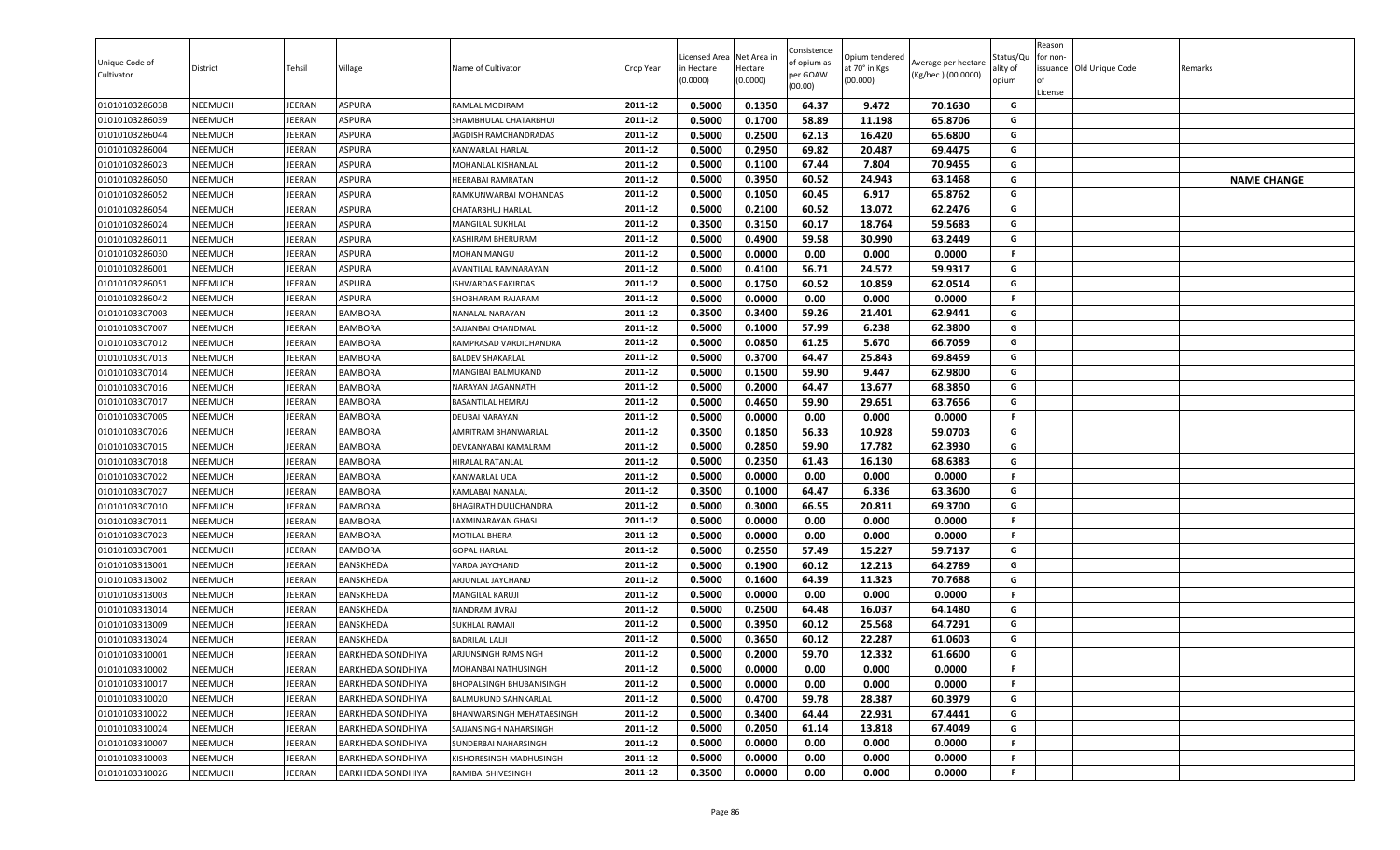| Unique Code of<br>Cultivator     | District                         | Tehsil           | Village                    | Name of Cultivator                       | Crop Year          | Licensed Area<br>in Hectare<br>(0.0000) | Net Area in<br>Hectare<br>(0.0000) | Consistence<br>of opium as<br>per GOAW<br>(00.00) | )pium tendered<br>at 70° in Kgs<br>(00.000) | Average per hectare<br>(Kg/hec.) (00.0000) | Status/Qเ<br>ality of<br>opium | Reason<br>for non-<br>lof<br>License | issuance Old Unique Code | Remarks            |
|----------------------------------|----------------------------------|------------------|----------------------------|------------------------------------------|--------------------|-----------------------------------------|------------------------------------|---------------------------------------------------|---------------------------------------------|--------------------------------------------|--------------------------------|--------------------------------------|--------------------------|--------------------|
| 01010103310029                   | <b>NEEMUCH</b>                   | JEERAN           | <b>BARKHEDA SONDHIYA</b>   | MUKESH HIMMATSINGH                       | 2011-12            | 0.5000                                  | 0.2300                             | 60.27                                             | 14.973                                      | 65.1000                                    | G                              |                                      |                          |                    |
| 01010103310031                   | <b>NEEMUCH</b>                   | <b>JEERAN</b>    | <b>BARKHEDA SONDHIYA</b>   | VINODSINGH HARISINGH                     | 2011-12            | 0.3500                                  | 0.3550                             | 59.78                                             | 22.255                                      | 62.6901                                    | G                              |                                      |                          |                    |
| 01010103284001                   | <b>NEEMUCH</b>                   | JEERAN           | <b>BHIMPURA</b>            | NARAYAN RAMLAL                           | 2011-12            | 0.5000                                  | 0.2150                             | 57.85                                             | 12.934                                      | 60.1581                                    | G                              |                                      |                          |                    |
| 01010103284004                   | <b>NEEMUCH</b>                   | JEERAN           | <b>BHIMPURA</b>            | SHANTILAL DHARAMCHAND                    | 2011-12            | 0.3500                                  | 0.1950                             | 58.90                                             | 12.083                                      | 61.9641                                    | G                              |                                      |                          |                    |
| 01010103284009                   | <b>NEEMUCH</b>                   | <b>JEERAN</b>    | <b>BHIMPURA</b>            | BOTHLAL CHHAGANLAL                       | 2011-12            | 0.5000                                  | 0.4450                             | 61.10                                             | 27.993                                      | 62.9056                                    | G                              |                                      |                          |                    |
| 01010103284010                   | <b>NEEMUCH</b>                   | JEERAN           | <b>BHIMPURA</b>            | FULIBAI BHERULAL                         | 2011-12            | 0.5000                                  | 0.4650                             | 61.68                                             | 30.338                                      | 65.2430                                    | G                              |                                      |                          |                    |
| 01010103284011                   | <b>NEEMUCH</b>                   | <b>JEERAN</b>    | <b>BHIMPURA</b>            | DEVILAL BHERULAL                         | 2011-12            | 0.5000                                  | 0.4300                             | 66.26                                             | 30.508                                      | 70.9488                                    | G                              |                                      |                          |                    |
| 01010103284013                   | <b>NEEMUCH</b>                   | JEERAN           | <b>BHIMPURA</b>            | RAMCHANDRA CHAGANLAL                     | 2011-12            | 0.5000                                  | 0.4700                             | 61.68                                             | 29.730                                      | 63.2553                                    | G                              |                                      |                          | <b>NAME CHANGE</b> |
| 01010103284017                   | <b>NEEMUCH</b>                   | <b>JEERAN</b>    | <b>BHIMPURA</b>            | BHERULAL VAJERAM                         | 2011-12            | 0.5000                                  | 0.3450                             | 63.07                                             | 22.093                                      | 64.0377                                    | G                              |                                      |                          |                    |
| 01010103284006                   | <b>NEEMUCH</b>                   | JEERAN           | <b>BHIMPURA</b>            | <b>KESHRIMAL SITARAM</b>                 | 2011-12            | 0.3500                                  | 0.1650                             | 61.68                                             | 10.618                                      | 64.3515                                    | G                              |                                      |                          |                    |
| 01010103284022                   | NEEMUCH                          | <b>JEERAN</b>    | <b>BHIMPURA</b>            | CHOUTHMAL SHANKARLAL                     | 2011-12            | 0.5000                                  | 0.4700                             | 60.17                                             | 28.890                                      | 61.4681                                    | G                              |                                      |                          |                    |
| 01010103284021                   | <b>NEEMUCH</b>                   | JEERAN           | <b>BHIMPURA</b>            | <b>HARLAL KHIMA</b>                      | 2011-12            | 0.5000                                  | 0.4750                             | 61.28                                             | 29.668                                      | 62.4589                                    | G                              |                                      |                          |                    |
| 01010103284023                   | <b>NEEMUCH</b>                   | JEERAN           | <b>BHIMPURA</b>            | BHANWARLAL MAGNA                         | 2011-12            | 0.5000                                  | 0.4800                             | 59.40                                             | 30.319                                      | 63.1646                                    | G                              |                                      |                          |                    |
| 01010103258030                   | <b>NEEMUCH</b>                   | JEERAN           | CHALDU                     | <b>BHERULAL FULCHAND</b>                 | 2011-12            | 0.5000                                  | 0.1550                             | 53.96                                             | 9.643                                       | 62.2129                                    | G                              | 5                                    |                          |                    |
| 01010103258107                   | <b>NEEMUCH</b>                   | JEERAN           | CHALDU                     | KAMLABAI KANHAIYALAL                     | 2011-12            | 0.5000                                  | 0.0000                             | 0.00                                              | 0.000                                       | 0.0000                                     | F.                             |                                      |                          |                    |
| 01010103258154                   | <b>NEEMUCH</b>                   | <b>JEERAN</b>    | CHALDU                     | GOVINDSINGH BAHADURSINGH                 | 2011-12            | 0.5000                                  | 0.4750                             | 54.47                                             | 27.282                                      | 57.4358                                    | G                              | - 5                                  |                          |                    |
| 01010103258077                   | <b>NEEMUCH</b>                   | JEERAN           | CHALDU                     | <b>VISHNUSINGH MOTISINGH</b>             | 2011-12            | 0.5000                                  | 0.3300                             | 60.11                                             | 19.750                                      | 59.8485                                    | G                              |                                      |                          |                    |
| 01010103258090                   | <b>NEEMUCH</b>                   | <b>JEERAN</b>    | CHALDU                     | SOSARBAI LAXMIRAM                        | 2011-12            | 0.3500                                  | 0.0000                             | 0.00                                              | 0.000                                       | 0.0000                                     | F.                             |                                      |                          |                    |
| 01010103258126                   | <b>NEEMUCH</b>                   | JEERAN           | CHALDU                     | KAMALGIR KESHARGIR                       | 2011-12            | 0.5000                                  | 0.0800                             | 57.25                                             | 5.095                                       | 63.6875                                    | G                              |                                      |                          |                    |
| 01010103258092                   | <b>NEEMUCH</b>                   | <b>JEERAN</b>    | CHALDU                     | DALELSINGH MOHANLAL                      | 2011-12            | 0.5000                                  | 0.2500                             | 57.25                                             | 16.128                                      | 64.5120                                    | G                              |                                      |                          |                    |
| 01010103258056                   | <b>NEEMUCH</b>                   | JEERAN           | CHALDU                     | <b>BAGDIRAM CHHAGANLAL</b>               | 2011-12            | 0.3500                                  | 0.0000                             | 0.00                                              | 0.000                                       | 0.0000                                     | F                              |                                      |                          |                    |
| 01010103258024                   | <b>NEEMUCH</b>                   | JEERAN           | CHALDU                     | SHYAMBAI VAR                             | 2011-12            | 0.5000                                  | 0.1200                             | 59.26                                             | 7.882                                       | 65.6833                                    | G                              |                                      |                          |                    |
| 01010103258075                   | <b>NEEMUCH</b>                   | JEERAN           | CHALDU                     | PANNALAL HARDEV                          | 2011-12            | 0.5000                                  | 0.2750                             | 51.18                                             | 15.361                                      | 55.8582                                    | G                              | -4                                   |                          |                    |
| 01010103258103                   | <b>NEEMUCH</b>                   | JEERAN           | CHALDU                     | RATANLAL UDA                             | 2011-12            | 0.5000                                  | 0.0000                             | 0.00                                              | 0.000                                       | 0.0000                                     | F.                             |                                      |                          |                    |
| 01010103258136                   | <b>NEEMUCH</b>                   | <b>JEERAN</b>    | CHALDU                     | RAJENDRASINGH DASHRATHSINGH              | 2011-12            | 0.3500                                  | 0.2900                             | 59.91                                             | 19.548                                      | 67.4069                                    | G                              | $\overline{\mathbf{4}}$              |                          |                    |
| 01010103258001                   | <b>NEEMUCH</b>                   | JEERAN           | CHALDU                     | RAIMAL RAMLAL                            | 2011-12            | 0.5000                                  | 0.5000                             | 54.23                                             | 27.650                                      | 55.3000                                    | G                              |                                      |                          |                    |
| 01010103258066                   | <b>NEEMUCH</b>                   | <b>JEERAN</b>    | CHALDU                     | SHANKARSINGH MOHANSINGH                  | 2011-12            | 0.5000                                  | 0.4600                             | 58.04                                             | 28.804                                      | 62.6174                                    | - 1<br>- 1                     | $\overline{2}$                       |                          |                    |
| 01010103258097                   | <b>NEEMUCH</b>                   | JEERAN           | CHALDU                     | GANPATSINGH MOHANSINGH                   | 2011-12            | 0.3500                                  | 0.1200                             | 58.21                                             | 7.784                                       | 64.8667                                    |                                | $\overline{2}$                       |                          |                    |
| 01010103258105                   | <b>NEEMUCH</b>                   | <b>JEERAN</b>    | <b>CHALDU</b>              | <b>DEVRAM UDA</b>                        | 2011-12<br>2011-12 | 0.5000<br>0.3500                        | 0.0000<br>0.3200                   | 0.00<br>59.91                                     | 0.000<br>19.351                             | 0.0000<br>60.4719                          | F.<br>G                        |                                      |                          |                    |
| 01010103258170                   | <b>NEEMUCH</b>                   | <b>JEERAN</b>    | CHALDU                     | KUSHALKUNWAR RAMSINGH                    |                    |                                         |                                    |                                                   |                                             |                                            |                                |                                      |                          |                    |
| 01010103315228                   | <b>NEEMUCH</b>                   | JEERAN           | CHEETAKHEDA                | DADAMCHAND HUKMICHAND                    | 2011-12<br>2011-12 | 0.5000<br>0.5000                        | 0.0000<br>0.0000                   | 0.00<br>0.00                                      | 0.000<br>0.000                              | 0.0000<br>0.0000                           | F.<br>.F                       |                                      |                          |                    |
| 01010103315229<br>01010103315122 | <b>NEEMUCH</b><br><b>NEEMUCH</b> | JEERAN<br>JEERAN | CHEETAKHEDA<br>CHEETAKHEDA | SUKHLAL HUKMICHAND<br>SESHMAL RUGANNATH  | 2011-12            | 0.5000                                  | 0.0000                             | 0.00                                              | 0.000                                       | 0.0000                                     | F.                             |                                      |                          |                    |
|                                  | <b>NEEMUCH</b>                   | <b>JEERAN</b>    | CHEETAKHEDA                | <b>BABULAL TULSIRAM</b>                  | 2011-12            | 0.5000                                  | 0.1000                             | 65.33                                             | 5.917                                       | 59.1700                                    | G                              |                                      |                          |                    |
| 01010103315125<br>01010103315075 | <b>NEEMUCH</b>                   | JEERAN           | CHEETAKHEDA                |                                          | 2011-12            | 0.5000                                  | 0.1500                             | 65.33                                             | 9.426                                       | 62.8400                                    | G                              |                                      |                          |                    |
| 01010103315237                   | <b>NEEMUCH</b>                   | JEERAN           | CHEETAKHEDA                | CHAMPALAL UDA MEGWAL<br>MODIRAM RATANLAL | 2011-12            | 0.5000                                  | 0.0000                             | 0.00                                              | 0.000                                       | 0.0000                                     | F.                             |                                      |                          |                    |
| 01010103315238                   | <b>NEEMUCH</b>                   | <b>JEERAN</b>    | CHEETAKHEDA                | SHANIBAI CHOUTHMAL                       | 2011-12            | 0.5000                                  | 0.2500                             | 53.99                                             | 8.947                                       | 35.7880                                    | G                              | 4                                    |                          |                    |
| 01010103315239                   | <b>NEEMUCH</b>                   | <b>JEERAN</b>    | CHEETAKHEDA                | AMBALAL RATANLAL                         | 2011-12            | 0.5000                                  | 0.0000                             | 0.00                                              | 0.000                                       | 0.0000                                     | F.                             |                                      |                          |                    |
| 01010103315241                   | <b>NEEMUCH</b>                   | JEERAN           | CHEETAKHEDA                | NAINALAL MODIRAM                         | 2011-12            | 0.5000                                  | 0.0000                             | 0.00                                              | 0.000                                       | 0.0000                                     | F.                             |                                      |                          |                    |
| 01010103315243                   | <b>NEEMUCH</b>                   | JEERAN           | CHEETAKHEDA                | SHANTILAL NANDA                          | 2011-12            | 0.5000                                  | 0.1950                             | 60.74                                             | 12.296                                      | 63.0564                                    | G                              |                                      |                          |                    |
| 01010103315244                   | <b>NEEMUCH</b>                   | JEERAN           | CHEETAKHEDA                | SHOBHAGMAL CHANDMAL                      | 2011-12            | 0.5000                                  | 0.1850                             | 67.52                                             | 12.424                                      | 67.1568                                    | G                              |                                      |                          |                    |
| 01010103315161                   | <b>NEEMUCH</b>                   | JEERAN           | CHEETAKHEDA                | SOHANBAI SITARAM                         | 2011-12            | 0.5000                                  | 0.1200                             | 67.90                                             | 8.526                                       | 71.0500                                    | G                              |                                      |                          |                    |
| 01010103315240                   | <b>NEEMUCH</b>                   | JEERAN           | CHEETAKHEDA                | MOTILAL MODA                             | 2011-12            | 0.5000                                  | 0.2400                             | 67.17                                             | 15.574                                      | 64.8917                                    | G                              |                                      |                          |                    |
| 01010103315005                   | <b>NEEMUCH</b>                   | JEERAN           | CHEETAKHEDA                | ANANDILAL BHANWARLAL                     | 2011-12            | 0.3500                                  | 0.3500                             | 61.43                                             | 22.361                                      | 63.8886                                    | G                              |                                      |                          |                    |
| 01010103315013                   | <b>NEEMUCH</b>                   | JEERAN           | CHEETAKHEDA                | KOUSHLYABAI MAHESH                       | 2011-12            | 0.5000                                  | 0.1050                             | 64.93                                             | 6.864                                       | 65.3714                                    | G                              |                                      |                          |                    |
| 01010103315015                   | <b>NEEMUCH</b>                   | JEERAN           | CHEETAKHEDA                | VARDICHAND GOPAL                         | 2011-12            | 0.5000                                  | 0.3950                             | 67.44                                             | 27.737                                      | 70.2203                                    | G                              |                                      |                          |                    |
|                                  |                                  |                  |                            |                                          |                    |                                         |                                    |                                                   |                                             |                                            |                                |                                      |                          |                    |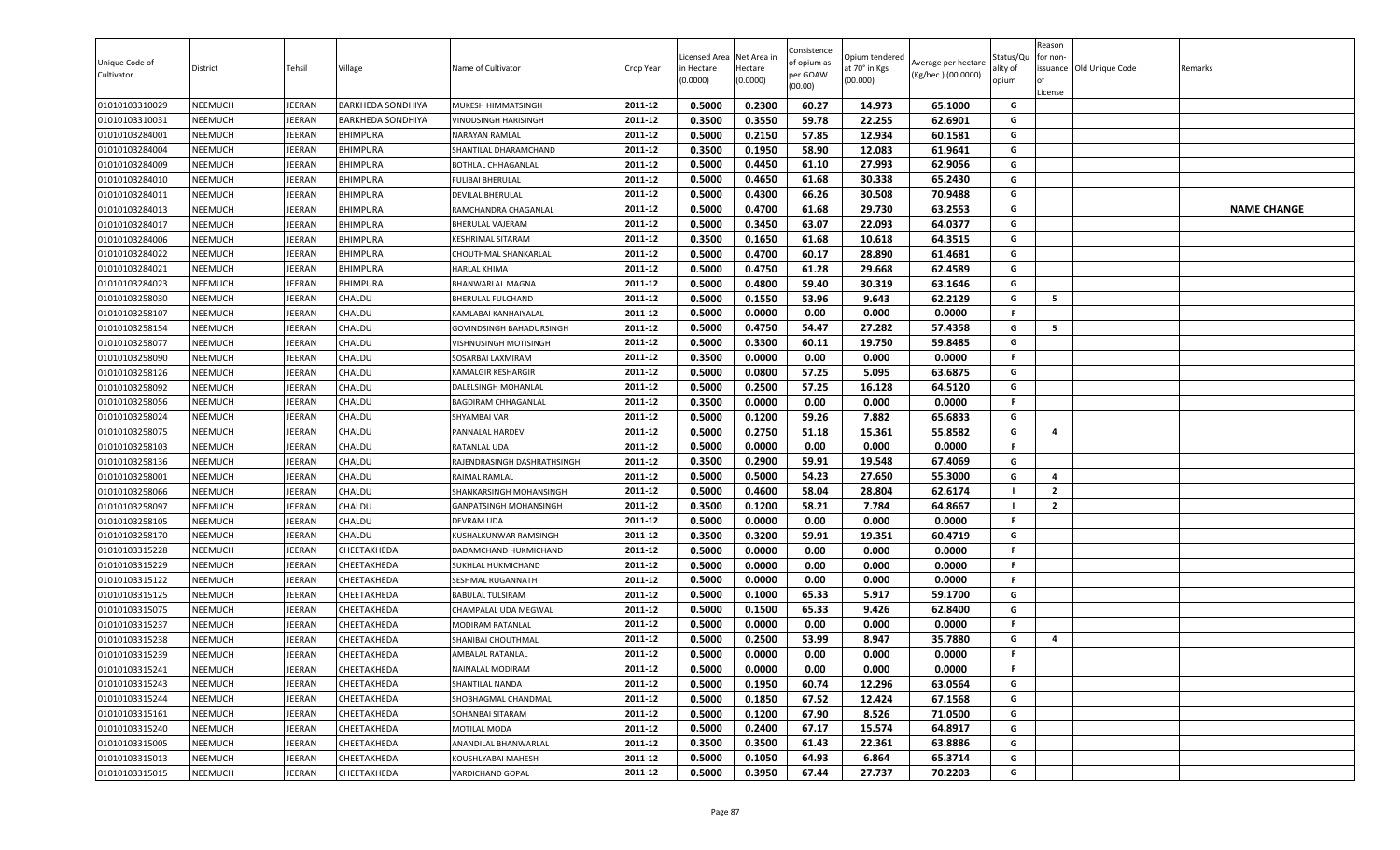| Unique Code of<br>Cultivator     | District                  | Tehsil           | Village                    | Name of Cultivator                                  | Crop Year          | Licensed Area<br>in Hectare<br>(0.0000) | Net Area in<br>Hectare<br>(0.0000) | Consistence<br>of opium as<br>per GOAW<br>(00.00) | Opium tendered<br>at 70° in Kgs<br>(00.000) | Average per hectare<br>(Kg/hec.) (00.0000) | status/Qι<br>ılity of<br>opium | Reason<br>for non-<br>of<br>License | issuance Old Unique Code | Remarks            |
|----------------------------------|---------------------------|------------------|----------------------------|-----------------------------------------------------|--------------------|-----------------------------------------|------------------------------------|---------------------------------------------------|---------------------------------------------|--------------------------------------------|--------------------------------|-------------------------------------|--------------------------|--------------------|
| 01010103315016                   | <b>NEEMUCH</b>            | <b>JEERAN</b>    | CHEETAKHEDA                | JANIBAI DADAMCHAND                                  | 2011-12            | 0.5000                                  | 0.3100                             | 67.00                                             | 20.818                                      | 67.1548                                    | G                              |                                     |                          |                    |
| 01010103315028                   | NEEMUCH                   | JEERAN           | CHEETAKHEDA                | KAILASHCHANDRA CHAMPALAL                            | 2011-12            | 0.5000                                  | 0.2900                             | 63.82                                             | 18.909                                      | 65.2034                                    | - 1                            | $\overline{2}$                      |                          |                    |
| 01010103315032                   | NEEMUCH                   | <b>JEERAN</b>    | CHEETAKHEDA                | <b>GOPAL MOTILAL</b>                                | 2011-12            | 0.5000                                  | 0.0000                             | 0.00                                              | 0.000                                       | 0.0000                                     | F                              |                                     |                          |                    |
| 01010103315036                   | <b>NEEMUCH</b>            | JEERAN           | CHEETAKHEDA                | MUKESH PREMCHAND                                    | 2011-12            | 0.5000                                  | 0.1450                             | 72.48                                             | 11.286                                      | 77.8345                                    | G                              |                                     |                          |                    |
| 01010103315071                   | NEEMUCH                   | JEERAN           | CHEETAKHEDA                | <b>GHEESALAL DHANNA</b>                             | 2011-12            | 0.3500                                  | 0.0000                             | 0.00                                              | 0.000                                       | 0.0000                                     | F                              |                                     |                          |                    |
| 01010103315042                   | <b>NEEMUCH</b>            | JEERAN           | CHEETAKHEDA                | RAMESHCHAND PUNAMCHAND                              | 2011-12            | 0.5000                                  | 0.0000                             | 0.00                                              | 0.000                                       | 0.0000                                     | F.                             |                                     |                          |                    |
| 01010103315044                   | <b>NEEMUCH</b>            | JEERAN           | CHEETAKHEDA                | MADANLAL MOTILAL                                    | 2011-12            | 0.5000                                  | 0.2500                             | 67.00                                             | 16.884                                      | 67.5360                                    | G                              |                                     |                          |                    |
| 01010103315045                   | <b>NEEMUCH</b>            | JEERAN           | CHEETAKHEDA                | MADHOLAL BHUWANI                                    | 2011-12            | 0.5000                                  | 0.2400                             | 70.58                                             | 17.292                                      | 72.0500                                    | G                              |                                     |                          |                    |
| 01010103315046                   | <b>NEEMUCH</b>            | JEERAN           | CHEETAKHEDA                | RAKESHKUMAR PUNAMCHAND                              | 2011-12            | 0.5000                                  | 0.0000                             | 0.00                                              | 0.000                                       | 0.0000                                     | F                              |                                     |                          |                    |
| 01010103315052                   | NEEMUCH                   | JEERAN           | CHEETAKHEDA                | <b>BAGDIRAM DHULA</b>                               | 2011-12            | 0.5000                                  | 0.0000                             | 0.00                                              | 0.000                                       | 0.0000                                     | F.                             |                                     |                          |                    |
| 01010103315055                   | NEEMUCH                   | JEERAN           | CHEETAKHEDA                | KARULAL KESHARBAI                                   | 2011-12            | 0.5000                                  | 0.3250                             | 66.16                                             | 21.956                                      | 67.5569                                    | G                              |                                     |                          |                    |
| 01010103315060                   | NEEMUCH                   | JEERAN           | CHEETAKHEDA                | LAXMICHAND CHAMPALAL                                | 2011-12            | 0.5000                                  | 0.4500                             | 70.58                                             | 30.390                                      | 67.5333                                    | G                              |                                     |                          |                    |
| 01010103315062                   | <b>NEEMUCH</b>            | JEERAN           | CHEETAKHEDA                | LAXMINARAYAN CHAMPALAL                              | 2011-12<br>2011-12 | 0.5000                                  | 0.2400                             | 67.48                                             | 16.581                                      | 69.0875                                    | G<br>F                         |                                     |                          |                    |
| 01010103315066<br>01010103315067 | NEEMUCH<br><b>NEEMUCH</b> | JEERAN<br>JEERAN | CHEETAKHEDA<br>CHEETAKHEDA | <b>KESHRIBAI HIRALAL</b><br><b>BAGDIRAM MOTILAL</b> | 2011-12            | 0.5000<br>0.5000                        | 0.0000<br>0.0000                   | 0.00<br>0.00                                      | 0.000<br>0.000                              | 0.0000<br>0.0000                           | F.                             |                                     |                          |                    |
|                                  | <b>NEEMUCH</b>            | JEERAN           | CHEETAKHEDA                | <b>GHEESALAL DEVA</b>                               | 2011-12            | 0.5000                                  | 0.3050                             | 66.79                                             | 20.505                                      | 67.2295                                    | G                              |                                     |                          |                    |
| 01010103315069<br>01010103315072 | <b>NEEMUCH</b>            | JEERAN           | CHEETAKHEDA                | NANALAL MODA                                        | 2011-12            | 0.5000                                  | 0.0000                             | 0.00                                              | 0.000                                       | 0.0000                                     | F.                             |                                     |                          |                    |
| 01010103315082                   | NEEMUCH                   | JEERAN           | CHEETAKHEDA                | PANNALAL NANDA                                      | 2011-12            | 0.5000                                  | 0.2550                             | 64.93                                             | 16.789                                      | 65.8392                                    | G                              |                                     |                          |                    |
| 01010103315086                   | <b>NEEMUCH</b>            | <b>JEERAN</b>    | CHEETAKHEDA                | RAMCHAND CHAMPALAL                                  | 2011-12            | 0.5000                                  | 0.0000                             | 0.00                                              | 0.000                                       | 0.0000                                     | F.                             |                                     |                          |                    |
| 01010103315087                   | NEEMUCH                   | JEERAN           | CHEETAKHEDA                | <b>VARDICHAND UDA</b>                               | 2011-12            | 0.5000                                  | 0.3000                             | 58.12                                             | 17.818                                      | 59.3933                                    | G                              |                                     |                          | <b>NAME CHANGE</b> |
| 01010103315088                   | NEEMUCH                   | JEERAN           | CHEETAKHEDA                | RADHESHYAM DOLA                                     | 2011-12            | 0.5000                                  | 0.0000                             | 0.00                                              | 0.000                                       | 0.0000                                     | F                              |                                     |                          |                    |
| 01010103315089                   | <b>NEEMUCH</b>            | JEERAN           | CHEETAKHEDA                | VISHNULAL SHIVELAL                                  | 2011-12            | 0.5000                                  | 0.0000                             | 0.00                                              | 0.000                                       | 0.0000                                     | F.                             |                                     |                          |                    |
| 01010103315102                   | <b>NEEMUCH</b>            | JEERAN           | CHEETAKHEDA                | BHAGCHAND MATHURALAL                                | 2011-12            | 0.5000                                  | 0.0000                             | 0.00                                              | 0.000                                       | 0.0000                                     | F                              |                                     |                          |                    |
| 01010103315108                   | <b>NEEMUCH</b>            | JEERAN           | CHEETAKHEDA                | KASHIBAI RUPCHAND                                   | 2011-12            | 0.5000                                  | 0.1550                             | 61.13                                             | 9.790                                       | 63.1613                                    | G                              |                                     |                          | <b>NAME CHANGE</b> |
| 01010103315112                   | <b>NEEMUCH</b>            | JEERAN           | CHEETAKHEDA                | <b>KESHRILAL PYARJI</b>                             | 2011-12            | 0.5000                                  | 0.0000                             | 0.00                                              | 0.000                                       | 0.0000                                     | F.                             |                                     |                          |                    |
| 01010103315120                   | NEEMUCH                   | JEERAN           | CHEETAKHEDA                | MOTYABAI PHOOLCHAND                                 | 2011-12            | 0.3500                                  | 0.2500                             | 61.43                                             | 15.515                                      | 62.0600                                    | G                              |                                     |                          |                    |
| 01010103315143                   | NEEMUCH                   | JEERAN           | CHEETAKHEDA                | PANCHAMLAL DADAMCHAND                               | 2011-12            | 0.5000                                  | 0.0000                             | 0.00                                              | 0.000                                       | 0.0000                                     | F.                             |                                     |                          |                    |
| 01010103315148                   | NEEMUCH                   | JEERAN           | CHEETAKHEDA                | PREMCHAND RATANLAL                                  | 2011-12            | 0.5000                                  | 0.1100                             | 70.97                                             | 8.334                                       | 75.7636                                    | G                              |                                     |                          |                    |
| 01010103315149                   | NEEMUCH                   | JEERAN           | CHEETAKHEDA                | RATANLAL CHUNNILAL                                  | 2011-12            | 0.3500                                  | 0.3100                             | 66.14                                             | 21.203                                      | 68.3968                                    | G                              | 6                                   |                          |                    |
| 01010103315151                   | NEEMUCH                   | JEERAN           | CHEETAKHEDA                | <b>INDRAVIJAY TEKCHAND</b>                          | 2011-12            | 0.5000                                  | 0.0000                             | 0.00                                              | 0.000                                       | 0.0000                                     | F.                             | 9                                   |                          |                    |
| 01010103315169                   | NEEMUCH                   | JEERAN           | CHEETAKHEDA                | KAILASHIBAI BABULAL                                 | 2011-12            | 0.5000                                  | 0.1350                             | 61.43                                             | 8.627                                       | 63.9037                                    | G                              |                                     |                          |                    |
| 01010103315176                   | <b>NEEMUCH</b>            | JEERAN           | CHEETAKHEDA                | OMPRAKASH SHIVELAL                                  | 2011-12            | 0.5000                                  | 0.1800                             | 60.45                                             | 11.874                                      | 65.9667                                    | G                              |                                     |                          |                    |
| 01010103315184                   | <b>NEEMUCH</b>            | JEERAN           | CHEETAKHEDA                | SHANTIBAI RADHAKISHAN                               | 2011-12            | 0.5000                                  | 0.0000                             | 0.00                                              | 0.000                                       | 0.0000                                     | F.                             |                                     |                          |                    |
| 01010103315205                   | NEEMUCH                   | JEERAN           | CHEETAKHEDA                | RAMCHANDRA DHURA                                    | 2011-12            | 0.5000                                  | 0.0000                             | 0.00                                              | 0.000                                       | 0.0000                                     | F.                             |                                     |                          |                    |
| 01010103315206                   | NEEMUCH                   | JEERAN           | CHEETAKHEDA                | PUKHRAJ MANGILAL                                    | 2011-12            | 0.5000                                  | 0.0850                             | 66.14                                             | 5.839                                       | 68.6941                                    | G                              |                                     |                          |                    |
| 01010103315211                   | NEEMUCH                   | JEERAN           | CHEETAKHEDA                | <b>UDIBAI VIRAMLAL</b>                              | 2011-12            | 0.3500                                  | 0.0000                             | 0.00                                              | 0.000                                       | 0.0000                                     | F.                             |                                     |                          |                    |
| 01010103315214                   | NEEMUCH                   | <b>JEERAN</b>    | CHEETAKHEDA                | RAMESHCHAND GHEESALAL                               | 2011-12            | 0.5000                                  | 0.0000                             | 0.00                                              | 0.000                                       | 0.0000                                     | F.                             |                                     |                          |                    |
| 01010103315217                   | NEEMUCH                   | JEERAN           | CHEETAKHEDA                | RAJESHKUMAR RAMESHCHAND                             | 2011-12            | 0.5000                                  | 0.2500                             | 64.16                                             | 14.638                                      | 58.5520                                    | G                              |                                     |                          |                    |
| 01010103315220                   | NEEMUCH                   | JEERAN           | CHEETAKHEDA                | <b>GOPAL HITRIYA</b>                                | 2011-12            | 0.5000                                  | 0.0000                             | 0.00                                              | 0.000                                       | 0.0000                                     | F.                             |                                     |                          |                    |
| 01010103315222                   | NEEMUCH                   | JEERAN           | CHEETAKHEDA                | <b>GEHARILAL KHYALIRAM</b>                          | 2011-12            | 0.3500                                  | 0.0000                             | 0.00                                              | 0.000                                       | 0.0000                                     | F.                             |                                     |                          |                    |
| 01010103315040                   | NEEMUCH                   | JEERAN           | CHEETAKHEDA                | JAGDISH MODIRAM                                     | 2011-12            | 0.5000                                  | 0.4050                             | 60.08                                             | 24.564                                      | 60.6519                                    | G                              |                                     |                          |                    |
| 01010103315154                   | NEEMUCH                   | JEERAN           | CHEETAKHEDA                | BHANWARLAL CHAMPALAL                                | 2011-12            | 0.5000                                  | 0.0000                             | 0.00                                              | 0.000                                       | 0.0000                                     | F.                             |                                     |                          |                    |
| 01010103315073                   | <b>NEEMUCH</b>            | JEERAN           | CHEETAKHEDA                | <b>GOBAR UDA</b>                                    | 2011-12            | 0.3500                                  | 0.2550                             | 49.94                                             | 12.456                                      | 48.8471                                    | G                              | 4                                   |                          |                    |
| 01010103315090                   | NEEMUCH                   | JEERAN           | CHEETAKHEDA                | SHANTILAL MODA                                      | 2011-12            | 0.5000                                  | 0.4950                             | 60.45                                             | 27.047                                      | 54.6404                                    | G                              | 4                                   |                          |                    |
| 01010103315008                   | <b>NEEMUCH</b>            | JEERAN           | CHEETAKHEDA                | BANSHILAL LALURAM                                   | 2011-12            | 0.3500                                  | 0.0000                             | 0.00                                              | 0.000                                       | 0.0000                                     | F.                             |                                     |                          |                    |
| 01010103315104                   | NEEMUCH                   | JEERAN           | CHEETAKHEDA                | RATANLAL TAKECHAND                                  | 2011-12            | 0.5000                                  | 0.0000                             | 0.00                                              | 0.000                                       | 0.0000                                     | F                              |                                     |                          |                    |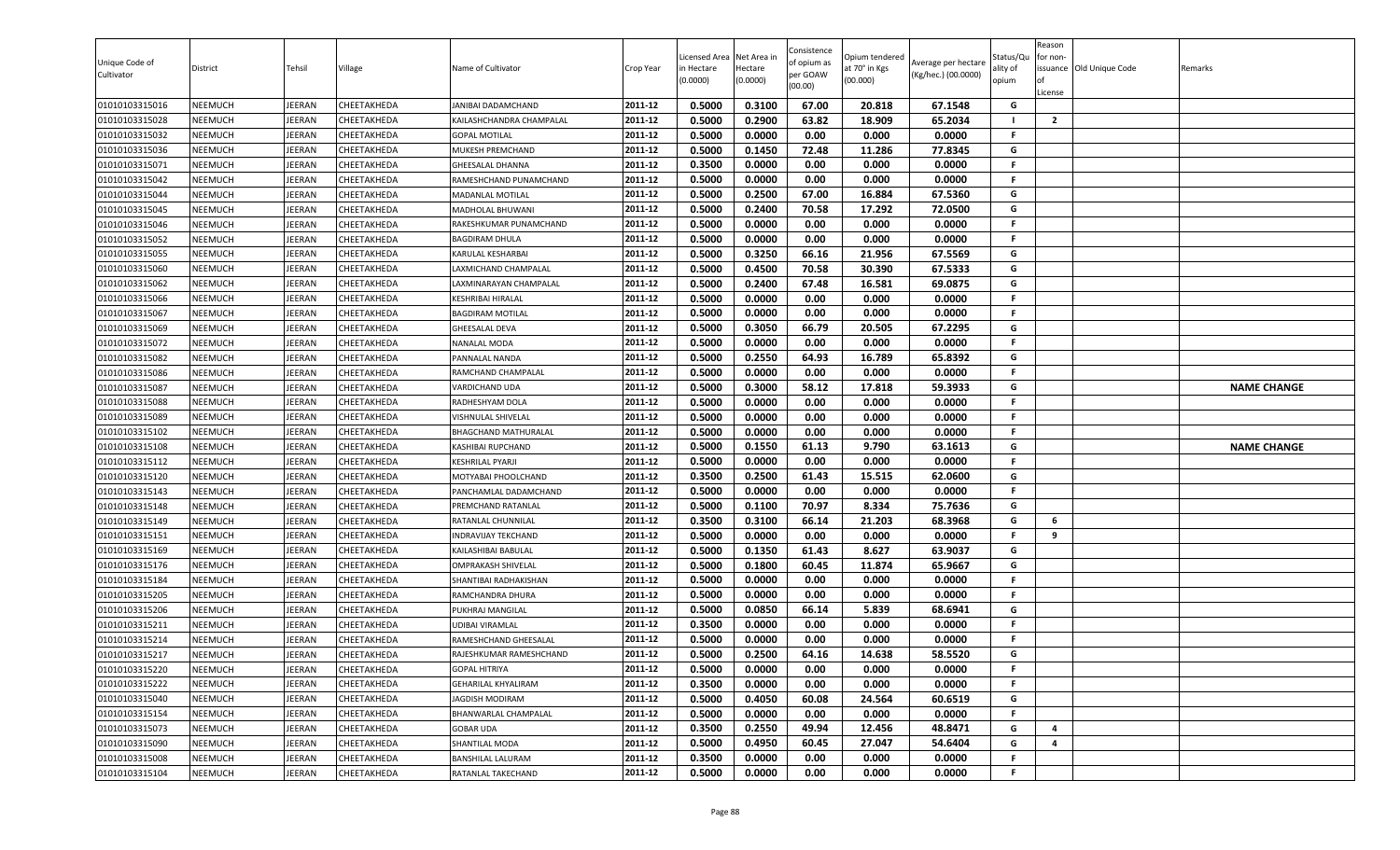| Unique Code of<br>Cultivator     | District                         | Tehsil           | Village                    | Name of Cultivator                        | Crop Year          | Licensed Area<br>in Hectare<br>(0.0000) | Net Area in<br>Hectare<br>(0.0000) | Consistence<br>of opium as<br>per GOAW<br>(00.00) | Opium tendered<br>at 70° in Kgs<br>(00.000) | Average per hectare<br>(Kg/hec.) (00.0000) | Status/Qu<br>ality of<br>opium | Reason<br>for non-<br>License | ssuance Old Unique Code | Remarks            |
|----------------------------------|----------------------------------|------------------|----------------------------|-------------------------------------------|--------------------|-----------------------------------------|------------------------------------|---------------------------------------------------|---------------------------------------------|--------------------------------------------|--------------------------------|-------------------------------|-------------------------|--------------------|
| 01010103315076                   | NEEMUCH                          | EERAN            | CHEETAKHEDA                | SOHANBAI KESHURAM                         | 2011-12            | 0.5000                                  | 0.3050                             | 58.92                                             | 19.006                                      | 62.3148                                    | G                              |                               |                         |                    |
| 01010103315074                   | NEEMUCH                          | EERAN            | CHEETAKHEDA                | <b>BAGDIRAM UDAJI</b>                     | 2011-12            | 0.5000                                  | 0.0000                             | 0.00                                              | 0.000                                       | 0.0000                                     | F.                             |                               |                         |                    |
| 01010103315054                   | NEEMUCH                          | <b>JEERAN</b>    | CHEETAKHEDA                | <b>JASRAJ DEVILAL</b>                     | 2011-12            | 0.3500                                  | 0.0000                             | 0.00                                              | 0.000                                       | 0.0000                                     | F.                             |                               |                         |                    |
| 01010103315208                   | <b>NEEMUCH</b>                   | JEERAN           | CHEETAKHEDA                | MANGILAL VARDA                            | 2011-12            | 0.3500                                  | 0.1000                             | 63.81                                             | 6.691                                       | 66.9100                                    | G                              |                               |                         |                    |
| 01010103315012                   | <b>NEEMUCH</b>                   | JEERAN           | CHEETAKHEDA                | SHIKHANRCHANDRA VARDICHANDRA              | 2011-12            | 0.5000                                  | 0.3800                             | 60.45                                             | 23.455                                      | 61.7237                                    | G                              |                               |                         |                    |
| 01010103315022                   | <b>NEEMUCH</b>                   | EERAN            | CHEETAKHEDA                | KISHORESINGH CHHAGANLAL                   | 2011-12            | 0.5000                                  | 0.3950                             | 66.97                                             | 28.816                                      | 72.9519                                    | G                              |                               |                         |                    |
| 01010103315224                   | <b>NEEMUCH</b>                   | <b>JEERAN</b>    | CHEETAKHEDA                | OMPRAKASH CHOUTHMAL                       | 2011-12            | 0.3500                                  | 0.1950                             | 63.73                                             | 12.555                                      | 64.3846                                    | G                              |                               |                         |                    |
| 01010103315196                   | NEEMUCH                          | <b>JEERAN</b>    | CHEETAKHEDA                | <b>IBRAHIM AJIJBAKSH</b>                  | 2011-12            | 0.3500                                  | 0.1050                             | 61.17                                             | 6.397                                       | 60.9238                                    | G                              |                               |                         |                    |
| 01010103315006                   | <b>NEEMUCH</b>                   | <b>JEERAN</b>    | CHEETAKHEDA                | PRATHVIRAJ GANGARAM                       | 2011-12            | 0.5000                                  | 0.3000                             | 60.86                                             | 18.727                                      | 62.4233                                    | G                              |                               |                         |                    |
| 01010103315223                   | NEEMUCH                          | <b>JEERAN</b>    | CHEETAKHEDA                | LAXMICHAND PHOOLCHAND                     | 2011-12            | 0.5000                                  | 0.0000                             | 0.00                                              | 0.000                                       | 0.0000                                     | F.                             |                               |                         |                    |
| 01010103315246                   | NEEMUCH                          | EERAN            | CHEETAKHEDA                | <b>GANGARAM DIPA</b>                      | 2011-12            | 0.5000                                  | 0.2900                             | 59.53                                             | 19.789                                      | 68.2379                                    | G<br>G                         |                               |                         |                    |
| 01010103315182                   | NEEMUCH                          | JEERAN           | CHEETAKHEDA                | MATHURALAL GHASI                          | 2011-12<br>2011-12 | 0.5000                                  | 0.2150<br>0.0000                   | 61.17                                             | 14.235                                      | 66.2093<br>0.0000                          | F.                             |                               |                         |                    |
| 01010103315212                   | <b>NEEMUCH</b>                   | JEERAN           | CHEETAKHEDA                | <b>KESHARBAI GORDHANLAL</b>               | 2011-12            | 0.5000                                  | 0.1250                             | 0.00<br>56.87                                     | 0.000                                       |                                            | G                              |                               |                         |                    |
| 01010103315226<br>01010103315247 | <b>NEEMUCH</b><br><b>NEEMUCH</b> | JEERAN<br>JEERAN | CHEETAKHEDA<br>CHEETAKHEDA | KACHARULAL KISHANLAL<br>HIRALAL CHAMPALAL | 2011-12            | 0.5000<br>0.5000                        | 0.0000                             | 0.00                                              | 7.239<br>0.000                              | 57.9120<br>0.0000                          | F.                             |                               |                         |                    |
| 01010103315248                   | <b>NEEMUCH</b>                   | <b>JEERAN</b>    | CHEETAKHEDA                | RADHESHYAM ONKAR                          | 2011-12            | 0.5000                                  | 0.3000                             | 61.17                                             | 17.888                                      | 59.6267                                    | G                              |                               |                         |                    |
| 01010103305001                   | NEEMUCH                          | <b>JEERAN</b>    | СННАСНКНЕDІ                | MANGALSINGH DUNGARSINGH                   | 2011-12            | 0.5000                                  | 0.2100                             | 64.61                                             | 14.897                                      | 70.9381                                    | G                              |                               |                         |                    |
| 01010103305009                   | NEEMUCH                          | <b>JEERAN</b>    | CHHACHKHEDI                | <b>BHUWANISHANKAR NATHU</b>               | 2011-12            | 0.3500                                  | 0.3350                             | 59.34                                             | 21.269                                      | 63.4896                                    | G                              |                               |                         |                    |
| 01010103305018                   | NEEMUCH                          | EERAN            | CHHACHKHEDI                | RAMESHWAR BAGWAN                          | 2011-12            | 0.5000                                  | 0.0000                             | 0.00                                              | 0.000                                       | 0.0000                                     | F.                             |                               |                         |                    |
| 01010103305033                   | <b>NEEMUCH</b>                   | <b>JEERAN</b>    | CHHACHKHEDI                | <b>BHERULAL CHAMPALAL</b>                 | 2011-12            | 0.5000                                  | 0.2250                             | 64.09                                             | 15.794                                      | 70.1956                                    | G                              |                               |                         |                    |
| 01010103305034                   | NEEMUCH                          | JEERAN           | CHHACHKHEDI                | JAGDISH BHAGWAN                           | 2011-12            | 0.5000                                  | 0.4200                             | 62.53                                             | 28.478                                      | 67.8048                                    | G                              |                               |                         |                    |
| 01010103305035                   | <b>NEEMUCH</b>                   | JEERAN           | CHHACHKHEDI                | LAXMAN CHAMPA                             | 2011-12            | 0.3500                                  | 0.2650                             | 61.40                                             | 16.359                                      | 61.7321                                    | G                              |                               |                         |                    |
| 01010103305040                   | <b>NEEMUCH</b>                   | <b>JEERAN</b>    | CHHACHKHEDI                | <b>BHARATDAS SHYAMDAS</b>                 | 2011-12            | 0.5000                                  | 0.2050                             | 62.11                                             | 12.759                                      | 62.2390                                    | G                              |                               |                         |                    |
| 01010103305041                   | <b>NEEMUCH</b>                   | EERAN            | CHHACHKHEDI                | TEJKUNWAR LALSINGH                        | 2011-12            | 0.5000                                  | 0.0000                             | 0.00                                              | 0.000                                       | 0.0000                                     | F.                             |                               |                         |                    |
| 01010103305044                   | <b>NEEMUCH</b>                   | <b>JEERAN</b>    | CHHACHKHEDI                | MUKANDLAL GULAB                           | 2011-12            | 0.5000                                  | 0.2800                             | 63.95                                             | 19.130                                      | 68.3214                                    | G                              |                               |                         |                    |
| 01010103305046                   | NEEMUCH                          | <b>JEERAN</b>    | СННАСНКНЕDІ                | <b>GUMANSINGH CHATARSINGH</b>             | 2011-12            | 0.5000                                  | 0.1200                             | 62.11                                             | 8.296                                       | 69.1333                                    | G                              |                               |                         | <b>NAME CHANGE</b> |
| 01010103305048                   | NEEMUCH                          | JEERAN           | CHHACHKHEDI                | <b>BADAMBAI BHAGWAN</b>                   | 2011-12            | 0.5000                                  | 0.3300                             | 60.54                                             | 21.829                                      | 66.1485                                    | G                              |                               |                         |                    |
| 01010103305050                   | NEEMUCH                          | <b>JEERAN</b>    | CHHACHKHEDI                | MUKUNANDLAL NANDA                         | 2011-12            | 0.3500                                  | 0.0000                             | 0.00                                              | 0.000                                       | 0.0000                                     | F.                             |                               |                         |                    |
| 01010103305053                   | <b>NEEMUCH</b>                   | JEERAN           | CHHACHKHEDI                | KANHEYALAL HAJARILAL                      | 2011-12            | 0.5000                                  | 0.2950                             | 60.91                                             | 19.918                                      | 67.5186                                    | G                              |                               |                         |                    |
| 01010103305056                   | <b>NEEMUCH</b>                   | EERAN            | CHHACHKHEDI                | <b>SHRIRAM NANDA</b>                      | 2011-12            | 0.5000                                  | 0.2550                             | 63.24                                             | 17.165                                      | 67.3137                                    | G                              |                               |                         |                    |
| 01010103305065                   | <b>NEEMUCH</b>                   | JEERAN           | CHHACHKHEDI                | AMBALAL MOHANLAL                          | 2011-12            | 0.5000                                  | 0.0700                             | 69.92                                             | 5.054                                       | 72.2000                                    | G                              |                               |                         |                    |
| 01010103305072                   | <b>NEEMUCH</b>                   | <b>JEERAN</b>    | CHHACHKHEDI                | <b>DIPLAL NANURAM</b>                     | 2011-12            | 0.5000                                  | 0.2500                             | 62.11                                             | 16.619                                      | 66.4760                                    | G                              |                               |                         |                    |
| 01010103305042                   | NEEMUCH                          | <b>JEERAN</b>    | СННАСНКНЕDІ                | <b>SWRUPSINGH LAXMANSINGH</b>             | 2011-12            | 0.5000                                  | 0.0000                             | 0.00                                              | 0.000                                       | 0.0000                                     | F.                             |                               |                         |                    |
| 01010103305026                   | <b>NEEMUCH</b>                   | <b>JEERAN</b>    | СННАСНКНЕDІ                | CHAINRAM MANGILAL                         | 2011-12            | 0.5000                                  | 0.2750                             | 63.38                                             | 18.779                                      | 68.2873                                    | G                              |                               |                         |                    |
| 01010103305028                   | NEEMUCH                          | JEERAN           | СННАСНКНЕDІ                | <b>JAGDISH MADANLAL</b>                   | 2011-12            | 0.5000                                  | 0.0000                             | 0.00                                              | 0.000                                       | 0.0000                                     | F.                             |                               |                         |                    |
| 01010103305037                   | <b>NEEMUCH</b>                   | JEERAN           | CHHACHKHEDI                | <b>BHAGIRATH KISHAN</b>                   | 2011-12            | 0.5000                                  | 0.2000                             | 55.97                                             | 12.026                                      | 60.1300                                    | G                              |                               |                         |                    |
| 01010103305043                   | NEEMUCH                          | <b>JEERAN</b>    | CHHACHKHEDI                | RAGUVIRSINGH DUNGERSINGH                  | 2011-12            | 0.5000                                  | 0.1100                             | 60.25                                             | 7.075                                       | 64.3182                                    | G                              |                               |                         |                    |
| 01010103305045                   | NEEMUCH                          | JEERAN           | <b>СННАСНКНЕDI</b>         | <b>GITABAI RAMGOPAL</b>                   | 2011-12            | 0.3500                                  | 0.1850                             | 64.63                                             | 12.289                                      | 66.4270                                    | G                              |                               |                         |                    |
| 01010103305019                   | <b>NEEMUCH</b>                   | JEERAN           | CHHACHKHEDI                | BHANWARSINGH DIPSINGH                     | 2011-12            | 0.5000                                  | 0.0000                             | 0.00                                              | 0.000                                       | 0.0000                                     | F.                             |                               |                         |                    |
| 01010103305055                   | <b>NEEMUCH</b>                   | JEERAN           | СННАСНКНЕDІ                | MANGILAL DOLA                             | 2011-12            | 0.5000                                  | 0.1550                             | 62.78                                             | 10.556                                      | 68.1032                                    | G                              |                               |                         |                    |
| 01010103305020                   | NEEMUCH                          | <b>JEERAN</b>    | СННАСНКНЕDІ                | RAMESHCHAND MANGILAL                      | 2011-12            | 0.3500                                  | 0.0000                             | 0.00                                              | 0.000                                       | 0.0000                                     | F.                             |                               |                         |                    |
| 01010103305075                   | <b>NEEMUCH</b>                   | <b>JEERAN</b>    | CHHACHKHEDI                | <b>JANIBAI DULICHAND</b>                  | 2011-12            | 0.3500                                  | 0.0000                             | 0.00                                              | 0.000                                       | 0.0000                                     | F.                             |                               |                         |                    |
| 01010103305025                   | <b>NEEMUCH</b>                   | JEERAN           | CHHACHKHEDI                | KESHARMAL BHAGWAN                         | 2011-12            | 0.5000                                  | 0.2750                             | 63.38                                             | 19.050                                      | 69.2727                                    | G                              |                               |                         |                    |
| 01010103305049                   | <b>NEEMUCH</b>                   | JEERAN           | СННАСНКНЕDІ                | GITAKUNWAR DALPATSINGH                    | 2011-12            | 0.5000                                  | 0.0000                             | 0.00                                              | 0.000                                       | 0.0000                                     | F.                             |                               |                         |                    |
| 01010103305012                   | <b>NEEMUCH</b>                   | JEERAN           | CHHACHKHEDI                | SAMARATHMAL RAMCHANDRA                    | 2011-12            | 0.5000                                  | 0.4850                             | 59.71                                             | 30.119                                      | 62.1010                                    | G                              |                               |                         |                    |
| 01010103305002                   | NEEMUCH                          | JEERAN           | СННАСНКНЕDІ                | CHHITARSINGH GOKULSINGH                   | 2011-12            | 0.3500                                  | 0.2050                             | 67.94                                             | 14.656                                      | 71.4927                                    | G                              |                               |                         |                    |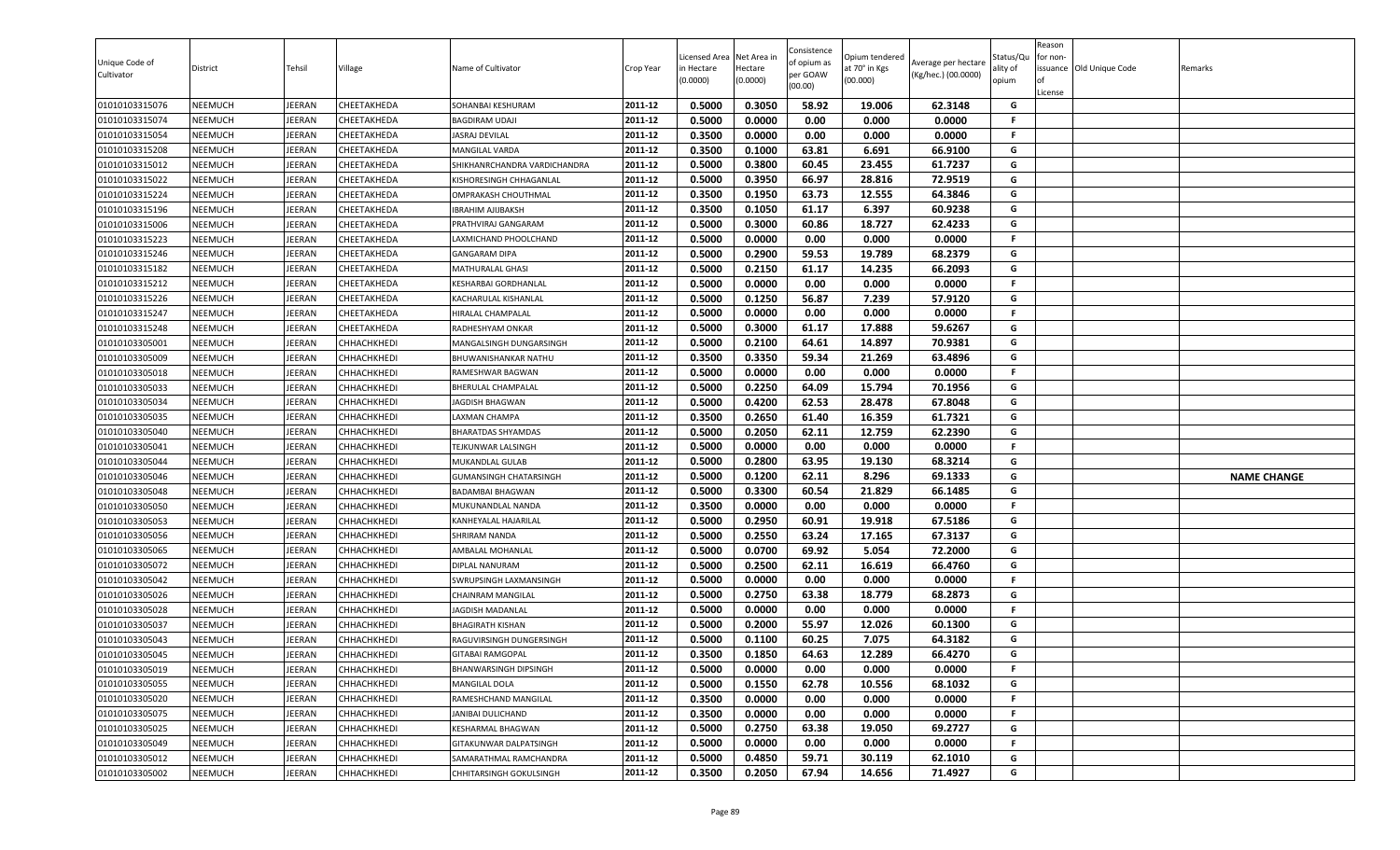| Unique Code of<br>Cultivator | District       | Tehsil        | Village            | Name of Cultivator           | Crop Year | Licensed Area<br>in Hectare<br>(0.0000) | Net Area in<br>Hectare<br>(0.0000) | Consistence<br>of opium as<br>per GOAW<br>(00.00) | Opium tendered<br>at 70° in Kgs<br>(00.000) | Average per hectare<br>(Kg/hec.) (00.0000) | Status/Qu<br>ılity of<br>opium | Reason<br>for non-<br>License | ssuance Old Unique Code | Remarks                   |
|------------------------------|----------------|---------------|--------------------|------------------------------|-----------|-----------------------------------------|------------------------------------|---------------------------------------------------|---------------------------------------------|--------------------------------------------|--------------------------------|-------------------------------|-------------------------|---------------------------|
| 01010103305022               | NEEMUCH        | EERAN         | CHHACHKHEDI        | SHYAMLAL MADANLAL            | 2011-12   | 0.5000                                  | 0.2000                             | 59.71                                             | 12.931                                      | 64.6550                                    | G                              |                               |                         |                           |
| 01010103305038               | NEEMUCH        | EERAN         | CHHACHKHEDI        | ANTARKUNWAR SHAMBHUSINGH     | 2011-12   | 0.3500                                  | 0.0000                             | 0.00                                              | 0.000                                       | 0.0000                                     | F.                             |                               |                         |                           |
| 01010103305036               | NEEMUCH        | <b>JEERAN</b> | CHHACHKHEDI        | SHIVELAL BHUWAN              | 2011-12   | 0.3500                                  | 0.3400                             | 64.39                                             | 22.812                                      | 67.0941                                    | G                              |                               |                         |                           |
| 01010103305057               | <b>NEEMUCH</b> | JEERAN        | СННАСНКНЕDІ        | <b>BHERULAL SHIVLAL</b>      | 2011-12   | 0.5000                                  | 0.4200                             | 59.34                                             | 28.966                                      | 68.9667                                    | G                              |                               |                         |                           |
| 01010103305074               | NEEMUCH        | JEERAN        | CHHACHKHEDI        | GANSHYAM BHAWANISINGH        | 2011-12   | 0.5000                                  | 0.0000                             | 0.00                                              | 0.000                                       | 0.0000                                     | F.                             |                               |                         |                           |
| 01010103305076               | <b>NEEMUCH</b> | EERAN         | CHHACHKHEDI        | <b>KANSINGH RANSINGH</b>     | 2011-12   | 0.3500                                  | 0.3000                             | 61.63                                             | 19.079                                      | 63.5967                                    | G                              |                               |                         | <b>TRANSFER / KUCHROD</b> |
| 01010103305010               | <b>NEEMUCH</b> | <b>JEERAN</b> | CHHACHKHEDI        | SOHANSINGH BHOPATSINGH       | 2011-12   | 0.5000                                  | 0.3100                             | 61.40                                             | 19.771                                      | 63.7774                                    | G                              |                               |                         |                           |
| 01010103266005               | NEEMUCH        | <b>JEERAN</b> | <b>FOFLIYA</b>     | SAJJANSINGH JORAVARSINGH     | 2011-12   | 0.5000                                  | 0.3150                             | 62.29                                             | 19.959                                      | 63.3619                                    | G                              |                               |                         |                           |
| 01010103266007               | <b>NEEMUCH</b> | <b>JEERAN</b> | <b>FOFLIYA</b>     | KAMLABAI MOHANLAL            | 2011-12   | 0.5000                                  | 0.1350                             | 66.38                                             | 9.360                                       | 69.3333                                    | G                              |                               |                         |                           |
| 01010103266020               | NEEMUCH        | <b>JEERAN</b> | FOFLIYA            | RUKMANIBAI NANDA             | 2011-12   | 0.5000                                  | 0.0000                             | 0.00                                              | 0.000                                       | 0.0000                                     | .F.                            |                               |                         |                           |
| 01010103266021               | NEEMUCH        | EERAN         | <b>OFLIYA</b>      | DEUBAI KANIRAM               | 2011-12   | 0.5000                                  | 0.1000                             | 66.38                                             | 7.141                                       | 71.4100                                    | G                              |                               |                         |                           |
| 01010103266034               | NEEMUCH        | <b>JEERAN</b> | <b>FOFLIYA</b>     | <b>FAKIRDAS TULSIRAM</b>     | 2011-12   | 0.5000                                  | 0.1700                             | 72.23                                             | 12.826                                      | 75.4471                                    | G                              |                               |                         |                           |
| 01010103266043               | <b>NEEMUCH</b> | JEERAN        | FOFLIYA            | KACHARIBAI BAGDIRAM          | 2011-12   | 0.5000                                  | 0.2000                             | 57.95                                             | 12.741                                      | 63.7050                                    | G                              |                               |                         |                           |
| 01010103266044               | NEEMUCH        | <b>JEERAN</b> | FOFLIYA            | RAMSINGH JORAVARSINGH        | 2011-12   | 0.5000                                  | 0.0000                             | 0.00                                              | 0.000                                       | 0.0000                                     | F.                             |                               |                         |                           |
| 01010103266046               | <b>NEEMUCH</b> | JEERAN        | FOFLIYA            | <b>CHAMPALAL ONKARLAL</b>    | 2011-12   | 0.3500                                  | 0.0000                             | 0.00                                              | 0.000                                       | 0.0000                                     | F.                             |                               |                         |                           |
| 01010103266048               | <b>NEEMUCH</b> | <b>JEERAN</b> | FOFLIYA            | RAMPRASAD HAJARILAL          | 2011-12   | 0.3500                                  | 0.0000                             | 0.00                                              | 0.000                                       | 0.0000                                     | F.                             |                               |                         |                           |
| 01010103266049               | NEEMUCH        | <b>JEERAN</b> | <b>FOFLIYA</b>     | <b>GAUTAMLAL NANALAL</b>     | 2011-12   | 0.5000                                  | 0.2050                             | 58.98                                             | 12.655                                      | 61.7317                                    | G                              |                               |                         |                           |
| 01010103266050               | NEEMUCH        | <b>JEERAN</b> | FOFLIYA            | <b>HAJARILAL DOLA</b>        | 2011-12   | 0.5000                                  | 0.0000                             | 0.00                                              | 0.000                                       | 0.0000                                     | F.                             |                               |                         |                           |
| 01010103266052               | NEEMUCH        | EERAN         | FOFLIYA            | RAKBA LAXMICHAND             | 2011-12   | 0.5000                                  | 0.0000                             | 0.00                                              | 0.000                                       | 0.0000                                     | F.                             |                               |                         | <b>NAME CHANGE</b>        |
| 01010103266041               | <b>NEEMUCH</b> | <b>JEERAN</b> | FOFLIYA            | BHAGAVANTIBAI RAMNARAYAN     | 2011-12   | 0.5000                                  | 0.0000                             | 0.00                                              | 0.000                                       | 0.0000                                     | F.                             |                               |                         |                           |
| 01010103266035               | NEEMUCH        | JEERAN        | <b>FOFLIYA</b>     | KANHEYADAS BHURADAS          | 2011-12   | 0.3500                                  | 0.0000                             | 0.00                                              | 0.000                                       | 0.0000                                     | F.                             |                               |                         |                           |
| 01010103266047               | <b>NEEMUCH</b> | JEERAN        | FOFLIYA            | <b>NANIBAI KHEMA</b>         | 2011-12   | 0.5000                                  | 0.2150                             | 62.29                                             | 14.149                                      | 65.8093                                    | G                              |                               |                         |                           |
| 01010103289016               | <b>NEEMUCH</b> | <b>JEERAN</b> | GAWALDEVIYA        | KARULAL GHEESALAL            | 2011-12   | 0.5000                                  | 0.1800                             | 62.03                                             | 12.947                                      | 71.9278                                    | G                              |                               |                         |                           |
| 01010103289022               | <b>NEEMUCH</b> | EERAN         | GAWALDEVIYA        | <b>BALLABHSINGH MANGILAL</b> | 2011-12   | 0.5000                                  | 0.2600                             | 58.03                                             | 16.315                                      | 62.7500                                    | G                              |                               |                         |                           |
| 01010103289023               | <b>NEEMUCH</b> | <b>JEERAN</b> | GAWALDEVIYA        | NANDLAL KACHARU              | 2011-12   | 0.5000                                  | 0.4550                             | 58.03                                             | 28.957                                      | 63.6418                                    | G                              |                               |                         |                           |
| 01010103289009               | NEEMUCH        | <b>JEERAN</b> | <b>GAWALDEVIYA</b> | KISHANLAL GHEESALAL          | 2011-12   | 0.5000                                  | 0.1000                             | 58.03                                             | 6.234                                       | 62.3400                                    | G                              |                               |                         |                           |
| 01010103289035               | NEEMUCH        | <b>JEERAN</b> | GAWALDEVIYA        | <b>KESHURAM NONDRAM</b>      | 2011-12   | 0.5000                                  | 0.3300                             | 59.56                                             | 22.582                                      | 68.4303                                    | G                              |                               |                         |                           |
| 01010103289036               | NEEMUCH        | <b>JEERAN</b> | GAWALDEVIYA        | NANALAL BHANWARLAL           | 2011-12   | 0.5000                                  | 0.4750                             | 59.56                                             | 30.180                                      | 63.5368                                    | G                              |                               |                         |                           |
| 01010103289050               | <b>NEEMUCH</b> | JEERAN        | GAWALDEVIYA        | GANGARAM KASHIRAM            | 2011-12   | 0.5000                                  | 0.4350                             | 57.43                                             | 27.263                                      | 62.6736                                    | G                              |                               |                         |                           |
| 01010103289051               | <b>NEEMUCH</b> | EERAN         | GAWALDEVIYA        | BHAGAVANTIBAI NATHU          | 2011-12   | 0.5000                                  | 0.2350                             | 59.56                                             | 15.222                                      | 64.7745                                    | G                              |                               |                         |                           |
| 01010103289052               | <b>NEEMUCH</b> | JEERAN        | GAWALDEVIYA        | <b>KASTURIBAI KANIRAM</b>    | 2011-12   | 0.5000                                  | 0.0000                             | 0.00                                              | 0.000                                       | 0.0000                                     | F.                             |                               |                         | <b>NAME CHANGE</b>        |
| 01010103289054               | NEEMUCH        | <b>JEERAN</b> | GAWALDEVIYA        | <b>ONKAR SHIVELAL</b>        | 2011-12   | 0.5000                                  | 0.3400                             | 63.50                                             | 23.241                                      | 68.3559                                    | G                              |                               |                         |                           |
| 01010103289055               | NEEMUCH        | <b>JEERAN</b> | GAWALDEVIYA        | RANGLAL RAMLAL               | 2011-12   | 0.5000                                  | 0.2800                             | 61.54                                             | 19.183                                      | 68.5107                                    | G                              |                               |                         | <b>NAME CHANGE</b>        |
| 01010103289059               | <b>NEEMUCH</b> | <b>JEERAN</b> | GAWALDEVIYA        | NANDLAL RAJARAM              | 2011-12   | 0.5000                                  | 0.4150                             | 61.54                                             | 26.383                                      | 63.5735                                    | G                              |                               |                         |                           |
| 01010103289069               | NEEMUCH        | <b>JEERAN</b> | GAWALDEVIYA        | RATANLAL SHIVELAL            | 2011-12   | 0.5000                                  | 0.4000                             | 61.54                                             | 27.930                                      | 69.8250                                    | G                              |                               |                         |                           |
| 01010103289070               | <b>NEEMUCH</b> | JEERAN        | GAWALDEVIYA        | RAMESHWAR NANDLAL            | 2011-12   | 0.5000                                  | 0.4150                             | 60.66                                             | 27.297                                      | 65.7759                                    | G                              |                               |                         |                           |
| 01010103289075               | NEEMUCH        | <b>JEERAN</b> | GAWALDEVIYA        | <b>JANIBAI DEVILAL</b>       | 2011-12   | 0.5000                                  | 0.3000                             | 60.66                                             | 20.936                                      | 69.7867                                    | G                              |                               |                         |                           |
| 01010103289077               | NEEMUCH        | JEERAN        | <b>GAWALDEVIYA</b> | <b>MOHANBAI NONDRAM</b>      | 2011-12   | 0.5000                                  | 0.1350                             | 63.46                                             | 9.437                                       | 69.9037                                    | G                              |                               |                         |                           |
| 01010103289078               | <b>NEEMUCH</b> | JEERAN        | GAWALDEVIYA        | NAKSHTRAMAL CHIMANLAL        | 2011-12   | 0.5000                                  | 0.3050                             | 60.66                                             | 20.122                                      | 65.9738                                    | G                              |                               |                         |                           |
| 01010103289082               | <b>NEEMUCH</b> | JEERAN        | GAWALDEVIYA        | KANIRAM NATHU                | 2011-12   | 0.5000                                  | 0.2900                             | 57.43                                             | 18.369                                      | 63.3414                                    | G                              |                               |                         |                           |
| 01010103289087               | NEEMUCH        | <b>JEERAN</b> | GAWALDEVIYA        | DEVKARAN NARMDASHANKAR       | 2011-12   | 0.5000                                  | 0.0000                             | 0.00                                              | 0.000                                       | 0.0000                                     | F.                             |                               |                         |                           |
| 01010103289089               | <b>NEEMUCH</b> | <b>JEERAN</b> | GAWALDEVIYA        | KAMALSINGH BABULAL           | 2011-12   | 0.5000                                  | 0.2300                             | 54.00                                             | 13.392                                      | 58.2261                                    | G                              | 5                             |                         |                           |
| 01010103289090               | NEEMUCH        | JEERAN        | GAWALDEVIYA        | <b>RAGUNATH ONKAR</b>        | 2011-12   | 0.5000                                  | 0.2500                             | 57.43                                             | 15.416                                      | 61.6640                                    | G                              |                               |                         |                           |
| 01010103289013               | <b>NEEMUCH</b> | JEERAN        | GAWALDEVIYA        | CHATARBHUJ SUKHLAL           | 2011-12   | 0.5000                                  | 0.0000                             | 0.00                                              | 0.000                                       | 0.0000                                     | F.                             |                               |                         |                           |
| 01010103289031               | <b>NEEMUCH</b> | JEERAN        | GAWALDEVIYA        | SHYAMLAL KISHORE             | 2011-12   | 0.5000                                  | 0.1700                             | 62.03                                             | 11.919                                      | 70.1118                                    | G                              |                               |                         |                           |
| 01010103289032               | NEEMUCH        | JEERAN        | GAWALDEVIYA        | DHANRAJ NANDLAL              | 2011-12   | 0.5000                                  | 0.1650                             | 60.43                                             | 11.240                                      | 68.1212                                    | G                              |                               |                         |                           |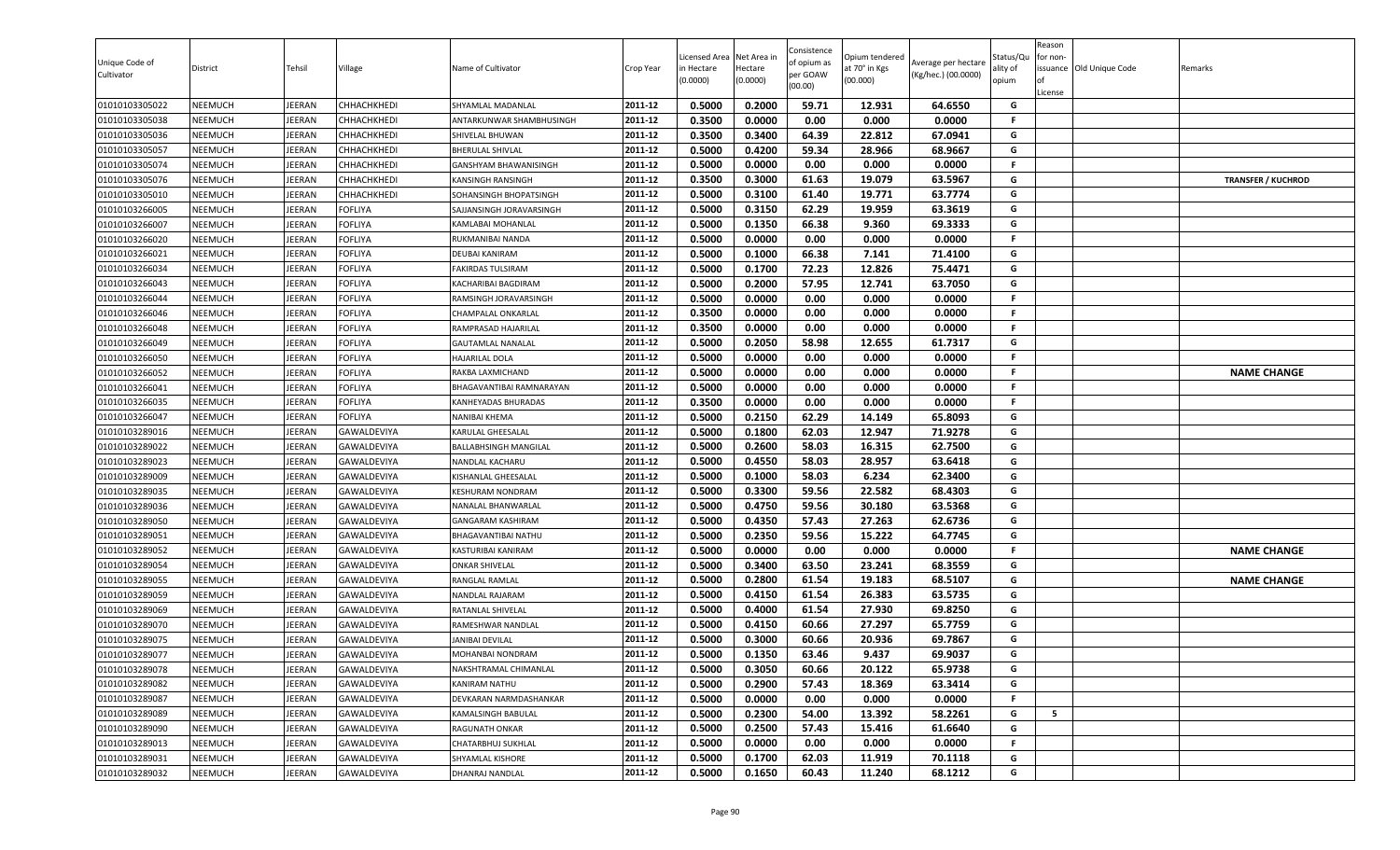| Unique Code of<br>Cultivator     | District                         | Tehsil                         | Village                                          | Name of Cultivator                      | Crop Year          | Licensed Area<br>in Hectare<br>(0.0000) | Net Area in<br>Hectare<br>(0.0000) | Consistence<br>of opium as<br>per GOAW<br>(00.00) | Opium tendered<br>at 70° in Kgs<br>(00.000) | Average per hectare<br>(Kg/hec.) (00.0000) | Status/Qu<br>ality of<br>opium | Reason<br>for non-<br>ssuance Old Unique Code<br>License | Remarks            |
|----------------------------------|----------------------------------|--------------------------------|--------------------------------------------------|-----------------------------------------|--------------------|-----------------------------------------|------------------------------------|---------------------------------------------------|---------------------------------------------|--------------------------------------------|--------------------------------|----------------------------------------------------------|--------------------|
| 01010103289044                   | <b>NEEMUCH</b>                   | <b>IEERAN</b>                  | <b>GAWALDEVIYA</b>                               | BHAGATRAM SHIVERAM                      | 2011-12            | 0.5000                                  | 0.2500                             | 60.43                                             | 16.670                                      | 66.6800                                    | G                              |                                                          |                    |
| 01010103289034                   | <b>NEEMUCH</b>                   | EERAN                          | GAWALDEVIYA                                      | KESHURAM ONKAR                          | 2011-12            | 0.5000                                  | 0.2000                             | 60.43                                             | 12.708                                      | 63.5400                                    | G                              |                                                          |                    |
| 01010103289003                   | NEEMUCH                          | JEERAN                         | GAWALDEVIYA                                      | RAMLAL CHAMPALAL                        | 2011-12            | 0.5000                                  | 0.3750                             | 60.97                                             | 24.911                                      | 66.4293                                    | G                              |                                                          |                    |
| 01010103289008                   | <b>NEEMUCH</b>                   | JEERAN                         | GAWALDEVIYA                                      | KESHURAM BHERULAL                       | 2011-12            | 0.5000                                  | 0.0000                             | 0.00                                              | 0.000                                       | 0.0000                                     | F.                             |                                                          |                    |
| 01010103289030                   | <b>NEEMUCH</b>                   | JEERAN                         | <b>GAWALDEVIYA</b>                               | KANKUBAI MOTILAL                        | 2011-12            | 0.5000                                  | 0.1550                             | 60.97                                             | 11.253                                      | 72.6000                                    | G                              |                                                          | <b>NAME CHANGE</b> |
| 01010103289037                   | <b>NEEMUCH</b>                   | <b>IEERAN</b>                  | <b>GAWALDEVIYA</b>                               | CHAMPALAL KESHURAM                      | 2011-12            | 0.5000                                  | 0.4200                             | 62.03                                             | 30.297                                      | 72.1357                                    | G                              |                                                          |                    |
| 01010103289065                   | <b>NEEMUCH</b>                   | <b>IEERAN</b>                  | <b>GAWALDEVIYA</b>                               | <b>BAPULAL MOHANLAL</b>                 | 2011-12            | 0.5000                                  | 0.2000                             | 57.03                                             | 13.329                                      | 66.6450                                    | G                              |                                                          |                    |
| 01010103289048                   | <b>NEEMUCH</b>                   | <b>IEERAN</b>                  | <b>GAWALDEVIYA</b>                               | <b>UDAYRAM LALAJI</b>                   | 2011-12            | 0.5000                                  | 0.2950                             | 57.03                                             | 19.301                                      | 65.4271                                    | G                              |                                                          |                    |
| 01010103289049                   | <b>NEEMUCH</b>                   | JEERAN                         | GAWALDEVIYA                                      | KASHIBAI RAMSINGH                       | 2011-12            | 0.5000                                  | 0.3950                             | 60.97                                             | 26.426                                      | 66.9013                                    | G                              |                                                          |                    |
| 01010103289053                   | <b>NEEMUCH</b>                   | <b>IEERAN</b>                  | GAWALDEVIYA                                      | RAJIBAI BAPULAL                         | 2011-12            | 0.5000                                  | 0.1550                             | 61.76                                             | 11.558                                      | 74.5677                                    | G                              |                                                          |                    |
| 01010103289056                   | <b>NEEMUCH</b>                   | EERAN                          | GAWALDEVIYA                                      | BHUWANIBAI NANALAL                      | 2011-12            | 0.5000                                  | 0.2750                             | 57.03                                             | 17.353                                      | 63.1018                                    | G                              |                                                          |                    |
| 01010103289067                   | <b>NEEMUCH</b>                   | JEERAN                         | <b>GAWALDEVIYA</b>                               | DEVILAL BHANWARLAL                      | 2011-12            | 0.5000                                  | 0.2450                             | 61.76                                             | 16.666                                      | 68.0245                                    | G                              |                                                          |                    |
| 01010103289068                   | <b>NEEMUCH</b>                   | JEERAN                         | GAWALDEVIYA                                      | <b>BAPULAL GIRVARLAL</b>                | 2011-12            | 0.5000                                  | 0.3950                             | 62.67                                             | 26.277                                      | 66.5241                                    | G                              |                                                          |                    |
| 01010103289058                   | <b>NEEMUCH</b>                   | <b>IEERAN</b>                  | GAWALDEVIYA                                      | BASANTILAL ONKAR                        | 2011-12            | 0.5000                                  | 0.4500                             | 58.23                                             | 28.807                                      | 64.0156                                    | G                              |                                                          |                    |
| 01010103282004                   | <b>NEEMUCH</b>                   | <b>IEERAN</b>                  | <b>GHASUNDI NANKAR</b>                           | ONKARLAL GAUTAMLAL                      | 2011-12            | 0.5000                                  | 0.4700                             | 62.90                                             | 31.576                                      | 67.1830                                    | G                              |                                                          |                    |
| 01010103282008                   | <b>NEEMUCH</b>                   | <b>IEERAN</b>                  | <b>GHASUNDI NANKAR</b>                           | CHHAGANLAL KACHARULAL                   | 2011-12            | 0.5000                                  | 0.4700                             | 60.66                                             | 29.099                                      | 61.9128                                    | G                              |                                                          |                    |
| 01010103282012                   | <b>NEEMUCH</b>                   | <b>IEERAN</b>                  | <b>GHASUNDI NANKAR</b>                           | RAMLAL LACHHIRAM                        | 2011-12            | 0.5000                                  | 0.3250                             | 60.66                                             | 21.647                                      | 66.6062                                    | G                              |                                                          |                    |
| 01010103282013                   | <b>NEEMUCH</b>                   | JEERAN                         | <b>GHASUNDI NANKAR</b>                           | NARAYAN RAMLAL                          | 2011-12            | 0.5000                                  | 0.2000                             | 64.12                                             | 14.033                                      | 70.1650                                    | G<br>G                         |                                                          |                    |
| 01010103282073                   | <b>NEEMUCH</b>                   | <b>IEERAN</b>                  | <b>GHASUNDI NANKAR</b>                           | <b>DULICHAND LACHHIRAM</b>              | 2011-12<br>2011-12 | 0.5000<br>0.3500                        | 0.3250                             | 62.90                                             | 22.338                                      | 68.7323                                    | F.                             |                                                          |                    |
| 01010103282016                   | <b>NEEMUCH</b>                   | <b>IEERAN</b>                  | <b>GHASUNDI NANKAR</b>                           | VARDA GOGA                              |                    |                                         | 0.0000                             | 0.00                                              | 0.000                                       | 0.0000                                     |                                |                                                          | <b>NAME CHANGE</b> |
| 01010103282055                   | <b>NEEMUCH</b>                   | JEERAN                         | <b>GHASUNDI NANKAR</b>                           | <b>GAMERCHAND NANURAM</b>               | 2011-12<br>2011-12 | 0.3500<br>0.5000                        | 0.2800<br>0.2150                   | 56.33<br>69.00                                    | 17.366                                      | 62.0214<br>68.1302                         | G<br>G                         |                                                          |                    |
| 01010103282059                   | <b>NEEMUCH</b>                   | <b>IEERAN</b>                  | <b>GHASUNDI NANKAR</b>                           | PRITHVIRAJ PANNALAL                     |                    |                                         |                                    |                                                   | 14.648                                      |                                            |                                |                                                          |                    |
| 01010103282066                   | <b>NEEMUCH</b>                   | JEERAN                         | <b>GHASUNDI NANKAR</b>                           | VAKTUBAI KESHURAM<br>MODIRAM KISHAN     | 2011-12<br>2011-12 | 0.5000<br>0.5000                        | 0.2850<br>0.4750                   | 62.90<br>63.30                                    | 18.511                                      | 64.9509                                    | G<br>G                         |                                                          |                    |
| 01010103282074<br>01010103282026 | <b>NEEMUCH</b><br><b>NEEMUCH</b> | <b>IEERAN</b><br><b>IEERAN</b> | <b>GHASUNDI NANKAR</b>                           |                                         | 2011-12            | 0.5000                                  | 0.3950                             | 63.30                                             | 30.140<br>26.107                            | 63.4526<br>66.0937                         | G                              |                                                          |                    |
|                                  |                                  |                                | <b>GHASUNDI NANKAR</b><br><b>GHASUNDI NANKAR</b> | CHHAGANBAI NATHU<br><b>KALURAM AMRA</b> | 2011-12            | 0.5000                                  | 0.4650                             | 63.30                                             | 29.227                                      | 62.8538                                    | G                              |                                                          |                    |
| 01010103282036<br>01010103282078 | <b>NEEMUCH</b><br><b>NEEMUCH</b> | JEERAN<br><b>IEERAN</b>        | <b>GHASUNDI NANKAR</b>                           | DAKHIBAI DHARAMCHAND                    | 2011-12            | 0.3500                                  | 0.2900                             | 60.66                                             | 18.822                                      | 64.9034                                    | G                              |                                                          |                    |
| 01010103282052                   | <b>NEEMUCH</b>                   | <b>IEERAN</b>                  | <b>GHASUNDI NANKAR</b>                           | RAMCHANDRA KHUBCHAND                    | 2011-12            | 0.5000                                  | 0.4750                             | 62.40                                             | 32.109                                      | 67.5979                                    | G                              |                                                          |                    |
| 01010103282076                   | <b>NEEMUCH</b>                   | <b>IEERAN</b>                  | <b>GHASUNDI NANKAR</b>                           | HIRALAL PANNALAL                        | 2011-12            | 0.5000                                  | 0.4000                             | 64.55                                             | 26.327                                      | 65.8175                                    | G                              |                                                          |                    |
| 01010103282019                   | <b>NEEMUCH</b>                   | <b>IEERAN</b>                  | <b>GHASUNDI NANKAR</b>                           | KAMLIBAI MODIRAM                        | 2011-12            | 0.5000                                  | 0.0000                             | 0.00                                              | 0.000                                       | 0.0000                                     | F.                             |                                                          |                    |
| 01010103282077                   | <b>NEEMUCH</b>                   | <b>IEERAN</b>                  | <b>GHASUNDI NANKAR</b>                           | HANGAMIBAI GANGARAM                     | 2011-12            | 0.5000                                  | 0.1650                             | 62.40                                             | 11.036                                      | 66.8848                                    | G                              |                                                          |                    |
| 01010103282056                   | <b>NEEMUCH</b>                   | <b>IEERAN</b>                  | <b>GHASUNDI NANKAR</b>                           | KALAVATIBAI HARIRAM                     | 2011-12            | 0.5000                                  | 0.3150                             | 64.64                                             | 21.433                                      | 68.0413                                    | G                              |                                                          |                    |
| 01010103282068                   | <b>NEEMUCH</b>                   | <b>IEERAN</b>                  | <b>GHASUNDI NANKAR</b>                           | RATANLAL DEVA                           | 2011-12            | 0.5000                                  | 0.0900                             | 62.91                                             | 6.992                                       | 77.6889                                    | G                              |                                                          |                    |
| 01010103291001                   | <b>NEEMUCH</b>                   | <b>IEERAN</b>                  | <b>HARNAVDA</b>                                  | RADHESHYAM PRATHVIRAJ                   | 2011-12            | 0.5000                                  | 0.0900                             | 66.36                                             | 7.233                                       | 80.3667                                    | G                              |                                                          |                    |
| 01010103291008                   | <b>NEEMUCH</b>                   | JEERAN                         | <b>HARNAVDA</b>                                  | RAMESHWAR CHAINRAM                      | 2011-12            | 0.5000                                  | 0.2200                             | 61.08                                             | 14.397                                      | 65.4409                                    | G                              |                                                          |                    |
| 01010103291025                   | <b>NEEMUCH</b>                   | <b>IEERAN</b>                  | <b>HARNAVDA</b>                                  | MOTILAL JAMAKLAL                        | 2011-12            | 0.5000                                  | 0.0000                             | 0.00                                              | 0.000                                       | 0.0000                                     | F.                             |                                                          |                    |
| 01010103291028                   | <b>NEEMUCH</b>                   | <b>IEERAN</b>                  | HARNAVDA                                         | ABHCHAND ONKERLAL                       | 2011-12            | 0.3500                                  | 0.3250                             | 60.07                                             | 20.544                                      | 63.2123                                    | G                              |                                                          |                    |
| 01010103291030                   | <b>NEEMUCH</b>                   | JEERAN                         | <b>HARNAVDA</b>                                  | RAMNARAYAN BHAGIRATH                    | 2011-12            | 0.3500                                  | 0.2400                             | 62.91                                             | 15.620                                      | 65.0833                                    | G                              |                                                          |                    |
| 01010103291031                   | <b>NEEMUCH</b>                   | JEERAN                         | <b>HARNAVDA</b>                                  | ASHOKE KUMAR KESARIMAL                  | 2011-12            | 0.5000                                  | 0.0950                             | 64.69                                             | 6.922                                       | 72.8632                                    | G                              |                                                          |                    |
| 01010103291033                   | <b>NEEMUCH</b>                   | JEERAN                         | <b>HARNAVDA</b>                                  | DAKHIBAI RAMA                           | 2011-12            | 0.3500                                  | 0.1200                             | 67.84                                             | 8.800                                       | 73.3333                                    | G                              |                                                          |                    |
| 01010103291040                   | <b>NEEMUCH</b>                   | <b>IEERAN</b>                  | <b>HARNAVDA</b>                                  | NARAYANLAL GIRADHARI                    | 2011-12            | 0.5000                                  | 0.1400                             | 67.84                                             | 10.157                                      | 72.5500                                    | G                              |                                                          |                    |
| 01010103291041                   | <b>NEEMUCH</b>                   | <b>IEERAN</b>                  | HARNAVDA                                         | HIRALAL ONKARLAL                        | 2011-12            | 0.5000                                  | 0.1000                             | 67.84                                             | 7.317                                       | 73.1700                                    | G                              |                                                          |                    |
| 01010103291043                   | <b>NEEMUCH</b>                   | IEERAN                         | HARNAVDA                                         | HARLAL HEMRAJ                           | 2011-12            | 0.5000                                  | 0.1600                             | 64.49                                             | 10.807                                      | 67.5438                                    | G                              |                                                          |                    |
| 01010103291044                   | <b>NEEMUCH</b>                   | <b>IEERAN</b>                  | <b>HARNAVDA</b>                                  | SHOBHARAM BHANWARLAL                    | 2011-12            | 0.5000                                  | 0.2800                             | 68.98                                             | 20.142                                      | 71.9357                                    | G                              |                                                          |                    |
| 01010103291047                   | <b>NEEMUCH</b>                   | JEERAN                         | <b>HARNAVDA</b>                                  | SOHANBAI BHERULAL                       | 2011-12            | 0.5000                                  | 0.4850                             | 64.49                                             | 33.240                                      | 68.5361                                    | G                              |                                                          |                    |
| 01010103291048                   | <b>NEEMUCH</b>                   | JEERAN                         | <b>HARNAVDA</b>                                  | NANDLAL ONKARLAL                        | 2011-12            | 0.5000                                  | 0.4950                             | 60.19                                             | 30.611                                      | 61.8404                                    | G                              |                                                          |                    |
|                                  |                                  |                                |                                                  |                                         |                    |                                         |                                    |                                                   |                                             |                                            |                                |                                                          |                    |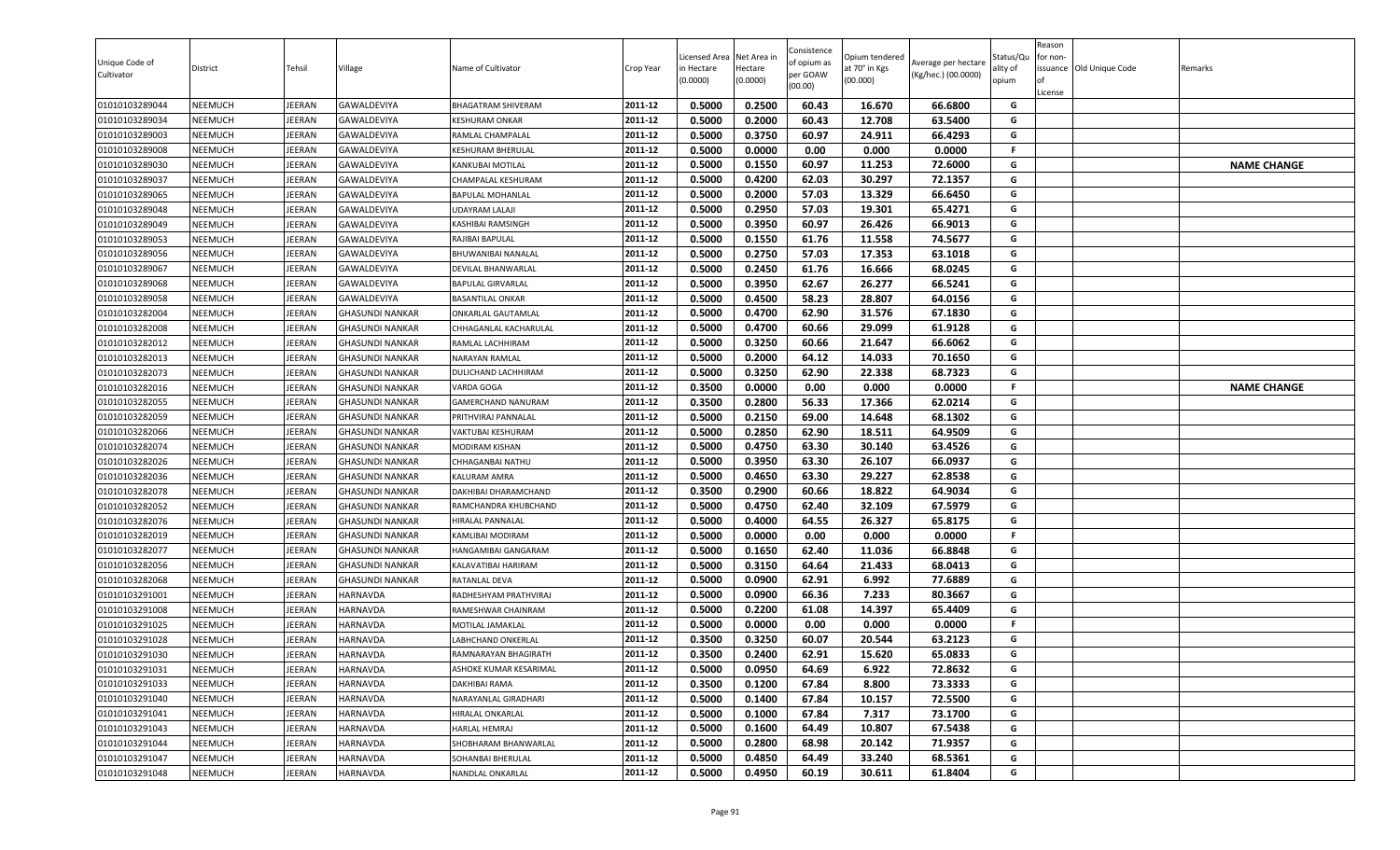| Unique Code of<br>Cultivator     | District                         | Tehsil                         | Village                        | Name of Cultivator                               | Crop Year          | Licensed Area<br>in Hectare<br>(0.0000) | Net Area in<br>Hectare<br>(0.0000) | Consistence<br>of opium as<br>per GOAW<br>(00.00) | Opium tendered<br>at 70° in Kgs<br>(00.000) | Average per hectare<br>(Kg/hec.) (00.0000) | Status/Qu<br>ality of<br>opium | Reason<br>for non-<br>lof<br>License | issuance Old Unique Code | Remarks |
|----------------------------------|----------------------------------|--------------------------------|--------------------------------|--------------------------------------------------|--------------------|-----------------------------------------|------------------------------------|---------------------------------------------------|---------------------------------------------|--------------------------------------------|--------------------------------|--------------------------------------|--------------------------|---------|
| 01010103291053                   | <b>NEEMUCH</b>                   | JEERAN                         | <b>HARNAVDA</b>                | AMARSINGH KISHORE                                | 2011-12            | 0.5000                                  | 0.0000                             | 0.00                                              | 0.000                                       | 0.0000                                     | F.                             |                                      |                          |         |
| 01010103291054                   | <b>NEEMUCH</b>                   | JEERAN                         | <b>HARNAVDA</b>                | CHAMPALAL PRATHVIRAJ                             | 2011-12            | 0.5000                                  | 0.4200                             | 63.16                                             | 26.202                                      | 62.3857                                    | G                              |                                      |                          |         |
| 01010103291059                   | NEEMUCH                          | JEERAN                         | HARNAVDA                       | SHANTILAL NANDLAL                                | 2011-12            | 0.5000                                  | 0.2100                             | 63.62                                             | 15.051                                      | 71.6714                                    | G                              |                                      |                          |         |
| 01010103291042                   | <b>NEEMUCH</b>                   | <b>JEERAN</b>                  | <b>HARNAVDA</b>                | BHAGATRAM BHERULAL                               | 2011-12            | 0.5000                                  | 0.0000                             | 0.00                                              | 0.000                                       | 0.0000                                     | F.                             |                                      |                          |         |
| 01010103291068                   | <b>NEEMUCH</b>                   | <b>JEERAN</b>                  | <b>HARNAVDA</b>                | BHERULAL BHAGWANLAL                              | 2011-12            | 0.3500                                  | 0.2250                             | 63.62                                             | 15.187                                      | 67.4978                                    | G                              |                                      |                          |         |
| 01010103291069                   | <b>NEEMUCH</b>                   | JEERAN                         | <b>HARNAVDA</b>                | <b>BALVIR SHRIRAM</b>                            | 2011-12            | 0.5000                                  | 0.2400                             | 63.16                                             | 15.519                                      | 64.6625                                    | G                              |                                      |                          |         |
| 01010103291052                   | <b>NEEMUCH</b>                   | <b>JEERAN</b>                  | HARNAVDA                       | <b>GANGABAI BHERULAL</b>                         | 2011-12            | 0.5000                                  | 0.0000                             | 0.00                                              | 0.000                                       | 0.0000                                     | F.                             |                                      |                          |         |
| 01010103291009                   | <b>NEEMUCH</b>                   | JEERAN                         | <b>HARNAVDA</b>                | <b>GANPATLAL PRATHVIRAJ</b>                      | 2011-12            | 0.5000                                  | 0.3600                             | 62.75                                             | 22.716                                      | 63.1000                                    | G                              |                                      |                          |         |
| 01010103291024                   | <b>NEEMUCH</b>                   | <b>JEERAN</b>                  | <b>HARNAVDA</b>                | KANHEYALAL BHUWAN                                | 2011-12            | 0.5000                                  | 0.3050                             | 60.19                                             | 19.312                                      | 63.3180                                    | G                              |                                      |                          |         |
| 01010103291057                   | <b>NEEMUCH</b>                   | JEERAN                         | <b>HARNAVDA</b>                | KESHIBAI MEGA                                    | 2011-12            | 0.5000                                  | 0.4850                             | 60.19                                             | 31.359                                      | 64.6577                                    | G                              |                                      |                          |         |
| 01010103291078                   | NEEMUCH                          | <b>JEERAN</b>                  | <b>HARNAVDA</b>                | VAJERAM GANGARAM                                 | 2011-12            | 0.5000                                  | 0.0000                             | 0.00                                              | 0.000                                       | 0.0000                                     | F.                             |                                      |                          |         |
| 01010103291017                   | <b>NEEMUCH</b>                   | JEERAN                         | <b>HARNAVDA</b>                | MANGU HAJARI                                     | 2011-12            | 0.3500                                  | 0.3450                             | 59.21                                             | 22.500                                      | 65.2174                                    | G                              |                                      |                          |         |
| 01010103291035                   | <b>NEEMUCH</b>                   | JEERAN                         | <b>HARNAVDA</b>                | MANGILAL KISHANLAL                               | 2011-12            | 0.5000                                  | 0.3400                             | 59.21                                             | 21.705                                      | 63.8382                                    | G                              |                                      |                          |         |
| 01010103291002                   | <b>NEEMUCH</b>                   | JEERAN                         | HARNAVDA                       | MOTILAL CHAINRAM                                 | 2011-12            | 0.5000                                  | 0.0000                             | 0.00                                              | 0.000                                       | 0.0000                                     | F.                             |                                      |                          |         |
| 01010103291060                   | <b>NEEMUCH</b>                   | JEERAN                         | <b>HARNAVDA</b>                | <b>BAGDIBAI MANGILAL</b>                         | 2011-12            | 0.3500                                  | 0.1050                             | 59.21                                             | 7.080                                       | 67.4286                                    | G                              |                                      |                          |         |
| 01010103291032                   | <b>NEEMUCH</b>                   | <b>JEERAN</b>                  | <b>HARNAVDA</b>                | VARDIBAI NANURAM                                 | 2011-12            | 0.5000                                  | 0.4650                             | 59.04                                             | 28.609                                      | 61.5247                                    | G                              |                                      |                          |         |
| 01010103291011                   | <b>NEEMUCH</b>                   | JEERAN                         | <b>HARNAVDA</b>                | NEMICHAND SAVRAM                                 | 2011-12            | 0.5000                                  | 0.4950                             | 59.04                                             | 29.663                                      | 59.9253                                    | G                              |                                      |                          |         |
| 01010103291086                   | <b>NEEMUCH</b>                   | <b>JEERAN</b>                  | <b>HARNAVDA</b>                | KASTURIBAI KANIRAM                               | 2011-12            | 0.3500                                  | 0.1250                             | 67.26                                             | 8.696                                       | 69.5680                                    | G                              |                                      |                          |         |
| 01010103291087                   | <b>NEEMUCH</b>                   | JEERAN                         | <b>HARNAVDA</b>                | TARABAI DHANNALAL                                | 2011-12            | 0.3500                                  | 0.0000                             | 0.00                                              | 0.000                                       | 0.0000                                     | .F                             |                                      | 01010103315142           |         |
| 01010103298009                   | <b>NEEMUCH</b>                   | <b>JEERAN</b>                  | <b>HARVAR</b>                  | ASHARAM MAGNIRAM                                 | 2011-12            | 0.5000                                  | 0.4600                             | 63.93                                             | 31.326                                      | 68.1000                                    | G                              |                                      |                          |         |
| 01010103298011                   | <b>NEEMUCH</b>                   | JEERAN                         | <b>HARVAR</b>                  | VASRAJ AMRITRAM                                  | 2011-12            | 0.5000                                  | 0.2300                             | 59.92                                             | 14.997                                      | 65.2043                                    | G                              |                                      |                          |         |
| 01010103298012                   | <b>NEEMUCH</b>                   | JEERAN                         | <b>HARVAR</b>                  | RAMBILAS RAMGOPAL                                | 2011-12            | 0.5000                                  | 0.0000                             | 0.00                                              | 0.000                                       | 0.0000                                     | F.                             |                                      |                          |         |
| 01010103298021                   | <b>NEEMUCH</b>                   | JEERAN                         | <b>HARVAR</b>                  | <b>BAPULAL MANGILAL</b>                          | 2011-12            | 0.5000                                  | 0.5100                             | 63.78                                             | 35.598                                      | 69.8000                                    | - 1                            | $\overline{2}$                       |                          |         |
| 01010103298031                   | <b>NEEMUCH</b>                   | JEERAN                         | <b>HARVAR</b>                  | SHYAMLAL KISHANLAL                               | 2011-12            | 0.5000                                  | 0.2850                             | 61.11                                             | 19.189                                      | 67.3298                                    | G                              |                                      |                          |         |
| 01010103298040                   | <b>NEEMUCH</b>                   | <b>JEERAN</b>                  | <b>HARVAR</b>                  | MOHANLAL HEMRAJ                                  | 2011-12            | 0.5000                                  | 0.4150                             | 63.19                                             | 26.386                                      | 63.5807                                    | G                              |                                      |                          |         |
| 01010103298041                   | <b>NEEMUCH</b>                   | JEERAN                         | <b>HARVAR</b>                  | CHANDIBAI GOVINDRAM                              | 2011-12            | 0.3500                                  | 0.0000                             | 0.00                                              | 0.000                                       | 0.0000                                     | F.                             |                                      |                          |         |
| 01010103298043                   | <b>NEEMUCH</b>                   | JEERAN                         | <b>HARVAR</b>                  | <b>NETRAM JITMAL</b>                             | 2011-12            | 0.5000                                  | 0.1000                             | 64.24                                             | 7.158                                       | 71.5800                                    | G                              |                                      |                          |         |
| 01010103298049                   | <b>NEEMUCH</b>                   | JEERAN                         | <b>HARVAR</b>                  | LAHARIBAI HAJARILAL                              | 2011-12            | 0.5000                                  | 0.1500                             | 59.92                                             | 9.681                                       | 64.5400                                    | G                              |                                      |                          |         |
| 01010103298055                   | <b>NEEMUCH</b>                   | JEERAN                         | <b>HARVAR</b>                  | HANGAMIBAI MANGILAL                              | 2011-12            | 0.5000                                  | 0.0000                             | 0.00                                              | 0.000                                       | 0.0000                                     | F.                             |                                      |                          |         |
| 01010103298082                   | <b>NEEMUCH</b>                   | <b>JEERAN</b>                  | <b>HARVAR</b>                  | CHAINRAM BHAGCHAND                               | 2011-12            | 0.5000                                  | 0.0000                             | 0.00                                              | 0.000                                       | 0.0000                                     | F.                             |                                      |                          |         |
| 01010103298063                   | <b>NEEMUCH</b>                   | JEERAN                         | <b>HARVAR</b>                  | BADAMBAI BHANWARLAL                              | 2011-12            | 0.5000                                  | 0.3700                             | 62.35                                             | 23.711                                      | 64.0838                                    | G                              |                                      |                          |         |
| 01010103298065                   | <b>NEEMUCH</b>                   | <b>JEERAN</b>                  | <b>HARVAR</b>                  | <b>KESARBAI SUKHLAL</b>                          | 2011-12            | 0.5000                                  | 0.4150                             | 59.54                                             | 26.938                                      | 64.9108                                    | G                              |                                      |                          |         |
| 01010103298066                   | <b>NEEMUCH</b>                   | JEERAN                         | <b>HARVAR</b>                  | <b>GULAB DALLA</b><br>NOJIBAI KISHANA            | 2011-12            | 0.3500                                  | 0.3400                             | 61.27                                             | 22.101                                      | 65.0029                                    | G                              |                                      |                          |         |
| 01010103298070                   | <b>NEEMUCH</b><br><b>NEEMUCH</b> | <b>JEERAN</b>                  | <b>HARVAR</b><br><b>HARVAR</b> |                                                  | 2011-12<br>2011-12 | 0.5000                                  | 0.2800                             | 64.50                                             | 19.424                                      | 69.3714                                    | G<br>G                         |                                      |                          |         |
| 01010103298078                   |                                  | JEERAN                         |                                | BHERULAL CHAMPALAL<br>RADHESHYAM VARDA           | 2011-12            | 0.5000<br>0.5000                        | 0.2000<br>0.4950                   | 63.11<br>61.48                                    | 13.776<br>32.066                            | 68.8800<br>64.7798                         | G                              |                                      |                          |         |
| 01010103298081<br>01010103298076 | <b>NEEMUCH</b><br><b>NEEMUCH</b> | <b>JEERAN</b><br><b>JEERAN</b> | <b>HARVAR</b><br><b>HARVAR</b> |                                                  | 2011-12            | 0.5000                                  |                                    |                                                   | 12.868                                      | 75.6941                                    | G                              |                                      |                          |         |
| 01010103298088                   | <b>NEEMUCH</b>                   | <b>JEERAN</b>                  | <b>HARVAR</b>                  | <b>GAMANDIRAM JITMAL</b><br>LALSINGH GAMANDIRAM  | 2011-12            | 0.5000                                  | 0.1700<br>0.0000                   | 65.70<br>0.00                                     | 0.000                                       | 0.0000                                     | F.                             |                                      |                          |         |
|                                  | <b>NEEMUCH</b>                   | JEERAN                         | <b>HARVAR</b>                  | KAMLABAI HAJARILAL                               | 2011-12            | 0.5000                                  | 0.0000                             | 0.00                                              | 0.000                                       | 0.0000                                     | F.                             |                                      |                          |         |
| 01010103298056<br>01010103298087 | <b>NEEMUCH</b>                   | JEERAN                         | <b>HARVAR</b>                  | DAKHIBAI HARLAL                                  | 2011-12            | 0.5000                                  | 0.1350                             | 67.56                                             | 9.478                                       | 70.2074                                    | G                              |                                      |                          |         |
| 01010103298051                   | <b>NEEMUCH</b>                   | <b>JEERAN</b>                  | <b>HARVAR</b>                  |                                                  | 2011-12            | 0.5000                                  | 0.3950                             | 61.27                                             | 26.180                                      | 66.2785                                    | G                              |                                      |                          |         |
|                                  |                                  |                                |                                | SOHANLAL HIRALAL                                 |                    |                                         |                                    |                                                   |                                             |                                            | G                              |                                      |                          |         |
| 01010103298092                   | <b>NEEMUCH</b>                   | JEERAN                         | <b>HARVAR</b>                  | BHUMIPAL DHULCHANDRA                             | 2011-12<br>2011-12 | 0.5000                                  | 0.3300                             | 56.68                                             | 22.866                                      | 69.2909                                    | G                              |                                      |                          |         |
| 01010103298029<br>01010103298015 | <b>NEEMUCH</b><br><b>NEEMUCH</b> | <b>JEERAN</b><br>JEERAN        | <b>HARVAR</b><br><b>HARVAR</b> | RAMPRASAD TRILOKCHANDRA<br><b>DEVILAL HARLAL</b> | 2011-12            | 0.5000<br>0.5000                        | 0.1800<br>0.2000                   | 56.71<br>61.03                                    | 11.188<br>12.485                            | 62.1556<br>62.4250                         | G                              |                                      |                          |         |
| 01010103298094                   |                                  | JEERAN                         |                                | <b>HARLAL KALU</b>                               | 2011-12            |                                         |                                    | 0.00                                              | 0.000                                       | 0.0000                                     | .F                             |                                      |                          |         |
|                                  | <b>NEEMUCH</b>                   |                                | <b>HARVAR</b>                  |                                                  |                    | 0.5000                                  | 0.0000                             |                                                   |                                             |                                            | F                              |                                      |                          |         |
| 01010103298050                   | <b>NEEMUCH</b>                   | JEERAN                         | <b>HARVAR</b>                  | <b>GENDIBAI RAMGOPAL</b>                         | 2011-12            | 0.5000                                  | 0.0000                             | 0.00                                              | 0.000                                       | 0.0000                                     |                                |                                      |                          |         |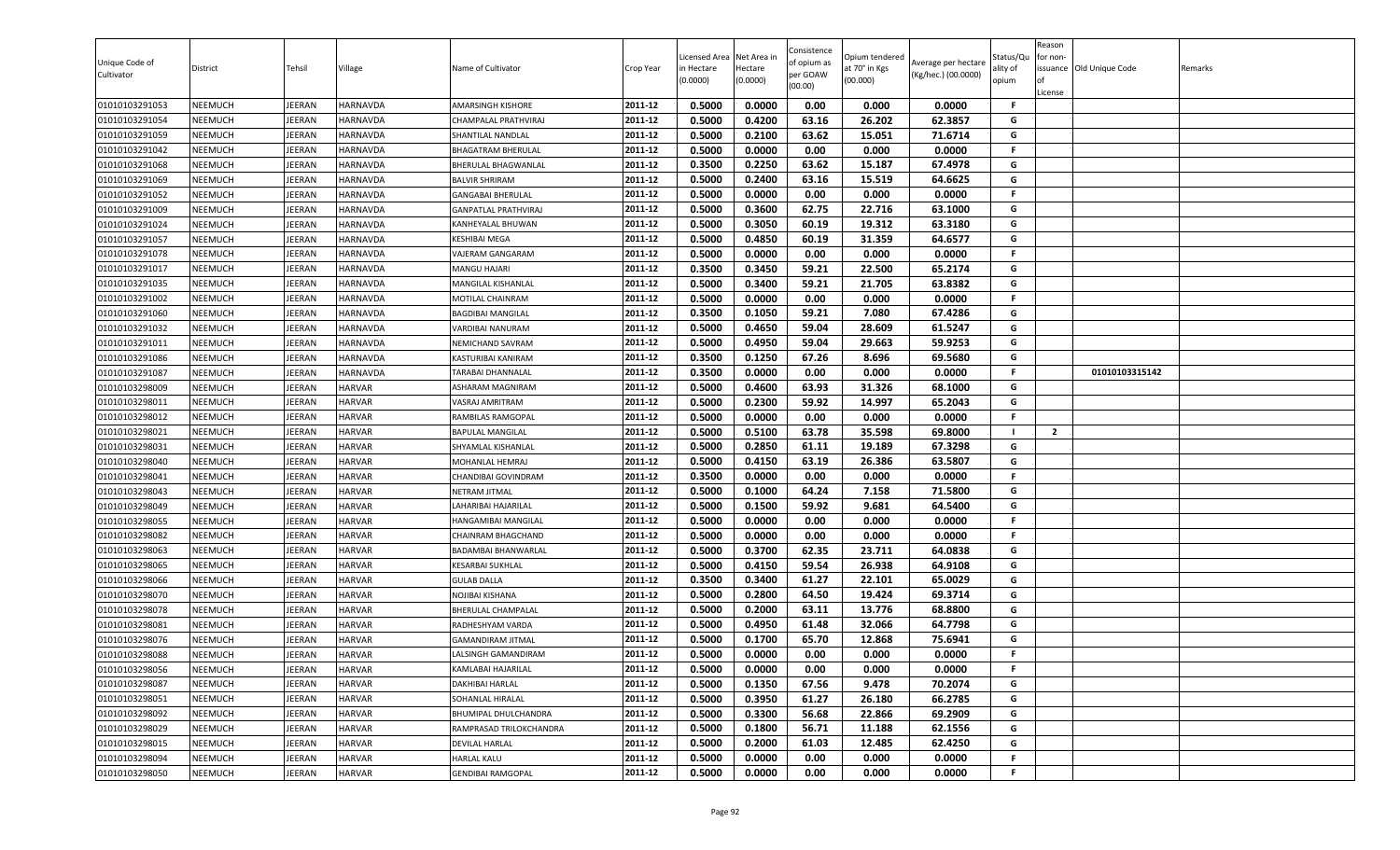| 0.5000<br>0.0000<br>0.00<br>0.000<br>0.0000<br>01010103298103<br><b>NEEMUCH</b><br>DADAMCHANDRA GAUTAMJI<br>2011-12<br>JEERAN<br><b>HARVAR</b><br>F.<br><b>NEEMUCH</b><br>2011-12<br>0.3500<br>0.3100<br>55.03<br>17.893<br>57.7194<br>G<br>01010103298106<br>JEERAN<br><b>HARVAR</b><br>RAMNARAYAN CHATARBHUJ<br>0.2400<br>NEEMUCH<br>2011-12<br>0.5000<br>55.38<br>14.225<br>59.2708<br>G<br>01010103298107<br>JEERAN<br><b>HARVAR</b><br>MUKESHKUMAR GOVINDRAM<br>2011-12<br>0.2450<br>70.8531<br>$\overline{2}$<br>01010103298057<br><b>NEEMUCH</b><br><b>JEERAN</b><br><b>HARVAR</b><br>0.5000<br>63.52<br>17.359<br>- 1<br>JADAVBAI KARULAL<br>0.5000<br>0.3000<br>66.4633<br>2011-12<br>68.25<br>19.939<br>G<br><b>NEEMUCH</b><br><b>JEERAN</b><br>01010103298095<br><b>HARVAR</b><br>SHIVENARAYAN SHRIRAM<br>2011-12<br>0.5000<br>0.0000<br>0.00<br>0.0000<br>F.<br>01010103298097<br><b>NEEMUCH</b><br>JEERAN<br><b>HARVAR</b><br>0.000<br>AMBALAL CHATURBHUJ<br>2011-12<br>0.5000<br>0.0000<br>0.00<br>0.000<br>0.0000<br><b>NEEMUCH</b><br><b>JEERAN</b><br><b>HARVAR</b><br>F.<br>01010103298047<br>RAMNIVAS MOHANLAL<br>2011-12<br>0.0000<br>01010103298105<br><b>NEEMUCH</b><br>JEERAN<br><b>HARVAR</b><br>0.5000<br>0.00<br>0.000<br>0.0000<br>F.<br>PRAHALAD BHERULAL<br>01010103298016<br><b>NEEMUCH</b><br><b>JEERAN</b><br><b>HARVAR</b><br>0.3500<br>0.2000<br>66.20<br>14.677<br>73.3850<br>2011-12<br>G<br>MOHANLAL GANGARAM |  |
|----------------------------------------------------------------------------------------------------------------------------------------------------------------------------------------------------------------------------------------------------------------------------------------------------------------------------------------------------------------------------------------------------------------------------------------------------------------------------------------------------------------------------------------------------------------------------------------------------------------------------------------------------------------------------------------------------------------------------------------------------------------------------------------------------------------------------------------------------------------------------------------------------------------------------------------------------------------------------------------------------------------------------------------------------------------------------------------------------------------------------------------------------------------------------------------------------------------------------------------------------------------------------------------------------------------------------------------------------------------------------------------------------------------------------------------------------|--|
|                                                                                                                                                                                                                                                                                                                                                                                                                                                                                                                                                                                                                                                                                                                                                                                                                                                                                                                                                                                                                                                                                                                                                                                                                                                                                                                                                                                                                                                    |  |
|                                                                                                                                                                                                                                                                                                                                                                                                                                                                                                                                                                                                                                                                                                                                                                                                                                                                                                                                                                                                                                                                                                                                                                                                                                                                                                                                                                                                                                                    |  |
|                                                                                                                                                                                                                                                                                                                                                                                                                                                                                                                                                                                                                                                                                                                                                                                                                                                                                                                                                                                                                                                                                                                                                                                                                                                                                                                                                                                                                                                    |  |
|                                                                                                                                                                                                                                                                                                                                                                                                                                                                                                                                                                                                                                                                                                                                                                                                                                                                                                                                                                                                                                                                                                                                                                                                                                                                                                                                                                                                                                                    |  |
|                                                                                                                                                                                                                                                                                                                                                                                                                                                                                                                                                                                                                                                                                                                                                                                                                                                                                                                                                                                                                                                                                                                                                                                                                                                                                                                                                                                                                                                    |  |
|                                                                                                                                                                                                                                                                                                                                                                                                                                                                                                                                                                                                                                                                                                                                                                                                                                                                                                                                                                                                                                                                                                                                                                                                                                                                                                                                                                                                                                                    |  |
|                                                                                                                                                                                                                                                                                                                                                                                                                                                                                                                                                                                                                                                                                                                                                                                                                                                                                                                                                                                                                                                                                                                                                                                                                                                                                                                                                                                                                                                    |  |
|                                                                                                                                                                                                                                                                                                                                                                                                                                                                                                                                                                                                                                                                                                                                                                                                                                                                                                                                                                                                                                                                                                                                                                                                                                                                                                                                                                                                                                                    |  |
|                                                                                                                                                                                                                                                                                                                                                                                                                                                                                                                                                                                                                                                                                                                                                                                                                                                                                                                                                                                                                                                                                                                                                                                                                                                                                                                                                                                                                                                    |  |
| 0.4950<br>01010103298108<br><b>NEEMUCH</b><br>JEERAN<br><b>HARVAR</b><br>2011-12<br>0.5000<br>60.79<br>32.392<br>65.4384<br>G<br>SHANKARLAL GAMANDIRAM                                                                                                                                                                                                                                                                                                                                                                                                                                                                                                                                                                                                                                                                                                                                                                                                                                                                                                                                                                                                                                                                                                                                                                                                                                                                                             |  |
| 0.5000<br>0.1950<br>56.77<br>12.084<br>61.9692<br>G<br><b>JEERAN</b><br>2011-12<br>01010103298109<br><b>NEEMUCH</b><br><b>HARVAR</b><br>GANGARAM KANIRAM                                                                                                                                                                                                                                                                                                                                                                                                                                                                                                                                                                                                                                                                                                                                                                                                                                                                                                                                                                                                                                                                                                                                                                                                                                                                                           |  |
| <b>NEEMUCH</b><br><b>HARVAR</b><br>2011-12<br>0.5000<br>0.5000<br>61.77<br>31.697<br>63.3940<br>G<br>01010103298010<br>JEERAN<br>KAMLABAI DAULATRAM                                                                                                                                                                                                                                                                                                                                                                                                                                                                                                                                                                                                                                                                                                                                                                                                                                                                                                                                                                                                                                                                                                                                                                                                                                                                                                |  |
| 0.4400<br>01010103298019<br><b>NEEMUCH</b><br>JEERAN<br>0.5000<br>63.90<br>29.312<br>66.6182<br>G<br><b>HARVAR</b><br>2011-12<br>KANCHANBAI FATEHSINGH                                                                                                                                                                                                                                                                                                                                                                                                                                                                                                                                                                                                                                                                                                                                                                                                                                                                                                                                                                                                                                                                                                                                                                                                                                                                                             |  |
| 0.5000<br>0.4300<br>G<br>01010103275005<br><b>NEEMUCH</b><br>JEERAN<br>KACHOLI<br>2011-12<br>63.24<br>27.997<br>65.1093<br>AMBALAL BAGDIRAM                                                                                                                                                                                                                                                                                                                                                                                                                                                                                                                                                                                                                                                                                                                                                                                                                                                                                                                                                                                                                                                                                                                                                                                                                                                                                                        |  |
| 0.5000<br>0.0000<br>0.00<br>0.000<br>0.0000<br>01010103275010<br><b>NEEMUCH</b><br>JEERAN<br>KACHOLI<br>2011-12<br>F.<br>NARAYANSINGH BADANSINGH                                                                                                                                                                                                                                                                                                                                                                                                                                                                                                                                                                                                                                                                                                                                                                                                                                                                                                                                                                                                                                                                                                                                                                                                                                                                                                   |  |
| 01010103275023<br><b>NEEMUCH</b><br><b>JEERAN</b><br>KACHOLI<br>2011-12<br>0.5000<br>0.2250<br>63.24<br>13.750<br>61.1111<br>G<br>SHYAMLAL DALURAM                                                                                                                                                                                                                                                                                                                                                                                                                                                                                                                                                                                                                                                                                                                                                                                                                                                                                                                                                                                                                                                                                                                                                                                                                                                                                                 |  |
| 01010103275033<br><b>NEEMUCH</b><br>JEERAN<br><b>KACHOLI</b><br>2011-12<br>0.5000<br>0.0000<br>0.00<br>0.000<br>0.0000<br>KARULAL BHANWARLAL<br>F.                                                                                                                                                                                                                                                                                                                                                                                                                                                                                                                                                                                                                                                                                                                                                                                                                                                                                                                                                                                                                                                                                                                                                                                                                                                                                                 |  |
| 01010103275034<br><b>NEEMUCH</b><br><b>JEERAN</b><br>KACHOLI<br>2011-12<br>0.5000<br>0.1000<br>68.92<br>7.069<br>70.6900<br>G<br>SALIGRAM BAGDIRAM<br>F.                                                                                                                                                                                                                                                                                                                                                                                                                                                                                                                                                                                                                                                                                                                                                                                                                                                                                                                                                                                                                                                                                                                                                                                                                                                                                           |  |
| 01010103275002<br><b>NEEMUCH</b><br>JEERAN<br>KACHOLI<br>2011-12<br>0.5000<br>0.0000<br>0.00<br>0.000<br>0.0000<br>RADHESHYAM GAMER<br>G                                                                                                                                                                                                                                                                                                                                                                                                                                                                                                                                                                                                                                                                                                                                                                                                                                                                                                                                                                                                                                                                                                                                                                                                                                                                                                           |  |
| 0.5000<br>0.1000<br>64.06<br>6.507<br>65.0700<br><b>NEEMUCH</b><br><b>JEERAN</b><br>2011-12<br>01010103275022<br>KACHOLI<br>UNKARLAL CHUNNILAL<br>01010103275032<br><b>NEEMUCH</b><br>JEERAN<br>0.5000<br>0.0000<br>0.0000<br>2011-12<br>F                                                                                                                                                                                                                                                                                                                                                                                                                                                                                                                                                                                                                                                                                                                                                                                                                                                                                                                                                                                                                                                                                                                                                                                                         |  |
| KACHOLI<br>0.00<br>0.000<br>OMPRAKASH BAGDIRAM<br>0.0000<br>2011-12<br>F.                                                                                                                                                                                                                                                                                                                                                                                                                                                                                                                                                                                                                                                                                                                                                                                                                                                                                                                                                                                                                                                                                                                                                                                                                                                                                                                                                                          |  |
| 0.5000<br>0.00<br>0.000<br>0.0000<br>01010103275038<br><b>NEEMUCH</b><br>JEERAN<br>KACHOLI<br><b>BHULIBAI MOTILAL</b><br>0.3500<br>0.0950<br><b>NEEMUCH</b><br>JEERAN<br>67.57<br>6.844<br>72.0421<br>G                                                                                                                                                                                                                                                                                                                                                                                                                                                                                                                                                                                                                                                                                                                                                                                                                                                                                                                                                                                                                                                                                                                                                                                                                                            |  |
| 01010103275006<br>KACHOLI<br>RAMESHCHANDRA BHANWARSINGH<br>2011-12<br>0.5000<br>0.2350<br>63.23<br>15.636<br>66.5362<br>01010103275040<br>JEERAN<br>2011-12<br>G<br><b>NEEMUCH</b><br>KACHOLI<br>MANGILAL BHAGGA                                                                                                                                                                                                                                                                                                                                                                                                                                                                                                                                                                                                                                                                                                                                                                                                                                                                                                                                                                                                                                                                                                                                                                                                                                   |  |
| <b>NEEMUCH</b><br><b>JEERAN</b><br>KACHOLI<br>0.5000<br>0.1000<br>71.37<br>7.535<br>75.3500<br>G<br>01010103275016<br>2011-12<br>GITABAI JAGDISHCHAND                                                                                                                                                                                                                                                                                                                                                                                                                                                                                                                                                                                                                                                                                                                                                                                                                                                                                                                                                                                                                                                                                                                                                                                                                                                                                              |  |
| 2011-12<br>0.5000<br>0.0000<br>0.00<br>0.000<br>0.0000<br>01010103275044<br><b>NEEMUCH</b><br>JEERAN<br><b>KACHOLI</b><br>RAMSINGH DHANNALAL<br>F.                                                                                                                                                                                                                                                                                                                                                                                                                                                                                                                                                                                                                                                                                                                                                                                                                                                                                                                                                                                                                                                                                                                                                                                                                                                                                                 |  |
| 01010103275004<br><b>NEEMUCH</b><br>JEERAN<br>KACHOLI<br>0.5000<br>0.0000<br>0.00<br>0.000<br>0.0000<br>2011-12<br><b>NAVAL KARU</b><br>F.                                                                                                                                                                                                                                                                                                                                                                                                                                                                                                                                                                                                                                                                                                                                                                                                                                                                                                                                                                                                                                                                                                                                                                                                                                                                                                         |  |
| 2011-12<br>0.5000<br>0.0000<br>0.00<br>0.000<br>0.0000<br>01010103275020<br><b>NEEMUCH</b><br>JEERAN<br>KACHOLI<br>F<br>VARDIBAI GHEESALAL                                                                                                                                                                                                                                                                                                                                                                                                                                                                                                                                                                                                                                                                                                                                                                                                                                                                                                                                                                                                                                                                                                                                                                                                                                                                                                         |  |
| 0.00<br>NEEMUCH<br>0.5000<br>0.0000<br>0.000<br>0.0000<br>01010103275009<br>JEERAN<br>KACHOLI<br>2011-12<br>FAKIRCHANDRA BABRU<br>F.                                                                                                                                                                                                                                                                                                                                                                                                                                                                                                                                                                                                                                                                                                                                                                                                                                                                                                                                                                                                                                                                                                                                                                                                                                                                                                               |  |
| 0.5000<br>0.0500<br>70.76<br>3.356<br>67.1200<br>2011-12<br>G<br><b>NEEMUCH</b><br><b>JEERAN</b><br>KACHOLI<br>01010103275035<br>RAMLAL BHERULAL                                                                                                                                                                                                                                                                                                                                                                                                                                                                                                                                                                                                                                                                                                                                                                                                                                                                                                                                                                                                                                                                                                                                                                                                                                                                                                   |  |
| 01010103275012<br>0.5000<br>0.2000<br>68.92<br>14.700<br>73.5000<br>G<br><b>NEEMUCH</b><br>JEERAN<br>KACHOLI<br>KAILASHCHANDRA AMBALAL<br>2011-12                                                                                                                                                                                                                                                                                                                                                                                                                                                                                                                                                                                                                                                                                                                                                                                                                                                                                                                                                                                                                                                                                                                                                                                                                                                                                                  |  |
| 0.5000<br>0.5050<br>61.28<br>35.078<br>69.4614<br>01010103293001<br><b>NEEMUCH</b><br><b>JEERAN</b><br>2011-12<br>G<br>KRADIYA MAHARAJ<br>UDAYLAL MOTILAL                                                                                                                                                                                                                                                                                                                                                                                                                                                                                                                                                                                                                                                                                                                                                                                                                                                                                                                                                                                                                                                                                                                                                                                                                                                                                          |  |
| 01010103293004<br>JEERAN<br>0.3500<br>0.0000<br>0.00<br>0.000<br>0.0000<br><b>NEEMUCH</b><br>KRADIYA MAHARAJ<br>VIKRAMSINGH CHAINSINGH<br>2011-12<br>F.                                                                                                                                                                                                                                                                                                                                                                                                                                                                                                                                                                                                                                                                                                                                                                                                                                                                                                                                                                                                                                                                                                                                                                                                                                                                                            |  |
| 0.5000<br>0.1900<br>65.21<br>13.396<br>70.5053<br><b>NEEMUCH</b><br><b>JEERAN</b><br>2011-12<br>G<br>01010103293006<br>KRADIYA MAHARAJ<br>JAMNALAL MANGILAL                                                                                                                                                                                                                                                                                                                                                                                                                                                                                                                                                                                                                                                                                                                                                                                                                                                                                                                                                                                                                                                                                                                                                                                                                                                                                        |  |
| 66.9723<br>01010103293007<br><b>NEEMUCH</b><br>JEERAN<br>2011-12<br>0.5000<br>0.5050<br>61.83<br>33.821<br>G<br><b>KRADIYA MAHARAJ</b><br><b>BABULAL NARULAL</b>                                                                                                                                                                                                                                                                                                                                                                                                                                                                                                                                                                                                                                                                                                                                                                                                                                                                                                                                                                                                                                                                                                                                                                                                                                                                                   |  |
| 2011-12<br>0.5000<br>0.4950<br>60.45<br>32.073<br>64.7939<br>G<br>01010103293015<br><b>NEEMUCH</b><br>JEERAN<br>KRADIYA MAHARAJ<br>PRABHULAL MODIRAM                                                                                                                                                                                                                                                                                                                                                                                                                                                                                                                                                                                                                                                                                                                                                                                                                                                                                                                                                                                                                                                                                                                                                                                                                                                                                               |  |
| 0.5000<br>0.3150<br>66.8381<br>G<br>01010103293016<br><b>NEEMUCH</b><br><b>JEERAN</b><br>2011-12<br>63.09<br>21.054<br><b>KRADIYA MAHARAJ</b><br>DEVILAL SHANKARLAL                                                                                                                                                                                                                                                                                                                                                                                                                                                                                                                                                                                                                                                                                                                                                                                                                                                                                                                                                                                                                                                                                                                                                                                                                                                                                |  |
| 0.3500<br>0.0000<br>0.00<br>0.000<br>0.0000<br>F.<br><b>NEEMUCH</b><br><b>JEERAN</b><br>2011-12<br>01010103293036<br><b>KRADIYA MAHARAJ</b><br>RAMCHANDRIBAI LAXMINARAYAN                                                                                                                                                                                                                                                                                                                                                                                                                                                                                                                                                                                                                                                                                                                                                                                                                                                                                                                                                                                                                                                                                                                                                                                                                                                                          |  |
| 2011-12<br>01010103293040<br><b>NEEMUCH</b><br>JEERAN<br>0.5000<br>0.1400<br>64.33<br>66.4929<br>G<br><b>KRADIYA MAHARAJ</b><br>MOHANLAL CHUNNILAL<br>9.309                                                                                                                                                                                                                                                                                                                                                                                                                                                                                                                                                                                                                                                                                                                                                                                                                                                                                                                                                                                                                                                                                                                                                                                                                                                                                        |  |
| 0.0000<br>0.00<br>2011-12<br>0.5000<br>0.000<br>0.0000<br>01010103293042<br><b>NEEMUCH</b><br>JEERAN<br>KRADIYA MAHARAJ<br>KANWARLAL CHUNNILAL<br>F.                                                                                                                                                                                                                                                                                                                                                                                                                                                                                                                                                                                                                                                                                                                                                                                                                                                                                                                                                                                                                                                                                                                                                                                                                                                                                               |  |
| 2011-12<br>0.0000<br>01010103293044<br><b>NEEMUCH</b><br>JEERAN<br>KRADIYA MAHARAJ<br>0.5000<br>0.00<br>0.000<br>0.0000<br>RAMKUNWARBAI HIRALAL<br>F                                                                                                                                                                                                                                                                                                                                                                                                                                                                                                                                                                                                                                                                                                                                                                                                                                                                                                                                                                                                                                                                                                                                                                                                                                                                                               |  |
| 2011-12<br>0.5000<br>0.0000<br>0.00<br>0.000<br>0.0000<br>01010103293045<br><b>NEEMUCH</b><br>JEERAN<br>KRADIYA MAHARAJ<br>BAGDIBAI SALAGRAM<br>F.                                                                                                                                                                                                                                                                                                                                                                                                                                                                                                                                                                                                                                                                                                                                                                                                                                                                                                                                                                                                                                                                                                                                                                                                                                                                                                 |  |
| <b>NEEMUCH</b><br><b>JEERAN</b><br>2011-12<br>0.5000<br>0.2500<br>56.79<br>15.244<br>60.9760<br>G<br>01010103293104<br>KRADIYA MAHARAJ<br>LAXMINARAYAN DHANRAJ                                                                                                                                                                                                                                                                                                                                                                                                                                                                                                                                                                                                                                                                                                                                                                                                                                                                                                                                                                                                                                                                                                                                                                                                                                                                                     |  |
| 01010103293105<br><b>NEEMUCH</b><br>JEERAN<br><b>KRADIYA MAHARAJ</b><br>2011-12<br>0.5000<br>0.2650<br>56.29<br>16.107<br>60.7811<br>G<br>DEVILAL BHANWARLAL                                                                                                                                                                                                                                                                                                                                                                                                                                                                                                                                                                                                                                                                                                                                                                                                                                                                                                                                                                                                                                                                                                                                                                                                                                                                                       |  |
| 2011-12<br>60.22<br>9.661<br>66.6276<br>G<br>01010103293112<br><b>NEEMUCH</b><br>JEERAN<br>0.5000<br>0.1450<br>KRADIYA MAHARAJ<br>KANHEYALAL DHANRAJ                                                                                                                                                                                                                                                                                                                                                                                                                                                                                                                                                                                                                                                                                                                                                                                                                                                                                                                                                                                                                                                                                                                                                                                                                                                                                               |  |
| 01010103293113<br><b>NEEMUCH</b><br>JEERAN<br>0.3500<br>0.2400<br>57.87<br>15.484<br>G<br><b>KRADIYA MAHARAJ</b><br>2011-12<br>64.5167<br>MOHANGIR KAILASHGIR                                                                                                                                                                                                                                                                                                                                                                                                                                                                                                                                                                                                                                                                                                                                                                                                                                                                                                                                                                                                                                                                                                                                                                                                                                                                                      |  |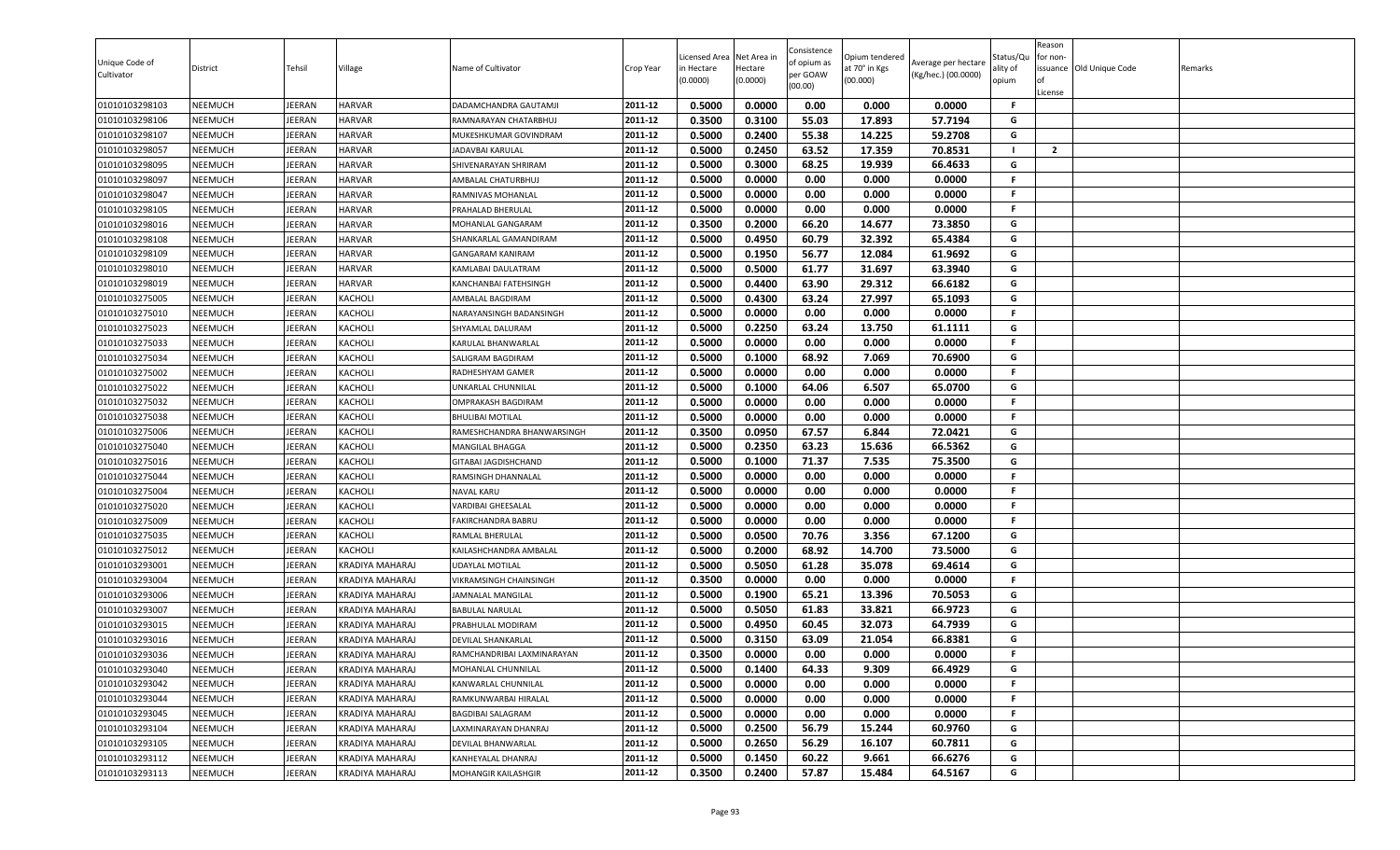| Unique Code of<br>Cultivator | District       | Tehsil        | Village                | Name of Cultivator          | Crop Year | Licensed Area<br>in Hectare<br>(0.0000) | Net Area in<br>Hectare<br>(0.0000) | Consistence<br>of opium as<br>per GOAW<br>(00.00) | Opium tendered<br>at 70° in Kgs<br>(00.000) | Average per hectare<br>(Kg/hec.) (00.0000) | status/Qι<br>ılity of<br>opium | Reason<br>for non-<br>of<br>License | issuance Old Unique Code | Remarks |
|------------------------------|----------------|---------------|------------------------|-----------------------------|-----------|-----------------------------------------|------------------------------------|---------------------------------------------------|---------------------------------------------|--------------------------------------------|--------------------------------|-------------------------------------|--------------------------|---------|
| 01010103293115               | <b>NEEMUCH</b> | JEERAN        | KRADIYA MAHARAJ        | PRABHULAL RAMLAL            | 2011-12   | 0.5000                                  | 0.4800                             | 64.43                                             | 33.734                                      | 70.2792                                    | - 1                            | $\overline{2}$                      |                          |         |
| 01010103293116               | NEEMUCH        | <b>JEERAN</b> | KRADIYA MAHARAJ        | LABHCHAND MOHANLAL          | 2011-12   | 0.5000                                  | 0.2400                             | 66.52                                             | 16.535                                      | 68.8958                                    | G                              |                                     |                          |         |
| 01010103293123               | <b>NEEMUCH</b> | <b>JEERAN</b> | KRADIYA MAHARAJ        | JAGDISH BHERULAL            | 2011-12   | 0.5000                                  | 0.0000                             | 0.00                                              | 0.000                                       | 0.0000                                     | F                              |                                     |                          |         |
| 01010103293124               | <b>NEEMUCH</b> | JEERAN        | KRADIYA MAHARAJ        | MOHANDAS RANCHHOD DAS       | 2011-12   | 0.5000                                  | 0.2250                             | 60.02                                             | 13.736                                      | 61.0489                                    | G                              |                                     |                          |         |
| 01010103293128               | NEEMUCH        | JEERAN        | KRADIYA MAHARAJ        | PREMBAI RAMESHCHANDRA       | 2011-12   | 0.5000                                  | 0.2250                             | 68.44                                             | 16.328                                      | 72.5689                                    | G                              |                                     |                          |         |
| 01010103293131               | <b>NEEMUCH</b> | JEERAN        | KRADIYA MAHARAJ        | SHANKARLAL KESHURAM         | 2011-12   | 0.5000                                  | 0.2650                             | 63.09                                             | 18.251                                      | 68.8717                                    | G                              |                                     |                          |         |
| 01010103293136               | NEEMUCH        | JEERAN        | KRADIYA MAHARAJ        | RAMESHCHAND LAXMINARAYAN    | 2011-12   | 0.5000                                  | 0.0850                             | 63.20                                             | 6.058                                       | 71.2706                                    | G                              |                                     |                          |         |
| 01010103293050               | <b>NEEMUCH</b> | JEERAN        | <b>KRADIYA MAHARAJ</b> | RAMESHCHAND RAMLAL          | 2011-12   | 0.5000                                  | 0.2250                             | 60.79                                             | 15.554                                      | 69.1289                                    | G                              |                                     |                          |         |
| 01010103293053               | <b>NEEMUCH</b> | JEERAN        | KRADIYA MAHARAJ        | RADHAKISHAN RATNA           | 2011-12   | 0.5000                                  | 0.4950                             | 59.05                                             | 30.360                                      | 61.3333                                    | G                              |                                     |                          |         |
| 01010103293054               | <b>NEEMUCH</b> | <b>JEERAN</b> | KRADIYA MAHARAJ        | AMBALAL SHANKARLAL          | 2011-12   | 0.3500                                  | 0.3000                             | 60.79                                             | 18.828                                      | 62.7600                                    | G                              |                                     |                          |         |
| 01010103293057               | NEEMUCH        | <b>JEERAN</b> | KRADIYA MAHARAJ        | SHANKARSINGH CHANDSINGH     | 2011-12   | 0.5000                                  | 0.2600                             | 60.86                                             | 17.641                                      | 67.8500                                    | G                              |                                     |                          |         |
| 01010103293059               | NEEMUCH        | JEERAN        | KRADIYA MAHARAJ        | RAMPRASAD GOBRU             | 2011-12   | 0.5000                                  | 0.2700                             | 63.23                                             | 18.409                                      | 68.1815                                    | G                              |                                     |                          |         |
| 01010103293064               | <b>NEEMUCH</b> | JEERAN        | KRADIYA MAHARAJ        | SOHANBAI MOHANLAL           | 2011-12   | 0.5000                                  | 0.3000                             | 57.79                                             | 19.186                                      | 63.9533                                    | G                              |                                     |                          |         |
| 01010103293065               | NEEMUCH        | JEERAN        | KRADIYA MAHARAJ        | <b>BHANWARIBAI BHERULAL</b> | 2011-12   | 0.5000                                  | 0.0000                             | 0.00                                              | 0.000                                       | 0.0000                                     | F                              |                                     |                          |         |
| 01010103293066               | <b>NEEMUCH</b> | JEERAN        | KRADIYA MAHARAJ        | MANGILAL HIRALAL            | 2011-12   | 0.5000                                  | 0.0000                             | 0.00                                              | 0.000                                       | 0.0000                                     | F.                             |                                     |                          |         |
| 01010103293067               | <b>NEEMUCH</b> | JEERAN        | KRADIYA MAHARAJ        | BHANWARKUNWAR FATEHSINGH    | 2011-12   | 0.5000                                  | 0.0000                             | 0.00                                              | 0.000                                       | 0.0000                                     | F.                             |                                     |                          |         |
| 01010103293072               | <b>NEEMUCH</b> | JEERAN        | <b>KRADIYA MAHARAJ</b> | <b>BADRILAL KANWARLAL</b>   | 2011-12   | 0.5000                                  | 0.0000                             | 0.00                                              | 0.000                                       | 0.0000                                     | F.                             |                                     |                          |         |
| 01010103293073               | NEEMUCH        | <b>JEERAN</b> | KRADIYA MAHARAJ        | RAGUNATH GOKULSINGH         | 2011-12   | 0.5000                                  | 0.4700                             | 60.55                                             | 30.725                                      | 65.3723                                    | G                              |                                     |                          |         |
| 01010103293084               | NEEMUCH        | <b>JEERAN</b> | KRADIYA MAHARAJ        | MANGUSINGH LAXMANSINGH      | 2011-12   | 0.5000                                  | 0.1300                             | 60.55                                             | 8.477                                       | 65.2077                                    | G                              |                                     |                          |         |
| 01010103293089               | NEEMUCH        | <b>JEERAN</b> | KRADIYA MAHARAJ        | PRABHULAL DAULATRAM         | 2011-12   | 0.5000                                  | 0.1550                             | 62.33                                             | 10.409                                      | 67.1548                                    | G                              |                                     |                          |         |
| 01010103293151               | NEEMUCH        | JEERAN        | KRADIYA MAHARAJ        | JAWANSINGH NAHARSINGH       | 2011-12   | 0.5000                                  | 0.3300                             | 60.55                                             | 21.590                                      | 65.4242                                    | G                              |                                     |                          |         |
| 01010103293037               | <b>NEEMUCH</b> | JEERAN        | KRADIYA MAHARAJ        | <b>DEVILAL HIRALAL</b>      | 2011-12   | 0.5000                                  | 0.1650                             | 66.52                                             | 12.525                                      | 75.9091                                    | G                              |                                     |                          |         |
| 01010103293010               | <b>NEEMUCH</b> | JEERAN        | KRADIYA MAHARAJ        | SHANKARLAL SAVRAM           | 2011-12   | 0.5000                                  | 0.4700                             | 62.33                                             | 30.987                                      | 65.9298                                    | G                              |                                     |                          |         |
| 01010103293110               | <b>NEEMUCH</b> | JEERAN        | KRADIYA MAHARAJ        | BADRILAL DHANNALAL          | 2011-12   | 0.5000                                  | 0.0000                             | 0.00                                              | 0.000                                       | 0.0000                                     | F.                             |                                     |                          |         |
| 01010103293056               | <b>NEEMUCH</b> | JEERAN        | KRADIYA MAHARAJ        | DHAPUBAI GULABGIR           | 2011-12   | 0.5000                                  | 0.1900                             | 62.33                                             | 12.715                                      | 66.9211                                    | G                              |                                     |                          |         |
| 01010103293152               | NEEMUCH        | JEERAN        | KRADIYA MAHARAJ        | DAULATRAM ONKARLAL          | 2011-12   | 0.5000                                  | 0.1500                             | 61.38                                             | 9.961                                       | 66.4067                                    | G                              |                                     |                          |         |
| 01010103293060               | NEEMUCH        | JEERAN        | KRADIYA MAHARAJ        | ASHOKEKUMAR LAXMICHAND      | 2011-12   | 0.5000                                  | 0.3050                             | 61.38                                             | 22.597                                      | 74.0885                                    | G                              |                                     |                          |         |
| 01010103293014               | NEEMUCH        | JEERAN        | KRADIYA MAHARAJ        | GENDKUNWAR SHAMBHUSINGH     | 2011-12   | 0.5000                                  | 0.0000                             | 0.00                                              | 0.000                                       | 0.0000                                     | F                              |                                     |                          |         |
| 01010103293039               | NEEMUCH        | JEERAN        | KRADIYA MAHARAJ        | SATYANARAYAN BAGDIRAM       | 2011-12   | 0.5000                                  | 0.4950                             | 66.71                                             | 35.642                                      | 72.0040                                    | G                              |                                     |                          |         |
| 01010103293041               | NEEMUCH        | JEERAN        | KRADIYA MAHARAJ        | HIRALAL BHANA               | 2011-12   | 0.5000                                  | 0.0000                             | 0.00                                              | 0.000                                       | 0.0000                                     | F.                             |                                     |                          |         |
| 01010103293106               | <b>NEEMUCH</b> | JEERAN        | KRADIYA MAHARAJ        | NARAYANSINGH VAKTAVARSINGH  | 2011-12   | 0.5000                                  | 0.0000                             | 0.00                                              | 0.000                                       | 0.0000                                     | F.                             |                                     |                          |         |
| 01010103293008               | <b>NEEMUCH</b> | <b>JEERAN</b> | KRADIYA MAHARAJ        | GOVARDHANLAL PRATHVIRAJ     | 2011-12   | 0.5000                                  | 0.2450                             | 59.09                                             | 15.988                                      | 65.2571                                    | G                              |                                     |                          |         |
| 01010103293034               | <b>NEEMUCH</b> | JEERAN        | KRADIYA MAHARAJ        | MANJUBAI RAMCHANDRA         | 2011-12   | 0.5000                                  | 0.2350                             | 61.38                                             | 15.555                                      | 66.1915                                    | G                              |                                     |                          |         |
| 01010103293038               | <b>NEEMUCH</b> | <b>JEERAN</b> | KRADIYA MAHARAJ        | RAMIBAI GOBAR               | 2011-12   | 0.5000                                  | 0.2700                             | 62.23                                             | 18.091                                      | 67.0037                                    | G                              |                                     |                          |         |
| 01010103293126               | NEEMUCH        | JEERAN        | KRADIYA MAHARAJ        | RUKMANIBAI ONKARLAL         | 2011-12   | 0.3500                                  | 0.1500                             | 62.23                                             | 10.072                                      | 67.1467                                    | G                              |                                     |                          |         |
| 01010103293135               | NEEMUCH        | <b>JEERAN</b> | KRADIYA MAHARAJ        | <b>CHAINSINGH RAMSINGH</b>  | 2011-12   | 0.5000                                  | 0.0000                             | 0.00                                              | 0.000                                       | 0.0000                                     | F.                             |                                     |                          |         |
| 01010103293074               | NEEMUCH        | <b>JEERAN</b> | KRADIYA MAHARAJ        | PRATHVIRAJ MODIRAM          | 2011-12   | 0.5000                                  | 0.3150                             | 57.60                                             | 20.506                                      | 65.0984                                    | G                              |                                     |                          |         |
| 01010103293052               | NEEMUCH        | JEERAN        | KRADIYA MAHARAJ        | <b>BHERU BHAGWAN</b>        | 2011-12   | 0.5000                                  | 0.2700                             | 65.27                                             | 19.805                                      | 73.3519                                    | G                              |                                     |                          |         |
| 01010103293157               | NEEMUCH        | JEERAN        | KRADIYA MAHARAJ        | RAMLAL KALU                 | 2011-12   | 0.5000                                  | 0.2850                             | 57.42                                             | 17.021                                      | 59.7228                                    | G                              |                                     |                          |         |
| 01010103293076               | NEEMUCH        | JEERAN        | KRADIYA MAHARAJ        | BHULIBAI NARAYAN            | 2011-12   | 0.5000                                  | 0.1550                             | 65.75                                             | 11.027                                      | 71.1419                                    | G                              |                                     |                          |         |
| 01010103293158               | NEEMUCH        | JEERAN        | KRADIYA MAHARAJ        | DAULATRAM GULABCHAND        | 2011-12   | 0.5000                                  | 0.0000                             | 0.00                                              | 0.000                                       | 0.0000                                     | F                              |                                     | 01010103286049           |         |
| 01010103261002               | NEEMUCH        | JEERAN        | <b>KUCHROD</b>         | HALIMAN BI ABDUL SAMAD      | 2011-12   | 0.5000                                  | 0.0000                             | 0.00                                              | 0.000                                       | 0.0000                                     | F.                             |                                     |                          |         |
| 01010103261004               | <b>NEEMUCH</b> | JEERAN        | KUCHROD                | CHANDRAPALSINGH KARANSINGH  | 2011-12   | 0.3500                                  | 0.0000                             | 0.00                                              | 0.000                                       | 0.0000                                     | F                              |                                     |                          |         |
| 01010103261005               | NEEMUCH        | JEERAN        | <b>KUCHROD</b>         | MULCHAND BIHARILAL          | 2011-12   | 0.5000                                  | 0.3000                             | 64.87                                             | 20.008                                      | 66.6933                                    | G                              |                                     |                          |         |
| 01010103261008               | <b>NEEMUCH</b> | JEERAN        | <b>KUCHROD</b>         | KANIRAM RAMNARAYAN          | 2011-12   | 0.5000                                  | 0.4750                             | 62.75                                             | 32.173                                      | 67.7326                                    | G                              |                                     |                          |         |
| 01010103261010               | NEEMUCH        | JEERAN        | <b>KUCHROD</b>         | FAJUL RAHMAN ABDULA         | 2011-12   | 0.5000                                  | 0.0000                             | 0.00                                              | 0.000                                       | 0.0000                                     | F                              |                                     |                          |         |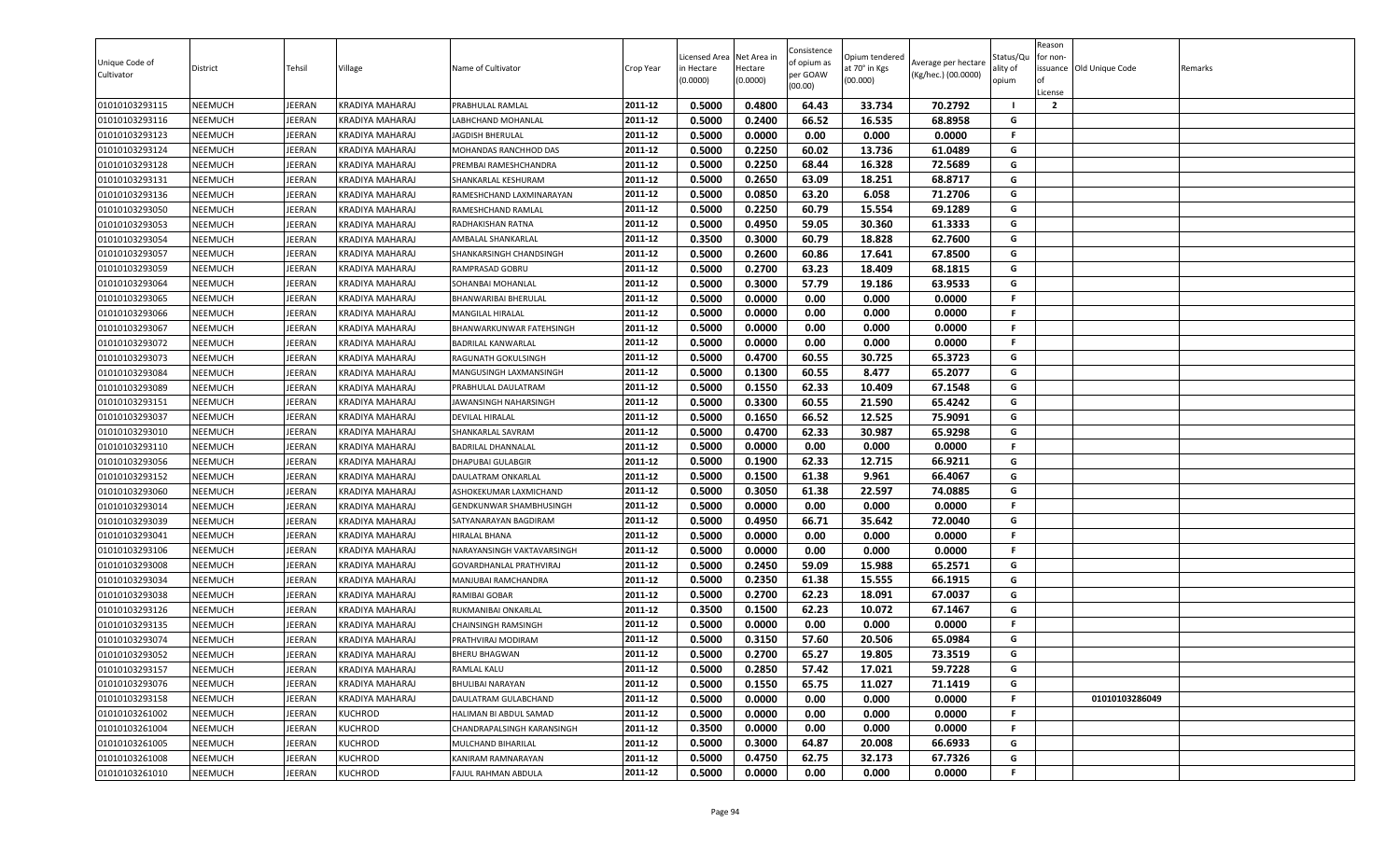| 0.3800<br>0.5000<br>60.08<br>68.6184<br><b>NEEMUCH</b><br><b>IEERAN</b><br><b>KUCHROD</b><br>BHERULAL KACHARU<br>2011-12<br>26.075<br>G<br>01010103261011<br>0.2600<br>75.82<br>G<br><b>NEEMUCH</b><br><b>KUCHROD</b><br>2011-12<br>0.5000<br>20.471<br>78.7346<br>01010103261015<br>IEERAN<br>RATANGIR BHUWANGIR<br>64.1652<br>2011-12<br>0.5000<br>0.1150<br>60.34<br>7.379<br>01010103261019<br><b>NEEMUCH</b><br>JEERAN<br><b>KUCHROD</b><br><b>BHAGWATIBAI MANGILAL</b><br>$\overline{2}$<br>01010103261020<br><b>NEEMUCH</b><br>JEERAN<br>2011-12<br>0.5000<br>0.0000<br>0.00<br>0.000<br>0.0000<br>F.<br><b>NAME CHANGE</b><br><b>KUCHROD</b><br>VIJJA NARAYAN<br>0.5000<br>0.4550<br><b>IEERAN</b><br>2011-12<br>59.70<br>29.398<br>64.6110<br>G<br>01010103261021<br><b>NEEMUCH</b><br><b>KUCHROD</b><br>RAMNARAYAN HARLAL<br>0.3500<br>66.8250<br>G<br><b>NEEMUCH</b><br><b>IEERAN</b><br><b>KUCHROD</b><br>2011-12<br>0.1200<br>61.35<br>8.019<br>01010103261029<br>ABDUL HAKIM CHHOTE KHAN<br>0.1350<br>62.67<br>2011-12<br>0.5000<br>8.505<br>63.0000<br>G<br><b>NEEMUCH</b><br><b>IEERAN</b><br><b>KUCHROD</b><br>01010103261031<br>GOVARDHANLAL NARAYAN<br>2011-12<br>F.<br><b>NEEMUCH</b><br><b>IEERAN</b><br>0.5000<br>0.0000<br>0.00<br>0.000<br>0.0000<br>01010103261033<br><b>KUCHROD</b><br>SAIDA BI MAMMU KHAN<br>01010103261034<br><b>NEEMUCH</b><br>JEERAN<br><b>KUCHROD</b><br>2011-12<br>0.5000<br>0.0000<br>0.00<br>0.000<br>0.0000<br>-F<br>BHANWARLAL KALURAM<br>G<br><b>IEERAN</b><br><b>KUCHROD</b><br>2011-12<br>0.5000<br>0.0950<br>67.66<br>6.930<br>72.9474<br>01010103261041<br><b>NEEMUCH</b><br>BABULAL NANDRAM<br>0.5000<br>0.0000<br>0.00<br>0.000<br>0.0000<br><b>NEEMUCH</b><br><b>KUCHROD</b><br>2011-12<br>F.<br>01010103261043<br>IEERAN<br>MANGILAL UDAYRAM<br>2011-12<br>0.1550<br>01010103261046<br><b>NEEMUCH</b><br><b>IEERAN</b><br><b>KUCHROD</b><br>0.5000<br>62.86<br>10.686<br>68.9419<br>G<br>BHANWARIBAI CHAMPALAL<br>01010103261050<br><b>NEEMUCH</b><br><b>IEERAN</b><br><b>KUCHROD</b><br>2011-12<br>0.5000<br>0.0000<br>0.00<br>0.000<br>0.0000<br>F.<br>VAJERAM CHHOGALAL<br>2011-12<br>0.5000<br>0.0000<br>0.00<br>F.<br>01010103261060<br><b>NEEMUCH</b><br><b>IEERAN</b><br><b>KUCHROD</b><br>0.000<br>0.0000<br>KAUJI BHERULAL<br><b>NEEMUCH</b><br>0.5000<br>0.0000<br>0.00<br>0.000<br>0.0000<br>F.<br>01010103261066<br>IEERAN<br><b>KUCHROD</b><br>2011-12<br>RADHIBAI PRABHULAL<br>2011-12<br>G<br><b>NEEMUCH</b><br><b>IEERAN</b><br><b>KUCHROD</b><br>0.5000<br>0.1900<br>62.03<br>12.557<br>66.0895<br>01010103261069<br>KUTUBUDDIN MOHAMMAD KHAN<br>0.3600<br><b>IEERAN</b><br>2011-12<br>0.5000<br>64.46<br>28.537<br>79.2694<br>G<br>01010103261074<br><b>NEEMUCH</b><br><b>KUCHROD</b><br>MAHESHRAV LAXMANRAV<br>01010103261081<br><b>NEEMUCH</b><br><b>IEERAN</b><br><b>KUCHROD</b><br>2011-12<br>0.5000<br>0.0000<br>0.00<br>0.000<br>0.0000<br>-F<br>VARDICHANDRA PRABHULAL<br>01010103261091<br><b>NEEMUCH</b><br><b>IEERAN</b><br><b>KUCHROD</b><br>2011-12<br>0.5000<br>0.0000<br>0.00<br>0.000<br>0.0000<br>RADHESHYAM KALURAM<br>-F<br>5.873<br>0.5000<br>0.0950<br>62.86<br>61.8211<br><b>NEEMUCH</b><br>2011-12<br>G<br>01010103261095<br>IEERAN<br><b>KUCHROD</b><br>BAGDIRAM NARAYAN<br>0.3500<br>01010103261084<br><b>NEEMUCH</b><br><b>IEERAN</b><br><b>KUCHROD</b><br>2011-12<br>0.5000<br>56.09<br>21.074<br>60.2114<br>G<br>SHAMBHUSINGH BHIMSINGH<br>0.3600<br>2011-12<br>0.5000<br>54.97<br>20.794<br>57.7611<br>G<br>5<br><b>NEEMUCH</b><br>01010103261086<br>JEERAN<br><b>KUCHROD</b><br><b>GOPAL GANPAT</b><br>JEERAN<br>0.5000<br>0.0000<br>0.00<br>0.0000<br>01010103261017<br><b>NEEMUCH</b><br><b>KUCHROD</b><br>2011-12<br>0.000<br>F.<br>PRASADIBAI KANWARLAL<br>0.3500<br>0.0000<br>0.00<br>0.000<br>0.0000<br>F.<br>2011-12<br>01010103261026<br><b>NEEMUCH</b><br>IEERAN<br><b>KUCHROD</b><br>ABDUL RAHMAN GHASI<br>0.3500<br>0.1700<br>64.0294<br>01010103261107<br><b>NEEMUCH</b><br><b>IEERAN</b><br><b>KUCHROD</b><br>64.46<br>10.885<br>G<br>2011-12<br>SUKHPALSINGH BHIMSINGH<br>0.0950<br>2011-12<br>0.3500<br>64.46<br>6.234<br>65.6211<br>G<br>01010103261109<br><b>NEEMUCH</b><br>JEERAN<br><b>KUCHROD</b><br>DHAPUBAI BHANWARDAS<br>0.5000<br>0.4850<br>55.21<br>56.5753<br>01010103261006<br><b>NEEMUCH</b><br><b>IEERAN</b><br><b>KUCHROD</b><br>2011-12<br>27.439<br>G<br><b>BADRILAL KAILASH</b><br>0.3500<br>0.0950<br>64.69<br>6.524<br>68.6737<br>01010103261027<br><b>NEEMUCH</b><br><b>IEERAN</b><br><b>KUCHROD</b><br>NAHARSINGH BHIMSINGH<br>2011-12<br>G<br>0.3500<br><b>NEEMUCH</b><br>0.0000<br>0.00<br>0.000<br>0.0000<br>01010103261114<br>IEERAN<br><b>KUCHROD</b><br>2011-12<br>F.<br>MANGILAL SHANKARLAL<br>0.3500<br>0.3400<br>49.06<br>52.8324<br>01010103261115<br>NEEMUCH<br><b>IEERAN</b><br><b>KUCHROD</b><br>2011-12<br>17.963<br>G<br>BHERULAL RAMNARAYAN<br>$\boldsymbol{a}$<br>01010103261070<br><b>NEEMUCH</b><br>JEERAN<br><b>KUCHROD</b><br>2011-12<br>0.5000<br>0.4000<br>62.05<br>25.884<br>64.7100<br>G<br>RUKMANIBAI MOHANLAL<br>0.3500<br>0.3400<br>69.17<br>23.804<br>2011-12<br>70.0118<br>G<br>01010103261116<br><b>NEEMUCH</b><br><b>IEERAN</b><br><b>KUCHROD</b><br>MANGIBAI HAJARI<br><b>KUCHROD</b><br>0.5000<br>0.3800<br>62.40<br>23.320<br>61.3684<br>G<br>01010103261117<br><b>NEEMUCH</b><br>IEERAN<br>2011-12<br>01010103305077<br>MADANKUNWAR SHAMBHUSINGH<br>0.4700<br>2011-12<br>0.5000<br>61.96<br>29.635<br>63.0532<br>G<br><b>NEEMUCH</b><br><b>IEERAN</b><br>01010103261121<br><b>KUCHROD</b><br><b>BANSHILAL RATANLAL</b><br>G<br>01010103261122<br><b>NEEMUCH</b><br><b>IEERAN</b><br><b>KUCHROD</b><br>2011-12<br>0.5000<br>0.5100<br>67.53<br>37.093<br>72.7314<br><b>GOPAL LAXMAN</b><br>0.5000<br>0.4900<br>64.42<br>34.952<br>71.3306<br>01010103261123<br>2011-12<br>G<br><b>NEEMUCH</b><br>IEERAN<br><b>KUCHROD</b><br>AMBALAL BHERA<br>0.3800<br>01010103261124<br><b>NEEMUCH</b><br>EERAN<br><b>KUCHROD</b><br>2011-12<br>0.5000<br>63.81<br>26.189<br>68.9184<br>G<br>BHAGVANTIBAI RAJARAM<br>63.74<br>2011-12<br>0.5000<br>0.5000<br>36.559<br>73.1180<br>G<br>01010103261125<br><b>NEEMUCH</b><br>JEERAN<br><b>KUCHROD</b><br><b>GOPILAL BHERA</b><br>2011-12<br>0.2650<br>01010103261126<br><b>NEEMUCH</b><br>JEERAN<br><b>KUCHROD</b><br>0.5000<br>64.71<br>18.905<br>71.3396<br>G<br>KANHEYALAL BHANWARLAL<br>0.5000<br>0.5050<br>61.96<br>61.3287<br>2011-12<br>30.971<br>G<br>01010103261127<br><b>NEEMUCH</b><br>JEERAN<br><b>KUCHROD</b><br>DINESHKUMAR CHHAGANLAL<br>01010103261128<br>2011-12<br>0.5000<br>F.<br><b>NEEMUCH</b><br>JEERAN<br><b>KUCHROD</b><br>0.0000<br>0.00<br>0.000<br>0.0000<br><b>GAMERBAI NANDRAM</b><br>66.92<br>0.5000<br>0.2900<br>22.141<br>76.3483<br>G<br>01010103261129<br><b>NEEMUCH</b><br><b>IEERAN</b><br><b>KUCHROD</b><br>LAXMICHAND BHANWARLAL<br>2011-12<br>G<br>01010103261130<br><b>NEEMUCH</b><br>JEERAN<br><b>KUCHROD</b><br>2011-12<br>0.5000<br>0.4700<br>64.71<br>32.993<br>70.1979<br>RAMESHWAR MAGNIRAM<br>01010103261131<br><b>NEEMUCH</b><br>JEERAN<br><b>KUCHROD</b><br>2011-12<br>0.5000<br>0.5200<br>61.96<br>29.971<br>57.6365<br><b>BANSHILAL KISHANLAL</b><br>G<br>01010103261132<br><b>NEEMUCH</b><br>JEERAN<br><b>KUCHROD</b><br>2011-12<br>0.5000<br>0.4800<br>64.71<br>32.614<br>67.9458<br>G<br><b>GANPATLAL VENIRAM</b><br>01010103261133<br><b>NEEMUCH</b><br>JEERAN<br><b>KUCHROD</b><br>2011-12<br>0.5000<br>0.4900<br>62.67<br>31.165<br>63.6020<br>G<br>TULSIRAM BANSHILAL | Unique Code of<br>Cultivator | District | Tehsil | Village | Name of Cultivator | Crop Year | Licensed Area<br>in Hectare<br>(0.0000) | Net Area in<br>Hectare<br>(0.0000) | Consistence<br>of opium as<br>per GOAW<br>(00.00) | Opium tendered<br>at 70° in Kgs<br>(00.000) | Average per hectare<br>(Kg/hec.) (00.0000) | Status/Qu<br>ılity of<br>opium | Reason<br>or non-<br>ssuance Old Unique Code<br>License | Remarks |
|-----------------------------------------------------------------------------------------------------------------------------------------------------------------------------------------------------------------------------------------------------------------------------------------------------------------------------------------------------------------------------------------------------------------------------------------------------------------------------------------------------------------------------------------------------------------------------------------------------------------------------------------------------------------------------------------------------------------------------------------------------------------------------------------------------------------------------------------------------------------------------------------------------------------------------------------------------------------------------------------------------------------------------------------------------------------------------------------------------------------------------------------------------------------------------------------------------------------------------------------------------------------------------------------------------------------------------------------------------------------------------------------------------------------------------------------------------------------------------------------------------------------------------------------------------------------------------------------------------------------------------------------------------------------------------------------------------------------------------------------------------------------------------------------------------------------------------------------------------------------------------------------------------------------------------------------------------------------------------------------------------------------------------------------------------------------------------------------------------------------------------------------------------------------------------------------------------------------------------------------------------------------------------------------------------------------------------------------------------------------------------------------------------------------------------------------------------------------------------------------------------------------------------------------------------------------------------------------------------------------------------------------------------------------------------------------------------------------------------------------------------------------------------------------------------------------------------------------------------------------------------------------------------------------------------------------------------------------------------------------------------------------------------------------------------------------------------------------------------------------------------------------------------------------------------------------------------------------------------------------------------------------------------------------------------------------------------------------------------------------------------------------------------------------------------------------------------------------------------------------------------------------------------------------------------------------------------------------------------------------------------------------------------------------------------------------------------------------------------------------------------------------------------------------------------------------------------------------------------------------------------------------------------------------------------------------------------------------------------------------------------------------------------------------------------------------------------------------------------------------------------------------------------------------------------------------------------------------------------------------------------------------------------------------------------------------------------------------------------------------------------------------------------------------------------------------------------------------------------------------------------------------------------------------------------------------------------------------------------------------------------------------------------------------------------------------------------------------------------------------------------------------------------------------------------------------------------------------------------------------------------------------------------------------------------------------------------------------------------------------------------------------------------------------------------------------------------------------------------------------------------------------------------------------------------------------------------------------------------------------------------------------------------------------------------------------------------------------------------------------------------------------------------------------------------------------------------------------------------------------------------------------------------------------------------------------------------------------------------------------------------------------------------------------------------------------------------------------------------------------------------------------------------------------------------------------------------------------------------------------------------------------------------------------------------------------------------------------------------------------------------------------------------------------------------------------------------------------------------------------------------------------------------------------------------------------------------------------------------------------------------------------------------------------------------------------------------------------------------------------------------------------------------------------------------------------------------------------------------------------------------------------------------------------------------------------------------------------------------------------------------------------------------------------------------------------------------------------------------------------------------------------------------------------------------------------------------------------------------------------------------------------------------------------------------------------------------------------------------------------------------------------------------------------------------------------------------------------------------------------------------------------------------------------------------------------------------------------------------------------------------------------------------------------------------------------------------------------------------------------------------------------------------------------------------------------------------------------------------------------------------------------------------------------------------|------------------------------|----------|--------|---------|--------------------|-----------|-----------------------------------------|------------------------------------|---------------------------------------------------|---------------------------------------------|--------------------------------------------|--------------------------------|---------------------------------------------------------|---------|
|                                                                                                                                                                                                                                                                                                                                                                                                                                                                                                                                                                                                                                                                                                                                                                                                                                                                                                                                                                                                                                                                                                                                                                                                                                                                                                                                                                                                                                                                                                                                                                                                                                                                                                                                                                                                                                                                                                                                                                                                                                                                                                                                                                                                                                                                                                                                                                                                                                                                                                                                                                                                                                                                                                                                                                                                                                                                                                                                                                                                                                                                                                                                                                                                                                                                                                                                                                                                                                                                                                                                                                                                                                                                                                                                                                                                                                                                                                                                                                                                                                                                                                                                                                                                                                                                                                                                                                                                                                                                                                                                                                                                                                                                                                                                                                                                                                                                                                                                                                                                                                                                                                                                                                                                                                                                                                                                                                                                                                                                                                                                                                                                                                                                                                                                                                                                                                                                                                                                                                                                                                                                                                                                                                                                                                                                                                                                                                                                                                                                                                                                                                                                                                                                                                                                                                                                                                                                                                                                                                                                                                                                                                                                                                                                                                                                                                                                                                                                                                                                                                                                                     |                              |          |        |         |                    |           |                                         |                                    |                                                   |                                             |                                            |                                |                                                         |         |
|                                                                                                                                                                                                                                                                                                                                                                                                                                                                                                                                                                                                                                                                                                                                                                                                                                                                                                                                                                                                                                                                                                                                                                                                                                                                                                                                                                                                                                                                                                                                                                                                                                                                                                                                                                                                                                                                                                                                                                                                                                                                                                                                                                                                                                                                                                                                                                                                                                                                                                                                                                                                                                                                                                                                                                                                                                                                                                                                                                                                                                                                                                                                                                                                                                                                                                                                                                                                                                                                                                                                                                                                                                                                                                                                                                                                                                                                                                                                                                                                                                                                                                                                                                                                                                                                                                                                                                                                                                                                                                                                                                                                                                                                                                                                                                                                                                                                                                                                                                                                                                                                                                                                                                                                                                                                                                                                                                                                                                                                                                                                                                                                                                                                                                                                                                                                                                                                                                                                                                                                                                                                                                                                                                                                                                                                                                                                                                                                                                                                                                                                                                                                                                                                                                                                                                                                                                                                                                                                                                                                                                                                                                                                                                                                                                                                                                                                                                                                                                                                                                                                                     |                              |          |        |         |                    |           |                                         |                                    |                                                   |                                             |                                            |                                |                                                         |         |
|                                                                                                                                                                                                                                                                                                                                                                                                                                                                                                                                                                                                                                                                                                                                                                                                                                                                                                                                                                                                                                                                                                                                                                                                                                                                                                                                                                                                                                                                                                                                                                                                                                                                                                                                                                                                                                                                                                                                                                                                                                                                                                                                                                                                                                                                                                                                                                                                                                                                                                                                                                                                                                                                                                                                                                                                                                                                                                                                                                                                                                                                                                                                                                                                                                                                                                                                                                                                                                                                                                                                                                                                                                                                                                                                                                                                                                                                                                                                                                                                                                                                                                                                                                                                                                                                                                                                                                                                                                                                                                                                                                                                                                                                                                                                                                                                                                                                                                                                                                                                                                                                                                                                                                                                                                                                                                                                                                                                                                                                                                                                                                                                                                                                                                                                                                                                                                                                                                                                                                                                                                                                                                                                                                                                                                                                                                                                                                                                                                                                                                                                                                                                                                                                                                                                                                                                                                                                                                                                                                                                                                                                                                                                                                                                                                                                                                                                                                                                                                                                                                                                                     |                              |          |        |         |                    |           |                                         |                                    |                                                   |                                             |                                            |                                |                                                         |         |
|                                                                                                                                                                                                                                                                                                                                                                                                                                                                                                                                                                                                                                                                                                                                                                                                                                                                                                                                                                                                                                                                                                                                                                                                                                                                                                                                                                                                                                                                                                                                                                                                                                                                                                                                                                                                                                                                                                                                                                                                                                                                                                                                                                                                                                                                                                                                                                                                                                                                                                                                                                                                                                                                                                                                                                                                                                                                                                                                                                                                                                                                                                                                                                                                                                                                                                                                                                                                                                                                                                                                                                                                                                                                                                                                                                                                                                                                                                                                                                                                                                                                                                                                                                                                                                                                                                                                                                                                                                                                                                                                                                                                                                                                                                                                                                                                                                                                                                                                                                                                                                                                                                                                                                                                                                                                                                                                                                                                                                                                                                                                                                                                                                                                                                                                                                                                                                                                                                                                                                                                                                                                                                                                                                                                                                                                                                                                                                                                                                                                                                                                                                                                                                                                                                                                                                                                                                                                                                                                                                                                                                                                                                                                                                                                                                                                                                                                                                                                                                                                                                                                                     |                              |          |        |         |                    |           |                                         |                                    |                                                   |                                             |                                            |                                |                                                         |         |
|                                                                                                                                                                                                                                                                                                                                                                                                                                                                                                                                                                                                                                                                                                                                                                                                                                                                                                                                                                                                                                                                                                                                                                                                                                                                                                                                                                                                                                                                                                                                                                                                                                                                                                                                                                                                                                                                                                                                                                                                                                                                                                                                                                                                                                                                                                                                                                                                                                                                                                                                                                                                                                                                                                                                                                                                                                                                                                                                                                                                                                                                                                                                                                                                                                                                                                                                                                                                                                                                                                                                                                                                                                                                                                                                                                                                                                                                                                                                                                                                                                                                                                                                                                                                                                                                                                                                                                                                                                                                                                                                                                                                                                                                                                                                                                                                                                                                                                                                                                                                                                                                                                                                                                                                                                                                                                                                                                                                                                                                                                                                                                                                                                                                                                                                                                                                                                                                                                                                                                                                                                                                                                                                                                                                                                                                                                                                                                                                                                                                                                                                                                                                                                                                                                                                                                                                                                                                                                                                                                                                                                                                                                                                                                                                                                                                                                                                                                                                                                                                                                                                                     |                              |          |        |         |                    |           |                                         |                                    |                                                   |                                             |                                            |                                |                                                         |         |
|                                                                                                                                                                                                                                                                                                                                                                                                                                                                                                                                                                                                                                                                                                                                                                                                                                                                                                                                                                                                                                                                                                                                                                                                                                                                                                                                                                                                                                                                                                                                                                                                                                                                                                                                                                                                                                                                                                                                                                                                                                                                                                                                                                                                                                                                                                                                                                                                                                                                                                                                                                                                                                                                                                                                                                                                                                                                                                                                                                                                                                                                                                                                                                                                                                                                                                                                                                                                                                                                                                                                                                                                                                                                                                                                                                                                                                                                                                                                                                                                                                                                                                                                                                                                                                                                                                                                                                                                                                                                                                                                                                                                                                                                                                                                                                                                                                                                                                                                                                                                                                                                                                                                                                                                                                                                                                                                                                                                                                                                                                                                                                                                                                                                                                                                                                                                                                                                                                                                                                                                                                                                                                                                                                                                                                                                                                                                                                                                                                                                                                                                                                                                                                                                                                                                                                                                                                                                                                                                                                                                                                                                                                                                                                                                                                                                                                                                                                                                                                                                                                                                                     |                              |          |        |         |                    |           |                                         |                                    |                                                   |                                             |                                            |                                |                                                         |         |
|                                                                                                                                                                                                                                                                                                                                                                                                                                                                                                                                                                                                                                                                                                                                                                                                                                                                                                                                                                                                                                                                                                                                                                                                                                                                                                                                                                                                                                                                                                                                                                                                                                                                                                                                                                                                                                                                                                                                                                                                                                                                                                                                                                                                                                                                                                                                                                                                                                                                                                                                                                                                                                                                                                                                                                                                                                                                                                                                                                                                                                                                                                                                                                                                                                                                                                                                                                                                                                                                                                                                                                                                                                                                                                                                                                                                                                                                                                                                                                                                                                                                                                                                                                                                                                                                                                                                                                                                                                                                                                                                                                                                                                                                                                                                                                                                                                                                                                                                                                                                                                                                                                                                                                                                                                                                                                                                                                                                                                                                                                                                                                                                                                                                                                                                                                                                                                                                                                                                                                                                                                                                                                                                                                                                                                                                                                                                                                                                                                                                                                                                                                                                                                                                                                                                                                                                                                                                                                                                                                                                                                                                                                                                                                                                                                                                                                                                                                                                                                                                                                                                                     |                              |          |        |         |                    |           |                                         |                                    |                                                   |                                             |                                            |                                |                                                         |         |
|                                                                                                                                                                                                                                                                                                                                                                                                                                                                                                                                                                                                                                                                                                                                                                                                                                                                                                                                                                                                                                                                                                                                                                                                                                                                                                                                                                                                                                                                                                                                                                                                                                                                                                                                                                                                                                                                                                                                                                                                                                                                                                                                                                                                                                                                                                                                                                                                                                                                                                                                                                                                                                                                                                                                                                                                                                                                                                                                                                                                                                                                                                                                                                                                                                                                                                                                                                                                                                                                                                                                                                                                                                                                                                                                                                                                                                                                                                                                                                                                                                                                                                                                                                                                                                                                                                                                                                                                                                                                                                                                                                                                                                                                                                                                                                                                                                                                                                                                                                                                                                                                                                                                                                                                                                                                                                                                                                                                                                                                                                                                                                                                                                                                                                                                                                                                                                                                                                                                                                                                                                                                                                                                                                                                                                                                                                                                                                                                                                                                                                                                                                                                                                                                                                                                                                                                                                                                                                                                                                                                                                                                                                                                                                                                                                                                                                                                                                                                                                                                                                                                                     |                              |          |        |         |                    |           |                                         |                                    |                                                   |                                             |                                            |                                |                                                         |         |
|                                                                                                                                                                                                                                                                                                                                                                                                                                                                                                                                                                                                                                                                                                                                                                                                                                                                                                                                                                                                                                                                                                                                                                                                                                                                                                                                                                                                                                                                                                                                                                                                                                                                                                                                                                                                                                                                                                                                                                                                                                                                                                                                                                                                                                                                                                                                                                                                                                                                                                                                                                                                                                                                                                                                                                                                                                                                                                                                                                                                                                                                                                                                                                                                                                                                                                                                                                                                                                                                                                                                                                                                                                                                                                                                                                                                                                                                                                                                                                                                                                                                                                                                                                                                                                                                                                                                                                                                                                                                                                                                                                                                                                                                                                                                                                                                                                                                                                                                                                                                                                                                                                                                                                                                                                                                                                                                                                                                                                                                                                                                                                                                                                                                                                                                                                                                                                                                                                                                                                                                                                                                                                                                                                                                                                                                                                                                                                                                                                                                                                                                                                                                                                                                                                                                                                                                                                                                                                                                                                                                                                                                                                                                                                                                                                                                                                                                                                                                                                                                                                                                                     |                              |          |        |         |                    |           |                                         |                                    |                                                   |                                             |                                            |                                |                                                         |         |
|                                                                                                                                                                                                                                                                                                                                                                                                                                                                                                                                                                                                                                                                                                                                                                                                                                                                                                                                                                                                                                                                                                                                                                                                                                                                                                                                                                                                                                                                                                                                                                                                                                                                                                                                                                                                                                                                                                                                                                                                                                                                                                                                                                                                                                                                                                                                                                                                                                                                                                                                                                                                                                                                                                                                                                                                                                                                                                                                                                                                                                                                                                                                                                                                                                                                                                                                                                                                                                                                                                                                                                                                                                                                                                                                                                                                                                                                                                                                                                                                                                                                                                                                                                                                                                                                                                                                                                                                                                                                                                                                                                                                                                                                                                                                                                                                                                                                                                                                                                                                                                                                                                                                                                                                                                                                                                                                                                                                                                                                                                                                                                                                                                                                                                                                                                                                                                                                                                                                                                                                                                                                                                                                                                                                                                                                                                                                                                                                                                                                                                                                                                                                                                                                                                                                                                                                                                                                                                                                                                                                                                                                                                                                                                                                                                                                                                                                                                                                                                                                                                                                                     |                              |          |        |         |                    |           |                                         |                                    |                                                   |                                             |                                            |                                |                                                         |         |
|                                                                                                                                                                                                                                                                                                                                                                                                                                                                                                                                                                                                                                                                                                                                                                                                                                                                                                                                                                                                                                                                                                                                                                                                                                                                                                                                                                                                                                                                                                                                                                                                                                                                                                                                                                                                                                                                                                                                                                                                                                                                                                                                                                                                                                                                                                                                                                                                                                                                                                                                                                                                                                                                                                                                                                                                                                                                                                                                                                                                                                                                                                                                                                                                                                                                                                                                                                                                                                                                                                                                                                                                                                                                                                                                                                                                                                                                                                                                                                                                                                                                                                                                                                                                                                                                                                                                                                                                                                                                                                                                                                                                                                                                                                                                                                                                                                                                                                                                                                                                                                                                                                                                                                                                                                                                                                                                                                                                                                                                                                                                                                                                                                                                                                                                                                                                                                                                                                                                                                                                                                                                                                                                                                                                                                                                                                                                                                                                                                                                                                                                                                                                                                                                                                                                                                                                                                                                                                                                                                                                                                                                                                                                                                                                                                                                                                                                                                                                                                                                                                                                                     |                              |          |        |         |                    |           |                                         |                                    |                                                   |                                             |                                            |                                |                                                         |         |
|                                                                                                                                                                                                                                                                                                                                                                                                                                                                                                                                                                                                                                                                                                                                                                                                                                                                                                                                                                                                                                                                                                                                                                                                                                                                                                                                                                                                                                                                                                                                                                                                                                                                                                                                                                                                                                                                                                                                                                                                                                                                                                                                                                                                                                                                                                                                                                                                                                                                                                                                                                                                                                                                                                                                                                                                                                                                                                                                                                                                                                                                                                                                                                                                                                                                                                                                                                                                                                                                                                                                                                                                                                                                                                                                                                                                                                                                                                                                                                                                                                                                                                                                                                                                                                                                                                                                                                                                                                                                                                                                                                                                                                                                                                                                                                                                                                                                                                                                                                                                                                                                                                                                                                                                                                                                                                                                                                                                                                                                                                                                                                                                                                                                                                                                                                                                                                                                                                                                                                                                                                                                                                                                                                                                                                                                                                                                                                                                                                                                                                                                                                                                                                                                                                                                                                                                                                                                                                                                                                                                                                                                                                                                                                                                                                                                                                                                                                                                                                                                                                                                                     |                              |          |        |         |                    |           |                                         |                                    |                                                   |                                             |                                            |                                |                                                         |         |
|                                                                                                                                                                                                                                                                                                                                                                                                                                                                                                                                                                                                                                                                                                                                                                                                                                                                                                                                                                                                                                                                                                                                                                                                                                                                                                                                                                                                                                                                                                                                                                                                                                                                                                                                                                                                                                                                                                                                                                                                                                                                                                                                                                                                                                                                                                                                                                                                                                                                                                                                                                                                                                                                                                                                                                                                                                                                                                                                                                                                                                                                                                                                                                                                                                                                                                                                                                                                                                                                                                                                                                                                                                                                                                                                                                                                                                                                                                                                                                                                                                                                                                                                                                                                                                                                                                                                                                                                                                                                                                                                                                                                                                                                                                                                                                                                                                                                                                                                                                                                                                                                                                                                                                                                                                                                                                                                                                                                                                                                                                                                                                                                                                                                                                                                                                                                                                                                                                                                                                                                                                                                                                                                                                                                                                                                                                                                                                                                                                                                                                                                                                                                                                                                                                                                                                                                                                                                                                                                                                                                                                                                                                                                                                                                                                                                                                                                                                                                                                                                                                                                                     |                              |          |        |         |                    |           |                                         |                                    |                                                   |                                             |                                            |                                |                                                         |         |
|                                                                                                                                                                                                                                                                                                                                                                                                                                                                                                                                                                                                                                                                                                                                                                                                                                                                                                                                                                                                                                                                                                                                                                                                                                                                                                                                                                                                                                                                                                                                                                                                                                                                                                                                                                                                                                                                                                                                                                                                                                                                                                                                                                                                                                                                                                                                                                                                                                                                                                                                                                                                                                                                                                                                                                                                                                                                                                                                                                                                                                                                                                                                                                                                                                                                                                                                                                                                                                                                                                                                                                                                                                                                                                                                                                                                                                                                                                                                                                                                                                                                                                                                                                                                                                                                                                                                                                                                                                                                                                                                                                                                                                                                                                                                                                                                                                                                                                                                                                                                                                                                                                                                                                                                                                                                                                                                                                                                                                                                                                                                                                                                                                                                                                                                                                                                                                                                                                                                                                                                                                                                                                                                                                                                                                                                                                                                                                                                                                                                                                                                                                                                                                                                                                                                                                                                                                                                                                                                                                                                                                                                                                                                                                                                                                                                                                                                                                                                                                                                                                                                                     |                              |          |        |         |                    |           |                                         |                                    |                                                   |                                             |                                            |                                |                                                         |         |
|                                                                                                                                                                                                                                                                                                                                                                                                                                                                                                                                                                                                                                                                                                                                                                                                                                                                                                                                                                                                                                                                                                                                                                                                                                                                                                                                                                                                                                                                                                                                                                                                                                                                                                                                                                                                                                                                                                                                                                                                                                                                                                                                                                                                                                                                                                                                                                                                                                                                                                                                                                                                                                                                                                                                                                                                                                                                                                                                                                                                                                                                                                                                                                                                                                                                                                                                                                                                                                                                                                                                                                                                                                                                                                                                                                                                                                                                                                                                                                                                                                                                                                                                                                                                                                                                                                                                                                                                                                                                                                                                                                                                                                                                                                                                                                                                                                                                                                                                                                                                                                                                                                                                                                                                                                                                                                                                                                                                                                                                                                                                                                                                                                                                                                                                                                                                                                                                                                                                                                                                                                                                                                                                                                                                                                                                                                                                                                                                                                                                                                                                                                                                                                                                                                                                                                                                                                                                                                                                                                                                                                                                                                                                                                                                                                                                                                                                                                                                                                                                                                                                                     |                              |          |        |         |                    |           |                                         |                                    |                                                   |                                             |                                            |                                |                                                         |         |
|                                                                                                                                                                                                                                                                                                                                                                                                                                                                                                                                                                                                                                                                                                                                                                                                                                                                                                                                                                                                                                                                                                                                                                                                                                                                                                                                                                                                                                                                                                                                                                                                                                                                                                                                                                                                                                                                                                                                                                                                                                                                                                                                                                                                                                                                                                                                                                                                                                                                                                                                                                                                                                                                                                                                                                                                                                                                                                                                                                                                                                                                                                                                                                                                                                                                                                                                                                                                                                                                                                                                                                                                                                                                                                                                                                                                                                                                                                                                                                                                                                                                                                                                                                                                                                                                                                                                                                                                                                                                                                                                                                                                                                                                                                                                                                                                                                                                                                                                                                                                                                                                                                                                                                                                                                                                                                                                                                                                                                                                                                                                                                                                                                                                                                                                                                                                                                                                                                                                                                                                                                                                                                                                                                                                                                                                                                                                                                                                                                                                                                                                                                                                                                                                                                                                                                                                                                                                                                                                                                                                                                                                                                                                                                                                                                                                                                                                                                                                                                                                                                                                                     |                              |          |        |         |                    |           |                                         |                                    |                                                   |                                             |                                            |                                |                                                         |         |
|                                                                                                                                                                                                                                                                                                                                                                                                                                                                                                                                                                                                                                                                                                                                                                                                                                                                                                                                                                                                                                                                                                                                                                                                                                                                                                                                                                                                                                                                                                                                                                                                                                                                                                                                                                                                                                                                                                                                                                                                                                                                                                                                                                                                                                                                                                                                                                                                                                                                                                                                                                                                                                                                                                                                                                                                                                                                                                                                                                                                                                                                                                                                                                                                                                                                                                                                                                                                                                                                                                                                                                                                                                                                                                                                                                                                                                                                                                                                                                                                                                                                                                                                                                                                                                                                                                                                                                                                                                                                                                                                                                                                                                                                                                                                                                                                                                                                                                                                                                                                                                                                                                                                                                                                                                                                                                                                                                                                                                                                                                                                                                                                                                                                                                                                                                                                                                                                                                                                                                                                                                                                                                                                                                                                                                                                                                                                                                                                                                                                                                                                                                                                                                                                                                                                                                                                                                                                                                                                                                                                                                                                                                                                                                                                                                                                                                                                                                                                                                                                                                                                                     |                              |          |        |         |                    |           |                                         |                                    |                                                   |                                             |                                            |                                |                                                         |         |
|                                                                                                                                                                                                                                                                                                                                                                                                                                                                                                                                                                                                                                                                                                                                                                                                                                                                                                                                                                                                                                                                                                                                                                                                                                                                                                                                                                                                                                                                                                                                                                                                                                                                                                                                                                                                                                                                                                                                                                                                                                                                                                                                                                                                                                                                                                                                                                                                                                                                                                                                                                                                                                                                                                                                                                                                                                                                                                                                                                                                                                                                                                                                                                                                                                                                                                                                                                                                                                                                                                                                                                                                                                                                                                                                                                                                                                                                                                                                                                                                                                                                                                                                                                                                                                                                                                                                                                                                                                                                                                                                                                                                                                                                                                                                                                                                                                                                                                                                                                                                                                                                                                                                                                                                                                                                                                                                                                                                                                                                                                                                                                                                                                                                                                                                                                                                                                                                                                                                                                                                                                                                                                                                                                                                                                                                                                                                                                                                                                                                                                                                                                                                                                                                                                                                                                                                                                                                                                                                                                                                                                                                                                                                                                                                                                                                                                                                                                                                                                                                                                                                                     |                              |          |        |         |                    |           |                                         |                                    |                                                   |                                             |                                            |                                |                                                         |         |
|                                                                                                                                                                                                                                                                                                                                                                                                                                                                                                                                                                                                                                                                                                                                                                                                                                                                                                                                                                                                                                                                                                                                                                                                                                                                                                                                                                                                                                                                                                                                                                                                                                                                                                                                                                                                                                                                                                                                                                                                                                                                                                                                                                                                                                                                                                                                                                                                                                                                                                                                                                                                                                                                                                                                                                                                                                                                                                                                                                                                                                                                                                                                                                                                                                                                                                                                                                                                                                                                                                                                                                                                                                                                                                                                                                                                                                                                                                                                                                                                                                                                                                                                                                                                                                                                                                                                                                                                                                                                                                                                                                                                                                                                                                                                                                                                                                                                                                                                                                                                                                                                                                                                                                                                                                                                                                                                                                                                                                                                                                                                                                                                                                                                                                                                                                                                                                                                                                                                                                                                                                                                                                                                                                                                                                                                                                                                                                                                                                                                                                                                                                                                                                                                                                                                                                                                                                                                                                                                                                                                                                                                                                                                                                                                                                                                                                                                                                                                                                                                                                                                                     |                              |          |        |         |                    |           |                                         |                                    |                                                   |                                             |                                            |                                |                                                         |         |
|                                                                                                                                                                                                                                                                                                                                                                                                                                                                                                                                                                                                                                                                                                                                                                                                                                                                                                                                                                                                                                                                                                                                                                                                                                                                                                                                                                                                                                                                                                                                                                                                                                                                                                                                                                                                                                                                                                                                                                                                                                                                                                                                                                                                                                                                                                                                                                                                                                                                                                                                                                                                                                                                                                                                                                                                                                                                                                                                                                                                                                                                                                                                                                                                                                                                                                                                                                                                                                                                                                                                                                                                                                                                                                                                                                                                                                                                                                                                                                                                                                                                                                                                                                                                                                                                                                                                                                                                                                                                                                                                                                                                                                                                                                                                                                                                                                                                                                                                                                                                                                                                                                                                                                                                                                                                                                                                                                                                                                                                                                                                                                                                                                                                                                                                                                                                                                                                                                                                                                                                                                                                                                                                                                                                                                                                                                                                                                                                                                                                                                                                                                                                                                                                                                                                                                                                                                                                                                                                                                                                                                                                                                                                                                                                                                                                                                                                                                                                                                                                                                                                                     |                              |          |        |         |                    |           |                                         |                                    |                                                   |                                             |                                            |                                |                                                         |         |
|                                                                                                                                                                                                                                                                                                                                                                                                                                                                                                                                                                                                                                                                                                                                                                                                                                                                                                                                                                                                                                                                                                                                                                                                                                                                                                                                                                                                                                                                                                                                                                                                                                                                                                                                                                                                                                                                                                                                                                                                                                                                                                                                                                                                                                                                                                                                                                                                                                                                                                                                                                                                                                                                                                                                                                                                                                                                                                                                                                                                                                                                                                                                                                                                                                                                                                                                                                                                                                                                                                                                                                                                                                                                                                                                                                                                                                                                                                                                                                                                                                                                                                                                                                                                                                                                                                                                                                                                                                                                                                                                                                                                                                                                                                                                                                                                                                                                                                                                                                                                                                                                                                                                                                                                                                                                                                                                                                                                                                                                                                                                                                                                                                                                                                                                                                                                                                                                                                                                                                                                                                                                                                                                                                                                                                                                                                                                                                                                                                                                                                                                                                                                                                                                                                                                                                                                                                                                                                                                                                                                                                                                                                                                                                                                                                                                                                                                                                                                                                                                                                                                                     |                              |          |        |         |                    |           |                                         |                                    |                                                   |                                             |                                            |                                |                                                         |         |
|                                                                                                                                                                                                                                                                                                                                                                                                                                                                                                                                                                                                                                                                                                                                                                                                                                                                                                                                                                                                                                                                                                                                                                                                                                                                                                                                                                                                                                                                                                                                                                                                                                                                                                                                                                                                                                                                                                                                                                                                                                                                                                                                                                                                                                                                                                                                                                                                                                                                                                                                                                                                                                                                                                                                                                                                                                                                                                                                                                                                                                                                                                                                                                                                                                                                                                                                                                                                                                                                                                                                                                                                                                                                                                                                                                                                                                                                                                                                                                                                                                                                                                                                                                                                                                                                                                                                                                                                                                                                                                                                                                                                                                                                                                                                                                                                                                                                                                                                                                                                                                                                                                                                                                                                                                                                                                                                                                                                                                                                                                                                                                                                                                                                                                                                                                                                                                                                                                                                                                                                                                                                                                                                                                                                                                                                                                                                                                                                                                                                                                                                                                                                                                                                                                                                                                                                                                                                                                                                                                                                                                                                                                                                                                                                                                                                                                                                                                                                                                                                                                                                                     |                              |          |        |         |                    |           |                                         |                                    |                                                   |                                             |                                            |                                |                                                         |         |
|                                                                                                                                                                                                                                                                                                                                                                                                                                                                                                                                                                                                                                                                                                                                                                                                                                                                                                                                                                                                                                                                                                                                                                                                                                                                                                                                                                                                                                                                                                                                                                                                                                                                                                                                                                                                                                                                                                                                                                                                                                                                                                                                                                                                                                                                                                                                                                                                                                                                                                                                                                                                                                                                                                                                                                                                                                                                                                                                                                                                                                                                                                                                                                                                                                                                                                                                                                                                                                                                                                                                                                                                                                                                                                                                                                                                                                                                                                                                                                                                                                                                                                                                                                                                                                                                                                                                                                                                                                                                                                                                                                                                                                                                                                                                                                                                                                                                                                                                                                                                                                                                                                                                                                                                                                                                                                                                                                                                                                                                                                                                                                                                                                                                                                                                                                                                                                                                                                                                                                                                                                                                                                                                                                                                                                                                                                                                                                                                                                                                                                                                                                                                                                                                                                                                                                                                                                                                                                                                                                                                                                                                                                                                                                                                                                                                                                                                                                                                                                                                                                                                                     |                              |          |        |         |                    |           |                                         |                                    |                                                   |                                             |                                            |                                |                                                         |         |
|                                                                                                                                                                                                                                                                                                                                                                                                                                                                                                                                                                                                                                                                                                                                                                                                                                                                                                                                                                                                                                                                                                                                                                                                                                                                                                                                                                                                                                                                                                                                                                                                                                                                                                                                                                                                                                                                                                                                                                                                                                                                                                                                                                                                                                                                                                                                                                                                                                                                                                                                                                                                                                                                                                                                                                                                                                                                                                                                                                                                                                                                                                                                                                                                                                                                                                                                                                                                                                                                                                                                                                                                                                                                                                                                                                                                                                                                                                                                                                                                                                                                                                                                                                                                                                                                                                                                                                                                                                                                                                                                                                                                                                                                                                                                                                                                                                                                                                                                                                                                                                                                                                                                                                                                                                                                                                                                                                                                                                                                                                                                                                                                                                                                                                                                                                                                                                                                                                                                                                                                                                                                                                                                                                                                                                                                                                                                                                                                                                                                                                                                                                                                                                                                                                                                                                                                                                                                                                                                                                                                                                                                                                                                                                                                                                                                                                                                                                                                                                                                                                                                                     |                              |          |        |         |                    |           |                                         |                                    |                                                   |                                             |                                            |                                |                                                         |         |
|                                                                                                                                                                                                                                                                                                                                                                                                                                                                                                                                                                                                                                                                                                                                                                                                                                                                                                                                                                                                                                                                                                                                                                                                                                                                                                                                                                                                                                                                                                                                                                                                                                                                                                                                                                                                                                                                                                                                                                                                                                                                                                                                                                                                                                                                                                                                                                                                                                                                                                                                                                                                                                                                                                                                                                                                                                                                                                                                                                                                                                                                                                                                                                                                                                                                                                                                                                                                                                                                                                                                                                                                                                                                                                                                                                                                                                                                                                                                                                                                                                                                                                                                                                                                                                                                                                                                                                                                                                                                                                                                                                                                                                                                                                                                                                                                                                                                                                                                                                                                                                                                                                                                                                                                                                                                                                                                                                                                                                                                                                                                                                                                                                                                                                                                                                                                                                                                                                                                                                                                                                                                                                                                                                                                                                                                                                                                                                                                                                                                                                                                                                                                                                                                                                                                                                                                                                                                                                                                                                                                                                                                                                                                                                                                                                                                                                                                                                                                                                                                                                                                                     |                              |          |        |         |                    |           |                                         |                                    |                                                   |                                             |                                            |                                |                                                         |         |
|                                                                                                                                                                                                                                                                                                                                                                                                                                                                                                                                                                                                                                                                                                                                                                                                                                                                                                                                                                                                                                                                                                                                                                                                                                                                                                                                                                                                                                                                                                                                                                                                                                                                                                                                                                                                                                                                                                                                                                                                                                                                                                                                                                                                                                                                                                                                                                                                                                                                                                                                                                                                                                                                                                                                                                                                                                                                                                                                                                                                                                                                                                                                                                                                                                                                                                                                                                                                                                                                                                                                                                                                                                                                                                                                                                                                                                                                                                                                                                                                                                                                                                                                                                                                                                                                                                                                                                                                                                                                                                                                                                                                                                                                                                                                                                                                                                                                                                                                                                                                                                                                                                                                                                                                                                                                                                                                                                                                                                                                                                                                                                                                                                                                                                                                                                                                                                                                                                                                                                                                                                                                                                                                                                                                                                                                                                                                                                                                                                                                                                                                                                                                                                                                                                                                                                                                                                                                                                                                                                                                                                                                                                                                                                                                                                                                                                                                                                                                                                                                                                                                                     |                              |          |        |         |                    |           |                                         |                                    |                                                   |                                             |                                            |                                |                                                         |         |
|                                                                                                                                                                                                                                                                                                                                                                                                                                                                                                                                                                                                                                                                                                                                                                                                                                                                                                                                                                                                                                                                                                                                                                                                                                                                                                                                                                                                                                                                                                                                                                                                                                                                                                                                                                                                                                                                                                                                                                                                                                                                                                                                                                                                                                                                                                                                                                                                                                                                                                                                                                                                                                                                                                                                                                                                                                                                                                                                                                                                                                                                                                                                                                                                                                                                                                                                                                                                                                                                                                                                                                                                                                                                                                                                                                                                                                                                                                                                                                                                                                                                                                                                                                                                                                                                                                                                                                                                                                                                                                                                                                                                                                                                                                                                                                                                                                                                                                                                                                                                                                                                                                                                                                                                                                                                                                                                                                                                                                                                                                                                                                                                                                                                                                                                                                                                                                                                                                                                                                                                                                                                                                                                                                                                                                                                                                                                                                                                                                                                                                                                                                                                                                                                                                                                                                                                                                                                                                                                                                                                                                                                                                                                                                                                                                                                                                                                                                                                                                                                                                                                                     |                              |          |        |         |                    |           |                                         |                                    |                                                   |                                             |                                            |                                |                                                         |         |
|                                                                                                                                                                                                                                                                                                                                                                                                                                                                                                                                                                                                                                                                                                                                                                                                                                                                                                                                                                                                                                                                                                                                                                                                                                                                                                                                                                                                                                                                                                                                                                                                                                                                                                                                                                                                                                                                                                                                                                                                                                                                                                                                                                                                                                                                                                                                                                                                                                                                                                                                                                                                                                                                                                                                                                                                                                                                                                                                                                                                                                                                                                                                                                                                                                                                                                                                                                                                                                                                                                                                                                                                                                                                                                                                                                                                                                                                                                                                                                                                                                                                                                                                                                                                                                                                                                                                                                                                                                                                                                                                                                                                                                                                                                                                                                                                                                                                                                                                                                                                                                                                                                                                                                                                                                                                                                                                                                                                                                                                                                                                                                                                                                                                                                                                                                                                                                                                                                                                                                                                                                                                                                                                                                                                                                                                                                                                                                                                                                                                                                                                                                                                                                                                                                                                                                                                                                                                                                                                                                                                                                                                                                                                                                                                                                                                                                                                                                                                                                                                                                                                                     |                              |          |        |         |                    |           |                                         |                                    |                                                   |                                             |                                            |                                |                                                         |         |
|                                                                                                                                                                                                                                                                                                                                                                                                                                                                                                                                                                                                                                                                                                                                                                                                                                                                                                                                                                                                                                                                                                                                                                                                                                                                                                                                                                                                                                                                                                                                                                                                                                                                                                                                                                                                                                                                                                                                                                                                                                                                                                                                                                                                                                                                                                                                                                                                                                                                                                                                                                                                                                                                                                                                                                                                                                                                                                                                                                                                                                                                                                                                                                                                                                                                                                                                                                                                                                                                                                                                                                                                                                                                                                                                                                                                                                                                                                                                                                                                                                                                                                                                                                                                                                                                                                                                                                                                                                                                                                                                                                                                                                                                                                                                                                                                                                                                                                                                                                                                                                                                                                                                                                                                                                                                                                                                                                                                                                                                                                                                                                                                                                                                                                                                                                                                                                                                                                                                                                                                                                                                                                                                                                                                                                                                                                                                                                                                                                                                                                                                                                                                                                                                                                                                                                                                                                                                                                                                                                                                                                                                                                                                                                                                                                                                                                                                                                                                                                                                                                                                                     |                              |          |        |         |                    |           |                                         |                                    |                                                   |                                             |                                            |                                |                                                         |         |
|                                                                                                                                                                                                                                                                                                                                                                                                                                                                                                                                                                                                                                                                                                                                                                                                                                                                                                                                                                                                                                                                                                                                                                                                                                                                                                                                                                                                                                                                                                                                                                                                                                                                                                                                                                                                                                                                                                                                                                                                                                                                                                                                                                                                                                                                                                                                                                                                                                                                                                                                                                                                                                                                                                                                                                                                                                                                                                                                                                                                                                                                                                                                                                                                                                                                                                                                                                                                                                                                                                                                                                                                                                                                                                                                                                                                                                                                                                                                                                                                                                                                                                                                                                                                                                                                                                                                                                                                                                                                                                                                                                                                                                                                                                                                                                                                                                                                                                                                                                                                                                                                                                                                                                                                                                                                                                                                                                                                                                                                                                                                                                                                                                                                                                                                                                                                                                                                                                                                                                                                                                                                                                                                                                                                                                                                                                                                                                                                                                                                                                                                                                                                                                                                                                                                                                                                                                                                                                                                                                                                                                                                                                                                                                                                                                                                                                                                                                                                                                                                                                                                                     |                              |          |        |         |                    |           |                                         |                                    |                                                   |                                             |                                            |                                |                                                         |         |
|                                                                                                                                                                                                                                                                                                                                                                                                                                                                                                                                                                                                                                                                                                                                                                                                                                                                                                                                                                                                                                                                                                                                                                                                                                                                                                                                                                                                                                                                                                                                                                                                                                                                                                                                                                                                                                                                                                                                                                                                                                                                                                                                                                                                                                                                                                                                                                                                                                                                                                                                                                                                                                                                                                                                                                                                                                                                                                                                                                                                                                                                                                                                                                                                                                                                                                                                                                                                                                                                                                                                                                                                                                                                                                                                                                                                                                                                                                                                                                                                                                                                                                                                                                                                                                                                                                                                                                                                                                                                                                                                                                                                                                                                                                                                                                                                                                                                                                                                                                                                                                                                                                                                                                                                                                                                                                                                                                                                                                                                                                                                                                                                                                                                                                                                                                                                                                                                                                                                                                                                                                                                                                                                                                                                                                                                                                                                                                                                                                                                                                                                                                                                                                                                                                                                                                                                                                                                                                                                                                                                                                                                                                                                                                                                                                                                                                                                                                                                                                                                                                                                                     |                              |          |        |         |                    |           |                                         |                                    |                                                   |                                             |                                            |                                |                                                         |         |
|                                                                                                                                                                                                                                                                                                                                                                                                                                                                                                                                                                                                                                                                                                                                                                                                                                                                                                                                                                                                                                                                                                                                                                                                                                                                                                                                                                                                                                                                                                                                                                                                                                                                                                                                                                                                                                                                                                                                                                                                                                                                                                                                                                                                                                                                                                                                                                                                                                                                                                                                                                                                                                                                                                                                                                                                                                                                                                                                                                                                                                                                                                                                                                                                                                                                                                                                                                                                                                                                                                                                                                                                                                                                                                                                                                                                                                                                                                                                                                                                                                                                                                                                                                                                                                                                                                                                                                                                                                                                                                                                                                                                                                                                                                                                                                                                                                                                                                                                                                                                                                                                                                                                                                                                                                                                                                                                                                                                                                                                                                                                                                                                                                                                                                                                                                                                                                                                                                                                                                                                                                                                                                                                                                                                                                                                                                                                                                                                                                                                                                                                                                                                                                                                                                                                                                                                                                                                                                                                                                                                                                                                                                                                                                                                                                                                                                                                                                                                                                                                                                                                                     |                              |          |        |         |                    |           |                                         |                                    |                                                   |                                             |                                            |                                |                                                         |         |
|                                                                                                                                                                                                                                                                                                                                                                                                                                                                                                                                                                                                                                                                                                                                                                                                                                                                                                                                                                                                                                                                                                                                                                                                                                                                                                                                                                                                                                                                                                                                                                                                                                                                                                                                                                                                                                                                                                                                                                                                                                                                                                                                                                                                                                                                                                                                                                                                                                                                                                                                                                                                                                                                                                                                                                                                                                                                                                                                                                                                                                                                                                                                                                                                                                                                                                                                                                                                                                                                                                                                                                                                                                                                                                                                                                                                                                                                                                                                                                                                                                                                                                                                                                                                                                                                                                                                                                                                                                                                                                                                                                                                                                                                                                                                                                                                                                                                                                                                                                                                                                                                                                                                                                                                                                                                                                                                                                                                                                                                                                                                                                                                                                                                                                                                                                                                                                                                                                                                                                                                                                                                                                                                                                                                                                                                                                                                                                                                                                                                                                                                                                                                                                                                                                                                                                                                                                                                                                                                                                                                                                                                                                                                                                                                                                                                                                                                                                                                                                                                                                                                                     |                              |          |        |         |                    |           |                                         |                                    |                                                   |                                             |                                            |                                |                                                         |         |
|                                                                                                                                                                                                                                                                                                                                                                                                                                                                                                                                                                                                                                                                                                                                                                                                                                                                                                                                                                                                                                                                                                                                                                                                                                                                                                                                                                                                                                                                                                                                                                                                                                                                                                                                                                                                                                                                                                                                                                                                                                                                                                                                                                                                                                                                                                                                                                                                                                                                                                                                                                                                                                                                                                                                                                                                                                                                                                                                                                                                                                                                                                                                                                                                                                                                                                                                                                                                                                                                                                                                                                                                                                                                                                                                                                                                                                                                                                                                                                                                                                                                                                                                                                                                                                                                                                                                                                                                                                                                                                                                                                                                                                                                                                                                                                                                                                                                                                                                                                                                                                                                                                                                                                                                                                                                                                                                                                                                                                                                                                                                                                                                                                                                                                                                                                                                                                                                                                                                                                                                                                                                                                                                                                                                                                                                                                                                                                                                                                                                                                                                                                                                                                                                                                                                                                                                                                                                                                                                                                                                                                                                                                                                                                                                                                                                                                                                                                                                                                                                                                                                                     |                              |          |        |         |                    |           |                                         |                                    |                                                   |                                             |                                            |                                |                                                         |         |
|                                                                                                                                                                                                                                                                                                                                                                                                                                                                                                                                                                                                                                                                                                                                                                                                                                                                                                                                                                                                                                                                                                                                                                                                                                                                                                                                                                                                                                                                                                                                                                                                                                                                                                                                                                                                                                                                                                                                                                                                                                                                                                                                                                                                                                                                                                                                                                                                                                                                                                                                                                                                                                                                                                                                                                                                                                                                                                                                                                                                                                                                                                                                                                                                                                                                                                                                                                                                                                                                                                                                                                                                                                                                                                                                                                                                                                                                                                                                                                                                                                                                                                                                                                                                                                                                                                                                                                                                                                                                                                                                                                                                                                                                                                                                                                                                                                                                                                                                                                                                                                                                                                                                                                                                                                                                                                                                                                                                                                                                                                                                                                                                                                                                                                                                                                                                                                                                                                                                                                                                                                                                                                                                                                                                                                                                                                                                                                                                                                                                                                                                                                                                                                                                                                                                                                                                                                                                                                                                                                                                                                                                                                                                                                                                                                                                                                                                                                                                                                                                                                                                                     |                              |          |        |         |                    |           |                                         |                                    |                                                   |                                             |                                            |                                |                                                         |         |
|                                                                                                                                                                                                                                                                                                                                                                                                                                                                                                                                                                                                                                                                                                                                                                                                                                                                                                                                                                                                                                                                                                                                                                                                                                                                                                                                                                                                                                                                                                                                                                                                                                                                                                                                                                                                                                                                                                                                                                                                                                                                                                                                                                                                                                                                                                                                                                                                                                                                                                                                                                                                                                                                                                                                                                                                                                                                                                                                                                                                                                                                                                                                                                                                                                                                                                                                                                                                                                                                                                                                                                                                                                                                                                                                                                                                                                                                                                                                                                                                                                                                                                                                                                                                                                                                                                                                                                                                                                                                                                                                                                                                                                                                                                                                                                                                                                                                                                                                                                                                                                                                                                                                                                                                                                                                                                                                                                                                                                                                                                                                                                                                                                                                                                                                                                                                                                                                                                                                                                                                                                                                                                                                                                                                                                                                                                                                                                                                                                                                                                                                                                                                                                                                                                                                                                                                                                                                                                                                                                                                                                                                                                                                                                                                                                                                                                                                                                                                                                                                                                                                                     |                              |          |        |         |                    |           |                                         |                                    |                                                   |                                             |                                            |                                |                                                         |         |
|                                                                                                                                                                                                                                                                                                                                                                                                                                                                                                                                                                                                                                                                                                                                                                                                                                                                                                                                                                                                                                                                                                                                                                                                                                                                                                                                                                                                                                                                                                                                                                                                                                                                                                                                                                                                                                                                                                                                                                                                                                                                                                                                                                                                                                                                                                                                                                                                                                                                                                                                                                                                                                                                                                                                                                                                                                                                                                                                                                                                                                                                                                                                                                                                                                                                                                                                                                                                                                                                                                                                                                                                                                                                                                                                                                                                                                                                                                                                                                                                                                                                                                                                                                                                                                                                                                                                                                                                                                                                                                                                                                                                                                                                                                                                                                                                                                                                                                                                                                                                                                                                                                                                                                                                                                                                                                                                                                                                                                                                                                                                                                                                                                                                                                                                                                                                                                                                                                                                                                                                                                                                                                                                                                                                                                                                                                                                                                                                                                                                                                                                                                                                                                                                                                                                                                                                                                                                                                                                                                                                                                                                                                                                                                                                                                                                                                                                                                                                                                                                                                                                                     |                              |          |        |         |                    |           |                                         |                                    |                                                   |                                             |                                            |                                |                                                         |         |
|                                                                                                                                                                                                                                                                                                                                                                                                                                                                                                                                                                                                                                                                                                                                                                                                                                                                                                                                                                                                                                                                                                                                                                                                                                                                                                                                                                                                                                                                                                                                                                                                                                                                                                                                                                                                                                                                                                                                                                                                                                                                                                                                                                                                                                                                                                                                                                                                                                                                                                                                                                                                                                                                                                                                                                                                                                                                                                                                                                                                                                                                                                                                                                                                                                                                                                                                                                                                                                                                                                                                                                                                                                                                                                                                                                                                                                                                                                                                                                                                                                                                                                                                                                                                                                                                                                                                                                                                                                                                                                                                                                                                                                                                                                                                                                                                                                                                                                                                                                                                                                                                                                                                                                                                                                                                                                                                                                                                                                                                                                                                                                                                                                                                                                                                                                                                                                                                                                                                                                                                                                                                                                                                                                                                                                                                                                                                                                                                                                                                                                                                                                                                                                                                                                                                                                                                                                                                                                                                                                                                                                                                                                                                                                                                                                                                                                                                                                                                                                                                                                                                                     |                              |          |        |         |                    |           |                                         |                                    |                                                   |                                             |                                            |                                |                                                         |         |
|                                                                                                                                                                                                                                                                                                                                                                                                                                                                                                                                                                                                                                                                                                                                                                                                                                                                                                                                                                                                                                                                                                                                                                                                                                                                                                                                                                                                                                                                                                                                                                                                                                                                                                                                                                                                                                                                                                                                                                                                                                                                                                                                                                                                                                                                                                                                                                                                                                                                                                                                                                                                                                                                                                                                                                                                                                                                                                                                                                                                                                                                                                                                                                                                                                                                                                                                                                                                                                                                                                                                                                                                                                                                                                                                                                                                                                                                                                                                                                                                                                                                                                                                                                                                                                                                                                                                                                                                                                                                                                                                                                                                                                                                                                                                                                                                                                                                                                                                                                                                                                                                                                                                                                                                                                                                                                                                                                                                                                                                                                                                                                                                                                                                                                                                                                                                                                                                                                                                                                                                                                                                                                                                                                                                                                                                                                                                                                                                                                                                                                                                                                                                                                                                                                                                                                                                                                                                                                                                                                                                                                                                                                                                                                                                                                                                                                                                                                                                                                                                                                                                                     |                              |          |        |         |                    |           |                                         |                                    |                                                   |                                             |                                            |                                |                                                         |         |
|                                                                                                                                                                                                                                                                                                                                                                                                                                                                                                                                                                                                                                                                                                                                                                                                                                                                                                                                                                                                                                                                                                                                                                                                                                                                                                                                                                                                                                                                                                                                                                                                                                                                                                                                                                                                                                                                                                                                                                                                                                                                                                                                                                                                                                                                                                                                                                                                                                                                                                                                                                                                                                                                                                                                                                                                                                                                                                                                                                                                                                                                                                                                                                                                                                                                                                                                                                                                                                                                                                                                                                                                                                                                                                                                                                                                                                                                                                                                                                                                                                                                                                                                                                                                                                                                                                                                                                                                                                                                                                                                                                                                                                                                                                                                                                                                                                                                                                                                                                                                                                                                                                                                                                                                                                                                                                                                                                                                                                                                                                                                                                                                                                                                                                                                                                                                                                                                                                                                                                                                                                                                                                                                                                                                                                                                                                                                                                                                                                                                                                                                                                                                                                                                                                                                                                                                                                                                                                                                                                                                                                                                                                                                                                                                                                                                                                                                                                                                                                                                                                                                                     |                              |          |        |         |                    |           |                                         |                                    |                                                   |                                             |                                            |                                |                                                         |         |
|                                                                                                                                                                                                                                                                                                                                                                                                                                                                                                                                                                                                                                                                                                                                                                                                                                                                                                                                                                                                                                                                                                                                                                                                                                                                                                                                                                                                                                                                                                                                                                                                                                                                                                                                                                                                                                                                                                                                                                                                                                                                                                                                                                                                                                                                                                                                                                                                                                                                                                                                                                                                                                                                                                                                                                                                                                                                                                                                                                                                                                                                                                                                                                                                                                                                                                                                                                                                                                                                                                                                                                                                                                                                                                                                                                                                                                                                                                                                                                                                                                                                                                                                                                                                                                                                                                                                                                                                                                                                                                                                                                                                                                                                                                                                                                                                                                                                                                                                                                                                                                                                                                                                                                                                                                                                                                                                                                                                                                                                                                                                                                                                                                                                                                                                                                                                                                                                                                                                                                                                                                                                                                                                                                                                                                                                                                                                                                                                                                                                                                                                                                                                                                                                                                                                                                                                                                                                                                                                                                                                                                                                                                                                                                                                                                                                                                                                                                                                                                                                                                                                                     |                              |          |        |         |                    |           |                                         |                                    |                                                   |                                             |                                            |                                |                                                         |         |
|                                                                                                                                                                                                                                                                                                                                                                                                                                                                                                                                                                                                                                                                                                                                                                                                                                                                                                                                                                                                                                                                                                                                                                                                                                                                                                                                                                                                                                                                                                                                                                                                                                                                                                                                                                                                                                                                                                                                                                                                                                                                                                                                                                                                                                                                                                                                                                                                                                                                                                                                                                                                                                                                                                                                                                                                                                                                                                                                                                                                                                                                                                                                                                                                                                                                                                                                                                                                                                                                                                                                                                                                                                                                                                                                                                                                                                                                                                                                                                                                                                                                                                                                                                                                                                                                                                                                                                                                                                                                                                                                                                                                                                                                                                                                                                                                                                                                                                                                                                                                                                                                                                                                                                                                                                                                                                                                                                                                                                                                                                                                                                                                                                                                                                                                                                                                                                                                                                                                                                                                                                                                                                                                                                                                                                                                                                                                                                                                                                                                                                                                                                                                                                                                                                                                                                                                                                                                                                                                                                                                                                                                                                                                                                                                                                                                                                                                                                                                                                                                                                                                                     |                              |          |        |         |                    |           |                                         |                                    |                                                   |                                             |                                            |                                |                                                         |         |
|                                                                                                                                                                                                                                                                                                                                                                                                                                                                                                                                                                                                                                                                                                                                                                                                                                                                                                                                                                                                                                                                                                                                                                                                                                                                                                                                                                                                                                                                                                                                                                                                                                                                                                                                                                                                                                                                                                                                                                                                                                                                                                                                                                                                                                                                                                                                                                                                                                                                                                                                                                                                                                                                                                                                                                                                                                                                                                                                                                                                                                                                                                                                                                                                                                                                                                                                                                                                                                                                                                                                                                                                                                                                                                                                                                                                                                                                                                                                                                                                                                                                                                                                                                                                                                                                                                                                                                                                                                                                                                                                                                                                                                                                                                                                                                                                                                                                                                                                                                                                                                                                                                                                                                                                                                                                                                                                                                                                                                                                                                                                                                                                                                                                                                                                                                                                                                                                                                                                                                                                                                                                                                                                                                                                                                                                                                                                                                                                                                                                                                                                                                                                                                                                                                                                                                                                                                                                                                                                                                                                                                                                                                                                                                                                                                                                                                                                                                                                                                                                                                                                                     |                              |          |        |         |                    |           |                                         |                                    |                                                   |                                             |                                            |                                |                                                         |         |
|                                                                                                                                                                                                                                                                                                                                                                                                                                                                                                                                                                                                                                                                                                                                                                                                                                                                                                                                                                                                                                                                                                                                                                                                                                                                                                                                                                                                                                                                                                                                                                                                                                                                                                                                                                                                                                                                                                                                                                                                                                                                                                                                                                                                                                                                                                                                                                                                                                                                                                                                                                                                                                                                                                                                                                                                                                                                                                                                                                                                                                                                                                                                                                                                                                                                                                                                                                                                                                                                                                                                                                                                                                                                                                                                                                                                                                                                                                                                                                                                                                                                                                                                                                                                                                                                                                                                                                                                                                                                                                                                                                                                                                                                                                                                                                                                                                                                                                                                                                                                                                                                                                                                                                                                                                                                                                                                                                                                                                                                                                                                                                                                                                                                                                                                                                                                                                                                                                                                                                                                                                                                                                                                                                                                                                                                                                                                                                                                                                                                                                                                                                                                                                                                                                                                                                                                                                                                                                                                                                                                                                                                                                                                                                                                                                                                                                                                                                                                                                                                                                                                                     |                              |          |        |         |                    |           |                                         |                                    |                                                   |                                             |                                            |                                |                                                         |         |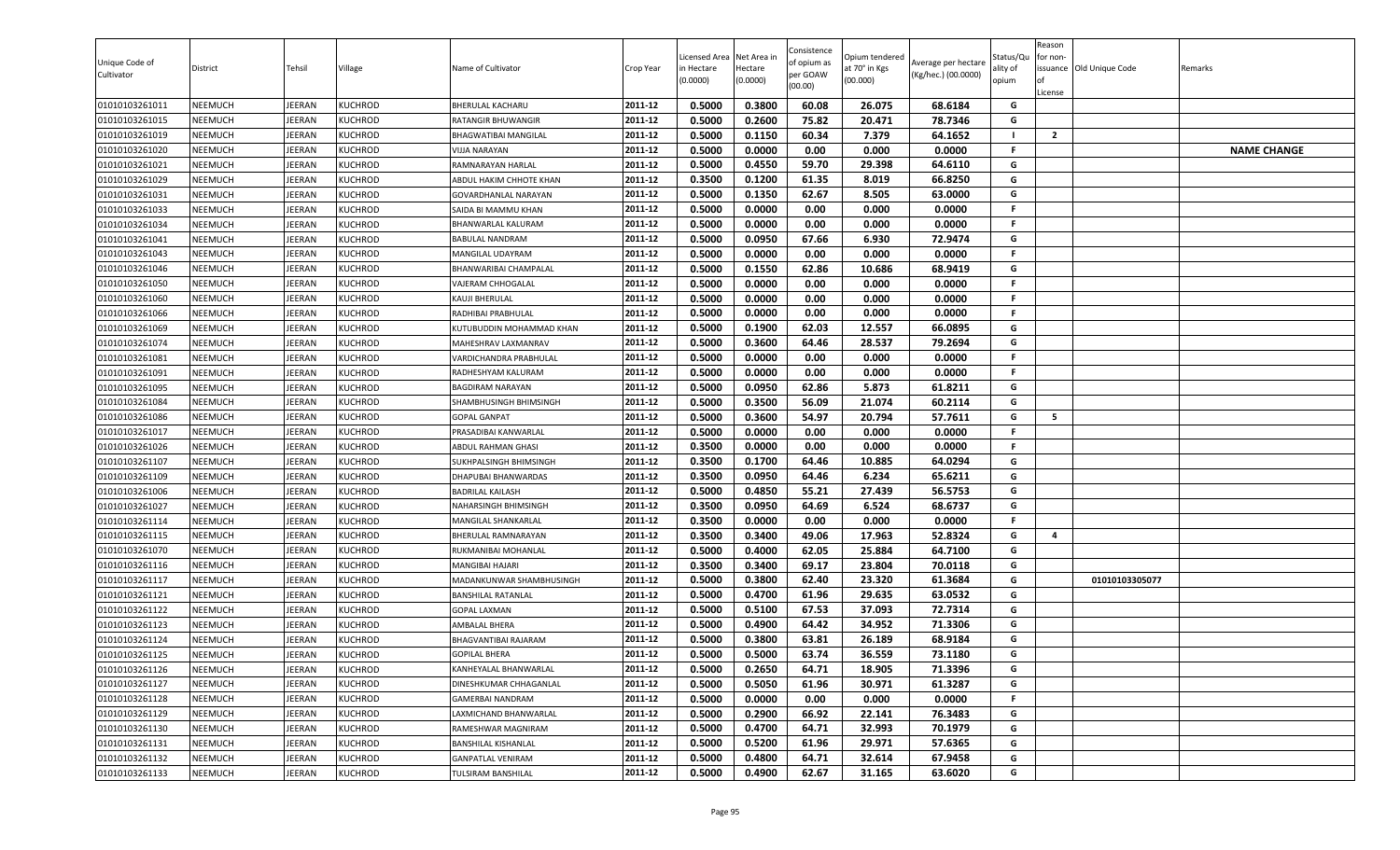| Unique Code of<br>Cultivator | District       | Tehsil        | Village           | Name of Cultivator                    | Crop Year | Licensed Area<br>in Hectare<br>(0.0000) | Net Area in<br>Hectare<br>(0.0000) | Consistence<br>of opium as<br>per GOAW<br>(00.00) | )pium tendered<br>at 70° in Kgs<br>(00.000) | Average per hectare<br>(Kg/hec.) (00.0000) | Status/Qเ<br>ality of<br>opium | Reason<br>for non-<br>lof<br>License | issuance Old Unique Code | Remarks                       |
|------------------------------|----------------|---------------|-------------------|---------------------------------------|-----------|-----------------------------------------|------------------------------------|---------------------------------------------------|---------------------------------------------|--------------------------------------------|--------------------------------|--------------------------------------|--------------------------|-------------------------------|
| 01010103261134               | <b>NEEMUCH</b> | <b>JEERAN</b> | <b>KUCHROD</b>    | <b>HEMRAJ LAXMAN</b>                  | 2011-12   | 0.5000                                  | 0.4000                             | 70.73                                             | 30.586                                      | 76.4650                                    | G                              |                                      |                          |                               |
| 01010103261135               | <b>NEEMUCH</b> | JEERAN        | <b>KUCHROD</b>    | DASHRATH VARDICHAND                   | 2011-12   | 0.5000                                  | 0.4750                             | 62.67                                             | 31.720                                      | 66.7789                                    | G                              |                                      |                          |                               |
| 01010103261136               | NEEMUCH        | JEERAN        | <b>KUCHROD</b>    | BHERULAL PYARCHAND                    | 2011-12   | 0.5000                                  | 0.4800                             | 70.17                                             | 36.980                                      | 77.0417                                    | G                              |                                      |                          |                               |
| 01010103261137               | <b>NEEMUCH</b> | JEERAN        | <b>KUCHROD</b>    | NATHULAL MAGNIRAM                     | 2011-12   | 0.5000                                  | 0.3100                             | 60.08                                             | 20.273                                      | 65.3968                                    | G                              |                                      |                          |                               |
| 01010103261138               | <b>NEEMUCH</b> | JEERAN        | <b>KUCHROD</b>    | HUKMICHAND HIRALAL                    | 2011-12   | 0.5000                                  | 0.4550                             | 62.51                                             | 31.487                                      | 69.2022                                    | G                              |                                      |                          |                               |
| 01010103261139               | <b>NEEMUCH</b> | JEERAN        | <b>KUCHROD</b>    | <b>BABY MADANLAL</b>                  | 2011-12   | 0.5000                                  | 0.3700                             | 62.51                                             | 24.834                                      | 67.1189                                    | G                              |                                      |                          |                               |
| 01010103261140               | <b>NEEMUCH</b> | <b>JEERAN</b> | <b>KUCHROD</b>    | RAMESHWAR MANNALAL                    | 2011-12   | 0.5000                                  | 0.5000                             | 65.70                                             | 35.544                                      | 71.0880                                    | G                              |                                      |                          |                               |
| 01010103261141               | <b>NEEMUCH</b> | JEERAN        | <b>KUCHROD</b>    | ANANTKUMAR RAMKUMAR                   | 2011-12   | 0.5000                                  | 0.4900                             | 66.37                                             | 11.909                                      | 24.3041                                    | G                              | 4                                    |                          |                               |
| 01010103261142               | <b>NEEMUCH</b> | <b>JEERAN</b> | <b>KUCHROD</b>    | DAULATRAM BHANWARLAL                  | 2011-12   | 0.5000                                  | 0.4750                             | 68.85                                             | 34.995                                      | 73.6737                                    | G                              |                                      |                          |                               |
| 01010103261143               | <b>NEEMUCH</b> | JEERAN        | <b>KUCHROD</b>    | RAMKISHANA AMBALAI                    | 2011-12   | 0.5000                                  | 0.4200                             | 68.57                                             | 33.256                                      | 79.1810                                    | G                              |                                      |                          |                               |
| 01010103261144               | NEEMUCH        | <b>JEERAN</b> | <b>KUCHROD</b>    | SHIVEKANYA RAMCHANDRA                 | 2011-12   | 0.5000                                  | 0.3550                             | 66.37                                             | 25.135                                      | 70.8028                                    | G                              |                                      |                          |                               |
| 01010103261145               | <b>NEEMUCH</b> | JEERAN        | <b>KUCHROD</b>    | DHANRAJ KESHURAM                      | 2011-12   | 0.5000                                  | 0.3150                             | 66.37                                             | 24.026                                      | 76.2730                                    | G                              |                                      |                          |                               |
| 01010103261146               | <b>NEEMUCH</b> | JEERAN        | <b>KUCHROD</b>    | MADANLAL GANGARAM                     | 2011-12   | 0.5000                                  | 0.3500                             | 62.51                                             | 21.923                                      | 62.6371                                    | G                              |                                      |                          |                               |
| 01010103261147               | <b>NEEMUCH</b> | JEERAN        | <b>KUCHROD</b>    | RAMESH D.P. KACHARULAL                | 2011-12   | 0.5000                                  | 0.3600                             | 66.37                                             | 25.875                                      | 71.8750                                    | G                              |                                      |                          |                               |
| 01010103277011               | <b>NEEMUCH</b> | JEERAN        | LAKHAMI           | SHAMBHULAL ONKARLAL                   | 2011-12   | 0.5000                                  | 0.3500                             | 56.81                                             | 21.117                                      | 60.3343                                    | G                              |                                      |                          |                               |
| 01010103277026               | <b>NEEMUCH</b> | <b>JEERAN</b> | LAKHAMI           | KHEMRAJ VARDALAL                      | 2011-12   | 0.5000                                  | 0.2950                             | 61.77                                             | 18.372                                      | 62.2780                                    | G                              |                                      |                          |                               |
| 01010103277038               | <b>NEEMUCH</b> | JEERAN        | LAKHAMI           | BHERULAL HAJARILAL                    | 2011-12   | 0.5000                                  | 0.2550                             | 61.77                                             | 16.404                                      | 64.3294                                    | G                              |                                      |                          |                               |
| 01010103277040               | <b>NEEMUCH</b> | JEERAN        | LAKHAMI           | JAGDISH MANGILAL                      | 2011-12   | 0.5000                                  | 0.0000                             | 0.00                                              | 0.000                                       | 0.0000                                     | F.                             |                                      |                          |                               |
| 01010103277017               | <b>NEEMUCH</b> | JEERAN        | LAKHAMI           | UMRAV FULSINGH                        | 2011-12   | 0.5000                                  | 0.3950                             | 62.13                                             | 25.402                                      | 64.3089                                    | G                              |                                      |                          |                               |
| 01010103277006               | <b>NEEMUCH</b> | <b>JEERAN</b> | LAKHAMI           | RATANIBAI SAGRAM                      | 2011-12   | 0.5000                                  | 0.0000                             | 0.00                                              | 0.000                                       | 0.0000                                     | F.                             |                                      |                          |                               |
| 01010103277013               | <b>NEEMUCH</b> | JEERAN        | LAKHAMI           | RAMESHWARLAL CHHAGANLAL               | 2011-12   | 0.5000                                  | 0.1850                             | 60.49                                             | 11.208                                      | 60.5838                                    | G                              |                                      |                          |                               |
| 01010103277014               | <b>NEEMUCH</b> | JEERAN        | LAKHAMI           | JAGDISH DULICHANDRA                   | 2011-12   | 0.3500                                  | 0.3400                             | 62.13                                             | 22.340                                      | 65.7059                                    | G                              |                                      |                          |                               |
| 01010103277019               | <b>NEEMUCH</b> | <b>JEERAN</b> | LAKHAMI           | MADHOLAL KACHRUMAL                    | 2011-12   | 0.3500                                  | 0.3350                             | 55.52                                             | 17.417                                      | 51.9910                                    | G                              | -4                                   |                          |                               |
| 01010103277050               | <b>NEEMUCH</b> | <b>JEERAN</b> | LAKHAMI           | DINESHKUMAR @ MUKESHKUMAR<br>RAMDAYAL | 2011-12   | 0.5000                                  | 0.0000                             | 0.00                                              | 0.000                                       | 0.0000                                     | F                              |                                      |                          |                               |
| 01010103277043               | <b>NEEMUCH</b> | JEERAN        | LAKHAMI           | NANDKISHORE BIHARILAL                 | 2011-12   | 0.5000                                  | 0.4700                             | 62.13                                             | 29.867                                      | 63.5468                                    | G                              |                                      |                          |                               |
| 01010103277016               | <b>NEEMUCH</b> | JEERAN        | LAKHAMI           | HULASIBAI GAUTAMLAL                   | 2011-12   | 0.5000                                  | 0.1750                             | 62.05                                             | 10.921                                      | 62.4057                                    | G                              |                                      |                          |                               |
| 01010103277007               | <b>NEEMUCH</b> | JEERAN        | LAKHAMI           | SHANTIBAI SHANKARLAL                  | 2011-12   | 0.3500                                  | 0.3500                             | 64.33                                             | 22.681                                      | 64.8029                                    | G                              |                                      |                          |                               |
| 01010103277028               | <b>NEEMUCH</b> | JEERAN        | LAKHAMI           | AMBALAL VARDA                         | 2011-12   | 0.5000                                  | 0.1800                             | 64.33                                             | 12.305                                      | 68.3611                                    | G                              |                                      |                          |                               |
| 01010103277015               | <b>NEEMUCH</b> | <b>JEERAN</b> | LAKHAMI           | MOHANLAL BHERULAL                     | 2011-12   | 0.5000                                  | 0.0000                             | 0.00                                              | 0.000                                       | 0.0000                                     | F.                             |                                      |                          |                               |
| 01010103277058               | <b>NEEMUCH</b> | <b>JEERAN</b> | LAKHAMI           | RANSINGH DULESINGH                    | 2011-12   | 0.5000                                  | 0.0000                             | 0.00                                              | 0.000                                       | 0.0000                                     | F.                             |                                      |                          |                               |
| 01010103277009               | <b>NEEMUCH</b> | JEERAN        | LAKHAMI           | SARYANARAYAN LAXMAN                   | 2011-12   | 0.5000                                  | 0.4600                             | 64.33                                             | 30.897                                      | 67.1674                                    | G                              |                                      |                          |                               |
| 01010103312003               | <b>NEEMUCH</b> | <b>JEERAN</b> | MATYAKHEDI        | RATANKUWAR BAHADURSINGH               | 2011-12   | 0.5000                                  | 0.4950                             | 55.48                                             | 27.669                                      | 55.8970                                    | G                              | 4                                    |                          |                               |
| 01010103312007               | <b>NEEMUCH</b> | JEERAN        | MATYAKHEDI        | <b>BANSILAL MOHANLAL</b>              | 2011-12   | 0.5000                                  | 0.3550                             | 55.90                                             | 21.066                                      | 59.3408                                    | G                              |                                      |                          | <b>TRANSFER / CHALDU</b>      |
| 01010103312040               | <b>NEEMUCH</b> | JEERAN        | MATYAKHEDI        | RAMSINGH ONKARLAL                     | 2011-12   | 0.5000                                  | 0.4800                             | 57.91                                             | 27.913                                      | 58.1521                                    | G                              |                                      |                          | <b>TRANSFER / CHAUTHKHEDA</b> |
| 01010103312054               | <b>NEEMUCH</b> | JEERAN        | MATYAKHEDI        | <b>BABULAL MOHANLAL</b>               | 2011-12   | 0.5000                                  | 0.5000                             | 53.85                                             | 27.225                                      | 54.4500                                    | G                              | $\overline{\mathbf{4}}$              |                          |                               |
| 01010103312002               | <b>NEEMUCH</b> | JEERAN        | MATYAKHEDI        | JASSIBAI GYANSINGH                    | 2011-12   | 0.5000                                  | 0.4500                             | 53.56                                             | 24.041                                      | 53.4244                                    | G                              | 4                                    |                          |                               |
| 01010103312008               | <b>NEEMUCH</b> | <b>JEERAN</b> | MATYAKHEDI        | MOHANLAL BHAGCHANDRA                  | 2011-12   | 0.3500                                  | 0.0000                             | 0.00                                              | 0.000                                       | 0.0000                                     | N                              |                                      |                          | <b>TRANSFER / JHALRI</b>      |
| 01010103312080               | <b>NEEMUCH</b> | JEERAN        | MATYAKHEDI        | JAGDISH RATANLAL                      | 2011-12   | 0.5000                                  | 0.2100                             | 54.87                                             | 11.868                                      | 56.5143                                    | G                              | 5                                    |                          |                               |
| 01010103270001               | <b>NEEMUCH</b> | JEERAN        | NAVANKHEDI        | DAYARAM RAMPRATAP                     | 2011-12   | 0.5000                                  | 0.0000                             | 0.00                                              | 0.000                                       | 0.0000                                     | F.                             |                                      |                          |                               |
| 01010103270003               | <b>NEEMUCH</b> | JEERAN        | <b>NAVANKHEDI</b> | PRAKASHCHAND RAMRATAN                 | 2011-12   | 0.5000                                  | 0.1000                             | 69.90                                             | 7.160                                       | 71.6000                                    | G                              |                                      |                          |                               |
| 01010103270009               | <b>NEEMUCH</b> | JEERAN        | NAVANKHEDI        | RAMPRATAP GOPAL                       | 2011-12   | 0.5000                                  | 0.3100                             | 65.00                                             | 20.781                                      | 67.0355                                    | G                              |                                      |                          |                               |
| 01010103270010               | <b>NEEMUCH</b> | JEERAN        | <b>NAVANKHEDI</b> | MOHANBAI RAMRATAN                     | 2011-12   | 0.5000                                  | 0.0000                             | 0.00                                              | 0.000                                       | 0.0000                                     | F                              |                                      |                          |                               |
| 01010103270012               | <b>NEEMUCH</b> | <b>JEERAN</b> | NAVANKHEDI        | RAMLAL RAMRATAN                       | 2011-12   | 0.5000                                  | 0.0000                             | 0.00                                              | 0.000                                       | 0.0000                                     | F.                             |                                      |                          |                               |
| 01010103270013               | <b>NEEMUCH</b> | JEERAN        | NAVANKHEDI        | JAGDISH RAMRATAN                      | 2011-12   | 0.3500                                  | 0.1500                             | 63.22                                             | 10.124                                      | 67.4933                                    | G                              |                                      |                          |                               |
| 01010103270006               | <b>NEEMUCH</b> | JEERAN        | NAVANKHEDI        | RAMCHANDRA RADHAKISHAN                | 2011-12   | 0.5000                                  | 0.0000                             | 0.00                                              | 0.000                                       | 0.0000                                     | F.                             |                                      |                          |                               |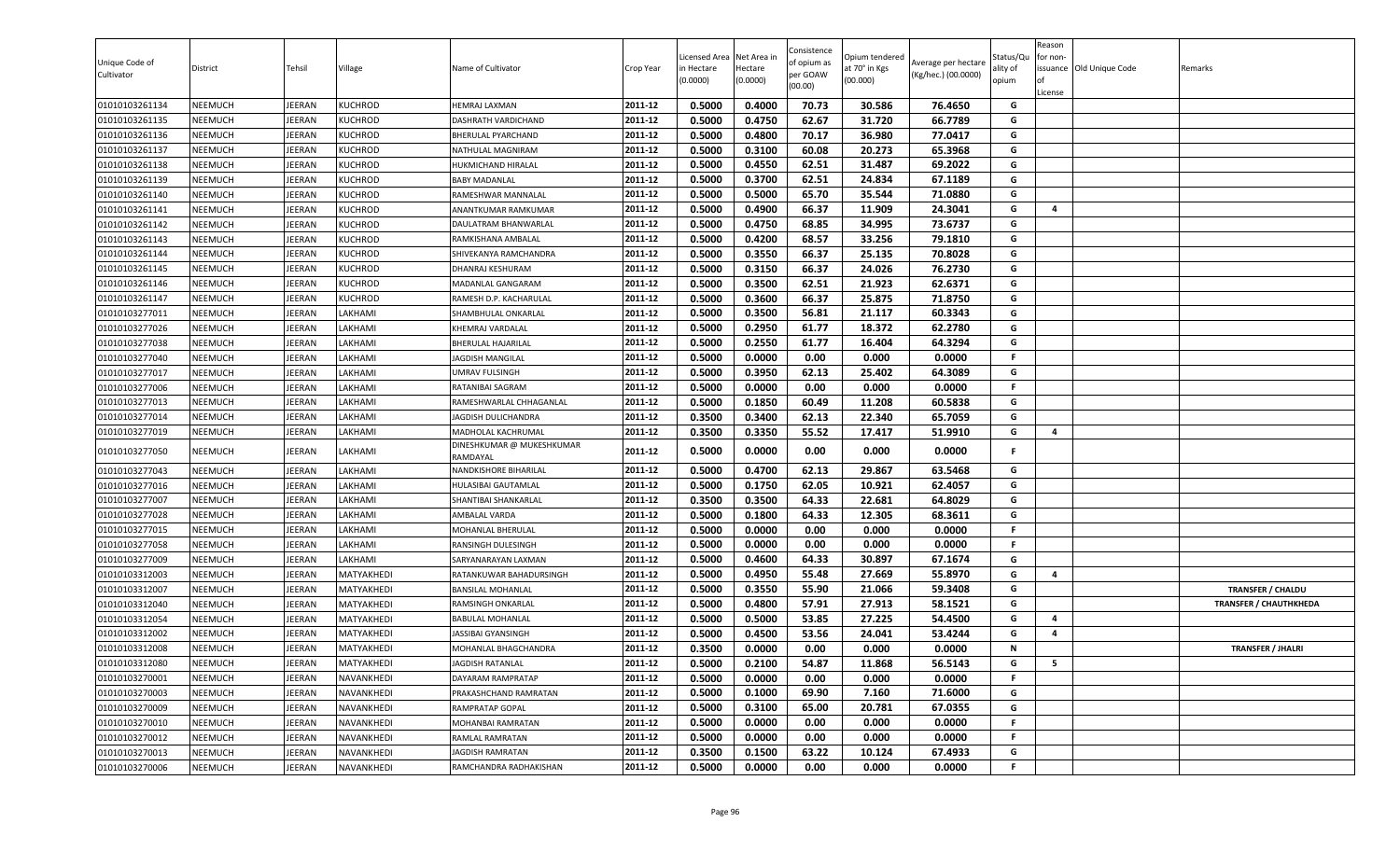| Unique Code of<br>Cultivator | District       | Tehsil        | Village              | Name of Cultivator             | Crop Year | Licensed Area<br>in Hectare<br>(0.0000) | Net Area in<br>Hectare<br>(0.0000) | Consistence<br>of opium as<br>per GOAW<br>(00.00) | Opium tendered<br>at 70° in Kgs<br>(00.000) | Average per hectare<br>(Kg/hec.) (00.0000) | Status/Qu<br>ality of<br>opium | Reason<br>for non-<br>ssuance Old Unique Code<br>License | Remarks                       |
|------------------------------|----------------|---------------|----------------------|--------------------------------|-----------|-----------------------------------------|------------------------------------|---------------------------------------------------|---------------------------------------------|--------------------------------------------|--------------------------------|----------------------------------------------------------|-------------------------------|
| 01010103270015               | <b>NEEMUCH</b> | <b>IEERAN</b> | NAVANKHEDI           | DAULATRAM GAUTAM               | 2011-12   | 0.5000                                  | 0.0000                             | 0.00                                              | 0.000                                       | 0.0000                                     | -F                             |                                                          |                               |
| 01010103270007               | <b>NEEMUCH</b> | EERAN         | NAVANKHEDI           | HIRALAL GOPAL                  | 2011-12   | 0.5000                                  | 0.0000                             | 0.00                                              | 0.000                                       | 0.0000                                     | -F                             | 9                                                        |                               |
| 01010103270011               | <b>NEEMUCH</b> | JEERAN        | NAVANKHEDI           | SALIGRAM DADAMCHANDRA          | 2011-12   | 0.5000                                  | 0.4350                             | 59.79                                             | 10.737                                      | 24.6828                                    | G                              | 4                                                        |                               |
| 01010103267025               | <b>NEEMUCH</b> | JEERAN        | <b>PIRANA</b>        | <b>DULICHAND FULCHAND</b>      | 2011-12   | 0.5000                                  | 0.1850                             | 62.73                                             | 12.035                                      | 65.0541                                    | G                              |                                                          | TRANSFER / AMBA R-6           |
| 01010103267038               | <b>NEEMUCH</b> | JEERAN        | PIRANA               | CHAMPALAL MODIRAM              | 2011-12   | 0.5000                                  | 0.0000                             | 0.00                                              | 0.000                                       | 0.0000                                     | F.                             |                                                          | TRANSFER / AMBA R-6           |
| 01010103267050               | <b>NEEMUCH</b> | <b>IEERAN</b> | PIRANA               | RAMESHWAR KALURAM              | 2011-12   | 0.3500                                  | 0.1950                             | 56.48                                             | 11.296                                      | 57.9282                                    | G                              |                                                          | <b>TRANSFER / SAWAN</b>       |
| 01010103267053               | <b>NEEMUCH</b> | <b>IEERAN</b> | <b>PIRANA</b>        | <b>TALIBAI MANGILAL</b>        | 2011-12   | 0.5000                                  | 0.3250                             | 60.30                                             | 12.577                                      | 38.6985                                    | G                              | 4                                                        |                               |
| 01010103267030               | <b>NEEMUCH</b> | <b>IEERAN</b> | <b>PIRANA</b>        | <b>DASRATH PRABHULAL</b>       | 2011-12   | 0.5000                                  | 0.2250                             | 50.57                                             | 12.563                                      | 55.8356                                    | G                              | 4                                                        |                               |
| 01010103267014               | <b>NEEMUCH</b> | JEERAN        | <b>PIRANA</b>        | RADHESHAM MANGILAL             | 2011-12   | 0.5000                                  | 0.1950                             | 60.30                                             | 12.482                                      | 64.0103                                    | G                              |                                                          | <b>TRANSFER / GAWALDEVIYA</b> |
| 01010103290001               | <b>NEEMUCH</b> | <b>IEERAN</b> | <b>RABDIA</b>        | PREMSUKH MOTILAL               | 2011-12   | 0.5000                                  | 0.3400                             | 63.87                                             | 23.267                                      | 68.4324                                    | G                              |                                                          |                               |
| 01010103290002               | <b>NEEMUCH</b> | EERAN         | <b>RABDIA</b>        | CHATARKUNWAR BHAWANISINGH      | 2011-12   | 0.5000                                  | 0.1950                             | 63.87                                             | 13.029                                      | 66.8154                                    | G                              |                                                          |                               |
| 01010103290003               | <b>NEEMUCH</b> | JEERAN        | <b>RABDIA</b>        | KAMLABAI ONKARLAL              | 2011-12   | 0.5000                                  | 0.4200                             | 62.59                                             | 26.762                                      | 63.7190                                    | G                              |                                                          |                               |
| 01010103290013               | <b>NEEMUCH</b> | JEERAN        | <b>RABDIA</b>        | <b>BANSHILAL DHURILAL</b>      | 2011-12   | 0.5000                                  | 0.2550                             | 63.79                                             | 16.749                                      | 65.6824                                    | G                              |                                                          |                               |
| 01010103290016               | <b>NEEMUCH</b> | <b>IEERAN</b> | <b>RABDIA</b>        | HARISHANKAR MOHANLAL           | 2011-12   | 0.5000                                  | 0.2050                             | 64.52                                             | 13.402                                      | 65.3756                                    | G                              |                                                          |                               |
| 01010103290018               | <b>NEEMUCH</b> | <b>IEERAN</b> | <b>RABDIA</b>        | MADANLAL BAPULAL               | 2011-12   | 0.5000                                  | 0.3100                             | 63.79                                             | 20.395                                      | 65.7903                                    | G                              |                                                          |                               |
| 01010103290020               | <b>NEEMUCH</b> | <b>IEERAN</b> | <b>RABDIA</b>        | SHOBHARAM HAJARILAL            | 2011-12   | 0.5000                                  | 0.1500                             | 65.33                                             | 9.846                                       | 65.6400                                    | G                              |                                                          |                               |
| 01010103290021               | <b>NEEMUCH</b> | <b>IEERAN</b> | <b>RABDIA</b>        | <b>RUPLAL HIRALAL</b>          | 2011-12   | 0.3500                                  | 0.1550                             | 66.27                                             | 10.480                                      | 67.6129                                    | G                              |                                                          |                               |
| 01010103290023               | <b>NEEMUCH</b> | <b>IEERAN</b> | <b>RABDIA</b>        | <b>GOPAL SALAGRAM</b>          | 2011-12   | 0.5000                                  | 0.3050                             | 66.27                                             | 20.572                                      | 67.4492                                    | G                              |                                                          |                               |
| 01010103290025               | <b>NEEMUCH</b> | <b>IEERAN</b> | <b>RABDIA</b>        | HARKULAL GAUTAMLAL             | 2011-12   | 0.5000                                  | 0.0000                             | 0.00                                              | 0.000                                       | 0.0000                                     | <b>F</b>                       |                                                          |                               |
| 01010103290026               | <b>NEEMUCH</b> | <b>IEERAN</b> | <b>RABDIA</b>        | RAMPRASAD HAJARILAL            | 2011-12   | 0.5000                                  | 0.3550                             | 67.47                                             | 24.819                                      | 69.9127                                    | G                              |                                                          |                               |
| 01010103290027               | <b>NEEMUCH</b> | JEERAN        | <b>RABDIA</b>        | <b>BHAGATRAM MNGILAL</b>       | 2011-12   | 0.5000                                  | 0.3000                             | 65.86                                             | 19.852                                      | 66.1733                                    | G                              |                                                          |                               |
| 01010103290014               | <b>NEEMUCH</b> | <b>IEERAN</b> | <b>RABDIA</b>        | SUNDERLAL BHAGATRAM            | 2011-12   | 0.5000                                  | 0.3300                             | 65.86                                             | 22.232                                      | 67.3697                                    | G                              |                                                          |                               |
| 01010103290030               | <b>NEEMUCH</b> | JEERAN        | <b>RABDIA</b>        | GANSHYAM PHOOLCHAND            | 2011-12   | 0.5000                                  | 0.3250                             | 59.22                                             | 19.399                                      | 59.6892                                    | G                              |                                                          |                               |
| 01010103290031               | <b>NEEMUCH</b> | <b>IEERAN</b> | <b>RABDIA</b>        | DIPKUNWAR JARESINGH            | 2011-12   | 0.5000                                  | 0.1700                             | 59.67                                             | 10.749                                      | 63.2294                                    | G                              |                                                          |                               |
| 01010103290019               | <b>NEEMUCH</b> | <b>IEERAN</b> | <b>RABDIA</b>        | <b>GANGARAM HAJARILAL</b>      | 2011-12   | 0.5000                                  | 0.0000                             | 0.00                                              | 0.000                                       | 0.0000                                     | F.                             |                                                          |                               |
| 01010103290035               | <b>NEEMUCH</b> | JEERAN        | <b>RABDIA</b>        | MULCHAND HIRALAL               | 2011-12   | 0.5000                                  | 0.0000                             | 0.00                                              | 0.000                                       | 0.0000                                     | F.                             |                                                          |                               |
| 01010103290036               | <b>NEEMUCH</b> | <b>IEERAN</b> | <b>RABDIA</b>        | <b>MANGILAL KANIRAM</b>        | 2011-12   | 0.5000                                  | 0.0000                             | 0.00                                              | 0.000                                       | 0.0000                                     | -F                             |                                                          |                               |
| 01010103290024               | <b>NEEMUCH</b> | <b>IEERAN</b> | <b>RABDIA</b>        | <b>GHEESALAL HARIRAM</b>       | 2011-12   | 0.5000                                  | 0.4150                             | 59.67                                             | 26.553                                      | 63.9831                                    | G                              |                                                          |                               |
| 01010103290015               | <b>NEEMUCH</b> | <b>IEERAN</b> | <b>RABDIA</b>        | CHAINRAM HAJARILAL             | 2011-12   | 0.5000                                  | 0.0800                             | 67.47                                             | 6.082                                       | 76.0250                                    | G                              |                                                          |                               |
| 01010103290029               | <b>NEEMUCH</b> | <b>IEERAN</b> | <b>RABDIA</b>        | HIMMATSINGH BAHADURSINGH       | 2011-12   | 0.5000                                  | 0.0000                             | 0.00                                              | 0.000                                       | 0.0000                                     | F.                             |                                                          |                               |
| 01010103290037               | <b>NEEMUCH</b> | <b>IEERAN</b> | <b>RABDIA</b>        | <b>KESHURAM MOTI</b>           | 2011-12   | 0.3500                                  | 0.2000                             | 62.59                                             | 12.911                                      | 64.5550                                    | G                              |                                                          |                               |
| 01010103290038               | <b>NEEMUCH</b> | JEERAN        | <b>RABDIA</b>        | NANALAL MOTILAL                | 2011-12   | 0.5000                                  | 0.3200                             | 62.59                                             | 21.620                                      | 67.5625                                    | G                              |                                                          |                               |
| 01010103290039               | <b>NEEMUCH</b> | <b>IEERAN</b> | <b>RABDIA</b>        | <b>SUNDERBAI SHAMBHULAL</b>    | 2011-12   | 0.5000                                  | 0.0750                             | 64.25                                             | 5.103                                       | 68.0400                                    | G                              |                                                          |                               |
| 01010103290040               | <b>NEEMUCH</b> | <b>IEERAN</b> | <b>RABDIA</b>        | BHANWARIBAI RAMCHANDRA         | 2011-12   | 0.5000                                  | 0.2050                             | 65.86                                             | 14.536                                      | 70.9073                                    | G                              | 01010103291083                                           |                               |
| 01010103279001               | <b>NEEMUCH</b> | JEERAN        | <b>SAKRANI JAGIR</b> | <b>GHEESALAL SHOBHARAM</b>     | 2011-12   | 0.5000                                  | 0.1600                             | 66.52                                             | 11.346                                      | 70.9125                                    | G                              |                                                          |                               |
| 01010103279002               | <b>NEEMUCH</b> | <b>IEERAN</b> | SAKRANI JAGIR        | SITARAM SHAMBHULAL             | 2011-12   | 0.5000                                  | 0.4850                             | 60.97                                             | 30.058                                      | 61.9753                                    | G                              |                                                          |                               |
| 01010103279003               | <b>NEEMUCH</b> | <b>IEERAN</b> | SAKRANI JAGIR        | RAMNARAYAN GANGARAM            | 2011-12   | 0.5000                                  | 0.5000                             | 60.70                                             | 31.278                                      | 62.5560                                    | G                              |                                                          | <b>NAME CHANGE</b>            |
| 01010103279006               | <b>NEEMUCH</b> | JEERAN        | SAKRANI JAGIR        | RAMDAYAL CHHAGANLAL            | 2011-12   | 0.5000                                  | 0.4750                             | 63.24                                             | 29.985                                      | 63.1263                                    | G                              |                                                          |                               |
| 01010103279008               | <b>NEEMUCH</b> | JEERAN        | <b>SAKRANI JAGIR</b> | <b>BADRIBAI CHAMPALAL</b>      | 2011-12   | 0.5000                                  | 0.3550                             | 66.52                                             | 24.213                                      | 68.2056                                    | G                              |                                                          |                               |
| 01010103279011               | <b>NEEMUCH</b> | JEERAN        | <b>SAKRANI JAGIR</b> | MOHANBAI KISHANLAL             | 2011-12   | 0.5000                                  | 0.3550                             | 66.52                                             | 24.736                                      | 69.6789                                    | G                              |                                                          |                               |
| 01010103279013               | <b>NEEMUCH</b> | <b>IEERAN</b> | <b>SAKRANI JAGIR</b> | JAYSHANKAR @ SHANKARLAL RUPLAL | 2011-12   | 0.3500                                  | 0.1950                             | 65.76                                             | 12.974                                      | 66.5333                                    | G                              |                                                          |                               |
| 01010103279015               | <b>NEEMUCH</b> | <b>IEERAN</b> | SAKRANI JAGIR        | <b>BALURAM RAMPRATAP</b>       | 2011-12   | 0.5000                                  | 0.0900                             | 65.76                                             | 6.266                                       | 69.6222                                    | G                              |                                                          |                               |
| 01010103279018               | <b>NEEMUCH</b> | <b>IEERAN</b> | <b>SAKRANI JAGIR</b> | CHANDARBAI LAXMINARAYAN        | 2011-12   | 0.5000                                  | 0.3550                             | 63.24                                             | 23.254                                      | 65.5042                                    | G                              |                                                          |                               |
| 01010103279023               | <b>NEEMUCH</b> | JEERAN        | <b>SAKRANI JAGIR</b> | KACHARMAL LAKHMICHAND          | 2011-12   | 0.5000                                  | 0.2850                             | 63.24                                             | 18.023                                      | 63.2386                                    | G                              |                                                          |                               |
| 01010103279025               | <b>NEEMUCH</b> | JEERAN        | <b>SAKRANI JAGIR</b> | <b>OMPRAKASH SITABAI</b>       | 2011-12   | 0.5000                                  | 0.2450                             | 62.50                                             | 15.795                                      | 64.4694                                    | G                              |                                                          |                               |
| 01010103279027               | <b>NEEMUCH</b> | JEERAN        | SAKRANI JAGIR        | RAMSINGH FATEHSINGH            | 2011-12   | 0.5000                                  | 0.0000                             | 0.00                                              | 0.000                                       | 0.0000                                     | F                              |                                                          |                               |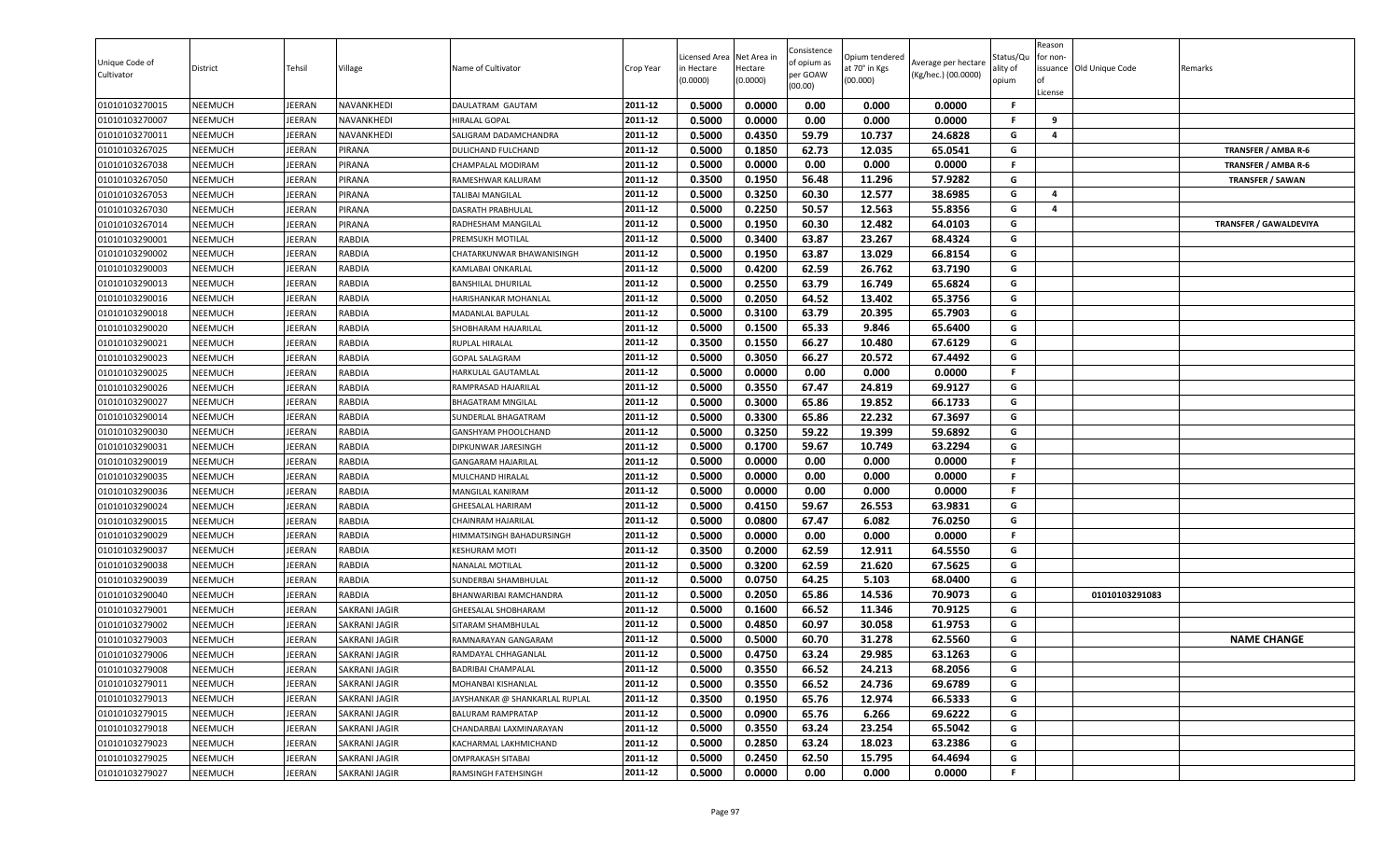| Unique Code of<br>Cultivator     | District                         | Tehsil           | Village              | Name of Cultivator                        | Crop Year          | Licensed Area<br>in Hectare<br>(0.0000) | Net Area in<br>Hectare<br>(0.0000) | Consistence<br>of opium as<br>per GOAW<br>(00.00) | Opium tendered<br>at 70° in Kgs<br>(00.000) | Average per hectare<br>(Kg/hec.) (00.0000) | status/Qι<br>ılity of<br>opium | Reason<br>for non-<br>of<br>License | issuance Old Unique Code | Remarks            |
|----------------------------------|----------------------------------|------------------|----------------------|-------------------------------------------|--------------------|-----------------------------------------|------------------------------------|---------------------------------------------------|---------------------------------------------|--------------------------------------------|--------------------------------|-------------------------------------|--------------------------|--------------------|
| 01010103279004                   | <b>NEEMUCH</b>                   | <b>JEERAN</b>    | SAKRANI JAGIR        | BHANWARBAI JAGDISH                        | 2011-12            | 0.5000                                  | 0.0000                             | 0.00                                              | 0.000                                       | 0.0000                                     | F.                             |                                     |                          |                    |
| 01010103279010                   | NEEMUCH                          | JEERAN           | SAKRANI JAGIR        | MATHRABAI BHANWARLAL                      | 2011-12            | 0.3500                                  | 0.3250                             | 56.92                                             | 19.084                                      | 58.7200                                    | G                              |                                     |                          |                    |
| 01010103279022                   | NEEMUCH                          | JEERAN           | SAKRANI JAGIR        | <b>BALURAM RUGNATH</b>                    | 2011-12            | 0.5000                                  | 0.2250                             | 62.50                                             | 14.161                                      | 62.9378                                    | G                              |                                     |                          |                    |
| 01010103279019                   | NEEMUCH                          | JEERAN           | SAKRANI JAGIR        | SATYANARAYAN GHISALAL                     | 2011-12            | 0.5000                                  | 0.1900                             | 63.49                                             | 12.689                                      | 66.7842                                    | G                              |                                     |                          |                    |
| 01010103279028                   | NEEMUCH                          | JEERAN           | SAKRANI JAGIR        | BAHADURSINGH GORDHANSINGH                 | 2011-12            | 0.3500                                  | 0.0000                             | 0.00                                              | 0.000                                       | 0.0000                                     | F                              |                                     |                          |                    |
| 01010103279029                   | <b>NEEMUCH</b>                   | JEERAN           | SAKRANI JAGIR        | AJAYSINGH KISHANSINGH                     | 2011-12            | 0.5000                                  | 0.3500                             | 62.50                                             | 22.732                                      | 64.9486                                    | G                              |                                     |                          |                    |
| 01010103279030                   | <b>NEEMUCH</b>                   | JEERAN           | SAKRANI JAGIR        | <b>KISHAN RATAN</b>                       | 2011-12            | 0.5000                                  | 0.2400                             | 56.83                                             | 13.631                                      | 56.7958                                    | G                              |                                     |                          |                    |
| 01010103279031                   | <b>NEEMUCH</b>                   | JEERAN           | SAKRANI JAGIR        | BHAGATRAM BALKISHAN                       | 2011-12            | 0.5000                                  | 0.4000                             | 62.06                                             | 24.859                                      | 62.1475                                    | G                              |                                     |                          |                    |
| 01010103279026                   | <b>NEEMUCH</b>                   | JEERAN           | SAKRANI JAGIR        | NANURAM SITARAM                           | 2011-12            | 0.5000                                  | 0.2350                             | 62.06                                             | 15.550                                      | 66.1702                                    | G                              |                                     |                          |                    |
| 01010103279032                   | NEEMUCH                          | <b>JEERAN</b>    | SAKRANI JAGIR        | KISHANLAL LAXMAN                          | 2011-12            | 0.3500                                  | 0.2500                             | 60.05                                             | 15.073                                      | 60.2920                                    | G                              |                                     | 01010103314042           |                    |
| 01010103288006                   | NEEMUCH                          | <b>JEERAN</b>    | SONIYANA             | RANGLAL RODMAL                            | 2011-12            | 0.5000                                  | 0.3850                             | 65.87                                             | 26.226                                      | 68.1195                                    | G                              |                                     |                          |                    |
| 01010103288004                   | NEEMUCH                          | JEERAN           | SONIYANA             | <b>JAGDISH MANSHARAM</b>                  | 2011-12            | 0.5000                                  | 0.3000                             | 61.94                                             | 21.546                                      | 71.8200                                    | G                              |                                     |                          |                    |
| 01010103288016                   | <b>NEEMUCH</b>                   | JEERAN           | SONIYANA             | KARUDAS JANKIDAS                          | 2011-12            | 0.5000                                  | 0.1550                             | 61.94                                             | 10.238                                      | 66.0516                                    | G                              |                                     |                          |                    |
| 01010103288020                   | NEEMUCH                          | JEERAN           | SONIYANA             | ISHWARDAS SALAGRAMDAS                     | 2011-12            | 0.5000                                  | 0.0000                             | 0.00                                              | 0.000                                       | 0.0000                                     | F                              |                                     |                          |                    |
| 01010103288021                   | <b>NEEMUCH</b>                   | JEERAN           | SONIYANA             | PRABHULAL BHERULAL                        | 2011-12<br>2011-12 | 0.5000                                  | 0.2450                             | 59.06                                             | 15.389                                      | 62.8122                                    | G<br>F.                        |                                     |                          |                    |
| 01010103288022<br>01010103288026 | <b>NEEMUCH</b><br><b>NEEMUCH</b> | JEERAN<br>JEERAN | SONIYANA<br>SONIYANA | MANGILAL KISHANLAL<br>LAXMINARAYAN DEVRAM | 2011-12            | 0.5000<br>0.5000                        | 0.0000<br>0.0000                   | 0.00<br>0.00                                      | 0.000<br>0.000                              | 0.0000<br>0.0000                           | F.                             |                                     |                          |                    |
| 01010103288032                   | NEEMUCH                          | <b>JEERAN</b>    | SONIYANA             | CHANDANMAL MANGILAL                       | 2011-12            | 0.5000                                  | 0.3650                             | 55.72                                             | 21.611                                      | 59.2082                                    | G                              |                                     |                          |                    |
| 01010103288034                   | <b>NEEMUCH</b>                   | <b>JEERAN</b>    | SONIYANA             | MANGIBAI NARSINGH                         | 2011-12            | 0.5000                                  | 0.5000                             | 64.13                                             | 33.806                                      | 67.6120                                    | G                              |                                     |                          |                    |
|                                  | NEEMUCH                          | <b>JEERAN</b>    | SONIYANA             | KANWARLAL BHANWARLAL                      | 2011-12            | 0.5000                                  | 0.2500                             | 61.94                                             | 16.998                                      | 67.9920                                    | G                              |                                     |                          |                    |
| 01010103288035<br>01010103288037 | NEEMUCH                          | JEERAN           | SONIYANA             | SHOBHARAM PREMCHANDRA                     | 2011-12            | 0.5000                                  | 0.2750                             | 63.43                                             | 18.667                                      | 67.8800                                    | G                              |                                     |                          |                    |
| 01010103288040                   | <b>NEEMUCH</b>                   | JEERAN           | SONIYANA             | <b>GHEESALAL MODAJI</b>                   | 2011-12            | 0.5000                                  | 0.3850                             | 63.18                                             | 26.184                                      | 68.0104                                    | G                              |                                     |                          |                    |
| 01010103288046                   | <b>NEEMUCH</b>                   | JEERAN           | SONIYANA             | SUSHILABAI BABULAL                        | 2011-12            | 0.3500                                  | 0.1000                             | 61.51                                             | 6.652                                       | 66.5200                                    | G                              |                                     |                          |                    |
| 01010103288047                   | <b>NEEMUCH</b>                   | JEERAN           | SONIYANA             | SHANTIBAI AMRITRAM                        | 2011-12            | 0.5000                                  | 0.1950                             | 63.18                                             | 13.367                                      | 68.5487                                    | G                              |                                     |                          |                    |
| 01010103288019                   | <b>NEEMUCH</b>                   | JEERAN           | SONIYANA             | ASHOKE KUMAR VARDICHAND                   | 2011-12            | 0.5000                                  | 0.3150                             | 68.11                                             | 24.053                                      | 76.3587                                    | G                              |                                     |                          |                    |
| 01010103288076                   | <b>NEEMUCH</b>                   | JEERAN           | SONIYANA             | TULSIRAM BHANWARLAL                       | 2011-12            | 0.5000                                  | 0.4900                             | 65.87                                             | 32.813                                      | 66.9653                                    | G                              |                                     |                          |                    |
| 01010103288079                   | NEEMUCH                          | JEERAN           | SONIYANA             | RAMESHWARIBAI NONDRAM                     | 2011-12            | 0.3500                                  | 0.2000                             | 59.41                                             | 12.315                                      | 61.5750                                    | G                              |                                     |                          |                    |
| 01010103288008                   | NEEMUCH                          | JEERAN           | SONIYANA             | SATYANARAYAN RODMAL                       | 2011-12            | 0.5000                                  | 0.3050                             | 59.24                                             | 19.456                                      | 63.7902                                    | G                              |                                     |                          |                    |
| 01010103288039                   | NEEMUCH                          | JEERAN           | SONIYANA             | DAULATRAM RODAJI                          | 2011-12            | 0.5000                                  | 0.3050                             | 63.18                                             | 20.597                                      | 67.5311                                    | G                              |                                     |                          |                    |
| 01010103288043                   | NEEMUCH                          | JEERAN           | SONIYANA             | KANWARLAL KISHANLAL                       | 2011-12            | 0.5000                                  | 0.0000                             | 0.00                                              | 0.000                                       | 0.0000                                     | F                              |                                     |                          |                    |
| 01010103288056                   | <b>NEEMUCH</b>                   | JEERAN           | SONIYANA             | RADHIBAI KALURAM                          | 2011-12            | 0.5000                                  | 0.3700                             | 62.00                                             | 24.012                                      | 64.8973                                    | G                              |                                     |                          |                    |
| 01010103288061                   | <b>NEEMUCH</b>                   | JEERAN           | SONIYANA             | OMPRAKASH SALAGRAM                        | 2011-12            | 0.5000                                  | 0.3400                             | 62.00                                             | 21.328                                      | 62.7294                                    | G                              |                                     |                          |                    |
| 01010103288078                   | <b>NEEMUCH</b>                   | JEERAN           | SONIYANA             | CHANDANMAL RODAJI                         | 2011-12            | 0.5000                                  | 0.2750                             | 62.00                                             | 18.272                                      | 66.4436                                    | G                              |                                     |                          |                    |
| 01010103272002                   | NEEMUCH                          | <b>JEERAN</b>    | TALKHEDA             | NARAYANIBAI BHANWARLAL                    | 2011-12            | 0.5000                                  | 0.3250                             | 64.57                                             | 21.566                                      | 66.3569                                    | G                              |                                     |                          |                    |
| 01010103272003                   | <b>NEEMUCH</b>                   | JEERAN           | TALKHEDA             | <b>BADRILAL HIRALAL</b>                   | 2011-12            | 0.5000                                  | 0.2550                             | 65.51                                             | 16.808                                      | 65.9137                                    | G                              |                                     |                          |                    |
| 01010103272006                   | NEEMUCH                          | <b>JEERAN</b>    | TALKHEDA             | NANDLAL SHANKARLAL                        | 2011-12            | 0.5000                                  | 0.2400                             | 65.15                                             | 16.976                                      | 70.7333                                    | G                              |                                     |                          |                    |
| 01010103272005                   | NEEMUCH                          | <b>JEERAN</b>    | TALKHEDA             | NARAYAN AMARCHAND                         | 2011-12            | 0.3500                                  | 0.3000                             | 63.95                                             | 20.318                                      | 67.7267                                    | G                              |                                     |                          |                    |
| 01010103272001                   | NEEMUCH                          | <b>JEERAN</b>    | TALKHEDA             | SALAGRAM KANWARLA                         | 2011-12            | 0.3500                                  | 0.3500                             | 62.22                                             | 23.253                                      | 66.4371                                    | G                              |                                     |                          |                    |
| 01010103272012                   | NEEMUCH                          | JEERAN           | TALKHEDA             | HIRALAL RUGHNATH                          | 2011-12            | 0.3500                                  | 0.3400                             | 63.95                                             | 22.492                                      | 66.1529                                    | G                              |                                     |                          | <b>NAME CHANGE</b> |
| 01010103272013                   | NEEMUCH                          | JEERAN           | TALKHEDA             | DEVRAM UDAYRAM                            | 2011-12            | 0.5000                                  | 0.1700                             | 64.88                                             | 11.558                                      | 67.9882                                    | G                              | 8                                   |                          |                    |
| 01010103272021                   | NEEMUCH                          | JEERAN           | TALKHEDA             | KANHEYALAL GIRDHARI                       | 2011-12            | 0.5000                                  | 0.1400                             | 60.28                                             | 8.594                                       | 61.3857                                    | G                              |                                     |                          |                    |
| 01010103295006                   | NEEMUCH                          | JEERAN           | UGRAN                | RAMSINGH KESHARSINGH                      | 2011-12            | 0.5000                                  | 0.1000                             | 63.03                                             | 6.771                                       | 67.7100                                    | G                              |                                     |                          |                    |
| 01010103295013                   | <b>NEEMUCH</b>                   | JEERAN           | UGRAN                | MANGILAL SAVITRIBAI                       | 2011-12            | 0.5000                                  | 0.1800                             | 63.93                                             | 11.672                                      | 64.8444                                    | G                              |                                     |                          |                    |
| 01010103295023                   | <b>NEEMUCH</b>                   | JEERAN           | UGRAN                | DHAPUBAI UDAJI                            | 2011-12            | 0.5000                                  | 0.0000                             | 0.00                                              | 0.000                                       | 0.0000                                     | F                              |                                     |                          |                    |
| 01010103295026                   | <b>NEEMUCH</b>                   | JEERAN           | UGRAN                | MANGUDAS MOHANDAS                         | 2011-12            | 0.5000                                  | 0.0000                             | 0.00                                              | 0.000                                       | 0.0000                                     | F.                             |                                     |                          |                    |
| 01010103295032                   | NEEMUCH                          | JEERAN           | UGRAN                | BHANWARIBAI RAMESAHWAR                    | 2011-12            | 0.5000                                  | 0.0000                             | 0.00                                              | 0.000                                       | 0.0000                                     | F                              |                                     |                          |                    |